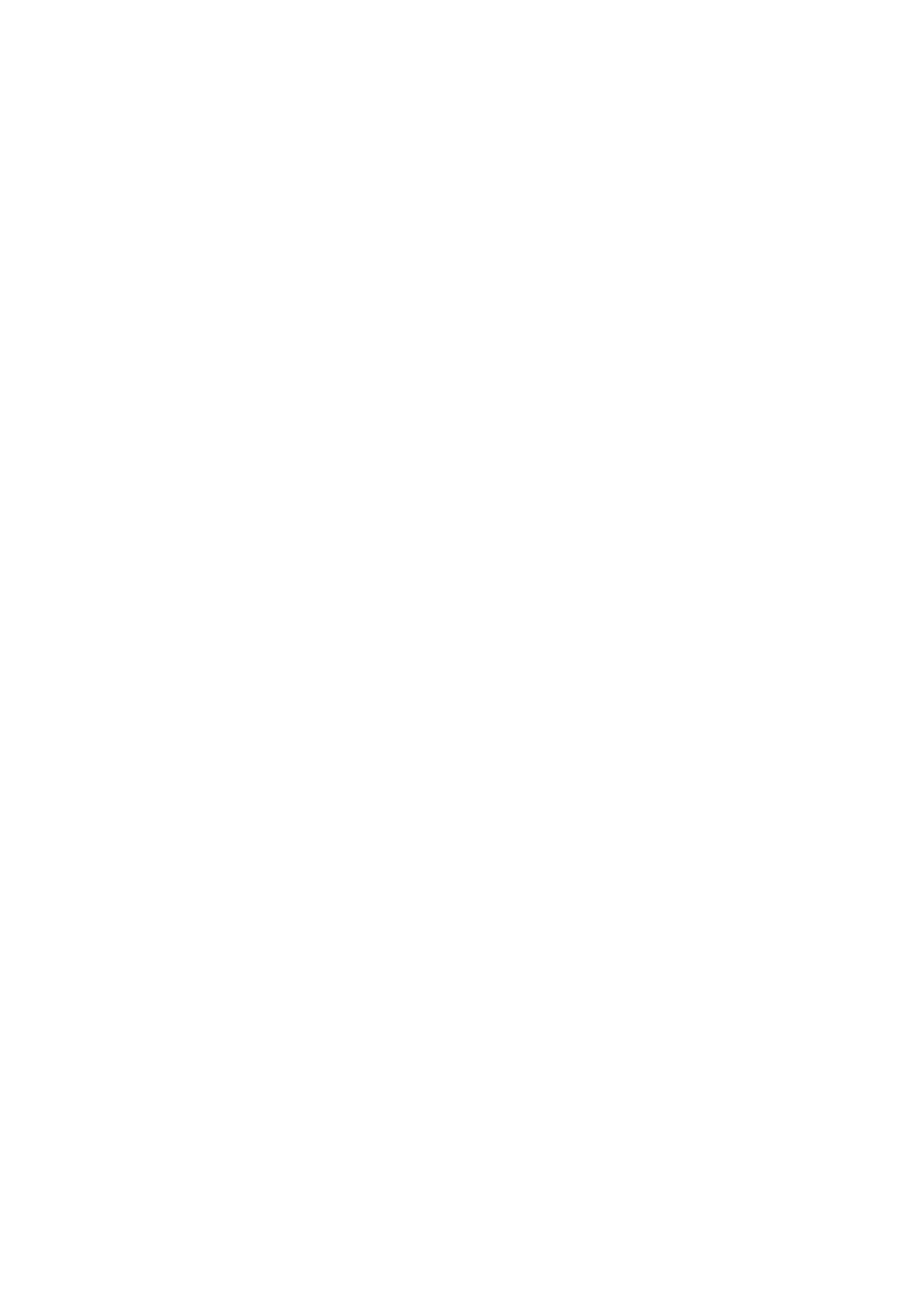# **Table of Contents**

|                                                                                                                                                                                                                                                                                                                                                                                                                                                                                                                                                                                                                                                                       | -1                        |
|-----------------------------------------------------------------------------------------------------------------------------------------------------------------------------------------------------------------------------------------------------------------------------------------------------------------------------------------------------------------------------------------------------------------------------------------------------------------------------------------------------------------------------------------------------------------------------------------------------------------------------------------------------------------------|---------------------------|
|                                                                                                                                                                                                                                                                                                                                                                                                                                                                                                                                                                                                                                                                       | 1                         |
| Source Citations (1000) (1000) (1000) (1000) (1000) (1000) (1000) (1000) (1000) (1000) (1000) (1000) (1000) (1                                                                                                                                                                                                                                                                                                                                                                                                                                                                                                                                                        | 3                         |
| Second Generation (and according to the control of the control of the control of the control of the control of the control of the control of the control of the control of the control of the control of the control of the co                                                                                                                                                                                                                                                                                                                                                                                                                                        | 5                         |
| Source Citations et al., respectively. The contract of the set of the set of the set of the set of the set of the set of the set of the set of the set of the set of the set of the set of the set of the set of the set of th                                                                                                                                                                                                                                                                                                                                                                                                                                        |                           |
| Third Generation (1) respectively. Third Generation (1) respectively.                                                                                                                                                                                                                                                                                                                                                                                                                                                                                                                                                                                                 |                           |
|                                                                                                                                                                                                                                                                                                                                                                                                                                                                                                                                                                                                                                                                       | -11                       |
| Fourth Generation (1) March 1998 (1) March 1999 (1) March 1999 (1) March 1999 (1) March 1999 (1) March 1999 (1) March 1999 (1) March 1999 (1) March 1999 (1) March 1999 (1) March 1999 (1) March 1999 (1) March 1999 (1) March                                                                                                                                                                                                                                                                                                                                                                                                                                        | 13                        |
| Source Citations (1000) (1000) (1000) (1000) (1000) (1000) (1000) (1000) (1000) (1000) (1000) (1000) (1000) (1                                                                                                                                                                                                                                                                                                                                                                                                                                                                                                                                                        | 15                        |
|                                                                                                                                                                                                                                                                                                                                                                                                                                                                                                                                                                                                                                                                       | 17                        |
| Source Citations (1) respectively. The contract of the contract of the contract of the contract of the contract of the contract of the contract of the contract of the contract of the contract of the contract of the contrac                                                                                                                                                                                                                                                                                                                                                                                                                                        | 19                        |
|                                                                                                                                                                                                                                                                                                                                                                                                                                                                                                                                                                                                                                                                       | 21                        |
| Source Citations (1000) (1000) (1000) (1000) (1000) (1000) (1000) (1000) (1000) (1000) (1000) (1000) (1000) (1                                                                                                                                                                                                                                                                                                                                                                                                                                                                                                                                                        | 24                        |
| Seventh Generation (and the contract of the contract of the contract of the contract of the contract of the contract of the contract of the contract of the contract of the contract of the contract of the contract of the co                                                                                                                                                                                                                                                                                                                                                                                                                                        | 27                        |
|                                                                                                                                                                                                                                                                                                                                                                                                                                                                                                                                                                                                                                                                       | 33                        |
| Eighth Generation entertainment and the control of the control of the control of the control of the control of the control of the control of the control of the control of the control of the control of the control of the co                                                                                                                                                                                                                                                                                                                                                                                                                                        | 37                        |
|                                                                                                                                                                                                                                                                                                                                                                                                                                                                                                                                                                                                                                                                       | 54                        |
| Ninth Generation <i>[1] m</i> <sub>1</sub> <i>m</i> <sub>1</sub> <i>m</i> <sub>1</sub> <i>m</i> <sub>1</sub> <i>m</i> <sub>1</sub> <i>m</i> <sub>1</sub> <i>m</i> <sub>1</sub> <i>m</i> <sub>1</sub> <i>m</i> <sub>1</sub> <i>m</i> <sub>1</sub> <i>m</i> <sub>1</sub> <i>m</i> <sub>1</sub> <i>m</i> <sub>1</sub> <i>m</i> <sub>1</sub> <i>m</i> <sub>1</sub> <i>m</i> <sub>1</sub> <i>m</i> <sub>1</sub> <i>m</i> <sub>1</sub> <i>m</i> <sub>1</sub> <i>m</i> <sub>1</sub> <i>m</i> <sub>1</sub> <i>m</i> <sub>1</sub> <i>m</i> <sub>1</sub> <i>m</i> <sub>1</sub> <i>m</i> <sub>1</sub> <i>m</i> <sub>1</sub> <i>m</i> <sub>1</sub> <i>m</i> <sub>1</sub> <i>m</i> | 67                        |
| Source Citations (1996) (1996) (1996) (1996) (1996) (1996) (1997) (1997) (1997) (1997) (1997) (1997) (1997) (1                                                                                                                                                                                                                                                                                                                                                                                                                                                                                                                                                        | 106                       |
|                                                                                                                                                                                                                                                                                                                                                                                                                                                                                                                                                                                                                                                                       | 123                       |
|                                                                                                                                                                                                                                                                                                                                                                                                                                                                                                                                                                                                                                                                       | 165                       |
| 11th Generation <i>mature is a construction</i> of the construction of the construction of the construction of the construction of the construction of the construction of the construction of the construction of the construction                                                                                                                                                                                                                                                                                                                                                                                                                                   | 181                       |
|                                                                                                                                                                                                                                                                                                                                                                                                                                                                                                                                                                                                                                                                       | 214                       |
| 12th Generation entries resources in the contract of the contract of the contract of the contract of the contract of the contract of the contract of the contract of the contract of the contract of the contract of the contr                                                                                                                                                                                                                                                                                                                                                                                                                                        | 223                       |
|                                                                                                                                                                                                                                                                                                                                                                                                                                                                                                                                                                                                                                                                       | 239                       |
| 13th Generation <i>Internation</i> <b>1980 13th Generation 13th Generation 13th Generation</b>                                                                                                                                                                                                                                                                                                                                                                                                                                                                                                                                                                        | 241                       |
|                                                                                                                                                                                                                                                                                                                                                                                                                                                                                                                                                                                                                                                                       | 248                       |
|                                                                                                                                                                                                                                                                                                                                                                                                                                                                                                                                                                                                                                                                       | 249                       |
| <b>Source Citations</b>                                                                                                                                                                                                                                                                                                                                                                                                                                                                                                                                                                                                                                               | 251                       |
| 15th Generation <i>[16]</i> Separation <i>[16]</i> Separation <b><i>n</i></b> Separation <b><i>n</i></b> Separation <b><i>n</i></b> Separation <b><i>n</i></b> Separation <b><i>n</i></b> Separation <b><i>n</i></b> Separation <b><i>n</i></b> Separation <b><i>n</i></b> Separation <b><i>n</i></b> Separation <b><i>n</i></b> Separation                                                                                                                                                                                                                                                                                                                           | 253                       |
| 16th Generation (1997) (1998) (1998) (1998) (1998) (1998) (1998) (1998) (1998) (1998) (1998) (1998) (1998) (1999) (1999) (1999) (1999) (1999) (1999) (1999) (1999) (1999) (1999) (1999) (1999) (1999) (1999) (1999) (1999) (19                                                                                                                                                                                                                                                                                                                                                                                                                                        | 255<br>Produced by Legacy |
|                                                                                                                                                                                                                                                                                                                                                                                                                                                                                                                                                                                                                                                                       |                           |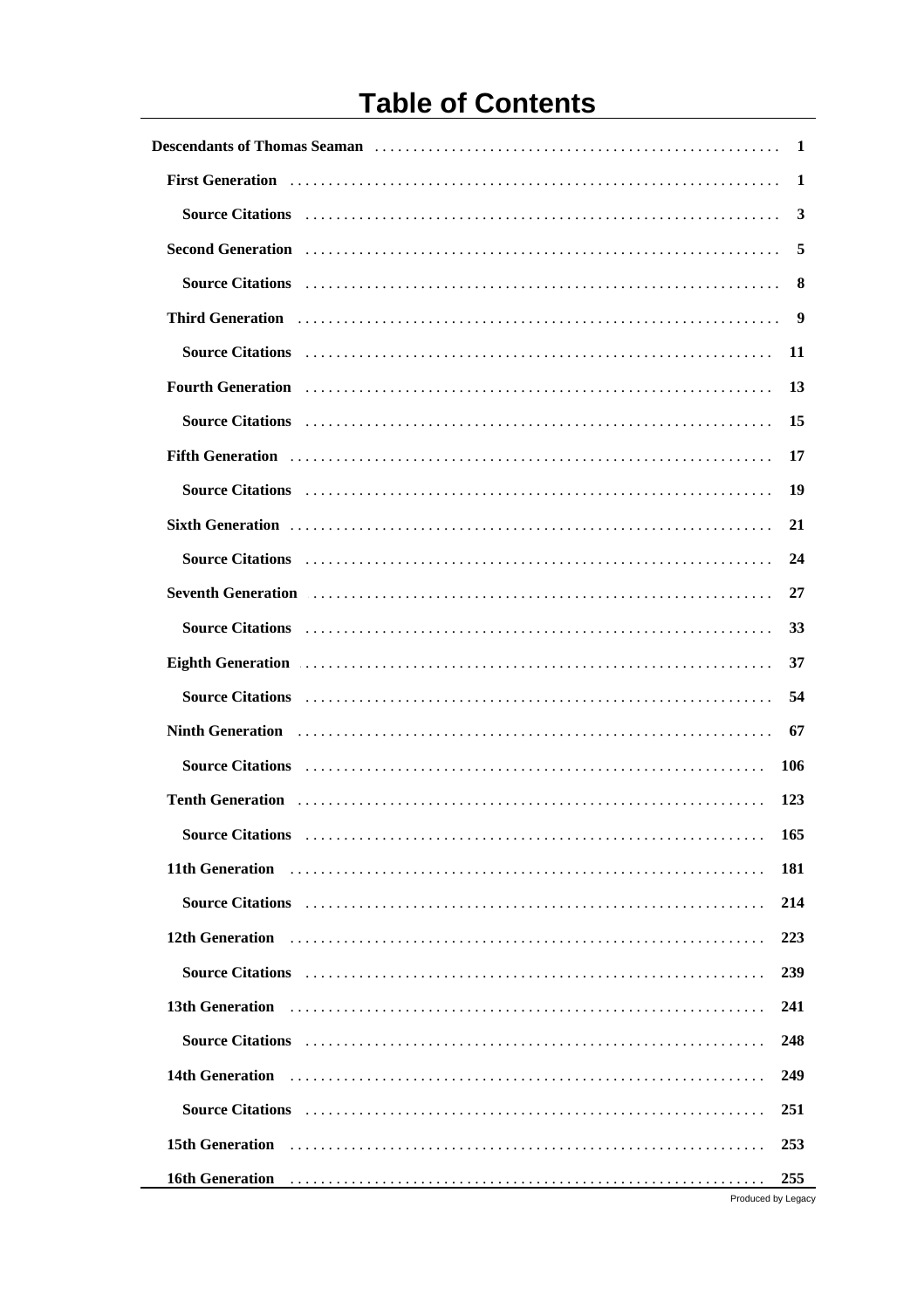## **Table of Contents**

|--|--|--|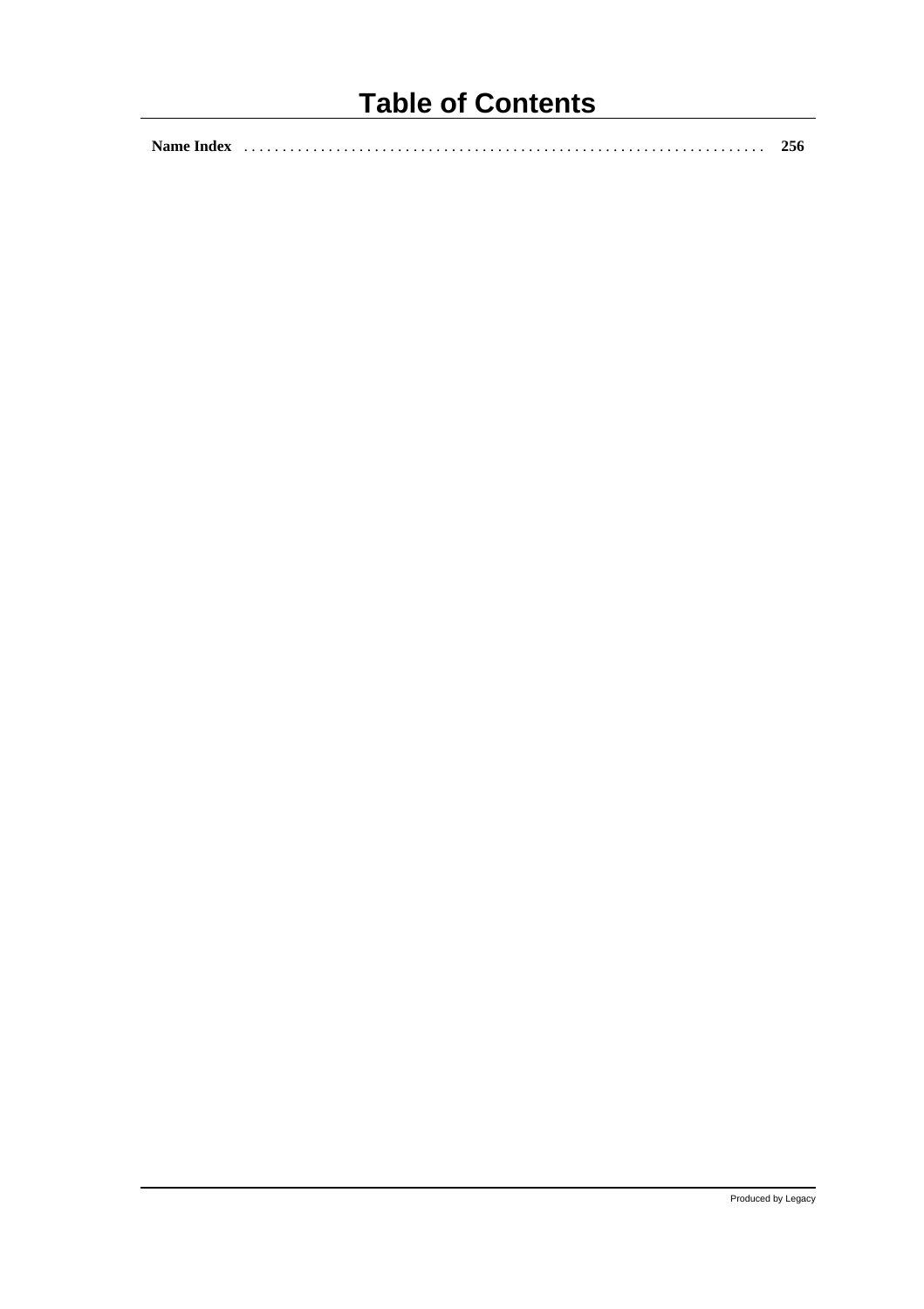#### **First Generation**

**1. Thomas Seaman** [1342] was born in Rickinghall Inferior, Suffolk, England, died in 1619, and was buried on 23 Apr 1619.

General Notes: Sir Nicholas Bacon Collection of English Court and Manorial Documents <http://www.lib.uchicago.edu/e/spcl/findaid/bacon/all.html>

1581

23 Elizabeth, June 20; 1. Andrew Hawes de Barningham, Roger Seaman de Rickinghall inferior , and Thomas Berte de Watlesfielde als Watchfielde, Suff, yeomen 2. Sir Nicholas Bacon de Redgrave; L100; to perform covenants

Obligatory Bonds (Latin & English, Parchment)

1582

24 Elizabeth, September 24; 1. Sir Nicholas Bacon of Redgrave, Suff 2. Thomas Seaman servante to Sir Nicholas; Manor of Wildcatts in Walsham in the Willowes, Suff; Nether Rikinghall  $(X)$ ;  $\hat{A}f41-14$ and one fatte Boore, etc. an rent; Indented 21 year Lease (English)

Charter and Deeds (Latin Parchment)

1585

28 Elizabeth, December 6; 1. Thomas Seaman de Botesdale, Suff , Mercer 2. Sir Nicholas Bacon de Redgrave; Botesdale (X); Gift Attached: 40 Elizabeth, April 25; 1. Thomas Seman, Sen, de Redgrave, yeoman 2. Nicholas Fenle; Letter of Attorney to deliver seisin to Sir Nicholas Bacon 40 Elizabeth, April 25; 1. Sir Nicholas Bacon 2. John Hill; Botesdale; Letter of attorney to receive seisin

Charter and Deeds (Latin Parchment)

1585 or 1586

28 Elizabeth, January 7; 1. Sir Nicholas Bacon de Redgrave, Suff 2. John Seaman and Giles Ruste; Manor of Rushes and Jennes in Geselingham; Gift to use of Sir Nicholas (connected with leases recited of 27 & 28 Dec, 28 Elizabeth to Thomas Seaman of Rickinghall inferior, yeoman and Cecilia his wife)

Noted events in his life were:

- He owned Grant of a messuage etc TEM.173/251/3 20 October 1618 on 20 Oct 1618! Thos. Seaman, yeoman, of Walsham le Willows, Edward and John Seaman, Sons of the said Thos., to Jn. Seaman, jun., yeoman, of Wattisfield and Stephen Vyncent, yeoman, of Walsham le Willows. Grant of a messuage in Stanton called Warrenshawe alias Wrenshawe, where Thos. Seaman, son of the said Thos. Seaman, lives, with all lands, etc., thereto belonging, in trust for the use of Thos. Seaman, sen., for life; after the decease of Thos., sen., the said messuage and a close of pasture in Stanton (27a.) parcel of the premises 'heretofore' in three several shiftes and now lying open and undivided between the ground of Jn. Jolley and the said messuage and grounds of Edward and Jn. Seaman, W., and Furlongishane and the close and grove late of the said Stephen Vyncent E., abutting N. on land late of Jn. Futtar and on land of Jn. Watson, clerk, and S. on Colmas Way alias Precession Way; (a new barn near the said messuage on the other side of the hedge excepted) to Edward Seaman, and the barn with the residue of the freehold premises to Jn. Seaman (brother of Edward) viz. lands lying between the lane leading from Stanton to Walsham, W. and the said ground called Warrenshawe E., abutting N. on ground of Jn. Jolley and S. on Colmer Way.
- He owned Quitclaim TEM.173/251/4 22 October 1618 on 22 Oct 1618 in Walsham le Willows, Gislingham, Suffolk, England. Edward Seaman, yeoman, of Walsham le Willows to Thos. Seaman, sen. Quitclaim of the close called Warrenshaw alias Wrenshawe, with a newly built barn, in Stanton, as TEM.173/251/3
- He signed a will Details from SRO (Bury) IC 500/2/51. 267 on 5 Dec 1618.

Thomas married **Cecily (Cecilia)** [1323] [MRIN: 637]. Cecily died in 1631 in Walsham le Willows,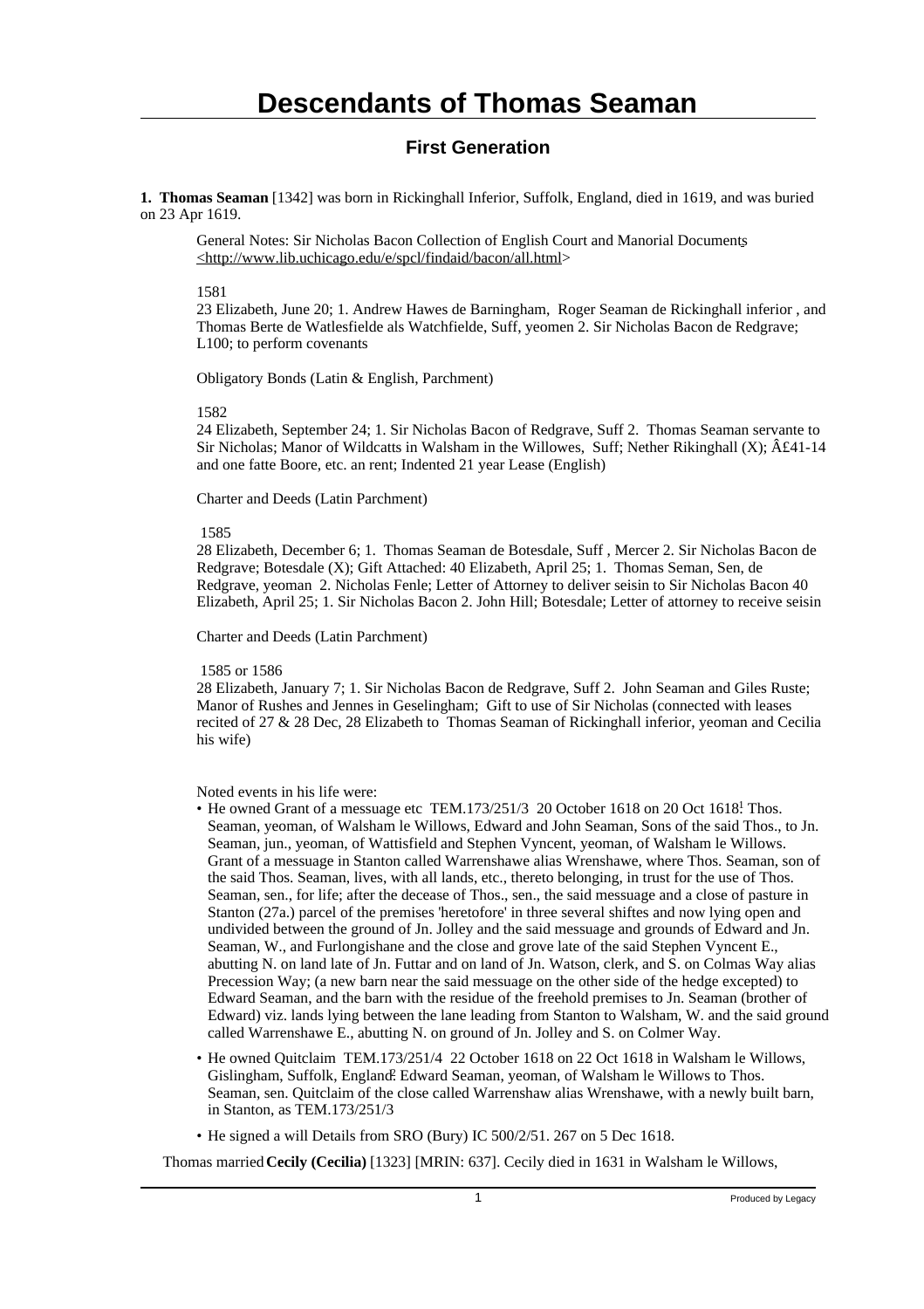Gislingham, Suffolk, England and was buried on 19 Jun 1631.

- Children from this marriage were:<br>+ 2  $\overline{F}$  i. **Elizabeth Seaman** i. **Elizabeth Seaman** [1408] was born in 1592, was christened on 18 Feb 1592 in Walsham le Willows, Gislingham, Suffolk, England, and died about 1673 in Walsham le Willows, Gislingham, Suffolk, England aged about 81.
- + 3 M ii. **John Seaman** [1979] was born in 1595 and died in Thelnetham, Suffolk, England.
- + 4 M iii. **Thomas Seaman** [1333] died about 1673.
- + 5 M iv. **Edward Seaman** [1334]<sup>4</sup> was born in Walsham le Willows, Gislingham, Suffolk, England and died in 1628 in Walsham le Willows, Gislingham, Suffolk, England.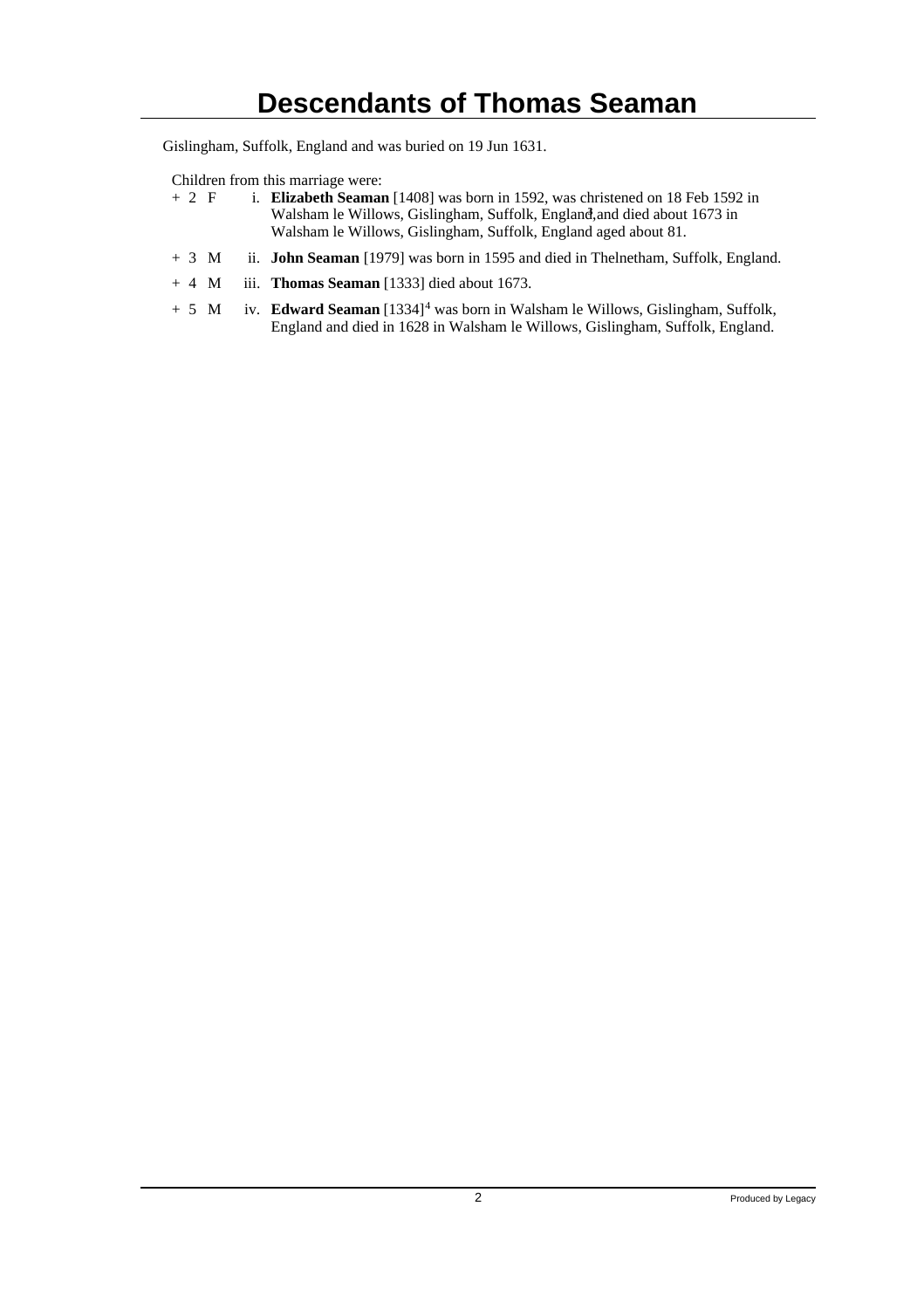#### **Source Citations**

1. ; **Suffolk Record Office, Bury St Edmunds Branch**

**<http://www.nationalarchives.gov.uk/archon/searches/locresult\_details.asp?LR=174>**; Details from SRO (Bury) IC 500/2/51. 267

2. ; **Suffolk Record Office, Bury St Edmunds Branch**

**<http://www.nationalarchives.gov.uk/archon/searches/locresult\_details.asp?LR=174>**

 3. The Church of Jesus Christ of Latter-day Saints, "FamilySearch," database, *FamilySearch* (http://new.familysearch.org); "England, Births and Christenings, 1538-1975," index, FamilySearch (https://familysearch.org/pal:/MM9.1.1/J9SM-6LT : accessed 05 Aug 2012), Elizabeth Seaman, 18 Feb 1592; citing reference , FHL microfilm 952204.

4. Robert Beaney, Beaney Web Site, Edward Seaman.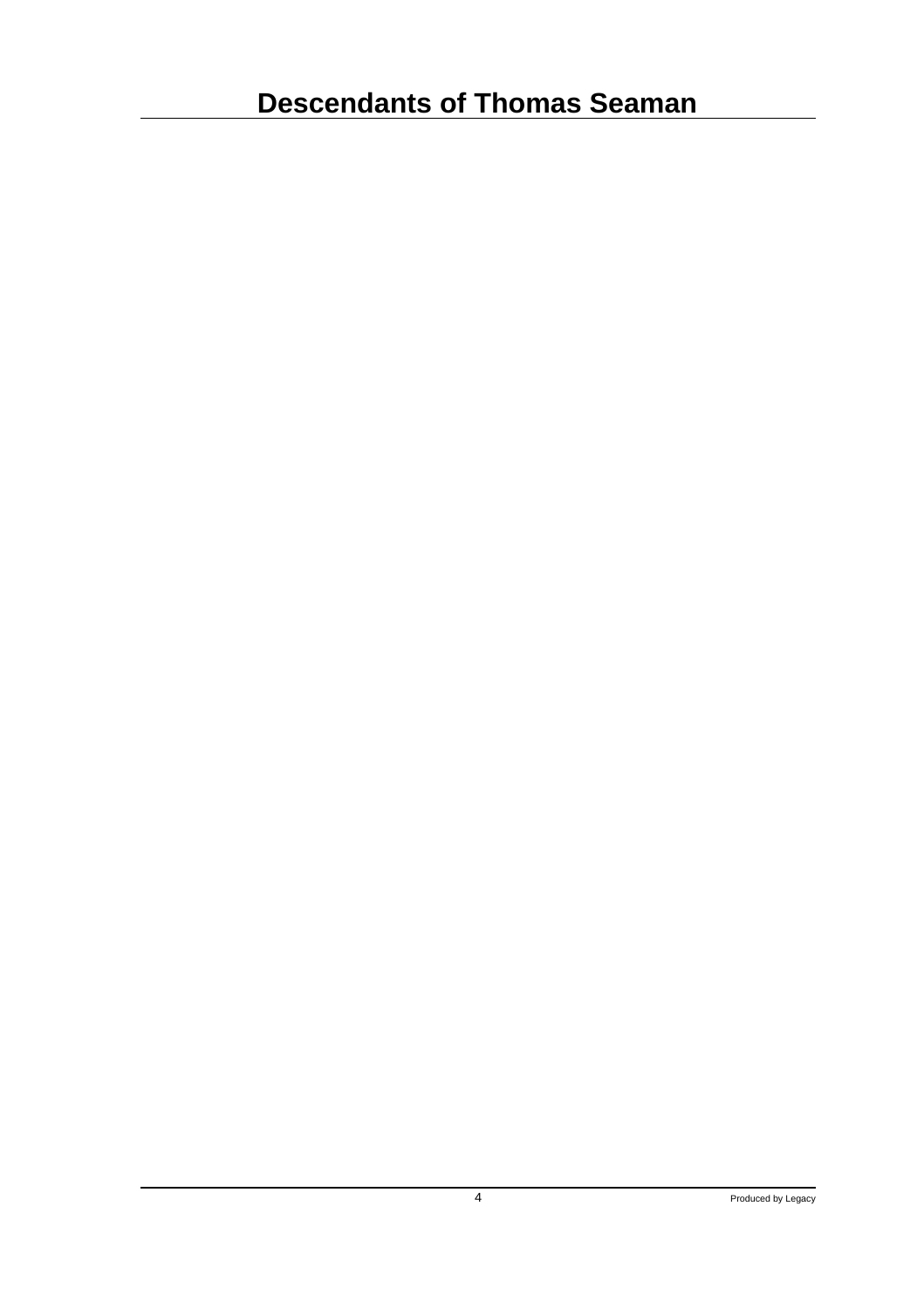### **Second Generation (Children)**

**2. Elizabeth Seaman** [1408] *(Thomas<sup>1</sup>)* was born in 1592, was christened on 18 Feb 1592 in Walsham le Willows, Gislingham, Suffolk, England, and died about 1673 in Walsham le Willows, Gislingham, Suffolk, England aged about 81.

Christening Notes: Daughter of Thomas

Elizabeth married **Richard Raineberd** [1332] [MRIN: 636] on 19 Aug 1617.<sup>2</sup> Richard was born on 5 Apr 1585 in Walsham le Willows, Gislingham, Suffolk, England and died on 25 May 1627 in Walsham le Willows, Gislingham, Suffolk, England aged 42. Other names for Richard were Rainberd and Rainbird.

Noted events in their marriage were:

- They have conflicting marriage information. "England, Marriages, 1538– 1973 ," index, FamilySearch (https://familysearch.org/pal:/MM9.1.1/NLM4-ZNY : accessed 1 July 2012), Elizabeth Seaman, 1617.
- **3. John Seaman** [1979] *(Thomas<sup>1</sup>)* was born in 1595 and died in Thelnetham, Suffolk, England.

Noted events in his life were:

- Custom event: Appears on Muster Roll of Able Men. Address: Walsham le Willows Executor- wife. Beneficiaries- wife and surviving.
- He resided at Grant of a messuage etc TEM.173/251/3 20 October 1618 on 20 Oct 1618 in Walsham le Willows, Gislingham, Suffolk, England. Thos. Seaman, yeoman, of Walsham le Willows, Edward and John Seaman, Sons of the said Thos., to Jn. Seaman, jun., yeoman, of Wattisfield and Stephen Vyncent, yeoman, of Walsham le Willows.

Grant of a messuage in Stanton called Warrenshawe alias Wrenshawe, where Thos. Seaman, son of the said Thos. Seaman, lives, with all lands, etc., thereto belonging, in trust for the use of Thos. Seaman, sen., for life; after the decease of Thos., sen., the said messuage and a close of pasture in Stanton (27a.) parcel of the premises 'heretofore' in three several shiftes and now lying open and undivided between the ground of Jn. Jolley and the said messuage and grounds of Edward and Jn. Seaman, W., and Furlongishane and the close and grove late of the said Stephen Vyncent E., abutting N. on land late of Jn. Futtar and on land of Jn. Watson, clerk, and S. on Colmas Way alias Precession Way; (a new barn near the said messuage on the other side of the hedge excepted) to Edward Seaman, and the barn with the residue of the freehold premises to Jn. Seaman (brother of Edward) viz. lands lying between the lane leading from Stanton to Walsham, W. and the said ground called Warrenshawe E., abutting N. on ground of Jn. Jolley and S. on Colmer Way.

• He resided at Conveyance (bargain and sale) TEM.173/251/7 28 September 1635 on 26 Sep 1635 in Walsham le Willows, Gislingham, Suffolk, England. Contents: (i) Jn. Seaman, yeoman, of Walsham, and w. Ann (ii) Henry Rewse, gent., of Fakenham. Conveyance (bargain and sale) for £240, of a close of pasture (23a) called Warrenshawe alias Wrenshawe, near the messuage of Edw. Seaman called Warrenshawe alias Wrenshawe [abuttals as lastly in TEM.173/251/3]. Covenant to provide for further assurance of the conveyance (b) 28 September 1635. Bond by Jn. Seaman, for performance of covenants.

(c) Michaelmas term 1635. Final concord on (a) with counterpart.

John married **Ann Warde** [1978] [MRIN: 632] in 1620 in Great Livermere, Suffolk, England? Ann was born about 1602 in Great Livermere, Suffolk, England and was christened on 30 Apr 1602. Another name for Ann was Anne.

- + 6 F i. **Elyzabeth Seaman** [1972] was born in 1622 in Walsham le Willows, Gislingham, Suffolk, England, was christened on 31 May 1622 in Walsham le Willows, Gislingham, Suffolk, England<sup>4</sup>, and died on 31 May 1622 in Walsham le Willows, Gislingham, Suffolk, England.
- + 7 F ii. **Anne Seaman** [1973] was born in 1623 in Walsham le Willows, Gislingham, Suffolk, England, was christened on 15 Jun 1623 in Walsham le Willows, Gislingham, Suffolk, England,<sup>5</sup> and died on 22 Dec 1631 in Walsham le Willows, Gislingham, Suffolk,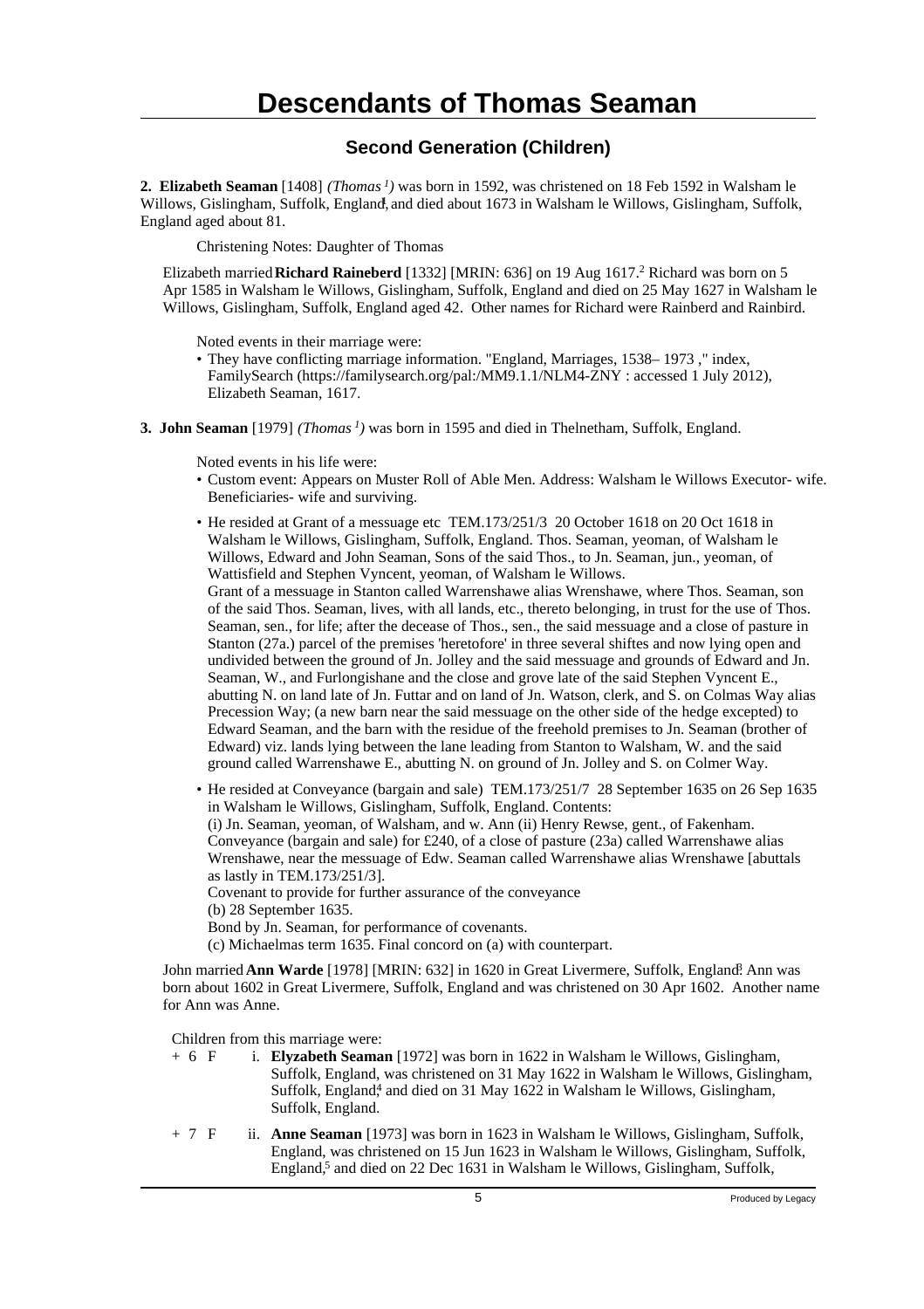England aged 8.

- + 8 F iii. **Mary Seaman** [1974] was born in 1625 in Walsham le Willows, Gislingham, Suffolk, England and was christened on 1 Nov 1625 in Walsham le Willows, Gislingham, Suffolk, England.<sup>6</sup>
- + 9 M iv. **John Seaman** [1975] was born in 1628 in Walsham le Willows, Gislingham, Suffolk, England and was christened on 14 May 1628 in Walsham le Willows, Gislingham, Suffolk, England?
- + 10 M v. **Thomas Seaman** [1977] was born in 1631 in Walsham le Willows, Gislingham, Suffolk, England and was christened on 10 Jul 1631 in Walsham le Willows, Gislingham, Suffolk, England.<sup>8</sup>
- + 11 M vi. **Edward Seaman** [1980] was born about 1633 in Walsham le Willows, Gislingham, Suffolk, England and was christened on 23 Mar 1633 in Walsham le Willows, Gislingham, Suffolk, England?
- + 12 M vii. **Francis Seaman** [1757] was born in 1636 in Walsham le Willows, Gislingham, Suffolk, England, was christened on 13 Nov 1636 in Walsham le Willows, Gislingham, Suffolk, England,<sup>10</sup> and died in 1717 in Wattisfield, Sudbury, Suffolk, England aged 81.

#### **4. Thomas Seaman** [1333] *(Thomas<sup>1</sup>)* died about 1673.

Death Notes: Y

General Notes: ese documents are held at Suffolk Record Office, Bury St Edmunds Branch TYPE Anecdote

Noted events in his life were:

• He resided at Grant of a messuage etc TEM.173/251/3 20 October 1618 on 20 Oct 1618. Thos. Seaman, yeoman, of Walsham le Willows, Edward and John Seaman, Sons of the said Thos., to Jn. Seaman, jun., yeoman, of Wattisfield and Stephen Vyncent, yeoman, of Walsham le Willows. Grant of a messuage in Stanton called Warrenshawe alias Wrenshawe, where Thos. Seaman, son of the said Thos. Seaman, lives, with all lands, etc., thereto belonging, in trust for the use of Thos. Seaman, sen., for life; after the decease of Thos., sen., the said messuage and a close of pasture in Stanton (27a.) parcel of the premises 'heretofore' in three several shiftes and now lying open and undivided between the ground of Jn. Jolley and the said messuage and grounds of Edward and Jn. Seaman, W., and Furlongishane and the close and grove late of the said Stephen Vyncent E., abutting N. on land late of Jn. Futtar and on land of Jn. Watson, clerk, and S. on Colmas Way alias Precession Way; (a new barn near the said messuage on the other side of the hedge excepted) to Edward Seaman, and the barn with the residue of the freehold premises to Jn. Seaman (brother of Edward) viz. lands lying between the lane leading from Stanton to Walsham, W. and the said ground called Warrenshawe E., abutting N. on ground of Jn. Jolley and S. on Colmer Way.

Thomas married **Doretee, Dorethy, or Dorothy** [1341] [MRIN: 638]. Doretee, died on 20 Apr 1625 in Walsham le Willows, Gislingham, Suffolk, England.

Children from this marriage were:

- + 13 M i. **John Seaman** [1320] was born 1619 or 1620 and was christened on 4 Jan 1620 in Walsham le Willows, Gislingham, Suffolk, England!
- + 14 F ii. **Dorethy Seaman** [1321] was born 1621 or 1622 in Walsham le Willows, Gislingham, Suffolk, England and was christened on 6 Jan 1622 in Walsham le Willows, Gislingham, Suffolk, England<sup>12</sup>
- + 15 M iii. **William Seaman** [1329] was born in 1625 in Walsham le Willows, Gislingham, Suffolk, England and was christened on 10 Apr 1625 in Walsham le Willows, Gislingham, Suffolk, England<sup>13</sup>

**5. Edward Seaman** [1334]<sup>14</sup> *(Thomas<sup>1</sup>)* was born in Walsham le Willows, Gislingham, Suffolk, England and died in 1628 in Walsham le Willows, Gislingham, Suffolk, England.

Death Notes: Y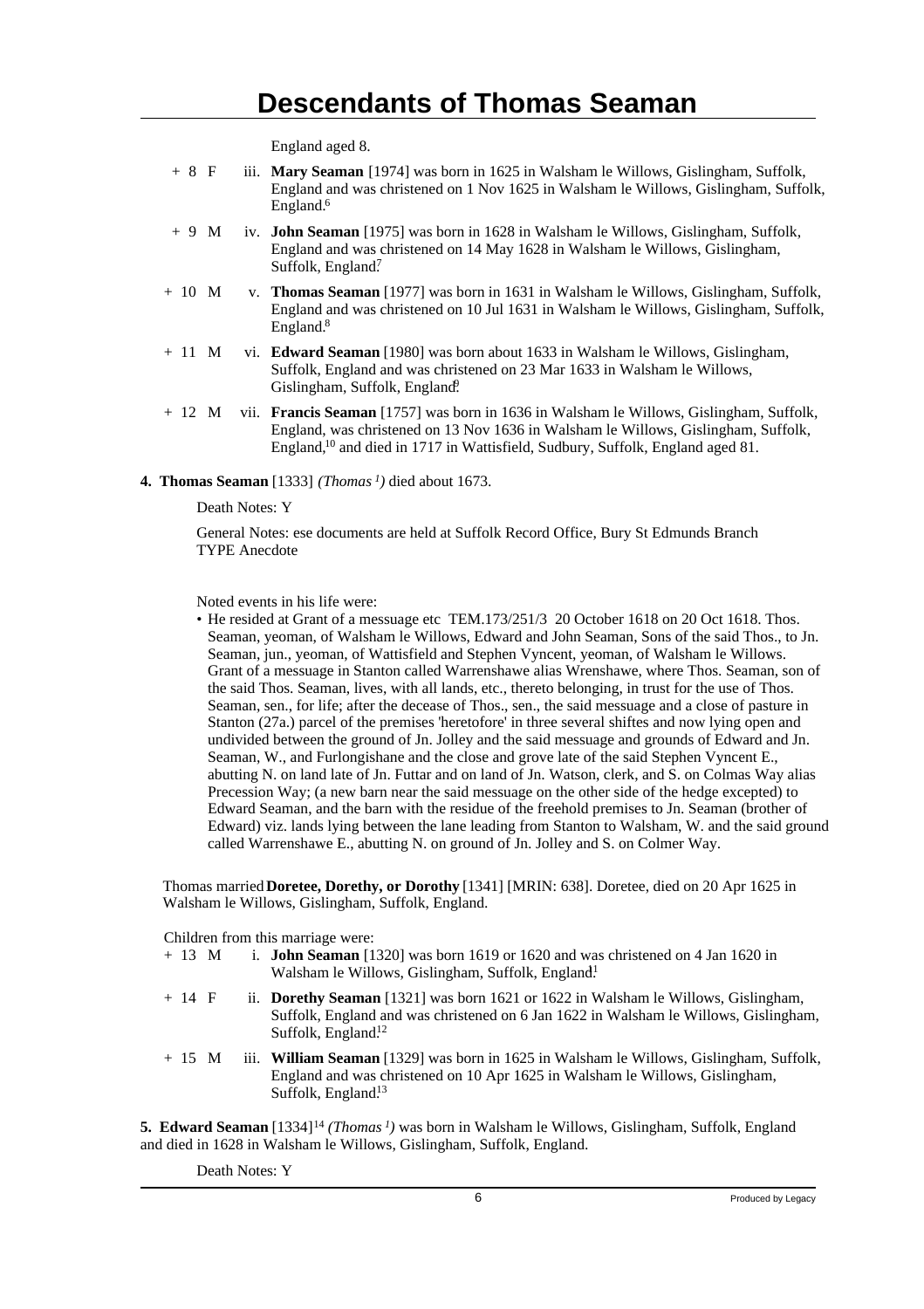General Notes: ant of a messuage in Stanton called Warrenshawe alias Wrenshawe, where Thos. Seaman, son of the said Thos. Seaman, lives, with all lands, etc., thereto belonging, in trust for the use of Thos. Seaman, sen., for life; after the decease of Thos., sen., the said messuage and a close of pasture in Stanton (27a.) parcel of the premises 'heretofore' in three several shiftes and now lying open and undivided between the ground of Jn. Jolley and the said messuage and grounds of Edward and Jn. Seaman, W., and Furlongishane and the close and grove late of the said Stephen Vyncent E., abutting N. on land late of Jn. Futtar and on land of Jn. Watson, clerk, and S. on Colmas Way alias Precession Way; (a new barn near the said messuage on the other side of the hedge excepted) to Edward Seaman, and the barn with the residue of the freehold premises to Jn. Seaman (brother of Edward) viz. lands lying between the lane leading from Stanton to Walsham, W. and the said ground called Warrenshawe E., abutting N. on ground of Jn. Jolley and S. on Colmer Way. TYPE Anecdote

Noted events in his life were:

- He resided at Grant of a messuage etc TEM.173/251/3 20 October 1618 on 20 Oct 1618. Thos. Seaman, yeoman, of Walsham le Willows, Edward and John Seaman, Sons of the said Thos., to Jn. Seaman, jun., yeoman, of Wattisfield and Stephen Vyncent, yeoman, of Walsham le Willows. Grant of a messuage in Stanton called Warrenshawe alias Wrenshawe, where Thos. Seaman, son of the said Thos. Seaman, lives, with all lands, etc., thereto belonging, in trust for the use of Thos. Seaman, sen., for life; after the decease of Thos., sen., the said messuage and a close of pasture in Stanton (27a.) parcel of the premises 'heretofore' in three several shiftes and now lying open and undivided between the ground of Jn. Jolley and the said messuage and grounds of Edward and Jn. Seaman, W., and Furlongishane and the close and grove late of the said Stephen Vyncent E., abutting N. on land late of Jn. Futtar and on land of Jn. Watson, clerk, and S. on Colmas Way alias Precession Way; (a new barn near the said messuage on the other side of the hedge excepted) to Edward Seaman, and the barn with the residue of the freehold premises to Jn. Seaman (brother of Edward) viz. lands lying between the lane leading from Stanton to Walsham, W. and the said ground called Warrenshawe E., abutting N. on ground of Jn. Jolley and S. on Colmer Way.
- He resided at Quitclaim TEM.173/251/4 22 October 1618 on 22 Oct 1618 in Walsham le Willows, Gislingham, Suffolk, England. Edward Seaman, yeoman, of Walsham le Willows to Thos. Seaman, sen. Quitclaim of the close called Warrenshaw alias Wrenshawe, with a newly built barn, in Stanton, as TEM.173/251/3

Edward married **Gillian Vincent** [1331] [MRIN: 641] on 22 Oct 1618 in Walsham le Willows, Gislingham, Suffolk, England<sup>15</sup>

Noted events in their marriage were:

• They have conflicting marriage information. "England, Marriages, 1538–1973 ," index, FamilySearch (https://familysearch.org/pal:/MM9.1.1/NLM4-H8S : accessed 08 Nov 2012), Edward Seaman and Gillian Vincent, 22 Oct 1618; citing reference , FHL microfilm 952204.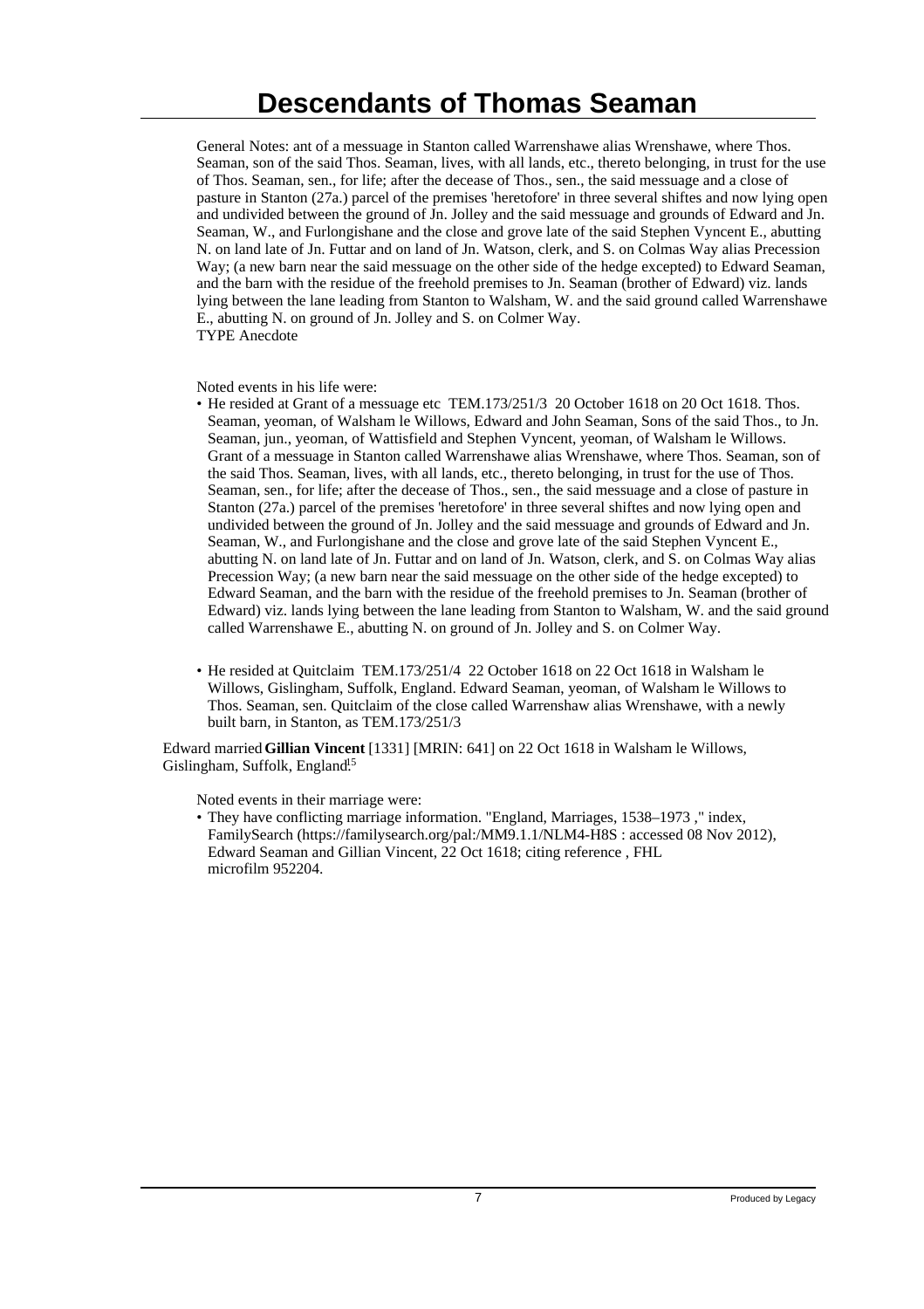#### **Source Citations**

 1. The Church of Jesus Christ of Latter-day Saints, "FamilySearch," database, *FamilySearch* (http://new.familysearch.org); "England, Births and Christenings, 1538-1975," index, FamilySearch (https://familysearch.org/pal:/MM9.1.1/J9SM-6LT : accessed 05 Aug 2012), Elizabeth Seaman, 18 Feb 1592; citing reference , FHL microfilm 952204.

 2. The Church of Jesus Christ of Latter-day Saints, "FamilySearch," database, *FamilySearch* (http://new.familysearch.org); "England, Marriages, 1538– 1973 ," index, FamilySearch (https://familysearch.org/pal:/MM9.1.1/NLM4-ZNY : accessed 10 Feb 2013), Richard Raineberd and Elizabeth Seaman, ; citing Walsham Le Willows,Suffolk,England, reference ; FHL microfilm 952204.

3. TEM.173/251/5a 9 September 1620; Details from SRO (Bury) IC 500/2/51. 267

 4. The Church of Jesus Christ of Latter-day Saints, "FamilySearch," database, *FamilySearch* (http://new.familysearch.org); "England, Births and Christenings, 1538-1975," index, FamilySearch (https://familysearch.org/pal:/MM9.1.1/N5YR-MMJ : accessed 04 Jan 2013), Elyzabeth Seman, 31 Mar 1622; citing WALSHAM LE WILLOWS,SUFFOLK,ENGLAND, reference ; FHL microfilm 952204.

 5. The Church of Jesus Christ of Latter-day Saints, "FamilySearch," database, *FamilySearch* (http://new.familysearch.org); "England, Births and Christenings, 1538-1975," index, FamilySearch (https://familysearch.org/pal:/MM9.1.1/J775-P9G : accessed 07 Aug 2012), Anne Seaman, 15 Jun 1623; citing reference , FHL microfilm 952204.

 6. The Church of Jesus Christ of Latter-day Saints, "FamilySearch," database, *FamilySearch* (http://new.familysearch.org); "England, Births and Christenings, 1538-1975," index, FamilySearch (https://familysearch.org/pal:/MM9.1.1/JWV2-WHL : accessed 07 Aug 2012), Mary Seaman, 01 Nov 1625; citing reference , FHL microfilm 952204.

 7. The Church of Jesus Christ of Latter-day Saints, "FamilySearch," database, *FamilySearch* (http://new.familysearch.org); "England, Births and Christenings, 1538-1975," index, FamilySearch (https://familysearch.org/pal:/MM9.1.1/J9SM-HBC : accessed 07 Aug 2012), John Seaman, 14 May 1628; citing reference , FHL microfilm 952204.

 8. The Church of Jesus Christ of Latter-day Saints, "FamilySearch," database, *FamilySearch* (http://new.familysearch.org); "England, Births and Christenings, 1538-1975," index, FamilySearch (https://familysearch.org/pal:/MM9.1.1/J3JT-XX2 : accessed 07 Aug 2012), Tho Seaman, 10 Jul 1631; citing reference , FHL microfilm 952204.

 9. The Church of Jesus Christ of Latter-day Saints, "FamilySearch," database, *FamilySearch* (http://new.familysearch.org); "England, Births and Christenings, 1538-1975," index, FamilySearch (https://familysearch.org/pal:/MM9.1.1/N5Y5-VV9 : accessed 07 Aug 2012), Edward Seaman, 23 Mar 1633; citing reference , FHL microfilm 952204.

 10. The Church of Jesus Christ of Latter-day Saints, "FamilySearch," database, *FamilySearch* (http://new.familysearch.org); "England, Births and Christenings, 1538-1975," index*FamilySearch* (https://familysearch.org/pal:/MM9.1.1/J3JT-X77 : accessed 04 Jan 2013), Frances Seman, 13 Nov 1636; citing WALSHAM LE WILLOWS,SUFFOLK,ENGLAND, reference ; FHL microfilm 952204.

 11. The Church of Jesus Christ of Latter-day Saints, "FamilySearch," database, *FamilySearch* (http://new.familysearch.org); "England, Births and Christenings, 1538-1975," index, FamilySearch (https://familysearch.org/pal:/MM9.1.1/N5Y5-JY9 : accessed 05 Mar 2013), John Seamon, 04 Jan 1620.

12. The Church of Jesus Christ of Latter-day Saints, "FamilySearch," database, *FamilySearch* (http://new.familysearch.org).

 13. The Church of Jesus Christ of Latter-day Saints, "FamilySearch," database, *FamilySearch* (http://new.familysearch.org); "England, Births and Christenings, 1538-1975," index, FamilySearch (https://familysearch.org/pal:/MM9.1.1/JWV2-Q9C : accessed 07 Aug 2012), William Seaman, 10 Apr 1625; citing reference , FHL microfilm 952204.

14. Robert Beaney, Beaney Web Site, Edward Seaman.

 15. The Church of Jesus Christ of Latter-day Saints, "FamilySearch," database, *FamilySearch* (http://new.familysearch.org); England, Marriages, 1538– 1973 ," index, FamilySearch (https://familysearch.org/pal:/MM9.1.1/NLM4-H8S : accessed 08 Nov 2012), Edward Seaman and Gillian Vincent, 22 Oct 1618; citing reference , FHL microfilm 952204.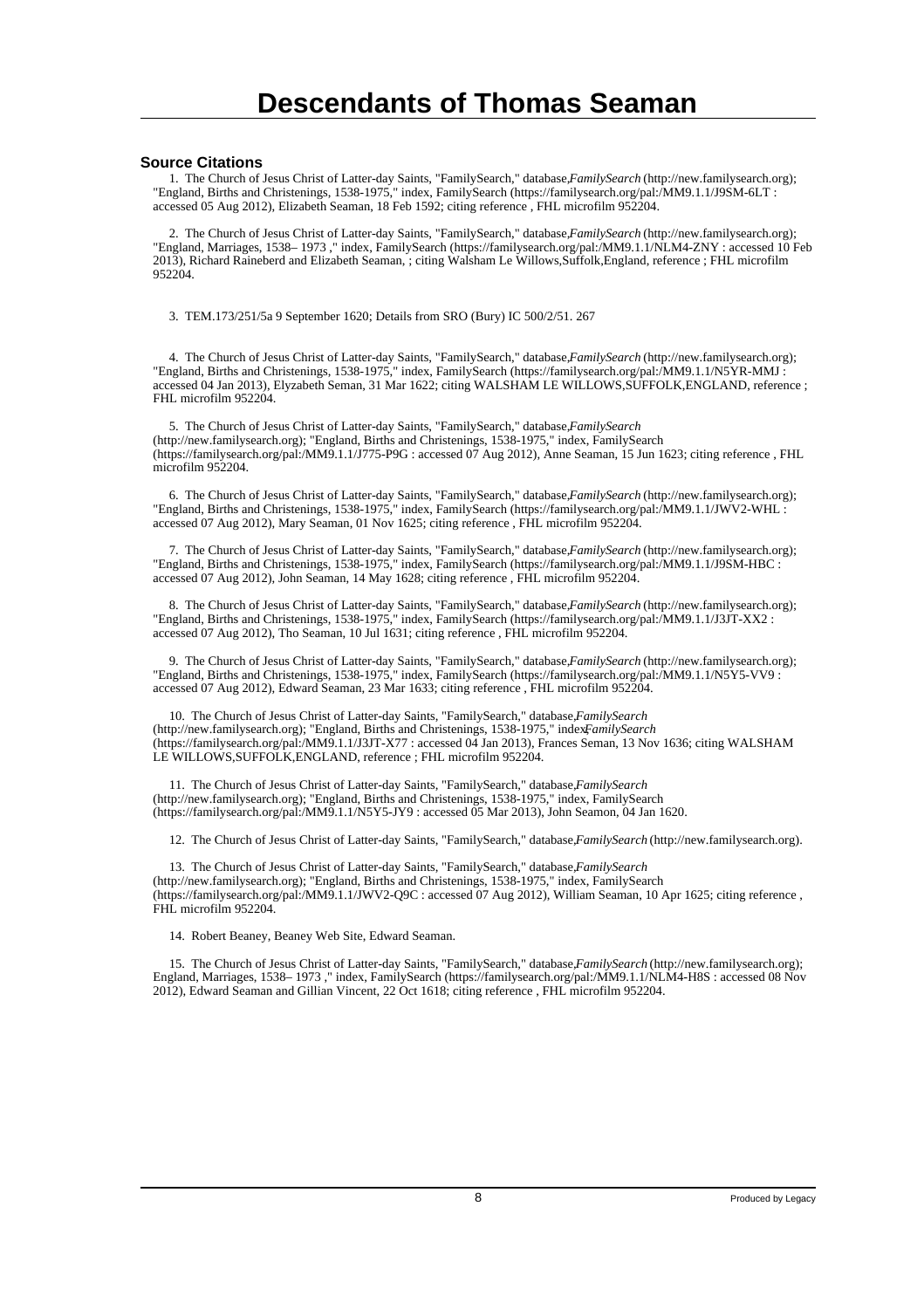#### **Third Generation (Grandchildren)**

**6. Elyzabeth Seaman** [1972] *(John<sup>2</sup>, Thomas<sup>1</sup>)* was born in 1622 in Walsham le Willows, Gislingham, Suffolk, England, was christened on 31 May 1622 in Walsham le Willows, Gislingham, Suffolk, England,<sup>1</sup> and died on 31 May 1622 in Walsham le Willows, Gislingham, Suffolk, England.

Birth Notes: To be confirmed

**7. Anne Seaman** [1973] *(John<sup>2</sup>, Thomas<sup>1</sup>)* was born in 1623 in Walsham le Willows, Gislingham, Suffolk, England, was christened on 15 Jun 1623 in Walsham le Willows, Gislingham, Suffolk, England,<sup>2</sup> and died on 22 Dec 1631 in Walsham le Willows, Gislingham, Suffolk, England aged 8. Another name for Anne was Ann.

Birth Notes: To be confirmed

**8. Mary Seaman** [1974] *(John<sup>2</sup>, Thomas<sup>1</sup>)* was born in 1625 in Walsham le Willows, Gislingham, Suffolk, England and was christened on 1 Nov 1625 in Walsham le Willows, Gislingham, Suffolk, England. <sup>3</sup>

Birth Notes: date to be confirmed

**9. John Seaman** [1975] *(John<sup>2</sup>, Thomas<sup>1</sup>)* was born in 1628 in Walsham le Willows, Gislingham, Suffolk, England and was christened on 14 May 1628 in Walsham le Willows, Gislingham, Suffolk, England<sup>4</sup>

Birth Notes: date to be confirmed

John married **Thomasin Keen** [13] [MRIN: 633] on 4 Dec 1664 in Redgrave, Suffolk, England<sup>5</sup> Other names for Thomasin are Ceen and Deen.

Marriage Notes: "England, Marriages, 1538–1973 ," index, FamilySearch (https://familysearch.org/pal:/MM9.1.1/NNQR-R8V : accessed 2 July 2012), John Seaman, 1664.

**10. Thomas Seaman** [1977] *(John<sup>2</sup>, Thomas<sup>1</sup>)* was born in 1631 in Walsham le Willows, Gislingham, Suffolk, England and was christened on 10 Jul 1631 in Walsham le Willows, Gislingham, Suffolk, England. <sup>6</sup>

Birth Notes: date to be confirmed

**11. Edward Seaman** [1980] *(John<sup>2</sup>, Thomas<sup>1</sup>)* was born about 1633 in Walsham le Willows, Gislingham, Suffolk, England and was christened on 23 Mar 1633 in Walsham le Willows, Gislingham, Suffolk, England?

**12. Francis Seaman** [1757] *(John<sup>2</sup>, Thomas<sup>1</sup>)* was born in 1636 in Walsham le Willows, Gislingham, Suffolk, England, was christened on 13 Nov 1636 in Walsham le Willows, Gislingham, Suffolk, England,<sup>8</sup> and died in 1717 in Wattisfield, Sudbury, Suffolk, England aged 81. Another name for Francis was Frances.

Christening Notes: England, Births and Christenings, 1538-1975," index, FamilySearch https://familysearch.org/pal:/MM9.1.1/J3JT-X77 : accessed 30 June 2012), Frances Seman, 1636.

Francis married **Lydia** [1759] [MRIN: 513]. Lydia died in 1678.

| + 16 M | i. <b>Francis Seaman</b> [1766] was born in 1663 in Wattisfield, Sudbury, Suffolk, England, |
|--------|---------------------------------------------------------------------------------------------|
|        | died in 1730 aged 67, and was buried on 13 Nov 1730 in The lnetham. Suffolk.                |
|        | England. $\frac{9}{2}$                                                                      |
|        |                                                                                             |

- + 17 M ii. **John Seaman** [1765] was born in 1664 in Wattisfield, Sudbury, Suffolk, England, was christened in Apr 1664 in Wattisfield, Sudbury, Suffolk, England, and died in 1664 in Wattisfield, Sudbury, Suffolk, England.
- + 18 M iii. **John Seaman** [1764] was born in 1666 in Wattisfield, Sudbury, Suffolk, England.
- + 19 M iv. **Thomas Seaman** [1763] was born in 1667 in Wattisfield, Sudbury, Suffolk, England and was christened in Feb 1667 in Wattisfield, Sudbury, Suffolk, England.
- + 20 M v. **Thomas Seaman** [1762] was born in 1669 in Wattisfield, Sudbury, Suffolk, England,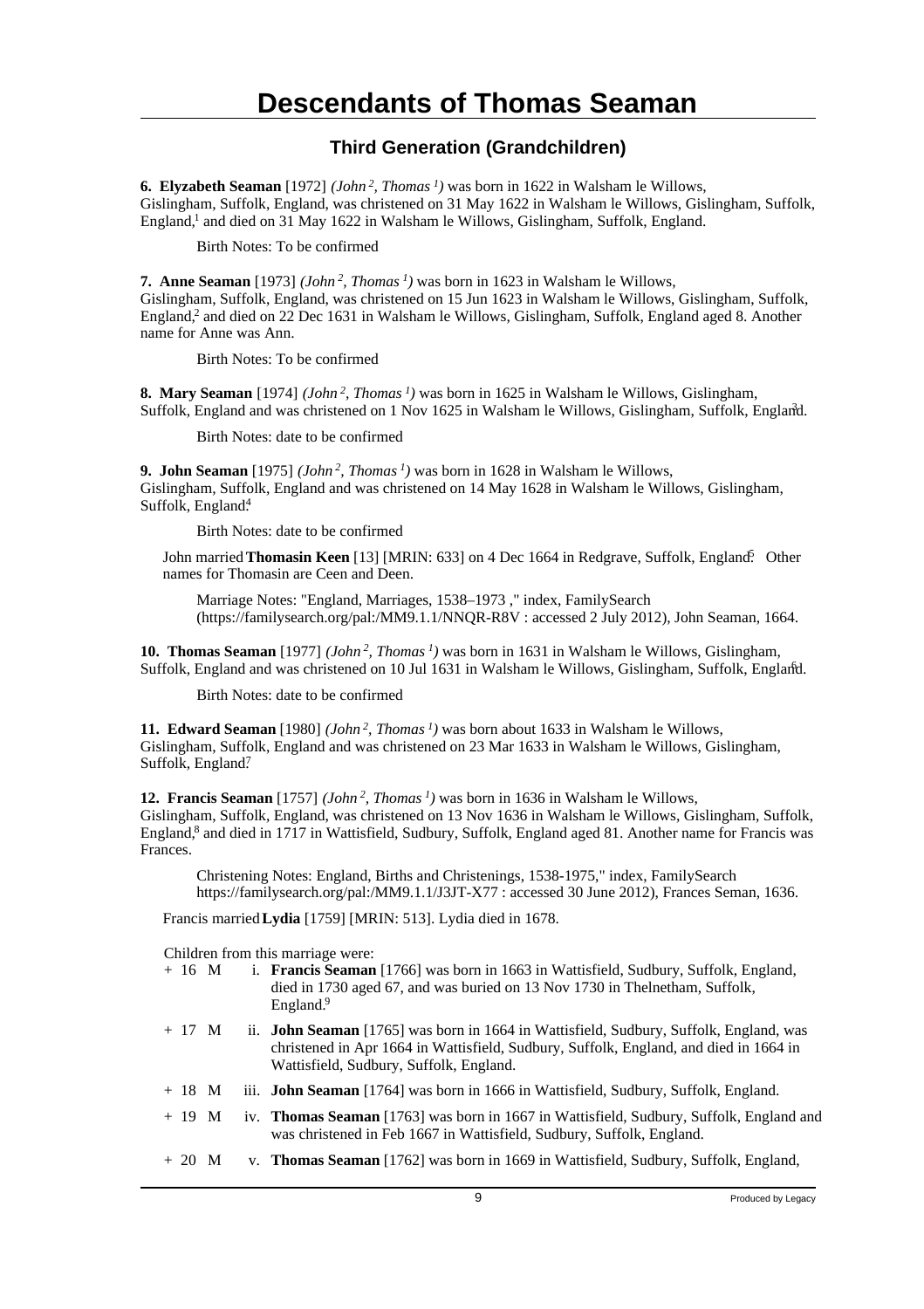was christened in May 1669 in Wattisfield, Sudbury, Suffolk, England, and died in 1686 in Wattisfield, Sudbury, Suffolk, England aged 17.

- + 21 M vi. **Edward Seaman** [1761] was born in 1671 in Wattisfield, Sudbury, Suffolk, England.
- + 22 F vii. **Lydia Seaman** [1756] was born in 1672 in Wattisfield, Sudbury, Suffolk, England and died about 1672.
- + 23 M viii. **Joseph Seaman** [1703] was born in 1674 in Wattisfield, Sudbury, Suffolk, England and was christened on 5 Feb 1675 in Wattisfield, Sudbury, Suffolk, England.
- + 24 F ix. **Lydia Seaman** [1760] was born in 1677 in Wattisfield, Sudbury, Suffolk, England and died in 1678 aged 1.

Francis next married **Susan** [1995] [MRIN: 514]. Susan died about 1686.

Children from this marriage were:<br>+ 25  $\overline{F}$  i. **Sarah Seaman** 

- i. **Sarah Seaman** [1994] was born about 1679 and was christened on 7 Nov 1679.
- + 26 M ii. **James Seaman** [1993] was born about 1681, was christened on 23 Sep 1681, died in 1766 in Wattisfield, Sudbury, Suffolk, England aged about 85, and was buried on 25 Nov 1766 in Wattisfield, Sudbury, Suffolk, England.<sup>0</sup>
- + 27 F iii. **Hannah Seaman** [1992] was born in 1683 in Wattisfield, Sudbury, Suffolk, England and was christened on 6 Jun 1683.
- + 28 F iv. **Susan Seaman** [1981] was born in 1685 in Wattisfield, Sudbury, Suffolk, England, was christened on 28 Jan 1685, and died in 1685.

**13. John Seaman** [1320] *(Thomas<sup>2</sup>, Thomas<sup>1</sup>)* was born 1619 or 1620 and was christened on 4 Jan 1620 in Walsham le Willows, Gislingham, Suffolk, England.<sup>1</sup>

Christening Notes: Surname spelt : Seamon

Death Notes: Y

Noted events in his life were:

• He resided at Grant of a messuage etc TEM.173/251/3 20 October 1618 on 20 Oct 1618. Thos. Seaman, yeoman, of Walsham le Willows, Edward and John Seaman, Sons of the said Thos., to Jn. Seaman, jun., yeoman, of Wattisfield and Stephen Vyncent, yeoman, of Walsham le Willows. Grant of a messuage in Stanton called Warrenshawe alias Wrenshawe, where Thos. Seaman, son of the said Thos. Seaman, lives, with all lands, etc., thereto belonging, in trust for the use of Thos. Seaman, sen., for life; after the decease of Thos., sen., the said messuage and a close of pasture in Stanton (27a.) parcel of the premises 'heretofore' in three several shiftes and now lying open and undivided between the ground of Jn. Jolley and the said messuage and grounds of Edward and Jn. Seaman, W., and Furlongishane and the close and grove late of the said Stephen Vyncent E., abutting N. on land late of Jn. Futtar and on land of Jn. Watson, clerk, and S. on Colmas Way alias Precession Way; (a new barn near the said messuage on the other side of the hedge excepted) to Edward Seaman, and the barn with the residue of the freehold premises to Jn. Seaman (brother of Edward) viz. lands lying between the lane leading from Stanton to Walsham, W. and the said ground called Warrenshawe E., abutting N. on ground of Jn. Jolley and S. on Colmer Way.

**14. Dorethy Seaman** [1321] *(Thomas<sup>2</sup>, Thomas<sup>1</sup>)* was born 1621 or 1622 in Walsham le Willows, Gislingham, Suffolk, England and was christened on 6 Jan 1622 in Walsham le Willows, Gislingham, Suffolk, England<sup>12</sup>

Death Notes: Y

**15. William Seaman** [1329] *(Thomas<sup>2</sup>, Thomas<sup>1</sup>)* was born in 1625 in Walsham le Willows, Gislingham, Suffolk, England and was christened on 10 Apr 1625 in Walsham le Willows, Gislingham, Suffolk, England.<sup>13</sup>

Death Notes: Y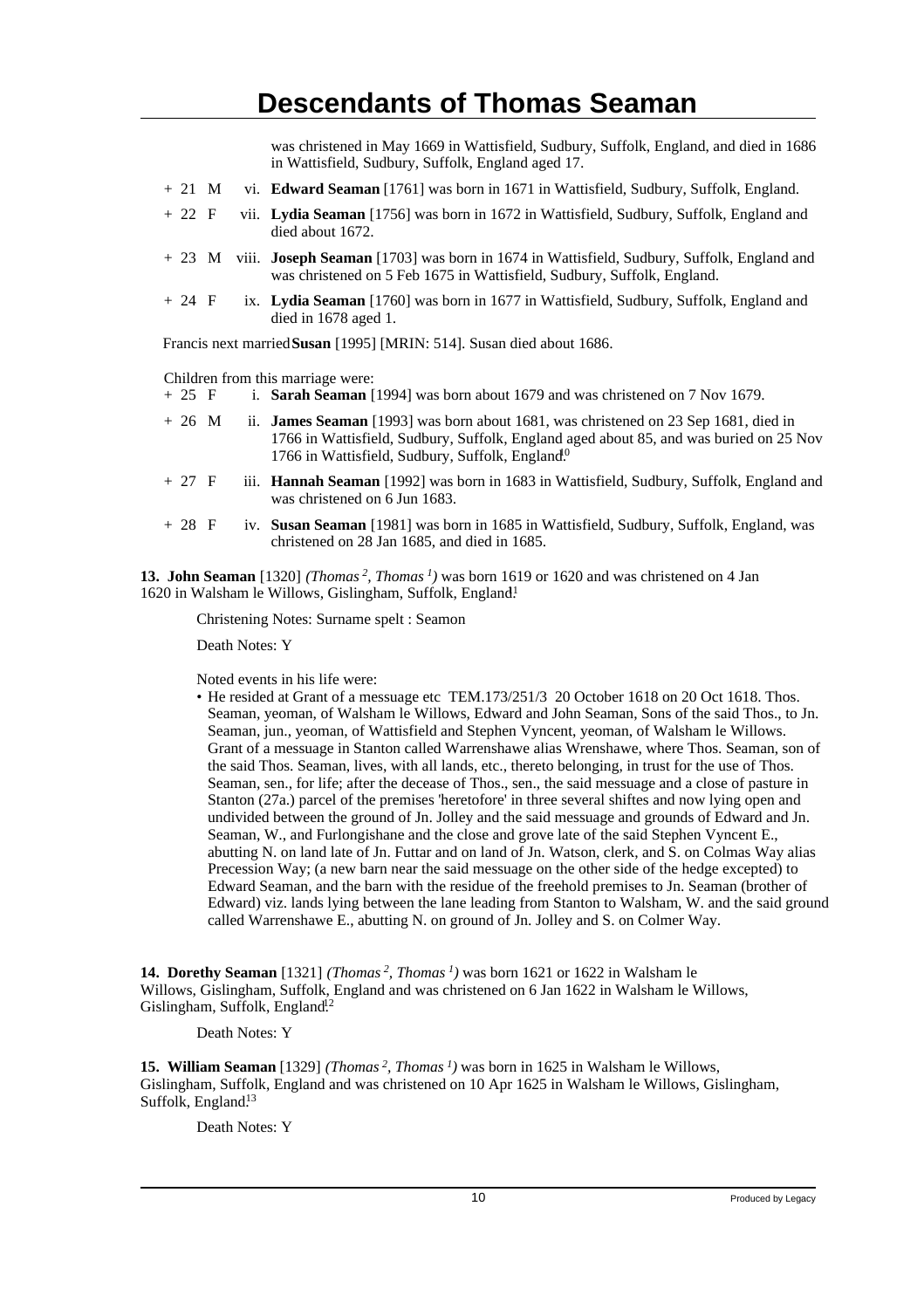#### **Source Citations**

 1. The Church of Jesus Christ of Latter-day Saints, "FamilySearch," database, *FamilySearch* (http://new.familysearch.org); "England, Births and Christenings, 1538-1975," index, FamilySearch (https://familysearch.org/pal:/MM9.1.1/N5YR-MMJ : accessed 04 Jan 2013), Elyzabeth Seman, 31 Mar 1622; citing WALSHAM LE WILLOWS,SUFFOLK,ENGLAND, reference ; FHL microfilm 952204.

 2. The Church of Jesus Christ of Latter-day Saints, "FamilySearch," database, *FamilySearch* (http://new.familysearch.org); "England, Births and Christenings, 1538-1975," index, FamilySearch (https://familysearch.org/pal:/MM9.1.1/J775-P9G : accessed 07 Aug 2012), Anne Seaman, 15 Jun 1623; citing reference , FHL microfilm 952204.

 3. The Church of Jesus Christ of Latter-day Saints, "FamilySearch," database, *FamilySearch* (http://new.familysearch.org); "England, Births and Christenings, 1538-1975," index, FamilySearch (https://familysearch.org/pal:/MM9.1.1/JWV2-WHL : accessed 07 Aug 2012), Mary Seaman, 01 Nov 1625; citing reference , FHL microfilm 952204.

 4. The Church of Jesus Christ of Latter-day Saints, "FamilySearch," database, *FamilySearch* (http://new.familysearch.org); "England, Births and Christenings, 1538-1975," index, FamilySearch (https://familysearch.org/pal:/MM9.1.1/J9SM-HBC : accessed 07 Aug 2012), John Seaman, 14 May 1628; citing reference , FHL microfilm 952204.

 5. The Church of Jesus Christ of Latter-day Saints, "FamilySearch," database, *FamilySearch* (http://new.familysearch.org); "England, Marriages, 1538– 1973 ," index, FamilySearch (https://familysearch.org/pal:/MM9.1.1/NNQR-R8V : accessed 2 July 2012), John Seaman, 1664.

 6. The Church of Jesus Christ of Latter-day Saints, "FamilySearch," database, *FamilySearch* (http://new.familysearch.org); "England, Births and Christenings, 1538-1975," index, FamilySearch (https://familysearch.org/pal:/MM9.1.1/J3JT-XX2 : accessed 07 Aug 2012), Tho Seaman, 10 Jul 1631; citing reference , FHL microfilm 952204.

 7. The Church of Jesus Christ of Latter-day Saints, "FamilySearch," database, *FamilySearch* (http://new.familysearch.org); "England, Births and Christenings, 1538-1975," index, FamilySearch (https://familysearch.org/pal:/MM9.1.1/N5Y5-VV9 : accessed 07 Aug 2012), Edward Seaman, 23 Mar 1633; citing reference , FHL microfilm 952204.

8. The Church of Jesus Christ of Latter-day Saints, "FamilySearch," database, FamilySearch (http://new.familysearch.org); "England, Births and Christenings, 1538-1975," indexFamilySearch (https://familysearch.org/pal:/MM9.1.1/J3JT-X77 : accessed 04 Jan 2013), Frances Seman, 13 Nov 1636; citing WALSHAM LE WILLOWS,SUFFOLK,ENGLAND, reference ; FHL microfilm 952204.

 9. The Church of Jesus Christ of Latter-day Saints, "FamilySearch," database, *FamilySearch* (http://new.familysearch.org); "England Deaths and Burials, 1538-1991," index, *FamilySearch* (https://familysearch.org/pal:/MM9.1.1/JZ8T-26R : accessed 15 Aug 2012), Francis Seaman, ; citing reference 175, FHL microfilm 989981.

 10. The Church of Jesus Christ of Latter-day Saints, "FamilySearch," database, *FamilySearch* (http://new.familysearch.org); "England Deaths and Burials, 1538-1991," index, *FamilySearch* (https://familysearch.org/pal:/MM9.1.1/JZ8N-Q26 : accessed 14 Aug 2012), James Seaman, ; citing reference , FHL microfilm 887387.

 11. The Church of Jesus Christ of Latter-day Saints, "FamilySearch," database, *FamilySearch* (http://new.familysearch.org); "England, Births and Christenings, 1538-1975," index, FamilySearch (https://familysearch.org/pal:/MM9.1.1/N5Y5-JY9 : accessed 05 Mar 2013), John Seamon, 04 Jan 1620.

12. The Church of Jesus Christ of Latter-day Saints, "FamilySearch," database, *FamilySearch* (http://new.familysearch.org).

13. The Church of Jesus Christ of Latter-day Saints, "FamilySearch," database, *FamilySearch* (http://new.familysearch.org); "England, Births and Christenings, 1538-1975," index, FamilySearch (https://familysearch.org/pal:/MM9.1.1/JWV2-Q9C : accessed 07 Aug 2012), William Seaman, 10 Apr 1625; citing reference , FHL microfilm 952204.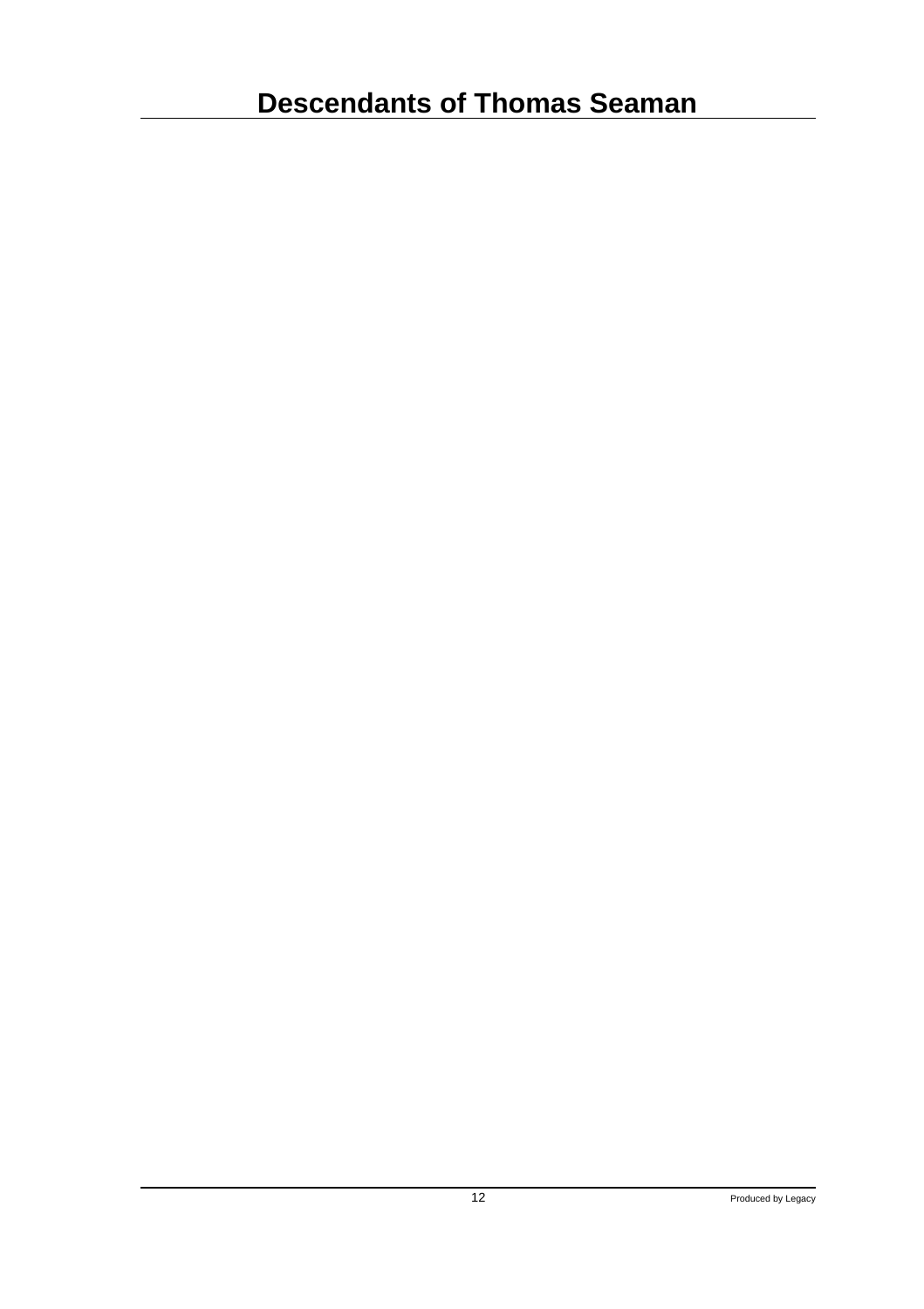### **Fourth Generation (Great-Grandchildren)**

**16. Francis Seaman** [1766] *(Francis<sup>3</sup>, John<sup>2</sup>, Thomas<sup>1</sup>)* was born in 1663 in Wattisfield, Sudbury, Suffolk, England, died in 1730 aged 67, and was buried on 13 Nov 1730 in Thelnetham, Suffolk, England. <sup>1</sup>

**17. John Seaman** [1765] *(Francis<sup>3</sup>, John<sup>2</sup>, Thomas<sup>1</sup>)* was born in 1664 in Wattisfield, Sudbury, Suffolk, England, was christened in Apr 1664 in Wattisfield, Sudbury, Suffolk, England, and died in 1664 in Wattisfield, Sudbury, Suffolk, England.

**18. John Seaman** [1764] *(Francis<sup>3</sup>, John<sup>2</sup>, Thomas<sup>1</sup>)* was born in 1666 in Wattisfield, Sudbury, Suffolk, England.

**19. Thomas Seaman** [1763] *(Francis<sup>3</sup>, John<sup>2</sup>, Thomas<sup>1</sup>)* was born in 1667 in Wattisfield, Sudbury, Suffolk, England and was christened in Feb 1667 in Wattisfield, Sudbury, Suffolk, England.

**20. Thomas Seaman** [1762] *(Francis<sup>3</sup>, John<sup>2</sup>, Thomas<sup>1</sup>)* was born in 1669 in Wattisfield, Sudbury, Suffolk, England, was christened in May 1669 in Wattisfield, Sudbury, Suffolk, England, and died in 1686 in Wattisfield, Sudbury, Suffolk, England aged 17.

Death Notes: Y

**21. Edward Seaman** [1761] *(Francis<sup>3</sup>, John<sup>2</sup>, Thomas<sup>1</sup>)* was born in 1671 in Wattisfield, Sudbury, Suffolk, England.

Death Notes: Y

Noted events in his life were: • He was baptised in Feb 1671.

**22. Lydia Seaman** [1756] *(Francis<sup>3</sup>, John<sup>2</sup>, Thomas<sup>1</sup>)* was born in 1672 in Wattisfield, Sudbury, Suffolk, England and died about 1672.

Death Notes: Y

**23. Joseph Seaman** [1703] *(Francis<sup>3</sup>, John<sup>2</sup>, Thomas<sup>1</sup>)* was born in 1674 in Wattisfield, Sudbury, Suffolk, England and was christened on 5 Feb 1675 in Wattisfield, Sudbury, Suffolk, England.

Death Notes: Y

Joseph married **Mary** [1712] [MRIN: 498]. Mary died about 1723.

| + 29 F | i. Seaman [1752] was born in 1703 in Rickinghall, Hartismere, Suffolk, England and was |
|--------|----------------------------------------------------------------------------------------|
|        | christened in Nov 1703 in Rickinghall, Hartismere, Suffolk, England.                   |

- + 30 M ii. **Joseph Seaman** [1751] was born in 1705 in Rickinghall, Hartismere, Suffolk, England and was christened in May 1705 in Rickinghall, Hartismere, Suffolk, England.
- + 31 M iii. **John Seaman** [1750] was born in 1707 in Rickinghall, Hartismere, Suffolk, England and was christened in Apr 1707 in Rickinghall, Hartismere, Suffolk, England.
- + 32 M iv. **Philip Seaman** [1701] was born in 1709 in Wattisfield, Sudbury, Suffolk, England, was christened on 27 Jan 1709 in Wattisfield, Sudbury, Suffolk, England, died in 1789 in Wattisfield, Sudbury, Suffolk, England aged 80, and was buried on 23 Jul 1789 in Wattisfield, Sudbury, Suffolk, England.
- + 33 F v. **Susan Seaman** [1755] was born in 1711 in Wattisfield, Sudbury, Suffolk, England and was christened in May 1711 in Wattisfield, Sudbury, Suffolk, England.
- + 34 F vi. **Lydia Seaman** [1754] was born in 1713 in Wattisfield, Sudbury, Suffolk, England and was christened in Mar 1713 in Wattisfield, Sudbury, Suffolk, England.
- + 35 F vii. **Mary Seaman** [1749] was born in 1714 in Wattisfield, Sudbury, Suffolk, England, was christened in Apr 1714 in Wattisfield, Sudbury, Suffolk, England, and died in 1714 in Wattisfield, Sudbury, Suffolk, England.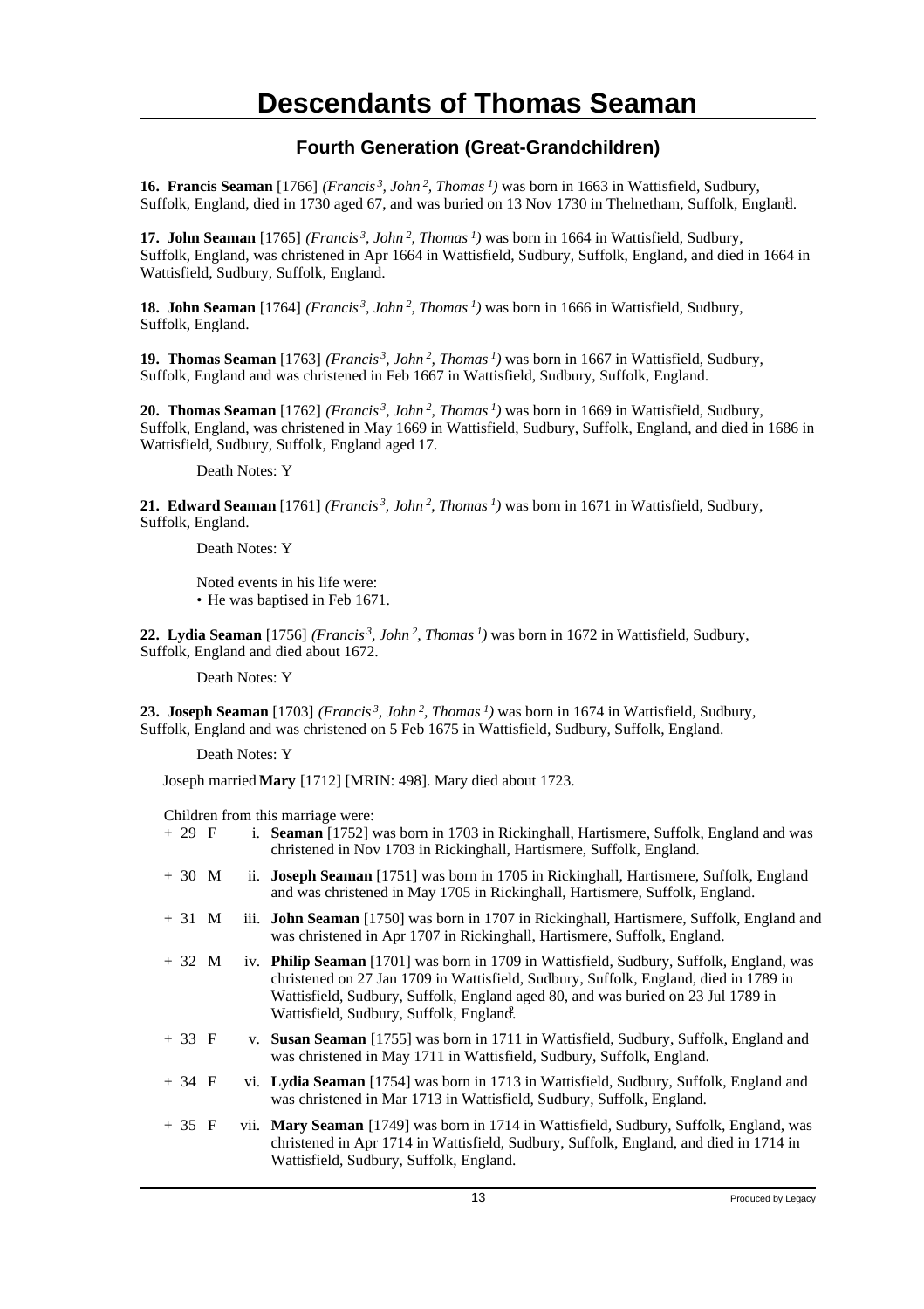- + 36 F viii. **Elizabeth Seaman** [1748] was born in 1715 in Wattisfield, Sudbury, Suffolk, England, was christened in Nov 1715 in Wattisfield, Sudbury, Suffolk, England, and died in 1715 in Wattisfield, Sudbury, Suffolk, England.
- + 37 M ix. **Robert Seaman** [1747] was born in 1719 in Wattisfield, Sudbury, Suffolk, England.
- + 38 F x. **Mary Seaman** [1753] was born in 1723 in Wattisfield, Sudbury, Suffolk, England and was christened in May 1723 in Wattisfield, Sudbury, Suffolk, England.

**24. Lydia Seaman** [1760] *(Francis<sup>3</sup>, John<sup>2</sup>, Thomas<sup>1</sup>)* was born in 1677 in Wattisfield, Sudbury, Suffolk, England and died in 1678 aged 1.

Death Notes: Y

**25. Sarah Seaman** [1994] *(Francis<sup>3</sup>, John<sup>2</sup>, Thomas<sup>1</sup>)* was born about 1679 and was christened on 7 Nov 1679.

Death Notes: Y

**26. James Seaman** [1993] *(Francis<sup>3</sup>, John<sup>2</sup>, Thomas<sup>1</sup>)* was born about 1681, was christened on 23 Sep 1681, died in 1766 in Wattisfield, Sudbury, Suffolk, England aged about 85, and was buried on 25 Nov 1766 in Wattisfield, Sudbury, Suffolk, England.

Death Notes: Y

**27. Hannah Seaman** [1992] *(Francis<sup>3</sup>, John<sup>2</sup>, Thomas<sup>1</sup>)* was born in 1683 in Wattisfield, Sudbury, Suffolk, England and was christened on 6 Jun 1683.

Death Notes: Y

Hannah married **Nathanial Carter** [1991] [MRIN: 631].

**28. Susan Seaman** [1981] *(Francis<sup>3</sup>, John<sup>2</sup>, Thomas<sup>1</sup>)* was born in 1685 in Wattisfield, Sudbury, Suffolk, England, was christened on 28 Jan 1685, and died in 1685.

Death Notes: Y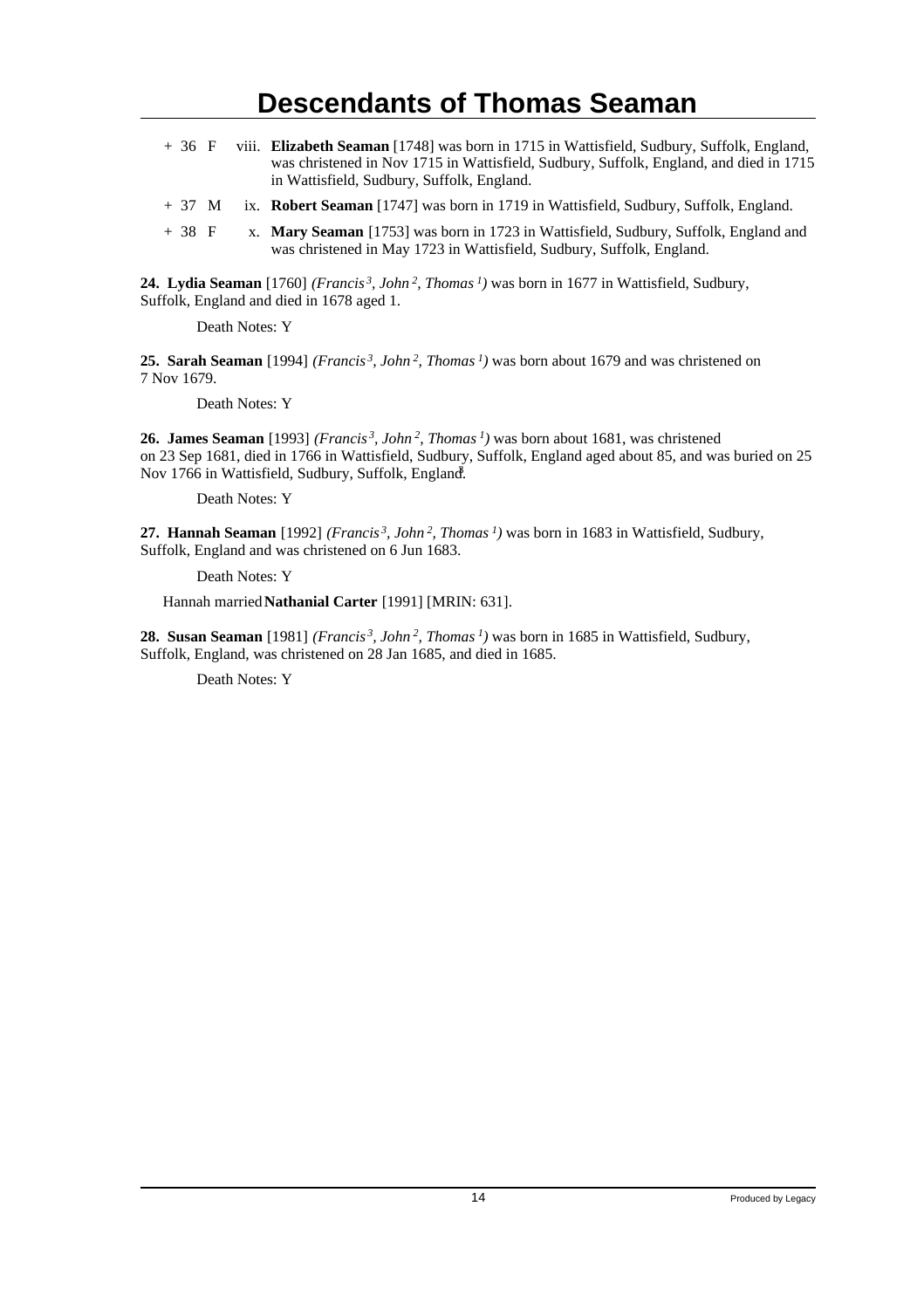#### **Source Citations**

 1. The Church of Jesus Christ of Latter-day Saints, "FamilySearch," database, *FamilySearch* (http://new.familysearch.org); "England Deaths and Burials, 1538-1991," index, *FamilySearch* (https://familysearch.org/pal:/MM9.1.1/JZ8T-26R : accessed 15 Aug 2012), Francis Seaman, ; citing reference 175, FHL microfilm 989981.

 2. The Church of Jesus Christ of Latter-day Saints, "FamilySearch," database, *FamilySearch* (http://new.familysearch.org); "England Deaths and Burials, 1538-1991," index, *FamilySearch* (https://familysearch.org/pal:/MM9.1.1/JZQC-HX6 : accessed 15 Aug 2012), Philip Seaman, ; citing reference , FHL microfilm 887397.

 3. The Church of Jesus Christ of Latter-day Saints, "FamilySearch," database, *FamilySearch* (http://new.familysearch.org); "England Deaths and Burials, 1538-1991," index, *FamilySearch* (https://familysearch.org/pal:/MM9.1.1/JZ8N-Q26 : accessed 14 Aug 2012), James Seaman, ; citing reference , FHL microfilm 887387.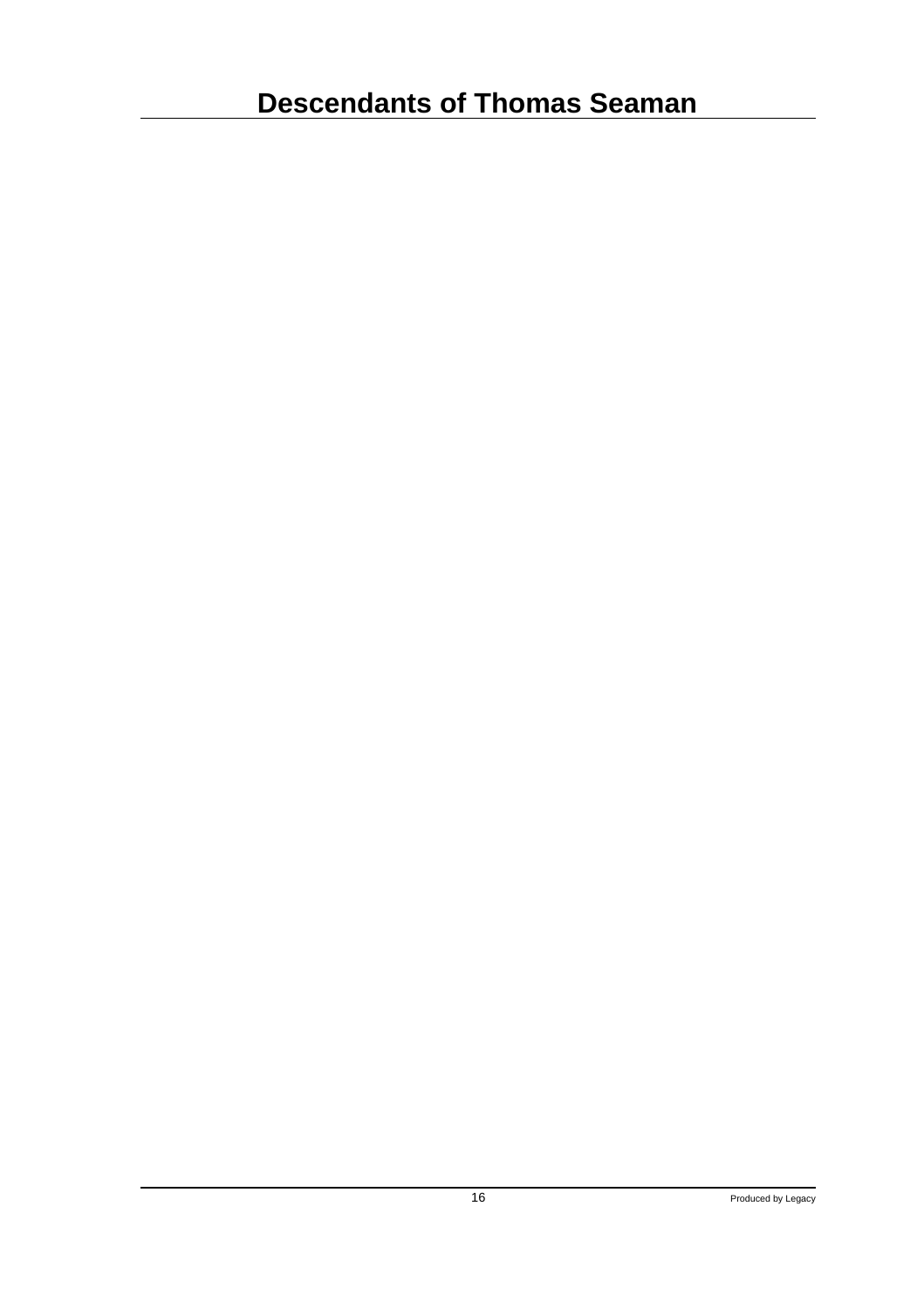### **Fifth Generation (Great Great-Grandchildren)**

**29. Seaman** [1752] *(Joseph<sup>4</sup>, Francis<sup>3</sup>, John<sup>2</sup>, Thomas<sup>1</sup>)* was born in 1703 in Rickinghall, Hartismere, Suffolk, England and was christened in Nov 1703 in Rickinghall, Hartismere, Suffolk, England.

**30. Joseph Seaman** [1751] *(Joseph<sup>4</sup>, Francis<sup>3</sup>, John<sup>2</sup>, Thomas<sup>1</sup>)* was born in 1705 in Rickinghall, Hartismere, Suffolk, England and was christened in May 1705 in Rickinghall, Hartismere, Suffolk, England.

Death Notes: Y

**31. John Seaman** [1750] *(Joseph<sup>4</sup>, Francis<sup>3</sup>, John<sup>2</sup>, Thomas<sup>1</sup>)* was born in 1707 in Rickinghall, Hartismere, Suffolk, England and was christened in Apr 1707 in Rickinghall, Hartismere, Suffolk, England.

Death Notes: Y

**32. Philip Seaman** [1701] *(Joseph<sup>4</sup>, Francis<sup>3</sup>, John<sup>2</sup>, Thomas<sup>1</sup>)* was born in 1709 in Wattisfield, Sudbury, Suffolk, England, was christened on 27 Jan 1709 in Wattisfield, Sudbury, Suffolk, England, died in 1789 in Wattisfield, Sudbury, Suffolk, England aged 80, and was buried on 23 Jul 1789 in Wattisfield, Sudbury, Suffolk, England.

Death Notes: Y

Philip married **Charnock Stephenson** [1702] [MRIN: 497] on 23 Sep 1733 in Mendham, Suffolk, England.<sup>2</sup> Charnock was born about 1712 in Thorpe Abbot, Norfolk, England and died in 1791 in Wattisfield, Sudbury, Suffolk, England aged about 79. Another name for Charnock was Charnok.

Children from this marriage were:

| $+39$ F  |     | i. Sarah Seaman [1740] was born in 1734 in Wattisfield, Sudbury, Suffolk, England and<br>was christened on 21 Apr 1734 in Wattisfield, Sudbury, Suffolk, England.                                                                                                                                           |
|----------|-----|-------------------------------------------------------------------------------------------------------------------------------------------------------------------------------------------------------------------------------------------------------------------------------------------------------------|
| $+40$ M  |     | ii. Francis Seaman [1739] was born in 1736 in Wattisfield, Sudbury, Suffolk, England, was<br>christened on 27 Jun 1736 in Wattisfield, Sudbury, Suffolk, England, and died about<br>1806 in Walsham le Willows, Gislingham, Suffolk, England aged about 70.                                                 |
| $+ 41$ M |     | iii. Samuel Seaman [1738] was born in 1739 in Wattisfield, Sudbury, Suffolk, England and<br>was christened on 3 Jan 1739 in Bury St. Edmunds, Suffolk, England.                                                                                                                                             |
| $+42$ M  |     | iv. Robert Seaman [1737] was born in 1741 in Wattisfield, Sudbury, Suffolk, England, was<br>christened in Sep 1741 in Wattisfield, Sudbury, Suffolk, England, died in 1797 in<br>Wattisfield, Sudbury, Suffolk, England aged 56, and was buried on 8 Dec 1797 in<br>Wattisfield, Sudbury, Suffolk, England. |
| $+43$ M  |     | v. Thomas Seaman [1735] was born in May 1744 in Wattisfield, Sudbury, Suffolk,<br>England, died in 1814 in Hepworth, Thetford, Norfolk, England aged 70, and was buried<br>on 23 Oct 1814 in Hepworth, Thetford, Norfolk, England.                                                                          |
| $+44$ F  |     | vi. Mary Seaman [1733] was born in 1746 in Wattisfield, Sudbury, Suffolk, England and<br>was christened on 31 Aug 1746 in Sudbury, Suffolk, England.                                                                                                                                                        |
| $+ 45 M$ |     | vii. Philip Seaman [1699] was born in 1748, was christened on 10 Jan 1749 in Wattisfield,<br>Sudbury, Suffolk, England, and died in 1802 in Westhorpe, Suffolk, England aged 54.                                                                                                                            |
| $+46$ F  |     | viii. Ann Seaman [1731] was born in 1750 in Wattisfield, Sudbury, Suffolk, England and<br>was christened on 2 Dec 1750 in Wattisfield, Sudbury, Suffolk, England.                                                                                                                                           |
| $+47$ F  |     | ix. Elizabeth Seaman [1730] was born in 1752 in Wattisfield, Sudbury, Suffolk, England<br>and was christened on 17 Oct 1752 in Wattisfield, Sudbury, Suffolk, England <sup>0</sup> .                                                                                                                        |
| $+48$ M  | X.  | James Seaman [1729] was born in Jul 1755 in Wattisfield, Sudbury, Suffolk, England.                                                                                                                                                                                                                         |
| $+49$ M  | xi. | Joseph Seaman [2616] was christened on 10 Aug 1755 in Wattisfield, Sudbury, Suffolk,<br>England. <sup>11</sup>                                                                                                                                                                                              |

**33. Susan Seaman** [1755] *(Joseph<sup>4</sup>, Francis<sup>3</sup>, John<sup>2</sup>, Thomas<sup>1</sup>)* was born in 1711 in Wattisfield, Sudbury, Suffolk, England and was christened in May 1711 in Wattisfield, Sudbury, Suffolk,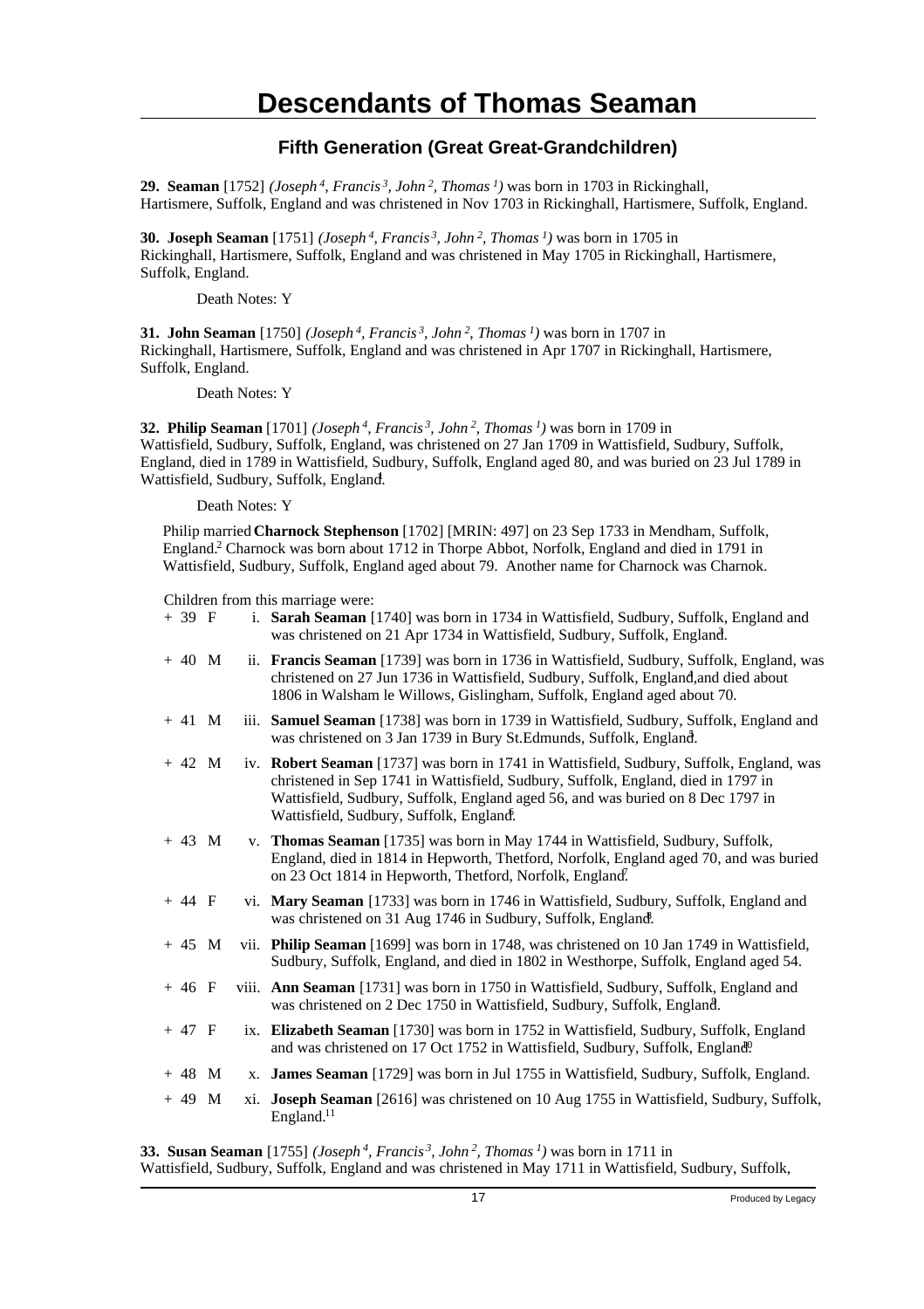England.

Death Notes: Y

**34. Lydia Seaman** [1754] *(Joseph<sup>4</sup>, Francis<sup>3</sup>, John<sup>2</sup>, Thomas<sup>1</sup>)* was born in 1713 in Wattisfield, Sudbury, Suffolk, England and was christened in Mar 1713 in Wattisfield, Sudbury, Suffolk, England.

Death Notes: Y

Lydia married **John Hudson** [2044] [MRIN: 512] on 12 Nov 1734 in Wattisfield, Sudbury, Suffolk, England.

**35. Mary Seaman** [1749] *(Joseph<sup>4</sup>, Francis<sup>3</sup>, John<sup>2</sup>, Thomas<sup>1</sup>)* was born in 1714 in Wattisfield, Sudbury, Suffolk, England, was christened in Apr 1714 in Wattisfield, Sudbury, Suffolk, England, and died in 1714 in Wattisfield, Sudbury, Suffolk, England.

Death Notes: Born and buried within 1 month

**36. Elizabeth Seaman** [1748] *(Joseph<sup>4</sup>, Francis<sup>3</sup>, John<sup>2</sup>, Thomas<sup>1</sup>)* was born in 1715 in Wattisfield, Sudbury, Suffolk, England, was christened in Nov 1715 in Wattisfield, Sudbury, Suffolk, England, and died in 1715 in Wattisfield, Sudbury, Suffolk, England.

Death Notes: Baptised and buried within 2 weeks

**37. Robert Seaman** [1747] *(Joseph<sup>4</sup>, Francis<sup>3</sup>, John<sup>2</sup>, Thomas<sup>1</sup>)* was born in 1719 in Wattisfield, Sudbury, Suffolk, England.

Death Notes: Y

**38. Mary Seaman** [1753] *(Joseph<sup>4</sup>, Francis<sup>3</sup>, John<sup>2</sup>, Thomas<sup>1</sup>)* was born in 1723 in Wattisfield, Sudbury, Suffolk, England and was christened in May 1723 in Wattisfield, Sudbury, Suffolk, England.

Death Notes: Y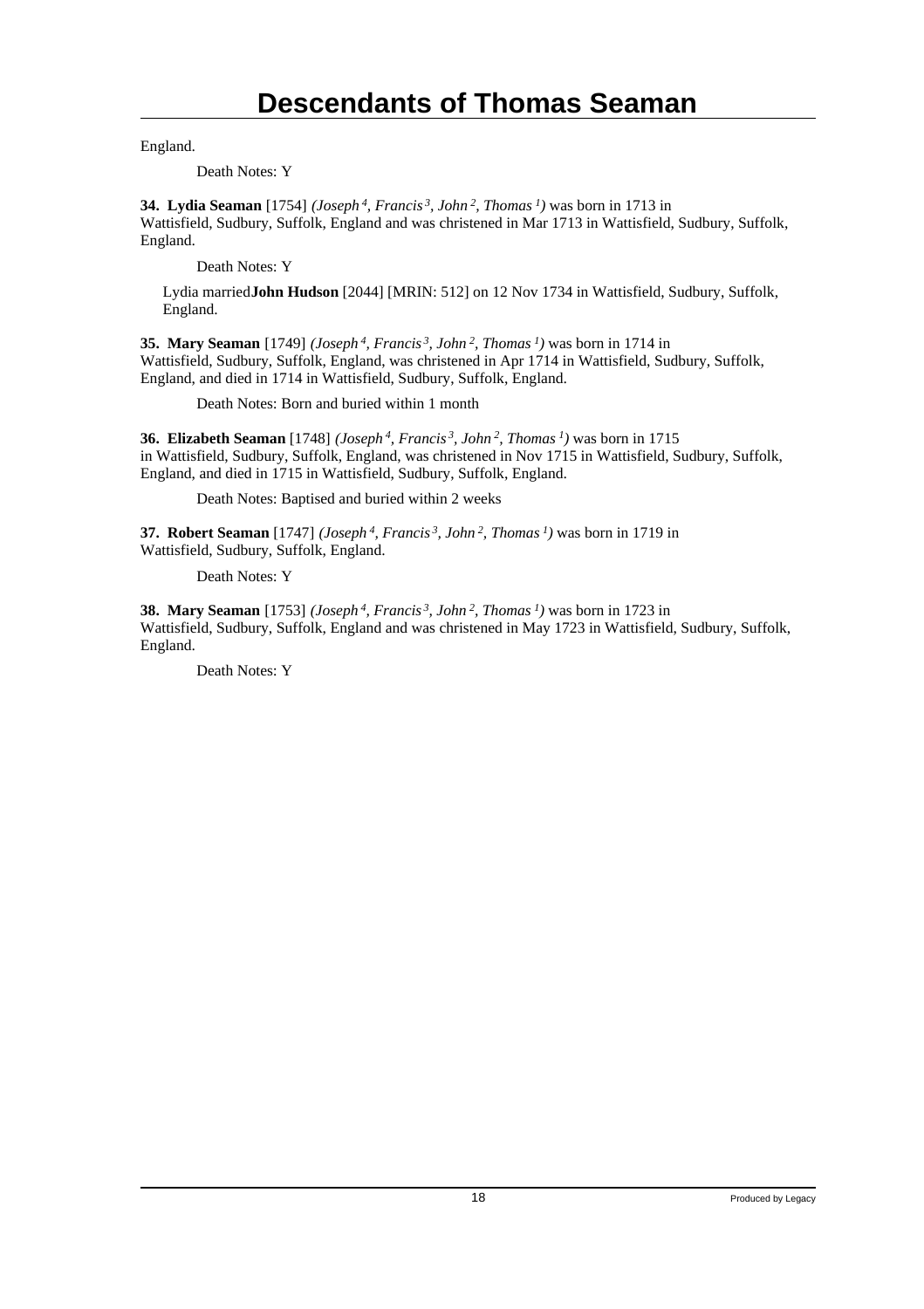#### **Source Citations**

 1. The Church of Jesus Christ of Latter-day Saints, "FamilySearch," database, *FamilySearch* (http://new.familysearch.org); "England Deaths and Burials, 1538-1991," index, *FamilySearch* (https://familysearch.org/pal:/MM9.1.1/JZQC-HX6 : accessed 15 Aug 2012), Philip Seaman, ; citing reference , FHL microfilm 887397.

2. FreeREG, Suffolk Parish Registers, All Saints Church, Mendham, Suffolk. FreeReg file: 2746.

 3. The Church of Jesus Christ of Latter-day Saints, "FamilySearch," database, *FamilySearch* (http://new.familysearch.org); "England, Births and Christenings, 1538-1975," index, FamilySearch (https://familysearch.org/pal:/MM9.1.1/JQ6X-3XF : accessed 15 Feb 2013), Philip Seaman in entry for Sarah Seaman, 21 Apr 1734; citing Wattisfield, Suffolk, England, reference ; FHL microfilm 989607.

 4. The Church of Jesus Christ of Latter-day Saints, "FamilySearch," database, *FamilySearch* (http://new.familysearch.org); "England, Births and Christenings, 1538-1975," index, FamilySearch (https://familysearch.org/pal:/MM9.1.1/NK3L-QVC : accessed 12 Feb 2013), Francis Seaman, 27 Jun 1736; citing Wattisfield, Suffolk, England, reference Film 79-80 P332 R4; FHL microfilm 989984.

 5. The Church of Jesus Christ of Latter-day Saints, "FamilySearch," database, *FamilySearch* (http://new.familysearch.org); "England, Births and Christenings, 1538-1975," index, FamilySearch (https://familysearch.org/pal:/MM9.1.1/NY3N-CMX : accessed 15 Feb 2013), Phillip Seaman in entry for Samuel Seaman, 03 Jan 1739; citing Wattsfield, reference 1 p 22; FHL microfilm 989608.

 6. The Church of Jesus Christ of Latter-day Saints, "FamilySearch," database, *FamilySearch* (http://new.familysearch.org); "England Deaths and Burials, 1538-1991," index, FamilySearch (https://familysearch.org/pal:/MM9.1.1/JZSP-6LW : accessed 15 Feb 2013), Robt. Seaman, 08 Dec 1797; citing [REFERENCE-ERROR], reference p 18 no 12; FHL microfilm 887400.

 7. The Church of Jesus Christ of Latter-day Saints, "FamilySearch," database, *FamilySearch* (http://new.familysearch.org); "England Deaths and Burials, 1538-1991," index, FamilySearch (https://familysearch.org/pal:/MM9.1.1/JCLZ-B3F : accessed 15 Aug 2012), John Seaman, ; citing reference , FHL microfilm 951460.

 8. The Church of Jesus Christ of Latter-day Saints, "FamilySearch," database, *FamilySearch* (http://new.familysearch.org); "England, Births and Christenings, 1538-1975," index, FamilySearch (https://familysearch.org/pal:/MM9.1.1/NKST-77W : accessed 15 Feb 2013), Mary Seaman, 31 Aug 1746; citing Archdeaconry of Sudbury, Suffolk, England, reference it 1; FHL microfilm 989609.

 9. The Church of Jesus Christ of Latter-day Saints, "FamilySearch," database, *FamilySearch* (http://new.familysearch.org); "England, Births and Christenings, 1538-1975," index, FamilySearch (https://familysearch.org/pal:/MM9.1.1/NVPY-SRP : accessed 15 Feb 2013), Philip Seaman in entry for Ann Seaman, 02 Dec 1750; citing Sudbury, Suffolk, England, reference ; FHL microfilm 898000.

 10. The Church of Jesus Christ of Latter-day Saints, "FamilySearch," database, *FamilySearch* (http://new.familysearch.org); "England, Births and Christenings, 1538-1975," index, FamilySearch (https://familysearch.org/pal:/MM9.1.1/NY3N-FM8 : accessed 15 Feb 2013), Philip Seaman in entry for Eliz. Seaman, 17 Oct 1752; citing Sudbury, Suffolk, England, reference ; FHL microfilm 989610.

11. The Church of Jesus Christ of Latter-day Saints, "FamilySearch," database, *FamilySearch* (http://new.familysearch.org); "England, Births and Christenings, 1538-1975," index, FamilySearch (https://familysearch.org/pal:/MM9.1.1/JSJJ-XHW : accessed 15 Mar 2013), Joseph Leaman, 10 Aug 1755.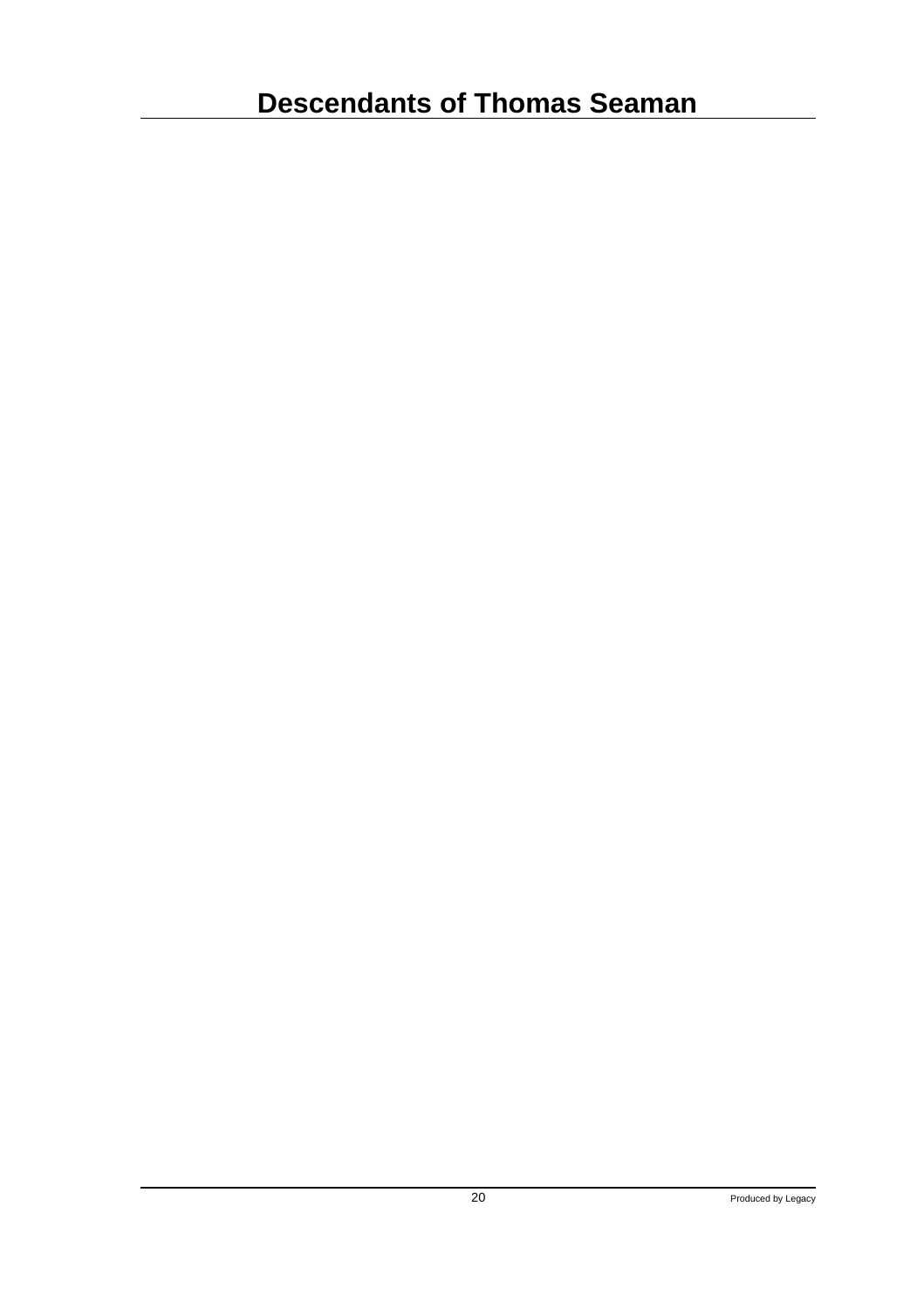### **Sixth Generation (3rd Great-Grandchildren)**

**39. Sarah Seaman** [1740] *(Philip<sup>5</sup>, Joseph<sup>4</sup>, Francis<sup>3</sup>, John<sup>2</sup>, Thomas<sup>1</sup>)* was born in 1734 in Wattisfield, Sudbury, Suffolk, England and was christened on 21 Apr 1734 in Wattisfield, Sudbury, Suffolk, England.<sup>1</sup>

Death Notes: Y

Noted events in her life were: • She was baptised on 21 Apr 1734 in Wattisfield, Sudbury, Suffolk, England.

**40. Francis Seaman** [1739] *(Philip<sup>5</sup>, Joseph<sup>4</sup>, Francis<sup>3</sup>, John<sup>2</sup>, Thomas<sup>1</sup>)* was born in 1736 in Wattisfield, Sudbury, Suffolk, England, was christened on 27 Jun 1736 in Wattisfield, Sudbury, Suffolk, England<sup>2</sup>, and died about 1806 in Walsham le Willows, Gislingham, Suffolk, England aged about 70.

Death Notes: Y

Francis married **Elizabeth Whitting** [1741] [MRIN: 510] on 15 Mar 1763.<sup>3</sup> Elizabeth was born about 1742 in Thelnetham, Suffolk, England. Other names for Elizabeth were Whiting and Wittam.

- Children from this marriage were:<br>+ 50  $\overline{F}$  i. Alice Seaman [1] i. Alice Seaman [1744] was born in Jun 1766 in Rickinghall Inferior, Suffolk, England.
- + 51 M ii. **Robert Seaman** [1745] was born in 1767, was christened in Jun 1767 in Rickinghall Inferior, Suffolk, England, died in 1793 aged 26, and was buried on 27 May 1793 in Rickinghall Inferior, Suffolk, England.
- + 52 F iii. **Alice Whiting Seaman** [1746] was born about 1771 and was christened on 25 Apr 1771 in Rickinghall Inferior, Suffolk, England.
- + 53 M iv. **Francis Seaman** [1743] was christened on 17 Aug 1773 in Sudbury, Suffolk, England.<sup>6</sup>

Francis next married **Mary Avey (TBC)** [1742] [MRIN: 511]. Mary died 1804 (TBC).

**41. Samuel Seaman** [1738] *(Philip<sup>5</sup>, Joseph<sup>4</sup>, Francis<sup>3</sup>, John<sup>2</sup>, Thomas<sup>1</sup>)* was born in 1739 in Wattisfield, Sudbury, Suffolk, England and was christened on 3 Jan 1739 in Bury St.Edmunds, Suffolk, England.<sup>7</sup>

Death Notes: Y

**42. Robert Seaman** [1737] *(Philip<sup>5</sup>, Joseph<sup>4</sup>, Francis<sup>3</sup>, John<sup>2</sup>, Thomas<sup>1</sup>)* was born in 1741 in Wattisfield, Sudbury, Suffolk, England, was christened in Sep 1741 in Wattisfield, Sudbury, Suffolk, England, died in 1797 in Wattisfield, Sudbury, Suffolk, England aged 56, and was buried on 8 Dec 1797 in Wattisfield, Sudbury, Suffolk, England.

Death Notes: Y

**43. Thomas Seaman** [1735] *(Philip<sup>5</sup>, Joseph<sup>4</sup>, Francis<sup>3</sup>, John<sup>2</sup>, Thomas<sup>1</sup>)* was born in May 1744 in Wattisfield, Sudbury, Suffolk, England, died in 1814 in Hepworth, Thetford, Norfolk, England aged 70, and was buried on 23 Oct 1814 in Hepworth, Thetford, Norfolk, England. <sup>9</sup>

Death Notes: Y

Thomas married **Judith Nunn** [1736] [MRIN: 509] on 8 Aug 1771 in Hepworth, Thetford, Norfolk, England.<sup>10</sup> Judith was born about 1743 and died about 1831 aged about 88.

- + 54 M i. **Phillip Seaman** [6050] was born about 1771 in Hepworth, Thetford, Norfolk, England and was christened on 13 Jan 1772 in Hepworth, Thetford, Norfolk, England.<sup>1</sup>
- + 55 M ii. **Samuel Seaman** [6051] was born about 1773 in Sudbury, Suffolk, England and was christened on 11 Jul 1773 in Sudbury, Suffolk, England<sup>2</sup>.
- + 56 M iii. **Thomas Seaman** [6052] was born about 1775 in Hepworth, Thetford, Norfolk, England, was christened on 30 Jul 1775 in Hepworth, Thetford, Norfolk, England<sup>3</sup>, died in 1843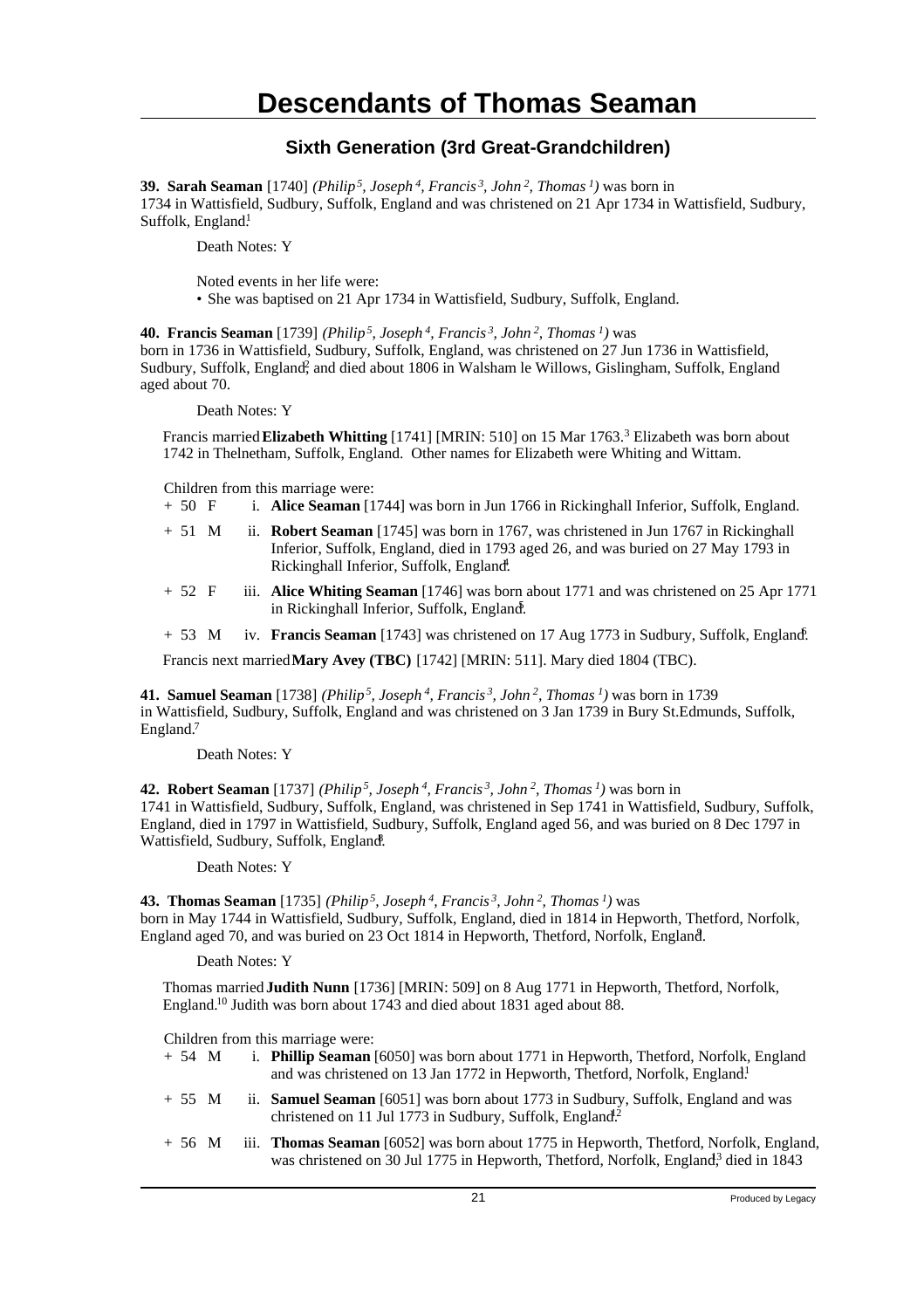in Thetford, Suffolk / Norfolk, England aged about 68, and was buried on 20 Oct 1843 in Hepworth, Thetford, Norfolk, England.<sup>14</sup>

- + 57 F iv. **Mary Seaman** [6053] was born about 1778 in Hepworth, Thetford, Norfolk, England and was christened on 11 Feb 1778 in Hepworth, Thetford, Norfolk, England<sup>5</sup>
- + 58 F v. **Sarah Seaman** [6054] was born about 1781 in Suffolk, England and was christened on 3 Jun 1781 in Suffolk, England<sup>16</sup>
- + 59 M vi. **John Seaman** [6055] was born about 1784 in Hepworth, Thetford, Norfolk, England, was christened on 25 Dec 1784 in Hepworth, Thetford, Norfolk, England,<sup>7</sup> and died in 1852 in Thetford, Suffolk / Norfolk, England aged about 68.
- + 60 F vii. **Deborah Seaman** [6056] was born about 1785 in Hepworth, Thetford, Norfolk, England and was christened on 25 Sep 1785 in Hepworth, Thetford, Norfolk, England.<sup>8</sup>
- + 61 F viii. **Elizabeth Seaman** [6057] was born about 1788 in Hepworth, Thetford, Norfolk, England and was christened on 14 Dec 1788 in Hepworth, Thetford, Norfolk, England.<sup>19</sup>
- + 62 F ix. **Elizabeth Seaman** [6058] was born about 1790 in Hepworth, Thetford, Norfolk, England and was christened on 14 Dec 1790 in Hepworth, Thetford, Norfolk, England.<sup>20</sup>
- + 63 M x. **William Seaman** [5824] was born about 1792 in Sudbury, Suffolk, England, was christened on 11 Nov 1792 in Sudbury, Suffolk, England,<sup>1</sup> and died in 1874 in Hartismere, Suffolk, England aged about 82.

**44. Mary Seaman** [1733] *(Philip<sup>5</sup>, Joseph<sup>4</sup>, Francis<sup>3</sup>, John<sup>2</sup>, Thomas<sup>1</sup>)* was born in 1746 in Wattisfield, Sudbury, Suffolk, England and was christened on 31 Aug 1746 in Sudbury, Suffolk, England.<sup>22</sup>

Death Notes: Y

Mary married **Charles Cooke (TBC)** [1734] [MRIN: 508].

**45. Philip Seaman** [1699] *(Philip<sup>5</sup>, Joseph<sup>4</sup>, Francis<sup>3</sup>, John<sup>2</sup>, Thomas<sup>1</sup>)* was born in 1748, was christened on 10 Jan 1749 in Wattisfield, Sudbury, Suffolk, England, and died in 1802 in Westhorpe, Suffolk, England aged 54.

Death Notes: Y

Philip married **Mary English** [1700] [MRIN: 496], daughter of **Jason English** [2593] and **Unknown,** on 31 May 1773 in Westhorpe, Suffolk, England<sup>23</sup> Mary was born about 1753 in Westhorpe, Hartismere, Suffolk, England, died in 1802 in Westhorpe, Hartismere, Suffolk, England aged about 49, and was buried on 2 Feb 1802 in Westhorpe, Hartismere, Suffolk, England<sup>24</sup>

Marriage Notes: Source: Endowments for the dead, 1884-1970; heir indexes, 1884-1961; baptisms for the dead, 1943-1970 Church of Jesus Christ of Latter-day Saints. Logan Temple

| $+64$ M  |  | i. Philip Seaman [1690] was born about 1773 in Westhorpe, Suffolk, England, was<br>christened on 26 Dec 1773 in Sudbury, Suffolk, England <sup>25</sup> and died on 11 Apr 1817 in<br>Gislingham, Hartismere, Suffolk, England aged about 44. |
|----------|--|-----------------------------------------------------------------------------------------------------------------------------------------------------------------------------------------------------------------------------------------------|
| $+ 65 F$ |  | ii. Mary Seaman [1704] was born in 1775 in Westhorpe, Suffolk, England and was<br>christened on 10 Dec 1775 in Westhorpe, Suffolk, England <sup>6</sup>                                                                                       |
| $+66$ M  |  | iii. Robert Seaman [1706] was born in 1777 in Westhorpe, Suffolk, England and was<br>christened on 10 Aug 1777 in Westhorpe, Suffolk, England?                                                                                                |
| $+ 67 F$ |  | iv. Ann Seaman [1707] was born in 1779 in Westhorpe, Suffolk, England and was<br>christened on 28 Feb 1779 in Westhorpe, Suffolk, England <sup>8</sup>                                                                                        |
| $+ 68 F$ |  | v. <b>Charlotte Seaman</b> [1708] was born on 21 Oct 1784 in Westhorpe, Suffolk, England <sup>9</sup><br>and was christened on 24 Oct 1784 in Westhorpe, Suffolk, England <sup>9</sup>                                                        |
| $+69$ M  |  | vi. <b>Joseph Seaman</b> [1709] was born about 1787 in Westhorpe, Suffolk, England, was<br>christened on 17 Jun 1787 in Westhorpe, Suffolk, England, and died on 8 Feb 1855 in                                                                |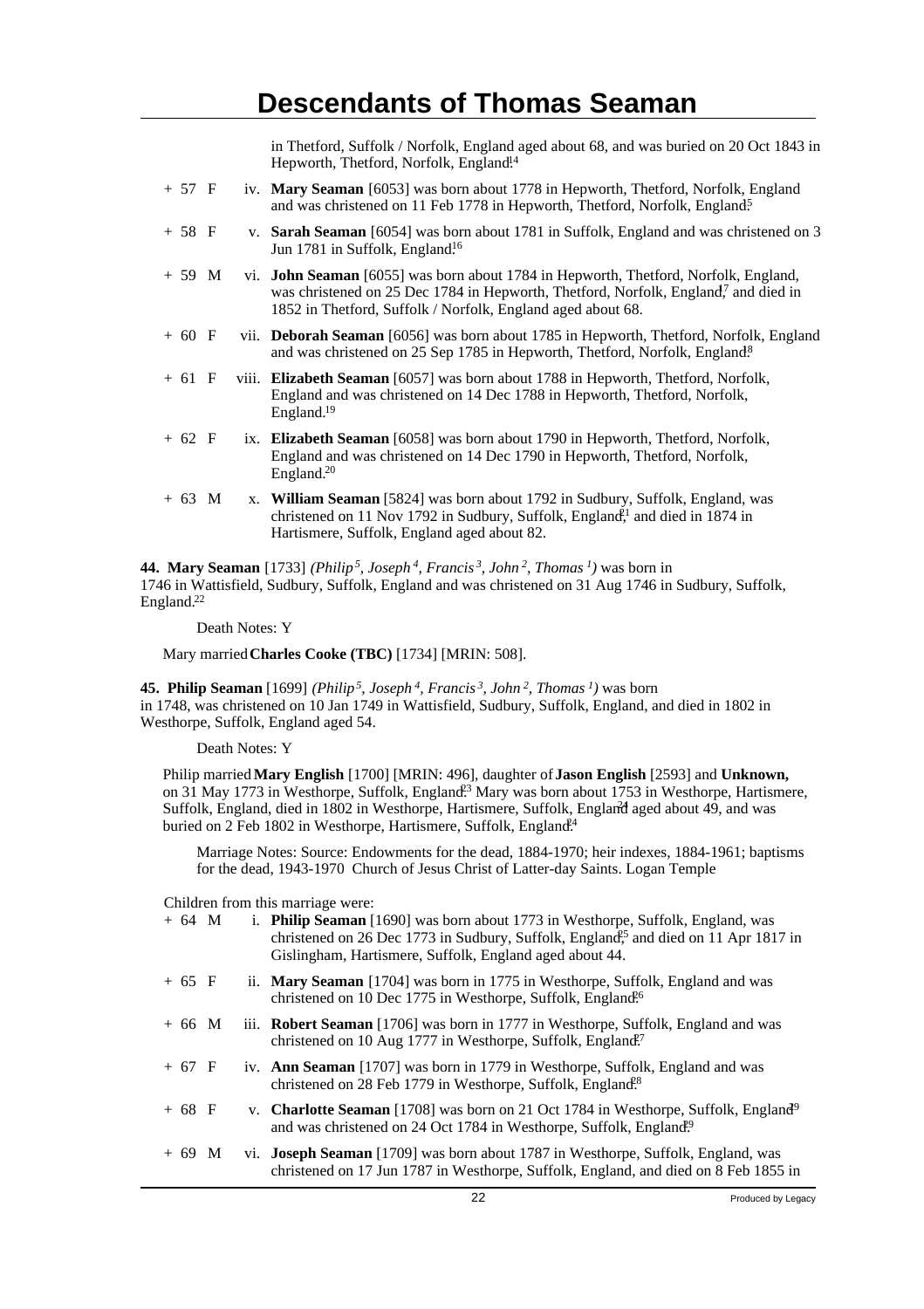Hartismere, Suffolk, England aged about 68.

+ 70 M vii. **Benjamin Seaman** [1710] was born on 6 Jul 1790 in Westhorpe, Suffolk, England<sup>30</sup> was christened on 11 Jul 1790 in Westhorpe, Suffolk, England,<sup>60</sup> died on 13 Sep 1871 in Bosmere, Suffolk, England aged 81, and was buried on 19 Sep 1871 in Bosmere, Suffolk, England.

+ 71 F viii. **Elizabeth Seaman** [1711] was born on 7 Apr 1794 in Westhorpe, Suffolk, England.

**46. Ann Seaman** [1731] *(Philip<sup>5</sup>, Joseph<sup>4</sup>, Francis<sup>3</sup>, John<sup>2</sup>, Thomas<sup>1</sup>)* was born in 1750 in Wattisfield, Sudbury, Suffolk, England and was christened on 2 Dec 1750 in Wattisfield, Sudbury, Suffolk, England.<sup>31</sup>

Death Notes: Y

Ann married **William Whitehead** [1732] [MRIN: 507] on 15 Oct 1780 in Rickinghall Inferior, Suffolk, England.<sup>32</sup>

Marriage Notes: (TBC)

**47. Elizabeth Seaman** [1730] *(Philip<sup>5</sup>, Joseph<sup>4</sup>, Francis<sup>3</sup>, John<sup>2</sup>, Thomas<sup>1</sup>)* was born in 1752 in Wattisfield, Sudbury, Suffolk, England and was christened on 17 Oct 1752 in Wattisfield, Sudbury, Suffolk, England<sup>33</sup>

Death Notes: Y

**48. James Seaman** [1729] *(Philip<sup>5</sup>, Joseph<sup>4</sup>, Francis<sup>3</sup>, John<sup>2</sup>, Thomas<sup>1</sup>)* was born in Jul 1755 in Wattisfield, Sudbury, Suffolk, England.

Death Notes: Y

**49. Joseph Seaman** [2616] *(Philip<sup>5</sup>, Joseph<sup>4</sup>, Francis<sup>3</sup>, John<sup>2</sup>, Thomas<sup>1</sup>)* was christened on 10 Aug 1755 in Wattisfield, Sudbury, Suffolk, England<sup>4</sup>.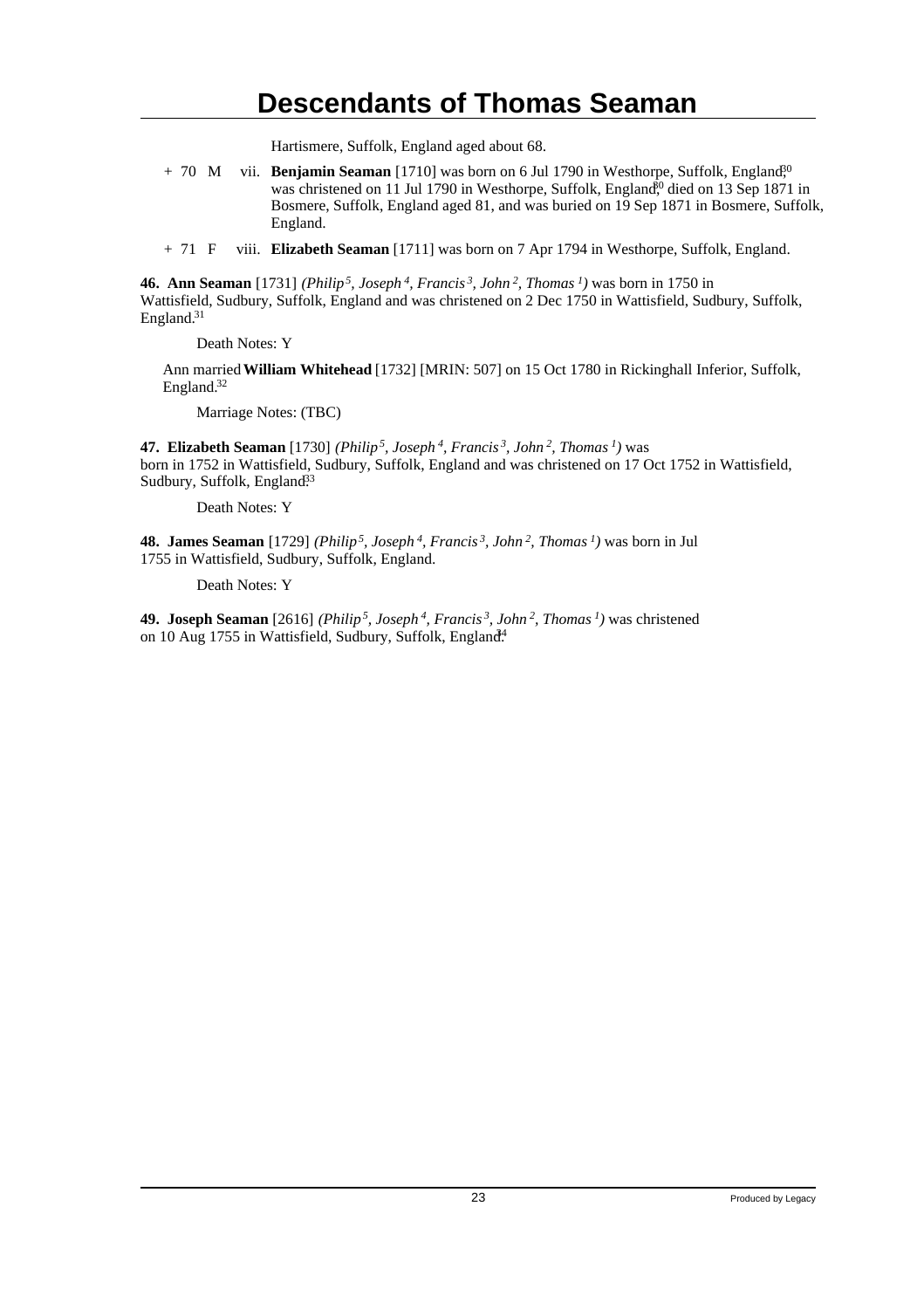#### **Source Citations**

 1. The Church of Jesus Christ of Latter-day Saints, "FamilySearch," database, *FamilySearch* (http://new.familysearch.org); "England, Births and Christenings, 1538-1975," index, FamilySearch (https://familysearch.org/pal:/MM9.1.1/JQ6X-3XF : accessed 15 Feb 2013), Philip Seaman in entry for Sarah Seaman, 21 Apr 1734; citing Wattisfield, Suffolk, England, reference ; FHL microfilm 989607.

 2. The Church of Jesus Christ of Latter-day Saints, "FamilySearch," database, *FamilySearch* (http://new.familysearch.org); "England, Births and Christenings, 1538-1975," index, FamilySearch (https://familysearch.org/pal:/MM9.1.1/NK3L-QVC : accessed 12 Feb 2013), Francis Seaman, 27 Jun 1736; citing Wattisfield, Suffolk, England, reference Film 79-80 P332 R4; FHL microfilm 989984.

 3. The Church of Jesus Christ of Latter-day Saints, "FamilySearch," database, *FamilySearch* (http://new.familysearch.org); "England, Marriages, 1538– 1973 ," index, FamilySearch (https://familysearch.org/pal:/MM9.1.1/NJF5-Q4R : accessed 16 Feb 2013), Francis Seaman and Elizth Witting, ; citing [REFERENCE-ERROR], reference ; FHL microfilm 887385.

 4. The Church of Jesus Christ of Latter-day Saints, "FamilySearch," database, *FamilySearch* (http://new.familysearch.org); "England Deaths and Burials, 1538-1991," index, *FamilySearch* (https://familysearch.org/pal:/MM9.1.1/JCVV-85C : accessed 15 Aug 2012), Robert Seaman, ; citing reference , FHL microfilm 989617.

 5. The Church of Jesus Christ of Latter-day Saints, "FamilySearch," database, *FamilySearch* (http://new.familysearch.org); "England, Births and Christenings, 1538-1975," index, FamilySearch (https://familysearch.org/pal:/MM9.1.1/J7YG-R5S : accessed 08 Sep 2012), Alice Whiting Seaman, 25 Apr 1771; citing reference , FHL microfilm 887389.

 6. The Church of Jesus Christ of Latter-day Saints, "FamilySearch," database, *FamilySearch* (http://new.familysearch.org); "England, Births and Christenings, 1538-1975," index, FamilySearch (https://familysearch.org/pal:/MM9.1.1/JQDX-C43 : accessed 09 Sep 2012), Francis Seaman, 17 Aug 1773; citing reference , FHL microfilm 887390.

 7. The Church of Jesus Christ of Latter-day Saints, "FamilySearch," database, *FamilySearch* (http://new.familysearch.org); "England, Births and Christenings, 1538-1975," index, FamilySearch (https://familysearch.org/pal:/MM9.1.1/NY3N-CMX : accessed 15 Feb 2013), Phillip Seaman in entry for Samuel Seaman, 03 Jan 1739; citing Wattsfield, reference 1 p 22; FHL microfilm 989608.

8. The Church of Jesus Christ of Latter-day Saints, "FamilySearch," database, FamilySearch (http://new.familysearch.org); "England Deaths and Burials, 1538-1991," index, FamilySearch (https://familysearch.org/pal:/MM9.1.1/JZSP-6LW : accessed 15 Feb 2013), Robt. Seaman, 08 Dec 1797; citing [REFERENCE-ERROR], reference p 18 no 12; FHL microfilm 887400.

 9. The Church of Jesus Christ of Latter-day Saints, "FamilySearch," database, *FamilySearch* (http://new.familysearch.org); "England Deaths and Burials, 1538-1991," index, FamilySearch (https://familysearch.org/pal:/MM9.1.1/JCLZ-B3F : accessed 15 Aug 2012), John Seaman, ; citing reference , FHL microfilm 951460.

 10. The Church of Jesus Christ of Latter-day Saints, "FamilySearch," database, *FamilySearch* (http://new.familysearch.org); "England, Marriages, 1538– 1973 ," index, FamilySearch (https://familysearch.org/pal:/MM9.1.1/NJFR-LVZ : accessed 11 July 2012), Tho'S Seaman, 1771.

 11. The Church of Jesus Christ of Latter-day Saints, "FamilySearch," database, *FamilySearch* (http://new.familysearch.org); "International Genealogical Index (IGI)", database, FamilySearch (http://familysearch.org/pal:/MM9.2.1/MZBJ-ZNR : accessed 2013-08-29), entry for Phillip Seaman.

12. The Church of Jesus Christ of Latter-day Saints, "FamilySearch," database, FamilySearch (http://new.familysearch.org); "England, Births and Christenings, 1538-1975," index, FamilySearch (https://familysearch.org/pal:/MM9.1.1/NVGG-5D3 : accessed 09 Sep 2012), Samuel Seaman, 11 Jul 1773; citing reference , FHL microfilm 887390.

 13. The Church of Jesus Christ of Latter-day Saints, "FamilySearch," database, *FamilySearch* (http://new.familysearch.org); "England, Births and Christenings, 1538-1975," index, FamilySearch (https://familysearch.org/pal:/MM9.1.1/JQDX-D1M : accessed 09 Sep 2012), Thos Seaman, 30 Jul 1775; citing reference , FHL microfilm 887391.

 14. The Church of Jesus Christ of Latter-day Saints, "FamilySearch," database, *FamilySearch* (http://new.familysearch.org); "England Deaths and Burials, 1538-1991," index, *FamilySearch* (https://familysearch.org/pal:/MM9.1.1/J814-TY6 : accessed 08 Sep 2013), Thomas Seaman, .

15. The Church of Jesus Christ of Latter-day Saints, "FamilySearch," database, *FamilySearch* (http://new.familysearch.org); "England, Births and Christenings, 1538-1975," index, FamilySearch (https://familysearch.org/pal:/MM9.1.1/J7YP-72N : accessed 09 Sep 2012), Mary Seaman, 11 Feb 1778; citing reference , FHL microfilm 887392.

 16. The Church of Jesus Christ of Latter-day Saints, "FamilySearch," database, *FamilySearch* (http://new.familysearch.org); "England, Births and Christenings, 1538-1975," index, FamilySearch (https://familysearch.org/pal:/MM9.1.1/NVGB-899 : accessed 09 Sep 2012), Sarah Seaman, 03 Jun 1781; citing reference P 2, FHL microfilm 887394.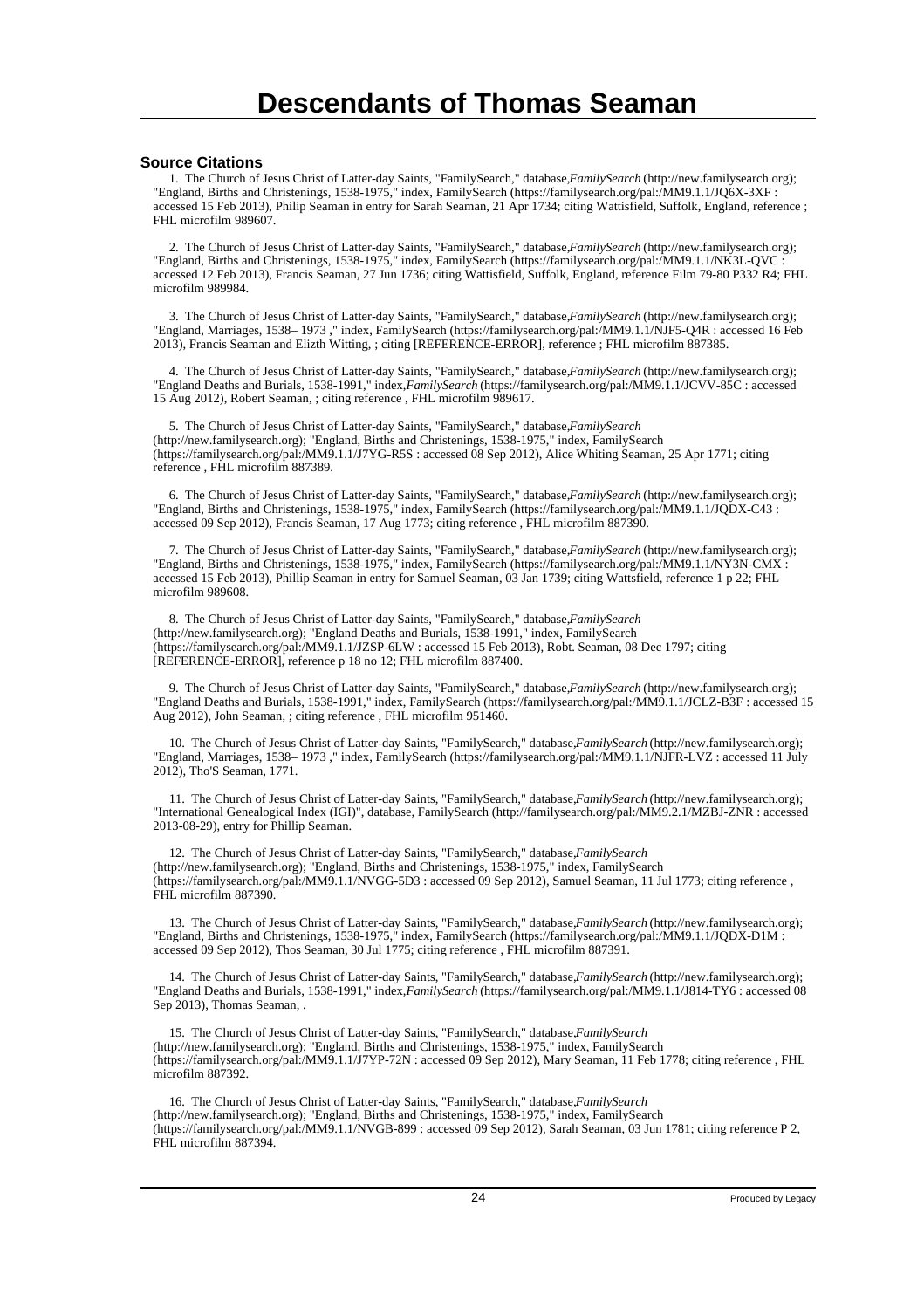17. The Church of Jesus Christ of Latter-day Saints, "FamilySearch," database, *FamilySearch* (http://new.familysearch.org); "England, Births and Christenings, 1538-1975," index, FamilySearch (https://familysearch.org/pal:/MM9.1.1/NVG1-TBF : accessed 10 Sep 2012), John Seaman, 25 Dec 1784; citing reference , FHL microfilm 887395.

18. The Church of Jesus Christ of Latter-day Saints, "FamilySearch," database, FamilySearch (http://new.familysearch.org); "England, Births and Christenings, 1538-1975," index, FamilySearch (https://familysearch.org/pal:/MM9.1.1/J7YP-XLK : accessed 10 Sep 2012), Deborah Seaman, 25 Sep 1785; citing reference , FHL microfilm 887395.

 19. The Church of Jesus Christ of Latter-day Saints, "FamilySearch," database, *FamilySearch* (http://new.familysearch.org); "England, Births and Christenings, 1538-1975," index, FamilySearch (https://familysearch.org/pal:/MM9.1.1/NVP3-M62 : accessed 12 Sep 2012), Elizabeth Seaman, 14 Dec 1788; citing reference , FHL microfilm 887397.

20. The Church of Jesus Christ of Latter-day Saints, "FamilySearch," database, *FamilySearch* (http://new.familysearch.org); "International Genealogical Index (IGI)", database, FamilySearch (http://familysearch.org/pal:/MM9.2.1/MZBJ-VLX : accessed 2013-09-08), entry for Elizabeth Seaman.

21. The Church of Jesus Christ of Latter-day Saints, "FamilySearch," database, FamilySearch (http://new.familysearch.org); "England, Births and Christenings, 1538-1975," index, FamilySearch (https://familysearch.org/pal:/MM9.1.1/JSJL-7XK : accessed 18 Sep 2012), William Seaman, 11 Nov 1792; citing reference yr 1791-1792, FHL microfilm 887398.

22. The Church of Jesus Christ of Latter-day Saints, "FamilySearch," database, FamilySearch (http://new.familysearch.org); "England, Births and Christenings, 1538-1975," index, FamilySearch (https://familysearch.org/pal:/MM9.1.1/NKST-77W : accessed 15 Feb 2013), Mary Seaman, 31 Aug 1746; citing Archdeaconry of Sudbury, Suffolk, England, reference it 1; FHL microfilm 989609.

 23. The Church of Jesus Christ of Latter-day Saints, "FamilySearch," database, *FamilySearch* (http://new.familysearch.org); "England, Marriages, 1538– 1973 ," index, FamilySearch (https://familysearch.org/pal:/MM9.1.1/NJFT-H88 : accessed 15 Feb 2013), Philip Seaman and Mary English, ; citing Westhorpe Parish, Suffolk, England, reference ; FHL microfilm 887390.

 24. The Church of Jesus Christ of Latter-day Saints, "FamilySearch," database, *FamilySearch* (http://new.familysearch.org); "England Deaths and Burials, 1538-1991," index, *FamilySearch* (https://familysearch.org/pal:/MM9.1.1/JZW7-J4X : accessed 15 Aug 2012), Mary Seaman, ; citing reference Westhrope, FHL microfilm 887402.

25. The Church of Jesus Christ of Latter-day Saints, "FamilySearch," database, FamilySearch (http://new.familysearch.org); "England, Births and Christenings, 1538-1975," index, FamilySearch (https://familysearch.org/pal:/MM9.1.1/NY91-35C : accessed 09 Sep 2012), Philip Seaman, 26 Dec 1773; citing reference , FHL microfilm 887390.

26. The Church of Jesus Christ of Latter-day Saints, "FamilySearch," database, *FamilySearch* (http://new.familysearch.org); "England, Births and Christenings, 1538-1975," index, FamilySearch (https://familysearch.org/pal:/MM9.1.1/J7YP-SB7 : accessed 09 Sep 2012), Mary Seaman, 10 Dec 1775; citing reference , FHL microfilm 887391.

27. The Church of Jesus Christ of Latter-day Saints, "FamilySearch," database, FamilySearch (http://new.familysearch.org); "England, Births and Christenings, 1538-1975," index, FamilySearch (https://familysearch.org/pal:/MM9.1.1/NVGR-HRC : accessed 09 Sep 2012), Robert Seaman, 10 Aug 1777; citing reference , FHL microfilm 887392.

 28. The Church of Jesus Christ of Latter-day Saints, "FamilySearch," database, *FamilySearch* (http://new.familysearch.org); "England, Births and Christenings, 1538-1975," index, FamilySearch (https://familysearch.org/pal:/MM9.1.1/NVGR-BX1 : accessed 09 Sep 2012), Ann Seaman, 20 Feb 1779; citing reference , FHL microfilm 887392.

 29. The Church of Jesus Christ of Latter-day Saints, "FamilySearch," database, *FamilySearch* (http://new.familysearch.org); "England, Births and Christenings, 1538-1975," index, FamilySearch (https://familysearch.org/pal:/MM9.1.1/NVPM-CFC : accessed 10 Sep 2012), Charlotte Seaman, 21 Oct 1784; citing reference , FHL microfilm 887395.

30. The Church of Jesus Christ of Latter-day Saints, "FamilySearch," database, FamilySearch (http://new.familysearch.org); "England, Births and Christenings, 1538-1975," index, FamilySearch (https://familysearch.org/pal:/MM9.1.1/JQ6X-24X : accessed 17 Sep 2012), Benjamin Seaman, 06 Jul 1790; citing reference , FHL microfilm 989616.

 31. The Church of Jesus Christ of Latter-day Saints, "FamilySearch," database, *FamilySearch* (http://new.familysearch.org); "England, Births and Christenings, 1538-1975," index, FamilySearch (https://familysearch.org/pal:/MM9.1.1/NVPY-SRP : accessed 15 Feb 2013), Philip Seaman in entry for Ann Seaman, 02 Dec 1750; citing Sudbury, Suffolk, England, reference ; FHL microfilm 898000.

32. The Church of Jesus Christ of Latter-day Saints, "FamilySearch," database, *FamilySearch* (http://new.familysearch.org); "England, Marriages, 1538– 1973 ," index, FamilySearch (https://familysearch.org/pal:/MM9.1.1/NJFY-HMK : accessed 20 July 2012), Ann Seaman, 1780.

33. The Church of Jesus Christ of Latter-day Saints, "FamilySearch," database, *FamilySearch*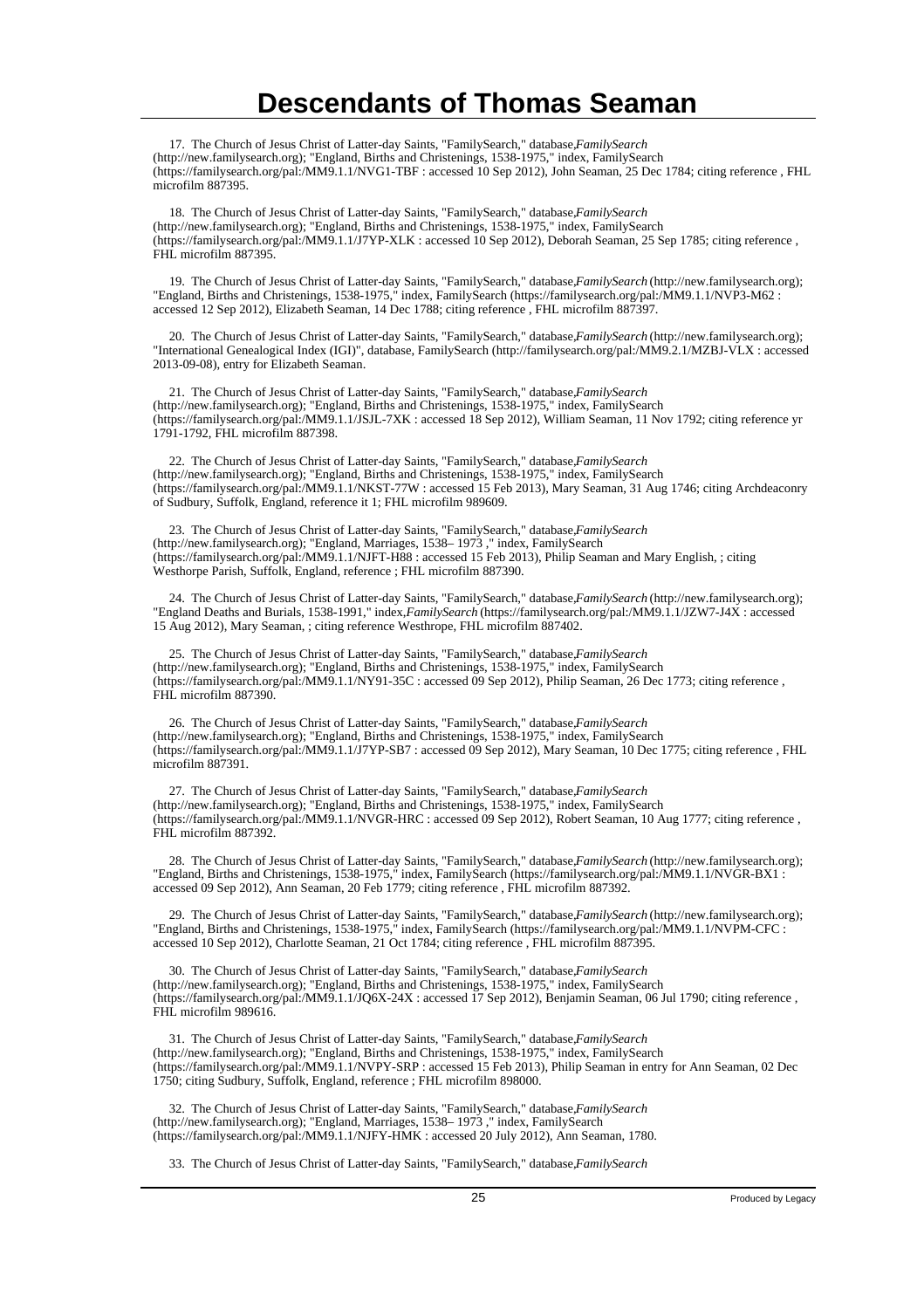(http://new.familysearch.org); "England, Births and Christenings, 1538-1975," index, FamilySearch (https://familysearch.org/pal:/MM9.1.1/NY3N-FM8 : accessed 15 Feb 2013), Philip Seaman in entry for Eliz. Seaman, 17 Oct 1752; citing Sudbury, Suffolk, England, reference ; FHL microfilm 989610.

 34. The Church of Jesus Christ of Latter-day Saints, "FamilySearch," database, *FamilySearch* (http://new.familysearch.org); "England, Births and Christenings, 1538-1975," index, FamilySearch (https://familysearch.org/pal:/MM9.1.1/JSJJ-XHW : accessed 15 Mar 2013), Joseph Leaman, 10 Aug 1755.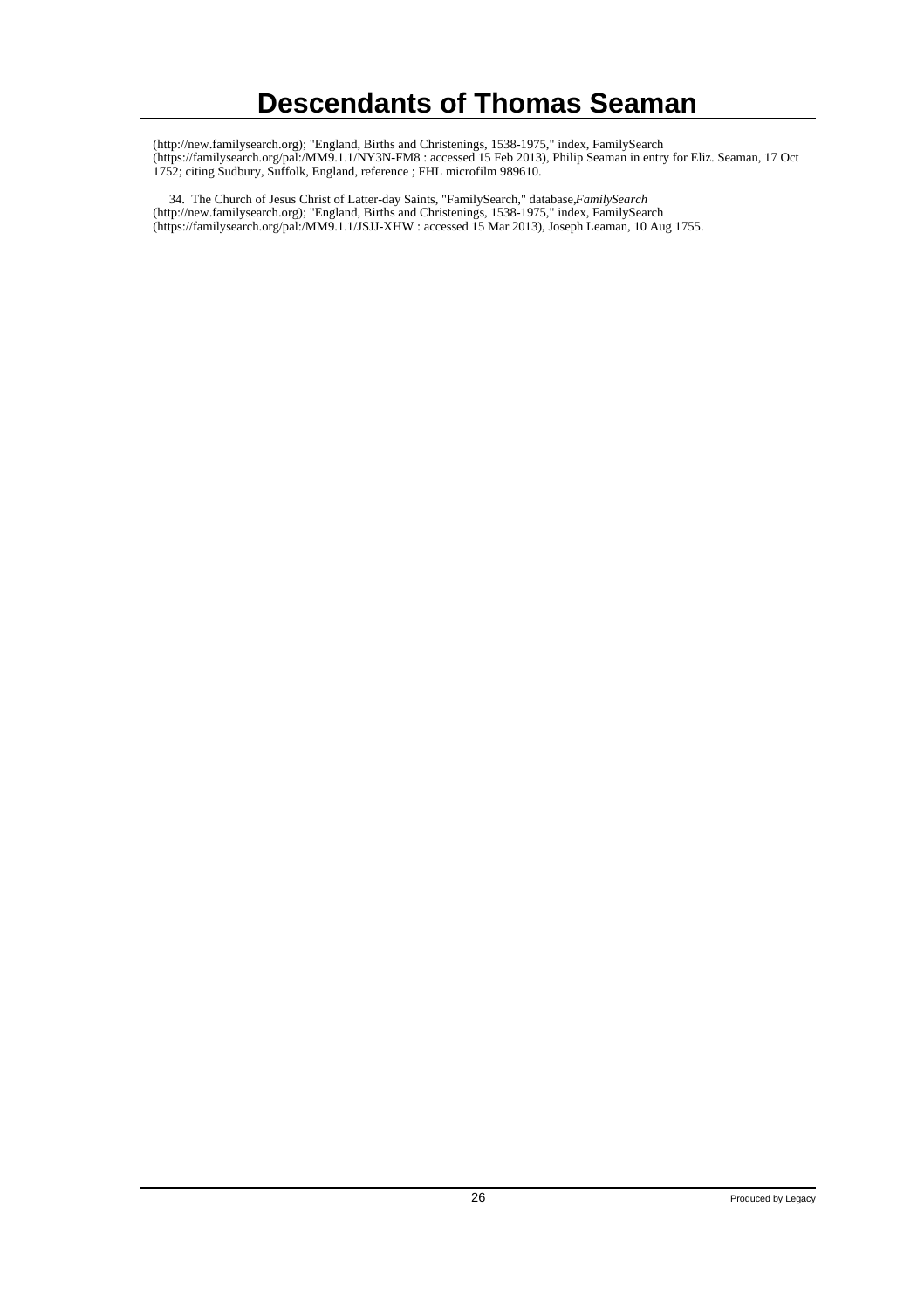### **Seventh Generation (4th Great-Grandchildren)**

**50. Alice Seaman** [1744] *(Francis<sup>6</sup>, Philip<sup>5</sup>, Joseph<sup>4</sup>, Francis<sup>3</sup>, John<sup>2</sup>, Thomas<sup>1</sup>)* was born in Jun 1766 in Rickinghall Inferior, Suffolk, England. Another name for Alice was Alice Whiting.

Death Notes: Y

**51. Robert Seaman** [1745] *(Francis<sup>6</sup>, Philip<sup>5</sup>, Joseph<sup>4</sup>, Francis<sup>3</sup>, John<sup>2</sup>, Thomas 1 )* was born in 1767, was christened in Jun 1767 in Rickinghall Inferior, Suffolk, England, died in 1793 aged 26, and was buried on 27 May 1793 in Rickinghall Inferior, Suffolk, England. <sup>1</sup>

Death Notes: Y

Burial Notes: Father: Francis Seaman. Mother: Elizabeth Whitten

**52. Alice Whiting Seaman** [1746] *(Francis<sup>6</sup>, Philip<sup>5</sup>, Joseph<sup>4</sup>, Francis<sup>3</sup>, John<sup>2</sup>, Thomas*  $I$ ) was born about 1771 and was christened on 25 Apr 1771 in Rickinghall Inferior, Suffolk, England.

Death Notes: Y

**53. Francis Seaman** [1743] *(Francis<sup>6</sup>, Philip<sup>5</sup>, Joseph<sup>4</sup>, Francis<sup>3</sup>, John<sup>2</sup>, Thomas<sup>1</sup>)* was christened on 17 Aug 1773 in Sudbury, Suffolk, England.

Death Notes: Y

**54. Phillip Seaman** [6050] *(Thomas<sup>6</sup>, Philip<sup>5</sup>, Joseph<sup>4</sup>, Francis<sup>3</sup>, John<sup>2</sup>, Thomas<sup>1</sup>)* was born about 1771 in Hepworth, Thetford, Norfolk, England and was christened on 13 Jan 1772 in Hepworth, Thetford, Norfolk, England.

**55. Samuel Seaman** [6051] *(Thomas<sup>6</sup>, Philip<sup>5</sup>, Joseph<sup>4</sup>, Francis<sup>3</sup>, John<sup>2</sup>, Thomas<sup>1</sup>)* was born about 1773 in Sudbury, Suffolk, England and was christened on 11 Jul 1773 in Sudbury, Suffolk, England.<sup>5</sup>

**56. Thomas Seaman** [6052] *(Thomas<sup>6</sup>, Philip<sup>5</sup>, Joseph<sup>4</sup>, Francis<sup>3</sup>, John<sup>2</sup>, Thomas<sup>1</sup>)* was born about 1775 in Hepworth, Thetford, Norfolk, England, was christened on 30 Jul 1775 in Hepworth, Thetford, Norfolk, England, died in 1843 in Thetford, Suffolk / Norfolk, England aged about 68, and was buried on 20 Oct 1843 in Hepworth, Thetford, Norfolk, England.

Noted events in his life were: • He appeared on the census in 1841 in Hepworth, Thetford, Norfolk, England.

**57. Mary Seaman** [6053] *(Thomas<sup>6</sup>, Philip<sup>5</sup>, Joseph<sup>4</sup>, Francis<sup>3</sup>, John<sup>2</sup>, Thomas<sup>1</sup>)* was born about 1778 in Hepworth, Thetford, Norfolk, England and was christened on 11 Feb 1778 in Hepworth, Thetford, Norfolk, England.

**58. Sarah Seaman** [6054] *(Thomas<sup>6</sup>, Philip<sup>5</sup>, Joseph<sup>4</sup>, Francis<sup>3</sup>, John<sup>2</sup>, Thomas<sup>1</sup>)* was born about 1781 in Suffolk, England and was christened on 3 Jun 1781 in Suffolk, England.

**59. John Seaman** [6055] *(Thomas<sup>6</sup>, Philip<sup>5</sup>, Joseph<sup>4</sup>, Francis<sup>3</sup>, John<sup>2</sup>, Thomas<sup>1</sup>)* was born about 1784 in Hepworth, Thetford, Norfolk, England, was christened on 25 Dec 1784 in Hepworth, Thetford, Norfolk, England,<sup>11</sup> and died in 1852 in Thetford, Suffolk / Norfolk, England aged about 68.

Death Notes: July - Sept

Noted events in his life were:

- He appeared on the census in 1841 in Hepworth, Thetford, Norfolk, England.
- He appeared on the census in 1851 in Street, Hepworth, Thetford, Suffolk, England?

John married **Susannah Bloomfield** [6059] [MRIN: 2426] on 3 Feb 1809 in Coney Weston, Thetford, Suffolk, England.<sup>13</sup> Susannah was born about 1785 in Coney Weston, Thetford, Suffolk, England and died in 1859 in Thetford, Suffolk / Norfolk, England aged about 74.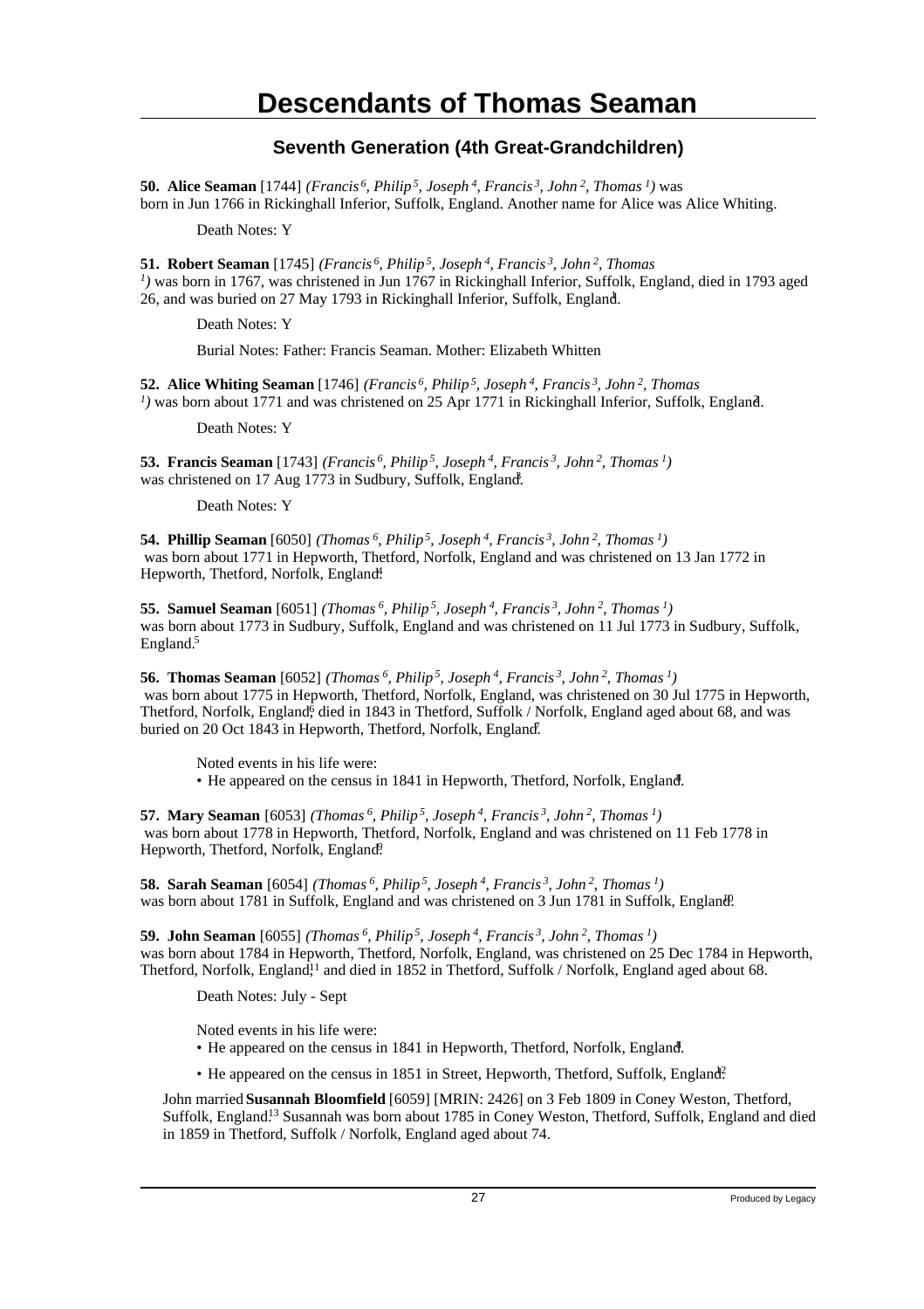Marriage Notes: Suffolk Parish Registers, St. Mary's Church, Coney Weston, Suffolk.

Noted events in her life were:

- She appeared on the census in 1841 in Hepworth, Thetford, Norfolk, England.
- She appeared on the census in 1851 in Street, Hepworth, Thetford, Suffolk, England<sup>2</sup>.

Children from this marriage were:

| $+ 72 \text{ M}$ |  | i. George Seaman [6060] was born about 1816 in Hepworth, Thetford, Norfolk, England,<br>was christened on 1 Sep 1816 in Hepworth, Thetford, Norfolk, England <sup>4</sup> and died in<br>1893 in Thetford, Suffolk / Norfolk, England aged about 77. |
|------------------|--|------------------------------------------------------------------------------------------------------------------------------------------------------------------------------------------------------------------------------------------------------|
| $+ 73$ M         |  | ii. <b>David Seaman</b> [10849] was born about 1818 in Hepworth, Thetford, Norfolk, England<br>and was christened on 27 Sep 1818 in Hepworth, Thetford, Norfolk, England <sup>5</sup>                                                                |
| $+ 74$ M         |  | iii. <b>Peter Seaman</b> [6062] was born on 14 May 1823 in Hepworth, Thetford, Norfolk,<br>England, was christened on 27 Jul 1823 in Hepworth, Thetford, Norfolk, England <sup>6</sup> and<br>died in 1895 in Thingoe, Suffolk, England aged 72.     |

+ 75 F iv. **Susannah Seaman** [6063] was born on 21 Mar 1826 in Hepworth, Thetford, Norfolk, England, was christened on 28 Mar 1826 in Hepworth, Thetford, Norfolk, England, and died in 1894 in Thetford, Suffolk / Norfolk, England aged 68.

**60. Deborah Seaman** [6056] *(Thomas<sup>6</sup>, Philip<sup>5</sup>, Joseph<sup>4</sup>, Francis<sup>3</sup>, John<sup>2</sup>, Thomas* <sup>*1*</sup>) was born about 1785 in Hepworth, Thetford, Norfolk, England and was christened on 25 Sep 1785 in Hepworth, Thetford, Norfolk, England<sup>18</sup>

#### **61. Elizabeth Seaman** [6057] *(Thomas<sup>6</sup>, Philip<sup>5</sup>, Joseph<sup>4</sup>, Francis<sup>3</sup>, John<sup>2</sup>, Thomas 1 )* was born about 1788 in Hepworth, Thetford, Norfolk, England and was christened on 14 Dec 1788 in Hepworth, Thetford, Norfolk, England<sup>19</sup>

**62. Elizabeth Seaman** [6058] *(Thomas<sup>6</sup>, Philip<sup>5</sup>, Joseph<sup>4</sup>, Francis<sup>3</sup>, John<sup>2</sup>, Thomas 1 )* was born about 1790 in Hepworth, Thetford, Norfolk, England and was christened on 14 Dec 1790 in Hepworth, Thetford, Norfolk, England.<sup>20</sup>

**63. William Seaman** [5824] *(Thomas<sup>6</sup>, Philip<sup>5</sup>, Joseph<sup>4</sup>, Francis<sup>3</sup>, John<sup>2</sup>, Thomas<sup>1</sup>)* was born about 1792 in Sudbury, Suffolk, England, was christened on 11 Nov 1792 in Sudbury, Suffolk, England,<sup>21</sup> and died in 1874 in Hartismere, Suffolk, England aged about 82.

Death Notes: Apr - June

Noted events in his life were:

- He appeared on the census in 1841 in Cotton, Hartismere, Suffolk, England.
- He appeared on the census in 1851 in Cottage, Cotton, Hartismere, Suffolk, England?
- He appeared on the census in 1861 in Blacksmiths Road, Cotton, Hartismere, Suffolk, England.
- He appeared on the census in 1871 in Blacksmiths Shop, Cotton, Hartismere, Suffolk, England.

William married **Anthonine Hammond** [5825] [MRIN: 2514] on 14 Feb 1814 in Finningham, Hartismere, Suffolk, England<sup>24</sup> Anthonine was born from about 1783 to 1785, was christened on 19 Jun 1785 in Finningham, Hartismere, Suffolk, England<sup>5</sup> and died in 1871 in Hartismere, Suffolk, England aged about 88.

Noted events in her life were:

- She appeared on the census in 1841 in Cotton, Hartismere, Suffolk, England.
- She appeared on the census in 1851 in Cottage, Cotton, Hartismere, Suffolk, England?
- She appeared on the census in 1861 in Blacksmiths Road, Cotton, Hartismere, Suffolk, England.
- She appeared on the census in 1871 in Blacksmiths Shop, Cotton, Hartismere, Suffolk, England?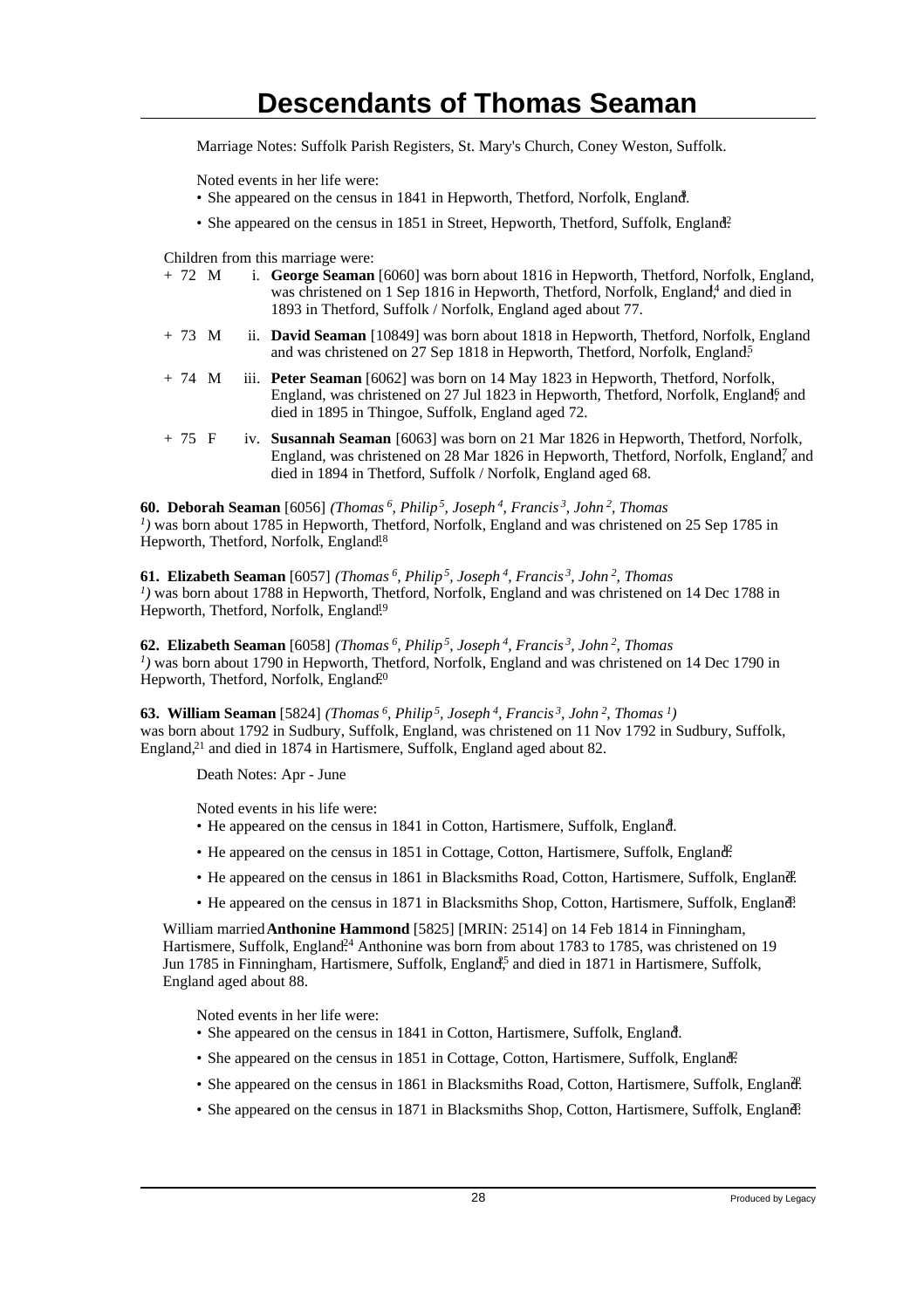Children from this marriage were:

| + 76 M | i. William Seaman [5826] was born on 29 May 1814 in Finningham, Hartismere, Suffolk, |
|--------|--------------------------------------------------------------------------------------|
|        | England, was christened on 20 Nov 1814 in Finningham, Hartismere, Suffolk, England,  |
|        | and died in 1889 in Tendring, Essex, England aged 75.                                |

- + 77 M ii. **Robert Seaman** [5827] was born on 2 May 1816 in Finningham, Hartismere, Suffolk, England, was christened on 2 Jun 1816 in Finningham, Hartismere, Suffolk, England, and died in 1884 in Bosmere & Claydon, Suffolk, England aged 68.
- + 78 F iii. **Judith Seaman** [5828] was born on 22 Mar 1818 in Finningham, Hartismere, Suffolk, England, was christened on 12 May 1818 in Finningham, Hartismere, Suffolk, England, and died in 1885 in Ipswich, Suffolk, England aged 67.
- + 79 M iv. **George Seaman** [5829] was born on 17 May 1820 in Finningham, Hartismere, Suffolk, England, was christened on 14 Jul 1822 in Finningham, Hartismere, Suffolk, England, and died in 1862 in Hartismere, Suffolk, England aged 42.
- + 80 M v. **John Seaman** [5830] was born on 22 May 1822 in Finningham, Hartismere, Suffolk, England and was christened on 14 Jul 1822 in Finningham, Hartismere, Suffolk, England.<sup>30</sup>
- + 81 M vi. **Joseph Seaman** [5831] was born on 22 Sep 1824 in Finningham, Hartismere, Suffolk, England, was christened on 5 Jun 1825 in Finningham, Hartismere, Suffolk, England, and died in 1902 in Stow, Suffolk, England aged 78.
- + 82 M vii. **Isaac Seaman** [5832] was born on 11 Dec 1826 in Finningham, Hartismere, Suffolk, England, was christened on 15 Jul 1827 in Finningham, Hartismere, Suffolk, England, died in 1876 in Hartismere, Suffolk, England aged 50, and was buried on 1 Jun 1876 in Bacton, Hartismere, Suffolk, England<sup>33</sup>

**64. Philip Seaman** [1690] *(Philip<sup>6</sup>, Philip<sup>5</sup>, Joseph<sup>4</sup>, Francis<sup>3</sup>, John<sup>2</sup>, Thomas<sup>1</sup>)* was born about 1773 in Westhorpe, Suffolk, England, was christened on 26 Dec 1773 in Sudbury, Suffolk, England,<sup>34</sup> and died on 11 Apr 1817 in Gislingham, Hartismere, Suffolk, England aged about 44.

Birth Notes: http://genealogy-familyhistory.blogspot.co.uk/2006/08/joseph-seaman-and-josiahsmother.html

Death Notes: Y

Philip married **Dinah Batley** [1691] [MRIN: 493] on 12 Oct 1804 in Cotton, Hartismere, Suffolk, England. Dinah was born 1776 or 1779 in Scotland, died on 6 Jan 1846 in Gislingham, Hartismere, Suffolk, England aged 70, and was buried on 11 Jan 1846 in Gislingham, Hartismere, Suffolk, England.

Noted events in their marriage were:

• MYHERITAGE:REL\_UNKNOWN: http://genealogy-familyhistory.blogspot.co.uk/2006/08/josephseaman-and-josiahs-mother.html

Noted events in her life were:

• She appeared on the census in 1841 in No Street, Gislingham, Hartismere, Suffolk. (No Street, Gislingham, Suffolk - 1841.)

- + 83 M i. **Peter Batley Seaman** [40]<sup>35</sup> was born on 26 Apr 1806 in Mendlesham, Suffolk, England,<sup>36</sup> was christened on 18 May 1806 in Mendlesham, Suffolk, England<sup>6</sup> and died from 0012 to 13 Sep 1885 in Hamley Bridge, , South Australia, Australi $\frac{3}{4}$  aged 79.
- + 84 M ii. **Elijah Seaman** [2191] was born on 7 May 1808 in Mendham, Suffolk, England<sup>8</sup> and was christened on 14 Jun 1808 in St. Mary the Virgin, Mendlesham, Suffolk, England.
- + 85 F iii. **Dinah Seaman** [1692] was born on 24 Feb 1810 in Gislingham, Hartismere, Suffolk, England<sup>39</sup> and was christened on 28 Feb 1810 in Gislingham, Hartismere, Suffolk, England.<sup>40</sup>
- + 86 M iv. **Elisha Seaman** [1929] was born in 1812 in Gislingham, Hartismere, Suffolk, England and died in 1898 in Hartismere, Suffolk, England aged 86.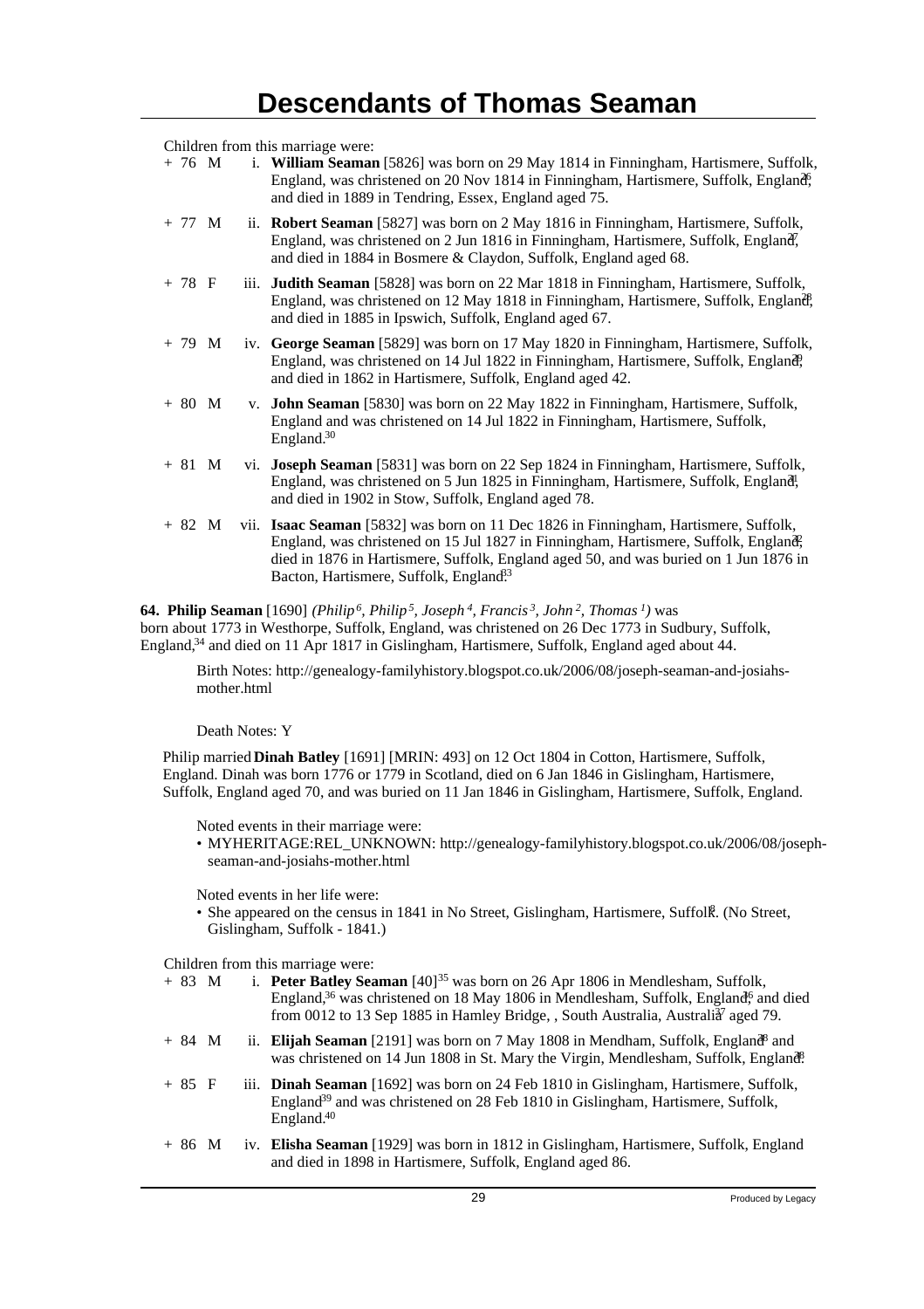- + 87 F v. **Lucy Seaman** [1693] was born on 16 Mar 1815 in Gislingham, Hartismere, Suffolk, England, $41$  was christened on 21 May 1815 in Diss, Norfolk, England $42$  and died in 1866 in Hartismere, Suffolk, England aged 51.
- + 88 M vi. **Philip Seaman** [1695] was born in 1817 in Gislingham, Hartismere, Suffolk, England, died on 22 Mar 1894 in McLaren Vale, McLaren Vale, South Australia, Australia aged 77, and was buried in McLaren Vale Uniting Church Cemetery, McLaren Vale, South Australia.<sup>43</sup>

Philip next married **Lucy Riches** [1696] [MRIN: 494] on 26 Dec 1797 in Finningham, Hartismere, Suffolk, England<sup>44</sup> Lucy was born about 1776 and died on 16 Apr 1804 in Cotton, Hartismere, Suffolk, England aged about 28.

Children from this marriage were:

- + 89 M i. **Luke Seaman** [1697] was born in 1798, was christened on 9 Dec 1798 in Cotton, Hartismere, Suffolk, England<sup>45</sup> and died in Dec 1850 in Hartismere, Suffolk, England aged 52.
- + 90 F ii. **Rachel (Racheal) Seaman** [1698] was born in 1799 and was christened on 24 Jan 1802 in Cotton, Hartismere, Suffolk, England<sup>16</sup>
- + 91 F iii. **Harriot Seaman** [1338] was born in 1804, died in 1804, and was buried on 8 Mar 1804 in Cotton, Hartismere, Suffolk, England.<sup>47</sup>

**65. Mary Seaman** [1704] *(Philip<sup>6</sup>, Philip<sup>5</sup>, Joseph<sup>4</sup>, Francis<sup>3</sup>, John<sup>2</sup>, Thomas<sup>1</sup>)* was born in 1775 in Westhorpe, Suffolk, England and was christened on 10 Dec 1775 in Westhorpe, Suffolk, England.<sup>48</sup>

Death Notes: Y

**66. Robert Seaman** [1706] *(Philip<sup>6</sup>, Philip<sup>5</sup>, Joseph<sup>4</sup>, Francis<sup>3</sup>, John<sup>2</sup>, Thomas<sup>1</sup>)* was born in 1777 in Westhorpe, Suffolk, England and was christened on 10 Aug 1777 in Westhorpe, Suffolk, England.<sup>49</sup>

Death Notes: Y

**67. Ann Seaman** [1707] *(Philip<sup>6</sup>, Philip<sup>5</sup>, Joseph<sup>4</sup>, Francis<sup>3</sup>, John<sup>2</sup>, Thomas<sup>1</sup>)* was born in 1779 in Westhorpe, Suffolk, England and was christened on 28 Feb 1779 in Westhorpe, Suffolk, England.<sup>50</sup>

Death Notes: Y

**68. Charlotte Seaman** [1708] *(Philip<sup>6</sup>, Philip<sup>5</sup>, Joseph<sup>4</sup>, Francis<sup>3</sup>, John<sup>2</sup>, Thomas<sup>1</sup>)* was born on 21 Oct 1784 in Westhorpe, Suffolk, England<sup>1</sup> and was christened on 24 Oct 1784 in Westhorpe, Suffolk, England<sup>51</sup>

Death Notes: Y

Charlotte married **George Hubbard (TBC)** [1725] [MRIN: 500].

**69. Joseph Seaman** [1709] *(Philip<sup>6</sup>, Philip<sup>5</sup>, Joseph<sup>4</sup>, Francis<sup>3</sup>, John<sup>2</sup>, Thomas<sup>1</sup>)* was born about 1787 in Westhorpe, Suffolk, England, was christened on 17 Jun 1787 in Westhorpe, Suffolk, England, and died on 8 Feb 1855 in Hartismere, Suffolk, England aged about 68.

Death Notes: Y

Noted events in his life were:

- He appeared on the census in 1841 in Swatts Field Hall, Gislingham, Suffolk, England. (Swatts Field Hall, Gislingham, Suffolk - 1841.)
- He had a residence in 1851 in Prince Of Wales Inn, Gislingham, Suffolk, England. (Prince Of Wales Inn, Gislingham, Suffolk - 1851.)
- He worked as a Baptist Minister in 1851 in Gislingham, Hartismere, Suffolk, England.

Joseph married **Rachel Taylor** [1726] [MRIN: 501] on 10 Dec 1811 in Gislingham, Hartismere, Suffolk, England. Rachel died in 1853 in Hartismere, Suffolk, England.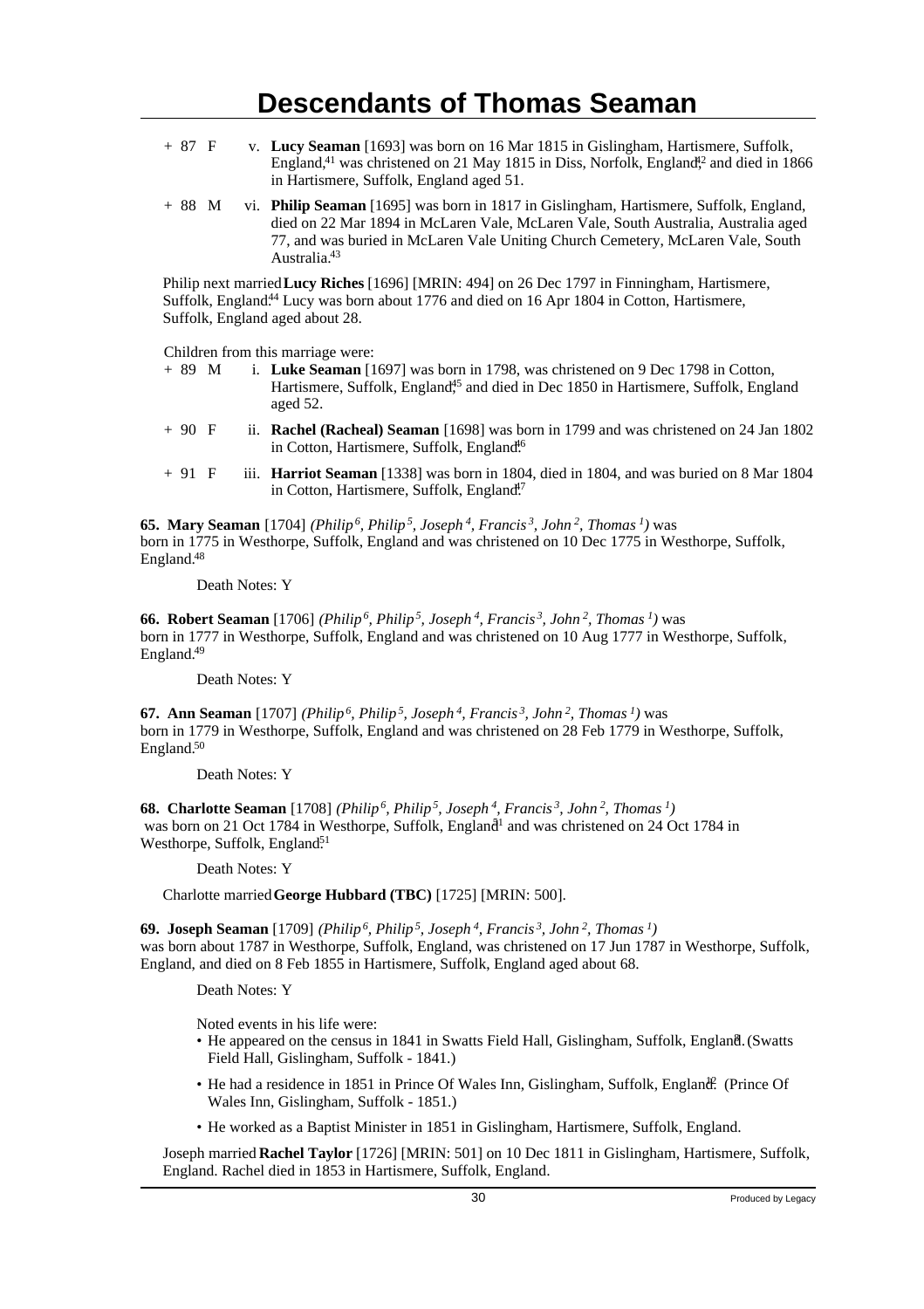Noted events in her life were:

- · She appeared on the census in 1841 in Swatts Field Hall, Gislingham, Suffolk, England. (Swatts Field Hall, Gislingham, Suffolk - 1841.)
- She appeared on the census in 1851 in Prince Of Wales Inn, Gislingham, Suffolk, England.

Children from this marriage were:

| $+92$ F |  | i. Mary Seaman [1859] was born on 9 Nov 1812 in Walsham le Willows, Gislingham,<br>Suffolk, England <sup>52</sup>             |
|---------|--|-------------------------------------------------------------------------------------------------------------------------------|
| $+93$ F |  | ii. <b>Maria Seaman</b> [1860] was born on 5 Nov 1814 in Walsham le Willows, Gislingham,<br>Suffolk, England <sup>53</sup>    |
| $+94$ F |  | iii. <b>Hannah Seaman</b> [1861] was born on 23 Nov 1816 in Walsham le Willows, Gislingham,<br>Suffolk, England <sup>54</sup> |
| $+95$ F |  | iv. Elizabeth Seaman [1857] was born on 17 Jun 1819 in Walsham le Willows,<br>Gislingham, Suffolk, England <sup>55</sup>      |
| $+96$ M |  | v. <b>John Seaman</b> [1856] was born on 28 Mar 1821 in Walsham le Willows, Gislingham,<br>Suffolk, England <sup>56</sup>     |
| $+97$ M |  | vi. <b>Joseph Seaman</b> [1863] was born on 15 Aug 1829 in Walsham le Willows, Gislingham,<br>Suffolk, England <sup>57</sup>  |
| $+98$ F |  | vii. <b>Sarah Seaman</b> [1858] was born 1830 or 1831.                                                                        |

**70. Benjamin Seaman** [1710] *(Philip<sup>6</sup>, Philip<sup>5</sup>, Joseph<sup>4</sup>, Francis<sup>3</sup>, John<sup>2</sup>, Thomas*  $<sup>1</sup>$ ) was born on 6 Jul 1790 in Westhorpe, Suffolk, England<sup>88</sup> was christened on 11 Jul 1790 in Westhorpe,</sup> Suffolk, England<sup>58</sup> died on 13 Sep 1871 in Bosmere, Suffolk, England aged 81, and was buried on 19 Sep 1871 in Bosmere, Suffolk, England.

Noted events in his life were:

- He appeared on the census in 1841 in Ashgreen Ashbocking, Bosmere, Suffolk, England.
- He appeared on the census in 1861 in Ash Bocking, Bosmere, Suffolk, England.
- He worked as an Agricultural Labourer in 1861 in Ash Bocking, Bosmere, Suffolk, England.
- He appeared on the census in 1871 in 35 Ipswich Road, Bosmere, Suffolk, England.

Benjamin married **Mary Flory** [1728] [MRIN: 502] on 19 Dec 1813 in Ash Bocking, Bosmere, Suffolk, England.<sup>59</sup> Mary was born in 1792 in Clopton, Woodbridge, Suffolk, England, was christened on 27 May 1792 in Clopton, Woodbridge, Suffolk, England, died in 1868 in Bosmere, Suffolk, England aged 76, and was buried on 28 Sep 1868 in Bosmere, Suffolk, England.

Marriage Notes: Source: Bishop's transcripts for the Archdeaconry of Suffolk, 1685-1875

Noted events in her life were:

- She appeared on the census in 1841 in Ash Bocking, Bosmere, Suffolk, England. (Ashgreen Ashbocking, Suffolk - 1841.)
- She appeared on the census in 1851 in Ash Bocking, Bosmere, Suffolk, England? (Ashbocking, Suffolk - 1851.)
- She was employed in 1851. Charwoman
- She appeared on the census in 1861 in Cottage, Ash Bocking, Bosmere, Suffolk, England. (Cottage, Ashbocking, Suffolk - 1861.)

- + 99 M i. **James Seaman** [1864] was born on 18 Sep 1815 in Ash Bocking, Bosmere, Suffolk, England and died in 1886 in Hoxne, Suffolk, England aged 71.
- + 100 M ii. **Joseph Seaman** [1886] was born on 9 Jun 1820 in Ash Bocking, Bosmere, Suffolk, England and died in 1900 in Bosmere & Claydon, Suffolk, England aged 80.
- + 101 M iii. **Benjamin Seaman** [1769] was born about 1818 in Ash Bocking, Bosmere, Suffolk, England and died on 11 Aug 1889 in Hoxne, Suffolk, England aged about 71.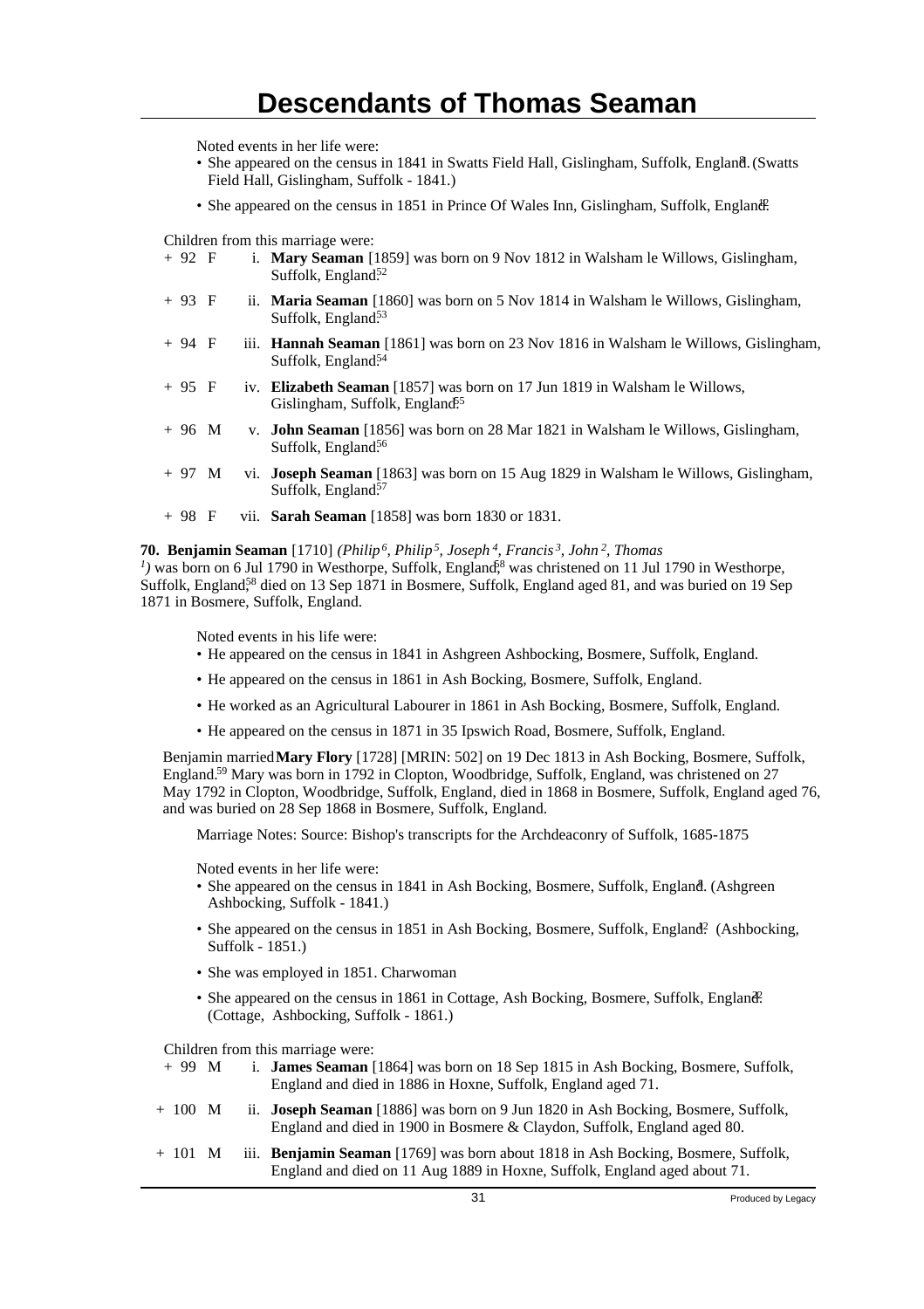| $+ 102$ M |  | iv. <b>Phillip Seaman</b> [2084] was born on 20 Dec 1821 in Otley, Woodbridge, Suffolk,<br>England <sup>60</sup> and died in 1864 in Woodbridge, Suffolk, England aged 43.   |
|-----------|--|------------------------------------------------------------------------------------------------------------------------------------------------------------------------------|
| $+ 103$ M |  | v. Peter Seaman [1771] was born on 5 May 1825 in Otley, Woodbridge, Suffolk,<br>England <sup>61</sup> and died in 1882 in Bosmere & Claydon, Suffolk, England aged 57.       |
| $+104$ F  |  | vi. Dinah Seaman [1770] was born on 15 May 1829 in Otley, Woodbridge, Suffolk,<br>England <sup>62</sup> and died in 1857 in Botesdale, Hartismere, Suffolk, England aged 28. |

**71. Elizabeth Seaman** [1711] *(Philip<sup>6</sup>, Philip<sup>5</sup>, Joseph<sup>4</sup>, Francis<sup>3</sup>, John<sup>2</sup>, Thomas<sup>1</sup>)* was born on 7 Apr 1794 in Westhorpe, Suffolk, England.

Death Notes: Y

Elizabeth married **George Baker** [1723] [MRIN: 503] on 9 Jun 1813 in Gislingham, Hartismere, Suffolk, England.<sup>63</sup>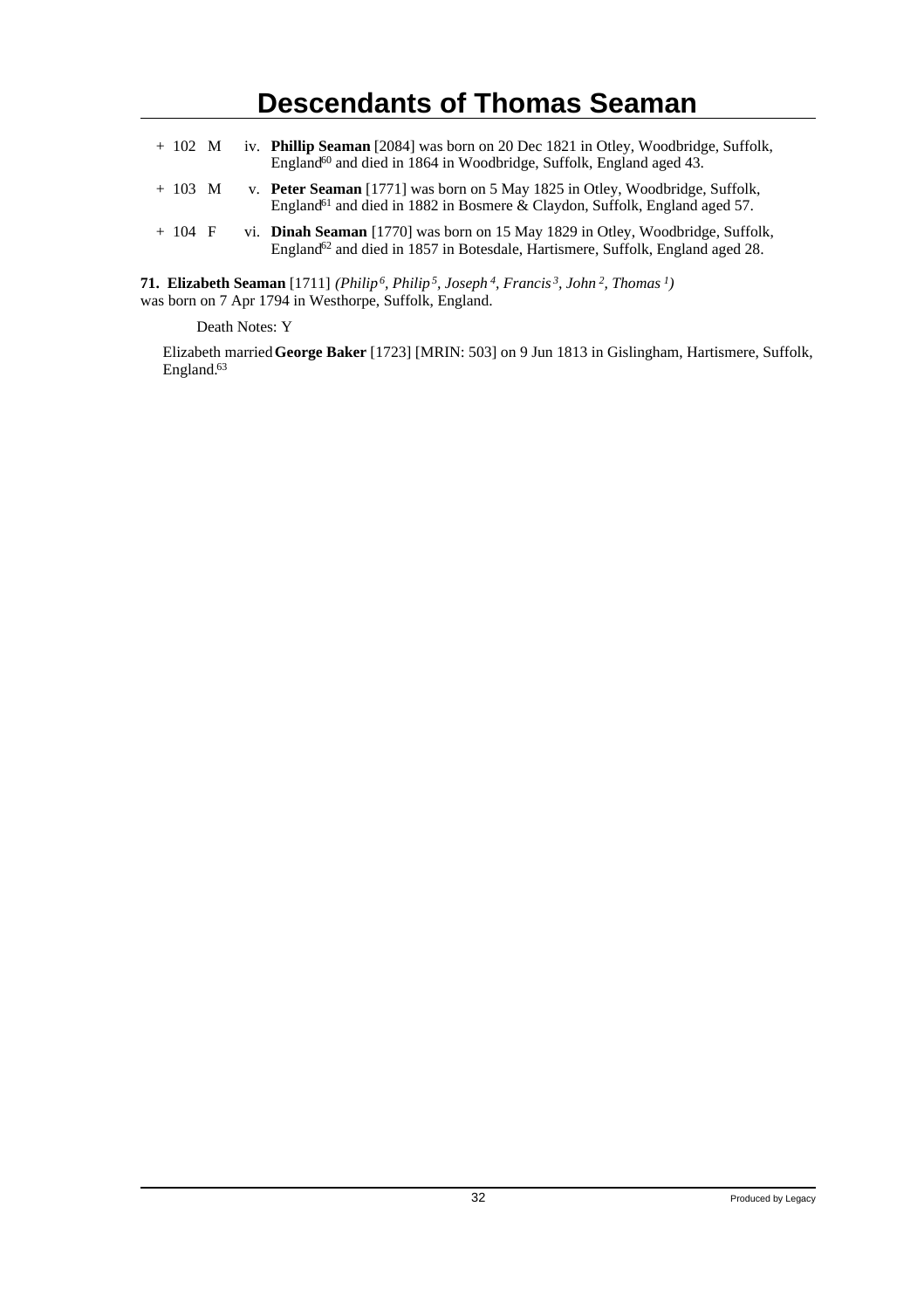#### **Source Citations**

 1. The Church of Jesus Christ of Latter-day Saints, "FamilySearch," database, *FamilySearch* (http://new.familysearch.org); "England Deaths and Burials, 1538-1991," index, *FamilySearch* (https://familysearch.org/pal:/MM9.1.1/JCVV-85C : accessed 15 Aug 2012), Robert Seaman, ; citing reference , FHL microfilm 989617.

 2. The Church of Jesus Christ of Latter-day Saints, "FamilySearch," database, *FamilySearch* (http://new.familysearch.org); "England, Births and Christenings, 1538-1975," index, FamilySearch (https://familysearch.org/pal:/MM9.1.1/J7YG-R5S : accessed 08 Sep 2012), Alice Whiting Seaman, 25 Apr 1771; citing reference , FHL microfilm 887389.

 3. The Church of Jesus Christ of Latter-day Saints, "FamilySearch," database, *FamilySearch* (http://new.familysearch.org); "England, Births and Christenings, 1538-1975," index, FamilySearch (https://familysearch.org/pal:/MM9.1.1/JQDX-C43 : accessed 09 Sep 2012), Francis Seaman, 17 Aug 1773; citing reference , FHL microfilm 887390.

 4. The Church of Jesus Christ of Latter-day Saints, "FamilySearch," database, *FamilySearch* (http://new.familysearch.org); "International Genealogical Index (IGI)", database, FamilySearch (http://familysearch.org/pal:/MM9.2.1/MZBJ-ZNR : accessed 2013-08-29), entry for Phillip Seaman.

 5. The Church of Jesus Christ of Latter-day Saints, "FamilySearch," database, *FamilySearch* (http://new.familysearch.org); "England, Births and Christenings, 1538-1975," index, FamilySearch (https://familysearch.org/pal:/MM9.1.1/NVGG-5D3 : accessed 09 Sep 2012), Samuel Seaman, 11 Jul 1773; citing reference , FHL microfilm 887390.

 6. The Church of Jesus Christ of Latter-day Saints, "FamilySearch," database, *FamilySearch* (http://new.familysearch.org); "England, Births and Christenings, 1538-1975," index, FamilySearch (https://familysearch.org/pal:/MM9.1.1/JQDX-D1M : accessed 09 Sep 2012), Thos Seaman, 30 Jul 1775; citing reference , FHL microfilm 887391.

 7. The Church of Jesus Christ of Latter-day Saints, "FamilySearch," database, *FamilySearch* (http://new.familysearch.org); "England Deaths and Burials, 1538-1991," index, *FamilySearch* (https://familysearch.org/pal:/MM9.1.1/J814-TY6 : accessed 08 Sep 2013), Thomas Seaman, .

 8. Public Records Office, 1841 England Census (Original data - Census Returns of England and Wales, 1841. Kew, Surrey, England: The National Archives of the UK (TNA): Public Record Office (PRO), 1841.)

 9. The Church of Jesus Christ of Latter-day Saints, "FamilySearch," database, *FamilySearch* (http://new.familysearch.org); "England, Births and Christenings, 1538-1975," index, FamilySearch (https://familysearch.org/pal:/MM9.1.1/J7YP-72N : accessed 09 Sep 2012), Mary Seaman, 11 Feb 1778; citing reference , FHL microfilm 887392.

10. The Church of Jesus Christ of Latter-day Saints, "FamilySearch," database, *FamilySearch* (http://new.familysearch.org); "England, Births and Christenings, 1538-1975," index, FamilySearch (https://familysearch.org/pal:/MM9.1.1/NVGB-899 : accessed 09 Sep 2012), Sarah Seaman, 03 Jun 1781; citing reference P 2, FHL microfilm 887394.

 11. The Church of Jesus Christ of Latter-day Saints, "FamilySearch," database, *FamilySearch* (http://new.familysearch.org); "England, Births and Christenings, 1538-1975," index, FamilySearch (https://familysearch.org/pal:/MM9.1.1/NVG1-TBF : accessed 10 Sep 2012), John Seaman, 25 Dec 1784; citing reference , FHL microfilm 887395.

 12. 1851 England Census (Online publication - Original data - Census Returns of England and Wales, 1851. Kew, Surrey, England: The National Archives of the UK (TNA): Public Record Office (PRO), 1851.)

13. FreeREG, FreeReg file: 9025.

 14. The Church of Jesus Christ of Latter-day Saints, "FamilySearch," database, *FamilySearch* (http://new.familysearch.org); "England, Births and Christenings, 1538-1975," index, FamilySearch (https://familysearch.org/pal:/MM9.1.1/NKMT-3ZB : accessed 05 Oct 2012), George Seaman, 01 Sep 1816; citing reference P 229, FHL microfilm 951462.

 15. The Church of Jesus Christ of Latter-day Saints, "FamilySearch," database, *FamilySearch* (http://new.familysearch.org); "England, Births and Christenings, 1538-1975," index, FamilySearch (https://familysearch.org/pal:/MM9.1.1/J77G-C62 : accessed 06 Oct 2012), David Seaman, 27 Sep 1818; citing reference , FHL microfilm 0951464-0951465.

 16. The Church of Jesus Christ of Latter-day Saints, "FamilySearch," database, *FamilySearch* (http://new.familysearch.org); "England, Births and Christenings, 1538-1975," index, FamilySearch (https://familysearch.org/pal:/MM9.1.1/JWVR-WBW : accessed 07 Oct 2012), Peter Seaman, 14 May 1823; citing reference , FHL microfilm 989535.

 17. The Church of Jesus Christ of Latter-day Saints, "FamilySearch," database, *FamilySearch* (http://new.familysearch.org); "England, Births and Christenings, 1538-1975," index, FamilySearch (https://familysearch.org/pal:/MM9.1.1/NKSD-GY8 : accessed 08 Oct 2012), Susannah Seaman, 21 Mar 1826; citing reference 168, FHL microfilm 989542.

18. The Church of Jesus Christ of Latter-day Saints, "FamilySearch," database, FamilySearch (http://new.familysearch.org); "England, Births and Christenings, 1538-1975," index, FamilySearch (https://familysearch.org/pal:/MM9.1.1/J7YP-XLK : accessed 10 Sep 2012), Deborah Seaman, 25 Sep 1785; citing reference , FHL microfilm 887395.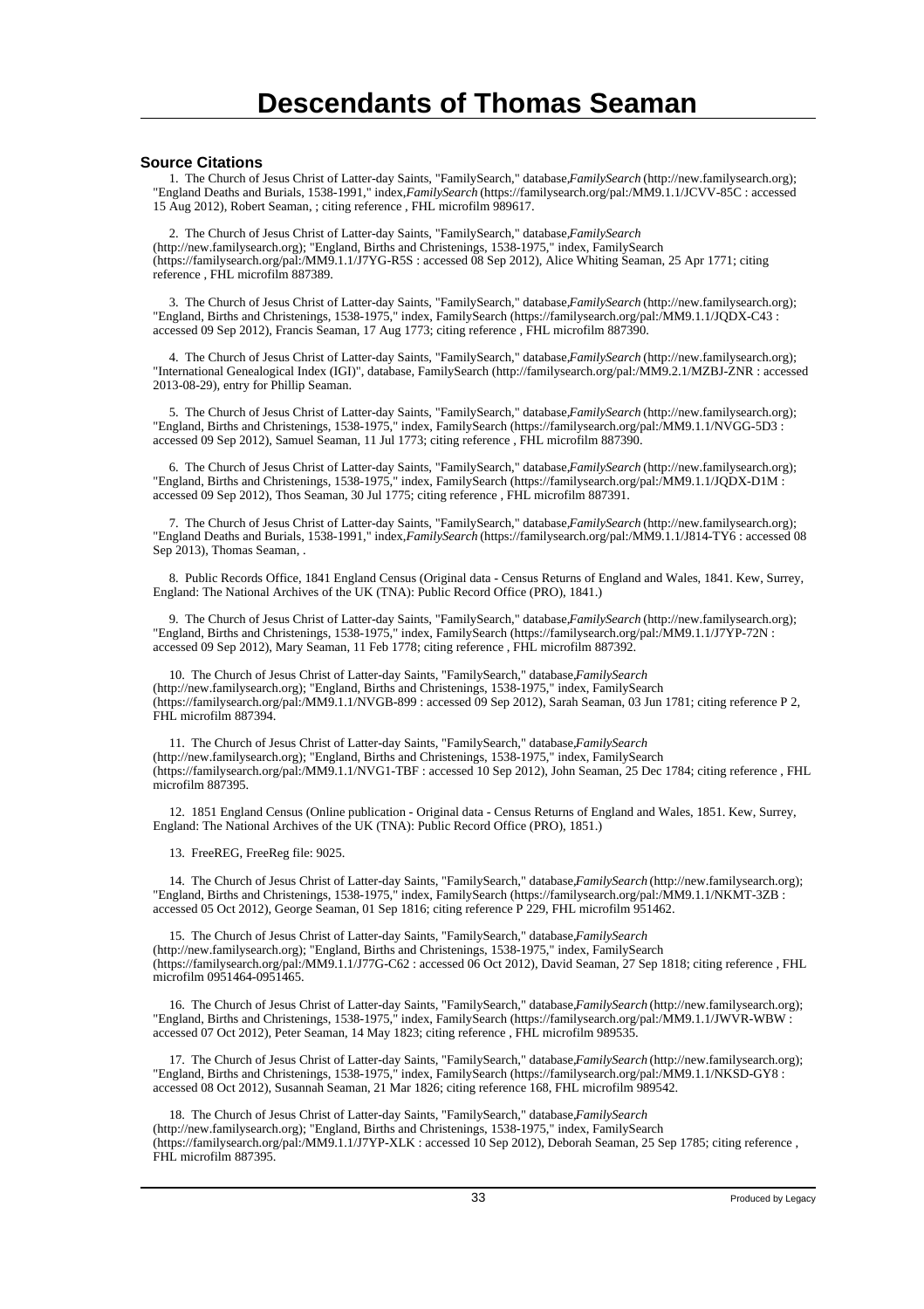19. The Church of Jesus Christ of Latter-day Saints, "FamilySearch," database, *FamilySearch* (http://new.familysearch.org); "England, Births and Christenings, 1538-1975," index, FamilySearch (https://familysearch.org/pal:/MM9.1.1/NVP3-M62 : accessed 12 Sep 2012), Elizabeth Seaman, 14 Dec 1788; citing reference , FHL microfilm 887397.

 20. The Church of Jesus Christ of Latter-day Saints, "FamilySearch," database, *FamilySearch* (http://new.familysearch.org); "International Genealogical Index (IGI)", database, FamilySearch (http://familysearch.org/pal:/MM9.2.1/MZBJ-VLX : accessed 2013-09-08), entry for Elizabeth Seaman.

 21. The Church of Jesus Christ of Latter-day Saints, "FamilySearch," database, *FamilySearch* (http://new.familysearch.org); "England, Births and Christenings, 1538-1975," index, FamilySearch (https://familysearch.org/pal:/MM9.1.1/JSJL-7XK : accessed 18 Sep 2012), William Seaman, 11 Nov 1792; citing reference yr 1791-1792, FHL microfilm 887398.

 22. 1861 England Census (Online publication - Original data - Census Returns of England and Wales, 1861. Kew, Surrey, England: The National Archives of the UK (TNA): Public Record Office (PRO), 1861.)

 23. 1871 England Census (Online publication - Original data - Census Returns of England and Wales, 1871. Kew, Surrey, England: The National Archives of the UK (TNA): Public Record Office (PRO), 1871.)

 24. The Church of Jesus Christ of Latter-day Saints, "FamilySearch," database, *FamilySearch* (http://new.familysearch.org); "England, Marriages, 1538– 1973 ," index, FamilySearch (https://familysearch.org/pal:/MM9.1.1/NLMX-FJB : accessed 28 July 2012), William Seaman, 1814.

25. The Church of Jesus Christ of Latter-day Saints, "FamilySearch," database, FamilySearch (http://new.familysearch.org); "England Births and Christenings, 1538-1975," index, FamilySearch (https://familysearch.org/pal:/MM9.1.1/NVG1-6XT : accessed 29 Aug 2013), Anthonina Hammond, 19 Jun 1785.

 26. The Church of Jesus Christ of Latter-day Saints, "FamilySearch," database, *FamilySearch* (http://new.familysearch.org); "England, Births and Christenings, 1538-1975," index, FamilySearch (https://familysearch.org/pal:/MM9.1.1/NKM5-C8V : accessed 03 Oct 2012), William Seaman, 29 May 1814; citing reference , FHL microfilm 951460.

 27. The Church of Jesus Christ of Latter-day Saints, "FamilySearch," database, *FamilySearch* (http://new.familysearch.org); "England, Births and Christenings, 1538-1975," index, FamilySearch (https://familysearch.org/pal:/MM9.1.1/JSK9-V7C : accessed 05 Oct 2012), Robert Seaman, 02 May 1816; citing reference P 112, FHL microfilm 951462.

 28. The Church of Jesus Christ of Latter-day Saints, "FamilySearch," database, *FamilySearch* (http://new.familysearch.org); "England, Births and Christenings, 1538-1975," index, FamilySearch (https://familysearch.org/pal:/MM9.1.1/N1G8-H9W : accessed 06 Oct 2012), Judith Seaman, 22 Mar 1818; citing reference 83, FHL microfilm 951464.

29. The Church of Jesus Christ of Latter-day Saints, "FamilySearch," database, FamilySearch (http://new.familysearch.org); "England, Births and Christenings, 1538-1975," index, FamilySearch (https://familysearch.org/pal:/MM9.1.1/N1GJ-WL4 : accessed 06 Oct 2012), George Seaman, 17 May 1820; citing reference 161, FHL microfilm 989533. & "England, Births and Christenings, 1538-1975," index, FamilySearch (https://familysearch.org/pal:/MM9.1.1/NKX7-KJJ : accessed 07 Oct 2012), George Seaman, 17 Mar 1820; citing reference , FHL microfilm 989533.

30. The Church of Jesus Christ of Latter-day Saints, "FamilySearch," database, *FamilySearch* (http://new.familysearch.org); "England, Births and Christenings, 1538-1975," index, FamilySearch (https://familysearch.org/pal:/MM9.1.1/JSKH-LMQ : accessed 07 Oct 2012), John Seaman, 22 May 1822; citing reference 163, FHL microfilm 989533. & "England, Births and Christenings, 1538-1975," index, FamilySearch (https://familysearch.org/pal:/MM9.1.1/NY7H-W3J : accessed 07 Oct 2012), John Seaman, 22 May 1822; citing reference , FHL microfilm 989533.

 31. The Church of Jesus Christ of Latter-day Saints, "FamilySearch," database, *FamilySearch* (http://new.familysearch.org); "England, Births and Christenings, 1538-1975," index, FamilySearch (https://familysearch.org/pal:/MM9.1.1/J7BN-F42 : accessed 07 Oct 2012), Joseph Seaman, 22 Sep 1824; citing reference p26 no221, FHL microfilm 989539.

 32. The Church of Jesus Christ of Latter-day Saints, "FamilySearch," database, *FamilySearch* (http://new.familysearch.org); "England, Births and Christenings, 1538-1975," index, FamilySearch (https://familysearch.org/pal:/MM9.1.1/NKS6-HPT : accessed 08 Oct 2012), Isaac Seaman, 11 Dec 1826; citing reference , FHL microfilm 989580.

 33. The Church of Jesus Christ of Latter-day Saints, "FamilySearch," database, *FamilySearch* (http://new.familysearch.org); "England Deaths and Burials, 1538-1991," index, FamilySearch (https://familysearch.org/pal:/MM9.1.1/J84J-86G : accessed 25 Aug 2012), Isaac Seaman, ; citing reference 96, FHL microfilm 1658080.

 34. The Church of Jesus Christ of Latter-day Saints, "FamilySearch," database, *FamilySearch* (http://new.familysearch.org); "England, Births and Christenings, 1538-1975," index, FamilySearch (https://familysearch.org/pal:/MM9.1.1/NY91-35C : accessed 09 Sep 2012), Philip Seaman, 26 Dec 1773; citing reference , FHL microfilm 887390.

 35. Carmen Upton, Ancestry World Tree Project: Upton Family (Ancestry.com, Upton Family Tree, 26 Apr 2006, http://awt.ancestry.com/cgi-bin/igm.cgi?op=GET&db=chorkette&id=I364), Peter Batley SEAMAN.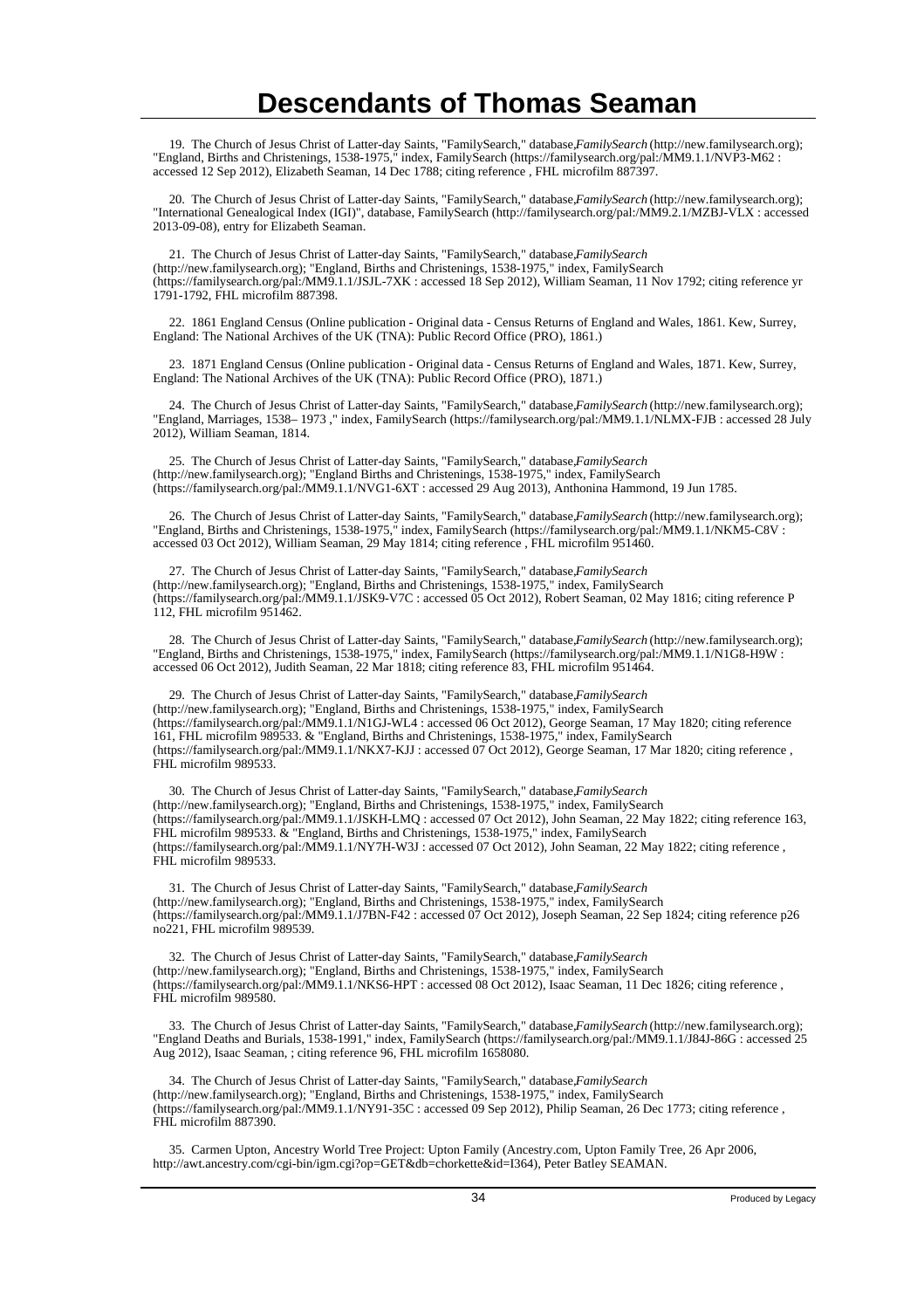36. FreeREG, FreeReg: 27704.

 37. A L Cobiac, South Australian Deaths Index of Registrations 1842 to 1915 (Adelaide, South Australian Genealogy and Heraldry Society Inc, April 2000), Vol x page 1290, SEAMAN Peter Batty d. 12 Sep 1885 b148 p469.

38. Free REG, FreeReg: 27704.

 39. The Church of Jesus Christ of Latter-day Saints, "FamilySearch," database, *FamilySearch* (http://new.familysearch.org); "England, Births and Christenings, 1538-1975," index, FamilySearch (https://familysearch.org/pal:/MM9.1.1/J7B8-51M : accessed 03 Oct 2012), Dinah Seaman, 24 Feb 1810; citing reference , FHL microfilm 950436.

40. The Church of Jesus Christ of Latter-day Saints, "FamilySearch," database, *FamilySearch* (http://new.familysearch.org).

41. The Church of Jesus Christ of Latter-day Saints, "FamilySearch," database, *FamilySearch* (http://new.familysearch.org); "England, Births and Christenings, 1538-1975," index, FamilySearch (https://familysearch.org/pal:/MM9.1.1/JQB3-6VC : accessed 04 Oct 2012), Lucy Seaman, 16 Mar 1815; citing reference , FHL microfilm 0596996 (RG4 642).

"England and Wales, Non-Conformist Record Indexes (RG4-8)," index, FamilySearch (https://familysearch.org/pal:/MM9.1.1/F3TF-F2Q : accessed 17 Feb 2013), Lucy Seaman, 21 May 1815.

 42. The Church of Jesus Christ of Latter-day Saints, "FamilySearch," database, *FamilySearch* (http://new.familysearch.org); "England, Births and Christenings, 1538-1975," index, FamilySearch (https://familysearch.org/pal:/MM9.1.1/JQB3-6VC : accessed 04 Oct 2012), Lucy Seaman, 16 Mar 1815; citing reference , FHL microfilm 0596996 (RG4 642).

"England and Wales, Non-Conformist Record Indexes (RG4-8)," index, FamilySearch (https://familysearch.org/pal:/MM9.1.1/F3TF-F2Q : accessed 17 Feb 2013), Lucy Seaman, 21 May 1815.

43. database (http://www.findagrave.com); http://www.findagrave.com/cgi-bin/fg.cgi?page=gr&GRid=125159970

 44. The Church of Jesus Christ of Latter-day Saints, "FamilySearch," database, *FamilySearch* (http://new.familysearch.org); "England, Marriages, 1538– 1973 ," index, FamilySearch (https://familysearch.org/pal:/MM9.1.1/NJNM-YJJ : accessed 17 Feb 2013), Philip Seaman and Lucy Riches, ; citing Register Of Finningham, Co. Of Suffolk, England, reference Film # 887400; FHL microfilm 887400.

 45. The Church of Jesus Christ of Latter-day Saints, "FamilySearch," database, *FamilySearch* (http://new.familysearch.org); "England, Births and Christenings, 1538-1975," index, FamilySearch (https://familysearch.org/pal:/MM9.1.1/N1LW-JX7 : accessed 20 Sep 2012), Luke Seaman, 09 Dec 1798; citing reference pg 2 no 18, FHL microfilm 887401.

 46. The Church of Jesus Christ of Latter-day Saints, "FamilySearch," database, *FamilySearch* (http://new.familysearch.org); "England, Births and Christenings, 1538-1975," index, FamilySearch (https://familysearch.org/pal:/MM9.1.1/N1LW-G9Q : accessed 01 Oct 2012), Rachael Seaman, 24 Jan 1802; citing reference , FHL microfilm 887402.

 47. The Church of Jesus Christ of Latter-day Saints, "FamilySearch," database, *FamilySearch* (http://new.familysearch.org); "England Deaths and Burials, 1538-1991," index, *FamilySearch* (https://familysearch.org/pal:/MM9.1.1/JCGM-KJD : accessed 15 Aug 2012), Harriot Seaman, ; citing reference 1804, FHL microfilm 887404.

 48. The Church of Jesus Christ of Latter-day Saints, "FamilySearch," database, *FamilySearch* (http://new.familysearch.org); "England, Births and Christenings, 1538-1975," index, FamilySearch (https://familysearch.org/pal:/MM9.1.1/J7YP-SB7 : accessed 09 Sep 2012), Mary Seaman, 10 Dec 1775; citing reference , FHL microfilm 887391.

49. The Church of Jesus Christ of Latter-day Saints, "FamilySearch," database, FamilySearch (http://new.familysearch.org); "England, Births and Christenings, 1538-1975," index, FamilySearch (https://familysearch.org/pal:/MM9.1.1/NVGR-HRC : accessed 09 Sep 2012), Robert Seaman, 10 Aug 1777; citing reference , FHL microfilm 887392.

50. The Church of Jesus Christ of Latter-day Saints, "FamilySearch," database, *FamilySearch* (http://new.familysearch.org); "England, Births and Christenings, 1538-1975," index, FamilySearch (https://familysearch.org/pal:/MM9.1.1/NVGR-BX1 : accessed 09 Sep 2012), Ann Seaman, 20 Feb 1779; citing reference , FHL microfilm 887392.

 51. The Church of Jesus Christ of Latter-day Saints, "FamilySearch," database, *FamilySearch* (http://new.familysearch.org); "England, Births and Christenings, 1538-1975," index, FamilySearch (https://familysearch.org/pal:/MM9.1.1/NVPM-CFC : accessed 10 Sep 2012), Charlotte Seaman, 21 Oct 1784; citing reference , FHL microfilm 887395.

 52. The Church of Jesus Christ of Latter-day Saints, "FamilySearch," database, *FamilySearch* (http://new.familysearch.org); "England and Wales, Non-Conformist Record Indexes (RG4-8)," index, FamilySearch (https://familysearch.org/pal:/MM9.1.1/FWGQ-LHS : accessed 12 Nov 2012), Mary Seaman, 09 Nov 1812.

 53. The Church of Jesus Christ of Latter-day Saints, "FamilySearch," database, *FamilySearch* (http://new.familysearch.org); "England and Wales, Non-Conformist Record Indexes (RG4-8)," index, FamilySearch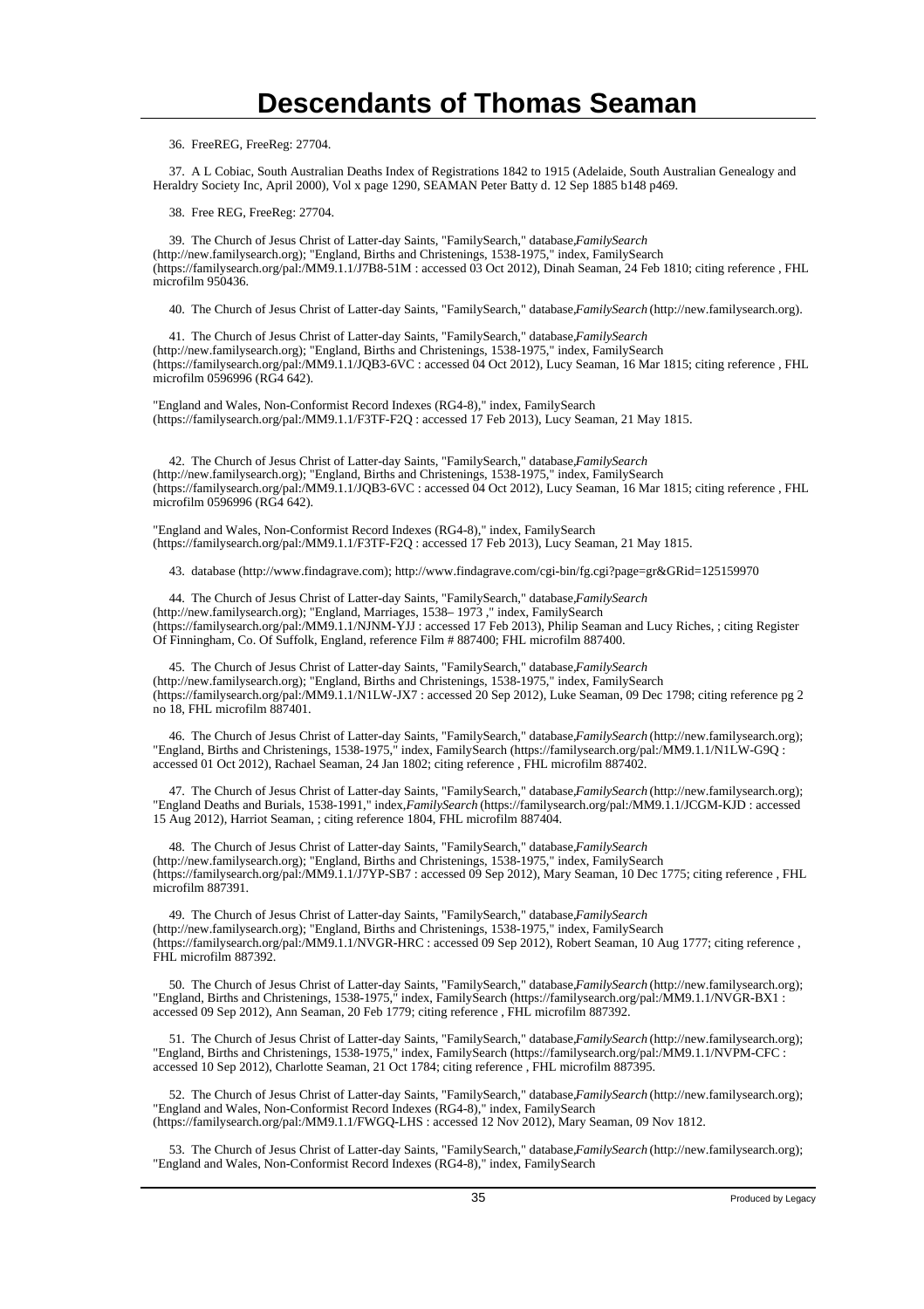(https://familysearch.org/pal:/MM9.1.1/FQYM-KZW : accessed 12 Nov 2012), Maria Seaman, 05 Nov 1814.

 54. The Church of Jesus Christ of Latter-day Saints, "FamilySearch," database, *FamilySearch* (http://new.familysearch.org); "England and Wales, Non-Conformist Record Indexes (RG4-8)," index, FamilySearch (https://familysearch.org/pal:/MM9.1.1/FWN7-9Y9 : accessed 12 Nov 2012), Hannah Seaman, 23 Nov 1816.

 55. The Church of Jesus Christ of Latter-day Saints, "FamilySearch," database, *FamilySearch* (http://new.familysearch.org); "England and Wales, Non-Conformist Record Indexes (RG4-8)," index, FamilySearch (https://familysearch.org/pal:/MM9.1.1/FQN8-PYJ : accessed 12 Nov 2012), Elizabeth Seaman, 17 Jun 1819. & "England and Wales, Non-Conformist Record Indexes (RG4-8)," index, FamilySearch (https://familysearch.org/pal:/MM9.1.1/FQN8-PYV : accessed 15 Nov 2012), Joseph Seaman in entry for Elizabeth Seaman, 17 Jun 1819.

 56. The Church of Jesus Christ of Latter-day Saints, "FamilySearch," database, *FamilySearch* (http://new.familysearch.org); "England and Wales, Non-Conformist Record Indexes (RG4-8)," index, FamilySearch (https://familysearch.org/pal:/MM9.1.1/VWZ8-3QR : accessed 12 Nov 2012), John Seaman, 28 Mar 1821.

 57. The Church of Jesus Christ of Latter-day Saints, "FamilySearch," database, *FamilySearch* (http://new.familysearch.org); "England and Wales, Non-Conformist Record Indexes (RG4-8)," index, FamilySearch (https://familysearch.org/pal:/MM9.1.1/F7W9-WYG : accessed 12 Nov 2012), Joseph Seaman, 15 Aug 1829.

 58. The Church of Jesus Christ of Latter-day Saints, "FamilySearch," database, *FamilySearch* (http://new.familysearch.org); "England, Births and Christenings, 1538-1975," index, FamilySearch (https://familysearch.org/pal:/MM9.1.1/JQ6X-24X : accessed 17 Sep 2012), Benjamin Seaman, 06 Jul 1790; citing reference , FHL microfilm 989616.

 59. The Church of Jesus Christ of Latter-day Saints, "FamilySearch," database, *FamilySearch* (http://new.familysearch.org); "England, Marriages, 1538– 1973 ," index, FamilySearch (https://familysearch.org/pal:/MM9.1.1/NLMS-58X : accessed 28 July 2012), Benjamin Seaman, 1813.

 60. The Church of Jesus Christ of Latter-day Saints, "FamilySearch," database, *FamilySearch* (http://new.familysearch.org); "England and Wales, Non-Conformist Record Indexes (RG4-8)," index, FamilySearch (https://familysearch.org/pal:/MM9.1.1/F3B9-BXQ : accessed 14 Nov 2012), Benjamin Seaman in entry for Phillip Seamen, 20 Dec 1821.

 61. The Church of Jesus Christ of Latter-day Saints, "FamilySearch," database, *FamilySearch* (http://new.familysearch.org); "England and Wales, Non-Conformist Record Indexes (RG4-8)," index, FamilySearch (https://familysearch.org/pal:/MM9.1.1/FQ29-55P : accessed 11 Nov 2012), Peter Seaman, 05 May 1825.

 62. The Church of Jesus Christ of Latter-day Saints, "FamilySearch," database, *FamilySearch* (http://new.familysearch.org); "England, Births and Christenings, 1538-1975," index, FamilySearch (https://familysearch.org/pal:/MM9.1.1/J383-NH7 : accessed 10 Oct 2012), Dinah Seaman, 15 May 1829; citing reference , FHL microfilm 0825408 (RG4 1856).

 63. The Church of Jesus Christ of Latter-day Saints, "FamilySearch," database, *FamilySearch* (http://new.familysearch.org); "England, Marriages, 1538– 1973 ," index, FamilySearch (https://familysearch.org/pal:/MM9.1.1/NJV6-3VS : accessed 28 July 2012), Elizabeth Seaman, 1813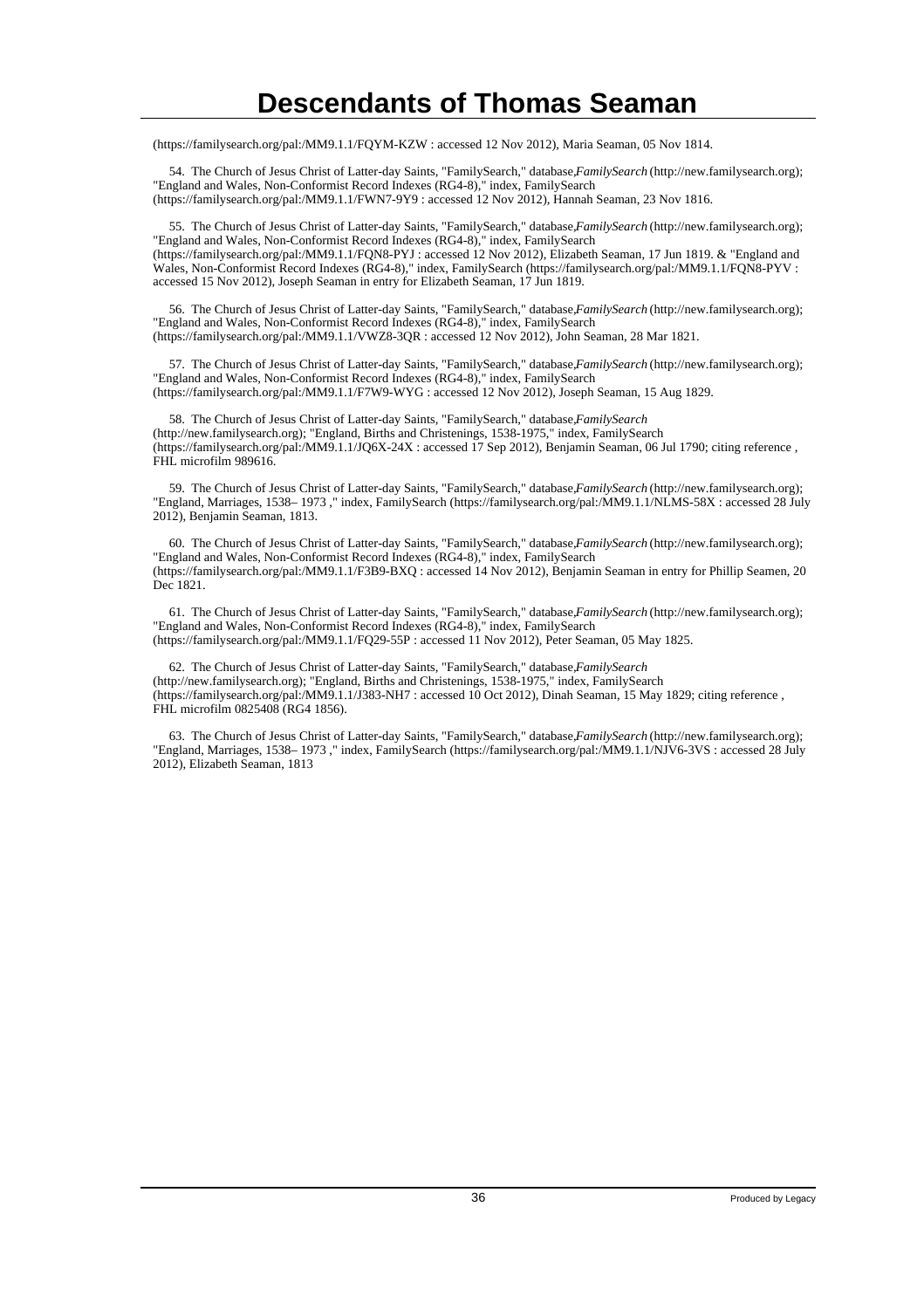### **Eighth Generation (5th Great-Grandchildren)**

**72. George Seaman** [6060] *(John<sup>7</sup>, Thomas<sup>6</sup>, Philip<sup>5</sup>, Joseph<sup>4</sup>, Francis<sup>3</sup>, John<sup>2</sup> , Thomas<sup>1</sup>)* was born about 1816 in Hepworth, Thetford, Norfolk, England, was christened on 1 Sep 1816 in Hepworth, Thetford, Norfolk, England<sup>1</sup>, and died in 1893 in Thetford, Suffolk / Norfolk, England aged about 77.

Death Notes: Oct - Dec

Noted events in his life were:

- He appeared on the census in 1841 in High Street, Lakenheath, Mildenhall, Newmarket & Thetford, Suffolk, England?
- He appeared on the census in 1851 in North Common, Hepworth, Thetford, Norfolk, England. <sup>3</sup>
- He appeared on the census in 1861 in North Common, Hepworth, Thetford, Norfolk, England.
- He appeared on the census in 1871 in North Common, Hepworth, Thetford, Norfolk, England. <sup>5</sup>
- He appeared on the census in 1881 in North Common, Hepworth, Thetford, Norfolk, England. <sup>6</sup>
- He appeared on the census in 1891 in 7 North Common, Hepworth, Thetford, Norfolk, England.

George married **Mary Beales** [6066] [MRIN: 2423], daughter of **Unknown** and **Unknown,** on 16 Aug 1836 in Hepworth, Thetford, Norfolk, England<sup>8</sup>. Mary was born about 1816 in Hepworth, Thetford, Norfolk, England and died in 1895 in Thetford, Suffolk / Norfolk, England aged about 79.

Noted events in her life were:

- She appeared on the census in 1841 in North Common, Hepworth, Thetford, Norfolk, England. <sup>2</sup>
- She appeared on the census in 1851 in North Common, Hepworth, Thetford, Norfolk, England.
- She appeared on the census in 1861 in North Common, Hepworth, Thetford, Norfolk, England.
- She appeared on the census in 1871 in North Common, Hepworth, Thetford, Norfolk, England.
- She appeared on the census in 1881 in North Common, Hepworth, Thetford, Norfolk, England. <sup>6</sup>
- She appeared on the census in 1891 in 7 North Common, Hepworth, Thetford, Norfolk, England.

Children from this marriage were:

| $+ 105$ M |  | i. George Seaman [6069] was born on 5 Feb 1837 in Hepworth, Thetford, Norfolk,<br>England, was christened on 8 Feb 1837 in Hepworth, Thetford, Norfolk, England, died<br>in 1837 in Thetford, Suffolk / Norfolk, England, and was buried on 27 Nov 1837 in<br>Hepworth, Thetford, Norfolk, England <sup>10</sup>                                      |
|-----------|--|-------------------------------------------------------------------------------------------------------------------------------------------------------------------------------------------------------------------------------------------------------------------------------------------------------------------------------------------------------|
| $+ 106$ M |  | ii. <b>John Seaman</b> [6068] was born on 5 Sep 1838 in Hepworth, Thetford, Norfolk,<br>England, <sup>11</sup> was christened on 7 Sep 1838 in Hepworth, Thetford, Norfolk,<br>England, $^{12}$ died on 4 May 1865 in Thetford, Suffolk / Norfolk, England aged 26, and was<br>buried in 1865 in St Peter Churchyard, Hepworth, Suffolk <sup>13</sup> |
| $+ 107$ M |  | iii. George Seaman [6067] was born in 1841 in Mildenhall, Suffolk, England <sup>4</sup> and died in<br>1918 in Thetford, Suffolk / Norfolk, England aged 77.                                                                                                                                                                                          |
| $+ 108 F$ |  | iv. Harriet Seaman [6070] was born on 19 Mar 1843 in Hepworth, Thetford, Norfolk,<br>England, <sup>15</sup> was christened on 21 Mar 1843 in Hepworth, Thetford, Norfolk, England, <sup>6</sup><br>and died in 1887 in Poplar, London / Middlesex, England aged 44.                                                                                   |
| $+ 109$ M |  | v. Frederick Seaman [6071] was born on 2 Dec 1844 in Hepworth, Thetford, Norfolk,<br>England, <sup>17</sup> was christened on 7 Dec 1844 in Hepworth, Thetford, Norfolk, England,<br>died in 1927 in Poplar, London / Middlesex, England aged 83, and was buried on 1 Sep<br>1927 in West Ham Cemetery (Newham), London, England <sup>8</sup>         |
| $+ 110 F$ |  | vi. Mary Ann Seaman [6072] was born on 26 Sep 1847 in Hepworth, Thetford, Norfolk,<br>England, was christened on 1 Oct 1847 in Hepworth, Thetford, Norfolk, England, and<br>died in 1934 in Thetford, Suffolk / Norfolk, England aged 87.                                                                                                             |
| $+111$ F  |  | vii. Ellen Seaman [6073] was born in 1853 in Hepworth, Thetford, Norfolk, England <sup>0</sup> and<br>died in 1939 in Bury St. Edmunds, Suffolk, England aged 86.                                                                                                                                                                                     |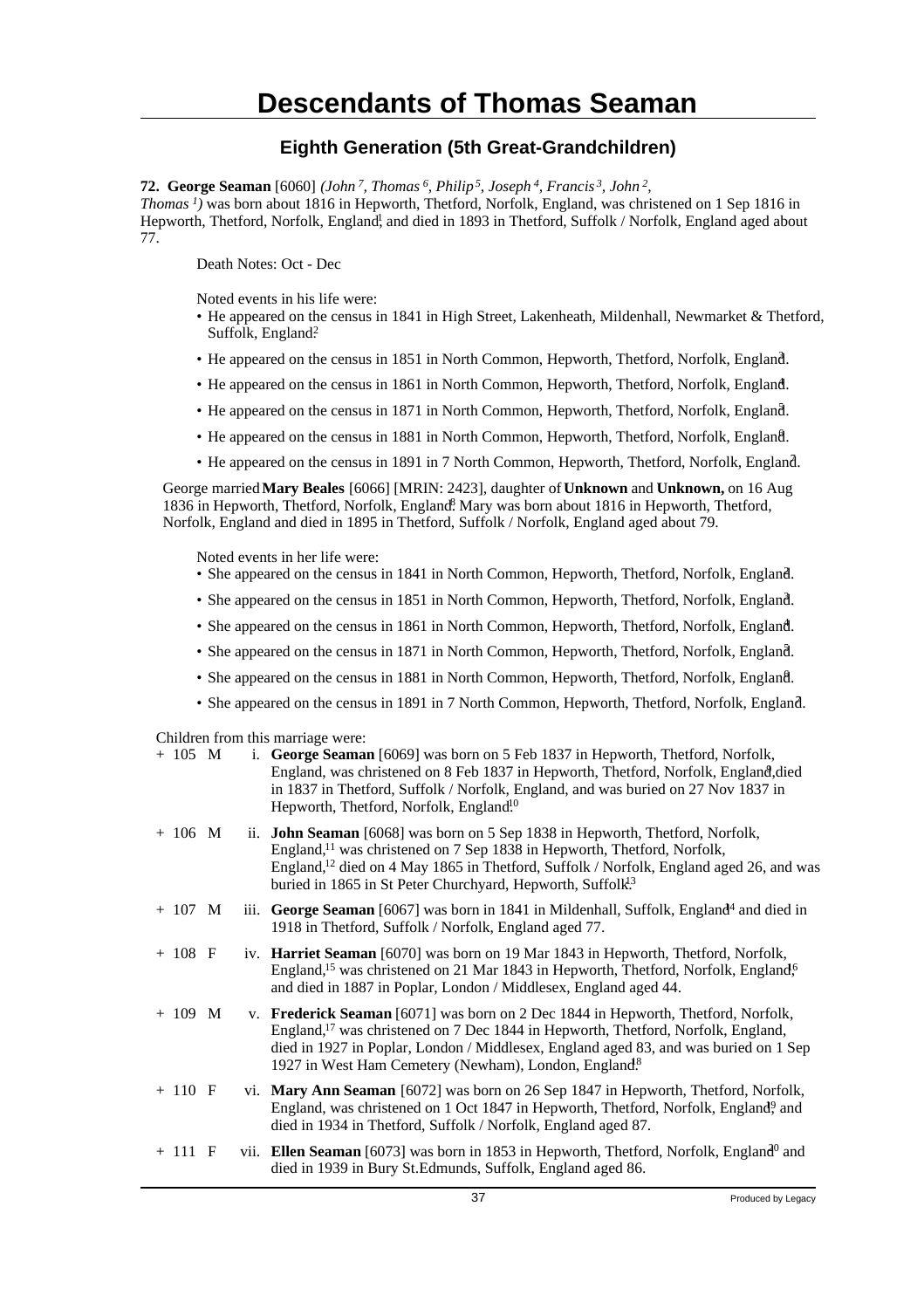+ 112 M viii. **Walter Seaman** [6074] was born in 1857 in Hepworth, Thetford, Norfolk, England<sup>1</sup> and died in 1905 in Whitechapel, London, Middlesex, England aged 48.

**73. David Seaman** [10849] *(John<sup>7</sup>, Thomas<sup>6</sup>, Philip<sup>5</sup>, Joseph<sup>4</sup>, Francis<sup>3</sup>, John<sup>2</sup> ,*

*Thomas<sup>1</sup>)* was born about 1818 in Hepworth, Thetford, Norfolk, England and was christened on 27 Sep 1818 in Hepworth, Thetford, Norfolk, England.<sup>22</sup>

Noted events in his life were:

- He appeared on the census in 1841 in High Street, Lakenheath, Mildenhall, Newmarket & Thetford, Suffolk, England?
- He appeared on the census in 1851 in Lynn Street, Swaffham, Norfolk, England.

David married Mary Barker [10850] [MRIN: 3928] in 1847 in Thingoe, Suffolk, England<sup>23</sup> Mary was born about 1813 in Swaffham, Norfolk, England, died in 1892 in Norwich, Norfolk, England aged about 79, and was buried on 14 Apr 1892 in Norwich, Norfolk, England<sup>25</sup>

Marriage Notes: July - Sept

Noted events in her life were:

- She appeared on the census in 1851 in Lynn Street, Swaffham, Norfolk, England.
- She appeared on the census in 1861 in St Stephens Square, Norwich, Norfolk, England.
- She appeared on the census in 1871 in Rupert Street, Heigham, Norwich, Norfolk, England.
- She appeared on the census in 1881 in 4 Conduit Street, Kings Lynn, Norfolk, England.

The child from this marriage was:<br>+ 113  $\overline{F}$  i. **Frances Marv** 

i. **Frances Mary Seaman** [10851] was born on 1 Nov 1848 in Swaffham, Norfolk, England<sup>26</sup> and was christened on 4 Nov 1848 in Swaffham, Norfolk, England<sup>7</sup>.

David next married **Frances Rainbird** [6065] [MRIN: 2424] in 1840 in Thetford, Suffolk / Norfolk, England. Frances was born about 1821 and died in 1846 in Thetford, Suffolk / Norfolk, England aged about 25.

Marriage Notes: Oct - Dec

Noted events in her life were:

• She appeared on the census in 1841 in High Street, Lakenheath, Mildenhall, Newmarket & Thetford, Suffolk, England?

Children from this marriage were:<br>+ 114  $\overline{F}$  i. **Georgeanna** (**G** 

i. **Georgeanna (Georgiana) Seaman** [6090] was born on 15 Sep 1841 in Hepworth, Thetford, Norfolk, England<sup>28</sup> was christened on 12 Mar 1842 in Hepworth, Thetford, Norfolk, England,<sup>29</sup> and died in 1901 in Great Yarmouth, Norfolk, England aged 60.

+ 115 M ii. **Fred Seaman** [6061] was born in 1843 in Mildenhall, Suffolk, England<sup>30</sup> died in 1851 in Swaffham, Norfolk, England aged 8, and was buried on 5 Sep 1851 in Swaffham, Norfolk, England.<sup>31</sup>

**74. Peter Seaman** [6062] *(John<sup>7</sup>, Thomas<sup>6</sup>, Philip<sup>5</sup>, Joseph<sup>4</sup>, Francis<sup>3</sup>, John<sup>2</sup> , Thomas<sup>1</sup>)* was born on 14 May 1823 in Hepworth, Thetford, Norfolk, England, was christened on 27 Jul 1823 in Hepworth, Thetford, Norfolk, England<sup>22</sup> and died in 1895 in Thingoe, Suffolk, England aged 72.

Death Notes: Oct - Dec

Noted events in his life were:

- He appeared on the census in 1841 in Hepworth, Thetford, Norfolk, England.
- He appeared on the census in 1861 in Street, Hepworth, Thetford, Suffolk, England.
- He appeared on the census in 1871 in Street, Hepworth, Thetford, Suffolk, England.
- He appeared on the census in 1881 in Street, Hepworth, Thetford, Suffolk, England.
- He appeared on the census in 1891 in Fox Inn, Ixworth, Thingoe, Suffolk, England. <sup>7</sup>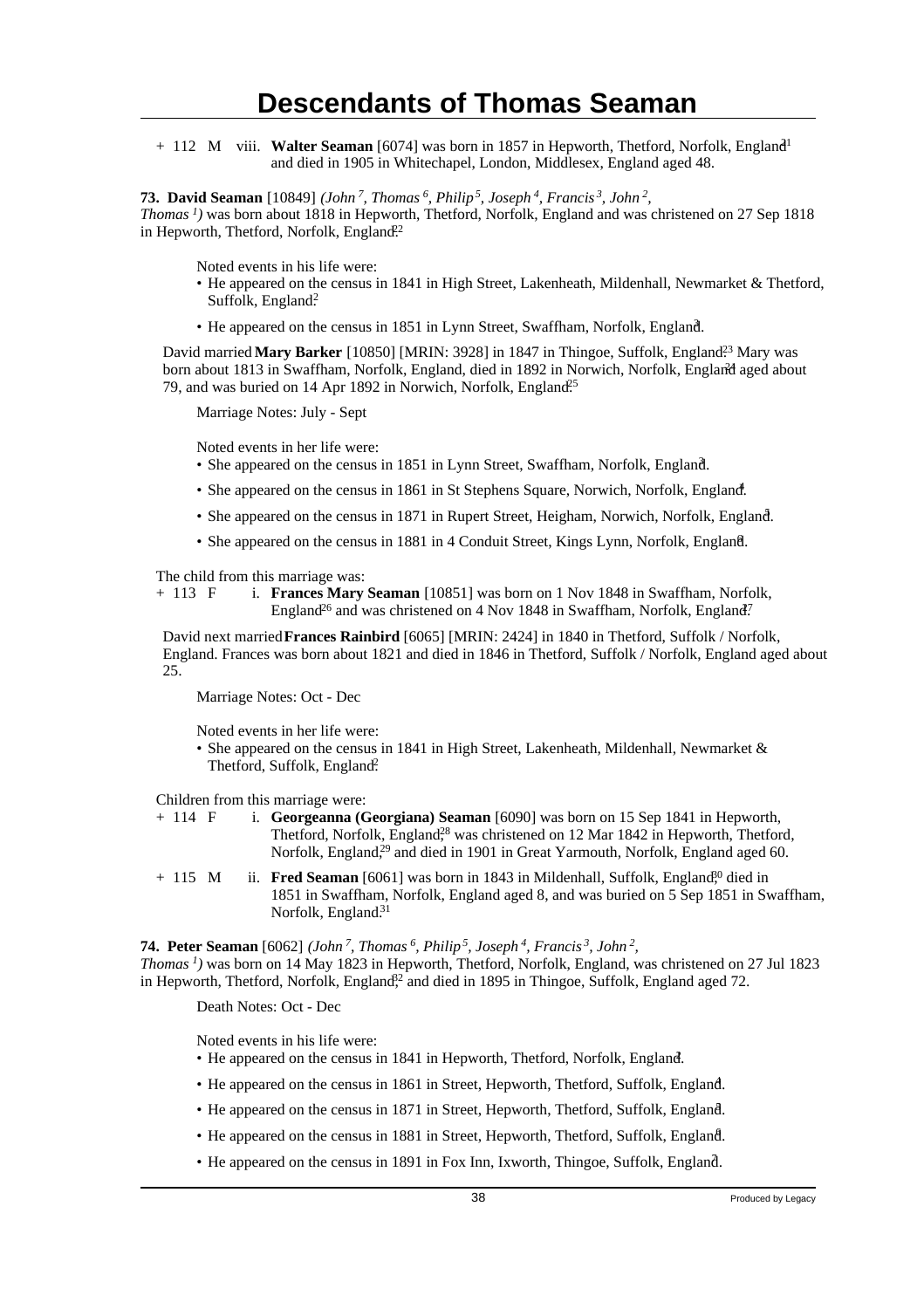Peter married **Lucy Parker** [6064] [MRIN: 2425] in 1870 in Thetford, Suffolk / Norfolk, England. Lucy was born in 1843 in Thetford, Suffolk / Norfolk, England and died in 1929 in Watford, Hertfordshire, England aged 86.

Marriage Notes: Oct - Dec

Noted events in her life were:

- She appeared on the census in 1871 in Street, Hepworth, Thetford, Suffolk, England.
- She appeared on the census in 1881 in Street, Hepworth, Thetford, Suffolk, England.
- She appeared on the census in 1891 in Fox Inn, Ixworth, Thingoe, Suffolk, England.
- She appeared on the census in 1901 in Green, Beyton, Stow, Suffolk, England<sup>3</sup>.

Children from this marriage were:

| $+116$ F | i. Nelly (Nellie) Seaman [6091] was born in 1872 in Hepworth, Thetford, Norfolk,<br>England and died in 1923 in Stow, Suffolk, England aged 51.                     |
|----------|---------------------------------------------------------------------------------------------------------------------------------------------------------------------|
| $+117$ M | ii. <b>Frederick Peter Seaman</b> [6092] was born in 1875 in Hepworth, Thetford, Norfolk,<br>England and died in 1953 in Greenwich, London / Kent, England aged 78. |

- + 118 M iii. **Harry Seaman** [6093] was born in 1877 in Hepworth, Thetford, Norfolk, England and died in 1907 in Woodbridge, Suffolk, England aged 30.
- + 119 F iv. **Annie Seaman** [6094] was born in 1879 in Hepworth, Thetford, Norfolk, England and died in 1881 in Thetford, Suffolk / Norfolk, England aged 2.
- + 120 M v. **John Seaman** [6095] was born in 1883 in Hepworth, Thetford, Norfolk, England and died in 1951 in Worthing, Sussex, England aged 68.

#### **75. Susannah Seaman** [6063] *(John<sup>7</sup>, Thomas<sup>6</sup>, Philip<sup>5</sup>, Joseph<sup>4</sup>, Francis<sup>3</sup>, John<sup>2</sup> ,*

*Thomas<sup>1</sup>)* was born on 21 Mar 1826 in Hepworth, Thetford, Norfolk, England, was christened on 28 Mar 1826 in Hepworth, Thetford, Norfolk, England<sup>34</sup> and died in 1894 in Thetford, Suffolk / Norfolk, England aged 68.

Death Notes: July - Sept

Noted events in her life were:

- She appeared on the census in 1841 in Hepworth, Thetford, Norfolk, England.
- She appeared on the census in 1851 in Street, Hepworth, Thetford, Suffolk, England. <sup>3</sup>
- She appeared on the census in 1861 in Street, Hepworth, Thetford, Suffolk, England. <sup>4</sup>
- She appeared on the census in 1881 in Street, Hepworth, Thetford, Suffolk, England.

Susannah married **William Steggles** [4807] [MRIN: 2911] in 1870 in Thetford, Suffolk / Norfolk, England.

Marriage Notes: July - Sept

**76. William Seaman** [5826] *(William<sup>7</sup>, Thomas<sup>6</sup>, Philip<sup>5</sup>, Joseph<sup>4</sup>, Francis<sup>3</sup>, John<sup>2</sup> ,*

*Thomas<sup>1</sup>)* was born on 29 May 1814 in Finningham, Hartismere, Suffolk, England, was christened on 20 Nov 1814 in Finningham, Hartismere, Suffolk, England<sup>55</sup> and died in 1889 in Tendring, Essex, England aged 75.

Death Notes: July - Sept

Noted events in his life were:

- He appeared on the census in 1851 in Cottage, Cotton, Hartismere, Suffolk, England. <sup>3</sup>
- He appeared on the census in 1861 in Blacksmiths Road, Cotton, Hartismere, Suffolk, England. <sup>4</sup>
- He appeared on the census in 1871 in Blacksmiths Shop, Cotton, Hartismere, Suffolk, England.
- He appeared on the census in 1881 in Blacksmiths Road, Cotton, Hartismere, Suffolk, England. <sup>6</sup>

William married **Mahala Wilding** [5833] [MRIN: 2513] in 1871 in Stow, Suffolk, England. Mahala was born in 1852 in Bacton, Hartismere, Suffolk, England and died in 1918 in Tendring, Essex, England aged 66.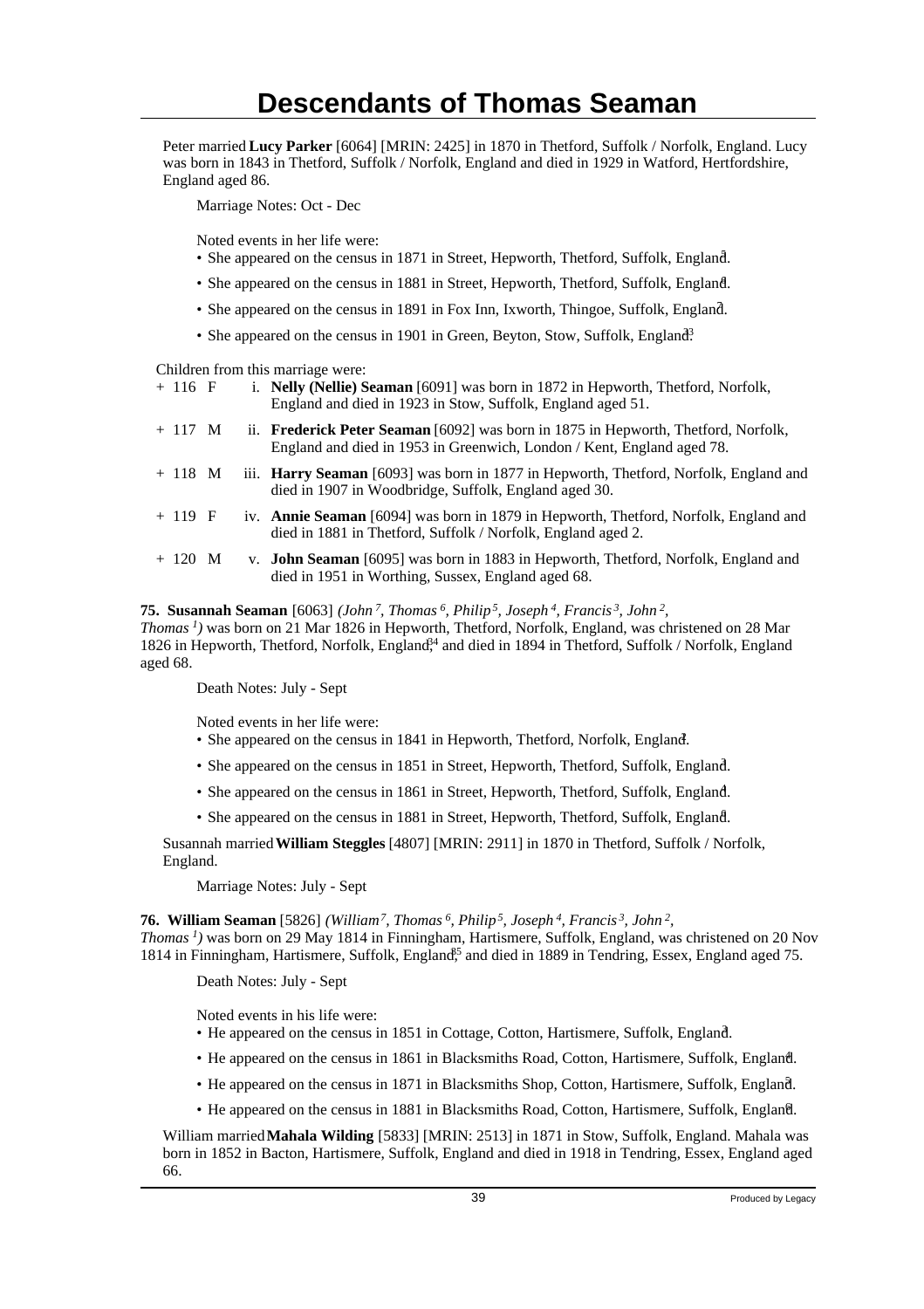Marriage Notes: Apr - June

Recorded: as Mahala Elizabeth Wilding married to William Simmons Stow, Suffolk (2Q) 1871

Noted events in her life were:

- She appeared on the census in 1881 in Blacksmiths Road, Cotton, Hartismere, Suffolk, England. <sup>6</sup>
- She appeared on the census in 1891 in New Haven Lane, Tendring, Essex, England.
- She appeared on the census in 1901 in Maria Street, Harwich, Tendring, Essex, England<sup>3</sup>
- She appeared on the census in 1911 in 2 Maria Street, Bathside, Harwich, Essex, England<sup>6</sup>.

Children from this marriage were:

|                                                                                                    | i. Robert Seaman [5834] was born in 1874 in Cotton, Hartismere, Suffolk, England and |
|----------------------------------------------------------------------------------------------------|--------------------------------------------------------------------------------------|
| ii. Elizabeth Seaman [5835] was born in 1876 in Cotton, Hartismere, Suffolk, England.<br>$+ 122 F$ |                                                                                      |

- + 123 M iii. **George Seaman** [5836] was born in 1878 in Cotton, Hartismere, Suffolk, England and died in 1883 in Tendring, Essex, England aged 5.
- + 124 F iv. **Florence Seaman** [5837] was born in 1880 in Cotton, Hartismere, Suffolk, England.
- + 125 F v. **Susanna (Susannah) Seaman** [5838] was born in 1882 in Bacton, Hartismere, Suffolk, England.
- + 126 F vi. **Georgina (Georgiana) Seaman** [5839] was born in 1885 in Harwich, Tendring, Essex, England.

### **77. Robert Seaman** [5827] *(William<sup>7</sup>, Thomas<sup>6</sup>, Philip<sup>5</sup>, Joseph<sup>4</sup>, Francis<sup>3</sup>, John<sup>2</sup> ,*

*Thomas<sup>1</sup>)* was born on 2 May 1816 in Finningham, Hartismere, Suffolk, England, was christened on 2 Jun 1816 in Finningham, Hartismere, Suffolk, England<sup> $\tilde{\beta}$ </sup> and died in 1884 in Bosmere & Claydon, Suffolk, England aged 68.

Death Notes: July - Sept

Noted events in his life were:

- He appeared on the census in 1841 in Cotton, Hartismere, Suffolk, England.
- He appeared on the census in 1851 in Village, Brettenham, Cosford, Suffolk, England.
- He appeared on the census in 1861 in Wicks Green, Stonham Earl, Bosmere, Suffollk, England. <sup>4</sup>
- He appeared on the census in 1871 in High Street, Coddenham, Bosmere, Suffolk, England.
- He appeared on the census in 1881 in Rectory Road, Hemingstone, Bosmere, Suffolk, England.

Robert married **Maria Moss** [5899] [MRIN: 2486] in 1842 in Stow, Suffolk, England. Maria was born about 1823 in Gipping, Hartismere, Suffolk, England and died in 1902 in Bosmere & Claydon, Suffolk, England aged about 79.

Marriage Notes: Apr - June

Noted events in her life were:

- She appeared on the census in 1851 in Village, Brettenham, Cosford, Suffolk, England.
- She appeared on the census in 1861 in Wicks Green, Stonham Earl, Bosmere, Suffollk, England.
- She appeared on the census in 1871 in High Street, Coddenham, Bosmere, Suffolk, England.
- She appeared on the census in 1881 in Rectory Road, Hemingstone, Bosmere, Suffolk, England. <sup>6</sup>
- She appeared on the census in 1891 in Gosbeck Road Street, Coddenham, Suffolk, England. <sup>7</sup>
- She appeared on the census in 1901 in Bosmere and Claydon Union Workshouse, Barnham, Bosmere & Claydon, Suffolk, England<sup>33</sup>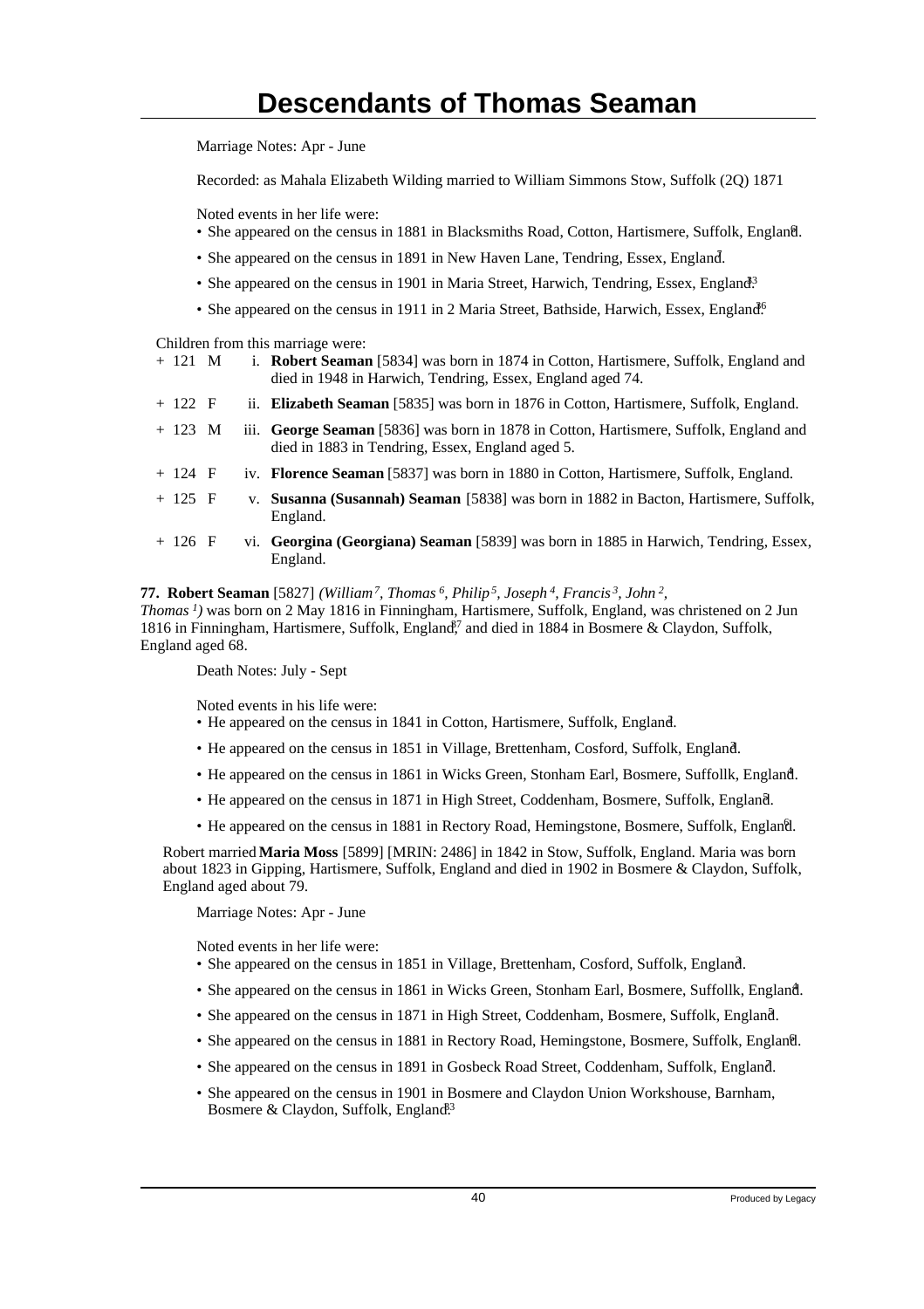Children from this marriage were:

- + 127 M i. **William Seaman** [1724] was born in 1844 in Cosford, Suffolk, England<sup>38</sup>
- + 128 F ii. **Emily Jane Seaman** [5900] was born in 1846 in Cosford, Suffolk, England<sup>39</sup>
- + 129 M iii. **Isaac Seaman** [5901] was born in 1847 in Cosford, Suffolk, England<sup>0</sup> and died in 1925 in Stow, Suffolk, England aged 78.
- + 130 F iv. **Judith (Emma) Seaman** [5902] was born in 1849 in Cosford, Suffolk, England<sup>41</sup>
- + 131 F v. **Mary Ann Seaman** [5903] was born in 1853 in Cosford, Suffolk, England<sup>42</sup>
- + 132 F vi. **Alice Seaman** [5904] was born in 1856 in Cosford, Suffolk, England<sup>3</sup> and was christened on 18 Oct 1858 in Brettenham, Suffolk, England.
- + 133 M vii. **Robert George Seaman** [5905] was born in 1858 in Cosford, Suffolk, England<sup>44</sup>
- + 134 F viii. **Frances Seaman** [5906] was born in 1861 in Bosmere & Claydon, Suffolk, England.
- + 135 F ix. **Sarah Beatrice Seaman** [5907] was born in 1865 in Bosmere & Claydon, Suffolk, England.

**78. Judith Seaman** [5828] *(William<sup>7</sup>, Thomas<sup>6</sup>, Philip<sup>5</sup>, Joseph<sup>4</sup>, Francis<sup>3</sup>, John<sup>2</sup> ,*

*Thomas<sup>1</sup>)* was born on 22 Mar 1818 in Finningham, Hartismere, Suffolk, England, was christened on 12 May 1818 in Finningham, Hartismere, Suffolk, England<sup>45</sup> and died in 1885 in Ipswich, Suffolk, England aged 67.

Death Notes: July - Sept

Noted events in her life were:

- She appeared on the census in 1841 in Cotton, Hartismere, Suffolk, England.
- She appeared on the census in 1851 in Cottage, Cotton, Hartismere, Suffolk, England.
- She appeared on the census in 1861 in Pearson House San Office, Kelsale, Blything, Suffolk, England.<sup>4</sup>
- She appeared on the census in 1871 in 23 John Street, Ipswich, Suffolk, England.
- She appeared on the census in 1881 in 5 Orwell Terrace, Borough Road, Ipswich, Suffolk, England.<sup>6</sup>

Judith married **John Shimmon** [5967] [MRIN: 2461] in 1841 in Hartismere, Suffolk, England. John was born about 1817 in Finningham, Hartismere, Suffolk, England.

Marriage Notes: Oct - Dec

#### **79. George Seaman** [5829] *(William<sup>7</sup>, Thomas<sup>6</sup>, Philip<sup>5</sup>, Joseph<sup>4</sup>, Francis<sup>3</sup>, John*

<sup>2</sup>, Thomas<sup>1</sup>) was born on 17 May 1820 in Finningham, Hartismere, Suffolk, England, was christened on 14 Jul 1822 in Finningham, Hartismere, Suffolk, England<sup>66</sup> and died in 1862 in Hartismere, Suffolk, England aged 42.

Death Notes: Apr - June

Noted events in his life were:

- He appeared on the census in 1841 in Cotton, Hartismere, Suffolk, England.
- He appeared on the census in 1861 in Fords Green, Bacton, Hartismere, Suffolk, England.

George married **Rebecca Alexander** [5968] [MRIN: 2460] on 8 Jan 1859 in Hartismere, Suffolk, England. Rebecca was born about 1816 in Wyverstone, Suffolk, England and died in 1880 in Hartismere, Suffolk, England aged about 64.

Marriage Notes: Jan - Mar

Noted events in her life were:

- She appeared on the census in 1861 in Elizabeth Aldridge, Finningham, Hartismere, Suffolk, England.<sup>4</sup>
- She appeared on the census in 1871 in Bethel Street, St Giles, Norwich, Norfolk, England.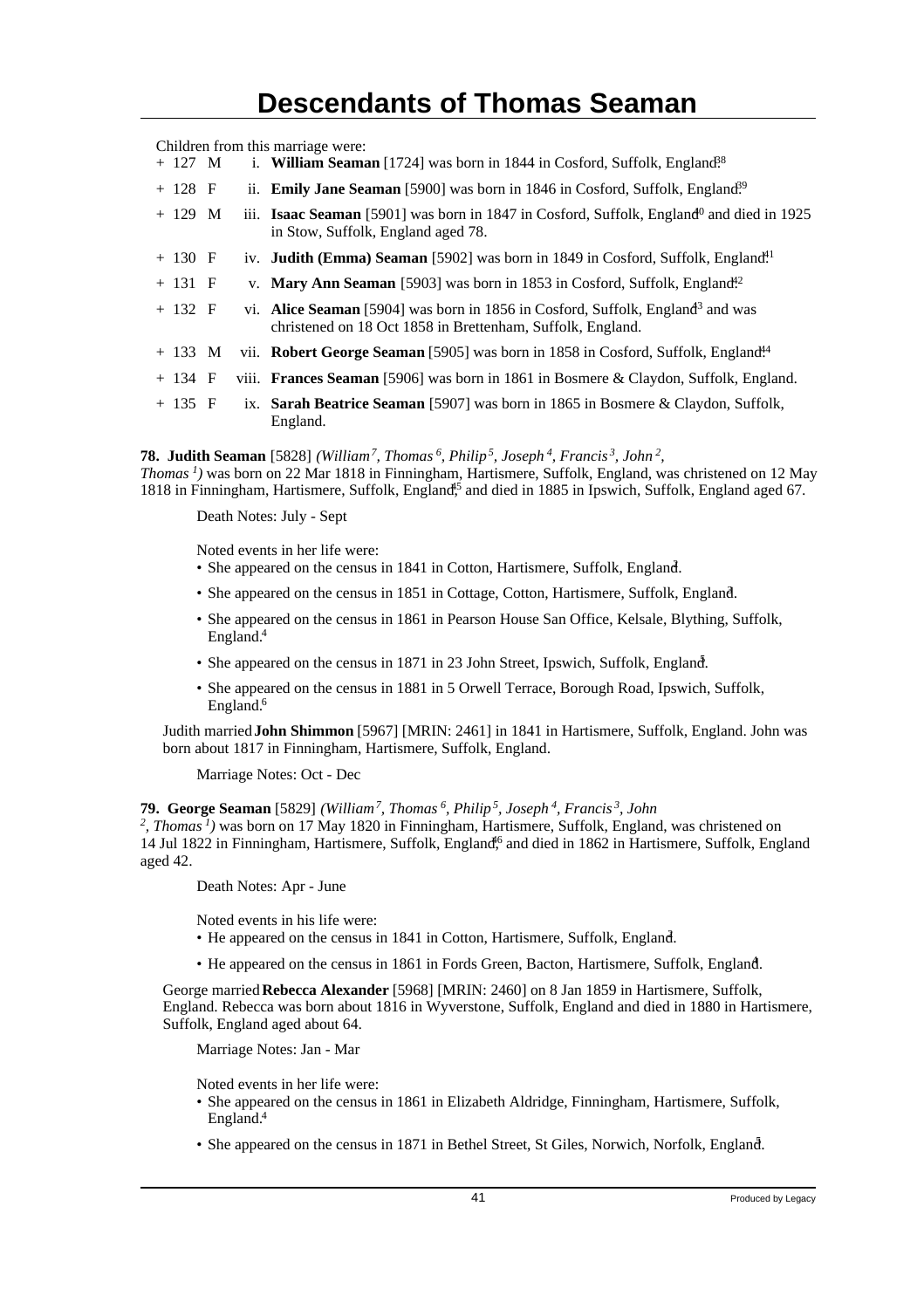**80. John Seaman** [5830] *(William<sup>7</sup>, Thomas<sup>6</sup>, Philip<sup>5</sup>, Joseph<sup>4</sup>, Francis<sup>3</sup>, John<sup>2</sup> ,*

*Thomas<sup>1</sup>)* was born on 22 May 1822 in Finningham, Hartismere, Suffolk, England and was christened on 14 Jul 1822 in Finningham, Hartismere, Suffolk, England<sup>17</sup>

Noted events in his life were:

- He appeared on the census in 1841 in Cotton, Hartismere, Suffolk, England.
- He appeared on the census in 1851 in Cottage, Cotton, Hartismere, Suffolk, England. <sup>3</sup>
- He appeared on the census in 1861 in Broadway Road, Bacton, Hartismere, Suffolk, England. <sup>4</sup>
- He appeared on the census in 1871 in Broadway Road, Bacton, Hartismere, Suffolk, England. <sup>5</sup>
- He appeared on the census in 1881 in Finningham, Hartismere, Suffolk, England.

John married **Miriam Polley** [5970] [MRIN: 2458] on 29 Dec 1848 in Bacton, Hartismere, Suffolk, England.<sup>48</sup> Miriam was born about 1829 in Bacton, Hartismere, Suffolk, England and died in 1891 in Hartismere, Suffolk, England aged about 62.

Noted events in her life were:

- She appeared on the census in 1851 in Cottage, Cotton, Hartismere, Suffolk, England. <sup>3</sup>
- She appeared on the census in 1861 in Broadway Road, Bacton, Hartismere, Suffolk, England. <sup>4</sup>
- She appeared on the census in 1871 in Broadway Road, Bacton, Hartismere, Suffolk, England. <sup>5</sup>
- She appeared on the census in 1881 in Finningham, Hartismere, Suffolk, England. <sup>6</sup>

Children from this marriage were:

| + 136 F |  | i. Elizabeth Seaman [5971] was born in 1849 in Cotton, Hartismere, Suffolk, England and |
|---------|--|-----------------------------------------------------------------------------------------|
|         |  | was christened on 27 May 1849 in Cotton, Hartismere, Suffolk, England?                  |

| $+ 137$ M |      | ii. George Seaman [5972] was born in 1850 in Cotton, Hartismere, Suffolk, England <sup>fo</sup><br>was christened on 10 Nov 1850 in Cotton, Hartismere, Suffolk, England, died in 1853<br>in Cotton, Hartismere, Suffolk, England <sup>2</sup> aged 3, and was buried on 11 Jul 1853 in<br>Cotton, Hartismere, Suffolk, England <sup>53</sup> |
|-----------|------|-----------------------------------------------------------------------------------------------------------------------------------------------------------------------------------------------------------------------------------------------------------------------------------------------------------------------------------------------|
| $+ 138 F$ |      | iii. <b>Anna Seaman</b> [5973] was born in 1854 in Cotton, Hartismere, Suffolk, England <sup>4</sup> and<br>died in 1935 in Hartismere, Suffolk, England aged 81.                                                                                                                                                                             |
| $+ 139 F$ |      | iv. Laura Seaman [5975] was born in 1856 in Cotton, Hartismere, Suffolk, England, was<br>christened on 19 Oct 1856 in Norfolk, England <sup>55</sup> died in 1879 in Hartismere, Suffolk,<br>England aged 23, and was buried on 19 May 1879 in Bacton, Hartismere, Suffolk,<br>England. <sup>56</sup>                                         |
| $+ 140 F$ |      | v. Clara Seaman [5974] was born in 1857 in Cotton, Hartismere, Suffolk, England <sup>7</sup> and<br>was christened on 11 Nov 1861 in Norfolk, England <sup>58</sup>                                                                                                                                                                           |
| $+ 141 F$ |      | vi. Ellen Seaman [5976] was born in 1859 in Westhorpe, Hartismere, Suffolk, England and<br>was christened on 11 Nov 1861 in Norfolk, England <sup>59</sup>                                                                                                                                                                                    |
| $+ 142 M$ |      | vii. Frederick William Seaman [5977] was born on 1 Oct 1861 in Bacton, Hartismere,<br>Suffolk, England, was christened on 11 Nov 1861 in Norfolk, England <sup>0</sup> and died in<br>1942 in Surrey S W, Surrey, England aged 81.                                                                                                            |
| $+ 143 F$ |      | viii. Ada Seaman [5978] was born in 1864 in Bacton, Hartismere, Suffolk, England.                                                                                                                                                                                                                                                             |
| $+ 144 M$ |      | ix. Herbert Seaman [5979] was born in 1867 in Bacton, Hartismere, Suffolk, England and<br>died in 1944 in Bethnal Green, London, Middlesex, England aged 77.                                                                                                                                                                                  |
| $+ 145 M$ |      | x. Arthur Seaman [5983] was born in 1868 in Bacton, Hartismere, Suffolk, England and<br>died in 1868 in Hartismere, Suffolk, England.                                                                                                                                                                                                         |
| $+ 146$ M |      | xi. Arthur Seaman [5981] was born in 1869 in Bacton, Hartismere, Suffolk, England, was<br>christened on 24 Sep 1869 in Bacton, Hartismere, Suffolk, England <sup>51</sup> and was buried on<br>29 Dec 1869 in Bacton, Hartismere, Suffolk, England <sup>62</sup>                                                                              |
| $+ 147$ M | xii. | George Arthur Seaman [5980] was born in 1873 in Bacton, Hartismere, Suffolk,<br>England.                                                                                                                                                                                                                                                      |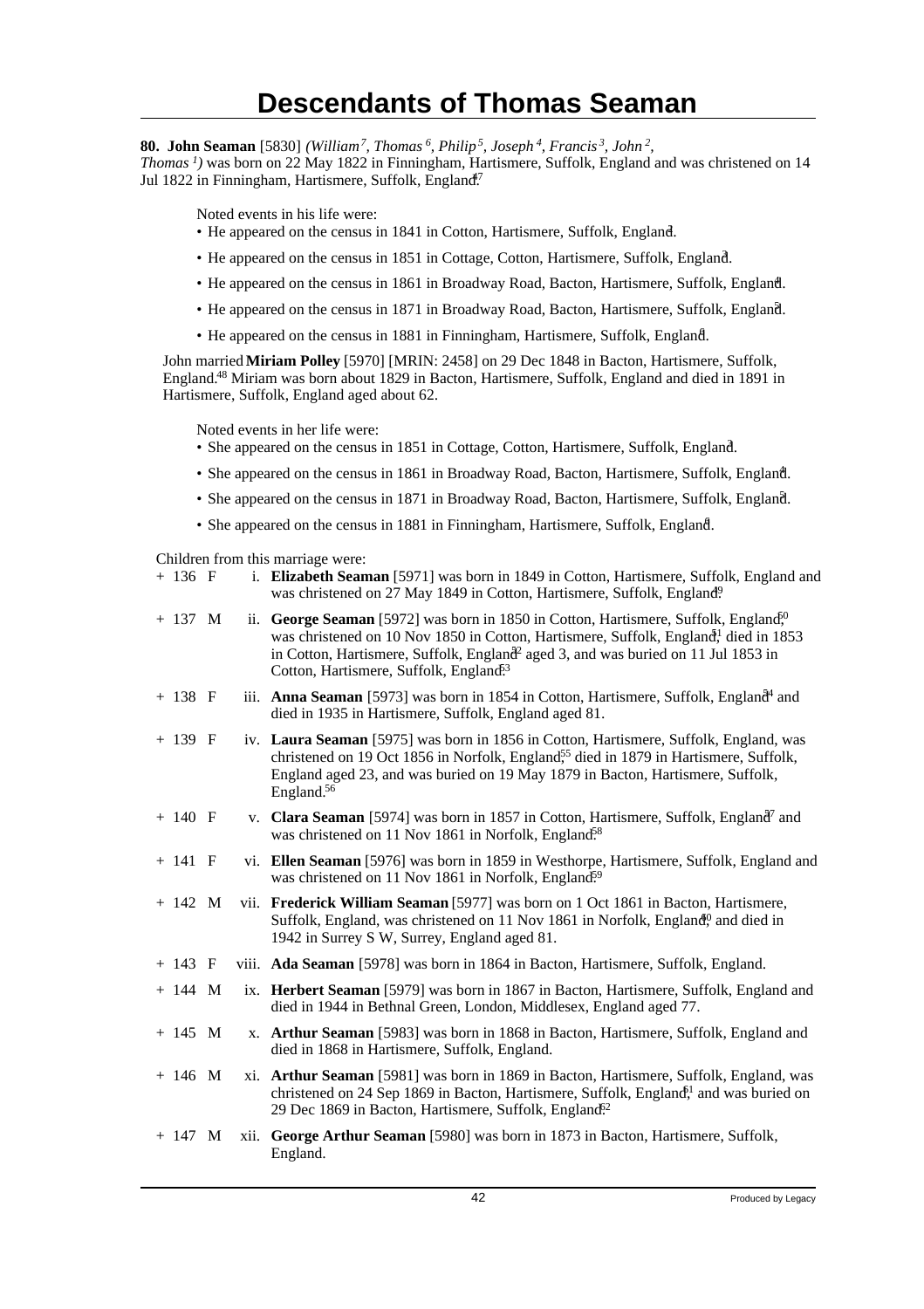**81. Joseph Seaman** [5831] *(William<sup>7</sup>, Thomas<sup>6</sup>, Philip<sup>5</sup>, Joseph<sup>4</sup>, Francis<sup>3</sup>, John<sup>2</sup> ,*

*Thomas<sup>1</sup>)* was born on 22 Sep 1824 in Finningham, Hartismere, Suffolk, England, was christened on 5 Jun 1825 in Finningham, Hartismere, Suffolk, England<sup>53</sup> and died in 1902 in Stow, Suffolk, England aged 78.

Death Notes: Jan - Mar

Noted events in his life were:

- He appeared on the census in 1841 in Cotton, Hartismere, Suffolk, England.
- He appeared on the census in 1851 in Cottage, Cotton, Hartismere, Suffolk, England. <sup>3</sup>
- He appeared on the census in 1861 in Raley Farm, Creeting St Peter, Stow, Suffolk, England. <sup>4</sup>
- He appeared on the census in 1871 in Hoyden Hall, Creeting St Peter, Stow, Suffolk, England.
- He appeared on the census in 1881 in Creeting Green, Creeting St. Peter, Stow, Suffolk, England. <sup>6</sup>
- He appeared on the census in 1891 in Creeting Green, Creeting St. Peter, Stow, Suffolk, England. <sup>7</sup>
- He appeared on the census in 1901 in Creeting Green, Creeting St. Peter, Stow, Suffolk, England?

Joseph married **Ann Bauley (Banley)** [6031] [MRIN: 2435] in 1846 in Hartismere, Suffolk, England. Ann was born about 1821 in Haughley, Suffolk, England and died in 1896 in Stow, Suffolk, England aged about 75.

Marriage Notes: Oct - Dec

Noted events in her life were:

- She appeared on the census in 1851 in Cottage, Cotton, Hartismere, Suffolk, England. <sup>3</sup>
- She appeared on the census in 1861 in Raley Farm, Creeting St Peter, Stow, Suffolk, England.
- She appeared on the census in 1871 in Hoyden Hall, Creeting St Peter, Stow, Suffolk, England.
- She appeared on the census in 1881 in Creeting Green, Creeting St. Peter, Stow, Suffolk, England.
- She appeared on the census in 1891 in Creeting Green, Creeting St. Peter, Stow, Suffolk, England.

Children from this marriage were:

| $+ 148 F$    |  | i. <b>Ann Seaman</b> [6038] was born in 1847 in Cotton, Hartismere, Suffolk, England <sup>4</sup> was<br>christened on 23 May 1847 in Cotton, Hartismere, Suffolk, England <sup>5</sup> , and died in 1847<br>in Hartismere, Suffolk, England.          |
|--------------|--|---------------------------------------------------------------------------------------------------------------------------------------------------------------------------------------------------------------------------------------------------------|
| $+ 149 F$    |  | ii. Ellen Seaman [6032] was born in 1848 in Cotton, Hartismere, Suffolk, England <sup>6</sup><br>died in 1929 in Islington, London, England aged 81, and was buried on 16 Feb 1929 in<br>Islington Cemetery, Islington, London, England.                |
| $+ 150 F$    |  | iii. <b>Sarah Seaman</b> [6033] was born in 1850 in Cotton, Hartismere, Suffolk, England <sup>o</sup> , was<br>christened on 14 Apr 1850 in Cotton, Hartismere, Suffolk, England <sup>8</sup> and died in 1909 in<br>Ipswich, Suffolk, England aged 59. |
| $+ 151 F$    |  | iv. <b>Anthonina Seaman</b> [6034] was born in 1852 in Cotton, Hartismere, Suffolk, England <sup>9</sup><br>and died in 1918 in Sevenoaks, Kent, England aged 66.                                                                                       |
| $+ 152 M$    |  | v. George Seaman [6035] was born in 1854 in West Creeting, Stow, Suffolk, England <sup>0</sup><br>and died in 1865 in Stow, Suffolk, England aged 11.                                                                                                   |
| $+ 153 M$    |  | vi. <b>Joseph Seaman</b> [6036] was born in 1856 in Hoxne, Suffolk, England <sup><math>\mathcal{I}^1</math></sup> was christened<br>in 1856 in Creeting, Hoxne, Suffolk, England <sup>2</sup> and died in 1885 in Stow, Suffolk,<br>England aged 29.    |
| $+ 154 \, M$ |  | vii. <b>Arthur Seaman</b> [6037] was born in 1858 in Hoxne, Suffolk, England <sup>3</sup> and died in 1921<br>in Stow, Suffolk, England aged 63.                                                                                                        |
|              |  |                                                                                                                                                                                                                                                         |

**82. Isaac Seaman** [5832] *(William<sup>7</sup>, Thomas<sup>6</sup>, Philip<sup>5</sup>, Joseph<sup>4</sup>, Francis<sup>3</sup>, John<sup>2</sup> ,*

*Thomas<sup>1</sup>)* was born on 11 Dec 1826 in Finningham, Hartismere, Suffolk, England, was christened on 15 Jul 1827 in Finningham, Hartismere, Suffolk, England<sup>14</sup> died in 1876 in Hartismere, Suffolk, England aged 50, and was buried on 1 Jun 1876 in Bacton, Hartismere, Suffolk, England<sup>5</sup>.

Death Notes: Apr - June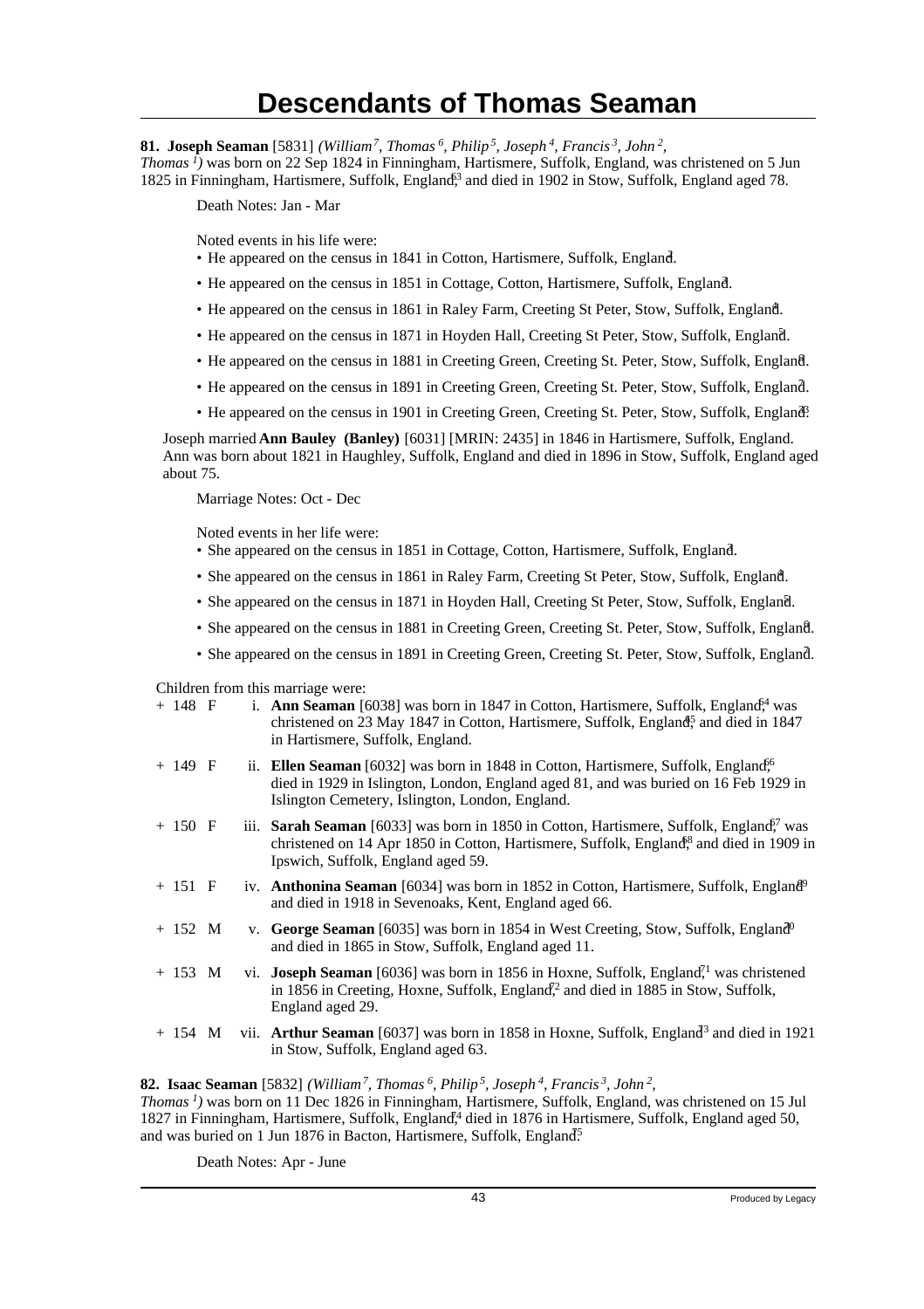Noted events in his life were:

- He appeared on the census in 1841 in Cotton, Hartismere, Suffolk, England.
- He appeared on the census in 1851 in Cottage, Cotton, Hartismere, Suffolk, England. <sup>3</sup>
- He appeared on the census in 1861 in Blacksmiths Road, Cotton, Hartismere, Suffolk, England.
- He appeared on the census in 1871 in Butchers Shop, Bacton, Hartismere, Suffolk, England.

Isaac married **Sarah Borley** [6043] [MRIN: 2430] in 1854 in Stow, Suffolk, England. Sarah was born about 1829 in Old Newton, Suffolk, England.

Marriage Notes: Oct - Dec

Noted events in her life were:

- She appeared on the census in 1861 in Blacksmiths Road, Cotton, Hartismere, Suffolk, England.
- She appeared on the census in 1871 in Butchers Shop, Bacton, Hartismere, Suffolk, England. <sup>5</sup>
- She appeared on the census in 1881 in Ward Green, Old Newton with Dagworth, Stow, Suffok, England.<sup>6</sup>

The child from this marriage was:<br>+ 155 M i. William Seams

i. **William Seaman** [6044] was born in 1855 in Cotton, Hartismere, Suffolk, England<sup>6</sup> and died in 1916 in Tendring, Essex, England aged 61.

#### **83. Peter Batley Seaman** [40]<sup>77</sup> *(Philip<sup>7</sup>, Philip<sup>6</sup>, Philip<sup>5</sup>, Joseph<sup>4</sup>, Francis<sup>3</sup>, John<sup>2</sup> ,*

*Thomas<sup>1</sup>*) was born on 26 Apr 1806 in Mendlesham, Suffolk, England<sup>8</sup> was christened on 18 May 1806 in Mendlesham, Suffolk, England<sup>78</sup> and died from 0012 to 13 Sep 1885 in Hamley Bridge, , South Australia, Australia<sup>79</sup> aged 79. Another name for Peter was Batley Seaman.

Christening Notes: St. Mary the Virgin, Mendlesham, Suffolk, England

Death Notes: Source : http://trove.nla.gov.au/ndp/del/article/44944069?searchTerm=peter% 20batley%20seaman&searchLimits=

South Australian Register (Adelaide, SA : 1839 - 1900) Monday 14 September 1885

General Notes: Ploughman<sup>80</sup>

Noted events in his life were:

• He appeared on the census in 1841 in Felsham, Stow, Suffolk, England<sup>1</sup> with his wife and five children

Batley SEAMAN M 30, Ag Lab, born in Suffolk Hannah SEAMAN F 30, born in Suffolk Luke SEAMAN M 5, born in Suffolk Rachel SEAMAN F 4, born in Suffolk Eliza SEAMAN F 3, born in Suffolk Mary Ann SEAMAN F 2, born in Suffolk David SEAMAN M 1, born in Suffolk

- He emigrated with the family (of 11 persons) on the ship Agincourt on 7 Oct 1849 from London, England.<sup>82</sup> via Plymouth (departing 18 Oct 1849).
- He immigrated on the ship Agincourt on 1 Feb 1850 to Adelaide, , South Australia, Australi<sup>33</sup>

Peter married **Hannah Cudbard** [41]<sup>84</sup> [MRIN: 35] on 11 Nov 1830 in Felsham, Stow, Suffolk, England.<sup>85</sup> Hannah was born on 25 Dec 1807 in Old Accrington, Lancashire, England,<sup>66</sup> was christened on 15 Feb 1808 in Old Accrington, Lancashire, England<sup>87</sup> and died on 17 Jun 1874 in McLaren Vale, McLaren Vale, South Australia, Australi<sup>88</sup> aged 66.

Noted events in her life were:

- She appeared on the census in 1841 in Felsham, Stow, Suffolk, England<sup>1</sup> Hannah SEAMAN F 30, born in Suffolk
- She emigrated with the family (of 11 persons) on the ship Agincourt on 7 Oct 1849 from London,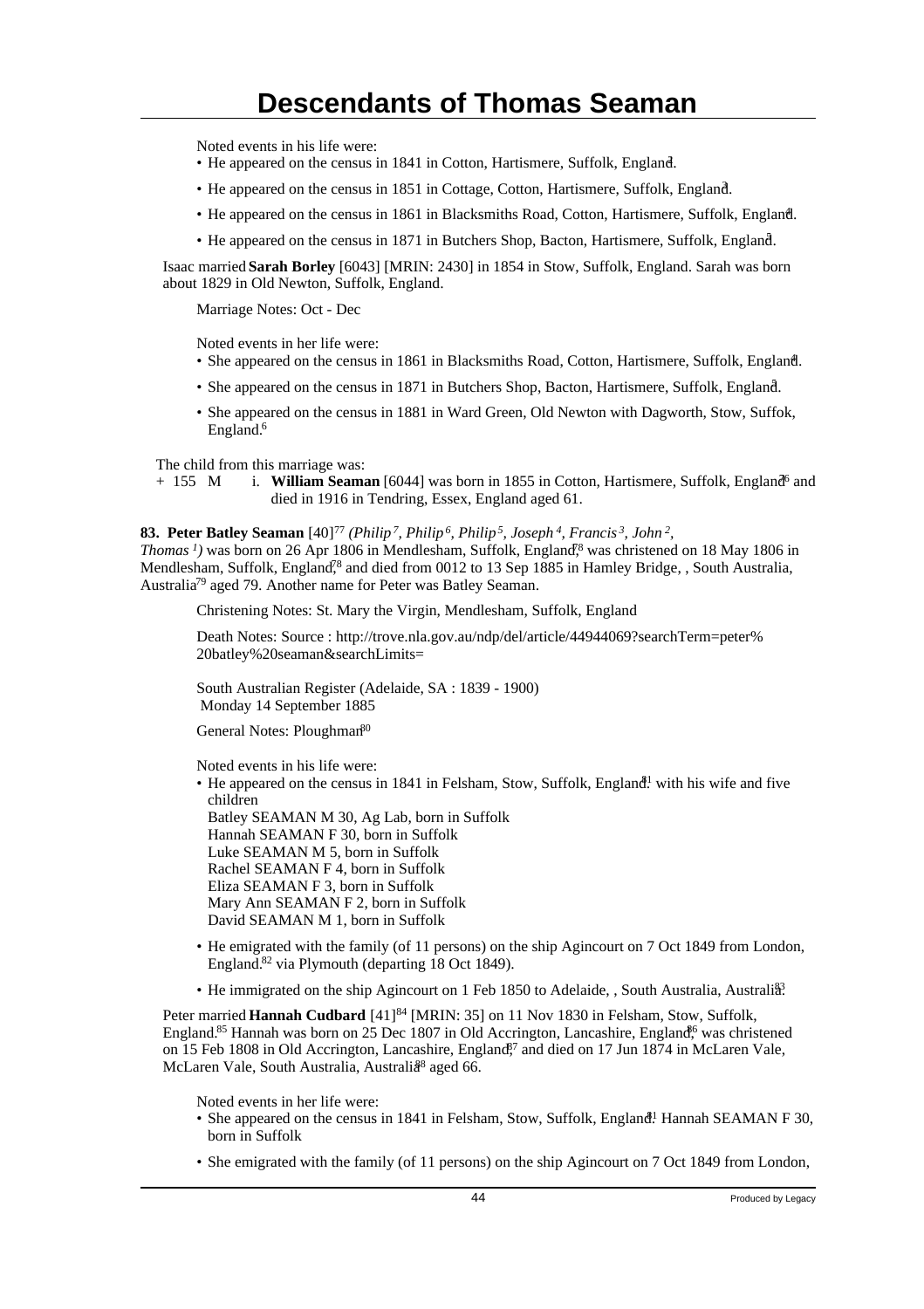England.<sup>82</sup> via Plymouth (departing 18 Oct 1849).

• She immigrated on the ship Agincourt on 1 Feb 1850 to Adelaide, , South Australia, Australi<sup>33</sup>.

Children from this marriage were:

| $+ 156$ M |  | i. Luke Seaman [43] <sup>89</sup> was born on 11 Feb 1833 in Felsham, Stow, Suffolk, England <sup>9</sup> and<br>died on 28 Dec 1913 in Adelaide, , South Australia, Australia <sup>0</sup> aged 80.                                                                                                               |
|-----------|--|--------------------------------------------------------------------------------------------------------------------------------------------------------------------------------------------------------------------------------------------------------------------------------------------------------------------|
| $+ 157 F$ |  | ii. Rachel Seaman $[44]^{91}$ was born on 21 Jun 1834 in Felsham, Stow, Suffolk, England <sup>2</sup><br>and was christened on 30 Jun 1834 in Felsham, Stow, Suffolk, England <sup>3</sup>                                                                                                                         |
| $+ 158$ F |  | iii. Eliza Seaman $[46]^{94}$ was born about 1835 in Felsham, Stow, Suffolk, England <sup>95</sup><br>was christened on 14 Dec 1835 in Felsham, Stow, Suffolk, England <sup>6</sup> and died on 9 Jul<br>1864 in Kadina, , South Australia, Australia <sup>5</sup> aged about 29.                                  |
| $+ 159 F$ |  | iv. Mary Ann Seaman [47] <sup>97</sup> was born on 1 Dec 1837 in Felsham, Stow, Suffolk,<br>England <sup>98</sup> and was christened on 24 Dec 1837 in Felsham, Stow, Suffolk, England <sup>9</sup>                                                                                                                |
| $+ 160$ M |  | v. David Seaman [48] <sup>100</sup> was born on 24 Apr 1839 in Felsham, Stow, Suffolk,<br>England, <sup>101</sup> was christened on 19 May 1839 in Felsham, Stow, Suffolk, England <sup>02</sup> and<br>died on 2 Jul 1887 in Willaston, South Australia, Australia <sup>03</sup> aged 48.                         |
| $+ 161$ M |  | vi. Philip Seaman [73] <sup>104</sup> was born on 11 Nov 1841 in Felsham, Stow, Suffolk,<br>England, <sup>105</sup> was christened on 12 Dec 1841 in Felsham, Stow, Suffolk, England, <sup>06</sup> and<br>died on 15 Oct 1916 in McLaren Vale, McLaren Vale, South Australia, Australia <sup>04</sup> aged<br>74. |
| $+ 162 F$ |  | vii. Emma Seaman [49] <sup>107</sup> was born on 4 Nov 1844 in Felsham, Stow, Suffolk, England <sup>08</sup><br>was christened on 11 Dec 1844 in Felsham, Stow, Suffolk, England <sup>09</sup> and died on 9 Feb<br>1895 in Goodwood West, Adelaide, South Australia, Australia <sup>10</sup> aged 50.             |
| $+ 163 F$ |  | viii. Rebecca Seaman [51] <sup>111</sup> was born on 12 Apr 1847 in Felsham, Stow, Suffolk,<br>England, <sup>112</sup> was christened on 29 Aug 1847 in Felsham, Stow, Suffolk, England, <sup>13</sup> and<br>died on 1 Oct 1918 in Quorn, , South Australia, Australia <sup>14</sup> aged 71.                     |
| $+ 164$ M |  | ix. Peter Seaman [52] <sup>115</sup> was born on 26 Jun 1849 in Felsham, Stow, Suffolk,<br>England, <sup>116</sup> was christened on 22 Jul 1849 in Felsham, Stow, Suffolk, England, <sup>17</sup> and<br>died on 27 Jul 1935 in Eastwood, Adelaide, South Australia, Australia <sup>18</sup> aged 86.             |
| $+ 165 M$ |  | x. Elisha Seaman [54] was born on 14 Feb 1853 in Morphett Vale, , South Australia,<br>Australia <sup>119</sup> and died on 14 Oct 1915 in Mile End, Adelaide, South Australia, Australia <sup>20</sup><br>aged 62.                                                                                                 |

**84. Elijah Seaman** [2191] *(Philip<sup>7</sup>, Philip<sup>6</sup>, Philip<sup>5</sup>, Joseph<sup>4</sup>, Francis<sup>3</sup>, John<sup>2</sup> , Thomas<sup>1</sup>*) was born on 7 May 1808 in Mendham, Suffolk, England<sup>21</sup> and was christened on 14 Jun 1808 in St. Mary the Virgin, Mendlesham, Suffolk, England.<sup>21</sup> Another name for Elijah was AKA. Elijah George or George Elijah.

Birth Notes: Mendlesham, Gislingham, Suffolk, England

Death Notes: Y

Noted events in his life were:

• He appeared on the census in 1841 in Fresh Water Alley, St. Margaret, Rochester, Medway, Kent.

Elijah married **Sophia Catchpole** [2190] [MRIN: 3149] on 17 Jun 1828 in Suffolk, England.<sup>122</sup> Sophia was born about 1802, died in 1846 in Medway, Kent, England aged about 44, and was buried on 6 Sep 1846 in Medway, Kent, England<sup>123</sup>

Marriage Notes: "England, Marriages, 1538–1973 ," index, FamilySearch (https://familysearch.org/pal:/MM9.1.1/NJKW-MMZ : accessed 29 July 2012), Elijah Seaman, 1828.

Noted events in her life were:

• She appeared on the census in 1841 in Fresh Water Alley, St. Margaret, Rochester, Medway, Kent. <sup>2</sup>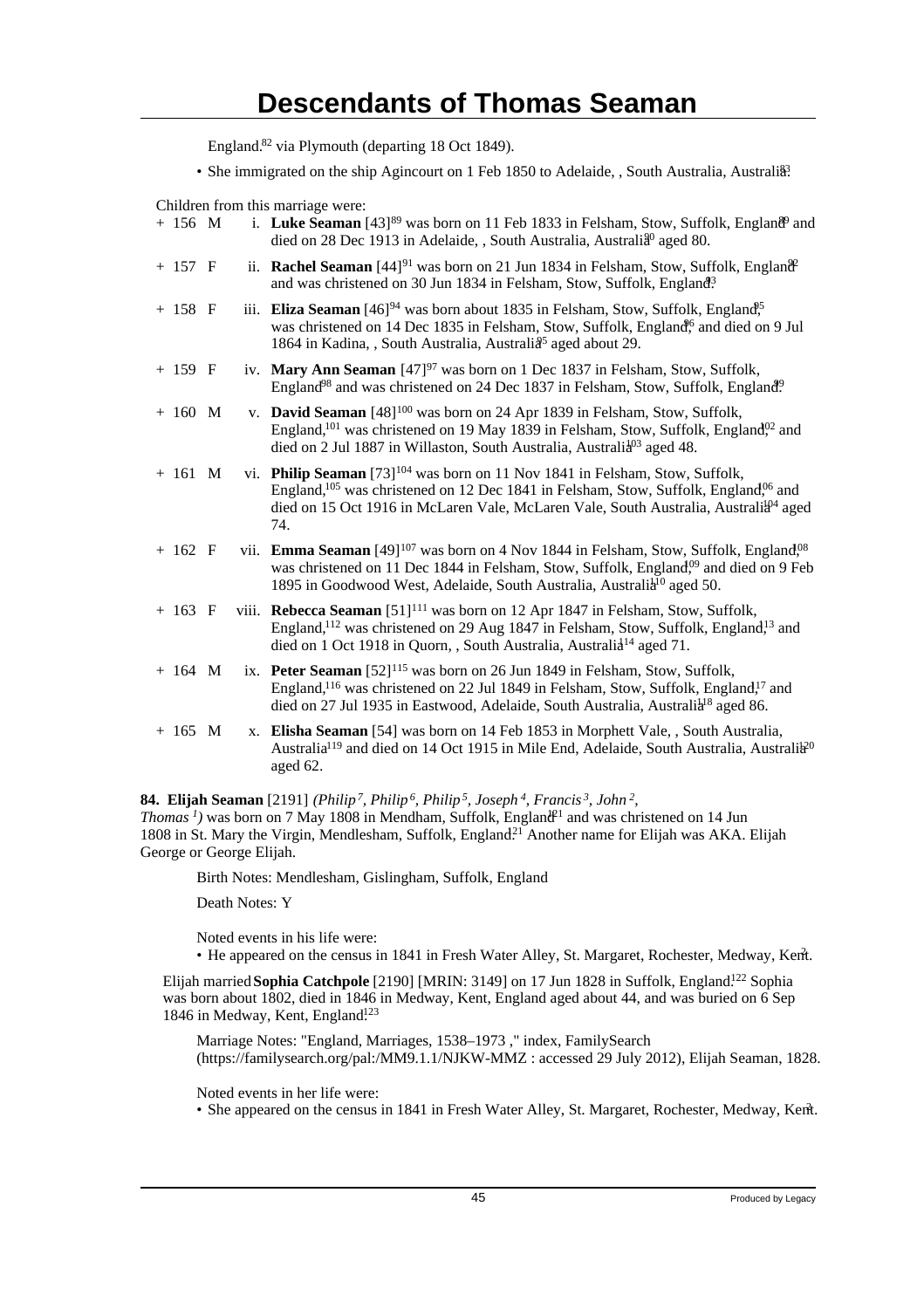The child from this marriage was:

+ 166 M i. **Elijah George William Courtney Seaman** [2189] was born in 1846 in Medway, Kent, England,<sup>124</sup> was christened on 5 Feb 1846 in St. Margaret. Rochester, Medway, Kent, England,<sup>125</sup> and was buried on 12 Feb 1846 in Medway, Kent, England.<sup>26</sup>

Elijah next married **Mary Ward** [2188] [MRIN: 3148] on 17 Dec 1846 in St. Margaret. Rochester, Medway, Kent, England.<sup>127</sup>

**85. Dinah Seaman** [1692] *(Philip<sup>7</sup>, Philip<sup>6</sup>, Philip<sup>5</sup>, Joseph<sup>4</sup>, Francis<sup>3</sup>, John<sup>2</sup>, Thomas*

<sup>*1*</sup>) was born on 24 Feb 1810 in Gislingham, Hartismere, Suffolk, England<sup>28</sup> and was christened on 28 Feb 1810 in Gislingham, Hartismere, Suffolk, England.<sup>29</sup>

Death Notes: Y

Noted events in her life were:

• She was baptised on 28 Feb 1810 in Gislingham, Hartismere, Suffolk, England.

**86. Elisha Seaman** [1929] *(Philip<sup>7</sup>, Philip<sup>6</sup>, Philip<sup>5</sup>, Joseph<sup>4</sup>, Francis<sup>3</sup>, John<sup>2</sup> , Thomas<sup>1</sup>)* was born in 1812 in Gislingham, Hartismere, Suffolk, England and died in 1898 in Hartismere, Suffolk, England aged 86.

Birth Notes: Mendlesham, Gislingham, Suffolk This is possible data for Elijah born 1808 - May 7, 1808

Christening Notes: This is possible data for Elijah born 1808

Death Notes: Y

Noted events in his life were:

- He appeared on the census in 1841 in Gislingham, Hartismere, Suffolk, England. (Gislingham, Suffolk - 1841.)
- He appeared on the census in 1851 in Stone Abbey, Gislingham, Hartismere, Suffolk, England. (Stone Abbey, Gislingham, Suffolk - 1851.)
- He worked as an Agricultural Labourer in 1851.
- He appeared on the census in 1861 in 77 Great Green, Gislingham, Suffolk, England. (77 Great Green, Gislingham, Suffolk - 1861.)
- He appeared on the census in 1871 in 64 Walsham Road, Gislingham, Suffolk, England. (64 Walsham Road, Gislingham, Suffolk - 1871.)
- He appeared on the census in 1881 in 93 The Street, Gislingham, Suffolk, England. (93 The Street, Gislingham, Suffolk - 1881.)
- He appeared on the census in 1891 in Botesdale, Hartismere, Suffolk, England. (Street, Botesdale, Suffolk - 1891.)

Elisha married **Frances (Fanny) Hudson** [1940] [MRIN: 570] on 9 Jan 1834 in Cotton, Hartismere, Suffolk, England.<sup>130</sup> Frances was born in 1810 in Rickinghall, Hartismere, Suffolk, England, was christened on 26 Aug 1810 in Rickinghall, Hartismere, Suffolk, England, and died on 11 Mar 1898 in Gislingham, Hartismere, Suffolk, England aged 88.

Noted events in her life were:

- She appeared on the census in 1841 in No Street, Gislingham, Hartismere, Suffolk. (Gislingham, Suffolk - 1841.)
- She appeared on the census in 1851 in Stone Abbey, Gislingham, Hartismere, Suffolk, England. (Stone Abbey, Gislingham, Suffolk - 1851.)
- She appeared on the census in 1861 in 77 Great Green, Gislingham, Suffolk, England. (77 Great Green, Gislingham, Suffolk - 1861.)
- She appeared on the census in 1871 in 64 Walsham Road, Gislingham, Suffolk, England. (64 Walsham Road, Gislingham, Suffolk - 1871.)
- She appeared on the census in 1881 in 93 The Street, Gislingham, Suffolk, England. (93 The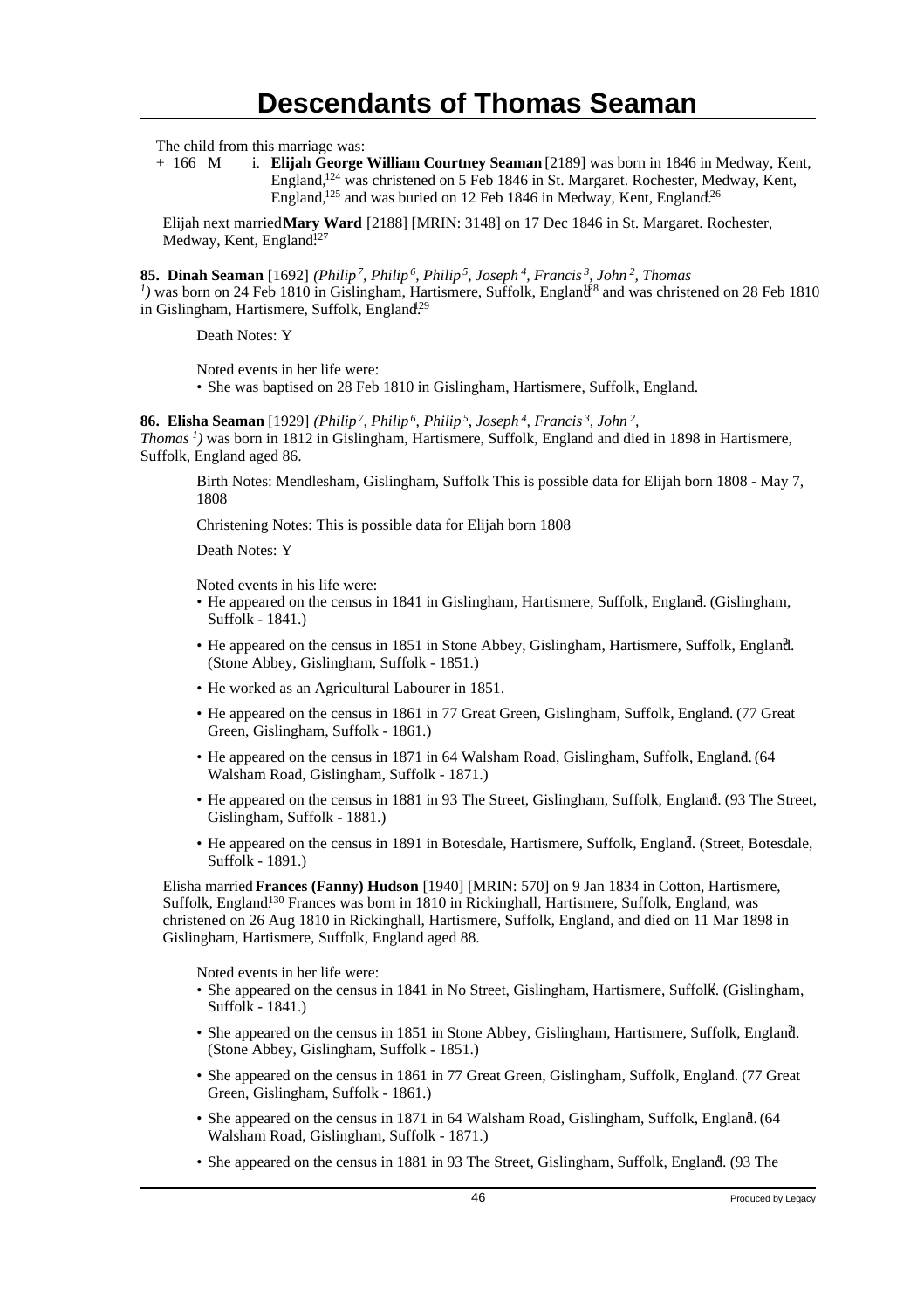Street, Gislingham, Suffolk - 1881.)

• She appeared on the census in 1891 in Street, Botesdale, Gislingham, Hartismere, Suffolk, England.<sup>7</sup> (Street, Botesdale, Suffolk - 1891.)

Children from this marriage were:

| $+ 167 F$         |  | Sophia Seaman [2128] was born on 8 May 1834 in Gislingham, Hartismere, Suffolk,<br>England, was christened on 11 Jun 1834 in Wesleyan Methodist, Diss, Norfolk,<br>England, <sup>129</sup> and died in 1908 in Hartismere, Suffolk, England aged 74.                 |
|-------------------|--|----------------------------------------------------------------------------------------------------------------------------------------------------------------------------------------------------------------------------------------------------------------------|
| $+ 168$ M         |  | ii. Elijah Seaman [1951] was born on 27 Apr 1836 in Gislingham, Hartismere, Suffolk,<br>England, <sup>131</sup> was christened on 29 Nov 1836 in Wesleyan Methodist, Diss, Norfolk,<br>England, <sup>131</sup> and died in 1898 in Tendring, Essex, England aged 62. |
| $+ 169$ M         |  | iii. <b>Peter Seaman</b> [2183] was born in 1838 in Hartismere, Suffolk, England <sup>32</sup> and died in<br>1909 in Hartismere, Suffolk, England aged 71.                                                                                                          |
| $+ 170 F$         |  | iv. Dinah Seaman [2172] was born in 1840 in Hartismere, Suffolk, England <sup>133</sup>                                                                                                                                                                              |
| $+ 171 F$         |  | v. Caroline Seaman [2160] was born in 1844 in Gislingham, Hartismere, Suffolk,<br>England, <sup>134</sup> died on 6 Nov 1932 in Palmerston North, Manawatu, New Zealand aged 88,<br>and was buried on 8 Nov 1932 in Palmerston North, Manawatu, New Zealand.         |
| $+ 172 M$         |  | vi. Philip Seaman [2149] was born in 1846 in Hartismere, Suffolk, England <sup>35</sup> and died in<br>1900 in Hartismere, Suffolk, England aged 54.                                                                                                                 |
| $+ 173 \text{ M}$ |  | vii. Luke Seaman [1907] was born on 24 Dec 1848 in Botesdale, Hartismere, Suffolk,<br>England, died on 1 Aug 1899 in Depwade, Norfolk, England aged 50, and was buried on<br>5 Aug 1899 in Depwade, Norfolk, England.                                                |
|                   |  | $+$ 174 M viii. <b>David Seaman</b> [2138] was born in 1850 in Hartismere, Suffolk, England <sup>36</sup> and died in<br>1909 in Tendring, Suffolk, England aged 59.                                                                                                 |
| $+ 175 \text{ M}$ |  | ix. Enoch Seaman [2078] was born in 1851 in Gislingham, Hartismere, Suffolk, Englan $\hat{d}^{\beta}$<br>and died in 1919 in Wayland, Norfolk, England aged 68.                                                                                                      |

**87. Lucy Seaman** [1693] *(Philip<sup>7</sup>, Philip<sup>6</sup>, Philip<sup>5</sup>, Joseph<sup>4</sup>, Francis<sup>3</sup>, John<sup>2</sup>, Thomas*  $<sup>I</sup>$ ) was born on 16 Mar 1815 in Gislingham, Hartismere, Suffolk, England,<sup>38</sup> was christened on 21 May 1815 in</sup> Diss, Norfolk, England,<sup>139</sup> and died in 1866 in Hartismere, Suffolk, England aged 51.

Christening Notes: Wesleyan Methodist, Diss, Norfolk, England

Death Notes: Apr - Jun

Noted events in her life were:

- She appeared on the census in 1841 in No Street, Gislingham, Hartismere, Suffolk. (No Street, Gislingham, Suffolk - 1841.)
- She appeared on the census in 1851 in Yaxley Road, Eye, Hartismere, Suffolk, England. (Eye, Eye, Suffolk - 1851.)
- She appeared on the census in 1861 in Castle Hill Union Workhouse, Eye, Hartismere, Suffolk, England.<sup>4</sup> (Castle Hill Union Workhouse, Eye, Suffolk - 1861.)

### **88. Philip Seaman** [1695] *(Philip<sup>7</sup>, Philip<sup>6</sup>, Philip<sup>5</sup>, Joseph<sup>4</sup>, Francis<sup>3</sup>, John<sup>2</sup> ,*

*Thomas<sup>1</sup>)* was born in 1817 in Gislingham, Hartismere, Suffolk, England, died on 22 Mar 1894 in McLaren Vale, McLaren Vale, South Australia, Australia aged 77, and was buried in McLaren Vale Uniting Church Cemetery, McLaren Vale, South Australia.<sup>40</sup>

Death Notes: https://histfam.familysearch.org//getperson.php?personID=I52740&tree=SouthAustralia

Source: https://histfam.familysearch.org//showsource.php?sourceID=S15&tree=SouthAustralia

South Australian Government Statist, [Indexes] South Australian Death 1842-1916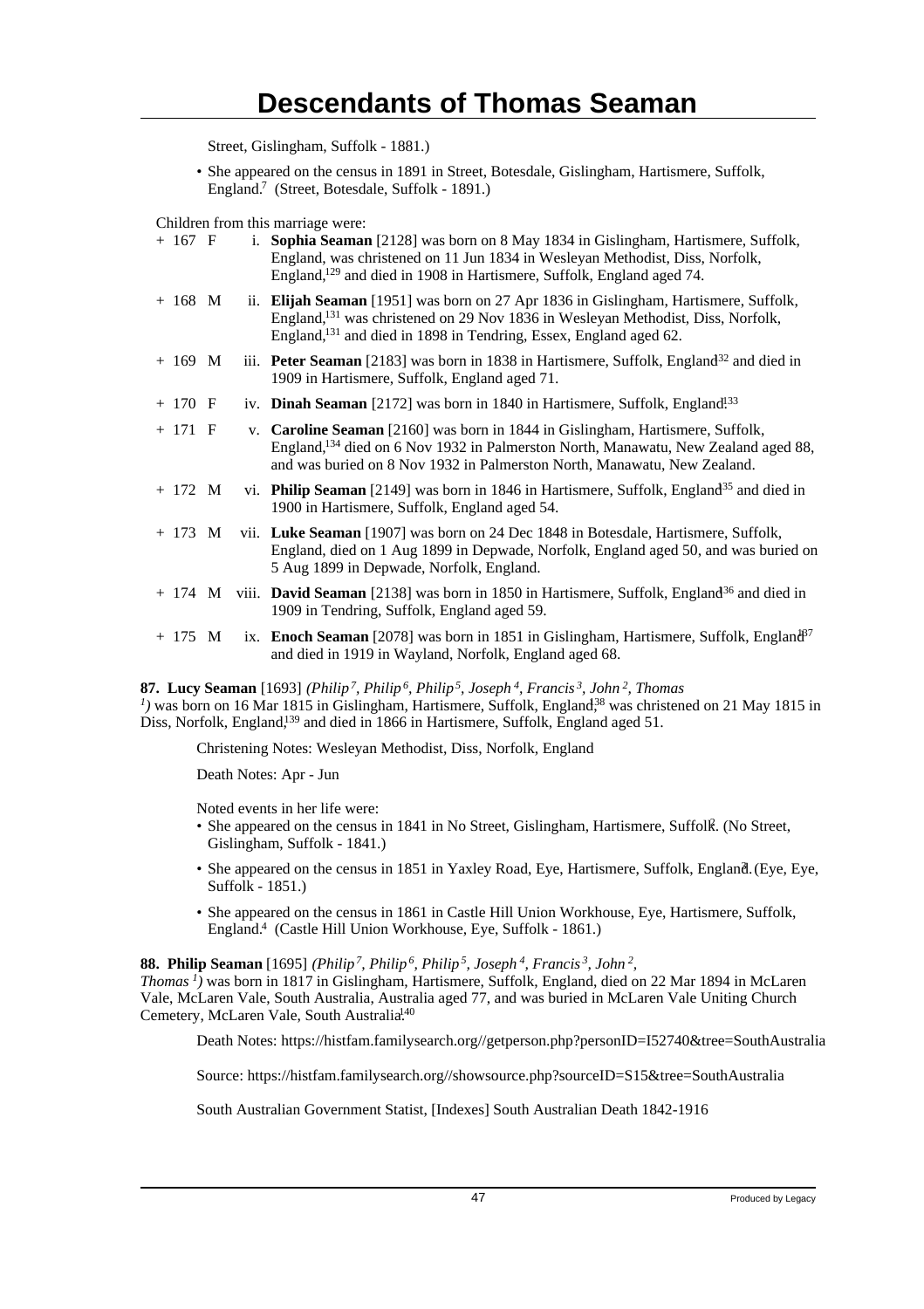Noted events in his life were:

• Custom event: Morphett Vale Ploughing Match - Horse trails and Bullock Ploughs, 29 Aug 1849, Morphett Vale, , South Australia, Australia. Source: http://trove.nla.gov.au/ndp/del/article/50246380

South Australian Register (Adelaide, SA : 1839 - 1900)

Wednesday 29 August 1849

Philip married **Margaret Howie** [9317] [MRIN: 648] on 26 Jan 1849 in Morphett Vale, , South Australia, Australia. Margaret was born from about 1821 to 1821 in Beith, North Ayrshire, Scotland, died on 21 Oct 1899 in McLaren Vale, McLaren Vale, South Australia, Australia<sup>41</sup> aged about 78, and was buried in McLaren Vale Uniting Church Cemetery, McLaren Vale, South Australia.<sup>11</sup> Another name for Margaret was Margaret Scott.

Children from this marriage were:

+ 176 M i. **Elijah Seaman** [9319] was born about 1850, died on 7 Nov 1890 in McLaren Vale, McLaren Vale, South Australia, Australia aged about 40, and was buried in McLaren Vale Uniting Church Cemetery, McLaren Vale, South Australia.

+ 177 F ii. **Rachel Seaman** [1582] was born about 1852.

**89. Luke Seaman** [1697] *(Philip<sup>7</sup>, Philip<sup>6</sup>, Philip<sup>5</sup>, Joseph<sup>4</sup>, Francis<sup>3</sup>, John<sup>2</sup>, Thomas*

<sup>*1*</sup>) was born in 1798, was christened on 9 Dec 1798 in Cotton, Hartismere, Suffolk, England<sup>42</sup> and died in Dec 1850 in Hartismere, Suffolk, England aged 52.

Death Notes: Oct - Dec

Luke married **Frances Cawston** [1721] [MRIN: 495] in 1839 in Hartismere, Suffolk, England. Frances was born in 1799 in Bury St.Edmunds, Suffolk, England and died in 1868 in Hartismere, Suffolk, England aged 69.

Marriage Notes: Jul - Sept

Noted events in her life were:

- She appeared on the census in 1851 in Finningham, Hartismere, Suffolk, England. (Finningham, Hartismere, Suffolk - 1851.)
- She appeared on the census in 1861 in Rob Hall, Finningham, Hartismere, Suffolk, Englandt. (Rob Hall, Finningham, Hartismere, Suffolk - 1861.)

The child from this marriage was:<br>+  $178$  M i. **Phillip Cawsto** 

i. **Phillip Cawston Seaman** [1933] was born in 1842 in Finningham, Hartismere, Suffolk, England<sup>143</sup> and died in 1898 in Norwich, Norfolk, England aged 56.

**90. Rachel (Racheal) Seaman** [1698] *(Philip<sup>7</sup>, Philip<sup>6</sup>, Philip<sup>5</sup>, Joseph<sup>4</sup>, Francis<sup>3</sup>, John<sup>2</sup> , Thomas<sup>1</sup>*) was born in 1799 and was christened on 24 Jan 1802 in Cotton, Hartismere, Suffolk, England<sup>44</sup>

Death Notes: Y

Rachel married **David Hills** [2617] [MRIN: 673].

**91. Harriot Seaman** [1338] *(Philip<sup>7</sup>, Philip<sup>6</sup>, Philip<sup>5</sup>, Joseph<sup>4</sup>, Francis<sup>3</sup>, John<sup>2</sup> , Thomas<sup>1</sup>)* was born in 1804, died in 1804, and was buried on 8 Mar 1804 in Cotton, Hartismere, Suffolk, England.<sup>145</sup>

Death Notes: Y

Burial Notes: "England Deaths and Burials, 1538-1991," index, FamilySearch (https://familysearch.org/pal:/MM9.1.1/JCGM-KJD : accessed 15 Aug 2012), Harriot Seaman, ; citing reference 1804, FHL microfilm 887404.

**92. Mary Seaman** [1859] *(Joseph<sup>7</sup>, Philip<sup>6</sup>, Philip<sup>5</sup>, Joseph<sup>4</sup>, Francis<sup>3</sup>, John<sup>2</sup> , Thomas<sup>1</sup>*) was born on 9 Nov 1812 in Walsham le Willows, Gislingham, Suffolk, England<sup>46</sup>

Death Notes: Y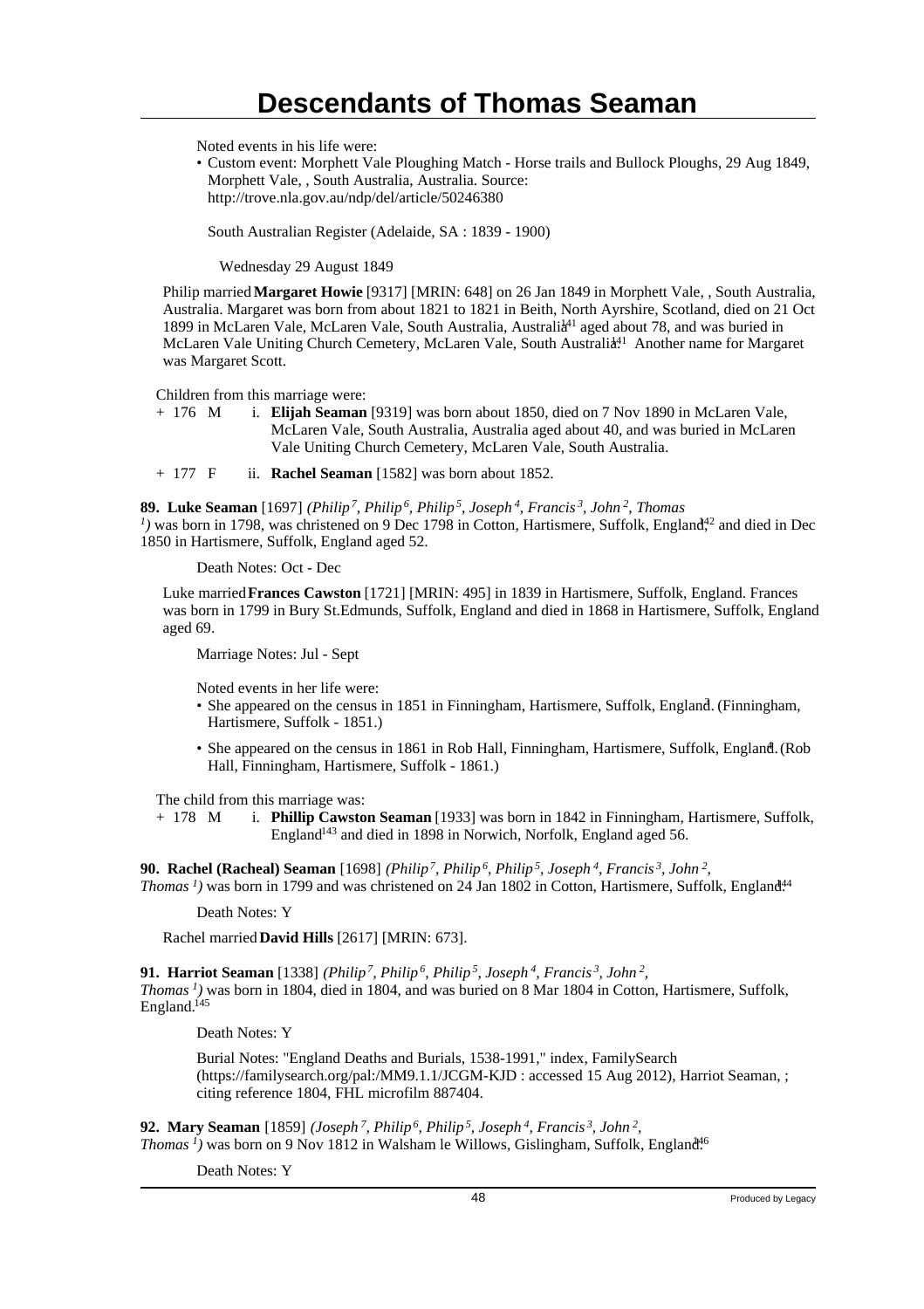**93. Maria Seaman** [1860] *(Joseph<sup>7</sup>, Philip<sup>6</sup>, Philip<sup>5</sup>, Joseph<sup>4</sup>, Francis<sup>3</sup>, John<sup>2</sup> , Thomas<sup>1</sup>*) was born on 5 Nov 1814 in Walsham le Willows, Gislingham, Suffolk, England<sup>47</sup>

Death Notes: Y

**94. Hannah Seaman** [1861] *(Joseph<sup>7</sup>, Philip<sup>6</sup>, Philip<sup>5</sup>, Joseph<sup>4</sup>, Francis<sup>3</sup>, John<sup>2</sup> , Thomas<sup>1</sup>*) was born on 23 Nov 1816 in Walsham le Willows, Gislingham, Suffolk, England<sup>48</sup>

Death Notes: Y

**95. Elizabeth Seaman** [1857] *(Joseph<sup>7</sup>, Philip<sup>6</sup>, Philip<sup>5</sup>, Joseph<sup>4</sup>, Francis<sup>3</sup>, John<sup>2</sup> , Thomas<sup>1</sup>*) was born on 17 Jun 1819 in Walsham le Willows, Gislingham, Suffolk, England<sup>19</sup>

Death Notes: Y

Noted events in her life were:

• She appeared on the census in 1841 in Swatts Field Hall, Gislingham, Suffolk, England. (Swatts Field Hall, Gislingham, Suffolk - 1841.)

**96. John Seaman** [1856] *(Joseph<sup>7</sup>, Philip<sup>6</sup>, Philip<sup>5</sup>, Joseph<sup>4</sup>, Francis<sup>3</sup>, John<sup>2</sup> , Thomas<sup>1</sup>*) was born on 28 Mar 1821 in Walsham le Willows, Gislingham, Suffolk, England<sup>50</sup>

Death Notes: Y

Noted events in his life were:

• He appeared on the census in 1841 in Swatts Field Hall, Gislingham, Suffolk, England. (Swatts Field Hall, Gislingham, Suffolk - 1841.)

**97. Joseph Seaman** [1863] *(Joseph<sup>7</sup>, Philip<sup>6</sup>, Philip<sup>5</sup>, Joseph<sup>4</sup>, Francis<sup>3</sup>, John<sup>2</sup> , Thomas*<sup>*I*</sup>) was born on 15 Aug 1829 in Walsham le Willows, Gislingham, Suffolk, England<sup>51</sup>

Death Notes: Y

**98. Sarah Seaman** [1858] *(Joseph<sup>7</sup>, Philip<sup>6</sup>, Philip<sup>5</sup>, Joseph<sup>4</sup>, Francis<sup>3</sup>, John<sup>2</sup> , Thomas<sup>1</sup>)* was born 1830 or 1831.

Death Notes: Y

Noted events in her life were:

- She appeared on the census in 1841 in Swatts Field Hall, Gislingham, Suffolk, England. (Swatts Field Hall, Gislingham, Suffolk - 1841.)
- She appeared on the census in 1851 in Prince Of Wales Inn, Gislingham, Suffolk, England. (Prince Of Wales Inn, Gislingham, Suffolk - 1851.)

**99. James Seaman** [1864] *(Benjamin<sup>7</sup>, Philip<sup>6</sup>, Philip<sup>5</sup>, Joseph<sup>4</sup>, Francis<sup>3</sup>, John<sup>2</sup> , Thomas<sup>1</sup>)* was born on 18 Sep 1815 in Ash Bocking, Bosmere, Suffolk, England and died in 1886 in Hoxne, Suffolk, England aged 71.

Death Notes: Jan - Mar

Noted events in his life were:

- He appeared on the census in 1841 in Ashgreen Ashbocking, Bosmere, Suffolk, England. <sup>2</sup> (Ashgreen, Ashbocking, Suffolk - 1841.)
- He appeared on the census in 1851 in Ash Bocking, Bosmere, Suffolk, England. Agricultural Labourer
- He appeared on the census in 1861 in Farm House Cottage, Ashbocking, Suffolk, England. (Farm House Cottage, Ashbocking, Suffolk - 1861.)
- He appeared on the census in 1871 in Farm House, Framsden, Bosmere, Suffolk, England. <sup>5</sup>
- He appeared on the census in 1881 in Market Street, Laxfield, Hoxne, Suffolk, England. (Market Street, Laxfield, Suffolk - 1881.)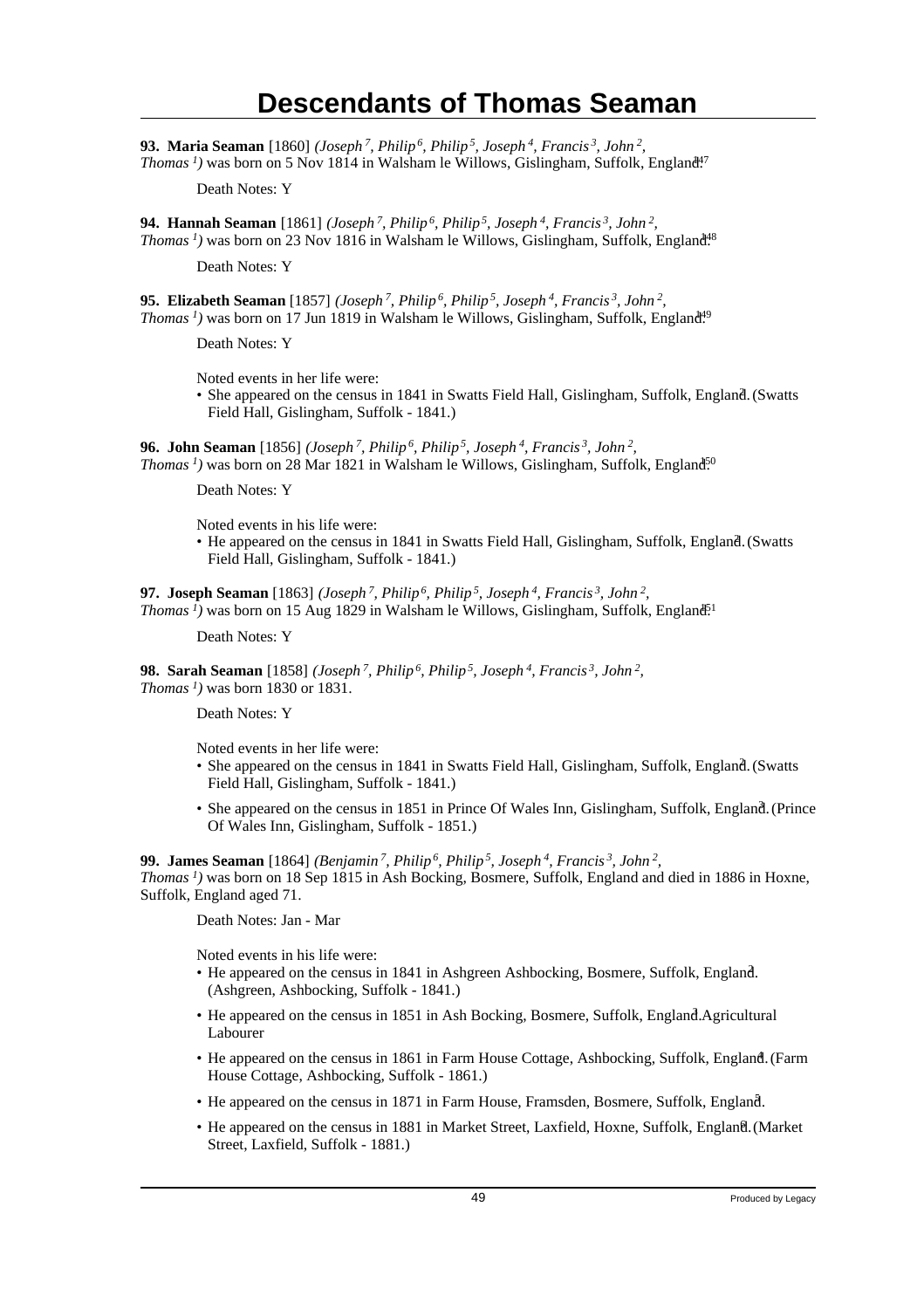James married **Charlotte Adams** [1865] [MRIN: 552] in 1837 in Bosmere & Claydon, Suffolk, England. Charlotte was born in 1816 in Mickfield, Bosmere, Suffolk, England and died in 1900 in Bosmere & Claydon, Suffolk, England aged 84.

Marriage Notes: Oct - Dec

Noted events in her life were:

- She appeared on the census in 1841 in Ashgreen Ashbocking, Bosmere, Suffolk, England. <sup>2</sup> (Ashgreen, Ashbocking, Suffolk - 1841.)
- She appeared on the census in 1851 in Ashgreen Ashbocking, Bosmere, Suffolk, England.
- She appeared on the census in 1861 in Farm House Cottage, Ashbocking, Suffolk, England. (Farm House Cottage, Ashbocking, Suffolk - 1861.)
- She appeared on the census in 1871 in Farm House, Framsden, Bosmere, Suffolk, England. <sup>5</sup>
- She appeared on the census in 1881 in Market Street, Laxfield, Hoxne, Suffolk, England. (Market Street, Laxfield, Suffolk - 1881.)
- She appeared on the census in 1891 in Hemingstone Road, Coddenham, Suffolk, England.

Children from this marriage were:

| + 179 F | i. Lydia Seaman [1866] was born in 1839 in Ash Bocking, Bosmere, Suffolk, England <sup>52</sup> |
|---------|-------------------------------------------------------------------------------------------------|
|         | and died in 1902 in Botesdale, Hartismere, Suffolk, England aged 63.                            |

- + 180 M ii. **David Seaman** [2609] was born in 1840 in Ash Bocking, Bosmere, Suffolk, England<sup>53</sup>
- + 181 F iii. **Sophia Seaman** [7537] was born in 1842 in Ash Bocking, Bosmere, Suffolk, England.<sup>154</sup>
- + 182 M iv. **Joseph Seaman** [2051] was born in 1843 in Ash Bocking, Bosmere, Suffolk, England.<sup>155</sup>
- + 183 M v. **Walter Seaman** [1868] was born in 1846 in Ash Bocking, Bosmere, Suffolk, England<sup>56</sup> and died in 1900 in Ipswich, Suffolk, England aged 54.
- + 184 M vi. **Benjamin Seaman** [7538] was born in 1848 in Ash Bocking, Bosmere, Suffolk, England.<sup>157</sup>
- + 185 M vii. **Elijah Seaman** [1869] was born in 1850 in Ash Bocking, Bosmere, Suffolk, England<sup>58</sup>
- + 186 M viii. **James Seaman** [1870] was born in 1859 in Botesdale, Hartismere, Suffolk, England.<sup>159</sup>

**100. Joseph Seaman** [1886] *(Benjamin<sup>7</sup>, Philip<sup>6</sup>, Philip<sup>5</sup>, Joseph<sup>4</sup>, Francis<sup>3</sup>, John<sup>2</sup> , Thomas<sup>1</sup>)* was born on 9 Jun 1820 in Ash Bocking, Bosmere, Suffolk, England and died in 1900 in Bosmere & Claydon, Suffolk, England aged 80.

Death Notes: Jan - Mar

Noted events in his life were:

- He appeared on the census in 1851 in Ashbocking Green, Ashbocking, Bosmere, Suffolk, England.
- He appeared on the census in 1861 in Cottage, Ash Bocking, Bosmere, Suffolk, England. (Cottage, Ash Booking, Bosmere, Suffolk - 1861.)
- He appeared on the census in 1871 in 9 Ipswich Road, Bosmere, Suffolk, England. (9 Ipswich Road, Bosmere, Suffolk - 1871.)
- He appeared on the census in 1881 in The Green, Ashbocking, Bosmere & Claydon, Suffolk, England.<sup>6</sup> (The Green, Ashbocking, Suffolk - 1881.)
- He appeared on the census in 1891 in Ash Green, Coddenham, Suffolk, England. (Ash Green, Coddenham, Suffolk - 1891.)

Joseph married **Harriet Copping** [1888] [MRIN: 559] in 1840 in Bosmere & Claydon, Suffolk, England. Harriet was born in 1818 in Swilland, Bosmere, Suffolk, England and died on 26 Feb 1884 in Bosmere & Claydon, Suffolk, England aged 66.

Marriage Notes: Jan - Mar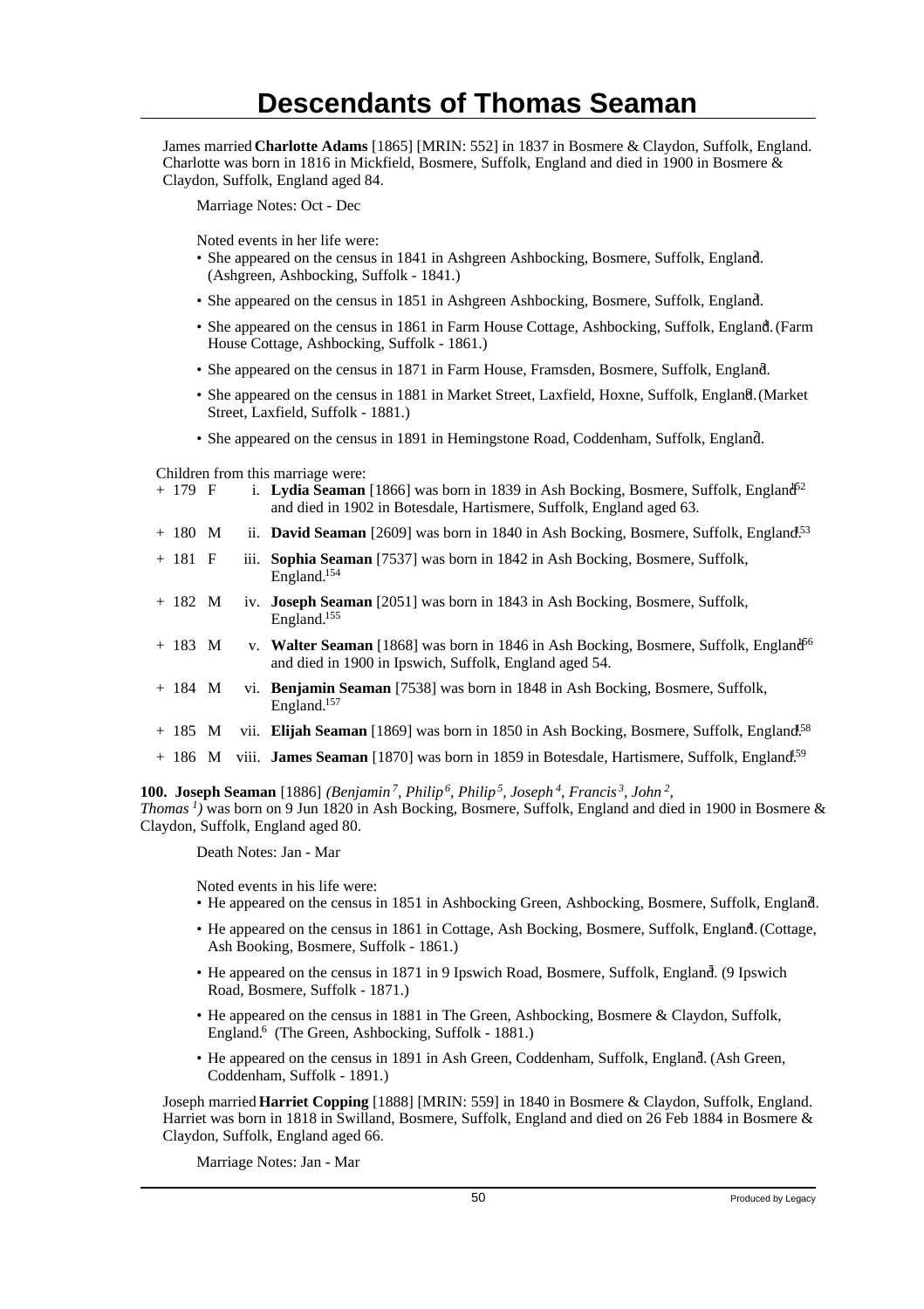Spelt: Scaman

Noted events in her life were:

- She appeared on the census in 1851 in Ashbocking Green, Ashbocking, Bosmere, Suffolk, England.<sup>3</sup>
- She appeared on the census in 1861 in Cottage, Ash Bocking, Bosmere, Suffolk, England. <sup>4</sup> (Cottage, Ash Booking, Bosmere, Suffolk - 1861.)
- She appeared on the census in 1871 in 9 Ipswich Road, Bosmere, Suffolk, England. (9 Ipswich Road, Bosmere, Suffolk - 1871.)
- She appeared on the census in 1881 in The Green, Ashbocking, Bosmere & Claydon, Suffolk, England.<sup>6</sup> (The Green, Ashbocking, Suffolk - 1881.)

Children from this marriage were:

| $+ 187$ M |    | i. David Seaman [1867] was born in 1840 in Ash Bocking, Bosmere, Suffolk, England <sup>60</sup><br>was christened on 24 May 1840 in Suffolk, England, <sup>61</sup> and died in 1910 in Brightlingsea,<br>Lexden, Essex, England aged 70.                 |
|-----------|----|-----------------------------------------------------------------------------------------------------------------------------------------------------------------------------------------------------------------------------------------------------------|
| $+ 188$ M |    | ii. Benjamin Seaman [7539] was born in 1841 in Ash Bocking, Bosmere, Suffolk,<br>England, <sup>162</sup> was christened on 1 Feb 1841 in Suffolk, England <sup>163</sup> and died in 1841 in<br>Ash Bocking, Bosmere, Suffolk, England.                   |
| $+ 189$ M |    | iii. James Seaman [1889] was born in 1842 in Sarlland, Bosmere, Suffolk, England <sup>1,64</sup> was<br>christened in 1842 in Suffolk, England <sup>165</sup> and died in 1914 in St Martin in the Fields,<br>London, England aged 72.                    |
| $+ 190$ M |    | iv. Joseph Seaman [1890] was born in 1844 in Ash Bocking, Bosmere, Suffolk, England<br>and died in 1922 in Rochford, Essex, England aged 78.                                                                                                              |
| $+ 191 F$ |    | v. Rachel Ann(e) Seaman [2604] was born in 1846 in Ash Bocking, Bosmere, Suffolk,<br>England <sup>166</sup> and died in 1921 in Uxbridge, Hayes, Middlesex, England aged 75.                                                                              |
| $+ 192 F$ |    | vi. Fanny Ann Seaman [2605] was born in 1848 in Ash Bocking, Bosmere, Suffolk,<br>England. <sup>167</sup>                                                                                                                                                 |
| $+ 193 M$ |    | vii. Peter Seaman [1891] was born in 1850 in Ash Bocking, Bosmere, Suffolk, England <sup>68</sup><br>and died in 1918 in Burton Upon Trent, Staffordshire, England aged 68.                                                                               |
|           |    | + 194 M viii. <b>John George Seaman</b> [1892] was born in 1854 in Ash Bocking, Bosmere, Suffolk,<br>England <sup>169</sup> and died in 1930 in Ipswich, Suffolk, England aged 76.                                                                        |
| $+ 195 F$ |    | ix. Mary Ann Seaman [1893] was born in 1856 in Ash Bocking, Bosmere, Suffolk,<br>England. <sup>170</sup>                                                                                                                                                  |
| $+ 196$ M | X. | George Seaman [1894] was born in 1858 in Ash Bocking, Bosmere, Suffolk,<br>England. <sup>171</sup>                                                                                                                                                        |
|           |    | <b>101. Benjamin Seaman</b> [1769] (Benjamin <sup>7</sup> , Philip <sup>6</sup> , Philip <sup>5</sup> , Joseph <sup>4</sup> , Francis <sup>3</sup> , John <sup>2</sup> ,<br>$\frac{1}{2}$ 1 1 1010 1 1 $\pi$ 1 $\pi$ 0 0 11 $\pi$ 1 1 1 1 1 1 1 1 1 1 000 |

*Thomas<sup>1</sup>)* was born about 1818 in Ash Bocking, Bosmere, Suffolk, England and died on 11 Aug 1889 in Hoxne, Suffolk, England aged about 71.

Death Notes: July - Sept

Noted events in his life were:

- He appeared on the census in 1841 in Ashgreen Ashbocking, Bosmere, Suffolk, England. <sup>2</sup>
- He appeared on the census in 1851 in Ash Bocking, Bosmere, Suffolk, England. <sup>3</sup>
- He appeared on the census in 1861 in Swan Inn, Wilby, Hoxne, Suffolk, England.
- He appeared on the census in 1871 in Wilby, Hoxne, Suffolk, England.
- He appeared on the census in 1881 in Fressingfield Road Manor Farm, Stradbroke, Hoxne, Suffolk, England.<sup>6</sup>

Benjamin married **Mary Taylor** [1777] [MRIN: 516] in 1843 in Botesdale, Hartismere, Suffolk, England. Mary was born about 1822 in Wilby, Hoxne, Suffolk, England.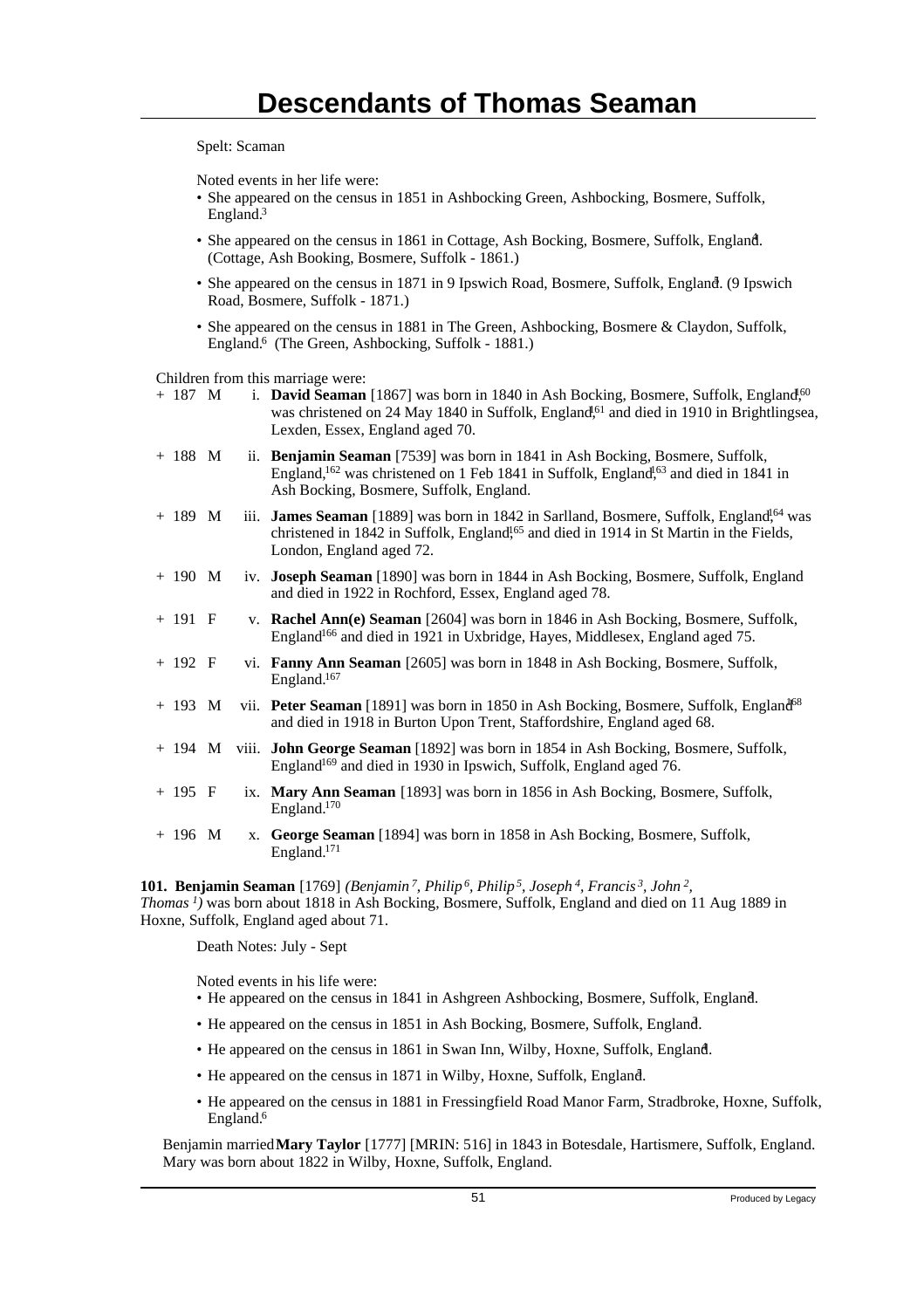Marriage Notes: Oct - Dec

Noted events in her life were:

- She appeared on the census in 1851 in Ash Bocking, Bosmere, Suffolk, England.
- She appeared on the census in 1861 in Swan Inn, Wilby, Hoxne, Suffolk, England.
- She appeared on the census in 1871 in Wilby, Hoxne, Suffolk, England.
- She appeared on the census in 1881 in Fressingfield Road Manor Farm, Stradbroke, Hoxne, Suffolk, England.<sup>6</sup>

**102. Phillip Seaman** [2084] *(Benjamin<sup>7</sup>, Philip<sup>6</sup>, Philip<sup>5</sup>, Joseph<sup>4</sup>, Francis<sup>3</sup>, John<sup>2</sup> ,*

*Thomas<sup>1</sup>*) was born on 20 Dec 1821 in Otley, Woodbridge, Suffolk, England<sup> $7$ </sup> and died in 1864 in Woodbridge, Suffolk, England aged 43.

Death Notes: Apr - June

Noted events in his life were:

- He appeared on the census in 1841 in Mill, Framsden, Bosmere & Claydon, Suffolk, England.
- He appeared on the census in 1851 in Ashbocking Green, Ashbocking, Bosmere, Suffolk, England. <sup>3</sup>
- He appeared on the census in 1861 in Luddenham St Martin, Tuddenham, Woodbridge, Suffolk, England.<sup>4</sup>

Phillip married **Eliza Tricker** [1337] [MRIN: 617] on 10 Aug 1845 in Plomesgate, Suffolk, England. Eliza was born on 18 Apr 1825 in Otley, Woodbridge, Suffolk, England<sup>73</sup> and died in 1911 in Ipswich, Suffolk, England aged 86.

Noted events in her life were:

- She appeared on the census in 1851 in Ashbocking Green, Ashbocking, Bosmere, Suffolk, England.<sup>3</sup>
- She appeared on the census in 1861 in Luddenham St Martin, Tuddenham, Woodbridge, Suffolk, England.<sup>4</sup>
- She appeared on the census in 1871 in Otley Soham, Burgh, Woodbridge, Suffolk, England.
- She appeared on the census in 1881 in Parish of Burgh, Woodbridge, Suffolk, England.
- She appeared on the census in 1901 in Bredfield Street, Woodbridge, Suffolk, England?
- She appeared on the census in 1911 in 54 Beck Street, Ipswich, Suffolk, England<sup>6</sup>.

Children from this marriage were:

- + 197 M i. **Phillip Seaman** [9320] was born in 1845 in Monksleigh, Woodbridge, Suffolk, England.
- + 198 F ii. **Dinah Seaman** [9321] was born in 1847 in Ash Bocking, Bosmere, Suffolk, England<sup>n<sub>4</sub></sup> and died in 1908 in Ipswich, Suffolk, England aged 61.
- + 199 F iii. **Mary Seaman** [9322] was born in 1850 in Bosmere & Claydon, Suffolk, England<sup>15</sup> and died in 1853 in Bosmere & Claydon, Suffolk, England<sup> $6$ </sup> aged 3.
- + 200 F iv. **Eliza Seaman** [9323] was born in 1851 in Ash Bocking, Bosmere, Suffolk, England.<sup>77</sup>
- + 201 M v. **William Seaman** [9324] was born in 1857 in Ash Bocking, Bosmere, Suffolk, England<sup>178</sup> and died in 1901 in Burton Upon Trent, Staffordshire, England aged 44.

**103. Peter Seaman** [1771] *(Benjamin<sup>7</sup>, Philip<sup>6</sup>, Philip<sup>5</sup>, Joseph<sup>4</sup>, Francis<sup>3</sup>, John<sup>2</sup> , Thomas<sup>1</sup>*) was born on 5 May 1825 in Otley, Woodbridge, Suffolk, England<sup> $9$ </sup> and died in 1882 in Bosmere & Claydon, Suffolk, England aged 57.

Death Notes: Jan - Mar

Noted events in his life were:

- He worked as an Agricultural Labourer in 1841 in Otley, Woodbridge, Suffolk, England. <sup>2</sup>
- He appeared on the census in 1841 in High house, Otley, Woodbridge, Suffolk, England. (High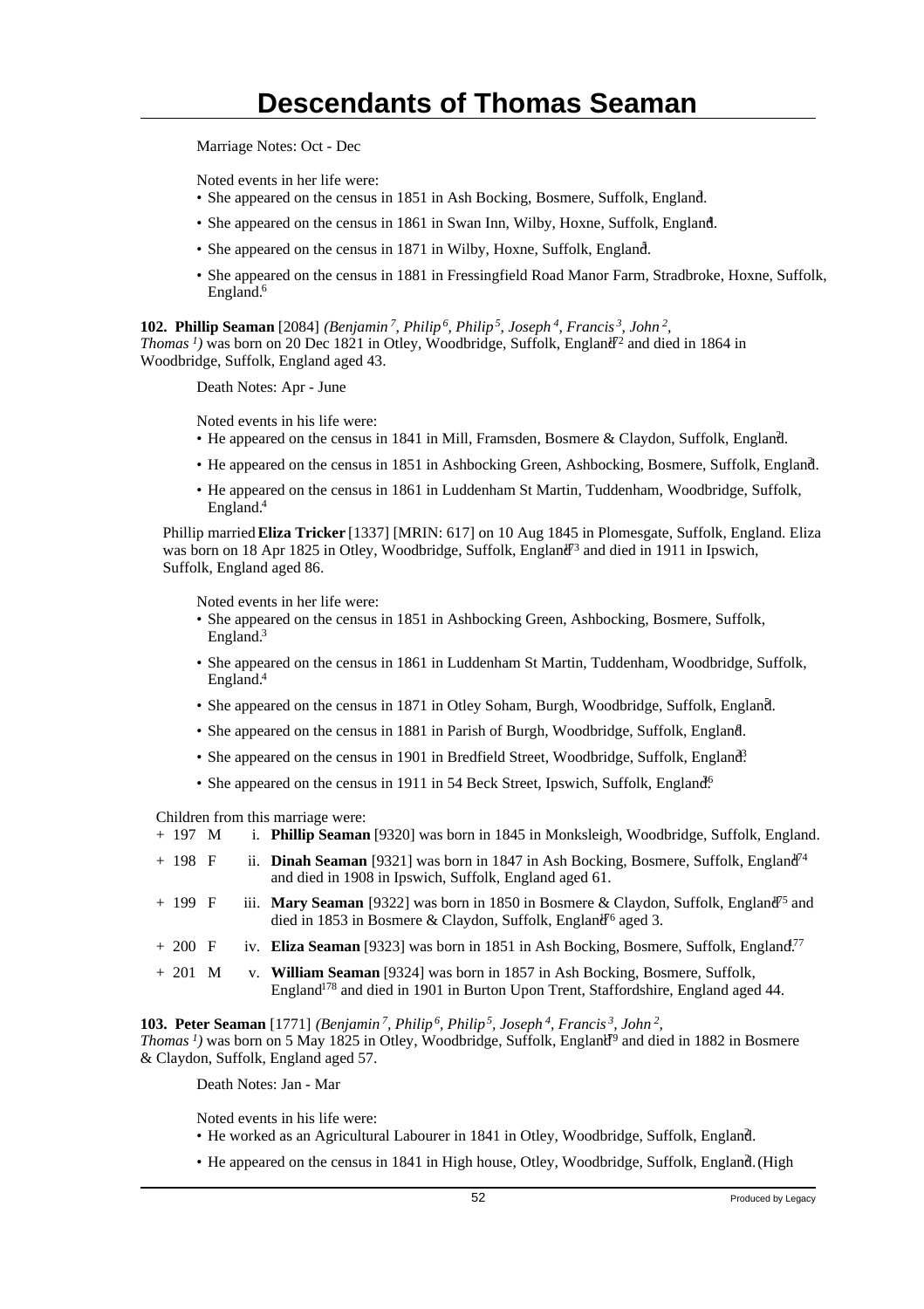house, Otley, Woodbridge, Suffolk - 1841.)

- He appeared on the census in 1861 in Ash Bocking, Bosmere, Suffolk, England. <sup>4</sup> (Ashbocking, Suffolk - 1861.)
- He appeared on the census in 1871 in 35 Ipswich Road, Bosmere, Suffolk, England. (35 Ipswich Road, Bosmere, Suffolk - 1871.)
- He appeared on the census in 1881 in The Green, Ashbocking, Bosmere & Claydon, Suffolk, England.<sup>6</sup> (The Green, Ashbocking, Suffolk - 1881.)

Peter married **Lucy Benham** [1772] [MRIN: 518] in 1849 in Bosmere & Claydon, Suffolk, England. Lucy was born 1827 or 1828 in Rendlesham, Suffolk, England and died in 1906 in Hartismere, Suffolk, England aged 79.

Marriage Notes: Oct - Dec

Noted events in her life were:

- She appeared on the census in 1841 in Lodge, Rendlesham, Suffolk, England.
- She appeared on the census in 1861 in Ash Bocking, Bosmere, Suffolk, England. (Ashbocking, Suffolk - 1861.)
- She appeared on the census in 1871 in 35 Ipswich Road, Bosmere, Suffolk, England.
- She appeared on the census in 1881 in The Green, Ashbocking, Bosmere & Claydon, Suffolk, England.<sup>6</sup> (The Green, Ashbocking, Bosmere & Claydon, Suffolk.)
- She appeared on the census in 1891 in North Nelson Inn, Coddenham, Ashbocking, Suffolk, England.<sup>7</sup> (North Nelson Inn, Coddenham, Ashbocking, Suffolk -.)
- She appeared on the census in 1901 in The Green, Ashbocking, Bosmere & Claydon, Suffolk, England.<sup>33</sup> (The Green, Ashbocking, Bosmere & Claydon, Suffolk.)

Children from this marriage were:

- + 202 F i. **Emma Seaman** [1773] was born in 1856 in Ash Bocking, Bosmere, Suffolk, England<sup>80</sup> and died in 1877 in Bosmere & Claydon, Suffolk, England aged 21.
- + 203 M ii. **Simon Seaman** [1775] was born in 1859 in Ash Bocking, Bosmere, Suffolk, England and died in 1861 in Bosmere & Claydon, Suffolk, England aged 2.
- + 204 M iii. **Phillip Seaman** [1774] was born in 1870 in Ash Bocking, Bosmere, Suffolk, England and died in 1871 in Bosmere & Claydon, Suffolk, England aged 1.

**104. Dinah Seaman** [1770] *(Benjamin<sup>7</sup>, Philip<sup>6</sup>, Philip<sup>5</sup>, Joseph<sup>4</sup>, Francis<sup>3</sup>, John<sup>2</sup> , Thomas<sup>1</sup>*) was born on 15 May 1829 in Otley, Woodbridge, Suffolk, England<sup>81</sup> and died in 1857 in Botesdale, Hartismere, Suffolk, England aged 28.

Death Notes: Y

Noted events in her life were:

- She appeared on the census in 1841 in Ashgreen Ashbocking, Bosmere, Suffolk, England. <sup>2</sup>
- She appeared on the census in 1851 in Bocking Hall, Helmingham, Suffolk, EnglandHouse Servant

Dinah married **Aaron Rose** [1776] [MRIN: 517] in 1854 in Botesdale, Hartismere, Suffolk, England. Aaron was born in 1830 in Framsden, Bosmere, Suffolk, England.

Marriage Notes: Oct - Dec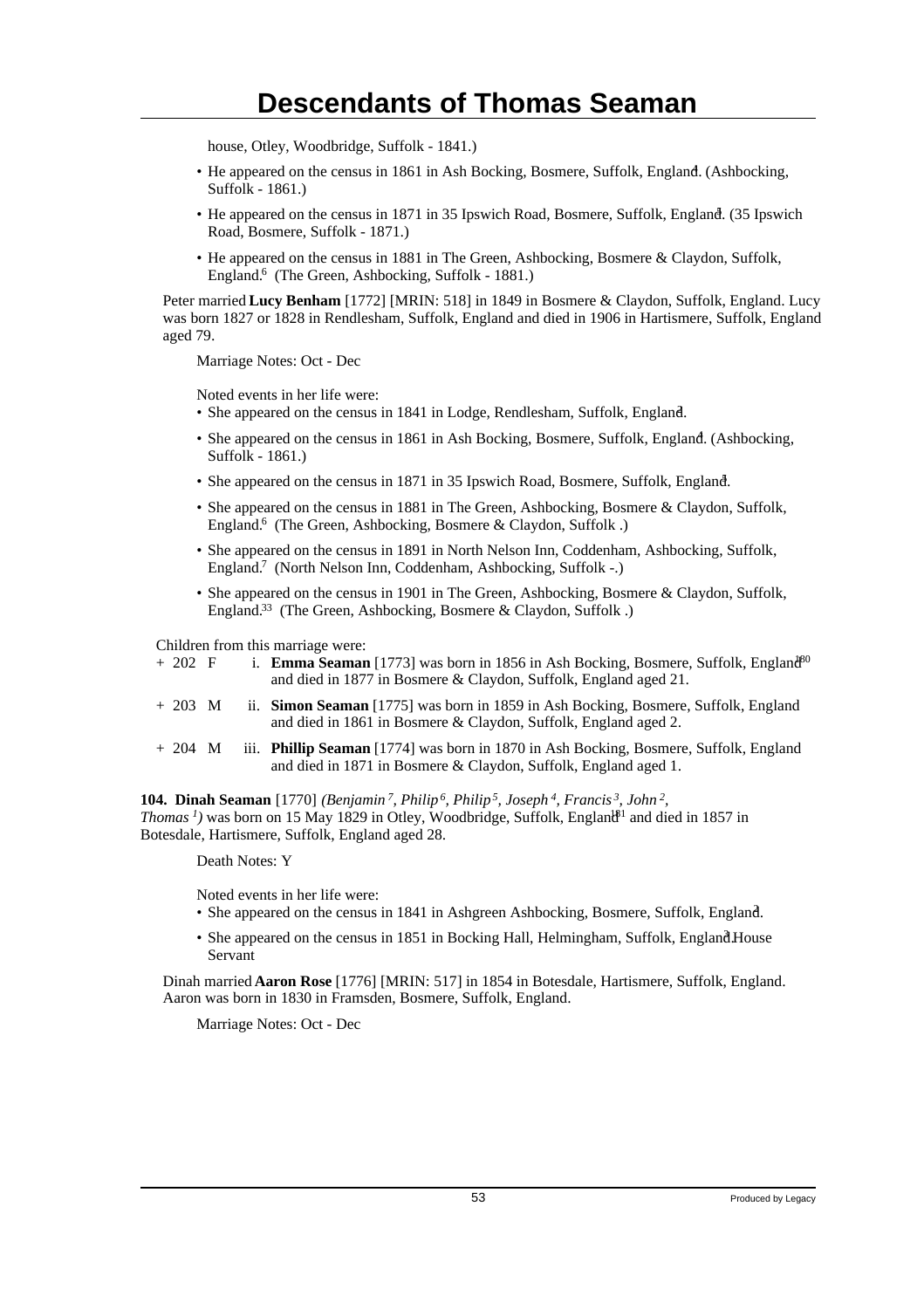#### **Source Citations**

 1. The Church of Jesus Christ of Latter-day Saints, "FamilySearch," database, *FamilySearch* (http://new.familysearch.org); "England, Births and Christenings, 1538-1975," index, FamilySearch (https://familysearch.org/pal:/MM9.1.1/NKMT-3ZB : accessed 05 Oct 2012), George Seaman, 01 Sep 1816; citing reference P 229, FHL microfilm 951462.

 2. Public Records Office, 1841 England Census (Original data - Census Returns of England and Wales, 1841. Kew, Surrey, England: The National Archives of the UK (TNA): Public Record Office (PRO), 1841.)

 3. 1851 England Census (Online publication - Original data - Census Returns of England and Wales, 1851. Kew, Surrey, England: The National Archives of the UK (TNA): Public Record Office (PRO), 1851.)

 4. 1861 England Census (Online publication - Original data - Census Returns of England and Wales, 1861. Kew, Surrey, England: The National Archives of the UK (TNA): Public Record Office (PRO), 1861.)

 5. 1871 England Census (Online publication - Original data - Census Returns of England and Wales, 1871. Kew, Surrey, England: The National Archives of the UK (TNA): Public Record Office (PRO), 1871.)

 6. 1881 England Census (Online publication - Original data - Census Returns of England and Wales, 1881. Kew, Surrey, England: The National Archives of the UK (TNA): Public Record Office (PRO), 1881.)

 7. 1891 England Census (Online publication - Original data - Census Returns of England and Wales, 1891. Kew, Surrey, England: The National Archives of the UK (TNA): Public Record Office (PRO), 1891.)

 8. The Church of Jesus Christ of Latter-day Saints, "FamilySearch," database, *FamilySearch* (http://new.familysearch.org); "England, Marriages, 1538– 1973 ," index, FamilySearch (https://familysearch.org/pal:/MM9.1.1/NJKC-XPD : accessed 30 July 2012), George Seaman, 1836. and "England Marriages, 1538– 1973 ," index, FamilySearch (https://familysearch.org/pal:/MM9.1.1/NJKC-XPD : accessed 09 Sep 2013), George Seaman and Mary Beales, 16 Aug 1836.

9. The Church of Jesus Christ of Latter-day Saints, "FamilySearch," database, *FamilySearch* (http://new.familysearch.org); "England, Births and Christenings, 1538-1975," index, FamilySearch (https://familysearch.org/pal:/MM9.1.1/JSV1-TH7 : accessed 16 Oct 2012), George Seaman, 05 Feb 1837; citing reference yr 1837-1838 p 44-5, FHL microfilm 950439.

 10. The Church of Jesus Christ of Latter-day Saints, "FamilySearch," database, *FamilySearch* (http://new.familysearch.org); "England Deaths and Burials, 1538-1991," index, FamilySearch (https://familysearch.org/pal:/MM9.1.1/JCCY-LY9 : accessed 26 Aug 2012), George Seaman, ; citing reference p 25 cn 198, FHL microfilm 950439.

11. The Church of Jesus Christ of Latter-day Saints, "FamilySearch," database, *FamilySearch* (http://new.familysearch.org); "England and Wales, Birth Registration Index, 1837-2008," index, FamilySearch (https://familysearch.org/pal:/MM9.1.1/2NCQ-R64 : accessed 17 January 2015), John Seaman, 1838; from "England & Wales Births, 1837-2006," index, findmypast (http://www.findmypast.com : 2012); citing Birth Registration, Thetford, Norfolk, England, citing General Register Office, Southport, England.

 12. The Church of Jesus Christ of Latter-day Saints, "FamilySearch," database, *FamilySearch* (http://new.familysearch.org); "England, Births and Christenings, 1538-1975," index, FamilySearch (https://familysearch.org/pal:/MM9.1.1/NKMF-66G : accessed 17 Oct 2012), John Seaman, 05 Sep 1838; citing reference yr 1837-1838 p 48, FHL microfilm 950439.

13. database (http://www.findagrave.com); http://www.findagrave.com/cgi-bin/fg.cgi?page=gr&GRid=48756128

14. The Church of Jesus Christ of Latter-day Saints, "FamilySearch," database, *FamilySearch* (http://new.familysearch.org); "England and Wales, Birth Registration Index, 1837-2008," index, FamilySearch (https://familysearch.org/pal:/MM9.1.1/2N95-LFZ : accessed 13 February 2015), George Seaman, 1841; from "England & Wales Births, 1837-2006," index, findmypast (http://www.findmypast.com : 2012); citing Birth Registration, Mildenhall, Suffolk, England, citing General Register Office, Southport, England.

15. The Church of Jesus Christ of Latter-day Saints, "FamilySearch," database, *FamilySearch* (http://new.familysearch.org); "England and Wales, Birth Registration Index, 1837-2008," index, FamilySearch (https://familysearch.org/pal:/MM9.1.1/2NWH-GFN : accessed 6 March 2015), Harriet Seaman, 1843; from "England & Wales Births, 1837-2006," index, findmypast (http://www.findmypast.com : 2012); citing Birth Registration, Thetford, Norfolk, England, citing General Register Office, Southport, England.

 16. The Church of Jesus Christ of Latter-day Saints, "FamilySearch," database, *FamilySearch* (http://new.familysearch.org); "England, Births and Christenings, 1538-1975," index, FamilySearch (https://familysearch.org/pal:/MM9.1.1/J7BD-79G : accessed 18 Oct 2012), Harriet Seaman, 19 Mar 1843; citing reference p 58 cn 461, FHL microfilm 950442.

17. The Church of Jesus Christ of Latter-day Saints, "FamilySearch," database, *FamilySearch* (http://new.familysearch.org); "England and Wales, Birth Registration Index, 1837-2008," index, FamilySearch (https://familysearch.org/pal:/MM9.1.1/26GW-FGX : accessed 11 March 2015), Frederick Seaman, 1845; from "England & Wales Births, 1837-2006," index, findmypast (http://www.findmypast.com : 2012); citing Birth Registration, Thetford, Norfolk, England, citing General Register Office, Southport, England.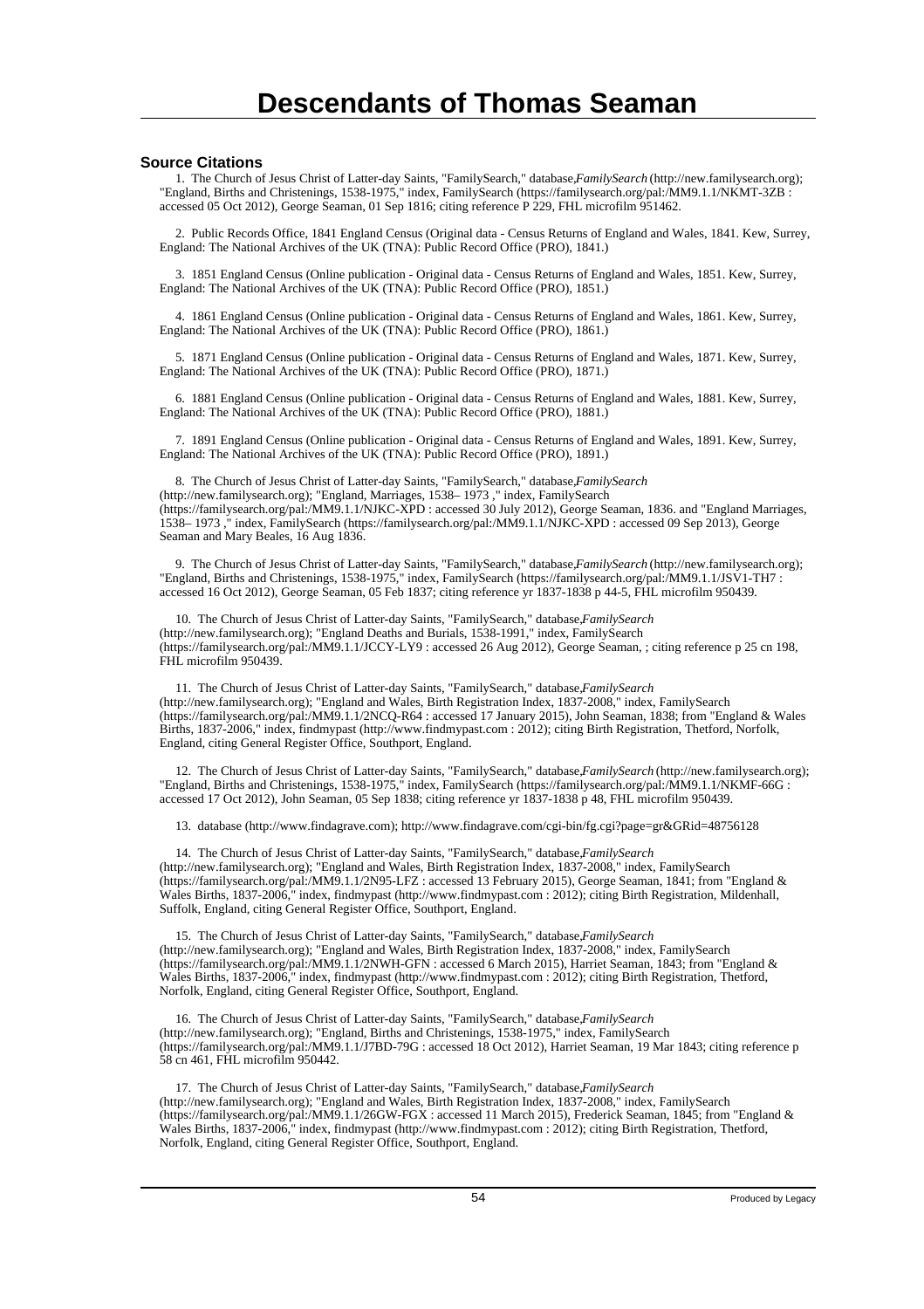18. deceased online(https://www.deceasedonline.com); https://www.deceasedonline.com/servlet/GSDOSearch

 19. The Church of Jesus Christ of Latter-day Saints, "FamilySearch," database, *FamilySearch* (http://new.familysearch.org); "England, Births and Christenings, 1538-1975," index, FamilySearch (https://familysearch.org/pal:/MM9.1.1/JQ64-2MF : accessed 20 Oct 2012), Mary Anne Seaman, 26 Sep 1847; citing reference , FHL microfilm 950443.

 20. The Church of Jesus Christ of Latter-day Saints, "FamilySearch," database, *FamilySearch* (http://new.familysearch.org); "England and Wales, Birth Registration Index, 1837-2008," index, FamilySearch (https://familysearch.org/pal:/MM9.1.1/2NWK-29F : accessed 15 February 2015), Ellen Seaman, 1853; from "England & Wales Births, 1837-2006," index, findmypast (http://www.findmypast.com : 2012); citing Birth Registration, Thetford, Norfolk, England, citing General Register Office, Southport, England.

 21. The Church of Jesus Christ of Latter-day Saints, "FamilySearch," database, *FamilySearch* (http://new.familysearch.org); "England and Wales, Birth Registration Index, 1837-2008," index, FamilySearch (https://familysearch.org/ark:/61903/1:1:2X3S-R34 : accessed 26 April 2015), Walter Seaman, 1857; from "England & Wales Births, 1837-2006," database, findmypast (http://www.findmypast.com : 2012); citing Birth Registration, Thetford, Norfolk, England, citing General Register Office, Southport, England.

22. The Church of Jesus Christ of Latter-day Saints, "FamilySearch," database, *FamilySearch* (http://new.familysearch.org); "England, Births and Christenings, 1538-1975," index, FamilySearch (https://familysearch.org/pal:/MM9.1.1/J77G-C62 : accessed 06 Oct 2012), David Seaman, 27 Sep 1818; citing reference , FHL microfilm 0951464-0951465.

 23. The Church of Jesus Christ of Latter-day Saints, "FamilySearch," database, *FamilySearch* (http://new.familysearch.org); "England and Wales, Marriage Registration Index, 1837-1920", index, Family Search (https://familysearch.org/pal:/MM9.1.1/2649-GFN : accessed 09 Sep 2014), David Seaman, 1847.

 24. The Church of Jesus Christ of Latter-day Saints, "FamilySearch," database, *FamilySearch* (http://new.familysearch.org); "England and Wales, Death Registration Index, 1837-1920", index, FamilySearch (https://familysearch.org/pal:/MM9.1.1/2JVQ-RKC : accessed 09 Sep 2014), Mary Seaman, 1892.

25. FreeREG, FreeReg: 27027.

26. The Church of Jesus Christ of Latter-day Saints, "FamilySearch," database, *FamilySearch* (http://new.familysearch.org); "England and Wales, Birth Registration Index, 1837-2008," index, FamilySearch (https://familysearch.org/ark:/61903/1:1:2NW8-6JQ : accessed 17 April 2015), Frances Mary Seaman, 1848; from "England & Wales Births, 1837-2006," database, findmypast (http://www.findmypast.com : 2012); citing Birth Registration, Swaffham, Norfolk, England, citing General Register Office, Southport, England.

 27. The Church of Jesus Christ of Latter-day Saints, "FamilySearch," database, *FamilySearch* (http://new.familysearch.org); "England, Births and Christenings, 1538-1975," index, FamilySearch (https://familysearch.org/pal:/MM9.1.1/J92C-WD7 : accessed 20 Oct 2012), Frances Mary Seaman, 04 Nov 1848; citing reference item 3 p 28, FHL microfilm 1471577. & "England, Births and Christenings, 1538-1975," index, FamilySearch (https://familysearch.org/pal:/MM9.1.1/N199-39F : accessed 20 Oct 2012), Frances Mary Seaman, 01 Nov 1848; citing reference item 2 p 27, FHL microfilm 1526657.

28. The Church of Jesus Christ of Latter-day Saints, "FamilySearch," database, *FamilySearch* (http://new.familysearch.org); "England and Wales, Birth Registration Index, 1837-2008," index, FamilySearch (https://familysearch.org/pal:/MM9.1.1/2NSY-JNQ : accessed 14 February 2015), Georgeina Seaman, 1841; from "England & Wales Births, 1837-2006," index, findmypast (http://www.findmypast.com : 2012); citing Birth Registration, Mildenhall, Suffolk, England, citing General Register Office, Southport, England.

29. The Church of Jesus Christ of Latter-day Saints, "FamilySearch," database, *FamilySearch* (http://new.familysearch.org); "England, Births and Christenings, 1538-1975," index, FamilySearch (https://familysearch.org/pal:/MM9.1.1/NKMK-S6B : accessed 17 Oct 2012), Georgeanna Seaman, 15 Sep 1841; citing reference p 57 cn 449, FHL microfilm 950442.

 30. The Church of Jesus Christ of Latter-day Saints, "FamilySearch," database, *FamilySearch* (http://new.familysearch.org); "England and Wales, Birth Registration Index, 1837-1920", index, FamilySearch (https://familysearch.org/pal:/MM9.1.1/2NWP-TYY : accessed 09 Sep 2014), Fred Seaman, 1843.

31. FreeREG, FreeReg: 9519.

 32. The Church of Jesus Christ of Latter-day Saints, "FamilySearch," database, *FamilySearch* (http://new.familysearch.org); "England, Births and Christenings, 1538-1975," index, FamilySearch (https://familysearch.org/pal:/MM9.1.1/JWVR-WBW : accessed 07 Oct 2012), Peter Seaman, 14 May 1823; citing reference , FHL microfilm 989535.

 33. 1901 England Census (Online publication - Original data - Census Returns of England and Wales, 1901. Kew, Surrey, England: The National Archives, 1901. Data imaged from the National Archives, London, England.)

 34. The Church of Jesus Christ of Latter-day Saints, "FamilySearch," database, *FamilySearch* (http://new.familysearch.org); "England, Births and Christenings, 1538-1975," index, FamilySearch (https://familysearch.org/pal:/MM9.1.1/NKSD-GY8 : accessed 08 Oct 2012), Susannah Seaman, 21 Mar 1826; citing reference 168, FHL microfilm 989542.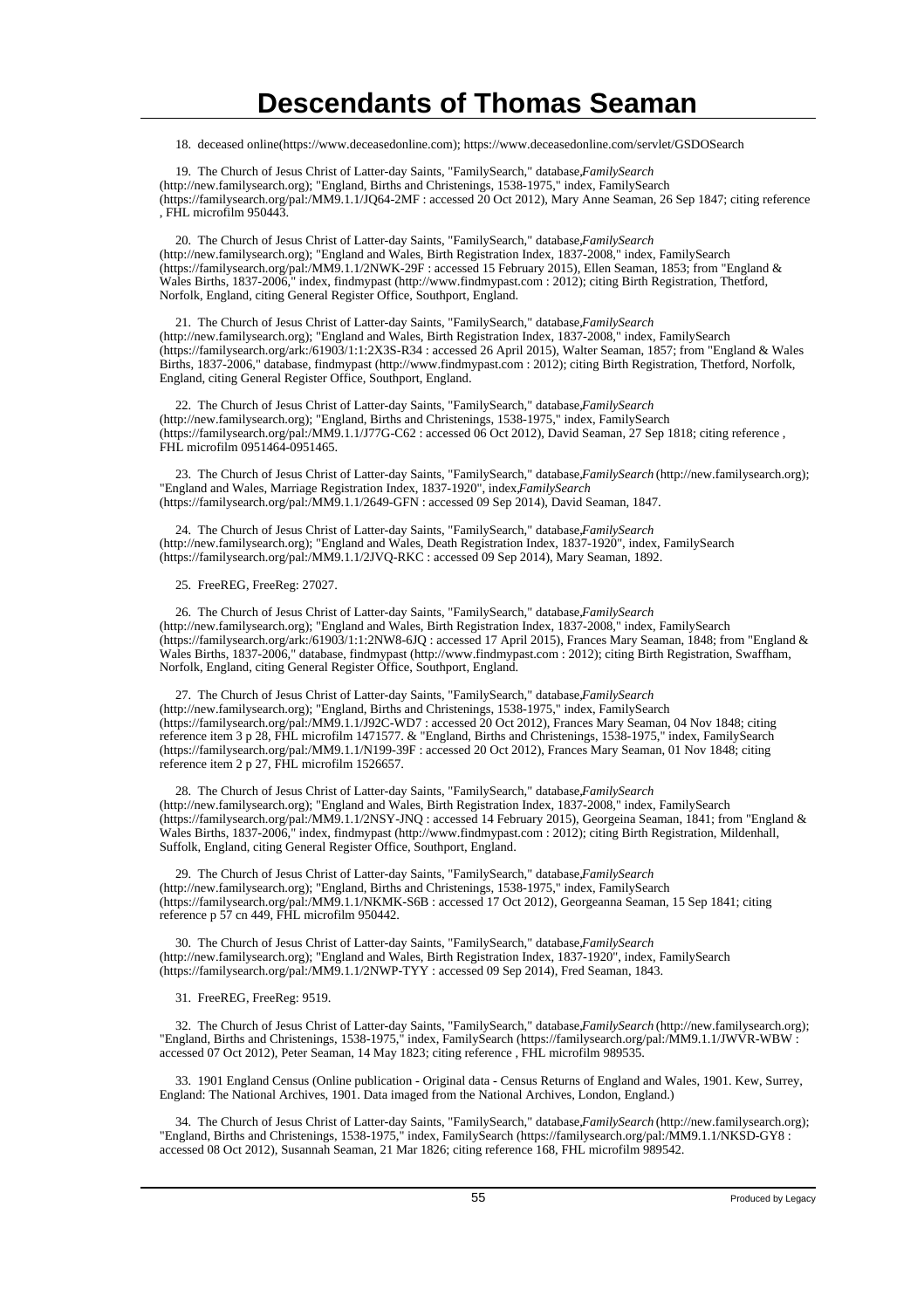35. The Church of Jesus Christ of Latter-day Saints, "FamilySearch," database, *FamilySearch* (http://new.familysearch.org); "England, Births and Christenings, 1538-1975," index, FamilySearch (https://familysearch.org/pal:/MM9.1.1/NKM5-C8V : accessed 03 Oct 2012), William Seaman, 29 May 1814; citing reference , FHL microfilm 951460.

 36. 1911 England Census (Online publication - Original data - Census Returns of England and Wales, 1911. Kew, Surrey, England: The National Archives of the UK (TNA), 1911. Data imaged from the National Archives, London, England.)

 37. The Church of Jesus Christ of Latter-day Saints, "FamilySearch," database, *FamilySearch* (http://new.familysearch.org); "England, Births and Christenings, 1538-1975," index, FamilySearch (https://familysearch.org/pal:/MM9.1.1/JSK9-V7C : accessed 05 Oct 2012), Robert Seaman, 02 May 1816; citing reference P 112, FHL microfilm 951462.

 38. The Church of Jesus Christ of Latter-day Saints, "FamilySearch," database, *FamilySearch* (http://new.familysearch.org); "England and Wales, Birth Registration Index, 1837-2008," index, FamilySearch (https://familysearch.org/pal:/MM9.1.1/26B7-RQP : accessed 9 March 2015), William Seaman, 1844; from "England & Wales Births, 1837-2006," index, findmypast (http://www.findmypast.com : 2012); citing Birth Registration, Cosford, Suffolk, England, citing General Register Office, Southport, England.

 39. The Church of Jesus Christ of Latter-day Saints, "FamilySearch," database, *FamilySearch* (http://new.familysearch.org); "England and Wales, Birth Registration Index, 1837-2008," index, FamilySearch (https://familysearch.org/pal:/MM9.1.1/265F-HNN : accessed 21 March 2015), Emily Jane Seaman, 1846; from "England & Wales Births, 1837-2006," index, findmypast (http://www.findmypast.com : 2012); citing Birth Registration, Cosford, Suffolk, England, citing General Register Office, Southport, England.

 40. The Church of Jesus Christ of Latter-day Saints, "FamilySearch," database, *FamilySearch* (http://new.familysearch.org); "England and Wales, Birth Registration Index, 1837-1920", index, FamilySearch (https://familysearch.org/pal:/MM9.1.1/26TG-Z8R : accessed 18 May 2014), Male Seaman, 1847.

 41. The Church of Jesus Christ of Latter-day Saints, "FamilySearch," database, *FamilySearch* (http://new.familysearch.org); "England and Wales, Birth Registration Index, 1837-2008", index, FamilySearch (https://familysearch.org/pal:/MM9.1.1/2NCM-DHT : accessed 12 December 2014), Female Seaman, 1849.

 42. The Church of Jesus Christ of Latter-day Saints, "FamilySearch," database, *FamilySearch* (http://new.familysearch.org); "England and Wales, Birth Registration Index, 1837-2008," index, FamilySearch (https://familysearch.org/pal:/MM9.1.1/2NCC-B5G : accessed 21 February 2015), Mary Ann Seaman, 1853; from "England & Wales Births, 1837-2006," index, findmypast (http://www.findmypast.com : 2012); citing Birth Registration, Cosford, Suffolk, England, citing General Register Office, Southport, England.

 43. The Church of Jesus Christ of Latter-day Saints, "FamilySearch," database, *FamilySearch* (http://new.familysearch.org); "England and Wales, Birth Registration Index, 1837-2008," index, FamilySearch (https://familysearch.org/pal:/MM9.1.1/2655-8JD : accessed 11 March 2015), Alice Seamen, 1856; from "England & Wales Births, 1837-2006," index, findmypast (http://www.findmypast.com : 2012); citing Birth Registration, Cosford, Suffolk, England, citing General Register Office, Southport, England.

 44. The Church of Jesus Christ of Latter-day Saints, "FamilySearch," database, *FamilySearch* (http://new.familysearch.org); "England and Wales Birth Registration Index, 1837-2008," index, FamilySearch (https://familysearch.org/ark:/61903/1:1:26B6-1WX : accessed 9 May 2015), Robert George Seaman, 1858; from "England & Wales Births, 1837-2006," database, findmypast (http://www.findmypast.com : 2012); citing Birth Registration, Cosford, Suffolk, England, citing General Register Office, Southport, England.

 45. The Church of Jesus Christ of Latter-day Saints, "FamilySearch," database, *FamilySearch* (http://new.familysearch.org); "England, Births and Christenings, 1538-1975," index, FamilySearch (https://familysearch.org/pal:/MM9.1.1/N1G8-H9W : accessed 06 Oct 2012), Judith Seaman, 22 Mar 1818; citing reference 83, FHL microfilm 951464.

 46. The Church of Jesus Christ of Latter-day Saints, "FamilySearch," database, *FamilySearch* (http://new.familysearch.org); "England, Births and Christenings, 1538-1975," index, FamilySearch (https://familysearch.org/pal:/MM9.1.1/N1GJ-WL4 : accessed 06 Oct 2012), George Seaman, 17 May 1820; citing reference 161, FHL microfilm 989533. & "England, Births and Christenings, 1538-1975," index, FamilySearch (https://familysearch.org/pal:/MM9.1.1/NKX7-KJJ : accessed 07 Oct 2012), George Seaman, 17 Mar 1820; citing reference , FHL microfilm 989533.

 47. The Church of Jesus Christ of Latter-day Saints, "FamilySearch," database, *FamilySearch* (http://new.familysearch.org); "England, Births and Christenings, 1538-1975," index, FamilySearch (https://familysearch.org/pal:/MM9.1.1/JSKH-LMQ : accessed 07 Oct 2012), John Seaman, 22 May 1822; citing reference 163, FHL microfilm 989533. & "England, Births and Christenings, 1538-1975," index, FamilySearch (https://familysearch.org/pal:/MM9.1.1/NY7H-W3J : accessed 07 Oct 2012), John Seaman, 22 May 1822; citing reference , FHL microfilm 989533.

 48. The Church of Jesus Christ of Latter-day Saints, "FamilySearch," database, *FamilySearch* (http://new.familysearch.org); "England Marriages, 1538– 1973 ," index, *FamilySearch* (https://familysearch.org/pal:/MM9.1.1/N211-ZQW : accessed 04 Sep 2013), John Seaman and Miriam Polley, 29 Dec 1848.

49. The Church of Jesus Christ of Latter-day Saints, "FamilySearch," database, FamilySearch (http://new.familysearch.org); "England, Births and Christenings, 1538-1975," index, FamilySearch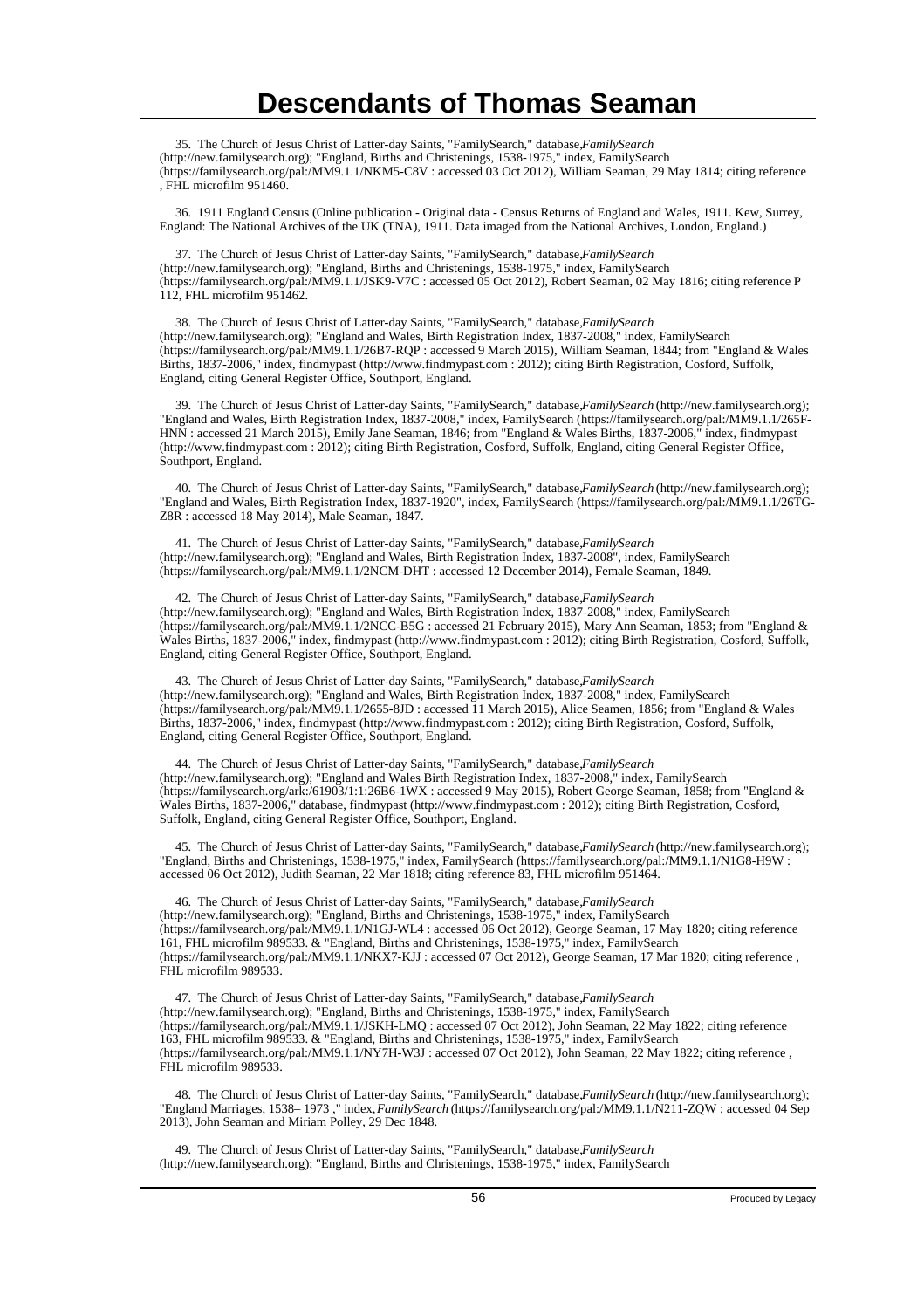(https://familysearch.org/pal:/MM9.1.1/NYS6-C31 : accessed 21 Oct 2012), Elizabeth Seaman, 1849; citing reference - 2:1Z6QVJG, FHL microfilm 918667. & "England, Births and Christenings, 1538-1975," index, FamilySearch (https://familysearch.org/pal:/MM9.1.1/NB31-KPX : accessed 21 Oct 2012), Elizabeth Seaman, 27 May 1849; citing reference , FHL microfilm 918667.

 50. The Church of Jesus Christ of Latter-day Saints, "FamilySearch," database, *FamilySearch* (http://new.familysearch.org); "England and Wales, Birth Registration Index, 1837-2008," index, FamilySearch (https://familysearch.org/pal:/MM9.1.1/26T5-D21 : accessed 15 January 2015), George Seaman, 1850; from "England & Wales Births, 1837-2006," index, findmypast (http://www.findmypast.com : 2012); citing Birth Registration, Hartismere, Suffolk, England, citing General Register Office, Southport, England.

 51. The Church of Jesus Christ of Latter-day Saints, "FamilySearch," database, *FamilySearch* (http://new.familysearch.org); "England, Births and Christenings, 1538-1975," index, FamilySearch (https://familysearch.org/pal:/MM9.1.1/JSLD-HGZ : accessed 21 Oct 2012), George Seaman, 10 Nov 1850; citing reference , FHL microfilm 952437.

 52. The Church of Jesus Christ of Latter-day Saints, "FamilySearch," database, *FamilySearch* (http://new.familysearch.org); "England and Wales, Death Registration Index 1837-2007," index, FamilySearch (https://familysearch.org/ark:/61903/1:1:2NJ8-19Z : accessed 19 April 2015), George Seaman, 1853; from "England & Wales Deaths, 1837-2006," database, findmypast (http://www.findmypast.com : 2012); citing Death, Hartismere, Suffolk, England, General Register Office, Southport, England.

 53. The Church of Jesus Christ of Latter-day Saints, "FamilySearch," database, *FamilySearch* (http://new.familysearch.org); "England Deaths and Burials, 1538-1991," index, FamilySearch (https://familysearch.org/ark:/61903/1:1:JCQP-FMN : accessed 19 April 2015), George Seaman, 11 Jul 1853; citing , reference ; FHL microfilm 952,443.

54. The Church of Jesus Christ of Latter-day Saints, "FamilySearch," database, *FamilySearch* (http://new.familysearch.org); "England and Wales, Birth Registration Index, 1837-2008," index, FamilySearch (https://familysearch.org/pal:/MM9.1.1/2XSL-DPS : accessed 7 March 2015), Anna Seaman, 1854; from "England & Wales Births, 1837-2006," index, findmypast (http://www.findmypast.com : 2012); citing Birth Registration, Hartismere, Suffolk, England, citing General Register Office, Southport, England.

55. The Church of Jesus Christ of Latter-day Saints, "FamilySearch," database, *FamilySearch* (http://new.familysearch.org); "England, Births and Christenings, 1538-1975," index, FamilySearch (https://familysearch.org/pal:/MM9.1.1/NJT1-QMN : accessed 27 Oct 2012), Laura Seaman, 19 Oct 1856; citing reference 327, FHL microfilm 2299652.

 56. The Church of Jesus Christ of Latter-day Saints, "FamilySearch," database, *FamilySearch* (http://new.familysearch.org); "England Deaths and Burials, 1538-1991," index, FamilySearch (https://familysearch.org/pal:/MM9.1.1/J84J-8JW : accessed 25 Aug 2012), Laura Seaman, ; citing reference 99, FHL microfilm 1658080.

 57. The Church of Jesus Christ of Latter-day Saints, "FamilySearch," database, *FamilySearch* (http://new.familysearch.org); "England and Wales, Birth Registration Index, 1837-2008," index, FamilySearch (https://familysearch.org/ark:/61903/1:1:26PS-FL4 : accessed 26 April 2015), Clara Seaman, 1857; from "England & Wales Births, 1837-2006," database, findmypast (http://www.findmypast.com : 2012); citing Birth Registration, Hartismere, Suffolk, England, citing General Register Office, Southport, England.

 58. The Church of Jesus Christ of Latter-day Saints, "FamilySearch," database, *FamilySearch* (http://new.familysearch.org); "England, Births and Christenings, 1538-1975," index, FamilySearch (https://familysearch.org/pal:/MM9.1.1/JQCY-Q5J : accessed 28 Oct 2012), Clara Seaman, 11 Nov 1861; citing reference p340 no905, FHL microfilm 2299652.

 59. The Church of Jesus Christ of Latter-day Saints, "FamilySearch," database, *FamilySearch* (http://new.familysearch.org); "England, Births and Christenings, 1538-1975," index, FamilySearch (https://familysearch.org/pal:/MM9.1.1/JQCY-QJ3 : accessed 28 Oct 2012), Ellen Seaman, 11 Nov 1861; citing reference p340 no 906, FHL microfilm 2299652.

 60. The Church of Jesus Christ of Latter-day Saints, "FamilySearch," database, *FamilySearch* (http://new.familysearch.org); "England, Births and Christenings, 1538-1975," index, FamilySearch (https://familysearch.org/pal:/MM9.1.1/NJT1-46K : accessed 28 Oct 2012), Frederick William Seaman, 11 Nov 1861; citing reference p340 no907, FHL microfilm 2299652.

 61. The Church of Jesus Christ of Latter-day Saints, "FamilySearch," database, *FamilySearch* (http://new.familysearch.org); "England, Births and Christenings, 1538-1975," index, FamilySearch (https://familysearch.org/pal:/MM9.1.1/NNXQ-SF8 : accessed 05 Nov 2012), Arthur Seaman, 24 Sep 1869; citing reference 98, FHL microfilm 1658080.

 62. The Church of Jesus Christ of Latter-day Saints, "FamilySearch," database, *FamilySearch* (http://new.familysearch.org); "England Deaths and Burials, 1538-1991," index, FamilySearch (https://familysearch.org/pal:/MM9.1.1/J84J-83R : accessed 04 Sep 2013), Arthur Seaman, .

 63. The Church of Jesus Christ of Latter-day Saints, "FamilySearch," database, *FamilySearch* (http://new.familysearch.org); "England, Births and Christenings, 1538-1975," index, FamilySearch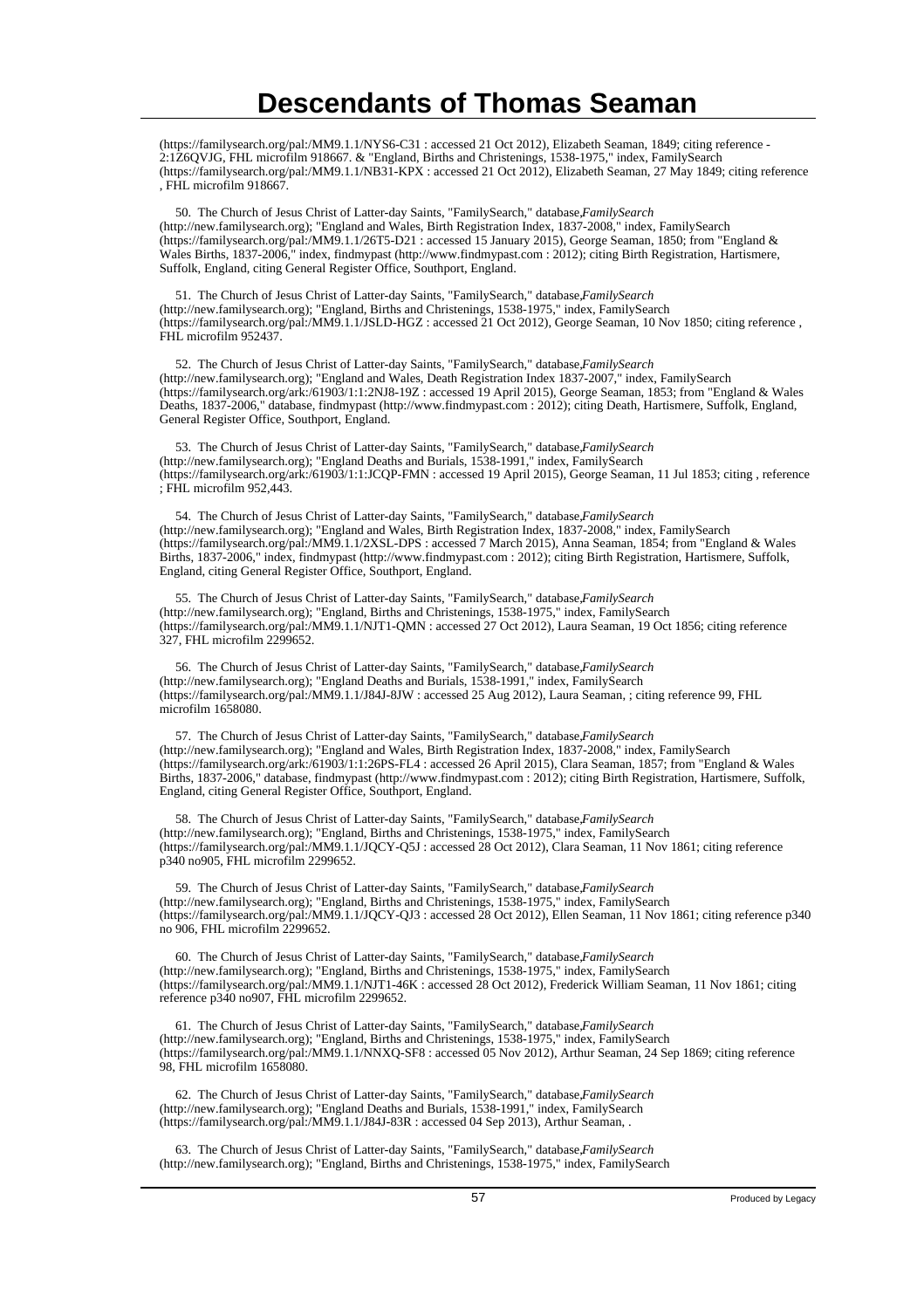(https://familysearch.org/pal:/MM9.1.1/J7BN-F42 : accessed 07 Oct 2012), Joseph Seaman, 22 Sep 1824; citing reference p26 no221, FHL microfilm 989539.

64. The Church of Jesus Christ of Latter-day Saints, "FamilySearch," database, FamilySearch (http://new.familysearch.org); "England and Wales, Birth Registration Index, 1837-2008," index, FamilySearch (https://familysearch.org/ark:/61903/1:1:26TC-MWT : accessed 15 April 2015), Ann Seaman, 1847; from "England & Wales Births, 1837-2006," database, findmypast (http://www.findmypast.com : 2012); citing Birth Registration, Hartismere, Suffolk, England, citing General Register Office, Southport, England.

 65. The Church of Jesus Christ of Latter-day Saints, "FamilySearch," database, *FamilySearch* (http://new.familysearch.org); "England, Births and Christenings, 1538-1975," index, FamilySearch (https://familysearch.org/pal:/MM9.1.1/N54Y-8P6 : accessed 20 Oct 2012), Ann Seaman, ; citing reference , FHL microfilm 918663.

 66. The Church of Jesus Christ of Latter-day Saints, "FamilySearch," database, *FamilySearch* (http://new.familysearch.org); "England and Wales, Birth Registration Index, 1837-1920", index, FamilySearch (https://familysearch.org/pal:/MM9.1.1/2N7J-RNG : accessed 17 Aug 2014), Ellen Seaman, 1848.

 67. The Church of Jesus Christ of Latter-day Saints, "FamilySearch," database, *FamilySearch* (http://new.familysearch.org); "England and Wales, Birth Registration Index, 1837-2008", index, FamilySearch (https://familysearch.org/pal:/MM9.1.1/26PW-54J : accessed 12 December 2014), Sarah Seaman, 1850.

 68. The Church of Jesus Christ of Latter-day Saints, "FamilySearch," database, *FamilySearch* (http://new.familysearch.org); "England, Births and Christenings, 1538-1975," index, FamilySearch (https://familysearch.org/pal:/MM9.1.1/NKXF-RHW : accessed 21 Oct 2012), Sarah Seaman, 14 Apr 1850; citing reference , FHL microfilm 952437.

 69. The Church of Jesus Christ of Latter-day Saints, "FamilySearch," database, *FamilySearch* (http://new.familysearch.org); "England and Wales, Birth Registration Index, 1837-2008," index, FamilySearch (https://familysearch.org/pal:/MM9.1.1/2N7Z-W91 : accessed 11 February 2015), Anthonina Seaman, 1852; from "England & Wales Births, 1837-2006," index, findmypast (http://www.findmypast.com : 2012); citing Birth Registration, Hartismere, Suffolk, England, citing General Register Office, Southport, England.

 70. The Church of Jesus Christ of Latter-day Saints, "FamilySearch," database, *FamilySearch* (http://new.familysearch.org); "England and Wales, Birth Registration Index, 1837-2008," index. *FamilySearch* (https://familysearch.org/pal:/MM9.1.1/2NH8-Z6F : accessed 7 March 2015), George Seaman, 1854; from "England & Wales Births, 1837-2006," index, *findmypast* (http://www.findmypast.com : 2012); citing Birth Registration, Stow, Suffolk, England, citing General Register Office, Southport, England.

 71. The Church of Jesus Christ of Latter-day Saints, "FamilySearch," database, *FamilySearch* (http://new.familysearch.org); "England and Wales, Birth Registration Index, 1837-2008," index, FamilySearch (https://familysearch.org/pal:/MM9.1.1/2657-1Y4 : accessed 20 March 2015), Male Seaman, 1856; from "England & Wales Births, 1837-2006," index, findmypast (http://www.findmypast.com : 2012); citing Birth Registration, Hoxne, Suffolk, England, citing General Register Office, Southport, England.

 72. The Church of Jesus Christ of Latter-day Saints, "FamilySearch," database, *FamilySearch* (http://new.familysearch.org); "England, Births and Christenings, 1538-1975," index, FamilySearch (https://familysearch.org/pal:/MM9.1.1/NK9V-WG9 : accessed 27 Oct 2012), Joseph Seaman, 1856; citing reference - 2:2W6TWCW, FHL microfilm 952448.

73. The Church of Jesus Christ of Latter-day Saints, "FamilySearch," database, *FamilySearch* (http://new.familysearch.org); "England and Wales Birth Registration Index, 1837-2008," index, FamilySearch (https://familysearch.org/ark:/61903/1:1:26BK-RP4 : accessed 9 May 2015), Arthur Seaman, 1858; from "England & Wales Births, 1837-2006," database, findmypast (http://www.findmypast.com : 2012); citing Birth Registration, Hoxne, Suffolk, England, citing General Register Office, Southport, England.

74. The Church of Jesus Christ of Latter-day Saints, "FamilySearch," database, FamilySearch (http://new.familysearch.org); "England, Births and Christenings, 1538-1975," index, FamilySearch (https://familysearch.org/pal:/MM9.1.1/NKS6-HPT : accessed 08 Oct 2012), Isaac Seaman, 11 Dec 1826; citing reference , FHL microfilm 989580.

 75. The Church of Jesus Christ of Latter-day Saints, "FamilySearch," database, *FamilySearch* (http://new.familysearch.org); "England Deaths and Burials, 1538-1991," index, FamilySearch (https://familysearch.org/pal:/MM9.1.1/J84J-86G : accessed 25 Aug 2012), Isaac Seaman, ; citing reference 96, FHL microfilm 1658080.

 76. The Church of Jesus Christ of Latter-day Saints, "FamilySearch," database, *FamilySearch* (http://new.familysearch.org); "England and Wales, Birth Registration Index, 1837-2008," index, FamilySearch (https://familysearch.org/pal:/MM9.1.1/26PY-H8H : accessed 9 March 2015), William Seaman, 1855; from "England & Wales Births, 1837-2006," index, findmypast (http://www.findmypast.com : 2012); citing Birth Registration, Hartismere, Suffolk, England, citing General Register Office, Southport, England.

 77. Carmen Upton, Ancestry World Tree Project: Upton Family (Ancestry.com, Upton Family Tree, 26 Apr 2006, http://awt.ancestry.com/cgi-bin/igm.cgi?op=GET&db=chorkette&id=I364), Peter Batley SEAMAN.

78. FreeREG, FreeReg: 27704.

79. A L Cobiac, South Australian Deaths Index of Registrations 1842 to 1915 (Adelaide, South Australian Genealogy and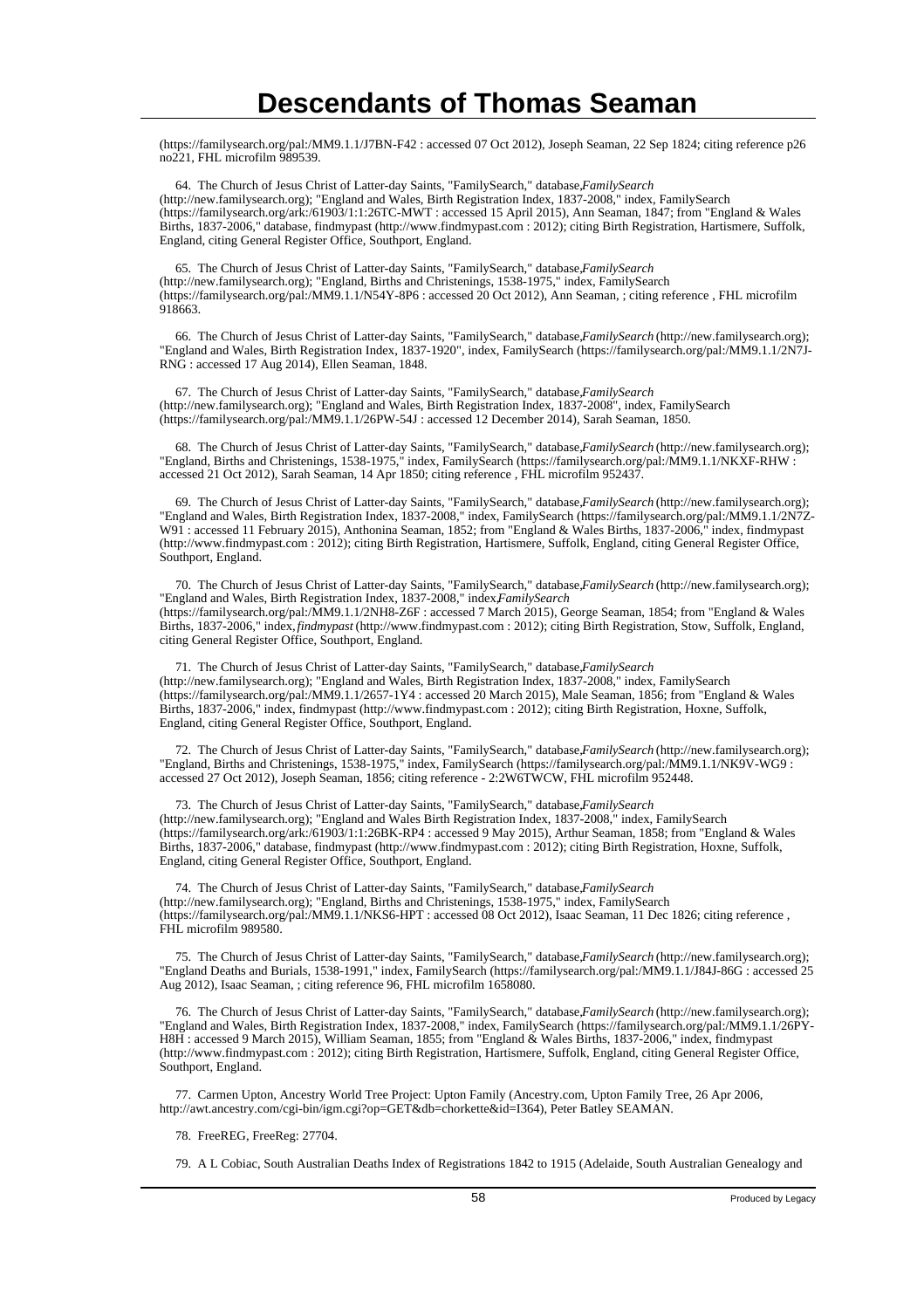Heraldry Society Inc, April 2000), Vol x page 1290, SEAMAN Peter Batty d. 12 Sep 1885 b148 p469.

 80. Agincourt's Journey (online, http://www.slsa.sa.gov.au/fh/passengerlists/1850AgincourtJourney.htm). .... The Adelaide Register (Adelaide,South Australia , microfiche archive, Edition 1 Feb 1923), pages 7 column f. Also see edition of 15 February 1923 pag e 6g for comments on the diary report.

 81. The National Archives of the UK, England Census 1841 ([database on-line]. Census Returns of England and Wales, 1841. Kew, Surrey, England: The National Archives of the UK: Public Record Office, 1841.), Civil Parish: Felsham, Hundred: Thedwestry, County: Suffolk , Registration District: Stow, Sub-registration District: R attlesden.

 82. Secretary to the Colonial Land and Emigration Commissioners, Certificate of Final Departure & List of Emigrants - Agincourt 1849 (Adelaide 1996, "Official Passenger Lists of Immigrants Arriving in South Australia Under UK Assisted Passage Schemes 1847-1886", Vol 4 50/1).

83. Secretary to the Colonial Land and Emigration Commissioners, Certificate of Final Departure & List of Emigrants -Agincourt 1849 (Adelaide 1996, "Official Passenger Lists of Immigrants Arriving in South Australia Under UK Assisted Passage Schemes 1847-1886", Vol 4 50/1). .... Diane Cummings, Agincourt 1849-50 (online, http://www.slsa.sa.gov.au/fh/passengerlists/1850Agincourt.htm). .... Robert Janmaart, The Ships List - Agincourt 1850 (online, http://www.theshipslist.com/ships/australia/agincourt1850.htm, 2005).

 84. Carmen Upton, Ancestry World Tree Project: Upton Family (Ancestry.com, Upton Family Tree, 26 Apr 2006, http://awt.ancestry.com/cgi-bin/igm.cgi?op=GET&db=chorkette&id=I364), Surname: Cudbard, Given Name: Hannah.

 85. Carmen Upton, Ancestry World Tree Project: Upton Family (Ancestry.com, Upton Family Tree, 26 Apr 2006, http://awt.ancestry.com/cgi-bin/igm.cgi?op=GET&db=chorkette&id=I364), Peter SEAMAN m. Hannah CUDBARD 11 Nov 1830 in Felsham, Suff olk, England. .... The Church of Jesus Christ of Latter-day Saints, "FamilySearch," database, *FamilySearch* (http://new.familysearch.org); "England, Marriages, 1538– 1973 ," index, FamilySearch (https://familysearch.org/pal:/MM9.1.1/N21S-BJV : accessed 19 Apr 2013), Battley Leyman and Hannah Cudbart, 11 Nov 1830.

"England, Marriages, 1538– 1973 ," index, FamilySearch (https://familysearch.org/pal:/MM9.1.1/NJKW-J4X : accessed 19 Apr 2013), Battley Leyman and Hannah Cudbart, 1830.

 86. Carmen Upton, Ancestry World Tree Project: Upton Family (Ancestry.com, Upton Family Tree, 26 Apr 2006, http://awt.ancestry.com/cgi-bin/igm.cgi?op=GET&db=chorkette&id=I364), Hannah CUDBARD b. ABT 1808 in Old Accrington, Lancashire, E ngland. .... A L Cobiac, South Australian Deaths Index of Registrations 1842 to 1915 (Adelaide, South Australian Genealogy and Heraldry Society Inc, April 2000), Vol 4 page 1290, SEAMAN Hannah d. 17 Jun 1874 aged 66yrs b5 8 p161.

 87. Carmen Upton, Ancestry World Tree Project: Upton Family (Ancestry.com, Upton Family Tree, 26 Apr 2006, http://awt.ancestry.com/cgi-bin/igm.cgi?op=GET&db=chorkette&id=I364), Hannah CUDBARD c. 15 Feb 1808 Baptist Chapel, Old Accringto n, Lancashire, England.

 88. A L Cobiac, South Australian Deaths Index of Registrations 1842 to 1915 (Adelaide, South Australian Genealogy and Heraldry Society Inc, April 2000), Vol 4 page 1290, SEAMAN Hannah d. 17 Jun 1874 aged 66yrs b5 8 p161.

 89. Carmen Upton, Ancestry World Tree Project: Upton Family (Ancestry.com, Upton Family Tree, 26 Apr 2006, http://awt.ancestry.com/cgi-bin/igm.cgi?op=GET&db=chorkette&id=I364), Luke SEAMAN b: 11 Feb 1833 in Felsom,Suffolk,England.

 90. A L Cobiac, South Australian Deaths Index of Registrations 1842 to 1915 (Adelaide, South Australian Genealogy and Heraldry Society Inc, April 2000), Vol 4 page 1290, SEAMAN Luke d. 28 DEc 1913 aged 74yrs b38 0 p313.

 91. Carmen Upton, Ancestry World Tree Project: Upton Family (Ancestry.com, Upton Family Tree, 26 Apr 2006, http://awt.ancestry.com/cgi-bin/igm.cgi?op=GET&db=chorkette&id=I364), Rachel SEAMAN.

 92. Carmen Upton, Ancestry World Tree Project: Upton Family (Ancestry.com, Upton Family Tree, 26 Apr 2006, http://awt.ancestry.com/cgi-bin/igm.cgi?op=GET&db=chorkette&id=I364), Rachel SEAMAN b: 21 Jun 1834 in Felsom,Suffolk,England.

 93. The Church of Jesus Christ of Latter-day Saints, "FamilySearch," database, *FamilySearch* (http://new.familysearch.org); "England, Births and Christenings, 1538-1975," index, FamilySearch (https://familysearch.org/pal:/MM9.1.1/JSKZ-VLB : accessed 13 Oct 2012), Rachael Seaman, 30 Jun 1834; citing reference pg 36 No 281, FHL microfilm 989594. & "England, Births and Christenings, 1538-1975," index, FamilySearch (https://familysearch.org/pal:/MM9.1.1/JSLX-XB6 : accessed 13 Oct 2012), Rachael Seaman, 30 Jun 1834; citing reference , FHL microfilm unknown.

 94. Carmen Upton, Ancestry World Tree Project: Upton Family (Ancestry.com, Upton Family Tree, 26 Apr 2006, http://awt.ancestry.com/cgi-bin/igm.cgi?op=GET&db=chorkette&id=I364), Eliza SEAMAN. .... A L Cobiac, South Australian Deaths Index of Registrations 1842 to 1915 (Adelaide, South Australian Genealogy and Heraldry Society Inc, April 2000), JESSUP Eliza 30yrs d. 9 Jul 1864 rel. William JESSUP [H] b1 8 p8.

 95. A L Cobiac, South Australian Deaths Index of Registrations 1842 to 1915 (Adelaide, South Australian Genealogy and Heraldry Society Inc, April 2000), JESSUP Eliza 30yrs d. 9 Jul 1864 rel. William JESSUP [H] b1 8 p8.

96. The Church of Jesus Christ of Latter-day Saints, "FamilySearch," database, FamilySearch (http://new.familysearch.org); "England Births and Christenings, 1538-1975," index, FamilySearch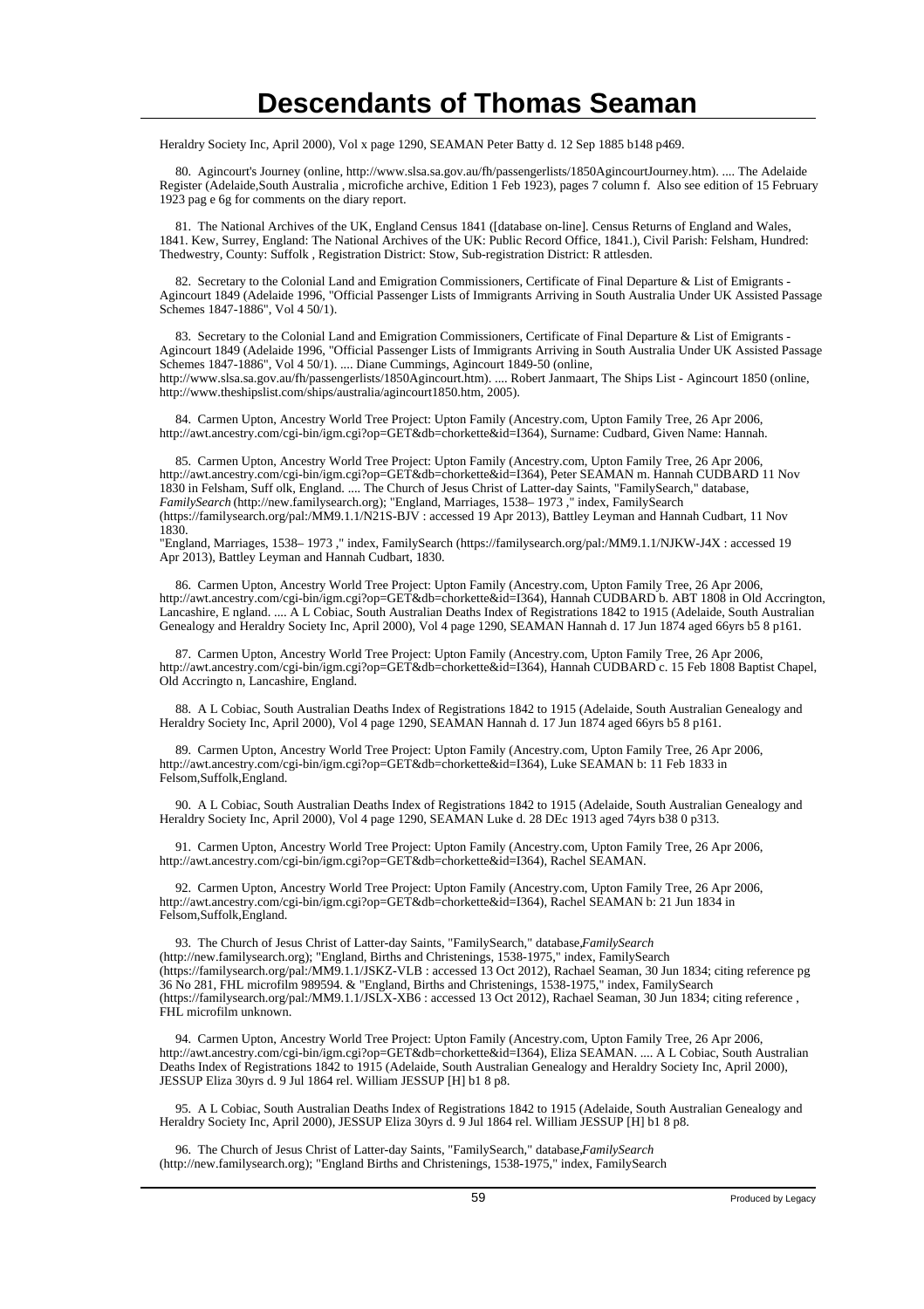(https://familysearch.org/pal:/MM9.1.1/JSLX-6M4 : accessed 27 Apr 2014), Eliza Seaman, 14 Dec 1835; citing FELSHAM,SUFFOLK,ENGLAND, reference ; FHL microfilm unknown. And "England Births and Christenings, 1538-1975, index, FamilySearch (https://familysearch.org/pal:/MM9.1.1/JQ66-YYV : accessed 27 Apr 2014), Eliza Seaman, 14 Dec 1835; citing England, reference p 38 no 303; FHL microfilm 989596.

 97. Carmen Upton, Ancestry World Tree Project: Upton Family (Ancestry.com, Upton Family Tree, 26 Apr 2006, http://awt.ancestry.com/cgi-bin/igm.cgi?op=GET&db=chorkette&id=I364), Mary SEAMAN.

 98. Carmen Upton, Ancestry World Tree Project: Upton Family (Ancestry.com, Upton Family Tree, 26 Apr 2006, http://awt.ancestry.com/cgi-bin/igm.cgi?op=GET&db=chorkette&id=I364), Mary SEAMAN b: 1 Dec 1837 in Felsham, Suffolk, England. .... The Church of Jesus Christ of Latter-day Saints, "FamilySearch," database, *FamilySearch* (http://new.familysearch.org); "England and Wales, Birth Registration Index, 1837-2008", index, FamilySearch (https://familysearch.org/pal:/MM9.1.1/2NHL-D66 : accessed 12 December 2014), Mary Seaman, 1837.

 99. Carmen Upton, Ancestry World Tree Project: Upton Family (Ancestry.com, Upton Family Tree, 26 Apr 2006, http://awt.ancestry.com/cgi-bin/igm.cgi?op=GET&db=chorkette&id=I364), Mary SEAMAN c: 24 Dec 1837 in Felsham, Suffolk, England.

 100. Carmen Upton, Ancestry World Tree Project: Upton Family (Ancestry.com, Upton Family Tree, 26 Apr 2006, http://awt.ancestry.com/cgi-bin/igm.cgi?op=GET&db=chorkette&id=I364), David SEAMAN.

 101. Carmen Upton, Ancestry World Tree Project: Upton Family (Ancestry.com, Upton Family Tree, 26 Apr 2006, http://awt.ancestry.com/cgi-bin/igm.cgi?op=GET&db=chorkette&id=I364), David SEAMAN b: 21 Apr 1839 in ,Suffolk,England.

 102. Carmen Upton, Ancestry World Tree Project: Upton Family (Ancestry.com, Upton Family Tree, 26 Apr 2006, http://awt.ancestry.com/cgi-bin/igm.cgi?op=GET&db=chorkette&id=I364), David SEAMAN c: 19 May 1839 in Felsham,Suffolk,England.

 103. A L Cobiac, South Australian Deaths Index of Registrations 1842 to 1915 (Adelaide, South Australian Genealogy and Heraldry Society Inc, April 2000), Vol 4 page 1290, SEAMAN David d. 2 Jul 1887 aged 48yrs b16 4 p284.

 104. A L Cobiac, South Australian Deaths Index of Registrations 1916 to 1972 (Adelaide, South Australian Genealogy and Heraldry Society Inc, September 2006), Vol 9 page 2871, SEAMAN Phillip 74yrs d. 15 Oct 1916 b405 p 94.

 105. A L Cobiac, South Australian Deaths Index of Registrations 1916 to 1972 (Adelaide, South Australian Genealogy and Heraldry Society Inc, September 2006), Vol 9 page 2871, SEAMAN Phillip 74yrs d. 15 Oct 1916 b405 p 94. .... Carmen Upton, Ancestry World Tree Project: Upton Family (Ancestry.com, Upton Family Tree, 26 Apr 2006, http://awt.ancestry.com/cgibin/igm.cgi?op=GET&db=chorkette&id=I364), Philip SEAMAN b: 11 Nov 1841 in Felsham, Suffolk, England.

 106. Carmen Upton, Ancestry World Tree Project: Upton Family (Ancestry.com, Upton Family Tree, 26 Apr 2006, http://awt.ancestry.com/cgi-bin/igm.cgi?op=GET&db=chorkette&id=I364), Philip SEAMAN c: 12 Dec 1841 in Felsham, Suffolk, England.

 107. Carmen Upton, Ancestry World Tree Project: Upton Family (Ancestry.com, Upton Family Tree, 26 Apr 2006, http://awt.ancestry.com/cgi-bin/igm.cgi?op=GET&db=chorkette&id=I364), Emma SEAMAN. .... A L Cobiac, South Australian Deaths Index of Registrations 1842 to 1915 (Adelaide, South Australian Genealogy and Heraldry Society Inc, April 2000), ELLIS Emma 49yrs d. 9 Sep 1895 rel. James ELLIS [H] b224 p4 09.

 108. Carmen Upton, Ancestry World Tree Project: Upton Family (Ancestry.com, Upton Family Tree, 26 Apr 2006, http://awt.ancestry.com/cgi-bin/igm.cgi?op=GET&db=chorkette&id=I364), Emma SEAMAN b: 4 Nov 1844 in Felsham, Suffolk, England. .... A L Cobiac, South Australian Deaths Index of Registrations 1842 to 1915 (Adelaide, South Australian Genealogy and Heraldry Society Inc, April 2000), ELLIS Emma 49yrs d. 9 Sep 1895 rel. James ELLIS [H] b224 p4 09.

 109. Carmen Upton, Ancestry World Tree Project: Upton Family (Ancestry.com, Upton Family Tree, 26 Apr 2006, http://awt.ancestry.com/cgi-bin/igm.cgi?op=GET&db=chorkette&id=I364), Emma SEAMAN c: 11 Dec 1844 in Felsham, Suffolk, England.

 110. A L Cobiac, South Australian Deaths Index of Registrations 1842 to 1915 (Adelaide, South Australian Genealogy and Heraldry Society Inc, April 2000), ELLIS Emma 49yrs d. 9 Sep 1895 rel. James ELLIS [H] b224 p4 09.

 111. Carmen Upton, Ancestry World Tree Project: Upton Family (Ancestry.com, Upton Family Tree, 26 Apr 2006, http://awt.ancestry.com/cgi-bin/igm.cgi?op=GET&db=chorkette&id=I364), Rebecca SEAMAN. .... A L Cobiac, South Australian Deaths Index of Registrations 1916 to 1972 (Adelaide, South Australian Genealogy and Heraldry Society Inc, September 2006), SEMMENS Rebecca 71yrs d. 1 Oct 1918 rel. Francis SEMMENS [D H] b422 p295.

 112. Carmen Upton, Ancestry World Tree Project: Upton Family (Ancestry.com, Upton Family Tree, 26 Apr 2006, http://awt.ancestry.com/cgi-bin/igm.cgi?op=GET&db=chorkette&id=I364), Rebecca SEAMAN b: 12 Apr 1847 in ,Suffolk,England. .... A L Cobiac, South Australian Deaths Index of Registrations 1916 to 1972 (Adelaide, South Australian Genealogy and Heraldry Society Inc, September 2006), SEMMENS Rebecca 71yrs d. 1 Oct 1918 rel. Francis SEMMENS [D H] b422 p295. .... The Church of Jesus Christ of Latter-day Saints, "FamilySearch," database, *FamilySearch* (http://new.familysearch.org); "England and Wales, Birth Registration Index, 1837-2008," index, FamilySearch (https://familysearch.org/ark:/61903/1:1:26T2-XZG : accessed 15 April 2015), Rebecca Seaman, 1847; from "England & Wales Births, 1837-2006," database, findmypast (http://www.findmypast.com : 2012); citing Birth Registration, Stow, Suffolk, England, citing General Register Office, Southport, England.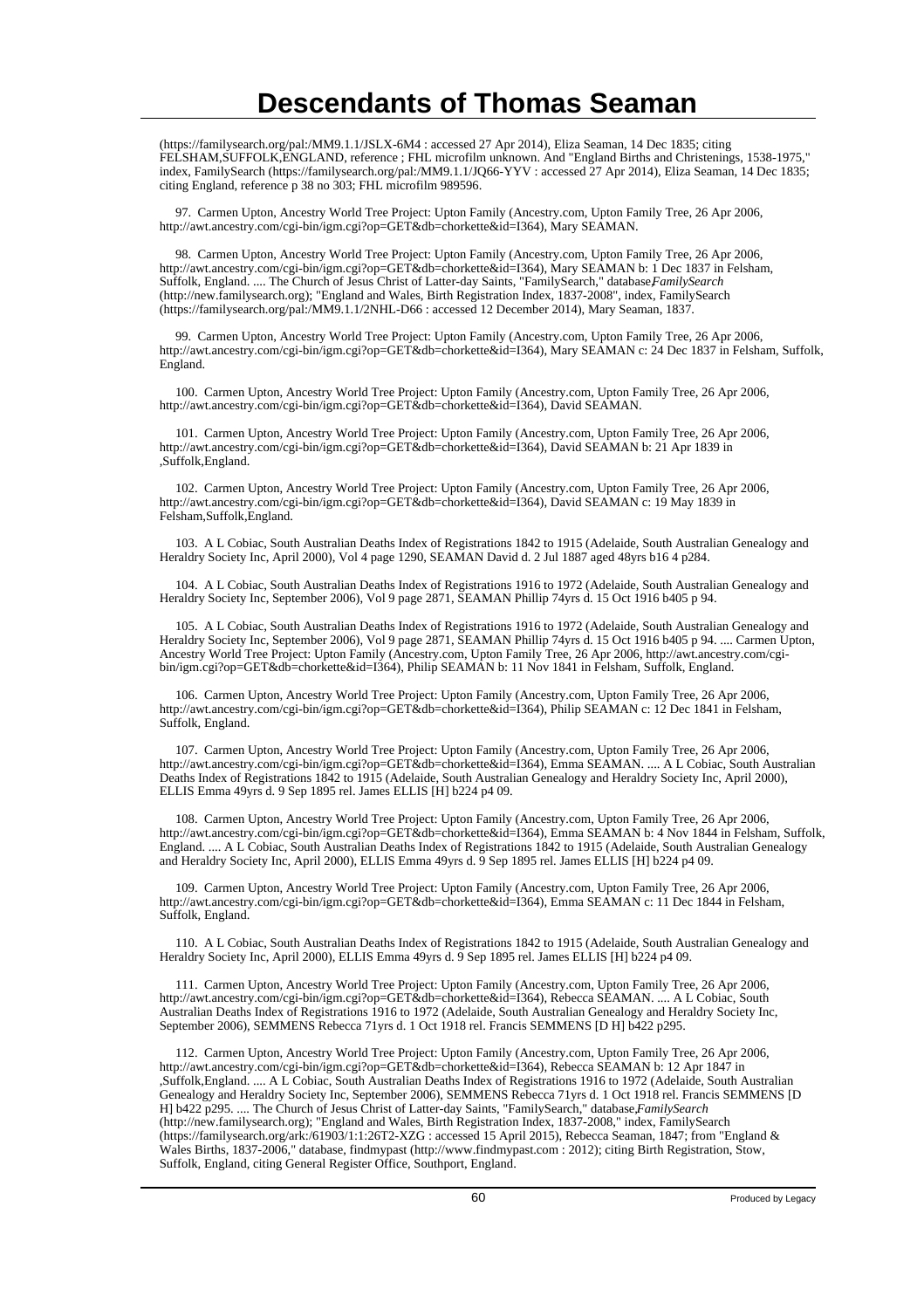113. Carmen Upton, Ancestry World Tree Project: Upton Family (Ancestry.com, Upton Family Tree, 26 Apr 2006, http://awt.ancestry.com/cgi-bin/igm.cgi?op=GET&db=chorkette&id=I364), Rebecca SEAMAN c: 29 Aug 1847 in Felsham,Suffolk,England.

 114. A L Cobiac, South Australian Deaths Index of Registrations 1916 to 1972 (Adelaide, South Australian Genealogy and Heraldry Society Inc, September 2006), SEMMENS Rebecca 71yrs d. 1 Oct 1918 rel. Francis SEMMENS [D H] b422 p295.

 115. Carmen Upton, Ancestry World Tree Project: Upton Family (Ancestry.com, Upton Family Tree, 26 Apr 2006, http://awt.ancestry.com/cgi-bin/igm.cgi?op=GET&db=chorkette&id=I364), Peter SEAMAN.

 116. Carmen Upton, Ancestry World Tree Project: Upton Family (Ancestry.com, Upton Family Tree, 26 Apr 2006, http://awt.ancestry.com/cgi-bin/igm.cgi?op=GET&db=chorkette&id=I364), Peter SEAMAN b: 26 Jun 1849 in Felsom, Suffolk, England.

 117. Carmen Upton, Ancestry World Tree Project: Upton Family (Ancestry.com, Upton Family Tree, 26 Apr 2006, http://awt.ancestry.com/cgi-bin/igm.cgi?op=GET&db=chorkette&id=I364), Peter SEAMAN c: 22 Jul 1849 in Felsham, Suffolk, England.

 118. A L Cobiac, South Australian Deaths Index of Registrations 1916 to 1972 (Adelaide, South Australian Genealogy and Heraldry Society Inc, September 2006), Vol 9 page 2871, SEAMAN Peter d. 27 Jul 1935 aged 86 yrs b5 71 p2948.

 119. Carmen Upton, Ancestry World Tree Project: Upton Family (Ancestry.com, Upton Family Tree, 26 Apr 2006, http://awt.ancestry.com/cgi-bin/igm.cgi?op=GET&db=chorkette&id=I364), Elisha SEAMAN b: 14 Feb 1853 in Morphett Vale, South Austra lia, Australia.

 120. A L Cobiac, South Australian Deaths Index of Registrations 1842 to 1915 (Adelaide, South Australian Genealogy and Heraldry Society Inc, April 2000), Vol 4 page 1290, SEAMAN Elisha d. 14 Oct 1915 aged 62yrs b3 96 p106.

121. Free REG, FreeReg: 27704.

 122. The Church of Jesus Christ of Latter-day Saints, "FamilySearch," database, *FamilySearch* (http://new.familysearch.org); "England, Marriages, 1538– 1973 ," index, FamilySearch (https://familysearch.org/pal:/MM9.1.1/NJKW-MMZ : accessed 29 July 2012), Elijah Seaman, 1828.

 123. The Church of Jesus Christ of Latter-day Saints, "FamilySearch," database, *FamilySearch* (http://new.familysearch.org); "England Deaths and Burials, 1538-1991," index*FamilySearch* (https://familysearch.org/pal:/MM9.1.1/JCPD-JPF : accessed 26 Aug 2012), Sophia Seaman, ; citing reference Pg. 116 Line 923, FHL microfilm 1835971.

124. The Church of Jesus Christ of Latter-day Saints, "FamilySearch," database, FamilySearch (http://new.familysearch.org); "England and Wales, Birth Registration Index, 1837-2008," index, FamilySearch (https://familysearch.org/pal:/MM9.1.1/26PG-KDJ : accessed 21 March 2015), Elijah George William Courtnay Seaman, 1846; from "England & Wales Births, 1837-2006," index, findmypast (http://www.findmypast.com : 2012); citing Birth Registration, Medway, Kent, England, citing General Register Office, Southport, England.

125. The Church of Jesus Christ of Latter-day Saints, "FamilySearch," database, FamilySearch (http://new.familysearch.org); "England, Births and Christenings, 1538-1975," index, FamilySearch (https://familysearch.org/pal:/MM9.1.1/J3TT-R4M : accessed 17 Feb 2013), Elijah George William Courtenay Seaman, 05 Feb 1846; citing Saint Margaret, Rochester, Kent, England, reference item 1 p 228; FHL microfilm 1469484.

 126. The Church of Jesus Christ of Latter-day Saints, "FamilySearch," database, *FamilySearch* (http://new.familysearch.org); "England Deaths and Burials, 1538-1991," index*FamilySearch* (https://familysearch.org/pal:/MM9.1.1/JCPD-J3J : accessed 26 Aug 2012), Elijah George William Courtenay Seaman, ; citing reference Pg. 108 Line 857, FHL microfilm 1835971.

 127. The Church of Jesus Christ of Latter-day Saints, "FamilySearch," database, *FamilySearch* (http://new.familysearch.org); "England, Marriages, 1538– 1973 ," index, FamilySearch (https://familysearch.org/pal:/MM9.1.1/NN63-2ZY : accessed 17 Feb 2013), George Elijah Seaman and Mary Ward, ; citing St. Margaret Next Rochester, Kent, England, reference P 102; FHL microfilm 1835969.

 128. The Church of Jesus Christ of Latter-day Saints, "FamilySearch," database, *FamilySearch* (http://new.familysearch.org); "England, Births and Christenings, 1538-1975," index, FamilySearch (https://familysearch.org/pal:/MM9.1.1/J7B8-51M : accessed 03 Oct 2012), Dinah Seaman, 24 Feb 1810; citing reference , FHL microfilm 950436.

 129. The Church of Jesus Christ of Latter-day Saints, "FamilySearch," database, *FamilySearch* (http://new.familysearch.org).

 130. The Church of Jesus Christ of Latter-day Saints, "FamilySearch," database, *FamilySearch* (http://new.familysearch.org); "England, Marriages, 1538– 1973 ," index, FamilySearch (https://familysearch.org/pal:/MM9.1.1/NJKH-FZD : accessed 30 July 2012), Elisha Seaman, 1834.

 131. FreeREG, "England, Births and Christenings, 1538-1975," index, FamilySearch (https://familysearch.org/pal:/MM9.1.1/NPZZ-BVW : accessed 16 Oct 2012), Elijah Seaman, 27 Apr 1836; citing reference , FHL microfilm 0596996 (RG4 642).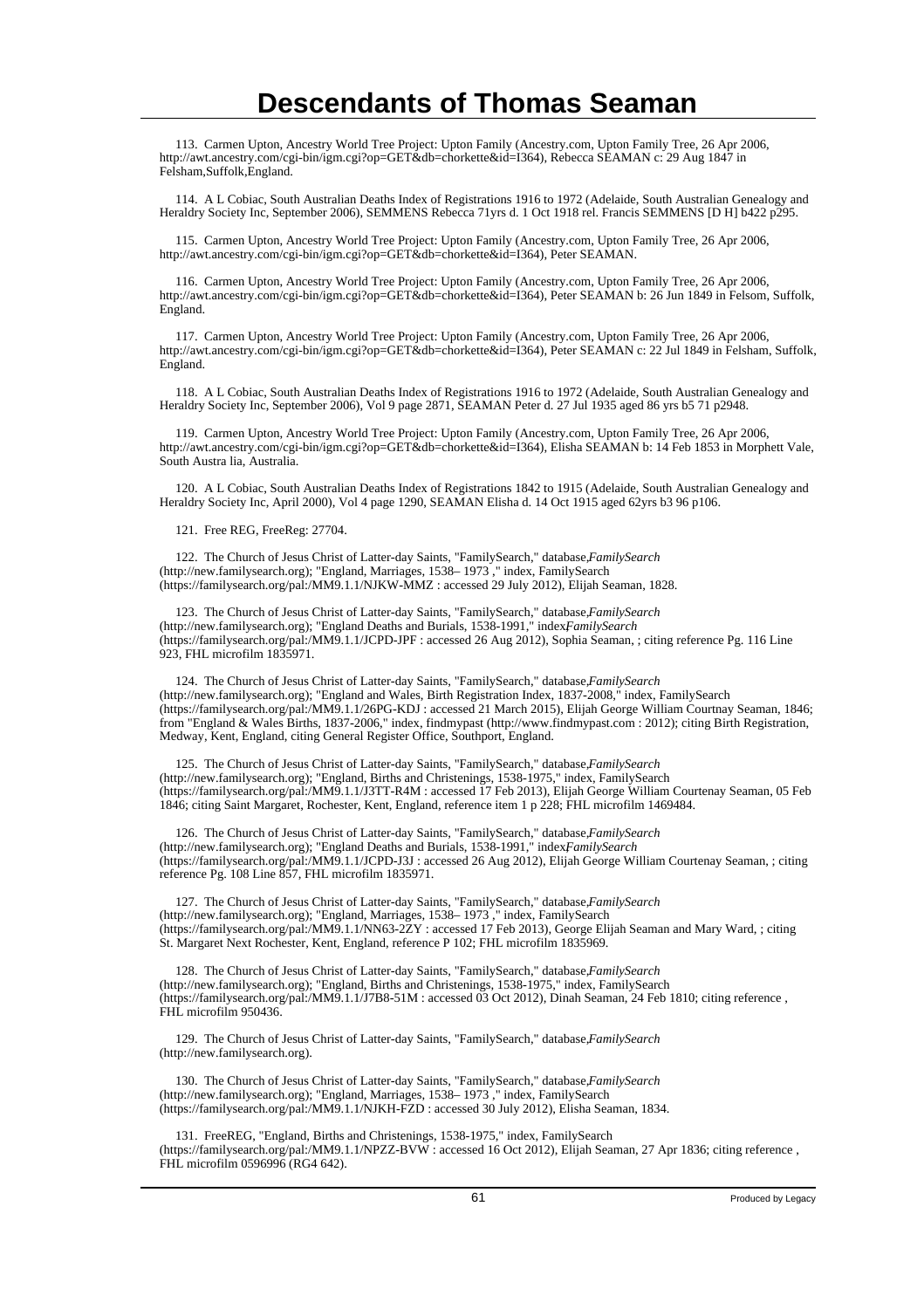132. The Church of Jesus Christ of Latter-day Saints, "FamilySearch," database, *FamilySearch* (http://new.familysearch.org); "England and Wales, Birth Registration Index, 1837-2008", index, FamilySearch (https://familysearch.org/pal:/MM9.1.1/2NDR-ZLS : accessed 16 December 2014), Peter Seaman, 1838.

133. The Church of Jesus Christ of Latter-day Saints, "FamilySearch," database, *FamilySearch* (http://new.familysearch.org); "England and Wales, Birth Registration Index, 1837-2008," index, FamilySearch (https://familysearch.org/pal:/MM9.1.1/2N3J-F51 : accessed 11 February 2015), Dinah Seaman, 1840; from "England & Wales Births, 1837-2006," index, findmypast (http://www.findmypast.com : 2012); citing Birth Registration, Hartismere, Suffolk, England, citing General Register Office, Southport, England.

134. The Church of Jesus Christ of Latter-day Saints, "FamilySearch," database, FamilySearch (http://new.familysearch.org); "England and Wales, Birth Registration Index, 1837-2008," index, FamilySearch (https://familysearch.org/pal:/MM9.1.1/2N42-MRS : accessed 9 March 2015), Caroline Seaman, 1844; from "England & Wales Births, 1837-2006," index, findmypast (http://www.findmypast.com : 2012); citing Birth Registration, Hartismere, Suffolk, England, citing General Register Office, Southport, England.

135. The Church of Jesus Christ of Latter-day Saints, "FamilySearch," database, *FamilySearch* (http://new.familysearch.org); "England and Wales, Birth Registration Index, 1837-2008," index, FamilySearch (https://familysearch.org/pal:/MM9.1.1/26RW-NZ1 : accessed 22 March 2015), Philip Seaman, 1846; from "England & Wales Births, 1837-2006," index, findmypast (http://www.findmypast.com : 2012); citing Birth Registration, Hartismere, Suffolk, England, citing General Register Office, Southport, England.

 136. The Church of Jesus Christ of Latter-day Saints, "FamilySearch," database, *FamilySearch* (http://new.familysearch.org); "England and Wales, Birth Registration Index, 1837-2008", index, FamilySearch (https://familysearch.org/pal:/MM9.1.1/26RJ-B33 : accessed 17 December 2014), David Seaman, 1850.

 137. The Church of Jesus Christ of Latter-day Saints, "FamilySearch," database, *FamilySearch* (http://new.familysearch.org); "England and Wales, Birth Registration Index, 1837-2008," index, FamilySearch (https://familysearch.org/pal:/MM9.1.1/2N7Q-HBG : accessed 9 February 2015), Enoch Seaman, 1851; from "England & Wales Births, 1837-2006," index, findmypast (http://www.findmypast.com : 2012); citing Birth Registration, Hartismere, Suffolk, England, citing General Register Office, Southport, England.

138. The Church of Jesus Christ of Latter-day Saints, "FamilySearch," database, *FamilySearch* (http://new.familysearch.org); "England, Births and Christenings, 1538-1975," index, FamilySearch (https://familysearch.org/pal:/MM9.1.1/JQB3-6VC : accessed 04 Oct 2012), Lucy Seaman, 16 Mar 1815; citing reference , FHL microfilm 0596996 (RG4 642).

"England and Wales, Non-Conformist Record Indexes (RG4-8)," index, FamilySearch (https://familysearch.org/pal:/MM9.1.1/F3TF-F2Q : accessed 17 Feb 2013), Lucy Seaman, 21 May 1815.

 139. The Church of Jesus Christ of Latter-day Saints, "FamilySearch," database, *FamilySearch* (http://new.familysearch.org); "England, Births and Christenings, 1538-1975," index, FamilySearch (https://familysearch.org/pal:/MM9.1.1/JQB3-6VC : accessed 04 Oct 2012), Lucy Seaman, 16 Mar 1815; citing reference , FHL microfilm 0596996 (RG4 642).

"England and Wales, Non-Conformist Record Indexes (RG4-8)," index, FamilySearch (https://familysearch.org/pal:/MM9.1.1/F3TF-F2Q : accessed 17 Feb 2013), Lucy Seaman, 21 May 1815.

140. database (http://www.findagrave.com); http://www.findagrave.com/cgi-bin/fg.cgi?page=gr&GRid=125159970

141. database (http://www.findagrave.com); http://www.findagrave.com/cgi-bin/fg.cgi?page=gr&GRid=125159901

 142. The Church of Jesus Christ of Latter-day Saints, "FamilySearch," database, *FamilySearch* (http://new.familysearch.org); "England, Births and Christenings, 1538-1975," index, FamilySearch (https://familysearch.org/pal:/MM9.1.1/N1LW-JX7 : accessed 20 Sep 2012), Luke Seaman, 09 Dec 1798; citing reference pg 2 no 18, FHL microfilm 887401.

 143. The Church of Jesus Christ of Latter-day Saints, "FamilySearch," database, *FamilySearch* (http://new.familysearch.org); "England and Wales, Birth Registration Index, 1837-2008," index, FamilySearch (https://familysearch.org/pal:/MM9.1.1/2NQ2-HF4 : accessed 21 February 2015), Phillip Cawston Seaman, 1842; from "England & Wales Births, 1837-2006," index, findmypast (http://www.findmypast.com : 2012); citing Birth Registration, Hartismere, Suffolk, England, citing General Register Office, Southport, England.

 144. The Church of Jesus Christ of Latter-day Saints, "FamilySearch," database, *FamilySearch* (http://new.familysearch.org); "England, Births and Christenings, 1538-1975," index, FamilySearch (https://familysearch.org/pal:/MM9.1.1/N1LW-G9Q : accessed 01 Oct 2012), Rachael Seaman, 24 Jan 1802; citing reference , FHL microfilm 887402.

 145. The Church of Jesus Christ of Latter-day Saints, "FamilySearch," database, *FamilySearch* (http://new.familysearch.org); "England Deaths and Burials, 1538-1991," index*FamilySearch* (https://familysearch.org/pal:/MM9.1.1/JCGM-KJD : accessed 15 Aug 2012), Harriot Seaman, ; citing reference 1804, FHL microfilm 887404.

146. The Church of Jesus Christ of Latter-day Saints, "FamilySearch," database, *FamilySearch*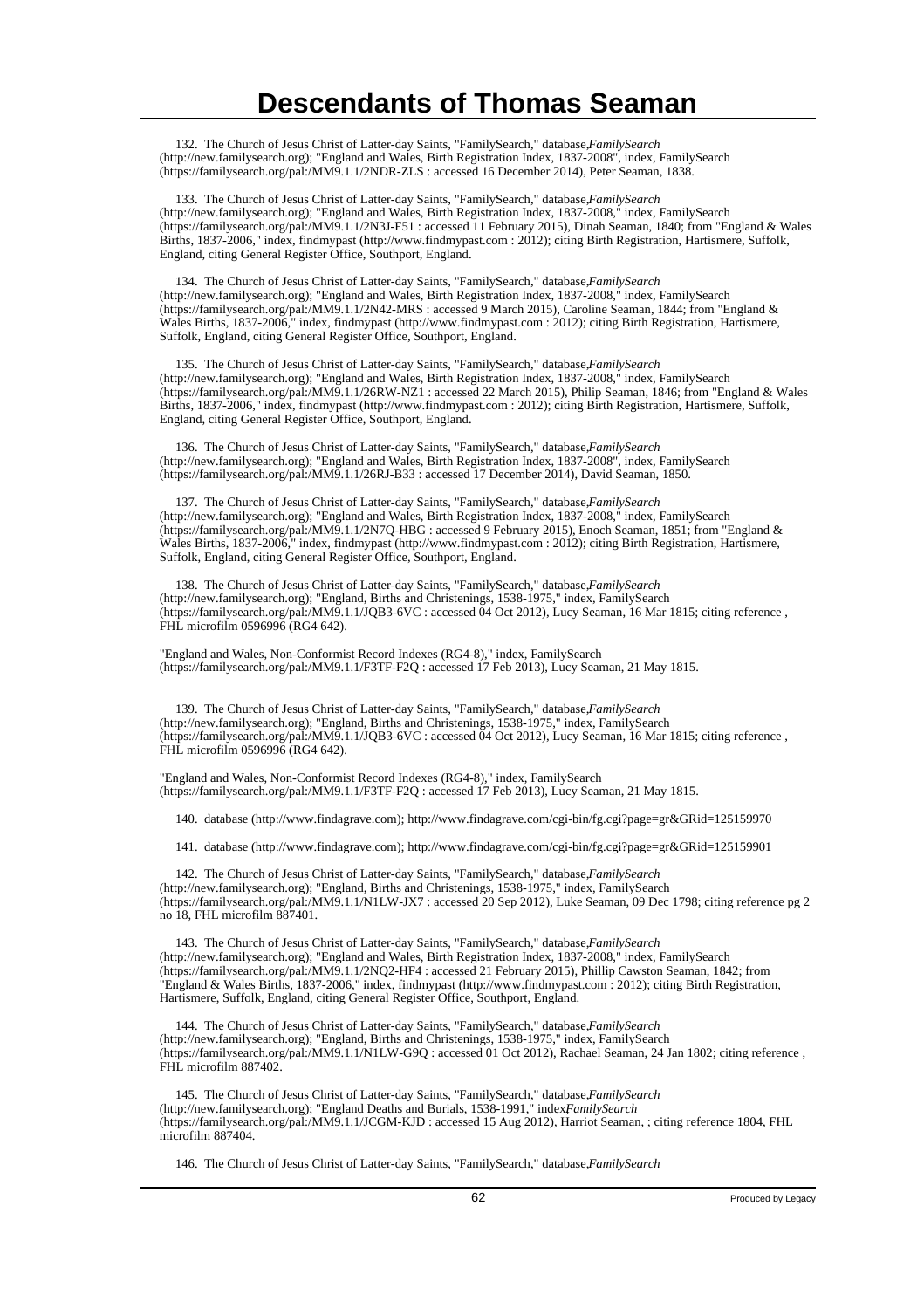(http://new.familysearch.org); "England and Wales, Non-Conformist Record Indexes (RG4-8)," index, FamilySearch (https://familysearch.org/pal:/MM9.1.1/FWGQ-LHS : accessed 12 Nov 2012), Mary Seaman, 09 Nov 1812.

147. The Church of Jesus Christ of Latter-day Saints, "FamilySearch," database, *FamilySearch* (http://new.familysearch.org); "England and Wales, Non-Conformist Record Indexes (RG4-8)," index, FamilySearch (https://familysearch.org/pal:/MM9.1.1/FQYM-KZW : accessed 12 Nov 2012), Maria Seaman, 05 Nov 1814.

 148. The Church of Jesus Christ of Latter-day Saints, "FamilySearch," database, *FamilySearch* (http://new.familysearch.org); "England and Wales, Non-Conformist Record Indexes (RG4-8)," index, FamilySearch (https://familysearch.org/pal:/MM9.1.1/FWN7-9Y9 : accessed 12 Nov 2012), Hannah Seaman, 23 Nov 1816.

 149. The Church of Jesus Christ of Latter-day Saints, "FamilySearch," database, *FamilySearch* (http://new.familysearch.org); "England and Wales, Non-Conformist Record Indexes (RG4-8)," index, FamilySearch (https://familysearch.org/pal:/MM9.1.1/FQN8-PYJ : accessed 12 Nov 2012), Elizabeth Seaman, 17 Jun 1819. & "England and Wales, Non-Conformist Record Indexes (RG4-8)," index, FamilySearch (https://familysearch.org/pal:/MM9.1.1/FQN8-PYV : accessed 15 Nov 2012), Joseph Seaman in entry for Elizabeth Seaman, 17 Jun 1819.

 150. The Church of Jesus Christ of Latter-day Saints, "FamilySearch," database, *FamilySearch* (http://new.familysearch.org); "England and Wales, Non-Conformist Record Indexes (RG4-8)," index, FamilySearch (https://familysearch.org/pal:/MM9.1.1/VWZ8-3QR : accessed 12 Nov 2012), John Seaman, 28 Mar 1821.

 151. The Church of Jesus Christ of Latter-day Saints, "FamilySearch," database, *FamilySearch* (http://new.familysearch.org); "England and Wales, Non-Conformist Record Indexes (RG4-8)," index, FamilySearch (https://familysearch.org/pal:/MM9.1.1/F7W9-WYG : accessed 12 Nov 2012), Joseph Seaman, 15 Aug 1829.

 152. The Church of Jesus Christ of Latter-day Saints, "FamilySearch," database, *FamilySearch* (http://new.familysearch.org); "England and Wales, Birth Registration Index, 1837-2008," index, FamilySearch (https://familysearch.org/pal:/MM9.1.1/2N92-M63 : accessed 17 January 2015), Lydia Seaman, 1839; from "England & Wales Births, 1837-2006," index, findmypast (http://www.findmypast.com : 2012); citing Birth Registration, Bosmere, Suffolk, England, citing General Register Office, Southport, England.

 153. The Church of Jesus Christ of Latter-day Saints, "FamilySearch," database, *FamilySearch* (http://new.familysearch.org); "England and Wales, Birth Registration Index, 1837-1920", index, FamilySearch (https://familysearch.org/pal:/MM9.1.1/2N3L-3BK : accessed 26 Apr 2014), David Seaman, 1840.

154. The Church of Jesus Christ of Latter-day Saints, "FamilySearch," database, *FamilySearch* (http://new.familysearch.org); "England and Wales, Birth Registration Index, 1837-2008," index, FamilySearch (https://familysearch.org/pal:/MM9.1.1/2NQV-W4M : accessed 21 February 2015), Sophia Seaman, 1842; from "England & Wales Births, 1837-2006," index, findmypast (http://www.findmypast.com : 2012); citing Birth Registration, Bosmere, Suffolk, England, citing General Register Office, Southport, England.

155. The Church of Jesus Christ of Latter-day Saints, "FamilySearch," database, *FamilySearch* (http://new.familysearch.org); "England and Wales, Birth Registration Index, 1837-2008," index, FamilySearch (https://familysearch.org/pal:/MM9.1.1/2N4X-KV7 : accessed 7 March 2015), Joseph Seaman, 1843; from "England & Wales Births, 1837-2006," index, findmypast (http://www.findmypast.com : 2012); citing Birth Registration, Bosmere, Suffolk, England, citing General Register Office, Southport, England.

156. The Church of Jesus Christ of Latter-day Saints, "FamilySearch," database, *FamilySearch* (http://new.familysearch.org); "England and Wales, Birth Registration Index, 1837-2008," index, FamilySearch (https://familysearch.org/pal:/MM9.1.1/26R8-G99 : accessed 22 March 2015), Walter Seaman, 1846; from "England & Wales Births, 1837-2006," index, findmypast (http://www.findmypast.com : 2012); citing Birth Registration, Bosmere, Suffolk, England, citing General Register Office, Southport, England.

 157. The Church of Jesus Christ of Latter-day Saints, "FamilySearch," database, *FamilySearch* (http://new.familysearch.org); "England and Wales, Birth Registration Index, 1837-1920", index, FamilySearch (https://familysearch.org/pal:/MM9.1.1/2N7J-5NK : accessed 10 Aug 2014), Benjamin Seaman, 1848.

 158. The Church of Jesus Christ of Latter-day Saints, "FamilySearch," database, *FamilySearch* (http://new.familysearch.org); "England and Wales, Birth Registration Index, 1837-2008," index, FamilySearch (https://familysearch.org/pal:/MM9.1.1/26T5-D2R : accessed 15 January 2015), Elijah Seaman, 1850; from "England & Wales Births, 1837-2006," index, findmypast (http://www.findmypast.com : 2012); citing Birth Registration, Bosmere, Suffolk, England, citing General Register Office, Southport, England.

 159. The Church of Jesus Christ of Latter-day Saints, "FamilySearch," database, *FamilySearch* (http://new.familysearch.org); "England and Wales Birth Registration Index, 1837-2008," index, FamilySearch (https://familysearch.org/ark:/61903/1:1:26TX-Y1G : accessed 12 May 2015), James Seaman, 1859; from "England & Wales Births, 1837-2006," database, findmypast (http://www.findmypast.com : 2012); citing Birth Registration, Bosmere, Suffolk, England, citing General Register Office, Southport, England.

160. The Church of Jesus Christ of Latter-day Saints, "FamilySearch," database, *FamilySearch* (http://new.familysearch.org); "England and Wales, Birth Registration Index, 1837-1920", index, FamilySearch (https://familysearch.org/pal:/MM9.1.1/2N3J-F5Y : accessed 26 Apr 2014), David Seaman, 1840.

 161. The Church of Jesus Christ of Latter-day Saints, "FamilySearch," database, *FamilySearch* (http://new.familysearch.org); "England, Births and Christenings, 1538-1975," index, FamilySearch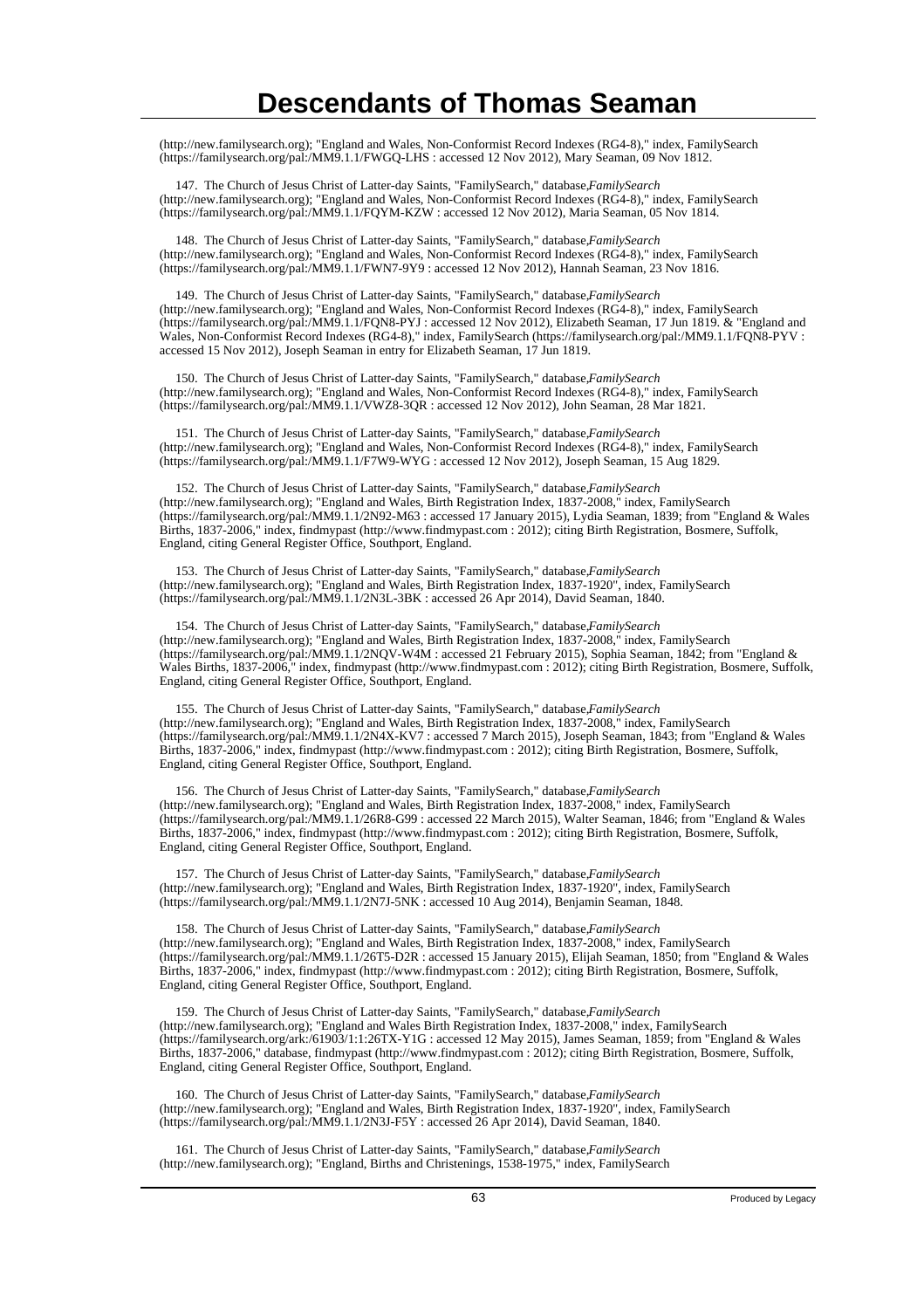(https://familysearch.org/pal:/MM9.1.1/N5XJ-468 : accessed 17 Oct 2012), David Seaman, 24 May 1840; citing reference , FHL microfilm 918539.

162. The Church of Jesus Christ of Latter-day Saints, "FamilySearch," database, FamilySearch (http://new.familysearch.org); "England and Wales, Birth Registration Index, 1837-1920", index, FamilySearch (https://familysearch.org/pal:/MM9.1.1/2N95-LFC : accessed 26 Apr 2014), Benjamin Seaman, 1841.

 163. The Church of Jesus Christ of Latter-day Saints, "FamilySearch," database, *FamilySearch* (http://new.familysearch.org); "England Births and Christenings, 1538-1975," index, FamilySearch (https://familysearch.org/pal:/MM9.1.1/J7Y1-F2N : accessed 26 Apr 2014), Benjamin, 01 Feb 1841; citing Henley, Suffolk, reference 2:HNGK6P; FHL microfilm 918542.

164. The Church of Jesus Christ of Latter-day Saints, "FamilySearch," database, FamilySearch (http://new.familysearch.org); "England and Wales, Birth Registration Index, 1837-2008," index, FamilySearch (https://familysearch.org/pal:/MM9.1.1/2NQV-WWG : accessed 21 February 2015), James Seamam, 1842; from "England & Wales Births, 1837-2006," index, findmypast (http://www.findmypast.com : 2012); citing Birth Registration, Bosmere, Suffolk, England, citing General Register Office, Southport, England.

165. The Church of Jesus Christ of Latter-day Saints, "FamilySearch," database, *FamilySearch* (http://new.familysearch.org); "England Births and Christenings, 1538-1975," index, FamilySearch (https://familysearch.org/pal:/MM9.1.1/JQDG-7BW : accessed 26 Apr 2014), James, 1842; citing Swilland, reference - 2:26MLSB4; FHL microfilm 918544.

166. The Church of Jesus Christ of Latter-day Saints, "FamilySearch," database, *FamilySearch* (http://new.familysearch.org); "England and Wales, Birth Registration Index, 1837-2008," index, FamilySearch (https://familysearch.org/pal:/MM9.1.1/26R8-GM1 : accessed 22 March 2015), Rachel Ann Seaman, 1846; from "England & Wales Births, 1837-2006," index, findmypast (http://www.findmypast.com : 2012); citing Birth Registration, Bosmere, Suffolk, England, citing General Register Office, Southport, England.

167. The Church of Jesus Christ of Latter-day Saints, "FamilySearch," database, *FamilySearch* (http://new.familysearch.org); "England and Wales, Birth Registration Index, 1837-1920", index, FamilySearch (https://familysearch.org/pal:/MM9.1.1/2NW8-6J3 : accessed 26 Apr 2014), Fanny Ann Seaman, 1848.

168. The Church of Jesus Christ of Latter-day Saints, "FamilySearch," database, *FamilySearch* (http://new.familysearch.org); "England and Wales, Birth Registration Index, 1837-2008," index, FamilySearch (https://familysearch.org/pal:/MM9.1.1/26RJ-B38 : accessed 1 January 2015), Peter Seaman, 1850; from "England & Wales Births, 1837-2006," index, findmypast (http://www.findmypast.com : 2012); citing Birth Registration, Bosmere, Suffolk, England, citing General Register Office, Southport, England.

169. The Church of Jesus Christ of Latter-day Saints, "FamilySearch," database, FamilySearch (http://new.familysearch.org); "England and Wales, Birth Registration Index, 1837-2008," index, FamilySearch (https://familysearch.org/pal:/MM9.1.1/2N4R-7MH : accessed 7 March 2015), John George Seaman, 1854; from "England & Wales Births, 1837-2006," index, findmypast (http://www.findmypast.com : 2012); citing Birth Registration, Bosmere, Suffolk, England, citing General Register Office, Southport, England.

 170. The Church of Jesus Christ of Latter-day Saints, "FamilySearch," database, *FamilySearch* (http://new.familysearch.org); "England and Wales, Birth Registration Index, 1837-2008," index, FamilySearch (https://familysearch.org/pal:/MM9.1.1/2655-8JQ : accessed 13 March 2015), Mary Ann Seaman, 1856; from "England & Wales Births, 1837-2006," index, findmypast (http://www.findmypast.com : 2012); citing Birth Registration, Bosmere, Suffolk, England, citing General Register Office, Southport, England.

 171. The Church of Jesus Christ of Latter-day Saints, "FamilySearch," database, *FamilySearch* (http://new.familysearch.org); "England and Wales, Birth Registration Index, 1837-2008," index, FamilySearch (https://familysearch.org/ark:/61903/1:1:26YJ-1DN : accessed 1 May 2015), George Seaman, 1858; from "England & Wales Births, 1837-2006," database, findmypast (http://www.findmypast.com : 2012); citing Birth Registration, Bosmere, Suffolk, England, citing General Register Office, Southport, England.

 172. The Church of Jesus Christ of Latter-day Saints, "FamilySearch," database, *FamilySearch* (http://new.familysearch.org); "England and Wales, Non-Conformist Record Indexes (RG4-8)," index, FamilySearch (https://familysearch.org/pal:/MM9.1.1/F3B9-BXQ : accessed 14 Nov 2012), Benjamin Seaman in entry for Phillip Seamen, 20 Dec 1821.

 173. The Church of Jesus Christ of Latter-day Saints, "FamilySearch," database, *FamilySearch* (http://new.familysearch.org); "England Births and Christenings, 1538-1975," index, FamilySearch (https://familysearch.org/pal:/MM9.1.1/J383-NYW : accessed 27 Apr 2014), Eliza Tricker, ; citing BAPTIST,OTLEY,SUFFOLK,ENGLAND, reference ; FHL microfilm 0825408 (RG4 1856).

 174. The Church of Jesus Christ of Latter-day Saints, "FamilySearch," database, *FamilySearch* (http://new.familysearch.org); "England and Wales, Birth Registration Index, 1837-1920", index, *FamilySearch* (https://familysearch.org/pal:/MM9.1.1/26TC-MW1 : accessed 27 Apr 2014), Dinia Seaman, 1847.

 175. The Church of Jesus Christ of Latter-day Saints, "FamilySearch," database, *FamilySearch* (http://new.familysearch.org); "England and Wales, Birth Registration Index, 1837-1920", index, FamilySearch (https://familysearch.org/pal:/MM9.1.1/26RJ-B3V : accessed 27 Apr 2014), Mary Seamon, 1850.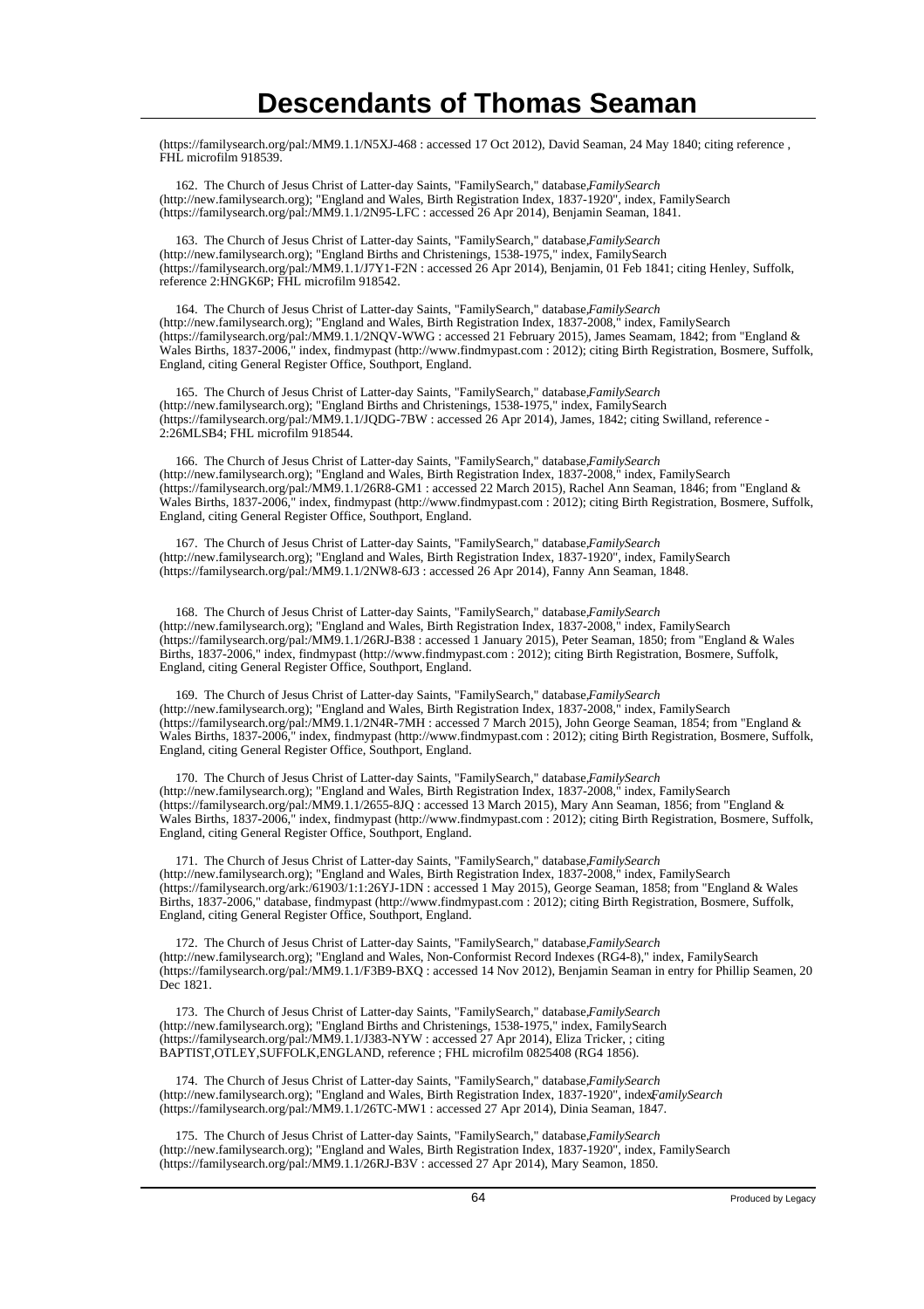176. The Church of Jesus Christ of Latter-day Saints, "FamilySearch," database, *FamilySearch* (http://new.familysearch.org); "England Deaths and Burials, 1538-1991," index, FamilySearch (https://familysearch.org/pal:/MM9.1.1/JCQP-762 : accessed 28 Apr 2014), Mary Seaman, 12 May 1853; citing , reference ; FHL microfilm 952443. and "England and Wales, Death Registration Index 1837-1920", index, FamilySearch (https://familysearch.org/pal:/MM9.1.1/2NVD-DH8 : accessed 28 Apr 2014), Mary Seaman, 1853.

 177. The Church of Jesus Christ of Latter-day Saints, "FamilySearch," database, *FamilySearch* (http://new.familysearch.org); "England and Wales, Birth Registration Index, 1837-2008," index, FamilySearch (https://familysearch.org/pal:/MM9.1.1/2N7Q-HB2 : accessed 7 February 2015), Eliza Seaman, 1851; from "England & Wales Births, 1837-2006," index, findmypast (http://www.findmypast.com : 2012); citing Birth Registration, Bosmere, Suffolk, England, citing General Register Office, Southport, England.

178. The Church of Jesus Christ of Latter-day Saints, "FamilySearch," database, FamilySearch (http://new.familysearch.org); "England and Wales, Birth Registration Index, 1837-2008," index, FamilySearch (https://familysearch.org/ark:/61903/1:1:2X3S-R3H : accessed 26 April 2015), William Seaman, 1857; from "England & Wales Births, 1837-2006," database, findmypast (http://www.findmypast.com : 2012); citing Birth Registration, Bosmere, Suffolk, England, citing General Register Office, Southport, England.

 179. The Church of Jesus Christ of Latter-day Saints, "FamilySearch," database, *FamilySearch* (http://new.familysearch.org); "England and Wales, Non-Conformist Record Indexes (RG4-8)," index, FamilySearch (https://familysearch.org/pal:/MM9.1.1/FQ29-55P : accessed 11 Nov 2012), Peter Seaman, 05 May 1825.

180. The Church of Jesus Christ of Latter-day Saints, "FamilySearch," database, FamilySearch (http://new.familysearch.org); "England and Wales, Birth Registration Index, 1837-2008," index, FamilySearch (https://familysearch.org/pal:/MM9.1.1/2657-1T1 : accessed 18 March 2015), Emma Seaman, 1856; from "England & Wales Births, 1837-2006," index, findmypast (http://www.findmypast.com : 2012); citing Birth Registration, Bosmere, Suffolk, England, citing General Register Office, Southport, England.

 181. The Church of Jesus Christ of Latter-day Saints, "FamilySearch," database, *FamilySearch* (http://new.familysearch.org); "England, Births and Christenings, 1538-1975," index, FamilySearch (https://familysearch.org/pal:/MM9.1.1/J383-NH7 : accessed 10 Oct 2012), Dinah Seaman, 15 May 1829; citing reference , FHL microfilm 0825408 (RG4 1856).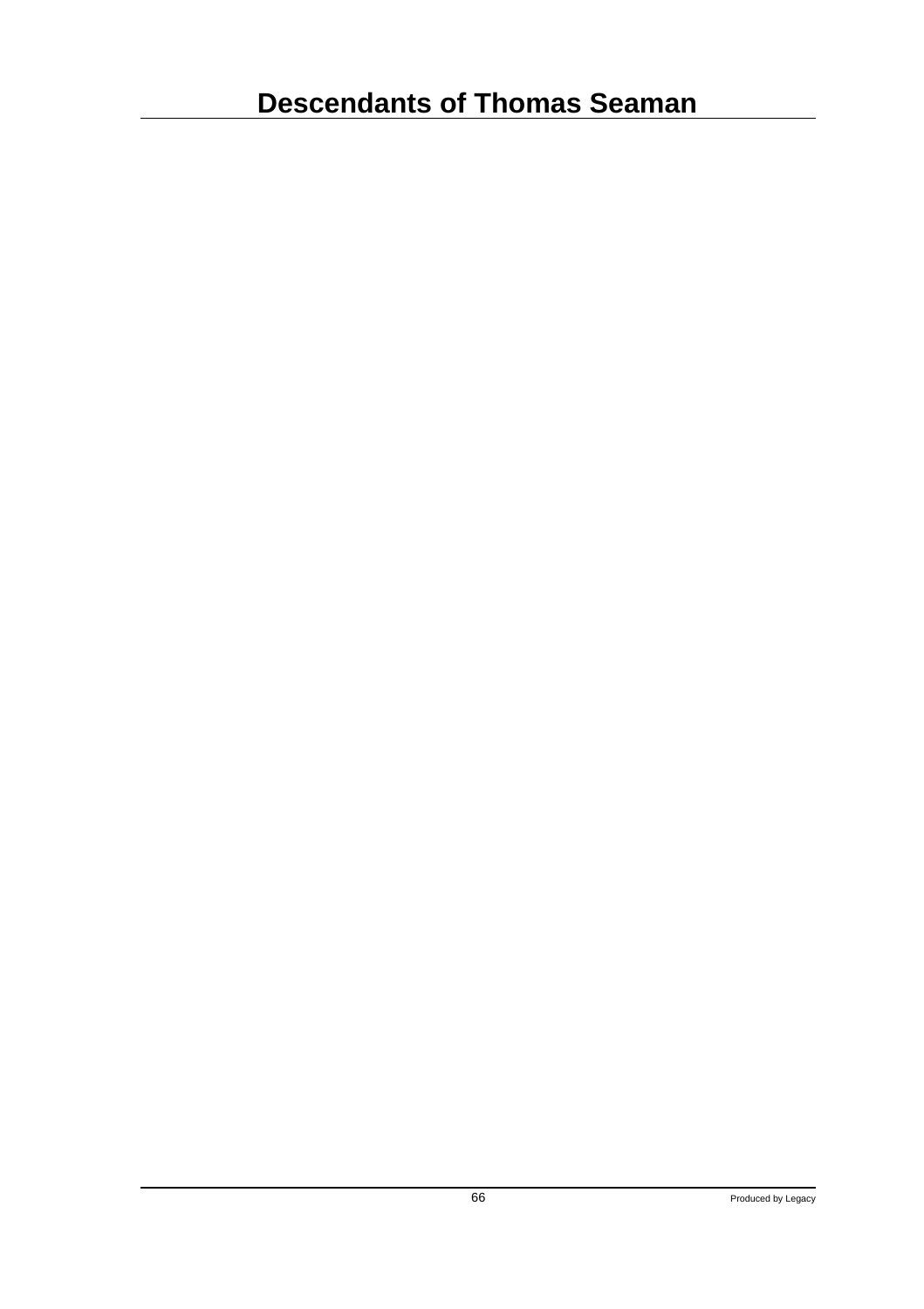### **Ninth Generation (6th Great-Grandchildren)**

**105. George Seaman** [6069] *(George<sup>8</sup>, John<sup>7</sup>, Thomas<sup>6</sup>, Philip<sup>5</sup>, Joseph<sup>4</sup>, Francis 3 , John<sup>2</sup>, Thomas<sup>1</sup>)* was born on 5 Feb 1837 in Hepworth, Thetford, Norfolk, England, was christened on 8 Feb 1837 in Hepworth, Thetford, Norfolk, England, died in 1837 in Thetford, Suffolk / Norfolk, England, and was buried on 27 Nov 1837 in Hepworth, Thetford, Norfolk, England. <sup>2</sup>

Death Notes: Oct - Dec

**106. John Seaman** [6068] *(George<sup>8</sup>, John<sup>7</sup>, Thomas<sup>6</sup>, Philip<sup>5</sup>, Joseph<sup>4</sup>, Francis<sup>3</sup> , John*<sup>2</sup>, *Thomas*<sup>*1*</sup>) was born on 5 Sep 1838 in Hepworth, Thetford, Norfolk, England, was christened on 7 Sep 1838 in Hepworth, Thetford, Norfolk, England<sup>†</sup>, died on 4 May 1865 in Thetford, Suffolk / Norfolk, England aged 26, and was buried in 1865 in St Peter Churchyard, Hepworth, Suffolk. <sup>5</sup>

Death Notes: Apr - June

Noted events in his life were:

- He appeared on the census in 1841 in North Common, Hepworth, Thetford, Norfolk, England. <sup>6</sup>
- He appeared on the census in 1851 in Workhouse, Hepworth, Thetford, Norfolk, England. <sup>7</sup>
- He appeared on the census in 1861 in Workhouse, Hepworth, Thetford, Norfolk, England. <sup>8</sup>

**107. George Seaman** [6067] *(George<sup>8</sup>, John<sup>7</sup>, Thomas<sup>6</sup>, Philip<sup>5</sup>, Joseph<sup>4</sup>, Francis<sup>3</sup> , John*<sup>2</sup>, *Thomas<sup>1</sup>*) was born in 1841 in Mildenhall, Suffolk, England and died in 1918 in Thetford, Suffolk / Norfolk, England aged 77.

Birth Notes: Jan - Mar

Death Notes: Apr - June

Noted events in his life were:

- He appeared on the census in 1851 in North Common, Hepworth, Thetford, Norfolk, England. <sup>8</sup>
- He appeared on the census in 1861 in North Common, Hepworth, Thetford, Norfolk, England. <sup>8</sup>
- He appeared on the census in 1871 in North Common, Hepworth, Thetford, Norfolk, England<sup>0</sup>.
- He appeared on the census in 1881 in North Common, Hepworth, Thetford, Norfolk, England.
- He appeared on the census in 1891 in 9 North Common, Hepworth, Thetford, Norfolk, England.
- He appeared on the census in 1901 in North Common, Hepworth, Thetford, Norfolk, England.
- He appeared on the census in 1911 in North Common, Hepworth, Thetford, Norfolk, England.

George married **Ann Hinsby** [6089] [MRIN: 2413] in 1871 in Thetford, Suffolk / Norfolk, England. Ann was born about 1841 in Hepworth, Thetford, Norfolk, England and died in 1917 in Thetford, Suffolk / Norfolk, England aged about 76.

Marriage Notes: Oct - Dec

Noted events in her life were:

- She appeared on the census in 1881 in North Common, Hepworth, Thetford, Norfolk, England!
- She appeared on the census in 1891 in 9 North Common, Hepworth, Thetford, Norfolk, England?
- She appeared on the census in 1901 in North Common, Hepworth, Thetford, Norfolk, England<sup>3</sup>.
- She appeared on the census in 1911 in North Common, Hepworth, Thetford, Norfolk, England.

**108. Harriet Seaman** [6070] *(George<sup>8</sup>, John<sup>7</sup>, Thomas<sup>6</sup>, Philip<sup>5</sup>, Joseph<sup>4</sup>, Francis<sup>3</sup> ,*

*John<sup>2</sup>*, *Thomas<sup>1</sup>*) was born on 19 Mar 1843 in Hepworth, Thetford, Norfolk, England<sup>5</sup>, was christened on 21 Mar 1843 in Hepworth, Thetford, Norfolk, England<sup>16</sup> and died in 1887 in Poplar, London / Middlesex, England aged 44.

Death Notes: July - Sept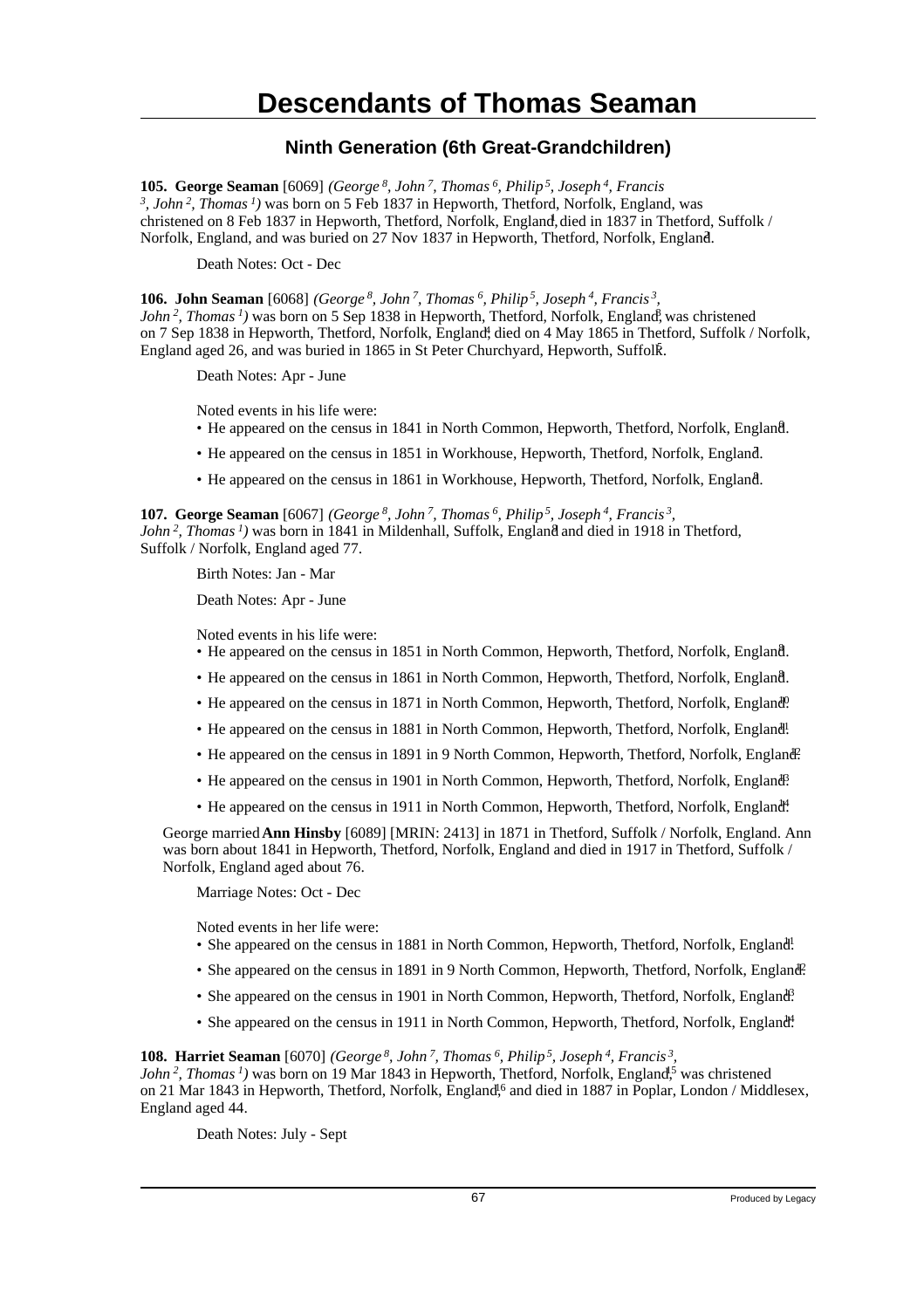Noted events in her life were:

- She appeared on the census in 1851 in North Common, Hepworth, Thetford, Norfolk, England. <sup>7</sup>
- She appeared on the census in 1861 in 5 Devonshire Road, Hackney, London, England.
- She appeared on the census in 1871 in 2 A Bower Road, Hackney, London, England<sup>0</sup>.
- She appeared on the census in 1881 in 167 Parnell Road, Bow, Poplar, London, England!

Harriet married **George Steel** [6088] [MRIN: 2414] in 1865 in Thetford, Suffolk / Norfolk, England.

Marriage Notes: Oct - Dec

**109. Frederick Seaman** [6071] *(George<sup>8</sup>, John<sup>7</sup>, Thomas<sup>6</sup>, Philip<sup>5</sup>, Joseph<sup>4</sup> ,*

*Francis<sup>3</sup>, John<sup>2</sup>, Thomas<sup>1</sup>)* was born on 2 Dec 1844 in Hepworth, Thetford, Norfolk, England,<sup>17</sup> was christened on 7 Dec 1844 in Hepworth, Thetford, Norfolk, England, died in 1927 in Poplar, London / Middlesex, England aged 83, and was buried on 1 Sep 1927 in West Ham Cemetery (Newham), London, England.<sup>18</sup>

Death Notes: July - Sept

Noted events in his life were:

- He appeared on the census in 1851 in North Common, Hepworth, Thetford, Norfolk, England. <sup>7</sup>
- He appeared on the census in 1861 in North Common, Hepworth, Thetford, Norfolk, England. <sup>8</sup>
- He appeared on the census in 1871 in 2 A Bower Road, Hackney, London, England<sup>0</sup>.
- He appeared on the census in 1881 in 167 Parnell Road, Bow, Poplar, London, England!
- He appeared on the census in 1891 in 6 Ruthbury Road, Bow, Poplar, London, England?
- He appeared on the census in 1901 in 11 Rothbury Road, Bow, Poplar, London, England<sup>3</sup>
- He appeared on the census in 1911 in 11 Rothbury Road, Bow, Poplar, London, England<sup>4</sup>.

**110. Mary Ann Seaman** [6072] *(George<sup>8</sup>, John<sup>7</sup>, Thomas<sup>6</sup>, Philip<sup>5</sup>, Joseph<sup>4</sup>, Francis*

*3 , John<sup>2</sup>, Thomas<sup>1</sup>)* was born on 26 Sep 1847 in Hepworth, Thetford, Norfolk, England, was christened on 1 Oct 1847 in Hepworth, Thetford, Norfolk, England<sup>19</sup> and died in 1934 in Thetford, Suffolk / Norfolk, England aged 87.

Death Notes: Jan - Mar

Noted events in her life were:

- She appeared on the census in 1851 in North Common, Hepworth, Thetford, Norfolk, England. <sup>7</sup>
- She appeared on the census in 1861 in North Common, Hepworth, Thetford, Norfolk, England.
- She appeared on the census in 1881 in Turnpike, Hepworth, Thetford, Nofolk, England!
- She appeared on the census in 1891 in 3 The Common Public House Duke of Marlboro, Thetford, Norfolk, England.<sup>12</sup>
- She appeared on the census in 1901 in Turnpike Road, Hepworth, Thetford, Norfolk, England<sup>3</sup>
- She appeared on the census in 1911 in Turnpike Road, Hepworth, Thetford, Norfolk, England<sup>4</sup>.

Mary married **Thomas Albert Wales** [6087] [MRIN: 2415] in 1871 in Thetford, Suffolk / Norfolk, England.

Marriage Notes: Oct - Dec

**111. Ellen Seaman** [6073] *(George<sup>8</sup>, John<sup>7</sup>, Thomas<sup>6</sup>, Philip<sup>5</sup>, Joseph<sup>4</sup>, Francis<sup>3</sup> , John*<sup>2</sup>, *Thomas*<sup>*1*</sup>) was born in 1853 in Hepworth, Thetford, Norfolk, England<sup>0</sup> and died in 1939 in Bury

St.Edmunds, Suffolk, England aged 86. Birth Notes: Apr - June

Death Notes: Apr - June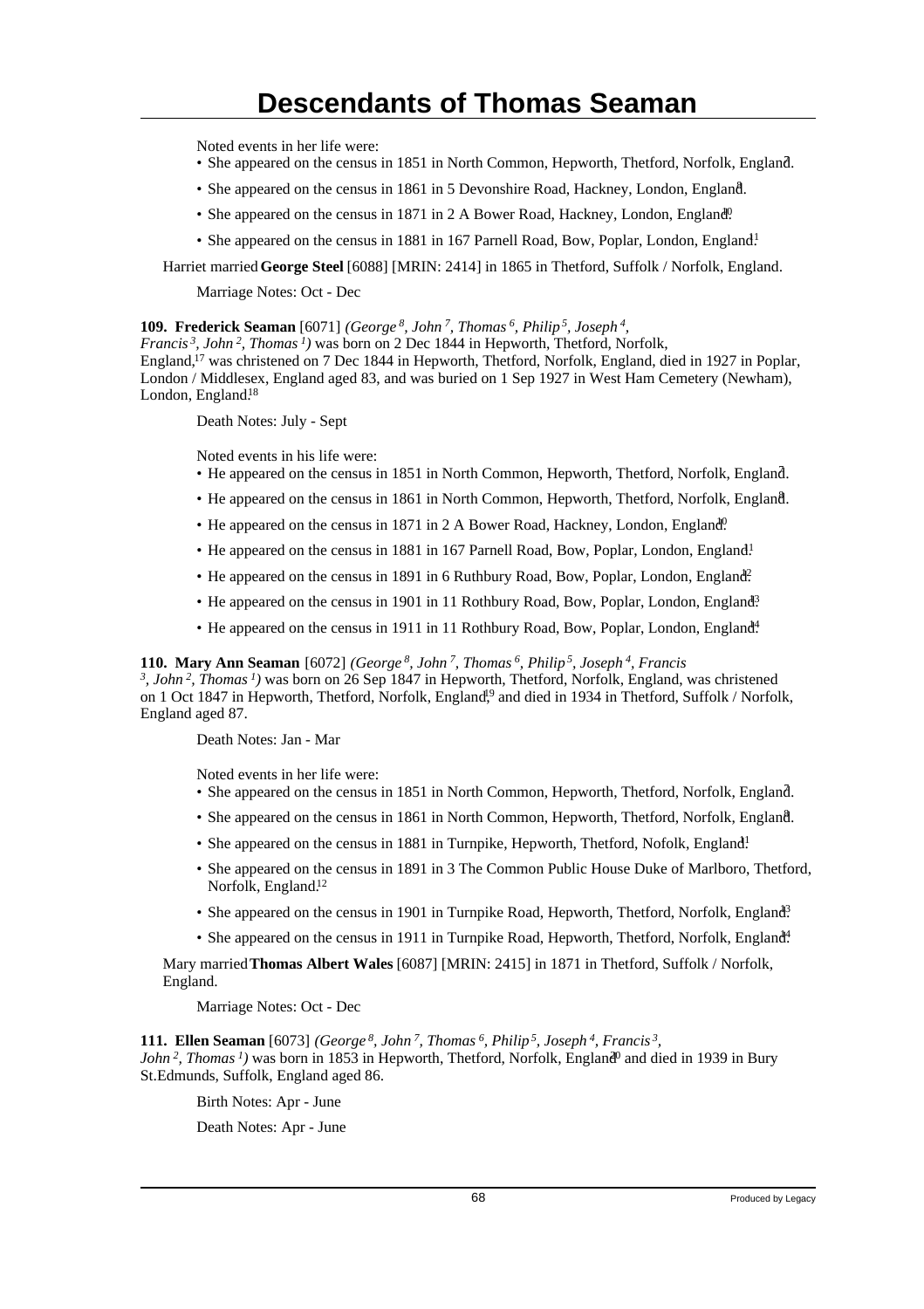Noted events in her life were:

- She appeared on the census in 1861 in North Common, Hepworth, Thetford, Norfolk, England. <sup>8</sup>
- She appeared on the census in 1871 in North Common, Hepworth, Thetford, Norfolk, England.
- She appeared on the census in 1881 in Street, Hepworth, Thetford, Suffolk, England!
- She appeared on the census in 1891 in 29 The Street, Thetford, Norfolk, England.<sup>2</sup>
- She appeared on the census in 1901 in Wash House Yard, Hepworth, Thetford, Norfolk, England?
- She appeared on the census in 1911 in School House, Hepworth, Thetford, Norfolk, England<sup>4</sup>.

Ellen married **Lewis Rogers** [6086] [MRIN: 2416] in 1875 in Thetford, Suffolk / Norfolk, England.

Marriage Notes: Oct - Dec

**112. Walter Seaman** [6074] *(George<sup>8</sup>, John<sup>7</sup>, Thomas<sup>6</sup>, Philip<sup>5</sup>, Joseph<sup>4</sup>, Francis<sup>3</sup> , John*<sup>2</sup>, *Thomas*<sup> $1$ </sup> was born in 1857 in Hepworth, Thetford, Norfolk, England<sup>1</sup> and died in 1905 in Whitechapel, London, Middlesex, England aged 48.

Birth Notes: July - Sept

Death Notes: July - Sept

Noted events in his life were:

- He appeared on the census in 1861 in North Common, Hepworth, Thetford, Norfolk, England.
- He appeared on the census in 1871 in North Common, Hepworth, Thetford, Norfolk, England<sup>0</sup>.
- He appeared on the census in 1881 in North Common, Hepworth, Thetford, Norfolk, England!
- He appeared on the census in 1891 in 13 North Common, Thetford, Norfolk, England?
- He appeared on the census in 1901 in Hepworth Street, Hepworth, Thetford, Norfolk, England<sup>3</sup>

Walter married **Arabella Woodward** [6075] [MRIN: 2421] in 1878 in Thetford, Suffolk / Norfolk, England. Arabella was born on 28 Mar 1856 in Hepworth, Thetford, Norfolk, England and died on 15 Apr 1888 in Thetford, Suffolk / Norfolk, England aged 32.

Marriage Notes: Oct - Dec

Noted events in her life were:

• She appeared on the census in 1881 in North Common, Hepworth, Thetford, Norfolk, England!

Children from this marriage were:

- + 205 M i. **Alfred Seaman** [6076] was born on 17 Jan 1879 in Thetford, Suffolk / Norfolk, England.
- + 206 M ii. **George Walter Seaman** [6077] was born on 29 Oct 1880 in Thetford, Suffolk / Norfolk, England and died in 1954 in Bury St.Edmunds, Suffolk, England aged 74.

+ 207 F iii. **Ethel Seaman** [6078] was born on 26 Jun 1883 in Thetford, Suffolk / Norfolk, England.

Walter next married **Harriet Harvey** [6079] [MRIN: 2420] in 1889 in Thetford, Suffolk / Norfolk, England. Harriet was born about 1849 in Hepworth, Thetford, Norfolk, England.

Marriage Notes: Apr - June

Noted events in her life were:

- She appeared on the census in 1891 in 13 North Common, Thetford, Norfolk, England<sup>2</sup>
- She appeared on the census in 1901 in Hepworth Street, Hepworth, Thetford, Norfolk, England<sup>3</sup>
- She appeared on the census in 1911 in The Street, Hepworth, Thetford, Norfolk, England<sup>4</sup>.

**113. Frances Mary Seaman** [10851] *(David<sup>8</sup>, John<sup>7</sup>, Thomas<sup>6</sup>, Philip<sup>5</sup>, Joseph<sup>4</sup>, Francis*

<sup>3</sup>, *John*<sup>2</sup>, *Thomas*<sup>*1*</sup>) was born on 1 Nov 1848 in Swaffham, Norfolk, England<sup>2</sup> and was christened on 4 Nov 1848 in Swaffham, Norfolk, England<sup>23</sup>

Christening Notes: St. Peter and St. Paul Tr, Swaffham, Norfolk, England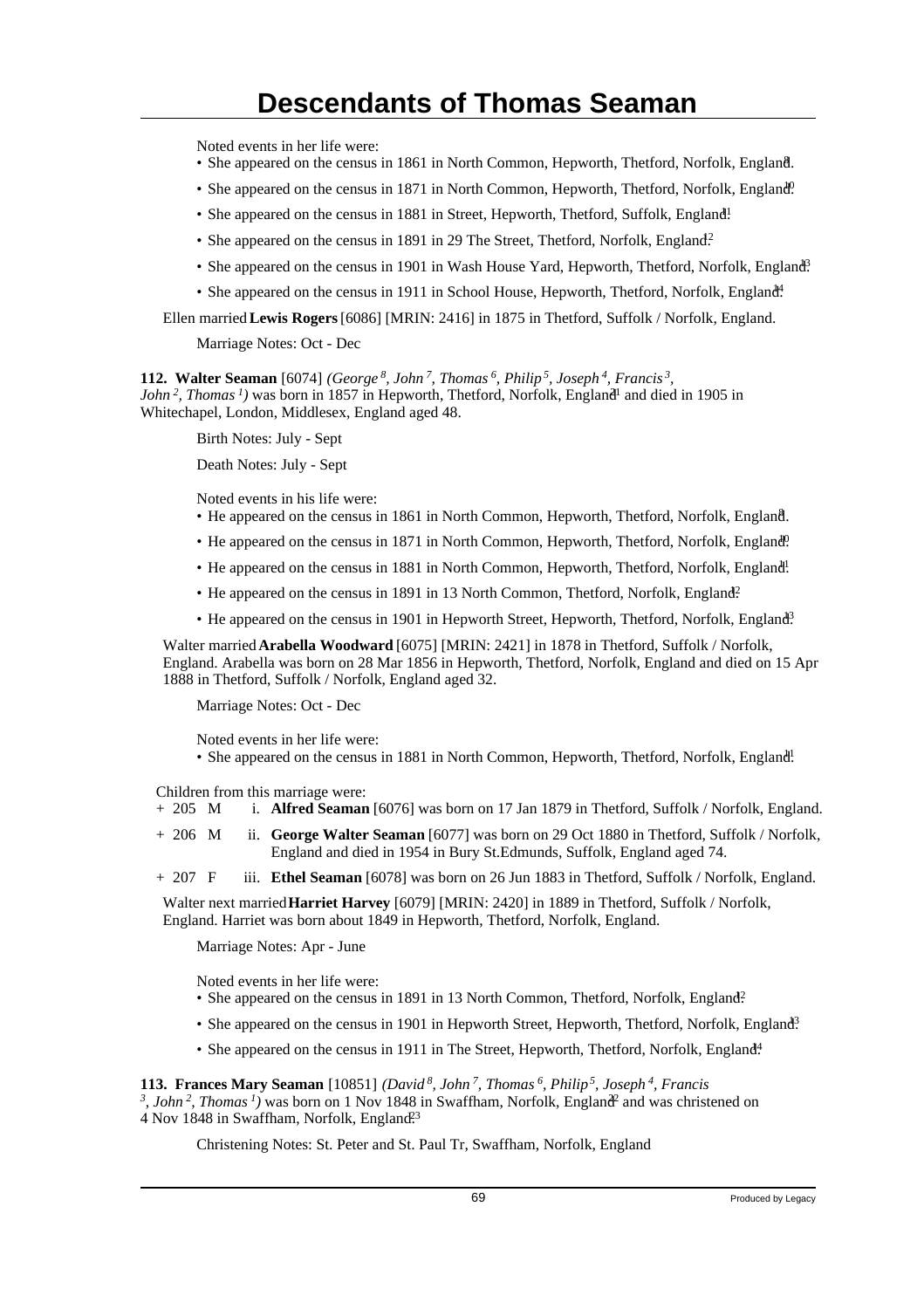Noted events in her life were:

• She appeared on the census in 1851 in Lynn Street, Swaffham, Norfolk, England.

**114. Georgeanna (Georgiana) Seaman** [6090] *(David<sup>8</sup>, John<sup>7</sup>, Thomas<sup>6</sup>, Philip<sup>5</sup>, Joseph 4 , Francis<sup>3</sup>, John<sup>2</sup>, Thomas<sup>1</sup>)* was born on 15 Sep 1841 in Hepworth, Thetford, Norfolk, England,<sup>24</sup> was christened on 12 Mar 1842 in Hepworth, Thetford, Norfolk, England<sup>5</sup> and died in 1901 in Great Yarmouth, Norfolk, England aged 60. Another name for Georgeanna was Georgina.

Death Notes: Oct - Dec

Noted events in her life were:

- She appeared on the census in 1851 in Lynn Street, Swaffham, Norfolk, England. <sup>7</sup>
- She appeared on the census in 1861 in St Stephens Square, Norwich, Norfolk, England.
- She appeared on the census in 1871 in St Giles Street, Norwich, Norfolk, England.<sup>0</sup>
- She appeared on the census in 1881 in Tucks Court, Norwich, Norfolk, England.<sup>1</sup>
- She appeared on the census in 1891 in 2 Mount Pleasant Court, Mancroft, Norwich, Norfollk, England.<sup>12</sup>
- She appeared on the census in 1901 in 54 Wellesley Road, Great Yarmouth, Norfolk, England<sup>3</sup>

Georgeanna married **Frederick Edwin Moore** [10852] [MRIN: 3929] on 2 Dec 1862 in Norwich, Norfolk, England.<sup>26</sup> Frederick was born from about 1834 to 1836 in Norwich, Norfolk, England.

Marriage Notes: St. Stephen's, Norwich, Norfolk, England

**115. Fred Seaman** [6061] *(David*<sup>8</sup>, John<sup>7</sup>, Thomas<sup>6</sup>, Philip<sup>5</sup>, Joseph<sup>4</sup>, Francis<sup>3</sup>, John<br><sup>2</sup>, Thomas<sup>1</sup>) was born in 1843 in Mildenhall, Suffolk, England<sup>27</sup> died in 1851 in Swaffham, Norfolk, England aged 8, and was buried on 5 Sep 1851 in Swaffham, Norfolk, England<sup>8</sup>.

Birth Notes: July - Sept

Death Notes: July - Sept

Burial Notes: St Peter and St Paul, Swaffham, Norfolk, England

Noted events in his life were: • He appeared on the census in 1851 in Lynn Street, Swaffham, Norfolk, England.

**116. Nelly (Nellie) Seaman** [6091] *(Peter<sup>8</sup>, John<sup>7</sup>, Thomas<sup>6</sup>, Philip<sup>5</sup>, Joseph<sup>4</sup>, Francis<sup>3</sup> , John<sup>2</sup>, Thomas<sup>1</sup>)* was born in 1872 in Hepworth, Thetford, Norfolk, England and died in 1923 in Stow, Suffolk, England aged 51.

Birth Notes: Oct - Dec

Death Notes: July - Sept

Noted events in her life were:

- She appeared on the census in 1881 in Street, Hepworth, Thetford, Suffolk, England!
- She appeared on the census in 1891 in Fox Inn, Ixworth, Thingoe, Suffolk, England.
- She appeared on the census in 1901 in Plumber's Arms Inn, Woolpit Road, Norton Bury St Edmunds, Suffolk, England<sup>13</sup>
- She appeared on the census in 1911 in Plumber's Arms Inn, Woolpit Road, Norton Bury St Edmunds, Suffolk, England<sup>14</sup>

Nelly married **Henry Philip Williams** [6096] [MRIN: 2412] in 1897 in Thingoe, Suffolk, England.

Marriage Notes: Apr - June

**117. Frederick Peter Seaman** [6092] *(Peter<sup>8</sup>, John<sup>7</sup>, Thomas<sup>6</sup>, Philip<sup>5</sup>, Joseph<sup>4</sup>, Francis 3 , John<sup>2</sup>, Thomas<sup>1</sup>)* was born in 1875 in Hepworth, Thetford, Norfolk, England and died in 1953 in Greenwich, London / Kent, England aged 78.

Birth Notes: Oct - Dec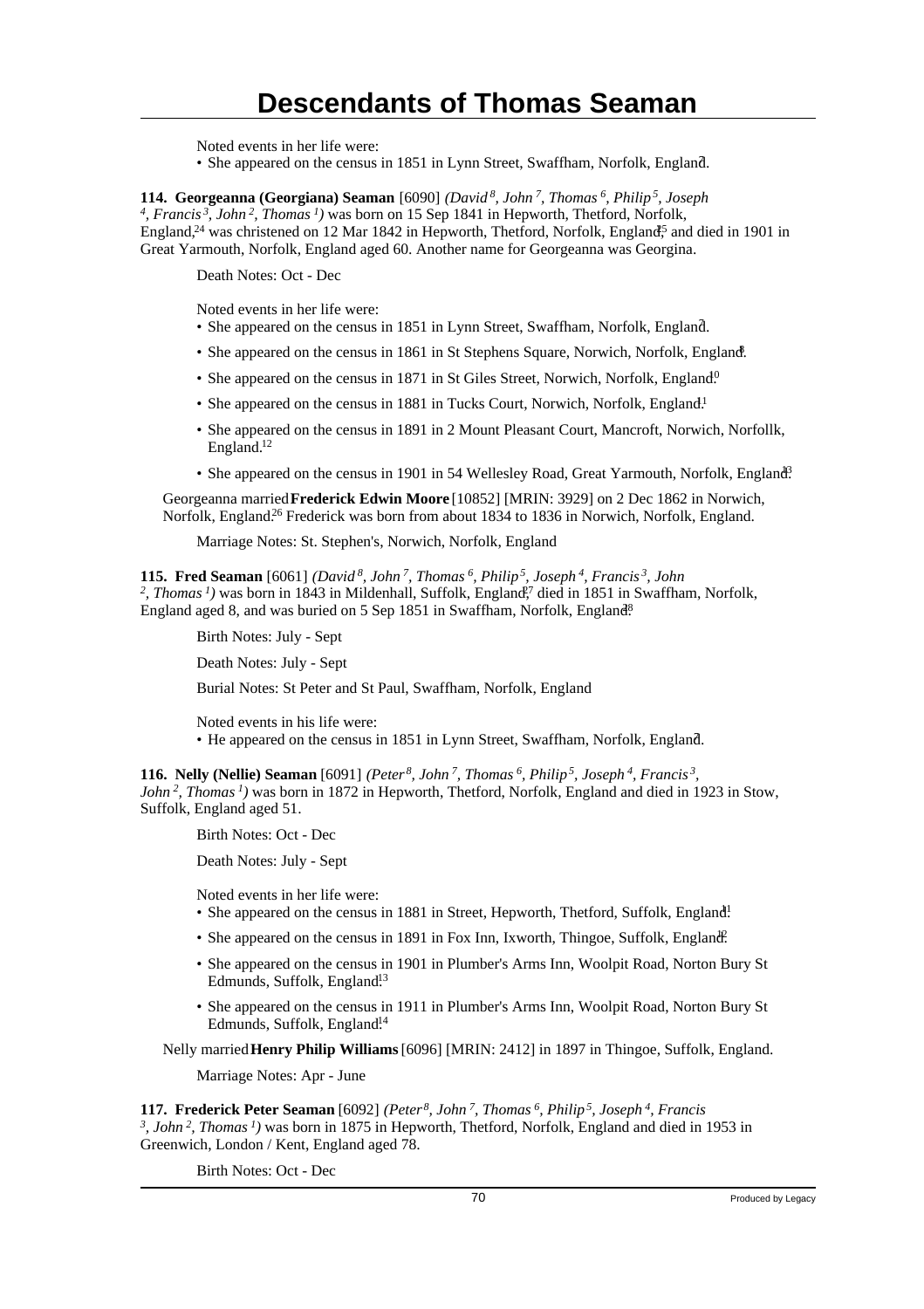Death Notes: Apr - June

Noted events in his life were:

- He appeared on the census in 1881 in Street, Hepworth, Thetford, Suffolk, England!
- He appeared on the census in 1891 in 7 Bryanston Square, Marylebone, London, England.
- He appeared on the census in 1901 near Church, Cotton, Hartismere, Suffolk, England<sup>3</sup>
- He appeared on the census in 1911 in 27 Henry Street, Battersea, Wandsworth, London, England.

Frederick married **Rosa Ellen Burrows** [6097] [MRIN: 2411] in 1899 in Hartismere, Suffolk, England. Rosa was born in 1874 in Samford, Suffolk, England and died in 1925 in Greenwich, London / Kent, England aged 51.

Marriage Notes: July - Sept

Noted events in her life were:

- She appeared on the census in 1901 near Church, Cotton, Hartismere, Suffolk, England<sup>3</sup>.
- She appeared on the census in 1911 in 27 Henry Street, Battersea, Wandsworth, London, England.

Children from this marriage were:

- + 208 M i. **Sidney Frederick Seaman** [6098] was born on 20 May 1906 in Southwark, London, England and died in 1970 in Wandsworth, London / Surrey, England aged 64.
- + 209 F ii. **Doris M. Seaman** [6099] was born in 1919 in Greenwich, London / Kent, England.

**118. Harry Seaman** [6093] *(Peter<sup>8</sup>, John<sup>7</sup>, Thomas<sup>6</sup>, Philip<sup>5</sup>, Joseph<sup>4</sup>, Francis<sup>3</sup>, John 2 , Thomas<sup>1</sup>)* was born in 1877 in Hepworth, Thetford, Norfolk, England and died in 1907 in Woodbridge,

Suffolk, England aged 30.

Birth Notes: July - Sept

Death Notes: Jan - Mar

Noted events in his life were:

- He appeared on the census in 1881 in Street, Hepworth, Thetford, Suffolk, England!
- He appeared on the census in 1891 in Fox Inn, Ixworth, Thingoe, Suffolk, England.

**119. Annie Seaman** [6094] *(Peter<sup>8</sup>, John<sup>7</sup>, Thomas<sup>6</sup>, Philip<sup>5</sup>, Joseph<sup>4</sup>, Francis<sup>3</sup>, John 2 , Thomas<sup>1</sup>)* was born in 1879 in Hepworth, Thetford, Norfolk, England and died in 1881 in Thetford, Suffolk / Norfolk, England aged 2.

Birth Notes: Apr - June

Death Notes: Apr - June

Noted events in her life were:

• She appeared on the census in 1881 in Street, Hepworth, Thetford, Suffolk, England!

**120. John Seaman** [6095] *(Peter<sup>8</sup>, John<sup>7</sup>, Thomas<sup>6</sup>, Philip<sup>5</sup>, Joseph<sup>4</sup>, Francis<sup>3</sup>, John* <sup>2</sup>, Thomas<sup>1</sup>) was born in 1883 in Hepworth, Thetford, Norfolk, England and died in 1951 in Worthing, Sussex, England aged 68.

Birth Notes: Jan - Mar

Death Notes: Apr - June

Noted events in his life were:

- He appeared on the census in 1891 in Fox Inn, Ixworth, Thingoe, Suffolk, England.
- He appeared on the census in 1901 in Market Place, Swaffham, Norfolk, England<sup>3</sup>
- He appeared on the census in 1911 in Rockery Farm, Swaffham, Norfolk, England.

John married **Annie Larwood** [6100] [MRIN: 2410] in 1908 in Swaffham, Norfolk, England. Annie was born in 1882 in Swaffham, Norfolk, England and died in 1957 in Worthing, Sussex, England aged 75.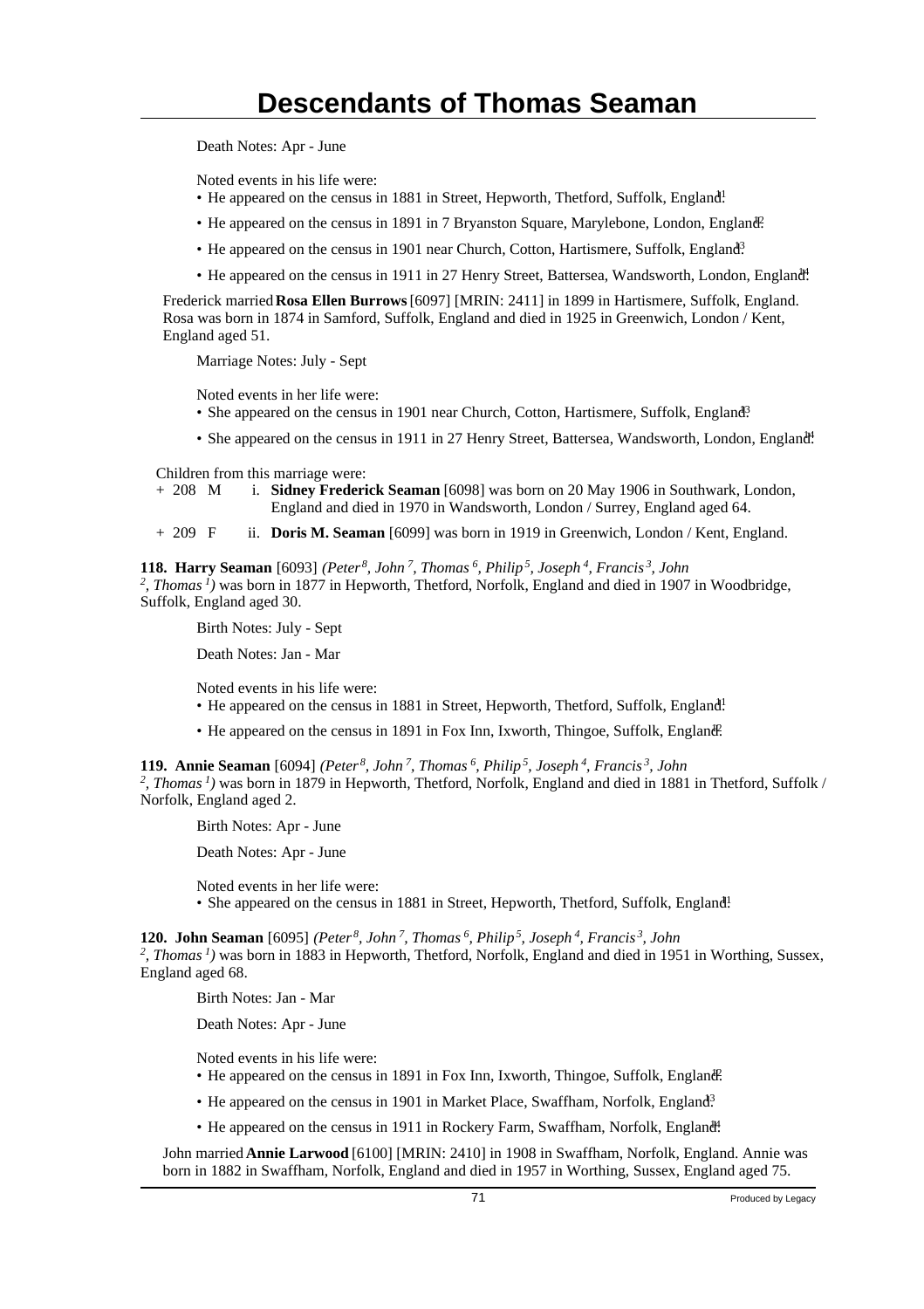Marriage Notes: Apr - June

Noted events in her life were:

• She appeared on the census in 1911 in Rockery Farm, Swaffham, Norfolk, England.

Children from this marriage were:

- + 210 F i. **Hilda Larwood Seaman** [6101] was born on 9 Feb 1910 in Swaffham, Norfolk, England and died in Jun 1994 in Worthing, Sussex, England aged 84.
- + 211 M ii. **Richard J. Seaman** [6102] was born in 1915 in Wayland, Norfolk, England and died in 1926 in Norwich, Norfolk, England aged 11.

**121. Robert Seaman** [5834] *(William<sup>8</sup>, William<sup>7</sup>, Thomas<sup>6</sup>, Philip<sup>5</sup>, Joseph<sup>4</sup>, Francis<sup>3</sup> , John<sup>2</sup>, Thomas<sup>1</sup>)* was born in 1874 in Cotton, Hartismere, Suffolk, England and died in 1948 in Harwich, Tendring, Essex, England aged 74.

Birth Notes: Jan - Mar

Death Notes: Oct - Dec

Noted events in his life were:

- He appeared on the census in 1881 in Blacksmiths Road, Cotton, Hartismere, Suffolk, England.
- He appeared on the census in 1901 in 6 Stour Street, Harwich, Tendring, Essex, England<sup>3</sup>
- He appeared on the census in 1911 in Vessel: Venture, Ipswich Dock, Ipswich, Suffolk, England.

Robert married **Alice Jane Holland** [5845] [MRIN: 2507] in 1896 in Tendring, Essex, England. Alice was born in 1874 in Colchester, Tendring, Essex, England and died in 1925 in Tendring, Essex, England aged 51.

Marriage Notes: Apr - June

Noted events in her life were:

- She appeared on the census in 1901 in 6 Stour Street, Harwich, Tendring, Essex, England<sup>3</sup>
- She appeared on the census in 1911 in 5 Myrtle Cottage, Canning Street, Harwich, Tendring, Essex, England.<sup>14</sup>

Children from this marriage were:

| $+ 212 F$ |  | i. Violet Alice Seaman [5846] was born in 1897 in Harwich, Tendring, Essex, England.                                                                                            |
|-----------|--|---------------------------------------------------------------------------------------------------------------------------------------------------------------------------------|
| $+213$ M  |  | ii. <b>Robert Seaman</b> [5847] was born on 10 Jul 1898 in Harwich, Tendring, Essex, England<br>and died in 1978 in Colchester, Tendring, Essex, England aged 80.               |
| $+214$ M  |  | iii. William George Seaman [5848] was born on 3 Jul 1900 in Harwich, Tendring, Essex,<br>England and died in 1976 in Colchester, Tendring, Essex, England aged 76.              |
| $+ 215 F$ |  | iv. Elizabeth Jane Seaman [5849] was born in 1902 in Harwich, Tendring, Essex,<br>England.                                                                                      |
| $+216$ M  |  | v. Alfred James Seaman [5850] was born in 1904 in Harwich, Tendring, Essex, England<br>and died in 1953 in Harwich, Tendring, Essex, England aged 49.                           |
| $+ 217$ M |  | vi. Frederick Holland Seaman [5851] was born on 29 Sep 1907 in Harwich, Tendring,<br>Essex, England and died on 26 Jul 2000 in Colchester, Tendring, Essex, England aged<br>92. |
| $+218$ F  |  | vii. Edith Maud Seaman [5852] was born on 5 Oct 1910 in Harwich, Tendring, Essex,<br>England and died in Nov 2002 in Colchester, Tendring, Essex, England aged 92.              |

**122. Elizabeth Seaman** [5835] *(William<sup>8</sup>, William<sup>7</sup>, Thomas<sup>6</sup>, Philip<sup>5</sup>, Joseph<sup>4</sup>, Francis 3 , John<sup>2</sup>, Thomas<sup>1</sup>)* was born in 1876 in Cotton, Hartismere, Suffolk, England.

Birth Notes: Apr - June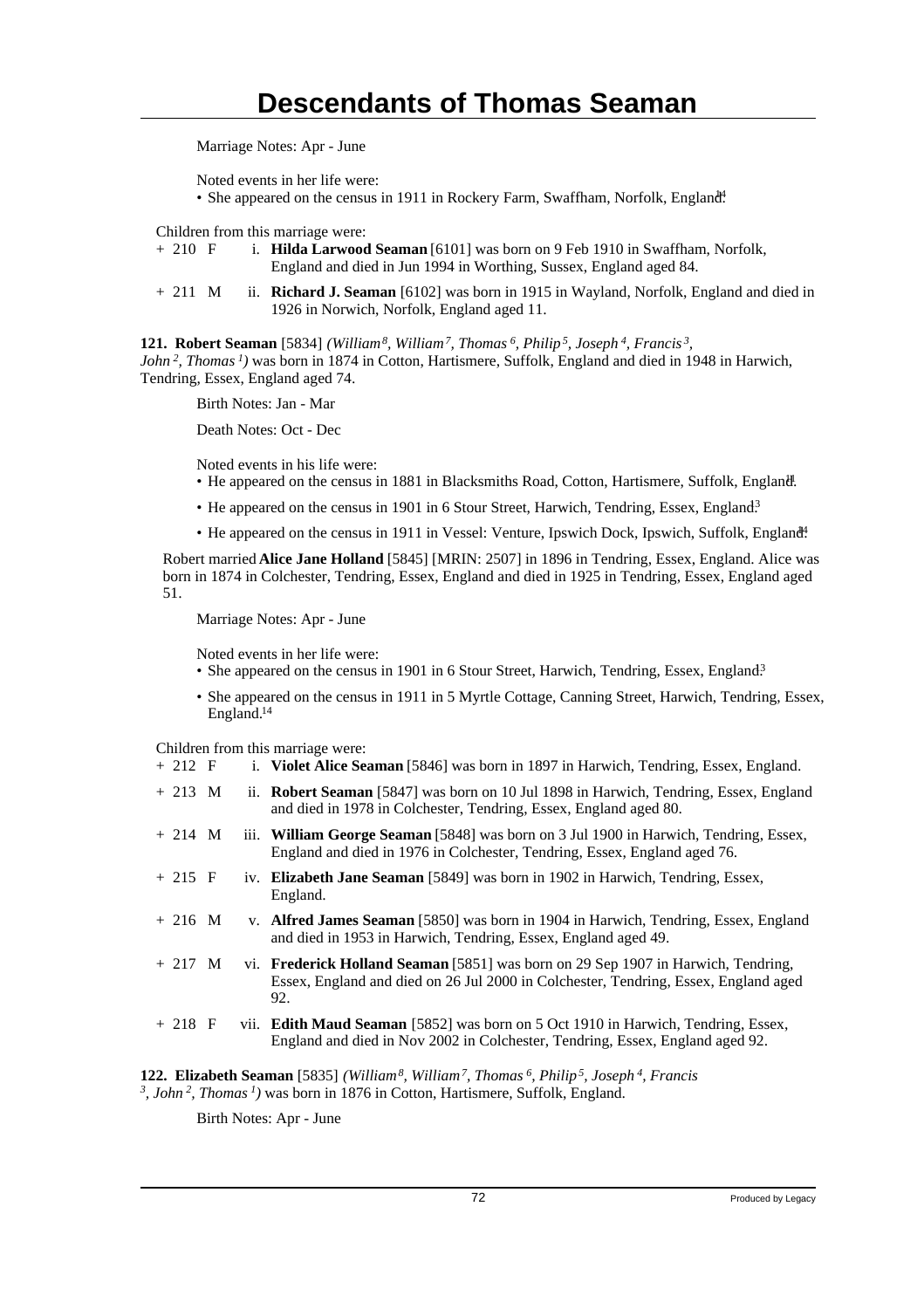Noted events in her life were:

• She appeared on the census in 1881 in Blacksmiths Road, Cotton, Hartismere, Suffolk, England.

**123. George Seaman** [5836] *(William<sup>8</sup>, William<sup>7</sup>, Thomas<sup>6</sup>, Philip<sup>5</sup>, Joseph<sup>4</sup>, Francis<sup>3</sup> , John<sup>2</sup>, Thomas<sup>1</sup>)* was born in 1878 in Cotton, Hartismere, Suffolk, England and died in 1883 in Tendring, Essex, England aged 5.

Birth Notes: Jan - Mar

Death Notes: Jan - Mar

Noted events in his life were: • He appeared on the census in 1881 in Blacksmiths Road, Cotton, Hartismere, Suffolk, England.

**124. Florence Seaman** [5837] *(William<sup>8</sup>, William<sup>7</sup>, Thomas<sup>6</sup>, Philip<sup>5</sup>, Joseph<sup>4</sup>, Francis<sup>3</sup> , John<sup>2</sup>, Thomas<sup>1</sup>)* was born in 1880 in Cotton, Hartismere, Suffolk, England.

Birth Notes: Apr - June

Noted events in her life were:

- She appeared on the census in 1881 in Blacksmiths Road, Cotton, Hartismere, Suffolk, England.
- She appeared on the census in 1891 in New Haven Lane, Tendring, Essex, England?
- She appeared on the census in 1901 in Maria Street, Harwich, Tendring, Essex, England<sup>3</sup>
- She appeared on the census in 1911 in 22 George Street, Harwich, Tendring, Essex, England.<sup>4</sup>

Florence married **William James Lewis** [5844] [MRIN: 2508] in 1901 in Tendring, Essex, England. William was born about 1876 in West Derby, Liverpool, Lancashire, England.

Marriage Notes: Oct - Dec

**125. Susanna (Susannah) Seaman** [5838] *(William<sup>8</sup>, William<sup>7</sup>, Thomas<sup>6</sup>, Philip<sup>5</sup>, Joseph<sup>4</sup> , Francis<sup>3</sup>, John<sup>2</sup>, Thomas<sup>1</sup>)* was born in 1882 in Bacton, Hartismere, Suffolk, England.

Noted events in her life were:

- She appeared on the census in 1891 in New Haven Lane, Tendring, Essex, England?
- She appeared on the census in 1901 in Maria Street, Harwich, Tendring, Essex, England<sup>3</sup>
- She appeared on the census in 1911 in 11 Albert Street, Bathside, Harwich, Essex, England.<sup>4</sup>

Susanna married **James Thomas Arthur** [5843] [MRIN: 2509] in 1901 in Tendring, Essex, England. James was born about 1878 in Kirkwall, Resident Orkney Isles.

Marriage Notes: Oct - Dec

**126. Georgina (Georgiana) Seaman** [5839] *(William<sup>8</sup>, William<sup>7</sup>, Thomas<sup>6</sup>, Philip<sup>5</sup>, Joseph<sup>4</sup> , Francis<sup>3</sup>, John<sup>2</sup>, Thomas<sup>1</sup>)* was born in 1885 in Harwich, Tendring, Essex, England.

Birth Notes: Jan - Mar

Noted events in her life were:

- She appeared on the census in 1891 in New Haven Lane, Tendring, Essex, England?
- She appeared on the census in 1901 in Maria Street, Harwich, Tendring, Essex, England.<sup>3</sup>
- She appeared on the census in 1911 in 15 Chapel Street, Kings Lynn, Norfolk, England<sup>4</sup>.

Georgina married **George Hornby** [5842] [MRIN: 2510] in 1901 in Tendring, Essex, England.

Marriage Notes: Jan - Mar

**127. William Seaman** [1724] *(Robert<sup>8</sup>, William<sup>7</sup>, Thomas<sup>6</sup>, Philip<sup>5</sup>, Joseph<sup>4</sup>, Francis<sup>3</sup> , John*<sup>2</sup>, *Thomas<sup>1</sup>*) was born in 1844 in Cosford, Suffolk, England.<sup>99</sup>

Birth Notes: July - Sept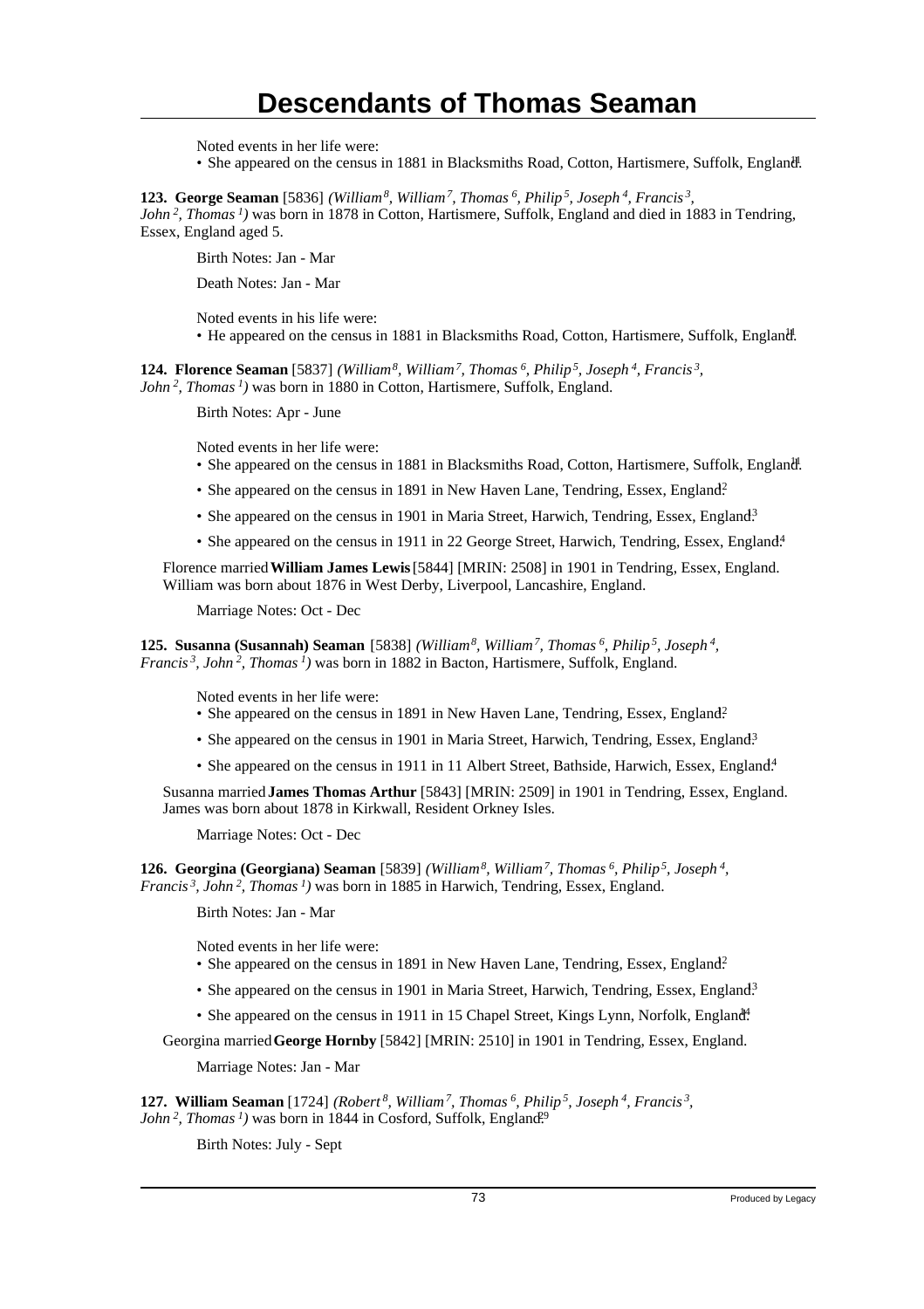Noted events in his life were:

- He appeared on the census in 1851 in Village, Brettenham, Cosford, Suffolk, England. <sup>7</sup>
- He appeared on the census in 1861 in Wicks Green, Stonham Earl, Bosmere, Suffollk, England. <sup>8</sup>
- He appeared on the census in 1871 in High Street, Coddenham, Bosmere, Suffolk, England.

**128. Emily Jane Seaman** [5900] *(Robert<sup>8</sup>, William<sup>7</sup>, Thomas<sup>6</sup>, Philip<sup>5</sup>, Joseph<sup>4</sup>, Francis* <sup>3</sup>, John<sup>2</sup>, Thomas<sup>1</sup>) was born in 1846 in Cosford, Suffolk, England<sup>60</sup>

Birth Notes: Apr - June

Noted events in her life were:

- She appeared on the census in 1851 in Village, Brettenham, Cosford, Suffolk, England.
- She appeared on the census in 1861 in Wicks Green, Stonham Earl, Bosmere, Suffollk, England.

**129. Isaac Seaman** [5901] *(Robert<sup>8</sup>, William<sup>7</sup>, Thomas<sup>6</sup>, Philip<sup>5</sup>, Joseph<sup>4</sup>, Francis<sup>3</sup> , John*<sup>2</sup>, *Thomas*<sup>*1*</sup>) was born in 1847 in Cosford, Suffolk, England<sup>1</sup> and died in 1925 in Stow, Suffolk, England aged 78.

Birth Notes: July - Sept

Death Notes: Apr - June

Noted events in his life were:

- He appeared on the census in 1851 in Village, Brettenham, Cosford, Suffolk, England. <sup>7</sup>
- He appeared on the census in 1861 in Wicks Green, Stonham Earl, Bosmere, Suffollk, England. <sup>8</sup>
- He appeared on the census in 1871 in Bury Street, Common Lodging House, Stowmarket, Suffolk, England.<sup>10</sup>
- He appeared on the census in 1881 in Regent Street, Stowmarket, Stow, Suffolk, England!
- He appeared on the census in 1891 in 12 Regent Street, Stowmarket, Stow, Suffolk, England?
- He appeared on the census in 1901 in Regent Street, Stowmarket, Stow, Suffolk, England.
- He appeared on the census in 1911 in 26 Regent Street, Stowmarket, Stow, Suffolk, England<sup>4</sup>.

Isaac married **Martha Rosier** [5909] [MRIN: 2485] in 1868 in Stow, Suffolk, England. Martha was born about 1849 in Stow, Suffolk, England, was christened on 1 Apr 1849 in Harleston, Depwade, Norfolk, England,<sup>32</sup> and died in 1922 in Stow, Suffolk, England aged about 73.

Marriage Notes: Oct - Dec

Noted events in her life were:

- She appeared on the census in 1871 in Bury Street, Common Lodging House, Stowmarket, Suffolk, England.<sup>10</sup>
- She appeared on the census in 1881 in Regent Street, Stowmarket, Stow, Suffolk, England!
- She appeared on the census in 1891 in 12 Regent Street, Stowmarket, Stow, Suffolk, England.
- She appeared on the census in 1901 in Regent Street, Stowmarket, Stow, Suffolk, England?
- She appeared on the census in 1911 in 26 Regent Street, Stowmarket, Stow, Suffolk, England.

Children from this marriage were:

| + 219 M | i. <b>Isaac Seaman</b> [5910] was born in 1869 in Stow, Suffolk, England and died in 1940 in |
|---------|----------------------------------------------------------------------------------------------|
|         | Gipping, Hartismere, Suffolk, England aged 71.                                               |

- + 220 F ii. **Ann Maria Seaman** [5911] was born in 1871 in Stow, Suffolk, England.
- + 221 M iii. **Arthur Albert Seaman** [5912] was born in 1874 in Stow, Suffolk, England and died in 1955 in Croydon, Surrey, England aged 81.
- + 222 M iv. **James Seaman** [5913] was born in 1876 in Stow, Suffolk, England.
- + 223 M v. **Walter Seaman** [5914] was born in 1878 in Stow, Suffolk, England and died in 1928 in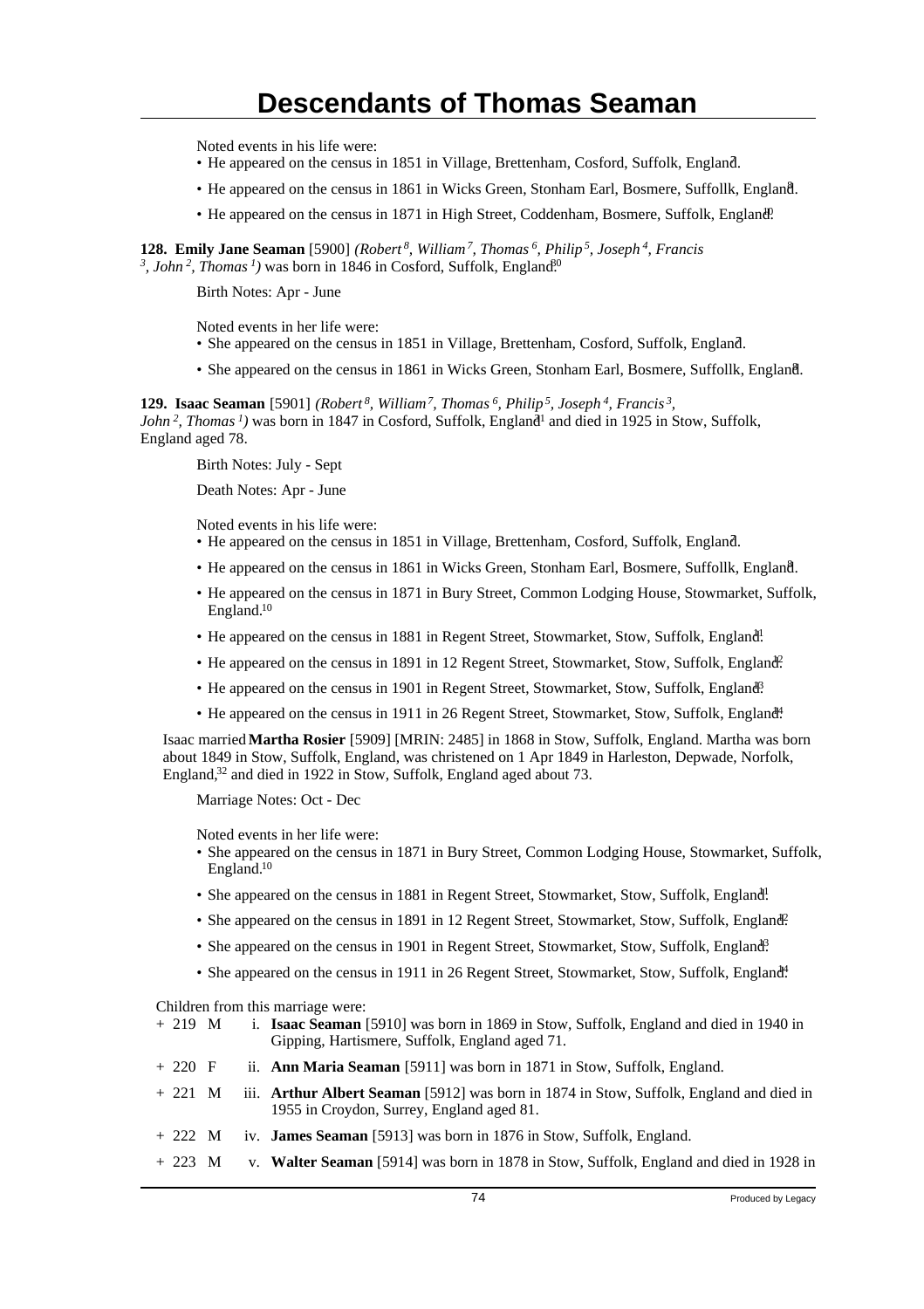Stow, Suffolk, England aged 50.

- + 224 M vi. **George William Seaman** [5915] was born in 1880 in Stow, Suffolk, England.
- + 225 F vii. **Emily Seaman** [5916] was born in 1882 in Stow, Suffolk, England.
- + 226 M viii. **Octavious Seaman** [5917] was born in 1884 in Stow, Suffolk, England and died in 1956 in Ipswich, Suffolk, England aged 72.
- + 227 M ix. **Bertie Seaman** [5918] was born in 1888 in Stow, Suffolk, England, died on 1 Apr 1955 in Kings Lynn, Norfolk, England aged 67, and was buried in Stowmarket Cemetery, Stowmarket, Suffolk, England.
- + 228 M x. **Frank Henry Seaman** [5919] was born in 1890 in Stow, Suffolk, England.

**130. Judith (Emma) Seaman** [5902] *(Robert<sup>8</sup>, William<sup>7</sup>, Thomas<sup>6</sup>, Philip<sup>5</sup>, Joseph<sup>4</sup> , Francis*<sup>3</sup>, John<sup>2</sup>, Thomas<sup>1</sup>) was born in 1849 in Cosford, Suffolk, England<sup>33</sup>

Birth Notes: Oct - Dec

Noted events in her life were:

- She appeared on the census in 1851 in Village, Brettenham, Cosford, Suffolk, England. <sup>7</sup>
- She appeared on the census in 1861 in Wicks Green, Stonham Earl, Bosmere, Suffollk, England. <sup>8</sup>

**131. Mary Ann Seaman** [5903] *(Robert<sup>8</sup>, William<sup>7</sup>, Thomas<sup>6</sup>, Philip<sup>5</sup>, Joseph<sup>4</sup>, Francis* <sup>3</sup>, John<sup>2</sup>, Thomas<sup>1</sup>) was born in 1853 in Cosford, Suffolk, England<sup>84</sup>

Birth Notes: Oct - Dec

Noted events in her life were:

- She appeared on the census in 1861 in Wicks Green, Stonham Earl, Bosmere, Suffollk, England.
- She appeared on the census in 1871 in 33 Tavern Street, Ipswich St. Mary at the tower, Ipswich, Suffolk, England.<sup>10</sup>

**132. Alice Seaman** [5904] *(Robert<sup>8</sup>, William<sup>7</sup>, Thomas<sup>6</sup>, Philip<sup>5</sup>, Joseph<sup>4</sup>, Francis<sup>3</sup> , John*<sup>2</sup>, *Thomas*<sup> $1$ </sup>) was born in 1856 in Cosford, Suffolk, England<sup>5</sup> and was christened on 18 Oct 1858 in

Brettenham, Suffolk, England.

Birth Notes: Jan - Mar

Noted events in her life were: • She appeared on the census in 1861 in Wicks Green, Stonham Earl, Bosmere, Suffollk, England. <sup>8</sup>

**133. Robert George Seaman** [5905] *(Robert<sup>8</sup>, William<sup>7</sup>, Thomas<sup>6</sup>, Philip<sup>5</sup>, Joseph<sup>4</sup> , Francis<sup>3</sup>*, *John<sup>2</sup>*, *Thomas<sup>1</sup>*) was born in 1858 in Cosford, Suffolk, England<sup>66</sup>

Birth Notes: July - Sept

Noted events in his life were:

- He appeared on the census in 1861 in Wicks Green, Stonham Earl, Bosmere, Suffollk, England. <sup>8</sup>
- He appeared on the census in 1871 in High Street, Coddenham, Bosmere, Suffolk, England.

**134. Frances Seaman** [5906] *(Robert<sup>8</sup>, William<sup>7</sup>, Thomas<sup>6</sup>, Philip<sup>5</sup>, Joseph<sup>4</sup>, Francis<sup>3</sup> , John<sup>2</sup>, Thomas<sup>1</sup>)* was born in 1861 in Bosmere & Claydon, Suffolk, England.

Birth Notes: Oct - Dec

Noted events in her life were:

• She appeared on the census in 1871 in High Street, Coddenham, Bosmere, Suffolk, England.

**135. Sarah Beatrice Seaman** [5907] *(Robert<sup>8</sup>, William<sup>7</sup>, Thomas<sup>6</sup>, Philip<sup>5</sup>, Joseph<sup>4</sup> , Francis<sup>3</sup>, John<sup>2</sup>, Thomas<sup>1</sup>)* was born in 1865 in Bosmere & Claydon, Suffolk, England.

Birth Notes: Apr - June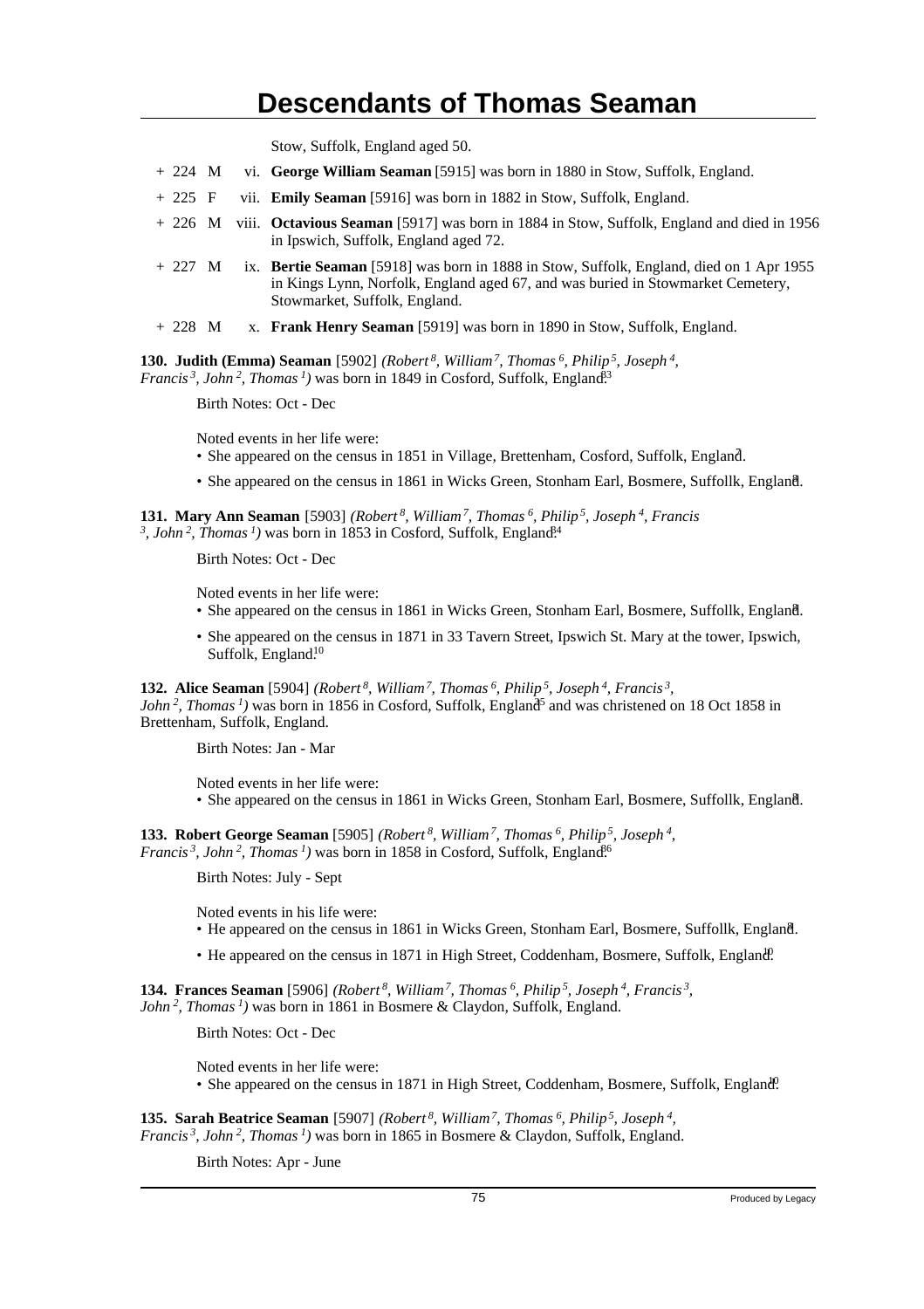Noted events in her life were:

- She appeared on the census in 1871 in High Street, Coddenham, Bosmere, Suffolk, England.
- She appeared on the census in 1881 in Rectory Road, Hemingstone, Bosmere, Suffolk, England.
- She appeared on the census in 1891 in Gosbeck Road Street, Coddenham, Suffolk, England.
- She appeared on the census in 1901 in 4 Kenyon Street, Ipswich, Suffolk, England<sup>3</sup>.
- She appeared on the census in 1911 in 40 Ann Street, Ipswich, Suffolk, England<sup>4</sup>

Sarah married **Herbert Chaplin** [5908] [MRIN: 499] in 1886 in Bosmere & Claydon, Suffolk, England.

Marriage Notes: Oct - Dec

**136. Elizabeth Seaman** [5971] *(John<sup>8</sup>, William<sup>7</sup>, Thomas<sup>6</sup>, Philip<sup>5</sup>, Joseph<sup>4</sup>, Francis<sup>3</sup> ,*

*John<sup>2</sup>, Thomas<sup>1</sup>)* was born in 1849 in Cotton, Hartismere, Suffolk, England and was christened on 27 May 1849 in Cotton, Hartismere, Suffolk, England.<sup>7</sup>

Birth Notes: Apr - June

Noted events in her life were:

- She appeared on the census in 1851 in Cottage, Cotton, Hartismere, Suffolk, England.
- She appeared on the census in 1861 in Broadway Road, Bacton, Hartismere, Suffolk, England.
- She appeared on the census in 1871 in Holly Grove Cottage, Heston, Hounslow, Isleworth, Middlesex, England.<sup>10</sup>
- She appeared on the census in 1881 in 7 Bennett Street, Southwark, London, England!

Elizabeth married **John Frank Dabbs** [5984] [MRIN: 2456] in 1878 in Brentford, London, Middlesex, England.

Marriage Notes: Oct - Dec

**137. George Seaman** [5972] *(John<sup>8</sup>, William<sup>7</sup>, Thomas<sup>6</sup>, Philip<sup>5</sup>, Joseph<sup>4</sup>, Francis<sup>3</sup> , John*<sup>2</sup>, *Thomas<sup>1</sup>*) was born in 1850 in Cotton, Hartismere, Suffolk, England<sup>8</sup>, was christened on 10 Nov 1850 in Cotton, Hartismere, Suffolk, England<sup>9</sup>, died in 1853 in Cotton, Hartismere, Suffolk, England<sup>0</sup> aged 3, and was buried on 11 Jul 1853 in Cotton, Hartismere, Suffolk, England<sup>1</sup>

Birth Notes: Oct - Dec

Death Notes: July - Sept

Noted events in his life were: • He appeared on the census in 1851 in Cottage, Cotton, Hartismere, Suffolk, England.

**138. Anna Seaman** [5973] *(John<sup>8</sup>, William<sup>7</sup>, Thomas<sup>6</sup>, Philip<sup>5</sup>, Joseph<sup>4</sup>, Francis<sup>3</sup> ,*  $John<sup>2</sup>$ , *Thomas*<sup>1</sup>) was born in 1854 in Cotton, Hartismere, Suffolk, England<sup>2</sup> and died in 1935 in Hartismere, Suffolk, England aged 81.

Birth Notes: July - Sept

Death Notes: July - Sept

Noted events in her life were:

- She appeared on the census in 1861 in Broadway Road, Bacton, Hartismere, Suffolk, England.
- She appeared on the census in 1871 in Broadway Road, Bacton, Hartismere, Suffolk, England.
- She appeared on the census in 1881 in Finningham, Hartismere, Suffolk, England!
- She appeared on the census in 1891 in The green, Mendlesham, Suffolk, England?
- She appeared on the census in 1901 in Fords Green, Bacton, Hartismere, Suffolk, England<sup>3</sup>.
- She appeared on the census in 1911 in Fords Green, Bacton, Hartismere, Suffolk, England.

Anna married **William Blake** [5985] [MRIN: 2455] in 1879 in Hartismere, Suffolk, England. William was born about 1847 in Bacton, Hartismere, Suffolk, England.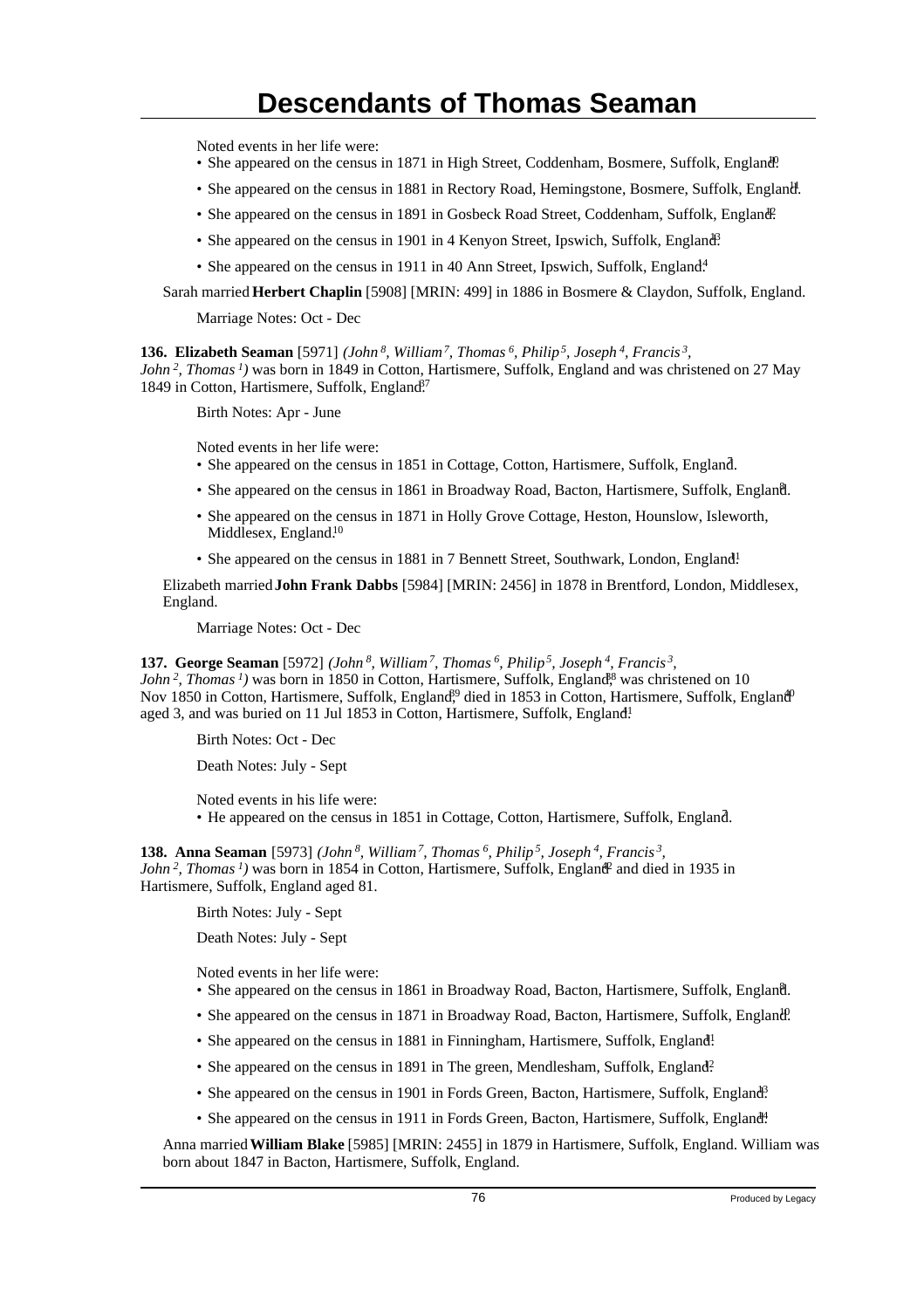Marriage Notes: Oct - Dec

**139. Laura Seaman** [5975] *(John<sup>8</sup>, William<sup>7</sup>, Thomas<sup>6</sup>, Philip<sup>5</sup>, Joseph<sup>4</sup>, Francis 3 , John<sup>2</sup>, Thomas<sup>1</sup>)* was born in 1856 in Cotton, Hartismere, Suffolk, England, was christened on 19 Oct 1856 in Norfolk, England,<sup>43</sup> died in 1879 in Hartismere, Suffolk, England aged 23, and was buried on 19 May 1879 in Bacton, Hartismere, Suffolk, England<sup>44</sup>

Death Notes: Apr - June

Noted events in her life were:

- She appeared on the census in 1861 in Broadway Road, Bacton, Hartismere, Suffolk, England.
- She appeared on the census in 1871 in Broadway Road, Bacton, Hartismere, Suffolk, England.

**140. Clara Seaman** [5974] *(John<sup>8</sup>, William<sup>7</sup>, Thomas<sup>6</sup>, Philip<sup>5</sup>, Joseph<sup>4</sup>, Francis<sup>3</sup> , John*<sup>2</sup>, *Thomas<sup>1</sup>*) was born in 1857 in Cotton, Hartismere, Suffolk, England<sup>5</sup> and was christened on 11 Nov 1861 in Norfolk, England.<sup>46</sup>

Birth Notes: Oct - Dec

Noted events in her life were:

- She appeared on the census in 1861 in Broadway Road, Bacton, Hartismere, Suffolk, England.
- She appeared on the census in 1871 in Broadway Union, Bacton, Hartismere, Suffolk, England.

**141. Ellen Seaman** [5976] *(John<sup>8</sup>, William<sup>7</sup>, Thomas<sup>6</sup>, Philip<sup>5</sup>, Joseph<sup>4</sup>, Francis<sup>3</sup> ,*

*John<sup>2</sup>, Thomas<sup>1</sup>)* was born in 1859 in Westhorpe, Hartismere, Suffolk, England and was christened on 11 Nov 1861 in Norfolk, England.<sup>47</sup>

Birth Notes: Oct - Dec

Noted events in her life were:

- She appeared on the census in 1861 in Broadway Road, Bacton, Hartismere, Suffolk, England.
- She appeared on the census in 1871 in Broadway Road, Bacton, Hartismere, Suffolk, England.

**142. Frederick William Seaman** [5977] *(John<sup>8</sup>, William<sup>7</sup>, Thomas<sup>6</sup>, Philip<sup>5</sup>, Joseph<sup>4</sup> , Francis<sup>3</sup>, John<sup>2</sup>, Thomas<sup>1</sup>)* was born on 1 Oct 1861 in Bacton, Hartismere, Suffolk, England, was christened on 11 Nov 1861 in Norfolk, England<sup>48</sup> and died in 1942 in Surrey S W, Surrey, England aged 81.

Death Notes: July - Sept

Noted events in his life were:

- He appeared on the census in 1871 in Broadway Road, Bacton, Hartismere, Suffolk, England.
- He appeared on the census in 1881 in 5 Orwell Terrace, Borough Road, Ipswich, Suffolk, England.<sup>11</sup>
- He appeared on the census in 1891 in Lower Bourne, Farnham, Surrey, England?
- He appeared on the census in 1901 in Westfield, Woking, Guildford, Surrey, England.
- He appeared on the census in 1911 in Fern Cottage, Westfield, Woking, Surrey, England.

Frederick married **Esther Fry** [5986] [MRIN: 2454] in 1885 in Farnham, Surrey, England. Esther was born on 27 Oct 1859 in Farnham, Surrey, England and died in 1938 in Surrey N W, Surrey, England aged 79.

Marriage Notes: Apr - June

Noted events in her life were:

- She appeared on the census in 1891 in Lower Bourne, Farnham, Surrey, England?
- She appeared on the census in 1901 in Westfield, Woking, Guildford, Surrey, England.
- She appeared on the census in 1911 in Fern Cottage, Westfield, Woking, Surrey, England.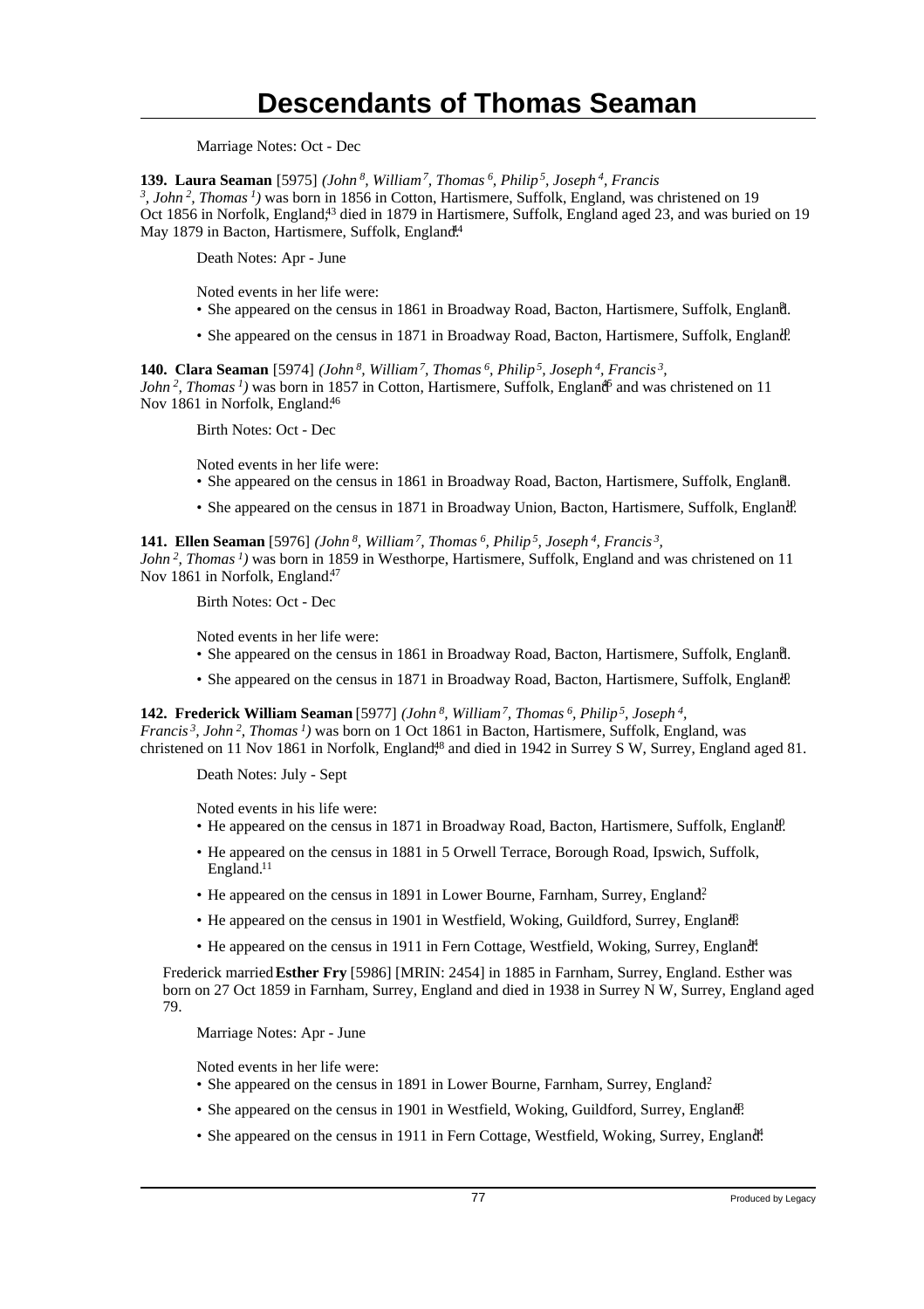Children from this marriage were:

| $+229$ M |  | i. William Parker Seaman [5987] was born on 31 Mar 1886 in Elstead, Hambledon,<br>Surrey, England and died in 1962 in Surrey N W, Surrey, England aged 76.                |
|----------|--|---------------------------------------------------------------------------------------------------------------------------------------------------------------------------|
| $+230$ F |  | ii. Florence Seaman [5988] was born in 1888 in Elstead, Hambledon, Surrey, England and<br>was christened on 4 Nov 1888 in Elstead, Kingston upon Thames, Surrey, England? |
| $+231$ M |  | iii. <b>John Seaman</b> [5989] was born in 1890 in Bourne, Farnham, Surrey, England.                                                                                      |
| $+232$ M |  | iv. Albert Edward Seaman [5990] was born on 1 Apr 1896 in Guildford, Surrey, England<br>and died in 1972 in Surrey N W, Surrey, England aged 76.                          |
| $+233$ F |  | v. Daisy Seaman [5991] was born on 24 Feb 1898 in Guildford, Surrey, England.                                                                                             |
| $+234$ M |  | vi. Frederick George Seaman [5992] was born on 21 Apr 1900 in Guildford, Surrey,<br>England and died in 1978 in Surrey S W, Surrey, England aged 78.                      |

**143. Ada Seaman** [5978] *(John<sup>8</sup>, William<sup>7</sup>, Thomas<sup>6</sup>, Philip<sup>5</sup>, Joseph<sup>4</sup>, Francis<sup>3</sup> , John<sup>2</sup>, Thomas<sup>1</sup>)* was born in 1864 in Bacton, Hartismere, Suffolk, England.

Birth Notes: Jan - Mar

Noted events in her life were:

- She appeared on the census in 1871 in Broadway Road, Bacton, Hartismere, Suffolk, England.
- She appeared on the census in 1881 in Finningham, Hartismere, Suffolk, England!

**144. Herbert Seaman** [5979] *(John<sup>8</sup>, William<sup>7</sup>, Thomas<sup>6</sup>, Philip<sup>5</sup>, Joseph<sup>4</sup>, Francis<sup>3</sup> , John<sup>2</sup>, Thomas<sup>1</sup>)* was born in 1867 in Bacton, Hartismere, Suffolk, England and died in 1944 in Bethnal Green, London, Middlesex, England aged 77.

Birth Notes: Apr - June

Death Notes: Jan - Mar

Noted events in his life were:

- He appeared on the census in 1871 in Broadway Road, Bacton, Hartismere, Suffolk, England.
- He appeared on the census in 1881 in Finningham, Hartismere, Suffolk, England!
- He appeared on the census in 1891 in 62 Hatfield Street, Christ Church, Saint Saviour Southwark, London, England.<sup>12</sup>
- He appeared on the census in 1901 in 107 Ilderton Road, Deptford St Paul, Greenwich, London, England.<sup>13</sup>

**145. Arthur Seaman** [5983] *(John<sup>8</sup>, William<sup>7</sup>, Thomas<sup>6</sup>, Philip<sup>5</sup>, Joseph<sup>4</sup>, Francis<sup>3</sup> , John<sup>2</sup>, Thomas<sup>1</sup>)* was born in 1868 in Bacton, Hartismere, Suffolk, England and died in 1868 in Hartismere, Suffolk, England.

Birth Notes: July - Sept

Death Notes: July - Sept

**146. Arthur Seaman** [5981] *(John<sup>8</sup>, William<sup>7</sup>, Thomas<sup>6</sup>, Philip<sup>5</sup>, Joseph<sup>4</sup>, Francis<sup>3</sup> ,*

*John<sup>2</sup>, Thomas<sup>1</sup>)* was born in 1869 in Bacton, Hartismere, Suffolk, England, was christened on 24 Sep 1869 in Bacton, Hartismere, Suffolk, England<sup>o</sup>, and was buried on 29 Dec 1869 in Bacton, Hartismere, Suffolk, England.<sup>51</sup>

Birth Notes: July - Sept

Burial Notes: Oct - Dec

**147. George Arthur Seaman** [5980] *(John<sup>8</sup>, William<sup>7</sup>, Thomas<sup>6</sup>, Philip<sup>5</sup>, Joseph<sup>4</sup>, Francis 3 , John<sup>2</sup>, Thomas<sup>1</sup>)* was born in 1873 in Bacton, Hartismere, Suffolk, England.

Birth Notes: July - Sept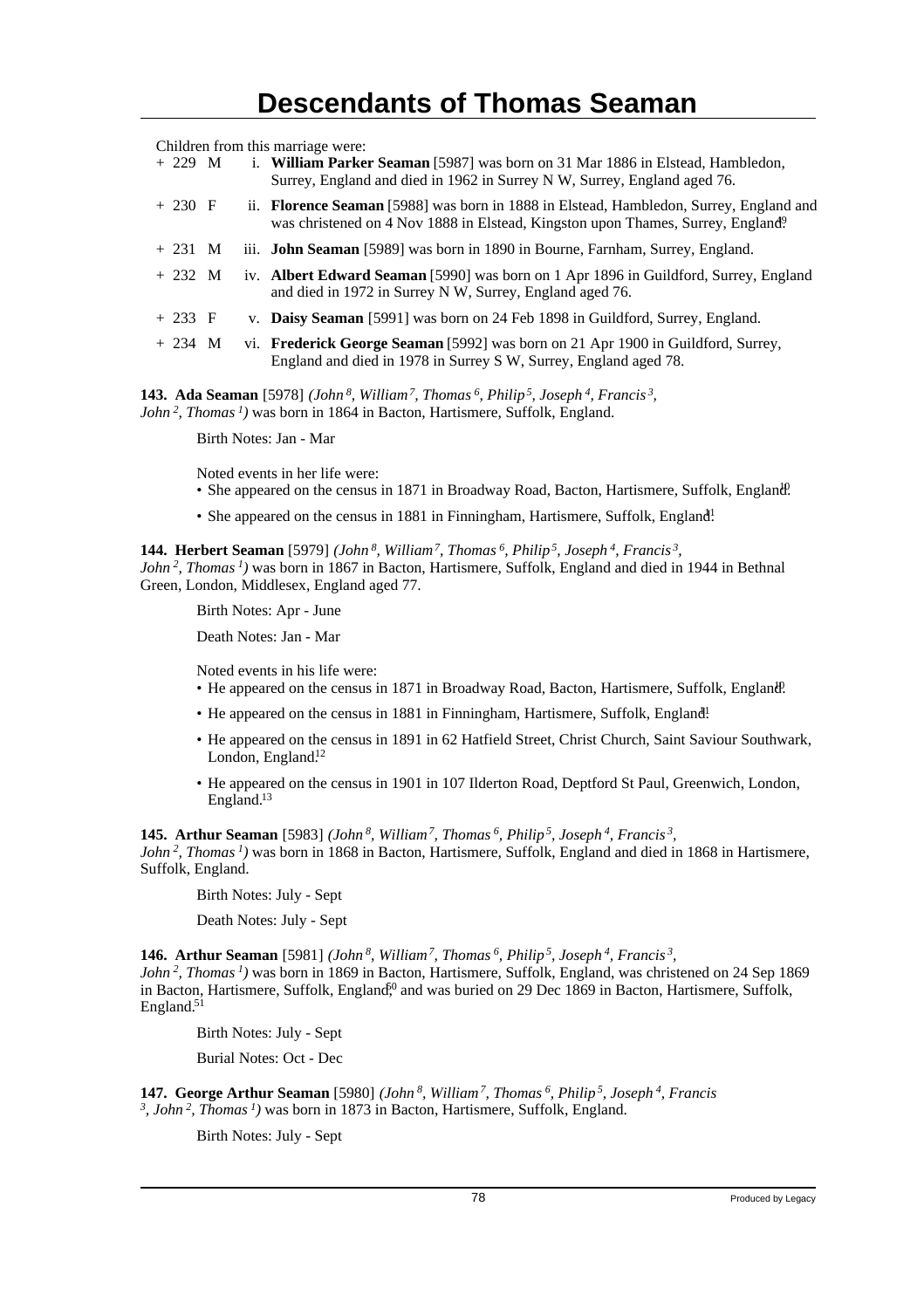Noted events in his life were:

- He appeared on the census in 1881 in Finningham, Hartismere, Suffolk, England!
- He appeared on the census in 1901 in The Street, Westhorpe, Hartismere, Suffolk, England<sup>3</sup>
- He appeared on the census in 1911 in White Horse Inn, Whepstead, Bury St Edmunds, Suffolk, England.<sup>14</sup>

George married **Phoebe Sykes** [5982] [MRIN: 2457] in 1900 in Ipswich, Suffolk, England. Phoebe was born about 1873 in Westhorpe, Hartismere, Suffolk, England.

Marriage Notes: Oct - Dec

Noted events in her life were:

- She appeared on the census in 1901 in The Street, Westhorpe, Hartismere, Suffolk, England<sup>3</sup>
- She appeared on the census in 1911 in White Horse Inn, Whepstead, Bury St Edmunds, Suffolk, England.<sup>14</sup>

**148. Ann Seaman** [6038] *(Joseph<sup>8</sup>, William<sup>7</sup>, Thomas<sup>6</sup>, Philip<sup>5</sup>, Joseph<sup>4</sup>, Francis<sup>3</sup> , John*<sup>2</sup>, *Thomas*<sup>*1*</sup>) was born in 1847 in Cotton, Hartismere, Suffolk, England<sup>2</sup>, was christened on 23 May 1847 in Cotton, Hartismere, Suffolk, England<sup>3</sup>, and died in 1847 in Hartismere, Suffolk, England.

Birth Notes: Jan - Mar

Death Notes: July - Sept

**149. Ellen Seaman** [6032] *(Joseph<sup>8</sup>, William<sup>7</sup>, Thomas<sup>6</sup>, Philip<sup>5</sup>, Joseph<sup>4</sup>, Francis<sup>3</sup> , John*<sup>2</sup>, *Thomas<sup>1</sup>*) was born in 1848 in Cotton, Hartismere, Suffolk, England,<sup>4</sup> died in 1929 in Islington, London, England aged 81, and was buried on 16 Feb 1929 in Islington Cemetery, Islington, London, England.

Birth Notes: July - Sept

Death Notes: Jan - Mar

Noted events in her life were:

- She appeared on the census in 1851 in Cottage, Cotton, Hartismere, Suffolk, England.
- She appeared on the census in 1861 in Raley Farm, Creeting St Peter, Stow, Suffolk, England. <sup>8</sup>
- She appeared on the census in 1881 in 81 Park Road Cottage, Brighton, Sussex, England.<sup>1</sup>
- She appeared on the census in 1891 in 94 Dunlace Road, Hackney, London, England?
- She appeared on the census in 1901 in 148 Highley Station Road, Islington, England<sup>3</sup>
- She appeared on the census in 1911 in 170 Liverpool Buildings, Highbury, Islington, London, England.<sup>14</sup>

Ellen married **Allick George Kirby** [6039] [MRIN: 2434] in 1909 in Islington, London, England. Allick was born about 1854 in Brighton, Sussex, England and died in 1934 in Islington, London, England aged about 80.

Marriage Notes: July - Sept

**150. Sarah Seaman** [6033] *(Joseph<sup>8</sup>, William<sup>7</sup>, Thomas<sup>6</sup>, Philip<sup>5</sup>, Joseph<sup>4</sup>, Francis<sup>3</sup> , John*<sup>2</sup>, *Thomas*<sup>*1*</sup>) was born in 1850 in Cotton, Hartismere, Suffolk, England<sup>55</sup> was christened on 14 Apr 1850 in Cotton, Hartismere, Suffolk, England,<sup>56</sup> and died in 1909 in Ipswich, Suffolk, England aged 59.

Birth Notes: Jan - Mar

Death Notes: July - Sept

Noted events in her life were:

- She appeared on the census in 1851 in Cottage, Cotton, Hartismere, Suffolk, England.
- She appeared on the census in 1861 in Raley Farm, Creeting St Peter, Stow, Suffolk, England. <sup>8</sup>
- She appeared on the census in 1871 in Stowupland, Suffolk, England.<sup>0</sup>
- She appeared on the census in 1881 in Elm Street, Ipswich, Suffolk, England!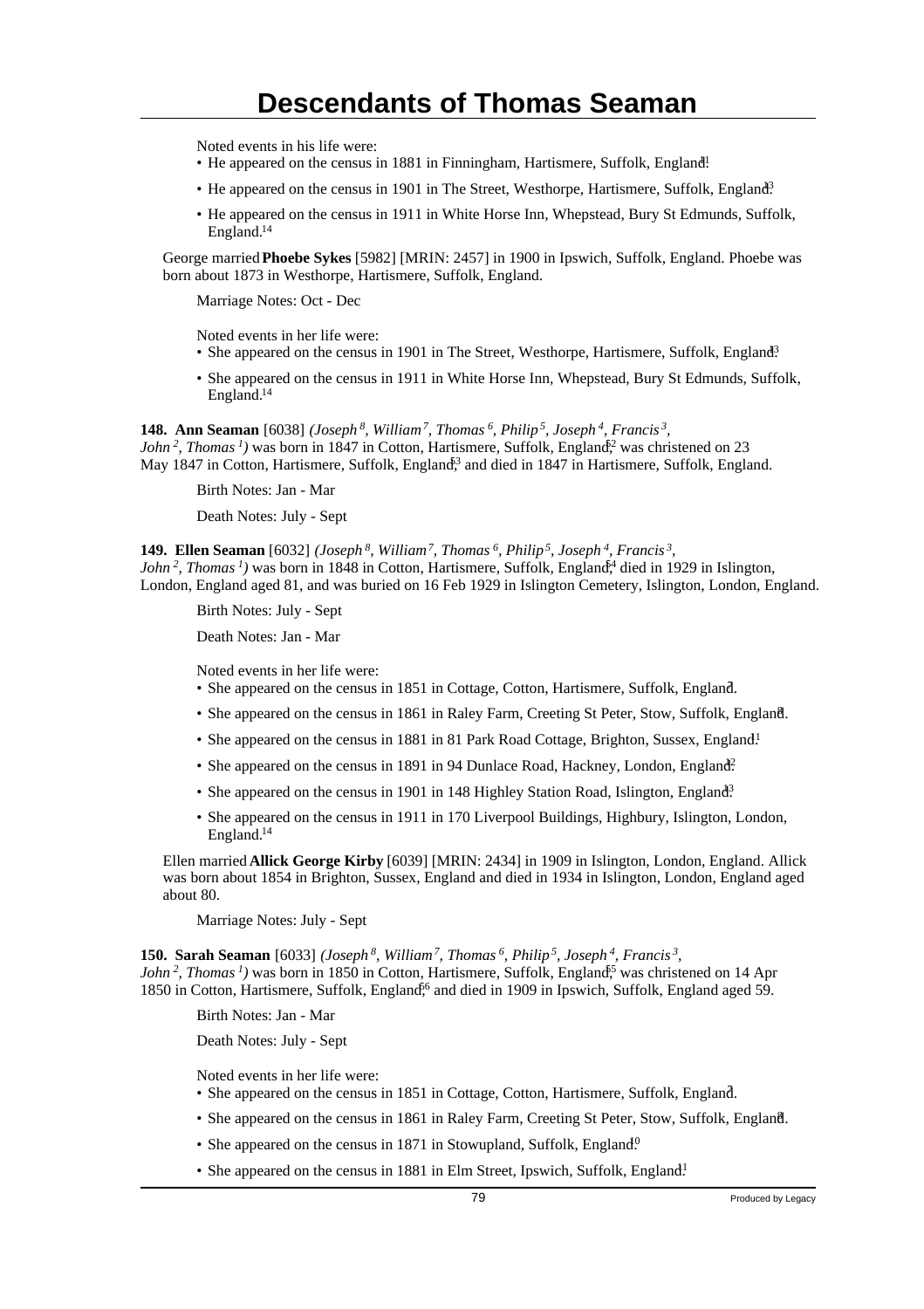- She appeared on the census in 1891 in Waveney Road, Ipswich, Suffolk, England?
- She appeared on the census in 1901 in 16 Waveney Road, Ipswich, Suffolk, England<sup>3</sup>.

Sarah married **Walter Laughlin** [6042] [MRIN: 2431] in 1878 in Stow, Suffolk, England. Walter was born about 1856 in Ipswich, Suffolk, England.

Marriage Notes: Apr - June

**151. Anthonina Seaman** [6034] *(Joseph<sup>8</sup>, William<sup>7</sup>, Thomas<sup>6</sup>, Philip<sup>5</sup>, Joseph<sup>4</sup>, Francis*  $3$ , *John*<sup>2</sup>, *Thomas*<sup>*1*</sup>) was born in 1852 in Cotton, Hartismere, Suffolk, England<sup> $7$ </sup> and died in 1918 in Sevenoaks, Kent, England aged 66.

Death Notes: Jan - Mar

Noted events in her life were:

- She appeared on the census in 1861 in Raley Farm, Creeting St Peter, Stow, Suffolk, England. <sup>8</sup>
- She appeared on the census in 1871 in Aslees Farm, Stowupland, Stow, Suffolk, England<sup>0</sup>.
- She appeared on the census in 1881 in 5 Bishops Road, Bury St Edmunds, Suffolk, England.
- She appeared on the census in 1891 in 62 Bishops Road, Bury St Edmunds, Suffolk, England.
- She appeared on the census in 1901 in 20 Gordon Road, Sevenoaks, Kent, England<sup>3</sup>
- She appeared on the census in 1911 in 20 Gordon Road, Sevenoaks, Kent, England.<sup>4</sup>

Anthonina married **John Edward Hayward** [6040] [MRIN: 2433] in 1874 in Stow, Suffolk, England. John was born about 1850 in Stowmarket, Stow, Suffolk, England.

Marriage Notes: July - Sept

**152. George Seaman** [6035] *(Joseph<sup>8</sup>, William<sup>7</sup>, Thomas<sup>6</sup>, Philip<sup>5</sup>, Joseph<sup>4</sup>, Francis<sup>3</sup> , John*<sup>2</sup>, Thomas<sup>*1*</sup>) was born in 1854 in West Creeting, Stow, Suffolk, England<sup>8</sup> and died in 1865 in Stow, Suffolk, England aged 11.

Birth Notes: Apr - June

Death Notes: Apr - June

Noted events in his life were: • He appeared on the census in 1861 in Raley Farm, Creeting St Peter, Stow, Suffolk, England. <sup>8</sup>

**153. Joseph Seaman** [6036] *(Joseph<sup>8</sup>, William<sup>7</sup>, Thomas<sup>6</sup>, Philip<sup>5</sup>, Joseph<sup>4</sup>, Francis<sup>3</sup> , John*<sup>2</sup>, *Thomas<sup>1</sup>*) was born in 1856 in Hoxne, Suffolk, England<sup>59</sup> was christened in 1856 in Creeting, Hoxne, Suffolk, England<sup>60</sup> and died in 1885 in Stow, Suffolk, England aged 29.

Birth Notes: Oct - Dec

Christening Notes: CREETING, ST.PETER, BTS, Suffolk, England

Death Notes: Apr - June

Noted events in his life were:

- He appeared on the census in 1861 in Raley Farm, Creeting St Peter, Stow, Suffolk, England.
- He appeared on the census in 1871 in Hoyden Hall, Creeting St Peter, Stow, Suffolk, England.
- He appeared on the census in 1881 in Creeting Green, Creeting St. Peter, Stow, Suffolk, England.

**154. Arthur Seaman** [6037] *(Joseph<sup>8</sup>, William<sup>7</sup>, Thomas<sup>6</sup>, Philip<sup>5</sup>, Joseph<sup>4</sup>, Francis<sup>3</sup> , John*<sup>2</sup>, *Thomas<sup>1</sup>*) was born in 1858 in Hoxne, Suffolk, England<sup>1</sup> and died in 1921 in Stow, Suffolk, England aged 63.

Birth Notes: Oct - Dec

Death Notes: Oct - Dec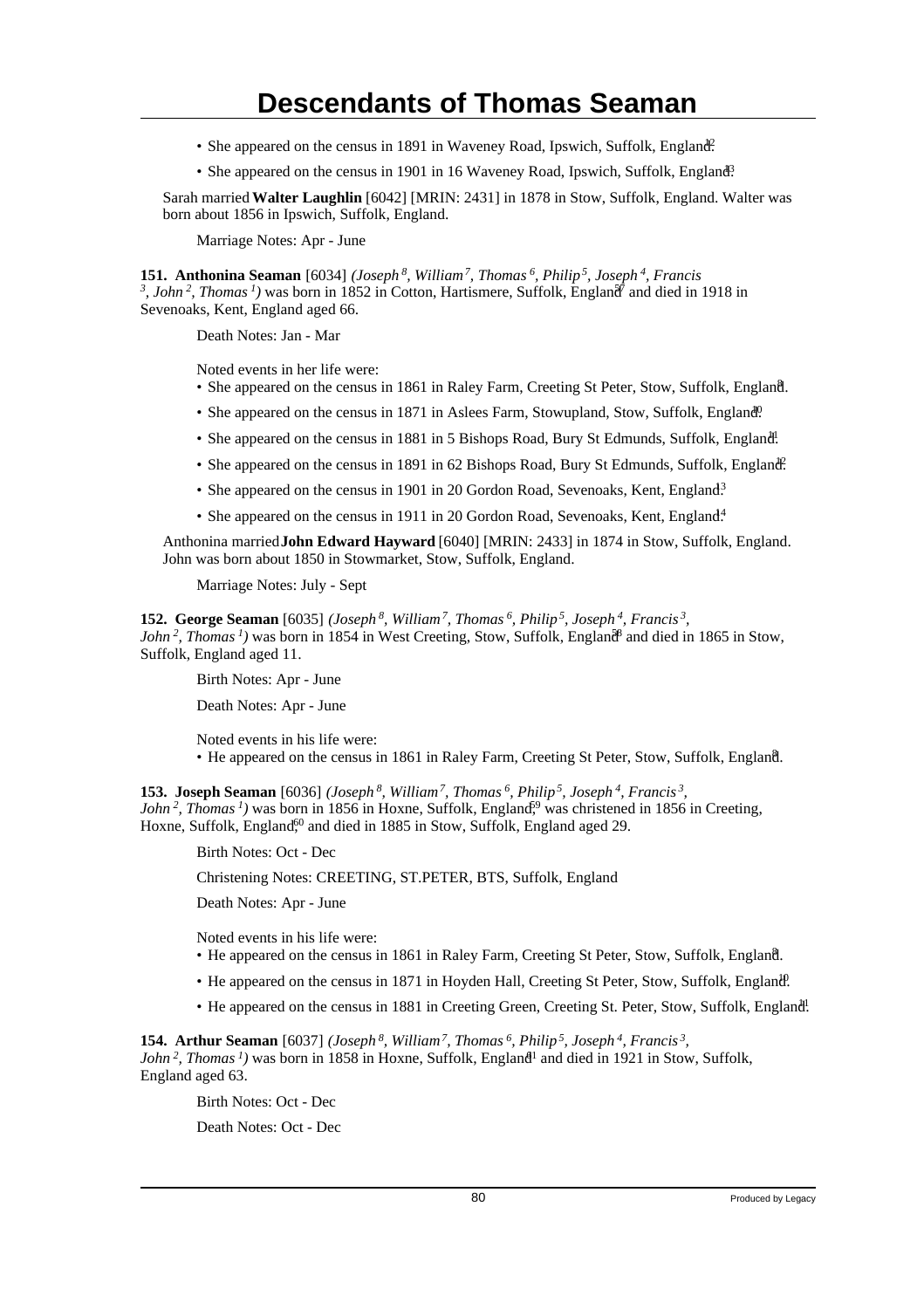Noted events in his life were:

- He appeared on the census in 1861 in Raley Farm, Creeting St Peter, Stow, Suffolk, England. <sup>8</sup>
- He appeared on the census in 1871 in Hoyden Hall, Creeting St Peter, Stow, Suffolk, England.
- He appeared on the census in 1881 in Creeting Green, Creeting St. Peter, Stow, Suffolk, England!
- He appeared on the census in 1891 in Creeting Green, Creeting St. Peter, Stow, Suffolk, England.
- He appeared on the census in 1901 in Creeting Green, Creeting St. Peter, Stow, Suffolk, England?
- He appeared on the census in 1911 in Creeting Green, Creeting St. Peter, Stow, Suffolk, England.

Arthur married **Ella E. (Eller Eliza) Aldridge** [6041] [MRIN: 2432] in 1887 in Stow, Suffolk, England. Ella was born in 1868 in Hartismere, Suffolk, England.

Marriage Notes: Oct - Dec

Noted events in her life were:

- She appeared on the census in 1871 in Clay Street, Thornham Magna, Hartismere, Suffolk, England.<sup>10</sup>
- She appeared on the census in 1881 in The Rectory, Thwaite, Hartismere, Suffolk, England.
- She appeared on the census in 1891 in Creeting Green, Creeting St. Peter, Stow, Suffolk, England.
- She appeared on the census in 1901 in Creeting Green, Creeting St. Peter, Stow, Suffolk, England?
- She appeared on the census in 1911 in Creeting Green, Creeting St. Peter, Stow, Suffolk, England.

**155. William Seaman** [6044] *(Isaac<sup>8</sup>, William<sup>7</sup>, Thomas<sup>6</sup>, Philip<sup>5</sup>, Joseph<sup>4</sup>, Francis<sup>3</sup> ,*

*John*<sup>2</sup>, *Thomas<sup>1</sup>*) was born in 1855 in Cotton, Hartismere, Suffolk, England<sup>2</sup> and died in 1916 in Tendring, Essex, England aged 61.

Birth Notes: Jan - Mar

Death Notes: Jan - Mar

Noted events in his life were:

- He appeared on the census in 1861 in Blacksmiths Road, Cotton, Hartismere, Suffolk, England.
- He appeared on the census in 1871 in Butchers Shop, Bacton, Hartismere, Suffolk, England<sup>0</sup>.
- He appeared on the census in 1881 in Hundred Lane, Old Newton with Dagworth, Stow, Suffolk, England.<sup>11</sup>
- He appeared on the census in 1891 in Fernley Terrace 3, Tendring, Essex, England.<sup>2</sup>
- He appeared on the census in 1901 in South Hall Cottage, Ramsey, Tendring, Essex, England.
- He appeared on the census in 1911 in 4 Fair View Cottages, Manor Lane, Fronks Road, Dovercourt, Harwich, Tendring, Essex, England.<sup>14</sup>

William married **Annie (Anna) Maria Wilding** [6045] [MRIN: 2429] in 1879 in Stow, Suffolk, England. Annie was born in 1859 in Bacton, Hartismere, Suffolk, England.

Marriage Notes: Jan - Mar

Noted events in her life were:

- She appeared on the census in 1881 in Hundred Lane, Old Newton with Dagworth, Stow, Suffolk, England.<sup>11</sup>
- She appeared on the census in 1891 in Back Lane, Walton, Woodbridge, Suffolk, England.
- She appeared on the census in 1901 in South Hall Cottage, Ramsey, Tendring, Essex, England?
- She appeared on the census in 1911 in 4 Fair View Cottages, Manor Lane, Fronks Road, Dovercourt, Harwich, Tendring, Essex, England<sup>14</sup>

The child from this marriage was:

+ 235 M i. **William Seaman** [6046] was born in 1879 in Bacton, Hartismere, Suffolk, England.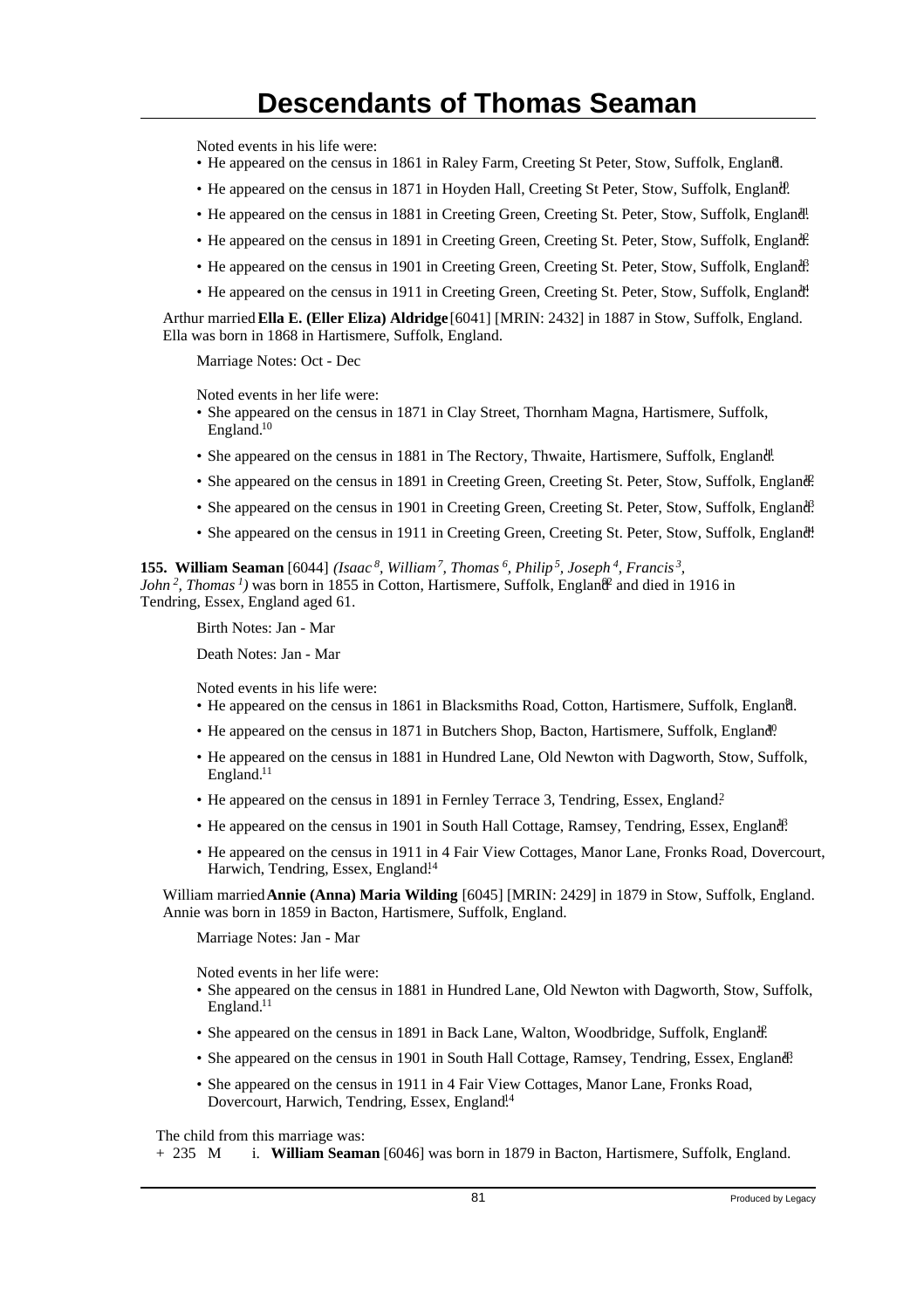**156. Luke Seaman** [43]<sup>63</sup> *(Peter Batley<sup>8</sup>, Philip<sup>7</sup>, Philip<sup>6</sup>, Philip<sup>5</sup>, Joseph<sup>4</sup>, Francis* <sup>3</sup>, John<sup>2</sup>, Thomas<sup>1</sup>) was born on 11 Feb 1833 in Felsham, Stow, Suffolk, England<sup>3</sup> and died on 28 Dec 1913 in Adelaide, , South Australia, Australia<sup>4</sup> aged 80.

Noted events in his life were:

- He appeared on the census in 1841 in Felsham, Stow, Suffolk, England<sup>5</sup> Luke SEAMAN M 5, born in Suffolk
- He emigrated with the family (of 11 persons) on the ship Agincourt on 7 Oct 1849 from London, England.<sup>66</sup> via Plymouth (departing 18 Oct 1849).
- He immigrated on the ship Agincourt on 1 Feb 1850 to Adelaide, , South Australia, Australia.

Luke married **Agnes Barr** [94]<sup>67</sup> [MRIN: 77] on 22 Dec 1868 in Templers, , South Australia, Australia<sup>67</sup> Agnes was born about 1851<sup>67</sup> and died on 16 Jan 1888 in Broken Hill, , New South Wales, Australia aged about 37.

Children from this marriage were:<br>+ 236  $\overline{F}$  i. **Elizabeth Marv** 

- i. **Elizabeth Mary Seaman** [95]<sup>68</sup> was born on 29 Jan 1869 in Templers, , South Australia, Australia.<sup>68</sup>
- + 237 M ii. **William James Seaman** [96]<sup>69</sup> was born on 9 Apr 1871 in Copperhouse, , South Australia, Australia<sup>70</sup> and died in Nov 1933 in Adelaide, , South Australia, Australia<sup>1</sup> aged 62.
- + 238 F iii. **Flora Ellen Seaman** [98]<sup>72</sup> was born on 31 Mar 1873 in Copperhouse, , South Australia, Australia<sup>72</sup> and died on 25 Aug 1878 in Kooringa, , South Australia, Australi<sup>33</sup> aged 5.
- + 239 M iv. **Edmund John Seaman** [99]<sup>74</sup> was born on 18 Apr 1875 in Kooringa, , South Australia, Australia<sup>74</sup> and died on 2 Mar 1877 in Prince Town, , South Australia, Australia aged 1.
- + 240 F v. **Agnes Jane Seaman** [189]<sup>75</sup> was born on 6 Aug 1878 in Copperhouse, , South Australia, Australia.<sup>75</sup>
- + 241 F vi. **Ellen Eva Seaman** [190]<sup>76</sup> was born on 30 Aug 1883 in Copperhouse, , South Australia, Australia<sup>77</sup> and died in 1888 in Broken Hill, , New South Wales, Australi<sup>38</sup> aged 5.

**157. Rachel Seaman** [44]<sup>79</sup> *(Peter Batley<sup>8</sup>, Philip<sup>7</sup>, Philip<sup>6</sup>, Philip<sup>5</sup>, Joseph<sup>4</sup>, Francis* <sup>3</sup>, John<sup>2</sup>, Thomas<sup>1</sup>) was born on 21 Jun 1834 in Felsham, Stow, Suffolk, England<sup>9</sup> and was christened on 30 Jun 1834 in Felsham, Stow, Suffolk, England.<sup>1</sup>

Death Notes: Y

General Notes: Christening 30 Jun 1834 Felsham, Suffolk, England

Noted events in her life were:

- She appeared on the census in 1841 in Felsham, Stow, Suffolk, England<sup>5</sup> Rachel SEAMAN F 4, born in Suffolk
- She emigrated with the family (of 11 persons) on the ship Agincourt on 7 Oct 1849 from London, England.<sup>66</sup> via Plymouth (departing 18 Oct 1849).
- She immigrated on the ship Agincourt on 1 Feb 1850 to Adelaide, , South Australia, Australia.

Rachel married **Charles Story** [127]<sup>82</sup> [MRIN: 46] on 5 Dec 1850 in Morphett Vale, , South Australia, Australia.<sup>82</sup> Charles was born about 1829.<sup>82</sup>

**158. Eliza Seaman** [46]<sup>83</sup> (Peter Batley<sup>8</sup>, Philip<sup>7</sup>, Philip<sup>6</sup>, Philip<sup>5</sup>, Joseph<sup>4</sup>, Francis<sup>3</sup>,

*John*<sup>2</sup>, Thomas<sup>1</sup>) was born about 1835 in Felsham, Stow, Suffolk, England<sup>4</sup>, was christened on 14 Dec 1835 in Felsham, Stow, Suffolk, England<sup>85</sup> and died on 9 Jul 1864 in Kadina, , South Australia, Australia<sup>44</sup> aged about 29.

General Notes: Christening 14 Dec 1835 Felsham, Suffolk, England

Noted events in her life were:

• She appeared on the census in 1841 in Felsham, Stow, Suffolk, England<sup>5</sup> Eliza SEAMAN F 3, born in Suffolk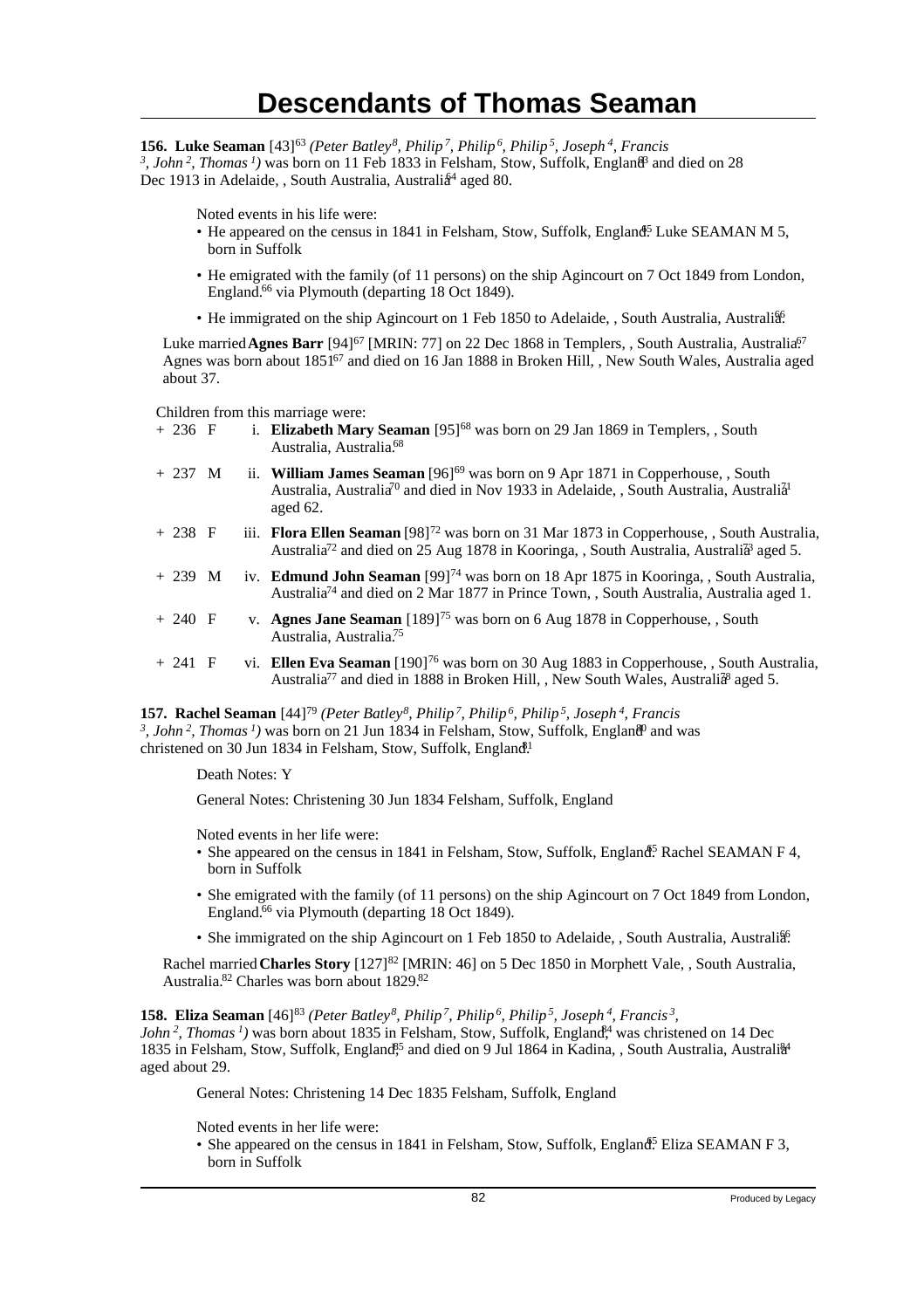- She emigrated with the family (of 11 persons) on the ship Agincourt on 7 Oct 1849 from London, England.<sup>66</sup> via Plymouth (departing 18 Oct 1849).
- She immigrated on the ship Agincourt on 1 Feb 1850 to Adelaide, , South Australia, Australia.

Eliza married **William Jessup** [90]<sup>86</sup> [MRIN: 31] on 26 Jun 1855 in Morphett Vale, , South Australia, Australia.<sup>87</sup> William was born about 1809<sup>86</sup> and died on 18 May 1888 in Little Hampton, , South Australia, Australia<sup>88</sup> aged about 79.

#### **159. Mary Ann Seaman** [47]<sup>89</sup> (Peter Batley<sup>8</sup>, Philip<sup>7</sup>, Philip<sup>6</sup>, Philip<sup>5</sup>, Joseph<sup>4</sup>,

*Francis*<sup>3</sup>, John<sup>2</sup>, Thomas<sup>1</sup>) was born on 1 Dec 1837 in Felsham, Stow, Suffolk, England<sup>0</sup> and was christened on 24 Dec 1837 in Felsham, Stow, Suffolk, England<sup>91</sup>

Death Notes: Y

General Notes: Christening 4 Dec 1837 Felsham, Suffolk, England

Noted events in her life were:

- She appeared on the census in 1841 in Felsham, Stow, Suffolk, England<sup>5</sup> Mary Ann SEAMAN F 2, born in Suffolk
- She emigrated with the family (of 11 persons) on the ship Agincourt on 7 Oct 1849 from London, England.<sup>66</sup> via Plymouth (departing 18 Oct 1849).
- She immigrated on the ship Agincourt on 1 Feb 1850 to Adelaide, , South Australia, Australia.

#### **160. David Seaman** [48]<sup>92</sup> *(Peter Batley<sup>8</sup>, Philip<sup>7</sup>, Philip<sup>6</sup>, Philip<sup>5</sup>, Joseph<sup>4</sup>, Francis*

<sup>3</sup>, John<sup>2</sup>, Thomas<sup>1</sup>) was born on 24 Apr 1839 in Felsham, Stow, Suffolk, England<sup>3</sup>, was christened on 19 May 1839 in Felsham, Stow, Suffolk, England<sup>94</sup> and died on 2 Jul 1887 in Willaston, South Australia, Australia<sup>95</sup> aged 48.

General Notes: Christening 19 May 1839 Felsham, Suffolk, England

Noted events in his life were:

- He emigrated with the family (of 11 persons) on the ship Agincourt on 7 Oct 1849 from London, England.<sup>66</sup> via Plymouth (departing 18 Oct 1849).
- He immigrated on the ship Agincourt on 1 Feb 1850 to Adelaide, , South Australia, Australia.
- He appeared on the census in 1841 in Felsham, Stow, Suffolk, England<sup>6</sup>.

David married **Mary Francis Glen** [82] [MRIN: 29] on 9 Nov 1868.<sup>97</sup> Mary was born about 1850.

Children from this marriage were:

| $+ 242 F$                                                                                            |  |  | i. Mary Jane Seaman $[83]^{98}$ was born on 29 May 1868 in Templers, , South Australia,<br>Australia <sup>99</sup> and died on 28 Jun 1951 in Prospect, , South Australia, Australia <sup>00</sup> aged 83.                              |  |  |
|------------------------------------------------------------------------------------------------------|--|--|------------------------------------------------------------------------------------------------------------------------------------------------------------------------------------------------------------------------------------------|--|--|
| $+ 243 M$                                                                                            |  |  | ii. <b>Andrew Peter Seaman</b> [84] <sup>101</sup> was born on 29 May 1874 in Kangaroo Flat, , South<br>Australia, Australia <sup>[01</sup> ] and died on 29 Nov 1874 in Pinkerton Plains, South Australia,<br>Australia. <sup>102</sup> |  |  |
| $+ 244 M$                                                                                            |  |  | iii. <b>Alwen Thomas Seaman</b> $[85]^{103}$ was born on 22 Jul 1878 in Willaston, South Australia,<br>Australia <sup>103</sup> and died on 15 Oct 1893 in Gawler, , South Australia, Australia <sup>04</sup> aged 15.                   |  |  |
| $+245$ F                                                                                             |  |  | iv. Eveline Rebecca Seaman [87] <sup>105</sup> was born on 5 Dec 1880 in Willaston, South Australia,<br>Australia. <sup>105</sup>                                                                                                        |  |  |
| $+ 246 F$                                                                                            |  |  | v. Ethel Maud Seaman [58] <sup>106</sup> was born on 21 Jan 1883 in Willaston, South Australia,<br>Australia <sup>106</sup> and died on 28 Feb 1883 in Willaston, South Australia, Australia <sup>07</sup>                               |  |  |
| $+ 247$ M                                                                                            |  |  | vi. Francis Harold Seaman [88] <sup>108</sup> was born on 8 Mar 1888 in Gawler, , South Australia,<br>Australia <sup>108</sup> and died on 27 Apr 1952 in Mount Torrens, South Australia, Australia <sup>09</sup><br>aged 64.            |  |  |
| $\mathbf{G}$ Dhilin Seeman [73] $110 ($ Deter Ratley $8$ Dhilin $7$ Dhilin $6$ Dhilin $5$ Losenh $4$ |  |  |                                                                                                                                                                                                                                          |  |  |

**161. Philip Seaman** [73]<sup>110</sup> *(Peter Batley<sup>8</sup>, Philip<sup>7</sup>, Philip<sup>6</sup>, Philip<sup>5</sup>, Joseph<sup>4</sup> ,*

*Francis*<sup>3</sup>, John<sup>2</sup>, Thomas<sup>1</sup>) was born on 11 Nov 1841 in Felsham, Stow, Suffolk, England,<sup>11</sup> was christened on 12 Dec 1841 in Felsham, Stow, Suffolk, England,<sup>12</sup> and died on 15 Oct 1916 in McLaren Vale, McLaren Vale, South Australia, Australia<sup>10</sup> aged 74.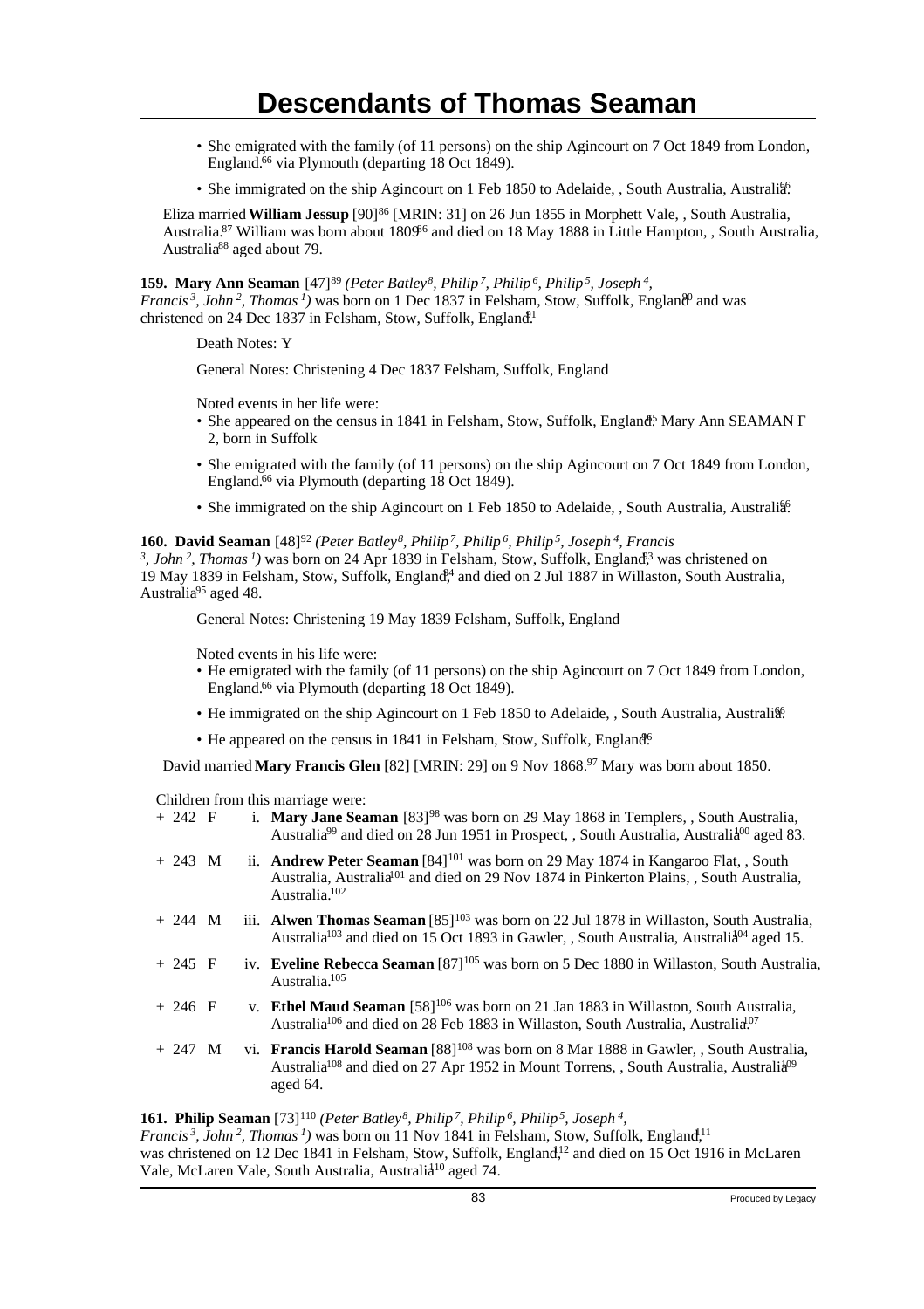General Notes: Philip at age 7 arrived with his Parents, (Peter aged 42 and Hannah aged 41) on the sailing ship the "Agincourt" in 1850 from Suffolk England. The other children to arrive were Luke (15) Rachel (14) Eliza(13) Emma (4) Rebecca (1 Peter (infant) (Elisha was born after arrival in Australia) Occupation Agriculttural labourer, farmer, Bullock teamster

Residence Felsham, England Christening 12 Dec 1841 Felsham, Suffolk, England

Purchased home at McLaren Vale in 1867

Noted events in his life were:

- He emigrated with the family (of 11 persons) on the ship Agincourt on 7 Oct 1849 from London, England.<sup>66</sup> via Plymouth (departing 18 Oct 1849).
- He immigrated on the ship Agincourt on 1 Feb 1850 to Adelaide, , South Australia, Australia.
- He worked as a Farmer, agricultural labourer in McLaren Vale, McLaren Vale, South Australia, Australia.<sup>113</sup>

Philip married **Elizabeth Anne Semmens** [81]<sup>114</sup> [MRIN: 33], daughter of Unknown and Unknown, on 20 Feb 1867 in McLaren Vale, McLaren Vale, South Australia, Australia<sup>15</sup> Elizabeth was born from Apr to Jun 1844 in Penzance, Cornwall, England<sup>16</sup> and died on 30 May 1918 in McLaren Vale, McLaren Vale, South Australia, Australia<sup>17</sup> aged 74.

Noted events in her life were:

- She emigrated with her parents and four siblings on the ship Santipore on 17 Jun 1848 from London, England.<sup>118</sup> via Plymouth.
- She immigrated on the ship Santipore on 15 Oct 1848 to Adelaide, , South Australia, Australia<sup>19</sup>
- Her obituary was published in the Adelaide Chronicle on 29 Jun 1918 in Adelaide, , South Australia, Australia.<sup>120</sup>

Mrs. philip Seaman (formerly Miss Elizabeth Ann Semmens), of McLaren Vale, who died recently, was one of the oldest residents of that place, She was born at Penzance 74 years ago, and came to McLaren Vale at the age of 4 years. Her husband, Mr. Philip Seaman, died two years ago. Mrs. Seaman was for some time with her husband engaged in farming pursuits. She was a highly respected member of the Methodist Church. She left four sons -- Messers. Tom Seaman (Mile End), James Seaman, Eli Seaman, and Peter Seaman (McLaren Vale), with four daughters -- Mrs. Wigzali (Lipson), Mrs. Carrie (Townsville), Miss Edith Seaman (Burnside), and Miss Lily Seaman (McLaren Vale). There are 34 grandchildren.

Children from this marriage were:<br> $\frac{248 \text{ F}}{1220 \text{ N}}$ 

| $+ 248 F$ |  | i. Hannah Elizabeth Seaman $[157]^{121}$ was born on 6 Jan 1868 in McLaren Vale,<br>McLaren Vale, South Australia, Australia <sup>121</sup>                                                                                                                |  |
|-----------|--|------------------------------------------------------------------------------------------------------------------------------------------------------------------------------------------------------------------------------------------------------------|--|
| $+ 249 F$ |  | ii. Eliza Ellen Seaman [175] <sup>122</sup> was born on 28 Apr 1869 in McLaren Vale, McLaren<br>Vale, South Australia, Australia <sup>22</sup> and died on 17 Jun 1892 in McLaren Vale, McLaren<br>Vale, South Australia, Australia <sup>23</sup> aged 23. |  |
| $+ 250$ M |  | iii. <b>Thomas Philip Seaman</b> $[25]^{124}$ was born on 27 Nov 1870 in McLaren Vale, McLaren<br>Vale, South Australia, Australia <sup>24</sup> and died on 20 Nov 1939 in Adelaide, , South<br>Australia, Australia <sup>125</sup> aged 68.              |  |
| $+251$ M  |  | iv. Peter Batley Seaman [80] <sup>126</sup> was born on 29 Jul 1872 in McLaren Vale, McLaren Vale,<br>South Australia, Australia <sup>27</sup> and died on 27 Oct 1950 in Adelaide, , South Australia,<br>Australia <sup>128</sup> aged 78.                |  |
| $+252$ F  |  | v. Emma Martha Seaman [186] <sup>129</sup> was born on 26 Sep 1874 in McLaren Vale, McLaren<br>Vale, South Australia, Australia. <sup>129</sup>                                                                                                            |  |
| $+253$ F  |  | vi. Druscilla Seaman [21] <sup>130</sup> was born on 20 Jan 1876 in McLaren Vale, McLaren Vale,<br>South Australia, Australia <sup>31</sup> and died on 25 May 1952 in Glenelg, Adelaide, South<br>Australia, Australia <sup>132</sup> aged 76.            |  |
|           |  | $+ 254$ M vii. <b>James Henry Seaman</b> [26] <sup>133</sup> was born on 23 Feb 1878 <sup>133</sup> and died on 5 Oct 1950 in                                                                                                                              |  |
|           |  | 84<br>Produced by Legacy                                                                                                                                                                                                                                   |  |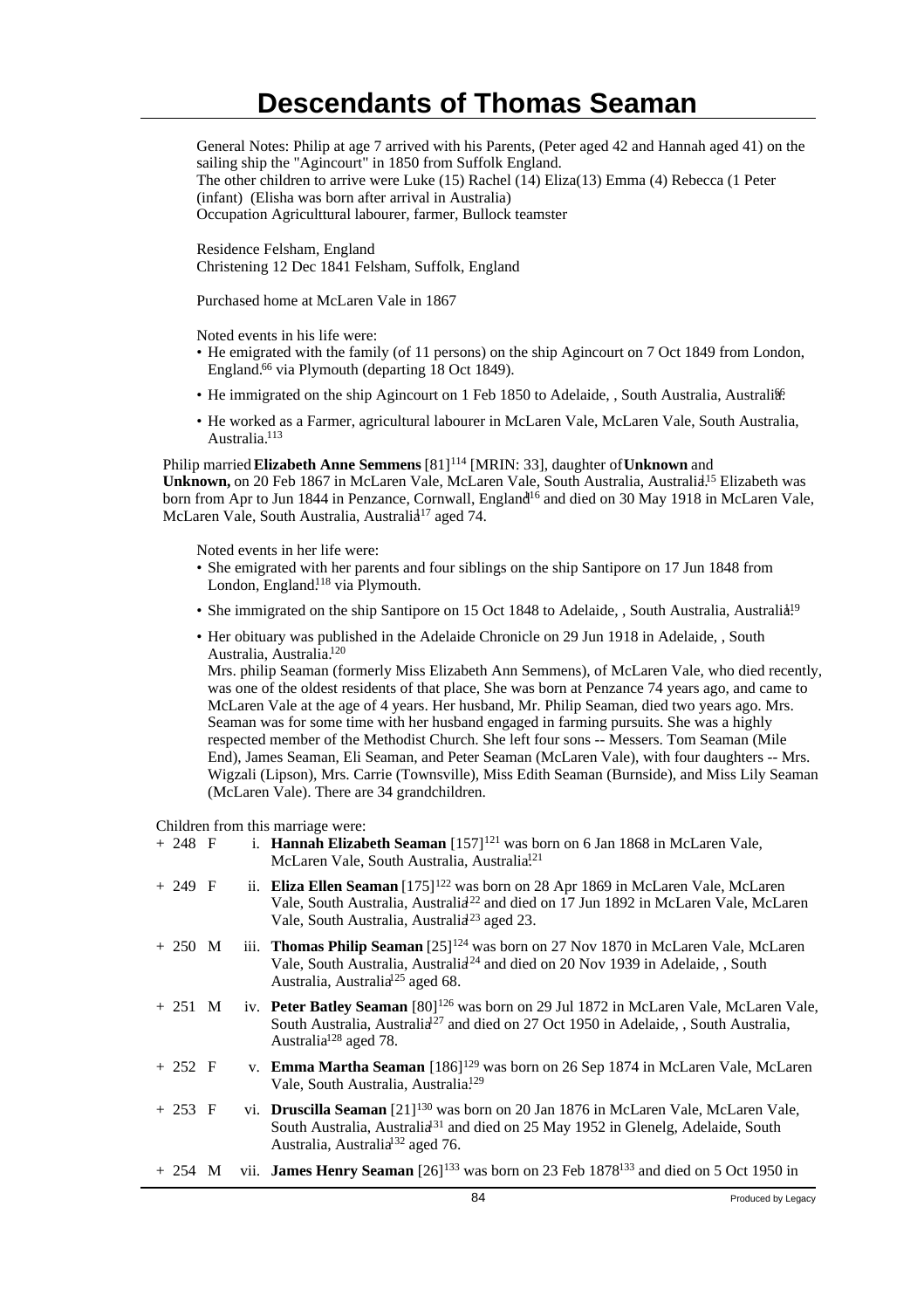Ungarra, South Australia, Australia<sup>34</sup> aged 72.

| $+ 255 F$ |  | viii. Edith Ester Seaman [27] <sup>135</sup> was born on 2 Jun 1880 in McLaren Vale, McLaren Vale,<br>South Australia, Australia <sup>35</sup> and died on 4 Sep 1965 in St Peters, Adelaide, South<br>Australia, Australia <sup>136</sup> aged 85.        |
|-----------|--|------------------------------------------------------------------------------------------------------------------------------------------------------------------------------------------------------------------------------------------------------------|
| $+256$ M  |  | ix. Eli Semmens Seaman $[28]^{137}$ was born on 16 Nov $1881^{137}$ and died on 17 Feb 1956 in<br>McLaren Vale, McLaren Vale, South Australia, Australia <sup>38</sup> aged 74.                                                                            |
| $+257$ F  |  | x. Christina Jane Seaman [158] <sup>139</sup> was born on 11 Aug 1883 in McLaren Vale, McLaren<br>Vale, South Australia, Australia <sup>39</sup> and died on 6 Jun 1886 in McLaren Vale, McLaren<br>Vale, South Australia, Australia <sup>40</sup> aged 2. |
| $+ 258 F$ |  | xi. Ruby Rebecca Seaman [123] <sup>141</sup> was born on 18 Sep 1888 in McLaren Vale, McLaren<br>Vale, South Australia, Australia <sup>41</sup> and died on 24 Dec 1888 in McLaren Vale, McLaren<br>Vale, South Australia, Australia <sup>142</sup>        |
| $+259$ F  |  | xii. Lillie Pearl Seaman [24] <sup>143</sup> was born on 13 Sep 1890 in McLaren Vale, McLaren Vale,<br>South Australia, Australia. <sup>143</sup>                                                                                                          |

#### **162. Emma Seaman** [49]<sup>144</sup> *(Peter Batley<sup>8</sup>, Philip<sup>7</sup>, Philip<sup>6</sup>, Philip<sup>5</sup>, Joseph<sup>4</sup> ,*

*Francis<sup>3</sup>, John<sup>2</sup>, Thomas<sup>1</sup>)* was born on 4 Nov 1844 in Felsham, Stow, Suffolk, England,<sup>145</sup> was christened on 11 Dec 1844 in Felsham, Stow, Suffolk, England<sup>46</sup> and died on 9 Feb 1895 in Goodwood West, Adelaide, South Australia, Australia<sup>47</sup> aged 50.

General Notes: Religious Affiliation: Christadelphian Church (founding member) Christening 11 Dec 1844 Felsham, Suffolk, England Residence: Market Street, Adelaide

Noted events in her life were:

- She emigrated with the family (of 11 persons) on the ship Agincourt on 7 Oct 1849 from London, England.<sup>66</sup> via Plymouth (departing 18 Oct 1849).
- She immigrated on the ship Agincourt on 1 Feb 1850 to Adelaide, , South Australia, Australia.

Emma married **James Ellis** [50]<sup>148</sup> [MRIN: 21] on 20 Dec 1866 in Adelaide, , South Australia, Australia.<sup>148</sup>

Noted events in their marriage were:

• Marriage Report: in The Adelaide Chronicle, 23 Dec 1916, Adelaide, , South Australia, Australia.<sup>149</sup>

**163. Rebecca Seaman** [51]<sup>150</sup> *(Peter Batley<sup>8</sup>, Philip<sup>7</sup>, Philip<sup>6</sup>, Philip<sup>5</sup>, Joseph<sup>4</sup> ,*

*Francis*<sup>3</sup>, *John*<sup>2</sup>, *Thomas*<sup>1</sup>*)* was born on 12 Apr 1847 in Felsham, Stow, Suffolk, England<sup>51</sup> was christened on 29 Aug 1847 in Felsham, Stow, Suffolk, England<sup>52</sup> and died on 1 Oct 1918 in Quorn, , South Australia, Australia<sup>153</sup> aged 71.

General Notes: Christening 29 Aug 1847 Felsham, Suffolk, England

Noted events in her life were:

- She emigrated with the family (of 11 persons) on the ship Agincourt on 7 Oct 1849 from London, England.<sup>66</sup> via Plymouth (departing 18 Oct 1849).
- She immigrated on the ship Agincourt on 1 Feb 1850 to Adelaide, , South Australia, Australia.

Rebecca married **Francis Semmens** [126]<sup>154</sup> [MRIN: 45], son of **Unknown** and **Unknown,** on 20 Feb 1867 in Adelaide, , South Australia, Australia.<sup>155</sup> Francis was born about 1847 in Penzance, Cornwall, England<sup>156</sup> and died on 31 Mar 1943 in Adelaide, , South Australia, Australia<sup>57</sup> aged about 96.

Noted events in his life were:

- He emigrated with his parents and four siblings on the ship Santipore on 17 Jun 1848 from London, England.<sup>118</sup> via Plymouth.
- He immigrated on the ship Santipore on 15 Oct 1848 to Adelaide, , South Australia, Australia!<sup>9</sup>

**164. Peter Seaman** [52]158 *(Peter Batley 8, Philip 7, Philip 6, Philip 5, Joseph 4, Francis*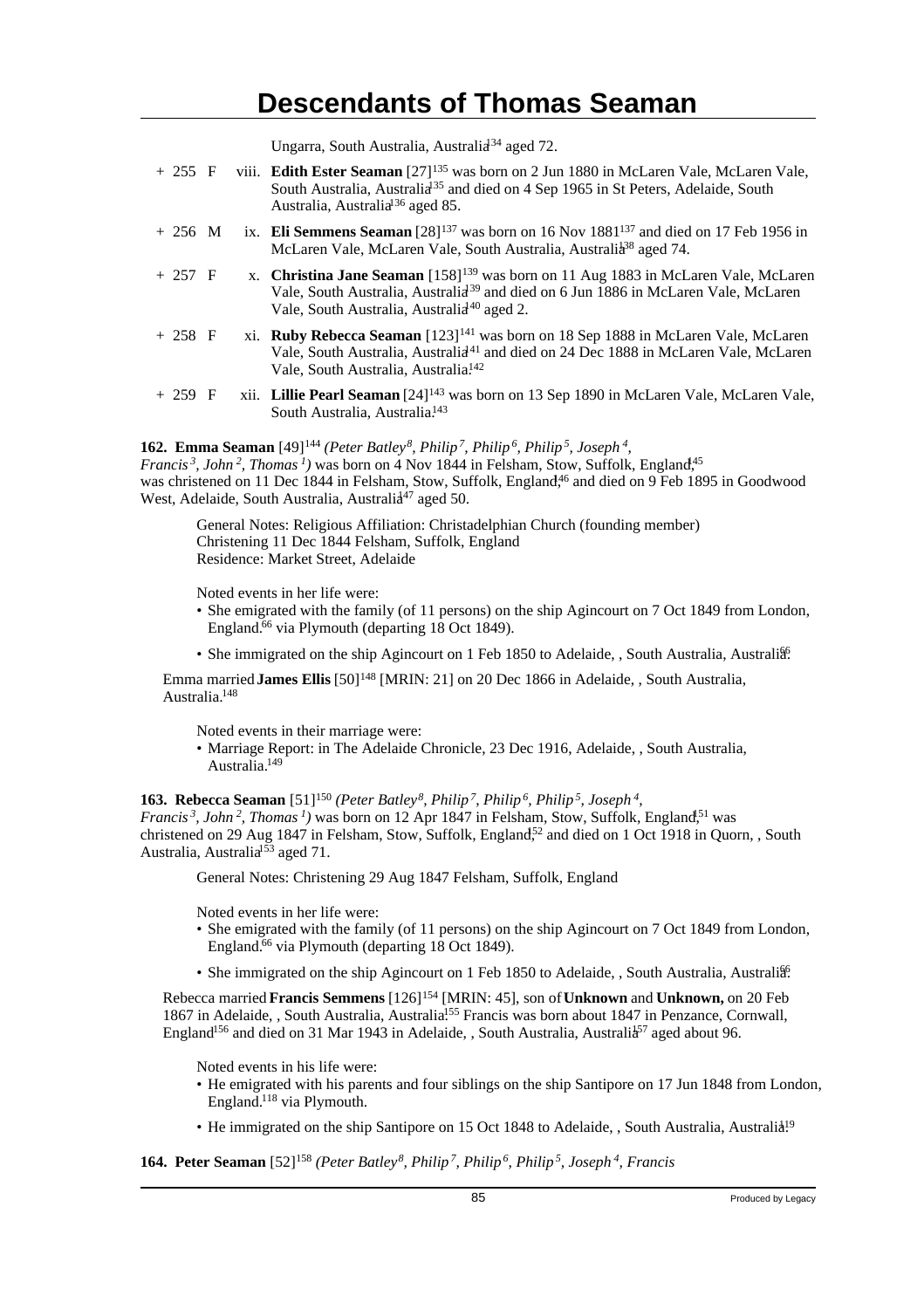<sup>3</sup>, John<sup>2</sup>, Thomas<sup>1</sup>) was born on 26 Jun 1849 in Felsham, Stow, Suffolk, England<sup>59</sup> was christened on 22 Jul 1849 in Felsham, Stow, Suffolk, England,<sup>60</sup> and died on 27 Jul 1935 in Eastwood, Adelaide, South Australia, Australia<sup>161</sup> aged 86.

General Notes: Christening 22 Jul 1849 Felsham, Suffolk, England

Research Notes: Birth not listed in South Australian Index of Births 1842-1906 p2702

Noted events in his life were:

- He emigrated with the family (of 11 persons) on the ship Agincourt on 7 Oct 1849 from London, England.<sup>66</sup> via Plymouth (departing 18 Oct 1849).
- He immigrated on the ship Agincourt on 1 Feb 1850 to Adelaide, , South Australia, Australia.

Peter married Margaret Semmens [191]<sup>162</sup> [MRIN: 22] on 6 Jun 1885 in Bowden, , South Australia, Australia.<sup>162</sup> Margaret was born about 1852<sup>162</sup> and died on 11 Dec 1940 in Northfield, Adelaide, South Australia, Australia<sup>163</sup> aged about 88.

Children from this marriage were:

- + 260 M i. **Herbert Peter Seaman** [100]<sup>164</sup> was born on 30 Mar 1886 in Adelaide, , South Australia, Australia<sup>164</sup> and died on 4 Feb 1945 in Adelaide, , South Australia, Australia<sup>165</sup> aged 58.
- + 261 M ii. **Cyril James Nixon Seaman** [101]<sup>166</sup> was born on 18 Feb 1888 in Adelaide, , South Australia, Australia<sup>166</sup> and died on 22 Feb 1969 in Unley North, Adelaide, South Australia, Australia<sup>167</sup> aged 81.
- + 262 F iii. **Minnie Hilda Seaman** [102]<sup>168</sup> was born on 3 Oct 1889 in Eastwood, Adelaide, South Australia, Australia<sup>168</sup> and died on 20 Aug 1938 in Northfield, Adelaide, South Australia, Australia<sup>169</sup> aged 48.
- + 263 M iv. **Laurence Roy Seaman** [103]<sup>170</sup> was born on 2 Apr 1892 in Eastwood, Adelaide, South Australia, Australia<sup>170</sup> and died on 29 Jun 1970 in Woodville, Adelaide, South Australia, Australia $171$  aged 78.

**165. Elisha Seaman** [54] *(Peter Batley<sup>8</sup>, Philip<sup>7</sup>, Philip<sup>6</sup>, Philip<sup>5</sup>, Joseph<sup>4</sup>, Francis<sup>3</sup> , John*<sup>2</sup>, *Thomas*<sup>*1*</sup>) was born on 14 Feb 1853 in Morphett Vale, , South Australia, Australia<sup>72</sup> and died on 14 Oct 1915 in Mile End, Adelaide, South Australia, Australia<sup>73</sup> aged 62.

Research Notes: Birth not listed in South Australian Index of Births 1842-1906 p2702

Elisha married **Sarah Hannah Hartley** [89]<sup>174</sup> [MRIN: 30] on 7 Oct 1875 in Adelaide, , South Australia, Australia.<sup>175</sup> Sarah was born in 1854 in Melbourne, , Victoria, Australia<sup>174</sup> and died on 3 Jun 1920 in Mile End, Adelaide, South Australia, Australia<sup>76</sup> aged 66.

Noted events in her life were:

• Her obituary was published in the In newspaper The Adelaide Chronicle on 12 Jun 1920 in Adelaide, , South Australia, Australia.<sup>177</sup>

Children from this marriage were:

| $+ 264$ M         |  | i. Arthur James Seaman $[104]^{178}$ was born on 15 May 1876 in Adelaide, , South<br>Australia, Australia, <sup>178</sup> died on 28 Aug 1915 at sea, , <sup>179</sup> aged 39, and was buried in<br>Aug 1915 at sea, $1^{179}$       |
|-------------------|--|---------------------------------------------------------------------------------------------------------------------------------------------------------------------------------------------------------------------------------------|
| $+265$ F          |  | ii. <b>Beatrice Jane Seaman</b> $[105]^{180}$ was born on 13 Jan 1878 in Adelaide, , South Australia,<br>Australia <sup>181</sup> and died in 1942 in Heidelberg, Melbourne, Victoria, Australia <sup>82</sup> aged 64.               |
| $+266$ M          |  | iii. Ernest George Seaman [106] <sup>183</sup> was born on 17 Nov 1879 in Adelaide, , South<br>Australia, Australia <sup>83</sup> and died on 5 Dec 1956 in Enfield, Adeaide, South Australia,<br>Australia <sup>184</sup> aged 77.   |
| $+267$ M          |  | iv. Cecil Frank Seaman [107] <sup>185</sup> was born on 17 Oct 1881 in Adelaide, , South Australia,<br>Australia <sup>186</sup> and died in 1936 in Prahran, Melbourne, Victoria, Australia <sup>87</sup> aged 55.                    |
| $+ 268 \text{ F}$ |  | v. <b>Mabel Seaman</b> [108] <sup>188</sup> was born on 1 Jun 1883 in Adelaide, South Australia,<br>Australia <sup>189</sup> and died on 3 Aug 1948 in Clarence Park, Adelaide, South Australia,<br>Australia <sup>190</sup> aged 65. |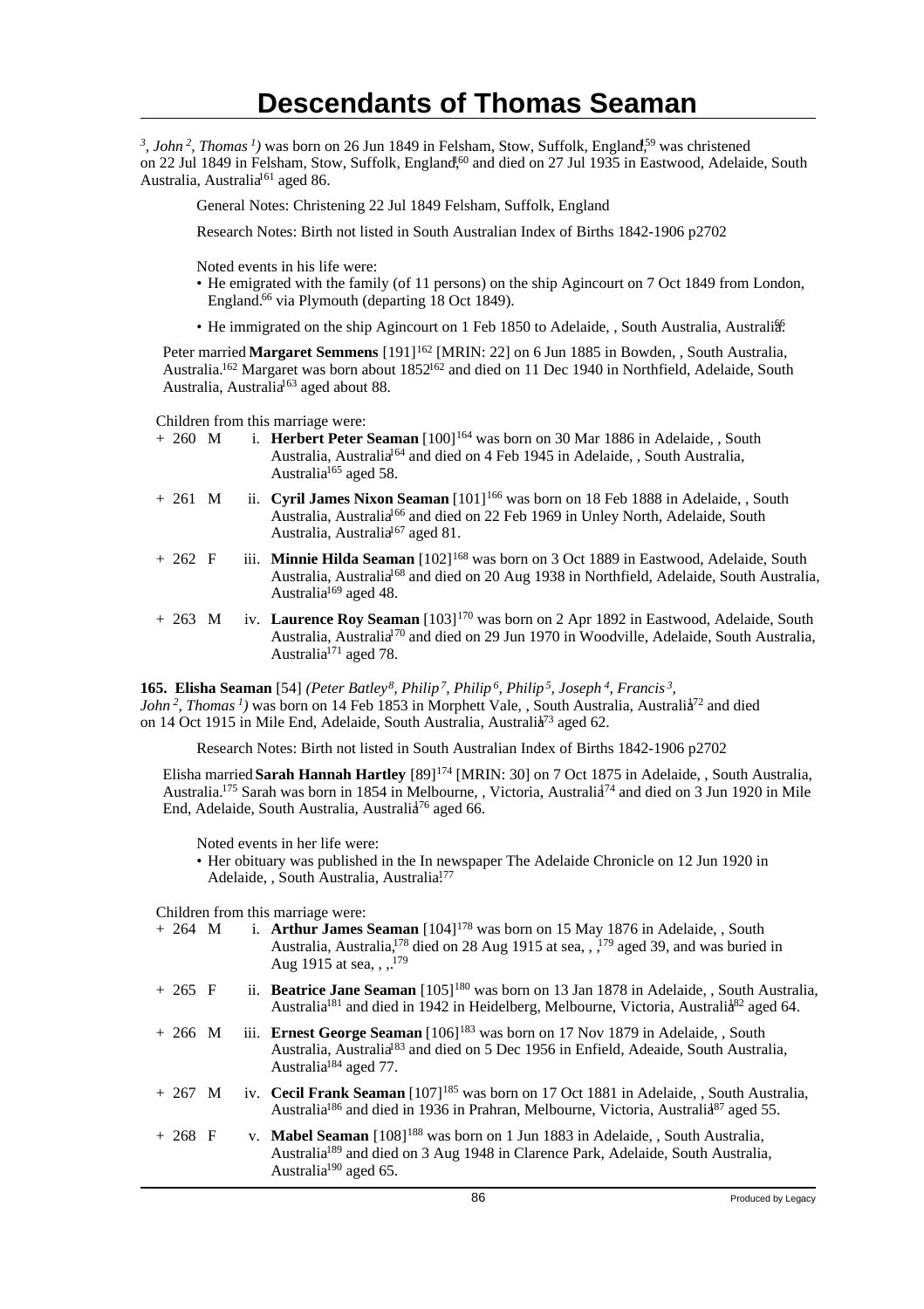| $+269$ M  |  | vi. Clarence Seaman [109] <sup>191</sup> was born on 8 May 1885 in Adelaide, , South Australia,<br>Australia <sup>191</sup> and died on 8 May 1885 in Adelaide, , South Australia, Australia <sup>92</sup>                                          |
|-----------|--|-----------------------------------------------------------------------------------------------------------------------------------------------------------------------------------------------------------------------------------------------------|
| $+270$ F  |  | vii. Alice Maud Seaman [110] <sup>193</sup> was born on 13 Apr 1886 in Adelaide, , South Australia,<br>Australia <sup>194</sup> and died on 20 Jul 1969 in Magill, Adelaide, South Australia, Australia <sup>95</sup><br>aged 83.                   |
| $+271$ F  |  | viii. Edith Seaman $[111]^{196}$ was born on 3 Jan 1889 in Adelaide, , South Australia,<br>Australia. <sup>196</sup>                                                                                                                                |
| $+ 272 M$ |  | ix. Walter Batley Seaman $[112]^{197}$ was born on 19 Jan 1891 in Adelaide, , South Australia,<br>Australia, <sup>197</sup> died on 19 May 1915 in Gallipoli, , , Turkey <sup>98</sup> aged 24, and was buried in<br>1915 in Gallipoli, , , Turkey. |
| $+273$ M  |  | x. Frederick Albert Seaman [113] <sup>199</sup> was born on 20 Apr 1893 in Adelaide, , South<br>Australia, Australia <sup>199</sup> and died on 22 Jun 1959 in Adelaide, , South Australia,<br>Australia <sup>200</sup> aged 66.                    |

**166. Elijah George William Courtney Seaman** [2189] *(Elijah<sup>8</sup>, Philip<sup>7</sup>, Philip<sup>6</sup>, Philip<sup>5</sup>, Joseph* <sup>4</sup>, Francis<sup>3</sup>, John<sup>2</sup>, Thomas<sup>1</sup>) was born in 1846 in Medway, Kent, England<sup>01</sup>, was christened on 5 Feb 1846 in St. Margaret. Rochester, Medway, Kent, England,<sup>02</sup> and was buried on 12 Feb 1846 in Medway, Kent, England<sup>203</sup>

Birth Notes: Jan - Mar

Burial Notes: Jan - Mar

**167. Sophia Seaman** [2128] *(Elisha<sup>8</sup>, Philip<sup>7</sup>, Philip<sup>6</sup>, Philip<sup>5</sup>, Joseph<sup>4</sup>, Francis<sup>3</sup> , John<sup>2</sup>, Thomas<sup>1</sup>)* was born on 8 May 1834 in Gislingham, Hartismere, Suffolk, England, was christened on 11 Jun 1834 in Wesleyan Methodist, Diss, Norfolk, England<sup>04</sup> and died in 1908 in Hartismere, Suffolk, England aged 74.

Death Notes: Y

Noted events in her life were:

- She appeared on the census in 1841 in Gislingham, Hartismere, Suffolk, England. (Gislingham, Suffolk - 1841.)
- She appeared on the House Servant census in 1851 in 20 Burnt Fen, Mildenhall, Suffolk, England.
- She appeared on the census in 1861 by The Church, Wyverstone, Suffolk, England. (By The Church, Wyverstone, Suffolk - 1861.)
- She appeared on the census in 1881 in Church Road, Wyverstone, Suffolk, England<sup>1</sup>. (Church Road, Wyverstone, Suffolk - 1881.)
- She appeared on the census in 1891 near Church, Mendlesham, Suffolk, England?
- She appeared on the census in 1901 in New Church, Bacton, Suffolk, England<sup>3</sup> (New Church, Bacton, Suffolk - 1901.)

Sophia married **Thomas Syrett** [1552] [MRIN: 438] on 1 May 1851 in Barnham, Suffolk, England.<sup>005</sup> Thomas was born about 1830 and died in 1916 in Hartismere, Suffolk, England aged about 86.

Marriage Notes: Apr - June

Noted events in his life were:

- He appeared on the census in 1861 by The Church, Wyverstone, Suffolk, England. (By The Church, Wyverstone, Suffolk - 1861.)
- He appeared on the census in 1881 in Church Road, Wyverstone, Suffolk, England! (Church Road, Wyverstone, Suffolk - 1881.)
- He appeared on the census in 1891 near Church, Mendlesham, Suffolk, England?
- He appeared on the census in 1901 in New Church, Bacton, Suffolk, England<sup>3</sup> (New Church, Bacton, Suffolk - 1901.)

**168. Elijah Seaman** [1951] *(Elisha<sup>8</sup>, Philip<sup>7</sup>, Philip<sup>6</sup>, Philip<sup>5</sup>, Joseph<sup>4</sup>, Francis<sup>3</sup> ,*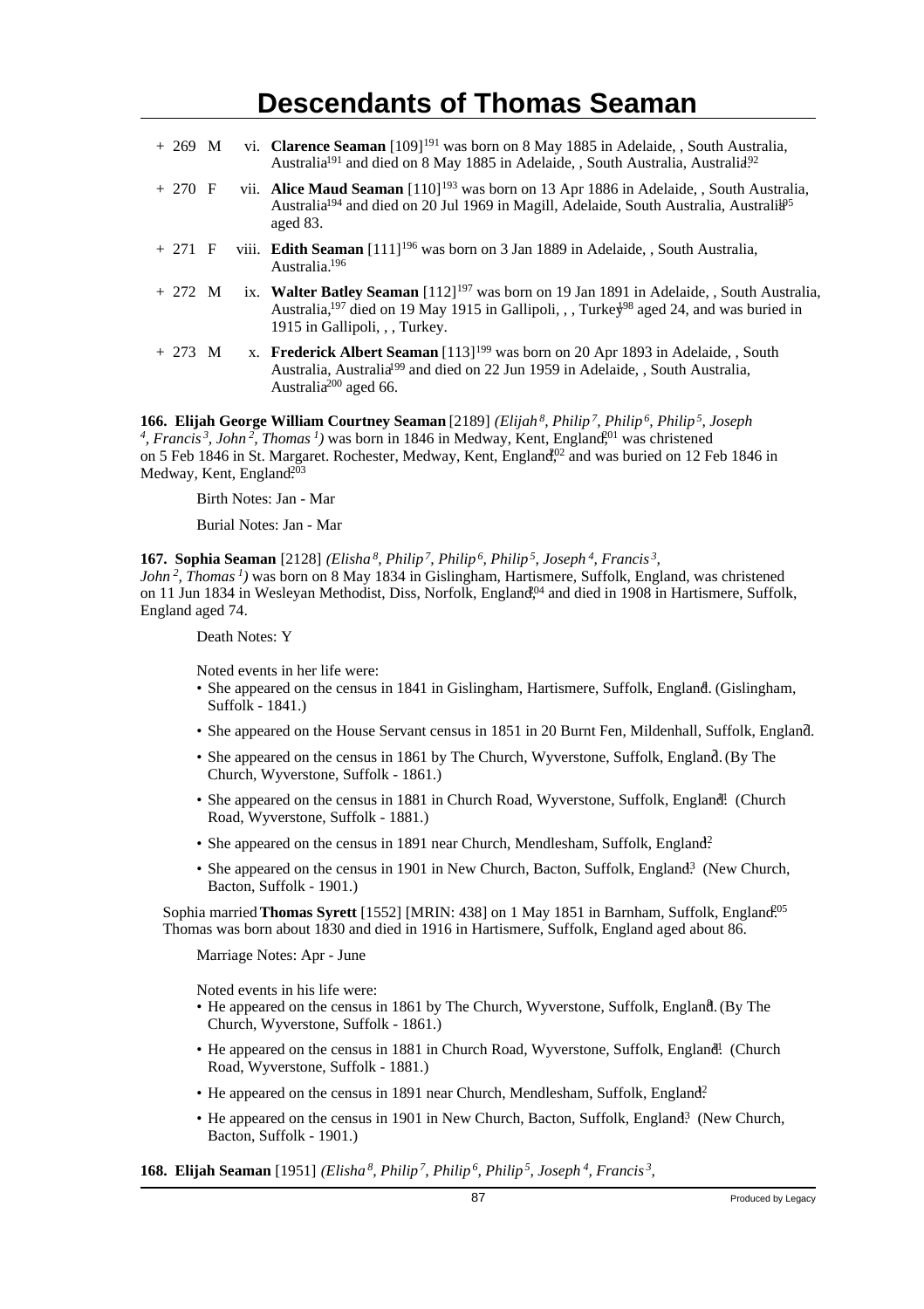*John*<sup>2</sup>, *Thomas*<sup>1</sup>) was born on 27 Apr 1836 in Gislingham, Hartismere, Suffolk, England<sup>06</sup> was christened on 29 Nov 1836 in Wesleyan Methodist, Diss, Norfolk, England,<sup>06</sup> and died in 1898 in Tendring, Essex, England aged 62.

Death Notes: Jan - Mar

Noted events in his life were:

- He appeared on the census in 1841 in Gislingham, Hartismere, Suffolk, England. (Gislingham, Suffolk - 1841.)
- He appeared on the census in 1851 in Stone Abbey, Gislingham, Suffolk, EnglandAgricultural Labourer
- He appeared on the census in 1861 in Upper Kirby, Kirby le Soke, Tendring, Essex, England. <sup>8</sup> (Upper Kirby, Kirby Le Soken, Essex - 1861.)
- He appeared on the census in 1871 in 83 Quay Lane, Tendring, Essex, England.<sup>0</sup> (83 Quay Lane, Tendring, Essex - 1871.)
- He appeared on the census in 1881 in 83 Kirby Road, Kirby le Soken, Tendring, Essex, England! (83 Kirby Road, Kirby Le Soken, Essex - 1881.)

Elijah married **Charlotte Banham** [1304] [MRIN: 579] on 13 Dec 1855 in Hartismere, Suffolk, England. Charlotte was born on 5 Apr 1834 in Stoke Ashborn, Suffolk, England and died in 1910 in Tendring, Essex, England aged 76.

Marriage Notes: Oct - Dec

Noted events in her life were:

- She appeared on the census in 1861 in Upper Kirby, Kirby le Soke, Tendring, Essex, England. <sup>8</sup> (Upper Kirby, Kirby Le Soken, Essex - 1861.)
- She appeared on the census in 1871 in Quay Lane, Kirby le Soken, Tendring, Essex, England?
- She appeared on the census in 1881 in 83 Kirby Road, Kirby le Soken, Tendring, Essex, England! (83 Kirby Road, Kirby Le Soken, Essex - 1881.)
- She appeared on the census in 1901 in Aingers Green, Great Bentley, Tendring, Essex, England?

Children from this marriage were:

|              |  | $C111$ can have the matrix $C1$ weight                                                                                                                                          |
|--------------|--|---------------------------------------------------------------------------------------------------------------------------------------------------------------------------------|
| $+ 274 \, M$ |  | i. Elijah Seaman [13444] was born in 1857 in Kirby Le Soken, Tendring, Essex,<br>England <sup>207</sup> and died in 1857 in Kirby Le Soken, Tendring, Essex, England.           |
| $+ 275 M$    |  | ii. Elijah Seaman [13642] was born in 1858 in Kirby Le Soken, Tendring, Essex,<br>England <sup>208</sup> and died in 1858 in Kirby Le Soken, Tendring, Essex, England.          |
| $+276$ M     |  | iii. Elijah Seaman [13643] was born in 1860 in Kirby Le Soken, Tendring, Essex, England<br>and died in 1860 in Kirby Le Soken, Tendring, Essex, England.                        |
| $+ 277 M$    |  | iv. William Seaman [1303] was born in 1861 in Kirby Le Soken, Tendring, Essex,<br>England.                                                                                      |
| $+ 278 F$    |  | v. Ellen Seaman [1452] was born in 1864 in Kirby Le Soken, Tendring, Essex, England.                                                                                            |
| $+ 279$ M    |  | vi. George Seaman [1451] was born in 1866 in Kirby Le Soken, Tendring, Essex, England.                                                                                          |
| $+280$ F     |  | vii. <b>Emily Jane Seaman</b> [1450] was born about 1870 in Kirby Le Soken, Tendring, Essex,<br>England and died in 1961 in Colchester, Tendring, Essex, England aged about 91. |
| + 281 M      |  | viii. David Seaman [1301] was born in 1873 in Kirby Le Soken, Tendring, Essex, England<br>and died in 1953 in Colchester, Tendring, Essex, England aged 80.                     |
| $+282$ M     |  | ix. Charles Seaman [1302] was born in 1874 in Kirby Le Soken, Tendring, Essex, England.                                                                                         |
|              |  |                                                                                                                                                                                 |

**169. Peter Seaman** [2183] *(Elisha<sup>8</sup>, Philip<sup>7</sup>, Philip<sup>6</sup>, Philip<sup>5</sup>, Joseph<sup>4</sup>, Francis<sup>3</sup>, John* <sup>2</sup>, *Thomas<sup>1</sup>*) was born in 1838 in Hartismere, Suffolk, England<sup>09</sup> and died in 1909 in Hartismere, Suffolk, England aged 71.

Birth Notes: Apr - Jun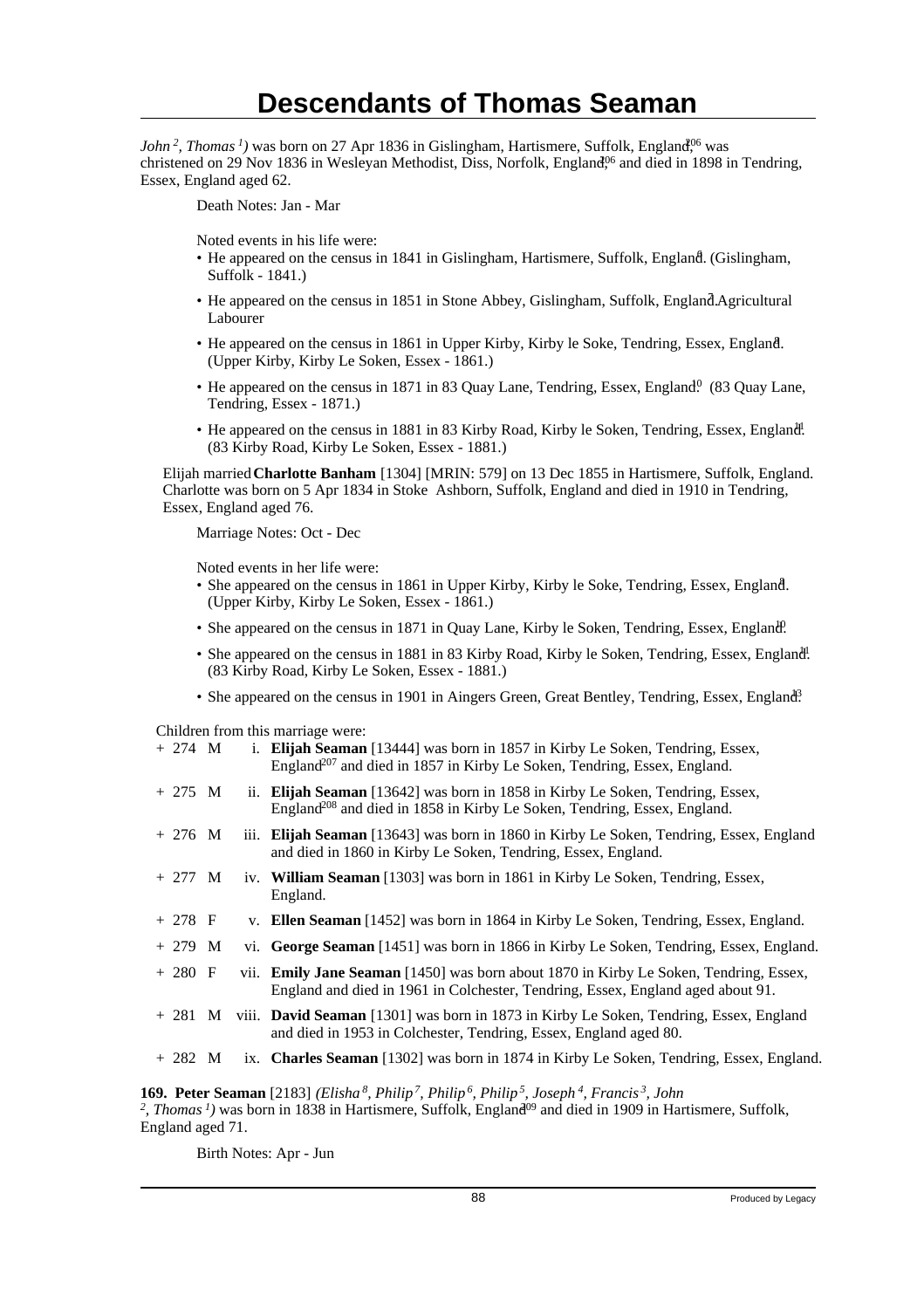Death Notes: July - Sept

Noted events in his life were:

- He appeared on the census in 1841 in No Street, Gislingham, Hartismere, Suffolk. (Gislingham, Suffolk - 1841.)
- He appeared on the census in 1851 in Stone Abbey, Gislingham, Hartismere, Suffolk, England. <sup>7</sup>
- He worked as an Agricultural Labourer in 1851.
- He appeared on the census in 1861 in Upper Kirby, Kirby le Soke, Tendring, Essex, England. <sup>8</sup> (Upper Kirby, Kirby Le Soken, Essex - 1861.)
- He appeared on the census in 1871 in 92 The Street, Gislingham, Hartismere, Suffolk, England. (92 The Street, Gislingham, Hartismere, Suffolk - 1.)
- He worked as a Gardener in 1871.
- He appeared on the census in 1881 in 67 West Street, Rickinghall, Suffolk, England<sup>0</sup> (67 West Street, Rickinghall, Suffolk - 1881.)
- He appeared on the census in 1891 in 92 The Street, Gislingham, Hartismere, Suffolk, England. (92 Street, Botesdale, Gislingham, Suffolk - 1891.)
- He appeared on the census in 1901 in 84 High Street, Gislingham, Suffolk, England<sup>3</sup> (84 High Street, Gislingham, Suffolk - 1901.)

Peter married **Sophia Elizabeth Head** [1313] [MRIN: 584] in 1859 in Finningham, Hartismere, Suffolk, England. Sophia was born on 8 Apr 1839 in Finningham, Hartismere, Suffolk, England and died in 1909 in Hartismere, Suffolk, England aged 70.

Marriage Notes: Jul - Sept

Noted events in her life were:

- She appeared on the census in 1871 in 92 The Street, Gislingham, Hartismere, Suffolk, England<sup>0</sup>. (92 The Street, Gislingham, Hartismere, Suffolk - 1.)
- She appeared on the census in 1881 in 67 West Street, Rickinghall, Suffolk, England! (67 West) Street, Rickinghall, Suffolk - 1881.)
- She appeared on the census in 1891 in Street, Botesdale, Gislingham, Hartismere, Suffolk, England.<sup>12</sup> (92 Street, Botesdale, Gislingham, Suffolk - 1891.)
- She appeared on the census in 1901 in 84 High Street, Gislingham, Suffolk, Hartismere, England?

Children from this marriage were:

| $+ 283 M$ |  | i. Robert Potter Seaman [1305] was born in 1860 in Gislingham, Hartismere, Suffolk,<br>England, was christened on 23 Sep 1860 in Gislingham, Hartismere, Suffolk, England,<br>died on 23 Jul 1935 in Brockdish, Norfolk, England aged 75, and was buried in 1935 in<br>St Peter and St Paul Churchyard, Brockdish, Norfolk, England. |
|-----------|--|--------------------------------------------------------------------------------------------------------------------------------------------------------------------------------------------------------------------------------------------------------------------------------------------------------------------------------------|
| $+ 284$ F |  | ii. Elizabeth Lydia Seaman [1307] was born in 1864 in Thornham Parva, Norfolk,<br>England and was christened on 10 Sep 1871 in Suffolk, England <sup>10</sup>                                                                                                                                                                        |
| $+285$ F  |  | iii. <b>Rachel Seaman</b> [1309] was born in 1867 in Gislingham, Hartismere, Suffolk, England<br>and was christened on 10 Sep 1871 in Suffolk, England. <sup>211</sup>                                                                                                                                                               |
| $+286$ M  |  | iv. <b>David Enoch Seaman</b> [1308] was born in 1869 in Gislingham, Hartismere, Suffolk,<br>England, was christened on 10 Sep 1871 in Suffolk, England <sup>212</sup> and died in 1956 in<br>Depwade, Norfolk, England aged 87.                                                                                                     |
| $+ 287$ M |  | v. Walter George Seaman [1310] was born in 1871 in Gislingham, Hartismere, Suffolk,<br>England, <sup>213</sup> was christened on 10 Sep 1871 in Suffolk, England <sup>214</sup> and died in 1901 in<br>Samford, Suffolk, England aged 30.                                                                                            |
| $+ 288$ M |  | vi. <b>John Seaman</b> [1312] was born in 1874 in Gislingham, Hartismere, Suffolk, England and<br>died in 1906 in Hartismere, Suffolk, England aged 32.                                                                                                                                                                              |
| $+ 289$ F |  | vii. <b>Dinah (Diana) Caroline Seaman</b> [1306] was born on 1 Oct 1862 in Gislingham,<br>Hartismere, Suffolk, England <sup>204</sup> was christened on 10 Sep 1871 in Suffolk,                                                                                                                                                      |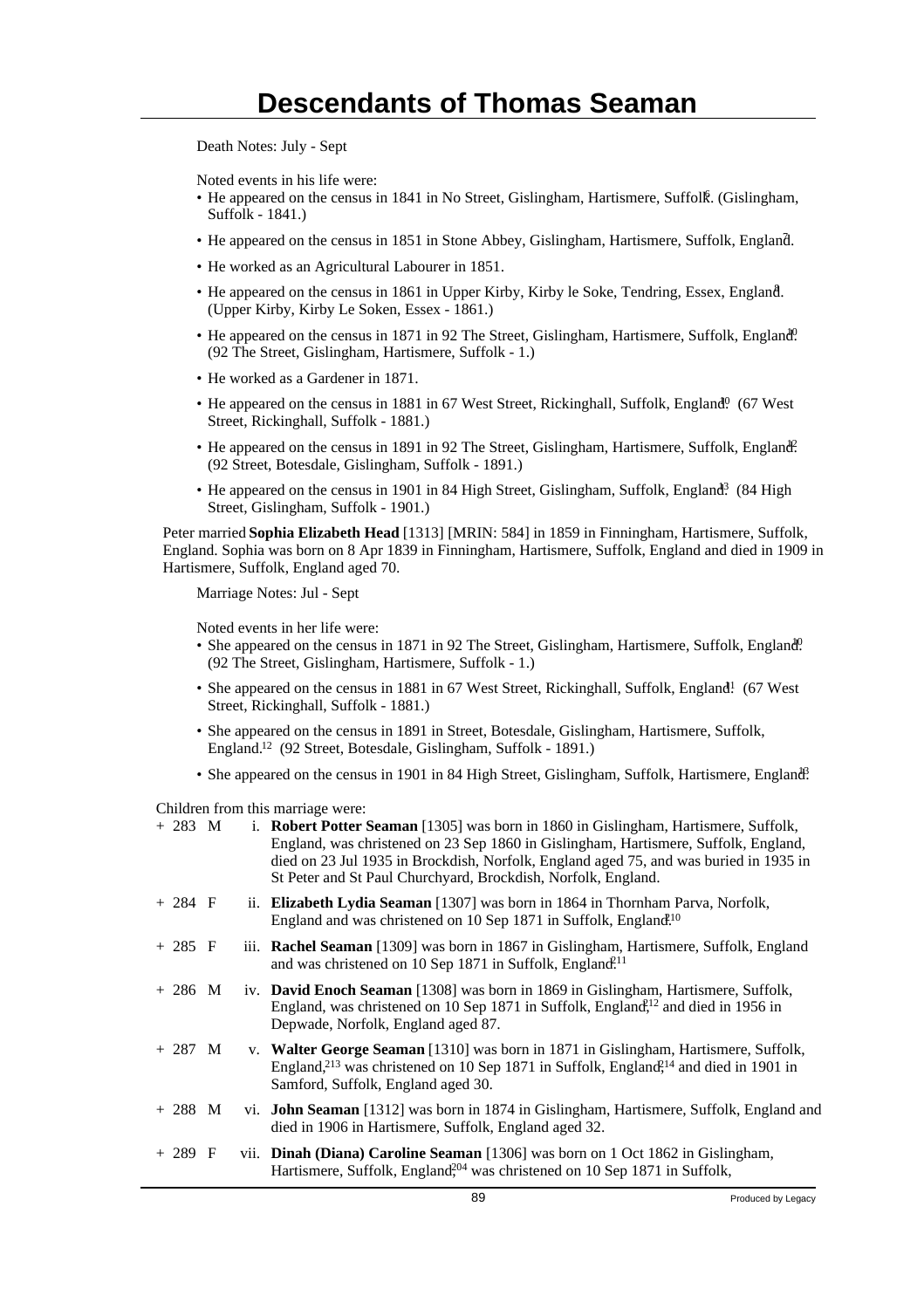England,<sup>215</sup> and died on 26 Feb 1927 in Norfolk and Norwich Hospital, For Medical Treatment, St Stephens Road, Norwich, Norfolk, England aged 64.

**170. Dinah Seaman** [2172] *(Elisha<sup>8</sup>, Philip<sup>7</sup>, Philip<sup>6</sup>, Philip<sup>5</sup>, Joseph<sup>4</sup>, Francis<sup>3</sup>, John* <sup>2</sup>, Thomas<sup>1</sup>) was born in 1840 in Hartismere, Suffolk, England<sup>216</sup>

Birth Notes: Oct - Dec

Death Notes: Y

Noted events in her life were:

- She appeared on the census in 1841 in Gislingham, Hartismere, Suffolk, England. (Gislingham, Suffolk - 1841.)
- She appeared on the census in 1851 in Stone Abbey, Gislingham, Suffolk, England. (Stone Abbey, Gislingham, Suffolk - 1851.)
- She appeared on the census in 1861 in 55 Victoria Street, Ipswich St Matthew, Suffolk, England. <sup>8</sup> (55 Victoria Street, Ipswich St Matthew, Suffolk - .)
- She appeared on the census in 1891 in 2 Stone Street, The Palace, Brighton, Sussex, England?
- She appeared on the census in 1901 in 33 Marlboro Street, Brighton, Sussex, England<sup>3</sup>

Dinah married **Thomas Dockerill** [1445] [MRIN: 587] on 18 Jun 1872 in Saint Nicholas, Brighton, Sussex, England.<sup>217</sup> Thomas was born in 1844.

#### **171. Caroline Seaman** [2160] *(Elisha<sup>8</sup>, Philip<sup>7</sup>, Philip<sup>6</sup>, Philip<sup>5</sup>, Joseph<sup>4</sup>, Francis<sup>3</sup> ,*

*John*<sup>2</sup>, *Thomas*<sup>*1*</sup>) was born in 1844 in Gislingham, Hartismere, Suffolk, England<sup>18</sup> died on 6 Nov 1932 in Palmerston North, Manawatu, New Zealand aged 88, and was buried on 8 Nov 1932 in Palmerston North, Manawatu, New Zealand.

Birth Notes: Jan - Mar

Death Notes: Y

Noted events in her life were:

- She appeared on the census in 1851 in Stone Abbey, Gislingham, Suffolk, England. (Stone Abbey, Gislingham, Suffolk - 1851.)
- She appeared on the census in 1861 in Abbey Farm, Wickham Skeith, Gislingham, Suffolk, England.<sup>8</sup> Servant (Servant.)
- She appeared on the census in 1871 in 17 North Street, Hackney, Middlesex, London, England<sup>0</sup>. (17 North Street, Hackney, Middlesex, London - 1871.)

Caroline married **William James Pallant** [1453]<sup>219</sup> [MRIN: 388] in Jul 1864 in Chilesford, Hartismere, Suffolk. William was born in 1845 in Chilsford, or Chillesford, Suffolk, England and died on 21 Aug 1932 in Palmerston North, Manawatu, New Zealand aged 87.

Noted events in his life were: • He had a residence in 1871. (17 North Street, Hackney, Middlesex, London - 1871.)

**172. Philip Seaman** [2149] *(Elisha<sup>8</sup>, Philip<sup>7</sup>, Philip<sup>6</sup>, Philip<sup>5</sup>, Joseph<sup>4</sup>, Francis<sup>3</sup>, John*

<sup>2</sup>, *Thomas<sup>1</sup>*) was born in 1846 in Hartismere, Suffolk, England<sup>20</sup> and died in 1900 in Hartismere, Suffolk, England aged 54.

Birth Notes: July - Sept

Death Notes: July - Sept

Noted events in his life were:

- He appeared on the census in 1851 in Stone Abbey, Gislingham, Suffolk, England. (Stone Abbey, Gislingham, Suffolk - 1851.)
- He appeared on the census in 1861 in 77 Great Green, Gislingham, Suffolk, England. (77 Great Green, Gislingham, Suffolk - 1861.)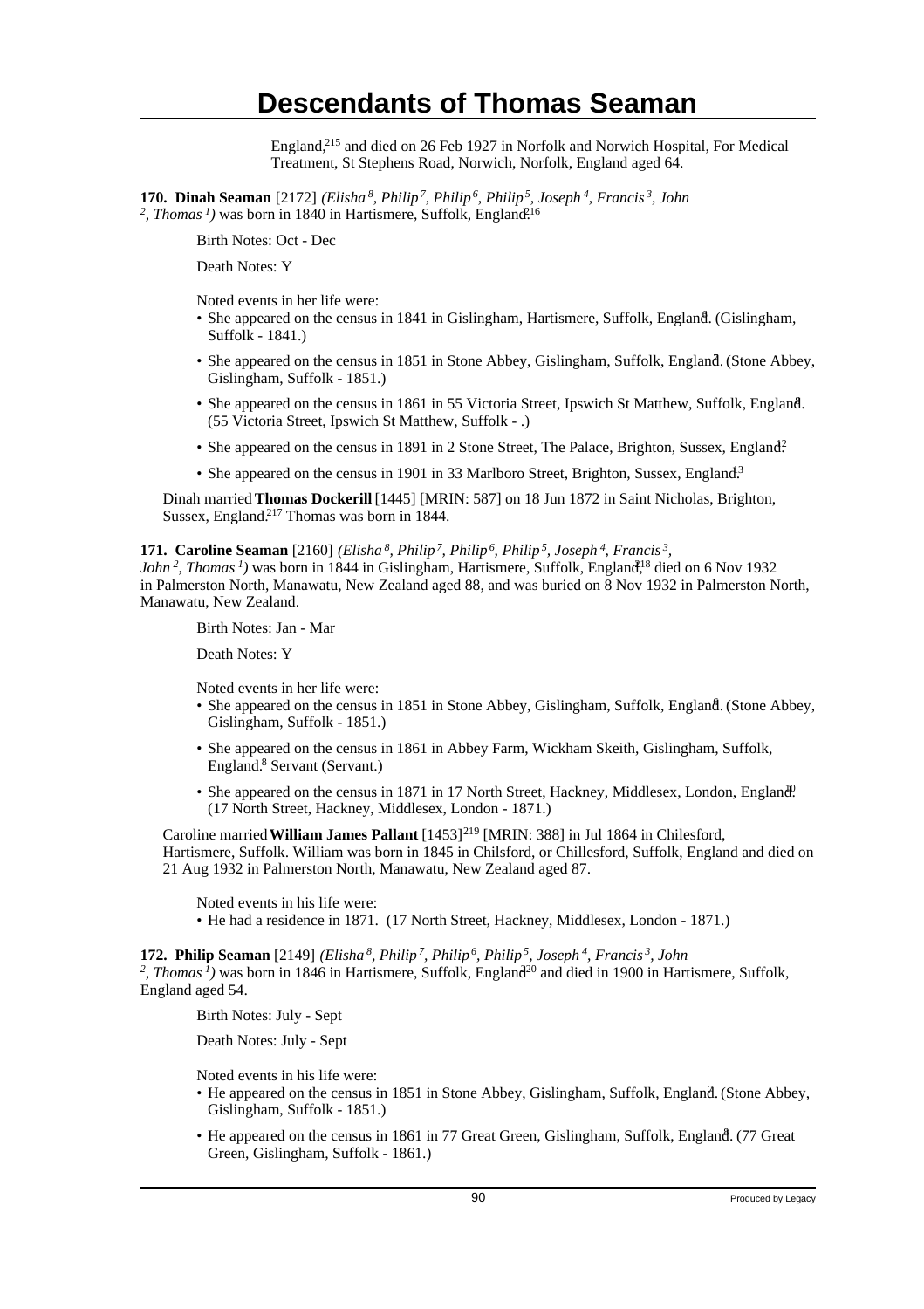- He appeared on the census in 1871 in 17 North Street, Hackney, Middlesex, London, England. Shoemaker and living with his sister Caroline (Shoemaker and living with his sister Caroline.)
- He appeared on the census in 1881 in 93 The Street, Gislingham, Suffolk, England! (93 The Street, Gislingham, Suffolk - 1881.)
- He appeared on the census in 1891 in Botesdale, Hartismere, Suffolk, England? Fish Dealer

Philip married **Emma Turvey** [2037] [MRIN: 593] in 1871 in Hartismere, Suffolk, England. Emma was born in 1842 in Hartismere, Suffolk, England.

Marriage Notes: Oct - Dec

**173. Luke Seaman** [1907] *(Elisha<sup>8</sup>, Philip<sup>7</sup>, Philip<sup>6</sup>, Philip<sup>5</sup>, Joseph<sup>4</sup>, Francis<sup>3</sup>, John 2 , Thomas<sup>1</sup>)* was born on 24 Dec 1848 in Botesdale, Hartismere, Suffolk, England, died on 1 Aug 1899 in Depwade, Norfolk, England aged 50, and was buried on 5 Aug 1899 in Depwade, Norfolk, England.

Death Notes: Y

Noted events in his life were:

- He worked as a Coal Labourer.
- He appeared on the census in 1851 in Stone Abbey, Gislingham, Hartismere, Suffolk, England. <sup>7</sup> (Stone Abbey, Gislingham, Suffolk - 1851.)
- He appeared on the census in 1861 in 77 Great Green, Gislingham, Suffolk, England. (77 Great Green, Gislingham, Suffolk - 1861.)
- He appeared on the census in 1871 in 2 Mill Lane, Dewsbury, Yorkshire, England $\frac{10}{10}$  (2 Mill Lane, Dewsbury, Yorkshire - 1871.)
- He appeared on the census in 1881 near Turnpike, Thelveton (AKA) Thelton, Norfolk, England! (Near Turnpike, Thelveton (AKA) Thelton, Norfolk - .)
- He appeared on the census in 1891 in Diss Road, Diss, Norfolk, England<sup>2</sup>. (Diss Road, Diss, Norfolk - 1891.)

Luke married **Martha Elliott** [1918] [MRIN: 566] on 25 Dec 1869 in Dewsbury, Yorkshire, England. Martha was born on 2 Feb 1852 in Hartismere, Suffolk, England, died on 3 Jan 1910 in Depwade, Norfolk, England aged 57, and was buried on 7 Jan 1910 in Depwade, Norfolk, England.

Noted events in her life were:

- · She appeared on the census in 1861 in Great Green, Gislingham, Suffolk, England. (Great Green, Gislingham, Suffolk.)
- She appeared on the census in 1871 in Mill Lane, Dewsbury, Yorkshire, England<sup>0</sup>.
- She appeared on the census in 1881 near Turnpike, Thelveton (AKA) Thelton, Norfolk, England!
- She appeared on the census in 1891 in Diss Road, Diss, Norfolk, England<sup>12</sup>
- She appeared on the census in 1901 in 11 Harleston Road, Diss, Norfolk, England<sup>3</sup>

Children from this marriage were:

- + 290 M i. **Frederick Seaman** [1852] was born on 5 Dec 1870 in Hanging Heaton Dewsbury, Yorkshire, England.
- + 291 F ii. **Martha Ellen Seaman** [1496] was born on 17 May 1873 in Botesdale, Hartismere, Suffolk, England.
- + 292 F iii. **Minnie Maria Seaman** [1316] was born in 1875 in Rickinghall, Hartismere, Suffolk, England and died in 1918 in Chelsea, London, England aged 43.
- + 293 M iv. **Harry Ernest Seaman** [1551] was born on 4 Apr 1878 in Westhorpe, Hartismere, Suffolk, England and died in 1937 in Leeds, Yorkshire, England aged 59.
- + 294 F v. **Florence Maud Seaman** [1319] was born on 17 Aug 1881 in Thelveton, Depwade, Norfolk, England, was christened on 27 Jul 1884 in St. Andrew, Thelveton, Depwade, Norfolk, England,<sup>221</sup> and died on 2 Dec 1960 in Norwich, Norfolk, England aged 79.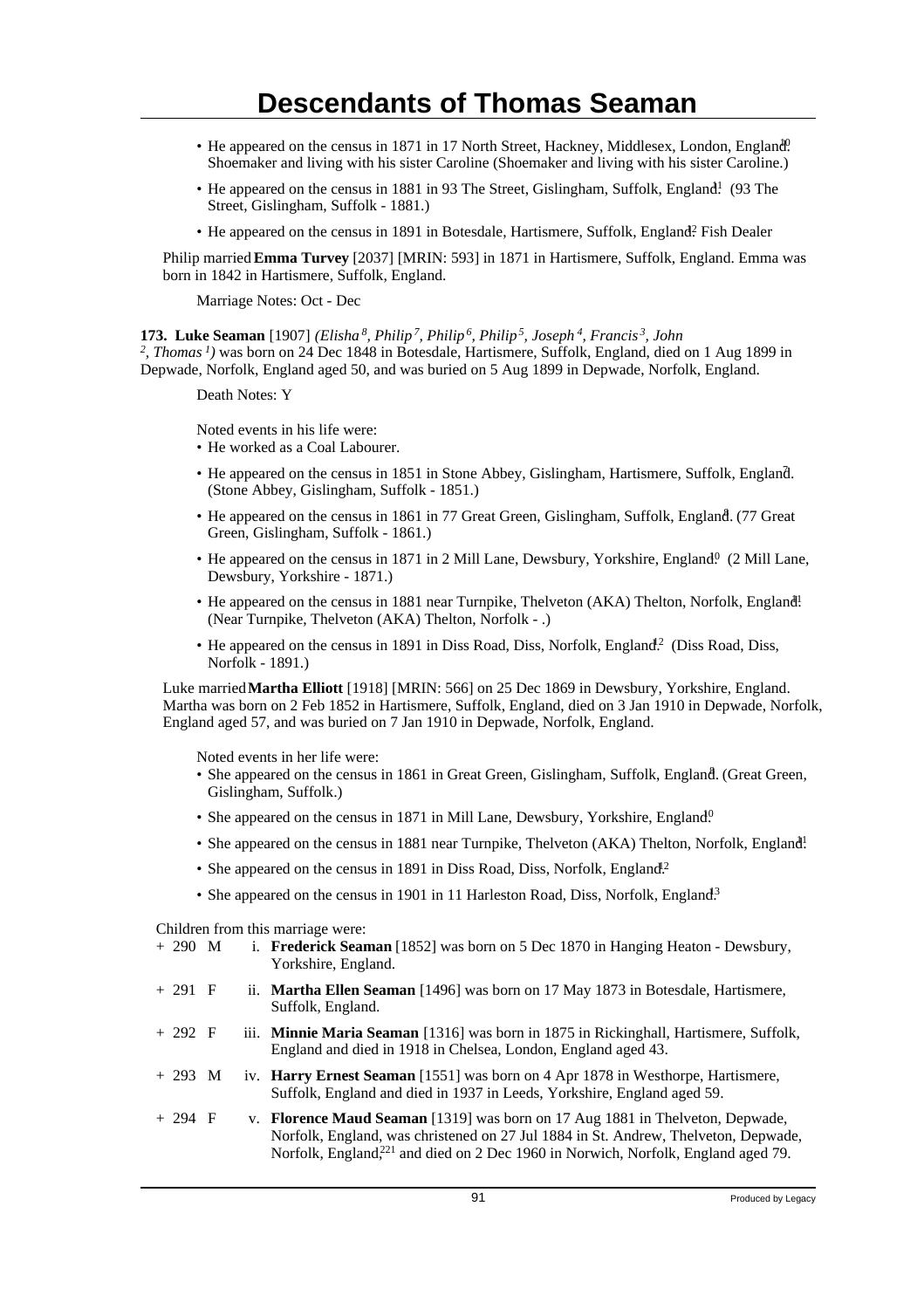| $+295$ M  |  | vi. Sidney Morris - (Sydney Maurice) Seaman [1330] was born in 1884 in Thelveton,<br>Depwade, Norfolk, England, was christened on 27 Jul 1884 in St. Andrew, Thelveton,<br>Depwade, Norfolk, England <sup>222</sup> and died on 5 Aug 1949 in Eton, Buckinghamshire,<br>England aged 65.                                                                                          |
|-----------|--|-----------------------------------------------------------------------------------------------------------------------------------------------------------------------------------------------------------------------------------------------------------------------------------------------------------------------------------------------------------------------------------|
| $+296$ M  |  | vii. Arthur Edward Seaman [1335] was born on 1 Jul 1886 in Thelveton, Depwade,<br>Norfolk, England, <sup>223</sup> was christened on 22 Aug 1886 in St. Andrew, Thelveton,<br>Depwade, Norfolk, England <sup>223</sup> died on 19 Mar 1966 in Depwade, Norfolk,<br>England <sup>224</sup> aged 79, and was buried in 1966 in All Saints Churchyard, Earsham,<br>Norfolk, England. |
|           |  | + 297 M viii. Alfred Eric Seaman [1340] was born on 24 Oct 1888 in Thelveton, Depwade, Norfolk,<br>England, <sup>225</sup> was christened on 27 Oct 1889 in St. Andrew, Thelveton, Depwade, Norfolk,<br>England, <sup>226</sup> and died in 1975 in Norwich Outer, Norfolk, England aged 87.                                                                                      |
| $+ 298 F$ |  | ix. Effie Elizabeth Seaman [1966] was born on 29 Jun 1891 in Thelveton, Depwade,<br>Norfolk, England <sup>227</sup> was christened on 15 Oct 1891 in St. Andrew, Thelveton,<br>Depwade, Norfolk, England <sup>227</sup> and died in 1980 in Ipswich, Suffolk, England aged 89.                                                                                                    |
| $+299$ F  |  | x. Mabel Fanny Seaman [1976] was born on 23 Aug 1892 in Thelveton, Depwade,<br>Norfolk, England, <sup>228</sup> was christened on 2 Nov 1894 in St. Andrew, Thelveton,<br>Depwade, Norfolk, England <sup>229</sup> and died in Feb 1988 in Wickham Market, Plomesgate,<br>Suffolk, England aged 95.                                                                               |
| $+300$ F  |  | xi. Margaret Kate Seaman [1996] was born on 29 Aug 1895 in Dickleburgh, Depwade,<br>Norfolk, England <sup>230</sup> was christened on 20 Oct 1895 in All Saints, Dickleburgh, Norfolk,<br>England, <sup>230</sup> and died in 1976 in Sudbury, Suffolk, England aged 81.                                                                                                          |

**174. David Seaman** [2138] *(Elisha<sup>8</sup>, Philip<sup>7</sup>, Philip<sup>6</sup>, Philip<sup>5</sup>, Joseph<sup>4</sup>, Francis<sup>3</sup>, John* <sup>2</sup>, Thomas<sup>1</sup>) was born in 1850 in Hartismere, Suffolk, England<sup>31</sup> and died in 1909 in Tendring, Suffolk, England aged 59.

Birth Notes: July - Sept

Death Notes: Y

Noted events in his life were:

- He appeared on the census in 1851 in Stone Abbey, Gislingham, Suffolk, England. (Stone Abbey, Gislingham, Suffolk - 1851.)
- He appeared on the census in 1861 in 77 Great Green, Gislingham, Suffolk, England. (77 Great Green, Gislingham, Suffolk - 1861.)
- He worked as an English soldier in the 64th Regiment, stationed at New Barracks, Limerick. about 1870 in Limerick, Ireland. The 64th (2nd Staffordshire) Regiment of Foot was an infantry regiment of the British Army, created in 1756 and becoming the 1st Battalion, The Prince of Wales's (North Staffordshire Regiment) in 1881.

On return from India in 1861, the regiment spent six years in England, moving to Malta in 1867, then Ireland in 1872. In 1874, line infantry battalions were linked in pairs, and the 64th formed a joint depot with the 98th (Prince of Wales's) Regiment of Foot at Limerick. The depot moved to Lichfield, Staffordshire in 1880.

- He appeared on the census in 1881 in 56 Clacton Road, St Osyth, Tendring, Essex, England! (56 Clacton Road, St Osyth, Essex - 1881.)
- He worked as an Agricultural Labourer in 1881.
- He appeared on the census in 1891 in Thorpe le Soken, Tendring, Essex, England.<sup>2</sup> (Thorpe le soken, Essex - 1891.)
- He appeared on the census in 1901 in 2 Edens Cottages, Great Bentley, Essex, England<sup>3</sup> (2 Edens Cob, Great Bentley, Essex - 1901.)
- He worked as a Farm Labourer Agricultural Labourer in 1901 in Great Bentley, Tendring, Essex, England.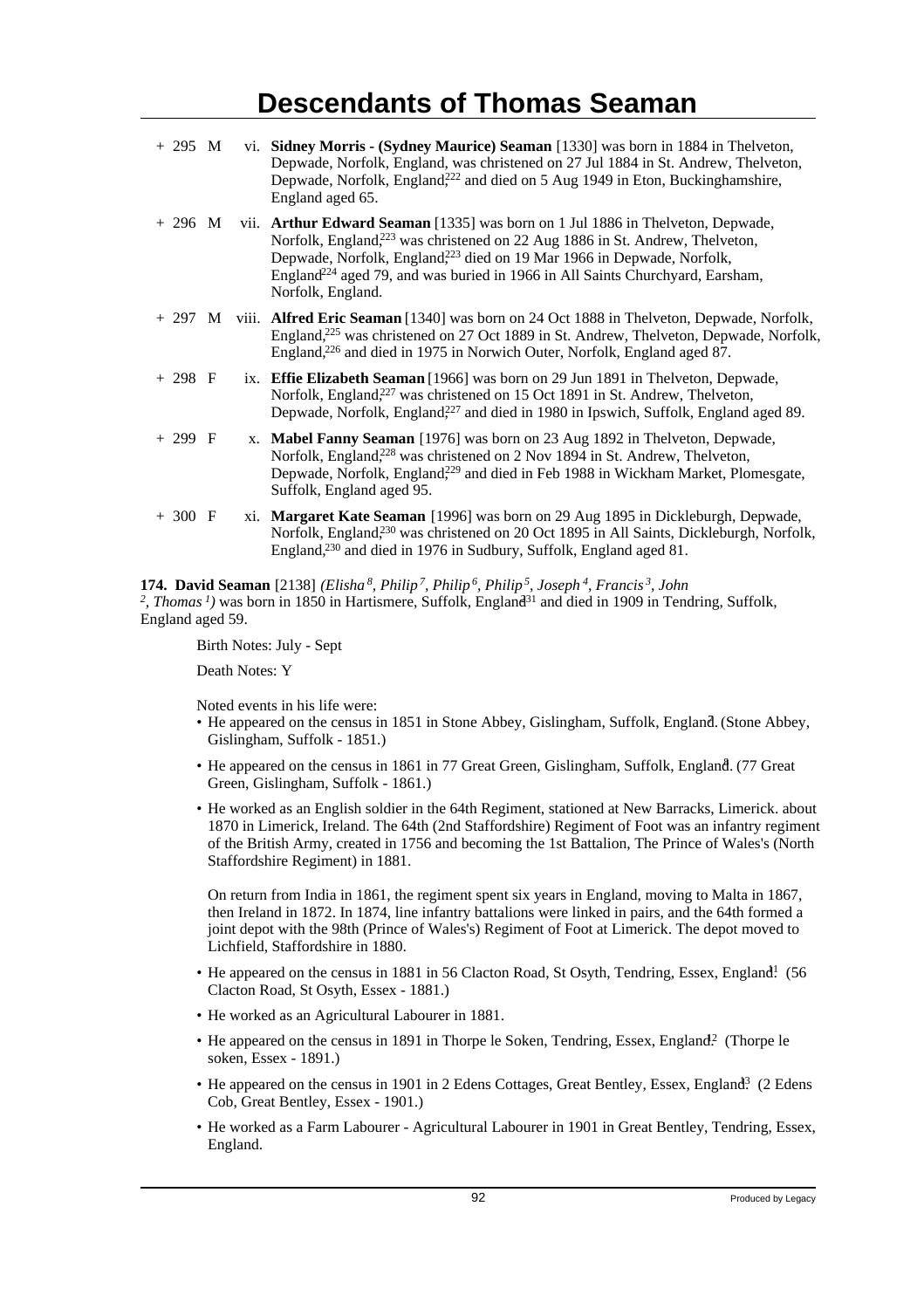David married Mary Ann Cassells [1458] [MRIN: 392] on 5 Oct 1872 in Co.Limerick, Ireland<sup>232</sup> Mary was born in 1855 in Limerick, Ireland and died on 22 Feb 1919 in Great Clacton, Essex, England aged 64.

Noted events in her life were:

- She appeared on the census in 1881 in 56 Clacton Road, St Osyth, Tendring, Essex, England! (56) Clacton Road, St Osyth, Essex - 1881.)
- She appeared on the census in 1891 in Thorpe le Soken, Tendring, Essex, England.<sup>2</sup> (Thorpe le soken, Essex - 1891.)
- She appeared on the census in 1901 in 2 Edens Cottages, Great Bentley, Essex, England<sup>3</sup> (2) Edens Cob, Great Bentley, Essex - 1901.)
- She appeared on the census in 1911 in 21 Hill Cottages, Great Bentley, Colchester, Tendring, Essex, England.<sup>14</sup> (21 Hill Cottages Great Bentley, Colchester, Tendri.)

Children from this marriage were:<br>+ 301  $\overline{F}$  i. **Eliza Ann Sean** 

- i. **Eliza Ann Seaman** [1459] was born in 1877 in Gislingham, Hartismere, Suffolk, England.
- + 302 M ii. **Elisha Francis Seaman** [1460] was born in 1880 in St. Osyth, Tendring, Essex, England.
- + 303 F iii. **Emily Jane Seaman** [1461] was born on 1 May 1885 in St Osyth, Tendring, Essex, England,<sup>233</sup> was christened on 10 Jun 1885 in Wesleyan Methodist, St. Osyth, Essex, England,<sup>234</sup> and died in 1938 in Tendring, Essex, England aged 53.
- + 304 F iv. **Charlotte Seaman** [1462] was born in 1888 in St. Osyth, Tendring, Essex, England and died in 1897 in Tendring, Essex, England aged 9.
- + 305 M v. **William George Seaman** [1463] was born in 1890 in St. Osyth, Tendring, Essex, England and died in 1956 in Brentwood, Billericay, Essex, England aged 66.
- + 306 M vi. **Arthur Seaman** [1487] was born in 1894 in St. Osyth, Tendring, Essex, England.

**175. Enoch Seaman** [2078] *(Elisha<sup>8</sup>, Philip<sup>7</sup>, Philip<sup>6</sup>, Philip<sup>5</sup>, Joseph<sup>4</sup>, Francis<sup>3</sup>, John* <sup>2</sup>, Thomas<sup>1</sup>) was born in 1851 in Gislingham, Hartismere, Suffolk, England<sup>85</sup> and died in 1919 in Wayland, Norfolk, England aged 68.

Birth Notes: Oct - Dec

Death Notes: Y

Noted events in his life were:

- He appeared on the census in 1861 in 77 Great Green, Gislingham, Suffolk, England. (77 Great Green, Gislingham, Suffolk - 1861.)
- He appeared on the census in 1871 in 64 Walsham Road, Gislingham, Suffolk, England. Agricultural Labourer (Agricultural Labourer.)
- He appeared on the census in 1881 in Nr Hill House Road, Old Buckenham, Norfolk, England! (Nr Hill House Road, Old Buckenham, Norfolk - 1881.)
- He appeared on the census in 1891 in 2 Wash Lane, Banham, Norfolk, England? (2 Wash Lane, Banham, Norfolk - 1891.)
- He appeared on the census in 1901 in New Buckenham Road, Banham, Norfolk, England<sup>3</sup>. (New Buckenham Road, Banham, Norfolk - 1901.)
- He appeared on the census in 1911 in New Buckenham, Wayland, Attleborough, Norfolk, England.<sup>14</sup> (New Buckenham, Wayland, Attleborough, Norfolk - 19.)

Enoch married **Matilda Brown** [1315] [MRIN: 618] on 18 Oct 1873 in Bury St.Edmunds, Suffolk, England. Matilda was born in 1846 in Possibly Bury St Edmunds, Suffolk and died in 1921 in Wayland, Norfolk, England aged 75.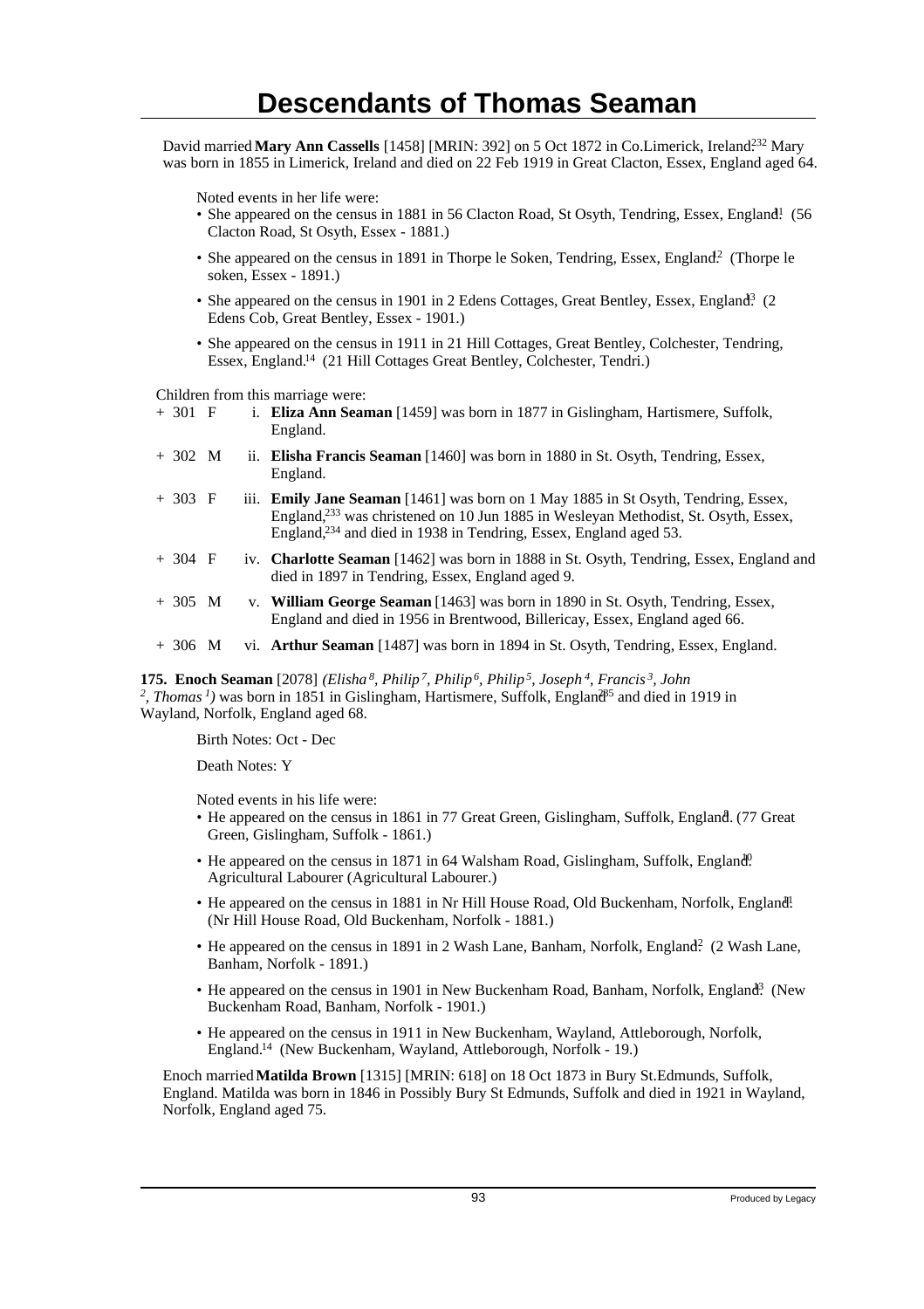Noted events in her life were:

- She appeared on the census in 1881 in Nr Hill House Road, Old Buckenham, Norfolk, England! (Nr Hill House Road, Old Buckenham, Norfolk - 1881.)
- She appeared on the census in 1891 in 2 Wash Lane, Banham, Norfolk, England? (2 Wash Lane, Banham, Norfolk - 1891.)
- She appeared on the census in 1901 in New Buckenham Road, Banham, Norfolk, England<sup>3</sup> (New Buckenham Road, Banham, Norfolk - 1901.)
- She appeared on the census in 1911 in New Buckenham, Wayland, Attleborough, Norfolk, England.<sup>14</sup> (New Buckenham, Wayland, Attleborough, Norfolk - 19.)

The child from this marriage was:

+ 307 F i. **Ann Frances Seaman** [1314] was born in 1874 in Gislingham, Hartismere, Suffolk, England,<sup>236</sup> was christened on 29 Nov 1874 in Suffolk, England,<sup>04</sup> and died in 1950 in Ipswich, Suffolk, England aged 76.

**176. Elijah Seaman** [9319] *(Philip<sup>8</sup>, Philip<sup>7</sup>, Philip<sup>6</sup>, Philip<sup>5</sup>, Joseph<sup>4</sup>, Francis<sup>3</sup> , John<sup>2</sup>, Thomas<sup>1</sup>)* was born about 1850, died on 7 Nov 1890 in McLaren Vale, McLaren Vale, South Australia, Australia aged about 40, and was buried in McLaren Vale Uniting Church Cemetery, McLaren Vale, South Australia.

**177. Rachel Seaman** [1582] *(Philip<sup>8</sup>, Philip<sup>7</sup>, Philip<sup>6</sup>, Philip<sup>5</sup>, Joseph<sup>4</sup>, Francis<sup>3</sup>, John 2 , Thomas<sup>1</sup>)* was born about 1852.

> General Notes: "HOUSTON— SEAMAN.— On the 14th March, at the residence of Mr. J. Ellis, the bride's cousin, by the Rev. T. J. Gore, Robert Houston, of Willunga, to Rachel, youngest daughter of P. Seaman, Maclaren Vale."

J.Ellis is James Ellis, the husband of PBS's daughter Emma(1844-1895)

Rachel married **Robert Houston** [1583] [MRIN: 649] on 14 Mar 1878 in Adelaide East, Adelaide, South Australia, Australia.

Marriage Notes: South Australian Register (Adelaide, SA 1839 - 1900) Thursday 18 Apr 1878 p.7

**178. Phillip Cawston Seaman** [1933] *(Luke<sup>8</sup>, Philip<sup>7</sup>, Philip<sup>6</sup>, Philip<sup>5</sup>, Joseph<sup>4</sup>, Francis<sup>3</sup> , John*<sup>2</sup>, *Thomas*<sup>*1*</sup>) was born in 1842 in Finningham, Hartismere, Suffolk, England<sup> $37$ </sup> and died in 1898 in Norwich, Norfolk, England aged 56. Another name for Phillip was Phillip Causton.

Birth Notes: Jul - Sept

Death Notes: Apr - June

Noted events in his life were:

- He appeared on the census in 1851 in Finningham, Hartismere, Suffolk, England. <sup>7</sup>
- He appeared on the census in 1861 in Rob Hall, Finningham, Hartismere, Suffolk, England.
- He appeared on the census in 1871 in Market Place, North Walsham, Norfolk, England<sup>0</sup>.
- He appeared on the census in 1881 in Shoemakers Shop Nelson Street, North Walsham, Norfolk, England.<sup>11</sup>
- He appeared on the census in 1891 in The Lower, North Walsham, Norfolk, England?

Phillip married **Eliza Woodrow** [1934] [MRIN: 571] on 13 Aug 1867 in Lessingham, Earsham, Norfolk, England.<sup>238</sup> Eliza was born in 1842 in Stalham, Tunstead, Norfolk, England, died in 1890 in Smallburgh, Norfolk, England aged 48, and was buried on 26 Apr 1890 in North Walsham, Smallburgh, Norfolk, England.<sup>239</sup>

Marriage Notes: Jul - Sept

Noted events in her life were:

• She appeared on the census in 1871 in Market Place, North Walsham, Norfolk, England<sup>0</sup> (Market Place, North Walsham, Norfolk - 1871.)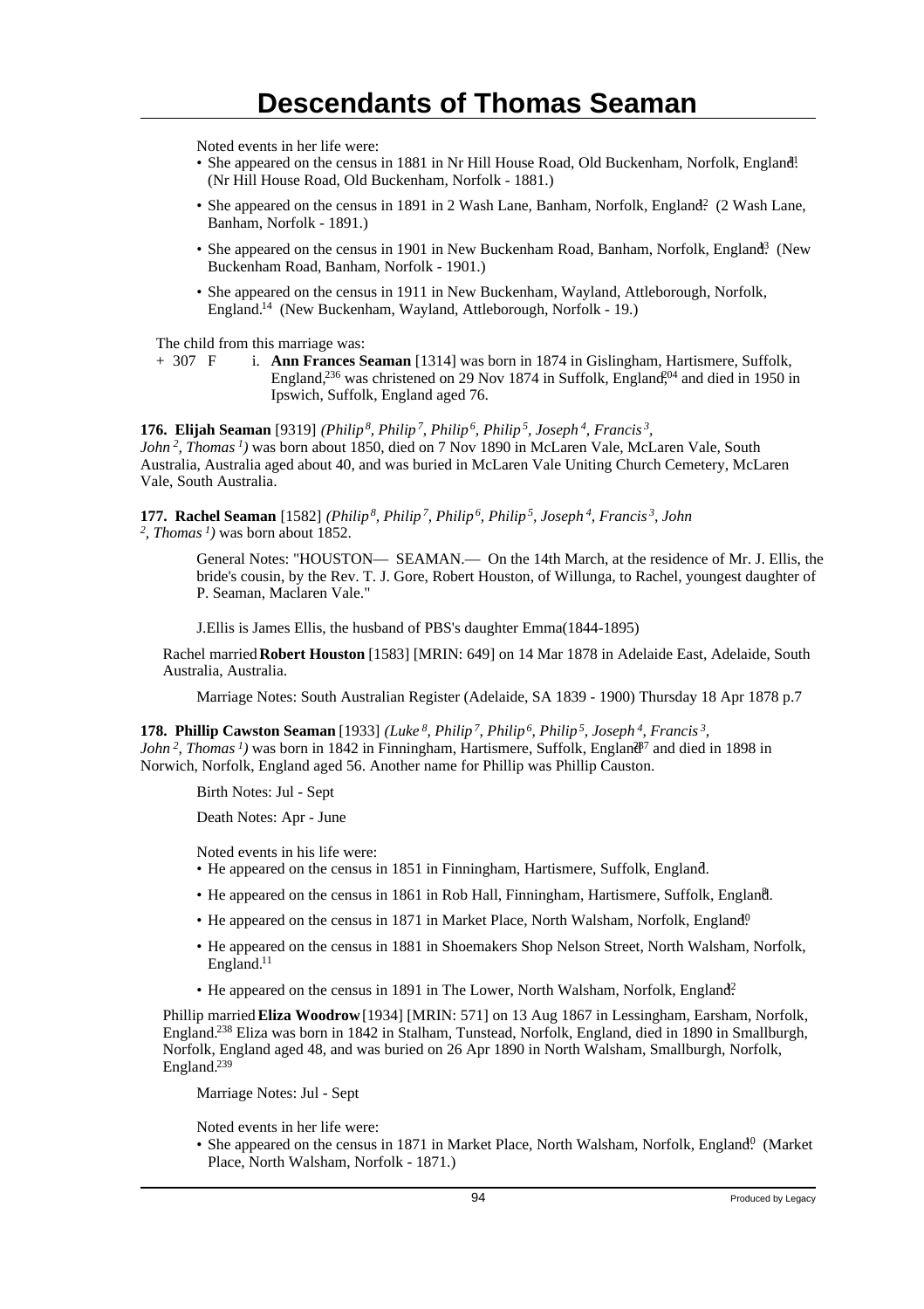• She appeared on the census in 1881 in Shoemakers Shop Nelson Street, North Walsham, Norfolk, England.<sup>11</sup> (Shoemakers Shop Nelson Street, North Walsham, Norf.)

**179. Lydia Seaman** [1866] *(James<sup>8</sup>, Benjamin<sup>7</sup>, Philip<sup>6</sup>, Philip<sup>5</sup>, Joseph<sup>4</sup>, Francis<sup>3</sup> ,*

*John*<sup>2</sup>, *Thomas*<sup>*1*</sup>) was born in 1839 in Ash Bocking, Bosmere, Suffolk, England<sup>40</sup> and died in 1902 in Botesdale, Hartismere, Suffolk, England aged 63.

Birth Notes: Apr - Jun

Death Notes: Oct - Dec

Noted events in her life were:

- She appeared on the census in 1841 in Ashgreen Ashbocking, Bosmere, Suffolk, England. (Ashgreen, Ashbocking, Suffolk - 1841.)
- She appeared on the census in 1851 in Ash Bocking, Bosmere, Suffolk, England. <sup>7</sup>
- She appeared on the census in 1861 in Cottage, Ash Bocking, Bosmere, Suffolk, England. (Farm House Cottage, Ashbocking, Suffolk - 1861.)
- She appeared on the census in 1871 in 28 Ipswich Road, Bosmere, Suffolk, England<sup>0</sup> (28 Ipswich Road, Bosmere, Suffolk - 1871.)
- She appeared on the census in 1881 in Otley, Woodbridge, Suffolk, England! (Parish Of Otley, Otley, Suffolk - 1881.)
- She appeared on the census in 1891 in Hemingstone Road, Coddenham, Suffolk, England. (Hemingstone Road, Coddenham, Ashbocking, Suffolk -.)
- She appeared on the census in 1901 in Hall Road, Ashfield, Ashbocking, Suffolk, England. (Hall Road, Ashfield, Ashbocking, Suffolk - 1901.)

Lydia married **Daniel Sawyer** [1871] [MRIN: 553] in 1858 in Woodbridge, Suffolk, England. Daniel was born on 2 Nov 1832 in Otley, Woodbridge, Suffolk, England and died in 1917 in Botesdale, Hartismere, Suffolk, England aged 85.

Marriage Notes: Apr - Jun

Noted events in his life were:

- He appeared on the census in 1861 in Farm House Cottage, Ashbocking, Suffolk, England. (Farm House Cottage, Ashbocking, Suffolk - 1861.)
- He appeared on the census in 1871 in 28 Ipswich Road, Bosmere, Suffolk, England<sup>0</sup> (28 Ipswich Road, Bosmere, Suffolk - 1871.)
- He appeared on the census in 1881 in Otley, Woodbridge, Suffolk, England! (Parish Of Otley, Otley, Suffolk - 1881.)
- He appeared on the census in 1891 in Hemingstone Road, Coddenham, Suffolk, England. (Hemingstone Road, Coddenham, Ashbocking, Suffolk -.)
- He appeared on the census in 1901 in Hall Road, Ashfield, Ashbocking, Suffolk, England. (Hall Road, Ashfield, Ashbocking, Suffolk - 1901.)

**180. David Seaman** [2609] *(James<sup>8</sup>, Benjamin<sup>7</sup>, Philip<sup>6</sup>, Philip<sup>5</sup>, Joseph<sup>4</sup>, Francis<sup>3</sup> ,*

*John<sup>2</sup>*, *Thomas<sup>1</sup>*) was born in 1840 in Ash Bocking, Bosmere, Suffolk, England<sup>41</sup>

Birth Notes: Oct - Dec

Noted events in his life were:

- He appeared on the census in 1841 in Ash Bocking, Bosmere, Suffolk, England.
- He appeared on the census in 1851 in Ash Bocking, Bosmere, Suffolk, England. <sup>7</sup>
- He appeared on the census in 1861 in Cottage, Ash Bocking, Bosmere, Suffolk, England. <sup>8</sup>
- He appeared on the census in 1871 in 28 Ipswich Road, Bosmere, Suffolk, England<sup>0</sup>.

#### **181. Sophia Seaman** [7537] *(James<sup>8</sup>, Benjamin<sup>7</sup>, Philip<sup>6</sup>, Philip<sup>5</sup>, Joseph<sup>4</sup>, Francis<sup>3</sup> ,*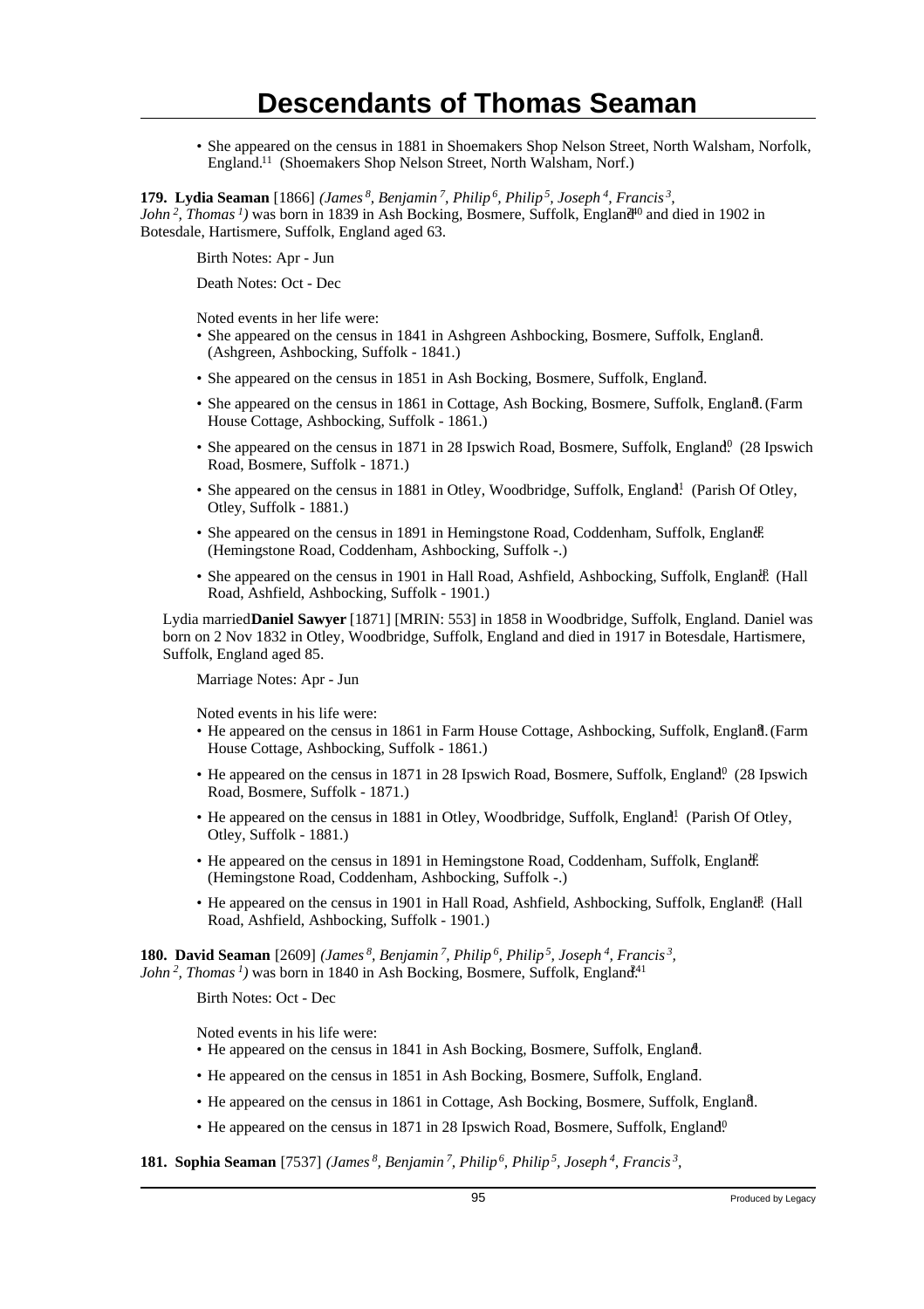*John<sup>2</sup>*, *Thomas<sup>1</sup>*) was born in 1842 in Ash Bocking, Bosmere, Suffolk, England<sup>42</sup>

Birth Notes: Apr - June

Noted events in her life were:

• She appeared on the census in 1851 in Ash Bocking, Bosmere, Suffolk, England.

**182. Joseph Seaman** [2051] *(James<sup>8</sup>, Benjamin<sup>7</sup>, Philip<sup>6</sup>, Philip<sup>5</sup>, Joseph<sup>4</sup>, Francis<sup>3</sup> , John*<sup>2</sup>, *Thomas*<sup>1</sup>) was born in 1843 in Ash Bocking, Bosmere, Suffolk, England<sup>43</sup>

Birth Notes: Oct - Dec

Noted events in his life were:

- He appeared on the census in 1851 in Ash Bocking, Bosmere, Suffolk, England. <sup>7</sup>
- He appeared on the census in 1861 in Farm House, Ash Bocking, Bosmere, Suffolk, England.
- He appeared on the census in 1871 in 1 Hawkins Lane, Burton on Trent, Staffordshire, England!
- He appeared on the census in 1881 in 32 Queen Street, Burton Upon Trent, Staffordshire, England.<sup>11</sup>

**183. Walter Seaman** [1868] *(James<sup>8</sup>, Benjamin<sup>7</sup>, Philip<sup>6</sup>, Philip<sup>5</sup>, Joseph<sup>4</sup>, Francis<sup>3</sup> ,*

*John*<sup>2</sup>, *Thomas*<sup>*1*</sup>) was born in 1846 in Ash Bocking, Bosmere, Suffolk, England<sup>44</sup> and died in 1900 in Ipswich, Suffolk, England aged 54.

Birth Notes: Oct - Dec

Death Notes: Oct - Dec

Noted events in his life were:

- He appeared on the census in 1851 in Ash Bocking, Bosmere, Suffolk, England.
- He appeared on the census in 1861 in Farm House Cottage, Ashbocking, Suffolk, England. (Farm House Cottage, Ashbocking, Suffolk - 1861.)
- He appeared on the census in 1871 in 1 Hawkins Lane, Burton on Trent, Staffordshire, England.
- He appeared on the census in 1881 near High House, Framsden, Suffolk, England! (Near High House, Framsden, Suffolk - 1881.)
- He appeared on the census in 1891 in West High House, Coddenham, Suffolk, England. (West High House, Coddenham, Suffolk - 1891.)

Walter married **Caroline Spinks** [1878] [MRIN: 555] in 1873 in Woodbridge, Suffolk, England. Caroline was born in 1852 in Ashfield, CumThorpe, Suffolk, England and died in 1914 in Ipswich, Suffolk, England aged 62.

Marriage Notes: Oct - Dec

Noted events in her life were:

- She appeared on the census in 1881 near High House, Framsden, Suffolk, England! (Email.)
- She appeared on the census in 1891 in West High House, Coddenham, Suffolk, England. (Near High House, Framsden, Suffolk - 1881.)
- She appeared on the census in 1901 in Otley Road South Wood Farm, Ashfield, Bosmere & Claydon, Suffolk, England<sup>13</sup> (Otley Road South Wood Farm, Ashfield, Bosmere & Cl.)
- She appeared on the census in 1911 in 19 North Hill Road, Ipswich, Suffolk, England. 19 North Hill Road, Ipswich, Suffolk - 1911.)

Children from this marriage were:

- + 308 M i. **Joseph Seaman** [1879] was born in 1874 in Otley, Woodbridge, Suffolk, England.
- + 309 F ii. **Edith Seaman** [1880] was born in 1876 in Framsden, Bosmere, Suffolk, England and died in 1947 in Ipswich, Suffolk, England aged 71.
- + 310 M iii. **Walter Seaman** [1881] was born in 1878 in Framsden, Bosmere, Suffolk, England.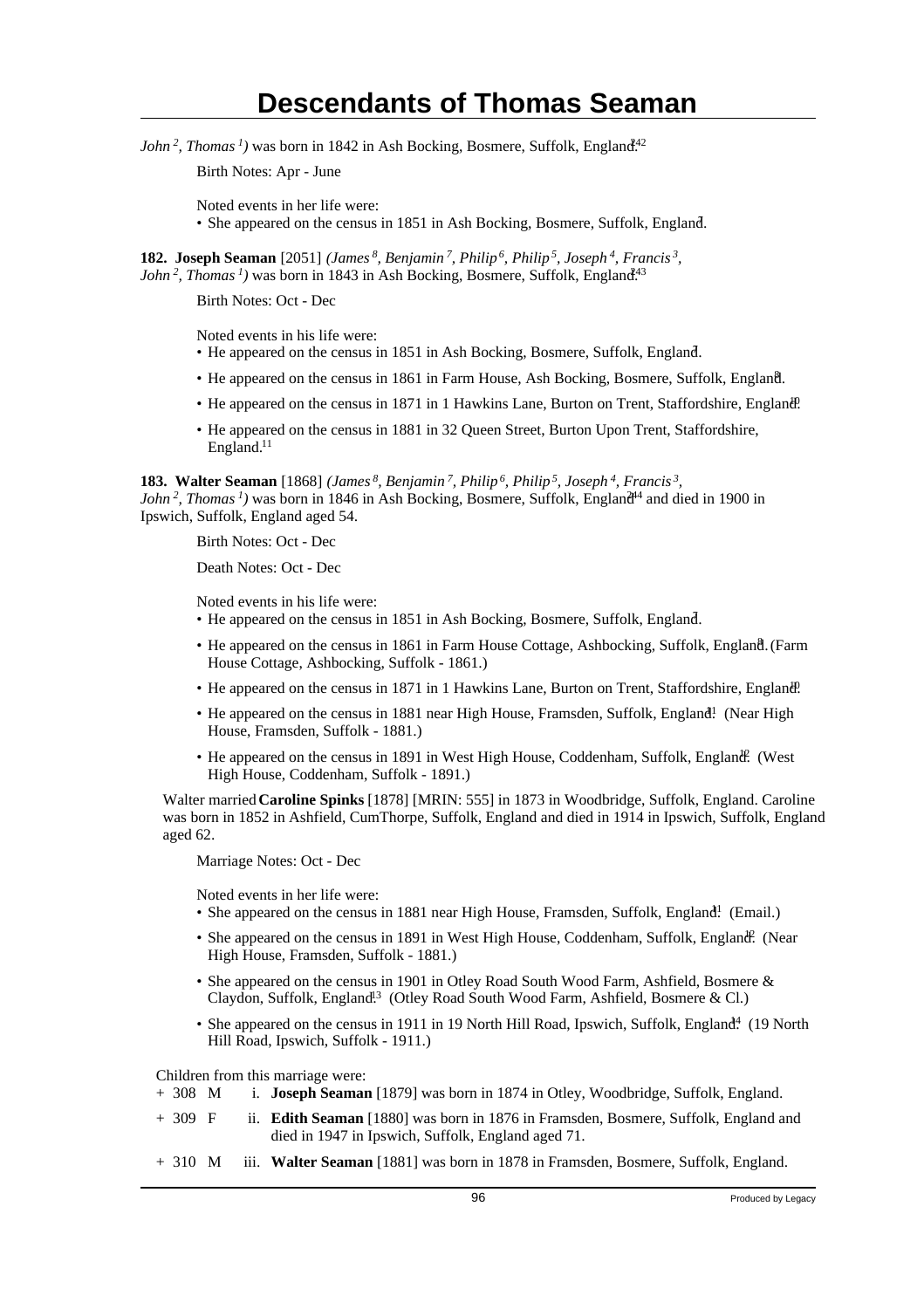| $+311$ M |  | iv. Sidney Seaman [1882] was born on 7 Feb 1885 in Framsden, Bosmere, Suffolk,<br>England, died in 1971 in Uckfield, Sussex, England aged 86, and was buried on 5 May<br>1971 in Kent & Sussex Crematorium, Kent, England. |
|----------|--|----------------------------------------------------------------------------------------------------------------------------------------------------------------------------------------------------------------------------|
| $+312$ M |  | v. <b>James Seaman</b> [1883] was born in 1888 in Framsden, Bosmere, Suffolk, England and<br>died in 1967 in Burton Upon Trent, Staffordshire, England aged 79.                                                            |
| $+313$ M |  | vi. <b>Charlie (Charles) Seaman</b> [1884] was born on 12 Aug 1896 in Framsden, Bosmere,<br>Suffolk, England and died in 1975 in Ipswich, Suffolk, England aged 79.                                                        |

**184. Benjamin Seaman** [7538] *(James<sup>8</sup>, Benjamin<sup>7</sup>, Philip<sup>6</sup>, Philip<sup>5</sup>, Joseph<sup>4</sup>, Francis<sup>3</sup> , John*<sup>2</sup>, *Thomas*<sup> $1$ </sup>) was born in 1848 in Ash Bocking, Bosmere, Suffolk, England<sup>45</sup>

Birth Notes: July - Sept

Noted events in his life were:

• He appeared on the census in 1851 in Ash Bocking, Bosmere, Suffolk, England.

**185. Elijah Seaman** [1869] *(James<sup>8</sup>, Benjamin<sup>7</sup>, Philip<sup>6</sup>, Philip<sup>5</sup>, Joseph<sup>4</sup>, Francis<sup>3</sup> , John<sup>2</sup>*, *Thomas<sup>1</sup>*) was born in 1850 in Ash Bocking, Bosmere, Suffolk, England<sup>46</sup>

Birth Notes: Oct - Dec

Noted events in his life were:

- He appeared on the census in 1851 in Ash Bocking, Bosmere, Suffolk, England. <sup>7</sup>
- He appeared on the census in 1861 in Cottage, Ash Bocking, Bosmere, Suffolk, England. (Farm House Cottage, Ashbocking, Suffolk - 1861.)
- He appeared on the census in 1871 in 28 Ipswich Road, Bosmere, Suffolk, England<sup>0</sup> (28 Ipswich Road, Bosmere, Suffolk - 1871.)
- He appeared on the census in 1881 in Market Street, Laxfield, Hoxne, Suffolk, England. (Market Street, Laxfield, Suffolk - 1881.)

**186. James Seaman** [1870] *(James<sup>8</sup>, Benjamin<sup>7</sup>, Philip<sup>6</sup>, Philip<sup>5</sup>, Joseph<sup>4</sup>, Francis<sup>3</sup> , John*<sup>2</sup>, *Thomas*<sup> $1$ </sup>) was born in 1859 in Botesdale, Hartismere, Suffolk, England<sup>247</sup>

Birth Notes: Jul - Sept

Noted events in his life were:

• He appeared on the census in 1871 in Farm House, Framsden, Bosmere, Suffolk, England. (Farm House Cottage, Ashbocking, Suffolk - 1861.)

**187. David Seaman** [1867] *(Joseph<sup>8</sup>, Benjamin<sup>7</sup>, Philip<sup>6</sup>, Philip<sup>5</sup>, Joseph<sup>4</sup>, Francis<sup>3</sup> , John*<sup>2</sup>, *Thomas<sup>1</sup>*) was born in 1840 in Ash Bocking, Bosmere, Suffolk, England<sup>48</sup> was christened on 24 May 1840 in Suffolk, England<sup>249</sup> and died in 1910 in Brightlingsea, Lexden, Essex, England aged 70.

Birth Notes: Apr - May

Death Notes: July - Sept

Noted events in his life were:

- He appeared on the census in 1851 in Ashbocking Green, Ashbocking, Bosmere, Suffolk, England. <sup>7</sup>
- He appeared on the census in 1861 in Crosses Lane, Leiston, Blything, Suffolk, England.
- He appeared on the census in 1871 in 7 Hill Street, Ipswich, Suffolk, England<sup>0</sup>
- He appeared on the census in 1881 in 8 Gooseberry Place, Colchester St Giles, Essex, England<sup>1</sup>
- He appeared on the census in 1891 in Blydens Cottage, Lexden, Essex, England?
- He appeared on the census in 1901 in The Chase, Blackhealth, East Donyland, Lexden, Essex, England.<sup>13</sup>

David married **Elizabeth Turner** [1872] [MRIN: 554] in 1865 in Ipswich, Suffolk, England. Elizabeth was born about 1847 in Ipswich, Suffolk, England and died in 1881 in Colchester, Tendring, Essex,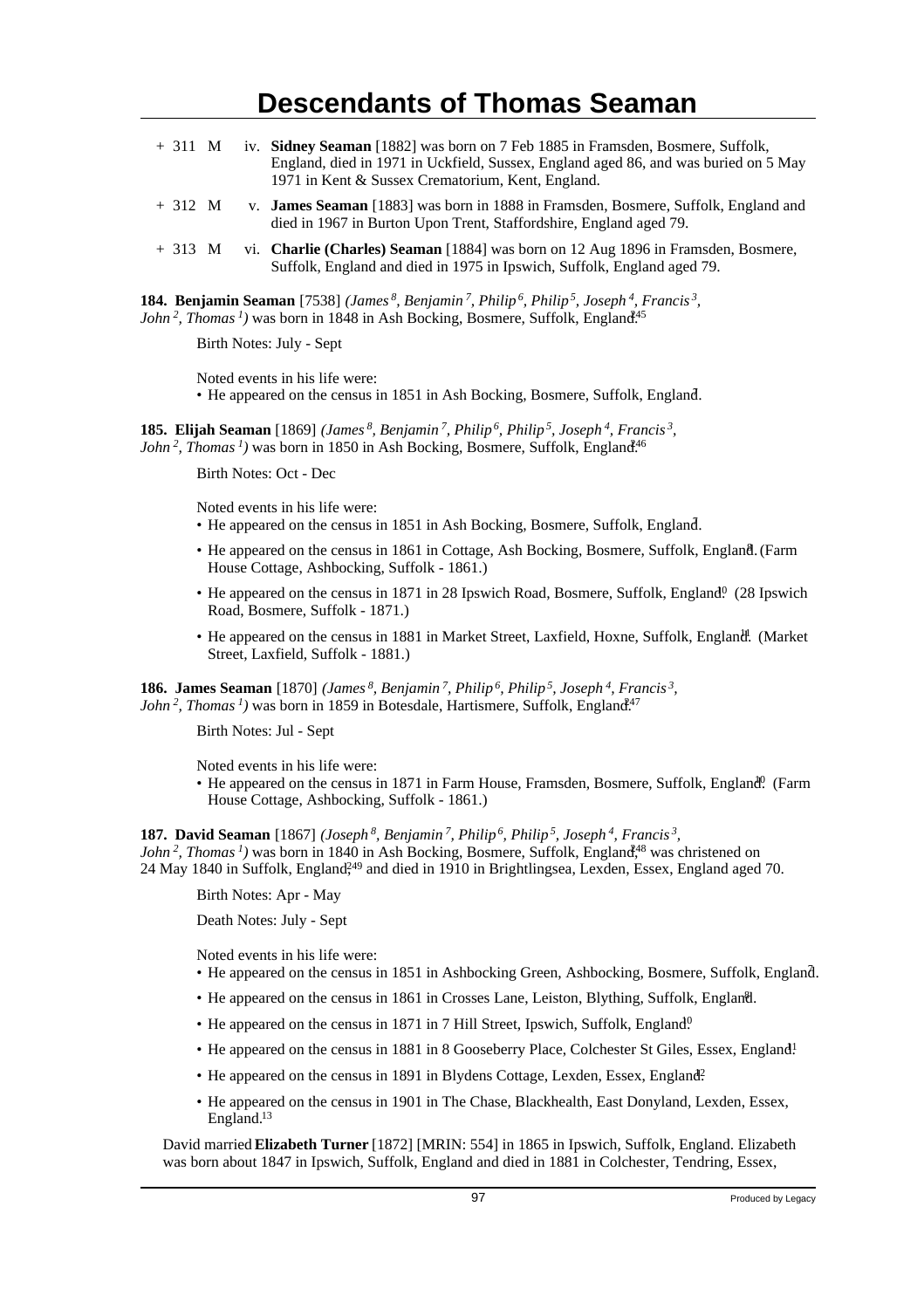England aged about 34.

Marriage Notes: Jan - Mar

Noted events in her life were:

- She appeared on the census in 1871 in 7 Hill Street, Ipswich, Suffolk, England<sup>0</sup>.
- She appeared on the census in 1881 in 8 Gooseberry Place, Colchester St Giles, Essex, England!

Children from this marriage were:

- + 314 F i. **Elizabeth Harriet Seaman** [2607] was born in 1865 in Ipswich, Suffolk, England.
- + 315 M ii. **Joseph Seaman** [2608] was born in 1869 in Ipswich, Suffolk, England.
- + 316 F iii. **Rose Seaman** [1876] was born in 1874 in Colchester, Tendring, Essex, England.
- + 317 M iv. **Frederick Seaman** [1877] was born in 1876 in Colchester, Tendring, Essex, England.

David next married **Emma Nevard** [1875] [MRIN: 664] in 1884 in Colchester, Tendring, Essex, England. Emma was born about 1848 in Colchester, Tendring, Essex, England and died in 1913 in Brightlingsea, Lexden, Essex, England aged about 65.

Marriage Notes: July - Sept

Noted events in her life were:

• She appeared on the census in 1891 in Blydens Cottage, Lexden, Essex, England?

- She appeared on the census in 1901 in The Chase, Blackhealth, East Donyland, Lexden, Essex, England.<sup>13</sup>
- She appeared on the census in 1911 in The Chase, Blackhealth, East Donyland, Lexden, Essex, England.<sup>14</sup>

Children from this marriage were:

+ 318 F i. **Emily Seaman** [2603] was born in 1888 in Donyland, Lexden, Essex, England.

+ 319 M ii. **William Arthur Seaman** [2606] was born in 1890 in Donyland, Lexden, Essex, England, died on 26 Mar 1917 in Israel and Palestine (including Gaza) aged 27, and was buried in Gaza War Cemetery.

**188. Benjamin Seaman** [7539] *(Joseph<sup>8</sup>, Benjamin<sup>7</sup>, Philip<sup>6</sup>, Philip<sup>5</sup>, Joseph<sup>4</sup>, Francis<sup>3</sup> , John*<sup>2</sup>, *Thomas*<sup> $1$ </sup>) was born in 1841 in Ash Bocking, Bosmere, Suffolk, England<sup>550</sup> was christened on 1 Feb 1841 in Suffolk, England<sup>251</sup> and died in 1841 in Ash Bocking, Bosmere, Suffolk, England.

Birth Notes: Jan - Mar

Death Notes: Jan - Mar

**189. James Seaman** [1889] *(Joseph<sup>8</sup>, Benjamin<sup>7</sup>, Philip<sup>6</sup>, Philip<sup>5</sup>, Joseph<sup>4</sup>, Francis<sup>3</sup> , John*<sup>2</sup>, *Thomas*<sup>*1*</sup>) was born in 1842 in Sarlland, Bosmere, Suffolk, England<sup>52</sup> was christened in 1842 in Suffolk, England<sup>253</sup> and died in 1914 in St Martin in the Fields, London, England aged 72.

Birth Notes: Apr - Jun

Spelt: Seamam

Death Notes: Jan - Mar

Noted events in his life were:

- He appeared on the census in 1851 in Ashbocking Green, Ashbocking, Bosmere, Suffolk, England. <sup>7</sup>
- He appeared on the census in 1861 in Cottage, Ash Bocking, Bosmere, Suffolk, England. <sup>8</sup>
- He appeared on the census in 1871 in 16 Edward Street, St Leonard, Shoreditch, London, England.<sup>10</sup> (16 Edward Street, St Leonard Shoreditch, Middlesex.)
- He appeared on the census in 1881 in 1 Halton Road, Islington, Middlesex, England! Mis-spelling of Surname - 'Seman'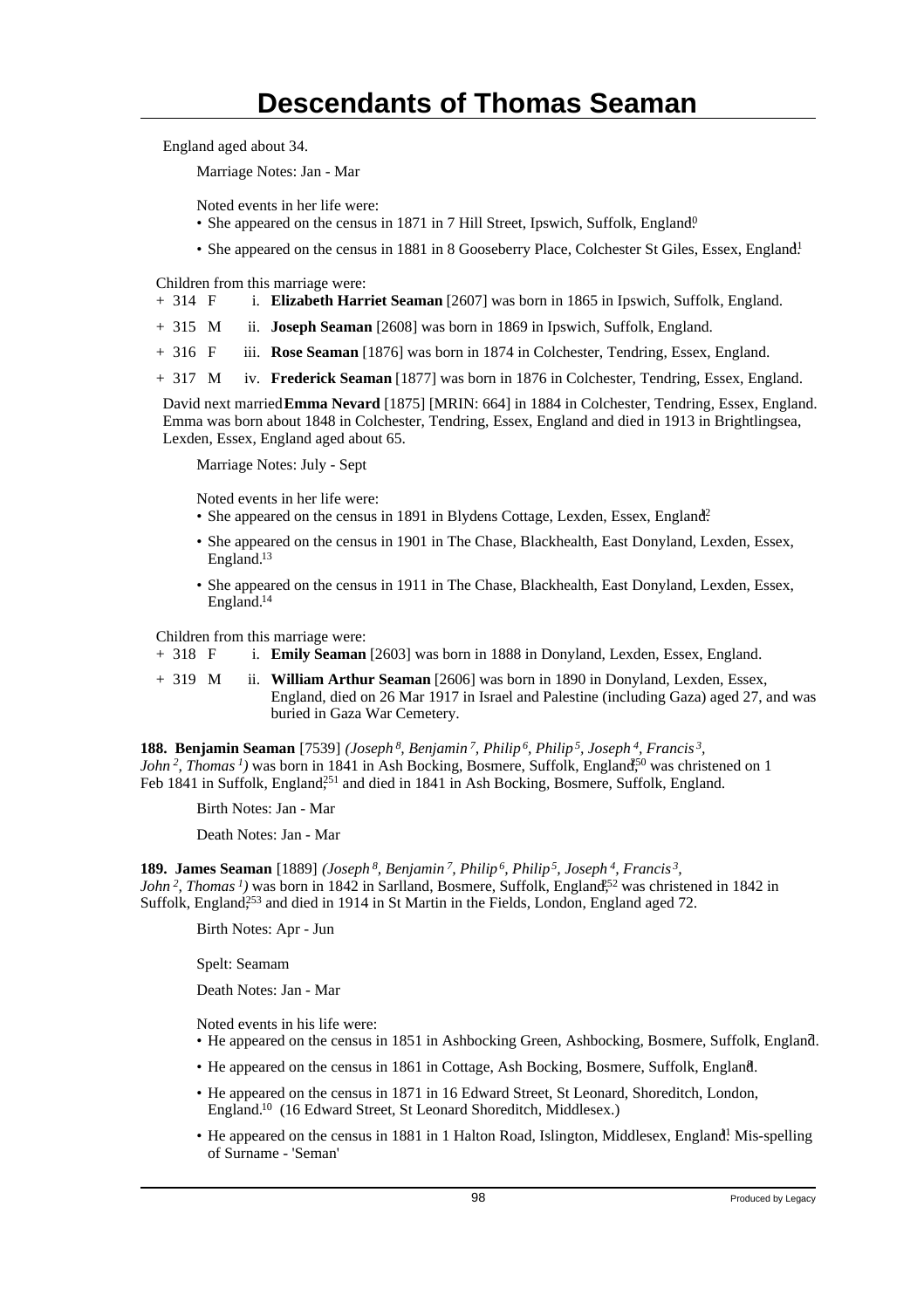- He appeared on the census in 1891 in 120 Cator St, Camberwell, London, England?
- He appeared on the census in 1901 in 120 Cator St, Camberwell, London, England<sup>3</sup> Mis-spelt surname 'Seamail'
- He worked as a Carman Iron works in 1901.
- He appeared on the census in 1911 in 135 Pomeroy Street, New Cross S E, Greenwich, London, England.<sup>14</sup>

James married **Harriet Holdaway** [1895] [MRIN: 560], daughter of **Unknown** and **Unknown,** in 1874 in Islington, London, England. Harriet was born about 1847 in Odiham, Hampshire, England and died in 1901 in Camberwell, London, England aged about 54.

Marriage Notes: Apr - Jun

Noted events in her life were:

- She appeared on the census in 1871 in 43 St Pauls Road, Islington, London, England<sup>0</sup>.
- She appeared on the census in 1881 in 1 Halton Road, Islington, Middlesex, England! Misspelling of Surname 'Seman'
- She appeared on the census in 1891 in 120 Cator St, Camberwell, London, England? (120 Cator St, Camberwell, London - 1891.)

Children from this marriage were:

- + 320 M i. **Albert James Seaman** [1897]<sup>254</sup> was born in 1875 in Islington, Middlesex, England, died on 19 Aug 1936 in West Ham, Essex, England aged 61, and was buried on 22 Aug 1936 in West Ham Cemetery (Newham), London, England.
- + 321 M ii. **William Joseph Seaman** [1898] was born in 1877 in Islington, London, England, died in 1936 aged 59, and was buried on 10 Jul 1936 in West Ham Cemetery (Newham), London, England.
- + 322 F iii. **Ada Emma Seaman** [1899] was born in 1878 in Islington, London, England.
- + 323 F iv. **Rosa Seaman** [1900] was born in 1881 in Islington, London, England.

**190. Joseph Seaman** [1890] *(Joseph<sup>8</sup>, Benjamin<sup>7</sup>, Philip<sup>6</sup>, Philip<sup>5</sup>, Joseph<sup>4</sup>, Francis<sup>3</sup> , John<sup>2</sup>, Thomas<sup>1</sup>)* was born in 1844 in Ash Bocking, Bosmere, Suffolk, England and died in 1922 in Rochford, Essex, England aged 78.

Birth Notes: Oct - Dec

Death Notes: Apr - June

Noted events in his life were:

- He appeared on the census in 1851 in Ashbocking Green, Ashbocking, Bosmere, Suffolk, England. <sup>7</sup>
- He appeared on the census in 1861 in Cottage, Ash Bocking, Bosmere, Suffolk, England. <sup>8</sup>
- He appeared on the census in 1871 in 1 Hawkins Lane, Burton on Trent, Staffordshire, England?
- He appeared on the census in 1881 in Short Street From Uxbridge Street, Burton Extra, Burton Upon Trent, Staffordshire, England.<sup>11</sup>
- He appeared on the census in 1891 in Ash Green, Coddenham, Suffolk, England?
- He appeared on the census in 1901 in HIgh Street, Great Wakering, Rochford, Essex, England<sup>3</sup>.
- He appeared on the census in 1911 in Brick Yard, High Street, Great Wakering, Shoeburyness, Rochford, Essex, England.<sup>14</sup>

Joseph married **Lucy** [2610] [MRIN: 665]. Lucy was born about 1843 in Great Wakering, Essex, England and died in 1920 in Rochford, Essex, England aged about 77.

Noted events in her life were:

• She appeared on the census in 1911 in Brick Yard, High Street, Great Wakering, Shoeburyness, Rochford, Essex, England.<sup>14</sup>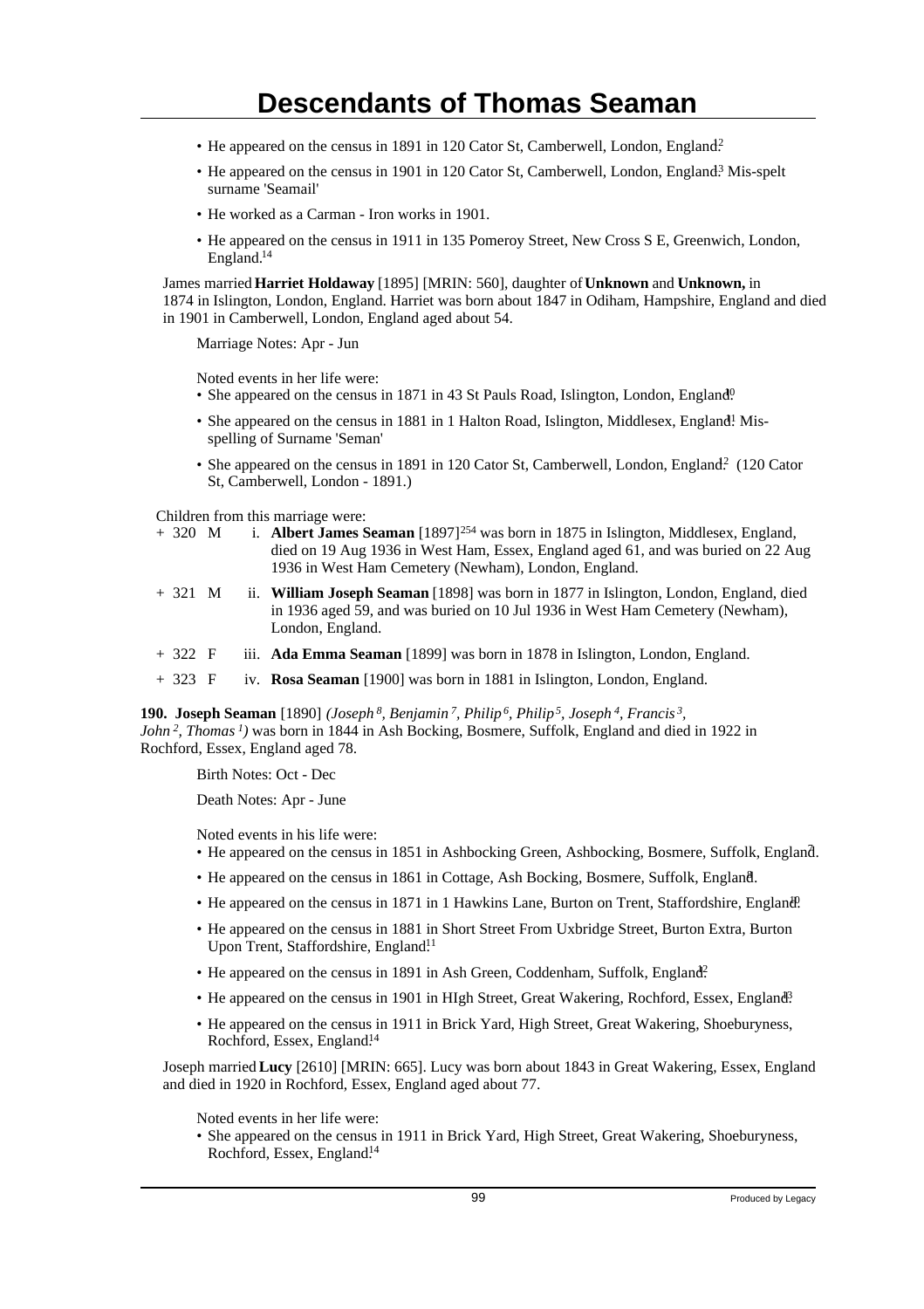**191. Rachel Ann(e) Seaman** [2604] *(Joseph<sup>8</sup>, Benjamin<sup>7</sup>, Philip<sup>6</sup>, Philip<sup>5</sup>, Joseph<sup>4</sup> , Francis*<sup>3</sup>, John<sup>2</sup>, Thomas<sup>1</sup>) was born in 1846 in Ash Bocking, Bosmere, Suffolk, England<sup>55</sup> and died in 1921 in Uxbridge, Hayes, Middlesex, England aged 75.

Birth Notes: Oct - Dec

Death Notes: Jan - Mar

Noted events in her life were:

- She appeared on the census in 1851 in Ashbocking Green, Ashbocking, Bosmere, Suffolk, England.<sup>7</sup>
- She appeared on the census in 1861 in Newton Hall, Swilland, Bosmere & Claydon, Suffolk, England.<sup>8</sup>
- She appeared on the census in 1871 in Camden House, Lewisham, London, England.
- She appeared on the census in 1881 in 14 Hayman Street, Islington, London, England.
- She appeared on the census in 1891 in 14 Hayman Street, Islington, London, England?
- She appeared on the census in 1901 in 14 Hayman Street, Islington, London, England?
- She appeared on the census in 1911 in 119 Armagh Road, Bow, Poplar, London, England<sup>4</sup>.

Rachel married **James Ling** [9316] [MRIN: 1664] in 1873 in Bosmere & Claydon, Suffolk, England.

Marriage Notes: Jan - Mar

**192. Fanny Ann Seaman** [2605] *(Joseph<sup>8</sup>, Benjamin<sup>7</sup>, Philip<sup>6</sup>, Philip<sup>5</sup>, Joseph<sup>4</sup>, Francis* <sup>3</sup>, John<sup>2</sup>, Thomas<sup>1</sup>) was born in 1848 in Ash Bocking, Bosmere, Suffolk, England<sup>556</sup>

Birth Notes: Oct - Dec

Noted events in her life were: • She appeared on the census in 1851 in Ash Bocking, Bosmere, Suffolk, England.

• She appeared on the census in 1861 in Otley, Woodbridge, Suffolk, England.

**193. Peter Seaman** [1891] *(Joseph<sup>8</sup>, Benjamin<sup>7</sup>, Philip<sup>6</sup>, Philip<sup>5</sup>, Joseph<sup>4</sup>, Francis<sup>3</sup> , John*<sup>2</sup>, *Thomas*<sup>*1*</sup>) was born in 1850 in Ash Bocking, Bosmere, Suffolk, England<sup> $7$ </sup> and died in 1918 in Burton Upon Trent, Staffordshire, England aged 68.

Birth Notes: Jul -Sept

Death Notes: Oct - Dec

Noted events in his life were:

- He appeared on the census in 1851 in Ashbocking Green, Ashbocking, Bosmere, Suffolk, England. <sup>7</sup>
- He appeared on the census in 1861 in Cottage, Ash Bocking, Bosmere, Suffolk, England. (Cottage, Ash Booking, Bosmere, Suffolk - 1861.)
- He appeared on the census in 1871 in The Camp, Colchester, St Botolph, Essex, England<sup>0</sup> (The Camp, Colchester St. Botolph, Essex - 1871.)
- He appeared on the census in 1881 in Short Street From Uxbridge Street, Burton Extra, Burton Upon Trent, Staffordshire, England<sup>11</sup> (Short Street From Uxbridge Street, Burton Extra, S.)
- He appeared on the census in 1891 in 285 Uxbridge Street, Burton Upon Trent, Staffordshire, England.<sup>12</sup> (285 Uxbridge Street, Burton Upon Trent - 1891.)
- He appeared on the census in 1901 in 38 James Street, Burton Upon Trent, Staffordshire, England.<sup>13</sup> (38 James Street, Burton Upon Trent - 1901.)
- He appeared on the census in 1911 in 8 James Street, Burton Upon Trent, Staffordshire, England<sup>4</sup>. (Widower.)
- He was employed in 1911 in Brewers Labourer.

Peter married **Susannah Howes** [1905] [MRIN: 561] in 1887 in Burton Upon Trent, Staffordshire,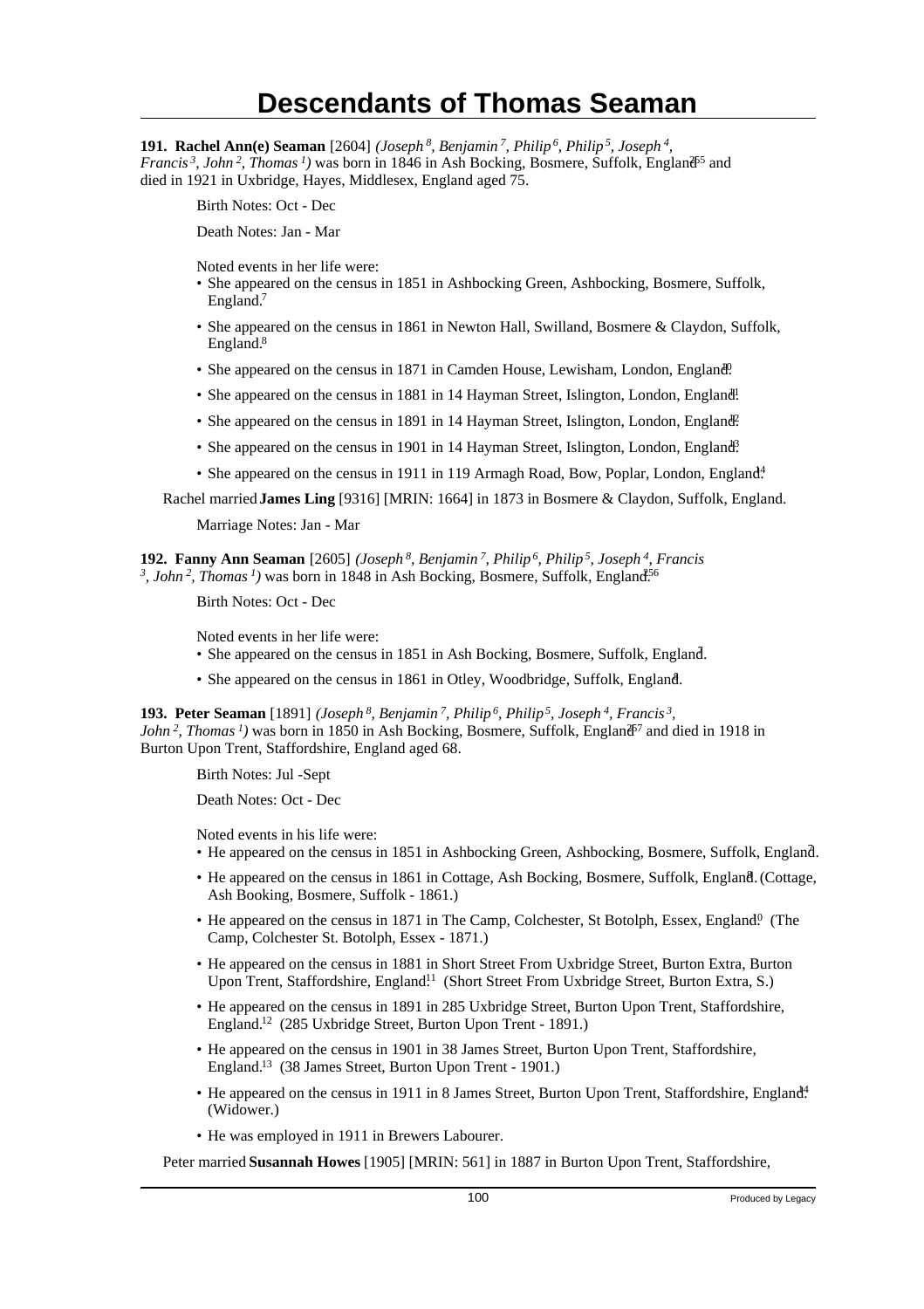England. Susannah was born about 1835 in Bungay, Wangford, Suffolk, England and died in 1896 in Norwich, Norfolk, England aged about 61.

Marriage Notes: Jan - Mar

Noted events in her life were:

• She appeared on the census in 1891 in 285 Uxbridge Street, Burton Upon Trent, Staffordshire, England.<sup>12</sup> (285 Uxbridge Street, Burton Upon Trent - 1891.)

**194. John George Seaman** [1892] *(Joseph<sup>8</sup>, Benjamin<sup>7</sup>, Philip<sup>6</sup>, Philip<sup>5</sup>, Joseph<sup>4</sup>, Francis* <sup>3</sup>, John<sup>2</sup>, Thomas<sup>1</sup>) was born in 1854 in Ash Bocking, Bosmere, Suffolk, England<sup>68</sup> and died in 1930 in Ipswich, Suffolk, England aged 76.

Birth Notes: Jan - Mar

Death Notes: July - Sept

Noted events in his life were:

- He appeared on the census in 1861 in Cottage, Ash Bocking, Bosmere, Suffolk, England. (Cottage, Ash Booking, Bosmere, Suffolk - 1861.)
- He appeared on the census in 1871 in The Camp, Colchester, St Botolph, Essex, England.<sup>0</sup> (The Camp, Colchester St. Botolph, Essex - 1871.)
- He appeared on the census in 1881 in Henley, Bosmere, Suffolk, England! (Village Of Henley, Henley, Suffolk - 1881.)
- He appeared on the census in 1891 in Elmondestone Lane, Carlford, Woodbridge, Suffolk, England.<sup>12</sup> (Elmondestone Lane, Carlford, Woodbridge, Suffolk -.)
- He appeared on the census in 1901 in Halifax Cottage, Wherstead Road, St Stephen, Bosmere and Claydon, Suffolk, England<sup>13</sup> (Halifax Cottage Wherstead Road, St Stephen, Suffol.)
- He appeared on the census in 1911 in 3 Halifax Cottages, Wherstead Road, Ipswich, Suffolk, England.<sup>14</sup> (3 Halifax Cottages, Wherstead Road, Ipswich, Suff.)

John married **Sarah Ann Davey** [1906] [MRIN: 562] in 1877 in Botesdale, Hartismere, Suffolk, England. Sarah was born in 1858 in Otley, Woodbridge, Suffolk, England and died in 1938 in Ipswich, Suffolk, England aged 80.

Marriage Notes: Oct - Dec

Noted events in her life were:

- She appeared on the census in 1881 in Henley, Bosmere, Suffolk, England! (Village Of Henley, Henley, Suffolk - 1881.)
- She appeared on the census in 1891 in Elmondestone Lane, Carlford, Woodbridge, Suffolk, England.<sup>12</sup> (Elmondestone Lane, Carlford, Woodbridge, Suffolk -.)
- She appeared on the census in 1901 in Halifax Cottage, Wherstead Road, St Stephen, Bosmere and Claydon, Suffolk, England<sup>13</sup> (Halifax Cottage Wherstead Road, St Stephen, Suffol.)
- She appeared on the census in 1911 in 3 Halifax Cottages, Wherstead Road, Ipswich, Suffolk, England.<sup>14</sup> (3 Halifax Cottages, Wherstead Road, Ipswich, Suff.)

Children from this marriage were:

- + 324 M i. **Alfred Frederick Seaman** [1908] was born in 1879 in Bosmere, Suffolk, England and died in 1955 in Maldon, Essex, England aged 76.
- + 325 M ii. **George William Seaman** [1909] was born in 1881 in Frimley, Bosmere, Suffolk, England, died on 25 Feb 1964 in Gislingham, Hartismere, Suffolk, England aged 83, and was cremated in Stowmarket Cemetery, Stowmarket, Suffolk, England<sup>59</sup>
- + 326 M iii. **Henry John Seaman** [1910] was born in 1884 in Otley, Woodbridge, Suffolk, England.
- + 327 F iv. **Elizabeth Seaman** [1911] was born in 1885 in Ash Bocking, Bosmere, Suffolk, England.
- + 328 M v. **Frederick Ernest Seaman** [1912] was born in 1887 in Ash Bocking, Bosmere, Suffolk,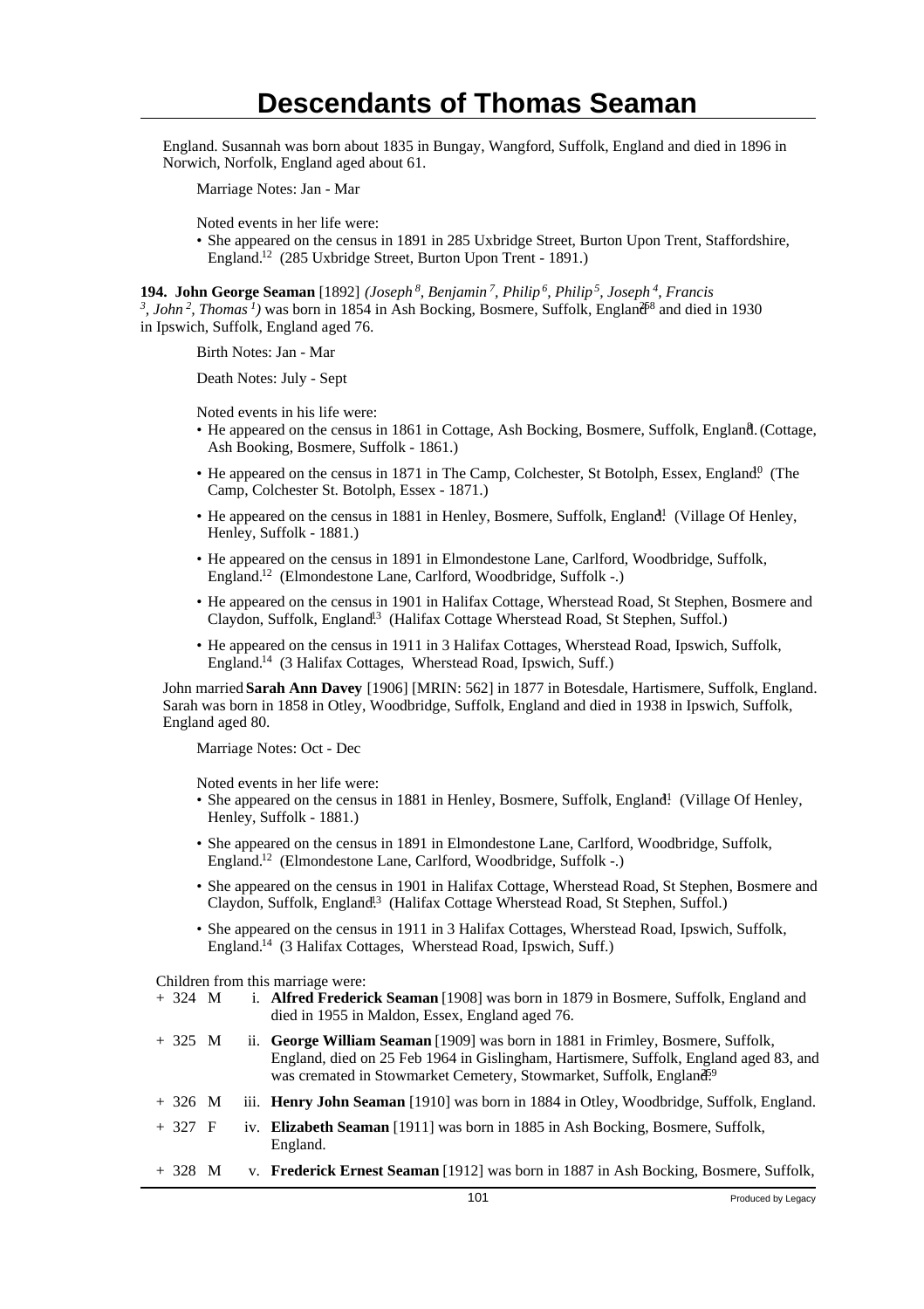England and died in 1947 in Ipswich, Suffolk, England aged 60.

- + 329 F vi. **Ethel Jane Seaman** [1913] was born in 1888 in Crowfield, Bosmere, Suffolk, England.
- + 330 M vii. **William Seaman** [1914] was born in 1890 in Clopton, Woodbridge, Suffolk, England.
- + 331 F viii. **Elsie May Seaman** [1915] was born in 1893 in Otley, Woodbridge, Suffolk, England.
- + 332 F ix. **Dorothy Deborah Seaman** [1916] was born on 2 Feb 1896 in Hemingstone, Bosmere, Suffolk, England and died on 6 Jan 1969 in Ipswich, Suffolk, England aged 72.

**195. Mary Ann Seaman** [1893] *(Joseph<sup>8</sup>, Benjamin<sup>7</sup>, Philip<sup>6</sup>, Philip<sup>5</sup>, Joseph<sup>4</sup>, Francis* <sup>3</sup>, John<sup>2</sup>, Thomas<sup>1</sup>) was born in 1856 in Ash Bocking, Bosmere, Suffolk, England<sup>60</sup>

Birth Notes: Jan - Mar

Death Notes: Y

Noted events in her life were:

- She appeared on the census in 1861 in Cottage, Ash Bocking, Bosmere, Suffolk, England. <sup>8</sup> (Cottage, Ash Booking, Bosmere, Suffolk - 1861.)
- She appeared on the census in 1871 in 19 Yeoman Terrace, St Pauls Deptford, Kent, England. Called: Ann Seaman on the Census

**196. George Seaman** [1894] *(Joseph<sup>8</sup>, Benjamin<sup>7</sup>, Philip<sup>6</sup>, Philip<sup>5</sup>, Joseph<sup>4</sup>, Francis<sup>3</sup> , John*<sup>2</sup>, *Thomas*<sup> $1$ </sup>) was born in 1858 in Ash Bocking, Bosmere, Suffolk, England<sup>61</sup>

Birth Notes: Jan - Mar

Noted events in his life were:

- He appeared on the census in 1861 in Cottage, Ash Bocking, Bosmere, Suffolk, England.
- He appeared on the census in 1871 in 9 Ipswich Road, Bosmere, Suffolk, England<sup>0</sup>

**197. Phillip Seaman** [9320] *(Phillip<sup>8</sup>, Benjamin<sup>7</sup>, Philip<sup>6</sup>, Philip<sup>5</sup>, Joseph<sup>4</sup>, Francis<sup>3</sup> , John<sup>2</sup>, Thomas<sup>1</sup>)* was born in 1845 in Monksleigh, Woodbridge, Suffolk, England.

Birth Notes: Birth Registered: Philip Tricker (2nd Qtr) 1845

Noted events in his life were:

- He appeared on the census in 1851 in Ashbocking Green, Ashbocking, Bosmere, Suffolk, England. <sup>7</sup>
- He appeared on the census in 1861 in Luddenham St Martin, Tuddenham, Woodbridge, Suffolk, England.<sup>8</sup>
- He appeared on the census in 1871 in 7 Bloomfield Terrace, Mile End Old Town, London / Middlesex, England.<sup>10</sup>
- He appeared on the census in 1881 in Herston Gas Works, Swanage, Wareham, Dorset, England!

Phillip married **Jane Carpenter** [9331] [MRIN: 1669] on 30 Mar 1869 in Mile End Old Town, London, Middlesex, England.<sup>262</sup> Jane was born in 1849 in Bow, Poplar, Middlesex, England and died in 1889 in Poplar, London / Middlesex, England aged 40.

Noted events in her life were:

- She appeared on the census in 1871 in 7 Bloomfield Terrace, Mile End Old Town, London / Middlesex, England.<sup>10</sup>
- She appeared on the census in 1881 in Herston Gas Works, Swanage, Wareham, Dorset, England!

Children from this marriage were:

- + 333 F i. **Jane Ann Seaman** [9332] was born in 1870 in Bow, Poplar, Middlesex, England and died in 1888 in Hackney, London, Middlesex, England aged 18.
- + 334 F ii. **Agnes Eliza Seaman** [9333] was born in 1871 in Mile End Old Town, London, Middlesex, England and died in 1944 in Brighton, Sussex, England aged 73.
- + 335 M iii. **Phillip Stephen Seaman** [9334] was born in 1873 in Romney Marsh, Kent, England,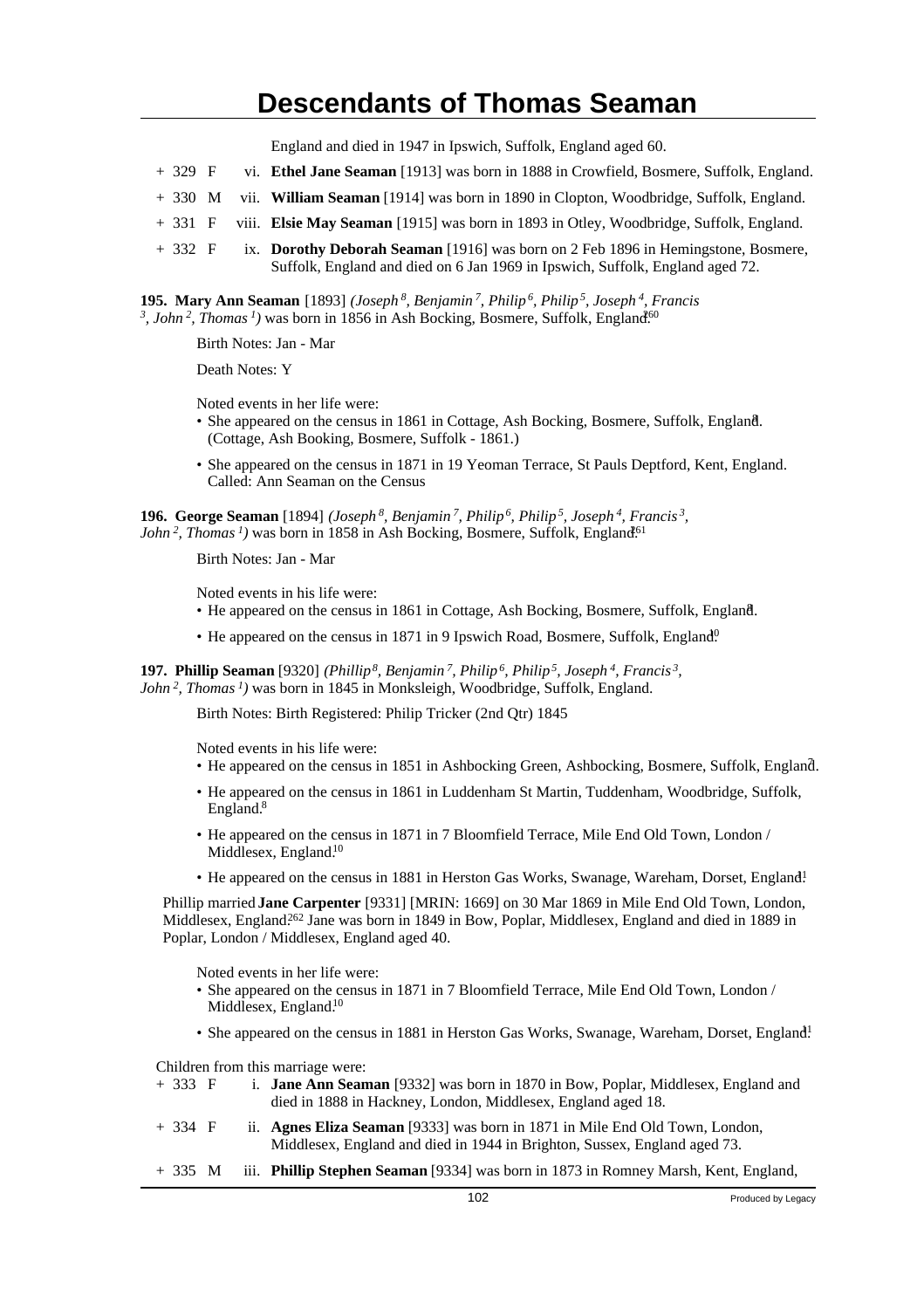died in 1943 in Edmonton, London / Middlesex, England aged 70, and was buried on 7 Aug 1943 in St. Pancras Cemetery (Camden), London, England.<sup>8</sup>

- + 336 M iv. **Henry William Seaman** [9335] was born in 1874 in Romney Marsh, Kent, England.
- + 337 M v. **Orlando Whistecraft Seaman** [9354] was born in 1876 in Romney Marsh, Kent, England, died in 1879 in Wareham, Dorset, England aged 3, and was buried on 6 May 1879 in Northbrook Cemetry, Swanage, Dorset, England.
- + 338 M vi. **Stephen Benjamin P. Seaman** [9337] was born in 1877 in Wareham, Dorset, England, died in 1879 in Wareham, Dorset, England aged 2, and was buried on 29 Apr 1879 in Northbrook Cemetry, Swanage, Dorset, England.
- + 339 F vii. **Emma Ann Beatrice Seaman** [9336] was born in 1879 in Wareham, Dorset, England and died in 1931 in Lambeth, London, England aged 52.

**198. Dinah Seaman** [9321] *(Phillip<sup>8</sup>, Benjamin<sup>7</sup>, Philip<sup>6</sup>, Philip<sup>5</sup>, Joseph<sup>4</sup>, Francis<sup>3</sup> , John*<sup>2</sup>, *Thomas*<sup>*1*</sup>) was born in 1847 in Ash Bocking, Bosmere, Suffolk, England<sup>33</sup> and died in 1908 in Ipswich, Suffolk, England aged 61.

Birth Notes: Jan - Mar

Death Notes: Jan - Mar

Noted events in her life were:

- She appeared on the census in 1851 in Ashbocking Green, Ashbocking, Bosmere, Suffolk, England.<sup>7</sup>
- She appeared on the census in 1861 in Grundiburgh, Grundisburgh, Woodbridge, Suffolk, England. <sup>8</sup>
- She appeared on the census in 1871 in Cumberland Street, Woodbridge, Suffolk, England<sup>0</sup>.
- She appeared on the census in 1881 in 56 Lower Gibson Street, Ipswich, Suffolk, England!
- She appeared on the census in 1891 in 42 Wells Street, Ipswich, Suffolk, England?
- She appeared on the census in 1901 in 9 Wells Street, Ipswich, Suffolk, England<sup>3</sup>

Dinah married **William Turner** [9325] [MRIN: 1665] in 1866 in Woodbridge, Suffolk, England. William was born about 1834 in Woodbridge, Suffolk, England.

Marriage Notes: July - Sept

**199. Mary Seaman** [9322] *(Phillip<sup>8</sup>, Benjamin<sup>7</sup>, Philip<sup>6</sup>, Philip<sup>5</sup>, Joseph<sup>4</sup>, Francis<sup>3</sup> , John*<sup>2</sup>, *Thomas*<sup>*1*</sup>) was born in 1850 in Bosmere & Claydon, Suffolk, England<sup> $44$ </sup> and died in 1853 in Bosmere & Claydon, Suffolk, England<sup>65</sup> aged 3.

Birth Notes: July - Sept

Death Notes: July - Sept

Noted events in her life were:

• She appeared on the census in 1851 in Ashbocking Green, Ashbocking, Bosmere, Suffolk, England.<sup>7</sup>

**200. Eliza Seaman** [9323] *(Phillip<sup>8</sup>, Benjamin<sup>7</sup>, Philip<sup>6</sup>, Philip<sup>5</sup>, Joseph<sup>4</sup>, Francis<sup>3</sup> , John*<sup>2</sup>, *Thomas*<sup> $1$ </sup>) was born in 1851 in Ash Bocking, Bosmere, Suffolk, England<sup>666</sup>

Birth Notes: Oct - Dec

Noted events in her life were:

• She appeared on the census in 1861 in Luddenham St Martin, Tuddenham, Woodbridge, Suffolk, England.<sup>8</sup>

**201. William Seaman** [9324] *(Phillip<sup>8</sup>, Benjamin<sup>7</sup>, Philip<sup>6</sup>, Philip<sup>5</sup>, Joseph<sup>4</sup>, Francis<sup>3</sup> , John*<sup>2</sup>, *Thomas*<sup>*1*</sup>) was born in 1857 in Ash Bocking, Bosmere, Suffolk, England<sup> $7$ </sup> and died in 1901 in Burton Upon Trent, Staffordshire, England aged 44.

Birth Notes: July - Sept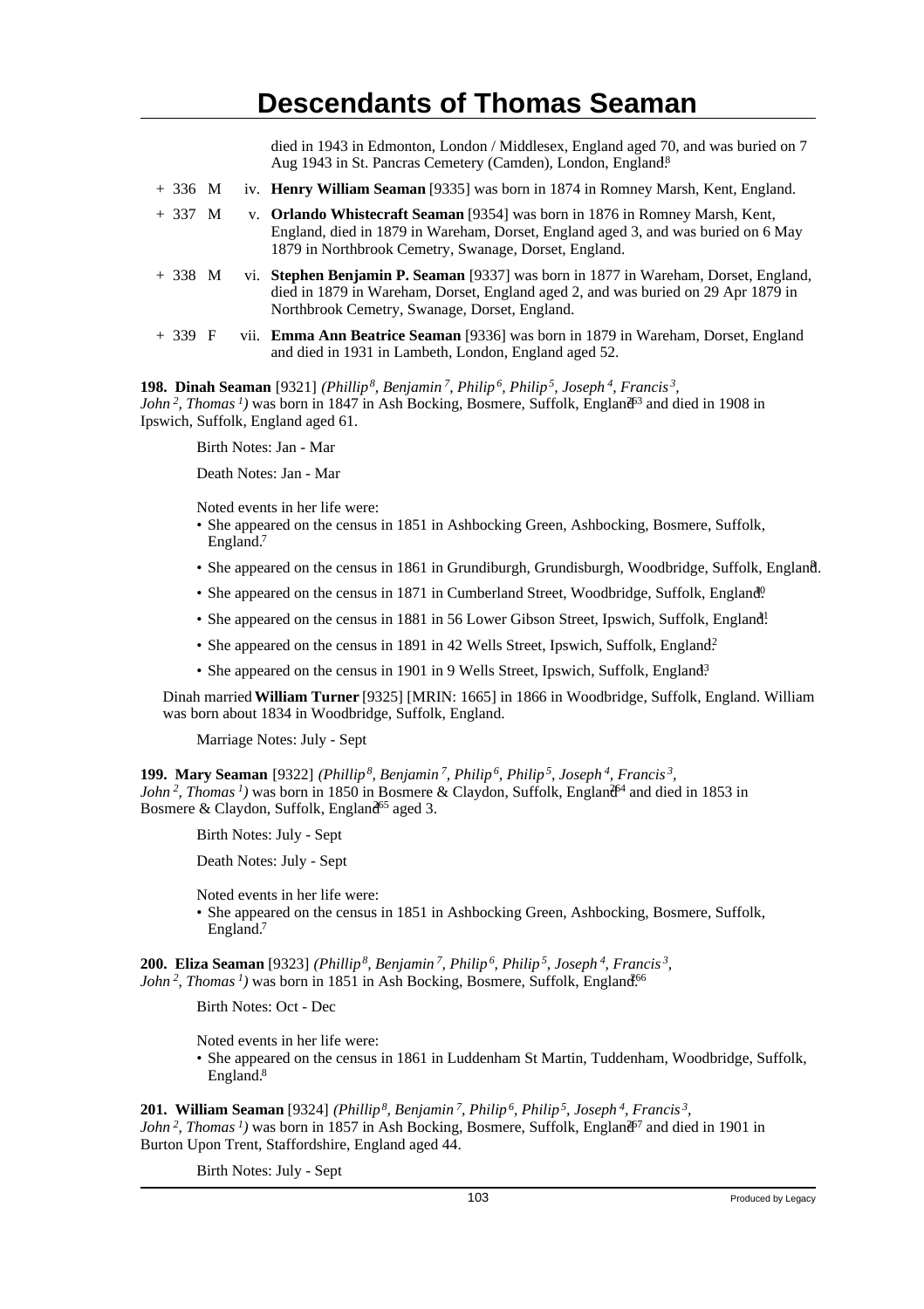Death Notes: July - Sept

Noted events in his life were:

- He appeared on the census in 1861 in Luddenham St Martin, Tuddenham, Woodbridge, Suffolk, England.<sup>8</sup>
- He appeared on the census in 1871 in Otley Soham, Burgh, Woodbridge, Suffolk, England?
- He appeared on the census in 1881 in 45 Horninglow Road, Horinglow, Burton Upon Trent, Staffordshire, England.<sup>11</sup>
- He appeared on the census in 1891 in 45 Victoria Cresent, Burton Upon Trent, Staffordshire, England.<sup>12</sup>
- He appeared on the census in 1901 in 144 Victoria Crescent, Horninglow, Burton on Trent, Staffordshire, England.<sup>13</sup>

William married **Ann (Annie) Felthouse** [9327] [MRIN: 1667] in 1887 in Burton on Trent, Staffordshire, England. Ann was born in 1859 in Alrewas, Staffordshire, England and died in 1935 in Burton Upon Trent, Staffordshire, England aged 76.

Marriage Notes: Oct - Dec

Noted events in her life were:

- She appeared on the census in 1891 in 45 Victoria Cresent, Burton Upon Trent, Staffordshire, England.<sup>12</sup>
- She appeared on the census in 1901 in 144 Victoria Crescent, Horninglow, Burton on Trent, Staffordshire, England.<sup>13</sup>
- She appeared on the census in 1911 in 64 Victoria Crescent, Burton on Trent, Staffordshire, England.<sup>14</sup>

Children from this marriage were:

- + 340 M i. **Joseph Philip Seaman** [9328] was born on 13 Sep 1888 in Burton Upon Trent, Staffordshire, England and died in 1973 in Burton Upon Trent, Staffordshire, England aged 85.
- + 341 F ii. **Florence Annie Seaman** [9329] was born in 1891 in Burton Upon Trent, Staffordshire, England and died in 1892 in Burton Upon Trent, Staffordshire, England aged 1.

**202. Emma Seaman** [1773] *(Peter<sup>8</sup>, Benjamin<sup>7</sup>, Philip<sup>6</sup>, Philip<sup>5</sup>, Joseph<sup>4</sup>, Francis<sup>3</sup> , John*<sup>2</sup>, *Thomas*<sup>*1*</sup>) was born in 1856 in Ash Bocking, Bosmere, Suffolk, England<sup>88</sup> and died in 1877 in Bosmere & Claydon, Suffolk, England aged 21.

Birth Notes: Jul - Sept

Death Notes: Oct - Dec

Noted events in her life were:

- She appeared on the census in 1861 in Ash Bocking, Bosmere, Suffolk, England. (Ashbocking, Suffolk - 1861.)
- She appeared on the census in 1871 in 35 Ipswich Road, Bosmere, Suffolk, England.<sup>0</sup> (35 Ipswich Road, Bosmere, Suffolk - 1871.)

**203. Simon Seaman** [1775] *(Peter<sup>8</sup>, Benjamin<sup>7</sup>, Philip<sup>6</sup>, Philip<sup>5</sup>, Joseph<sup>4</sup>, Francis<sup>3</sup> ,*

*John<sup>2</sup>, Thomas<sup>1</sup>)* was born in 1859 in Ash Bocking, Bosmere, Suffolk, England and died in 1861 in Bosmere & Claydon, Suffolk, England aged 2.

Birth Notes: Oct - Dec

Death Notes: Y

#### **204. Phillip Seaman** [1774] *(Peter<sup>8</sup>, Benjamin<sup>7</sup>, Philip<sup>6</sup>, Philip<sup>5</sup>, Joseph<sup>4</sup>, Francis<sup>3</sup> ,*

*John<sup>2</sup>, Thomas<sup>1</sup>)* was born in 1870 in Ash Bocking, Bosmere, Suffolk, England and died in 1871 in Bosmere & Claydon, Suffolk, England aged 1. Another name for Phillip was Phillip ? (H)?.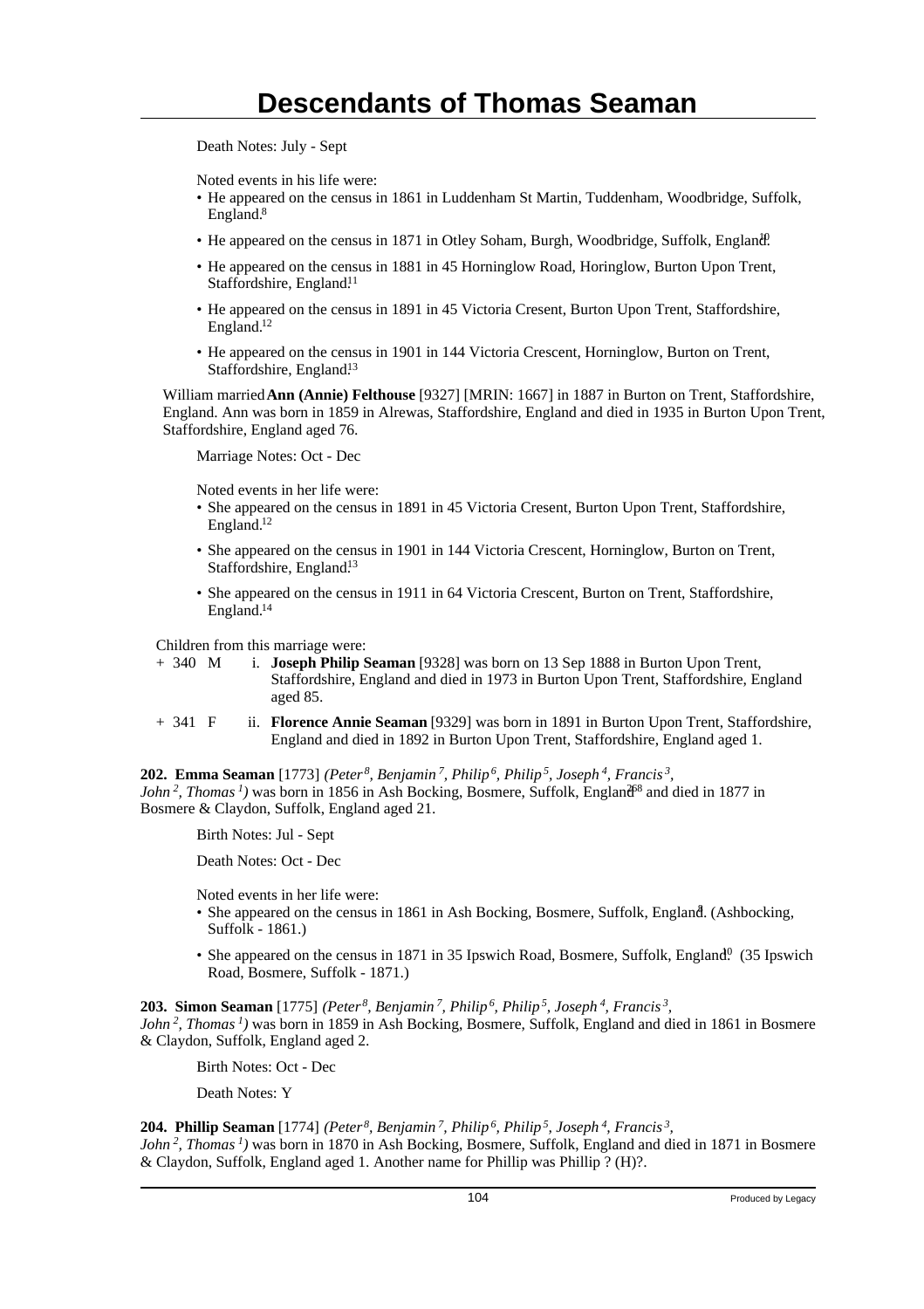Death Notes: Y

Noted events in his life were:

• He appeared on the census in 1871 in 35 Ipswich Road, Bosmere, Suffolk, England<sup>0</sup>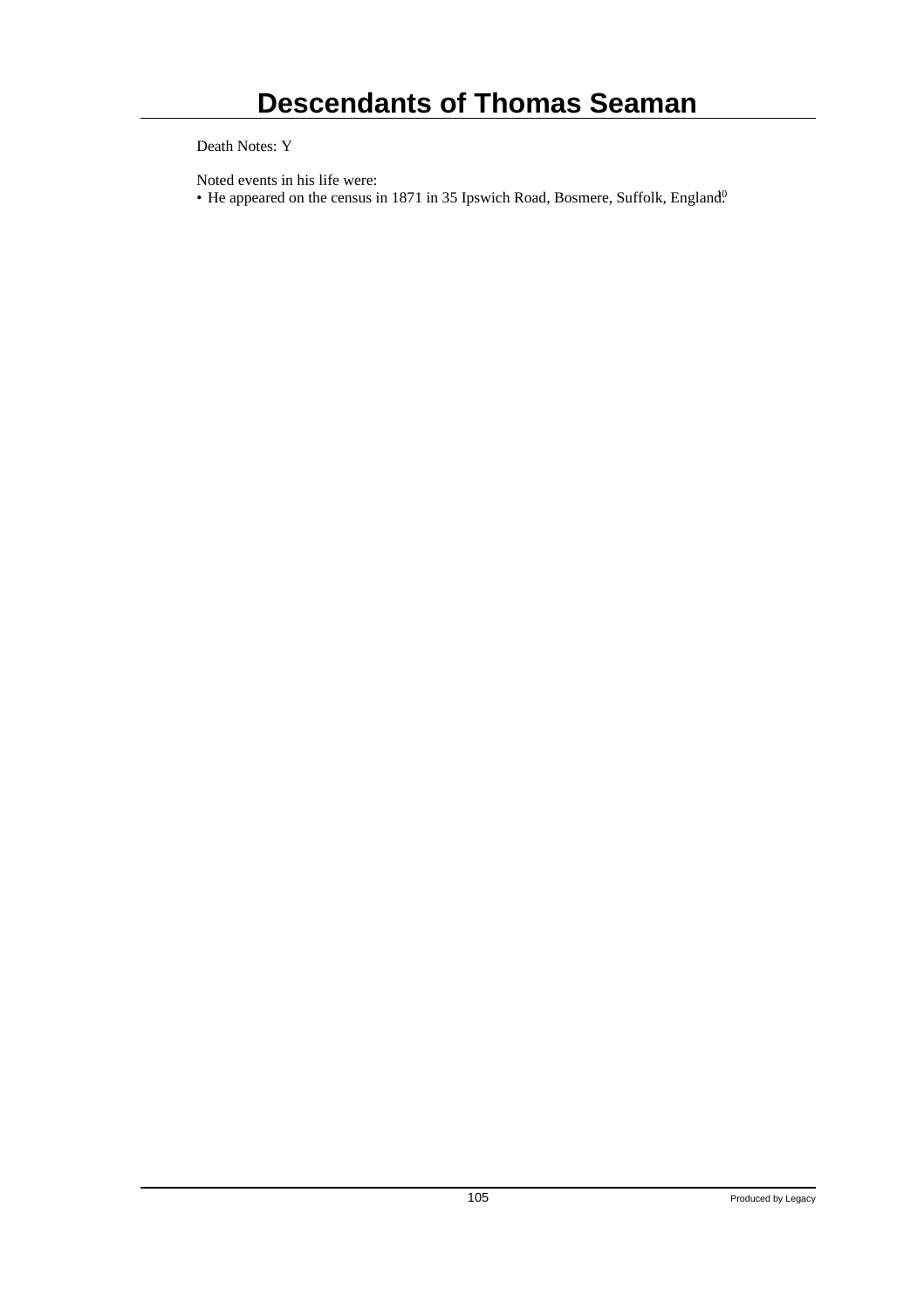#### **Source Citations**

 1. The Church of Jesus Christ of Latter-day Saints, "FamilySearch," database, *FamilySearch* (http://new.familysearch.org); "England, Births and Christenings, 1538-1975," index, FamilySearch (https://familysearch.org/pal:/MM9.1.1/JSV1-TH7 : accessed 16 Oct 2012), George Seaman, 05 Feb 1837; citing reference yr 1837-1838 p 44-5, FHL microfilm 950439.

 2. The Church of Jesus Christ of Latter-day Saints, "FamilySearch," database, *FamilySearch* (http://new.familysearch.org); "England Deaths and Burials, 1538-1991," index, FamilySearch (https://familysearch.org/pal:/MM9.1.1/JCCY-LY9 : accessed 26 Aug 2012), George Seaman, ; citing reference p 25 cn 198, FHL microfilm 950439.

 3. The Church of Jesus Christ of Latter-day Saints, "FamilySearch," database, *FamilySearch* (http://new.familysearch.org); "England and Wales, Birth Registration Index, 1837-2008," index, FamilySearch (https://familysearch.org/pal:/MM9.1.1/2NCQ-R64 : accessed 17 January 2015), John Seaman, 1838; from "England & Wales Births, 1837-2006," index, findmypast (http://www.findmypast.com : 2012); citing Birth Registration, Thetford, Norfolk, England, citing General Register Office, Southport, England.

 4. The Church of Jesus Christ of Latter-day Saints, "FamilySearch," database, *FamilySearch* (http://new.familysearch.org); "England, Births and Christenings, 1538-1975," index, FamilySearch (https://familysearch.org/pal:/MM9.1.1/NKMF-66G : accessed 17 Oct 2012), John Seaman, 05 Sep 1838; citing reference yr 1837-1838 p 48, FHL microfilm 950439.

5. database (http://www.findagrave.com); http://www.findagrave.com/cgi-bin/fg.cgi?page=gr&GRid=48756128

 6. Public Records Office, 1841 England Census (Original data - Census Returns of England and Wales, 1841. Kew, Surrey, England: The National Archives of the UK (TNA): Public Record Office (PRO), 1841.)

 7. 1851 England Census (Online publication - Original data - Census Returns of England and Wales, 1851. Kew, Surrey, England: The National Archives of the UK (TNA): Public Record Office (PRO), 1851.)

 8. 1861 England Census (Online publication - Original data - Census Returns of England and Wales, 1861. Kew, Surrey, England: The National Archives of the UK (TNA): Public Record Office (PRO), 1861.)

 9. The Church of Jesus Christ of Latter-day Saints, "FamilySearch," database, *FamilySearch* (http://new.familysearch.org); "England and Wales, Birth Registration Index, 1837-2008," index, FamilySearch (https://familysearch.org/pal:/MM9.1.1/2N95-LFZ : accessed 13 February 2015), George Seaman, 1841; from "England & Wales Births, 1837-2006," index, findmypast (http://www.findmypast.com : 2012); citing Birth Registration, Mildenhall, Suffolk, England, citing General Register Office, Southport, England.

 10. 1871 England Census (Online publication - Original data - Census Returns of England and Wales, 1871. Kew, Surrey, England: The National Archives of the UK (TNA): Public Record Office (PRO), 1871.)

 11. 1881 England Census (Online publication - Original data - Census Returns of England and Wales, 1881. Kew, Surrey, England: The National Archives of the UK (TNA): Public Record Office (PRO), 1881.)

 12. 1891 England Census (Online publication - Original data - Census Returns of England and Wales, 1891. Kew, Surrey, England: The National Archives of the UK (TNA): Public Record Office (PRO), 1891.)

 13. 1901 England Census (Online publication - Original data - Census Returns of England and Wales, 1901. Kew, Surrey, England: The National Archives, 1901. Data imaged from the National Archives, London, England.)

 14. 1911 England Census (Online publication - Original data - Census Returns of England and Wales, 1911. Kew, Surrey, England: The National Archives of the UK (TNA), 1911. Data imaged from the National Archives, London, England.)

15. The Church of Jesus Christ of Latter-day Saints, "FamilySearch," database, *FamilySearch* (http://new.familysearch.org); "England and Wales, Birth Registration Index, 1837-2008," index, FamilySearch (https://familysearch.org/pal:/MM9.1.1/2NWH-GFN : accessed 6 March 2015), Harriet Seaman, 1843; from "England & Wales Births, 1837-2006," index, findmypast (http://www.findmypast.com : 2012); citing Birth Registration, Thetford, Norfolk, England, citing General Register Office, Southport, England.

 16. The Church of Jesus Christ of Latter-day Saints, "FamilySearch," database, *FamilySearch* (http://new.familysearch.org); "England, Births and Christenings, 1538-1975," index, FamilySearch (https://familysearch.org/pal:/MM9.1.1/J7BD-79G : accessed 18 Oct 2012), Harriet Seaman, 19 Mar 1843; citing reference p 58 cn 461, FHL microfilm 950442.

17. The Church of Jesus Christ of Latter-day Saints, "FamilySearch," database, *FamilySearch* (http://new.familysearch.org); "England and Wales, Birth Registration Index, 1837-2008," index, FamilySearch (https://familysearch.org/pal:/MM9.1.1/26GW-FGX : accessed 11 March 2015), Frederick Seaman, 1845; from "England & Wales Births, 1837-2006," index, findmypast (http://www.findmypast.com : 2012); citing Birth Registration, Thetford, Norfolk, England, citing General Register Office, Southport, England.

18. deceased online(https://www.deceasedonline.com); https://www.deceasedonline.com/servlet/GSDOSearch

 19. The Church of Jesus Christ of Latter-day Saints, "FamilySearch," database, *FamilySearch* (http://new.familysearch.org); "England, Births and Christenings, 1538-1975," index, FamilySearch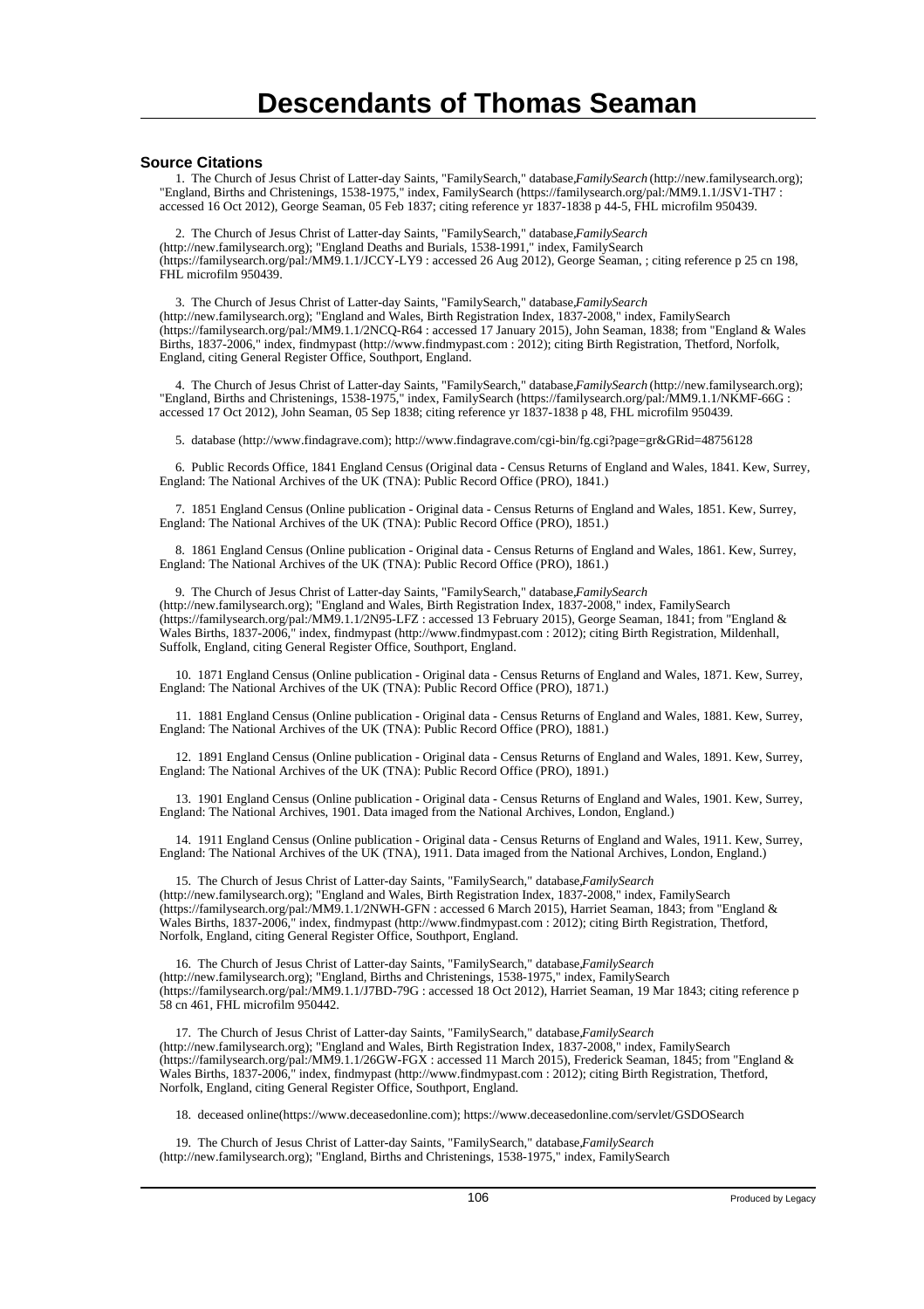(https://familysearch.org/pal:/MM9.1.1/JQ64-2MF : accessed 20 Oct 2012), Mary Anne Seaman, 26 Sep 1847; citing reference , FHL microfilm 950443.

20. The Church of Jesus Christ of Latter-day Saints, "FamilySearch," database, *FamilySearch* (http://new.familysearch.org); "England and Wales, Birth Registration Index, 1837-2008," index, FamilySearch (https://familysearch.org/pal:/MM9.1.1/2NWK-29F : accessed 15 February 2015), Ellen Seaman, 1853; from "England & Wales Births, 1837-2006," index, findmypast (http://www.findmypast.com : 2012); citing Birth Registration, Thetford, Norfolk, England, citing General Register Office, Southport, England.

21. The Church of Jesus Christ of Latter-day Saints, "FamilySearch," database, *FamilySearch* (http://new.familysearch.org); "England and Wales, Birth Registration Index, 1837-2008," index, FamilySearch (https://familysearch.org/ark:/61903/1:1:2X3S-R34 : accessed 26 April 2015), Walter Seaman, 1857; from "England & Wales Births, 1837-2006," database, findmypast (http://www.findmypast.com : 2012); citing Birth Registration, Thetford, Norfolk, England, citing General Register Office, Southport, England.

22. The Church of Jesus Christ of Latter-day Saints, "FamilySearch," database, *FamilySearch* (http://new.familysearch.org); "England and Wales, Birth Registration Index, 1837-2008," index, FamilySearch (https://familysearch.org/ark:/61903/1:1:2NW8-6JQ : accessed 17 April 2015), Frances Mary Seaman, 1848; from "England & Wales Births, 1837-2006," database, findmypast (http://www.findmypast.com : 2012); citing Birth Registration, Swaffham, Norfolk, England, citing General Register Office, Southport, England.

23. The Church of Jesus Christ of Latter-day Saints, "FamilySearch," database, *FamilySearch* (http://new.familysearch.org); "England, Births and Christenings, 1538-1975," index, FamilySearch (https://familysearch.org/pal:/MM9.1.1/J92C-WD7 : accessed 20 Oct 2012), Frances Mary Seaman, 04 Nov 1848; citing reference item 3 p 28, FHL microfilm 1471577. & "England, Births and Christenings, 1538-1975," index, FamilySearch (https://familysearch.org/pal:/MM9.1.1/N199-39F : accessed 20 Oct 2012), Frances Mary Seaman, 01 Nov 1848; citing reference item 2 p 27, FHL microfilm 1526657.

 24. The Church of Jesus Christ of Latter-day Saints, "FamilySearch," database, *FamilySearch* (http://new.familysearch.org); "England and Wales, Birth Registration Index, 1837-2008," index, FamilySearch (https://familysearch.org/pal:/MM9.1.1/2NSY-JNQ : accessed 14 February 2015), Georgeina Seaman, 1841; from "England & Wales Births, 1837-2006," index, findmypast (http://www.findmypast.com : 2012); citing Birth Registration, Mildenhall, Suffolk, England, citing General Register Office, Southport, England.

 25. The Church of Jesus Christ of Latter-day Saints, "FamilySearch," database, *FamilySearch* (http://new.familysearch.org); "England, Births and Christenings, 1538-1975," index, FamilySearch (https://familysearch.org/pal:/MM9.1.1/NKMK-S6B : accessed 17 Oct 2012), Georgeanna Seaman, 15 Sep 1841; citing reference p 57 cn 449, FHL microfilm 950442.

26. The Church of Jesus Christ of Latter-day Saints, "FamilySearch," database, *FamilySearch* (http://new.familysearch.org); "England Marriages, 1538– 1973 ," index, FamilySearch (https://familysearch.org/pal:/MM9.1.1/NXNB-359 : accessed 09 Sep 2014), Frederick Edwin Moore and Georgiana Seaman, 02 Dec 1862; citing St. Stephen'S, Norwich, Norfolk, England, reference Item 14 p 81; FHL microfilm 1471611.

"England and Wales, Marriage Registration Index, 1837-1920", index, FamilySearch (https://familysearch.org/pal:/MM9.1.1/2DVH-47C : accessed 09 Sep 2014), Georgiana Seaman, 1862.

 27. The Church of Jesus Christ of Latter-day Saints, "FamilySearch," database, *FamilySearch* (http://new.familysearch.org); "England and Wales, Birth Registration Index, 1837-1920", index, FamilySearch (https://familysearch.org/pal:/MM9.1.1/2NWP-TYY : accessed 09 Sep 2014), Fred Seaman, 1843.

28. FreeREG, FreeReg: 9519.

 29. The Church of Jesus Christ of Latter-day Saints, "FamilySearch," database, *FamilySearch* (http://new.familysearch.org); "England and Wales, Birth Registration Index, 1837-2008," index, FamilySearch (https://familysearch.org/pal:/MM9.1.1/26B7-RQP : accessed 9 March 2015), William Seaman, 1844; from "England & Wales Births, 1837-2006," index, findmypast (http://www.findmypast.com : 2012); citing Birth Registration, Cosford, Suffolk, England, citing General Register Office, Southport, England.

 30. The Church of Jesus Christ of Latter-day Saints, "FamilySearch," database, *FamilySearch* (http://new.familysearch.org); "England and Wales, Birth Registration Index, 1837-2008," index, FamilySearch (https://familysearch.org/pal:/MM9.1.1/265F-HNN : accessed 21 March 2015), Emily Jane Seaman, 1846; from "England & Wales Births, 1837-2006," index, findmypast (http://www.findmypast.com : 2012); citing Birth Registration, Cosford, Suffolk, England, citing General Register Office, Southport, England.

 31. The Church of Jesus Christ of Latter-day Saints, "FamilySearch," database, *FamilySearch* (http://new.familysearch.org); "England and Wales, Birth Registration Index, 1837-1920", index, FamilySearch (https://familysearch.org/pal:/MM9.1.1/26TG-Z8R : accessed 18 May 2014), Male Seaman, 1847.

 32. 1911 England Census (Online publication - Original data - Census Returns of England and Wales, 1911. Kew, Surrey, England: The National Archives of the UK (TNA), 1911. Data imaged from the National Archives, London, England.), "England Births and Christenings, 1538-1975," index, FamilySearch (https://familysearch.org/pal:/MM9.1.1/N54B-NQ7 : accessed 01 Sep 2013), Martha Rozier, 01 Apr 1849. and "England Births and Christenings, 1538-1975," index, FamilySearch (https://familysearch.org/pal:/MM9.1.1/NVRK-PHW : accessed 01 Sep 2013), Martha Rozier, 1849.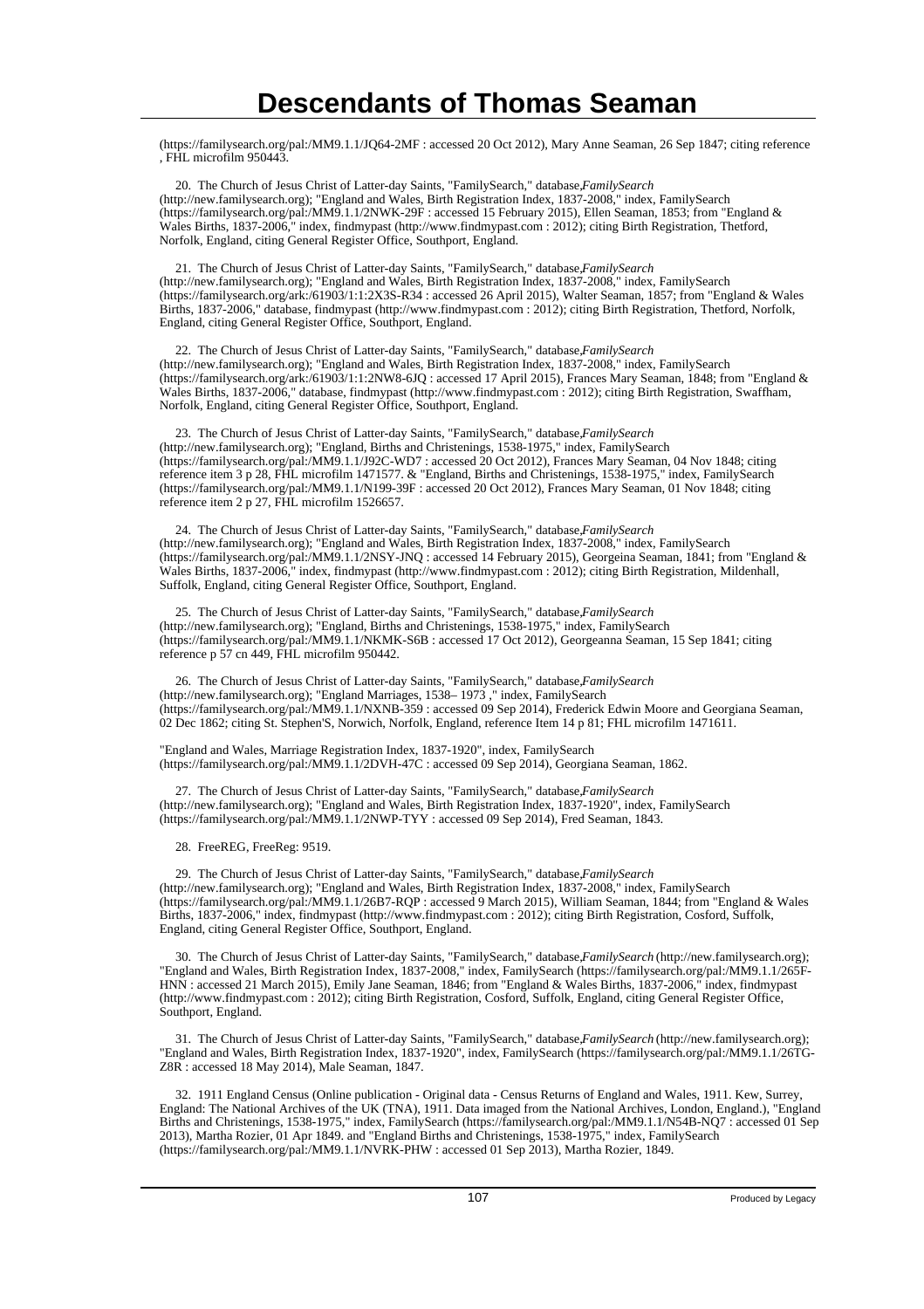33. The Church of Jesus Christ of Latter-day Saints, "FamilySearch," database, *FamilySearch* (http://new.familysearch.org); "England and Wales, Birth Registration Index, 1837-2008", index, FamilySearch (https://familysearch.org/pal:/MM9.1.1/2NCM-DHT : accessed 12 December 2014), Female Seaman, 1849.

34. The Church of Jesus Christ of Latter-day Saints, "FamilySearch," database, *FamilySearch* (http://new.familysearch.org); "England and Wales, Birth Registration Index, 1837-2008," index, FamilySearch (https://familysearch.org/pal:/MM9.1.1/2NCC-B5G : accessed 21 February 2015), Mary Ann Seaman, 1853; from "England & Wales Births, 1837-2006," index, findmypast (http://www.findmypast.com : 2012); citing Birth Registration, Cosford, Suffolk, England, citing General Register Office, Southport, England.

35. The Church of Jesus Christ of Latter-day Saints, "FamilySearch," database, *FamilySearch* (http://new.familysearch.org); "England and Wales, Birth Registration Index, 1837-2008," index, FamilySearch (https://familysearch.org/pal:/MM9.1.1/2655-8JD : accessed 11 March 2015), Alice Seamen, 1856; from "England & Wales Births, 1837-2006," index, findmypast (http://www.findmypast.com : 2012); citing Birth Registration, Cosford, Suffolk, England, citing General Register Office, Southport, England.

36. The Church of Jesus Christ of Latter-day Saints, "FamilySearch," database, *FamilySearch* (http://new.familysearch.org); "England and Wales Birth Registration Index, 1837-2008," index, FamilySearch (https://familysearch.org/ark:/61903/1:1:26B6-1WX : accessed 9 May 2015), Robert George Seaman, 1858; from "England & Wales Births, 1837-2006," database, findmypast (http://www.findmypast.com : 2012); citing Birth Registration, Cosford, Suffolk, England, citing General Register Office, Southport, England.

37. The Church of Jesus Christ of Latter-day Saints, "FamilySearch," database, FamilySearch (http://new.familysearch.org); "England, Births and Christenings, 1538-1975," index, FamilySearch (https://familysearch.org/pal:/MM9.1.1/NYS6-C31 : accessed 21 Oct 2012), Elizabeth Seaman, 1849; citing reference - 2:1Z6QVJG, FHL microfilm 918667. & "England, Births and Christenings, 1538-1975," index, FamilySearch (https://familysearch.org/pal:/MM9.1.1/NB31-KPX : accessed 21 Oct 2012), Elizabeth Seaman, 27 May 1849; citing reference , FHL microfilm 918667.

 38. The Church of Jesus Christ of Latter-day Saints, "FamilySearch," database, *FamilySearch* (http://new.familysearch.org); "England and Wales, Birth Registration Index, 1837-2008," index, FamilySearch (https://familysearch.org/pal:/MM9.1.1/26T5-D21 : accessed 15 January 2015), George Seaman, 1850; from "England & Wales Births, 1837-2006," index, findmypast (http://www.findmypast.com : 2012); citing Birth Registration, Hartismere, Suffolk, England, citing General Register Office, Southport, England.

 39. The Church of Jesus Christ of Latter-day Saints, "FamilySearch," database, *FamilySearch* (http://new.familysearch.org); "England, Births and Christenings, 1538-1975," index, FamilySearch (https://familysearch.org/pal:/MM9.1.1/JSLD-HGZ : accessed 21 Oct 2012), George Seaman, 10 Nov 1850; citing reference , FHL microfilm 952437.

40. The Church of Jesus Christ of Latter-day Saints, "FamilySearch," database, *FamilySearch* (http://new.familysearch.org); "England and Wales, Death Registration Index 1837-2007," index, FamilySearch (https://familysearch.org/ark:/61903/1:1:2NJ8-19Z : accessed 19 April 2015), George Seaman, 1853; from "England & Wales Deaths, 1837-2006," database, findmypast (http://www.findmypast.com : 2012); citing Death, Hartismere, Suffolk, England, General Register Office, Southport, England.

 41. The Church of Jesus Christ of Latter-day Saints, "FamilySearch," database, *FamilySearch* (http://new.familysearch.org); "England Deaths and Burials, 1538-1991," index, FamilySearch (https://familysearch.org/ark:/61903/1:1:JCQP-FMN : accessed 19 April 2015), George Seaman, 11 Jul 1853; citing , reference ; FHL microfilm 952,443.

42. The Church of Jesus Christ of Latter-day Saints, "FamilySearch," database, *FamilySearch* (http://new.familysearch.org); "England and Wales, Birth Registration Index, 1837-2008," index, FamilySearch (https://familysearch.org/pal:/MM9.1.1/2XSL-DPS : accessed 7 March 2015), Anna Seaman, 1854; from "England & Wales Births, 1837-2006," index, findmypast (http://www.findmypast.com : 2012); citing Birth Registration, Hartismere, Suffolk, England, citing General Register Office, Southport, England.

 43. The Church of Jesus Christ of Latter-day Saints, "FamilySearch," database, *FamilySearch* (http://new.familysearch.org); "England, Births and Christenings, 1538-1975," index, FamilySearch (https://familysearch.org/pal:/MM9.1.1/NJT1-QMN : accessed 27 Oct 2012), Laura Seaman, 19 Oct 1856; citing reference 327, FHL microfilm 2299652.

44. The Church of Jesus Christ of Latter-day Saints, "FamilySearch," database, FamilySearch (http://new.familysearch.org); "England Deaths and Burials, 1538-1991," index, FamilySearch (https://familysearch.org/pal:/MM9.1.1/J84J-8JW : accessed 25 Aug 2012), Laura Seaman, ; citing reference 99, FHL microfilm 1658080.

 45. The Church of Jesus Christ of Latter-day Saints, "FamilySearch," database, *FamilySearch* (http://new.familysearch.org); "England and Wales, Birth Registration Index, 1837-2008," index, FamilySearch (https://familysearch.org/ark:/61903/1:1:26PS-FL4 : accessed 26 April 2015), Clara Seaman, 1857; from "England & Wales Births, 1837-2006," database, findmypast (http://www.findmypast.com : 2012); citing Birth Registration, Hartismere, Suffolk, England, citing General Register Office, Southport, England.

46. The Church of Jesus Christ of Latter-day Saints, "FamilySearch," database, FamilySearch (http://new.familysearch.org); "England, Births and Christenings, 1538-1975," index, FamilySearch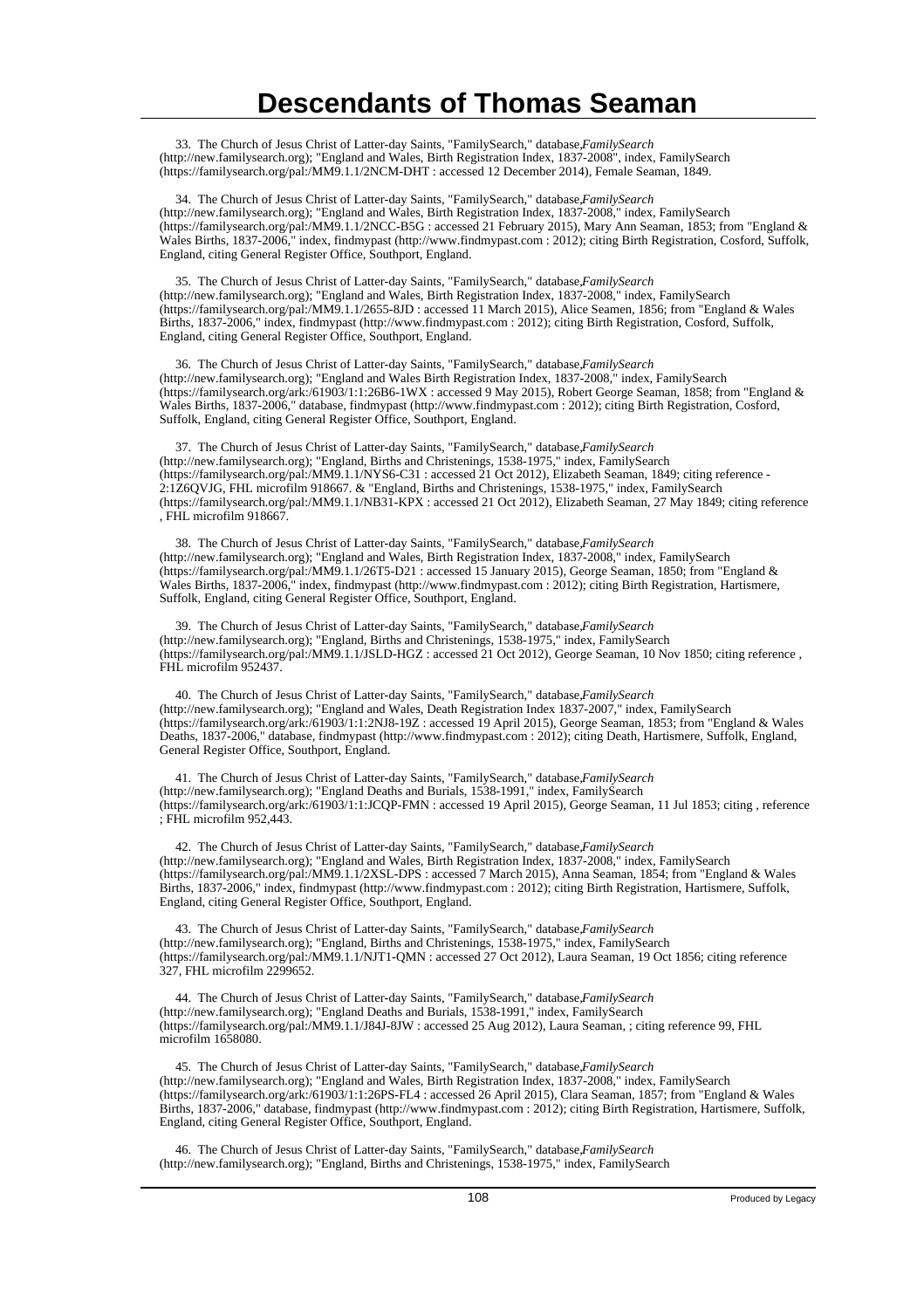(https://familysearch.org/pal:/MM9.1.1/JQCY-Q5J : accessed 28 Oct 2012), Clara Seaman, 11 Nov 1861; citing reference p340 no905, FHL microfilm 2299652.

47. The Church of Jesus Christ of Latter-day Saints, "FamilySearch," database, FamilySearch (http://new.familysearch.org); "England, Births and Christenings, 1538-1975," index, FamilySearch (https://familysearch.org/pal:/MM9.1.1/JQCY-QJ3 : accessed 28 Oct 2012), Ellen Seaman, 11 Nov 1861; citing reference p340 no 906, FHL microfilm 2299652.

 48. The Church of Jesus Christ of Latter-day Saints, "FamilySearch," database, *FamilySearch* (http://new.familysearch.org); "England, Births and Christenings, 1538-1975," index, FamilySearch (https://familysearch.org/pal:/MM9.1.1/NJT1-46K : accessed 28 Oct 2012), Frederick William Seaman, 11 Nov 1861; citing reference p340 no907, FHL microfilm 2299652.

49. The Church of Jesus Christ of Latter-day Saints, "FamilySearch," database, FamilySearch (http://new.familysearch.org); "England, Births and Christenings, 1538-1975," index, FamilySearch (https://familysearch.org/pal:/MM9.1.1/JQXH-XQK : accessed 10 Dec 2012), Florence Seaman, 04 Nov 1888; citing Elstead, Kingston upon Thames, Surrey, England, reference p 84 ln 665; FHL microfilm 994433.

 50. The Church of Jesus Christ of Latter-day Saints, "FamilySearch," database, *FamilySearch* (http://new.familysearch.org); "England, Births and Christenings, 1538-1975," index, FamilySearch (https://familysearch.org/pal:/MM9.1.1/NNXQ-SF8 : accessed 05 Nov 2012), Arthur Seaman, 24 Sep 1869; citing reference 98, FHL microfilm 1658080.

 51. The Church of Jesus Christ of Latter-day Saints, "FamilySearch," database, *FamilySearch* (http://new.familysearch.org); "England Deaths and Burials, 1538-1991," index, FamilySearch (https://familysearch.org/pal:/MM9.1.1/J84J-83R : accessed 04 Sep 2013), Arthur Seaman, .

52. The Church of Jesus Christ of Latter-day Saints, "FamilySearch," database, *FamilySearch* (http://new.familysearch.org); "England and Wales, Birth Registration Index, 1837-2008," index, FamilySearch (https://familysearch.org/ark:/61903/1:1:26TC-MWT : accessed 15 April 2015), Ann Seaman, 1847; from "England & Wales Births, 1837-2006," database, findmypast (http://www.findmypast.com : 2012); citing Birth Registration, Hartismere, Suffolk, England, citing General Register Office, Southport, England.

 53. The Church of Jesus Christ of Latter-day Saints, "FamilySearch," database, *FamilySearch* (http://new.familysearch.org); "England, Births and Christenings, 1538-1975," index, FamilySearch (https://familysearch.org/pal:/MM9.1.1/N54Y-8P6 : accessed 20 Oct 2012), Ann Seaman, ; citing reference , FHL microfilm 918663.

 54. The Church of Jesus Christ of Latter-day Saints, "FamilySearch," database, *FamilySearch* (http://new.familysearch.org); "England and Wales, Birth Registration Index, 1837-1920", index, FamilySearch (https://familysearch.org/pal:/MM9.1.1/2N7J-RNG : accessed 17 Aug 2014), Ellen Seaman, 1848.

55. The Church of Jesus Christ of Latter-day Saints, "FamilySearch," database, *FamilySearch* (http://new.familysearch.org); "England and Wales, Birth Registration Index, 1837-2008", index, FamilySearch (https://familysearch.org/pal:/MM9.1.1/26PW-54J : accessed 12 December 2014), Sarah Seaman, 1850.

 56. The Church of Jesus Christ of Latter-day Saints, "FamilySearch," database, *FamilySearch* (http://new.familysearch.org); "England, Births and Christenings, 1538-1975," index, FamilySearch (https://familysearch.org/pal:/MM9.1.1/NKXF-RHW : accessed 21 Oct 2012), Sarah Seaman, 14 Apr 1850; citing reference , FHL microfilm 952437.

 57. The Church of Jesus Christ of Latter-day Saints, "FamilySearch," database, *FamilySearch* (http://new.familysearch.org); "England and Wales, Birth Registration Index, 1837-2008," index, FamilySearch (https://familysearch.org/pal:/MM9.1.1/2N7Z-W91 : accessed 11 February 2015), Anthonina Seaman, 1852; from "England & Wales Births, 1837-2006," index, findmypast (http://www.findmypast.com : 2012); citing Birth Registration, Hartismere, Suffolk, England, citing General Register Office, Southport, England.

 58. The Church of Jesus Christ of Latter-day Saints, "FamilySearch," database, *FamilySearch* (http://new.familysearch.org); "England and Wales, Birth Registration Index, 1837-2008," index, *FamilySearch* (https://familysearch.org/pal:/MM9.1.1/2NH8-Z6F : accessed 7 March 2015), George Seaman, 1854; from "England & Wales Births, 1837-2006," index, *findmypast* (http://www.findmypast.com : 2012); citing Birth Registration, Stow, Suffolk, England, citing General Register Office, Southport, England.

 59. The Church of Jesus Christ of Latter-day Saints, "FamilySearch," database, *FamilySearch* (http://new.familysearch.org); "England and Wales, Birth Registration Index, 1837-2008," index, FamilySearch (https://familysearch.org/pal:/MM9.1.1/2657-1Y4 : accessed 20 March 2015), Male Seaman, 1856; from "England & Wales Births, 1837-2006," index, findmypast (http://www.findmypast.com : 2012); citing Birth Registration, Hoxne, Suffolk, England, citing General Register Office, Southport, England.

 60. The Church of Jesus Christ of Latter-day Saints, "FamilySearch," database, *FamilySearch* (http://new.familysearch.org); "England, Births and Christenings, 1538-1975," index, FamilySearch (https://familysearch.org/pal:/MM9.1.1/NK9V-WG9 : accessed 27 Oct 2012), Joseph Seaman, 1856; citing reference - 2:2W6TWCW, FHL microfilm 952448.

 61. The Church of Jesus Christ of Latter-day Saints, "FamilySearch," database, *FamilySearch* (http://new.familysearch.org); "England and Wales Birth Registration Index, 1837-2008," index, FamilySearch (https://familysearch.org/ark:/61903/1:1:26BK-RP4 : accessed 9 May 2015), Arthur Seaman, 1858; from "England & Wales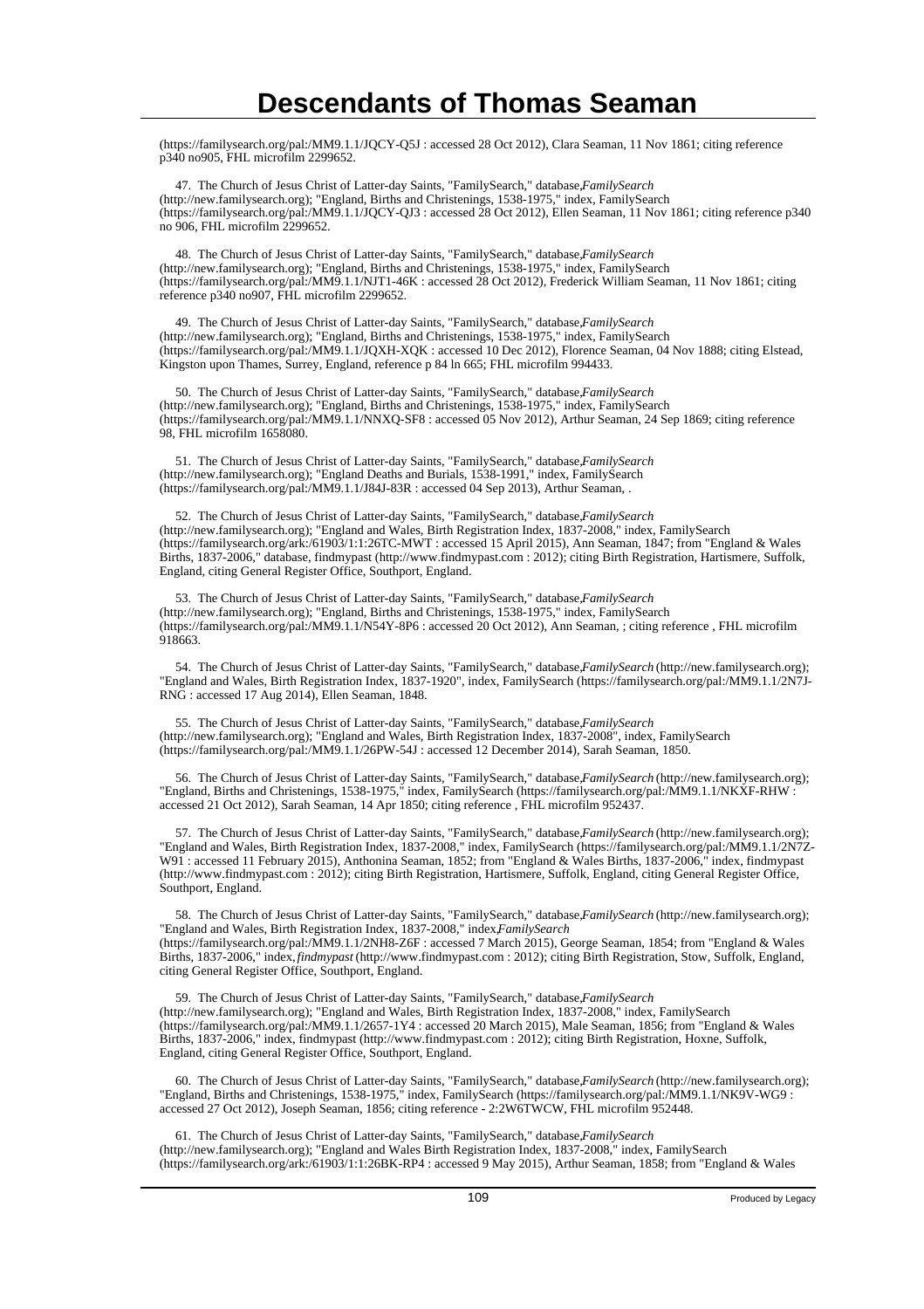Births, 1837-2006," database, findmypast (http://www.findmypast.com : 2012); citing Birth Registration, Hoxne, Suffolk, England, citing General Register Office, Southport, England.

 62. The Church of Jesus Christ of Latter-day Saints, "FamilySearch," database, *FamilySearch* (http://new.familysearch.org); "England and Wales, Birth Registration Index, 1837-2008," index, FamilySearch (https://familysearch.org/pal:/MM9.1.1/26PY-H8H : accessed 9 March 2015), William Seaman, 1855; from "England & Wales Births, 1837-2006," index, findmypast (http://www.findmypast.com : 2012); citing Birth Registration, Hartismere, Suffolk, England, citing General Register Office, Southport, England.

 63. Carmen Upton, Ancestry World Tree Project: Upton Family (Ancestry.com, Upton Family Tree, 26 Apr 2006, http://awt.ancestry.com/cgi-bin/igm.cgi?op=GET&db=chorkette&id=I364), Luke SEAMAN b: 11 Feb 1833 in Felsom,Suffolk,England.

 64. A L Cobiac, South Australian Deaths Index of Registrations 1842 to 1915 (Adelaide, South Australian Genealogy and Heraldry Society Inc, April 2000), Vol 4 page 1290, SEAMAN Luke d. 28 DEc 1913 aged 74yrs b38 0 p313.

 65. The National Archives of the UK, England Census 1841 ([database on-line]. Census Returns of England and Wales, 1841. Kew, Surrey, England: The National Archives of the UK: Public Record Office, 1841.), Civil Parish: Felsham, Hundred: Thedwestry, County: Suffolk , Registration District: Stow, Sub-registration District: R attlesden.

 66. Secretary to the Colonial Land and Emigration Commissioners, Certificate of Final Departure & List of Emigrants - Agincourt 1849 (Adelaide 1996, "Official Passenger Lists of Immigrants Arriving in South Australia Under UK Assisted Passage Schemes 1847-1886", Vol 4 50/1).

 67. A L Cobiac, South Australian Marriages Index of Registrations 1842 to 1916 (Adelaide, South Australian Genealogy and Heraldry Society Inc, November 2001), Vol 4 page 1705, SEAMAN Luke 28yrs f. Phillip SEAMAN m. 2 2 Dec 1868 BARR AGnes 17yrs f. William BARR b77 p653.

 68. Jan Thomas, South Australian Births Index of Registrations 1842 to 1906 (Adelaide, South Australian Genealogy and Heraldry Society Inc, April 1997), Vol 9 page 2702, SEAMAN Elizabeth Mary b. 29 Jan 1869 f. Lu ke m. Agnes BARR b70 p159.

 69. Jan Thomas, South Australian Births Index of Registrations 1842 to 1906 (Adelaide, South Australian Genealogy and Heraldry Society Inc, April 1997), Vol 9 page 2707, SEAMAN William James b. 9 Apr 1871 f. Luk e m. Agnes BARR b93 p458. .... A L Cobiac, South Australian Deaths Index of Registrations 1916 to 1972 (Adelaide, South Australian Genealogy and Heraldry Society Inc, September 2006), Vol 9 page 2871, SEAMEN William James 62yrs d. 30 Nov 193 3 b554 p15.

 70. Jan Thomas, South Australian Births Index of Registrations 1842 to 1906 (Adelaide, South Australian Genealogy and Heraldry Society Inc, April 1997), Vol 9 page 2707, SEAMAN William James b. 9 Apr 1871 f. Luk e m. Agnes BARR b93 p458.

 71. A L Cobiac, South Australian Deaths Index of Registrations 1916 to 1972 (Adelaide, South Australian Genealogy and Heraldry Society Inc, September 2006), Vol 9 page 2871, SEAMEN William James 62yrs d. 30 Nov 193 3 b554 p15.

 72. Jan Thomas, South Australian Births Index of Registrations 1842 to 1906 (Adelaide, South Australian Genealogy and Heraldry Society Inc, April 1997), Vol 9 page 2702, SEAMAN Flora Ellen b. 31 Mar 1873 f. Luk e m. Agnes BARR b120 p600.

 73. A L Cobiac, South Australian Deaths Index of Registrations 1842 to 1915 (Adelaide, South Australian Genealogy and Heraldry Society Inc, April 2000), Vol 4 page 1290, SEAMAN Flora d. 25 Aug 1878 aged 5yrs b8 9 p284.

 74. Jan Thomas, South Australian Births Index of Registrations 1842 to 1906 (Adelaide, South Australian Genealogy and Heraldry Society Inc, April 1997), Vol 9 page 2702, SEAMAN Edmund John b. 18 Apr 1875 f. Luk e m. Agnes BARR b149 p228.

 75. Jan Thomas, South Australian Births Index of Registrations 1842 to 1906 (Adelaide, South Australian Genealogy and Heraldry Society Inc, April 1997), Vol 9 Page 2702, SEAMAN Agnes Jane b. 6 Aug 1878 f. Luke m . Agnes BARR b206 p95.

 76. Jan Thomas, South Australian Births Index of Registrations 1842 to 1906 (Adelaide, South Australian Genealogy and Heraldry Society Inc, April 1997), Vol 9 page 2702, SEAMAN Ellen Eva b. 30 Aug 1883 f. Luke m . Agnes BARR b311 p323. .... New South Wales Principal Registrar, NSW Registry of Births, Deaths and Marriages "Historical Index" (database, NSW Registry of Deaths 1788-1979 Histocial Index Search , 2005, http://www.bdm.nsw.gov.au), SEAMAN Ellen E d. 1888 f. Luke m. Agnes at Broken Hill 1370 6/1888.

 77. Jan Thomas, South Australian Births Index of Registrations 1842 to 1906 (Adelaide, South Australian Genealogy and Heraldry Society Inc, April 1997), Vol 9 page 2702, SEAMAN Ellen Eva b. 30 Aug 1883 f. Luke m . Agnes BARR b311 p323.

 78. New South Wales Principal Registrar, NSW Registry of Births, Deaths and Marriages "Historical Index" (database, NSW Registry of Deaths 1788-1979 Histocial Index Search , 2005, http://www.bdm.nsw.gov.au), SEAMAN Ellen E d. 1888 f. Luke m. Agnes at Broken Hill 1370 6/1888.

 79. Carmen Upton, Ancestry World Tree Project: Upton Family (Ancestry.com, Upton Family Tree, 26 Apr 2006, http://awt.ancestry.com/cgi-bin/igm.cgi?op=GET&db=chorkette&id=I364), Rachel SEAMAN.

80. Carmen Upton, Ancestry World Tree Project: Upton Family (Ancestry.com, Upton Family Tree, 26 Apr 2006,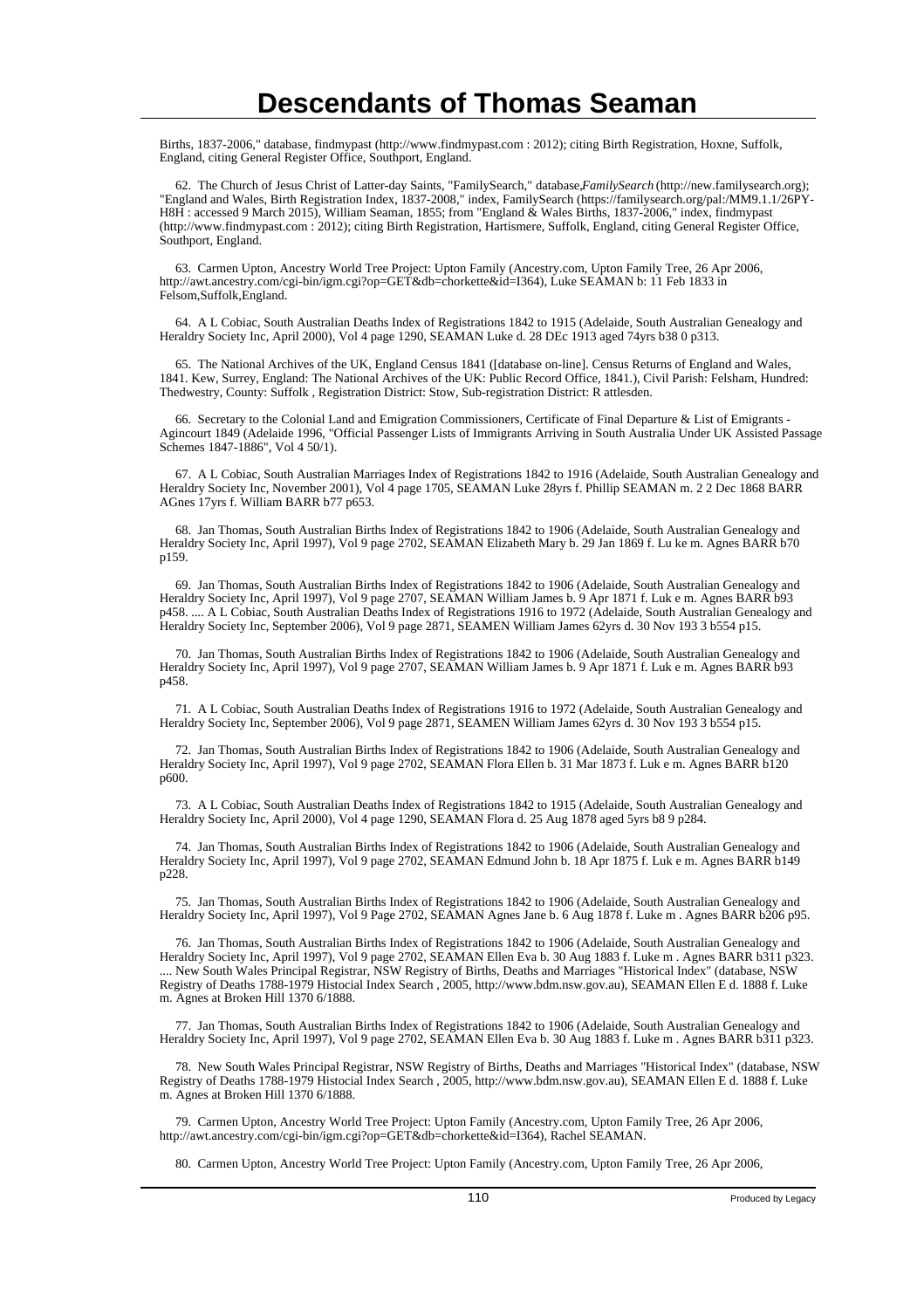http://awt.ancestry.com/cgi-bin/igm.cgi?op=GET&db=chorkette&id=I364), Rachel SEAMAN b: 21 Jun 1834 in Felsom,Suffolk,England.

81. The Church of Jesus Christ of Latter-day Saints, "FamilySearch," database, FamilySearch (http://new.familysearch.org); "England, Births and Christenings, 1538-1975," index, FamilySearch (https://familysearch.org/pal:/MM9.1.1/JSKZ-VLB : accessed 13 Oct 2012), Rachael Seaman, 30 Jun 1834; citing reference pg 36 No 281, FHL microfilm 989594. & "England, Births and Christenings, 1538-1975," index, FamilySearch (https://familysearch.org/pal:/MM9.1.1/JSLX-XB6 : accessed 13 Oct 2012), Rachael Seaman, 30 Jun 1834; citing reference , FHL microfilm unknown.

 82. A L Cobiac, South Australian Marriages Index of Registrations 1842 to 1916 (Adelaide, South Australian Genealogy and Heraldry Society Inc, November 2001), STORY Charles 21yrs m. 5 Dec 1850 SEAMAN Rachel 17yrs b12 p 370 and b40 p378.

 83. Carmen Upton, Ancestry World Tree Project: Upton Family (Ancestry.com, Upton Family Tree, 26 Apr 2006, http://awt.ancestry.com/cgi-bin/igm.cgi?op=GET&db=chorkette&id=I364), Eliza SEAMAN. .... A L Cobiac, South Australian Deaths Index of Registrations 1842 to 1915 (Adelaide, South Australian Genealogy and Heraldry Society Inc, April 2000), JESSUP Eliza 30yrs d. 9 Jul 1864 rel. William JESSUP [H] b1 8 p8.

 84. A L Cobiac, South Australian Deaths Index of Registrations 1842 to 1915 (Adelaide, South Australian Genealogy and Heraldry Society Inc, April 2000), JESSUP Eliza 30yrs d. 9 Jul 1864 rel. William JESSUP [H] b1 8 p8.

85. The Church of Jesus Christ of Latter-day Saints, "FamilySearch," database, *FamilySearch* (http://new.familysearch.org); "England Births and Christenings, 1538-1975," index, FamilySearch (https://familysearch.org/pal:/MM9.1.1/JSLX-6M4 : accessed 27 Apr 2014), Eliza Seaman, 14 Dec 1835; citing FELSHAM,SUFFOLK,ENGLAND, reference ; FHL microfilm unknown. And "England Births and Christenings, 1538-1975," index, FamilySearch (https://familysearch.org/pal:/MM9.1.1/JQ66-YYV : accessed 27 Apr 2014), Eliza Seaman, 14 Dec 1835; citing England, reference p 38 no 303; FHL microfilm 989596.

 86. A L Cobiac, South Australian Marriages Index of Registrations 1842 to 1916 (Adelaide, South Australian Genealogy and Heraldry Society Inc, November 2001), JESSUP William 46yrs m. 26 Jun 1855 Eliza SEAMAN 19yrs b2 2 p522. .... A L Cobiac, South Australian Deaths Index of Registrations 1842 to 1915 (Adelaide, South Australian Genealogy and Heraldry Society Inc, April 2000), JESSOP William 79yrs d. 18 May 1888 b171 p181.

 87. A L Cobiac, South Australian Marriages Index of Registrations 1842 to 1916 (Adelaide, South Australian Genealogy and Heraldry Society Inc, November 2001), JESSUP William 46yrs m. 26 Jun 1855 Eliza SEAMAN 19yrs b2 2 p522.

 88. A L Cobiac, South Australian Deaths Index of Registrations 1842 to 1915 (Adelaide, South Australian Genealogy and Heraldry Society Inc, April 2000), JESSOP William 79yrs d. 18 May 1888 b171 p181.

 89. Carmen Upton, Ancestry World Tree Project: Upton Family (Ancestry.com, Upton Family Tree, 26 Apr 2006, http://awt.ancestry.com/cgi-bin/igm.cgi?op=GET&db=chorkette&id=I364), Mary SEAMAN.

 90. Carmen Upton, Ancestry World Tree Project: Upton Family (Ancestry.com, Upton Family Tree, 26 Apr 2006, http://awt.ancestry.com/cgi-bin/igm.cgi?op=GET&db=chorkette&id=I364), Mary SEAMAN b: 1 Dec 1837 in Felsham, Suffolk, England. .... The Church of Jesus Christ of Latter-day Saints, "FamilySearch," database*FamilySearch* (http://new.familysearch.org); "England and Wales, Birth Registration Index, 1837-2008", index, FamilySearch (https://familysearch.org/pal:/MM9.1.1/2NHL-D66 : accessed 12 December 2014), Mary Seaman, 1837.

 91. Carmen Upton, Ancestry World Tree Project: Upton Family (Ancestry.com, Upton Family Tree, 26 Apr 2006, http://awt.ancestry.com/cgi-bin/igm.cgi?op=GET&db=chorkette&id=I364), Mary SEAMAN c: 24 Dec 1837 in Felsham, Suffolk, England.

 92. Carmen Upton, Ancestry World Tree Project: Upton Family (Ancestry.com, Upton Family Tree, 26 Apr 2006, http://awt.ancestry.com/cgi-bin/igm.cgi?op=GET&db=chorkette&id=I364), David SEAMAN.

 93. Carmen Upton, Ancestry World Tree Project: Upton Family (Ancestry.com, Upton Family Tree, 26 Apr 2006, http://awt.ancestry.com/cgi-bin/igm.cgi?op=GET&db=chorkette&id=I364), David SEAMAN b: 21 Apr 1839 in ,Suffolk,England.

 94. Carmen Upton, Ancestry World Tree Project: Upton Family (Ancestry.com, Upton Family Tree, 26 Apr 2006, http://awt.ancestry.com/cgi-bin/igm.cgi?op=GET&db=chorkette&id=I364), David SEAMAN c: 19 May 1839 in Felsham,Suffolk,England.

 95. A L Cobiac, South Australian Deaths Index of Registrations 1842 to 1915 (Adelaide, South Australian Genealogy and Heraldry Society Inc, April 2000), Vol 4 page 1290, SEAMAN David d. 2 Jul 1887 aged 48yrs b16 4 p284.

 96. The National Archives of the UK, England Census 1841 ([database on-line]. Census Returns of England and Wales, 1841. Kew, Surrey, England: The National Archives of the UK: Public Record Office, 1841.), Civil Parish: Felsham, Hundred: Thedwestry, County: Suffolk , Registration District: Stow, Sub-registration District: R attlesden. .... Public Records Office, 1841 England Census (Original data - Census Returns of England and Wales, 1841. Kew, Surrey, England: The National Archives of the UK (TNA): Public Record Office (PRO), 1841.)

 97. A L Cobiac, South Australian Marriages Index of Registrations 1842 to 1916 (Adelaide, South Australian Genealogy and Heraldry Society Inc, November 2001), Vol 4 page 1705, SEAMAN David 29yrs m. GLEN Mary Francis 18 yrs 9 Nov 1868 b77 p275.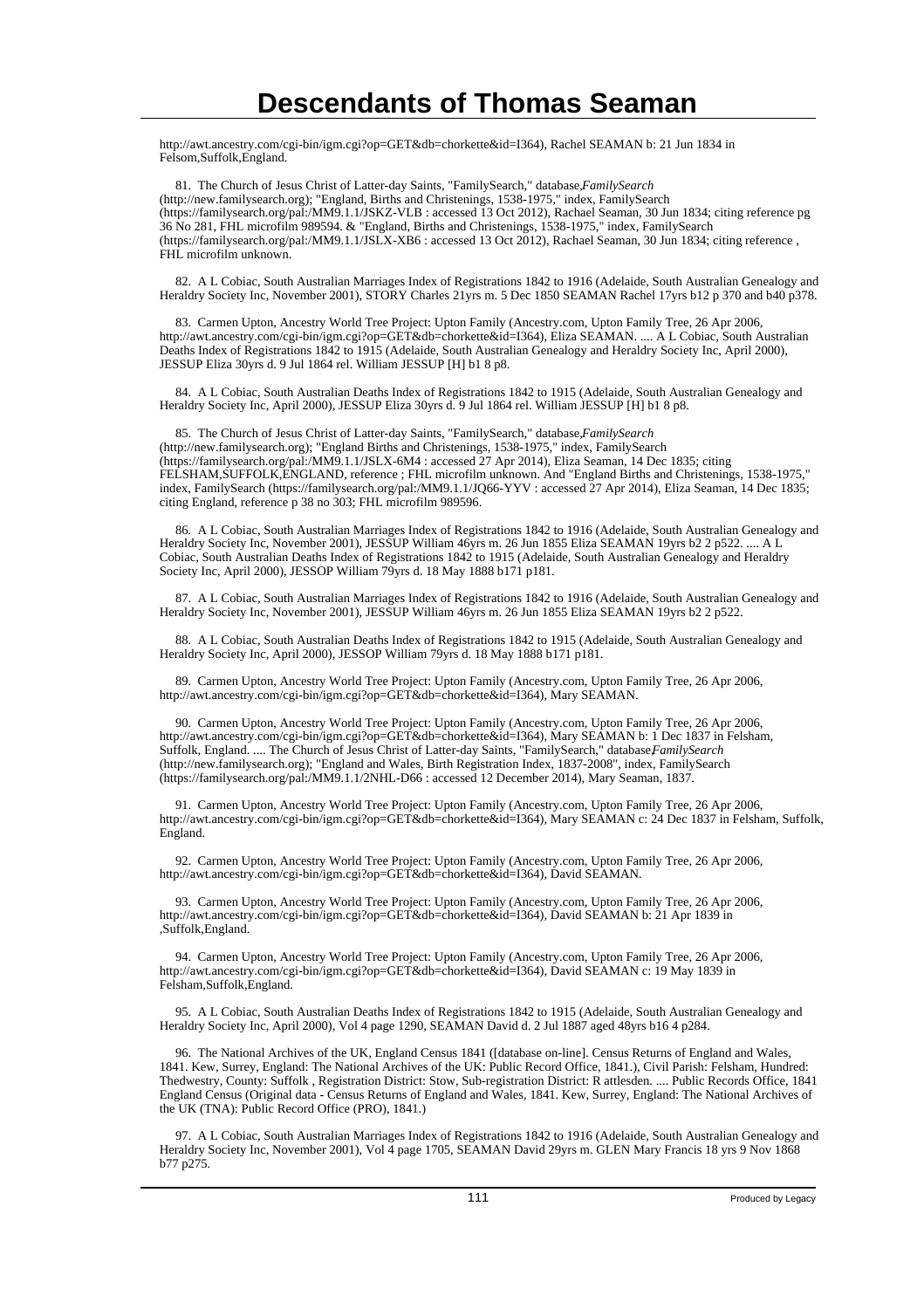98. Jan Thomas, South Australian Births Index of Registrations 1842 to 1906 (Adelaide, South Australian Genealogy and Heraldry Society Inc, April 1997), Vol 9 page 2702, SEAMAN Mary Jane b. 29 May 1868 f. David m . Mary GLENN b64 p249. .... A L Cobiac, South Australian Deaths Index of Registrations 1916 to 1972 (Adelaide, South Australian Genealogy and Heraldry Society Inc, September 2006), WILSMORE Mary Jane 83yrs d. 28 Jun 1951 rel. Henry WILSMOR E [DH] b769 p3210.

 99. Jan Thomas, South Australian Births Index of Registrations 1842 to 1906 (Adelaide, South Australian Genealogy and Heraldry Society Inc, April 1997), Vol 9 page 2702, SEAMAN Mary Jane b. 29 May 1868 f. David m . Mary GLENN b64 p249.

 100. A L Cobiac, South Australian Deaths Index of Registrations 1916 to 1972 (Adelaide, South Australian Genealogy and Heraldry Society Inc, September 2006), WILSMORE Mary Jane 83yrs d. 28 Jun 1951 rel. Henry WILSMOR E [DH] b769 p3210.

 101. Jan Thomas, South Australian Births Index of Registrations 1842 to 1906 (Adelaide, South Australian Genealogy and Heraldry Society Inc, April 1997), Vol 9 page 2702, SEAMAN Andrew Peter b. 29 May 1874 f. Dav id m. Mary GLENN b136 p211.

 102. A L Cobiac, South Australian Deaths Index of Registrations 1842 to 1915 (Adelaide, South Australian Genealogy and Heraldry Society Inc, April 2000), Vol 4 page 1290, SEAMAN Andrew Peter d. 29 Nov 1874 aged 6 m b61 p149.

 103. Jan Thomas, South Australian Births Index of Registrations 1842 to 1906 (Adelaide, South Australian Genealogy and Heraldry Society Inc, April 1997), Vol 9 page 2702, SEAMAN Alwen Thomas b. 22 Jul 1878 f. Davi d m. Mary GLENN b205 p323.

 104. A L Cobiac, South Australian Deaths Index of Registrations 1842 to 1915 (Adelaide, South Australian Genealogy and Heraldry Society Inc, April 2000), Vol 4 page 1290, SEAMAN Alwen Thomas d. 15 Oct 1893 aged 15 yrs b213 p318.

 105. Jan Thomas, South Australian Births Index of Registrations 1842 to 1906 (Adelaide, South Australian Genealogy and Heraldry Society Inc, April 1997), Vol 9 page 2702, SEAMAN Eveline Rebecca b. 5 Dec 1880 f. D avid m. Mary GLENN b252 p115.

 106. Jan Thomas, South Australian Births Index of Registrations 1842 to 1906 (Adelaide, South Australian Genealogy and Heraldry Society Inc, April 1997), Vol 9 page 2702, SEAMAN Ethel Maud b. 21 Jan 1883 f. Davi d m. Mary GLEN b297 p334.

 107. A L Cobiac, South Australian Deaths Index of Registrations 1916 to 1972 (Adelaide, South Australian Genealogy and Heraldry Society Inc, September 2006), Vol 4 page 1290, SEAMAN Ethel Maud (F) 5w d. 28 Feb 1883 rel. David SEAMAN (F) b126 p128.

 108. Jan Thomas, South Australian Births Index of Registrations 1842 to 1906 (Adelaide, South Australian Genealogy and Heraldry Society Inc, April 1997), Vol 9 page 2792, SEAMAN Francis Harold b. 8 Mar 1888 f. Dav id m. Mary GLENN b414 p272.

 109. A L Cobiac, South Australian Deaths Index of Registrations 1916 to 1972 (Adelaide, South Australian Genealogy and Heraldry Society Inc, September 2006), Vol 9 page 2871, SEAMAN Frank Harold d. 27 Apr 1952 aged 64 yrs b782 p2044.

 110. A L Cobiac, South Australian Deaths Index of Registrations 1916 to 1972 (Adelaide, South Australian Genealogy and Heraldry Society Inc, September 2006), Vol 9 page 2871, SEAMAN Phillip 74yrs d. 15 Oct 1916 b405 p 94.

 111. A L Cobiac, South Australian Deaths Index of Registrations 1916 to 1972 (Adelaide, South Australian Genealogy and Heraldry Society Inc, September 2006), Vol 9 page 2871, SEAMAN Phillip 74yrs d. 15 Oct 1916 b405 p 94. .... Carmen Upton, Ancestry World Tree Project: Upton Family (Ancestry.com, Upton Family Tree, 26 Apr 2006, http://awt.ancestry.com/cgibin/igm.cgi?op=GET&db=chorkette&id=I364), Philip SEAMAN b: 11 Nov 1841 in Felsham, Suffolk, England.

 112. Carmen Upton, Ancestry World Tree Project: Upton Family (Ancestry.com, Upton Family Tree, 26 Apr 2006, http://awt.ancestry.com/cgi-bin/igm.cgi?op=GET&db=chorkette&id=I364), Philip SEAMAN c: 12 Dec 1841 in Felsham, Suffolk, England.

 113. Jill Statton, Biographical Index of South Australians 1836-1885 (Adelaide, South Australian Genealogy and Heraldry Society Inc, May 1986), Vol 4 page 1458, SEAMAN Philip b. c1843 d. 1916.

 114. A L Cobiac, South Australian Deaths Index of Registrations 1916 to 1972 (Adelaide, South Australian Genealogy and Heraldry Society Inc, September 2006), Vol 9 page 2871, SEAMAN Elizabeth Ann d. 30 May 1918 rel Ph ilip SEAMAN (DH) b419 p132. .... Registrar General, England & Wales, FreeBMD Birth Index: 1837-1915 (London, England, General Register Office, England and Wales Civil Registration Indexes, Birth Index: 1837-1915), Elizabeth Ann SEMMENS b. Apr-May-Jun 1844 Penzance Cornwal l vol 9 page 210.

 115. A L Cobiac, South Australian Marriages Index of Registrations 1842 to 1916 (Adelaide, South Australian Genealogy and Heraldry Society Inc, November 2001), Vol x page 1705, SEAMAN Philip 25yrs f. Batley SEAMAN m. 2 0 Feb 1867 SEMMENS Elizabeth Ann 22yrs f. Thomas SEMMENS b70 p281.

 116. The Adelaide Chronicle (Adelaide, South Australia, microfiche archive, Edition 29 Jun 1918), Elizabeth Ann SEMMENS b. abt 1844 Penzance Cornwall,, lef t four sones & fours daughters (listed). .... Registrar General, England & Wales, FreeBMD Birth Index: 1837-1915 (London, England, General Register Office, England and Wales Civil Registration Indexes, Birth Index: 1837-1915), Elizabeth Ann SEMMENS b. Apr-May-Jun 1844 Penzance Cornwal l vol 9 page 210.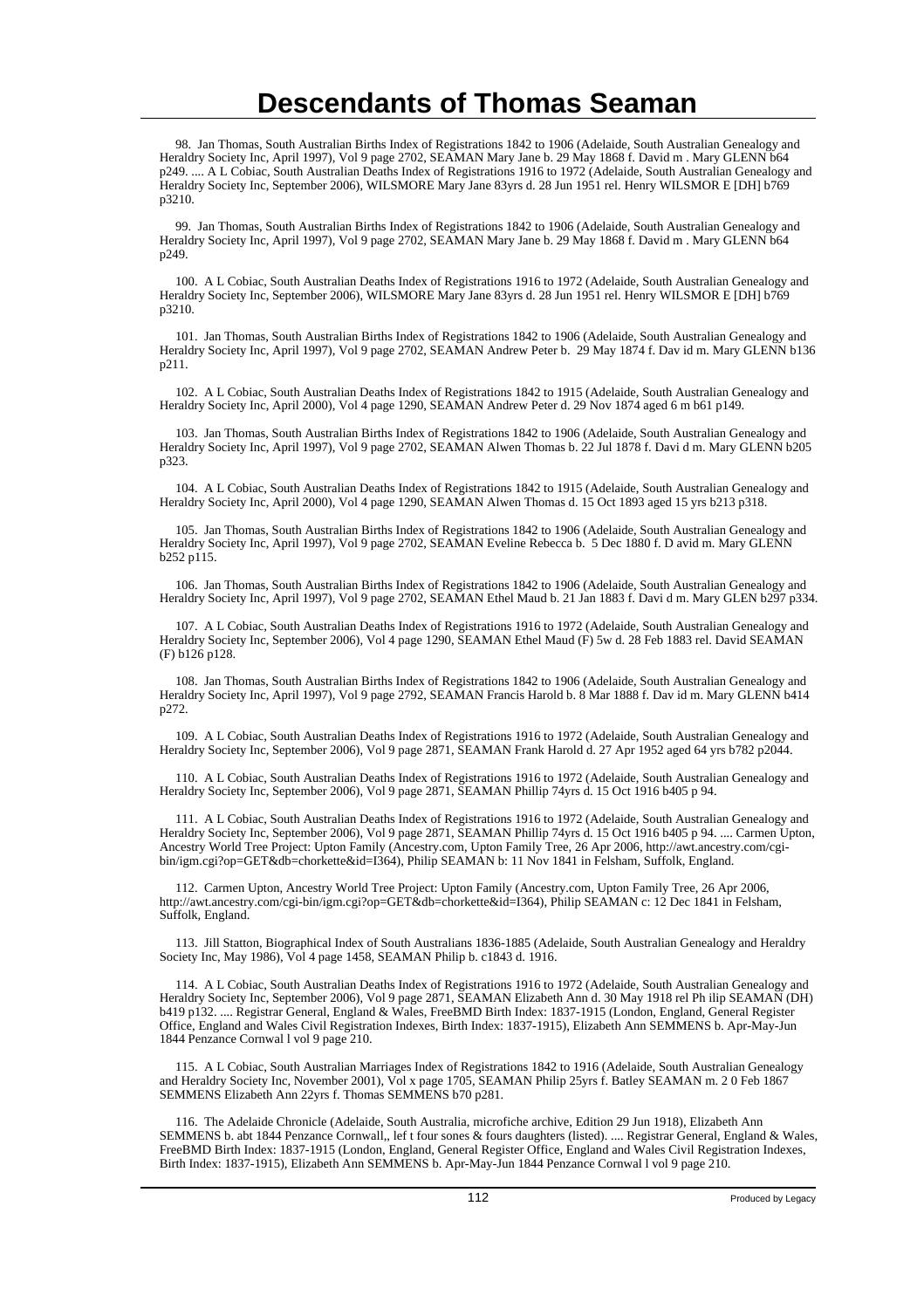117. A L Cobiac, South Australian Deaths Index of Registrations 1916 to 1972 (Adelaide, South Australian Genealogy and Heraldry Society Inc, September 2006), Vol 9 page 2871, SEAMAN Elizabeth Ann d. 30 May 1918 rel Ph ilip SEAMAN (DH) b419 p132.

118. Barry Leadbeater, South Australian Passenger Lists

Shipping arrivals and immigration 1803-53 (on-line, http://www.familyhistorysa.info/shipping/passengerlists.html, May 2010), SEMMENS Thomas, Mary Ann nee THOMAS, 5 ch of Thos, Martha , Wm, Geo, Eliz Ann, Francis, Edmund arrived 1848-10- 15 o n Santipore from London v Plymouth 1848-06-17.

 119. Diane Cummings, Santipore 1848 (http://www.slsa.sa.gov.au/fh/passengerlists/1848Santipore.htm), SEMMENS Thomas and wife and five children.

 120. The Adelaide Chronicle (Adelaide, South Australia, microfiche archive, Edition 29 Jun 1918), Elizabeth Ann SEMMENS b. abt 1844 Penzance Cornwall,, lef t four sones & fours daughters (listed).

 121. Jan Thomas, South Australian Births Index of Registrations 1842 to 1906 (Adelaide, South Australian Genealogy and Heraldry Society Inc, April 1997), Vol 9 page 2702, SEAMAN Hannah Elizabeth b. 6 Jan 1868 f. P hilip m. Elizabeth Ann SEMMENS b60 p153.

 122. Jan Thomas, South Australian Births Index of Registrations 1842 to 1906 (Adelaide, South Australian Genealogy and Heraldry Society Inc, April 1997), Vol 9 page 2702, SEAMAN Eliza Ellen b. 28 Apr 1869 f phili p SEAMAN m. Elizabeth Ann SEMMENS b72 p398.

 123. A L Cobiac, South Australian Deaths Index of Registrations 1842 to 1915 (Adelaide, South Australian Genealogy and Heraldry Society Inc, April 2000), Vol 4 page 1290, SEAMAN Eliza Ellen d. 18 Jun 1892 aged 23y rs b203 p134.

 124. Jan Thomas, South Australian Births Index of Registrations 1842 to 1906 (Adelaide, South Australian Genealogy and Heraldry Society Inc, April 1997), Vol 9 page 2702, SEAMAN Thomas Philip b. 27 Nov 1870 f. Phi lip SEAMAN m. Elizabeth Ann SEMMENS b89 p342.

 125. A L Cobiac, South Australian Deaths Index of Registrations 1916 to 1972 (Adelaide, South Australian Genealogy and Heraldry Society Inc, September 2006), Vol 9 page 2871, SEAMAN Thomas Philip 68yrs d. 20 Nov 193 9 b619 p5197.

 126. Jan Thomas, South Australian Births Index of Registrations 1842 to 1906 (Adelaide, South Australian Genealogy and Heraldry Society Inc, April 1997), Vol 9 page 2702, SEAMAN Peter Batley b. 29 Jul 1872 f. Phil ip SEAMAN m. Elizabeth Ann SEMMENS b112 p76. .... A L Cobiac, South Australian Marriages Index of Registrations 1842 to 1916 (Adelaide, South Australian Genealogy and Heraldry Society Inc, November 2001), Vol x page 1705, SEAMAN Peter Battley 25yrs f. Philip SEAMA N) m 31 May 1898 MORGAN Minnie Louise 20yrs f. Edwin John M ORGAN b195 p948. .... A L Cobiac, South Australian Deaths Index of Registrations 1916 to 1972 (Adelaide, South Australian Genealogy and Heraldry Society Inc, September 2006), Vol 9 page 2871, SEAMAN Peter Battley d. 27 Oct 1950 b760 p 5832.

 127. Jan Thomas, South Australian Births Index of Registrations 1842 to 1906 (Adelaide, South Australian Genealogy and Heraldry Society Inc, April 1997), Vol 9 page 2702, SEAMAN Peter Batley b. 29 Jul 1872 f. Phil ip SEAMAN m. Elizabeth Ann SEMMENS b112 p76.

 128. A L Cobiac, South Australian Deaths Index of Registrations 1916 to 1972 (Adelaide, South Australian Genealogy and Heraldry Society Inc, September 2006), Vol 9 page 2871, SEAMAN Peter Battley d. 27 Oct 1950 b760 p 5832.

 129. Jan Thomas, South Australian Births Index of Registrations 1842 to 1906 (Adelaide, South Australian Genealogy and Heraldry Society Inc, April 1997), Vol 9 page 2702, SEAMAN Emma Martha b. 26 Sep 1874 f. Phili p SEAMAN m. Elizabeth Ann SEMMENS b141 p372.

 130. Jan Thomas, South Australian Births Index of Registrations 1842 to 1906 (Adelaide, South Australian Genealogy and Heraldry Society Inc, April 1997), Vol 9 page 2702, SEMAN Druscilla b. 20 Jan 1876 f. Philip S EAMAN m. Elizabeth Ann SEMMENS b161 p383. .... A L Cobiac, South Australian Deaths Index of Registrations 1916 to 1972 (Adelaide, South Australian Genealogy and Heraldry Society Inc, September 2006), WIGZELL Drusilla 76yrs d. 25 May 1952 at Glenelg rel. Willi am Ernest WIGZELL [DH] b782 p2435. .... A L Cobiac, South Australian Marriages Index of Registrations 1842 to 1916 (Adelaide, South Australian Genealogy and Heraldry Society Inc, November 2001), INGRAM William 22yrs m. 23 Apr 1900 Drusilla SEAMAN 24yrs b 203 p454. .... A L Cobiac, South Australian Marriages Index of Registrations 1842 to 1916 (Adelaide, South Australian Genealogy and Heraldry Society Inc, November 2001), WIGZELL William Ernest 27yrs f. Jesse WIGZELL m. 16 Dec 190 5 Drusilla INGRAM f. Philip SEAMAN b225 p1232.

 131. Jan Thomas, South Australian Births Index of Registrations 1842 to 1906 (Adelaide, South Australian Genealogy and Heraldry Society Inc, April 1997), Vol 9 page 2702, SEMAN Druscilla b. 20 Jan 1876 f. Philip S EAMAN m. Elizabeth Ann SEMMENS b161 p383.

 132. A L Cobiac, South Australian Deaths Index of Registrations 1916 to 1972 (Adelaide, South Australian Genealogy and Heraldry Society Inc, September 2006), WIGZELL Drusilla 76yrs d. 25 May 1952 at Glenelg rel. Willi am Ernest WIGZELL [DH] b782 p2435.

 133. Jan Thomas, South Australian Births Index of Registrations 1842 to 1906 (Adelaide, South Australian Genealogy and Heraldry Society Inc, April 1997), Vol 9 page 2702, SEAMAN James Henry b. 23 Feb 1878 f. Phili p SEAMAN m. Elizabeth Ann SEMMENS b196 p467.

134. A L Cobiac, South Australian Deaths Index of Registrations 1916 to 1972 (Adelaide, South Australian Genealogy and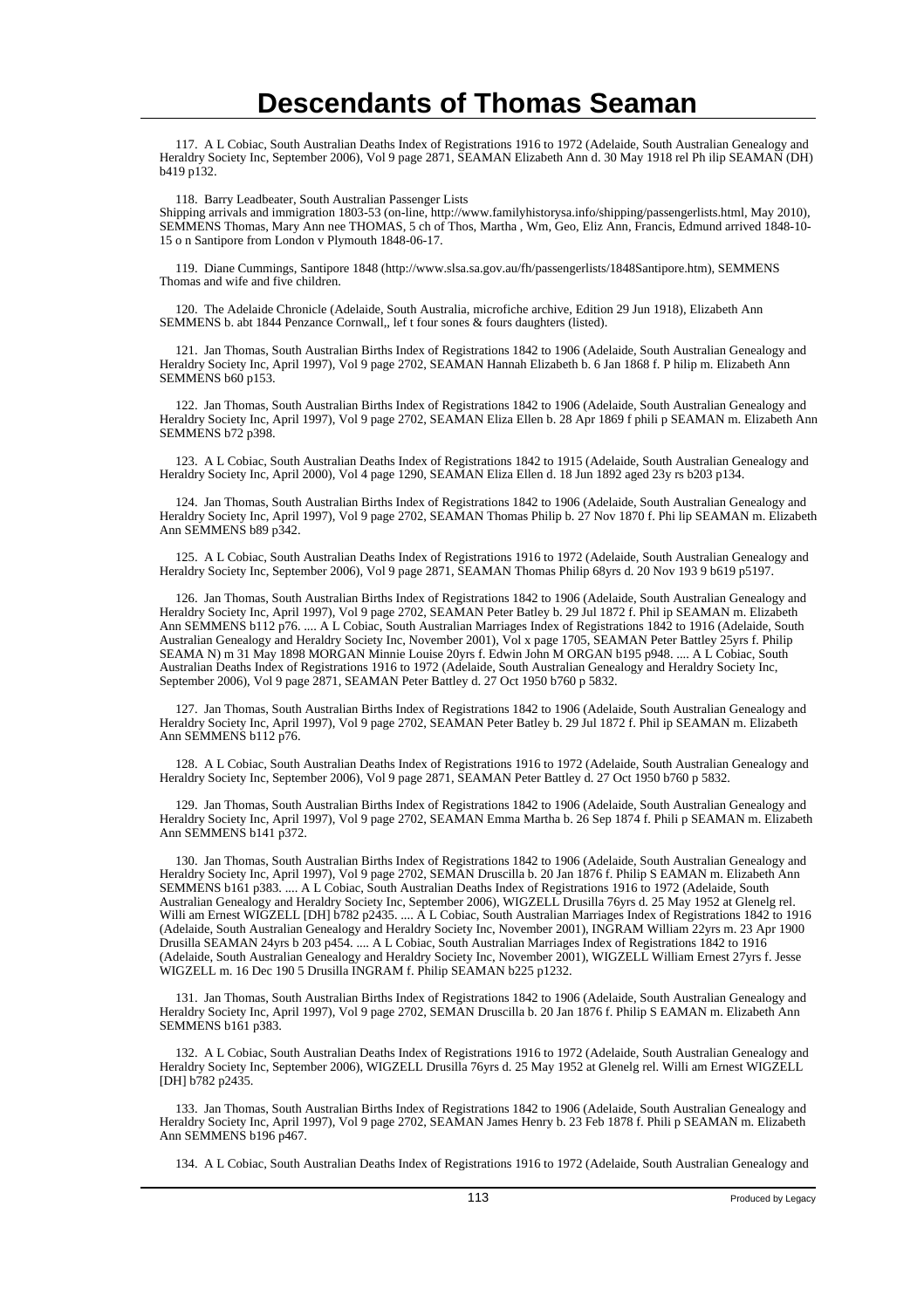Heraldry Society Inc, September 2006), Vol 9 page 2871, SEAMAN James Henry 72yrs d. 5 Oct 1950 b75 9 p5381.

 135. Jan Thomas, South Australian Births Index of Registrations 1842 to 1906 (Adelaide, South Australian Genealogy and Heraldry Society Inc, April 1997), Vol 9 page 2702, SEAMAN Edith Ester b. 2 Jun 1880 f. Phili p SEAMAN m. Elizabeth Ann SEMMENS b242 p59.

 136. A L Cobiac, South Australian Deaths Index of Registrations 1916 to 1972 (Adelaide, South Australian Genealogy and Heraldry Society Inc, September 2006), Vol 9 page 2871, SEAMAN Edith Esther d. 4 Sep 1965 aged 85y rs b997 p6090.

 137. Jan Thomas, South Australian Births Index of Registrations 1842 to 1906 (Adelaide, South Australian Genealogy and Heraldry Society Inc, April 1997), Vol 9 page 2702, SEAMAN Eli Semmens b. 16 Nov 1881 f. Phili p SEAMAN m. Elizabeth Ann SEMMENS b272 p169.

 138. A L Cobiac, South Australian Deaths Index of Registrations 1916 to 1972 (Adelaide, South Australian Genealogy and Heraldry Society Inc, September 2006), Vol 9 page 2871, SEAMAN Eli Semmens d. 17 Feb 1956 aged 74y rs b839 p1203.

 139. Jan Thomas, South Australian Births Index of Registrations 1842 to 1906 (Adelaide, South Australian Genealogy and Heraldry Society Inc, April 1997), Vol 9 page 2702, SEAMAN Christina Jane b. 11 Aug 1883 f. Ph ilip m. Elizabeth Ann SEMMENS b310 p463.

 140. A L Cobiac, South Australian Deaths Index of Registrations 1842 to 1915 (Adelaide, South Australian Genealogy and Heraldry Society Inc, April 2000), Vol 4 page 1290, SEAMAN Christina Jane 3y d. 6 Jun 1886 b15 5 p456.

 141. Jan Thomas, South Australian Births Index of Registrations 1842 to 1906 (Adelaide, South Australian Genealogy and Heraldry Society Inc, April 1997), Vol 9 page 2702, SEAMAN Ruby Rebecca b. 18 Sep 1888 f. Phil ip m. Elizabeth Ann SEMMENS b425 p354.

 142. A L Cobiac, South Australian Deaths Index of Registrations 1842 to 1915 (Adelaide, South Australian Genealogy and Heraldry Society Inc, April 2000), Vol 4 page 1290, SEAMAN Ruby Rebecca 14w d. 24 Dec 1888 b17 5 p304.

 143. Jan Thomas, South Australian Births Index of Registrations 1842 to 1906 (Adelaide, South Australian Genealogy and Heraldry Society Inc, April 1997), Vol 9 page 2702, SEAMAN Lillie Pearl b. 13 Sep 1890 f. Phil ip SEAMAN m. Elizabeth Ann SEMMENS b466 p98.

 144. Carmen Upton, Ancestry World Tree Project: Upton Family (Ancestry.com, Upton Family Tree, 26 Apr 2006, http://awt.ancestry.com/cgi-bin/igm.cgi?op=GET&db=chorkette&id=I364), Emma SEAMAN. .... A L Cobiac, South Australian Deaths Index of Registrations 1842 to 1915 (Adelaide, South Australian Genealogy and Heraldry Society Inc, April 2000), ELLIS Emma 49yrs d. 9 Sep 1895 rel. James ELLIS [H] b224 p4 09.

 145. Carmen Upton, Ancestry World Tree Project: Upton Family (Ancestry.com, Upton Family Tree, 26 Apr 2006, http://awt.ancestry.com/cgi-bin/igm.cgi?op=GET&db=chorkette&id=I364), Emma SEAMAN b: 4 Nov 1844 in Felsham, Suffolk, England. .... A L Cobiac, South Australian Deaths Index of Registrations 1842 to 1915 (Adelaide, South Australian Genealogy and Heraldry Society Inc, April 2000), ELLIS Emma 49yrs d. 9 Sep 1895 rel. James ELLIS [H] b224 p4 09.

 146. Carmen Upton, Ancestry World Tree Project: Upton Family (Ancestry.com, Upton Family Tree, 26 Apr 2006, http://awt.ancestry.com/cgi-bin/igm.cgi?op=GET&db=chorkette&id=I364), Emma SEAMAN c: 11 Dec 1844 in Felsham, Suffolk, England.

 147. A L Cobiac, South Australian Deaths Index of Registrations 1842 to 1915 (Adelaide, South Australian Genealogy and Heraldry Society Inc, April 2000), ELLIS Emma 49yrs d. 9 Sep 1895 rel. James ELLIS [H] b224 p4 09.

 148. A L Cobiac, South Australian Marriages Index of Registrations 1842 to 1916 (Adelaide, South Australian Genealogy and Heraldry Society Inc, November 2001), ELLIS James m. 20 Dec 1866 SEAMAN Emma b69 p106.

149. The Adelaide Chronicle (Adelaide, South Australia, microfiche archive, Edition 23 Dec 1916), page 31 column b.

 150. Carmen Upton, Ancestry World Tree Project: Upton Family (Ancestry.com, Upton Family Tree, 26 Apr 2006, http://awt.ancestry.com/cgi-bin/igm.cgi?op=GET&db=chorkette&id=I364), Rebecca SEAMAN. .... A L Cobiac, South Australian Deaths Index of Registrations 1916 to 1972 (Adelaide, South Australian Genealogy and Heraldry Society Inc, September 2006), SEMMENS Rebecca 71yrs d. 1 Oct 1918 rel. Francis SEMMENS [D H] b422 p295.

 151. Carmen Upton, Ancestry World Tree Project: Upton Family (Ancestry.com, Upton Family Tree, 26 Apr 2006, http://awt.ancestry.com/cgi-bin/igm.cgi?op=GET&db=chorkette&id=I364), Rebecca SEAMAN b: 12 Apr 1847 in ,Suffolk,England. .... A L Cobiac, South Australian Deaths Index of Registrations 1916 to 1972 (Adelaide, South Australian Genealogy and Heraldry Society Inc, September 2006), SEMMENS Rebecca 71yrs d. 1 Oct 1918 rel. Francis SEMMENS [D H] b422 p295. .... The Church of Jesus Christ of Latter-day Saints, "FamilySearch," database, *FamilySearch* (http://new.familysearch.org); "England and Wales, Birth Registration Index, 1837-2008," index, FamilySearch (https://familysearch.org/ark:/61903/1:1:26T2-XZG : accessed 15 April 2015), Rebecca Seaman, 1847; from "England & Wales Births, 1837-2006," database, findmypast (http://www.findmypast.com : 2012); citing Birth Registration, Stow, Suffolk, England, citing General Register Office, Southport, England.

 152. Carmen Upton, Ancestry World Tree Project: Upton Family (Ancestry.com, Upton Family Tree, 26 Apr 2006, http://awt.ancestry.com/cgi-bin/igm.cgi?op=GET&db=chorkette&id=I364), Rebecca SEAMAN c: 29 Aug 1847 in Felsham,Suffolk,England.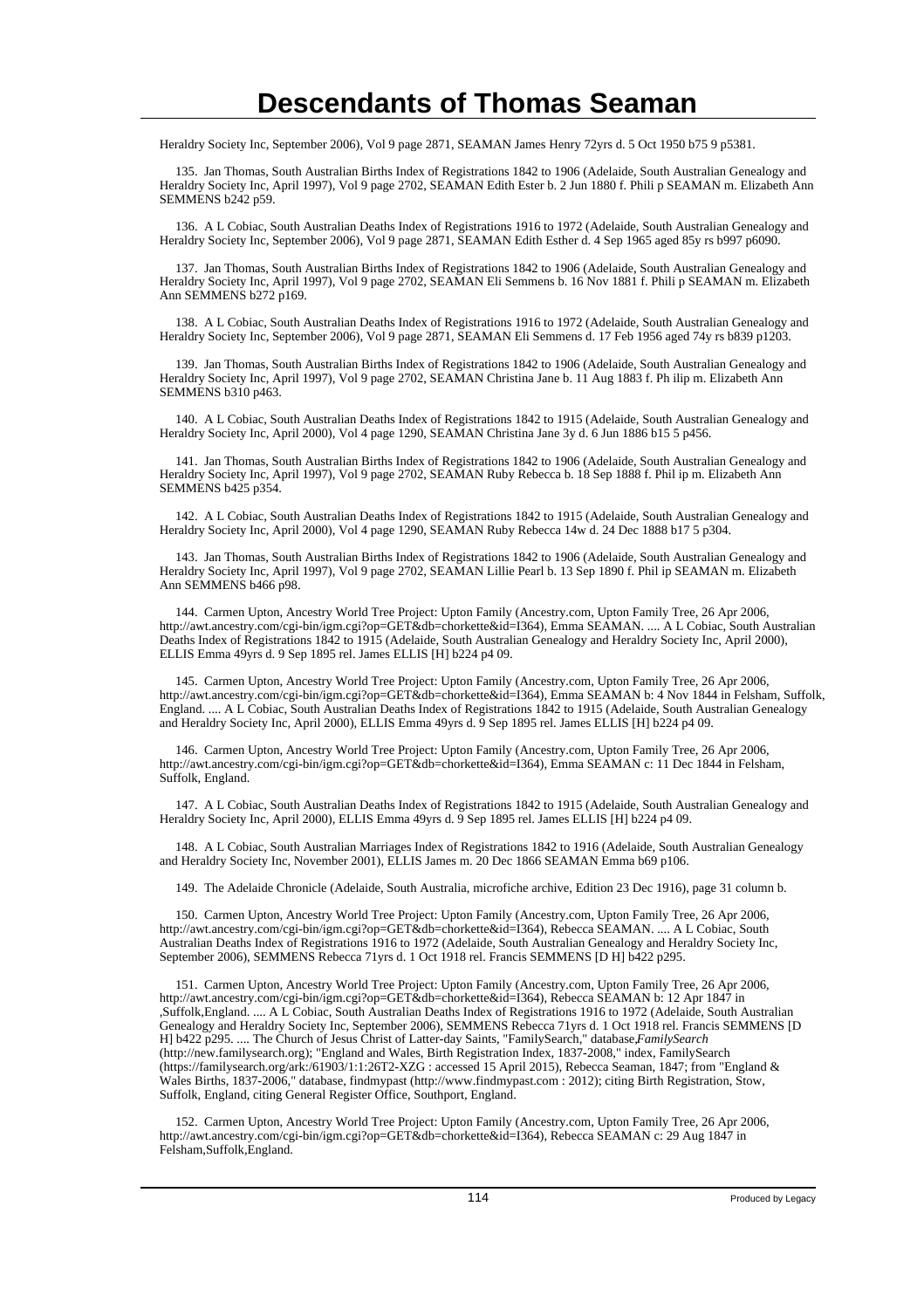153. A L Cobiac, South Australian Deaths Index of Registrations 1916 to 1972 (Adelaide, South Australian Genealogy and Heraldry Society Inc, September 2006), SEMMENS Rebecca 71yrs d. 1 Oct 1918 rel. Francis SEMMENS [D H] b422 p295.

 154. A L Cobiac, South Australian Marriages Index of Registrations 1842 to 1916 (Adelaide, South Australian Genealogy and Heraldry Society Inc, November 2001), SEMMENS Francis 19yrs f. Thomas m. 20 Feb 1867 SEAMAN Rebec ca 19yrs f. Batley b70 p273. .... A L Cobiac, South Australian Deaths Index of Registrations 1916 to 1972 (Adelaide, South Australian Genealogy and Heraldry Society Inc, September 2006), SEMMENS Francis 92yrs d. 31 Mar 1943 b662 p1622. .... Jill Statton,Editor, Biographical Index of South Australians 1836-1885 (Adelaide, South Australian Genealogical and Heraldry Society Inc, May 1986), SEMMENS Francis b: c1848 d: 23.1.1906 bd: Quorn SA occ: Far mer res: McLaren Vale, Quorn, Kanyaka m: 20.2.1867 SA? Rebe cca b: c1847 d: 1.10.1918 ch: David Wm (1867-1929), Herbt T hos (c1870-1910), Fredk Gordon (1884-1886).

 155. A L Cobiac, South Australian Marriages Index of Registrations 1842 to 1916 (Adelaide, South Australian Genealogy and Heraldry Society Inc, November 2001), SEMMENS Francis 19yrs f. Thomas m. 20 Feb 1867 SEAMAN Rebec ca 19yrs f. Batley b70 p273.

 156. A L Cobiac, South Australian Marriages Index of Registrations 1842 to 1916 (Adelaide, South Australian Genealogy and Heraldry Society Inc, November 2001), SEMMENS Francis 19yrs f. Thomas m. 20 Feb 1867 SEAMAN Rebec ca 19yrs f. Batley b70 p273. .... A L Cobiac, South Australian Deaths Index of Registrations 1916 to 1972 (Adelaide, South Australian Genealogy and Heraldry Society Inc, September 2006), SEMMENS Francis 92yrs d. 31 Mar 1943 b662 p1622.

 157. A L Cobiac, South Australian Deaths Index of Registrations 1916 to 1972 (Adelaide, South Australian Genealogy and Heraldry Society Inc, September 2006), SEMMENS Francis 92yrs d. 31 Mar 1943 b662 p1622.

 158. Carmen Upton, Ancestry World Tree Project: Upton Family (Ancestry.com, Upton Family Tree, 26 Apr 2006, http://awt.ancestry.com/cgi-bin/igm.cgi?op=GET&db=chorkette&id=I364), Peter SEAMAN.

 159. Carmen Upton, Ancestry World Tree Project: Upton Family (Ancestry.com, Upton Family Tree, 26 Apr 2006, http://awt.ancestry.com/cgi-bin/igm.cgi?op=GET&db=chorkette&id=I364), Peter SEAMAN b: 26 Jun 1849 in Felsom, Suffolk, England.

 160. Carmen Upton, Ancestry World Tree Project: Upton Family (Ancestry.com, Upton Family Tree, 26 Apr 2006, http://awt.ancestry.com/cgi-bin/igm.cgi?op=GET&db=chorkette&id=I364), Peter SEAMAN c: 22 Jul 1849 in Felsham, Suffolk, England.

 161. A L Cobiac, South Australian Deaths Index of Registrations 1916 to 1972 (Adelaide, South Australian Genealogy and Heraldry Society Inc, September 2006), Vol 9 page 2871, SEAMAN Peter d. 27 Jul 1935 aged 86 yrs b5 71 p2948.

 162. A L Cobiac, South Australian Marriages Index of Registrations 1842 to 1916 (Adelaide, South Australian Genealogy and Heraldry Society Inc, November 2001), Vol 4 page 1705, SEAMAN Peter 35yrs f. Peter Batley SEAMA N m. 6 Jun 1885 SEMMENS Margaret 33yrs f. John SEMMENS b14 3 p1050.

 163. A L Cobiac, South Australian Deaths Index of Registrations 1916 to 1972 (Adelaide, South Australian Genealogy and Heraldry Society Inc, September 2006), Vol 9 page 2871, SEAMAN Margaret 88yrs d. 11 Dec 1940 b63 1 p5620.

 164. Jan Thomas, South Australian Births Index of Registrations 1842 to 1906 (Adelaide, South Australian Genealogy and Heraldry Society Inc, April 1997), Vol 9 page 2702, SEAMAN Herbert Peter b. 30 Mar 1886 f. Pet er m. Margaret SEMMENS b371 p163.

 165. A L Cobiac, South Australian Deaths Index of Registrations 1916 to 1972 (Adelaide, South Australian Genealogy and Heraldry Society Inc, September 2006), Vol 9 page 2871, SEAMAN Herbert Peter 58yrs d. 4 Feb 1945 b 684 p497.

 166. Jan Thomas, South Australian Births Index of Registrations 1842 to 1906 (Adelaide, South Australian Genealogy and Heraldry Society Inc, April 1997), Vol 9 page 2702, SEAMAN Cyril James Nixon b. 18 Feb 1888 f . Peter m. Margaret SEMMENS b411 p326.

 167. A L Cobiac, South Australian Deaths Index of Registrations 1916 to 1972 (Adelaide, South Australian Genealogy and Heraldry Society Inc, September 2006), Vol 9 page 2871, SEAMAN Cyril James Nixon 81yrs d 22 Feb 19 69 b64A p1247.

 168. Jan Thomas, South Australian Births Index of Registrations 1842 to 1906 (Adelaide, South Australian Genealogy and Heraldry Society Inc, April 1997), Vol 9 page 2702, SEAMAN Minnie Hilda b. 3 Oct 1889 f. Pete r m. Margaret SEMMENS b446 p360.

 169. A L Cobiac, South Australian Deaths Index of Registrations 1916 to 1972 (Adelaide, South Australian Genealogy and Heraldry Society Inc, September 2006), Vol 9 page 2871, SEAMAN Minnie Hilda 48yrs d. 20 Aug 1938 b 605 p3614.

 170. Jan Thomas, South Australian Births Index of Registrations 1842 to 1906 (Adelaide, South Australian Genealogy and Heraldry Society Inc, April 1997), Vol 9 page 2702, SEAMAN Laurence Roy b. 2 Apr 1892 f. Pete r m. Margaret SEMMENS b498 p399.

 171. A L Cobiac, South Australian Deaths Index of Registrations 1916 to 1972 (Adelaide, South Australian Genealogy and Heraldry Society Inc, September 2006), Vol 9 page 2871, SEAMAN Laurence Roy 78yrs d. 29 Jun 1970 b 90A p4848.

 172. Carmen Upton, Ancestry World Tree Project: Upton Family (Ancestry.com, Upton Family Tree, 26 Apr 2006, http://awt.ancestry.com/cgi-bin/igm.cgi?op=GET&db=chorkette&id=I364), Elisha SEAMAN b: 14 Feb 1853 in Morphett Vale,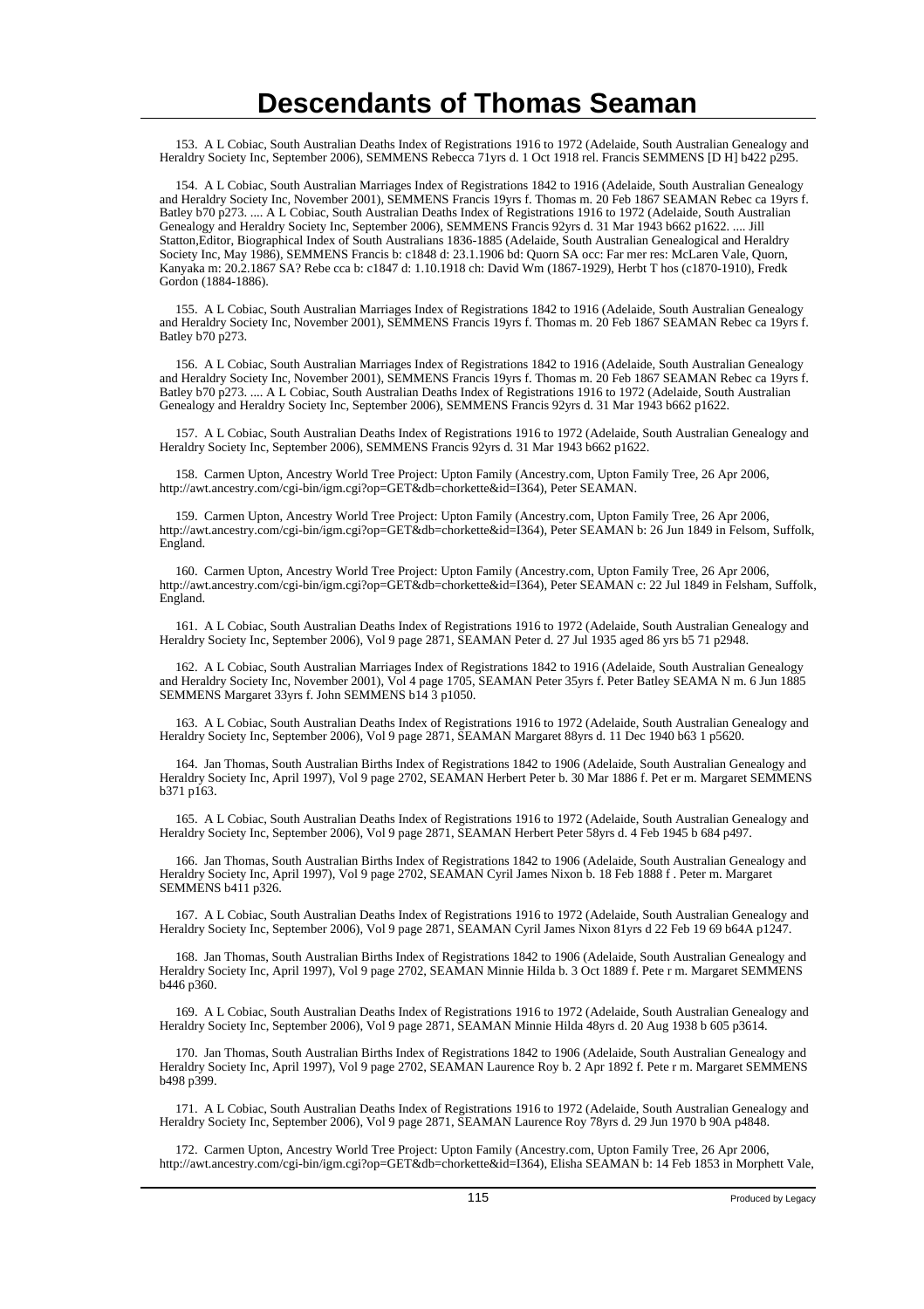South Austra lia, Australia.

 173. A L Cobiac, South Australian Deaths Index of Registrations 1842 to 1915 (Adelaide, South Australian Genealogy and Heraldry Society Inc, April 2000), Vol 4 page 1290, SEAMAN Elisha d. 14 Oct 1915 aged 62yrs b3 96 p106.

 174. A L Cobiac, South Australian Marriages Index of Registrations 1842 to 1916 (Adelaide, South Australian Genealogy and Heraldry Society Inc, November 2001), Vol 4 page 1705, SEAMAN Elisha 22yrs f. Peter Battley SEAMA N m. 7 Oct 1875 HARTLEY Sarah Hannah 21yrs f. James HARTLEY b105 p53. .... Victoria Registrar General, VIC Registry of Births, Deaths and Marriages "Pioneer Index" (CD-ROM, Melbourne Australia, 1989, Victoria Pioneer Index 1838-1888), HARTLEY Sarah Hannah b. 1854 f. James m. Jane WIDDUP reg. 4 72/1854.

 175. A L Cobiac, South Australian Marriages Index of Registrations 1842 to 1916 (Adelaide, South Australian Genealogy and Heraldry Society Inc, November 2001), Vol 4 page 1705, SEAMAN Elisha 22yrs f. Peter Battley SEAMA N m. 7 Oct 1875 HARTLEY Sarah Hannah 21yrs f. James HARTLEY b105 p53.

 176. A L Cobiac, South Australian Deaths Index of Registrations 1916 to 1972 (Adelaide, South Australian Genealogy and Heraldry Society Inc, September 2006), Vol 9 page 2871, SEAMAN Sarah Hannah 66yrs d. 3 Jun 1920 b4 38 p103.

177. The Adelaide Chroncile (Adelaide, South Australia, microfiche archive, Edition 12 Jun 1920), page 31 column c.

 178. Jan Thomas, South Australian Births Index of Registrations 1842 to 1906 (Adelaide, South Australian Genealogy and Heraldry Society Inc, April 1997), Vol 9 page 2702, SEAMAN Arthur James b. 15 May 1876 f. Elis ha m. Sarah Hannah HARTLEY b166 p340.

 179. Australian Imperial Forces, Australian Imperial Forces Service Record - Arthur James SEAMAN Service No 740 (National Archives of Australia, 2005, item 8075844).

 180. Jan Thomas, South Australian Births Index of Registrations 1842 to 1906 (Adelaide, South Australian Genealogy and Heraldry Society Inc, April 1997), Vol 9 page 2702, SEAMAN Beatrice Jane b. 13 Jan 1878 f. Eli sha m. Sarah Hannah HARTLEY b195 p137. .... Victoria Registrar General, VIC Registry of Births, Deaths and Marriages "Death Index 1921-1985" (CD-ROM, Melbourne Australia, 1989, Victoria Death Index 1921-1985), OKEEFE Beatrice Jane f. Seaman Elisah m. Sarah Ann HARTLE Y d. 1942 at HBERG reg. 3941.

 181. Jan Thomas, South Australian Births Index of Registrations 1842 to 1906 (Adelaide, South Australian Genealogy and Heraldry Society Inc, April 1997), Vol 9 page 2702, SEAMAN Beatrice Jane b. 13 Jan 1878 f. Eli sha m. Sarah Hannah HARTLEY b195 p137.

 182. Victoria Registrar General, VIC Registry of Births, Deaths and Marriages "Death Index 1921-1985" (CD-ROM, Melbourne Australia, 1989, Victoria Death Index 1921-1985), OKEEFE Beatrice Jane f. Seaman Elisah m. Sarah Ann HARTLE Y d. 1942 at HBERG reg. 3941.

 183. Jan Thomas, South Australian Births Index of Registrations 1842 to 1906 (Adelaide, South Australian Genealogy and Heraldry Society Inc, April 1997), Vol 9 page 2702, SEAMAN Ernest George b. 17 Nov 1879 f. Eli sha m. Sarah Hannah HARTLEY b230 p384.

 184. A L Cobiac, South Australian Deaths Index of Registrations 1916 to 1972 (Adelaide, South Australian Genealogy and Heraldry Society Inc, September 2006), Vol 9 page 2871, SEAMAN Ernest George d. 5 Dec 1956 aged 7 7yrs b851 p484.

 185. Jan Thomas, South Australian Births Index of Registrations 1842 to 1906 (Adelaide, South Australian Genealogy and Heraldry Society Inc, April 1997), Vol 9 page 2702, SEAMAN Cecil Frank b. 17 Oct 1881f. Elish a m. Sarah Hannah HARTLEY b270 p195. .... Victoria Registrar General, VIC Registry of Births, Deaths and Marriages "Death Index 1921-1985" (CD-ROM, Melbourne Australia, 1989, Victoria Death Index 1921-1985), SEAMAN Cecil Frank 57yrs d. 1936 f. Seaman Elisha m. Sara h HARTLEY at PRAN reg. 9442.

 186. Jan Thomas, South Australian Births Index of Registrations 1842 to 1906 (Adelaide, South Australian Genealogy and Heraldry Society Inc, April 1997), Vol 9 page 2702, SEAMAN Cecil Frank b. 17 Oct 1881f. Elish a m. Sarah Hannah HARTLEY b270 p195.

 187. Victoria Registrar General, VIC Registry of Births, Deaths and Marriages "Death Index 1921-1985" (CD-ROM, Melbourne Australia, 1989, Victoria Death Index 1921-1985), SEAMAN Cecil Frank 57yrs d. 1936 f. Seaman Elisha m. Sara h HARTLEY at PRAN reg. 9442.

 188. Jan Thomas, South Australian Births Index of Registrations 1842 to 1906 (Adelaide, South Australian Genealogy and Heraldry Society Inc, April 1997), Vol 9 page 2702, SEAMAN Mabel b. 1 Jun 1883 f. Elisha m. Sa rah Hannah HARTLEY b305 p302. .... A L Cobiac, South Australian Deaths Index of Registrations 1916 to 1972 (Adelaide, South Australian Genealogy and Heraldry Society Inc, September 2006), HOOK Mabel 65yrs d. 3 Aug 1948 rel. John Thomas HOOK [H] b7 29 p3905.

 189. Jan Thomas, South Australian Births Index of Registrations 1842 to 1906 (Adelaide, South Australian Genealogy and Heraldry Society Inc, April 1997), Vol 9 page 2702, SEAMAN Mabel b. 1 Jun 1883 f. Elisha m. Sa rah Hannah HARTLEY b305 p302.

 190. A L Cobiac, South Australian Deaths Index of Registrations 1916 to 1972 (Adelaide, South Australian Genealogy and Heraldry Society Inc, September 2006), HOOK Mabel 65yrs d. 3 Aug 1948 rel. John Thomas HOOK [H] b7 29 p3905.

191. Jan Thomas, South Australian Births Index of Registrations 1842 to 1906 (Adelaide, South Australian Genealogy and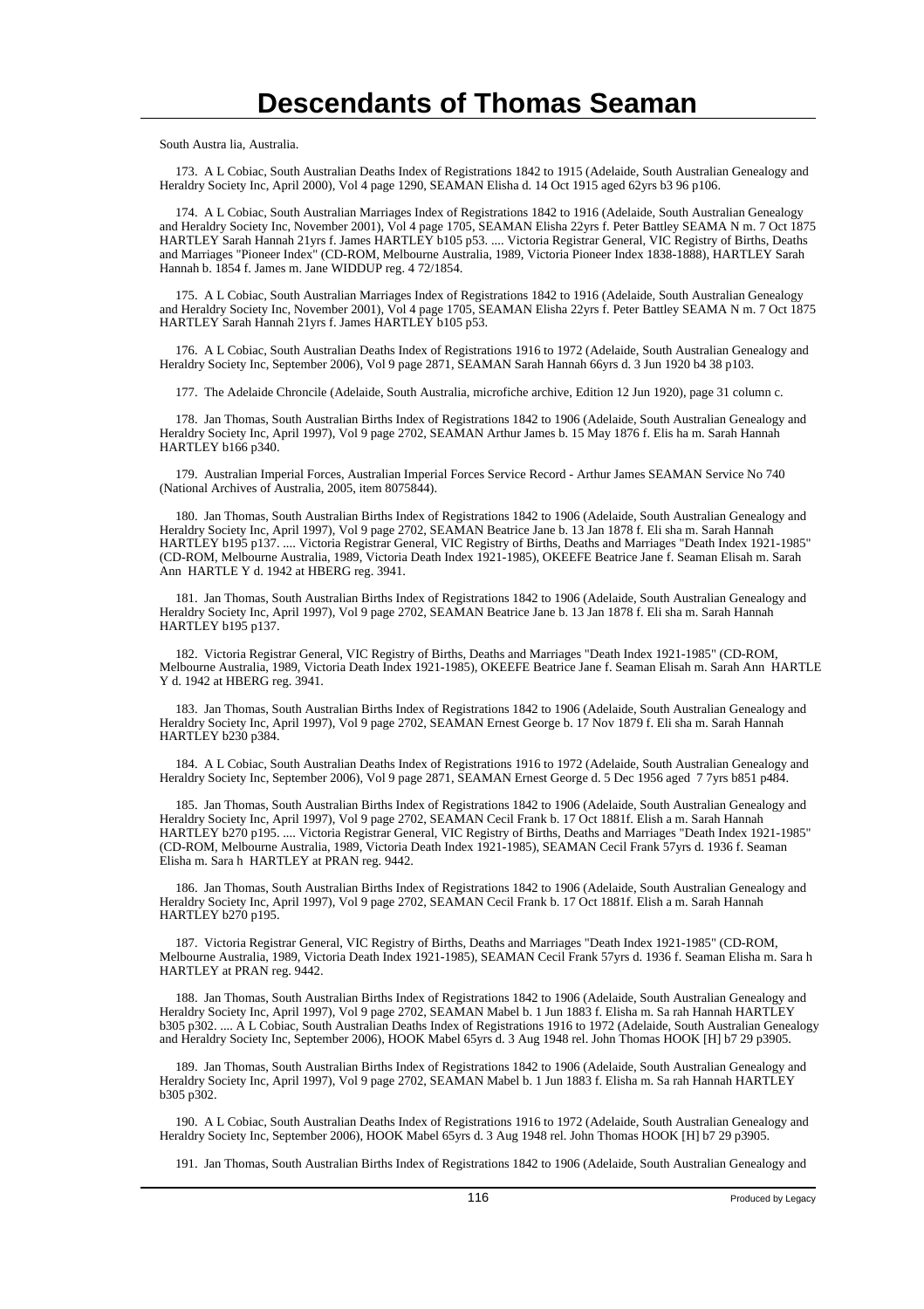Heraldry Society Inc, April 1997), Vol 9 page 2702, SEAMAN Clarence b. 8 May 1885 f. Elisha m . Sarah Hannah HARTLEY b348 p305.

 192. A L Cobiac, South Australian Deaths Index of Registrations 1842 to 1915 (Adelaide, South Australian Genealogy and Heraldry Society Inc, April 2000), Vol 4 page 1290, SEAMAN Clarence d. 8 May 1885 aged 1h b14 6 p108.

 193. Jan Thomas, South Australian Births Index of Registrations 1842 to 1906 (Adelaide, South Australian Genealogy and Heraldry Society Inc, April 1997), Vol 9 page 2702, SEAMAN Alice Maud b. 13 Apr 1886 f. Elish a m. Sarah Hannah HARKEY (sic) b371 p398. .... A L Cobiac, South Australian Deaths Index of Registrations 1916 to 1972 (Adelaide, South Australian Genealogy and Heraldry Society Inc, September 2006), HUNT Alice Maud 83yrs d. 20 Jul 1969 rel. Edwin Heather HUN T [DH] b72A p5024.

 194. Jan Thomas, South Australian Births Index of Registrations 1842 to 1906 (Adelaide, South Australian Genealogy and Heraldry Society Inc, April 1997), Vol 9 page 2702, SEAMAN Alice Maud b. 13 Apr 1886 f. Elish a m. Sarah Hannah HARKEY (sic) b371 p398.

 195. A L Cobiac, South Australian Deaths Index of Registrations 1916 to 1972 (Adelaide, South Australian Genealogy and Heraldry Society Inc, September 2006), HUNT Alice Maud 83yrs d. 20 Jul 1969 rel. Edwin Heather HUN T [DH] b72A p5024.

 196. Jan Thomas, South Australian Births Index of Registrations 1842 to 1906 (Adelaide, South Australian Genealogy and Heraldry Society Inc, April 1997), Vol 9 page 2702, SEAMAN Edith b. 3 Jan 1889 f. Elisha m. Sa rah Hannah HARTLEY b431 p85.

 197. Jan Thomas, South Australian Births Index of Registrations 1842 to 1906 (Adelaide, South Australian Genealogy and Heraldry Society Inc, April 1997), Vol 9 page 2702, SEAMAN Walter Batley b. 19 Jan 1891 f. Eli sha m. Sarah Hannah HARTLEY b473 p32.

 198. Australian Imperial Forces, Australian Imperial Forces Service Record - Walter Batley SEAMAN Service No 101 (National Archives of Australia, 2005, item 8075861).

 199. Jan Thomas, South Australian Births Index of Registrations 1842 to 1906 (Adelaide, South Australian Genealogy and Heraldry Society Inc, April 1997), Vol 9 page 2702, SEAMAN Frederick Albert b. 20 Apr 1893 f . Elisha m. Sarah Hannah HARTLEY b520 p219.

 200. A L Cobiac, South Australian Deaths Index of Registrations 1916 to 1972 (Adelaide, South Australian Genealogy and Heraldry Society Inc, September 2006), Vol9 page 2871, SEAMAN Frederick Albert 66yrs d. 22 Jun 195 9 b892 p3728.

 201. The Church of Jesus Christ of Latter-day Saints, "FamilySearch," database, *FamilySearch* (http://new.familysearch.org); "England and Wales, Birth Registration Index, 1837-2008," index, FamilySearch (https://familysearch.org/pal:/MM9.1.1/26PG-KDJ : accessed 21 March 2015), Elijah George William Courtnay Seaman, 1846; from "England & Wales Births, 1837-2006," index, findmypast (http://www.findmypast.com : 2012); citing Birth Registration, Medway, Kent, England, citing General Register Office, Southport, England.

 202. The Church of Jesus Christ of Latter-day Saints, "FamilySearch," database, *FamilySearch* (http://new.familysearch.org); "England, Births and Christenings, 1538-1975," index, FamilySearch (https://familysearch.org/pal:/MM9.1.1/J3TT-R4M : accessed 17 Feb 2013), Elijah George William Courtenay Seaman, 05 Feb 1846; citing Saint Margaret, Rochester, Kent, England, reference item 1 p 228; FHL microfilm 1469484.

 203. The Church of Jesus Christ of Latter-day Saints, "FamilySearch," database, *FamilySearch* (http://new.familysearch.org); "England Deaths and Burials, 1538-1991," index*FamilySearch* (https://familysearch.org/pal:/MM9.1.1/JCPD-J3J : accessed 26 Aug 2012), Elijah George William Courtenay Seaman, ; citing reference Pg. 108 Line 857, FHL microfilm 1835971.

 204. The Church of Jesus Christ of Latter-day Saints, "FamilySearch," database, *FamilySearch* (http://new.familysearch.org).

205. The Church of Jesus Christ of Latter-day Saints, "FamilySearch," database, FamilySearch (http://new.familysearch.org); "England, Marriages, 1538-1973," index.*FamilySearch* (https://familysearch.org/pal:/MM9.1.1/NNQ5-PJC : accessed 02 Aug 2012), Thomas Ly...Tt and Sophia Seaman, 01 May 1851; citing reference , FHL microfilm 1658080.

 206. FreeREG, "England, Births and Christenings, 1538-1975," index, FamilySearch (https://familysearch.org/pal:/MM9.1.1/NPZZ-BVW : accessed 16 Oct 2012), Elijah Seaman, 27 Apr 1836; citing reference , FHL microfilm 0596996 (RG4 642).

 207. The Church of Jesus Christ of Latter-day Saints, "FamilySearch," database, *FamilySearch* (http://new.familysearch.org); "England and Wales, Birth Registration Index, 1837-2008," indexFamilySearch (https://familysearch.org/ark:/61903/1:1:2X37-DX2 : accessed 21 April 2015), Elijah Seaman, 1857; from "England & Wales Births, 1837-2006," database, *findmypast* (http://www.findmypast.com : 2012); citing Birth Registration, Tendring, Essex, England, citing General Register Office, Southport, England.

208. The Church of Jesus Christ of Latter-day Saints, "FamilySearch," database, *FamilySearch* (http://new.familysearch.org); "England and Wales, Birth Registration Index, 1837-2008," index, *FamilySearch* (https://familysearch.org/ark:/61903/1:1:26Y5-H9Y : accessed 2 May 2015), Elijah Seaman, 1858; from "England & Wales Births, 1837-2006," database, *findmypast* (http://www.findmypast.com : 2012); citing Birth Registration, Tendring, Essex,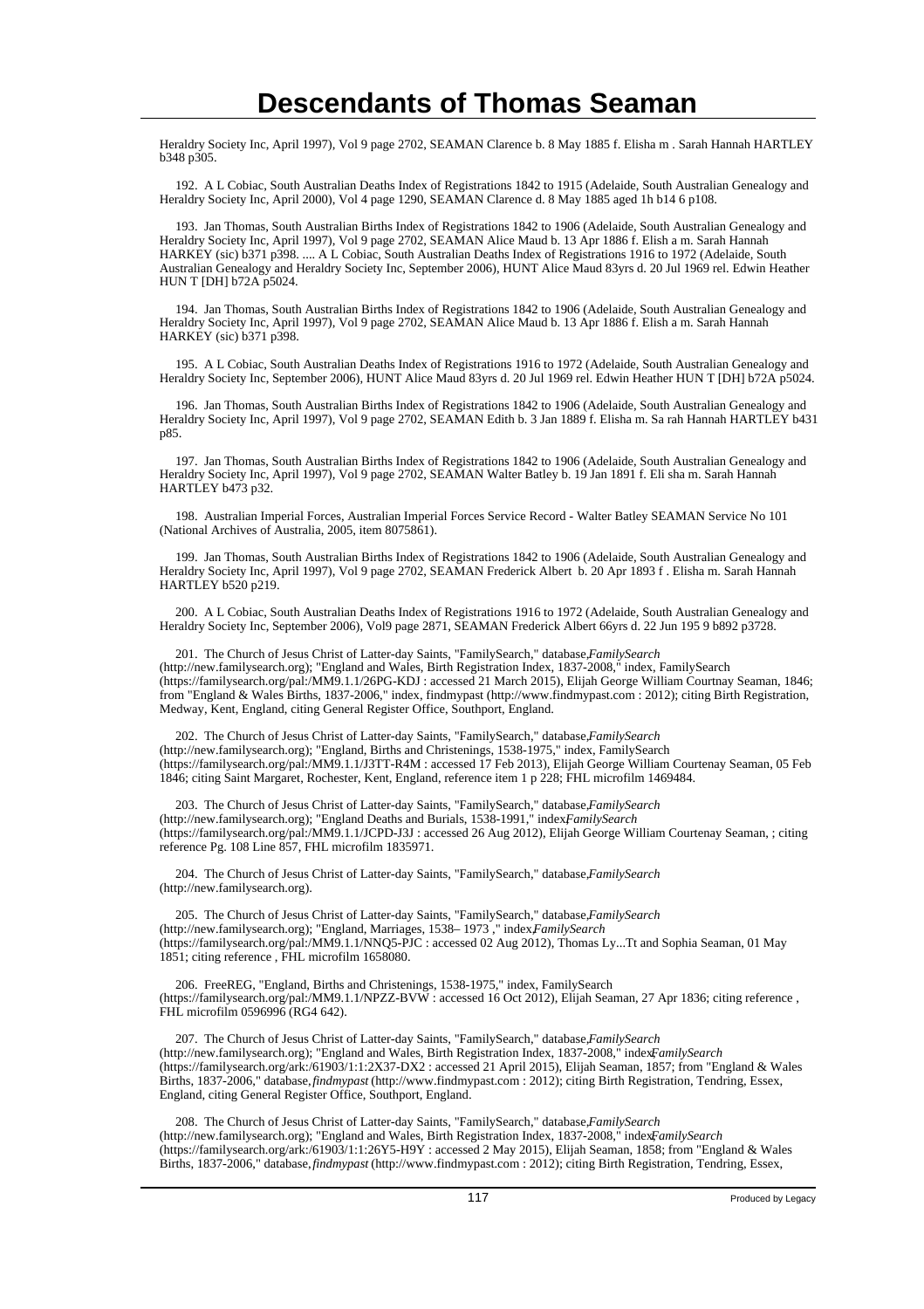England, citing General Register Office, Southport, England.

 209. The Church of Jesus Christ of Latter-day Saints, "FamilySearch," database, *FamilySearch* (http://new.familysearch.org); "England and Wales, Birth Registration Index, 1837-2008", index, FamilySearch (https://familysearch.org/pal:/MM9.1.1/2NDR-ZLS : accessed 16 December 2014), Peter Seaman, 1838.

 210. The Church of Jesus Christ of Latter-day Saints, "FamilySearch," database, *FamilySearch* (http://new.familysearch.org); "England, Births and Christenings, 1538-1975," index, FamilySearch (https://familysearch.org/pal:/MM9.1.1/N5BX-PHT : accessed 05 Nov 2012), Lydia Seaman, 10 Sep 1871; citing reference , FHL microfilm 952471.

 211. The Church of Jesus Christ of Latter-day Saints, "FamilySearch," database, *FamilySearch* (http://new.familysearch.org); "England, Births and Christenings, 1538-1975," index, FamilySearch (https://familysearch.org/pal:/MM9.1.1/J3VM-7QT : accessed 05 Nov 2012), Rachel Seaman, 10 Sep 1871; citing reference , FHL microfilm 952471.

 212. The Church of Jesus Christ of Latter-day Saints, "FamilySearch," database, *FamilySearch* (http://new.familysearch.org); "England, Births and Christenings, 1538-1975," index, FamilySearch (https://familysearch.org/pal:/MM9.1.1/N5BD-LDW : accessed 05 Nov 2012), David Enoch Seaman, 10 Sep 1871; citing reference , FHL microfilm 952471.

 213. The Church of Jesus Christ of Latter-day Saints, "FamilySearch," database, *FamilySearch* (http://new.familysearch.org); "England Births and Christenings 1538-1975" index FamilySearch (https://familysearch.org/pal:/MM9.1.1/N5B6-5PP : accessed 05 Nov 2012) Walter George Seaman 10 Sep 1871; citing reference FHL microfilm 952471.

 214. The Church of Jesus Christ of Latter-day Saints, "FamilySearch," database, *FamilySearch* (http://new.familysearch.org); "England, Births and Christenings, 1538-1975," index, FamilySearch (https://familysearch.org/pal:/MM9.1.1/N5B6-5PP : accessed 05 Nov 2012), Walter George Seaman, 10 Sep 1871; citing reference , FHL microfilm 952471.

 215. The Church of Jesus Christ of Latter-day Saints, "FamilySearch," database, *FamilySearch* (http://new.familysearch.org); "England, Births and Christenings, 1538-1975," index, FamilySearch (https://familysearch.org/pal:/MM9.1.1/NBZD-2JY : accessed 05 Nov 2012), Dinah Seaman, 10 Sep 1871; citing reference , FHL microfilm 952471.

 216. The Church of Jesus Christ of Latter-day Saints, "FamilySearch," database, *FamilySearch* (http://new.familysearch.org); "England and Wales, Birth Registration Index, 1837-2008," index, FamilySearch (https://familysearch.org/pal:/MM9.1.1/2N3J-F51 : accessed 11 February 2015), Dinah Seaman, 1840; from "England & Wales Births, 1837-2006," index, findmypast (http://www.findmypast.com : 2012); citing Birth Registration, Hartismere, Suffolk, England, citing General Register Office, Southport, England.

 217. The Church of Jesus Christ of Latter-day Saints, "FamilySearch," database, *FamilySearch* (http://new.familysearch.org); "England, Marriages, 1538– 1973 ," index, FamilySearch (https://familysearch.org/pal:/MM9.1.1/NK4J-SJP : accessed 17 Feb 2013), Thomas Dockerill and Dinah Seaman, ; citing Saint Nicholas, Brighton, Sussex, England, reference ; FHL microfilm 1067169.

 218. The Church of Jesus Christ of Latter-day Saints, "FamilySearch," database, *FamilySearch* (http://new.familysearch.org); "England and Wales, Birth Registration Index, 1837-2008," index, FamilySearch (https://familysearch.org/pal:/MM9.1.1/2N42-MRS : accessed 9 March 2015), Caroline Seaman, 1844; from "England & Wales Births, 1837-2006," index, findmypast (http://www.findmypast.com : 2012); citing Birth Registration, Hartismere, Suffolk, England, citing General Register Office, Southport, England.

219. MacDonald Web Site, William James Pallant.

220. The Church of Jesus Christ of Latter-day Saints, "FamilySearch," database, FamilySearch (http://new.familysearch.org); "England and Wales, Birth Registration Index, 1837-2008," index, FamilySearch (https://familysearch.org/pal:/MM9.1.1/26RW-NZ1 : accessed 22 March 2015), Philip Seaman, 1846; from "England & Wales Births, 1837-2006," index, findmypast (http://www.findmypast.com : 2012); citing Birth Registration, Hartismere, Suffolk, England, citing General Register Office, Southport, England.

221. The Church of Jesus Christ of Latter-day Saints, "FamilySearch," database, FamilySearch (http://new.familysearch.org); "England, Births and Christenings, 1538-1975," index, FamilySearch (https://familysearch.org/pal:/MM9.1.1/J759-X91 : accessed 09 Dec 2012), Florence Maud Seaman, 27 Jul 1884; citing Thelveton, Norfolk, England, reference Items 329-336 p 42; FHL microfilm 1951635.

 222. The Church of Jesus Christ of Latter-day Saints, "FamilySearch," database, *FamilySearch* (http://new.familysearch.org); "England, Births and Christenings, 1538-1975," index, FamilySearch (https://familysearch.org/pal:/MM9.1.1/JSC7-2Y8 : accessed 09 Dec 2012), Sidney Morris Seaman, 27 Jul 1884; citing Thelveton, Norfolk, England, reference Items 329-336 p 42; FHL microfilm 1951635.

 223. The Church of Jesus Christ of Latter-day Saints, "FamilySearch," database, *FamilySearch* (http://new.familysearch.org); "England, Births and Christenings, 1538-1975," index, FamilySearch (https://familysearch.org/pal:/MM9.1.1/N1XM-Y5P : accessed 09 Dec 2012), Arthur Edward Seaman, 22 Aug 1886; citing Thelveton, Norfolk, England, reference Items 337-344 p 43; FHL microfilm 1951635. & FreeReg: 19421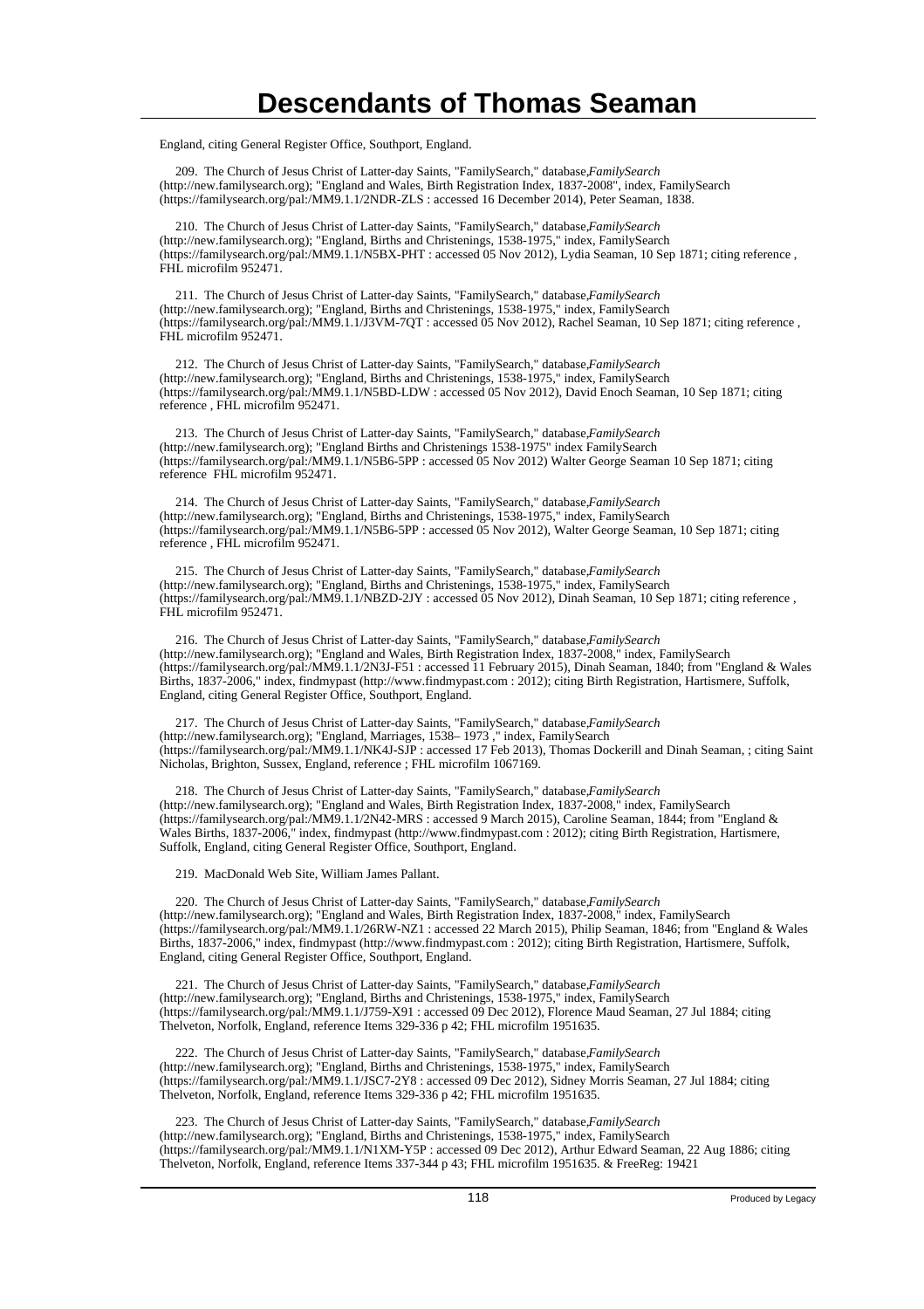224. database (http://www.findagrave.com); http://www.findagrave.com/cgi-bin/fg.cgi? page=gr&GSln=seaman&GSbyrel=all&GSdyrel=all&GScntry=5&GSob=n&GSsr=1&GRid=44580980&df=all&

225. The Church of Jesus Christ of Latter-day Saints, "FamilySearch," database, FamilySearch (http://new.familysearch.org); "England Births and Christenings 1538-1975" index FamilySearch (https://familysearch.org/pal:/MM9.1.1/NX53-PVR : accessed 10 Dec 2012) Alfred Eric Seaman 27 Oct 1889; citing [REFERENCE-ERROR] reference It.3 p 46 # 364; FHL microfilm 1526706.

 226. The Church of Jesus Christ of Latter-day Saints, "FamilySearch," database, *FamilySearch* (http://new.familysearch.org); "England, Births and Christenings, 1538-1975," index, FamilySearch (https://familysearch.org/pal:/MM9.1.1/NX53-PVR : accessed 10 Dec 2012), Alfred Eric Seaman, 27 Oct 1889; citing [REFERENCE-ERROR], reference It.3 p 46 # 364; FHL microfilm 1526706.

227. The Church of Jesus Christ of Latter-day Saints, "FamilySearch," database, FamilySearch (http://new.familysearch.org); "England, Births and Christenings, 1538-1975," index, FamilySearch (https://familysearch.org/pal:/MM9.1.1/J7NY-FT1 : accessed 12 Dec 2012), Effie Elizabeth Seaman, 15 Oct 1891; citing [REFERENCE-ERROR], reference It.3 p 48 # 381; FHL microfilm 1526706.

 228. The Church of Jesus Christ of Latter-day Saints, "FamilySearch," database, *FamilySearch* (http://new.familysearch.org); "England Births and Christenings 1538-1975" index FamilySearch (https://familysearch.org/pal:/MM9.1.1/JQMQ-BR7 : accessed 16 Dec 2012) Mabel Fanny Seaman 02 Nov 1894; citing Thelveton Norfolk England reference item 4 p 50; FHL microfilm 1526709. & FreeReg: 19421

 229. The Church of Jesus Christ of Latter-day Saints, "FamilySearch," database, *FamilySearch* (http://new.familysearch.org); "England, Births and Christenings, 1538-1975," index, FamilySearch (https://familysearch.org/pal:/MM9.1.1/JQMQ-BR7 : accessed 16 Dec 2012), Mabel Fanny Seaman, 02 Nov 1894; citing Thelveton, Norfolk, England, reference item 4 p 50; FHL microfilm 1526709. & FreeReg: 19421

 230. The Church of Jesus Christ of Latter-day Saints, "FamilySearch," database, *FamilySearch* (http://new.familysearch.org); "England, Births and Christenings, 1538-1975," index, FamilySearch (https://familysearch.org/pal:/MM9.1.1/NX5W-Q61 : accessed 16 Dec 2012), Margaret Kate Seaman, 20 Oct 1895; citing [REFERENCE-ERROR], reference item 1 p 164; FHL microfilm 1526709.

 231. The Church of Jesus Christ of Latter-day Saints, "FamilySearch," database, *FamilySearch* (http://new.familysearch.org); "England and Wales, Birth Registration Index, 1837-2008", index, FamilySearch (https://familysearch.org/pal:/MM9.1.1/26RJ-B33 : accessed 17 December 2014), David Seaman, 1850.

 232. The Church of Jesus Christ of Latter-day Saints, "FamilySearch," database, *FamilySearch* (http://new.familysearch.org); "Ireland, Civil Registration Indexes, 1845-1958," index, FamilySearch (https://familysearch.org/pal:/MM9.1.1/FY91-L3L : accessed 28 Feb 2013), David Seaman, 1872; citing vol. 20, p. 225, General Registry, Custom House, Dublin, Ireland; FHL microfilm 101251.

"Ireland, Civil Registration Indexes, 1845-1958," index, FamilySearch (https://familysearch.org/pal:/MM9.1.1/FYS7-1M8 : accessed 28 Feb 2013), Mary Anne Cassells, 1872; citing vol. 20, p. 225, General Registry, Custom House, Dublin, Ireland; FHL microfilm 101251.

233. FreeREG, FreeReg File: 17410.

234. FreeREG, FreeReg: 17410.

235. The Church of Jesus Christ of Latter-day Saints, "FamilySearch," database, *FamilySearch* (http://new.familysearch.org); "England and Wales, Birth Registration Index, 1837-2008," index, FamilySearch (https://familysearch.org/pal:/MM9.1.1/2N7Q-HBG : accessed 9 February 2015), Enoch Seaman, 1851; from "England & Wales Births, 1837-2006," index, findmypast (http://www.findmypast.com : 2012); citing Birth Registration, Hartismere, Suffolk, England, citing General Register Office, Southport, England.

236. The Church of Jesus Christ of Latter-day Saints, "FamilySearch," database, FamilySearch (http://new.familysearch.org); "England Births and Christenings 1538-1975" index FamilySearch (https://familysearch.org/pal:/MM9.1.1/JWJQ-XQ4 : accessed 10 Nov 2012) Ann Frances Seaman 29 Nov 1874; citing reference FHL microfilm 919561.

 237. The Church of Jesus Christ of Latter-day Saints, "FamilySearch," database, *FamilySearch* (http://new.familysearch.org); "England and Wales, Birth Registration Index, 1837-2008," index, FamilySearch (https://familysearch.org/pal:/MM9.1.1/2NQ2-HF4 : accessed 21 February 2015), Phillip Cawston Seaman, 1842; from "England & Wales Births, 1837-2006," index, findmypast (http://www.findmypast.com : 2012); citing Birth Registration, Hartismere, Suffolk, England, citing General Register Office, Southport, England.

 238. The Church of Jesus Christ of Latter-day Saints, "FamilySearch," database, *FamilySearch* (http://new.familysearch.org); "England, Marriages, 1538– 1973 ," index, FamilySearch (https://familysearch.org/pal:/MM9.1.1/NJMN-W4C : accessed 17 Feb 2013), Philip Cawston Seaman and Eliza Woodrow, ; citing Lessingham, Earsham, Norfolk, England, reference Item 51 P 26; FHL microfilm 2262382.

 239. The Church of Jesus Christ of Latter-day Saints, "FamilySearch," database, *FamilySearch* (http://new.familysearch.org); "England Deaths and Burials, 1538-1991," index, FamilySearch (https://familysearch.org/pal:/MM9.1.1/JZ37-T5S : accessed 17 Feb 2013), Eliza Seaman, 26 Apr 1890; citing [REFERENCE-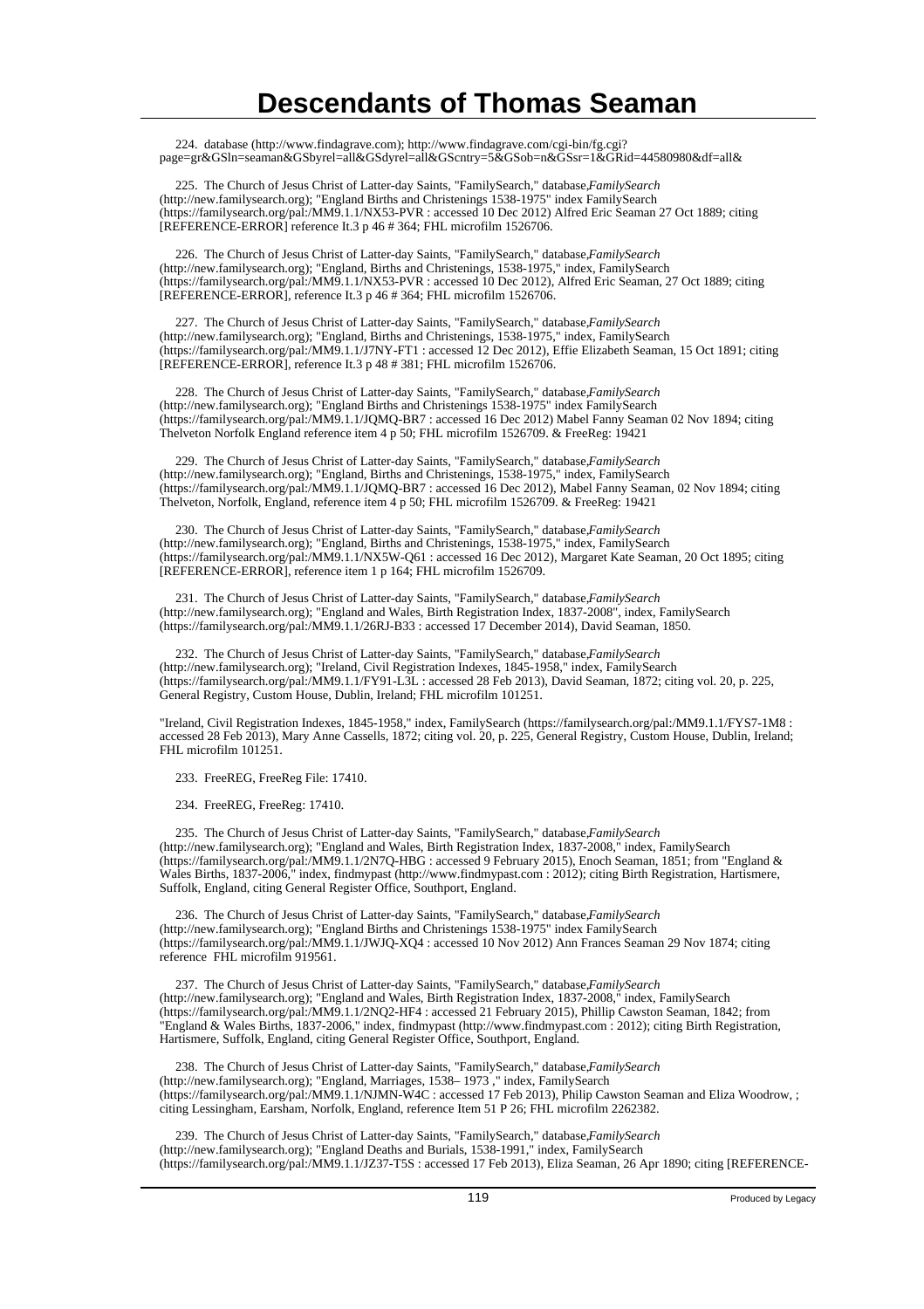ERROR], reference I 5 Pg152-153 No1212; FHL microfilm 1526705

 240. The Church of Jesus Christ of Latter-day Saints, "FamilySearch," database, *FamilySearch* (http://new.familysearch.org); "England and Wales, Birth Registration Index, 1837-2008," index, FamilySearch (https://familysearch.org/pal:/MM9.1.1/2N92-M63 : accessed 17 January 2015), Lydia Seaman, 1839; from "England & Wales Births, 1837-2006," index, findmypast (http://www.findmypast.com : 2012); citing Birth Registration, Bosmere, Suffolk, England, citing General Register Office, Southport, England.

 241. The Church of Jesus Christ of Latter-day Saints, "FamilySearch," database, *FamilySearch* (http://new.familysearch.org); "England and Wales, Birth Registration Index, 1837-1920", index, FamilySearch (https://familysearch.org/pal:/MM9.1.1/2N3L-3BK : accessed 26 Apr 2014), David Seaman, 1840.

242. The Church of Jesus Christ of Latter-day Saints, "FamilySearch," database, FamilySearch (http://new.familysearch.org); "England and Wales, Birth Registration Index, 1837-2008," index, FamilySearch (https://familysearch.org/pal:/MM9.1.1/2NQV-W4M : accessed 21 February 2015), Sophia Seaman, 1842; from "England & Wales Births, 1837-2006," index, findmypast (http://www.findmypast.com : 2012); citing Birth Registration, Bosmere, Suffolk, England, citing General Register Office, Southport, England.

 243. The Church of Jesus Christ of Latter-day Saints, "FamilySearch," database, *FamilySearch* (http://new.familysearch.org); "England and Wales, Birth Registration Index, 1837-2008," index, FamilySearch (https://familysearch.org/pal:/MM9.1.1/2N4X-KV7 : accessed 7 March 2015), Joseph Seaman, 1843; from "England & Wales Births, 1837-2006," index, findmypast (http://www.findmypast.com : 2012); citing Birth Registration, Bosmere, Suffolk, England, citing General Register Office, Southport, England.

 244. The Church of Jesus Christ of Latter-day Saints, "FamilySearch," database, *FamilySearch* (http://new.familysearch.org); "England and Wales, Birth Registration Index, 1837-2008," index, FamilySearch (https://familysearch.org/pal:/MM9.1.1/26R8-G99 : accessed 22 March 2015), Walter Seaman, 1846; from "England & Wales Births, 1837-2006," index, findmypast (http://www.findmypast.com : 2012); citing Birth Registration, Bosmere, Suffolk, England, citing General Register Office, Southport, England.

 245. The Church of Jesus Christ of Latter-day Saints, "FamilySearch," database, *FamilySearch* (http://new.familysearch.org); "England and Wales, Birth Registration Index, 1837-1920", index, FamilySearch (https://familysearch.org/pal:/MM9.1.1/2N7J-5NK : accessed 10 Aug 2014), Benjamin Seaman, 1848.

246. The Church of Jesus Christ of Latter-day Saints, "FamilySearch," database, *FamilySearch* (http://new.familysearch.org); "England and Wales, Birth Registration Index, 1837-2008," index, FamilySearch (https://familysearch.org/pal:/MM9.1.1/26T5-D2R : accessed 15 January 2015), Elijah Seaman, 1850; from "England & Wales Births, 1837-2006," index, findmypast (http://www.findmypast.com : 2012); citing Birth Registration, Bosmere, Suffolk, England, citing General Register Office, Southport, England.

 247. The Church of Jesus Christ of Latter-day Saints, "FamilySearch," database, *FamilySearch* (http://new.familysearch.org); "England and Wales Birth Registration Index, 1837-2008," index, FamilySearch (https://familysearch.org/ark:/61903/1:1:26TX-Y1G : accessed 12 May 2015), James Seaman, 1859; from "England & Wales Births, 1837-2006," database, findmypast (http://www.findmypast.com : 2012); citing Birth Registration, Bosmere, Suffolk, England, citing General Register Office, Southport, England.

 248. The Church of Jesus Christ of Latter-day Saints, "FamilySearch," database, *FamilySearch* (http://new.familysearch.org); "England and Wales, Birth Registration Index, 1837-1920", index, FamilySearch (https://familysearch.org/pal:/MM9.1.1/2N3J-F5Y : accessed 26 Apr 2014), David Seaman, 1840.

249. The Church of Jesus Christ of Latter-day Saints, "FamilySearch," database, FamilySearch (http://new.familysearch.org); "England, Births and Christenings, 1538-1975," index, FamilySearch (https://familysearch.org/pal:/MM9.1.1/N5XJ-468 : accessed 17 Oct 2012), David Seaman, 24 May 1840; citing reference , FHL microfilm 918539.

 250. The Church of Jesus Christ of Latter-day Saints, "FamilySearch," database, *FamilySearch* (http://new.familysearch.org); "England and Wales, Birth Registration Index, 1837-1920", index, FamilySearch (https://familysearch.org/pal:/MM9.1.1/2N95-LFC : accessed 26 Apr 2014), Benjamin Seaman, 1841.

 251. The Church of Jesus Christ of Latter-day Saints, "FamilySearch," database, *FamilySearch* (http://new.familysearch.org); "England Births and Christenings, 1538-1975," index, FamilySearch (https://familysearch.org/pal:/MM9.1.1/J7Y1-F2N : accessed 26 Apr 2014), Benjamin, 01 Feb 1841; citing Henley, Suffolk, reference 2:HNGK6P; FHL microfilm 918542.

 252. The Church of Jesus Christ of Latter-day Saints, "FamilySearch," database, *FamilySearch* (http://new.familysearch.org); "England and Wales, Birth Registration Index, 1837-2008," index, FamilySearch (https://familysearch.org/pal:/MM9.1.1/2NQV-WWG : accessed 21 February 2015), James Seamam, 1842; from "England & Wales Births, 1837-2006," index, findmypast (http://www.findmypast.com : 2012); citing Birth Registration, Bosmere, Suffolk, England, citing General Register Office, Southport, England.

253. The Church of Jesus Christ of Latter-day Saints, "FamilySearch," database, *FamilySearch* (http://new.familysearch.org); "England Births and Christenings, 1538-1975," index, FamilySearch (https://familysearch.org/pal:/MM9.1.1/JQDG-7BW : accessed 26 Apr 2014), James, 1842; citing Swilland, reference - 2:26MLSB4; FHL microfilm 918544.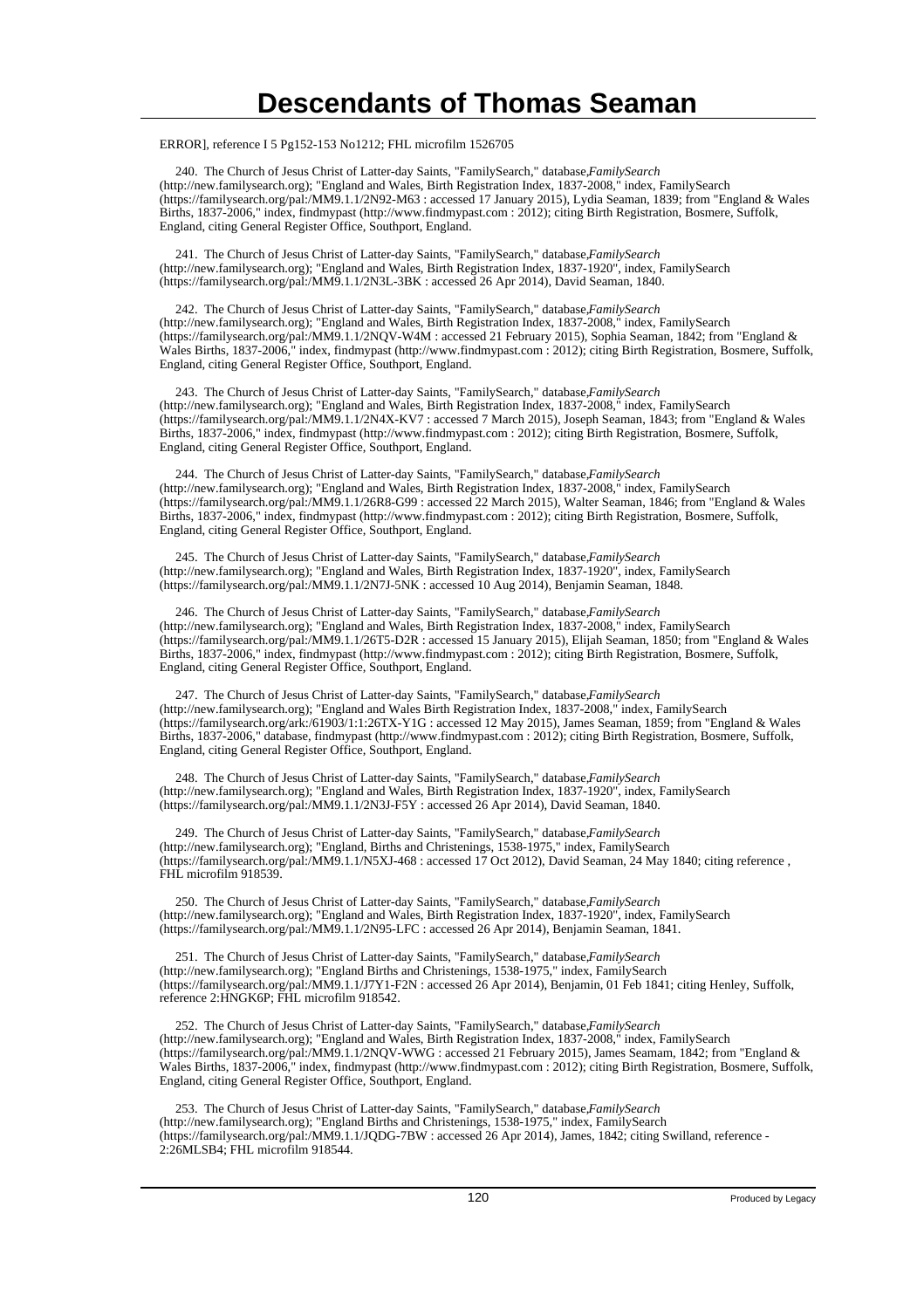254. tony seaman, seaman family tree Web Site, Albert James Seaman.

 255. The Church of Jesus Christ of Latter-day Saints, "FamilySearch," database, *FamilySearch* (http://new.familysearch.org); "England and Wales, Birth Registration Index, 1837-2008," index, FamilySearch (https://familysearch.org/pal:/MM9.1.1/26R8-GM1 : accessed 22 March 2015), Rachel Ann Seaman, 1846; from "England & Wales Births, 1837-2006," index, findmypast (http://www.findmypast.com : 2012); citing Birth Registration, Bosmere, Suffolk, England, citing General Register Office, Southport, England.

 256. The Church of Jesus Christ of Latter-day Saints, "FamilySearch," database, *FamilySearch* (http://new.familysearch.org); "England and Wales, Birth Registration Index, 1837-1920", index, FamilySearch (https://familysearch.org/pal:/MM9.1.1/2NW8-6J3 : accessed 26 Apr 2014), Fanny Ann Seaman, 1848.

 257. The Church of Jesus Christ of Latter-day Saints, "FamilySearch," database, *FamilySearch* (http://new.familysearch.org); "England and Wales, Birth Registration Index, 1837-2008," index, FamilySearch (https://familysearch.org/pal:/MM9.1.1/26RJ-B38 : accessed 1 January 2015), Peter Seaman, 1850; from "England & Wales Births, 1837-2006," index, findmypast (http://www.findmypast.com : 2012); citing Birth Registration, Bosmere, Suffolk, England, citing General Register Office, Southport, England.

 258. The Church of Jesus Christ of Latter-day Saints, "FamilySearch," database, *FamilySearch* (http://new.familysearch.org); "England and Wales, Birth Registration Index, 1837-2008," index, FamilySearch (https://familysearch.org/pal:/MM9.1.1/2N4R-7MH : accessed 7 March 2015), John George Seaman, 1854; from "England & Wales Births, 1837-2006," index, findmypast (http://www.findmypast.com : 2012); citing Birth Registration, Bosmere, Suffolk, England, citing General Register Office, Southport, England.

 259. database (http://www.findagrave.com); http://www.findagrave.com/cgi-bin/fg.cgi? page=gr&GSln=seaman&GSbyrel=all&GSdyrel=all&GScntry=5&GSob=n&GSsr=1&GRid=46671348&df=all&

 260. The Church of Jesus Christ of Latter-day Saints, "FamilySearch," database, *FamilySearch* (http://new.familysearch.org); "England and Wales, Birth Registration Index, 1837-2008," index, FamilySearch (https://familysearch.org/pal:/MM9.1.1/2655-8JQ : accessed 13 March 2015), Mary Ann Seaman, 1856; from "England & Wales Births, 1837-2006," index, findmypast (http://www.findmypast.com : 2012); citing Birth Registration, Bosmere, Suffolk, England, citing General Register Office, Southport, England.

 261. The Church of Jesus Christ of Latter-day Saints, "FamilySearch," database, *FamilySearch* (http://new.familysearch.org); "England and Wales, Birth Registration Index, 1837-2008," index, FamilySearch (https://familysearch.org/ark:/61903/1:1:26YJ-1DN : accessed 1 May 2015), George Seaman, 1858; from "England & Wales Births, 1837-2006," database, findmypast (http://www.findmypast.com : 2012); citing Birth Registration, Bosmere, Suffolk, England, citing General Register Office, Southport, England.

 262. The Church of Jesus Christ of Latter-day Saints, "FamilySearch," database, *FamilySearch* (http://new.familysearch.org); "England and Wales, Marriage Registration Index, 1837-1920", index*FamilySearch* (https://familysearch.org/pal:/MM9.1.1/2D29-S6Y : accessed 28 Apr 2014), Philip Seaman, 1869.

 263. The Church of Jesus Christ of Latter-day Saints, "FamilySearch," database, *FamilySearch* (http://new.familysearch.org); "England and Wales, Birth Registration Index, 1837-1920", index, *FamilySearch* (https://familysearch.org/pal:/MM9.1.1/26TC-MW1 : accessed 27 Apr 2014), Dinia Seaman, 1847.

264. The Church of Jesus Christ of Latter-day Saints, "FamilySearch," database, *FamilySearch* (http://new.familysearch.org); "England and Wales, Birth Registration Index, 1837-1920", index, FamilySearch (https://familysearch.org/pal:/MM9.1.1/26RJ-B3V : accessed 27 Apr 2014), Mary Seamon, 1850.

 265. The Church of Jesus Christ of Latter-day Saints, "FamilySearch," database, *FamilySearch* (http://new.familysearch.org); "England Deaths and Burials, 1538-1991," index, FamilySearch (https://familysearch.org/pal:/MM9.1.1/JCQP-762 : accessed 28 Apr 2014), Mary Seaman, 12 May 1853; citing , reference ; FHL microfilm 952443. and "England and Wales, Death Registration Index 1837-1920", index, FamilySearch (https://familysearch.org/pal:/MM9.1.1/2NVD-DH8 : accessed 28 Apr 2014), Mary Seaman, 1853.

266. The Church of Jesus Christ of Latter-day Saints, "FamilySearch," database, *FamilySearch* (http://new.familysearch.org); "England and Wales, Birth Registration Index, 1837-2008," index, FamilySearch (https://familysearch.org/pal:/MM9.1.1/2N7Q-HB2 : accessed 7 February 2015), Eliza Seaman, 1851; from "England & Wales Births, 1837-2006," index, findmypast (http://www.findmypast.com : 2012); citing Birth Registration, Bosmere, Suffolk, England, citing General Register Office, Southport, England.

 267. The Church of Jesus Christ of Latter-day Saints, "FamilySearch," database, *FamilySearch* (http://new.familysearch.org); "England and Wales, Birth Registration Index, 1837-2008," index, FamilySearch (https://familysearch.org/ark:/61903/1:1:2X3S-R3H : accessed 26 April 2015), William Seaman, 1857; from "England & Wales Births, 1837-2006," database, findmypast (http://www.findmypast.com : 2012); citing Birth Registration, Bosmere, Suffolk, England, citing General Register Office, Southport, England.

268. The Church of Jesus Christ of Latter-day Saints, "FamilySearch," database, *FamilySearch* (http://new.familysearch.org); "England and Wales, Birth Registration Index, 1837-2008," index, FamilySearch (https://familysearch.org/pal:/MM9.1.1/2657-1T1 : accessed 18 March 2015), Emma Seaman, 1856; from "England & Wales Births, 1837-2006," index, findmypast (http://www.findmypast.com : 2012); citing Birth Registration, Bosmere, Suffolk, England, citing General Register Office, Southport, England.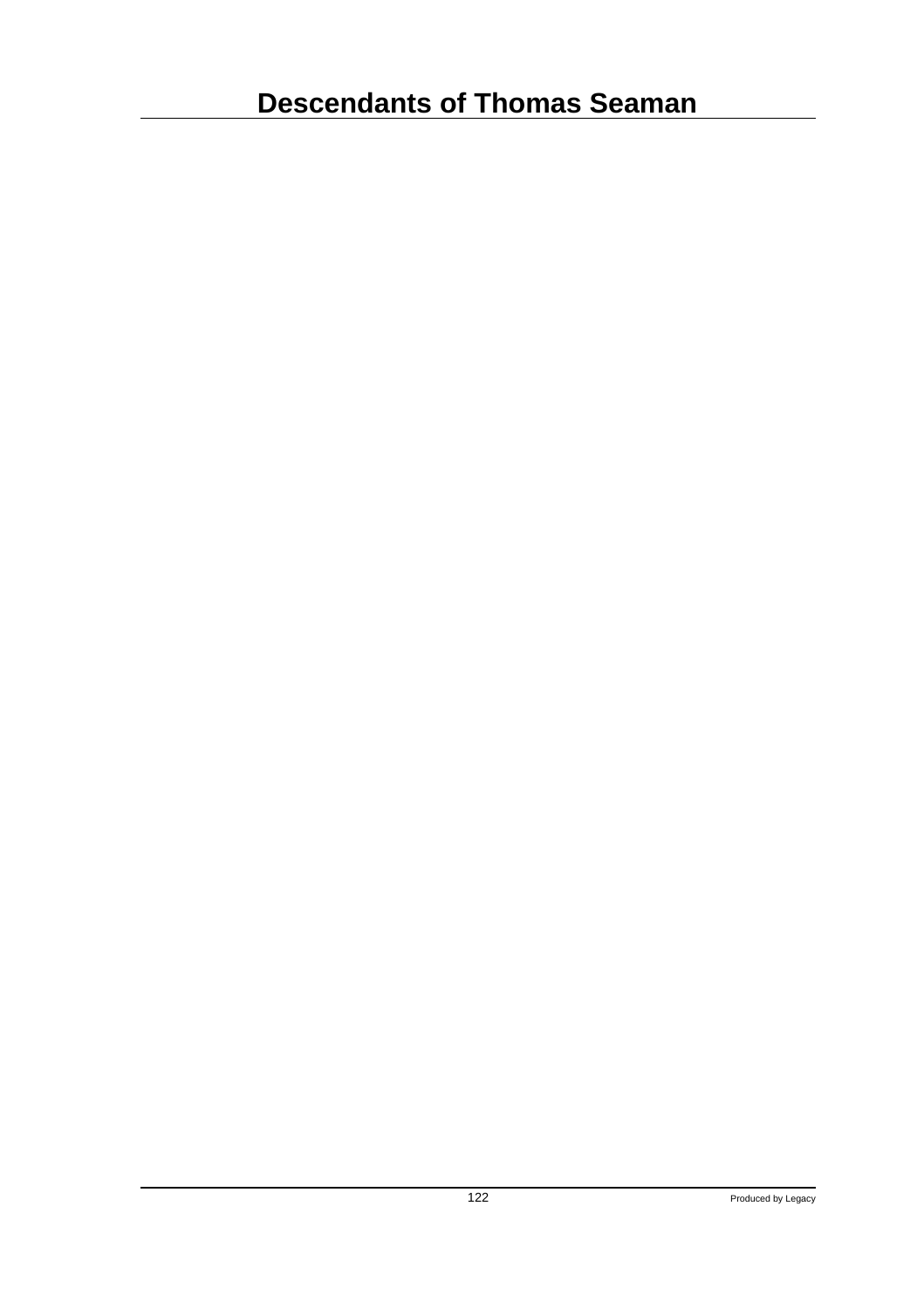#### **Tenth Generation (7th Great-Grandchildren)**

**205. Alfred Seaman** [6076] *(Walter<sup>9</sup>, George<sup>8</sup>, John<sup>7</sup>, Thomas<sup>6</sup>, Philip<sup>5</sup>, Joseph<sup>4</sup> , Francis<sup>3</sup>, John<sup>2</sup>, Thomas<sup>1</sup>)* was born on 17 Jan 1879 in Thetford, Suffolk / Norfolk, England.

Noted events in his life were:

- He appeared on the census in 1881 in North Common, Hepworth, Thetford, Norfolk, England. <sup>1</sup>
- He appeared on the census in 1891 in 13 North Common, Thetford, Norfolk, England. <sup>2</sup>

**206. George Walter Seaman** [6077] *(Walter<sup>9</sup>, George<sup>8</sup>, John<sup>7</sup>, Thomas<sup>6</sup>, Philip<sup>5</sup>, Joseph 4 , Francis<sup>3</sup>, John<sup>2</sup>, Thomas<sup>1</sup>)* was born on 29 Oct 1880 in Thetford, Suffolk / Norfolk, England and died in 1954 in Bury St.Edmunds, Suffolk, England aged 74.

Death Notes: Apr - June

Noted events in his life were:

- He appeared on the census in 1881 in North Common, Hepworth, Thetford, Norfolk, England. <sup>1</sup>
- He appeared on the census in 1891 in 13 North Common, Thetford, Norfolk, England. <sup>2</sup>
- He appeared on the census in 1901 in Hepworth Street, Hepworth, Thetford, Norfolk, England. <sup>3</sup>
- He appeared on the census in 1911 in North Common, Hepworth, Thetford, Norfolk, England. <sup>4</sup>

George married **Alice Maria Francis** [6080] [MRIN: 2419] in 1906 in Thetford, Suffolk / Norfolk, England. Alice was born in 1880 in Hepworth, Thetford, Norfolk, England and died in 1968 in Bury St.Edmunds, Suffolk, England aged 88.

Marriage Notes: July - Sept

Noted events in her life were:

• She appeared on the census in 1911 in North Common, Hepworth, Thetford, Norfolk, England.

Children from this marriage were:

- + 342 F i. **Lucy Arabella R. Seaman** [6081] was born on 2 Aug 1907 in Hepworth, Thetford, Norfolk, England and died in Feb 1988 in Bury St.Edmunds, Suffolk, England aged 80.
- + 343 F ii. **Eleanor Harriet Seaman** [6082] was born on 19 Nov 1908 in Hepworth, Thetford, Norfolk, England and died in Nov 2003 in Bury St.Edmunds, Suffolk, England aged 95.
- + 344 F iii. **Jessie E. Seaman** [6083] was born in 1916 in Thetford, Suffolk / Norfolk, England.

**207. Ethel Seaman** [6078] *(Walter<sup>9</sup>, George<sup>8</sup>, John<sup>7</sup>, Thomas<sup>6</sup>, Philip<sup>5</sup>, Joseph<sup>4</sup> , Francis<sup>3</sup>, John<sup>2</sup>, Thomas<sup>1</sup>)* was born on 26 Jun 1883 in Thetford, Suffolk / Norfolk, England. She never married and had no children.

Noted events in her life were:

- She appeared on the census in 1891 in 13 North Common, Thetford, Norfolk, England. <sup>2</sup>
- She appeared on the census in 1901 in Lynton Store Road, Ramsgate, Kent, England. <sup>3</sup>

**208. Sidney Frederick Seaman** [6098] *(Frederick Peter<sup>9</sup>, Peter<sup>8</sup>, John<sup>7</sup>, Thomas<sup>6</sup>, Philip<sup>5</sup> , Joseph<sup>4</sup>, Francis<sup>3</sup>, John<sup>2</sup>, Thomas<sup>1</sup>)* was born on 20 May 1906 in Southwark, London, England and died in 1970 in Wandsworth, London / Surrey, England aged 64.

Death Notes: Jan - Mar

Noted events in his life were:

• He appeared on the census in 1911 in 27 Henry Street, Battersea, Wandsworth, London, England. <sup>4</sup>

**209. Doris M. Seaman** [6099] *(Frederick Peter<sup>9</sup>, Peter<sup>8</sup>, John<sup>7</sup>, Thomas<sup>6</sup>, Philip<sup>5</sup>, Joseph 4 , Francis<sup>3</sup>, John<sup>2</sup>, Thomas<sup>1</sup>)* was born in 1919 in Greenwich, London / Kent, England.

Birth Notes: July - Sept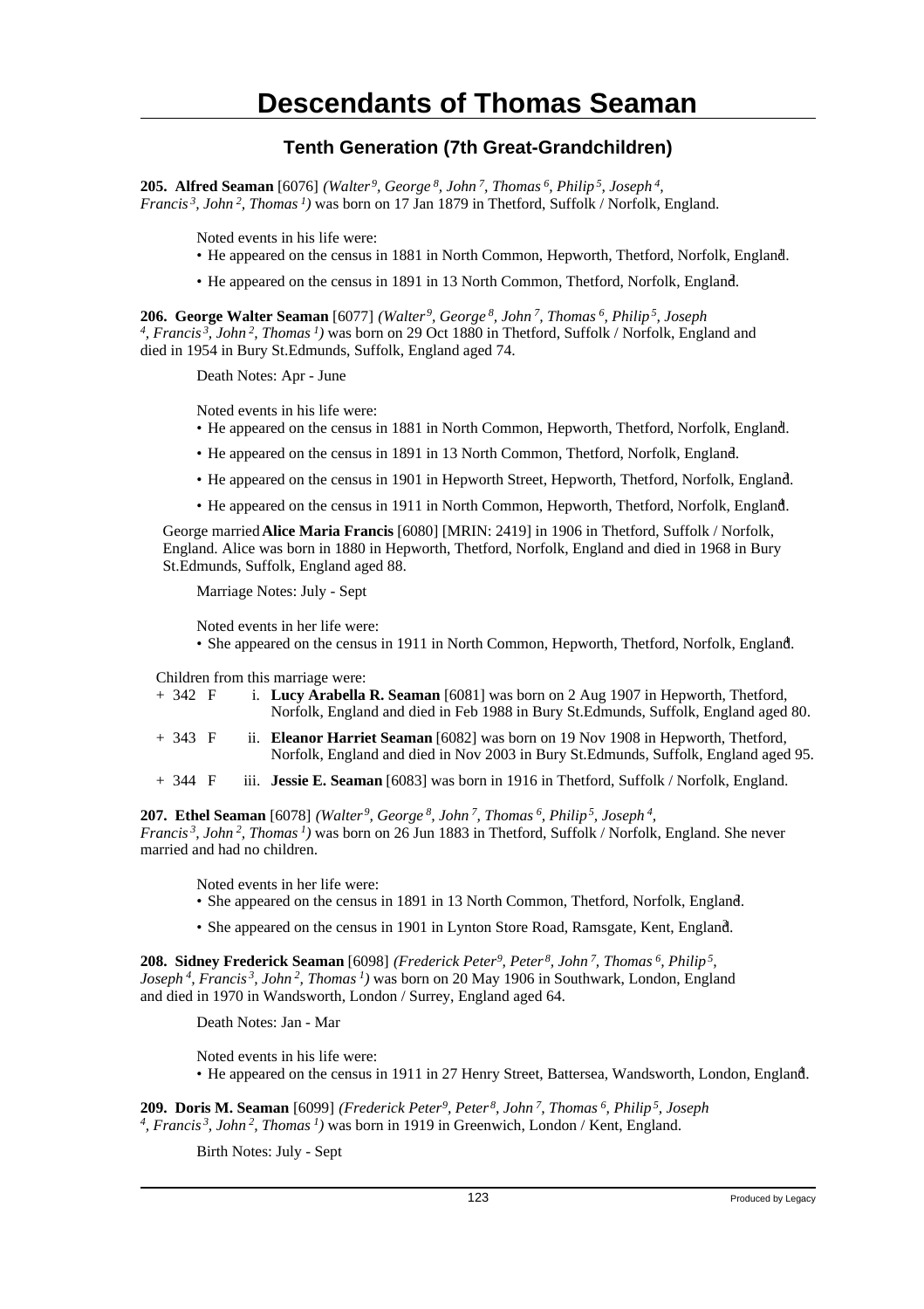**210. Hilda Larwood Seaman** [6101] *(John<sup>9</sup>, Peter<sup>8</sup>, John<sup>7</sup>, Thomas<sup>6</sup>, Philip<sup>5</sup>, Joseph<sup>4</sup> ,*

*Francis<sup>3</sup>, John<sup>2</sup>, Thomas<sup>1</sup>)* was born on 9 Feb 1910 in Swaffham, Norfolk, England and died in Jun 1994 in Worthing, Sussex, England aged 84.

Noted events in her life were:

• She appeared on the census in 1911 in Rockery Farm, Swaffham, Norfolk, England.

Hilda married **Herbert W. Wilkins** [6103] [MRIN: 2409] in 1935 in Watford, Hertfordshire, England.

Marriage Notes: Oct - Dec

**211. Richard J. Seaman** [6102] *(John<sup>9</sup>, Peter<sup>8</sup>, John<sup>7</sup>, Thomas<sup>6</sup>, Philip<sup>5</sup>, Joseph<sup>4</sup> , Francis<sup>3</sup>, John<sup>2</sup>, Thomas<sup>1</sup>)* was born in 1915 in Wayland, Norfolk, England and died in 1926 in Norwich, Norfolk, England aged 11.

Birth Notes: Jan - Mar

Death Notes: Oct - Dec

**212. Violet Alice Seaman** [5846] *(Robert<sup>9</sup>, William<sup>8</sup>, William<sup>7</sup>, Thomas<sup>6</sup>, Philip<sup>5</sup>, Joseph 4 , Francis<sup>3</sup>, John<sup>2</sup>, Thomas<sup>1</sup>)* was born in 1897 in Harwich, Tendring, Essex, England.

Birth Notes: July - Sept

Noted events in her life were:

- She appeared on the census in 1901 in 6 Stour Street, Harwich, Tendring, Essex, England.
- She appeared on the census in 1911 in 5 Myrtle Cottage, Canning Street, Harwich, Tendring, Essex, England.<sup>4</sup>

**213. Robert Seaman** [5847] *(Robert<sup>9</sup>, William<sup>8</sup>, William<sup>7</sup>, Thomas<sup>6</sup>, Philip<sup>5</sup>, Joseph<sup>4</sup> , Francis<sup>3</sup>, John<sup>2</sup>, Thomas<sup>1</sup>)* was born on 10 Jul 1898 in Harwich, Tendring, Essex, England and died in 1978 in Colchester, Tendring, Essex, England aged 80.

Death Notes: Oct - Dec

Noted events in his life were:

- He appeared on the census in 1901 in 6 Stour Street, Harwich, Tendring, Essex, England.
- He appeared on the census in 1911 in 5 Myrtle Cottage, Canning Street, Harwich, Tendring, Essex, England.<sup>4</sup>

Robert married **Alice M. Day** [5879] [MRIN: 2493] in 1926 in Tendring, Essex, England. Alice was born about 1905 and died in 1967 in Colchester, Tendring, Essex, England aged about 62.

Marriage Notes: Oct - Dec

Children from this marriage were:

- + 345 M i. **Aubrey R. Seaman** [5880] was born in 1928 in Tendring, Essex, England.
- + 346 F ii. **Muriel L. Seaman** [5881] was born in 1930 in Tendring, Essex, England.
- + 347 F iii. **Beryl E. Seaman** [5882] was born in 1933 in Tendring, Essex, England.
- + 348 F iv. **Heather C. D. Seaman** [5883] was born in 1949 in Harwich, Tendring, Essex, England.

**214. William George Seaman** [5848] *(Robert<sup>9</sup>, William<sup>8</sup>, William<sup>7</sup>, Thomas<sup>6</sup>, Philip<sup>5</sup> , Joseph<sup>4</sup>, Francis<sup>3</sup>, John<sup>2</sup>, Thomas<sup>1</sup>)* was born on 3 Jul 1900 in Harwich, Tendring, Essex, England and died in 1976 in Colchester, Tendring, Essex, England aged 76.

Death Notes: Jan - Mar

Noted events in his life were:

- He appeared on the census in 1901 in 6 Stour Street, Harwich, Tendring, Essex, England.
- He appeared on the census in 1911 in 5 Myrtle Cottage, Canning Street, Harwich, Tendring, Essex, England.4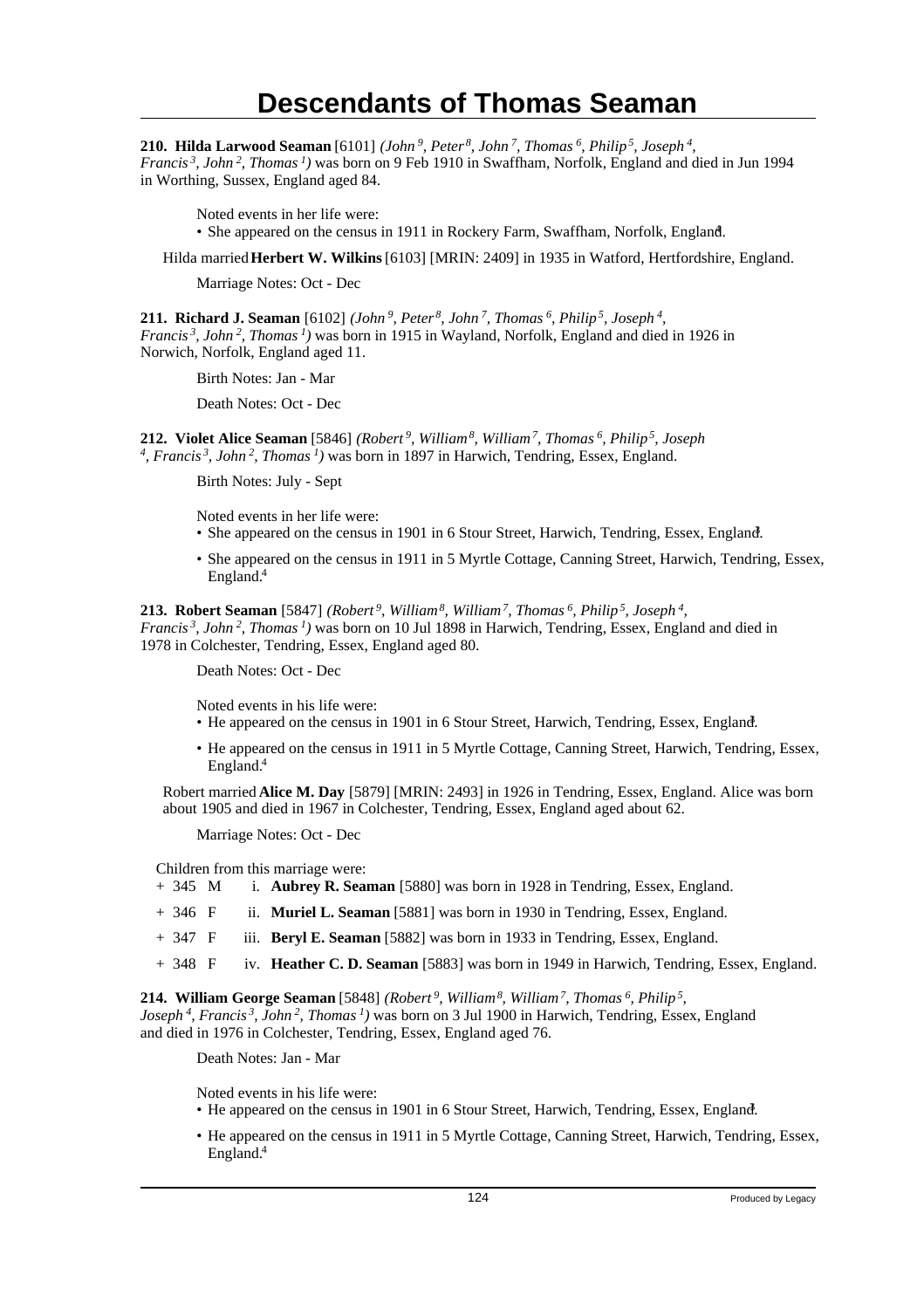William married **Grace Marjorie E. Harriss** [5863] [MRIN: 2501] in 1930 in Tendring, Essex, England. Grace was born on 6 Jan 1907 in St. Pancras, London, England and died in 1971 in Colchester, Tendring, Essex, England aged 64.

Marriage Notes: Oct - Dec

Children from this marriage were:

| + 349 F |  |  | i. Margery (Marjorie) V. Seaman [5864] was born in 1931 in Tendring, Essex, England. |  |  |  |  |  |  |  |
|---------|--|--|--------------------------------------------------------------------------------------|--|--|--|--|--|--|--|
|---------|--|--|--------------------------------------------------------------------------------------|--|--|--|--|--|--|--|

| + 350 M | ii. <b>Dennis William Seaman</b> [5865] was born on 4 Oct 1932 in Tendring, Essex, England |
|---------|--------------------------------------------------------------------------------------------|
|         | and died in Jan 1996 in Colchester, Tendring, Essex, England aged 63.                      |

- + 351 F iii. **Joan B. Seaman** [5866] was born in 1936 in Tendring, Essex, England.
- + 352 M iv. **Alan George Seaman** [5867] was born on 10 Mar 1940 in Harwich, Tendring, Essex, England and died in Dec 2003 in Colchester, Tendring, Essex, England aged 63.
- + 353 F v. **Sandra G. Seaman** [5868] was born in 1946 in Harwich, Tendring, Essex, England.

**215. Elizabeth Jane Seaman** [5849] *(Robert<sup>9</sup>, William<sup>8</sup>, William<sup>7</sup>, Thomas<sup>6</sup>, Philip<sup>5</sup> , Joseph<sup>4</sup>, Francis<sup>3</sup>, John<sup>2</sup>, Thomas<sup>1</sup>)* was born in 1902 in Harwich, Tendring, Essex, England.

Birth Notes: July - Sept

Noted events in her life were:

• She appeared on the census in 1911 in 5 Myrtle Cottage, Canning Street, Harwich, Tendring, Essex, England.<sup>4</sup>

**216. Alfred James Seaman** [5850] *(Robert<sup>9</sup>, William<sup>8</sup>, William<sup>7</sup>, Thomas<sup>6</sup>, Philip<sup>5</sup>, Joseph 4 , Francis<sup>3</sup>, John<sup>2</sup>, Thomas<sup>1</sup>)* was born in 1904 in Harwich, Tendring, Essex, England and died in 1953 in Harwich, Tendring, Essex, England aged 49.

Birth Notes: Apr - June

Death Notes: Jan - Mar

Noted events in his life were:

• He appeared on the census in 1911 in 5 Myrtle Cottage, Canning Street, Harwich, Tendring, Essex, England.<sup>4</sup>

Alfred married **Edna Holmes** [5855] [MRIN: 2504] in 1931 in Tendring, Essex, England. Edna was born on 8 Feb 1909 in Tendring, Essex, England and died in Feb 1998 in Colchester, Tendring, Essex, England aged 89.

Marriage Notes: July - Sept

Children from this marriage were:

+ 354 M i. **James Seaman** [5856] was born in 1937 in Tendring, Essex, England.

+ 355 M ii. **Andrew R. Seaman** [5857] was born in 1942 in Harwich, Tendring, Essex, England.

**217. Frederick Holland Seaman** [5851] *(Robert<sup>9</sup>, William<sup>8</sup>, William<sup>7</sup>, Thomas<sup>6</sup>, Philip<sup>5</sup> , Joseph<sup>4</sup>, Francis<sup>3</sup>, John<sup>2</sup>, Thomas<sup>1</sup>)* was born on 29 Sep 1907 in Harwich, Tendring, Essex, England and died on 26 Jul 2000 in Colchester, Tendring, Essex, England aged 92.

Death Notes: https://www.thegazette.co.uk/notice/L-56937-005

Noted events in his life were:

• He appeared on the census in 1911 in 5 Myrtle Cottage, Canning Street, Harwich, Tendring, Essex, England.<sup>4</sup>

Frederick married **Martha Ella Wood** [5853] [MRIN: 2506] in 1946 in Harwich, Tendring, Essex, England. Martha was born on 8 Jan 1905 in Dewsbury, Yorkshire, England and died in Apr 1997 in Colchester, Tendring, Essex, England aged 92.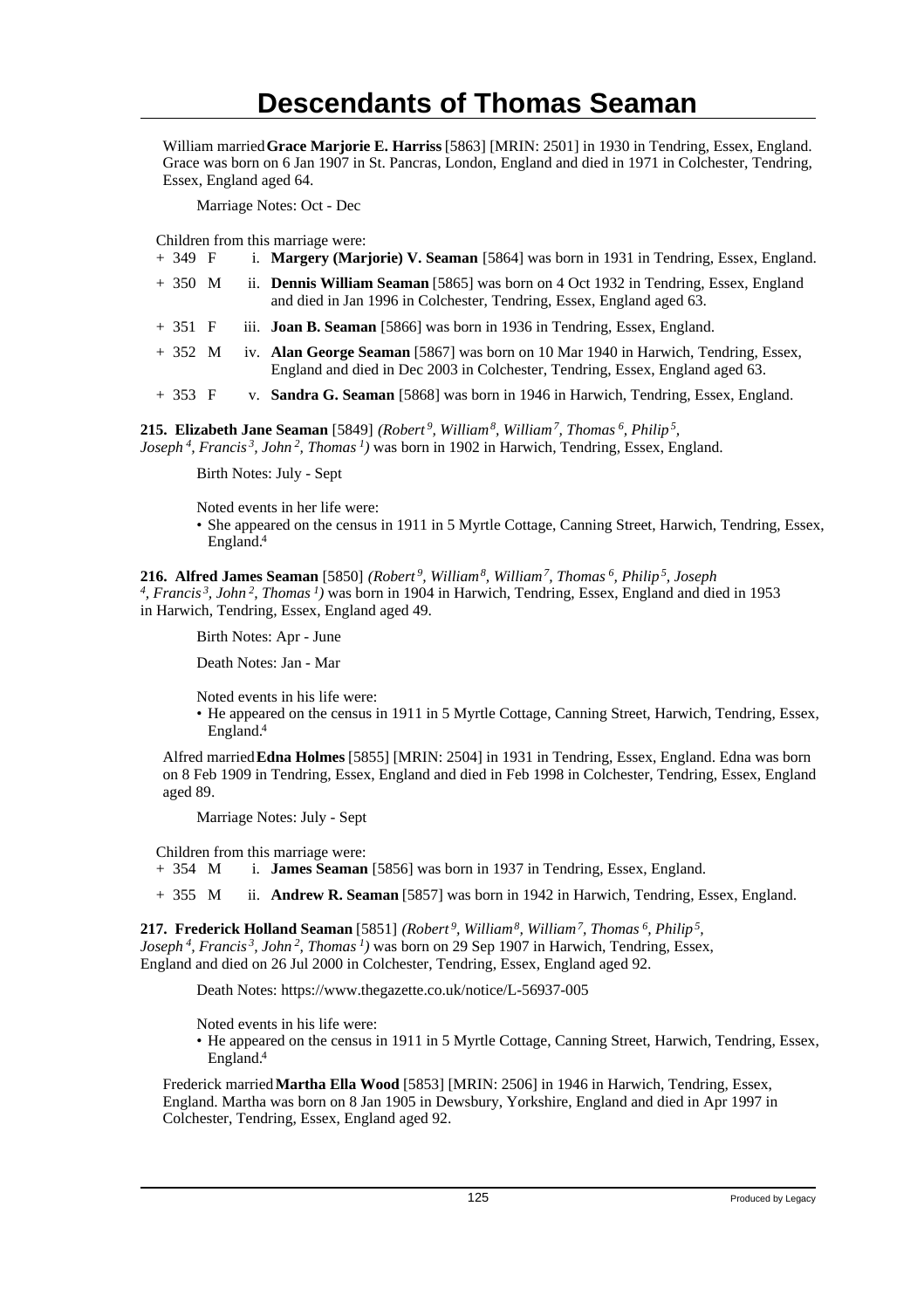Marriage Notes: Apr - June

**218. Edith Maud Seaman** [5852] *(Robert<sup>9</sup>, William<sup>8</sup>, William<sup>7</sup>, Thomas<sup>6</sup>, Philip<sup>5</sup>, Joseph 4 , Francis<sup>3</sup>, John<sup>2</sup>, Thomas<sup>1</sup>)* was born on 5 Oct 1910 in Harwich, Tendring, Essex, England and died in Nov 2002 in Colchester, Tendring, Essex, England aged 92.

Noted events in her life were:

• She appeared on the census in 1911 in 5 Myrtle Cottage, Canning Street, Harwich, Tendring, Essex, England.<sup>4</sup>

Edith married **Ernest Thomas Avenell** [5854] [MRIN: 2505] in 1933 in Tendring, Essex, England.

Marriage Notes: Jan - Mar

**219. Isaac Seaman** [5910] *(Isaac<sup>9</sup>, Robert<sup>8</sup>, William<sup>7</sup>, Thomas<sup>6</sup>, Philip<sup>5</sup>, Joseph<sup>4</sup> , Francis<sup>3</sup>, John<sup>2</sup>, Thomas<sup>1</sup>)* was born in 1869 in Stow, Suffolk, England and died in 1940 in Gipping, Hartismere, Suffolk, England aged 71.

Birth Notes: July - Sept

Death Notes: Apr - June

Noted events in his life were:

- He appeared on the census in 1871 in Bury Street, Common Lodging House, Stowmarket, Suffolk, England.<sup>5</sup>
- He appeared on the census in 1881 in Regent Street, Stowmarket, Stow, Suffolk, England. <sup>1</sup>
- He appeared on the census in 1901 in Ipswich Road, Stowmarket, Stow, Suffolk, England. <sup>3</sup>
- He appeared on the census in 1911 in 7 Ipswich Road, Stowmarket, Stow, Suffolk, England.

Isaac married **Elizabeth Goodwyn** [5966] [MRIN: 2462] in 1900 in Stow, Suffolk, England. Elizabeth was born about 1870 in Stowmarket, Stow, Suffolk, England and died in 1939 in Ipswich, Suffolk, England aged about 69.

Marriage Notes: Jan - Mar

Noted events in her life were:

- She appeared on the census in 1901 in Ipswich Road, Stowmarket, Stow, Suffolk, England.
- She appeared on the census in 1911 in 7 Ipswich Road, Stowmarket, Stow, Suffolk, England.

**220. Ann Maria Seaman** [5911] *(Isaac<sup>9</sup>, Robert<sup>8</sup>, William<sup>7</sup>, Thomas<sup>6</sup>, Philip<sup>5</sup>, Joseph<sup>4</sup> , Francis<sup>3</sup>, John<sup>2</sup>, Thomas<sup>1</sup>)* was born in 1871 in Stow, Suffolk, England.

Birth Notes: July - Sept

Noted events in her life were:

- She appeared on the census in 1881 in Regent Street, Stowmarket, Stow, Suffolk, England. <sup>1</sup>
- She appeared on the census in 1891 in Ipswich Street, Stowmarket, Suffolk, England.
- She appeared on the census in 1901 in Creeting Road, Stowupland, Stow, Suffolk, England.
- She appeared on the census in 1911 in Creeting Road, Stowupland, Stow, Suffolk, England. <sup>4</sup>

Ann married **Charles Ernest Abbott** [5965] [MRIN: 2463] in 1892 in Stow, Suffolk, England. Charles was born about 1872 in Stow, Suffolk, England.

Marriage Notes: Apr - June

**221. Arthur Albert Seaman** [5912] *(Isaac<sup>9</sup>, Robert<sup>8</sup>, William<sup>7</sup>, Thomas<sup>6</sup>, Philip<sup>5</sup>, Joseph 4 , Francis<sup>3</sup>, John<sup>2</sup>, Thomas<sup>1</sup>)* was born in 1874 in Stow, Suffolk, England and died in 1955 in Croydon, Surrey, England aged 81.

Birth Notes: Jan - Mar

Death Notes: Apr - June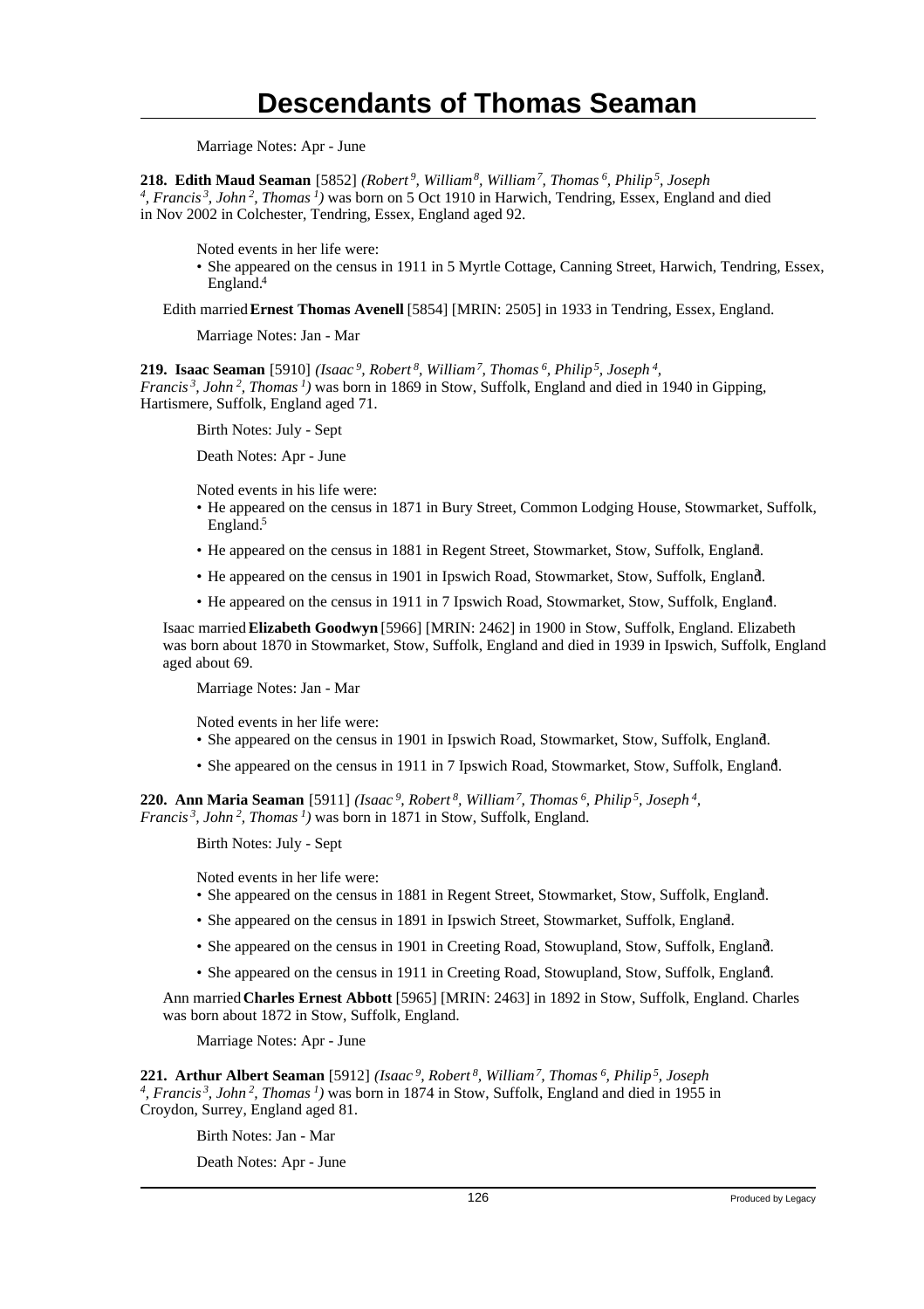Noted events in his life were:

- He appeared on the census in 1881 in Regent Street, Stowmarket, Stow, Suffolk, England. <sup>1</sup>
- He appeared on the census in 1891 in 12 Regent Street, Stowmarket, Stow, Suffolk, England. <sup>2</sup>
- He appeared on the census in 1901 in 102 Stanley Road, Croydon, Surrey, England. <sup>3</sup>
- He appeared on the census in 1911 in 7 Kemble Road, Croydon, Surrey, England.

Arthur married **Helen Baker** [5956] [MRIN: 2467] in 1897 in Croydon, Surrey, England. Helen was born about 1876 in Shirley, Surrey, England and died in 1967 in Maidstone, Kent, England aged about 91.

Marriage Notes: Oct - Dec

Noted events in her life were:

- She appeared on the census in 1901 in 102 Stanley Road, Croydon, Surrey, England.
- She appeared on the census in 1911 in 7 Kemble Road, Croydon, Surrey, England. <sup>4</sup>

Children from this marriage were:

- + 356 F i. **Martha Elizabeth Kate Seaman** [5957] was born in 1899 in Croydon, Surrey, England and died in 1957 in Croydon, Surrey, England aged 58.
- + 357 F ii. **Helen Seaman** [5958] was born in 1901 in Croydon, Surrey, England.
- + 358 F iii. **Doris Emily Seaman** [5959] was born on 11 Sep 1903 in Croydon, Surrey, England and died in 1973 in Maidstone, Kent, England aged 70.
- + 359 M iv. **Arthur Isaac Seaman** [5960] was born on 29 Dec 1904 in Croydon, Surrey, England and died in Jul 1989 in Torbay, Devon, England aged 84.
- + 360 F v. **Marjorie Seaman** [5961] was born in 1908 in Croydon, Surrey, England and died in 1924 in Croydon, Surrey, England aged 16.

**222. James Seaman** [5913] *(Isaac<sup>9</sup>, Robert<sup>8</sup>, William<sup>7</sup>, Thomas<sup>6</sup>, Philip<sup>5</sup>, Joseph<sup>4</sup> , Francis<sup>3</sup>, John<sup>2</sup>, Thomas<sup>1</sup>)* was born in 1876 in Stow, Suffolk, England.

Birth Notes: Jan - Mar

Noted events in his life were:

- He appeared on the census in 1881 in Regent Street, Stowmarket, Stow, Suffolk, England. <sup>1</sup>
- He appeared on the census in 1891 in 12 Regent Street, Stowmarket, Stow, Suffolk, England. <sup>2</sup>

**223. Walter Seaman** [5914] *(Isaac<sup>9</sup>, Robert<sup>8</sup>, William<sup>7</sup>, Thomas<sup>6</sup>, Philip<sup>5</sup>, Joseph<sup>4</sup> , Francis<sup>3</sup>, John<sup>2</sup>, Thomas<sup>1</sup>)* was born in 1878 in Stow, Suffolk, England and died in 1928 in Stow, Suffolk, England aged 50.

Birth Notes: July - Sept

Death Notes: Jan - Mar

Noted events in his life were:

- He appeared on the census in 1881 in Regent Street, Stowmarket, Stow, Suffolk, England. <sup>1</sup>
- He appeared on the census in 1891 in 12 Regent Street, Stowmarket, Stow, Suffolk, England.
- He appeared on the census in 1901 in Union Street, Stowmarket, Stow, Suffolk, England. <sup>3</sup>
- He appeared on the census in 1911 in 61 Violet Hill Road, Stowmarket, Stow, Suffolk, England. <sup>4</sup>

Walter married **Eliza Jane Tricker** [5941] [MRIN: 2474] in 1899 in Stow, Suffolk, England. Eliza was born in 1878 in Combs, Suffolk, England.

Marriage Notes: Oct - Dec

Noted events in her life were:

- She appeared on the census in 1901 in Union Street, Stowmarket, Stow, Suffolk, England.
- She appeared on the census in 1911 in 61 Violet Hill Road, Stowmarket, Stow, Suffolk, England.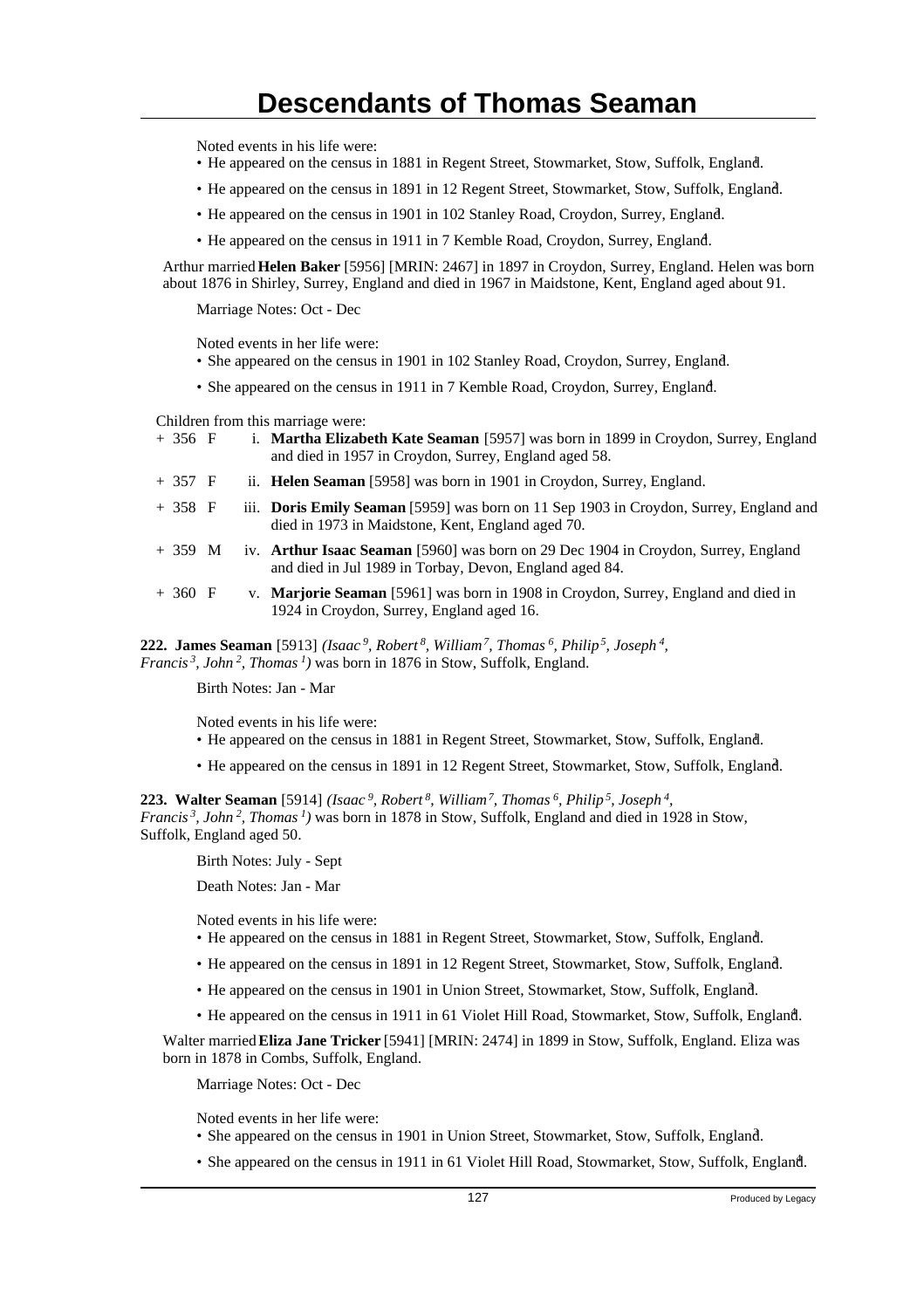Children from this marriage were:

- + 361 M i. **Walter Ernest W. Seaman** [5942] was born in 1900 in Stow, Suffolk, England and died in 1943 in Gipping, Hartismere, Suffolk, England aged 43.
- + 362 M ii. **Leslie George Seaman** [5943] was born on 20 Mar 1906 in Stow, Suffolk, England and died in 1976 in Ipswich, Suffolk, England aged 70.
- + 363 M iii. **Denis Reuben Seaman** [5944] was born on 27 Jun 1912 in Stow, Suffolk, England and died in Dec 1998 in Bury St.Edmunds, Suffolk, England aged 86.

**224. George William Seaman** [5915] *(Isaac<sup>9</sup>, Robert<sup>8</sup>, William<sup>7</sup>, Thomas<sup>6</sup>, Philip<sup>5</sup>, Joseph 4 , Francis<sup>3</sup>, John<sup>2</sup>, Thomas<sup>1</sup>)* was born in 1880 in Stow, Suffolk, England.

Birth Notes: Apr - June

Noted events in his life were:

- He appeared on the census in 1881 in Regent Street, Stowmarket, Stow, Suffolk, England. <sup>1</sup>
- He appeared on the census in 1891 in 12 Regent Street, Stowmarket, Stow, Suffolk, England. <sup>2</sup>
- He appeared on the census in 1901 in Brompton Barracks, Brompton, Gillngham, Kent, England. <sup>3</sup>
- He appeared on the census in 1911 in 42 Regent Street, Stowmarket, Stow, Suffolk, England. <sup>4</sup>

George married **Catherine Jane Whitnall** [5937] [MRIN: 2475] in 1908 in Stow, Suffolk, England. Catherine was born in 1886 in Dover, Kent, England and died in 1927 in Ipswich, Suffolk, England aged 41.

Marriage Notes: Oct - Dec

Noted events in her life were:

• She appeared on the census in 1911 in 42 Regent Street, Stowmarket, Stow, Suffolk, England.

Children from this marriage were:

- + 364 F i. **Kathleen Roseball Whitnall** [5938] was born in 1908 in Dover, Kent, England.
- + 365 M ii. **William Arthur R. Seaman** [5939] was born in 1910 in Stow, Suffolk, England.
- + 366 F iii. **Leonora D. Seaman** [5940] was born in 1912 in Stow, Suffolk, England.

**225. Emily Seaman** [5916] *(Isaac<sup>9</sup>, Robert<sup>8</sup>, William<sup>7</sup>, Thomas<sup>6</sup>, Philip<sup>5</sup>, Joseph<sup>4</sup> , Francis<sup>3</sup>, John<sup>2</sup>, Thomas<sup>1</sup>)* was born in 1882 in Stow, Suffolk, England.

Birth Notes: Apr - June

Noted events in her life were:

- She appeared on the census in 1891 in 12 Regent Street, Stowmarket, Stow, Suffolk, England. <sup>2</sup>
- She appeared on the census in 1901 in Ipswich Road, Stowmarket, Stow, Suffolk, England.
- She appeared on the census in 1911 in 1 & 3 Harley Street W, St Marylebone, London, England.

**226. Octavious Seaman** [5917] *(Isaac<sup>9</sup>, Robert<sup>8</sup>, William<sup>7</sup>, Thomas<sup>6</sup>, Philip<sup>5</sup>, Joseph<sup>4</sup> , Francis<sup>3</sup>, John<sup>2</sup>, Thomas<sup>1</sup>)* was born in 1884 in Stow, Suffolk, England and died in 1956 in Ipswich, Suffolk, England aged 72.

Birth Notes: Apr - June

Death Notes: Oct - Dec

Noted events in his life were:

- He appeared on the census in 1891 in 12 Regent Street, Stowmarket, Stow, Suffolk, England. <sup>2</sup>
- He appeared on the census in 1901 in Regent Street, Stowmarket, Stow, Suffolk, England. <sup>3</sup>
- He appeared on the census in 1911 in 25 Bridge Street, Stowmarket, Stow, Suffolk, England. <sup>4</sup>

Octavious married **Flo Coleby** [5929] [MRIN: 2480] in 1951 in Gipping, Hartismere, Suffolk, England. Flo was born on 30 Jun 1897 in Stow, Suffolk, England and died in 1982 in Gipping, Hartismere, Suffolk,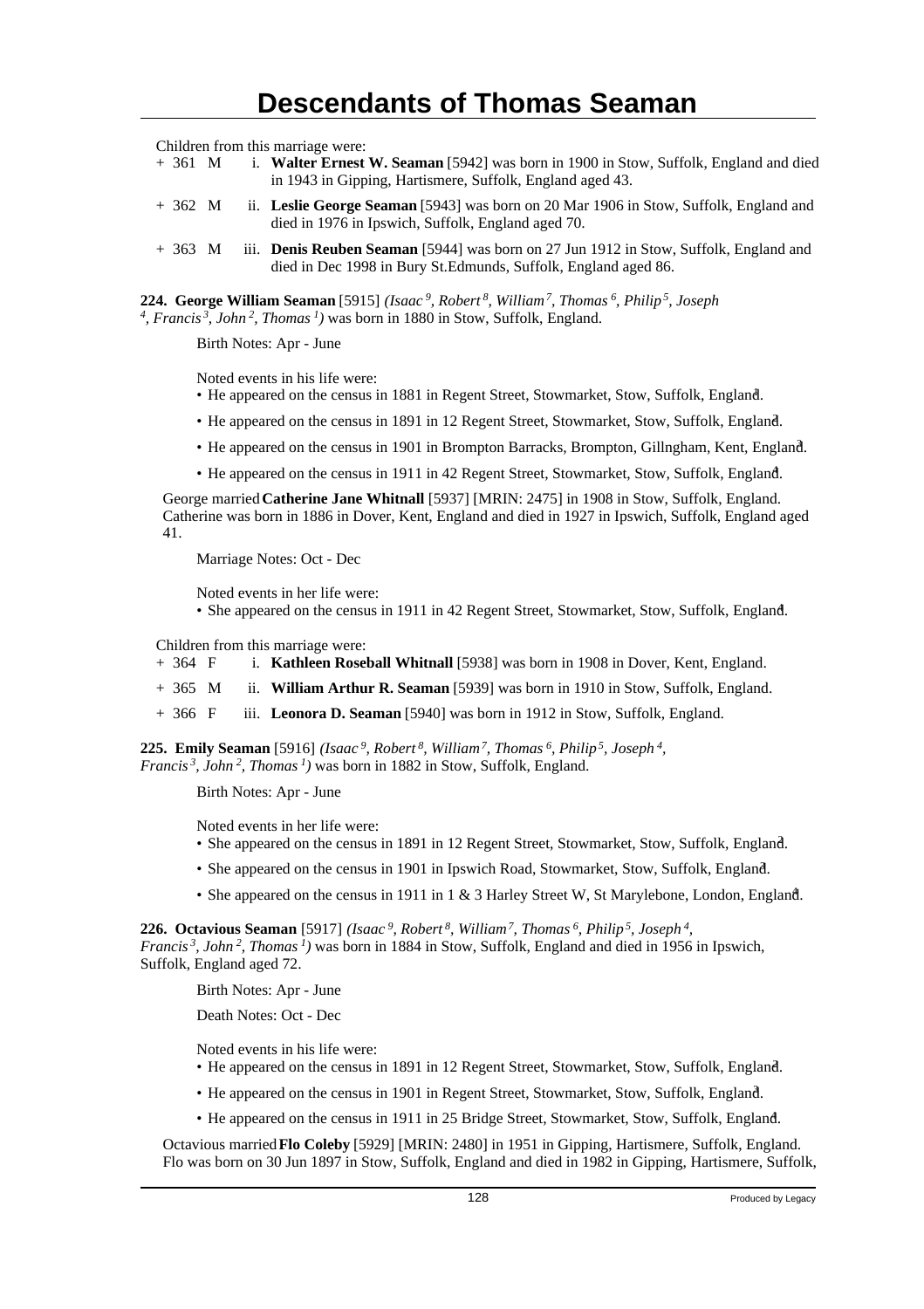England aged 85.

Marriage Notes: Oct - Dec

Octavious next married **Edith May Pearson** [5930] [MRIN: 2479] in 1905 in Stow, Suffolk, England. Edith was born in 1884 in Stow, Suffolk, England and died in 1947 in Gipping, Hartismere, Suffolk, England aged 63.

Marriage Notes: Oct - Dec

Noted events in her life were:

• She appeared on the census in 1911 in 25 Bridge Street, Stowmarket, Stow, Suffolk, England.

Children from this marriage were:

- + 367 F i. **Gladys Flossie Seaman** [5931] was born in 1906 in Stow, Suffolk, England and died in 1983 in Gipping, Hartismere, Suffolk, England aged 77.
- + 368 M ii. **Russell Seaman** [5932] was born on 24 May 1911 in Stow, Suffolk, England and died in 1975 in Gipping, Hartismere, Suffolk, England aged 64.
- + 369 F iii. **Phyllis S. Seaman** [5933] was born in 1919 in Stow, Suffolk, England.

**227. Bertie Seaman** [5918] *(Isaac<sup>9</sup>, Robert<sup>8</sup>, William<sup>7</sup>, Thomas<sup>6</sup>, Philip<sup>5</sup>, Joseph<sup>4</sup> , Francis<sup>3</sup>, John<sup>2</sup>, Thomas<sup>1</sup>)* was born in 1888 in Stow, Suffolk, England, died on 1 Apr 1955 in Kings Lynn, Norfolk, England aged 67, and was buried in Stowmarket Cemetery, Stowmarket, Suffolk, England.

Birth Notes: Jan - Mar

Noted events in his life were:

- He appeared on the census in 1891 in 12 Regent Street, Stowmarket, Stow, Suffolk, England. <sup>2</sup>
- He appeared on the census in 1901 in Regent Street, Stowmarket, Stow, Suffolk, England. <sup>3</sup>
- He appeared on the census in 1911 in 26 Regent Street, Stowmarket, Stow, Suffolk, England.

Bertie married **Ada Elizabeth Turner Bullen** [5923] [MRIN: 2483] in 1912 in Stow, Suffolk, England. Ada was born about 1887, died on 5 Jun 1952 in Ipswich, Suffolk, Englandaged about 65, and was buried in Stowmarket Cemetery, Stowmarket, Suffolk, England.

Marriage Notes: July - Sept

Children from this marriage were:

- + 370 F i. **Ada R. Seaman** [5924] was born in 1913 in Stow, Suffolk, England.
- + 371 F ii. **Ivy J. Seaman** [5925] was born in 1915 in Ipswich, Suffolk, England and died in 1964 in Romford, Essex, England aged 49.
- + 372 M iii. **Eric Albert Seaman** [5926] was born on 20 Sep 1920 in Ipswich, Suffolk, England and died in Jul 1992 in Mid Warks, Warwickshire, England aged 71.

**228. Frank Henry Seaman** [5919] *(Isaac<sup>9</sup>, Robert<sup>8</sup>, William<sup>7</sup>, Thomas<sup>6</sup>, Philip<sup>5</sup>, Joseph 4 , Francis<sup>3</sup>, John<sup>2</sup>, Thomas<sup>1</sup>)* was born in 1890 in Stow, Suffolk, England.

Birth Notes: Jan - Mar

Noted events in his life were:

- He appeared on the census in 1891 in 12 Regent Street, Stowmarket, Stow, Suffolk, England.
- He appeared on the census in 1901 in Regent Street, Stowmarket, Stow, Suffolk, England. <sup>3</sup>
- He appeared on the census in 1911 in 131 Lime Tree Place, Stowmarket, Stow, Suffolk, England. <sup>4</sup>

Frank married **Betty Ann Hunt** [5920] [MRIN: 2484] in 1908 in Stow, Suffolk, England. Betty was born about 1888 in East Harling, Norfolk, England.

Marriage Notes: July - Sept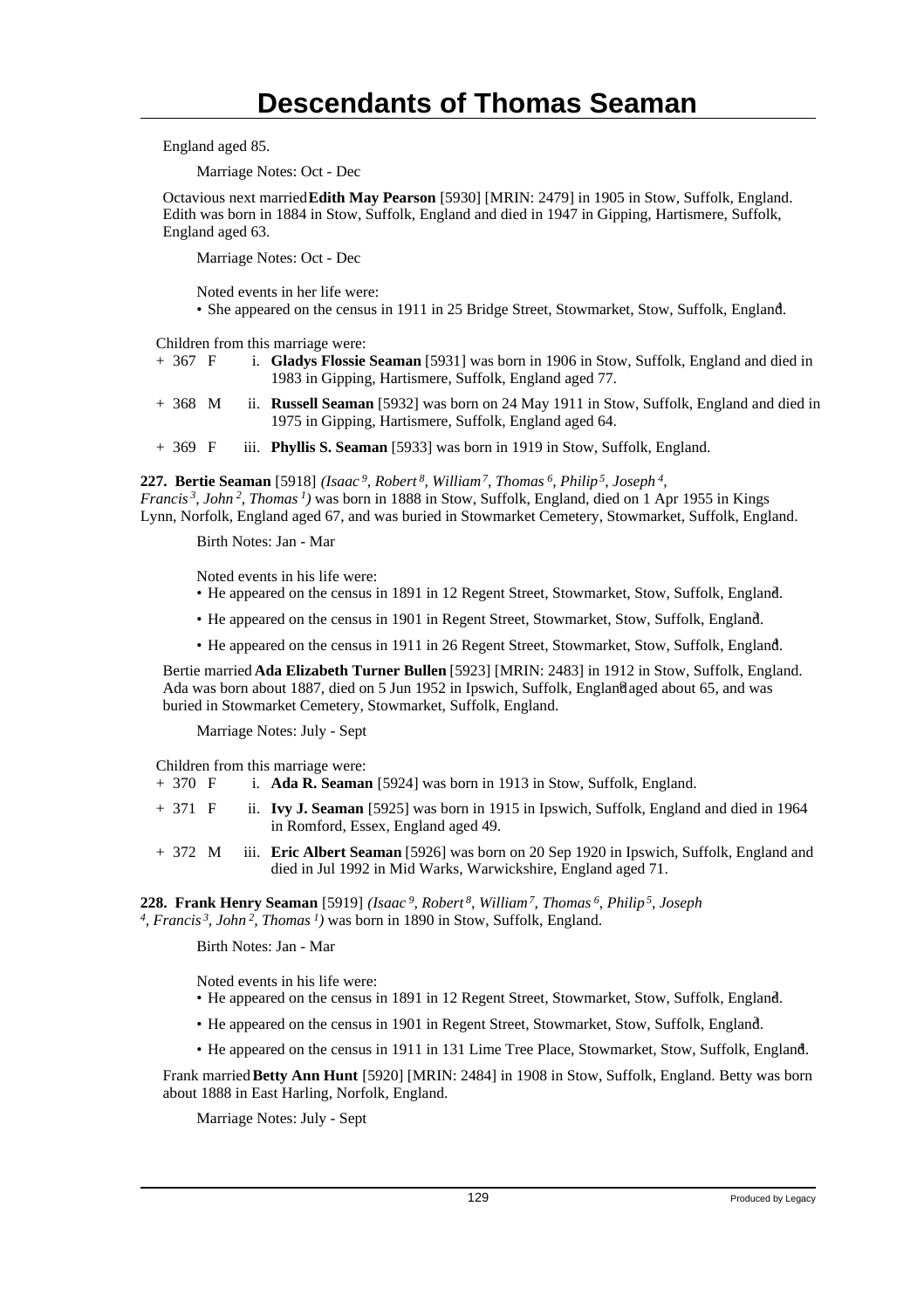Noted events in her life were:

• She appeared on the census in 1911 in 131 Lime Tree Place, Stowmarket, Stow, Suffolk, England.

Children from this marriage were:

+ 373 M i. **Alfred Jack Seaman** [5921] was born in 1909 in Stow, Suffolk, England.

+ 374 M ii. **Philip D. Seaman** [5922] was born in 1912 in Stow, Suffolk, England.

**229. William Parker Seaman** [5987] *(Frederick William<sup>9</sup>, John<sup>8</sup>, William<sup>7</sup>, Thomas<sup>6</sup>, Philip<sup>5</sup> , Joseph<sup>4</sup>, Francis<sup>3</sup>, John<sup>2</sup>, Thomas<sup>1</sup>)* was born on 31 Mar 1886 in Elstead, Hambledon, Surrey, England and died in 1962 in Surrey N W, Surrey, England aged 76.

Death Notes: Oct - Dec

Noted events in his life were:

• He appeared on the census in 1891 in Lower Bourne, Farnham, Surrey, England. <sup>2</sup>

• He appeared on the census in 1901 in Westfield, Woking, Guildford, Surrey, England.

William married **Mary Ann Elizabeth Louisa Webb** [5993] [MRIN: 2453] in 1906 in Guildford, Surrey, England.

Marriage Notes: Oct - Dec

Children from this marriage were:

- + 375 M i. **Frederick John Seaman** [5994] was born on 15 Jul 1907 in Guildford, Surrey, England and died in Feb 1994 in Surrey N W, Surrey, England aged 86.
- + 376 F ii. **Winifred Louisa Seaman** [5995] was born in 1910 in Guildford, Surrey, England.
- + 377 F iii. **Beryl Seaman** [5996] was born in 1915 in Guildford, Surrey, England.
- + 378 F iv. **Gladys Seaman** [5997] was born in 1915 in Guildford, Surrey, England.
- + 379 M v. **Edward P. Seaman** [5998] was born in 1925 in Guildford, Surrey, England.

**230. Florence Seaman** [5988] *(Frederick William<sup>9</sup>, John<sup>8</sup>, William<sup>7</sup>, Thomas<sup>6</sup>, Philip<sup>5</sup> , Joseph<sup>4</sup>, Francis<sup>3</sup>, John<sup>2</sup>, Thomas<sup>1</sup>)* was born in 1888 in Elstead, Hambledon, Surrey, England and was christened on 4 Nov 1888 in Elstead, Kingston upon Thames, Surrey, England. <sup>7</sup>

Birth Notes: Oct - Dec

Noted events in her life were:

- She appeared on the census in 1891 in Lower Bourne, Farnham, Surrey, England. <sup>2</sup>
- She appeared on the census in 1901 in Westfield, Woking, Guildford, Surrey, England. <sup>3</sup>
- She appeared on the census in 1911 in Fern Cottage, Westfield, Woking, Surrey, England. <sup>4</sup>

**231. John Seaman** [5989] *(Frederick William<sup>9</sup>, John<sup>8</sup>, William<sup>7</sup>, Thomas<sup>6</sup>, Philip<sup>5</sup>, Joseph 4 , Francis<sup>3</sup>, John<sup>2</sup>, Thomas<sup>1</sup>)* was born in 1890 in Bourne, Farnham, Surrey, England.

Noted events in his life were:

- He appeared on the census in 1891 in Lower Bourne, Farnham, Surrey, England.
- He appeared on the census in 1901 in Westfield, Woking, Guildford, Surrey, England.

• He appeared on the census in 1911 in Fern Cottage, Westfield, Woking, Surrey, England. <sup>4</sup>

John married **Annie Harding** [6006] [MRIN: 2446] in 1912 in Guildford, Surrey, England.

Marriage Notes: Jan - Mar

Children from this marriage were:<br>+ 380  $\overline{F}$  i. **Barbara N. Sea** 

i. **Barbara N. Seaman** [6007] was born in 1912 in Guildford, Surrey, England.

+ 381 M ii. **Jack Seaman** [6008] was born in 1913 in Guildford, Surrey, England and died in 1913 in Guildford, Surrey, England.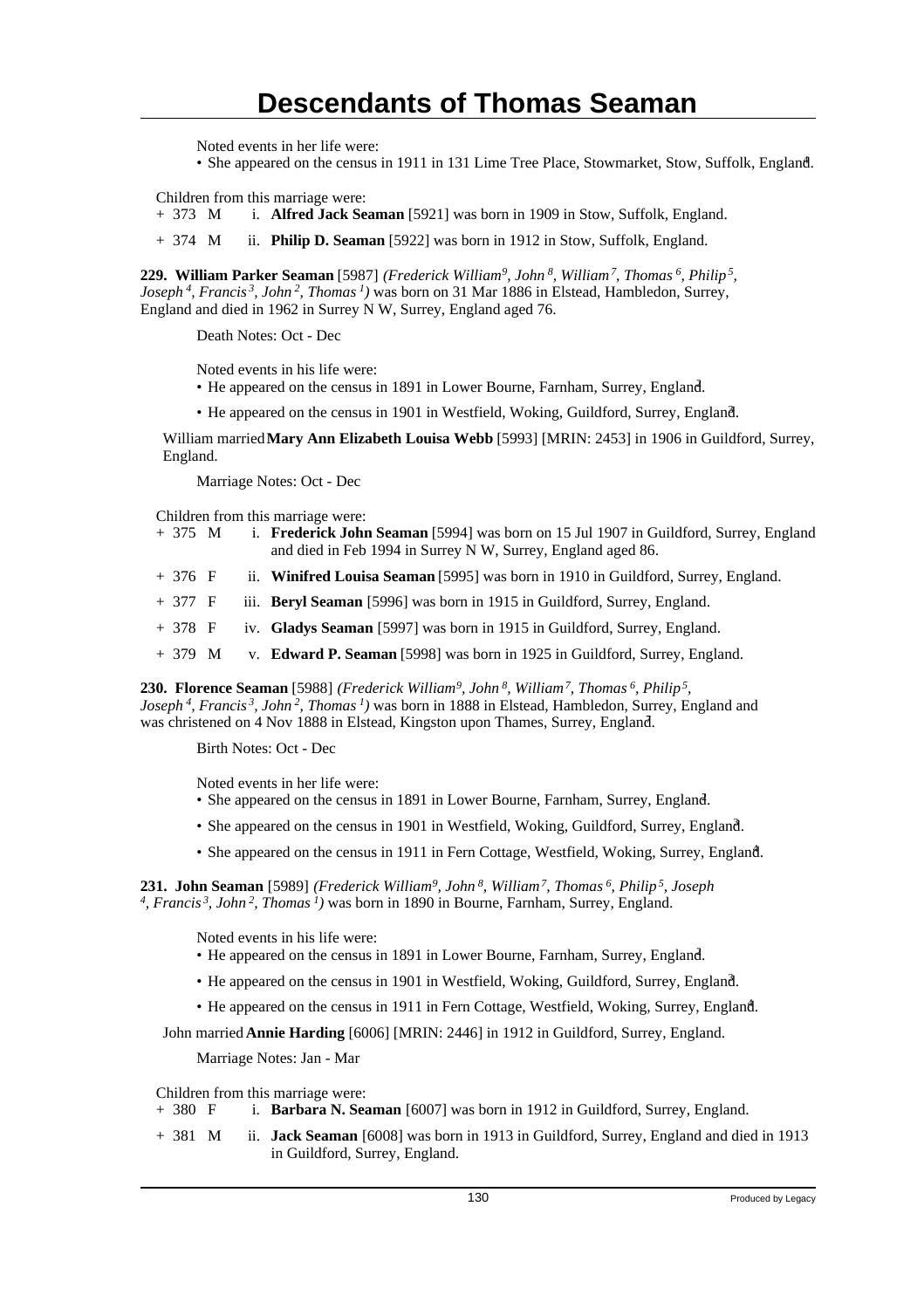- + 382 F iii. **Joan E. Seaman** [6009] was born in 1921 in Guildford, Surrey, England.
- + 383 F iv. **Hazel P. Seaman** [6010] was born in 1925 in Guildford, Surrey, England.

**232. Albert Edward Seaman** [5990] *(Frederick William<sup>9</sup>, John<sup>8</sup>, William<sup>7</sup>, Thomas<sup>6</sup>, Philip<sup>5</sup> , Joseph<sup>4</sup>, Francis<sup>3</sup>, John<sup>2</sup>, Thomas<sup>1</sup>)* was born on 1 Apr 1896 in Guildford, Surrey, England and died in 1972 in Surrey N W, Surrey, England aged 76.

Death Notes: Oct - Dec

Noted events in his life were:

- He appeared on the census in 1901 in Westfield, Woking, Guildford, Surrey, England.
- He appeared on the census in 1911 in Fern Cottage, Westfield, Woking, Surrey, England.

Albert married **Winifred Alice Stacey** [6012] [MRIN: 2444] in 1922 in Chertsey, Surrey, England. Winifred was born on 15 Mar 1897 in Guildford, Surrey, England and died in 1976 in Surrey N W, Surrey, England aged 79.

Marriage Notes: Jan - Mar

Children from this marriage were:<br>+ 384 M i. Cyril Albert Se

- i. **Cyril Albert Seaman** [6013] was born on 18 Mar 1922 in Guildford, Surrey, England and died in Aug 1993 in Surrey S E, Surrey, England aged 71.
- + 385 M ii. **Patrick Arthur Seaman** [6014] was born on 1 Oct 1930 in Guildford, Surrey, England and died in 1982 in Surrey N W, Surrey, England aged 52.

**233. Daisy Seaman** [5991] *(Frederick William<sup>9</sup>, John<sup>8</sup>, William<sup>7</sup>, Thomas<sup>6</sup>, Philip<sup>5</sup> , Joseph<sup>4</sup>, Francis<sup>3</sup>, John<sup>2</sup>, Thomas<sup>1</sup>)* was born on 24 Feb 1898 in Guildford, Surrey, England.

Birth Notes: Apr - June

Noted events in her life were:

- She appeared on the census in 1901 in Westfield, Woking, Guildford, Surrey, England. <sup>3</sup>
- She appeared on the census in 1911 in Fern Cottage, Westfield, Woking, Surrey, England. <sup>4</sup>

Daisy married **Clarence R. Wilson** [6025] [MRIN: 2439] in 1919 in Guildford, Surrey, England.

Marriage Notes: Apr - June

**234. Frederick George Seaman** [5992] *(Frederick William<sup>9</sup>, John<sup>8</sup>, William<sup>7</sup>, Thomas<sup>6</sup>, Philip 5 , Joseph<sup>4</sup>, Francis<sup>3</sup>, John<sup>2</sup>, Thomas<sup>1</sup>)* was born on 21 Apr 1900 in Guildford, Surrey, England and died in 1978 in Surrey S W, Surrey, England aged 78.

Death Notes: Jan - Mar

Noted events in his life were:

• He appeared on the census in 1901 in Westfield, Woking, Guildford, Surrey, England. <sup>3</sup>

• He appeared on the census in 1911 in Fern Cottage, Westfield, Woking, Surrey, England.

Frederick married **Gladys Eliza Ford** [6026] [MRIN: 2438] in 1925 in Guildford, Surrey, England. Gladys was born on 20 Jul 1899 in Plomesgate, Suffolk, England and died in Jun 1987 in Surrey S W, Surrey, England aged 87.

Marriage Notes: Jan - Mar

Children from this marriage were:

+ 386 F i. **Joy P. Seaman** [6027] was born in 1926 in Guildford, Surrey, England.

+ 387 F ii. **Jean M. Seaman** [6028] was born in 1932 in Guildford, Surrey, England.

**235. William Seaman** [6046] *(William<sup>9</sup>, Isaac<sup>8</sup>, William<sup>7</sup>, Thomas<sup>6</sup>, Philip<sup>5</sup>, Joseph<sup>4</sup> , Francis<sup>3</sup>, John<sup>2</sup>, Thomas<sup>1</sup>)* was born in 1879 in Bacton, Hartismere, Suffolk, England.

Birth Notes: Jan - Mar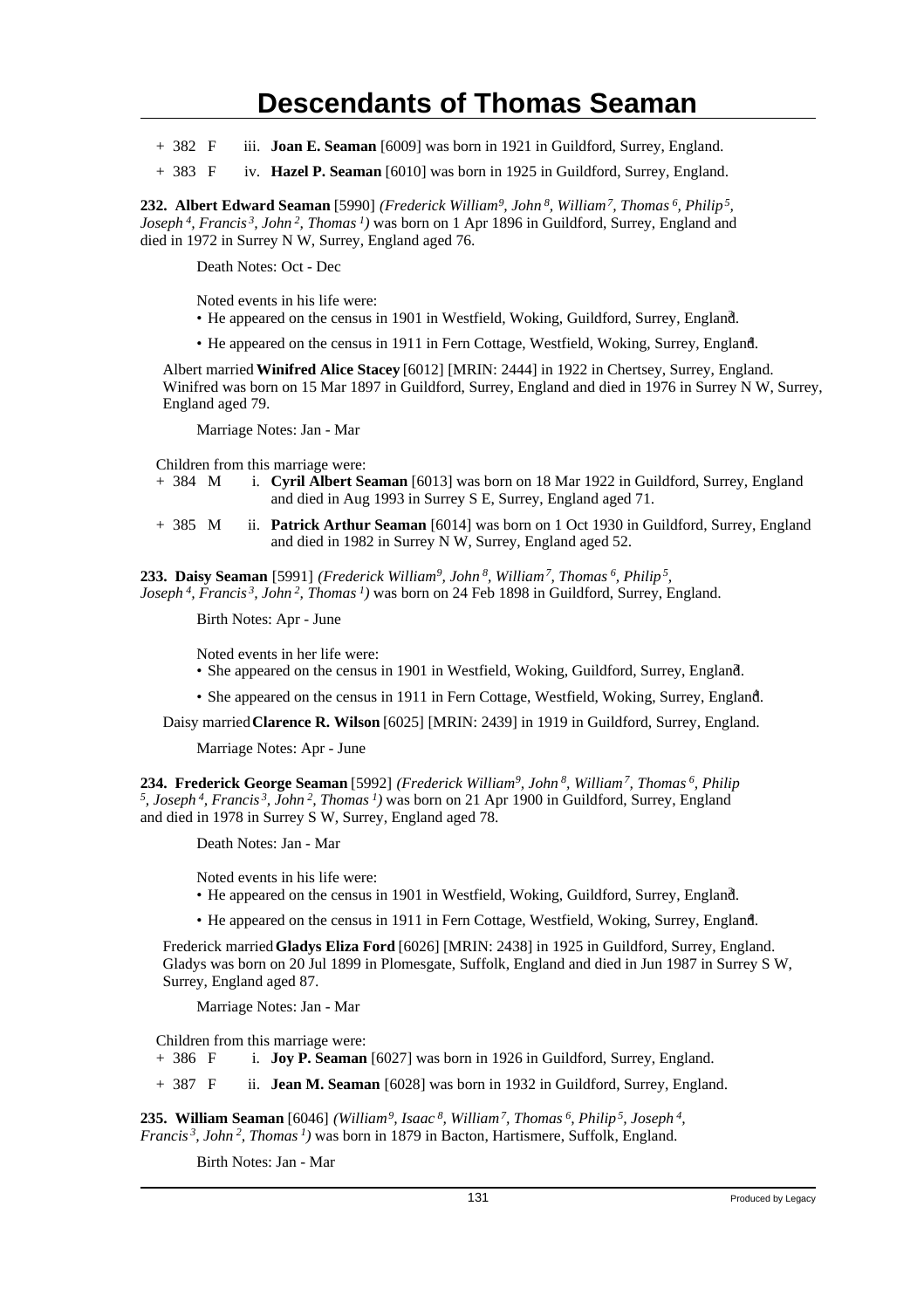Noted events in his life were:

- He appeared on the census in 1881 in Hundred Lane, Old Newton with Dagworth, Stow, Suffolk, England.<sup>1</sup>
- He appeared on the census in 1891 in Back Lane, Walton, Woodbridge, Suffolk, England. <sup>2</sup>
- He appeared on the census in 1901 in Garland Road 8 Kitchener Terrace, Ramsey, Tendring, Essex, England.<sup>3</sup>
- He appeared on the census in 1911 in 13 Princess Street, Parkeston, Tendring, Essex, England.<sup>4</sup>

William married **Maud Lily Sage** [6047] [MRIN: 2428] in 1905 in Tendring, Essex, England. Maud was born in 1884 in Tendring, Essex, England and died in 1953 in Colchester, Tendring, Essex, England aged 69.

Marriage Notes: Jan - Mar

Noted events in her life were:

• She appeared on the census in 1911 in 13 Princess Street, Parkeston, Tendring, Essex, England.

The child from this marriage was:

+ 388 M i. **William George Seaman** [6048] was born on 29 Apr 1905 in Tendring, Essex, England and died in 1978 in Braintree, Essex, England aged 73.

**236. Elizabeth Mary Seaman** [95]<sup>8</sup>  *(Luke<sup>9</sup>, Peter Batley<sup>8</sup>, Philip<sup>7</sup>, Philip<sup>6</sup>, Philip<sup>5</sup> , Joseph<sup>4</sup>, Francis<sup>3</sup>, John<sup>2</sup>, Thomas<sup>1</sup>)* was born on 29 Jan 1869 in Templers, , South Australia, Australia.<sup>8</sup>

Death Notes: Y

Research Notes: Marriage & Death not in SA index

Elizabeth married **John George Sutton** [172]<sup>9</sup> [MRIN: 71] in 1889 in Broken Hill, , New South Wales, Australia.<sup>10</sup> John was born about 1867<sup>11</sup> and died in 1939 in Ivanhoe, , Victoria, Australia<sup>1</sup> aged about 72.

**237. William James Seaman** [96]<sup>12</sup> *(Luke<sup>9</sup>, Peter Batley<sup>8</sup>, Philip<sup>7</sup>, Philip<sup>6</sup>, Philip<sup>5</sup> , Joseph<sup>4</sup>, Francis<sup>3</sup>, John<sup>2</sup>, Thomas<sup>1</sup>)* was born on 9 Apr 1871 in Copperhouse, , South Australia, Australia<sup>13</sup> and died in Nov 1933 in Adelaide, , South Australia, Australia<sup>4</sup> aged 62.

Research Notes: Marriage & Death not in SA index

William married **Rosina Jane Row** [161]<sup>15</sup> [MRIN: 64] in 1892 in Broken Hill, , New South Wales, Australia.<sup>15</sup> Rosina was born about 1871<sup>16</sup> and died on 30 Jun 1945 in College Park, Adelaide, South Australia, Australia<sup>16</sup> aged about 74.

Children from this marriage were:

- + 389 F i. **Agnes Rosina Seaman** [182]<sup>17</sup> was born in 1895 in Broken Hill, , New South Wales, Australia<sup>18</sup> and died in 1933 in Victoria, Australia<sup>9</sup> aged 38.
- + 390 M ii. **William E. Seaman** [183]<sup>20</sup> was born in 1897 in Broken Hill, , New South Wales, Australia.<sup>20</sup>

**238. Flora Ellen Seaman** [98]<sup>21</sup> *(Luke<sup>9</sup>, Peter Batley<sup>8</sup>, Philip<sup>7</sup>, Philip<sup>6</sup>, Philip<sup>5</sup>, Joseph 4 , Francis<sup>3</sup>, John<sup>2</sup>, Thomas<sup>1</sup>)* was born on 31 Mar 1873 in Copperhouse, , South Australia, Australia<sup>21</sup> and died on 25 Aug 1878 in Kooringa, , South Australia, Australi<sup>22</sup> aged 5.

**239. Edmund John Seaman** [99]<sup>23</sup> *(Luke<sup>9</sup>, Peter Batley<sup>8</sup>, Philip<sup>7</sup>, Philip<sup>6</sup>, Philip<sup>5</sup> , Joseph<sup>4</sup>, Francis<sup>3</sup>, John<sup>2</sup>, Thomas<sup>1</sup>)* was born on 18 Apr 1875 in Kooringa, , South Australia, Australia<sup>23</sup> and died on 2 Mar 1877 in Prince Town, , South Australia, Australia aged 1. Another name for Edmund was Edward John.

**240. Agnes Jane Seaman** [189]<sup>24</sup> *(Luke<sup>9</sup>, Peter Batley<sup>8</sup>, Philip<sup>7</sup>, Philip<sup>6</sup>, Philip<sup>5</sup> , Joseph<sup>4</sup>, Francis<sup>3</sup>, John<sup>2</sup>, Thomas<sup>1</sup>)* was born on 6 Aug 1878 in Copperhouse, , South Australia, Australia.24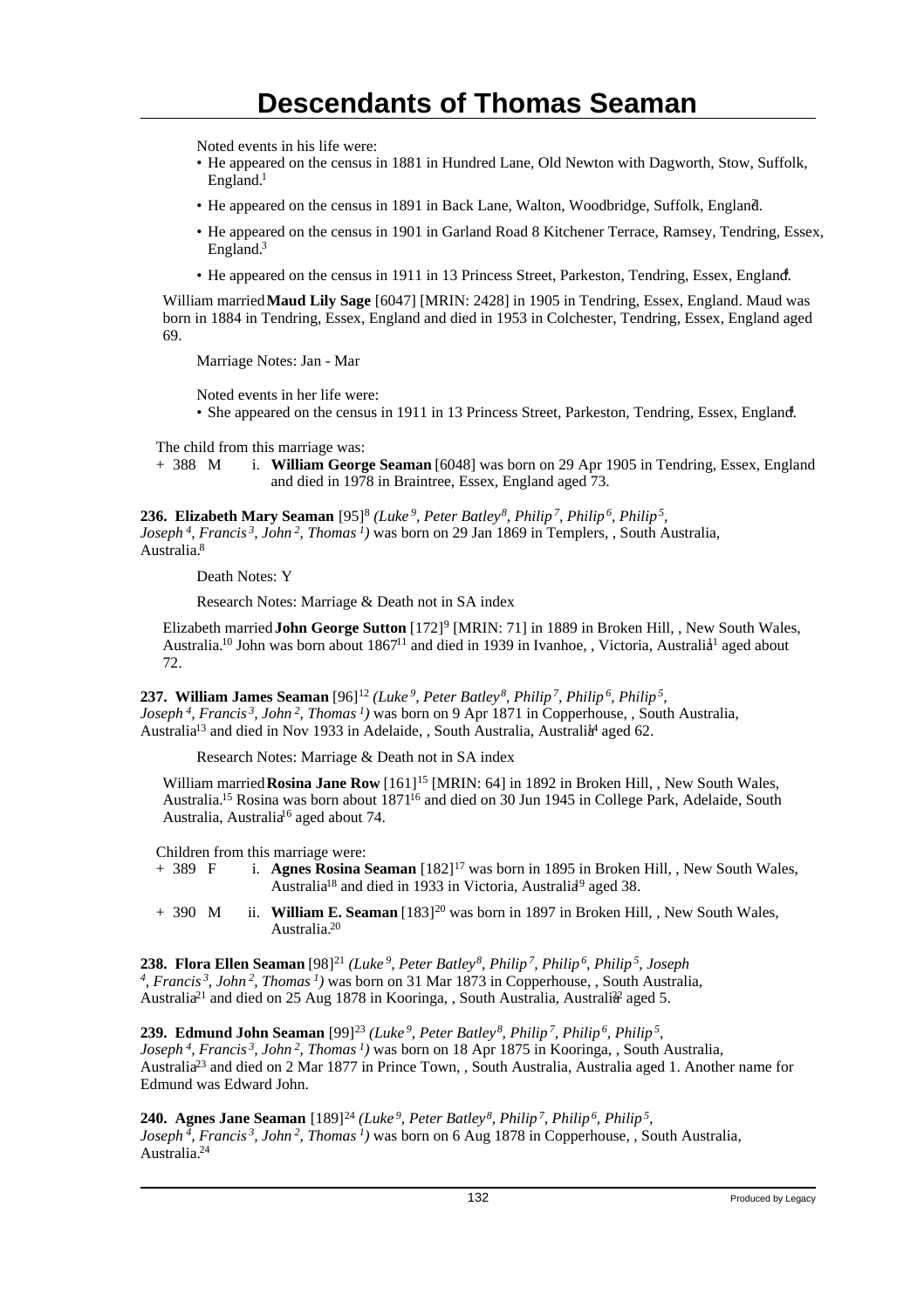Death Notes: Y

Research Notes: Marriage & Death not in SA index

Agnes married **Robert B. Hecker** [171]<sup>25</sup> [MRIN: 70] in 1897 in Broken Hill, , New South Wales, Australia.<sup>25</sup>

**241. Ellen Eva Seaman** [190]<sup>26</sup> *(Luke<sup>9</sup>, Peter Batley<sup>8</sup>, Philip<sup>7</sup>, Philip<sup>6</sup>, Philip<sup>5</sup>, Joseph 4 , Francis<sup>3</sup>, John<sup>2</sup>, Thomas<sup>1</sup>)* was born on 30 Aug 1883 in Copperhouse, , South Australia, Australia<sup>27</sup> and died in 1888 in Broken Hill, , New South Wales, Australia<sup>8</sup> aged 5.

Research Notes: Marriage/Death not in SA index

**242. Mary Jane Seaman** [83]<sup>29</sup> (David<sup>9</sup>, Peter Batley<sup>8</sup>, Philip<sup>7</sup>, Philip<sup>6</sup>, Philip<sup>5</sup>, *Joseph<sup>4</sup>, Francis<sup>3</sup>, John<sup>2</sup>, Thomas<sup>1</sup>)* was born on 29 May 1868 in Templers, , South Australia, Australia<sup>30</sup> and died on 28 Jun 1951 in Prospect, , South Australia, Australia<sup>1</sup> aged 83.

Mary married **Henry Wilsmore** [140]<sup>32</sup> [MRIN: 59] on 28 Oct 1891 in Adelaide, , South Australia, Australia.<sup>32</sup> Henry was born about 1863<sup>32</sup> and died on 23 Jul 1949 in Adelaide, , South Australia, Australia<sup>33</sup> aged about 86.

**243. Andrew Peter Seaman** [84]<sup>34</sup> *(David<sup>9</sup>, Peter Batley<sup>8</sup>, Philip<sup>7</sup>, Philip<sup>6</sup>, Philip<sup>5</sup> , Joseph<sup>4</sup>, Francis<sup>3</sup>, John<sup>2</sup>, Thomas<sup>1</sup>)* was born on 29 May 1874 in Kangaroo Flat, , South Australia, Australia<sup>34</sup> and died on 29 Nov 1874 in Pinkerton Plains, , South Australia, Australia<sup>35</sup>

**244. Alwen Thomas Seaman** [85]<sup>36</sup> *(David<sup>9</sup>, Peter Batley<sup>8</sup>, Philip<sup>7</sup>, Philip<sup>6</sup>, Philip<sup>5</sup> , Joseph<sup>4</sup>, Francis<sup>3</sup>, John<sup>2</sup>, Thomas<sup>1</sup>)* was born on 22 Jul 1878 in Willaston, South Australia, Australia<sup>36</sup> and died on 15 Oct 1893 in Gawler, , South Australia, Australia<sup>7</sup> aged 15.

**245. Eveline Rebecca Seaman** [87]<sup>38</sup> (David<sup>9</sup>, Peter Batley<sup>8</sup>, Philip<sup>7</sup>, Philip<sup>6</sup>, Philip<sup>5</sup>, *Joseph<sup>4</sup>, Francis<sup>3</sup>, John<sup>2</sup>, Thomas<sup>1</sup>)* was born on 5 Dec 1880 in Willaston, South Australia, Australia.<sup>38</sup>

Death Notes: Y

Eveline married **Henry Crowther Pennington** [91]<sup>39</sup> [MRIN: 80] on 24 May 1905 in Adelaide, , South Australia, Australia.<sup>39</sup> Henry was born about 1882.<sup>39</sup>

Eveline next married someone.

Her child was:<br>+ 391  $\,$  F

i. **Constance Thelma Seaman** [165]<sup>40</sup> was born on 24 Apr 1901 in Goodwood, Adelaide, South Australia, Australia<sup>40</sup> and died on 15 Mar 1921 in Gawler, , South Australia, Australia<sup>41</sup> aged 19.

**246. Ethel Maud Seaman** [58]<sup>42</sup> (David<sup>9</sup>, Peter Batley<sup>8</sup>, Philip<sup>7</sup>, Philip<sup>6</sup>, Philip<sup>5</sup>, *Joseph<sup>4</sup>, Francis<sup>3</sup>, John<sup>2</sup>, Thomas<sup>1</sup>)* was born on 21 Jan 1883 in Willaston, South Australia, Australia<sup>42</sup> and died on 28 Feb 1883 in Willaston, South Australia, Australia<sup>43</sup>

**247. Francis Harold Seaman** [88]<sup>44</sup> (David<sup>9</sup>, Peter Batley<sup>8</sup>, Philip<sup>7</sup>, Philip<sup>6</sup>, Philip<sup>5</sup>, *Joseph<sup>4</sup>, Francis<sup>3</sup>, John<sup>2</sup>, Thomas<sup>1</sup>)* was born on 8 Mar 1888 in Gawler, , South Australia, Australia<sup>44</sup> and died on 27 Apr 1952 in Mount Torrens, , South Australia, Australia<sup>5</sup> aged 64. Another name for Francis was Frank.

Francis married **Mabel Norris** [92]<sup>46</sup> [MRIN: 81] on 9 May 1910 in Adelaide, , South Australia, Australia.<sup>46</sup> Mabel was born about 1887<sup>46</sup> and died on 8 Jul 1972 in Fullarton, Adelaide, South Australia, Australia<sup>47</sup> aged about 85.

The child from this marriage was:<br>+ 392  $\overline{F}$  i. **Thelma Ellen** I

i. **Thelma Ellen Mary Seaman** [193]<sup>48</sup> was born on 25 Nov 1912 in Stepney, Adelaide, South Australia, Australia.<sup>48</sup>

**248. Hannah Elizabeth Seaman** [157]<sup>49</sup> (Philip<sup>9</sup>, Peter Batley<sup>8</sup>, Philip<sup>7</sup>, Philip<sup>5</sup>, Philip<sup>5</sup>, *Joseph 4, Francis 3, John 2, Thomas 1)* was born on 6 Jan 1868 in McLaren Vale, McLaren Vale,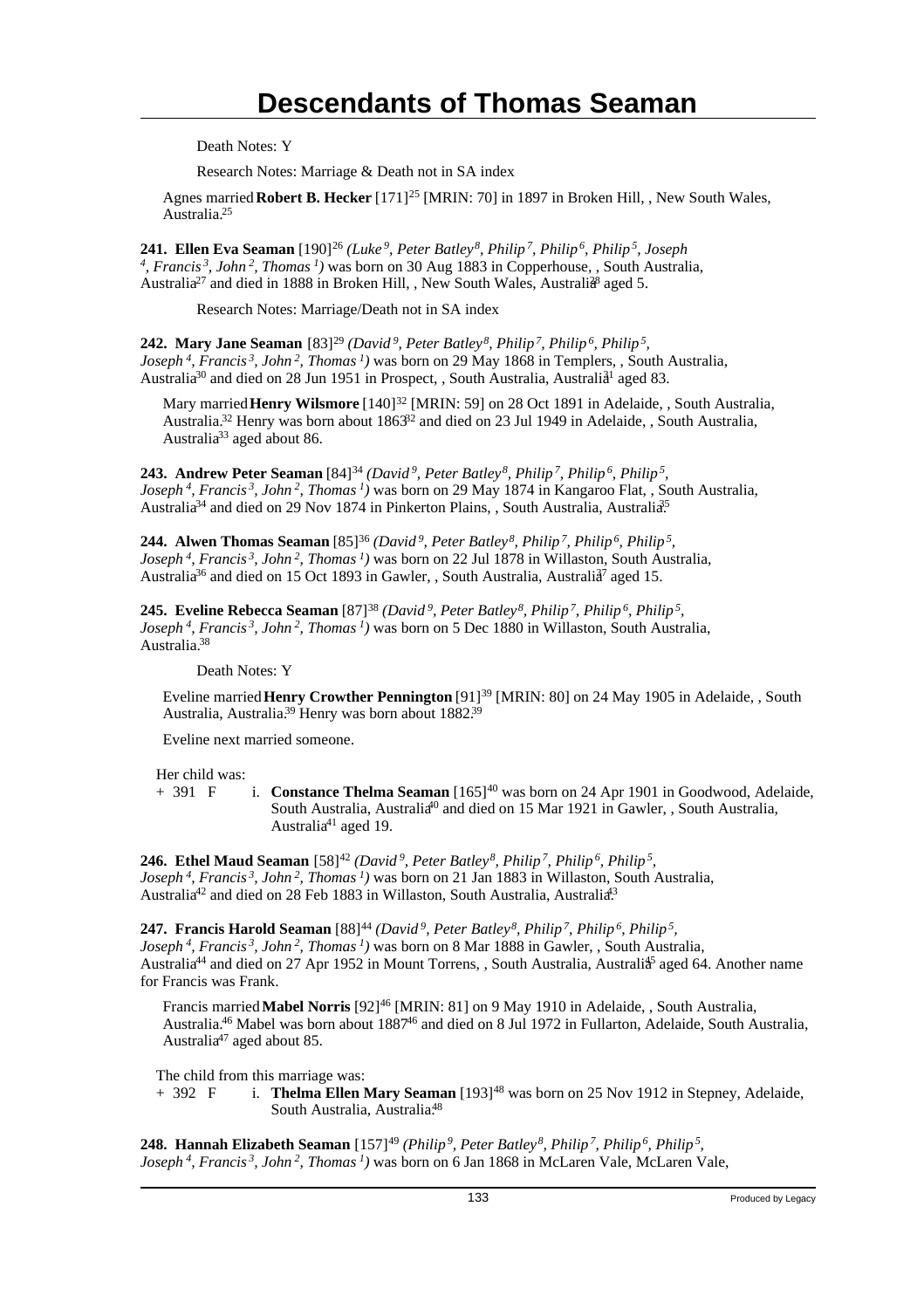South Australia, Australia.<sup>49</sup>

Death Notes: Y

Hannah married **Alexander Marshall Carrie** [124]<sup>50</sup> [MRIN: 56] on 14 Oct 1891 in Port Adelaide, Adelaide, South Australia, Australia<sup>50</sup> Alexander was born about 1866.<sup>50</sup>

**249. Eliza Ellen Seaman** [175]<sup>51</sup> *(Philip<sup>9</sup>, Peter Batley<sup>8</sup>, Philip<sup>7</sup>, Philip<sup>6</sup>, Philip<sup>5</sup> , Joseph<sup>4</sup>, Francis<sup>3</sup>, John<sup>2</sup>, Thomas<sup>1</sup>)* was born on 28 Apr 1869 in McLaren Vale, McLaren Vale, South Australia, Australia<sup>51</sup> and died on 17 Jun 1892 in McLaren Vale, McLaren Vale, South Australia, Australia<sup>52</sup> aged 23.

**250. Thomas Philip Seaman** [25]<sup>53</sup> *(Philip<sup>9</sup>, Peter Batley<sup>8</sup>, Philip<sup>7</sup>, Philip<sup>6</sup>, Philip<sup>5</sup> ,*

*Joseph<sup>4</sup>, Francis<sup>3</sup>, John<sup>2</sup>, Thomas<sup>1</sup>)* was born on 27 Nov 1870 in McLaren Vale, McLaren Vale, South Australia, Australia<sup>53</sup> and died on 20 Nov 1939 in Adelaide, , South Australia, Australia<sup>4</sup> aged 68.

Thomas married **Eleanor Ley** [121]<sup>55</sup> [MRIN: 37] on 12 Mar 1895 in Farrell Flat, , South Australia, Australia.<sup>56</sup> Eleanor was born on 23 Dec 1865 in Farrells Flat, , South Australia, Australia<sup>7</sup> and died on 23 Jul 1952 in Malvern, Adelaide, South Australia, Australia<sup>8</sup> aged 86.

Children from this marriage were:<br>+ 393 M i. **Lyel Preston Solution** 

- i. Lyel Preston Seaman [122]<sup>59</sup> was born on 14 Dec 1895 in Glanville, , South Australia, Australia<sup>59</sup> and died on 9 Feb 1958 in Prospect, , South Australia, Australia<sup>60</sup> aged 62.
- + 394 M ii. **Laurence George Seaman** [192]<sup>61</sup> was born on 13 Nov 1900 in New Hamburg, , South Australia, Australia.<sup>61</sup>

#### **251. Peter Batley Seaman** [80]<sup>62</sup> (Philip<sup>9</sup>, Peter Batley<sup>8</sup>, Philip<sup>7</sup>, Philip<sup>6</sup>, Philip<sup>5</sup>,

*Joseph<sup>4</sup>, Francis<sup>3</sup>, John<sup>2</sup>, Thomas<sup>1</sup>)* was born on 29 Jul 1872 in McLaren Vale, McLaren Vale, South Australia, Australia<sup>63</sup> and died on 27 Oct 1950 in Adelaide, , South Australia, Australia<sup>4</sup> aged 78.

General Notes: Worked as Chief Winemaker at Thomas Hardy and Sons at McLar en Vale

Lived in Company House on the property (now the tasting room and bottle shop) until retirement. Moved to their little cottage on Main Road McLaren Vale, (near the McLaren Flat turnoff)

Peter married **Minnie Louise Morgan** [70]<sup>65</sup> [MRIN: 28], daughter of **Unknown** and **Unknown,** on 31 May 1898 in McLaren Vale, McLaren Vale, South Australia, Australia<sup>6</sup> Minnie was born on 13 Aug 1877 in McLaren Vale, McLaren Vale, South Australia, Australia<sup>7</sup> and died on 18 Dec 1954 in Oaklands, Adelaide, South Australia, Australia<sup>8</sup> aged 77.

Children from this marriage were:

|          |  | 134<br>Produced by Legacy                                                                                                                                                                                                                      |
|----------|--|------------------------------------------------------------------------------------------------------------------------------------------------------------------------------------------------------------------------------------------------|
|          |  | + 402 M viii. Stanley Allan Seaman [97] <sup>79</sup> was born on 1 Mar 1909 in McLaren Vale, McLaren Vale,                                                                                                                                    |
| $+401$ M |  | vii. Walter Roy Seaman [86] <sup>77</sup> was born on 14 Dec 1907 in McLaren Vale, McLaren Vale,<br>South Australia, Australia <sup>7</sup> and died on 6 Mar 1908 in McLaren Vale, McLaren Vale,<br>South Australia, Australia. <sup>78</sup> |
| $+400$ F |  | vi. Trixie Doreen Seaman [75] <sup>76</sup> was born on 12 Feb 1906 in McLaren Vale, McLaren<br>Vale, South Australia, Australia <sup>6</sup> and died on 16 May 1985 aged 79.                                                                 |
| $+399$ F |  | v. Evelyn Margaret Seaman [64] <sup>75</sup> was born on 17 Sep 1904 in McLaren Vale, McLaren<br>Vale, South Australia, Australia <sup>75</sup> and died on 28 Jun 1984 aged 79.                                                               |
| $+398$ M |  | iv. Harold George Seaman [31] <sup>73</sup> was born on 23 Jun 1903 in McLaren Vale, McLaren<br>Vale, South Australia, Australia <sup>3</sup> and died on 9 Aug 1971 in Adelaide, , South Australia,<br>Australia <sup>74</sup> aged 68.       |
| $+397$ F |  | iii. Hilda Madge Seaman [53] <sup>72</sup> was born on 10 Feb 1902 in McLaren Vale, McLaren<br>Vale, South Australia, Australia <sup>72</sup>                                                                                                  |
| $+396$ F |  | ii. <b>Edna Louise Seaman</b> $[20]^{71}$ was born on 31 Aug 1900 in McLaren Vale, McLaren<br>Vale, South Australia, Australia <sup>71</sup>                                                                                                   |
| $+395$ M |  | i. Edwin John Seaman [16] <sup>69</sup> was born on 9 Aug 1899 in McLaren Vale, McLaren Vale,<br>South Australia, Australia <sup>69</sup> and died on 16 Aug 1899 in McLaren Vale, McLaren Vale,<br>South Australia, Australia. <sup>70</sup>  |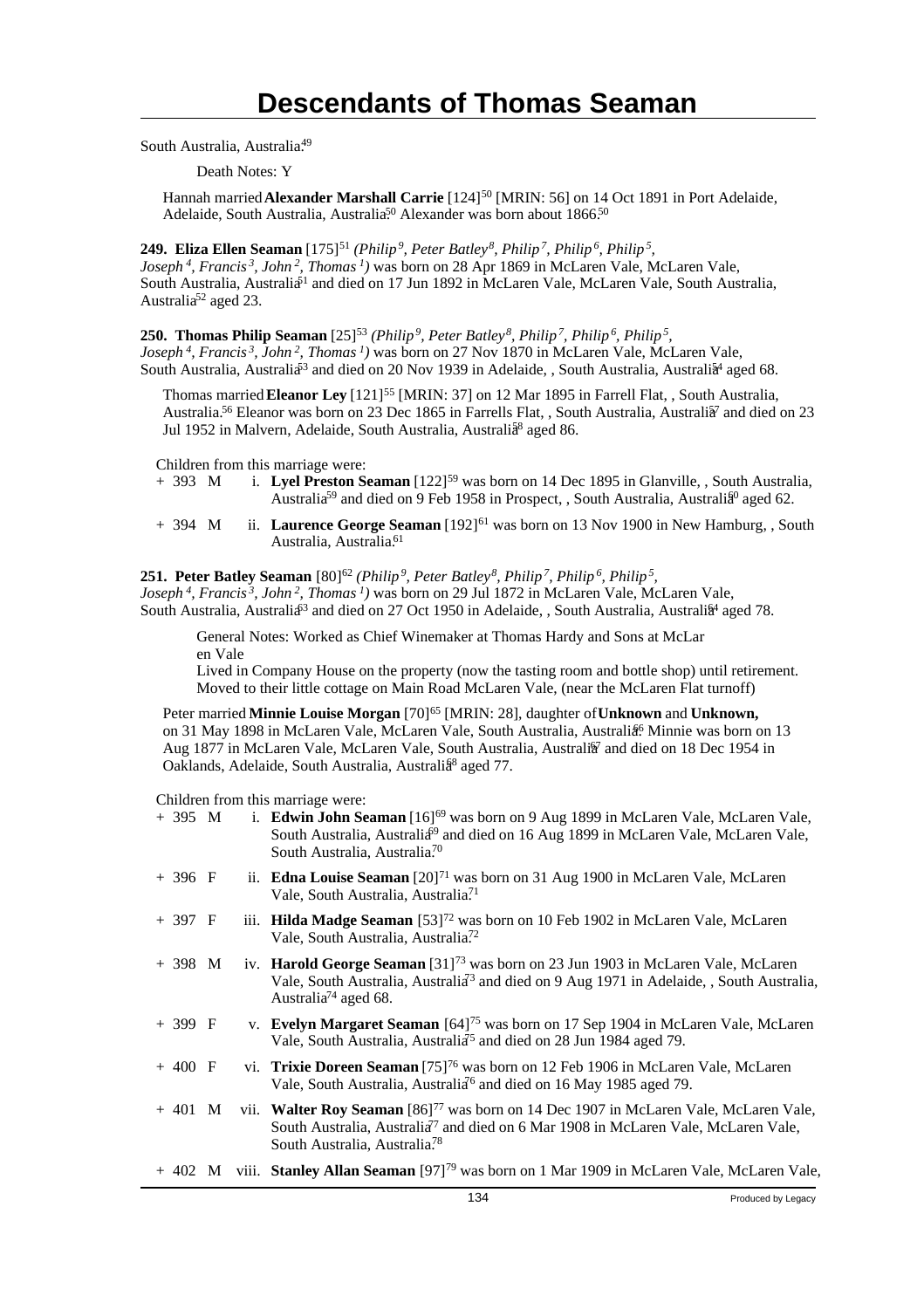South Australia, Australia<sup>79</sup> and died in Jan 1977 aged 67.

**252. Emma Martha Seaman** [186]<sup>80</sup> (Philip<sup>9</sup>, Peter Batley<sup>8</sup>, Philip<sup>7</sup>, Philip<sup>6</sup>, Philip<sup>5</sup>, *Joseph<sup>4</sup>, Francis<sup>3</sup>, John<sup>2</sup>, Thomas<sup>1</sup>)* was born on 26 Sep 1874 in McLaren Vale, McLaren Vale, South Australia, Australia.80

Death Notes: Y

Emma married **Ralph Gale** [19]<sup>81</sup> [MRIN: 13] on 11 Jul 1900 in Cowandilla, , South Australia, Australia.<sup>81</sup> Ralph was born about 1873.<sup>81</sup>

**253. Druscilla Seaman** [21]<sup>82</sup> *(Philip<sup>9</sup>, Peter Batley<sup>8</sup>, Philip<sup>7</sup>, Philip<sup>6</sup>, Philip<sup>5</sup>, Joseph 4 , Francis<sup>3</sup>, John<sup>2</sup>, Thomas<sup>1</sup>)* was born on 20 Jan 1876 in McLaren Vale, McLaren Vale, South Australia, Australia<sup>83</sup> and died on 25 May 1952 in Glenelg, Adelaide, South Australia, Australia aged 76.

Research Notes: Death not in SA index (to 1972)

Druscilla married **William Wilkins Ingram** [23]<sup>85</sup> [MRIN: 15] on 23 Apr 1900 in Adelaide, , South Australia, Australia.<sup>86</sup> William was born on 15 Apr 1878 in McLaren Vale, McLaren Vale, South Australia, Australia<sup>87</sup> and died on 29 Dec 1901 in Adelaide, , South Australia, Australia<sup>88</sup> aged 23.

Druscilla next married **William Ernest Wigzell** [185]<sup>89</sup> [MRIN: 73] on 16 Dec 1905 in Adelaide, , South Australia, Australia.<sup>90</sup> William was born on 31 Mar 1878 in Blakiston, , South Australia, Australi<sup>31</sup> and died on 17 Jul 1923 in Lipson, , South Australia, Australi<sup>82</sup> aged 45.

**254. James Henry Seaman** [26]<sup>93</sup> *(Philip<sup>9</sup>, Peter Batley<sup>8</sup>, Philip<sup>7</sup>, Philip<sup>6</sup>, Philip<sup>5</sup> , Joseph<sup>4</sup>, Francis<sup>3</sup>, John<sup>2</sup>, Thomas<sup>1</sup>)* was born on 23 Feb 1878<sup>93</sup> and died on 5 Oct 1950 in Ungarra, South Australia, Australia<sup>94</sup> aged 72.

James married **Bertha Ellen Morgan** [72]<sup>95</sup> [MRIN: 17], daughter of **Unknown** and **Unknown,** on 3 Nov 1904 in McLaren Vale, McLaren Vale, South Australia, Australia<sup>96</sup> Bertha was born on 15 Nov 1878<sup>97</sup> and died on 26 Nov 1918<sup>98</sup> aged 40.

Children from this marriage were:

| $+403$ F |  | i. Myrtle Ellen Seaman [119] <sup>99</sup> was born on 13 Sep 1905 in McLaren Vale, McLaren<br>Vale, South Australia, Australia <sup>99</sup>                                                                                                  |
|----------|--|------------------------------------------------------------------------------------------------------------------------------------------------------------------------------------------------------------------------------------------------|
| $+404$ F |  | ii. Ivy Stella Seaman [114] <sup>100</sup> was born on 5 Jul 1907 in McLaren Vale, McLaren Vale,<br>South Australia, Australia <sup>100</sup> and died on 5 Oct 1956 in Murray Bridge, , South Australia,<br>Australia <sup>101</sup> aged 49. |
| $+405$ F |  | iii. Eva May Seaman [115] was born on 23 Jan 1910 in McLaren Vale, McLaren Vale,<br>South Australia, Australia. <sup>102</sup>                                                                                                                 |
| $+406$ F |  | iv. Linda Olive Seaman $[116]^{103}$ was born on 14 Dec 1911 in Willunga, , South Australia,<br>Australia. <sup>103</sup>                                                                                                                      |
| $+407$ M |  | v. Philip James Seaman $[117]^{104}$ was born on 15 May 1914 in McLaren Vale, McLaren<br>Vale, South Australia, Australia, <sup>104</sup> died on 14 Jun 2004 aged 90, and was buried in<br>Tumby Bay, , South Australia, Australia.           |
| $+408$ M |  | vi. Edwin Frank Seaman [118] <sup>105</sup> was born on 25 Jun 1916 in McLaren Vale, McLaren<br>Vale, South Australia, Australia <sup>105</sup>                                                                                                |

**255. Edith Ester Seaman** [27]<sup>106</sup> *(Philip<sup>9</sup>, Peter Batley<sup>8</sup>, Philip<sup>7</sup>, Philip<sup>6</sup>, Philip<sup>5</sup> , Joseph<sup>4</sup>, Francis<sup>3</sup>, John<sup>2</sup>, Thomas<sup>1</sup>)* was born on 2 Jun 1880 in McLaren Vale, McLaren Vale, South Australia, Australia<sup>106</sup> and died on 4 Sep 1965 in St Peters, Adelaide, South Australia, Australia<sup>107</sup> aged 85.

**256. Eli Semmens Seaman** [28]<sup>108</sup> *(Philip<sup>9</sup>, Peter Batley<sup>8</sup>, Philip<sup>7</sup>, Philip<sup>6</sup>, Philip<sup>5</sup> , Joseph<sup>4</sup>, Francis<sup>3</sup>, John<sup>2</sup>, Thomas<sup>1</sup>)* was born on 16 Nov 1881<sup>108</sup> and died on 17 Feb 1956 in McLaren Vale, McLaren Vale, South Australia, Australia<sup>09</sup> aged 74.

Eli married **Ethel Maud Morgan** [29]<sup>110</sup> [MRIN: 18] on 10 Dec 1907 in Sea View, Adelaide, South Australia, Australia.<sup>111</sup> Ethel was born on 29 Jan 1883 in McLaren Vale, McLaren Vale, South Australia, Australia<sup>110</sup> and died on 2 Oct 1930 in Adelaide, , South Australia, Australia<sup>12</sup> aged 47.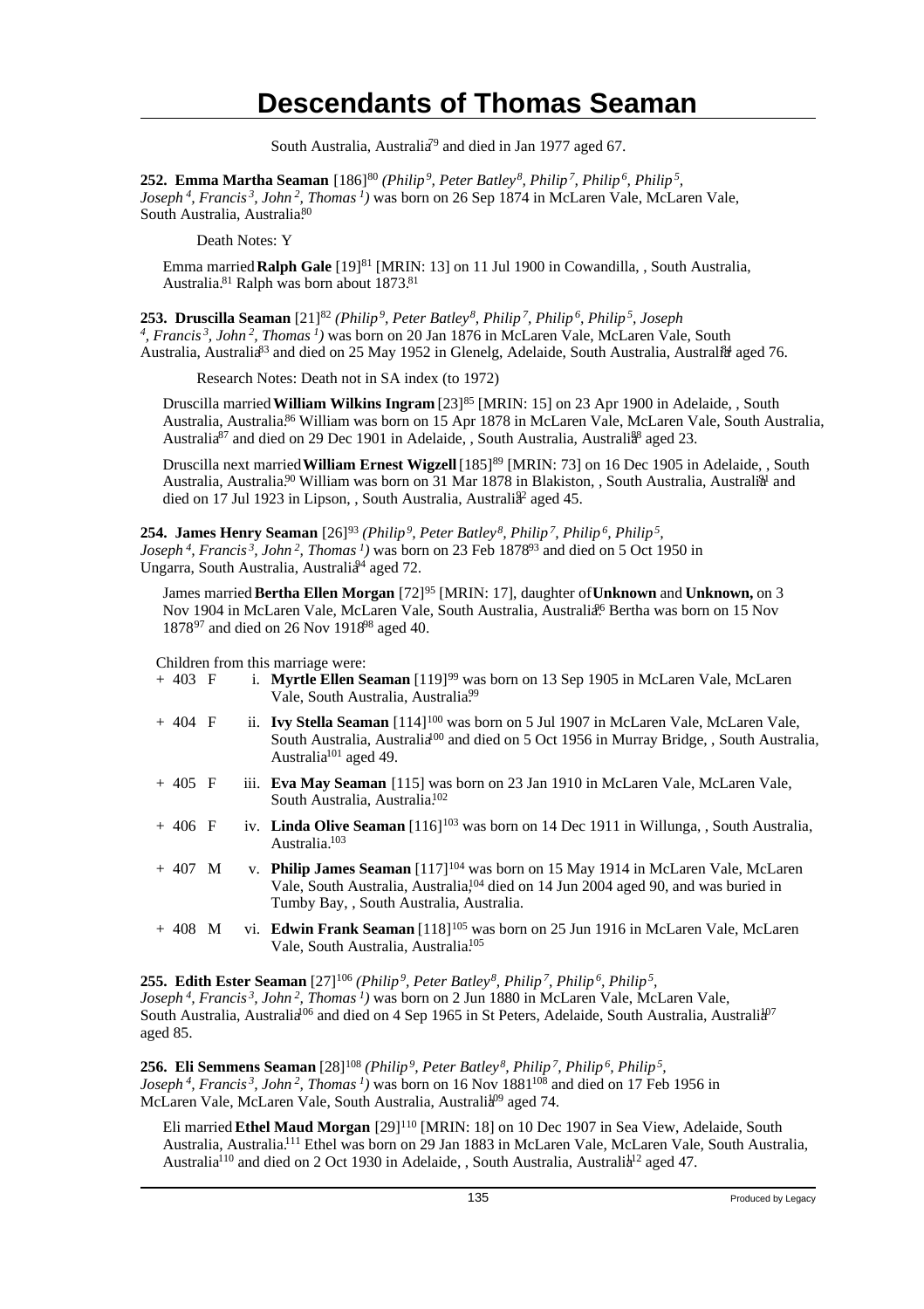Children from this marriage were:

| $+409$ M |  | i. Malcom Morgan Seaman [30] was born on 4 Nov 1908 in McLaren Vale, McLaren<br>Vale, South Australia, Australia. <sup>113</sup>                                           |
|----------|--|----------------------------------------------------------------------------------------------------------------------------------------------------------------------------|
| $+410$ M |  | ii. Raymond Phillip Seaman $[32]^{114}$ was born on 2 Oct 1910 in McLaren Vale, McLaren<br>Vale, South Australia, Australia <sup>14</sup> and died on 30 Mar 1976 aged 65. |
| $+411$ M |  | iii. Gilbert Frederick Seaman [34] <sup>115</sup> was born on 7 Sep 1912 in McLaren Vale, McLaren<br>Vale, South Australia, Australia <sup>115</sup>                       |
|          |  | $+412$ M iv. Ivan Rex Seaman [35] <sup>116</sup> was born on 26 Oct 1914 in McLaren Vale, McLaren Vale,<br>South Australia, Australia. <sup>116</sup>                      |
| $+413$ F |  | v. Eunice Dora Seaman [36] <sup>117</sup> was born on 9 Feb 1916 in McLaren Vale, McLaren Vale,<br>South Australia, Australia. <sup>117</sup>                              |

- + 414 M vi. **Percy Ross Seaman** [37]<sup>118</sup> was born on 24 Mar 1918 in McLaren Vale, McLaren Vale, South Australia, Australia.<sup>118</sup>
- + 415 M vii. **Keith Seaman** [38]<sup>119</sup> was born on 11 Jun 1920 in McLaren Vale, McLaren Vale, South Australia, Australia.<sup>119</sup>
- + 416 M viii. **Ronald Stephen Seaman** [39]<sup>120</sup> was born on 21 Dec 1923 in McLaren Vale, McLaren Vale, South Australia, Australia,<sup>120</sup> died on 2 Feb 1945 in Germany<sup>121</sup> aged 21, and was buried in REICHSWALD FOREST WAR CEMETERY<sup>121</sup>

Eli next married **Ethel** [61] [MRIN: 19].

**257. Christina Jane Seaman** [158]<sup>122</sup> *(Philip<sup>9</sup>, Peter Batley<sup>8</sup>, Philip<sup>7</sup>, Philip<sup>6</sup>, Philip<sup>5</sup> , Joseph<sup>4</sup>, Francis<sup>3</sup>, John<sup>2</sup>, Thomas<sup>1</sup>)* was born on 11 Aug 1883 in McLaren Vale, McLaren Vale, South Australia, Australia<sup>22</sup> and died on 6 Jun 1886 in McLaren Vale, McLaren Vale, South Australia, Australia<sup>123</sup> aged 2.

**258. Ruby Rebecca Seaman** [123]<sup>124</sup> *(Philip<sup>9</sup>, Peter Batley<sup>8</sup>, Philip<sup>7</sup>, Philip<sup>6</sup>, Philip<sup>5</sup> , Joseph<sup>4</sup>, Francis<sup>3</sup>, John<sup>2</sup>, Thomas<sup>1</sup>)* was born on 18 Sep 1888 in McLaren Vale, McLaren Vale, South Australia, Australia<sup>24</sup> and died on 24 Dec 1888 in McLaren Vale, McLaren Vale, South Australia, Australia.<sup>125</sup>

**259. Lillie Pearl Seaman** [24]<sup>126</sup> *(Philip<sup>9</sup>, Peter Batley<sup>8</sup>, Philip<sup>7</sup>, Philip<sup>6</sup>, Philip<sup>5</sup> , Joseph<sup>4</sup>, Francis<sup>3</sup>, John<sup>2</sup>, Thomas<sup>1</sup>)* was born on 13 Sep 1890 in McLaren Vale, McLaren Vale, South Australia, Australia.<sup>126</sup>

Death Notes: Y

**260. Herbert Peter Seaman** [100]<sup>127</sup> (Peter<sup>9</sup>, Peter Batley<sup>8</sup>, Philip<sup>7</sup>, Philip<sup>5</sup>, Philip<sup>5</sup>, *Joseph<sup>4</sup>, Francis<sup>3</sup>, John<sup>2</sup>, Thomas<sup>1</sup>)* was born on 30 Mar 1886 in Adelaide, , South Australia, Australia<sup>127</sup> and died on 4 Feb 1945 in Adelaide, , South Australia, Australia<sup>28</sup> aged 58.

Herbert married **Mabel Barbara Williams** [132]<sup>129</sup> [MRIN: 40] on 26 Feb 1912 in Adelaide, , South Australia, Australia.<sup>130</sup> Mabel was born on 8 Mar 1884 in Norwood, Adelaide, South Australia, Australia<sup>131</sup> and died on 25 Oct 1939 in Adelaide, , South Australia, Australia<sup>32</sup> aged 55.

**261. Cyril James Nixon Seaman** [101]<sup>133</sup> *(Peter<sup>9</sup>, Peter Batley<sup>8</sup>, Philip<sup>7</sup>, Philip<sup>6</sup>, Philip<sup>5</sup> , Joseph<sup>4</sup>, Francis<sup>3</sup>, John<sup>2</sup>, Thomas<sup>1</sup>)* was born on 18 Feb 1888 in Adelaide, , South Australia, Australia<sup>133</sup> and died on 22 Feb 1969 in Unley North, Adelaide, South Australia, Australia<sup>34</sup> aged 81.

Cyril married **Olive Emily Gogler** [133]<sup>135</sup> [MRIN: 41] on 1 Mar 1911 in Knoxville, , South Australia, Australia.<sup>136</sup> Olive was born on 4 Mar 1888 in Norwood, Adelaide, South Australia, Australia.<sup>135</sup>

Children from this marriage were:<br>+  $417 \text{ F}$  i. Olive Jean Sea

- i. Olive Jean Seaman [146]<sup>137</sup> was born on 20 Jun 1912 in Hyde Park, Adelaide, South Australia, Australia.<sup>137</sup>
- + 418 F ii. **Brenda Minnie Seaman** [147]<sup>138</sup> was born on 9 Nov 1913 in Hyde Park, Adelaide, South Australia, Australia.<sup>138</sup>
- + 419 M iii. **Ralph Ellis Seaman** [148]<sup>139</sup> was born on 13 Jul 1917 in Unley, Adelaide, South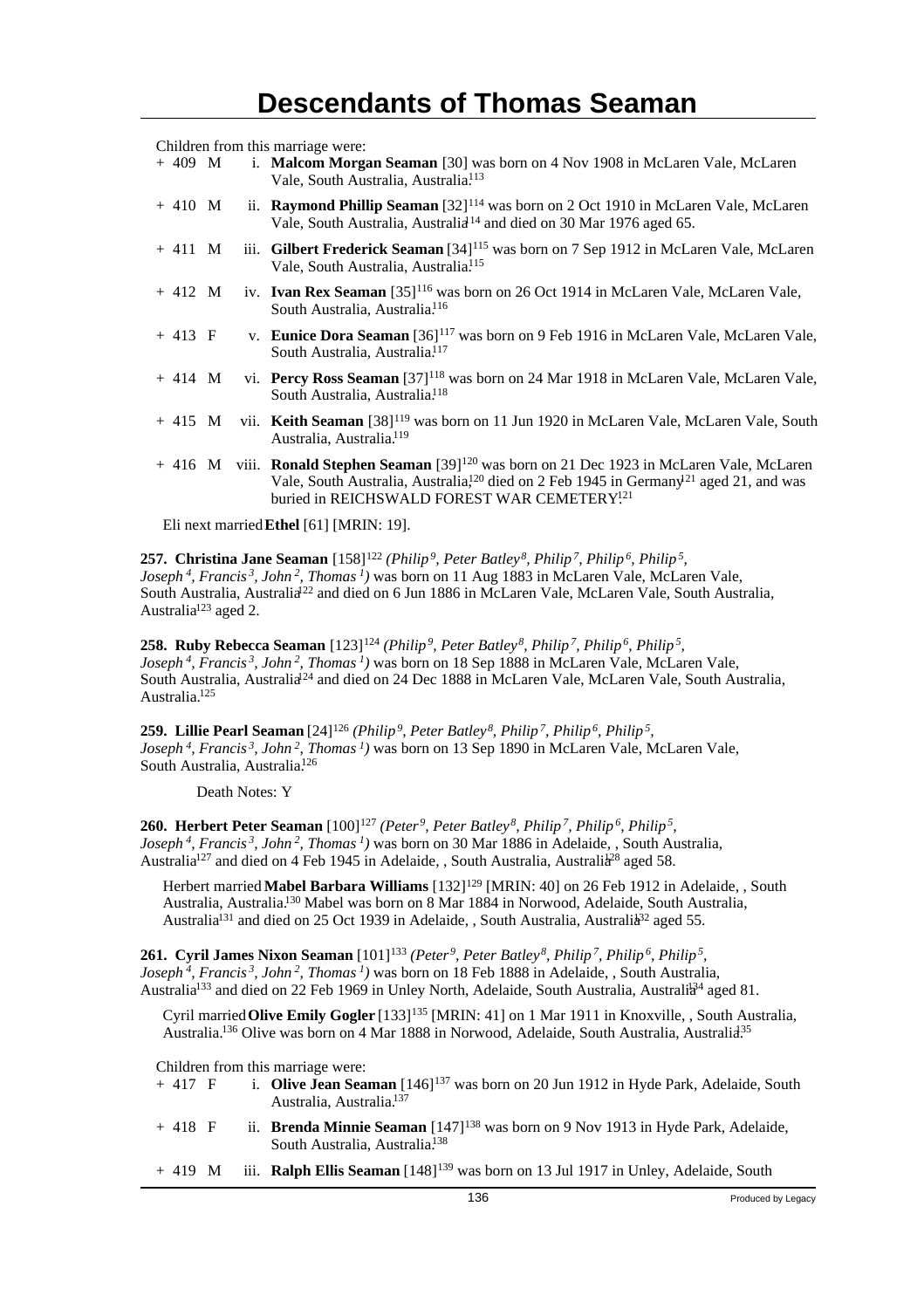Australia, Australia.<sup>139</sup>

- + 420 M iv. **Bruce Malvern Seaman** [149]<sup>140</sup> was born on 7 Aug 1919 in Unley, Adelaide, South Australia, Australia.<sup>140</sup>
- + 421 F v. **Coralie May Seaman** [150]<sup>141</sup> was born on 20 Jan 1926 in Parkside, Adelaide, South Australia, Australia.<sup>141</sup>

**262. Minnie Hilda Seaman** [102]<sup>142</sup> *(Peter<sup>9</sup>, Peter Batley<sup>8</sup>, Philip<sup>7</sup>, Philip<sup>6</sup>, Philip<sup>5</sup> , Joseph<sup>4</sup>, Francis<sup>3</sup>, John<sup>2</sup>, Thomas<sup>1</sup>)* was born on 3 Oct 1889 in Eastwood, Adelaide, South Australia, Australia<sup>142</sup> and died on 20 Aug 1938 in Northfield, Adelaide, South Australia, Australi<sup>443</sup> aged 48.

**263. Laurence Roy Seaman** [103]<sup>144</sup> *(Peter<sup>9</sup>, Peter Batley<sup>8</sup>, Philip<sup>7</sup>, Philip<sup>6</sup>, Philip<sup>5</sup> , Joseph<sup>4</sup>, Francis<sup>3</sup>, John<sup>2</sup>, Thomas<sup>1</sup>)* was born on 2 Apr 1892 in Eastwood, Adelaide, South Australia, Australia<sup>144</sup> and died on 29 Jun 1970 in Woodville, Adelaide, South Australia, Australi<sup>445</sup> aged 78.

Laurence married **Audrey Gladys Jessup** [137]<sup>146</sup> [MRIN: 53] on 10 Apr 1920 in Adelaide West, Adelaide, South Australia, Australia.<sup>147</sup> Audrey was born in 1893 in Kani, , Victoria, Australia<sup>46</sup> and died on 8 May 1963 in Croydon, Adelaide, South Australia, Australia<sup>8</sup> aged 70.

**264. Arthur James Seaman** [104]<sup>149</sup> *(Elisha<sup>9</sup>, Peter Batley<sup>8</sup>, Philip<sup>7</sup>, Philip<sup>6</sup>, Philip<sup>5</sup> , Joseph<sup>4</sup>, Francis<sup>3</sup>, John<sup>2</sup>, Thomas<sup>1</sup>)* was born on 15 May 1876 in Adelaide, , South Australia, Australia,<sup>149</sup> died on 28 Aug 1915 at sea, , <sup>150</sup> aged 39, and was buried in Aug 1915 at sea, , <sup>150</sup> The cause of his death was Dysentry.

Noted events in his life were:

• Enlisted for military service: with the Australian Imperial Forces, 4 Sep 1914, Morphetville, Adelaide, South Australia, Australia<sup>150</sup> Attached to the 12th Infantry Battalion as Sergeant. Spent two months in the Dardinelles. Spent two months in the Dardinelles. Admitted to hospital 19 Jun 1915 in Egypt. Invalided to Australia by HMAT "Themistocles". Embarked at Suez 15 Aug 1915.

Arthur married **Ada Adelaide Allen** [196]<sup>151</sup> [MRIN: 39] on 4 Aug 1900 in Adelaide, , South Australia, Australia.<sup>152</sup> Ada was born on 5 Oct 1874 in Norwood, Adelaide, South Australia, Australia<sup>53</sup> and died on 21 Jan 1936 in Fullarton, Adelaide, South Australia, Australia<sup>54</sup> aged 61.

The child from this marriage was:<br>+  $422$  F i. **Annie Florence** 

i. **Annie Florence Seaman** [156]<sup>155</sup> was born on 21 Jan 1892 in Adelaide, , South Australia, Australia.<sup>155</sup>

**265. Beatrice Jane Seaman** [105]<sup>156</sup> *(Elisha<sup>9</sup>, Peter Batley<sup>8</sup>, Philip<sup>7</sup>, Philip<sup>6</sup>, Philip<sup>5</sup> , Joseph<sup>4</sup>, Francis<sup>3</sup>, John<sup>2</sup>, Thomas<sup>1</sup>)* was born on 13 Jan 1878 in Adelaide, , South Australia, Australia<sup>157</sup> and died in 1942 in Heidelberg, Melbourne, Victoria, Australia<sup>58</sup> aged 64.

Beatrice married **Alphonsus Patrick O'Keefe** [173]<sup>159</sup> [MRIN: 65] in 1904 in Victoria, Australia.<sup>160</sup> Alphonsus was born about 1869<sup>161</sup> and died in 1942 in Victoria, Australia<sup>61</sup> aged about 73.

**266. Ernest George Seaman** [106]<sup>162</sup> *(Elisha<sup>9</sup>, Peter Batley<sup>8</sup>, Philip<sup>7</sup>, Philip<sup>6</sup>, Philip<sup>5</sup> , Joseph<sup>4</sup>, Francis<sup>3</sup>, John<sup>2</sup>, Thomas<sup>1</sup>)* was born on 17 Nov 1879 in Adelaide, , South Australia, Australia<sup>162</sup> and died on 5 Dec 1956 in Enfield, Adeaide, South Australia, Australia<sup>63</sup> aged 77.

Ernest married **Agnes Theresa May Ryan** [194]<sup>164</sup> [MRIN: 38] on 7 Feb 1901 in Adelaide, , South Australia, Australia.<sup>165</sup> Agnes was born on 12 Sep 1881 in Adelaide, , South Australia, Australia<sup>64</sup> and died on 20 Dec 1969 in Magill, Adelaide, South Australia, Australia<sup>66</sup> aged 88.

Children from this marriage were:<br>+  $423$  M i. **Percy Harold S** 

- i. **Percy Harold Seaman** [195]<sup>167</sup> was born on 2 Dec 1903 in Norwood, Adelaide, South Australia, Australia<sup>167</sup> and died on 17 Jan 1963 in Adelaide, , South Australia, Australia<sup>168</sup> aged 59.
- + 424 M ii. **David Ernest Seaman** [143]<sup>169</sup> was born on 24 Jul 1906 in Norwood, Adelaide, South Australia, Australia.169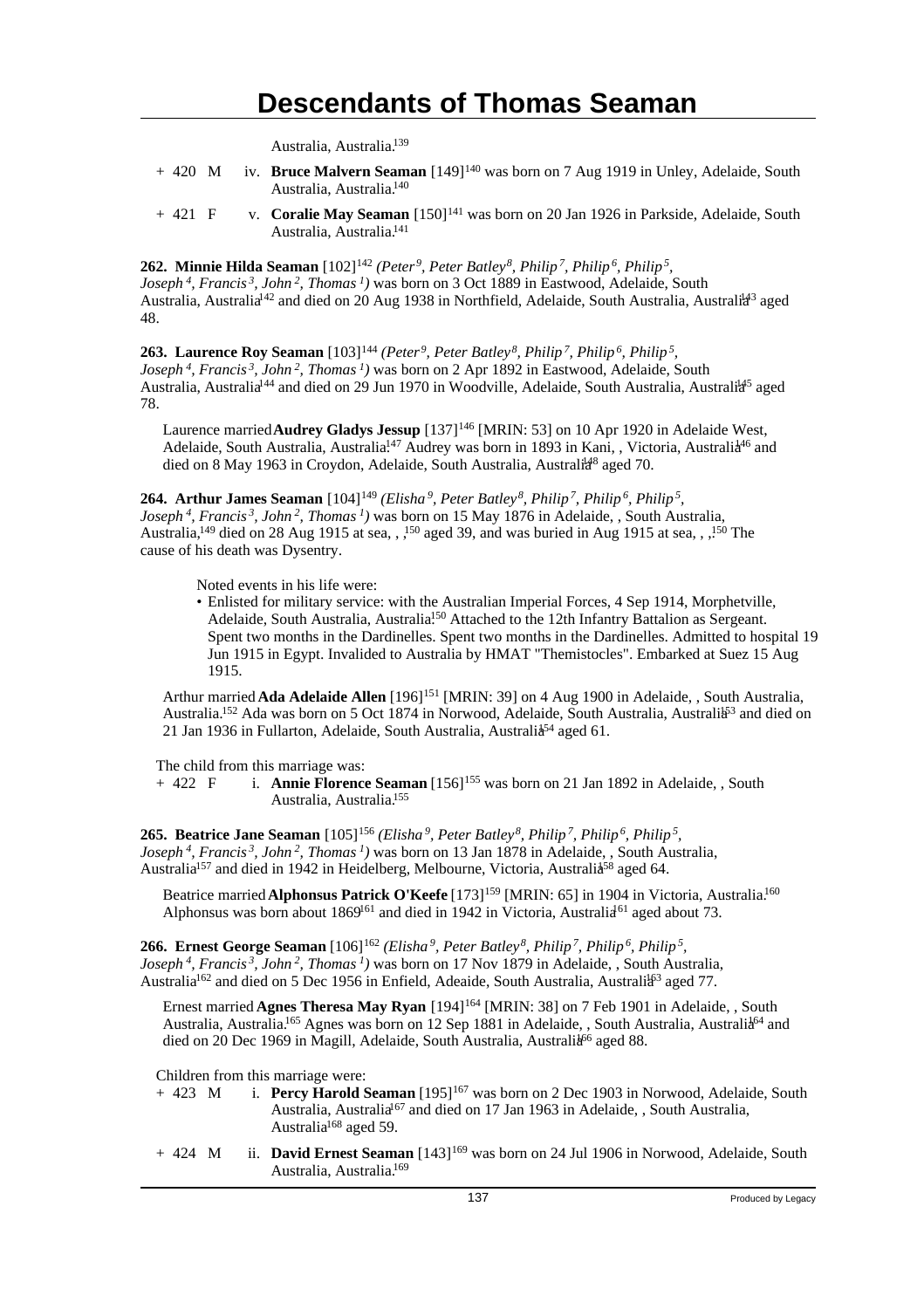**267. Cecil Frank Seaman** [107]<sup>170</sup> *(Elisha<sup>9</sup>, Peter Batley<sup>8</sup>, Philip<sup>7</sup>, Philip<sup>6</sup>, Philip<sup>5</sup> , Joseph<sup>4</sup>, Francis<sup>3</sup>, John<sup>2</sup>, Thomas<sup>1</sup>)* was born on 17 Oct 1881 in Adelaide, , South Australia, Australia<sup>171</sup> and died in 1936 in Prahran, Melbourne, Victoria, Australia<sup>72</sup> aged 55.

Noted events in his life were:

- He worked as a Salvation Army Officer<sup>173</sup>
- Voter List: Western Australia, Kalgoorlie District, Kalgoorlie Subdistrict, 1910<sup>73</sup>
- Voter List: Victoria, Fawkner District, Toorak Subdistrict, 1931.<sup>174</sup>
- Voter List: Victoria, Fawkner District, Toorak Subdistrict, 1936.<sup>75</sup>

Cecil married **Edith Mary Smith** [167]<sup>176</sup> [MRIN: 63] in 1906 in Annandale, , New South Wales, Australia.<sup>177</sup> Edith was born in 1882 in Sydney, , New South Wales, Australia<sup>78</sup> and died in 1965 in Heidelberg, Melbourne, Victoria, Australia<sup>79</sup> aged 83.

Noted events in their marriage were:

- They resided at 74 Collins street in 1910 in Kalgoorlie, , Western Australia, Australia<sup>73</sup>
- They resided at 29 Evelina rd in 1936 in Toorak, Melbourne, Victoria, Australia<sup>75</sup>
- They resided at 29 Evelina rd. in 1931 in Toorak, Melbourne, Victoria, Australia<sup>74</sup>

Noted events in her life were:

- Voter List: Western Australia, Kalgoorlie District, Kalgoorlie Subdistrict, 191073
- Voter List: Victoria, Fawkner District, Toorak Subdistrict, 1931<sup>174</sup>
- Voter List: Victoria, Fawkner District, Toorak Subdistrict, 1936<sup>175</sup>
- Voter List: Victoria, District Fawkner, Subdistrict South Yarra, 1937.80
- Voter List: Victoria, District Henty, Subdistrict Bentleigh, 1942.<sup>81</sup>
- She resided at 7 Stewart st in 1942 in Bentleigh, Melbourne, Victoria, Australia<sup>81</sup>

Children from this marriage were:

|           |  | $+425$ F i. Muriel Daphne Seaman $[168]^{182}$ was born in 1906 in Annandale, New South Wales,<br>Australia <sup>183</sup> and died in 1971 in Victoria, Australia <sup>84</sup> aged 65.                                                                                                                                                                                                                                                        |
|-----------|--|--------------------------------------------------------------------------------------------------------------------------------------------------------------------------------------------------------------------------------------------------------------------------------------------------------------------------------------------------------------------------------------------------------------------------------------------------|
| $+426$ F  |  | ii. Alice Zeta Seaman $[174]$ . $^{175}$                                                                                                                                                                                                                                                                                                                                                                                                         |
| $+427$ M  |  | iii. Lincoln Herbert Seaman [177] <sup>185</sup> was born in 1908 in Freemantle, Western Australia,<br>Australia <sup>186</sup> and died in 1967 in Melbourne, , Victoria, Australia <sup>87</sup> aged 59.                                                                                                                                                                                                                                      |
| $+ 428$ M |  | iv. Garfield Cecil Seaman [176]. <sup>175</sup>                                                                                                                                                                                                                                                                                                                                                                                                  |
| $+429$ F  |  | v. Mildred Florence Seaman [160] <sup>188</sup> was born about 1915 <sup>188</sup> and died on 1 Jul 1921 in<br>Adelaide, , South Australia, Australia <sup>88</sup> aged about 6.                                                                                                                                                                                                                                                               |
|           |  | <b>268. Mabel Seaman</b> [108] <sup>189</sup> (Elisha <sup>9</sup> , Peter Batley <sup>8</sup> , Philip <sup>7</sup> , Philip <sup>6</sup> , Philip <sup>5</sup> , Joseph<br><sup>4</sup> , Francis <sup>3</sup> , John <sup>2</sup> , Thomas <sup>1</sup> ) was born on 1 Jun 1883 in Adelaide, South Australia, Australia <sup>90</sup><br>and died on 3 Aug 1948 in Clarence Park, Adelaide, South Australia, Australia <sup>1</sup> aged 65. |
|           |  |                                                                                                                                                                                                                                                                                                                                                                                                                                                  |

Mabel married **John Thomas Hook** [134]<sup>192</sup> [MRIN: 42] on 29 Dec 1906 in Adelaide, , South Australia, Australia.<sup>193</sup> John was born on 26 Jun 1879 in Adelaide, , South Australia, Australia<sup>92</sup> and died on 27 Jan 1957 in Adelaide, , South Australia, Australia<sup>94</sup> aged 77.

**269. Clarence Seaman** [109]<sup>195</sup> *(Elisha<sup>9</sup>, Peter Batley<sup>8</sup>, Philip<sup>7</sup>, Philip<sup>6</sup>, Philip<sup>5</sup> , Joseph<sup>4</sup>, Francis<sup>3</sup>, John<sup>2</sup>, Thomas<sup>1</sup>)* was born on 8 May 1885 in Adelaide, , South Australia, Australia<sup>195</sup> and died on 8 May 1885 in Adelaide, , South Australia, Australia<sup>96</sup>

**270. Alice Maud Seaman** [110]<sup>197</sup> (Elisha<sup>9</sup>, Peter Batley<sup>8</sup>, Philip<sup>7</sup>, Philip<sup>6</sup>, Philip<sup>5</sup>, *Joseph<sup>4</sup>, Francis<sup>3</sup>, John<sup>2</sup>, Thomas<sup>1</sup>)* was born on 13 Apr 1886 in Adelaide, , South Australia, Australia<sup>198</sup> and died on 20 Jul 1969 in Magill, Adelaide, South Australia, Australia<sup>99</sup> aged 83.

Alice married Edwin Heather Hunt [135]<sup>200</sup> [MRIN: 51] on 12 Apr 1913 in Adelaide West, Adelaide, South Australia, Australia<sup>201</sup> Edwin was born in 1885 in Victoria, Australia<sup>200</sup> and died on 26 Feb 1930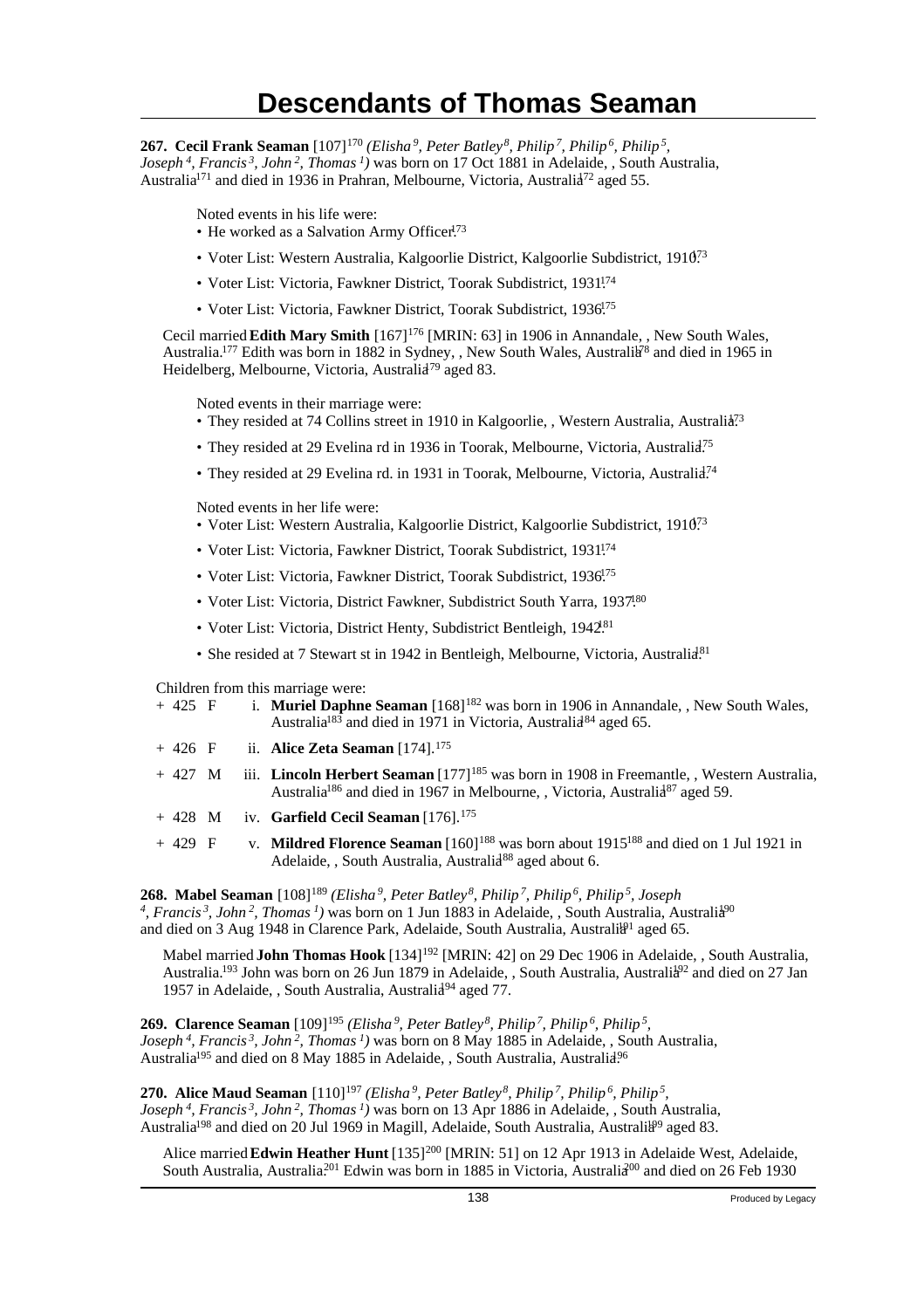in Norwood, Adelaide, South Australia, Australia<sup>02</sup> aged 45.

**271. Edith Seaman** [111]<sup>203</sup> *(Elisha<sup>9</sup>, Peter Batley<sup>8</sup>, Philip<sup>7</sup>, Philip<sup>6</sup>, Philip<sup>5</sup>, Joseph*

*4 , Francis<sup>3</sup>, John<sup>2</sup>, Thomas<sup>1</sup>)* was born on 3 Jan 1889 in Adelaide, , South Australia, Australia.<sup>203</sup>

Death Notes: Y

Edith married **Henry Carne James** [136]<sup>204</sup> [MRIN: 52] on 9 Nov 1915 in Adelaide West, Adelaide, South Australia, Australia.<sup>205</sup> Henry was born on 30 Mar 1888 in Kapunda, , South Australia, Australia.<sup>204</sup>

**272. Walter Batley Seaman** [112]<sup>206</sup> *(Elisha<sup>9</sup>, Peter Batley<sup>8</sup>, Philip<sup>7</sup>, Philip<sup>6</sup>, Philip<sup>5</sup> , Joseph<sup>4</sup>, Francis<sup>3</sup>, John<sup>2</sup>, Thomas<sup>1</sup>)* was born on 19 Jan 1891 in Adelaide, , South Australia, Australia,<sup>206</sup> died on 19 May 1915 in Gallipoli, , , Turke<sup> $207$ </sup> aged 24, and was buried in 1915 in Gallipoli, , , Turkey. The cause of his death was Killed in action.<sup>07</sup>

Death Notes: Service number: 101

Rank: Corporal

Unit: 10th Battalion (Infantry)

Service: Australian Army

Conflict: 1914-1918

Date of death: 19 May 1915

Place of death: Gallipoli Peninsula, Turkey

Cause of death: Killed in action

Cemetery or memorial details: Shrapnel Valley Cemetery, Gallipoli, Turkey

Source: AWM145 Roll of Honour cards, 1914-1918 War, Army

General Notes: Buried at Shrapnel Valley cemetery plot 3 ow D.21 about 400 yards south east of ANZAC cove.

Noted events in his life were:

• Enlisted for military service: with the Australian Imperial Forces, 19 Aug 1914, Morphetville, Adelaide, South Australia, Australia.<sup>207</sup> Serial Number 101, Rank Private. Promoted to Corporal on 1 Sep 1914. Sent overseas to the Gallipoli peninsula.

Walter married **Florence Ella Paddick** [187] [MRIN: 75] on 11 Nov 1911 in Stirling West, , South Australia, Australia. Florence was born on 10 Dec 1892 in Blackwood, Adelaide, South Australia, Australia and died on 3 Jan 1980 aged 87.

**273. Frederick Albert Seaman** [113]<sup>208</sup> *(Elisha<sup>9</sup>, Peter Batley<sup>8</sup>, Philip<sup>7</sup>, Philip<sup>6</sup>, Philip<sup>5</sup> , Joseph<sup>4</sup>, Francis<sup>3</sup>, John<sup>2</sup>, Thomas<sup>1</sup>)* was born on 20 Apr 1893 in Adelaide, , South Australia, Australia<sup>208</sup> and died on 22 Jun 1959 in Adelaide, , South Australia, Australia<sup>99</sup> aged 66.

Noted events in his life were:

- Enlisted for military service: with the Australian Imperial Force, 23 Nov 1914, Oaklands, Adelaide, South Australia, Australia<sup>210</sup> Serial Number: 1811, attached to 4th Reinfs 10th Infantry.
- Discharged from military service: in the Australian Imperial Force, 25 Nov 1915, Melbourne, , Victoria, Australia.<sup>210</sup> as medically unfit. He served overseas in Egypt and in the Gallipoli peninsula, as a private in the infantry.

Frederick married Elizabeth Parker Shute [151]<sup>211</sup> [MRIN: 58] on 19 Jul 1912 in Adelaide, , South Australia, Australia.<sup>212</sup> Elizabeth was born on 26 Oct 1893 in Hindmarsh Valley, , South Australia, Australia<sup>211</sup> and died on 30 Oct 1945 in Adelaide, , South Australia, Australia<sup>13</sup> aged 52.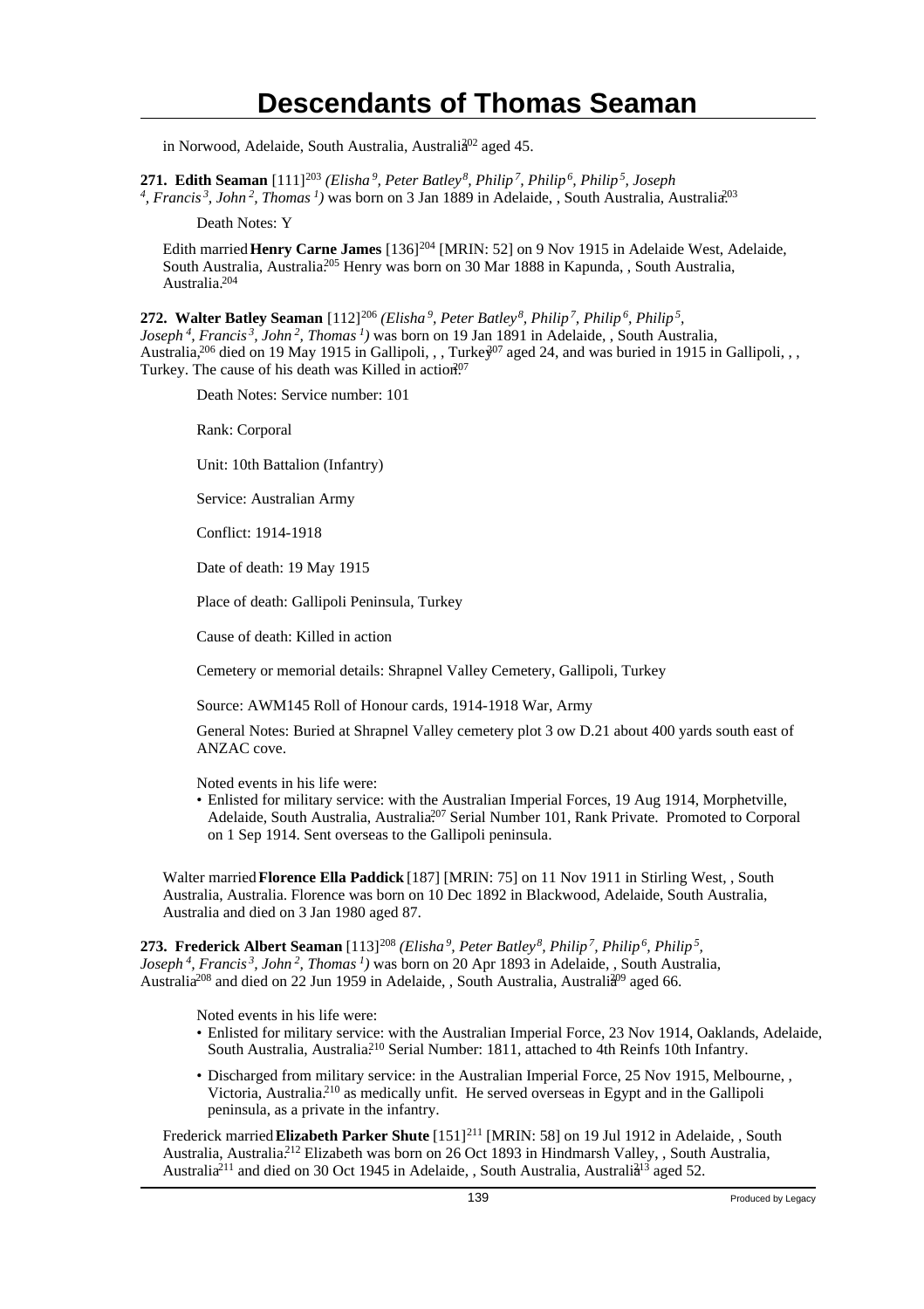Children from this marriage were:<br>+ 430 M i. Cecil Victor Se

- i. **Cecil Victor Seaman** [152]<sup>214</sup> was born on 1 Mar 1911 in Thebarton, Adelaide, South Australia, Australia.<sup>214</sup>
- + 431 M ii. **Raymond Arthur Seaman** [154]<sup>215</sup> was born on 18 Jun 1913 in Torrensville, Adelaide, South Australia, Australia<sup>215</sup>
- + 432 F iii. **Beryl Eileen Seaman** [155]<sup>216</sup> was born on 22 Sep 1924 in Torrensville, Adelaide, South Australia, Australia.<sup>216</sup>

**274. Elijah Seaman** [13444] *(Elijah<sup>9</sup>, Elisha<sup>8</sup>, Philip<sup>7</sup>, Philip<sup>6</sup>, Philip<sup>5</sup>, Joseph<sup>4</sup>, Francis* <sup>3</sup>, John<sup>2</sup>, Thomas<sup>1</sup>) was born in 1857 in Kirby Le Soken, Tendring, Essex, England<sup>17</sup> and died in 1857 in Kirby Le Soken, Tendring, Essex, England.

Birth Notes: Apr - June

Death Notes: Apr - June

**275. Elijah Seaman** [13642] *(Elijah<sup>9</sup>, Elisha<sup>8</sup>, Philip<sup>7</sup>, Philip<sup>6</sup>, Philip<sup>5</sup>, Joseph<sup>4</sup>, Francis* <sup>3</sup>, John<sup>2</sup>, Thomas<sup>1</sup>) was born in 1858 in Kirby Le Soken, Tendring, Essex, England<sup>18</sup> and died in 1858 in Kirby Le Soken, Tendring, Essex, England.

Birth Notes: Apr - June

Death Notes: Apr - June

**276. Elijah Seaman** [13643] *(Elijah<sup>9</sup>, Elisha<sup>8</sup>, Philip<sup>7</sup>, Philip<sup>6</sup>, Philip<sup>5</sup>, Joseph<sup>4</sup>, Francis 3 , John<sup>2</sup>, Thomas<sup>1</sup>)* was born in 1860 in Kirby Le Soken, Tendring, Essex, England and died in 1860 in Kirby Le Soken, Tendring, Essex, England.

Birth Notes: Oct - Dec

Death Notes: Oct - Dec

**277. William Seaman** [1303] *(Elijah<sup>9</sup>, Elisha<sup>8</sup>, Philip<sup>7</sup>, Philip<sup>6</sup>, Philip<sup>5</sup>, Joseph<sup>4</sup> , Francis<sup>3</sup>, John<sup>2</sup>, Thomas<sup>1</sup>)* was born in 1861 in Kirby Le Soken, Tendring, Essex, England.

Birth Notes: Oct - Dec

Noted events in his life were:

- He appeared on the census in 1871 in 83 Kirby Road, Kirby le Soken, Tendring, Essex, England. <sup>1</sup> (Email.)
- He appeared on the census in 1881 in 83 Kirby Road, Kirby le Soken, Tendring, Essex, England. <sup>1</sup> (83 Kirby Road, Kirby Le Soken, Essex - 1881.)
- He appeared on the census in 1891 in 143 Clophs Lane, Thorpe le soken, Essex, England. (143) Clophs Lane, Thorpe, Essex - 1891.)
- He worked as a Horseman on Farm in 1901.
- He appeared on the census in 1901 in Bocking Elm Road, Cottage 2, Clacton on Sea, Essex, England.<sup>3</sup> (Bocking Elm Road, Cottage 2, Clacton on Sea, Essex.)
- He appeared on the census in 1911 in Bockings Elm Lane, Great Clacton, Essex, England. <sup>4</sup> (Bockings Elm Lane, Great Clacton, Essex - 1911.)

William married **Elizabeth Anna Jackaman** [1564] [MRIN: 443] in 1887 in Tendring, Essex, England. Elizabeth was born in 1863 in Great Clacton, Essex, England.

Marriage Notes: Jan - Mar

Noted events in her life were:

- She appeared on the census in 1891 in 143 Clophs Lane, Thorpe le soken, Essex, England. (Email.)
- She appeared on the census in 1901 in Bocking Elm Road, Cottage 2, Clacton on Sea, Essex, England.<sup>3</sup> (Email.)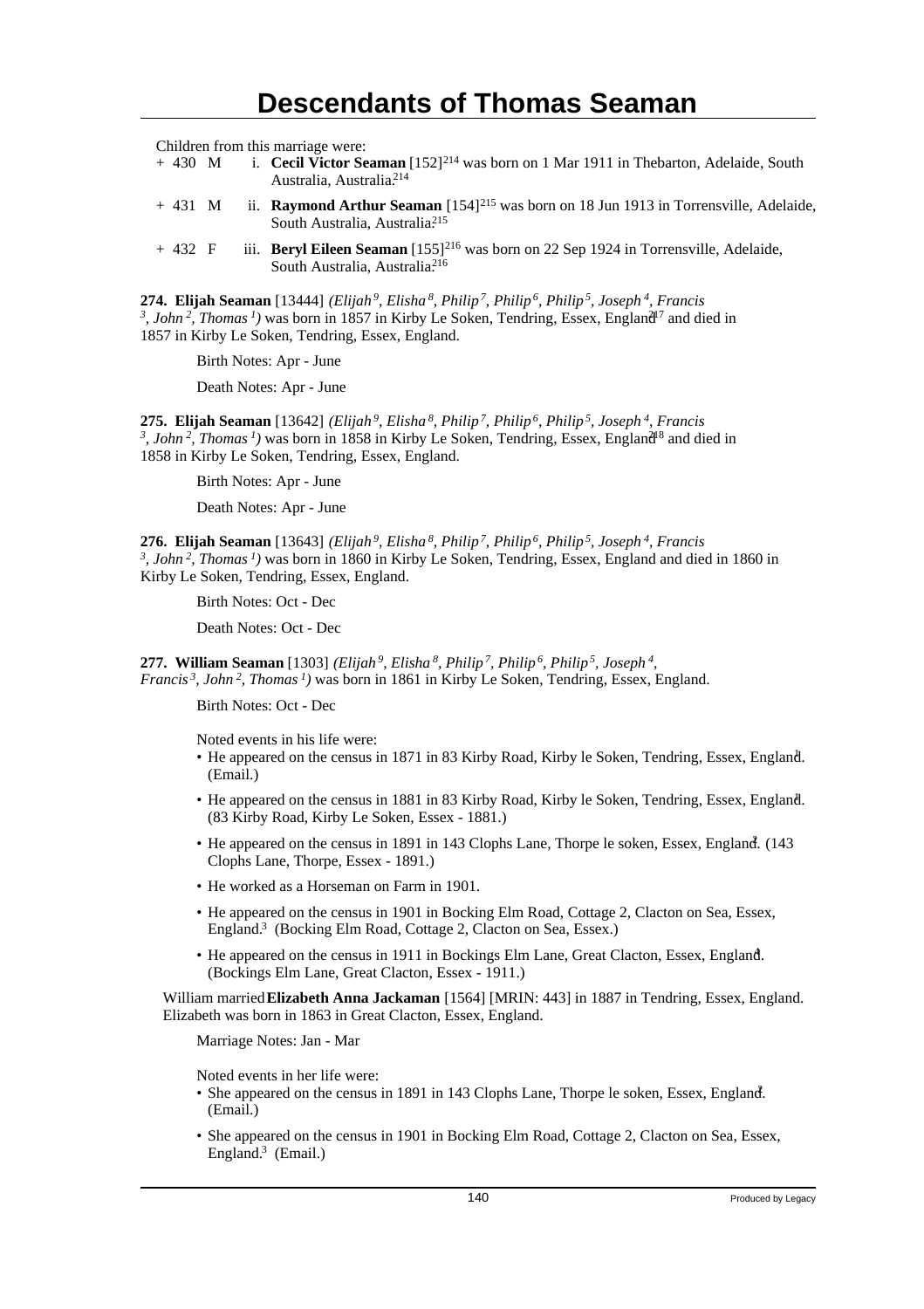• She appeared on the census in 1911 in Bockings Elm Lane, Great Clacton, Essex, England. <sup>4</sup> (Bockings Elm Lane, Great Clacton, Essex - 1911.)

The child from this marriage was:

+ 433 M i. **William G. Seaman** [1565] was born in 1885 in St. Osyth Heath, Essex, England.

**278. Ellen Seaman** [1452] *(Elijah<sup>9</sup>, Elisha<sup>8</sup>, Philip<sup>7</sup>, Philip<sup>6</sup>, Philip<sup>5</sup>, Joseph<sup>4</sup>, Francis*

*3 , John<sup>2</sup>, Thomas<sup>1</sup>)* was born in 1864 in Kirby Le Soken, Tendring, Essex, England. Another name for Ellen was Ellen C. Seaman.

Birth Notes: Jan - Mar

Death Notes: Y

Noted events in her life were:

- She appeared on the census in 1871 in 83 Kirby Road, Kirby le Soken, Tendring, Essex, England. <sup>5</sup> (83 Quay Lane, Tendring, Essex - 1871.)
- She appeared on the census in 1881 in 7 Woodford Terrace, Wanstead Rd, Forest Gate, Westham, Essex, England.<sup>1</sup> General Domestic Servant (General Domestic Servant.)

**279. George Seaman** [1451] *(Elijah<sup>9</sup>, Elisha<sup>8</sup>, Philip<sup>7</sup>, Philip<sup>6</sup>, Philip<sup>5</sup>, Joseph<sup>4</sup> , Francis<sup>3</sup>, John<sup>2</sup>, Thomas<sup>1</sup>)* was born in 1866 in Kirby Le Soken, Tendring, Essex, England.

Birth Notes: Apr - June

Death Notes: Y

Noted events in his life were:

- He appeared on the census in 1871 in 83 Quay Lane, Tendring, Essex, England. (83 Quay Lane, Tendring, Essex - 1871.)
- He appeared on the census in 1881 in 83 Kirby Road, Kirby le Soken, Tendring, Essex, England. (83 Kirby Road, Kirby Le Soken, Essex - 1881.)
- He appeared on the census in 1891 in 135 Tewkesbury Road, Tottenham, Middlesex, England. <sup>2</sup> (135 Tewkesbury Road, Tottenham, Middlesex - 1891.)
- He appeared on the census in 1901 in 21 Bedford Road, Walthamstow, Essex, England. (21 Bedford Road, Walthamstow, Essex - 1901.)
- He appeared on the census in 1911 in 35 Tankerton Terrace, Mitcham Road, Croydon, Surrey, England.

George married **Matilda Maria Taylor** [1554] [MRIN: 387] in 1891 in Edmonton, London / Middlesex, England. Matilda was born in 1867 in Childs Hill, Hendon, London, England and died in 1950 in Edmonton, London / Middlesex, England aged 83.

Marriage Notes: Apr - Jun

Noted events in her life were:

- She appeared on the census in 1891 in 135 Tewkesbury Road, Tottenham, Middlesex, England. <sup>4</sup>
- She appeared on the census in 1901 in 35 Tankerton Terrace, Mitcham Road, Croydon, Surrey, England.<sup>3</sup> (Email.)
- She appeared on the census in 1911 in 35 Tankerton Terrace, Mitcham Road, Croydon, Surrey, England.<sup>4</sup>

Children from this marriage were:

- + 434 M i. **George Elijah Seaman** [1555] was born in 1892 in Tottenham, Edmonton, Middlesex, England and died in 1962 in Edmonton, London / Middlesex, England aged 70.
- + 435 M ii. **Willie Seaman** [1556] was born in 1893 in Tottenham, Edmonton, Middlesex, England.
- + 436 M iii. **Charlie David Seaman** [1557] was born in 1898 in Walthamstow, Middlesex, England.
- + 437 F iv. **Lily Jessie Seaman** [1558] was born in 1898 in West Ham, Essex, England and died in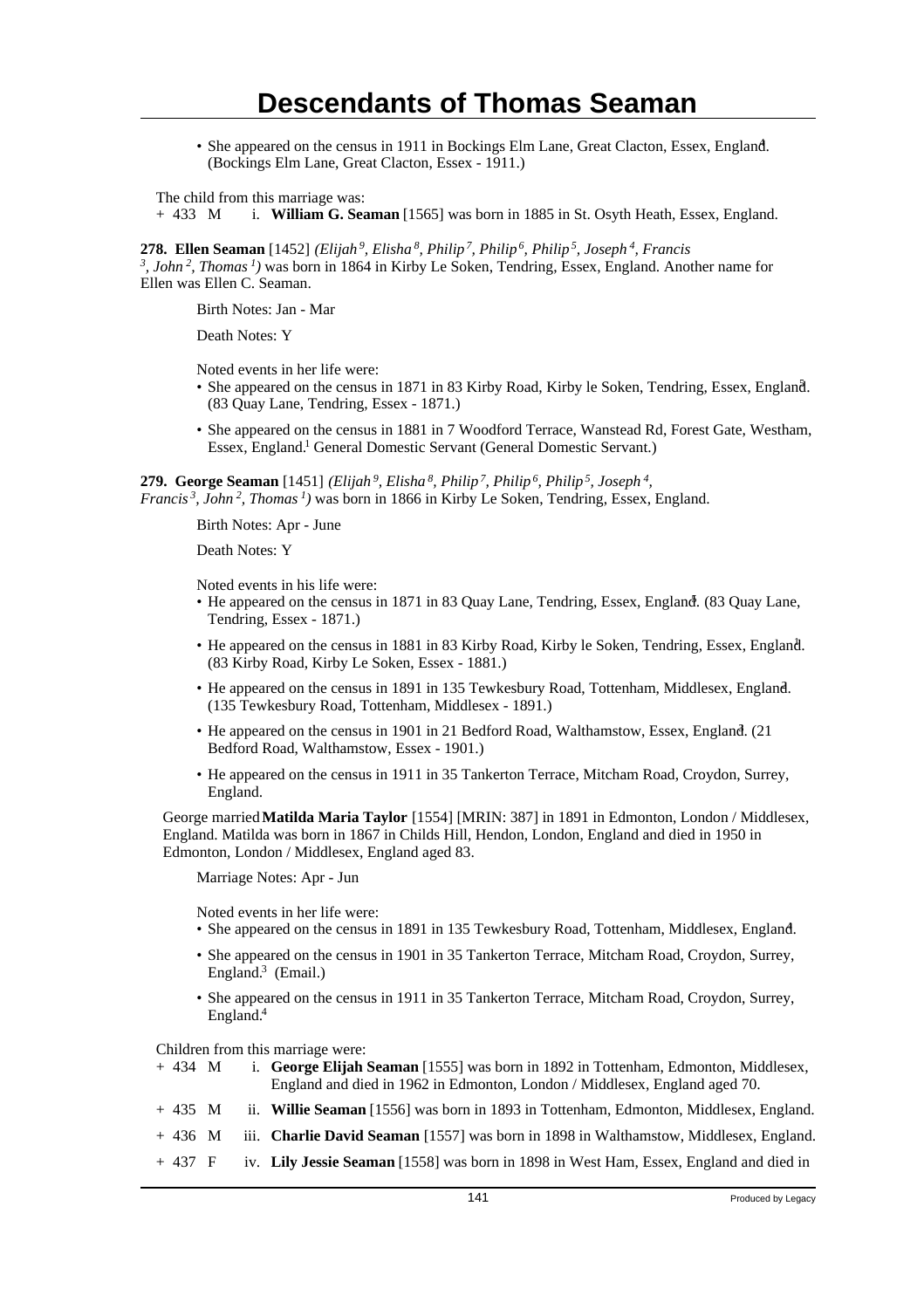1915 in Edmonton, London / Middlesex, England aged 17.

| $+438$ F |  | v. Charlotte Matilda Seaman [1560] was born on 20 Dec 1900 in Walthamstow,<br>Middlesex, England, was christened on 24 Feb 1901 in St. Mary's, Walthamstow, Essex,<br>England, <sup>219</sup> and died in Oct 1993 in Enfield, London, England aged 92. |
|----------|--|---------------------------------------------------------------------------------------------------------------------------------------------------------------------------------------------------------------------------------------------------------|
| $+439$ F |  | vi. Harriet Ethel Seaman [1561] was born in 1903 in Croydon, Surrey, England.                                                                                                                                                                           |
| $+440$ F |  | vii. Phoebe Jane Maria Seaman [1562] was born in 1904 in Croydon, Surrey, England and<br>was christened on 2 Oct 1904 in Croydon, Surrey, England <sup>20</sup>                                                                                         |
|          |  | + 441 M viii. <b>John Harold Seaman</b> [1563] was born in 1906 in Croydon, Surrey, England and was<br>christened on 6 May 1906 in Croydon, Surrey, England <sup>21</sup>                                                                               |

### **280. Emily Jane Seaman** [1450] *(Elijah<sup>9</sup>, Elisha<sup>8</sup>, Philip<sup>7</sup>, Philip<sup>6</sup>, Philip<sup>5</sup>, Joseph<sup>4</sup> ,*

*Francis<sup>3</sup>, John<sup>2</sup>, Thomas<sup>1</sup>)* was born about 1870 in Kirby Le Soken, Tendring, Essex, England and died in 1961 in Colchester, Tendring, Essex, England aged about 91.

Death Notes: Apr - June

Noted events in her life were:

- She appeared on the census in 1871 in 83 Kirby Road, Kirby le Soken, Tendring, Essex, England. (83 Quay Lane, Tendring, Essex - 1871.)
- She appeared on the census in 1881 in 83 Kirby Road, Kirby le Soken, Tendring, Essex, England. <sup>1</sup> (83 Kirby Road, Kirby Le Soken, Essex - 1881.)
- She appeared on the census in 1901 in Torquay Villas, St Osyth Road, Great Clacton, Tendring, Essex, England.<sup>3</sup> (, Torquay Villas, St Osyth Road, Great Clacton - 1.)
- She appeared on the census in 1911 in Aingers Green, Great Bentley, Colchester, Essex, England. (Aingers Green, Great Bentley, Colchester - 1911.)

Emily married **George Clark** [1567] [MRIN: 386] in 1895 in Tendring, Essex, England. George was born in 1875 in Great Clacton, Essex, England.

Marriage Notes: Oct - Dec

Noted events in his life were:

- He appeared on the census in 1901 in Torquay Villas, St Osyth Road, Great Clacton, Tendring, Essex, England.<sup>3</sup> (, Torquay Villas, St Osyth Road, Great Clacton - 1.)
- He worked as a Railway Carter in 1901 in Great Clacton, Essex, England.
- He appeared on the census in 1911 in Aingers Green, Great Bentley, Colchester, Essex, England. <sup>4</sup> (Aingers Green, Great Bentley, Colchester - 1911.)

**281. David Seaman** [1301] *(Elijah<sup>9</sup>, Elisha<sup>8</sup>, Philip<sup>7</sup>, Philip<sup>6</sup>, Philip<sup>5</sup>, Joseph<sup>4</sup>, Francis 3 , John<sup>2</sup>, Thomas<sup>1</sup>)* was born in 1873 in Kirby Le Soken, Tendring, Essex, England and died in 1953 in Colchester, Tendring, Essex, England aged 80.

Death Notes: Oct - Dec

Noted events in his life were:

- He appeared on the census in 1881 in 83 Kirby Road, Kirby le Soken, Tendring, Essex, England. (83 Kirby Road, Kirby Le Soken, Essex - 1881.)
- He appeared on the census in 1901 in 165 Aingers Green, Ardleigh, Tendring, Essex, England. (165 Aingers Green, Ardleigh, Tendring, Essex.)
- He worked as an Ordinary Agricultural Labourer in 1901 in Tendring, Essex, England.
- He appeared on the census in 1911 in Barrack Cottage, St Osyth, Tendring, Essex, England. (The Barracks, St Osyth, Essex - 1911.)
- He worked as a Shepherd in 1911 in St. Osyth, Tendring, Essex, England.

David married **Kate Herbert** [1472] [MRIN: 399] in 1892 in Tendring, Essex, England. Kate was born in 1875 in Tendring, Essex, England and died in 1948 in Colchester, Tendring, Essex, England aged 73.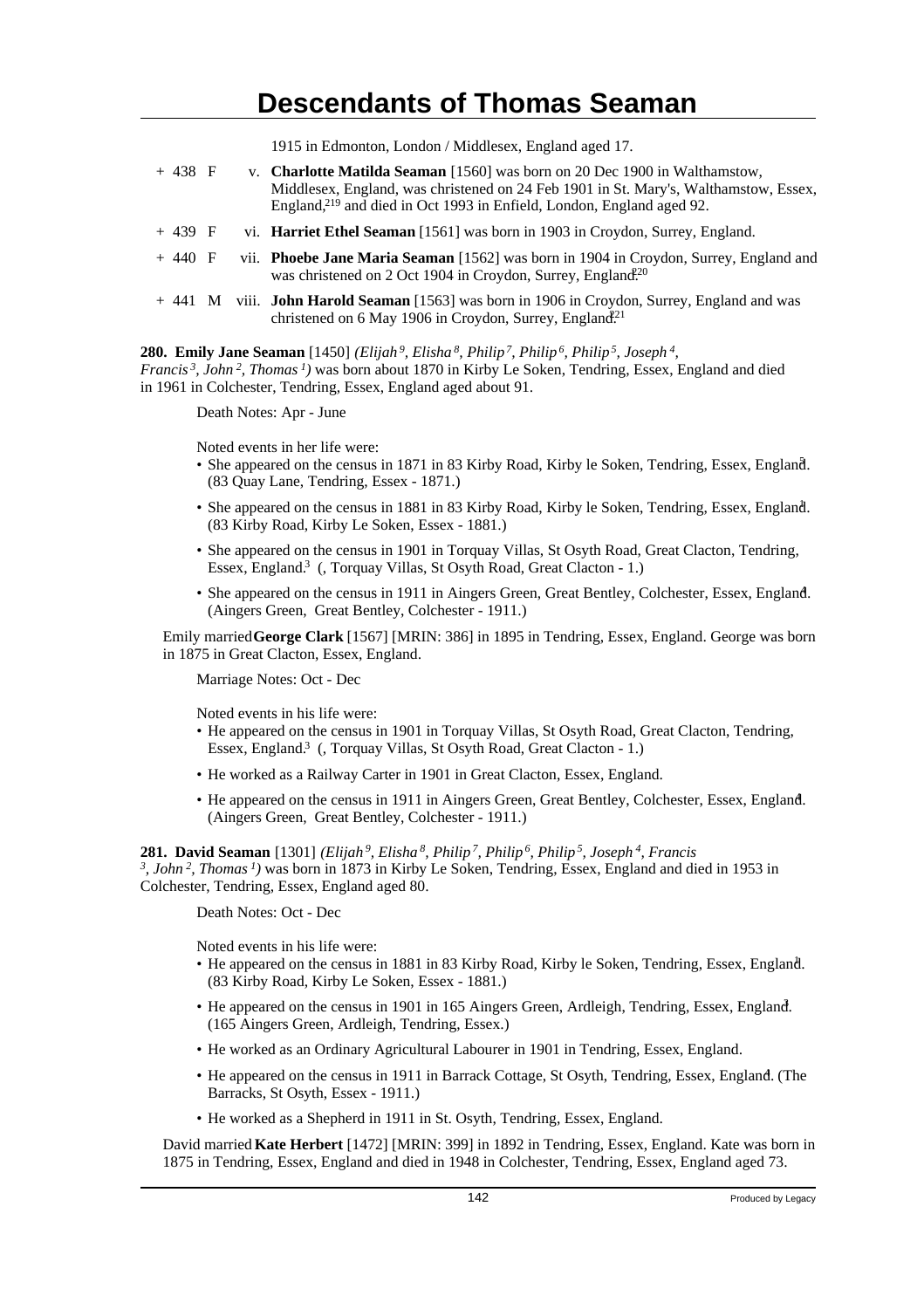Marriage Notes: July - Sept

Noted events in her life were:

- She appeared on the census in 1901 in 165 Aingers Green, Ardleigh, Tendring, Essex, England.
- She appeared on the census in 1911 in Barrack Cottage, St Osyth, Tendring, Essex, England.

Children from this marriage were:

| $+ 442 F$ |  | i. Martha Gladys Seaman [1473] was born on 21 Aug 1892 in Great Bentley, Tendring,<br>Essex, England, <sup>222</sup> was christened on 7 Dec 1892 in Wesleyan Methodist Church,<br>Tendring, Essex, England, <sup>223</sup> died in May 1984 in Wycombe, Buckinghamshire, England<br>aged 91, and was buried in 1984. |
|-----------|--|-----------------------------------------------------------------------------------------------------------------------------------------------------------------------------------------------------------------------------------------------------------------------------------------------------------------------|
| $+ 443 M$ |  | ii. Charles Seaman [1474] was born on 22 Oct 1894 in Great Bentley, Tendring, Essex,<br>England, <sup>222</sup> was christened on 16 Jan 1895 in Wesleyan Methodist Church, Tendring,<br>Essex, England, <sup>223</sup> and died in 1927 in Tendring, Essex, England aged 33.                                         |
| $+ 444 F$ |  | iii. Clara Seaman [1475] was born on 17 Sep 1896 in Great Bentley, Tendring, Essex,<br>England <sup>223</sup> and was christened on 4 Oct 1896 in Wesleyan Methodist Church, Tendring,<br>Essex, England. <sup>223</sup>                                                                                              |
| $+ 445 F$ |  | iv. Mary Seaman [1477] was born on 17 Jul 1898 in Great Bentley, Tendring, Essex,<br>England, <sup>222</sup> was christened on 18 Sep 1898 in Wesleyan Methodist Church, Tendring,<br>Essex, England, <sup>223</sup> and died in 1981 in Chiltern & Beaconsfield, Buckinghamshire,<br>England aged 83.                |
| $+ 446 M$ |  | v. Elijah Seaman [1478] was born on 13 Dec 1899 in Great Bentley, Tendring, Essex,<br>England, <sup>223</sup> was christened on 18 Feb 1900 in Wesleyan Methodist Church, Tendring,<br>Essex, England, <sup>223</sup> and died in 1901 in Tendring, Essex, England aged 2.                                            |
| $+ 447 M$ |  | vi. George Seaman [1479] was born on 26 Oct 1901 in Great Bentley, Tendring, Essex,<br>England <sup>223</sup> and was christened on 11 Dec 1901 in Wesleyan Methodist Church, Tendring,<br>Essex, England. <sup>223</sup>                                                                                             |
| $+ 448 F$ |  | vii. Ethel Seaman [1481] was born on 27 Oct 1904 in Great Bentley, Tendring, Essex,<br>England <sup>223</sup> and was christened on 27 Nov 1904 in Wesleyan Methodist Church,<br>Tendring, Essex, England. <sup>223</sup>                                                                                             |
| $+ 449 F$ |  | viii. Alice May Seaman [1482] was born on 3 Dec 1906 in St Osyth, Tendring, Essex,<br>England, <sup>223</sup> was christened on 10 Apr 1907 in Wesleyan Methodist Church, Tendring,<br>Essex, England, <sup>223</sup> and died in Sep 1982 in Ipswich, Suffolk, England aged 75.                                      |
| $+ 450$ M |  | ix. William Seaman [1483] was born on 20 May 1908 in St Osyth, Tendring, Essex,<br>England, <sup>223</sup> was christened on 23 Sep 1908 in Wesleyan Methodist Church, Tendring,<br>Essex, England, <sup>223</sup> and died in Jan 1987 in Colchester, Tendring, Essex, England aged<br>78.                           |
| $+ 451 M$ |  | x. Eric Gilbert Seaman [1855] was born on 17 Apr 1917 in Tendring, Essex, England <sup>23</sup><br>and was christened on 22 Jul 1917 in Wesleyan Methodist Church, Tendring, Essex,<br>England. <sup>223</sup>                                                                                                        |
|           |  |                                                                                                                                                                                                                                                                                                                       |

**282. Charles Seaman** [1302] *(Elijah<sup>9</sup>, Elisha<sup>8</sup>, Philip<sup>7</sup>, Philip<sup>6</sup>, Philip<sup>5</sup>, Joseph<sup>4</sup> , Francis<sup>3</sup>, John<sup>2</sup>, Thomas<sup>1</sup>)* was born in 1874 in Kirby Le Soken, Tendring, Essex, England.

Birth Notes: Oct - Dec

Death Notes: Y

Noted events in his life were:

- He appeared on the census in 1881 in 83 Kirby Road, Kirby le Soken, Tendring, Essex, England. <sup>1</sup> (83 Kirby Road, Kirby Le Soken, Essex - 1881.)
- He appeared on the census in 1891 in Falmouth Union Workhouse, Falmouth, Cornwall, England. <sup>2</sup>
- He worked as a Boy Second Class Sea RN in 1891 in HMS Ganges, Falmouth, Cornwall, England.
- He appeared on the census in 1901 in Portsmouth Royal Sailors Home, Queen Street, Portsea , Kingston & Lanport, Hampshire, England.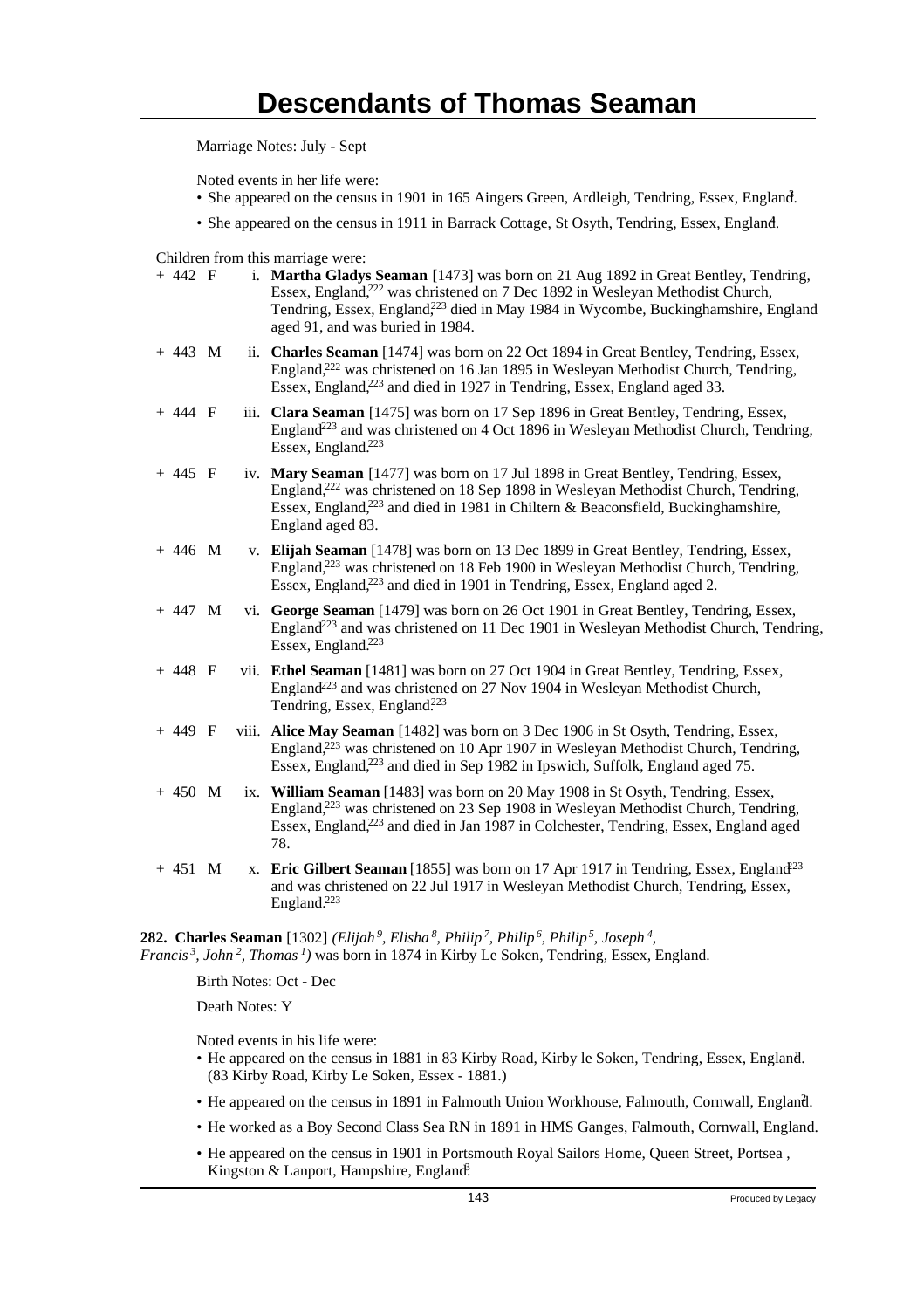• He worked as a Leading Seaman in 1901 in HMS Hero, Portsea, Lanport, Hampshire, England.

#### **283. Robert Potter Seaman** [1305] *(Peter<sup>9</sup>, Elisha<sup>8</sup>, Philip<sup>7</sup>, Philip<sup>6</sup>, Philip<sup>5</sup> ,*

*Joseph<sup>4</sup>, Francis<sup>3</sup>, John<sup>2</sup>, Thomas<sup>1</sup>)* was born in 1860 in Gislingham, Hartismere, Suffolk,

England, was christened on 23 Sep 1860 in Gislingham, Hartismere, Suffolk, England, died on 23 Jul 1935 in Brockdish, Norfolk, England aged 75, and was buried in 1935 in St Peter and St Paul Churchyard, Brockdish, Norfolk, England.

Birth Notes: Apr - June

Death Notes: Y

Noted events in his life were:

- He appeared on the census in 1871 in 92 The Street, Gislingham, Hartismere, Suffolk, England. (92 The Street, Gislingham, Hartismere, Suffolk - 1.)
- He appeared on the census in 1881 in Summer Lane, Rickinghall Inferior, Suffolk, England. (Summer Lane, Rickinghall Inferior, Suffolk - 1881.)
- He appeared on the census in 1891 in Hall road, Harleston, Norfolk, England. (Hall road, Harleston - 1891.)
- He appeared on the census in 1901 in Bridge Farm, Denham, Suffolk, England. (Bridge Farm, Denham, Suffolk - 1901.)
- He appeared on the census in 1911 in Bridge Farm, Brockdish Scole, Hartismere, Suffolk, England. (Bridge Farm, Brockdish Scole, Hartismere, Suffolk,.)

Robert married **Ann Maria Angelina Fisk** [1494] [MRIN: 407], daughter of **Unknown** and **Unknown,** in 1879 in Hartismere, Suffolk, England. Ann was born in 1859 in Hartismere, Suffolk, England, died in 1933 in Hartismere, Suffolk, England aged 74, and was buried on 21 Aug 1933 in St Peter and St. Paul's Churchyard, Brockdish, Norfolk, England.

Marriage Notes: Oct - Dec

Noted events in her life were:

- She appeared on the census in 1881 in Summer Lane, Rickinghall Inferior, Suffolk, England. <sup>1</sup> (Summer Lane, Rickinghall Inferior, Suffolk - 1881.)
- She appeared on the census in 1891 in Hall road, Harleston, Norfolk, England. (Hall road, Harleston - 1891.)
- She appeared on the census in 1901 in Bridge Farm, Denham, Suffolk, England. (Bridge Farm, Brockdish Scole, Hartismere, Suffolk,.)
- She appeared on the census in 1911 in Bridge Farm, Brockdish Scole, Hartismere, Suffolk, England.<sup>4</sup> (Bridge Farm, Denham, Suffolk - 1901.)

Children from this marriage were:

| $+ 452 F$ |  | i. Mary Ann A. Seaman [1497] was born on 5 Nov 1880 in Rickinghall, Hartismere,<br>Suffolk, England and was christened on 9 Jan 1881 in Gislingham, Hartismere, Suffolk,                                                                    |                    |
|-----------|--|---------------------------------------------------------------------------------------------------------------------------------------------------------------------------------------------------------------------------------------------|--------------------|
|           |  | England.                                                                                                                                                                                                                                    |                    |
| $+453$ M  |  | ii. <b>John Seaman</b> [1498] was born about 1883 in Rickinghall, Hartismere, Suffolk, England.                                                                                                                                             |                    |
| $+454$ M  |  | iii. Frederick Arthur Seaman [1499] was born in 1885 in Finningham, Hartismere,<br>Suffolk, England and died in 1970 in Bury St.Edmunds, Suffolk, England aged 85.                                                                          |                    |
| $+455$ F  |  | iv. Lily Elizabeth Seaman [1500] was born in 1886 in Finningham, Hartismere, Suffolk,<br>England and died about 1892 in Depwade, Norfolk, England aged about 6.                                                                             |                    |
| $+456$ M  |  | v. Walter George Seaman [1503] was born in 1887 in Thorpe Abbot, Norfolk, England<br>and died in 1966 in Grimsby, Lincolnshire, England aged 79.                                                                                            |                    |
| $+457$ M  |  | vi. Robert Walter Seaman [1501] was born in 1888 in Thorpe Abbot, Norfolk, England,<br>died in 1964 in Depwade, Norfolk, England aged 76, and was buried on 23 Mar 1964 in<br>St Peter and St Paul Churchyard, Brockdish, Norfolk, England. |                    |
| $+ 458$ M |  | vii. <b>David Peter Seaman</b> [1502] was born on 5 Aug 1890 in Thorpe Abbot, Norfolk,                                                                                                                                                      |                    |
|           |  | 144                                                                                                                                                                                                                                         | Produced by Legacy |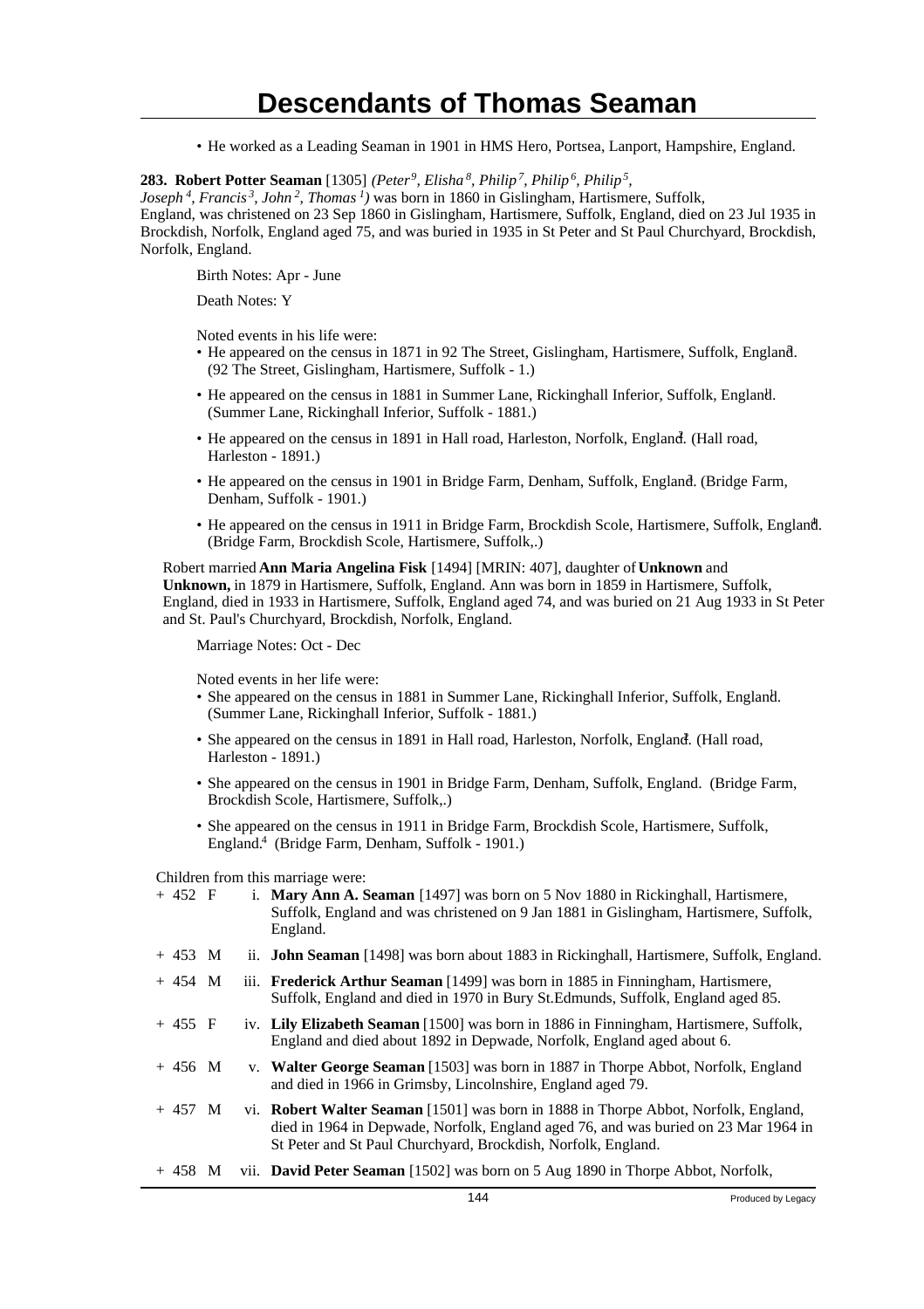England and died in 1973 in Hartismere, Suffolk, England aged 83.

| $+459$ F         |  | viii. Daisy Annie Seaman [1504] was born in 1893 in Starston, Depwade, Norfolk, England<br>and was christened on 18 Dec 1893 in St. Margaret, Starston, Norfolk, England <sup>24</sup>                                               |  |
|------------------|--|--------------------------------------------------------------------------------------------------------------------------------------------------------------------------------------------------------------------------------------|--|
| $+460$ M         |  | ix. George William Seaman [1505] was born on 23 Oct 1895 in Brockdish, Norfolk,<br>England, died on 18 Feb 1971 in Isle of Wight, Hampshire, England aged 75, and was<br>buried on 23 Feb 1971 in Isle of Wight, Hampshire, England. |  |
| $+461$ F         |  | x. Hilda May Seaman [1507] was born in 1900 in Brockdish, Norfolk, England.                                                                                                                                                          |  |
| $+462 \text{ F}$ |  | xi. <b>Ida Seaman</b> [1610] was born in 1904 in Syleham, Suffolk, England.                                                                                                                                                          |  |
| $+463$ M         |  | xii. <b>Herbert Albert Seaman</b> [1963] was born on 23 Feb 1898 in Brockdish, Norfolk,<br>England and was christened on 2 May 1899 in St. Peter and St. Paul, Brockdish, Norfolk,<br>England. $225$                                 |  |

**284. Elizabeth Lydia Seaman** [1307] *(Peter<sup>9</sup>, Elisha<sup>8</sup>, Philip<sup>7</sup>, Philip<sup>6</sup>, Philip<sup>5</sup>, Joseph<sup>4</sup> , Francis<sup>3</sup>, John<sup>2</sup>, Thomas<sup>1</sup>)* was born in 1864 in Thornham Parva, Norfolk, England and was christened on 10 Sep 1871 in Suffolk, England<sup>226</sup>

Death Notes: Y

Noted events in her life were:

- She appeared on the census in 1871 in 92 The Street, Gislingham, Hartismere, Suffolk, England. (92 The Street, Gislingham, Hartismere, Suffolk - 1.)
- She appeared on the census in 1881 in 10 Facons Hall Farm, Rickinghall, Hartismere, Suffolk, England.<sup>1</sup> General Domestic Servant

### **285. Rachel Seaman** [1309] *(Peter<sup>9</sup>, Elisha<sup>8</sup>, Philip<sup>7</sup>, Philip<sup>6</sup>, Philip<sup>5</sup>, Joseph<sup>4</sup>, Francis 3 , John<sup>2</sup>, Thomas<sup>1</sup>)* was born in 1867 in Gislingham, Hartismere, Suffolk, England and was christened on 10 Sep 1871 in Suffolk, England.<sup>227</sup>

Birth Notes: Jan - Mar

Death Notes: Y

Noted events in her life were:

- She appeared on the census in 1871 in 92 The Street, Gislingham, Hartismere, Suffolk, England. (92 The Street, Gislingham, Hartismere, Suffolk - 1.)
- She appeared on the census in 1881 in 67 West Street, Rickinghall, Suffolk, England. (67 West Street, Rickinghall, Suffolk - 1881.)
- She appeared on the census in 1901 in 52 Princes Road, Botesdale, Hartismere, Suffolk, England. <sup>3</sup> (52 Princes Road, Botesdale, Hartismere, Suffolk - .)
- She worked as an Ordinary agricultural Labourer on Farm in 1901 in Botesdale, Hartismere, Suffolk, England.

Rachel married **Arthur Alfred Palmer** [1569] [MRIN: 444] on 27 Nov 1887 in Burton, (Near Diss), Hartismere, Suffolk, England<sup>228</sup> Arthur was born in 1865.

Marriage Notes: Oct - Dec

Noted events in his life were:

- He appeared on the census in 1901 in 52 Princes Road, Botesdale, Hartismere, Suffolk, England. <sup>3</sup> (52 Princes Road, Botesdale, Hartismere, Suffolk - .)
- He worked as an Ordinary agriculural Labourer on Farm in 1901 in Botesdale, Hartismere, Suffolk, England.

**286. David Enoch Seaman** [1308] *(Peter<sup>9</sup>, Elisha<sup>8</sup>, Philip<sup>7</sup>, Philip<sup>6</sup>, Philip<sup>5</sup>, Joseph<sup>4</sup> , Francis<sup>3</sup>, John<sup>2</sup>, Thomas<sup>1</sup>)* was born in 1869 in Gislingham, Hartismere, Suffolk, England, was christened on 10 Sep 1871 in Suffolk, England<sup>229</sup> and died in 1956 in Depwade, Norfolk, England aged 87.

Death Notes: Y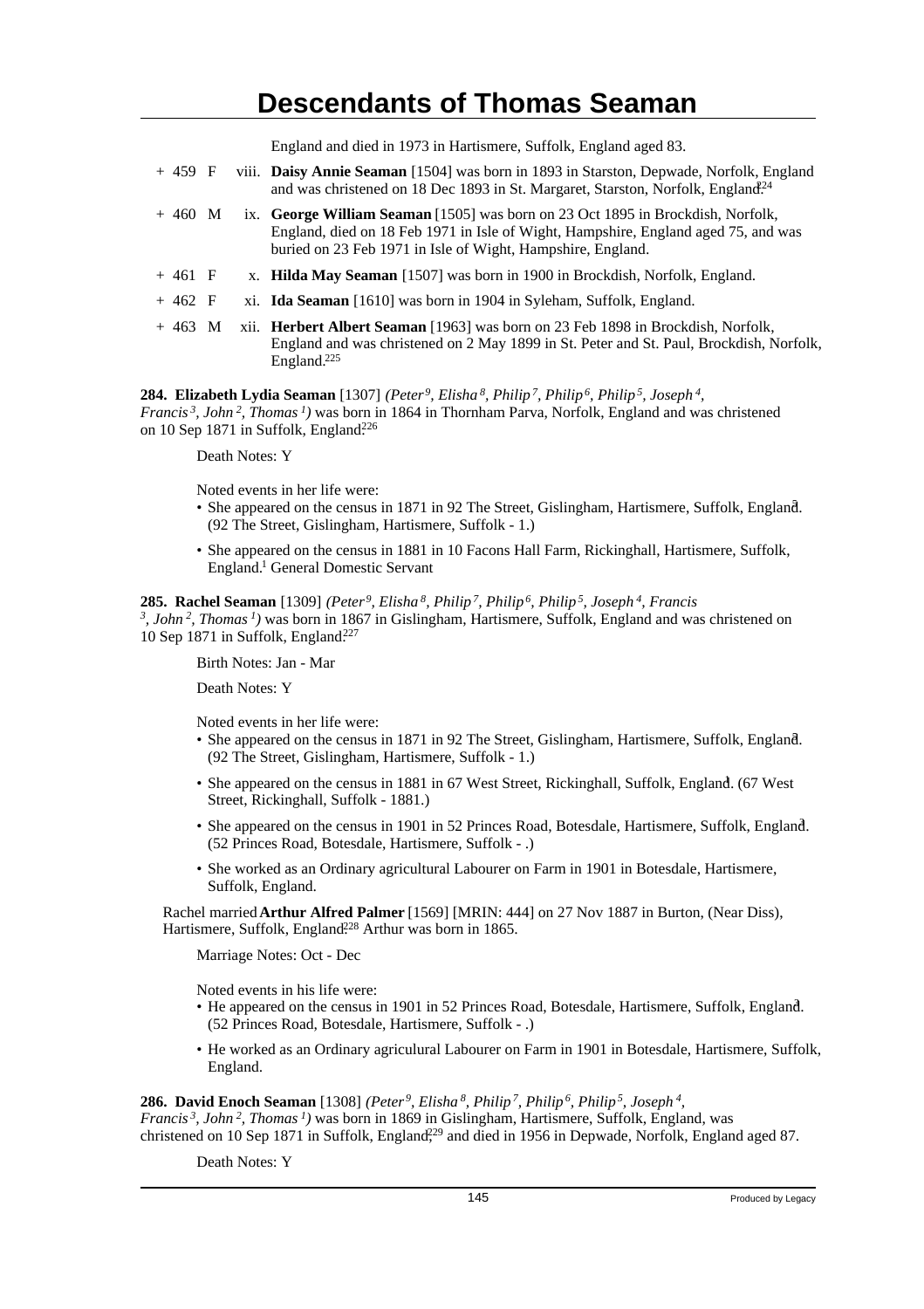Noted events in his life were:

- He appeared on the census in 1871 in 92 The Street, Gislingham, Hartismere, Suffolk, England. <sup>5</sup> (92 The Street, Gislingham, Hartismere, Suffolk - 1.)
- He appeared on the census in 1881 in 67 West Street, Rickinghall, Suffolk, England. (67 West Street, Rickinghall, Suffolk - 1881.)
- He appeared on the census in 1891 in 92 The Street, Gislingham, Hartismere, Suffolk, England. <sup>2</sup> (92 Street, Botesdale, Gislingham, Suffolk - 1891.)
- He appeared on the census in 1901 in 28 Pug Street, Diss, Norfolk, England. (28 Pug Street, Diss, Norfolk - 1901.)
- He appeared on the census in 1911 in Shimpling Scole, Depwade, Diss, Norfolk, England. (Shimpling Scole, Depwade, Diss, Norfolk - 1911.)

David married **Eliza Cullum** [1464] [MRIN: 396] in 1892 in Hartismere, Suffolk, England. Eliza was born in 1871 in Henstead, Norfolk, England and died in 1964 in Depwade, Norfolk, England aged 93.

Marriage Notes: Apr- Jun

Noted events in her life were:

- She appeared on the census in 1901 in 28 Pug Street, Diss, Norfolk, England. (28 Pug Street, Diss, Norfolk - 1901.)
- She appeared on the census in 1911 in Shimpling Scole, Depwade, Diss, Norfolk, England. (Shimpling Scole, Depwade, Diss, Norfolk - 1911.)

Children from this marriage were:

| $+ 464 M$ |  | i. Arthur Spencer David Seaman [1520] was born in 1892 in Thrandeston, Suffolk,<br>England and died on 1 Jul 1916 in France <sup>30</sup> aged 24.                                                                                                                                 |
|-----------|--|------------------------------------------------------------------------------------------------------------------------------------------------------------------------------------------------------------------------------------------------------------------------------------|
| $+ 465 M$ |  | ii. Peter Frank Seaman [1523] was born in 1894 in Wortham, Suffolk, England, died<br>about 1926 in Depwade, Norfolk, England aged about 32, and was buried on 7 Jan 1926<br>in Depwade, Norfolk, England.                                                                          |
| $+ 466 M$ |  | iii. Victor Albert Seaman [1527] was born in 1896 in Wortham, Suffolk, England and died<br>in 1966 in Depwade, Norfolk, England aged 70.                                                                                                                                           |
| $+467$ F  |  | iv. Lillian May Seaman [1533] was born in 1898 in Wortham, Suffolk, England and died in<br>1964 in Norwich, Norfolk, England aged 66.                                                                                                                                              |
| $+ 468$ M |  | v. Robert Seaman [1535] was born in 1900 in Shimpling Scole, Depwade, Diss, Norfolk,<br>England and died about 1916 aged about 16.                                                                                                                                                 |
| $+ 469$ M |  | vi. Walter Henry Seaman [1586] was born on 18 Oct 1901 in Shimpling Scole, Depwade,<br>Diss, Norfolk, England and died in Jan 1995 in Norwich, Norfolk, England aged 93.                                                                                                           |
| $+ 470 M$ |  | vii. Charles Seaman [1587] was born on 7 Jun 1903 in Shimpling Scole, Depwade, Diss,<br>Norfolk, England.                                                                                                                                                                          |
| $+471$ M  |  | viii. Hugh Valentine Seaman [1588] was born on 13 Feb 1905 in Shimpling Scole,<br>Depwade, Diss, Norfolk, England and died in Aug 1990 in Norwich Outer, Norfolk,<br>England aged 85.                                                                                              |
| $+ 472 M$ |  | ix. William John Seaman [1589] was born in 1907 in Shimpling Scole, Depwade, Diss,<br>Norfolk, England, died on 6 Sep 1959 in Depwade, Norfolk, England <sup>31</sup> aged 52, and was<br>buried in All Saints Churchyard, Dickleburgh and Rushall, Norfolk, England <sup>32</sup> |
| $+ 473 M$ |  | x. Eric George Seaman [1591] was born on 5 Feb 1909 in Shimpling Scole, Depwade,<br>Diss, Norfolk, England and died in Dec 1985 in Depwade, Norfolk, England aged 76.                                                                                                              |
| $+ 474$ F |  | xi. Dora Frances Seaman [1592] was born on 4 Nov 1910 in Shimpling Scole, Depwade,<br>Diss, Norfolk, England and died on 5 Sep 1991 in North Walsham, Smallburgh, Norfolk,<br>England aged 80.                                                                                     |
| $+ 475 M$ |  | xii. Wilfred Harry Seaman [1593] was born on 13 Mar 1913 in Shimpling Scole,<br>Depwade, Diss, Norfolk, England and died in May 1990 in Depwade, Norfolk, England<br>aged 77.                                                                                                      |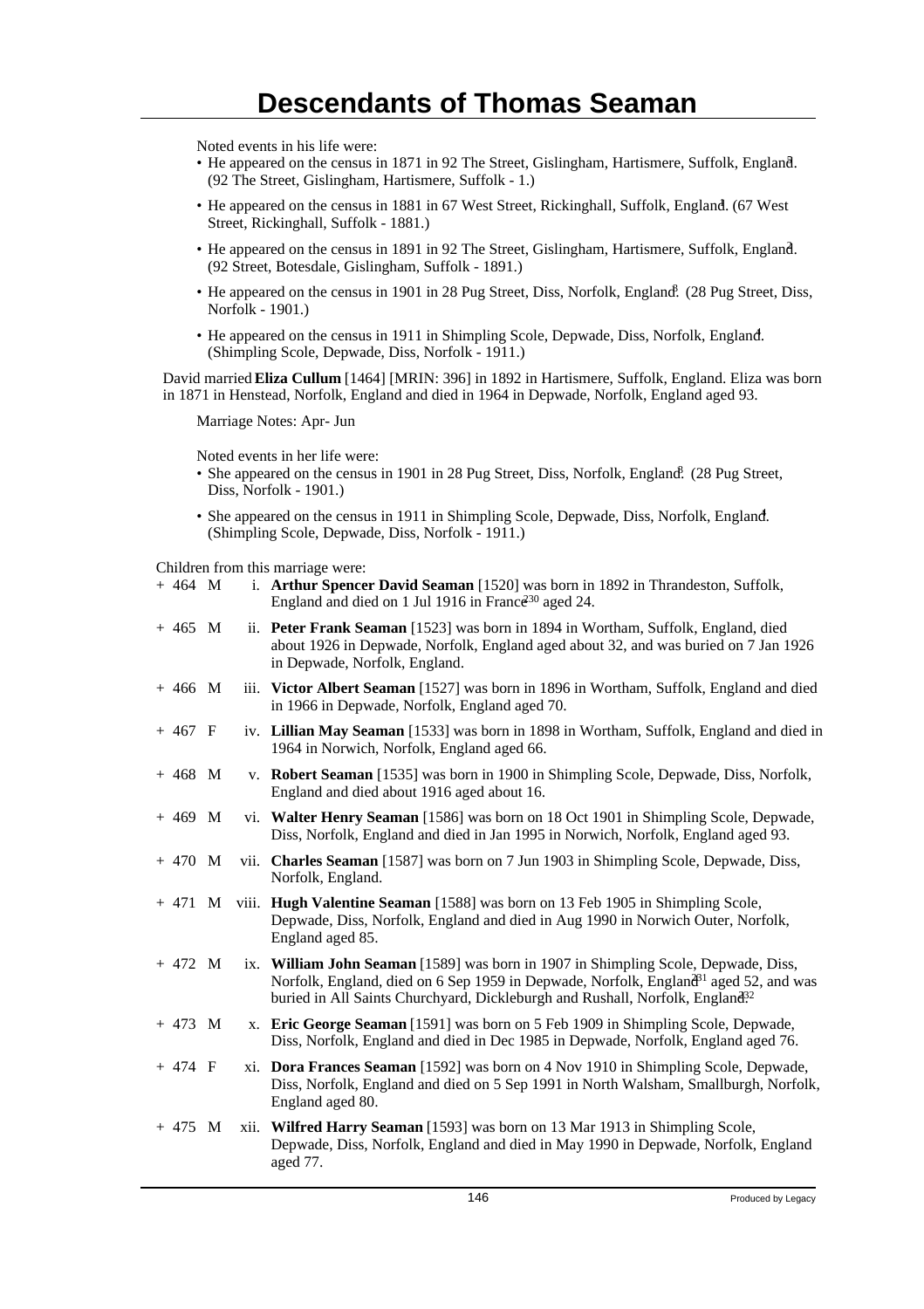**287. Walter George Seaman** [1310] *(Peter<sup>9</sup>, Elisha<sup>8</sup>, Philip<sup>7</sup>, Philip<sup>6</sup>, Philip<sup>5</sup>, Joseph<sup>4</sup> , Francis*<sup>3</sup>, *John*<sup>2</sup>, *Thomas*<sup>1</sup>) was born in 1871 in Gislingham, Hartismere, Suffolk, England<sup>33</sup> was christened on 10 Sep 1871 in Suffolk, England<sup>234</sup> and died in 1901 in Samford, Suffolk, England aged 30.

Birth Notes: Apr - Jun

Death Notes: Y

Noted events in his life were:

- He appeared on the census in 1881 in 67 West Street, Rickinghall, Suffolk, England. (67 West Street, Rickinghall, Suffolk - 1881.)
- He appeared on the census in 1891 in 72 Crown Hill, Gissing, Norfolk, England. (72 Crown Hill, Gissing, Norfolk - 1891.)

Walter married **Mary Ann Lambert** [1518] [MRIN: 420] in 1890 in Hartismere, Suffolk, England. Mary was born about 1868 in Rickinghall, Hartismere, Suffolk, England and died in 1891 in Hartismere, Suffolk, England aged about 23.

Marriage Notes: Jan - Mar

Noted events in her life were:

• She appeared on the census in 1891 in 72 Crown Hill, Gissing, Norfolk, England. (Email.)

The child from this marriage was:

+ 476 M i. **Arthur Walter Seaman** [1519] was born in 1890 in Depwade, Norfolk, England and died in 1892 in Hartismere, Suffolk, England aged 2.

**288. John Seaman** [1312] *(Peter<sup>9</sup>, Elisha<sup>8</sup>, Philip<sup>7</sup>, Philip<sup>6</sup>, Philip<sup>5</sup>, Joseph<sup>4</sup>, Francis 3 , John<sup>2</sup>, Thomas<sup>1</sup>)* was born in 1874 in Gislingham, Hartismere, Suffolk, England and died in 1906 in Hartismere, Suffolk, England aged 32.

Birth Notes: Oct - Dec

Death Notes: Y

Noted events in his life were:

- He appeared on the census in 1881 in 67 West Street, Rickinghall, Suffolk, England. (67 West Street, Rickinghall, Suffolk - 1881.)
- He appeared on the census in 1891 in 92 The Street, Gislingham, Hartismere, Suffolk, England. <sup>2</sup> (92 Street, Botesdale, Gislingham, Suffolk - 1891.)
- He appeared on the census in 1901 in Back Street, Ivy Lodge Farm, Gislingham, Hartismere, Suffolk, England<sup>3</sup> (Back Street, Ivy Lodge Farm, Gislingham, Hartismer.)
- He worked as a Horseman on Farm 1901 in 1901 in Gislingham, Hartismere, Suffolk, England.

John married **Ada Mary Holt** [1585] [MRIN: 449] in 1896 in Hartismere, Suffolk, England. Ada was born in 1871 in Cotton, Hartismere, Suffolk, England.

Marriage Notes: Oct - Dec

Noted events in her life were:

- She appeared on the census in 1901 in Back Street, Ivy Lodge Farm, Gislingham, Hartismere, Suffolk, England<sup>3</sup>
- She appeared on the census in 1911 in HIgh Street, Gislingham, Eye, Hartismere, Suffolk, England.

**289. Dinah (Diana) Caroline Seaman** [1306] *(Peter<sup>9</sup>, Elisha<sup>8</sup>, Philip<sup>7</sup>, Philip<sup>6</sup>, Philip<sup>5</sup> , Joseph<sup>4</sup>, Francis<sup>3</sup>, John<sup>2</sup>, Thomas<sup>1</sup>)* was born on 1 Oct 1862 in Gislingham, Hartismere, Suffolk, England,<sup>228</sup> was christened on 10 Sep 1871 in Suffolk, England,<sup>35</sup> and died on 26 Feb 1927 in Norfolk and Norwich Hospital, For Medical Treatment, St Stephens Road, Norwich, Norfolk, England aged 64.

Death Notes: Y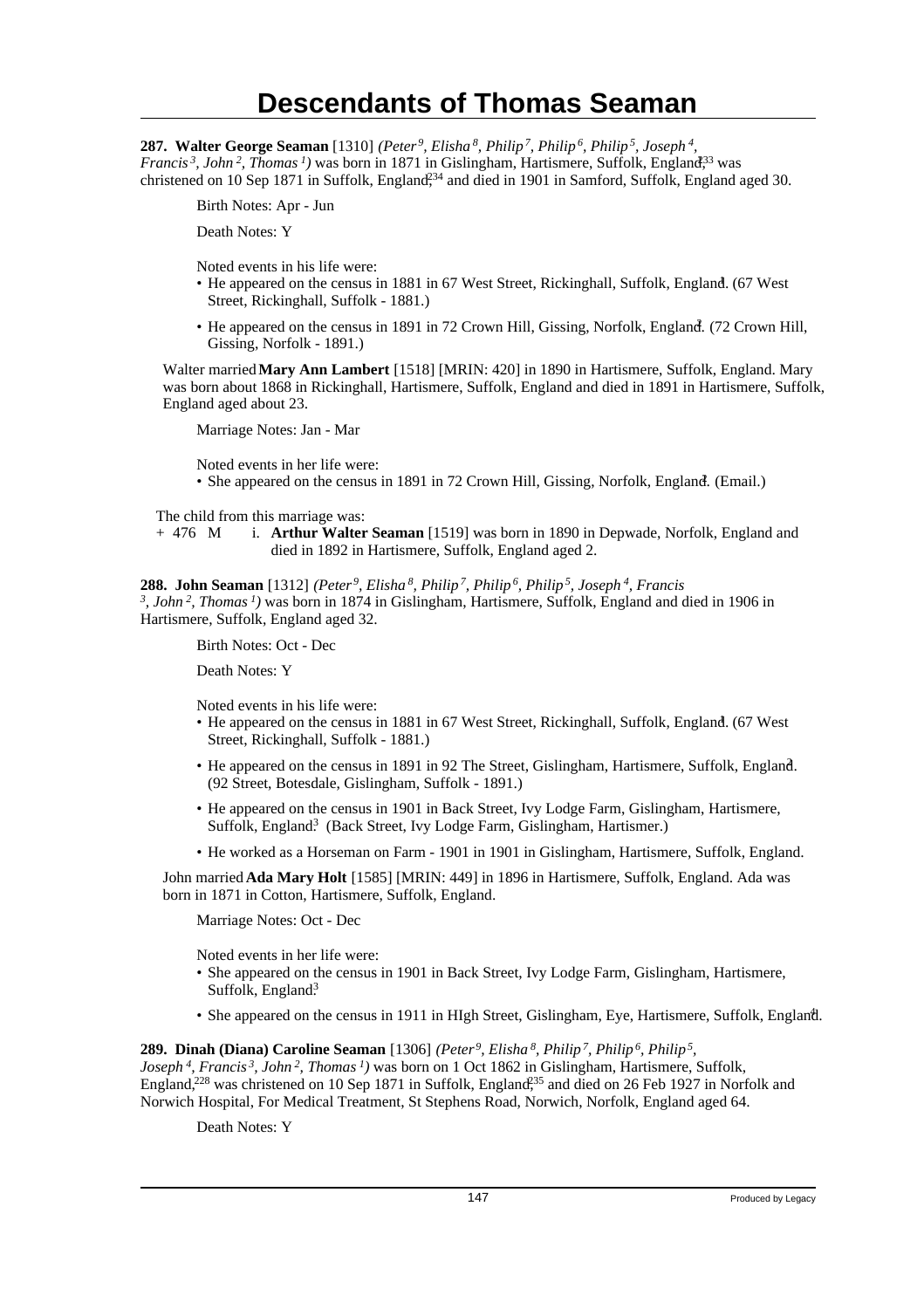Noted events in her life were:

- She appeared on the census in 1871 in 92 The Street, Gislingham, Hartismere, Suffolk, England. <sup>5</sup> (92 The Street, Gislingham, Hartismere, Suffolk - 1.)
- · She appeared on the census in 1881 in Finningham, Hartismere, Suffolk, England. Spelt: Dianna Seman
- She appeared on the census in 1901 in Further Terrace, Roydon, Guiltcross, Norfolk, England.
- She appeared on the census in 1911 in Hall Yard, Thorpe Abbotts, Nr Scole, Depwade, Norfolk, England.<sup>4</sup>

Dinah married **John Smith** [1609] [MRIN: 460] on 13 Oct 1883 in Gislingham, Hartismere, Suffolk, England. John was born on 6 Jun 1861 in Rickinghall Inferior, Suffolk, England.

Noted events in his life were:

• He was baptised on 30 Aug 1861 in Rickinghall, Hartismere, Suffolk, England.

**290. Frederick Seaman** [1852] *(Luke<sup>9</sup>, Elisha<sup>8</sup>, Philip<sup>7</sup>, Philip<sup>6</sup>, Philip<sup>5</sup>, Joseph<sup>4</sup> , Francis<sup>3</sup>, John<sup>2</sup>, Thomas<sup>1</sup>)* was born on 5 Dec 1870 in Hanging Heaton - Dewsbury, Yorkshire, England.

Death Notes: Y

Noted events in his life were:

- He appeared on the census in 1871 in 2 Mill Lane, Dewsbury, Yorkshire, England. (2 Mill Lane, Dewsbury, Yorkshire - 1871.)
- He appeared on the census in 1881 near Turnpike, Thelveton (AKA) Thelton, Norfolk, England. <sup>1</sup> (Near Turnpike, Thelveton (AKA) Thelton, Norfolk - .)
- He appeared on the census in 1891 in Diss Road, Diss, Norfolk, England. (Diss Road, Diss, Norfolk - 1891.)
- He appeared on the census in 1901 in 2 Grange Cottages, Rudston, Bridlington, Yorkshire, England.<sup>3</sup>
- He worked as a Shepherd in 1901 in Hunmanby, Bridlington, Yorkshire, England. Shepherd
- He appeared on the census in 1911 in Grange Cottages, Rudston, Bridlington, Yorkshire, England. <sup>4</sup>

Frederick married **Sarah Housman Walker** [1862] [MRIN: 550], daughter of **Jonathan Walker** [1678] and **Elizabeth Housman** [1896], on 2 Jan 1897 in Scarborough, Yorkshire, England. Sarah was born in 1869 in Cayton, Scarborough, Yorkshire, England and died in 1955 in Buckrose, Yorkshire, England aged 86.

Noted events in her life were:

- She appeared on the census in 1871 in Saxton Village, Scarborough, Yorkshire, England.
- She appeared on the census in 1881 in St Hilda Street, Sherburn, Yorkshire, England. (St Hilda Street, Sherburn, Yorkshire - 1881.)
- She appeared on the census in 1901 in Grange Cottages, Rudston, Bridlington, Yorkshire, England. <sup>3</sup> (Grange Cottages, Rudston, Bridlington, Yorks - 190.)
- She appeared on the census in 1911 in Grange Cottages, Rudston, Bridlington, Yorkshire, England. <sup>4</sup>

Children from this marriage were:

- + 477 M i. **Arthur George Seaman (Walker)** [2161] was born in 1891 in Scarborough, Yorkshire, England and died in 1947 in Buckrose, Yorkshire, England aged 56.
- + 478 F ii. **Flora Seaman (Walker)** [1885] was born in 1892 in Waterloo, Yorkshire, England.
- + 479 F iii. **Eva Seaman** [1874] was born in 1899 in Staxton, Scarborough, Yorkshire, England and died on 8 Apr 1925 in Muston, Scarborough, Yorkshire, England aged 26.

**291. Martha Ellen Seaman** [1496] *(Luke<sup>9</sup>, Elisha<sup>8</sup>, Philip<sup>7</sup>, Philip<sup>6</sup>, Philip<sup>5</sup>, Joseph<sup>4</sup> ,*

*Francis 3, John 2, Thomas 1)* was born on 17 May 1873 in Botesdale, Hartismere, Suffolk, England.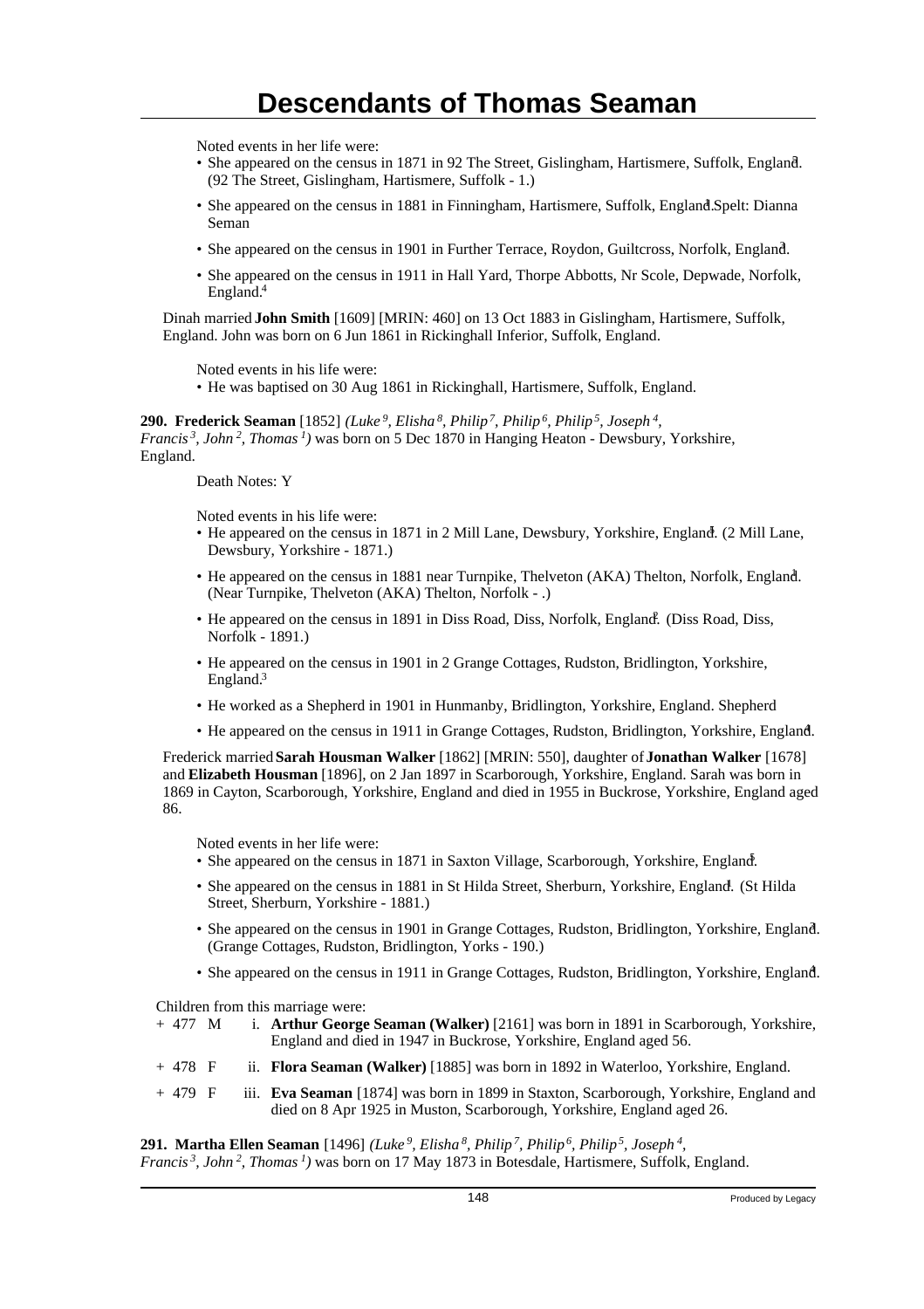Death Notes: Y

Noted events in her life were:

• She appeared on the census in 1881 near Turnpike, Thelveton (AKA) Thelton, Norfolk, England. (Near Turnpike, Thelveton (AKA) Thelton, Norfolk - .)

Martha married **John Harvey** [1689] [MRIN: 409] in 1905 in Depwade, Norfolk, England.

Marriage Notes: Jan - Mar

**292. Minnie Maria Seaman** [1316] *(Luke<sup>9</sup>, Elisha<sup>8</sup>, Philip<sup>7</sup>, Philip<sup>6</sup>, Philip<sup>5</sup>, Joseph<sup>4</sup> , Francis<sup>3</sup>, John<sup>2</sup>, Thomas<sup>1</sup>)* was born in 1875 in Rickinghall, Hartismere, Suffolk, England and died in 1918 in Chelsea, London, England aged 43.

Birth Notes: Oct - Dec

Death Notes: July - Sept

Noted events in her life were:

- She appeared on the census in 1881 near Turnpike, Thelveton (AKA) Thelton, Norfolk, England. (Near Turnpike, Thelveton (AKA) Thelton, Norfolk - .)
- She appeared on the census in 1891 in Street, Diss, Norfolk, England. (3 Street ...Dickleburgh, Norfolk - 1891.)
- She worked as a House Maid in 1891 in Diss, Norfolk, England.
- She appeared on the census in 1911 in Grange Cottages, Rudston, Bridlington, Yorkshire, England. <sup>4</sup> (The Grange Cottages, Rudston, Bridlington, Yorks -.)

**293. Harry Ernest Seaman** [1551] *(Luke<sup>9</sup>, Elisha<sup>8</sup>, Philip<sup>7</sup>, Philip<sup>6</sup>, Philip<sup>5</sup>, Joseph<sup>4</sup> , Francis<sup>3</sup>, John<sup>2</sup>, Thomas<sup>1</sup>)* was born on 4 Apr 1878 in Westhorpe, Hartismere, Suffolk, England and died in 1937 in Leeds, Yorkshire, England aged 59.

Death Notes: Y

Noted events in his life were:

- He appeared on the census in 1881 near Turnpike, Thelveton (AKA) Thelton, Norfolk, England. <sup>1</sup> (Near Turnpike, Thelveton (AKA) Thelton, Norfolk - .)
- He appeared on the census in 1891 in Diss Road, Diss, Norfolk, England. (Diss Road, Diss, Norfolk - 1891.)

Harry married **Ada Ellen Drury** [1778] [MRIN: 437] in 1913 in Hunslet, Leeds, Yorkshire, England. Ada was born in 1880 in Sculcoates, Yorkshire, England and died in 1919 in Holbeck, West Yorkshire, England aged 39.

Marriage Notes: Apr - Jun

Noted events in her life were:

• She appeared on the census in 1911 in Arras, Sancton, R.s.o, Market Weighton, Pocklington, Yorkshire, England.<sup>4</sup>

The child from this marriage was:

+ 480 F i. **Doris M. Seaman** [1780] was born in 1919 in Leeds, Yorkshire, England and died in 1919 in Leeds, Yorkshire, England.

### **294. Florence Maud Seaman** [1319] *(Luke<sup>9</sup>, Elisha<sup>8</sup>, Philip<sup>7</sup>, Philip<sup>6</sup>, Philip<sup>5</sup>, Joseph*

*4 , Francis<sup>3</sup>, John<sup>2</sup>, Thomas<sup>1</sup>)* was born on 17 Aug 1881 in Thelveton, Depwade, Norfolk, England, was christened on 27 Jul 1884 in St. Andrew, Thelveton, Depwade, Norfolk, England<sup>36</sup> and died on 2 Dec 1960 in Norwich, Norfolk, England aged 79.

Death Notes: Jan - Mar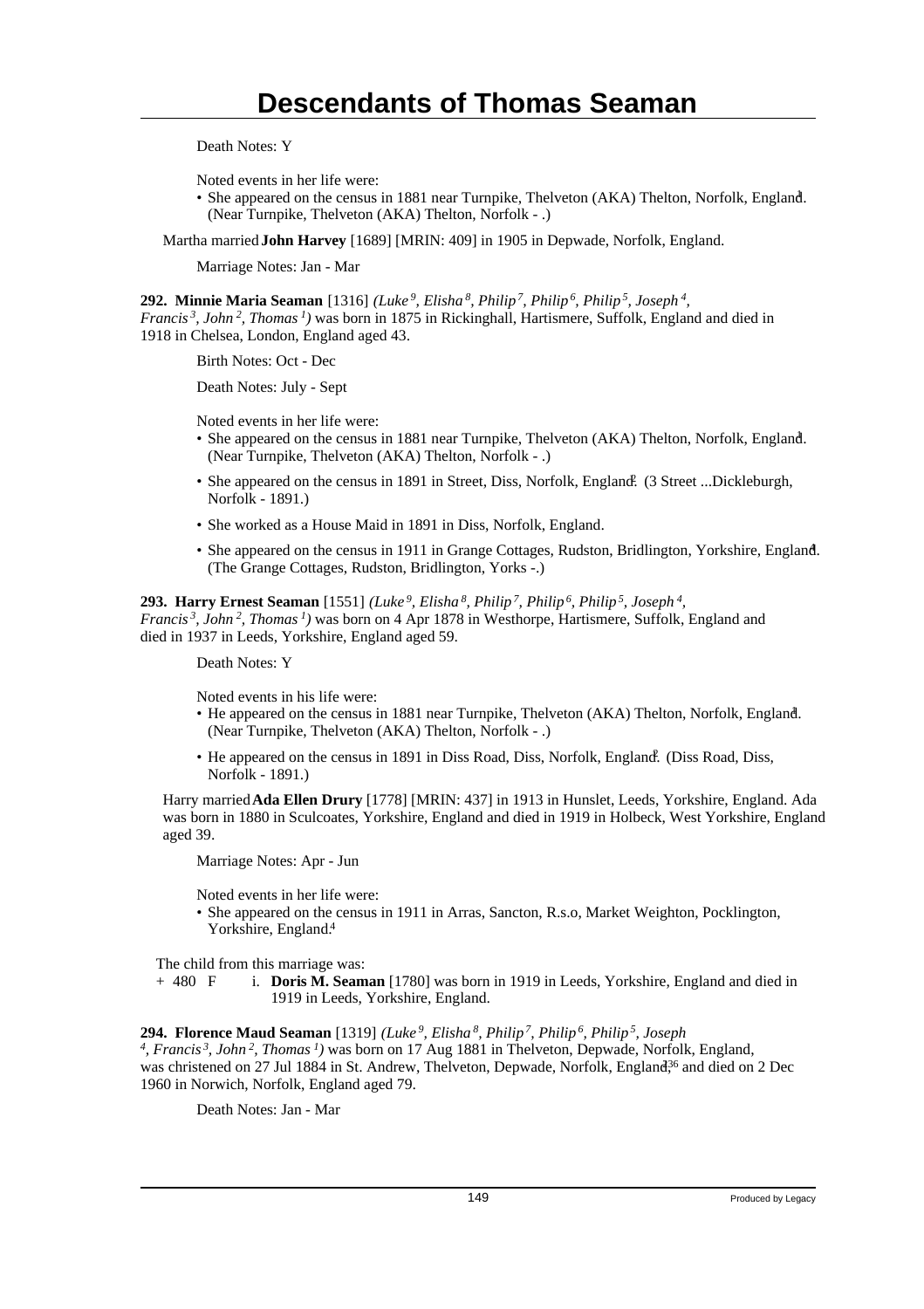Noted events in her life were:

- She appeared on the census in 1891 in Diss Road, Diss, Norfolk, England.
- She appeared on the census in 1901 in 195 Yarmouth Road, Lowestoft, Suffolk, England.
- She worked as a General Domestic Servant in 1901. (The Shrubbery Scole, Dewade, Diss, Norfolk - 1911.)
- She appeared on the census in 1911 in The Shrubbery Scole, Dewade, Diss, Norfolk, England.
- She worked as a Cook Domestic in 1911.

Florence married **Frederick Atkins** [1653] [MRIN: 476] in 1918 in Depwade, Norfolk, England. Frederick was born on 5 Dec 1870 in Soothill, Yorkshire, England and died 1919 - to check aged 49.

Marriage Notes: Jul - Sept

**295. Sidney Morris - (Sydney Maurice) Seaman** [1330] *(Luke<sup>9</sup>, Elisha<sup>8</sup>, Philip<sup>7</sup>, Philip<sup>6</sup> , Philip<sup>5</sup>, Joseph<sup>4</sup>, Francis<sup>3</sup>, John<sup>2</sup>, Thomas<sup>1</sup>)* was born in 1884 in Thelveton, Depwade, Norfolk, England, was christened on 27 Jul 1884 in St. Andrew, Thelveton, Depwade, Norfolk, England<sup>e,7</sup> and died on 5 Aug 1949 in Eton, Buckinghamshire, England aged 65.

Birth Notes: Oct - Dec

Death Notes: July - Sept

Noted events in his life were:

- He appeared on the census in 1891 in Diss Road, Diss, Norfolk, England.
- He appeared on the census in 1901 in 11 Harleston Road, Diss, Norfolk, England. (Named on Census - Sydney Maurice Seaman.)
- He worked as a Labourer Gardener in 1901 in Diss, Norfolk, England.
- He appeared on the census in 1911 in Wood end, Hayes, Uxbridge, Middlesex, England. Spelt: Sydney Maurice on the Census (Wood end, Hayes, Uxbridge, Middlesex - 1911.)
- He was employed in 1911 in Uxbridge, Hayes, Middlesex, England. Gardener, Chauffer

Sidney married **Hettie ( Harriet) Maud Cobb** [1630] [MRIN: 467] on 15 May 1905 in Staines, Middlesex, England. Hettie was born in 1884 in Depwade, Norfolk, England and died in 1913 in Amersham, High Wycombe, Buckinghamshire, England aged 29.

Noted events in her life were:

- She appeared on the census in 1891 in Grays Yard, Diss, Norfolk, England.
- She appeared on the census in 1911 in Wood end, Hayes, Uxbridge, Middlesex, England.

Children from this marriage were:

+ 481 M i. **Walter Sydney Seaman** [1631] was born on 22 Feb 1906 in Stanwell, Staines, Middlesex, England, was christened on 1 Apr 1906 in St. Mary the Virgin, Stanwell, Middlesex, England,<sup>238</sup> and died in Aug 1985 in Hertford, Hertfordshire, England aged 79.

+ 482 M ii. **Maurice Ivan Seaman** [1632] was born on 9 Jun 1908 in Uxbridge, Hayes, Middlesex, England and died on 7 Dec 1978 in Wycombe, Buckinghamshire, England aged 70.

Sidney next married **Ellen Theresa Butler** [1339] [MRIN: 639] in 1915 in Amersham, High Wycombe, Buckinghamshire, England. Ellen was born in 1873 and died on 30 Dec 1954 in Amersham, High Wycombe, Buckinghamshire, England aged 81.

Marriage Notes: Oct - Dec

### **296. Arthur Edward Seaman** [1335] *(Luke<sup>9</sup>, Elisha<sup>8</sup>, Philip<sup>7</sup>, Philip<sup>6</sup>, Philip<sup>5</sup>, Joseph*

*4 , Francis<sup>3</sup>, John<sup>2</sup>, Thomas<sup>1</sup>)* was born on 1 Jul 1886 in Thelveton, Depwade, Norfolk, England,<sup>239</sup> was christened on 22 Aug 1886 in St. Andrew, Thelveton, Depwade, Norfolk, England<sup>39</sup> died on 19 Mar 1966 in Depwade, Norfolk, England<sup>40</sup> aged 79, and was buried in 1966 in All Saints Churchyard, Earsham, Norfolk, England.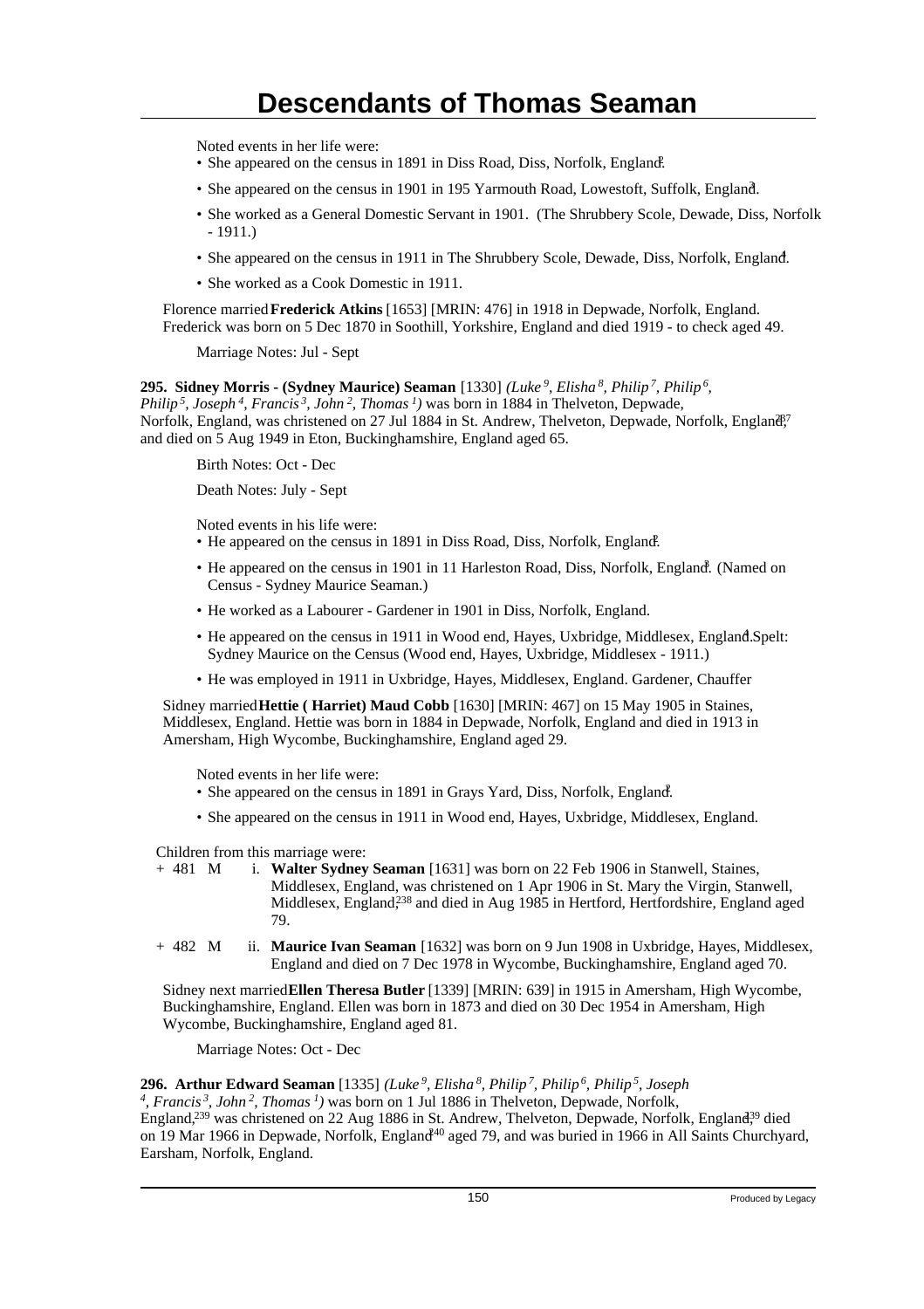Death Notes: Y

Noted events in his life were:

- He appeared on the census in 1891 in Diss Road, Diss, Norfolk, England. (Diss Road, Diss, Norfolk - 1891.)
- He appeared on the census in 1901 in 11 Harleston Road, Diss, Norfolk, England. (11 Harleston Road, Diss, Norfolk - 1901.)
- He worked as a Labourer on Farm in 1901 in Diss, Norfolk, England.
- He appeared on the census in 1911 in Dickleburgh, Depwade, Norfolk, England.
- He worked as a Baker in 1911.

Arthur married **Amy Elizabeth Potter** [1484] [MRIN: 405] in 1908 in Depwade, Norfolk, England. Amy was born on 4 Aug 1886 in Denton, Norfolk, England and died in 1972 in Norwich Outer, Norfolk, England aged 86.

Marriage Notes: Apr - June

Noted events in her life were:

• She appeared on the census in 1911 in Dickleburgh, Depwade, Norfolk, England.

Children from this marriage were:

| $+ 483 F$ |  | i. Ethel Amy Seaman [1575] was born on 25 Aug 1908 in Shimpling Scole, Depwade,<br>Diss, Norfolk, England and died in Aug 1998 in Waveney, East Suffolk, England aged<br>90. |
|-----------|--|------------------------------------------------------------------------------------------------------------------------------------------------------------------------------|
| $+484$ M  |  | ii. Thomas Arthur Seaman [1574] was born on 7 Oct 1909 in Dickleburgh, Depwade,<br>Norfolk, England and died in Nov 1995 in Wayland, Norfolk, England aged 86.               |
| $+485$ F  |  | iii. Doris M. Seaman [1655] was born in 1914 in Depwade, Norfolk, England and died in<br>1931 in Loddon, Norfolk, England aged 17.                                           |
| $+486$ F  |  | iv. Eva E Seaman [1656] was born in 1919 in Depwade, Norfolk, England and died in<br>1931 in Loddon, Norfolk, England aged 12.                                               |
| $+487$ F  |  | v. Elsie M. Seaman [1657] was born in 1925 in Depwade, Norfolk, England.                                                                                                     |

**297. Alfred Eric Seaman** [1340] *(Luke<sup>9</sup>, Elisha<sup>8</sup>, Philip<sup>7</sup>, Philip<sup>6</sup>, Philip<sup>5</sup>, Joseph<sup>4</sup> , Francis<sup>3</sup>*, *John*<sup>2</sup>, *Thomas<sup>1</sup>*) was born on 24 Oct 1888 in Thelveton, Depwade, Norfolk, England<sup>241</sup> was christened on 27 Oct 1889 in St. Andrew, Thelveton, Depwade, Norfolk, England<sup>42</sup> and died in 1975 in Norwich Outer, Norfolk, England aged 87.

Death Notes: Jan - Mar

Noted events in his life were:

- He appeared on the census in 1891 in Diss Road, Diss, Norfolk, England. (Diss Road, Diss, Norfolk - 1891.)
- He appeared on the census in 1901 in 11 Harleston Road, Diss, Norfolk, England. (11 Harleston Road, Diss, Norfolk - 1901.)
- He had a residence in 1911 in 68th Company Royal Garrison Artillery, Camp Mullah Mensur, Attock, Punjab, India. (68 COMPANY ROYAL GARRISON ARTILLERY 68th Company R.)
- He worked as a Gunner Royal Garrison Artillery in 1911 in Overseas Military.

Alfred married **Kate Susannah Alice Catchpole** [1553] [MRIN: 439] in 1914 in Depwade, Norfolk, England. Kate was born on 24 Oct 1890 in Depwade, Norfolk, England and died in 1971 in Depwade, Norfolk, England aged 81.

Marriage Notes: Apr - June

Noted events in her life were:

• She appeared on the census in 1911 in Farmer, Chapel Road, Denton, Harleston, Depwade, Norfolk, England.<sup>4</sup>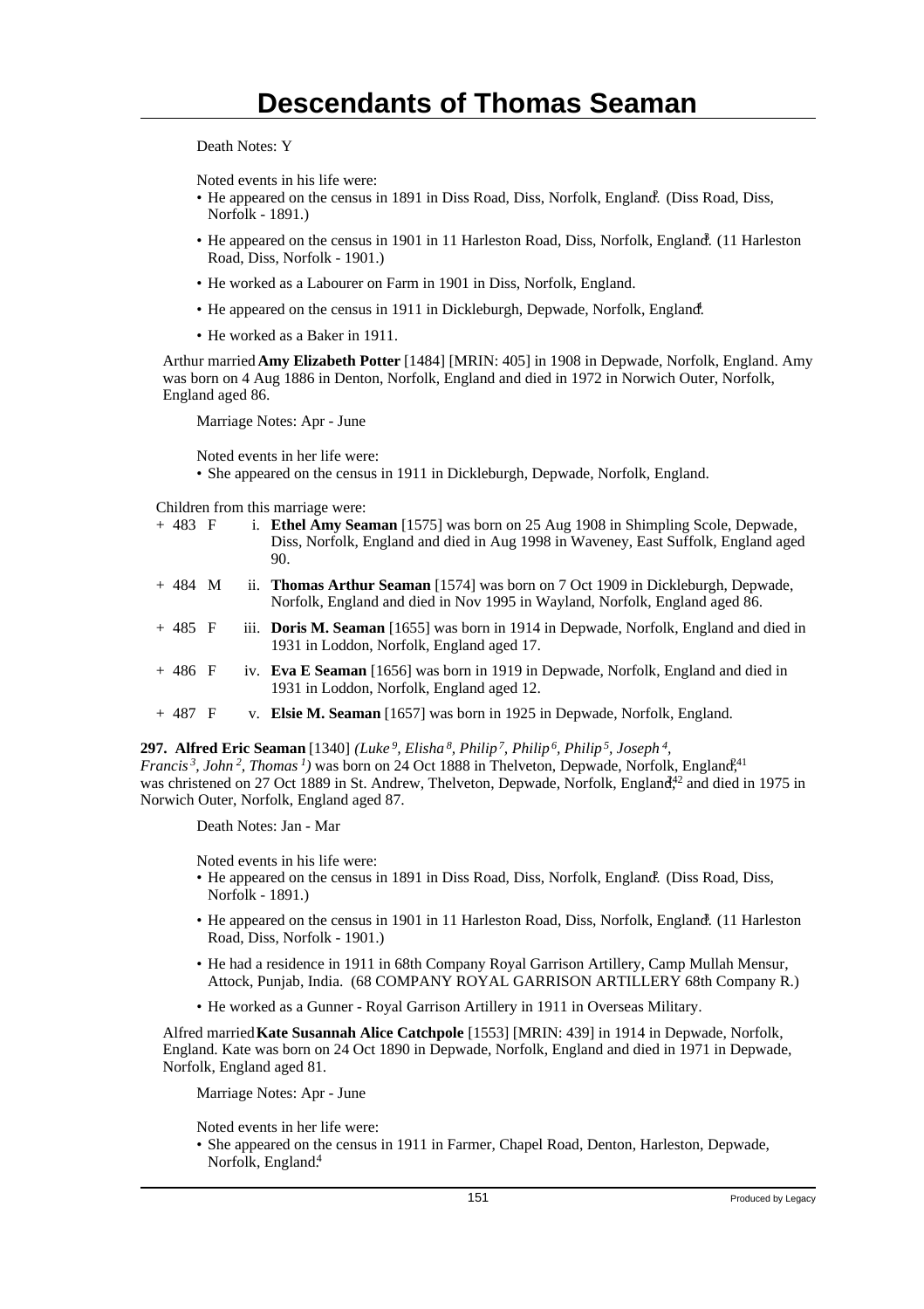Children from this marriage were:<br>+ 488  $\overline{F}$  i. **Ivv Doris Wini** 

- i. **Ivy Doris Winifred Seaman** [1573] was born on 30 Jan 1920 in Depwade, Norfolk, England,<sup>243</sup> was christened on 4 Apr 1920 in Fritton, Norfolk, England,<sup>43</sup> and died in Aug 1991 in Norwich, Norfolk, England aged 71.
- + 489 M ii. **Reginald Alfred C. Seaman** [1785] was born on 14 Mar 1925 in Loddon, Norfolk, England, died in Sep 1984 in Blackburn, Lancashire, England aged 59, and was buried on 21 Sep 1984 in Blackburn, Lancashire, England.<sup>244</sup>

**298. Effie Elizabeth Seaman** [1966] *(Luke<sup>9</sup>, Elisha<sup>8</sup>, Philip<sup>7</sup>, Philip<sup>6</sup>, Philip<sup>5</sup>, Joseph<sup>4</sup> ,*

*Francis<sup>3</sup>*, *John*<sup>2</sup>, *Thomas*<sup>*1*</sup>) was born on 29 Jun 1891 in Thelveton, Depwade, Norfolk, England<sup>45</sup> was christened on 15 Oct 1891 in St. Andrew, Thelveton, Depwade, Norfolk, England<sup>45</sup> and died in 1980 in Ipswich, Suffolk, England aged 89.

Death Notes: Apr - June

Noted events in her life were:

- · She appeared on the census in 1901 in 11 Harleston Road, Diss, Norfolk, England. (11 Harleston Road, Diss, Norfolk - 1901.)
- She appeared on the census in 1911 in 10 Newbold Terrace, Warwick, Leamington, Warickshire, England. (Servant.)
- She was employed in 1911. Servant

### **299. Mabel Fanny Seaman** [1976] *(Luke<sup>9</sup>, Elisha<sup>8</sup>, Philip<sup>7</sup>, Philip<sup>6</sup>, Philip<sup>5</sup>, Joseph<sup>4</sup> ,*

*Francis<sup>3</sup>, John<sup>2</sup>, Thomas<sup>1</sup>)* was born on 23 Aug 1892 in Thelveton, Depwade, Norfolk, England,<sup>246</sup> was christened on 2 Nov 1894 in St. Andrew, Thelveton, Depwade, Norfolk, England<sup>47</sup> and died in Feb 1988 in Wickham Market, Plomesgate, Suffolk, England aged 95.

Birth Notes: Jul - Sept

Death Notes: Y

Noted events in her life were:

- · She appeared on the census in 1901 in 11 Harleston Road, Diss, Norfolk, England. (11 Harleston Road, Diss, Norfolk - 1901.)
- She appeared on the census in 1911 in Edgecote Battlefield Road, ST Albans, Hertfordshire, England.<sup>4</sup> (Edgecote Battlefield Road, ST Albans, Hertfordshi.)
- She worked as a Domestic Housemaid in 1911 in St Albans, Hertfordshire, England.

Mabel married **Ernest J Folkard** [1516] [MRIN: 418] in 1920 in Blything, Suffolk, England.

Marriage Notes: Oct - Dec

**300. Margaret Kate Seaman** [1996] *(Luke<sup>9</sup>, Elisha<sup>8</sup>, Philip<sup>7</sup>, Philip<sup>6</sup>, Philip<sup>5</sup>, Joseph<sup>4</sup> ,*

*Francis<sup>3</sup>, John<sup>2</sup>, Thomas<sup>1</sup>)* was born on 29 Aug 1895 in Dickleburgh, Depwade, Norfolk,

England,<sup>248</sup> was christened on 20 Oct 1895 in All Saints, Dickleburgh, Norfolk, England<sup>48</sup> and died in 1976 in Sudbury, Suffolk, England aged 81.

Birth Notes: Oct - Dec

Death Notes: Oct - Dec

Noted events in her life were:

- She appeared on the census in 1901 in 11 Harleston Road, Diss, Norfolk, England. (11 Harleston Road, Diss, Norfolk - 1901.)
- She appeared on the census in 1911 in 11 Harleston Road, Diss, Norfolk, England. (11 Harleston Road, Diss, Norfolk - 1911.)

Margaret married **Oscar Harvey** [1578] [MRIN: 448] in 1919 in Blything, Norfolk.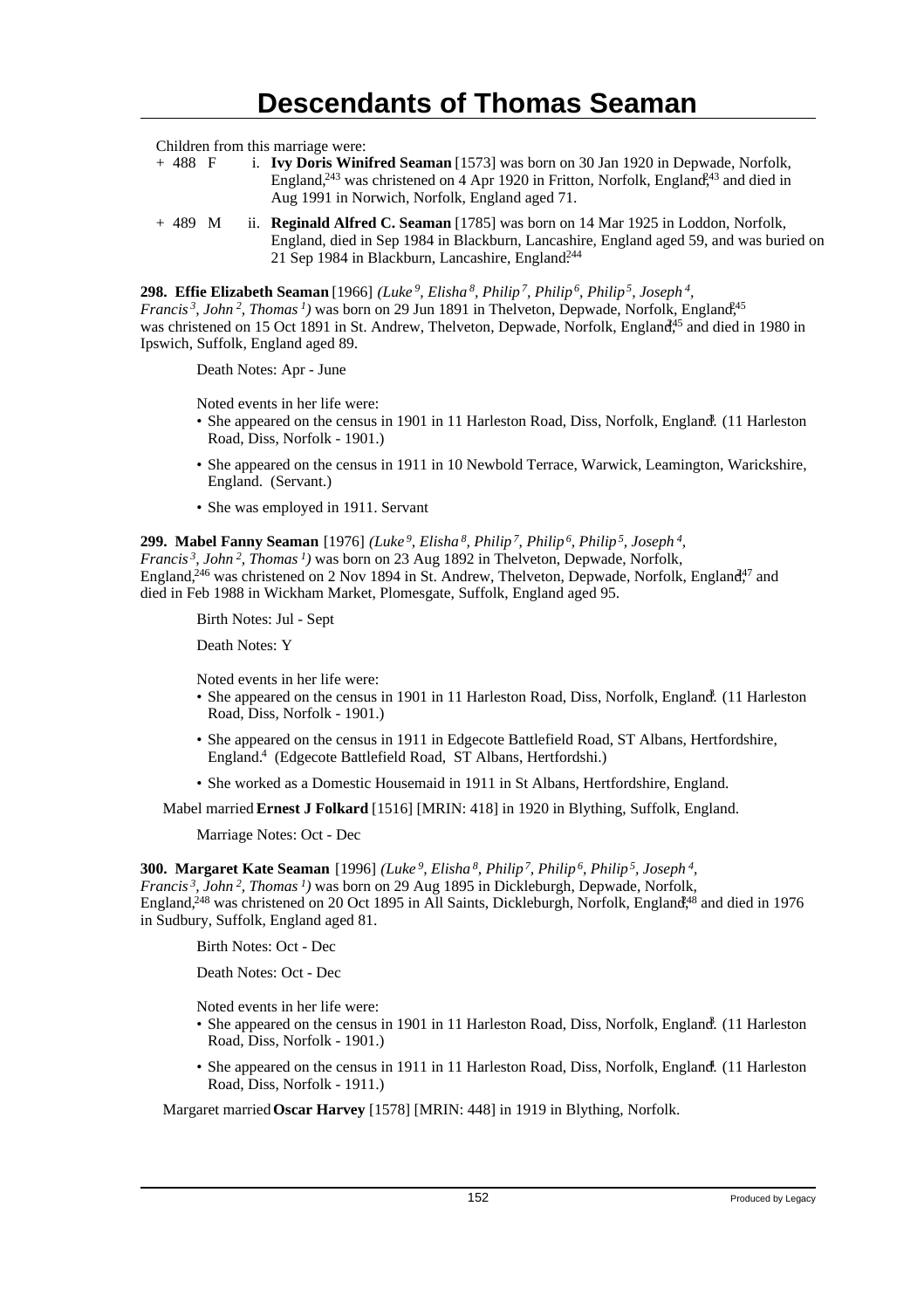Marriage Notes: Oct - Dec

**301. Eliza Ann Seaman** [1459] *(David<sup>9</sup>, Elisha<sup>8</sup>, Philip<sup>7</sup>, Philip<sup>6</sup>, Philip<sup>5</sup>, Joseph<sup>4</sup> , Francis<sup>3</sup>, John<sup>2</sup>, Thomas<sup>1</sup>)* was born in 1877 in Gislingham, Hartismere, Suffolk, England.

Birth Notes: Jan - Mar

Death Notes: Y

Noted events in her life were:

- She appeared on the census in 1881 in 56 Clacton Road, St Osyth, Tendring, Essex, England. (56 Clacton Road, St Osyth, Essex - 1881.)
- She appeared on the census in 1891 in Thorpe le Soken, Tendring, Essex, England. (Thorpe le soken, Essex - 1891.)
- She worked as a Housekeeper in 1901 in Great Bentley, Tendring, Essex, England.
- She appeared on the census in 1901 in 2 Edens Cottages, Great Bentley, Essex, England. (2 Edens Cob, Great Bentley, Essex - 1901.)
- She appeared on the census in 1911 in Winterbourne, Church Rd, Clacton on Sea, Tendring, Essex, England.<sup>3</sup> Widow

Eliza married **Sidney Charles Gray** [1548] [MRIN: 640] in 1904 in Tendring, Essex, England. Sidney died in 1910 in Tendring, Essex, England.

Marriage Notes: Oct - Dec

Children from this marriage were:

+ 490 F i. **Ellen Sarah Seaman** [11475] was born in 1895 in Great Bentley, Tendring, Essex, England.

+ 491 M ii. **John Seaman** [11476] was born about 1902 in Tendring, Essex, England.

**302. Elisha Francis Seaman** [1460] *(David<sup>9</sup>, Elisha<sup>8</sup>, Philip<sup>7</sup>, Philip<sup>6</sup>, Philip<sup>5</sup>, Joseph<sup>4</sup> , Francis<sup>3</sup>, John<sup>2</sup>, Thomas<sup>1</sup>)* was born in 1880 in St. Osyth, Tendring, Essex, England.

Birth Notes: Oct - Dec

Death Notes: Y

Noted events in his life were:

- He appeared on the census in 1881 in 56 Clacton Road, St Osyth, Tendring, Essex, England.
- He appeared on the census in 1891 in Thorpe le Soken, Tendring, Essex, England.
- He appeared on the Occupation: Bargeman Mate census in 1911 in 17 Laburnum Place, Sittingborne, Kent, England.

Elisha married **Maud Esther Martin** [1485] [MRIN: 393] in 1908 in Tendring, Essex, England. Maud was born in 1878 in Colchester, Tendring, Essex, England.

Marriage Notes: Oct - Dec

Noted events in her life were:

• She appeared on the census in 1911 in 17 Laburnum Place, Sittingborne, Kent, England. (17 Laburnum Place, Sittingborne, Kent - 1911.)

Children from this marriage were:

- + 492 F i. **Elise Seaman** [1781] was born about 1901 in Stonebridge, Willesden, Middlesex, England.
- + 493 M ii. **Cyril Seaman** [1782] was born about 1910 in Stanway, Essex, England.

**303. Emily Jane Seaman** [1461] *(David<sup>9</sup>, Elisha<sup>8</sup>, Philip<sup>7</sup>, Philip<sup>6</sup>, Philip<sup>5</sup>, Joseph<sup>4</sup> , Francis*<sup>3</sup>, John<sup>2</sup>, Thomas<sup>1</sup>) was born on 1 May 1885 in St Osyth, Tendring, Essex, England<sup>49</sup> was christened on 10 Jun 1885 in Wesleyan Methodist, St. Osyth, Essex, England<sup>50</sup> and died in 1938 in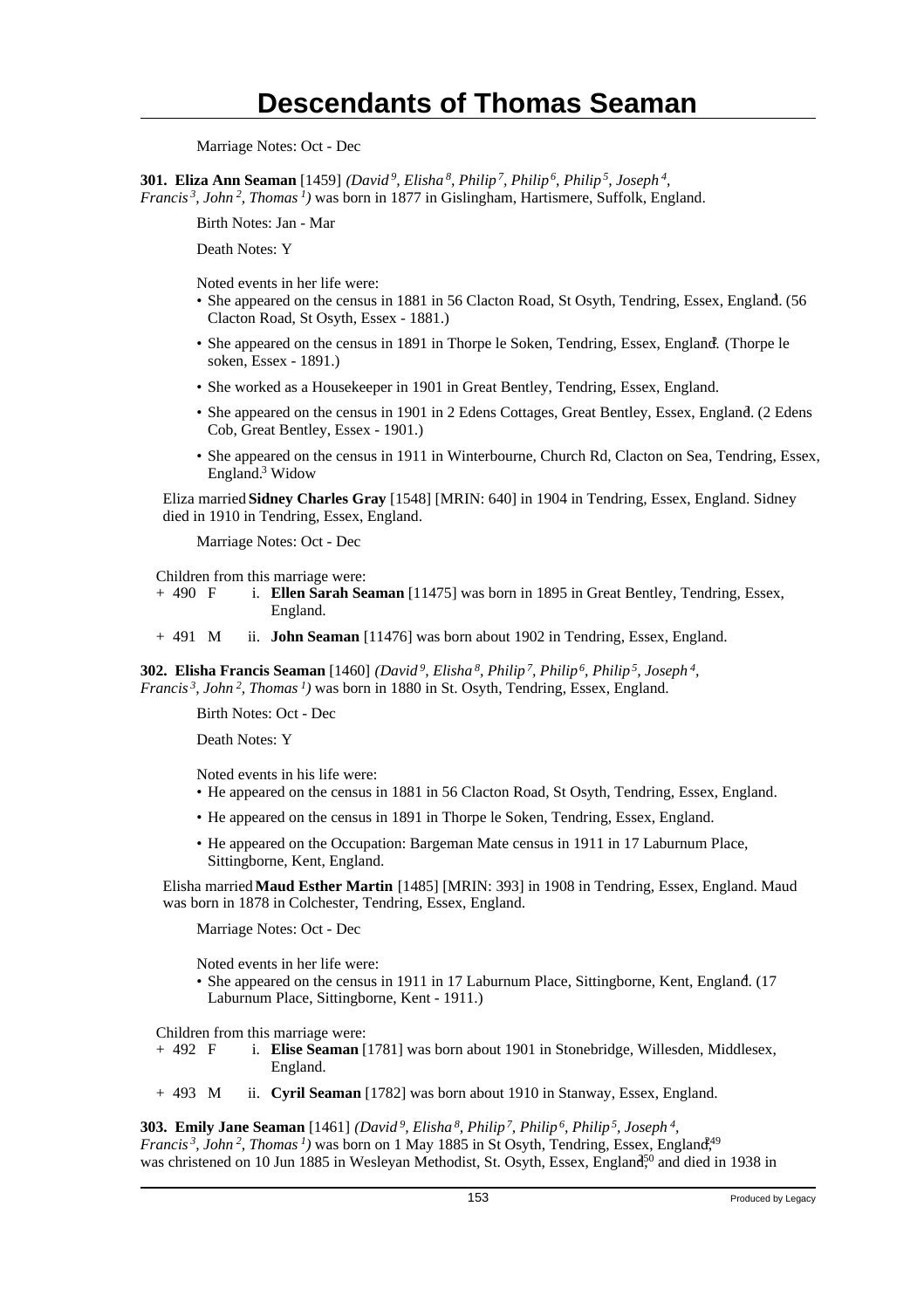Tendring, Essex, England aged 53.

Birth Notes: Apr - June

Death Notes: Apr - June

Noted events in her life were:

- She appeared on the census in 1891 in Thorpe le Soken, Tendring, Essex, England. (Thorpe le soken, Essex - 1891.)
- She appeared on the census in 1901 in 2 Edens Cottages, Great Bentley, Essex, England. (2 Edens Cob, Great Bentley, Essex - 1901.)
- She was employed in 1901 in Great Bentley, Tendring, Essex, England. Mothers Help
- She appeared on the census in 1911 in 21 Hill Cottages, Great Bentley, Colchester, Tendring, Essex, England.<sup>4</sup>

Emily married **Alfred Dibbins Lock** [1584] [MRIN: 394] in 1908 in East Preston, Sussex, England. Alfred was born in 1880 in Ticehurst, Sussex, England.

Marriage Notes: Apr - June

**304. Charlotte Seaman** [1462] *(David<sup>9</sup>, Elisha<sup>8</sup>, Philip<sup>7</sup>, Philip<sup>6</sup>, Philip<sup>5</sup>, Joseph<sup>4</sup> ,*

*Francis<sup>3</sup>, John<sup>2</sup>, Thomas<sup>1</sup>)* was born in 1888 in St. Osyth, Tendring, Essex, England and died in 1897 in Tendring, Essex, England aged 9.

Birth Notes: Apr - June

Death Notes: Apr - Jun

Noted events in her life were:

• She appeared on the census in 1891 in Thorpe le Soken, Tendring, Essex, England. (Thorpe le soken, Essex - 1891.)

**305. William George Seaman** [1463] *(David<sup>9</sup>, Elisha<sup>8</sup>, Philip<sup>7</sup>, Philip<sup>6</sup>, Philip<sup>5</sup>, Joseph<sup>4</sup> , Francis<sup>3</sup>, John<sup>2</sup>, Thomas<sup>1</sup>)* was born in 1890 in St. Osyth, Tendring, Essex, England and died in 1956 in Brentwood, Billericay, Essex, England aged 66.

Birth Notes: Apr- June

Death Notes: Jan - Mar

Noted events in his life were:

- He appeared on the census in 1891 in Thorpe le Soken, Tendring, Essex, England. (Thorpe le soken, Essex - 1891.)
- He appeared on the census in 1901 in 2 Edens Cottages, Great Bentley, Essex, England. <sup>3</sup>
- He appeared on the census in 1911 in 21 Hill Cottages, Great Bentley, Colchester, Tendring, Essex, England.<sup>4</sup> (21 Hill Cottages, Great Bentley, Colchester, Tendr.)
- He worked as a Cowman on farm in 1911 in St Osyth, Tendring, Essex, England.

William married **Lydia R. Woodward** [1465] [MRIN: 395] in 1915 in Tendring, Essex, England. Lydia was born about 1894 and died in 1966 in Havering, Essex, England aged about 72.

Marriage Notes: Jul - Sept

Children from this marriage were:

| $+494$ M |  | i. <b>Francis William A. Seaman</b> [1469] was born on 27 Jan 1918 in Tendring, Essex,<br>England and died in 1970 in Havering, Essex, England aged 52. |
|----------|--|---------------------------------------------------------------------------------------------------------------------------------------------------------|
| $+495$ M |  | ii. <b>David A. Seaman</b> [1466] was born in 1919 in Tendring, Essex, England and died in<br>1945 in Chelmsford, Essex, England aged 26.               |
| $+496$ M |  | iii. Walter John Seaman [1468] was born on 20 Mar 1920 in Tendring, Essex, England<br>and died in 1974 in Chelmsford, Essex, England aged 54.           |
| + 497 M  |  | iv. William George Seaman [1579] was born on 3 Dec 1923 in Tendring, Essex, England                                                                     |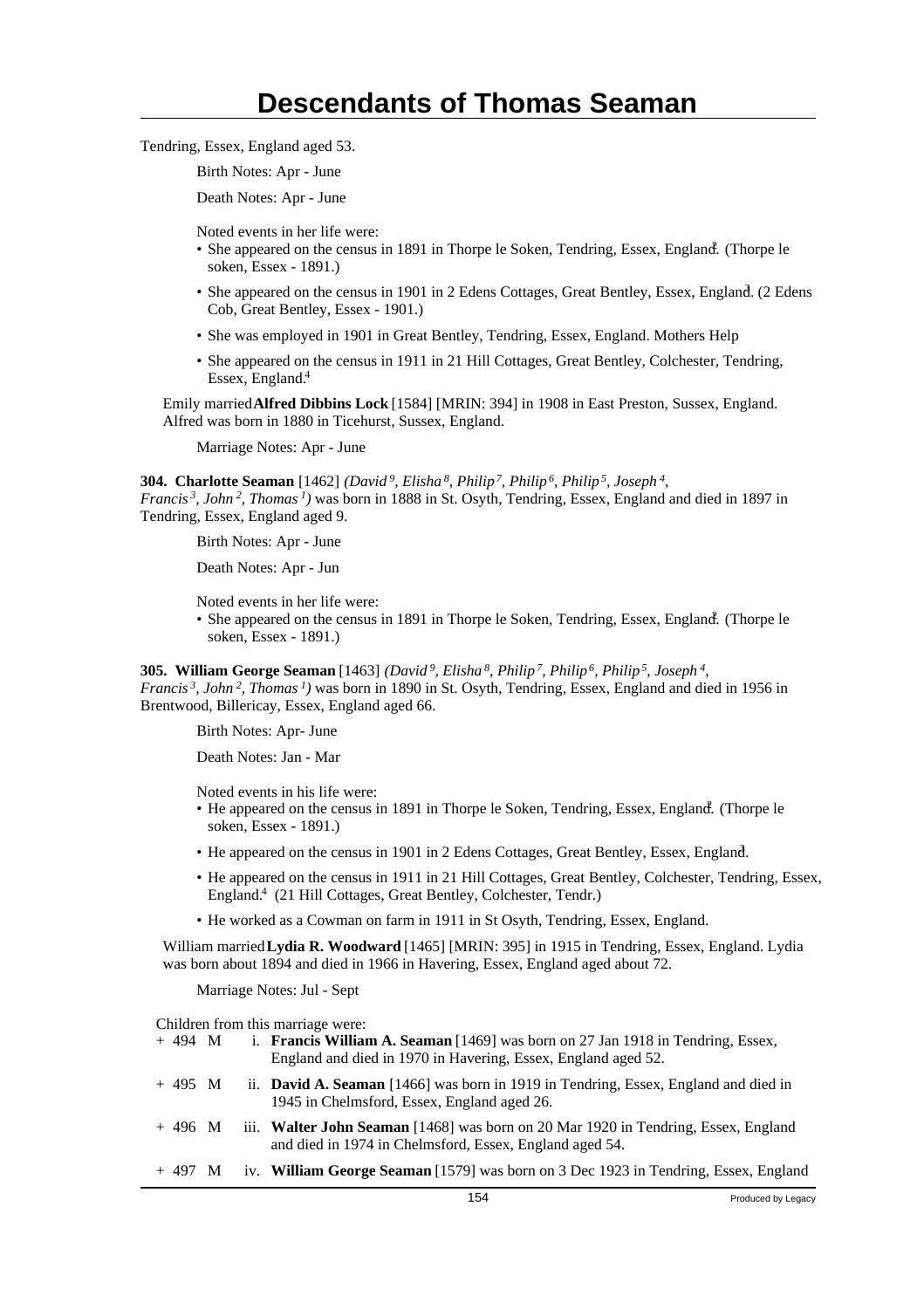and died in 1979 in Brentwood, Billericay, Essex, England aged 56.

**306. Arthur Seaman** [1487] *(David<sup>9</sup>, Elisha<sup>8</sup>, Philip<sup>7</sup>, Philip<sup>6</sup>, Philip<sup>5</sup>, Joseph<sup>4</sup> , Francis<sup>3</sup>, John<sup>2</sup>, Thomas<sup>1</sup>)* was born in 1894 in St. Osyth, Tendring, Essex, England.

Birth Notes: Apr - June

Death Notes: Y

Noted events in his life were:

- He appeared on the census in 1901 in 2 Edens Cottages, Great Bentley, Essex, England. (2 Edens Cob, Great Bentley, Essex - 1901.)
- He appeared on the census in 1911 in Haxby Road Farm, West Huntington, York, Yorkshire, England.<sup>4</sup> (Haxby Road Farm, West Huntington, York - 1911.)
- He worked as a Servant General Farm Worker in 1911 in Haxby Road Farm, West Huntington, York, Yorkshire, England.

**307. Ann Frances Seaman** [1314] *(Enoch<sup>9</sup>, Elisha<sup>8</sup>, Philip<sup>7</sup>, Philip<sup>6</sup>, Philip<sup>5</sup>, Joseph<sup>4</sup> , Francis<sup>3</sup>*, *John*<sup>2</sup>, *Thomas<sup>1</sup>*) was born in 1874 in Gislingham, Hartismere, Suffolk, England<sup>51</sup> was christened on 29 Nov 1874 in Suffolk, England<sup>228</sup> and died in 1950 in Ipswich, Suffolk, England aged 76.

Birth Notes: Jul - Sept

Death Notes: Apr - Jun

Noted events in her life were:

- She appeared on the census in 1881 in Nr Hill House Road, Old Buckenham, Norfolk, England. (Nr Hill House Road, Old Buckenham, Norfolk - 1881.)
- She appeared on the census in 1891 in 2 Wash Lane, Banham, Norfolk, England. (2 Wash Lane, Banham, Norfolk - 1891.)
- She worked as a Dress maker apprentice in 1891 in Banham, Norfolk, England.
- She appeared on the census in 1901 in 9 Falcon St, Walton, Suffolk, England. (Chapel Road, Attleborough, Norfolk - 1901.)
- She appeared on the census in 1911 in 9 Falcon St, Walton, Suffolk, England. (9 Falcon St, Walton, Suffolk.)

Ann married **Robert James Jessup** [1457] [MRIN: 391] in 1898 in Settle, Yorkshire, England. Robert was born in 1874 in Attleborough, Wayland, Norfolk, England, was christened on 29 Jan 1875 in Attleborough, Wayland, Norfolk, England<sup>552</sup> and died in 1950 in Ipswich, Suffolk, England aged 76.

Marriage Notes: Jan- Mar

Noted events in his life were:

- He appeared on the census in 1901 in Chapel Road, Attleborough, Norfolk<sup>3</sup>. (Chapel Road, Attleborough, Norfolk - 1901.)
- He appeared on the census in 1911 in 9 Falcon St, Walton, Suffolk, England. (Email.)
- He was employed in 1911. Assurance Agent (9 Falcon St, Walton, Suffolk.)

**308. Joseph Seaman** [1879] *(Walter<sup>9</sup>, James<sup>8</sup>, Benjamin<sup>7</sup>, Philip<sup>6</sup>, Philip<sup>5</sup>, Joseph<sup>4</sup> , Francis<sup>3</sup>, John<sup>2</sup>, Thomas<sup>1</sup>)* was born in 1874 in Otley, Woodbridge, Suffolk, England.

Birth Notes: Oct - Dec

Death Notes: Y

Noted events in his life were:

- He appeared on the census in 1881 near High House, Framsden, Suffolk, England. (Near High House, Framsden, Suffolk - 1881.)
- He appeared on the census in 1891 in West High House, Coddenham, Suffolk, England. (West High House, Coddenham, Suffolk - 1891.)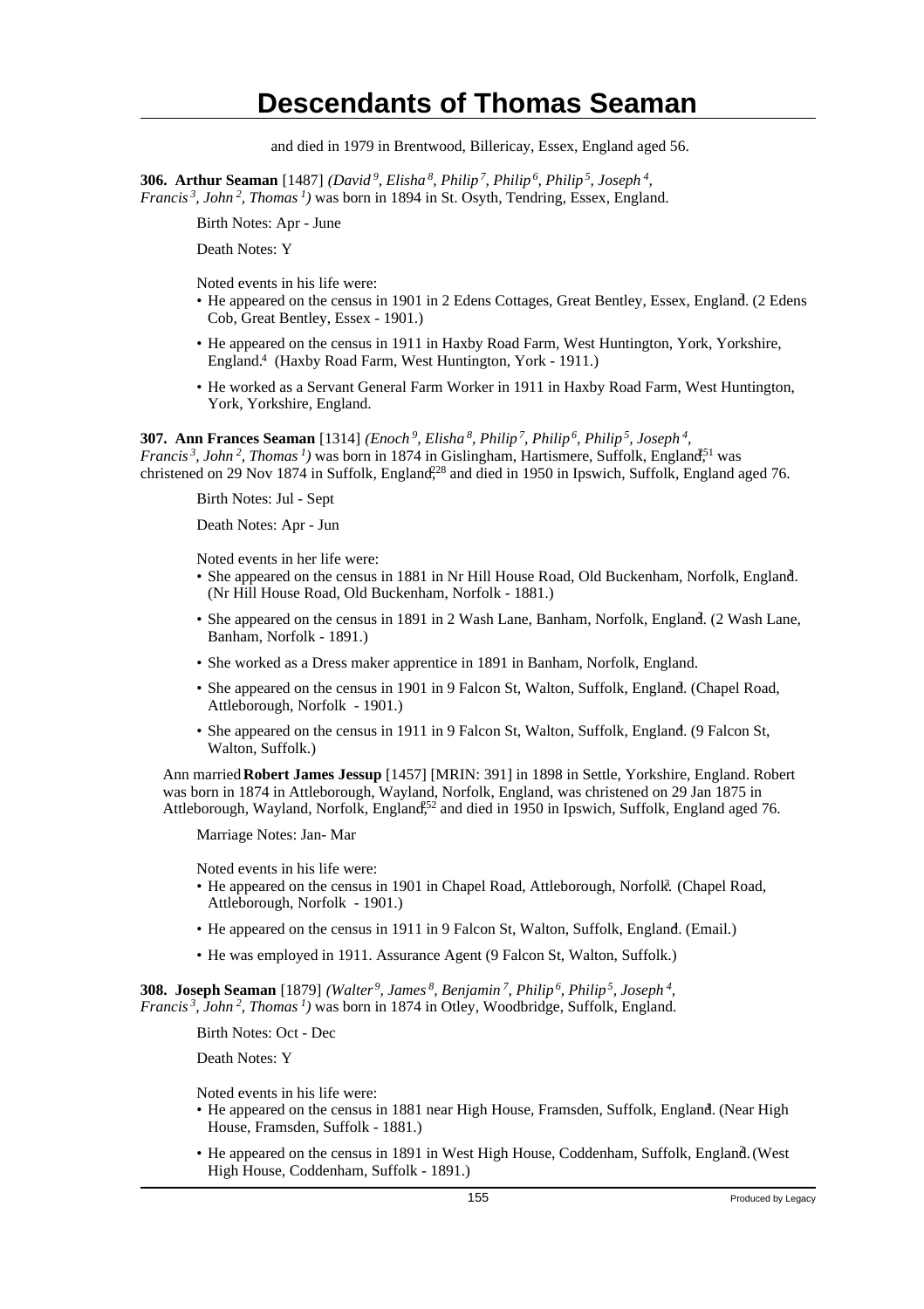• He appeared on the census in 1911 in 19 North Hill Road, Ipswich, Suffolk, England. (19 North Hill Road, Ipswich, Suffolk - 1911.)

**309. Edith Seaman** [1880] *(Walter<sup>9</sup>, James<sup>8</sup>, Benjamin<sup>7</sup>, Philip<sup>6</sup>, Philip<sup>5</sup>, Joseph<sup>4</sup> ,*

*Francis<sup>3</sup>, John<sup>2</sup>, Thomas<sup>1</sup>)* was born in 1876 in Framsden, Bosmere, Suffolk, England and died in 1947 in Ipswich, Suffolk, England aged 71.

Birth Notes: Oct - Dec

Death Notes: Jan - Mar

Noted events in her life were:

- · She appeared on the census in 1881 near High House, Framsden, Suffolk, England. (Near High House, Framsden, Suffolk - 1881.)
- She appeared on the census in 1891 in West High House, Coddenham, Suffolk, England. (West High House, Coddenham, Suffolk - 1891.)
- She appeared on the census in 1901 in St Margarets Rectory, South Elmham, Wangford, Suffolk, England.<sup>3</sup> (St Margarets Rectory, South Elmham, Wangford, Suff.)
- She appeared on the census in 1911 in The Street, Rushmere St Andrew, Nr, Ipswich, Suffolk, England.<sup>4</sup>

Edith married **Arthur John Sheldrake Ramsey** [1926] [MRIN: 557] in 1904 in Ipswich, Suffolk, England. Arthur was born in 1881 in Plomesgate, Suffolk, England and died in 1961 in Ipswich, Suffolk, England aged 80.

Marriage Notes: Oct - Dec

**310. Walter Seaman** [1881] *(Walter<sup>9</sup>, James<sup>8</sup>, Benjamin<sup>7</sup>, Philip<sup>6</sup>, Philip<sup>5</sup>, Joseph<sup>4</sup> , Francis<sup>3</sup>, John<sup>2</sup>, Thomas<sup>1</sup>)* was born in 1878 in Framsden, Bosmere, Suffolk, England.

Birth Notes: Jul - Sept

Death Notes: Y

Noted events in his life were:

- He appeared on the census in 1881 near High House, Framsden, Suffolk, England. (Near High House, Framsden, Suffolk - 1881.)
- · He had a residence in 1891 in West High House, Coddenham, Suffolk, England. (West High House, Coddenham, Suffolk - 1891.)
- He had a residence in 1901 in Otley Road South Wood Farm, Ashfield, Bosmere & Claydon, Suffolk, England<sup>3</sup> (Otley Road South Wood Farm, Ashfield, Bosmere & Cl.)
- He appeared on the census in 1911 in 19 North Hill Road, Ipswich, Suffolk, England. (19 North Hill Road, Ipswich, Suffolk - 1911.)

#### **311. Sidney Seaman** [1882] *(Walter<sup>9</sup>, James<sup>8</sup>, Benjamin<sup>7</sup>, Philip<sup>6</sup>, Philip<sup>5</sup> ,*

*Joseph<sup>4</sup>, Francis<sup>3</sup>, John<sup>2</sup>, Thomas<sup>1</sup>)* was born on 7 Feb 1885 in Framsden, Bosmere, Suffolk, England, died in 1971 in Uckfield, Sussex, England aged 86, and was buried on 5 May 1971 in Kent & Sussex Crematorium, Kent, England.

Birth Notes: Jan - Mar

Death Notes: Apr - June

Noted events in his life were:

- He appeared on the census in 1891 in West High House, Coddenham, Suffolk, England. <sup>1</sup>
- He appeared on the census in 1901 in Otley Road South Wood Farm, Ashfield, Bosmere & Claydon, Suffolk, England<sup>3</sup>
- He appeared on the census in 1911 in Sussex County Hospital, The Workhouse, Eastern Road, Brighton, England.<sup>4</sup>
- He was employed in 1911 in Sussex County Hospital, The Workhouse,. Hospital Porter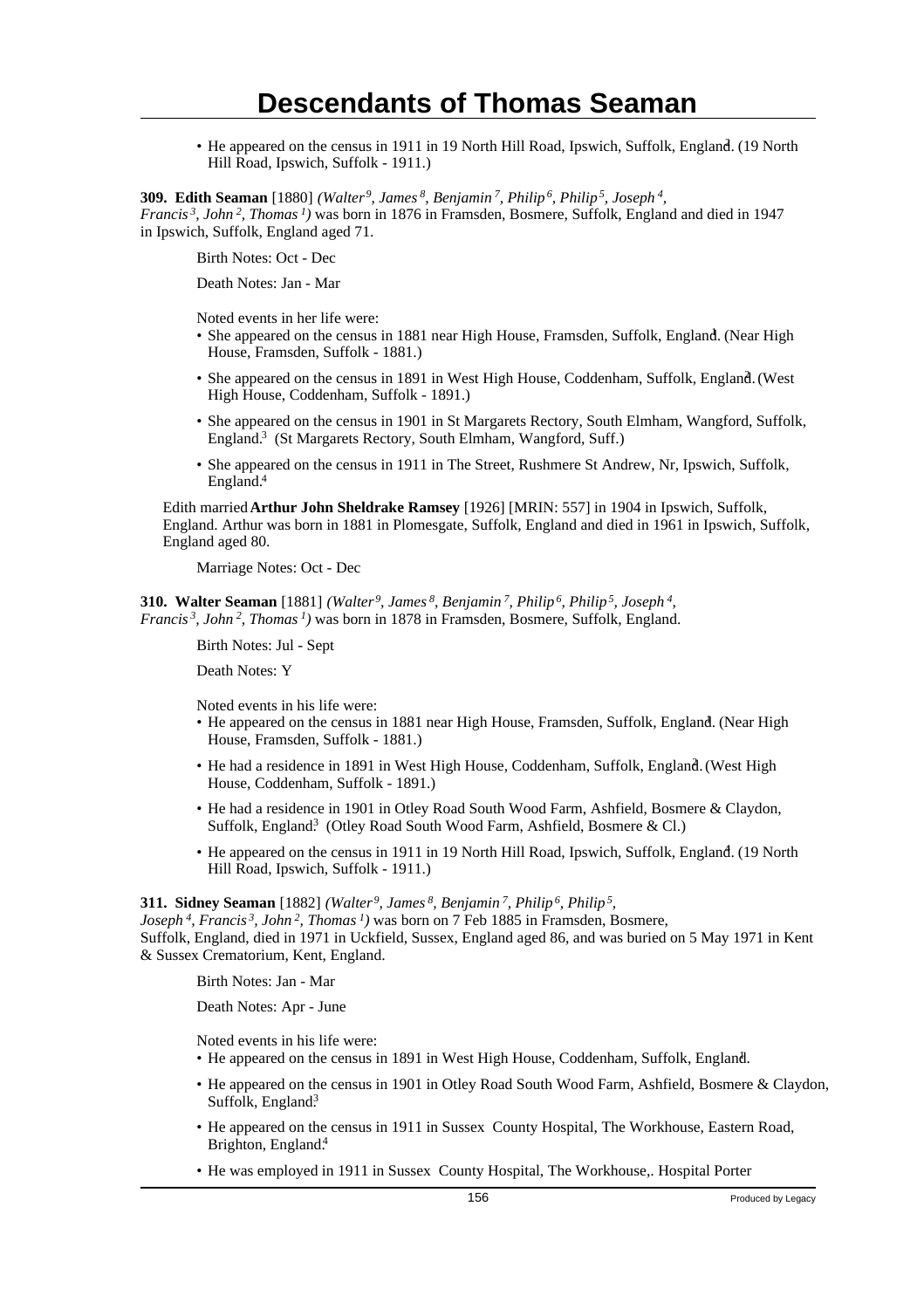**312. James Seaman** [1883] *(Walter<sup>9</sup>, James<sup>8</sup>, Benjamin<sup>7</sup>, Philip<sup>6</sup>, Philip<sup>5</sup>, Joseph<sup>4</sup> , Francis<sup>3</sup>, John<sup>2</sup>, Thomas<sup>1</sup>)* was born in 1888 in Framsden, Bosmere, Suffolk, England and died in 1967 in Burton Upon Trent, Staffordshire, England aged 79.

Birth Notes: Apr - Jun

Death Notes: Oct - Dec

Noted events in his life were:

- He appeared on the census in 1891 in West High House, Coddenham, Suffolk, England<sup>63</sup> (West High House, Coddenham, Suffolk - 1891.)
- He appeared on the census in 1901 in Otley Road South Wood Farm, Ashfield, Bosmere & Claydon, Suffolk, England<sup>3</sup> (Otley Road South Wood Farm, Ashfield, Bosmere & Cl.)
- He appeared on the census in 1911 in 19 North Hill Road, Ipswich, Suffolk, England. (19 North Hill Road, Ipswich, Suffolk - 1911.)

James married **Gertrude Mary Suter** [1887] [MRIN: 558] in 1910 in Ipswich, Suffolk, England. Gertrude was born in 1887 in Burton Upon Trent, Staffordshire, England and died in 1956 in Burton Upon Trent, Staffordshire, England aged 69.

Marriage Notes: Oct - Dec

Noted events in her life were:

• She appeared on the census in 1911 in 19 North Hill Road, Ipswich, Suffolk, England. (19 North Hill Road, Ipswich, Suffolk - 1911.)

Children from this marriage were:<br>+ 498  $\overline{F}$  i. **Ethel C. Seams** 

- i. **Ethel C. Seaman** [1917] was born in 1911 in Ipswich, Suffolk, England.
- + 499 F ii. **Bessie Seaman** [1919] was born in 1913 in Ipswich, Suffolk, England.
- + 500 F iii. **Edith Seaman** [1920] was born in 1914 in Burton Upon Trent, Staffordshire, England and died in 1924 in Burton Upon Trent, Staffordshire, England aged 10.
- + 501 F iv. **Gertrude Seaman** [1921] was born in 1918 in Burton Upon Trent, Staffordshire, England and died in 1927 in Burton Upon Trent, Staffordshire, England aged 9.
- + 502 F v. **Jessie Seaman** [1922] was born in 1920 in Burton Upon Trent, Staffordshire, England.
- + 503 M vi. **James Seaman** [1923] was born in 1922 in Burton Upon Trent, Staffordshire, England.
- + 504 M vii. **Joseph Seaman** [1924] was born in 1925 in Burton Upon Trent, Staffordshire, England, died on 12 Jun 1945 in Pakistan<sup>254</sup> aged 20, and was buried in Karachi War Cemetery, Pakistan.<sup>254</sup>

**313. Charlie (Charles) Seaman** [1884] *(Walter<sup>9</sup>, James<sup>8</sup>, Benjamin<sup>7</sup>, Philip<sup>6</sup>, Philip<sup>5</sup> , Joseph<sup>4</sup>, Francis<sup>3</sup>, John<sup>2</sup>, Thomas<sup>1</sup>)* was born on 12 Aug 1896 in Framsden, Bosmere, Suffolk, England and died in 1975 in Ipswich, Suffolk, England aged 79.

Death Notes: Oct - Dec

Noted events in his life were:

- He appeared on the census in 1901 in Otley Road South Wood Farm, Ashfield, Bosmere & Claydon, Suffolk, England<sup>3</sup>
- He appeared on the census in 1911 in 19 North Hill Road, Ipswich, Suffolk, England.

**314. Elizabeth Harriet Seaman** [2607] *(David<sup>9</sup>, Joseph<sup>8</sup>, Benjamin<sup>7</sup>, Philip<sup>6</sup>, Philip<sup>5</sup> , Joseph<sup>4</sup>, Francis<sup>3</sup>, John<sup>2</sup>, Thomas<sup>1</sup>)* was born in 1865 in Ipswich, Suffolk, England.

Birth Notes: Oct - Dec

Noted events in her life were: • She appeared on the census in 1871 in 7 Hill Street, Ipswich, Suffolk, England.

**315. Joseph Seaman** [2608] *(David<sup>9</sup>, Joseph<sup>8</sup>, Benjamin<sup>7</sup>, Philip<sup>6</sup>, Philip<sup>5</sup>, Joseph<sup>4</sup> ,*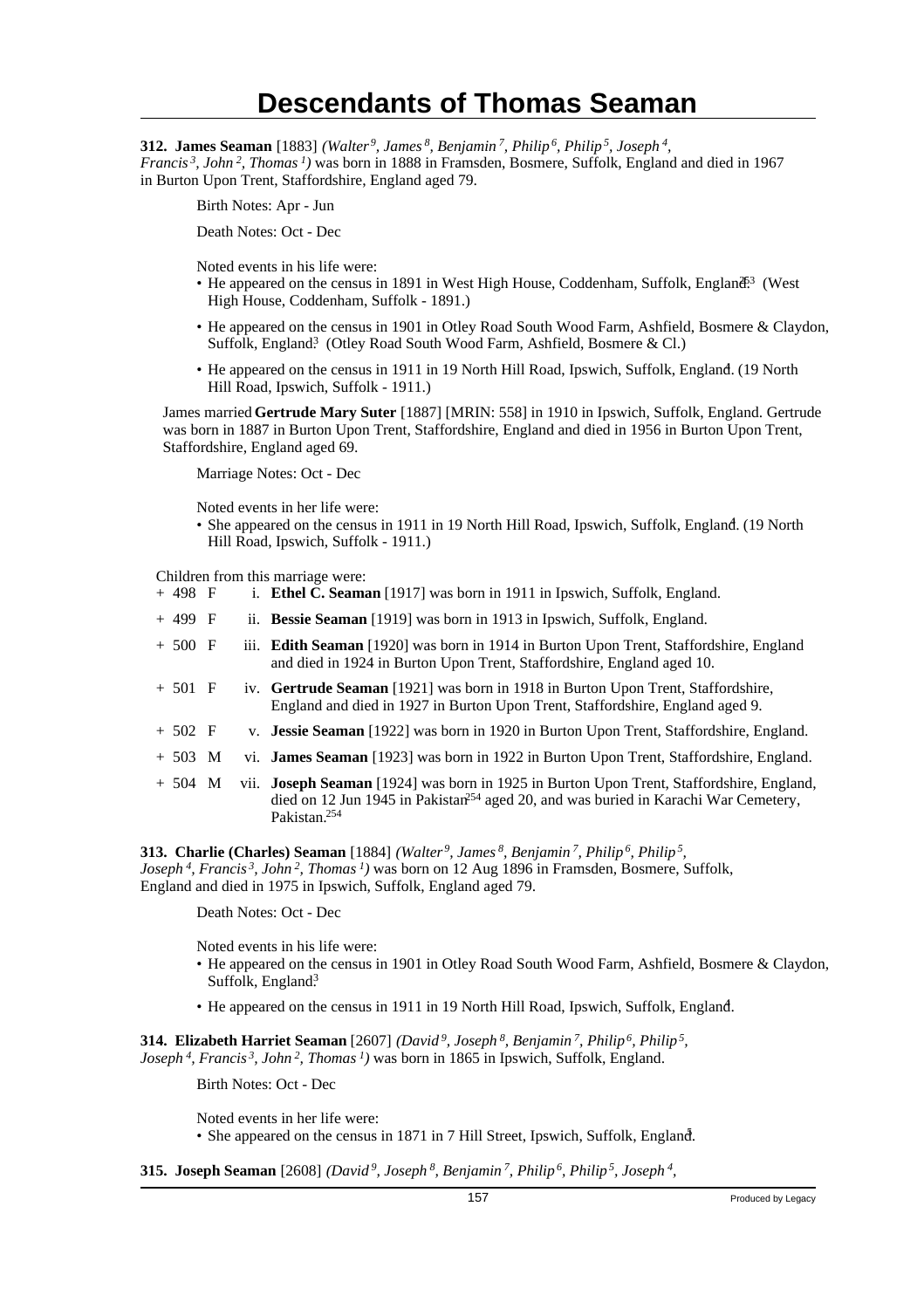*Francis<sup>3</sup>, John<sup>2</sup>, Thomas<sup>1</sup>)* was born in 1869 in Ipswich, Suffolk, England.

Birth Notes: Apr - Jun

Noted events in his life were:

- He appeared on the census in 1871 in 7 Hill Street, Ipswich, Suffolk, England.
- He appeared on the census in 1881 in 8 Gooseberry Place, Colchester St Giles, Essex, England. <sup>1</sup>

**316. Rose Seaman** [1876] *(David<sup>9</sup>, Joseph<sup>8</sup>, Benjamin<sup>7</sup>, Philip<sup>6</sup>, Philip<sup>5</sup>, Joseph<sup>4</sup> , Francis<sup>3</sup>, John<sup>2</sup>, Thomas<sup>1</sup>)* was born in 1874 in Colchester, Tendring, Essex, England.

Birth Notes: Oct - Dec

Noted events in her life were:

- She appeared on the census in 1881 in 8 Gooseberry Place, Colchester St Giles, Essex, England.
- She appeared on the census in 1891 in 11 Crouch Street, Colchester, Essex, England.
- She worked as a House Servant in 1891.

Rose married **Charles Harding** [2028]<sup>255</sup> [MRIN: 556]. Charles was born in 1856 in Titchfield, Hampshire, England.

**317. Frederick Seaman** [1877] *(David<sup>9</sup>, Joseph<sup>8</sup>, Benjamin<sup>7</sup>, Philip<sup>6</sup>, Philip<sup>5</sup>, Joseph<sup>4</sup> , Francis<sup>3</sup>, John<sup>2</sup>, Thomas<sup>1</sup>)* was born in 1876 in Colchester, Tendring, Essex, England.

Birth Notes: Jan - Mar

Death Notes: Y

Noted events in his life were:

• He appeared on the census in 1881 in 8 Gooseberry Place, Colchester St Giles, Essex, England. (8 Gooseberry Place, Colchester St Giles, Essex - 1.)

**318. Emily Seaman** [2603] *(David<sup>9</sup>, Joseph<sup>8</sup>, Benjamin<sup>7</sup>, Philip<sup>6</sup>, Philip<sup>5</sup>, Joseph<sup>4</sup> , Francis<sup>3</sup>, John<sup>2</sup>, Thomas<sup>1</sup>)* was born in 1888 in Donyland, Lexden, Essex, England.

Birth Notes: Jan - Mar

Noted events in her life were:

• She appeared on the census in 1901 in The Chase, Blackhealth, East Donyland, Lexden, Essex, England.<sup>3</sup>

**319. William Arthur Seaman** [2606] *(David<sup>9</sup>, Joseph<sup>8</sup>, Benjamin<sup>7</sup>, Philip<sup>6</sup>, Philip<sup>5</sup>, Joseph 4 , Francis<sup>3</sup>, John<sup>2</sup>, Thomas<sup>1</sup>)* was born in 1890 in Donyland, Lexden, Essex, England, died on 26 Mar 1917 in Israel and Palestine (including Gaza) aged 27, and was buried in Gaza War Cemetery.

Birth Notes: Apr - June

Burial Notes: Private in the Essex Regiment 1st/5th Bn. - service No. '250805'

XVIII. D. 7.

Noted events in his life were:

- He appeared on the census in 1901 in The Chase, Blackhealth, East Donyland, Lexden, Essex, England.<sup>3</sup>
- He appeared on the census in 1911 in The Chase, Blackhealth, East Donyland, Lexden, Essex, England.<sup>4</sup>

### **320. Albert James Seaman** [1897]<sup>256</sup> (James<sup>9</sup>, Joseph<sup>8</sup>, Benjamin<sup>7</sup>, Philip<sup>6</sup>, Philip<sup>5</sup>,

*Joseph<sup>4</sup>, Francis<sup>3</sup>, John<sup>2</sup>, Thomas<sup>1</sup>)* was born in 1875 in Islington, Middlesex, England, died on 19 Aug 1936 in West Ham, Essex, England aged 61, and was buried on 22 Aug 1936 in West Ham Cemetery (Newham), London, England.

Birth Notes: Apr - June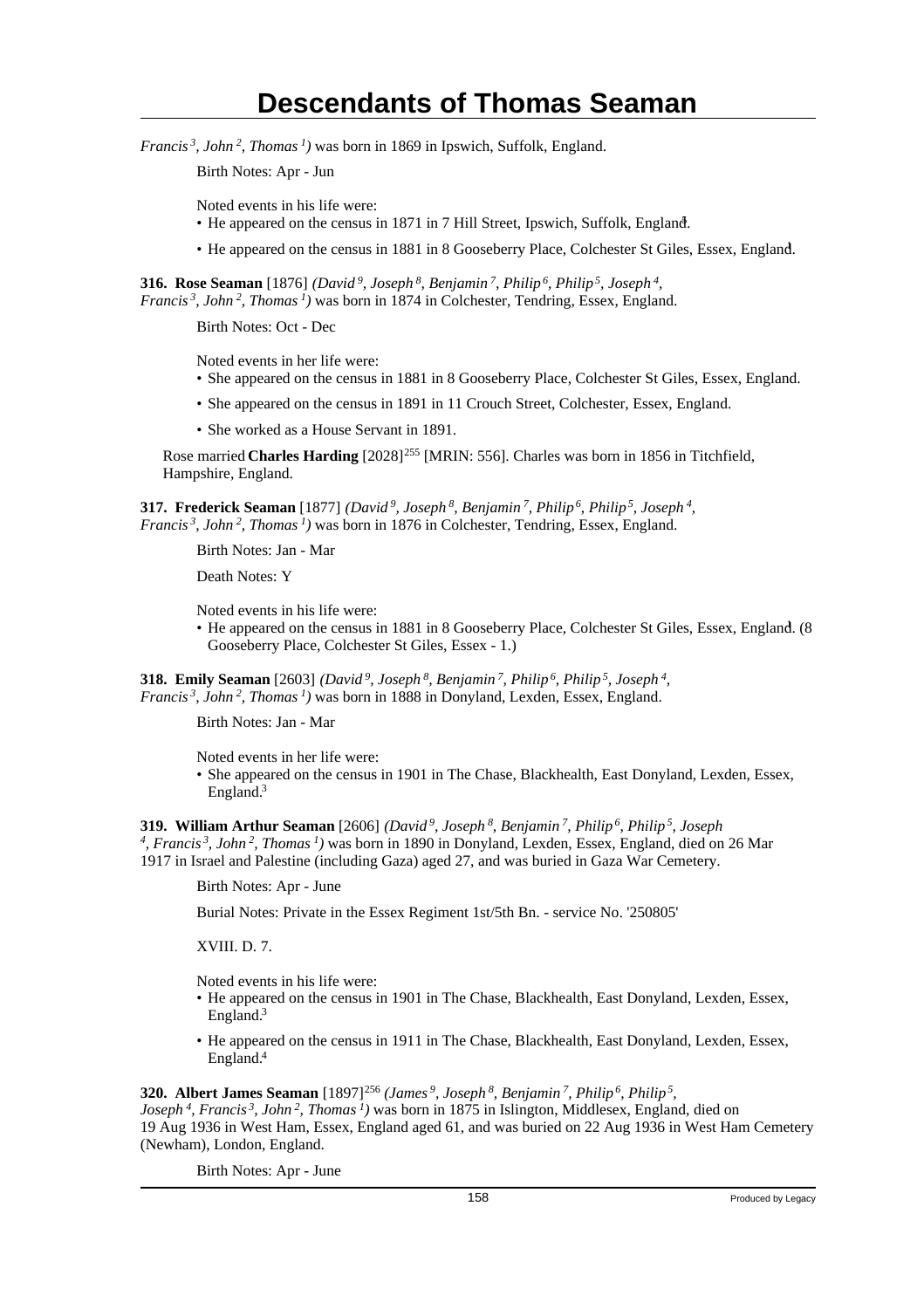Spelt: Seamann

Noted events in his life were:

- He appeared on the census in 1881 in 1 Halton Road, Islington, Middlesex, England.Mis-spelling of Surname 'Seman'
- He appeared on the census in 1891 in 120 Cator St, Camberwell, London, England.
- He appeared on the census in 1901 in 13 Waite Street, Camberwell, London, England. (13 Waite Street, Camberwell, London - 1901.)
- He appeared on the census in 1911 in 24 Leonard Road, Forest Gate, West Ham, Essex, England. <sup>4</sup>

Albert married **Frances Rook** [1901]<sup>257</sup> [MRIN: 563] in 1894 in Camberwell, London, England. Frances was born in 1874 in Lime House, London, England, died on 8 Oct 1940 in Essex, United Kingdom aged 66, and was buried on 12 Oct 1940 in West Ham Cemetery (Newham), London, England. Another name for Frances was Francis Rook.

Marriage Notes: Jul - Sept

Noted events in her life were:

- She appeared on the census in 1901 in 13 Waite Street, Camberwell, London, England.
- She appeared on the census in 1911 in 24 Leonard Road, Forest Gate, West Ham, Essex, England. (24 Leonard Road, Forest Gate, West Ham, Essex - 19.)

Children from this marriage were:

- + 505 M i. **Albert Francis Seaman** [1902] was born in 1895 in St. Olave, London, England, died in 1946 in West Ham, Essex, England aged 51, and was buried on 19 Jan 1946 in West Ham Cemetery (Newham), London, England.
- + 506 M ii. **William Alfred Seaman** [1903]<sup>258</sup> was born on 4 Jun 1898 in Camberwell, London, England, died on 26 Mar 1979 in Havering, Essex, England aged 80, and was buried on 2 Apr 1979 in Upminster cemetary (Havering), Havering, Essex, England.
- + 507 M iii. **Sidney Harold Seaman** [1904] was born in 1900 in Camberwell, London, England, died in 1946 in Romford, Essex, England aged 46, and was buried on 29 Nov 1946 in Romford Cemetery, Havering, Essex England.

**321. William Joseph Seaman** [1898] *(James<sup>9</sup>, Joseph<sup>8</sup>, Benjamin<sup>7</sup>, Philip<sup>6</sup>, Philip<sup>5</sup>, Joseph 4 , Francis<sup>3</sup>, John<sup>2</sup>, Thomas<sup>1</sup>)* was born in 1877 in Islington, London, England, died in 1936 aged 59, and was buried on 10 Jul 1936 in West Ham Cemetery (Newham), London, England.

Birth Notes: Jan - Mar

Spelt: Seamen

Noted events in his life were:

- He appeared on the census in 1881 in 1 Halton Road, Islington, Middlesex, England. Mis-spelling of Surname ' Seman'
- He appeared on the census in 1891 in 120 Cator St, Camberwell, London, England. (120 Cator St, Camberwell, London - 1891.)
- He appeared on the census in 1901 in 120 Cator St, Camberwell, London, England. Mis-spelt surname 'Seamail'
- He worked as a Postman in 1901.
- He appeared on the census in 1911 in 135 Pomeroy Street, New Cross S E, Greenwich, London, England.<sup>4</sup>

**322. Ada Emma Seaman** [1899] *(James<sup>9</sup>, Joseph<sup>8</sup>, Benjamin<sup>7</sup>, Philip<sup>6</sup>, Philip<sup>5</sup>, Joseph<sup>4</sup> , Francis<sup>3</sup>, John<sup>2</sup>, Thomas<sup>1</sup>)* was born in 1878 in Islington, London, England.

Birth Notes: Oct - Dec

Death Notes: Y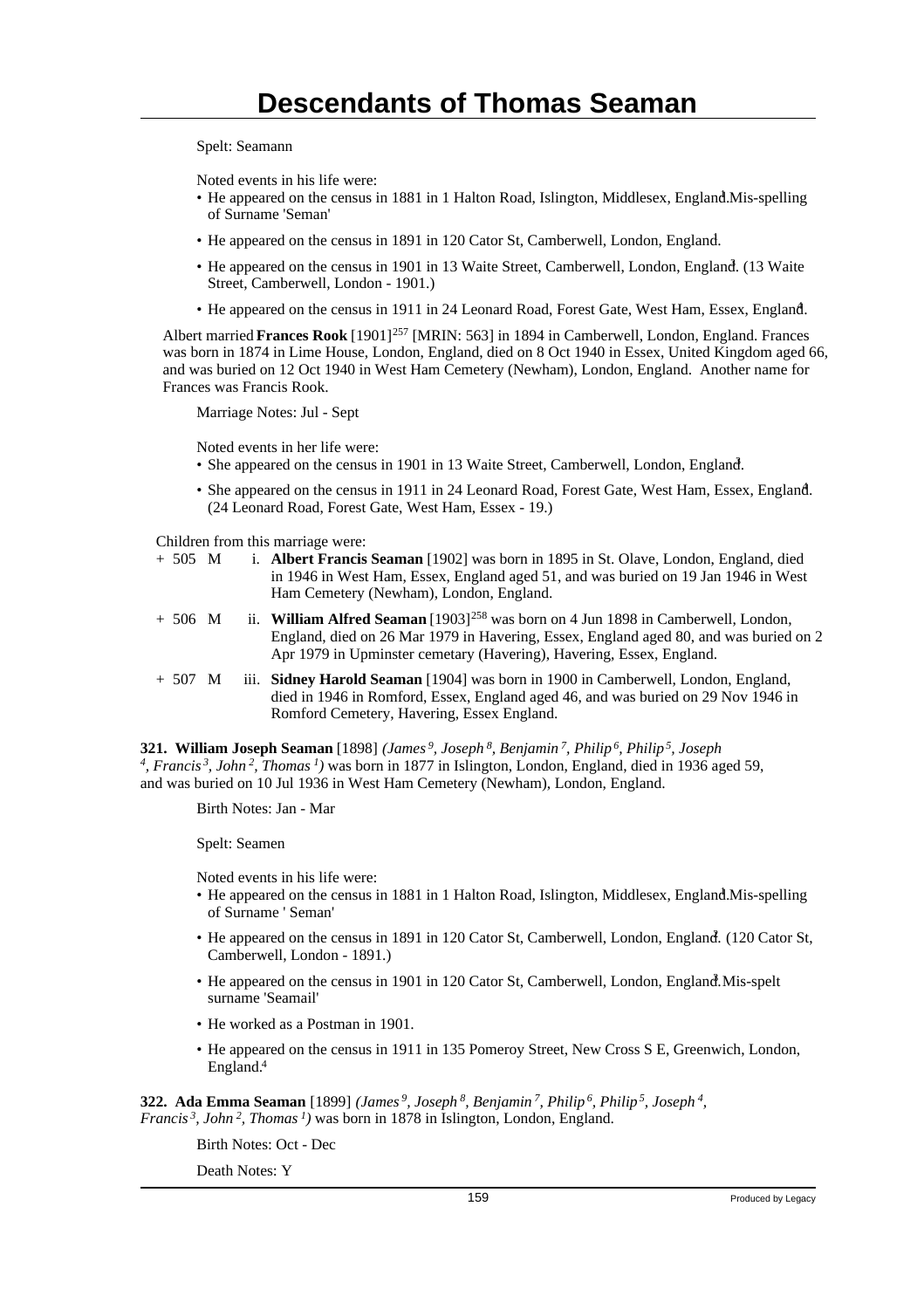Noted events in her life were:

- She appeared on the census in 1881 in 1 Halton Road, Islington, Middlesex, England. Mis-spelling of Surname 'Seman'
- She appeared on the census in 1891 in 120 Cator St, Camberwell, London, England. (120 Cator St, Camberwell, London - 1891.)
- She appeared on the census in 1901 in 120 Cator St, Camberwell, London, England. Mis spelt surname ' Seamail'
- She worked as a Collar Turner (Shirt) in 1901.

Ada married **Albert Richard Veness** [2597] [MRIN: 659] in 1908 in Greenwich, London / Kent, England.

Marriage Notes: Oct - Dec

**323. Rosa Seaman** [1900] *(James<sup>9</sup>, Joseph<sup>8</sup>, Benjamin<sup>7</sup>, Philip<sup>6</sup>, Philip<sup>5</sup>, Joseph<sup>4</sup> , Francis<sup>3</sup>, John<sup>2</sup>, Thomas<sup>1</sup>)* was born in 1881 in Islington, London, England.

Birth Notes: Apr - Jun

Death Notes: Y

Noted events in her life were:

- She appeared on the census in 1891 in 120 Cator St, Camberwell, London, England. (120 Cator St, Camberwell, London - 1891.)
- She appeared on the census in 1901 in 120 Cator St, Camberwell, London, England.Mis-spelt surname 'Seamail'
- She worked as a Tie maker in 1901.
- She appeared on the census in 1911 in 135 Pomeroy Street, New Cross S E, Greenwich, London, England.<sup>4</sup>

**324. Alfred Frederick Seaman** [1908] *(John George<sup>9</sup>, Joseph<sup>8</sup>, Benjamin<sup>7</sup>, Philip<sup>6</sup>, Philip<sup>5</sup> , Joseph<sup>4</sup>, Francis<sup>3</sup>, John<sup>2</sup>, Thomas<sup>1</sup>)* was born in 1879 in Bosmere, Suffolk, England and died in 1955 in Maldon, Essex, England aged 76.

Birth Notes: Apr - Jun

Death Notes: Jan - Mar

Noted events in his life were:

- He appeared on the census in 1881 in Henley, Bosmere, Suffolk, England. (Village Of Henley, Henley, Suffolk - 1881.)
- He appeared on the census in 1891 in Elmondestone Lane, Carlford, Woodbridge, Suffolk, England.<sup>2</sup> (Elmondestone Lane, Carlford, Woodbridge, Suffolk -.)
- He appeared on the census in 1911 in 3 Halifax Cottages, Wherstead Road, Ipswich, Suffolk, England.<sup>4</sup> (3 Halifax Cottages, Wherstead Road, Ipswich, Suff.)

**325. George William Seaman** [1909] *(John George<sup>9</sup>, Joseph<sup>8</sup>, Benjamin<sup>7</sup>, Philip<sup>6</sup>, Philip<sup>5</sup> , Joseph<sup>4</sup>, Francis<sup>3</sup>, John<sup>2</sup>, Thomas<sup>1</sup>)* was born in 1881 in Frimley, Bosmere, Suffolk, England, died on 25 Feb 1964 in Gislingham, Hartismere, Suffolk, England aged 83, and was cremated in Stowmarket Cemetery, Stowmarket, Suffolk, England<sup>59</sup>

Birth Notes: Jul - Sept

Noted events in his life were:

• He appeared on the census in 1891 in Elmondestone Lane, Carlford, Woodbridge, Suffolk, England.

George married **Rosina Wilden** [2601] [MRIN: 662] in 1928 in Stow, Suffolk, England. Rosina was born on 28 Jul 1881 in Pakenham, Thingoe, Suffolk, England, died on 5 Dec 1970 in Gislingham, Hartismere, Suffolk, England<sup>60</sup> aged 89, and was buried in Stowmarket Cemetery, Stowmarket, Suffolk, England.260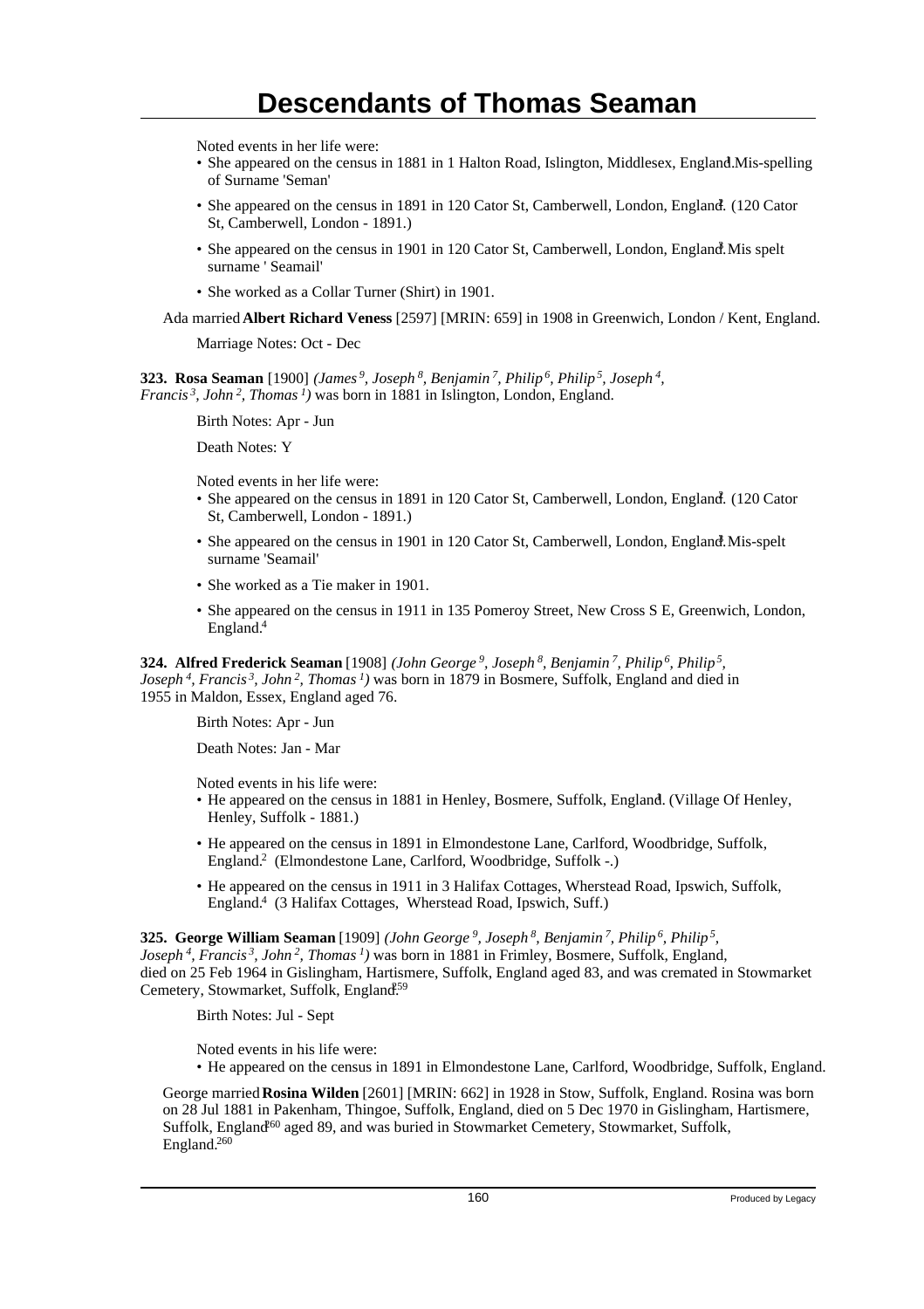Marriage Notes: Apr - June

Noted events in her life were:

• She appeared on the census in 1911 in 43 and 45 Stowupland Street, Stowmarket, Stow, Suffolk, England.<sup>253</sup>

**326. Henry John Seaman** [1910] *(John George<sup>9</sup>, Joseph<sup>8</sup>, Benjamin<sup>7</sup>, Philip<sup>6</sup>, Philip<sup>5</sup> , Joseph<sup>4</sup>, Francis<sup>3</sup>, John<sup>2</sup>, Thomas<sup>1</sup>)* was born in 1884 in Otley, Woodbridge, Suffolk, England.

Birth Notes: Jan - Mar

Noted events in his life were:

- He appeared on the census in 1891 in Elmondestone Lane, Carlford, Woodbridge, Suffolk, England.
- He appeared on the census in 1901 in Halifax Cottage, Wherstead Road, St Stephen, Bosmere and Claydon, Suffolk, England.
- He had a residence in 1911 in 91st Heavy Battery Royal Garrison Artillery, Roorkee, India. (91 ST HEAVY BATTERY ROYAL GARRISON ARTILLERY 91st .)

**327. Elizabeth Seaman** [1911] *(John George<sup>9</sup>, Joseph<sup>8</sup>, Benjamin<sup>7</sup>, Philip<sup>6</sup>, Philip<sup>5</sup> , Joseph<sup>4</sup>, Francis<sup>3</sup>, John<sup>2</sup>, Thomas<sup>1</sup>)* was born in 1885 in Ash Bocking, Bosmere, Suffolk, England.

Birth Notes: Apr - Jun

Death Notes: Y

Noted events in her life were:

- She appeared on the census in 1891 in Elmondestone Lane, Carlford, Woodbridge, Suffolk, England.<sup>2</sup> (Elmondestone Lane, Carlford, Woodbridge, Suffolk -.)
- She appeared on the census in 1901 in Halifax Cottage, Wherstead Road, St Stephen, Bosmere and Claydon, Suffolk, England? (Halifax Cottage Wherstead Road, St Stephen, Suffol.)

**328. Frederick Ernest Seaman** [1912] *(John George<sup>9</sup>, Joseph<sup>8</sup>, Benjamin<sup>7</sup>, Philip<sup>6</sup>, Philip<sup>5</sup> , Joseph<sup>4</sup>, Francis<sup>3</sup>, John<sup>2</sup>, Thomas<sup>1</sup>)* was born in 1887 in Ash Bocking, Bosmere, Suffolk, England and died in 1947 in Ipswich, Suffolk, England aged 60.

Birth Notes: Apr - Jun

Death Notes: Oct - Dec

Noted events in his life were:

- He appeared on the census in 1891 in Elmondestone Lane, Carlford, Woodbridge, Suffolk, England.<sup>2</sup>
- He appeared on the census in 1901 in Halifax Cottage, Wherstead Road, St Stephen, Bosmere and Claydon, Suffolk, England?
- He appeared on the census in 1911 in Lord Dufferin, St Mary's Wharf, Sandwich, Eastry, Kent, England.<sup>4</sup> O S Seaman

Frederick married **Hannah Sarah Coates** [2025] [MRIN: 567] in 1912 in Ipswich, Suffolk, England. Hannah was born in 1873 in East Bergholt, Ipswich, Suffolk, England.

Marriage Notes: Sept - Dec

Noted events in her life were:

- She appeared on the census in 1901 in Corinth Villa, Lee Road, Dovercourt, tendring, Essex, England.<sup>3</sup>
- She appeared on the census in 1911 in 4 Halifax Cottages, Wherstead Road, Ipswich, Suffolk, England.<sup>4</sup>

**329. Ethel Jane Seaman** [1913] *(John George<sup>9</sup>, Joseph<sup>8</sup>, Benjamin<sup>7</sup>, Philip<sup>6</sup>, Philip<sup>5</sup> , Joseph 4, Francis 3, John 2, Thomas 1)* was born in 1888 in Crowfield, Bosmere, Suffolk, England.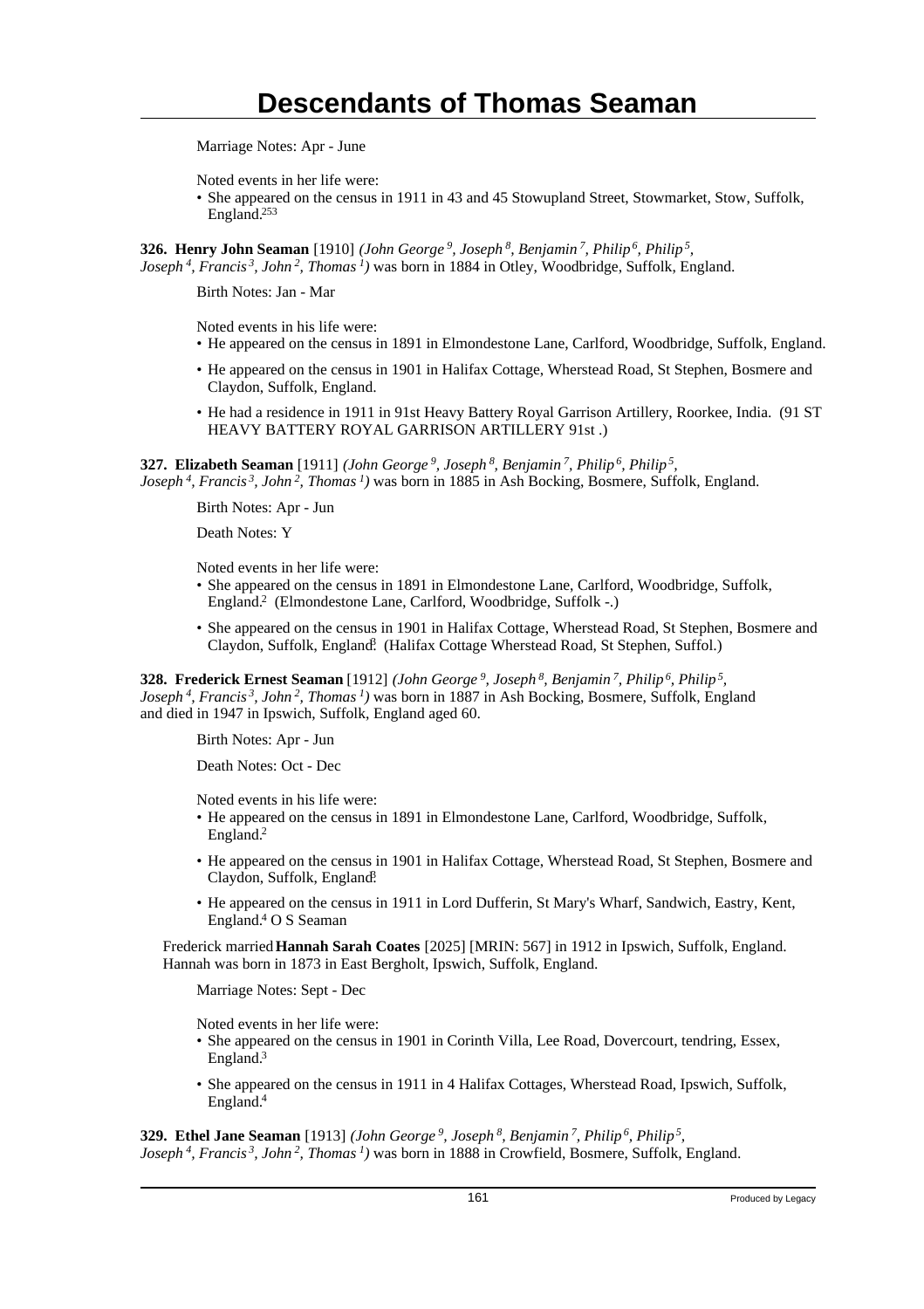Birth Notes: Jul - Sept

Noted events in her life were:

- She appeared on the census in 1891 in Elmondestone Lane, Carlford, Woodbridge, Suffolk, England.<sup>2</sup> (Elmondestone Lane, Carlford, Woodbridge, Suffolk -.)
- She appeared on the census in 1901 in Halifax Cottage, Wherstead Road, St Stephen, Bosmere and Claydon, Suffolk, England. (Halifax Cottage Wherstead Road, St Stephen, Suffol.)

**330. William Seaman** [1914] *(John George<sup>9</sup>, Joseph<sup>8</sup>, Benjamin<sup>7</sup>, Philip<sup>6</sup>, Philip<sup>5</sup>, Joseph 4 , Francis<sup>3</sup>, John<sup>2</sup>, Thomas<sup>1</sup>)* was born in 1890 in Clopton, Woodbridge, Suffolk, England.

Noted events in his life were:

• He appeared on the census in 1891 in Elmondestone Lane, Carlford, Woodbridge, Suffolk, England.<sup>2</sup> (Elmondestone Lane, Carlford, Woodbridge, Suffolk -.)

**331. Elsie May Seaman** [1915] *(John George<sup>9</sup>, Joseph<sup>8</sup>, Benjamin<sup>7</sup>, Philip<sup>6</sup>, Philip<sup>5</sup> , Joseph<sup>4</sup>, Francis<sup>3</sup>, John<sup>2</sup>, Thomas<sup>1</sup>)* was born in 1893 in Otley, Woodbridge, Suffolk, England.

Birth Notes: Apr - Jun

Death Notes: Y

Noted events in her life were:

• She appeared on the census in 1901 in Halifax Cottage, Wherstead Road, St Stephen, Bosmere and Claydon, Suffolk, England? (Halifax Cottage Wherstead Road, St Stephen, Suffol.)

**332. Dorothy Deborah Seaman** [1916] *(John George<sup>9</sup>, Joseph<sup>8</sup>, Benjamin<sup>7</sup>, Philip<sup>6</sup>, Philip<sup>5</sup> , Joseph<sup>4</sup>, Francis<sup>3</sup>, John<sup>2</sup>, Thomas<sup>1</sup>)* was born on 2 Feb 1896 in Hemingstone, Bosmere, Suffolk, England and died on 6 Jan 1969 in Ipswich, Suffolk, England aged 72.

Birth Notes: Jan - Mar

Death Notes: Jan - Mar

Noted events in her life were:

- She appeared on the census in 1901 in Halifax Cottage, Wherstead Road, St Stephen, Bosmere and Claydon, Suffolk, England. (Halifax Cottage Wherstead Road, St Stephen, Suffol.)
- She appeared on the census in 1911 in 3 Halifax Cottages, Wherstead Road, St Stephen, Suffolk, England.<sup>4</sup> (3 Halifax Cottages, Wherstead Road, Ipswich, Suff.)

Dorothy married **Clifford Walter Dearing** [2083] [MRIN: 568], son of **Unknown** and **Unknown,** in 1920 in Ipswich, Suffolk, England. Clifford was born on 19 Aug 1897 in Ipswich, Suffolk, England and died on 19 Jun 1958 in Ipswich, Suffolk, England aged 60.

Marriage Notes: Apr - Jun

**333. Jane Ann Seaman** [9332] *(Phillip<sup>9</sup>, Phillip<sup>8</sup>, Benjamin<sup>7</sup>, Philip<sup>6</sup>, Philip<sup>5</sup>, Joseph<sup>4</sup> , Francis<sup>3</sup>, John<sup>2</sup>, Thomas<sup>1</sup>)* was born in 1870 in Bow, Poplar, Middlesex, England and died in 1888 in Hackney, London, Middlesex, England aged 18.

Birth Notes: Apr - June

Death Notes: July - Sept

Noted events in her life were:

- She appeared on the census in 1871 in 7 Bloomfield Terrace, Mile End Old Town, London / Middlesex, England.<sup>5</sup>
- She appeared on the census in 1881 in Herston Gas Works, Swanage, Wareham, Dorset, England. <sup>1</sup>

**334. Agnes Eliza Seaman** [9333] *(Phillip<sup>9</sup>, Phillip<sup>8</sup>, Benjamin<sup>7</sup>, Philip<sup>6</sup>, Philip<sup>5</sup>, Joseph<sup>4</sup> , Francis<sup>3</sup>, John<sup>2</sup>, Thomas<sup>1</sup>)* was born in 1871 in Mile End Old Town, London, Middlesex, England and died in 1944 in Brighton, Sussex, England aged 73.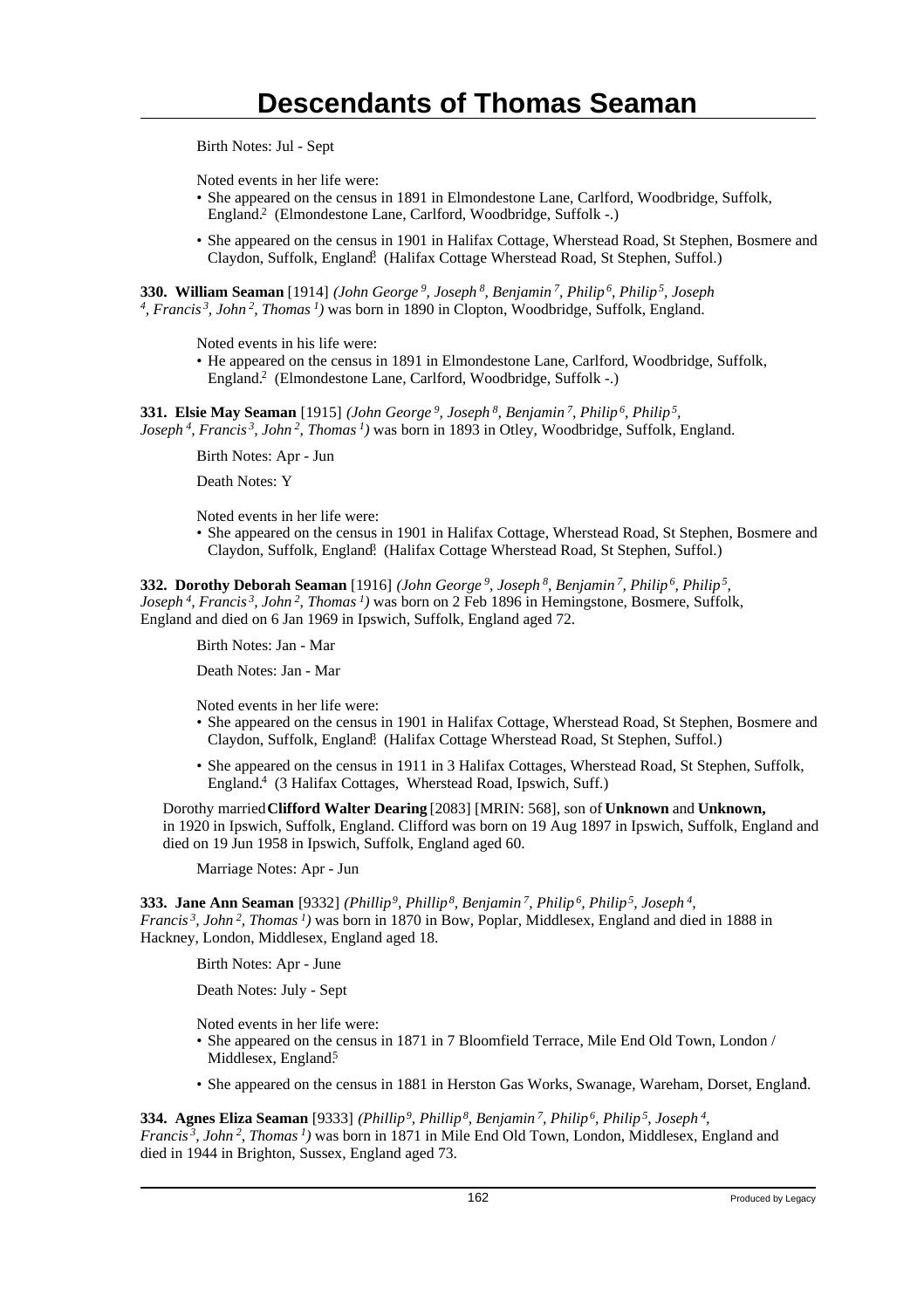Birth Notes: July - Sept

Death Notes: Oct - Dec

Noted events in her life were:

- She appeared on the census in 1881 in Herston Gas Works, Swanage, Wareham, Dorset, England. <sup>1</sup>
- She appeared on the census in 1911 in 50 Blackhorse Lane, Walthanstow, West Ham, Essex, England.<sup>4</sup>

Agnes married **Alfred Chappell** [9353] [MRIN: 1678] on 24 Apr 1889 in Bethnal Green, London, Middlesex, England.<sup>261</sup> Alfred was born about 1856 in Mile End Old Town, London, Middlesex, England.

**335. Phillip Stephen Seaman** [9334] *(Phillip<sup>9</sup>, Phillip<sup>8</sup>, Benjamin<sup>7</sup>, Philip<sup>6</sup>, Philip<sup>5</sup> , Joseph<sup>4</sup>, Francis<sup>3</sup>, John<sup>2</sup>, Thomas<sup>1</sup>)* was born in 1873 in Romney Marsh, Kent, England, died

in 1943 in Edmonton, London / Middlesex, England aged 70, and was buried on 7 Aug 1943 in St. Pancras Cemetery (Camden), London, England.<sup>62</sup>

Birth Notes: July - Sept

Death Notes: July - Sept

Noted events in his life were:

- He appeared on the census in 1881 in Herston Gas Works, Swanage, Wareham, Dorset, England. <sup>1</sup>
- He appeared on the census in 1891 in 102 Long Lane, Bermondsey, Southwark, London, England. <sup>2</sup>
- He appeared on the census in 1911 in 87 Offord Road, Barnsbury, Islington, London, England.

Phillip married **Kate Euphemia Smith** [9339] [MRIN: 1671] in 1908 in West Ham, Essex, England. Kate was born on 1 Dec 1885 in Stratford, Essex, England and died in 1976 in Southend on Sea, Essex, England aged 91.

Marriage Notes: Jan - Mar

Noted events in her life were:

• She appeared on the census in 1911 in 87 Offord Road, Barnsbury, Islington, London, England.

The child from this marriage was:

+ 508 M i. **Philip Arthur F. Seaman** [9340] was born on 11 Sep 1909 in Islington, London, England and died in 1979 in North Bucks, Buckinghamshire, England aged 70.

**336. Henry William Seaman** [9335] *(Phillip<sup>9</sup>, Phillip<sup>8</sup>, Benjamin<sup>7</sup>, Philip<sup>6</sup>, Philip<sup>5</sup>, Joseph 4 , Francis<sup>3</sup>, John<sup>2</sup>, Thomas<sup>1</sup>)* was born in 1874 in Romney Marsh, Kent, England.

Birth Notes: Oct - Dec

Noted events in his life were:

- He appeared on the census in 1881 in Herston Gas Works, Swanage, Wareham, Dorset, England. <sup>1</sup>
- He appeared on the census in 1891 in Cann Hall Road, Colegrave Arms, Leyton, Essex, England. <sup>2</sup>

**337. Orlando Whistecraft Seaman** [9354] *(Phillip<sup>9</sup>, Phillip<sup>8</sup>, Benjamin<sup>7</sup>, Philip<sup>6</sup>, Philip 5 , Joseph<sup>4</sup>, Francis<sup>3</sup>, John<sup>2</sup>, Thomas<sup>1</sup>)* was born in 1876 in Romney Marsh, Kent, England, died in 1879 in Wareham, Dorset, England aged 3, and was buried on 6 May 1879 in Northbrook Cemetry, Swanage, Dorset, England.

Birth Notes: July - Sept

Death Notes: Apr - June

Burial Notes: Source: http://members.iinet.net.au/~suegar/NthbrookCemeteryIndex\_4.htm

**338. Stephen Benjamin P. Seaman** [9337] *(Phillip<sup>9</sup>, Phillip<sup>8</sup>, Benjamin<sup>7</sup>, Philip<sup>6</sup>, Philip*

*5 , Joseph<sup>4</sup>, Francis<sup>3</sup>, John<sup>2</sup>, Thomas<sup>1</sup>)* was born in 1877 in Wareham, Dorset, England, died in 1879 in Wareham, Dorset, England aged 2, and was buried on 29 Apr 1879 in Northbrook Cemetry, Swanage, Dorset, England.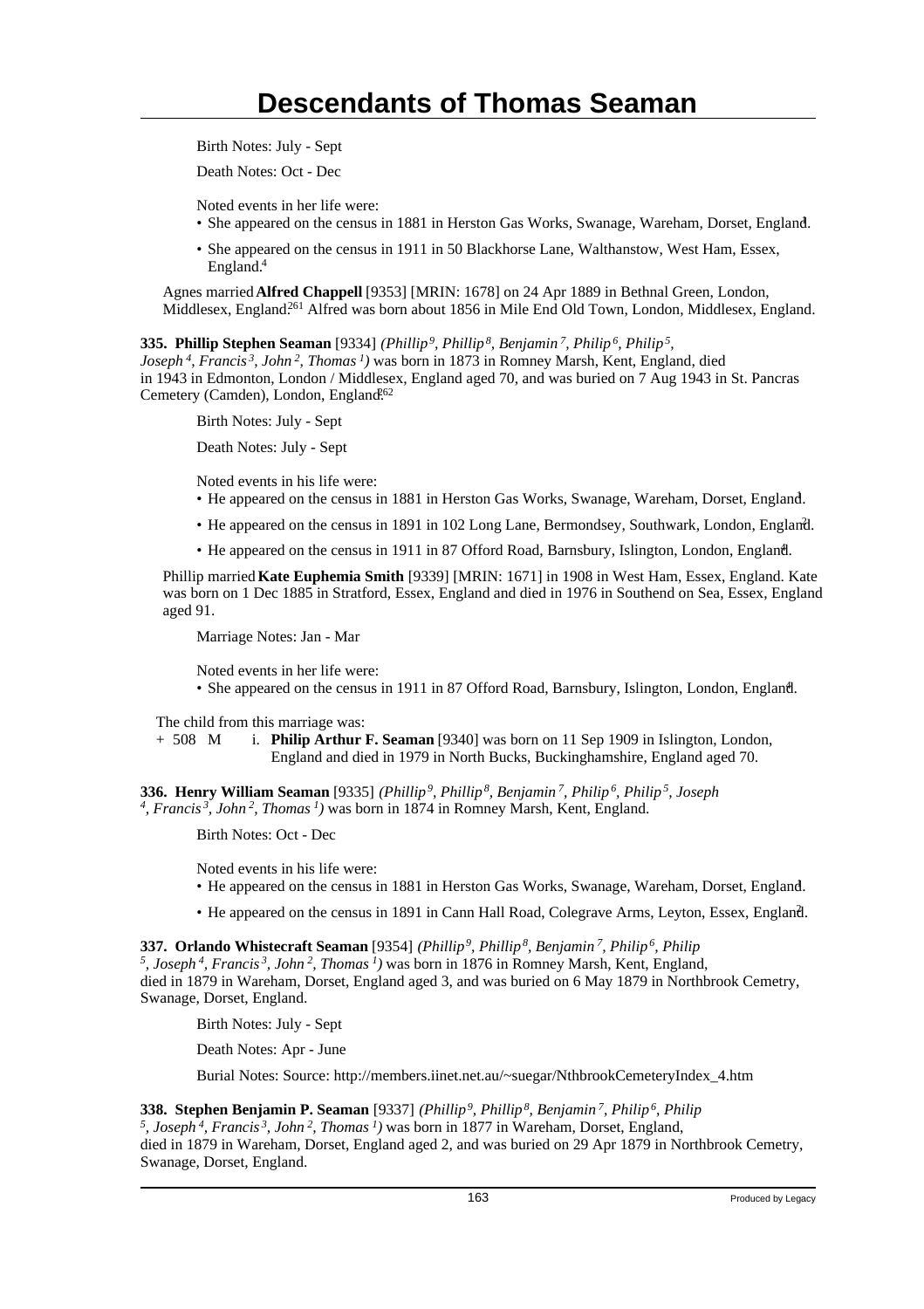Birth Notes: July - Sept

Death Notes: Apr - June

Burial Notes: Source: http://members.iinet.net.au/~suegar/NthbrookCemeteryIndex\_4.htm

**339. Emma Ann Beatrice Seaman** [9336] *(Phillip<sup>9</sup>, Phillip<sup>8</sup>, Benjamin<sup>7</sup>, Philip<sup>6</sup>, Philip<sup>5</sup> , Joseph<sup>4</sup>, Francis<sup>3</sup>, John<sup>2</sup>, Thomas<sup>1</sup>)* was born in 1879 in Wareham, Dorset, England and died in 1931 in Lambeth, London, England aged 52.

Birth Notes: Jan - Mar

Death Notes: July - Sept

Noted events in her life were:

- She appeared on the census in 1881 in Herston Gas Works, Swanage, Wareham, Dorset, England. <sup>1</sup>
- She appeared on the census in 1911 in 24 Belvedere Road, Lambeth, London, England. <sup>4</sup>

Emma married **George William Read** [9338] [MRIN: 1670] on 3 Jul 1898 in Southwark, London, England.<sup>263</sup> George was born about 1875 in Bermondsey, London, Surrey, England.

**340. Joseph Philip Seaman** [9328] *(William<sup>9</sup>, Phillip<sup>8</sup>, Benjamin<sup>7</sup>, Philip<sup>6</sup>, Philip<sup>5</sup>, Joseph 4 , Francis<sup>3</sup>, John<sup>2</sup>, Thomas<sup>1</sup>)* was born on 13 Sep 1888 in Burton Upon Trent, Staffordshire, England and died in 1973 in Burton Upon Trent, Staffordshire, England aged 85.

Birth Notes: Oct - Dec

Death Notes: Oct - Dec

Noted events in his life were:

- He appeared on the census in 1891 in 45 Victoria Cresent, Burton Upon Trent, Staffordshire, England.<sup>2</sup>
- He appeared on the census in 1901 in 144 Victoria Crescent, Horninglow, Burton on Trent, Staffordshire, England.<sup>3</sup>
- He appeared on the census in 1911 in 64 Victoria Crescent, Burton on Trent, Staffordshire, England.<sup>4</sup>

Joseph married **Florence Ellen Simnett** [9330] [MRIN: 1668] in 1925 in Burton Upon Trent, Staffordshire, England. Florence was born on 11 Jul 1897 and died in 1981 in East Staffordshire, Staffordshire, England aged 84.

Marriage Notes: July - Sept

**341. Florence Annie Seaman** [9329] *(William<sup>9</sup>, Phillip<sup>8</sup>, Benjamin<sup>7</sup>, Philip<sup>6</sup>, Philip<sup>5</sup> , Joseph<sup>4</sup>, Francis<sup>3</sup>, John<sup>2</sup>, Thomas<sup>1</sup>)* was born in 1891 in Burton Upon Trent, Staffordshire, England and died in 1892 in Burton Upon Trent, Staffordshire, England aged 1.

Birth Notes: Jan - Mar

Death Notes: Apr - June

Noted events in her life were:

• She appeared on the census in 1891 in 45 Victoria Cresent, Burton Upon Trent, Staffordshire, England.2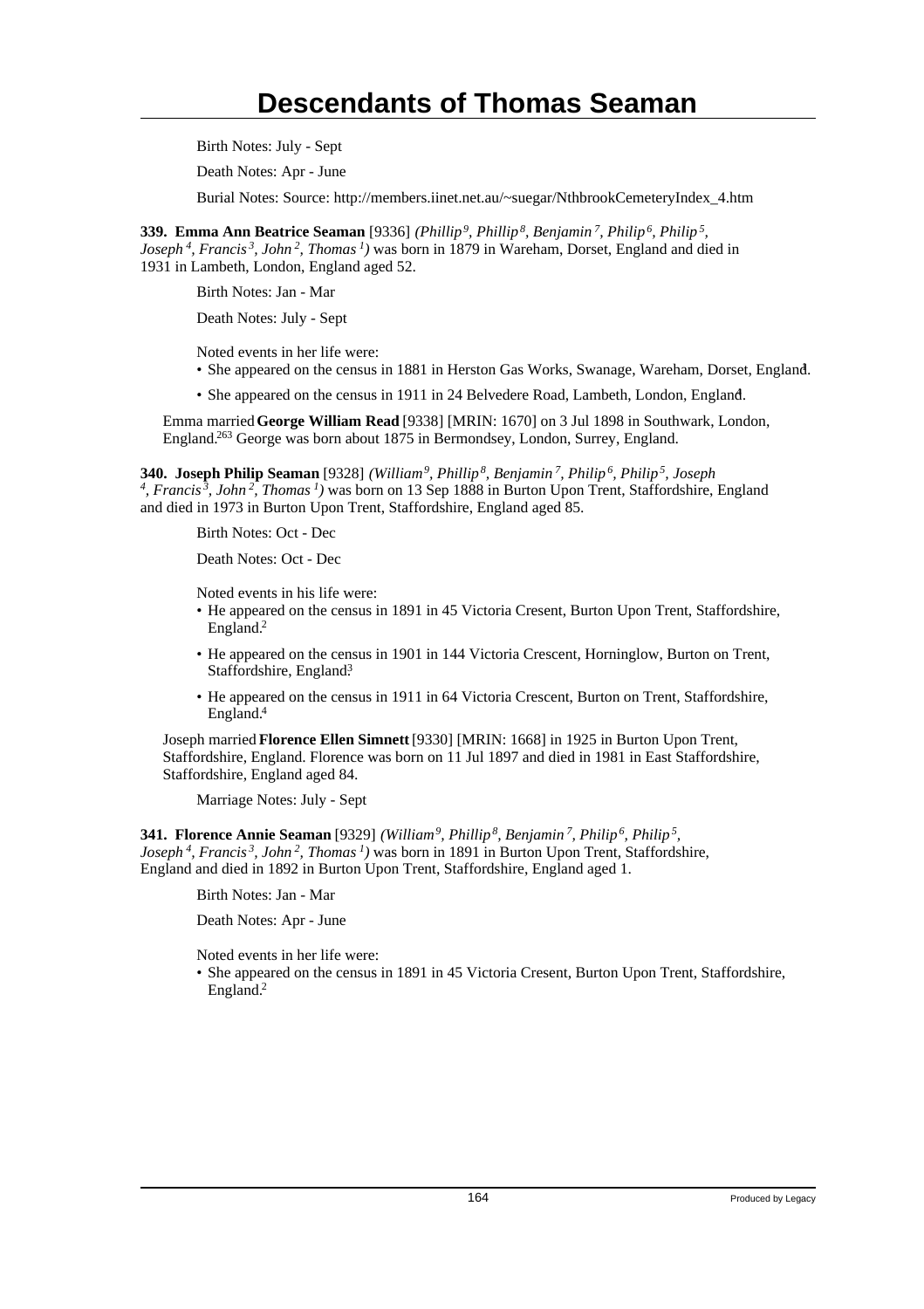#### **Source Citations**

 1. 1881 England Census (Online publication - Original data - Census Returns of England and Wales, 1881. Kew, Surrey, England: The National Archives of the UK (TNA): Public Record Office (PRO), 1881.)

 2. 1891 England Census (Online publication - Original data - Census Returns of England and Wales, 1891. Kew, Surrey, England: The National Archives of the UK (TNA): Public Record Office (PRO), 1891.)

 3. 1901 England Census (Online publication - Original data - Census Returns of England and Wales, 1901. Kew, Surrey, England: The National Archives, 1901. Data imaged from the National Archives, London, England.)

 4. 1911 England Census (Online publication - Original data - Census Returns of England and Wales, 1911. Kew, Surrey, England: The National Archives of the UK (TNA), 1911. Data imaged from the National Archives, London, England.)

 5. 1871 England Census (Online publication - Original data - Census Returns of England and Wales, 1871. Kew, Surrey, England: The National Archives of the UK (TNA): Public Record Office (PRO), 1871.)

 6. database (http://www.findagrave.com); http://www.findagrave.com/cgi-bin/fg.cgi? page=gr&GSln=seaman&GSfn=ada&GSbyrel=all&GSdyrel=all&GSob=n&GRid=46627250&df=all&

7. The Church of Jesus Christ of Latter-day Saints, "FamilySearch," database, *FamilySearch* (http://new.familysearch.org); "England, Births and Christenings, 1538-1975," index, FamilySearch (https://familysearch.org/pal:/MM9.1.1/JQXH-XQK : accessed 10 Dec 2012), Florence Seaman, 04 Nov 1888; citing Elstead, Kingston upon Thames, Surrey, England, reference p 84 ln 665; FHL microfilm 994433.

 8. Jan Thomas, South Australian Births Index of Registrations 1842 to 1906 (Adelaide, South Australian Genealogy and Heraldry Society Inc, April 1997), Vol 9 page 2702, SEAMAN Elizabeth Mary b. 29 Jan 1869 f. Lu ke m. Agnes BARR b70 p159.

 9. New South Wales Principal Registrar, NSW Registry of Births, Deaths and Marriages "Historical Index" (database, NSW Registry of Marriages 1788-1959 Histocial Index Search , 2005, http://www.bdm.nsw.gov.au), SEAMAN Elizabeth M m. 1889 SUTTON John G at Broken Hill 720 0/1889. .... Victoria Registrar General, VIC Registry of Births, Deaths and Marriages "Death Index 1921-1985" (CD-ROM, Melbourne Australia, 1989, Victoria Death Index 1921-1985), SUTTON Jno Geo 72yrs d. 1939 at Ivanhoe f. Sutton Edwin Jn o m. Sarah Bowra COOPER 3627/1939.

 10. New South Wales Principal Registrar, NSW Registry of Births, Deaths and Marriages "Historical Index" (database, NSW Registry of Marriages 1788-1959 Histocial Index Search , 2005, http://www.bdm.nsw.gov.au), SEAMAN Elizabeth M m. 1889 SUTTON John G at Broken Hill 720 0/1889.

 11. Victoria Registrar General, VIC Registry of Births, Deaths and Marriages "Death Index 1921-1985" (CD-ROM, Melbourne Australia, 1989, Victoria Death Index 1921-1985), SUTTON Jno Geo 72yrs d. 1939 at Ivanhoe f. Sutton Edwin Jn o m. Sarah Bowra COOPER 3627/1939.

 12. Jan Thomas, South Australian Births Index of Registrations 1842 to 1906 (Adelaide, South Australian Genealogy and Heraldry Society Inc, April 1997), Vol 9 page 2707, SEAMAN William James b. 9 Apr 1871 f. Luk e m. Agnes BARR b93 p458. .... A L Cobiac, South Australian Deaths Index of Registrations 1916 to 1972 (Adelaide, South Australian Genealogy and Heraldry Society Inc, September 2006), Vol 9 page 2871, SEAMEN William James 62yrs d. 30 Nov 193 3 b554 p15.

 13. Jan Thomas, South Australian Births Index of Registrations 1842 to 1906 (Adelaide, South Australian Genealogy and Heraldry Society Inc, April 1997), Vol 9 page 2707, SEAMAN William James b. 9 Apr 1871 f. Luk e m. Agnes BARR b93 p458.

 14. A L Cobiac, South Australian Deaths Index of Registrations 1916 to 1972 (Adelaide, South Australian Genealogy and Heraldry Society Inc, September 2006), Vol 9 page 2871, SEAMEN William James 62yrs d. 30 Nov 193 3 b554 p15.

 15. A L Cobiac, South Australian Deaths Index of Registrations 1916 to 1972 (Adelaide, South Australian Genealogy and Heraldry Society Inc, September 2006), Vol 9 page 2871, SEAMAN Rosina Jane 74yrs d. 30 Jun 1945 b6 89 p2986. .... New South Wales Principal Registrar, NSW Registry of Births, Deaths and Marriages "Historical Index" (database, NSW Registry of Marriages 1788-1959 Histocial Index Search , 2005, http://www.bdm.nsw.gov.au), SEAMAN William J m. 1892 ROW Rosina J at Broken Hill 2855/1 892.

 16. A L Cobiac, South Australian Deaths Index of Registrations 1916 to 1972 (Adelaide, South Australian Genealogy and Heraldry Society Inc, September 2006), Vol 9 page 2871, SEAMAN Rosina Jane 74yrs d. 30 Jun 1945 b6 89 p2986.

 17. New South Wales Principal Registrar, NSW Registry of Births, Deaths and Marriages "Historical Index" (database, NSW Registry of Births 1788-1909 Histocial Index Search , 2005, http://www.bdm.nsw.gov.au), SEAMAN Agnes R b. 1895 at Broken Hill f. William J m. Rosin a J 10304/1895. .... Victoria Registrar General, VIC Registry of Births, Deaths and Marriages "Great War Index 1914-1920" (CD-ROM, Melbourne Australia, 1998), SEAMAN Agnes Rosina m. 1915 DUTHIE Geo Stephen. .... Victoria Registrar General, VIC Registry of Births, Deaths and Marriages "Death Index 1921-1985" (CD-ROM, Melbourne Australia, 1989, Victoria Death Index 1921-1985), DUTHIE Agnes Rosina 39yrs d. 1933 at BALLT f. Seaman Wm 152 85/1933.

 18. New South Wales Principal Registrar, NSW Registry of Births, Deaths and Marriages "Historical Index" (database, NSW Registry of Births 1788-1909 Histocial Index Search , 2005, http://www.bdm.nsw.gov.au), SEAMAN Agnes R b. 1895 at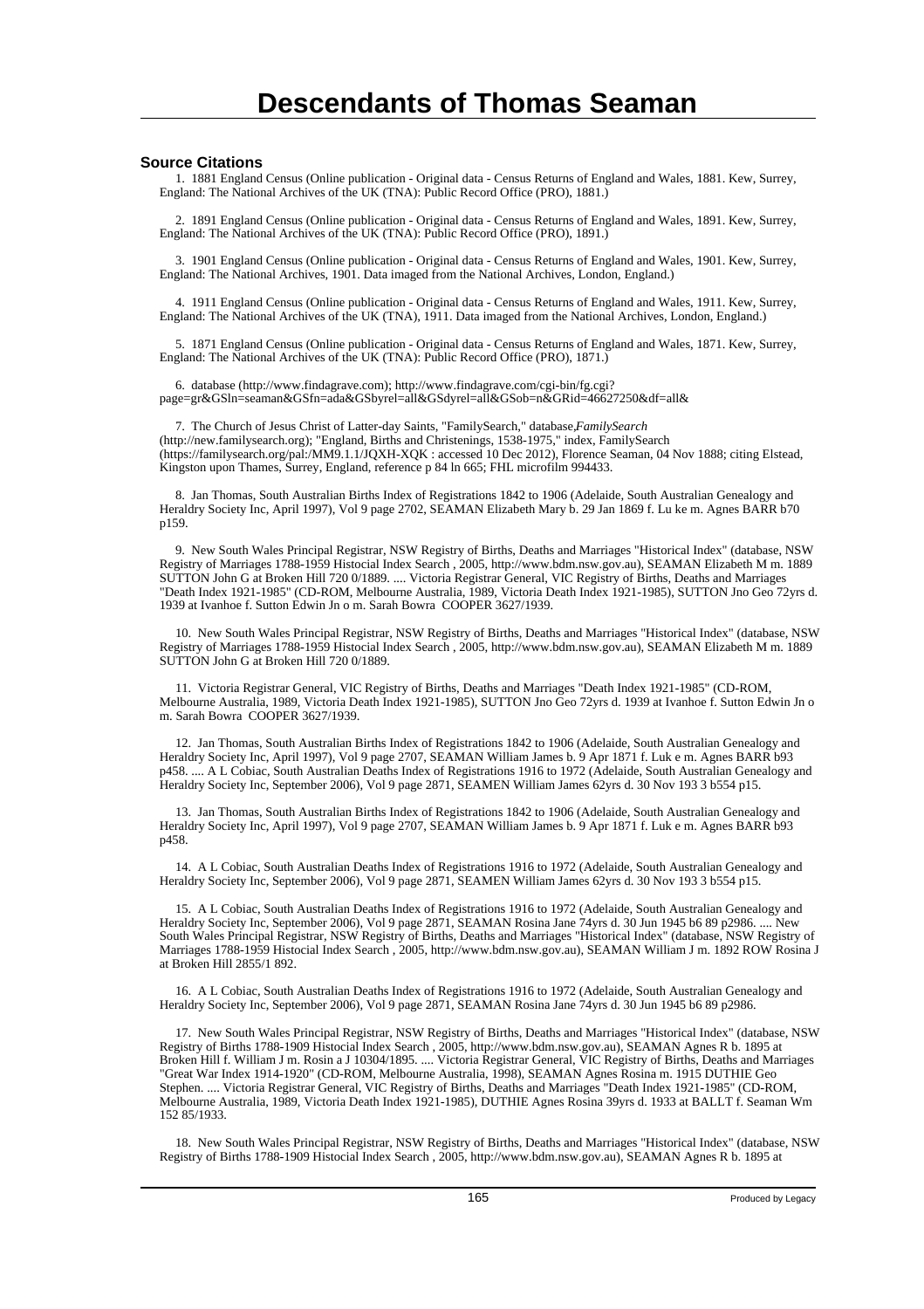Broken Hill f. William J m. Rosin a J 10304/1895.

 19. Victoria Registrar General, VIC Registry of Births, Deaths and Marriages "Death Index 1921-1985" (CD-ROM, Melbourne Australia, 1989, Victoria Death Index 1921-1985), DUTHIE Agnes Rosina 39yrs d. 1933 at BALLT f. Seaman Wm 152 85/1933.

 20. New South Wales Principal Registrar, NSW Registry of Births, Deaths and Marriages "Historical Index" (database, NSW Registry of Births 1788-1909 Histocial Index Search , 2005, http://www.bdm.nsw.gov.au), SEAMAN William E b. 1897 at Broken Hill f. William J m. Ros ina J 10888/1897.

 21. Jan Thomas, South Australian Births Index of Registrations 1842 to 1906 (Adelaide, South Australian Genealogy and Heraldry Society Inc, April 1997), Vol 9 page 2702, SEAMAN Flora Ellen b. 31 Mar 1873 f. Luk e m. Agnes BARR b120 p600.

 22. A L Cobiac, South Australian Deaths Index of Registrations 1842 to 1915 (Adelaide, South Australian Genealogy and Heraldry Society Inc, April 2000), Vol 4 page 1290, SEAMAN Flora d. 25 Aug 1878 aged 5yrs b8 9 p284.

 23. Jan Thomas, South Australian Births Index of Registrations 1842 to 1906 (Adelaide, South Australian Genealogy and Heraldry Society Inc, April 1997), Vol 9 page 2702, SEAMAN Edmund John b. 18 Apr 1875 f. Luk e m. Agnes BARR b149 p228.

 24. Jan Thomas, South Australian Births Index of Registrations 1842 to 1906 (Adelaide, South Australian Genealogy and Heraldry Society Inc, April 1997), Vol 9 Page 2702, SEAMAN Agnes Jane b. 6 Aug 1878 f. Luke m . Agnes BARR b206 p95.

 25. New South Wales Principal Registrar, NSW Registry of Births, Deaths and Marriages "Historical Index" (database, NSW Registry of Marriages 1788-1959 Histocial Index Search , 2005, http://www.bdm.nsw.gov.au), SEAMAN Agnes J m. 1897 HECKER Robert B at Broken Hill 800/1 897.

 26. Jan Thomas, South Australian Births Index of Registrations 1842 to 1906 (Adelaide, South Australian Genealogy and Heraldry Society Inc, April 1997), Vol 9 page 2702, SEAMAN Ellen Eva b. 30 Aug 1883 f. Luke m . Agnes BARR b311 p323. .... New South Wales Principal Registrar, NSW Registry of Births, Deaths and Marriages "Historical Index" (database, NSW Registry of Deaths 1788-1979 Histocial Index Search , 2005, http://www.bdm.nsw.gov.au), SEAMAN Ellen E d. 1888 f. Luke m. Agnes at Broken Hill 1370 6/1888.

 27. Jan Thomas, South Australian Births Index of Registrations 1842 to 1906 (Adelaide, South Australian Genealogy and Heraldry Society Inc, April 1997), Vol 9 page 2702, SEAMAN Ellen Eva b. 30 Aug 1883 f. Luke m . Agnes BARR b311 p323.

 28. New South Wales Principal Registrar, NSW Registry of Births, Deaths and Marriages "Historical Index" (database, NSW Registry of Deaths 1788-1979 Histocial Index Search , 2005, http://www.bdm.nsw.gov.au), SEAMAN Ellen E d. 1888 f. Luke m. Agnes at Broken Hill 1370 6/1888.

 29. Jan Thomas, South Australian Births Index of Registrations 1842 to 1906 (Adelaide, South Australian Genealogy and Heraldry Society Inc, April 1997), Vol 9 page 2702, SEAMAN Mary Jane b. 29 May 1868 f. David m . Mary GLENN b64 p249. .... A L Cobiac, South Australian Deaths Index of Registrations 1916 to 1972 (Adelaide, South Australian Genealogy and Heraldry Society Inc, September 2006), WILSMORE Mary Jane 83yrs d. 28 Jun 1951 rel. Henry WILSMOR E [DH] b769 p3210.

 30. Jan Thomas, South Australian Births Index of Registrations 1842 to 1906 (Adelaide, South Australian Genealogy and Heraldry Society Inc, April 1997), Vol 9 page 2702, SEAMAN Mary Jane b. 29 May 1868 f. David m . Mary GLENN b64 p249.

 31. A L Cobiac, South Australian Deaths Index of Registrations 1916 to 1972 (Adelaide, South Australian Genealogy and Heraldry Society Inc, September 2006), WILSMORE Mary Jane 83yrs d. 28 Jun 1951 rel. Henry WILSMOR E [DH] b769 p3210.

 32. A L Cobiac, South Australian Marriages Index of Registrations 1842 to 1916 (Adelaide, South Australian Genealogy and Heraldry Society Inc, November 2001), WILSMORE Henry 28yrs f.George Williame m. 28 Oct 1891 SEAMA N Mary Jane 23yrs f. David b169 p354.

 33. A L Cobiac, South Australian Deaths Index of Registrations 1916 to 1972 (Adelaide, South Australian Genealogy and Heraldry Society Inc, September 2006), WILSMORE Henry 86yrs d. 23 Jul 1945 b742 p3494.

 34. Jan Thomas, South Australian Births Index of Registrations 1842 to 1906 (Adelaide, South Australian Genealogy and Heraldry Society Inc, April 1997), Vol 9 page 2702, SEAMAN Andrew Peter b. 29 May 1874 f. Dav id m. Mary GLENN b136 p211.

 35. A L Cobiac, South Australian Deaths Index of Registrations 1842 to 1915 (Adelaide, South Australian Genealogy and Heraldry Society Inc, April 2000), Vol 4 page 1290, SEAMAN Andrew Peter d. 29 Nov 1874 aged 6 m b61 p149.

 36. Jan Thomas, South Australian Births Index of Registrations 1842 to 1906 (Adelaide, South Australian Genealogy and Heraldry Society Inc, April 1997), Vol 9 page 2702, SEAMAN Alwen Thomas b. 22 Jul 1878 f. Davi d m. Mary GLENN b205 p323.

 37. A L Cobiac, South Australian Deaths Index of Registrations 1842 to 1915 (Adelaide, South Australian Genealogy and Heraldry Society Inc, April 2000), Vol 4 page 1290, SEAMAN Alwen Thomas d. 15 Oct 1893 aged 15 yrs b213 p318.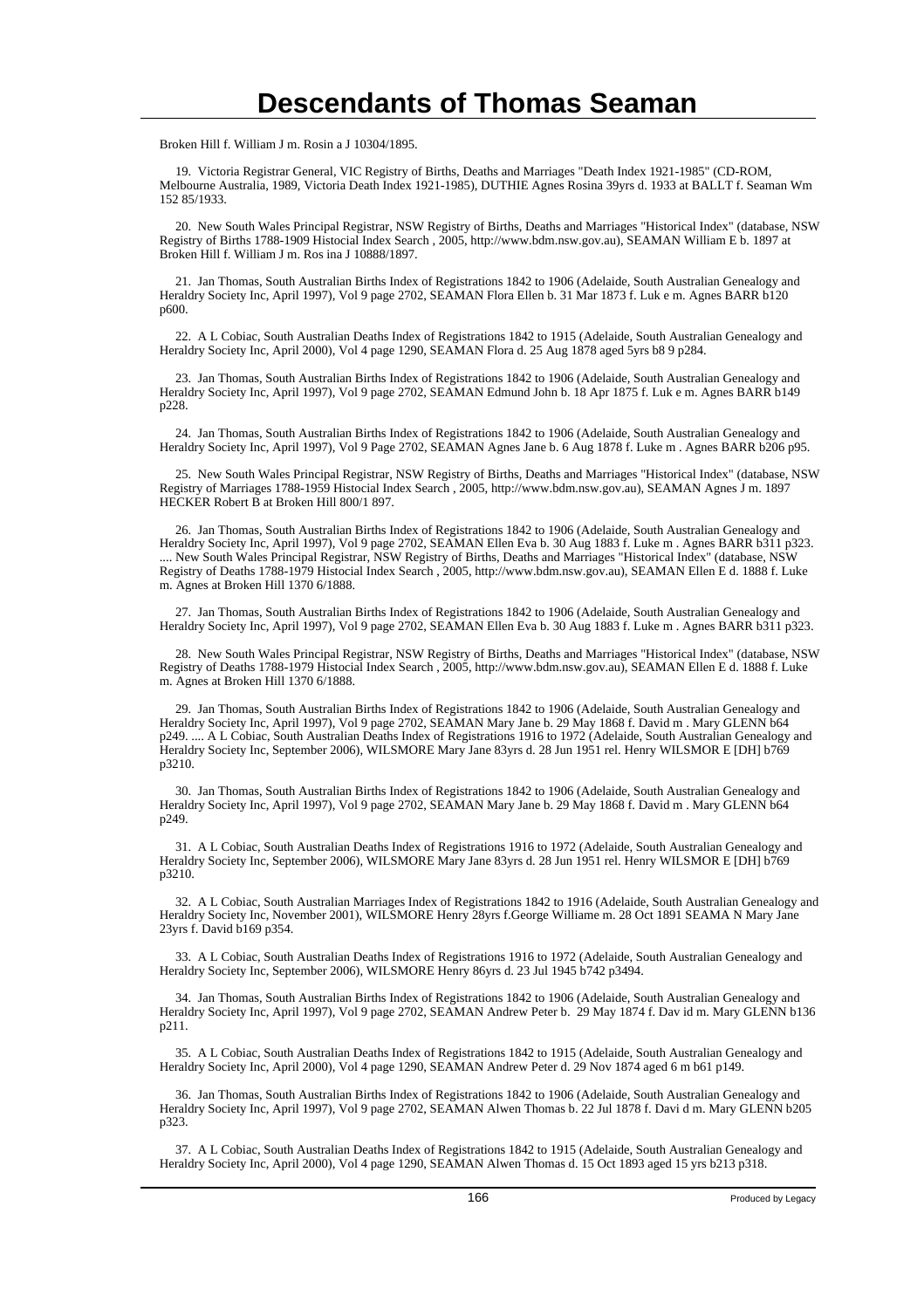38. Jan Thomas, South Australian Births Index of Registrations 1842 to 1906 (Adelaide, South Australian Genealogy and Heraldry Society Inc, April 1997), Vol 9 page 2702, SEAMAN Eveline Rebecca b. 5 Dec 1880 f. D avid m. Mary GLENN b252 p115.

 39. A L Cobiac, South Australian Marriages Index of Registrations 1842 to 1916 (Adelaide, South Australian Genealogy and Heraldry Society Inc, November 2001), PENNINGTON Henry Crowther 23 yrs m. 24 May 1905 SEAMAN Evel ine Rebecca 24yrs b223 p893.

 40. Jan Thomas, South Australian Births Index of Registrations 1842 to 1906 (Adelaide, South Australian Genealogy and Heraldry Society Inc, April 1997), Vol9 page 2702, SEAMAN Constance Thelma b. 24 Apr 1901 f. ( not recorded) m. Eveline Rebecca SEAMAN b676 p353.

 41. A L Cobiac, South Australian Deaths Index of Registrations 1916 to 1972 (Adelaide, South Australian Genealogy and Heraldry Society Inc, September 2006), Vol 9 page 2871, SEAMAN Constance Thelma 19yrs d. 15 Mar 19 21 b444 p468.

 42. Jan Thomas, South Australian Births Index of Registrations 1842 to 1906 (Adelaide, South Australian Genealogy and Heraldry Society Inc, April 1997), Vol 9 page 2702, SEAMAN Ethel Maud b. 21 Jan 1883 f. Davi d m. Mary GLEN b297 p334.

 43. A L Cobiac, South Australian Deaths Index of Registrations 1916 to 1972 (Adelaide, South Australian Genealogy and Heraldry Society Inc, September 2006), Vol 4 page 1290, SEAMAN Ethel Maud (F) 5w d. 28 Feb 1883 rel. David SEAMAN (F) b126 p128.

 44. Jan Thomas, South Australian Births Index of Registrations 1842 to 1906 (Adelaide, South Australian Genealogy and Heraldry Society Inc, April 1997), Vol 9 page 2792, SEAMAN Francis Harold b. 8 Mar 1888 f. Dav id m. Mary GLENN b414 p272.

 45. A L Cobiac, South Australian Deaths Index of Registrations 1916 to 1972 (Adelaide, South Australian Genealogy and Heraldry Society Inc, September 2006), Vol 9 page 2871, SEAMAN Frank Harold d. 27 Apr 1952 aged 64 yrs b782 p2044.

 46. A L Cobiac, South Australian Marriages Index of Registrations 1842 to 1916 (Adelaide, South Australian Genealogy and Heraldry Society Inc, November 2001), Vol 4 page 1705, SEAMAN Frank Harrold 22yrs m. 9 May 1910 N ORRIS Mabel 23yrs b243 p417.

 47. A L Cobiac, South Australian Deaths Index of Registrations 1916 to 1972 (Adelaide, South Australian Genealogy and Heraldry Society Inc, September 2006), Vol 9 page 2871, SEAMAN Mabel d. 8 Jul 1972 aged 85yrs b170 A p4755.

 48. Tony Cobiac, South Australian Births Index of Registrations 1907 to 1928 (Adelaide, South Australian Genealogy and Heraldry Society Inc, December 2004), Vol 6 page 1844, SEAMAN Thelma Ellen Mary b. 25 Nov 1912 f . Frank Harold m. Mabel NORRIS b899 p110.

 49. Jan Thomas, South Australian Births Index of Registrations 1842 to 1906 (Adelaide, South Australian Genealogy and Heraldry Society Inc, April 1997), Vol 9 page 2702, SEAMAN Hannah Elizabeth b. 6 Jan 1868 f. P hilip m. Elizabeth Ann SEMMENS b60 p153.

 50. A L Cobiac, South Australian Marriages Index of Registrations 1842 to 1916 (Adelaide, South Australian Genealogy and Heraldry Society Inc, November 2001), CARRIE Alexander Marshall 25yrs f. Peter m. 14 Oct 1891 SEA MAN Hannah Elizabeth 23yrs f. Philip b169 p160.

 51. Jan Thomas, South Australian Births Index of Registrations 1842 to 1906 (Adelaide, South Australian Genealogy and Heraldry Society Inc, April 1997), Vol 9 page 2702, SEAMAN Eliza Ellen b. 28 Apr 1869 f phili p SEAMAN m. Elizabeth Ann SEMMENS b72 p398.

 52. A L Cobiac, South Australian Deaths Index of Registrations 1842 to 1915 (Adelaide, South Australian Genealogy and Heraldry Society Inc, April 2000), Vol 4 page 1290, SEAMAN Eliza Ellen d. 18 Jun 1892 aged 23y rs b203 p134.

 53. Jan Thomas, South Australian Births Index of Registrations 1842 to 1906 (Adelaide, South Australian Genealogy and Heraldry Society Inc, April 1997), Vol 9 page 2702, SEAMAN Thomas Philip b. 27 Nov 1870 f. Phi lip SEAMAN m. Elizabeth Ann SEMMENS b89 p342.

 54. A L Cobiac, South Australian Deaths Index of Registrations 1916 to 1972 (Adelaide, South Australian Genealogy and Heraldry Society Inc, September 2006), Vol 9 page 2871, SEAMAN Thomas Philip 68yrs d. 20 Nov 193 9 b619 p5197.

 55. A L Cobiac, South Australian Marriages Index of Registrations 1842 to 1916 (Adelaide, South Australian Genealogy and Heraldry Society Inc, November 2001), Vol 4 page 1705, SEAMAN Thomas Phillip 24yrs m. 12 Mar 189 5 LEY Eleanor 29yrs b182 p902. .... Jan Thomas, South Australian Births Index of Registrations 1842 to 1906 (Adelaide, South Australian Genealogy and Heraldry Society Inc, April 1997), LEY Eleanor b. 23 Dec 1865 f. George LEY m. Priscella TANKI N b40 p323. .... A L Cobiac, South Australian Deaths Index of Registrations 1916 to 1972 (Adelaide, South Australian Genealogy and Heraldry Society Inc, September 2006), SEAMAN Eleanor 86yrs d. 23 Jul 1952 rel. Thomas Philip SEAM AN [DH] b785 p3741.

 56. A L Cobiac, South Australian Marriages Index of Registrations 1842 to 1916 (Adelaide, South Australian Genealogy and Heraldry Society Inc, November 2001), Vol 4 page 1705, SEAMAN Thomas Phillip 24yrs m. 12 Mar 189 5 LEY Eleanor 29yrs b182 p902.

 57. A L Cobiac, South Australian Marriages Index of Registrations 1842 to 1916 (Adelaide, South Australian Genealogy and Heraldry Society Inc, November 2001), Vol 4 page 1705, SEAMAN Thomas Phillip 24yrs m. 12 Mar 189 5 LEY Eleanor 29yrs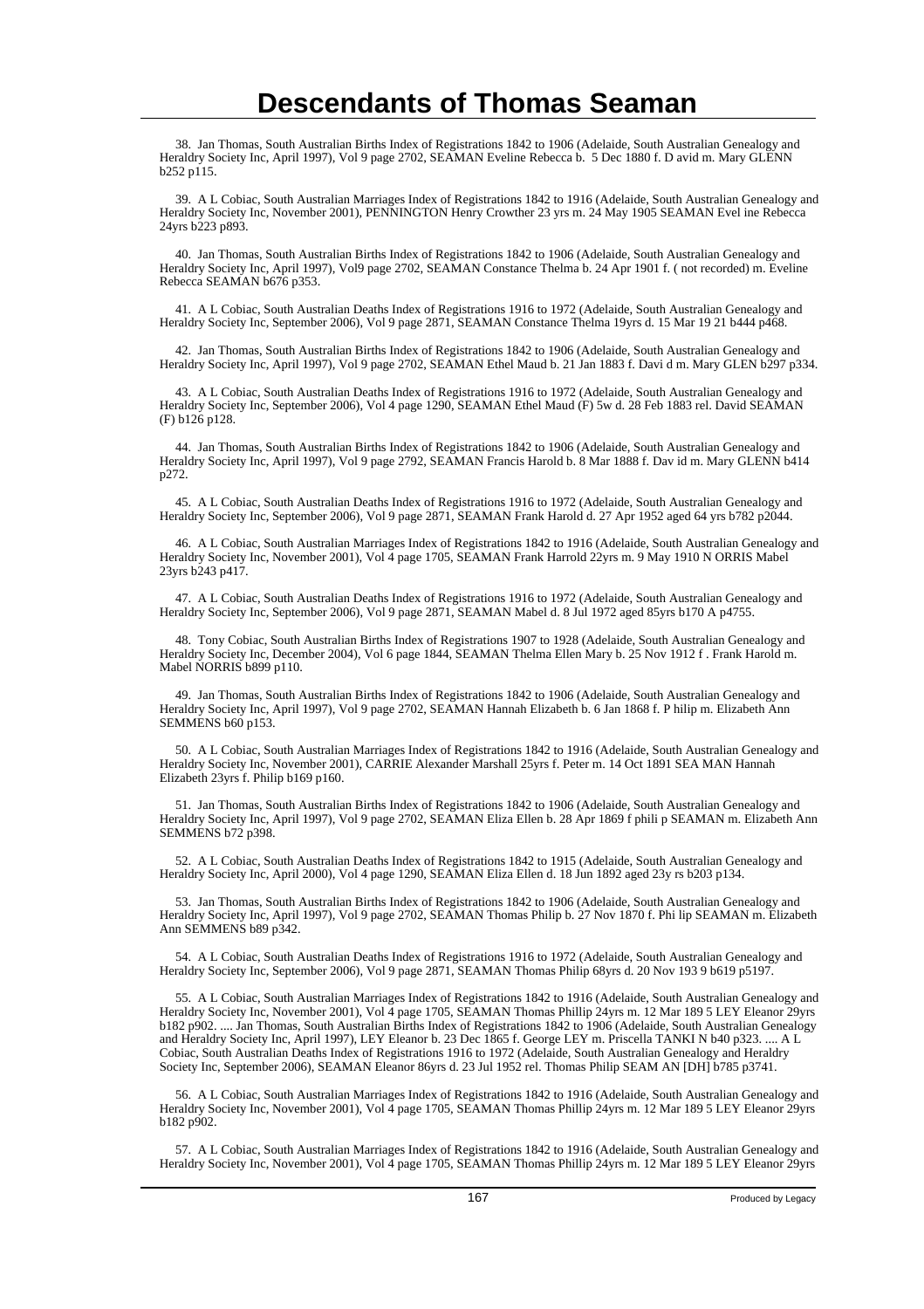b182 p902. .... Jan Thomas, South Australian Births Index of Registrations 1842 to 1906 (Adelaide, South Australian Genealogy and Heraldry Society Inc, April 1997), LEY Eleanor b. 23 Dec 1865 f. George LEY m. Priscella TANKI N b40 p323.

 58. A L Cobiac, South Australian Deaths Index of Registrations 1916 to 1972 (Adelaide, South Australian Genealogy and Heraldry Society Inc, September 2006), SEAMAN Eleanor 86yrs d. 23 Jul 1952 rel. Thomas Philip SEAM AN [DH] b785 p3741.

 59. Jan Thomas, South Australian Births Index of Registrations 1842 to 1906 (Adelaide, South Australian Genealogy and Heraldry Society Inc, April 1997), Vol 9 page 2702, SEAMAN Lyel Preston b. 14 Dec 1895 f. Thom as Phillip m. Eleanor LEY b576 p232.

 60. A L Cobiac, South Australian Deaths Index of Registrations 1916 to 1972 (Adelaide, South Australian Genealogy and Heraldry Society Inc, September 2006), Vol 9 page 2871, SEAMAN Lyel Preston d. 9 Feb 1958 aged 62y rs b870 p936.

 61. Jan Thomas, South Australian Births Index of Registrations 1842 to 1906 (Adelaide, South Australian Genealogy and Heraldry Society Inc, April 1997), Vol 9 page 2702, SEAMAN Laurence George b. 13 Nov 1900 f. T homas Phillip m. Eleanor LEY b667 p463.

 62. Jan Thomas, South Australian Births Index of Registrations 1842 to 1906 (Adelaide, South Australian Genealogy and Heraldry Society Inc, April 1997), Vol 9 page 2702, SEAMAN Peter Batley b. 29 Jul 1872 f. Phil ip SEAMAN m. Elizabeth Ann SEMMENS b112 p76. .... A L Cobiac, South Australian Marriages Index of Registrations 1842 to 1916 (Adelaide, South Australian Genealogy and Heraldry Society Inc, November 2001), Vol x page 1705, SEAMAN Peter Battley 25yrs f. Philip SEAMA N) m 31 May 1898 MORGAN Minnie Louise 20yrs f. Edwin John M ORGAN b195 p948. .... A L Cobiac, South Australian Deaths Index of Registrations 1916 to 1972 (Adelaide, South Australian Genealogy and Heraldry Society Inc, September 2006), Vol 9 page 2871, SEAMAN Peter Battley d. 27 Oct 1950 b760 p 5832.

 63. Jan Thomas, South Australian Births Index of Registrations 1842 to 1906 (Adelaide, South Australian Genealogy and Heraldry Society Inc, April 1997), Vol 9 page 2702, SEAMAN Peter Batley b. 29 Jul 1872 f. Phil ip SEAMAN m. Elizabeth Ann SEMMENS b112 p76.

 64. A L Cobiac, South Australian Deaths Index of Registrations 1916 to 1972 (Adelaide, South Australian Genealogy and Heraldry Society Inc, September 2006), Vol 9 page 2871, SEAMAN Peter Battley d. 27 Oct 1950 b760 p 5832.

 65. Jan Thomas, South Australian Births Index of Registrations 1842 to 1906 (Adelaide, South Australian Genealogy and Heraldry Society Inc, April 1997), Vol 6 page 2078, MORGAN Minnie Louise b. 13 Aug 1877 f. Edw in John MORGAN m. Ada Louisa CHAPPLE b187 p452. .... A L Cobiac, South Australian Deaths Index of Registrations 1916 to 1972 (Adelaide, South Australian Genealogy and Heraldry Society Inc, September 2006), Vol 9 page 2871, SEAMAN Minnie Loiuse d. 18 Dec 1954. .... A L Cobiac, South Australian Marriages Index of Registrations 1842 to 1916 (Adelaide, South Australian Genealogy and Heraldry Society Inc, November 2001), Vol x page 1705, SEAMAN Peter Battley 25yrs f. Philip SEAMA N) m 31 May 1898 MORGAN Minnie Louise 20yrs f. Edwin John M ORGAN b195 p948.

 66. A L Cobiac, South Australian Marriages Index of Registrations 1842 to 1916 (Adelaide, South Australian Genealogy and Heraldry Society Inc, November 2001), Vol x page 1705, SEAMAN Peter Battley 25yrs f. Philip SEAMA N) m 31 May 1898 MORGAN Minnie Louise 20yrs f. Edwin John M ORGAN b195 p948.

 67. Jan Thomas, South Australian Births Index of Registrations 1842 to 1906 (Adelaide, South Australian Genealogy and Heraldry Society Inc, April 1997), Vol 6 page 2078, MORGAN Minnie Louise b. 13 Aug 1877 f. Edw in John MORGAN m. Ada Louisa CHAPPLE b187 p452.

 68. A L Cobiac, South Australian Deaths Index of Registrations 1916 to 1972 (Adelaide, South Australian Genealogy and Heraldry Society Inc, September 2006), Vol 9 page 2871, SEAMAN Minnie Loiuse d. 18 Dec 1954.

 69. Jan Thomas, South Australian Births Index of Registrations 1842 to 1906 (Adelaide, South Australian Genealogy and Heraldry Society Inc, April 1997), Vol 9 page 2702, SEAMAN Edwin John b. 9 Aug 1899 f. Peter B attley SEAMAN m. Minnie Louise MORGAN b643 p309.

 70. A L Cobiac, South Australian Deaths Index of Registrations 1842 to 1915 (Adelaide, South Australian Genealogy and Heraldry Society Inc, April 2000), Vol 4 page 1290, SEAMAN Edwin John d. 16 Aug 1899 aged 1 w rel. Peter Battley SEAMAN (F) b263 p160.

 71. Jan Thomas, South Australian Births Index of Registrations 1842 to 1906 (Adelaide, South Australian Genealogy and Heraldry Society Inc, April 1997), Vol 9 page 2702, SEAMAN Edna Louise b. 31 Aug 1900 f. Pete r Battley SEAMAN m. Minnie Louise MORGAN b664 p390.

 72. Jan Thomas, South Australian Births Index of Registrations 1842 to 1906 (Adelaide, South Australian Genealogy and Heraldry Society Inc, April 1997), Vol 9 page 2702, SEAMAN Hilda Madge b. 10 Feb 1902 f. Pete r Battley m. Minnie Louise MORGAN b690 p265.

 73. Jan Thomas, South Australian Births Index of Registrations 1842 to 1906 (Adelaide, South Australian Genealogy and Heraldry Society Inc, April 1997), Vol 9 page 2702, SEAMAN Harold George b. 23 Jun 1903 f. Pet er Buttley SEAMAN m. Minnie Louise MORGAN b714 p129.

 74. A L Cobiac, South Australian Deaths Index of Registrations 1916 to 1972 (Adelaide, South Australian Genealogy and Heraldry Society Inc, September 2006), Vol 9 page 2871, SEAMAN Harold George d. 9 Aug 1971 rel. Wi nifred Frances SEAMAN (W) b134A p5636.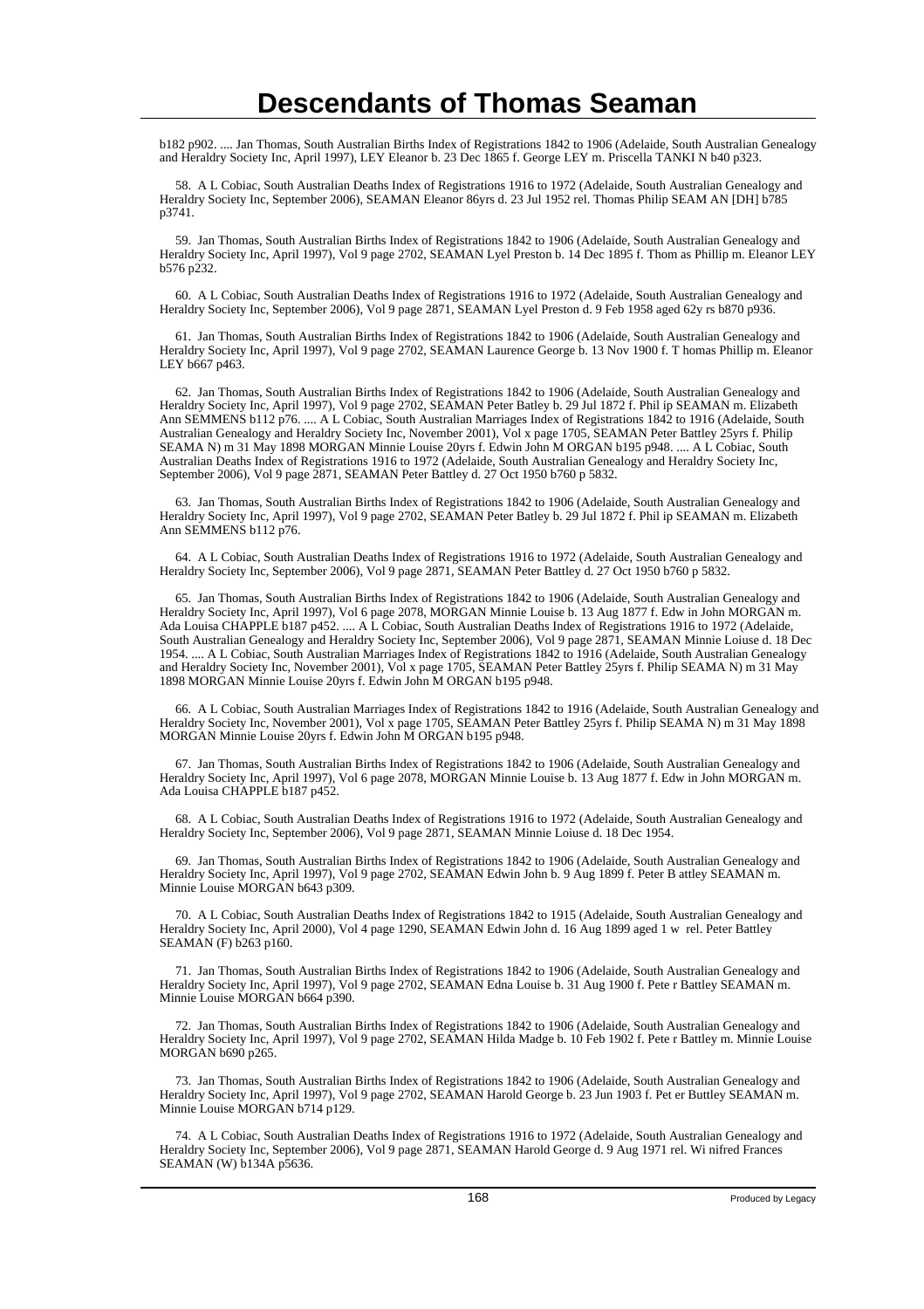75. Jan Thomas, South Australian Births Index of Registrations 1842 to 1906 (Adelaide, South Australian Genealogy and Heraldry Society Inc, April 1997), Vol 9 page 2702, SEAMAN Evelyn Margaret b. 17 Sep 1904 f. P eter Battley m. Minnie Louise MORGAN b736 p287.

 76. Jan Thomas, South Australian Births Index of Registrations 1842 to 1906 (Adelaide, South Australian Genealogy and Heraldry Society Inc, April 1997), Vol 9 page 2702, SEAMAN Trixie Doreen b. 12 Feb 1906 f. Pet er Battley m. Minnie Louise MORGAN b761 p169.

 77. Tony Cobiac, South Australian Births Index of Registrations 1907 to 1928 (Adelaide, South Australian Genealogy and Heraldry Society Inc, December 2004), Vol 6 page 1844, SEAMAN Walter Roy b. 14 Dec 1907 f. Pete r Battley m. Minnie Louise MORGAN b794 p422.

 78. A L Cobiac, South Australian Deaths Index of Registrations 1842 to 1915 (Adelaide, South Australian Genealogy and Heraldry Society Inc, April 2000), Vol 4 page 1290, SEAMAN Walter Roy 11w d. 6 Mar 1908 b331 p 472.

 79. Tony Cobiac, South Australian Births Index of Registrations 1907 to 1928 (Adelaide, South Australian Genealogy and Heraldry Society Inc, December 2004), Vol 6 page 1844, SEAMAN Stanley Allan b. 1 Mar 1909 f. Pete r Battley m. Minnie Louise MORGAN b818 p192.

 80. Jan Thomas, South Australian Births Index of Registrations 1842 to 1906 (Adelaide, South Australian Genealogy and Heraldry Society Inc, April 1997), Vol 9 page 2702, SEAMAN Emma Martha b. 26 Sep 1874 f. Phili p SEAMAN m. Elizabeth Ann SEMMENS b141 p372.

 81. A L Cobiac, South Australian Marriages Index of Registrations 1842 to 1916 (Adelaide, South Australian Genealogy and Heraldry Society Inc, November 2001), GALE Ralph 27yrs m. 11 Jul 1900 SEAMAN Emma Martha 25yrs b2 04 p95.

 82. Jan Thomas, South Australian Births Index of Registrations 1842 to 1906 (Adelaide, South Australian Genealogy and Heraldry Society Inc, April 1997), Vol 9 page 2702, SEMAN Druscilla b. 20 Jan 1876 f. Philip S EAMAN m. Elizabeth Ann SEMMENS b161 p383. .... A L Cobiac, South Australian Deaths Index of Registrations 1916 to 1972 (Adelaide, South Australian Genealogy and Heraldry Society Inc, September 2006), WIGZELL Drusilla 76yrs d. 25 May 1952 at Glenelg rel. Willi am Ernest WIGZELL [DH] b782 p2435. .... A L Cobiac, South Australian Marriages Index of Registrations 1842 to 1916 (Adelaide, South Australian Genealogy and Heraldry Society Inc, November 2001), INGRAM William 22yrs m. 23 Apr 1900 Drusilla SEAMAN 24yrs b 203 p454. .... A L Cobiac, South Australian Marriages Index of Registrations 1842 to 1916 (Adelaide, South Australian Genealogy and Heraldry Society Inc, November 2001), WIGZELL William Ernest 27yrs f. Jesse WIGZELL m. 16 Dec 190 5 Drusilla INGRAM f. Philip SEAMAN b225 p1232.

 83. Jan Thomas, South Australian Births Index of Registrations 1842 to 1906 (Adelaide, South Australian Genealogy and Heraldry Society Inc, April 1997), Vol 9 page 2702, SEMAN Druscilla b. 20 Jan 1876 f. Philip S EAMAN m. Elizabeth Ann SEMMENS b161 p383.

 84. A L Cobiac, South Australian Deaths Index of Registrations 1916 to 1972 (Adelaide, South Australian Genealogy and Heraldry Society Inc, September 2006), WIGZELL Drusilla 76yrs d. 25 May 1952 at Glenelg rel. Willi am Ernest WIGZELL [DH] b782 p2435.

 85. A L Cobiac, South Australian Marriages Index of Registrations 1842 to 1916 (Adelaide, South Australian Genealogy and Heraldry Society Inc, November 2001), INGRAM William 22yrs m. 23 Apr 1900 Drusilla SEAMAN 24yrs 2 03/454. .... Jan Thomas, South Australian Births Index of Registrations 1842 to 1906 (Adelaide, South Australian Genealogy and Heraldry Society Inc, April 1997), INGRAM William Wilkins b. 15 Apr 1878 f. John INGRAM m. Car oline JARRED b198 p136. .... A L Cobiac, South Australian Deaths Index of Registrations 1842 to 1915 (Adelaide, South Australian Genealogy and Heraldry Society Inc, April 2000), INGRAM William Wilkins 23yrs d. 29 DEc 1901 at Adelaide b28 2 p372.

 86. A L Cobiac, South Australian Marriages Index of Registrations 1842 to 1916 (Adelaide, South Australian Genealogy and Heraldry Society Inc, November 2001), INGRAM William 22yrs m. 23 Apr 1900 Drusilla SEAMAN 24yrs b 203 p454.

 87. A L Cobiac, South Australian Marriages Index of Registrations 1842 to 1916 (Adelaide, South Australian Genealogy and Heraldry Society Inc, November 2001), INGRAM William 22yrs m. 23 Apr 1900 Drusilla SEAMAN 24yrs 2 03/454. .... Jan Thomas, South Australian Births Index of Registrations 1842 to 1906 (Adelaide, South Australian Genealogy and Heraldry Society Inc, April 1997), INGRAM William Wilkins b. 15 Apr 1878 f. John INGRAM m. Car oline JARRED b198 p136.

 88. A L Cobiac, South Australian Deaths Index of Registrations 1842 to 1915 (Adelaide, South Australian Genealogy and Heraldry Society Inc, April 2000), INGRAM William Wilkins 23yrs d. 29 DEc 1901 at Adelaide b28 2 p372.

 89. A L Cobiac, South Australian Marriages Index of Registrations 1842 to 1916 (Adelaide, South Australian Genealogy and Heraldry Society Inc, November 2001), WIGZELL William Ernest 27yrs f. Jesse WIGZELL m. 16 Dec 190 5 Drusilla INGRAM f. Philip SEAMAN b225 p1232. .... Jan Thomas, South Australian Births Index of Registrations 1842 to 1906 (Adelaide, South Australian Genealogy and Heraldry Society Inc, April 1997), WIGZELL William Ernest b. 31 Mar 1878 at Blakeston f. Jess e WIGZELL m. Jane WILLIAMS b199 p152. .... A L Cobiac, South Australian Deaths Index of Registrations 1916 to 1972 (Adelaide, South Australian Genealogy and Heraldry Society Inc, September 2006), WIGZELL William Earnest 45yrs d. 17 Jul 1923 at Lipson b46 4 p370.

 90. A L Cobiac, South Australian Marriages Index of Registrations 1842 to 1916 (Adelaide, South Australian Genealogy and Heraldry Society Inc, November 2001), WIGZELL William Ernest 27yrs f. Jesse WIGZELL m. 16 Dec 190 5 Drusilla INGRAM f. Philip SEAMAN b225 p1232.

91. A L Cobiac, South Australian Marriages Index of Registrations 1842 to 1916 (Adelaide, South Australian Genealogy and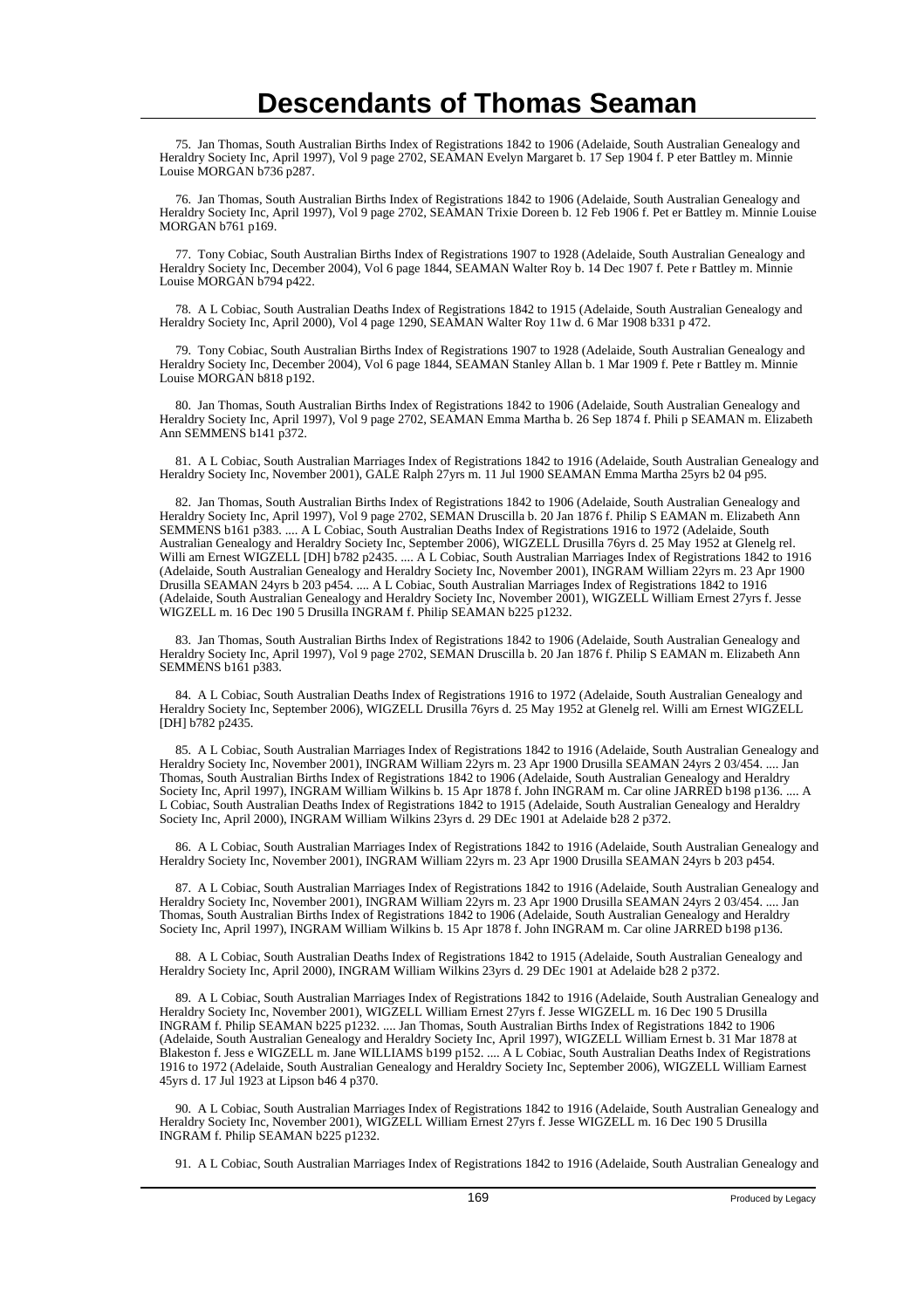Heraldry Society Inc, November 2001), WIGZELL William Ernest 27yrs f. Jesse WIGZELL m. 16 Dec 190 5 Drusilla INGRAM f. Philip SEAMAN b225 p1232. .... Jan Thomas, South Australian Births Index of Registrations 1842 to 1906 (Adelaide, South Australian Genealogy and Heraldry Society Inc, April 1997), WIGZELL William Ernest b. 31 Mar 1878 at Blakeston f. Jess e WIGZELL m. Jane WILLIAMS b199 p152.

 92. A L Cobiac, South Australian Deaths Index of Registrations 1916 to 1972 (Adelaide, South Australian Genealogy and Heraldry Society Inc, September 2006), WIGZELL William Earnest 45yrs d. 17 Jul 1923 at Lipson b46 4 p370.

 93. Jan Thomas, South Australian Births Index of Registrations 1842 to 1906 (Adelaide, South Australian Genealogy and Heraldry Society Inc, April 1997), Vol 9 page 2702, SEAMAN James Henry b. 23 Feb 1878 f. Phili p SEAMAN m. Elizabeth Ann SEMMENS b196 p467.

 94. A L Cobiac, South Australian Deaths Index of Registrations 1916 to 1972 (Adelaide, South Australian Genealogy and Heraldry Society Inc, September 2006), Vol 9 page 2871, SEAMAN James Henry 72yrs d. 5 Oct 1950 b75 9 p5381.

 95. Jan Thomas, South Australian Births Index of Registrations 1842 to 1906 (Adelaide, South Australian Genealogy and Heraldry Society Inc, April 1997), Vol 6 page 2076, MORGAN Bertha Ellen b. 15 Nov 1878 f. Edwi n John MORGAN m. Ada Louisa CHAPPLE b211 p401. .... A L Cobiac, South Australian Deaths Index of Registrations 1916 to 1972 (Adelaide, South Australian Genealogy and Heraldry Society Inc, September 2006), Vol 9 page 2871, SEAMAN Bertha Ellen d. 26 Nov 1918 aged 40 yrs b423 p524. .... A L Cobiac, South Australian Marriages Index of Registrations 1842 to 1916 (Adelaide, South Australian Genealogy and Heraldry Society Inc, November 2001), Vol 4 page 1705, SEAMAN James Henry 26yrs 3 Nov 1904 MORGA N Bertha Ellen 25yrs b221 p534.

 96. A L Cobiac, South Australian Marriages Index of Registrations 1842 to 1916 (Adelaide, South Australian Genealogy and Heraldry Society Inc, November 2001), Vol 4 page 1705, SEAMAN James Henry 26yrs 3 Nov 1904 MORGA N Bertha Ellen 25yrs b221 p534.

 97. Jan Thomas, South Australian Births Index of Registrations 1842 to 1906 (Adelaide, South Australian Genealogy and Heraldry Society Inc, April 1997), Vol 6 page 2076, MORGAN Bertha Ellen b. 15 Nov 1878 f. Edwi n John MORGAN m. Ada Louisa CHAPPLE b211 p401.

 98. A L Cobiac, South Australian Deaths Index of Registrations 1916 to 1972 (Adelaide, South Australian Genealogy and Heraldry Society Inc, September 2006), Vol 9 page 2871, SEAMAN Bertha Ellen d. 26 Nov 1918 aged 40 yrs b423 p524.

 99. Jan Thomas, South Australian Births Index of Registrations 1842 to 1906 (Adelaide, South Australian Genealogy and Heraldry Society Inc, April 1997), Vol 9 page 202, SEAMAN Myrtle Ellen b. 13 Sep 1905 f. Jame s Henry m. Bertha Ellen MORGAN b753 p258.

 100. Tony Cobiac, South Australian Births Index of Registrations 1907 to 1928 (Adelaide, South Australian Genealogy and Heraldry Society Inc, December 2004), Vol 6 page 1844, SEAMAN Ivy Stella b. 5 Jul 1907 f. James H enry m. Bertha Ellen MORGAN b786 p379.

 101. A L Cobiac, South Australian Deaths Index of Registrations 1916 to 1972 (Adelaide, South Australian Genealogy and Heraldry Society Inc, September 2006), Vol 9 page 2871, SEAMAN Ivy Stella 49yrs d. 5 Oct 1956 b84 9 p6375.

 102. Tony Cobiac, South Australian Births Index of Registrations 1907 to 1928 (Adelaide, South Australian Genealogy and Heraldry Society Inc, December 2004), Vol 6 page 1844, SEAMAN Eva May b. 23 Jan 1910 f. James Hen ry m. Bertha Ellen MORGAN b836 p332.

 103. Tony Cobiac, South Australian Births Index of Registrations 1907 to 1928 (Adelaide, South Australian Genealogy and Heraldry Society Inc, December 2004), Vol 6 page 1844, SEAMAN Linda Olive b. 14 Dec 1911 f. Jame s Henry m. Bertha Ellen MORGAN b876 p386.

 104. Tony Cobiac, South Australian Births Index of Registrations 1907 to 1928 (Adelaide, South Australian Genealogy and Heraldry Society Inc, December 2004), Vol 6 page 1844, SEAMAN Philip James b. 15 May 1914 f. Jam es Henry m. Bertha Ellen MORGAN b938 p474.

 105. Tony Cobiac, South Australian Births Index of Registrations 1907 to 1928 (Adelaide, South Australian Genealogy and Heraldry Society Inc, December 2004), Vol 6 page 1844, SEAMAN Edwin Frank b. 25 Jun 1916 f. Jame s Henry m. Bertha Ellen MORGAN b981 p182.

 106. Jan Thomas, South Australian Births Index of Registrations 1842 to 1906 (Adelaide, South Australian Genealogy and Heraldry Society Inc, April 1997), Vol 9 page 2702, SEAMAN Edith Ester b. 2 Jun 1880 f. Phili p SEAMAN m. Elizabeth Ann SEMMENS b242 p59.

 107. A L Cobiac, South Australian Deaths Index of Registrations 1916 to 1972 (Adelaide, South Australian Genealogy and Heraldry Society Inc, September 2006), Vol 9 page 2871, SEAMAN Edith Esther d. 4 Sep 1965 aged 85y rs b997 p6090.

 108. Jan Thomas, South Australian Births Index of Registrations 1842 to 1906 (Adelaide, South Australian Genealogy and Heraldry Society Inc, April 1997), Vol 9 page 2702, SEAMAN Eli Semmens b. 16 Nov 1881 f. Phili p SEAMAN m. Elizabeth Ann SEMMENS b272 p169.

 109. A L Cobiac, South Australian Deaths Index of Registrations 1916 to 1972 (Adelaide, South Australian Genealogy and Heraldry Society Inc, September 2006), Vol 9 page 2871, SEAMAN Eli Semmens d. 17 Feb 1956 aged 74y rs b839 p1203.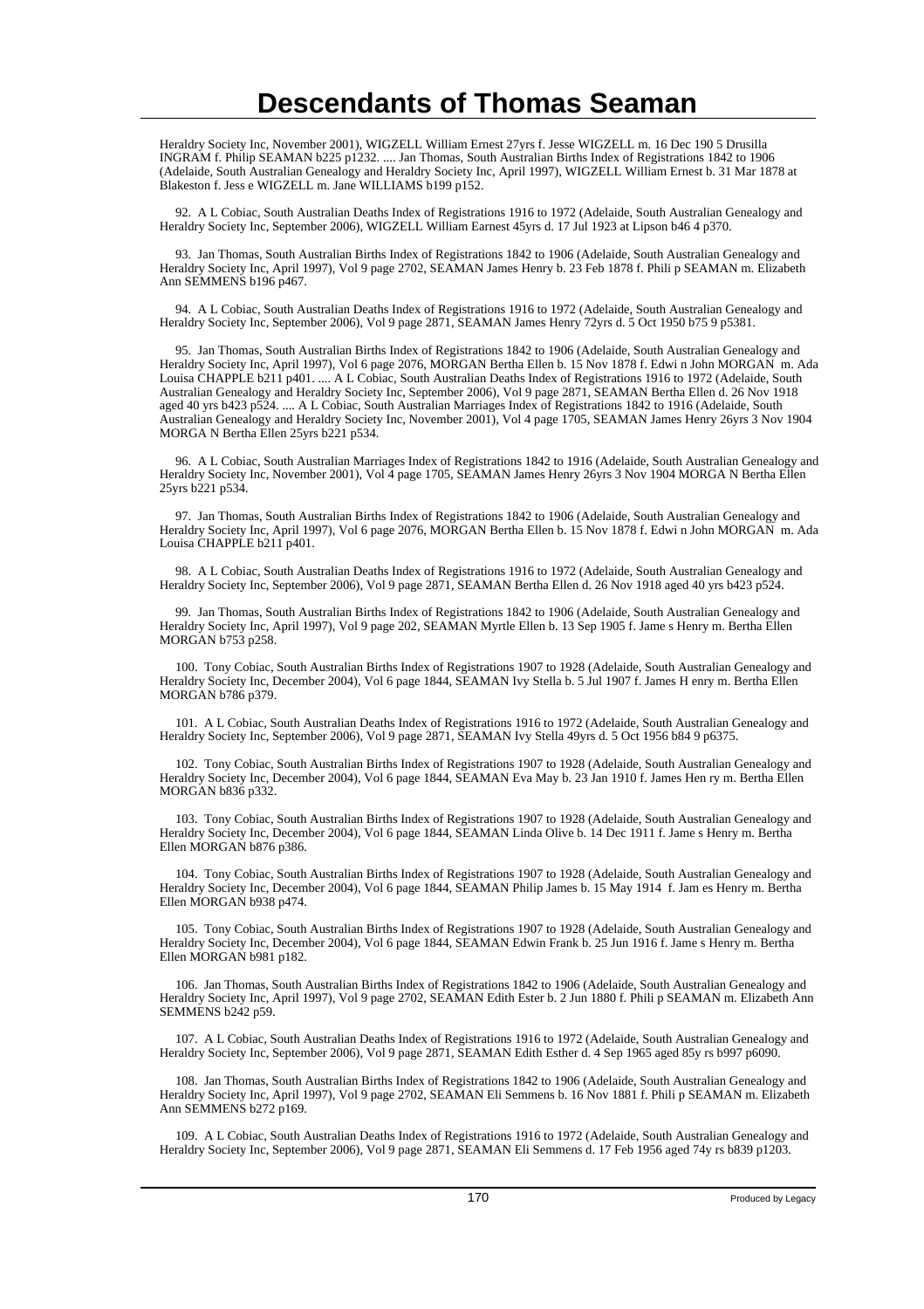110. Jan Thomas, South Australian Births Index of Registrations 1842 to 1906 (Adelaide, South Australian Genealogy and Heraldry Society Inc, April 1997), Vol 6 page 2077, MORGAN Ethel Maud b. 29 Jan 1883 f. Freder ick m. Harriet Annie ALLEN b297 p245.

 111. A L Cobiac, South Australian Marriages Index of Registrations 1842 to 1916 (Adelaide, South Australian Genealogy and Heraldry Society Inc, November 2001), Vol 4 page 1705, SEAMAN Eli Semmens 26yrs f. Philip SEAMA N m. 10 Dec 1907 MORGAN Ethel Maud 24yrs f. Frederick MORGA N b233 p1292.

 112. A L Cobiac, South Australian Deaths Index of Registrations 1916 to 1972 (Adelaide, South Australian Genealogy and Heraldry Society Inc, September 2006), Vol 9 page 2871, SEAMAN Ethel Maud 47yrs d. 2 Oct 1930 b52 4 p105.

 113. Tony Cobiac, South Australian Births Index of Registrations 1907 to 1928 (Adelaide, South Australian Genealogy and Heraldry Society Inc, December 2004), Vol 6 page 1844, SEAMAN Malcolm Morgan b. 4 Nov 1908 f. El i m. Ethel Maude MORGAN b812 p80.

 114. Tony Cobiac, South Australian Births Index of Registrations 1907 to 1928 (Adelaide, South Australian Genealogy and Heraldry Society Inc, December 2004), Vol 6 page 1844, SEAMAN Raymond Phillip b. 2 Oct 1910 f. El i Semmens m. Ethel Maude MORGAN b850 p291.

 115. Tony Cobiac, South Australian Births Index of Registrations 1907 to 1928 (Adelaide, South Australian Genealogy and Heraldry Society Inc, December 2004), Vol 6 page 1844, SEAMAN Gilbert Frederick b. 7 Sep 1912 f . Eli Semmens m. Ethel Maude MORGAN b895 p46.

 116. Tony Cobiac, South Australian Births Index of Registrations 1907 to 1928 (Adelaide, South Australian Genealogy and Heraldry Society Inc, December 2004), Vol 6 page 1844, SEAMAN Ivan Rex b. 26 Oct 1914 f. Eli Semm ens m. Ethel Maude MORGAN b949 p360.

 117. Tony Cobiac, South Australian Births Index of Registrations 1907 to 1928 (Adelaide, South Australian Genealogy and Heraldry Society Inc, December 2004), Vol 6 page 1844, SEAMAN Eunice Dora b. 9 Feb 1916 f. Eli Se mmens m. Ethel Maude MORGAN b973 p590.

 118. Tony Cobiac, South Australian Births Index of Registrations 1907 to 1928 (Adelaide, South Australian Genealogy and Heraldry Society Inc, December 2004), Vol 6 page 1844, SEAMAN Percy Ross b. 24 Mar 1918 f. Eli Se mmens m. Ethel Maude MORGAN b17A p29.

 119. Tony Cobiac, South Australian Births Index of Registrations 1907 to 1928 (Adelaide, South Australian Genealogy and Heraldry Society Inc, December 2004), Vol 6 page 1844, SEAMAN Keith Douglas b. 11 Jun 1920 f. El i Semmens m. Ethel Maude MORGAN b58A p578.

 120. Tony Cobiac, South Australian Births Index of Registrations 1907 to 1928 (Adelaide, South Australian Genealogy and Heraldry Society Inc, December 2004), Vol 6 page 1844, SEAMAN Ronald Stephen b. 21 Dec 1923 f. El i Semmens m. Ethel Maude MORGAN b128A p226.

 121. database(www.cwgc.org); http://www.cwgc.org/find-war-dead/casualty/2041784/SEAMAN,%20RONALD% 20STEPHEN

 122. Jan Thomas, South Australian Births Index of Registrations 1842 to 1906 (Adelaide, South Australian Genealogy and Heraldry Society Inc, April 1997), Vol 9 page 2702, SEAMAN Christina Jane b. 11 Aug 1883 f. Ph ilip m. Elizabeth Ann SEMMENS b310 p463.

 123. A L Cobiac, South Australian Deaths Index of Registrations 1842 to 1915 (Adelaide, South Australian Genealogy and Heraldry Society Inc, April 2000), Vol 4 page 1290, SEAMAN Christina Jane 3y d. 6 Jun 1886 b15 5 p456.

 124. Jan Thomas, South Australian Births Index of Registrations 1842 to 1906 (Adelaide, South Australian Genealogy and Heraldry Society Inc, April 1997), Vol 9 page 2702, SEAMAN Ruby Rebecca b. 18 Sep 1888 f. Phil ip m. Elizabeth Ann SEMMENS b425 p354.

 125. A L Cobiac, South Australian Deaths Index of Registrations 1842 to 1915 (Adelaide, South Australian Genealogy and Heraldry Society Inc, April 2000), Vol 4 page 1290, SEAMAN Ruby Rebecca 14w d. 24 Dec 1888 b17 5 p304.

 126. Jan Thomas, South Australian Births Index of Registrations 1842 to 1906 (Adelaide, South Australian Genealogy and Heraldry Society Inc, April 1997), Vol 9 page 2702, SEAMAN Lillie Pearl b. 13 Sep 1890 f. Phil ip SEAMAN m. Elizabeth Ann SEMMENS b466 p98.

 127. Jan Thomas, South Australian Births Index of Registrations 1842 to 1906 (Adelaide, South Australian Genealogy and Heraldry Society Inc, April 1997), Vol 9 page 2702, SEAMAN Herbert Peter b. 30 Mar 1886 f. Pet er m. Margaret SEMMENS b371 p163.

 128. A L Cobiac, South Australian Deaths Index of Registrations 1916 to 1972 (Adelaide, South Australian Genealogy and Heraldry Society Inc, September 2006), Vol 9 page 2871, SEAMAN Herbert Peter 58yrs d. 4 Feb 1945 b 684 p497.

 129. A L Cobiac, South Australian Marriages Index of Registrations 1842 to 1916 (Adelaide, South Australian Genealogy and Heraldry Society Inc, November 2001), Vol 4 page 1709, SEAMAN Herbert Peter 25yrs m. 26 Feb 191 2 WILLIAMS Mabel Barbara 27rs b250 p570. .... Jan Thomas, South Australian Births Index of Registrations 1842 to 1906 (Adelaide, South Australian Genealogy and Heraldry Society Inc, April 1997), WILLIAMS Mabel Barbara b. 8 Mar 1884 f. Drew WILLIAMS m.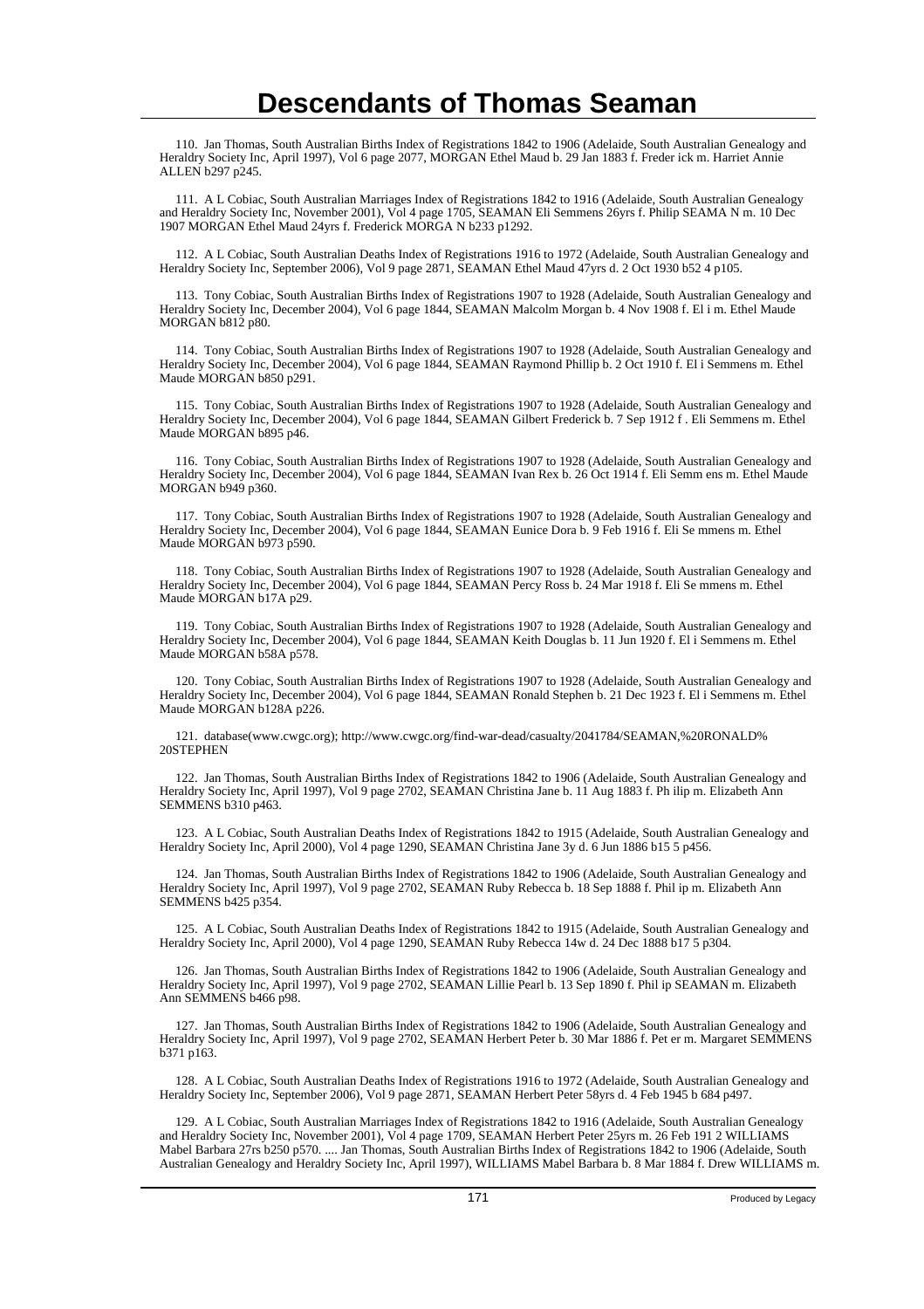La urena Ellen COWMAN b322 p434. .... A L Cobiac, South Australian Deaths Index of Registrations 1916 to 1972 (Adelaide, South Australian Genealogy and Heraldry Society Inc, September 2006), SEAMAN Mabel Barbara 55yrs d. 25 Oct 1939 rel. Alfred Pete r SEAMAN [H] b618 p4884.

 130. A L Cobiac, South Australian Marriages Index of Registrations 1842 to 1916 (Adelaide, South Australian Genealogy and Heraldry Society Inc, November 2001), Vol 4 page 1709, SEAMAN Herbert Peter 25yrs m. 26 Feb 191 2 WILLIAMS Mabel Barbara 27rs b250 p570.

 131. A L Cobiac, South Australian Marriages Index of Registrations 1842 to 1916 (Adelaide, South Australian Genealogy and Heraldry Society Inc, November 2001), Vol 4 page 1709, SEAMAN Herbert Peter 25yrs m. 26 Feb 191 2 WILLIAMS Mabel Barbara 27rs b250 p570. .... Jan Thomas, South Australian Births Index of Registrations 1842 to 1906 (Adelaide, South Australian Genealogy and Heraldry Society Inc, April 1997), WILLIAMS Mabel Barbara b. 8 Mar 1884 f. Drew WILLIAMS m. La urena Ellen COWMAN b322 p434.

 132. A L Cobiac, South Australian Deaths Index of Registrations 1916 to 1972 (Adelaide, South Australian Genealogy and Heraldry Society Inc, September 2006), SEAMAN Mabel Barbara 55yrs d. 25 Oct 1939 rel. Alfred Pete r SEAMAN [H] b618 p4884.

 133. Jan Thomas, South Australian Births Index of Registrations 1842 to 1906 (Adelaide, South Australian Genealogy and Heraldry Society Inc, April 1997), Vol 9 page 2702, SEAMAN Cyril James Nixon b. 18 Feb 1888 f . Peter m. Margaret SEMMENS b411 p326.

 134. A L Cobiac, South Australian Deaths Index of Registrations 1916 to 1972 (Adelaide, South Australian Genealogy and Heraldry Society Inc, September 2006), Vol 9 page 2871, SEAMAN Cyril James Nixon 81yrs d 22 Feb 19 69 b64A p1247.

 135. A L Cobiac, South Australian Marriages Index of Registrations 1842 to 1916 (Adelaide, South Australian Genealogy and Heraldry Society Inc, November 2001), Vol 4 page 1705, SEAMAN Cyril James Nixon 23yrs m. 1 Mar 19 11 GOGLER Olive Emily 22yrs b246 p603. .... Jan Thomas, South Australian Births Index of Registrations 1842 to 1906 (Adelaide, South Australian Genealogy and Heraldry Society Inc, April 1997), GOGLER Olive Emily b. 4 Mar 1888 f. Fredrich Fedor GOGLER m . Emily Ann SEWELL b413 p431.

 136. A L Cobiac, South Australian Marriages Index of Registrations 1842 to 1916 (Adelaide, South Australian Genealogy and Heraldry Society Inc, November 2001), Vol 4 page 1705, SEAMAN Cyril James Nixon 23yrs m. 1 Mar 19 11 GOGLER Olive Emily 22yrs b246 p603.

 137. Tony Cobiac, South Australian Births Index of Registrations 1907 to 1928 (Adelaide, South Australian Genealogy and Heraldry Society Inc, December 2004), Vol 6 page 1844, SEAMAN Olive Jean b. 20 Jun 1912 f. Cyri l James Nixon m. Olive Emily GOGLER b889 p289.

 138. Tony Cobiac, South Australian Births Index of Registrations 1907 to 1928 (Adelaide, South Australian Genealogy and Heraldry Society Inc, December 2004), Vol 6 page 1844, SEAMAN Brenda Minnie b. 9 Nov 1913 f. Cyri l James Nixon m. Olive Emily GOGLER b922 p413.

 139. Tony Cobiac, South Australian Births Index of Registrations 1907 to 1928 (Adelaide, South Australian Genealogy and Heraldry Society Inc, December 2004), Vol 6 page 1844, SEAMAN Ralph Ellis b. 13 Jul 1917 f. Cyri l James m. Olive Emily GOGLER b2A p472.

 140. Tony Cobiac, South Australian Births Index of Registrations 1907 to 1928 (Adelaide, South Australian Genealogy and Heraldry Society Inc, December 2004), Vol 6 page 1844, SEAMAN Bruce Malvern b. 7 Aug 1919 f. Cyr il James Nixon m. Olive Emily GOGLER b41A p143.

 141. Tony Cobiac, South Australian Births Index of Registrations 1907 to 1928 (Adelaide, South Australian Genealogy and Heraldry Society Inc, December 2004), Vol 6 page 1844, SEAMAN Coralie May b. 20 Jan 1926 f. Cyri l James Nixon m. Olive Emily GOGLER b167A p14.

 142. Jan Thomas, South Australian Births Index of Registrations 1842 to 1906 (Adelaide, South Australian Genealogy and Heraldry Society Inc, April 1997), Vol 9 page 2702, SEAMAN Minnie Hilda b. 3 Oct 1889 f. Pete r m. Margaret SEMMENS b446 p360.

 143. A L Cobiac, South Australian Deaths Index of Registrations 1916 to 1972 (Adelaide, South Australian Genealogy and Heraldry Society Inc, September 2006), Vol 9 page 2871, SEAMAN Minnie Hilda 48yrs d. 20 Aug 1938 b 605 p3614.

 144. Jan Thomas, South Australian Births Index of Registrations 1842 to 1906 (Adelaide, South Australian Genealogy and Heraldry Society Inc, April 1997), Vol 9 page 2702, SEAMAN Laurence Roy b. 2 Apr 1892 f. Pete r m. Margaret SEMMENS b498 p399.

 145. A L Cobiac, South Australian Deaths Index of Registrations 1916 to 1972 (Adelaide, South Australian Genealogy and Heraldry Society Inc, September 2006), Vol 9 page 2871, SEAMAN Laurence Roy 78yrs d. 29 Jun 1970 b 90A p4848.

 146. A L Cobiac, South Australian Marriages Index of Registrations 1917 to 1937 (Adelaide, South Australian Genealogy and Heraldry Society Inc, September 2002), Vol 3 page 1101, SEAMAN Laurence Roy 28yrs m. 10 Apr 1920 J ESSUP Audrey Gladys 26yrs b283 p204. .... Victoria Registrar General, VIC Registry of Births, Deaths and Marriages "Federation Index" (CD-ROM, Melbourne Australia, 1989, Victoria Federation Index 1889-1901), JESSUP Audrey Gladys b. 1893 f. William John m. Elizabeth C HAPMAN reg. 32670.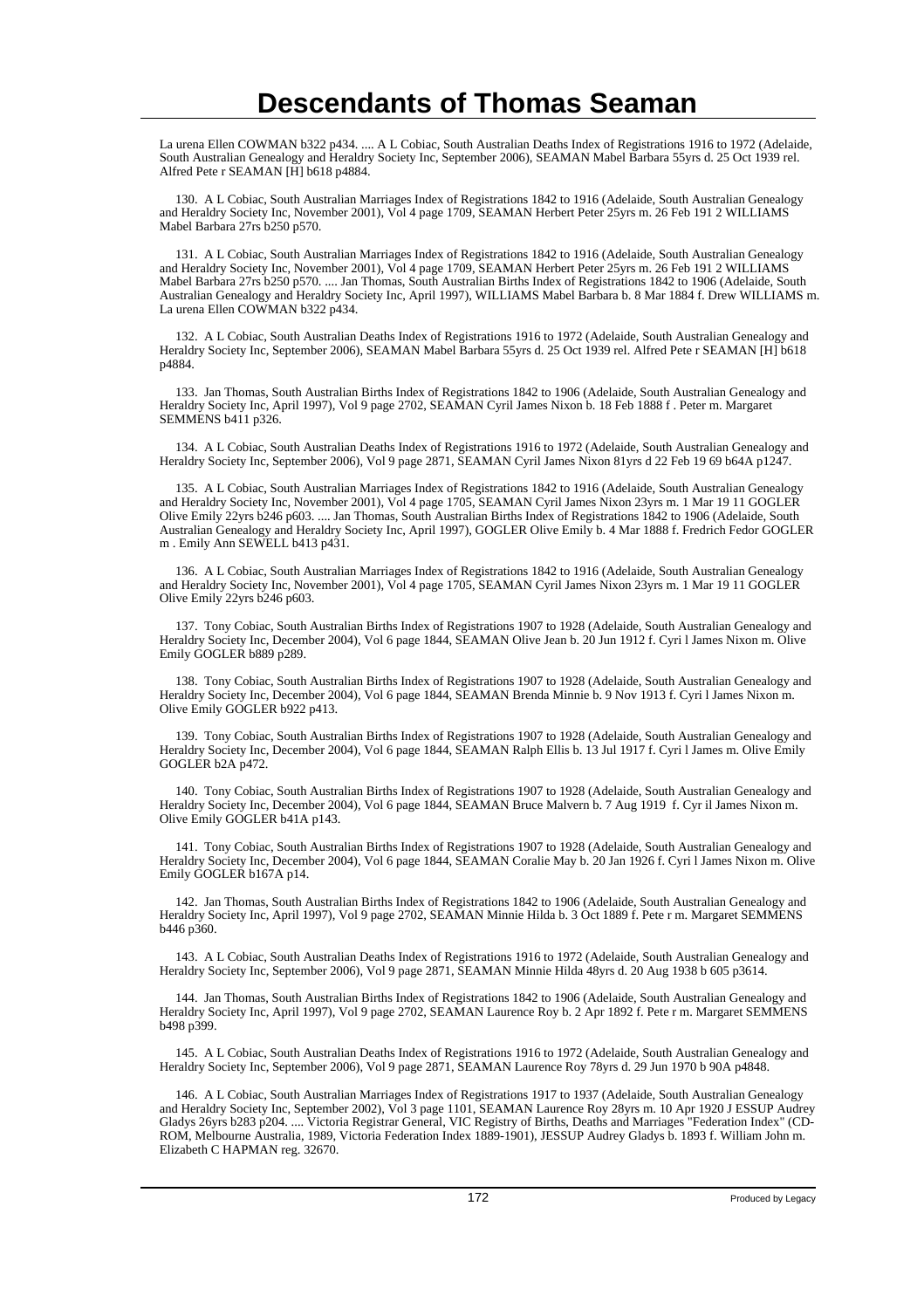147. A L Cobiac, South Australian Marriages Index of Registrations 1917 to 1937 (Adelaide, South Australian Genealogy and Heraldry Society Inc, September 2002), Vol 3 page 1101, SEAMAN Laurence Roy 28yrs m. 10 Apr 1920 J ESSUP Audrey Gladys 26yrs b283 p204.

 148. A L Cobiac, South Australian Deaths Index of Registrations 1916 to 1972 (Adelaide, South Australian Genealogy and Heraldry Society Inc, September 2006), Vol9 page 2871, SEAMAN Audrey Gladys 69yrs d. 8 May 1963 b9 55 p2604.

 149. Jan Thomas, South Australian Births Index of Registrations 1842 to 1906 (Adelaide, South Australian Genealogy and Heraldry Society Inc, April 1997), Vol 9 page 2702, SEAMAN Arthur James b. 15 May 1876 f. Elis ha m. Sarah Hannah HARTLEY b166 p340.

 150. Australian Imperial Forces, Australian Imperial Forces Service Record - Arthur James SEAMAN Service No 740 (National Archives of Australia, 2005, item 8075844).

 151. A L Cobiac, South Australian Marriages Index of Registrations 1842 to 1916 (Adelaide, South Australian Genealogy and Heraldry Society Inc, November 2001), Vol 4 page 1705, SEAMAN Arthur James 24yrs m. 4 Aug 1900 AL LEN Ada Adelaide 25yrs b204 p368. .... Jan Thomas, South Australian Births Index of Registrations 1842 to 1906 (Adelaide, South Australian Genealogy and Heraldry Society Inc, April 1997), ALLEN Ada Adelaide b. 5 Oct 1874 f. Stephen ALLEN m. Anni e PHIPSON b142 p186. .... A L Cobiac, South Australian Deaths Index of Registrations 1916 to 1972 (Adelaide, South Australian Genealogy and Heraldry Society Inc, September 2006), SHELTON Ada Adelaide 61yrs d. 21 Jan 1936 rel. Albert Jame s SHELTON [H] at Fullarton b576 p343.

 152. A L Cobiac, South Australian Marriages Index of Registrations 1842 to 1916 (Adelaide, South Australian Genealogy and Heraldry Society Inc, November 2001), Vol 4 page 1705, SEAMAN Arthur James 24yrs m. 4 Aug 1900 AL LEN Ada Adelaide 25yrs b204 p368.

 153. A L Cobiac, South Australian Marriages Index of Registrations 1842 to 1916 (Adelaide, South Australian Genealogy and Heraldry Society Inc, November 2001), Vol 4 page 1705, SEAMAN Arthur James 24yrs m. 4 Aug 1900 AL LEN Ada Adelaide 25yrs b204 p368. .... Jan Thomas, South Australian Births Index of Registrations 1842 to 1906 (Adelaide, South Australian Genealogy and Heraldry Society Inc, April 1997), ALLEN Ada Adelaide b. 5 Oct 1874 f. Stephen ALLEN m. Anni e PHIPSON b142 p186.

 154. A L Cobiac, South Australian Deaths Index of Registrations 1916 to 1972 (Adelaide, South Australian Genealogy and Heraldry Society Inc, September 2006), SHELTON Ada Adelaide 61yrs d. 21 Jan 1936 rel. Albert Jame s SHELTON [H] at Fullarton b576 p343.

 155. Jan Thomas, South Australian Births Index of Registrations 1842 to 1906 (Adelaide, South Australian Genealogy and Heraldry Society Inc, April 1997), Vol 6 page 1844, SEAMAN Annie Florence b. 21 Jan 1892 f. Ar thur James m. Ada Adelaide ALLEN b857 p317.

 156. Jan Thomas, South Australian Births Index of Registrations 1842 to 1906 (Adelaide, South Australian Genealogy and Heraldry Society Inc, April 1997), Vol 9 page 2702, SEAMAN Beatrice Jane b. 13 Jan 1878 f. Eli sha m. Sarah Hannah HARTLEY b195 p137. .... Victoria Registrar General, VIC Registry of Births, Deaths and Marriages "Death Index 1921-1985" (CD-ROM, Melbourne Australia, 1989, Victoria Death Index 1921-1985), OKEEFE Beatrice Jane f. Seaman Elisah m. Sarah Ann HARTLE Y d. 1942 at HBERG reg. 3941.

 157. Jan Thomas, South Australian Births Index of Registrations 1842 to 1906 (Adelaide, South Australian Genealogy and Heraldry Society Inc, April 1997), Vol 9 page 2702, SEAMAN Beatrice Jane b. 13 Jan 1878 f. Eli sha m. Sarah Hannah HARTLEY b195 p137.

 158. Victoria Registrar General, VIC Registry of Births, Deaths and Marriages "Death Index 1921-1985" (CD-ROM, Melbourne Australia, 1989, Victoria Death Index 1921-1985), OKEEFE Beatrice Jane f. Seaman Elisah m. Sarah Ann HARTLE Y d. 1942 at HBERG reg. 3941.

 159. Victoria Registrar General, VIC Registry of Births, Deaths and Marriages "Edwardian Index 1902-1913" (CD-ROM, Melbourne Australia, 1998, Victoria Edwardian Index 1902-1913), SEAMAN Beatrice Jane m. 1904 OKEEFE Alphonsus Patk reg. 447. .... Victoria Registrar General, VIC Registry of Births, Deaths and Marriages "Death Index 1921-1985" (CD-ROM, Melbourne Australia, 1989, Victoria Death Index 1921-1985), OKEEFFE Patk Alipius 73yrs d. 1942 f. Unknown m. Unknown re g. 26603.

 160. Victoria Registrar General, VIC Registry of Births, Deaths and Marriages "Edwardian Index 1902-1913" (CD-ROM, Melbourne Australia, 1998, Victoria Edwardian Index 1902-1913), SEAMAN Beatrice Jane m. 1904 OKEEFE Alphonsus Patk reg. 447.

 161. Victoria Registrar General, VIC Registry of Births, Deaths and Marriages "Death Index 1921-1985" (CD-ROM, Melbourne Australia, 1989, Victoria Death Index 1921-1985), OKEEFFE Patk Alipius 73yrs d. 1942 f. Unknown m. Unknown re g. 26603.

 162. Jan Thomas, South Australian Births Index of Registrations 1842 to 1906 (Adelaide, South Australian Genealogy and Heraldry Society Inc, April 1997), Vol 9 page 2702, SEAMAN Ernest George b. 17 Nov 1879 f. Eli sha m. Sarah Hannah HARTLEY b230 p384.

 163. A L Cobiac, South Australian Deaths Index of Registrations 1916 to 1972 (Adelaide, South Australian Genealogy and Heraldry Society Inc, September 2006), Vol 9 page 2871, SEAMAN Ernest George d. 5 Dec 1956 aged 7 7yrs b851 p484.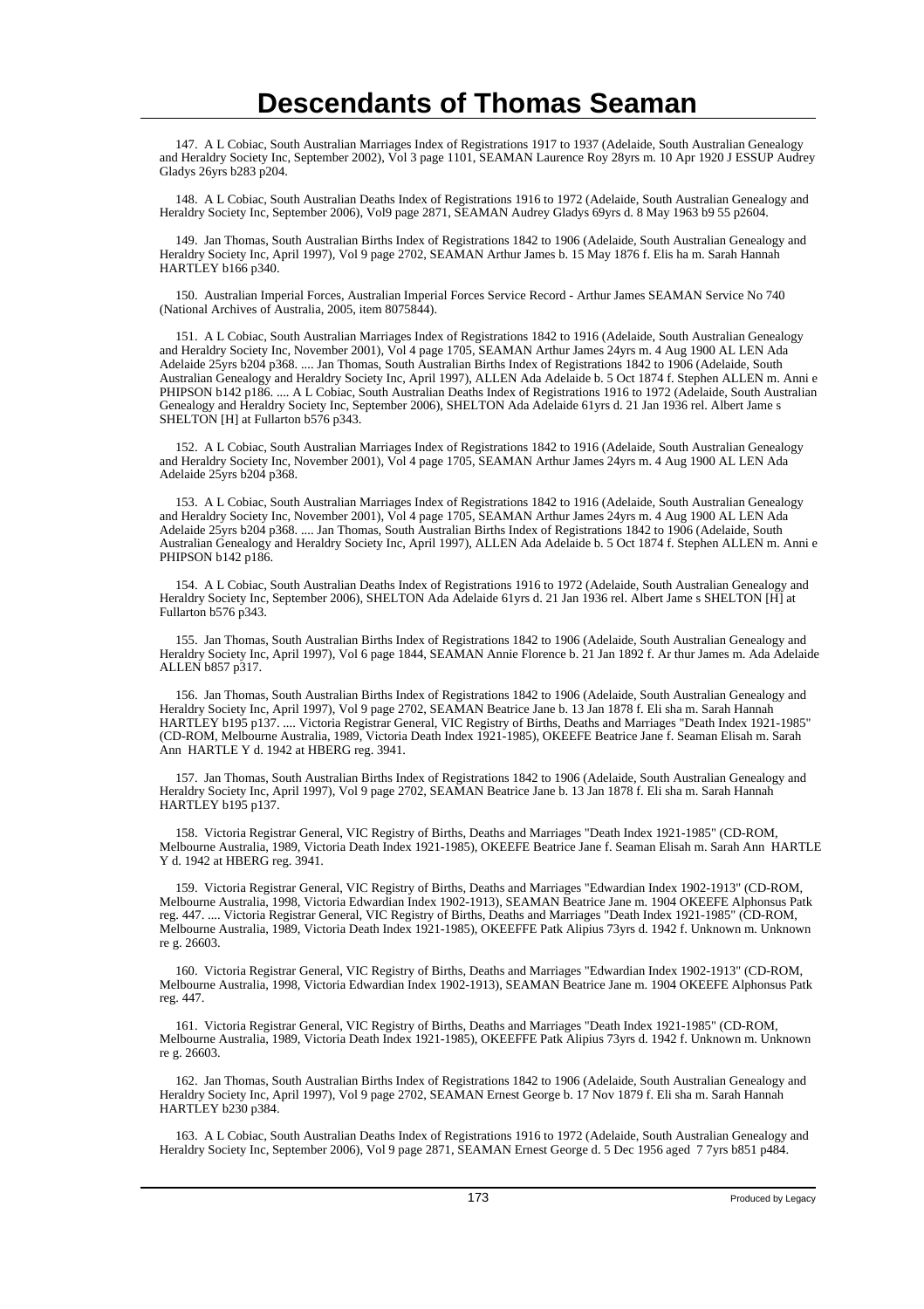164. A L Cobiac, South Australian Marriages Index of Registrations 1842 to 1916 (Adelaide, South Australian Genealogy and Heraldry Society Inc, November 2001), Vol 4 page 1705, SEAMAN Ernest George 21yrs m. Feb 1901 RYA N Agnes Theresa May 21yrs b206 p493. .... Jan Thomas, South Australian Births Index of Registrations 1842 to 1906 (Adelaide, South Australian Genealogy and Heraldry Society Inc, April 1997), RYAN Agnes Theresa May b. 12 Sep 1881 f. Francis Daniel RYA N m. Charlotte Ann GOLDING b268 p473.

 165. A L Cobiac, South Australian Marriages Index of Registrations 1842 to 1916 (Adelaide, South Australian Genealogy and Heraldry Society Inc, November 2001), Vol 4 page 1705, SEAMAN Ernest George 21yrs m. Feb 1901 RYA N Agnes Theresa May 21yrs b206 p493.

 166. A L Cobiac, South Australian Deaths Index of Registrations 1916 to 1972 (Adelaide, South Australian Genealogy and Heraldry Society Inc, September 2006), Vol 9 page 2871, SEAMAN Agnes Theresa May d. 20 Dec 1969 ag ed 88yrs b80A p9265.

 167. Jan Thomas, South Australian Births Index of Registrations 1842 to 1906 (Adelaide, South Australian Genealogy and Heraldry Society Inc, April 1997), Vol 9 page 2702, SEAMAN Percy Harold b. 2 Dec 1903 f. Ernes t George m. Agnes Theresa May RYAN b722 p192.

 168. A L Cobiac, South Australian Deaths Index of Registrations 1916 to 1972 (Adelaide, South Australian Genealogy and Heraldry Society Inc, September 2006), Vol 9 page 2871, SEAMAN Percy Harold 59yrs d. 17 Jan 196 3 b950 p419.

 169. Jan Thomas, South Australian Births Index of Registrations 1842 to 1906 (Adelaide, South Australian Genealogy and Heraldry Society Inc, April 1997), Vol 9 page 2702, SEAMAN David Ernest b. 24 Jul 1906 f. Erne st George m. Agnes Theresa May RYAN b769 p356.

 170. Jan Thomas, South Australian Births Index of Registrations 1842 to 1906 (Adelaide, South Australian Genealogy and Heraldry Society Inc, April 1997), Vol 9 page 2702, SEAMAN Cecil Frank b. 17 Oct 1881f. Elish a m. Sarah Hannah HARTLEY b270 p195. .... Victoria Registrar General, VIC Registry of Births, Deaths and Marriages "Death Index 1921-1985" (CD-ROM, Melbourne Australia, 1989, Victoria Death Index 1921-1985), SEAMAN Cecil Frank 57yrs d. 1936 f. Seaman Elisha m. Sara h HARTLEY at PRAN reg. 9442.

 171. Jan Thomas, South Australian Births Index of Registrations 1842 to 1906 (Adelaide, South Australian Genealogy and Heraldry Society Inc, April 1997), Vol 9 page 2702, SEAMAN Cecil Frank b. 17 Oct 1881f. Elish a m. Sarah Hannah HARTLEY b270 p195.

 172. Victoria Registrar General, VIC Registry of Births, Deaths and Marriages "Death Index 1921-1985" (CD-ROM, Melbourne Australia, 1989, Victoria Death Index 1921-1985), SEAMAN Cecil Frank 57yrs d. 1936 f. Seaman Elisha m. Sara h HARTLEY at PRAN reg. 9442.

 173. Australian Electoral Commission, Australian Electoral Rolls 1910 (1910, Australian Electoral Commission), Western Australia, Kalgoorlie District, Kalgoorlie Subdistr ict p8.

 174. Australian Electoral Commission, Australian Electoral Rolls 1931 (1931, Australian Electoral Commission), Victoria, Fawkner District, Toorak Subdistrict p67.

 175. Australian Electoral Commission, Australian Electoral Rolls 1936 (1936, Australian Electoral Commission), Victoria, Fawkner District, Toorak Subdistrict p79.

 176. New South Wales Principal Registrar, NSW Registry of Births, Deaths and Marriages "Historical Index" (database, NSW Registry of Marriages 1788-1959 Histocial Index Search , 2005, http://www.bdm.nsw.gov.au), SEAMAN Cecil F. m. 1906 SMITH Edith M. at Annandale 692/1906. .... Australian Electoral Commission, Australian Electoral Rolls 1910 (1910, Australian Electoral Commission), Western Australia, Kalgoorlie District, Kalgoorlie Subdistr ict p8. .... Victoria Registrar General, VIC Registry of Births, Deaths and Marriages "Death Index 1921-1985" (CD-ROM, Melbourne Australia, 1989, Victoria Death Index 1921-1985), SEAMAN Edith Mary 83yrs d. 1965 at HEID f. Smith George S m . Martha BREILEY reg.23055. .... New South Wales Principal Registrar, NSW Registry of Births, Deaths and Marriages "Historical Index" (database, NSW Registry of Births 1788-1909 Histocial Index Search , 2005, http://www.bdm.nsw.gov.au), SMITH Edith Mary b. 1882 f. George S SMITH m. Martha at Syd ney 949/1882.

 177. New South Wales Principal Registrar, NSW Registry of Births, Deaths and Marriages "Historical Index" (database, NSW Registry of Marriages 1788-1959 Histocial Index Search , 2005, http://www.bdm.nsw.gov.au), SEAMAN Cecil F. m. 1906 SMITH Edith M. at Annandale 692/1906.

 178. Victoria Registrar General, VIC Registry of Births, Deaths and Marriages "Death Index 1921-1985" (CD-ROM, Melbourne Australia, 1989, Victoria Death Index 1921-1985), SEAMAN Edith Mary 83yrs d. 1965 at HEID f. Smith George S m . Martha BREILEY reg.23055. .... New South Wales Principal Registrar, NSW Registry of Births, Deaths and Marriages "Historical Index" (database, NSW Registry of Births 1788-1909 Histocial Index Search , 2005, http://www.bdm.nsw.gov.au), SMITH Edith Mary b. 1882 f. George S SMITH m. Martha at Syd ney 949/1882.

 179. Victoria Registrar General, VIC Registry of Births, Deaths and Marriages "Death Index 1921-1985" (CD-ROM, Melbourne Australia, 1989, Victoria Death Index 1921-1985), SEAMAN Edith Mary 83yrs d. 1965 at HEID f. Smith George S m . Martha BREILEY reg.23055.

 180. Australian Electoral Commission, Australian Electoral Rolls 1937 (1937, Australian Electoral Commission), Victoria, District Fawkner, Subdistrict South Yarra p88.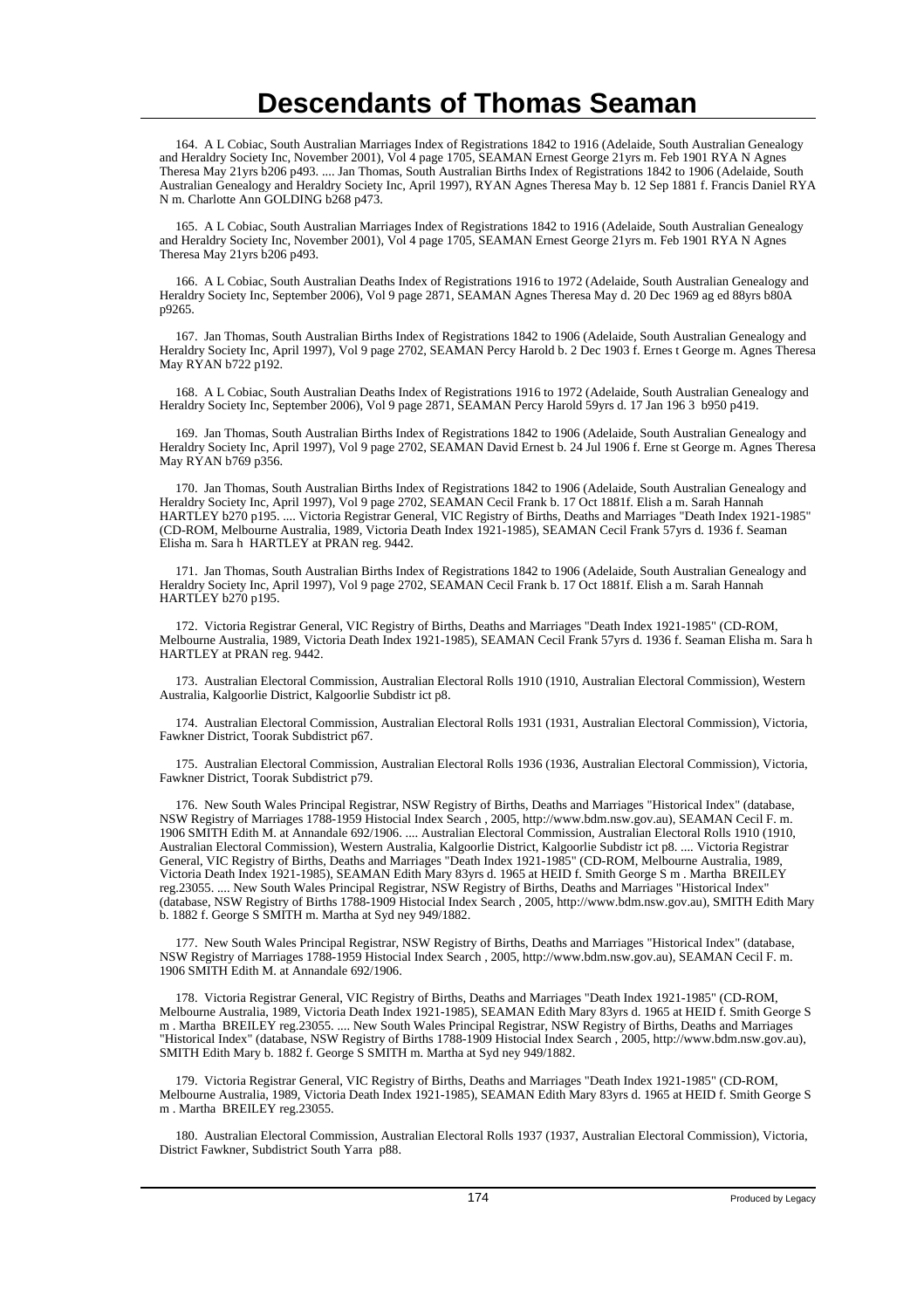181. Australian Electoral Commission, Australian Electoral Rolls 1942 (1942, Australian Electoral Commission), Victoria, District Henty, Subdistrict Bentleigh p165.

 182. New South Wales Principal Registrar, NSW Registry of Births, Deaths and Marriages "Historical Index" (database, NSW Registry of Births 1788-1909 Histocial Index Search , 2005, http://www.bdm.nsw.gov.au), SEAMAN Murial D b. 1906 f. Cecil F. m. Edith M. at Annandal e 21126/1906. .... Australian Electoral Commission, Australian Electoral Rolls 1931 (1931, Australian Electoral Commission), Victoria, Fawkner District, Toorak Subdistrict p67. .... Victoria Registrar General, VIC Registry of Births, Deaths and Marriages "Death Index 1921-1985" (CD-ROM, Melbourne Australia, 1989, Victoria Death Index 1921-1985), TILLING Muriel Daphne 65yrs d. 1971 f. Seaman Cecil F m. Ed ith Mary SMITH 19287/1971.

 183. New South Wales Principal Registrar, NSW Registry of Births, Deaths and Marriages "Historical Index" (database, NSW Registry of Births 1788-1909 Histocial Index Search , 2005, http://www.bdm.nsw.gov.au), SEAMAN Murial D b. 1906 f. Cecil F. m. Edith M. at Annandal e 21126/1906.

 184. Victoria Registrar General, VIC Registry of Births, Deaths and Marriages "Death Index 1921-1985" (CD-ROM, Melbourne Australia, 1989, Victoria Death Index 1921-1985), TILLING Muriel Daphne 65yrs d. 1971 f. Seaman Cecil F m. Ed ith Mary SMITH 19287/1971.

 185. Australian Electoral Commission, Australian Electoral Rolls 1931 (1931, Australian Electoral Commission), Victoria, Fawkner District, Toorak Subdistrict p67. .... Victoria Registrar General, VIC Registry of Births, Deaths and Marriages "Death Index 1921-1985" (CD-ROM, Melbourne Australia, 1989, Victoria Death Index 1921-1985), SEAMAN Lincoln Herbert 59yrs d. 1967 f. Cecil Frank m. Edit h SMITH at MELB 14360/1967. .... Western Australia Registrar General, Western Australia Registry of Births, Deaths and Marriages "Historical Births Index 1841-1932" (database, Western Australia Registry of Births Deaths and Marriages, 2010, http://www.bdm.dotag.wa.gov.au), SEAMAN Lincoln H, b. 1908 f. (not recorded) m. (not recorde d) at Freemantle 5/1908.

 186. Western Australia Registrar General, Western Australia Registry of Births, Deaths and Marriages "Historical Births Index 1841-1932" (database, Western Australia Registry of Births Deaths and Marriages, 2010, http://www.bdm.dotag.wa.gov.au), SEAMAN Lincoln H, b. 1908 f. (not recorded) m. (not recorde d) at Freemantle 5/1908.

 187. Victoria Registrar General, VIC Registry of Births, Deaths and Marriages "Death Index 1921-1985" (CD-ROM, Melbourne Australia, 1989, Victoria Death Index 1921-1985), SEAMAN Lincoln Herbert 59yrs d. 1967 f. Cecil Frank m. Edit h SMITH at MELB 14360/1967.

 188. A L Cobiac, South Australian Deaths Index of Registrations 1916 to 1972 (Adelaide, South Australian Genealogy and Heraldry Society Inc, September 2006), Vol 9 page 2871, SEAMAN Mildred Florence 6yrs f. Cecil Fran k d. 1 Jul 1921 b447 p166.

 189. Jan Thomas, South Australian Births Index of Registrations 1842 to 1906 (Adelaide, South Australian Genealogy and Heraldry Society Inc, April 1997), Vol 9 page 2702, SEAMAN Mabel b. 1 Jun 1883 f. Elisha m. Sa rah Hannah HARTLEY b305 p302. .... A L Cobiac, South Australian Deaths Index of Registrations 1916 to 1972 (Adelaide, South Australian Genealogy and Heraldry Society Inc, September 2006), HOOK Mabel 65yrs d. 3 Aug 1948 rel. John Thomas HOOK [H] b7 29 p3905.

 190. Jan Thomas, South Australian Births Index of Registrations 1842 to 1906 (Adelaide, South Australian Genealogy and Heraldry Society Inc, April 1997), Vol 9 page 2702, SEAMAN Mabel b. 1 Jun 1883 f. Elisha m. Sa rah Hannah HARTLEY b305 p302.

 191. A L Cobiac, South Australian Deaths Index of Registrations 1916 to 1972 (Adelaide, South Australian Genealogy and Heraldry Society Inc, September 2006), HOOK Mabel 65yrs d. 3 Aug 1948 rel. John Thomas HOOK [H] b7 29 p3905.

 192. A L Cobiac, South Australian Marriages Index of Registrations 1842 to 1916 (Adelaide, South Australian Genealogy and Heraldry Society Inc, November 2001), HOOK John Thomas 27yrs m. 29 Dec 1906 SEAMAN Mabel 23yrs b2 29 p1483. .... Jan Thomas, South Australian Births Index of Registrations 1842 to 1906 (Adelaide, South Australian Genealogy and Heraldry Society Inc, April 1997), HOOK John Thomas b. 26 Jun 1879 f. John James HOOK m. Hanna h CLEATON b221 p60.

 193. A L Cobiac, South Australian Marriages Index of Registrations 1842 to 1916 (Adelaide, South Australian Genealogy and Heraldry Society Inc, November 2001), HOOK John Thomas 27yrs m. 29 Dec 1906 SEAMAN Mabel 23yrs b2 29 p1483.

 194. A L Cobiac, South Australian Deaths Index of Registrations 1916 to 1972 (Adelaide, South Australian Genealogy and Heraldry Society Inc, September 2006), HOOK John Thomas 77yrs d. 27 Jan 1957 b854 p791.

 195. Jan Thomas, South Australian Births Index of Registrations 1842 to 1906 (Adelaide, South Australian Genealogy and Heraldry Society Inc, April 1997), Vol 9 page 2702, SEAMAN Clarence b. 8 May 1885 f. Elisha m . Sarah Hannah HARTLEY b348 p305.

 196. A L Cobiac, South Australian Deaths Index of Registrations 1842 to 1915 (Adelaide, South Australian Genealogy and Heraldry Society Inc, April 2000), Vol 4 page 1290, SEAMAN Clarence d. 8 May 1885 aged 1h b14 6 p108.

 197. Jan Thomas, South Australian Births Index of Registrations 1842 to 1906 (Adelaide, South Australian Genealogy and Heraldry Society Inc, April 1997), Vol 9 page 2702, SEAMAN Alice Maud b. 13 Apr 1886 f. Elish a m. Sarah Hannah HARKEY (sic) b371 p398. .... A L Cobiac, South Australian Deaths Index of Registrations 1916 to 1972 (Adelaide, South Australian Genealogy and Heraldry Society Inc, September 2006), HUNT Alice Maud 83yrs d. 20 Jul 1969 rel. Edwin Heather HUN T [DH] b72A p5024.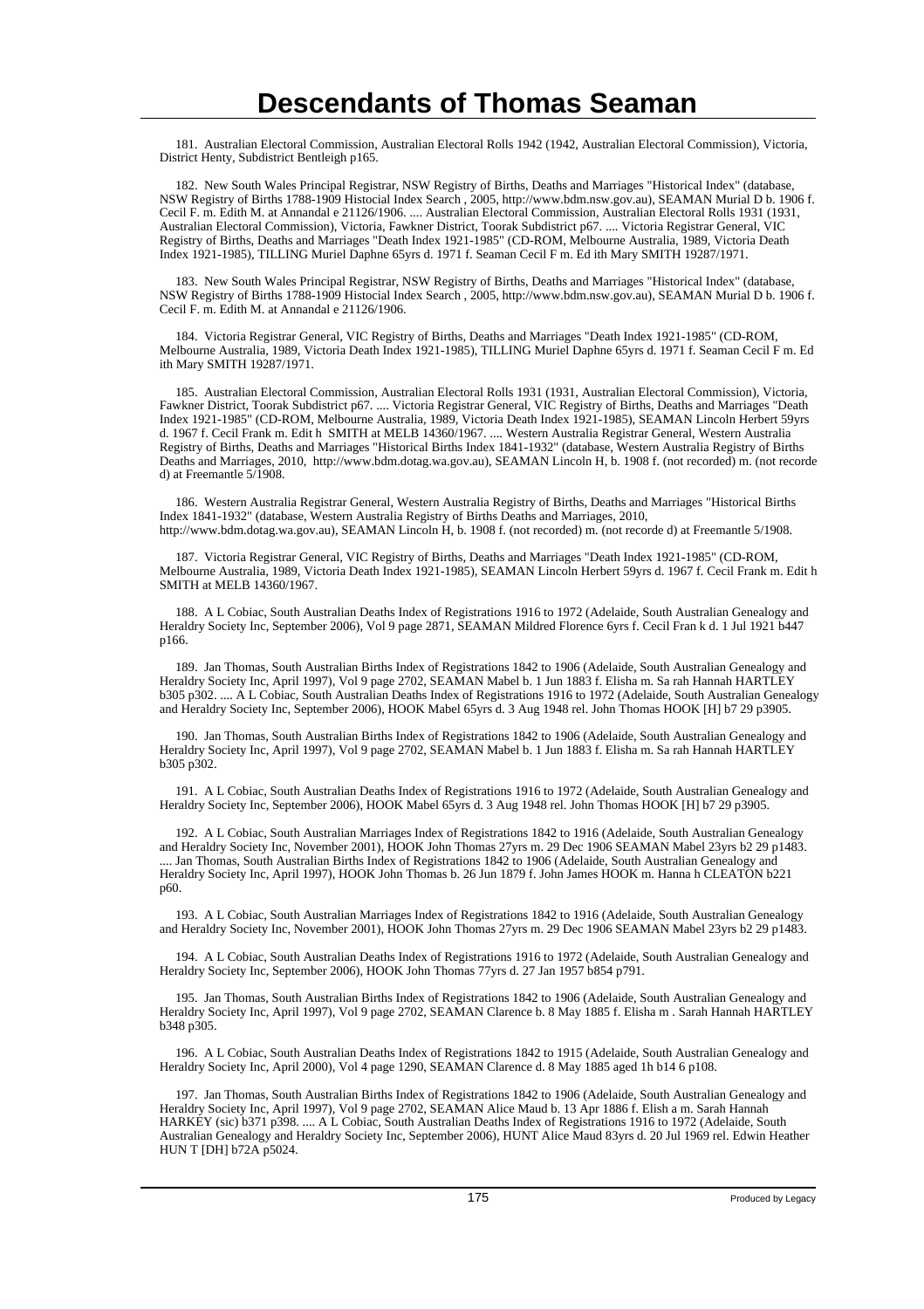198. Jan Thomas, South Australian Births Index of Registrations 1842 to 1906 (Adelaide, South Australian Genealogy and Heraldry Society Inc, April 1997), Vol 9 page 2702, SEAMAN Alice Maud b. 13 Apr 1886 f. Elish a m. Sarah Hannah HARKEY (sic) b371 p398.

 199. A L Cobiac, South Australian Deaths Index of Registrations 1916 to 1972 (Adelaide, South Australian Genealogy and Heraldry Society Inc, September 2006), HUNT Alice Maud 83yrs d. 20 Jul 1969 rel. Edwin Heather HUN T [DH] b72A p5024.

 200. A L Cobiac, South Australian Marriages Index of Registrations 1842 to 1916 (Adelaide, South Australian Genealogy and Heraldry Society Inc, November 2001), HUNT Edwin Eather 28yrs m. 12 Apr 1913 SEAMAN Alice Maud 26 yrs b255 p162. .... A L Cobiac, South Australian Deaths Index of Registrations 1916 to 1972 (Adelaide, South Australian Genealogy and Heraldry Society Inc, September 2006), HUNT Edwin Heather 45yrs d. 26 Feb 1930 b519 p94. .... Victoria Registrar General, VIC Registry of Births, Deaths and Marriages "Pioneer Index" (CD-ROM, Melbourne Australia, 1989, Victoria Pioneer Index 1838-1888), HUNT Edwin Heather b. 1885 f. Hezekiah m. Florence Louise C OSSTICK.

 201. A L Cobiac, South Australian Marriages Index of Registrations 1842 to 1916 (Adelaide, South Australian Genealogy and Heraldry Society Inc, November 2001), HUNT Edwin Eather 28yrs m. 12 Apr 1913 SEAMAN Alice Maud 26 yrs b255 p162.

 202. A L Cobiac, South Australian Deaths Index of Registrations 1916 to 1972 (Adelaide, South Australian Genealogy and Heraldry Society Inc, September 2006), HUNT Edwin Heather 45yrs d. 26 Feb 1930 b519 p94.

 203. Jan Thomas, South Australian Births Index of Registrations 1842 to 1906 (Adelaide, South Australian Genealogy and Heraldry Society Inc, April 1997), Vol 9 page 2702, SEAMAN Edith b. 3 Jan 1889 f. Elisha m. Sa rah Hannah HARTLEY b431 p85.

 204. A L Cobiac, South Australian Marriages Index of Registrations 1842 to 1916 (Adelaide, South Australian Genealogy and Heraldry Society Inc, November 2001), JAMES Henry Carne 27yrs m. 8 Nov 1915 Edith SEAMAN 26yrs b2 65 p493. Jan Thomas, South Australian Births Index of Registrations 1842 to 1906 (Adelaide, South Australian Genealogy and Heraldry Society Inc, April 1997), JAMES Henry Carne b. 30 Mar 1888 f. Thomas Bennett JAMES m . Martha CARNE b415 p134.

 205. A L Cobiac, South Australian Marriages Index of Registrations 1842 to 1916 (Adelaide, South Australian Genealogy and Heraldry Society Inc, November 2001), JAMES Henry Carne 27yrs m. 8 Nov 1915 Edith SEAMAN 26yrs b2 65 p493.

 206. Jan Thomas, South Australian Births Index of Registrations 1842 to 1906 (Adelaide, South Australian Genealogy and Heraldry Society Inc, April 1997), Vol 9 page 2702, SEAMAN Walter Batley b. 19 Jan 1891 f. Eli sha m. Sarah Hannah HARTLEY b473 p32.

 207. Australian Imperial Forces, Australian Imperial Forces Service Record - Walter Batley SEAMAN Service No 101 (National Archives of Australia, 2005, item 8075861).

 208. Jan Thomas, South Australian Births Index of Registrations 1842 to 1906 (Adelaide, South Australian Genealogy and Heraldry Society Inc, April 1997), Vol 9 page 2702, SEAMAN Frederick Albert b. 20 Apr 1893 f . Elisha m. Sarah Hannah HARTLEY b520 p219.

 209. A L Cobiac, South Australian Deaths Index of Registrations 1916 to 1972 (Adelaide, South Australian Genealogy and Heraldry Society Inc, September 2006), Vol9 page 2871, SEAMAN Frederick Albert 66yrs d. 22 Jun 195 9 b892 p3728.

 210. Australian Imperial Forces, Australian Imperial Forces Service Record - Frederick Albert SEAMAN Service No 1811 (National Archives of Australia, 2005, item 8075849).

 211. A L Cobiac, South Australian Marriages Index of Registrations 1842 to 1916 (Adelaide, South Australian Genealogy and Heraldry Society Inc, November 2001), Vol 4 page 1705, SEAMAN Frederick Albert 19yrs m. 19 Jul 19 12 SHUTE Elizabeth Parker 19yrs b252 p166. .... Jan Thomas, South Australian Births Index of Registrations 1842 to 1906 (Adelaide, South Australian Genealogy and Heraldry Society Inc, April 1997), SHUTE Elizabeth Parker b. 26 Oct 1893 f. William SHUTE m. E lizabeth Mariah FRANKLIN b532 p58.

 212. A L Cobiac, South Australian Marriages Index of Registrations 1842 to 1916 (Adelaide, South Australian Genealogy and Heraldry Society Inc, November 2001), Vol 4 page 1705, SEAMAN Frederick Albert 19yrs m. 19 Jul 19 12 SHUTE Elizabeth Parker 19yrs b252 p166.

 213. A L Cobiac, South Australian Deaths Index of Registrations 1916 to 1972 (Adelaide, South Australian Genealogy and Heraldry Society Inc, September 2006), Vol 9 page 2871, SEAMAN Elizabeth Parker 54yrs d. 30 Oct 19 45 b694 p5252.

 214. Tony Cobiac, South Australian Births Index of Registrations 1907 to 1928 (Adelaide, South Australian Genealogy and Heraldry Society Inc, December 2004), Vol 6 page 1844, SEAMAN Cecil Victor b. 1 Mar 1911 f. Frede rick Albert m. Elizabeth ParkerSHUTE b921 p278.

 215. Tony Cobiac, South Australian Births Index of Registrations 1907 to 1928 (Adelaide, South Australian Genealogy and Heraldry Society Inc, December 2004), Vol 6 page 1844, SEAMAN Raymond Arthur b. 18 Jun 1913 f. Fr ederick Albert m. Elizabeth ParkerSHUTE b912 p332.

 216. Tony Cobiac, South Australian Births Index of Registrations 1907 to 1928 (Adelaide, South Australian Genealogy and Heraldry Society Inc, December 2004), Vol 6 page 1844, SEAMAN Beryl Eileen b. 22 Sep 1924 f. Fred erick Albert m. Elizabeth ParkerSHUTE b141A p314.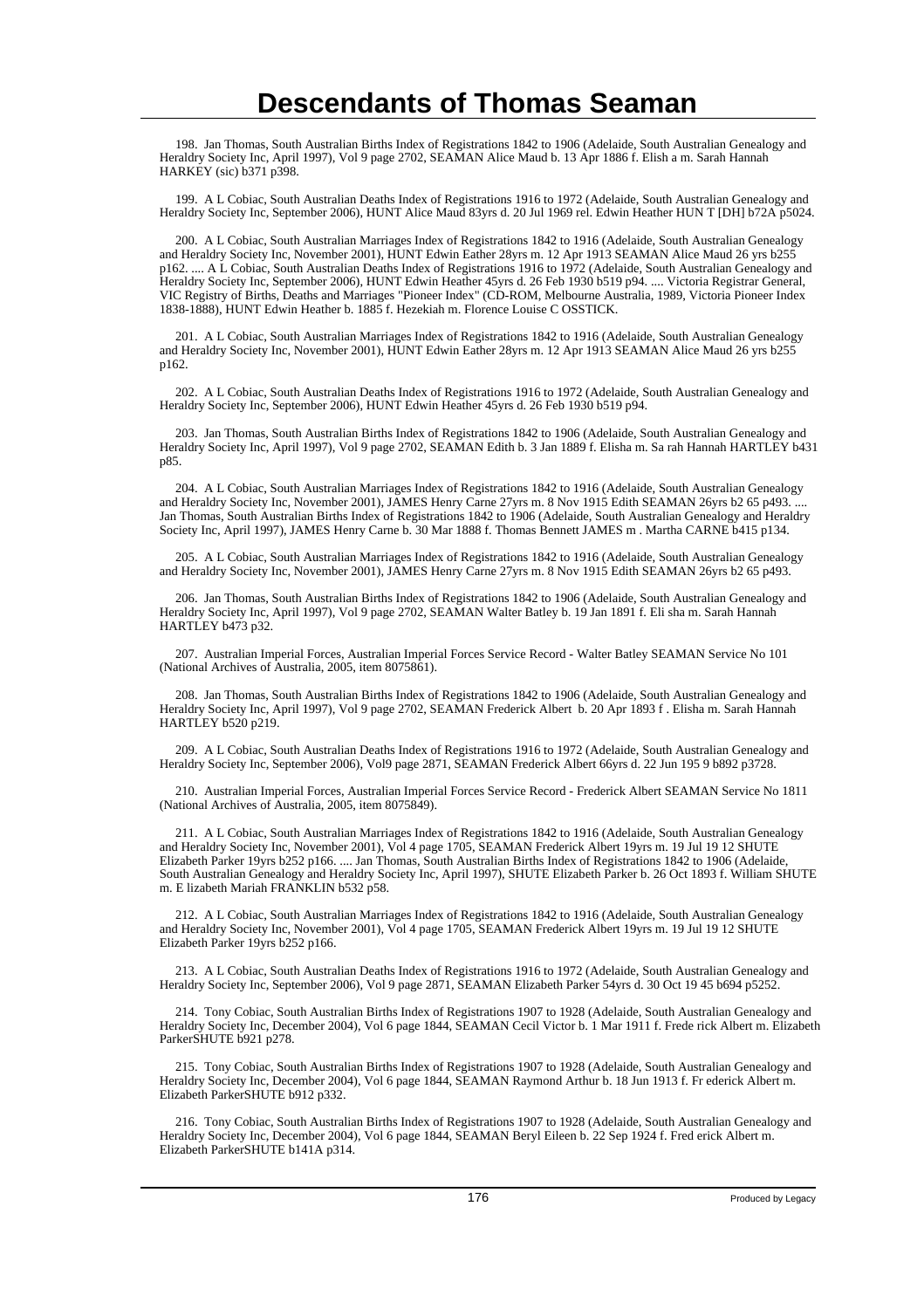217. The Church of Jesus Christ of Latter-day Saints, "FamilySearch," database, *FamilySearch* (http://new.familysearch.org); "England and Wales, Birth Registration Index, 1837-2008," index, *FamilySearch* (https://familysearch.org/ark:/61903/1:1:2X37-DX2 : accessed 21 April 2015), Elijah Seaman, 1857; from "England & Wales Births, 1837-2006," database, *findmypast* (http://www.findmypast.com : 2012); citing Birth Registration, Tendring, Essex, England, citing General Register Office, Southport, England.

 218. The Church of Jesus Christ of Latter-day Saints, "FamilySearch," database, *FamilySearch* (http://new.familysearch.org); "England and Wales, Birth Registration Index, 1837-2008," index, *FamilySearch* (https://familysearch.org/ark:/61903/1:1:26Y5-H9Y : accessed 2 May 2015), Elijah Seaman, 1858; from "England & Wales Births, 1837-2006," database, *findmypast* (http://www.findmypast.com : 2012); citing Birth Registration, Tendring, Essex, England, citing General Register Office, Southport, England.

 219. The Church of Jesus Christ of Latter-day Saints, "FamilySearch," database, *FamilySearch* (http://new.familysearch.org); "England, Births and Christenings, 1538-1975," index, FamilySearch (https://familysearch.org/pal:/MM9.1.1/NFL4-WJS : accessed 31 Dec 2012), Charlotte Matilda Seaman, 24 Feb 1901; citing [REFERENCE-ERROR], reference It.6 p80; FHL microfilm 1564136.

220. The Church of Jesus Christ of Latter-day Saints, "FamilySearch," database, FamilySearch (http://new.familysearch.org); "England, Births and Christenings, 1538-1975," index, FamilySearch (https://familysearch.org/pal:/MM9.1.1/NRLC-9RH : accessed 31 Dec 2012), Phoebe Jane Maria Seaman, 02 Oct 1904; citing Croydon, Surrey, England, reference IT-19 P172; FHL microfilm 1278814.

221. The Church of Jesus Christ of Latter-day Saints, "FamilySearch," database, FamilySearch (http://new.familysearch.org); "England, Births and Christenings, 1538-1975," index, FamilySearch (https://familysearch.org/pal:/MM9.1.1/J78P-PH3 : accessed 31 Dec 2012), John Harold Seaman, 06 May 1906; citing Croydon, Surrey, England, reference IT-19 P200; FHL microfilm 1278814.

222. FreeREG, FreeReg File: 17354.

223. FreeREG, FreeReg: 17354.

224. The Church of Jesus Christ of Latter-day Saints, "FamilySearch," database, *FamilySearch* (http://new.familysearch.org); "England, Births and Christenings, 1538-1975," index, FamilySearch (https://familysearch.org/pal:/MM9.1.1/NJTX-S1M : accessed 12 Dec 2012), Daisy Annie Seaman, 18 Dec 1893; citing Starston, Norfolk, England, reference p 32; FHL microfilm 2262532.

225. The Church of Jesus Christ of Latter-day Saints, "FamilySearch," database, FamilySearch (http://new.familysearch.org); "England, Norfolk Parish Registers, 1538-1900," index and images, FamilySearch (https://familysearch.org/pal:/MM9.1.1/VNNG-9DN : accessed 27 Nov 2012), Herbert Albert Seaman, 1899; citing Norfolk and Norwich Record Office, Norwich, Norfolk, England; FHL microfilm 2147115.

 226. The Church of Jesus Christ of Latter-day Saints, "FamilySearch," database, *FamilySearch* (http://new.familysearch.org); "England, Births and Christenings, 1538-1975," index, FamilySearch (https://familysearch.org/pal:/MM9.1.1/N5BX-PHT : accessed 05 Nov 2012), Lydia Seaman, 10 Sep 1871; citing reference , FHL microfilm 952471.

 227. The Church of Jesus Christ of Latter-day Saints, "FamilySearch," database, *FamilySearch* (http://new.familysearch.org); "England, Births and Christenings, 1538-1975," index, FamilySearch (https://familysearch.org/pal:/MM9.1.1/J3VM-7QT : accessed 05 Nov 2012), Rachel Seaman, 10 Sep 1871; citing reference , FHL microfilm 952471.

228. The Church of Jesus Christ of Latter-day Saints, "FamilySearch," database, *FamilySearch* (http://new.familysearch.org).

229. The Church of Jesus Christ of Latter-day Saints, "FamilySearch," database, FamilySearch (http://new.familysearch.org); "England, Births and Christenings, 1538-1975," index, FamilySearch (https://familysearch.org/pal:/MM9.1.1/N5BD-LDW : accessed 05 Nov 2012), David Enoch Seaman, 10 Sep 1871; citing reference , FHL microfilm 952471.

 230. database(www.cwgc.org); Web Link: http://www.cwgc.org/search-for-war-dead/casualty/811869/SEAMAN,% 20ARTHUR%20SPENCER%20DAVID

 231. *William John Seaman*. http://www.findagrave.com/cgi-bin/fg.cgi? page=gr&GSln=seaman&GSbyrel=all&GSdyrel=all&GScntry=5&GSob=n&GSsr=41&GRid=44503481&df=all&

232. database (http://www.findagrave.com).

 233. The Church of Jesus Christ of Latter-day Saints, "FamilySearch," database, *FamilySearch* (http://new.familysearch.org); "England Births and Christenings 1538-1975" index FamilySearch (https://familysearch.org/pal:/MM9.1.1/N5B6-5PP : accessed 05 Nov 2012) Walter George Seaman 10 Sep 1871; citing reference FHL microfilm 952471.

 234. The Church of Jesus Christ of Latter-day Saints, "FamilySearch," database, *FamilySearch* (http://new.familysearch.org); "England, Births and Christenings, 1538-1975," index, FamilySearch (https://familysearch.org/pal:/MM9.1.1/N5B6-5PP : accessed 05 Nov 2012), Walter George Seaman, 10 Sep 1871; citing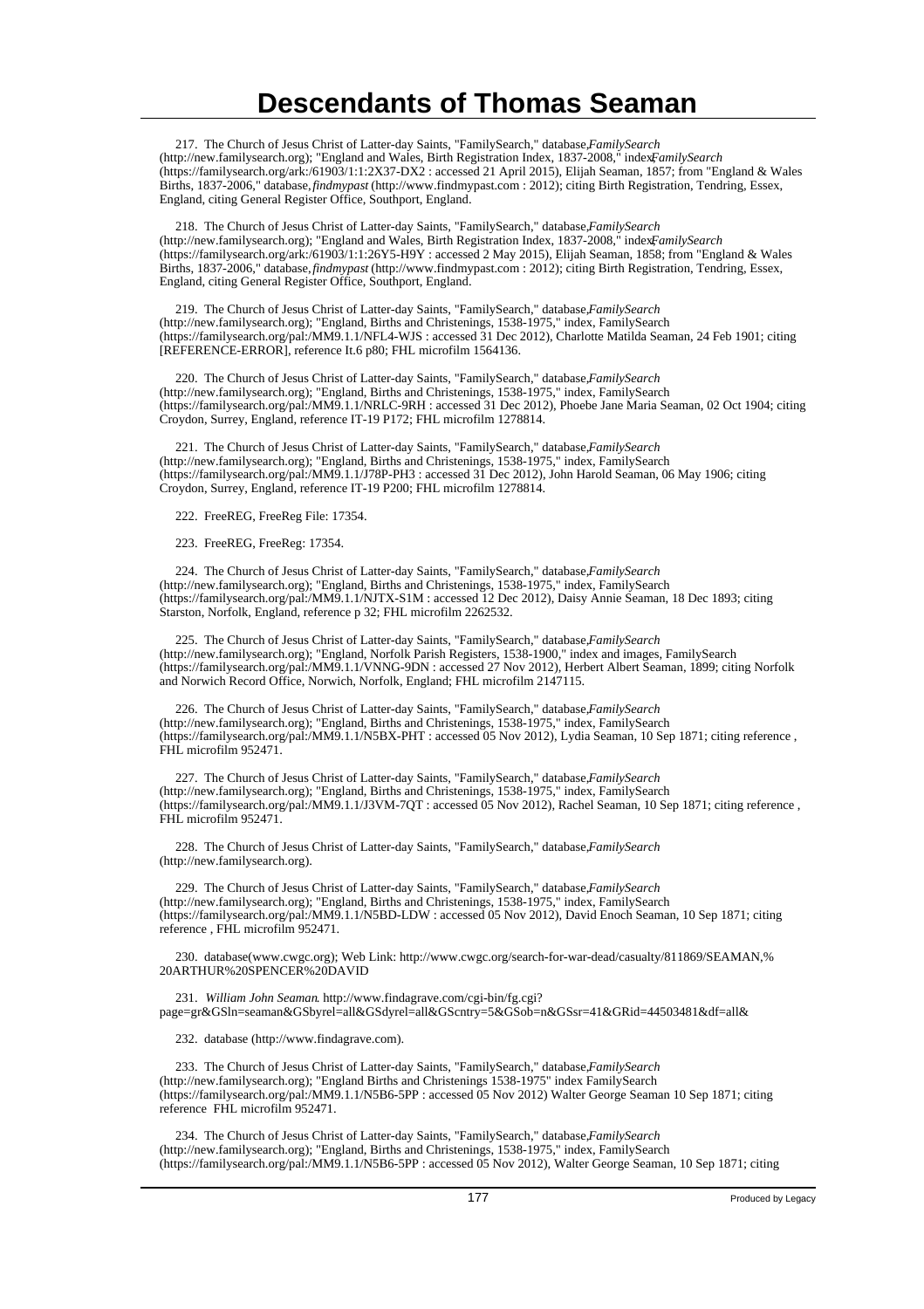reference , FHL microfilm 952471.

 235. The Church of Jesus Christ of Latter-day Saints, "FamilySearch," database, *FamilySearch* (http://new.familysearch.org); "England, Births and Christenings, 1538-1975," index, FamilySearch (https://familysearch.org/pal:/MM9.1.1/NBZD-2JY : accessed 05 Nov 2012), Dinah Seaman, 10 Sep 1871; citing reference , FHL microfilm 952471.

 236. The Church of Jesus Christ of Latter-day Saints, "FamilySearch," database, *FamilySearch* (http://new.familysearch.org); "England, Births and Christenings, 1538-1975," index, FamilySearch (https://familysearch.org/pal:/MM9.1.1/J759-X91 : accessed 09 Dec 2012), Florence Maud Seaman, 27 Jul 1884; citing Thelveton, Norfolk, England, reference Items 329-336 p 42; FHL microfilm 1951635.

237. The Church of Jesus Christ of Latter-day Saints, "FamilySearch," database, FamilySearch (http://new.familysearch.org); "England, Births and Christenings, 1538-1975," index, FamilySearch (https://familysearch.org/pal:/MM9.1.1/JSC7-2Y8 : accessed 09 Dec 2012), Sidney Morris Seaman, 27 Jul 1884; citing Thelveton, Norfolk, England, reference Items 329-336 p 42; FHL microfilm 1951635.

238. FreeREG, FreeReg: 29808.

 239. The Church of Jesus Christ of Latter-day Saints, "FamilySearch," database, *FamilySearch* (http://new.familysearch.org); "England, Births and Christenings, 1538-1975," index, FamilySearch (https://familysearch.org/pal:/MM9.1.1/N1XM-Y5P : accessed 09 Dec 2012), Arthur Edward Seaman, 22 Aug 1886; citing Thelveton, Norfolk, England, reference Items 337-344 p 43; FHL microfilm 1951635. & FreeReg: 19421

 240. database (http://www.findagrave.com); http://www.findagrave.com/cgi-bin/fg.cgi? page=gr&GSln=seaman&GSbyrel=all&GSdyrel=all&GScntry=5&GSob=n&GSsr=1&GRid=44580980&df=all&

 241. The Church of Jesus Christ of Latter-day Saints, "FamilySearch," database, *FamilySearch* (http://new.familysearch.org); "England Births and Christenings 1538-1975" index FamilySearch (https://familysearch.org/pal:/MM9.1.1/NX53-PVR : accessed 10 Dec 2012) Alfred Eric Seaman 27 Oct 1889; citing [REFERENCE-ERROR] reference It.3 p 46 # 364; FHL microfilm 1526706.

 242. The Church of Jesus Christ of Latter-day Saints, "FamilySearch," database, *FamilySearch* (http://new.familysearch.org); "England, Births and Christenings, 1538-1975," index, FamilySearch (https://familysearch.org/pal:/MM9.1.1/NX53-PVR : accessed 10 Dec 2012), Alfred Eric Seaman, 27 Oct 1889; citing [REFERENCE-ERROR], reference It.3 p 46 # 364; FHL microfilm 1526706.

243. FreeREG, FreeReg: 12511.

244. deceased online(https://www.deceasedonline.com).

 245. The Church of Jesus Christ of Latter-day Saints, "FamilySearch," database, *FamilySearch* (http://new.familysearch.org); "England, Births and Christenings, 1538-1975," index, FamilySearch (https://familysearch.org/pal:/MM9.1.1/J7NY-FT1 : accessed 12 Dec 2012), Effie Elizabeth Seaman, 15 Oct 1891; citing [REFERENCE-ERROR], reference It.3 p 48 # 381; FHL microfilm 1526706.

 246. The Church of Jesus Christ of Latter-day Saints, "FamilySearch," database, *FamilySearch* (http://new.familysearch.org); "England Births and Christenings 1538-1975" index FamilySearch (https://familysearch.org/pal:/MM9.1.1/JQMQ-BR7 : accessed 16 Dec 2012) Mabel Fanny Seaman 02 Nov 1894; citing Thelveton Norfolk England reference item 4 p 50; FHL microfilm 1526709. & FreeReg: 19421

 247. The Church of Jesus Christ of Latter-day Saints, "FamilySearch," database, *FamilySearch* (http://new.familysearch.org); "England, Births and Christenings, 1538-1975," index, FamilySearch (https://familysearch.org/pal:/MM9.1.1/JQMQ-BR7 : accessed 16 Dec 2012), Mabel Fanny Seaman, 02 Nov 1894; citing Thelveton, Norfolk, England, reference item 4 p 50; FHL microfilm 1526709. & FreeReg: 19421

248. The Church of Jesus Christ of Latter-day Saints, "FamilySearch," database, FamilySearch (http://new.familysearch.org); "England, Births and Christenings, 1538-1975," index, FamilySearch (https://familysearch.org/pal:/MM9.1.1/NX5W-Q61 : accessed 16 Dec 2012), Margaret Kate Seaman, 20 Oct 1895; citing [REFERENCE-ERROR], reference item 1 p 164; FHL microfilm 1526709.

249. FreeREG, FreeReg File: 17410.

250. FreeREG, FreeReg: 17410.

251. The Church of Jesus Christ of Latter-day Saints, "FamilySearch," database, *FamilySearch* (http://new.familysearch.org); "England Births and Christenings 1538-1975" index FamilySearch (https://familysearch.org/pal:/MM9.1.1/JWJQ-XQ4 : accessed 10 Nov 2012) Ann Frances Seaman 29 Nov 1874; citing reference FHL microfilm 919561.

252. The Church of Jesus Christ of Latter-day Saints, "FamilySearch," database, *FamilySearch* (http://new.familysearch.org); "England, Births and Christenings, 1538-1975," index, FamilySearch (https://familysearch.org/pal:/MM9.1.1/N1W9-FQX : accessed 17 Feb 2013), Robert James Jessup, 29 Jan 1875; citing Attleborough, Norfolk, England, reference item 15 p 215; FHL microfilm 1595515.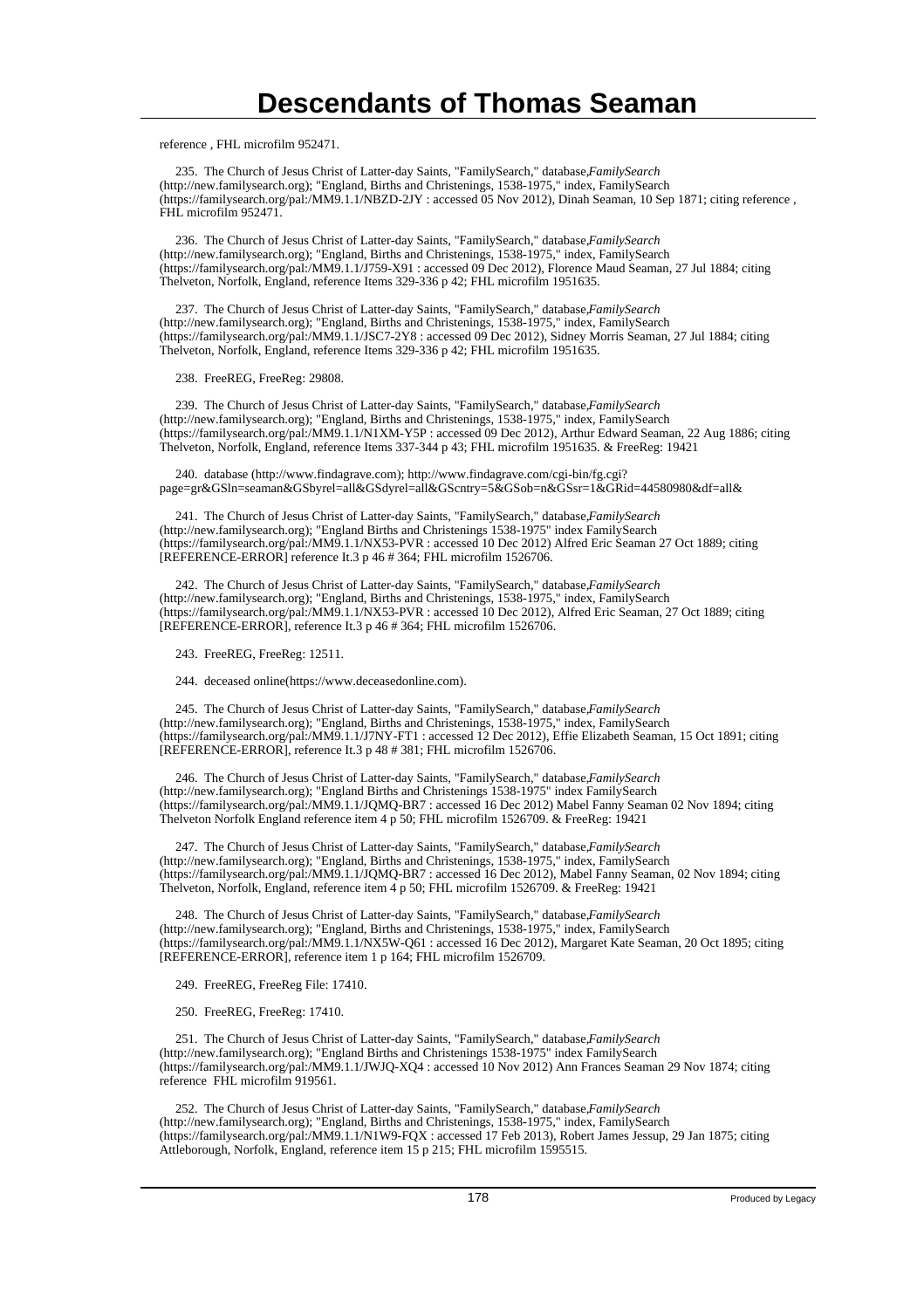253. Public Records Office, 1841 England Census (Original data - Census Returns of England and Wales, 1841. Kew, Surrey, England: The National Archives of the UK (TNA): Public Record Office (PRO), 1841.)

- 254. database(www.cwgc.org); http://www.cwgc.org/search-for-war-dead/casualty/2178527/SEAMAN%20JOSEPH
- 255. Keith Harding, Michele Web Site, Charles Harding.
- 256. tony seaman, seaman family tree Web Site, Albert James Seaman.
- 257. tony seaman, seaman family tree Web Site, Francis Seaman (born Rook).
- 258. tony seaman, seaman family tree Web Site, William, Albert Seaman, Esq.

 259. database (http://www.findagrave.com); http://www.findagrave.com/cgi-bin/fg.cgi? page=gr&GSln=seaman&GSbyrel=all&GSdyrel=all&GScntry=5&GSob=n&GSsr=1&GRid=46671348&df=all&

 260. database (http://www.findagrave.com); http://www.findagrave.com/cgi-bin/fg.cgi? page=gr&GSln=seaman&GSbyrel=all&GSdyrel=all&GScntry=5&GSob=n&GSsr=41&GRid=46671318&df=all&

 261. The Church of Jesus Christ of Latter-day Saints, "FamilySearch," database, *FamilySearch* (http://new.familysearch.org); "England and Wales, Marriage Registration Index, 1837-1920", index, FamilySearch (https://familysearch.org/pal:/MM9.1.1/2D6C-T8H : accessed 28 Apr 2014), Agnes Eliza Seaman, 1889.

262. deceased online(https://www.deceasedonline.com); https://www.deceasedonline.com/servlet/GSDOSearch

263. The Church of Jesus Christ of Latter-day Saints, "FamilySearch," database, *FamilySearch*

(http://new.familysearch.org); "England, Marriages, 1538-1973," index.*FamilySearch* (https://familysearch.org/pal:/MM9.1.1/NJ75-K6P : accessed 04 Nov 2012), George William Read and Emma Ann Beatrice Seaman, 03 Jul 1898; citing reference p 124, cn 247, FHL microfilm 384919.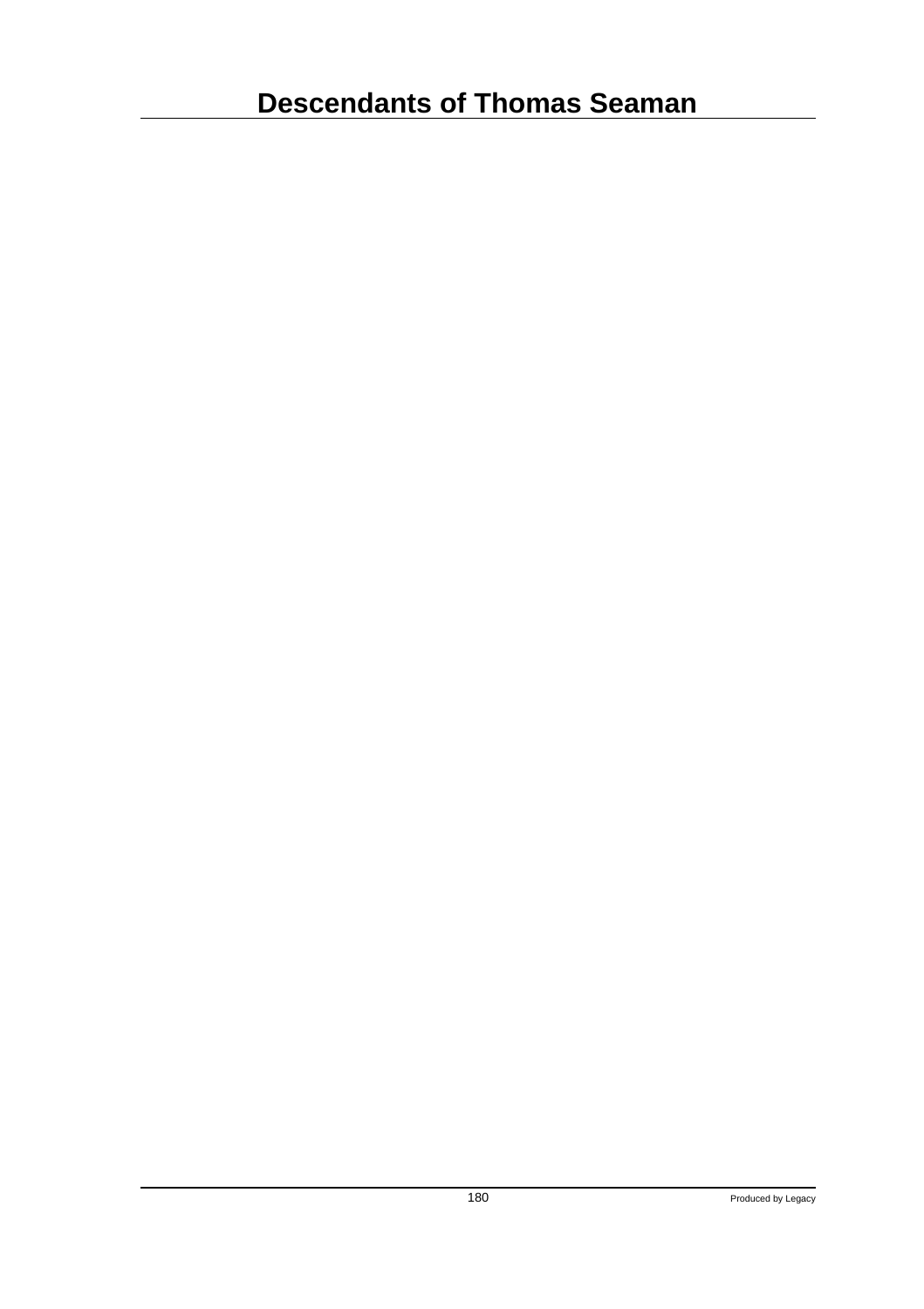#### **11th Generation (8th Great-Grandchildren)**

**342. Lucy Arabella R. Seaman** [6081] *(George Walter<sup>10</sup>, Walter<sup>9</sup>, George<sup>8</sup>, John<sup>7</sup>, Thomas 6 , Philip<sup>5</sup>, Joseph<sup>4</sup>, Francis<sup>3</sup>, John<sup>2</sup>, Thomas<sup>1</sup>)* was born on 2 Aug 1907 in Hepworth, Thetford, Norfolk, England and died in Feb 1988 in Bury St.Edmunds, Suffolk, England aged 80.

Noted events in her life were:

• She appeared on the census in 1911 in North Common, Hepworth, Thetford, Norfolk, England. <sup>1</sup>

Lucy married **Cyril A. R. Bradley** [6085] [MRIN: 2417] in 1935 in Thetford, Suffolk / Norfolk, England.

Marriage Notes: Apr - June

**343. Eleanor Harriet Seaman** [6082] *(George Walter<sup>10</sup>, Walter<sup>9</sup>, George<sup>8</sup>, John<sup>7</sup>, Thomas<sup>6</sup> , Philip<sup>5</sup>, Joseph<sup>4</sup>, Francis<sup>3</sup>, John<sup>2</sup>, Thomas<sup>1</sup>)* was born on 19 Nov 1908 in Hepworth, Thetford, Norfolk, England and died in Nov 2003 in Bury St.Edmunds, Suffolk, England aged 95.

Noted events in her life were:

• She appeared on the census in 1911 in North Common, Hepworth, Thetford, Norfolk, England.

Eleanor married **James M. Ransome** [6084] [MRIN: 2418] in 1934 in Thetford, Suffolk / Norfolk, England.

Marriage Notes: July - Sept

**344. Jessie E. Seaman** [6083] *(George Walter<sup>10</sup>, Walter<sup>9</sup>, George<sup>8</sup>, John<sup>7</sup>, Thomas<sup>6</sup> , Philip<sup>5</sup>, Joseph<sup>4</sup>, Francis<sup>3</sup>, John<sup>2</sup>, Thomas<sup>1</sup>)* was born in 1916 in Thetford, Suffolk / Norfolk, England.

Birth Notes: Apr - June

**345. Aubrey R. Seaman** [5880] *(Robert<sup>10</sup>, Robert<sup>9</sup>, William<sup>8</sup>, William<sup>7</sup>, Thomas<sup>6</sup>, Philip 5 , Joseph<sup>4</sup>, Francis<sup>3</sup>, John<sup>2</sup>, Thomas<sup>1</sup>)* was born in 1928 in Tendring, Essex, England.

Birth Notes: July - Sept

Aubrey married **Gladys C. Meddick** [5886] [MRIN: 2490] in 1952 in Harwich, Tendring, Essex, England.

Marriage Notes: July - Sept

Children from this marriage were:

- + 509 F i. **June S. Seaman** [5887] was born in 1954 in Colchester, Tendring, Essex, England.
- + 510 F ii. **Karen J. Seaman** [5888] was born in 1957 in Colchester, Tendring, Essex, England.
- + 511 M iii. **Michael Robert Seaman** [5889] was born in 1966 in Colchester, Tendring, Essex, England.

**346. Muriel L. Seaman** [5881] *(Robert<sup>10</sup>, Robert<sup>9</sup>, William<sup>8</sup>, William<sup>7</sup>, Thomas<sup>6</sup>, Philip 5 , Joseph<sup>4</sup>, Francis<sup>3</sup>, John<sup>2</sup>, Thomas<sup>1</sup>)* was born in 1930 in Tendring, Essex, England.

Birth Notes: Jan - Mar

Muriel married **William Kerby** [5885] [MRIN: 2491] in 1952 in Harwich, Tendring, Essex, England.

Marriage Notes: Jan - Mar

**347. Beryl E. Seaman** [5882] *(Robert<sup>10</sup>, Robert<sup>9</sup>, William<sup>8</sup>, William<sup>7</sup>, Thomas<sup>6</sup>, Philip<sup>5</sup> , Joseph<sup>4</sup>, Francis<sup>3</sup>, John<sup>2</sup>, Thomas<sup>1</sup>)* was born in 1933 in Tendring, Essex, England.

Birth Notes: July - Sept

Beryl married **Leslie O. Mann** [5884] [MRIN: 2492] in 1953 in Harwich, Tendring, Essex, England.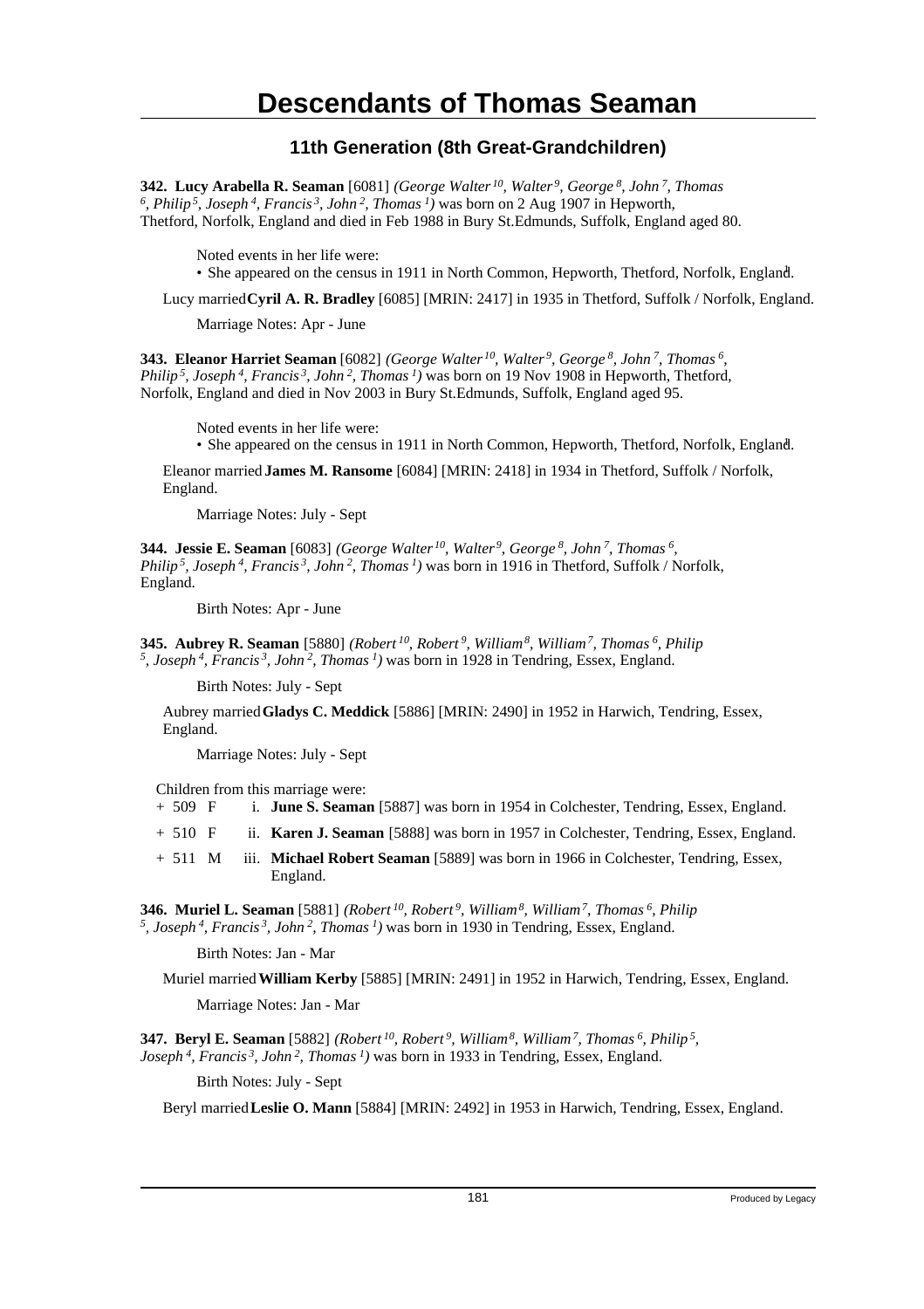Marriage Notes: July - Sept

**348. Heather C. D. Seaman** [5883] *(Robert<sup>10</sup>, Robert<sup>9</sup>, William<sup>8</sup>, William<sup>7</sup>, Thomas<sup>6</sup> , Philip<sup>5</sup>, Joseph<sup>4</sup>, Francis<sup>3</sup>, John<sup>2</sup>, Thomas<sup>1</sup>)* was born in 1949 in Harwich, Tendring, Essex, England.

Birth Notes: Apr - June

**349. Margery (Marjorie) V. Seaman** [5864] *(William George<sup>10</sup>, Robert<sup>9</sup>, William<sup>8</sup>, William<sup>7</sup> , Thomas<sup>6</sup>, Philip<sup>5</sup>, Joseph<sup>4</sup>, Francis<sup>3</sup>, John<sup>2</sup>, Thomas<sup>1</sup>)* was born in 1931 in Tendring, Essex, England.

Birth Notes: Apr - June

Margery married **John F. Bailey** [5878] [MRIN: 2494] in 1951 in Harwich, Tendring, Essex, England.

Marriage Notes: Oct - Dec

**350. Dennis William Seaman** [5865] *(William George<sup>10</sup>, Robert<sup>9</sup>, William<sup>8</sup>, William<sup>7</sup>, Thomas 6 , Philip<sup>5</sup>, Joseph<sup>4</sup>, Francis<sup>3</sup>, John<sup>2</sup>, Thomas<sup>1</sup>)* was born on 4 Oct 1932 in Tendring, Essex, England and died in Jan 1996 in Colchester, Tendring, Essex, England aged 63.

Dennis married **Shelia B. Clarke** [5874] [MRIN: 2496] in 1957 in Colchester, Tendring, Essex, England.

Marriage Notes: Oct - Dec

Children from this marriage were:<br>+  $512$  F i. **Sharon L. Sear** 

i. **Sharon L. Seaman** [5875] was born in 1958 in Colchester, Tendring, Essex, England.

+ 513 M ii. **Paul K. Seaman** [5876] was born in 1959 in Colchester, Tendring, Essex, England.

**351. Joan B. Seaman** [5866] *(William George<sup>10</sup>, Robert<sup>9</sup>, William<sup>8</sup>, William<sup>7</sup>, Thomas<sup>6</sup> , Philip<sup>5</sup>, Joseph<sup>4</sup>, Francis<sup>3</sup>, John<sup>2</sup>, Thomas<sup>1</sup>)* was born in 1936 in Tendring, Essex, England.

Birth Notes: Apr - June

Joan married **Norman V. Toy** [5873] [MRIN: 2497] in 1965 in Aylesbury, Buckinghamshire, England.

Marriage Notes: July - Sept

**352. Alan George Seaman** [5867] *(William George<sup>10</sup>, Robert<sup>9</sup>, William<sup>8</sup>, William<sup>7</sup>, Thomas 6 , Philip<sup>5</sup>, Joseph<sup>4</sup>, Francis<sup>3</sup>, John<sup>2</sup>, Thomas<sup>1</sup>)* was born on 10 Mar 1940 in Harwich, Tendring, Essex, England and died in Dec 2003 in Colchester, Tendring, Essex, England aged 63.

Alan married **Diane G. Cooper** [5870] [MRIN: 2499] in 1961 in Colchester, Tendring, Essex, England.

Marriage Notes: Jan - Mar

The child from this marriage was: + 514 F i. **Tracy A. Seaman** [5871] was born in 1961 in Colchester, Tendring, Essex, England.

**353. Sandra G. Seaman** [5868] *(William George<sup>10</sup>, Robert<sup>9</sup>, William<sup>8</sup>, William<sup>7</sup>, Thomas<sup>6</sup> , Philip<sup>5</sup>, Joseph<sup>4</sup>, Francis<sup>3</sup>, John<sup>2</sup>, Thomas<sup>1</sup>)* was born in 1946 in Harwich, Tendring, Essex, England.

Birth Notes: July - Sept

Sandra married **Stephen K. Lord** [5869] [MRIN: 2500] in 1968 in Colchester, Tendring, Essex, England.

Marriage Notes: Jan - Mar

**354. James Seaman** [5856] *(Alfred James<sup>10</sup>, Robert<sup>9</sup>, William<sup>8</sup>, William<sup>7</sup>, Thomas<sup>6</sup>, Philip 5 , Joseph<sup>4</sup>, Francis<sup>3</sup>, John<sup>2</sup>, Thomas<sup>1</sup>)* was born in 1937 in Tendring, Essex, England.

Birth Notes: Apr - June

James married **Coral L. Reed** [5860] [MRIN: 2502] in 1969 in Colchester, Tendring, Essex, England.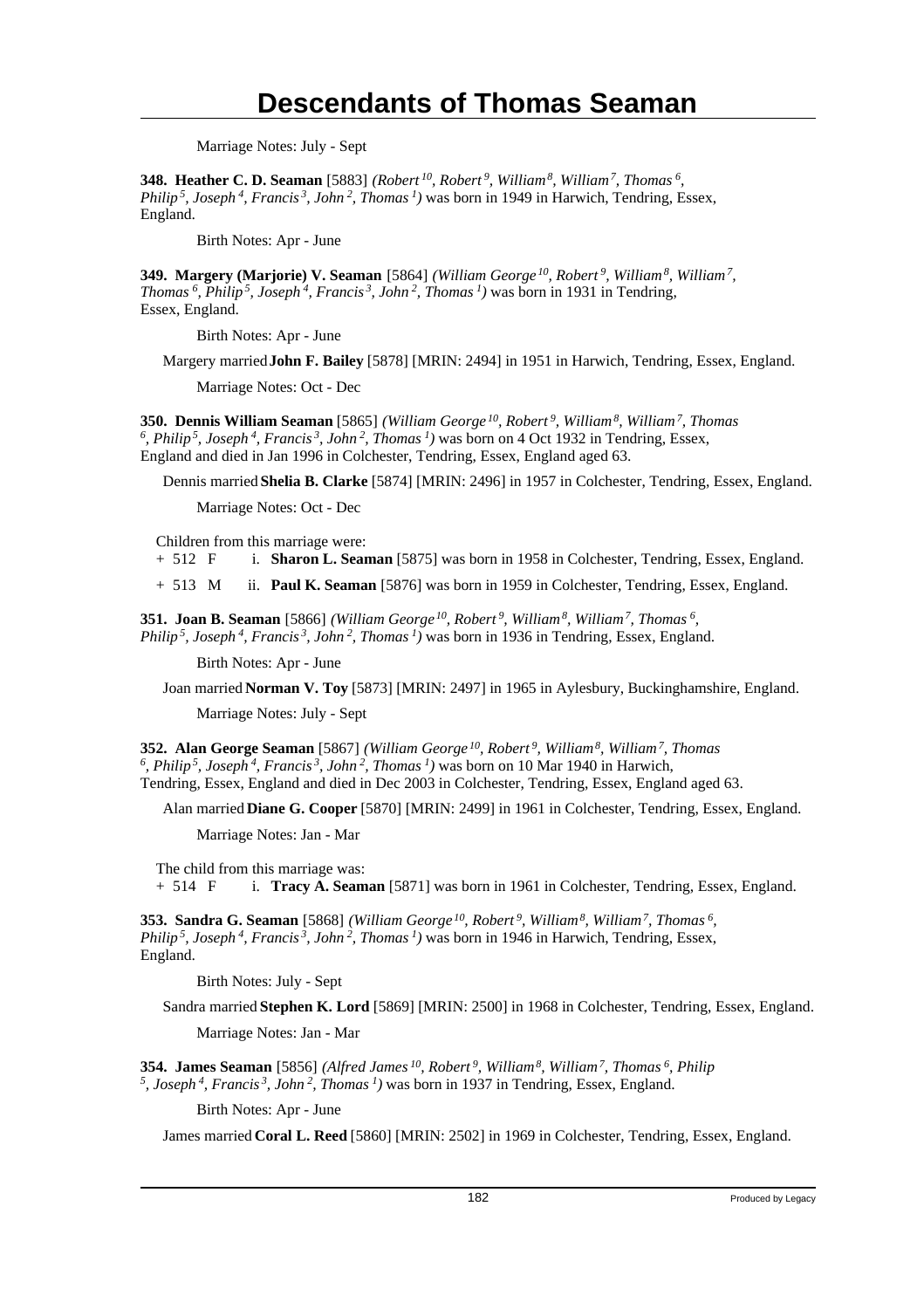Marriage Notes: Apr - June

Children from this marriage were:

- + 515 F i. **Charlotte Rebecca Seaman** [5861] was born in 1969 in Colchester, Tendring, Essex, England.
- + 516 M ii. **Daniel Sebastien Seaman** [5862] was born in 1971 in Colchester, Tendring, Essex, England.

**355. Andrew R. Seaman** [5857] *(Alfred James<sup>10</sup>, Robert<sup>9</sup>, William<sup>8</sup>, William<sup>7</sup>, Thomas<sup>6</sup> , Philip<sup>5</sup>, Joseph<sup>4</sup>, Francis<sup>3</sup>, John<sup>2</sup>, Thomas<sup>1</sup>)* was born in 1942 in Harwich, Tendring, Essex, England.

Birth Notes: July - Sept

Andrew married **Susan A. Walter** [5858] [MRIN: 2503] in 1967 in Colchester, Tendring, Essex, England.

Marriage Notes: July - Sept

The child from this marriage was:

+ 517 M i. **Benjamin James A. R. Seaman** [5859] was born in 1974 in Colchester, Tendring, Essex, England.

**356. Martha Elizabeth Kate Seaman** [5957] *(Arthur Albert<sup>10</sup>, Isaac<sup>9</sup>, Robert<sup>8</sup>, William<sup>7</sup> , Thomas<sup>6</sup>, Philip<sup>5</sup>, Joseph<sup>4</sup>, Francis<sup>3</sup>, John<sup>2</sup>, Thomas<sup>1</sup>)* was born in 1899 in Croydon, Surrey, England and died in 1957 in Croydon, Surrey, England aged 58.

Birth Notes: July - Sept

Death Notes: Jan - Mar

Noted events in her life were:

- She appeared on the census in 1901 in 102 Stanley Road, Croydon, Surrey, England.
- She appeared on the census in 1911 in 7 Kemble Road, Croydon, Surrey, England.

**357. Helen Seaman** [5958] *(Arthur Albert<sup>10</sup>, Isaac<sup>9</sup>, Robert<sup>8</sup>, William<sup>7</sup>, Thomas<sup>6</sup>, Philip 5 , Joseph<sup>4</sup>, Francis<sup>3</sup>, John<sup>2</sup>, Thomas<sup>1</sup>)* was born in 1901 in Croydon, Surrey, England.

Birth Notes: Oct - Dec

Noted events in her life were: • She appeared on the census in 1911 in 7 Kemble Road, Croydon, Surrey, England.

Helen married **Frederick J. Baker** [5962] [MRIN: 2466] in 1926 in Croydon, Surrey, England.

Marriage Notes: July - Sept

**358. Doris Emily Seaman** [5959] *(Arthur Albert<sup>10</sup>, Isaac<sup>9</sup>, Robert<sup>8</sup>, William<sup>7</sup>, Thomas<sup>6</sup> , Philip<sup>5</sup>, Joseph<sup>4</sup>, Francis<sup>3</sup>, John<sup>2</sup>, Thomas<sup>1</sup>)* was born on 11 Sep 1903 in Croydon, Surrey, England and died in 1973 in Maidstone, Kent, England aged 70.

Birth Notes: Oct - Dec

Death Notes: Oct - Dec

Noted events in her life were:

• She appeared on the census in 1911 in 7 Kemble Road, Croydon, Surrey, England.

Doris married **Harold Potter** [5964] [MRIN: 2464] in 1933 in Croydon, London, England.

Marriage Notes: July - Sept

**359. Arthur Isaac Seaman** [5960] *(Arthur Albert<sup>10</sup>, Isaac<sup>9</sup>, Robert<sup>8</sup>, William<sup>7</sup>, Thomas<sup>6</sup> , Philip<sup>5</sup>, Joseph<sup>4</sup>, Francis<sup>3</sup>, John<sup>2</sup>, Thomas<sup>1</sup>)* was born on 29 Dec 1904 in Croydon, Surrey, England and died in Jul 1989 in Torbay, Devon, England aged 84.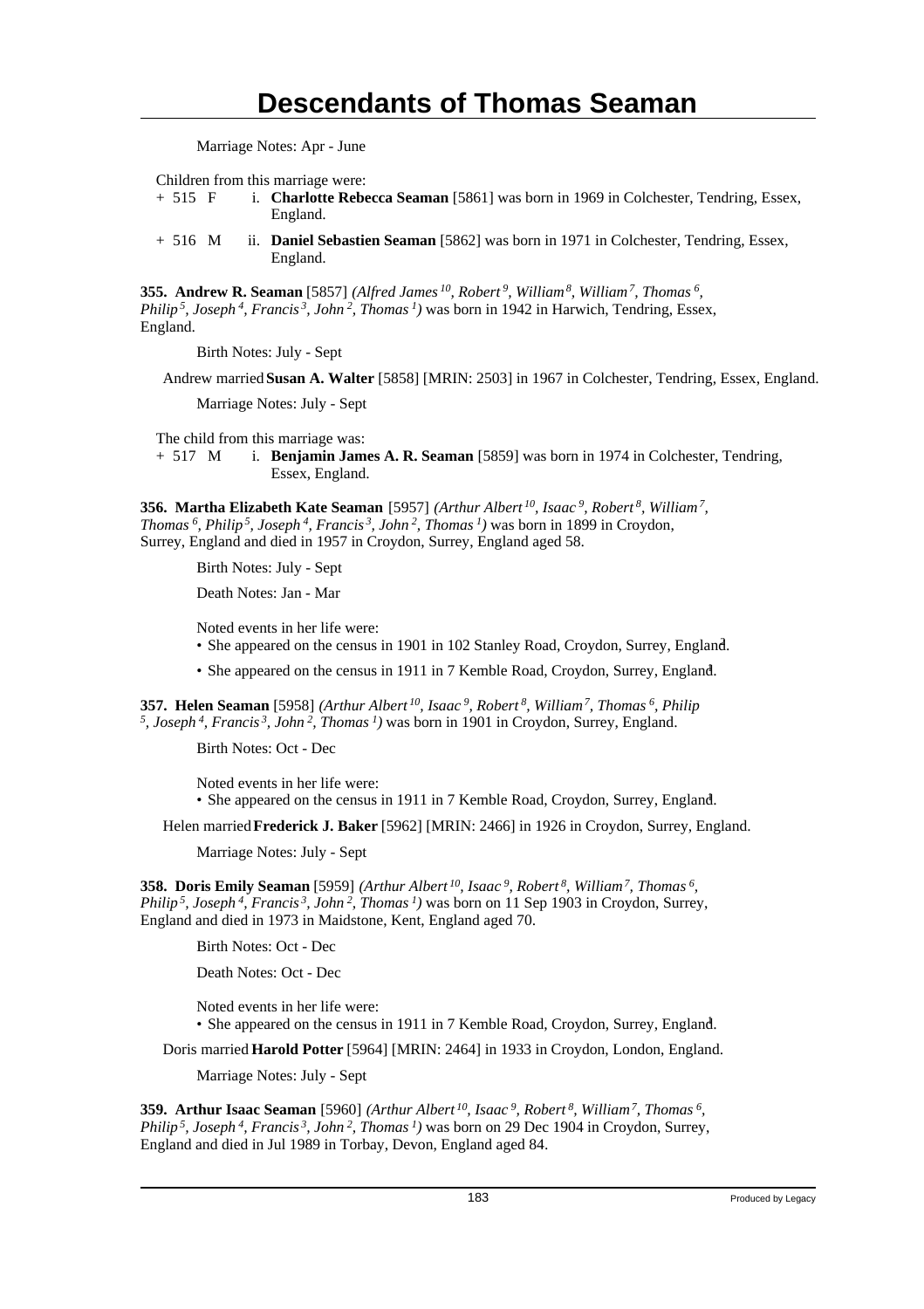Noted events in his life were:

• He appeared on the census in 1911 in 7 Kemble Road, Croydon, Surrey, England. <sup>1</sup>

Arthur married **Edith Florence E. Turner** [5963] [MRIN: 2465] in 1932 in Croydon, Surrey, England. Edith was born on 20 Feb 1906 in Lewisham, London, England and died in 1983 in Eastbourne, East Sussex, England aged 77.

Marriage Notes: July - Sept

**360. Marjorie Seaman** [5961] *(Arthur Albert<sup>10</sup>, Isaac<sup>9</sup>, Robert<sup>8</sup>, William<sup>7</sup>, Thomas<sup>6</sup> , Philip<sup>5</sup>, Joseph<sup>4</sup>, Francis<sup>3</sup>, John<sup>2</sup>, Thomas<sup>1</sup>)* was born in 1908 in Croydon, Surrey, England and died in 1924 in Croydon, Surrey, England aged 16.

Birth Notes: July - Sept

Death Notes: Oct - Dec

Noted events in her life were:

• She appeared on the census in 1911 in 7 Kemble Road, Croydon, Surrey, England. <sup>1</sup>

**361. Walter Ernest W. Seaman** [5942] *(Walter<sup>10</sup>, Isaac<sup>9</sup>, Robert<sup>8</sup>, William<sup>7</sup>, Thomas<sup>6</sup> , Philip<sup>5</sup>, Joseph<sup>4</sup>, Francis<sup>3</sup>, John<sup>2</sup>, Thomas<sup>1</sup>)* was born in 1900 in Stow, Suffolk, England and died in 1943 in Gipping, Hartismere, Suffolk, England aged 43.

Birth Notes: July - Sept

Death Notes: Oct - Dec

Noted events in his life were:

- He appeared on the census in 1901 in Union Street, Stowmarket, Stow, Suffolk, England. <sup>2</sup>
- He appeared on the census in 1911 in 61 Violet Hill Road, Stowmarket, Stow, Suffolk, England. <sup>1</sup>

Walter married **Florence E. Gibbs** [5955] [MRIN: 2468] in 1927 in Stow, Suffolk, England.

Marriage Notes: Jan - Mar

**362. Leslie George Seaman** [5943] *(Walter<sup>10</sup>, Isaac<sup>9</sup>, Robert<sup>8</sup>, William<sup>7</sup>, Thomas<sup>6</sup>, Philip 5 , Joseph<sup>4</sup>, Francis<sup>3</sup>, John<sup>2</sup>, Thomas<sup>1</sup>)* was born on 20 Mar 1906 in Stow, Suffolk, England and died in 1976 in Ipswich, Suffolk, England aged 70.

Death Notes: Apr - June

Noted events in his life were: • He appeared on the census in 1911 in 61 Violet Hill Road, Stowmarket, Stow, Suffolk, England. <sup>1</sup>

Leslie married **Florence Kate Beales** [5954] [MRIN: 2469] in 1932 in Hartismere, Suffolk, England. Florence was born on 15 Feb 1903 in Hartismere, Suffolk, England and died in 1975 in Gipping, Hartismere, Suffolk, England aged 72.

Marriage Notes: Oct - Dec

**363. Denis Reuben Seaman** [5944] *(Walter<sup>10</sup>, Isaac<sup>9</sup>, Robert<sup>8</sup>, William<sup>7</sup>, Thomas<sup>6</sup>, Philip 5 , Joseph<sup>4</sup>, Francis<sup>3</sup>, John<sup>2</sup>, Thomas<sup>1</sup>)* was born on 27 Jun 1912 in Stow, Suffolk, England and died in Dec 1998 in Bury St.Edmunds, Suffolk, England aged 86.

Birth Notes: July - Sept

Denis married **Lilian Irene Wright** [5945] [MRIN: 2473] in 1937 in Gipping, Hartismere, Suffolk, England. Lilian was born on 20 May 1915 in Stow, Suffolk, England and died in Nov 2005 in Bury St.Edmunds, Suffolk, England aged 90.

Marriage Notes: July - Sept

The child from this marriage was:

+ 518 M i. **Brian A. W. Seaman** [5946] was born in 1942 in Gipping, Hartismere, Suffolk, England.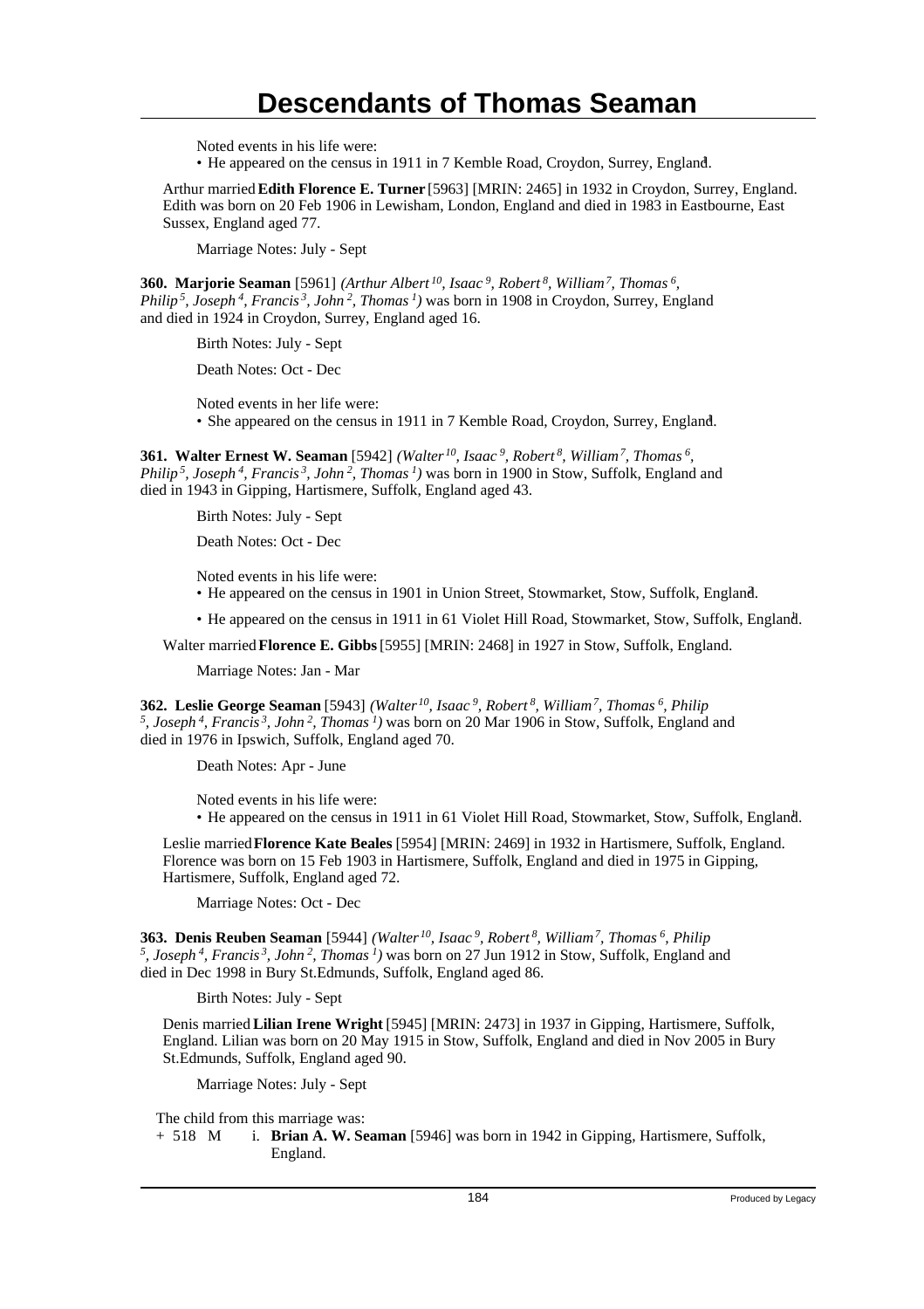**364. Kathleen Roseball Whitnall** [5938] *(George William<sup>10</sup>, Isaac<sup>9</sup>, Robert<sup>8</sup>, William<sup>7</sup> , Thomas<sup>6</sup>, Philip<sup>5</sup>, Joseph<sup>4</sup>, Francis<sup>3</sup>, John<sup>2</sup>, Thomas<sup>1</sup>)* was born in 1908 in Dover, Kent, England.

Birth Notes: Jan - Mar

Noted events in her life were:

• She appeared on the census in 1911 in 42 Regent Street, Stowmarket, Stow, Suffolk, England.

**365. William Arthur R. Seaman** [5939] *(George William<sup>10</sup>, Isaac<sup>9</sup>, Robert<sup>8</sup>, William<sup>7</sup>, Thomas 6 , Philip<sup>5</sup>, Joseph<sup>4</sup>, Francis<sup>3</sup>, John<sup>2</sup>, Thomas<sup>1</sup>)* was born in 1910 in Stow, Suffolk, England.

Birth Notes: Apr - June

Noted events in his life were: • He appeared on the census in 1911 in 42 Regent Street, Stowmarket, Stow, Suffolk, England.

**366. Leonora D. Seaman** [5940] *(George William<sup>10</sup>, Isaac<sup>9</sup>, Robert<sup>8</sup>, William<sup>7</sup>, Thomas<sup>6</sup> , Philip<sup>5</sup>, Joseph<sup>4</sup>, Francis<sup>3</sup>, John<sup>2</sup>, Thomas<sup>1</sup>)* was born in 1912 in Stow, Suffolk, England.

Birth Notes: Oct - Dec

**367. Gladys Flossie Seaman** [5931] *(Octavious<sup>10</sup>, Isaac<sup>9</sup>, Robert<sup>8</sup>, William<sup>7</sup>, Thomas<sup>6</sup> , Philip<sup>5</sup>, Joseph<sup>4</sup>, Francis<sup>3</sup>, John<sup>2</sup>, Thomas<sup>1</sup>)* was born in 1906 in Stow, Suffolk, England and died in 1983 in Gipping, Hartismere, Suffolk, England aged 77.

Birth Notes: Oct - Dec

Death Notes: July - Sept

Gladys married **Henry E. Stannard** [5936] [MRIN: 2476] in 1930 in Stow, Suffolk, England.

Marriage Notes: July - Sept

**368. Russell Seaman** [5932] *(Octavious<sup>10</sup>, Isaac<sup>9</sup>, Robert<sup>8</sup>, William<sup>7</sup>, Thomas<sup>6</sup>, Philip 5 , Joseph<sup>4</sup>, Francis<sup>3</sup>, John<sup>2</sup>, Thomas<sup>1</sup>)* was born on 24 May 1911 in Stow, Suffolk, England and died in 1975 in Gipping, Hartismere, Suffolk, England aged 64.

Birth Notes: July - Sept

Death Notes: Apr - June

Russell married **Constance Irene Dunningham** [5935] [MRIN: 2477] in 1936 in Gipping, Hartismere, Suffolk, England. Constance was born on 23 Aug 1909 in Samford, Suffolk, England and died in Mar 1996 in Gipping, Hartismere, Suffolk, England aged 86.

Marriage Notes: Oct - Dec

**369. Phyllis S. Seaman** [5933] *(Octavious<sup>10</sup>, Isaac<sup>9</sup>, Robert<sup>8</sup>, William<sup>7</sup>, Thomas<sup>6</sup>, Philip 5 , Joseph<sup>4</sup>, Francis<sup>3</sup>, John<sup>2</sup>, Thomas<sup>1</sup>)* was born in 1919 in Stow, Suffolk, England.

Birth Notes: Oct - Dec

Phyllis married **Alfred G. Wisker** [5934] [MRIN: 2478] in 1944 in Gipping, Hartismere, Suffolk, England.

Marriage Notes: Apr - June

**370. Ada R. Seaman** [5924] *(Bertie<sup>10</sup>, Isaac<sup>9</sup>, Robert<sup>8</sup>, William<sup>7</sup>, Thomas<sup>6</sup>, Philip<sup>5</sup> , Joseph<sup>4</sup>, Francis<sup>3</sup>, John<sup>2</sup>, Thomas<sup>1</sup>)* was born in 1913 in Stow, Suffolk, England.

Birth Notes: Jan - Mar

Ada married **John N. S. Aldridge** [5928] [MRIN: 2481] in 1938 in Gipping, Hartismere, Suffolk, England.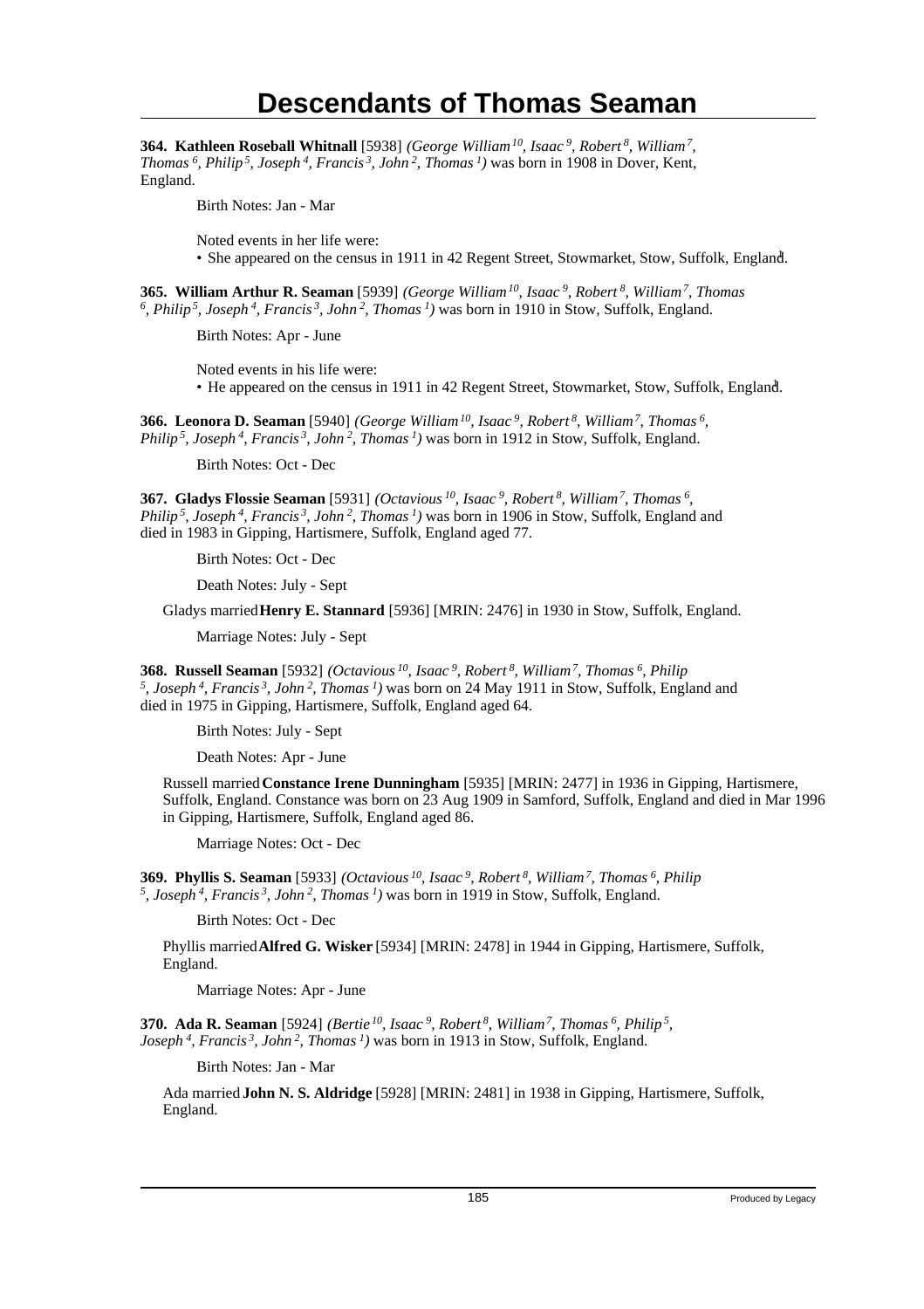Marriage Notes: July - Sept

**371. Ivy J. Seaman** [5925] *(Bertie<sup>10</sup>, Isaac<sup>9</sup>, Robert<sup>8</sup>, William<sup>7</sup>, Thomas<sup>6</sup>, Philip<sup>5</sup> , Joseph<sup>4</sup>, Francis<sup>3</sup>, John<sup>2</sup>, Thomas<sup>1</sup>)* was born in 1915 in Ipswich, Suffolk, England and died in 1964 in Romford, Essex, England aged 49.

Birth Notes: Oct - Dec

Death Notes: July - Sept

Ivy married **Reginald Hulkes** [5927] [MRIN: 2482] in 1946 in Gipping, Hartismere, Suffolk, England.

Marriage Notes: Oct - Dec

**372. Eric Albert Seaman** [5926] *(Bertie<sup>10</sup>, Isaac<sup>9</sup>, Robert<sup>8</sup>, William<sup>7</sup>, Thomas<sup>6</sup>, Philip<sup>5</sup> , Joseph<sup>4</sup>, Francis<sup>3</sup>, John<sup>2</sup>, Thomas<sup>1</sup>)* was born on 20 Sep 1920 in Ipswich, Suffolk, England and died in Jul 1992 in Mid Warks, Warwickshire, England aged 71.

**373. Alfred Jack Seaman** [5921] *(Frank Henry<sup>10</sup>, Isaac<sup>9</sup>, Robert<sup>8</sup>, William<sup>7</sup>, Thomas<sup>6</sup> , Philip<sup>5</sup>, Joseph<sup>4</sup>, Francis<sup>3</sup>, John<sup>2</sup>, Thomas<sup>1</sup>)* was born in 1909 in Stow, Suffolk, England.

Birth Notes: Apr - June

Noted events in his life were: • He appeared on the census in 1911 in 131 Lime Tree Place, Stowmarket, Stow, Suffolk, England. <sup>1</sup>

**374. Philip D. Seaman** [5922] *(Frank Henry<sup>10</sup>, Isaac<sup>9</sup>, Robert<sup>8</sup>, William<sup>7</sup>, Thomas<sup>6</sup>, Philip 5 , Joseph<sup>4</sup>, Francis<sup>3</sup>, John<sup>2</sup>, Thomas<sup>1</sup>)* was born in 1912 in Stow, Suffolk, England.

Birth Notes: Jan - Mar

**375. Frederick John Seaman** [5994] *(William Parker<sup>10</sup>, Frederick William<sup>9</sup>, John<sup>8</sup>, William<sup>7</sup> , Thomas<sup>6</sup>, Philip<sup>5</sup>, Joseph<sup>4</sup>, Francis<sup>3</sup>, John<sup>2</sup>, Thomas<sup>1</sup>)* was born on 15 Jul 1907 in Guildford, Surrey, England and died in Feb 1994 in Surrey N W, Surrey, England aged 86.

Frederick married **Irene M. Goody** [5999] [MRIN: 2452] in 1948 in Surrey N, Surrey, England.

Marriage Notes: July - Sept

**376. Winifred Louisa Seaman** [5995] *(William Parker<sup>10</sup>, Frederick William<sup>9</sup>, John<sup>8</sup>, William<sup>7</sup> , Thomas<sup>6</sup>, Philip<sup>5</sup>, Joseph<sup>4</sup>, Francis<sup>3</sup>, John<sup>2</sup>, Thomas<sup>1</sup>)* was born in 1910 in Guildford, Surrey, England.

Birth Notes: Apr - June

Winifred married **Harold Mugridge** [6000] [MRIN: 2451] in 1934 in Surrey N W, Surrey, England.

Marriage Notes: July - Sept

**377. Beryl Seaman** [5996] *(William Parker<sup>10</sup>, Frederick William<sup>9</sup>, John<sup>8</sup>, William<sup>7</sup>, Thomas<sup>6</sup> , Philip<sup>5</sup>, Joseph<sup>4</sup>, Francis<sup>3</sup>, John<sup>2</sup>, Thomas<sup>1</sup>)* was born in 1915 in Guildford, Surrey, England.

Birth Notes: Apr - June

Beryl married **Reginald J. Hinds** [6001] [MRIN: 2450] in 1937 in Surrey N W, Surrey, England.

Marriage Notes: July - Sept

**378. Gladys Seaman** [5997] *(William Parker<sup>10</sup>, Frederick William<sup>9</sup>, John<sup>8</sup>, William<sup>7</sup>, Thomas 6 , Philip<sup>5</sup>, Joseph<sup>4</sup>, Francis<sup>3</sup>, John<sup>2</sup>, Thomas<sup>1</sup>)* was born in 1915 in Guildford, Surrey, England.

Birth Notes: Apr - June

Gladys married **George A. Cooper** [6002] [MRIN: 2449] in 1940 in Surrey N W, Surrey, England.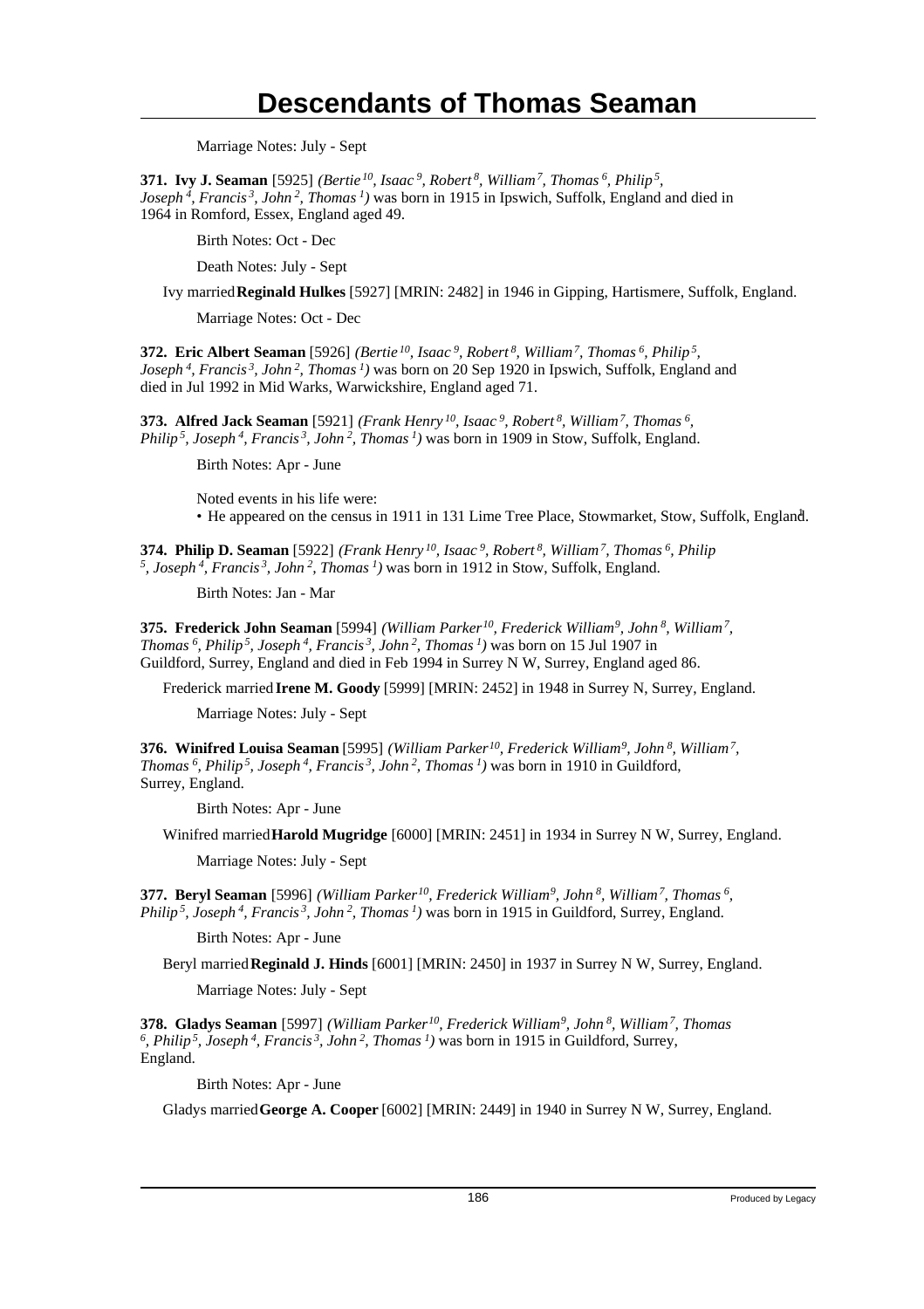Marriage Notes: July - Sept

**379. Edward P. Seaman** [5998] *(William Parker<sup>10</sup>, Frederick William<sup>9</sup>, John<sup>8</sup>, William<sup>7</sup> , Thomas<sup>6</sup>, Philip<sup>5</sup>, Joseph<sup>4</sup>, Francis<sup>3</sup>, John<sup>2</sup>, Thomas<sup>1</sup>)* was born in 1925 in Guildford, Surrey, England.

Birth Notes: Oct - Dec

Edward married **Olive R. Cooper** [6003] [MRIN: 2448] in 1951 in Surrey N W, Surrey, England.

Marriage Notes: Apr - June

The child from this marriage was:

+ 519 F i. **Mary L. Seaman** [6004] was born in 1953 in Surrey N W, Surrey, England.

**380. Barbara N. Seaman** [6007] *(John<sup>10</sup>, Frederick William<sup>9</sup>, John<sup>8</sup>, William<sup>7</sup>, Thomas<sup>6</sup> , Philip<sup>5</sup>, Joseph<sup>4</sup>, Francis<sup>3</sup>, John<sup>2</sup>, Thomas<sup>1</sup>)* was born in 1912 in Guildford, Surrey, England.

Birth Notes: July - Sept

**381. Jack Seaman** [6008] *(John<sup>10</sup>, Frederick William<sup>9</sup>, John<sup>8</sup>, William<sup>7</sup>, Thomas<sup>6</sup>, Philip 5 , Joseph<sup>4</sup>, Francis<sup>3</sup>, John<sup>2</sup>, Thomas<sup>1</sup>)* was born in 1913 in Guildford, Surrey, England and died in 1913 in Guildford, Surrey, England.

Birth Notes: Apr - June

Death Notes: Apr - June

**382. Joan E. Seaman** [6009] *(John<sup>10</sup>, Frederick William<sup>9</sup>, John<sup>8</sup>, William<sup>7</sup>, Thomas<sup>6</sup> , Philip<sup>5</sup>, Joseph<sup>4</sup>, Francis<sup>3</sup>, John<sup>2</sup>, Thomas<sup>1</sup>)* was born in 1921 in Guildford, Surrey, England.

Birth Notes: Apr - June

Joan married **William E. Tomkin** [6011] [MRIN: 2445] in 1943 in Surrey N W, Surrey, England.

Marriage Notes: Apr - June

**383. Hazel P. Seaman** [6010] *(John<sup>10</sup>, Frederick William<sup>9</sup>, John<sup>8</sup>, William<sup>7</sup>, Thomas<sup>6</sup> , Philip<sup>5</sup>, Joseph<sup>4</sup>, Francis<sup>3</sup>, John<sup>2</sup>, Thomas<sup>1</sup>)* was born in 1925 in Guildford, Surrey, England.

Birth Notes: Apr - June

**384. Cyril Albert Seaman** [6013] *(Albert Edward<sup>10</sup>, Frederick William<sup>9</sup>, John<sup>8</sup>, William<sup>7</sup> , Thomas<sup>6</sup>, Philip<sup>5</sup>, Joseph<sup>4</sup>, Francis<sup>3</sup>, John<sup>2</sup>, Thomas<sup>1</sup>)* was born on 18 Mar 1922 in Guildford, Surrey, England and died in Aug 1993 in Surrey S E, Surrey, England aged 71.

Cyril married **Eileen Miles** [6016] [MRIN: 2442] in 1946 in Alton, Hampshire, England.

Marriage Notes: Oct - Dec

Children from this marriage were:

- + 520 M i. **Robert Anthony Seaman** [6017] was born on 20 Jul 1949 in Surrey N W, Surrey, England.
- + 521 M ii. **Barry James Seaman** [6018] was born on 29 Oct 1953 in Surrey N W, Surrey, England.
- + 522 M iii. **David Glenvil Seaman** [6019] was born on 22 Oct 1956 in Surrey N W, Surrey, England.

**385. Patrick Arthur Seaman** [6014] *(Albert Edward<sup>10</sup>, Frederick William<sup>9</sup>, John<sup>8</sup>, William<sup>7</sup> , Thomas<sup>6</sup>, Philip<sup>5</sup>, Joseph<sup>4</sup>, Francis<sup>3</sup>, John<sup>2</sup>, Thomas<sup>1</sup>)* was born on 1 Oct 1930 in Guildford, Surrey, England and died in 1982 in Surrey N W, Surrey, England aged 52.

Death Notes: July - Sept

Patrick married **Elizabeth A. Napier** [6015] [MRIN: 2443] in 1978 in Surrey N W, Surrey, England.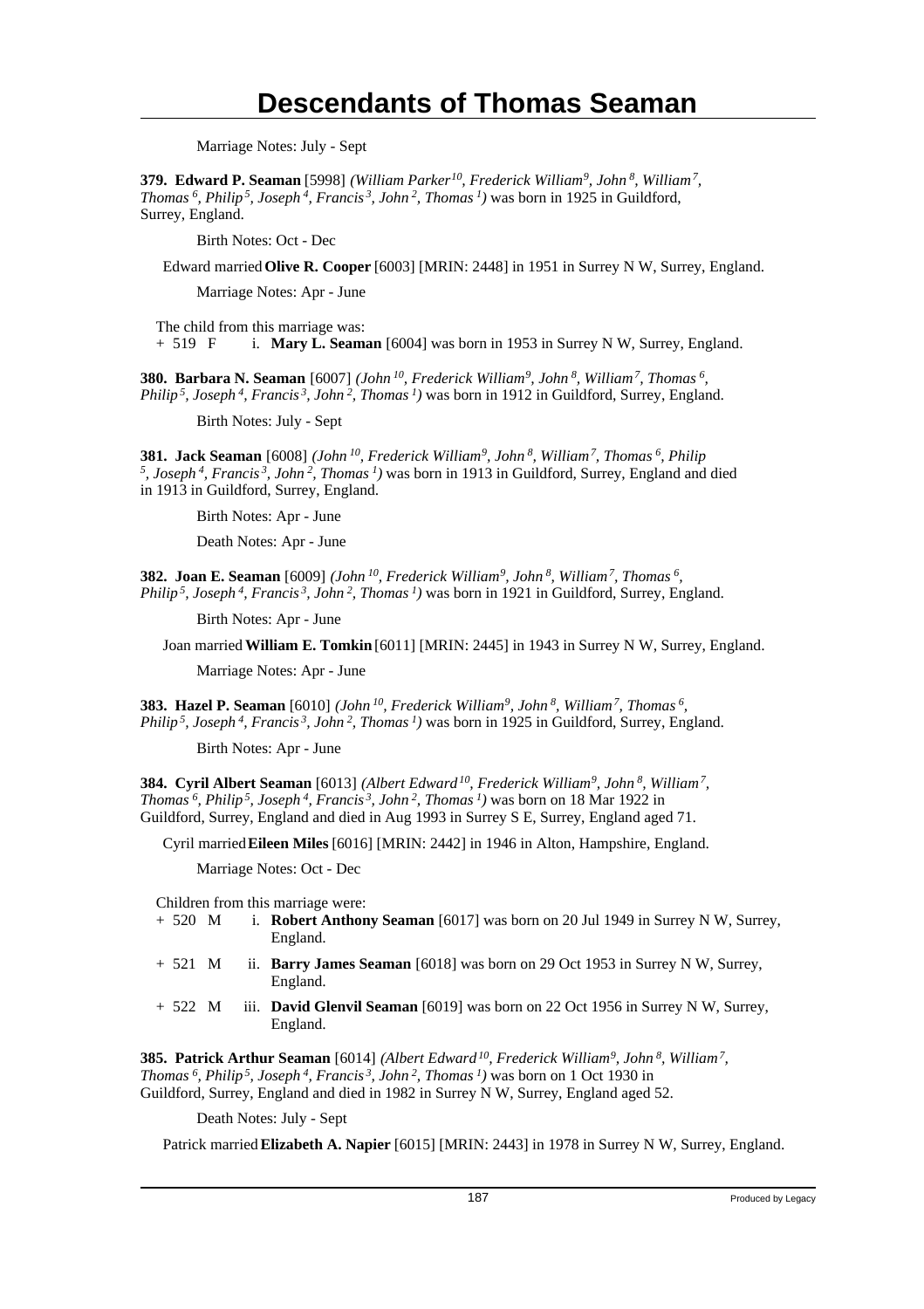Marriage Notes: Apr - June

**386. Joy P. Seaman** [6027] *(Frederick George<sup>10</sup>, Frederick William<sup>9</sup>, John<sup>8</sup>, William<sup>7</sup>, Thomas 6 , Philip<sup>5</sup>, Joseph<sup>4</sup>, Francis<sup>3</sup>, John<sup>2</sup>, Thomas<sup>1</sup>)* was born in 1926 in Guildford, Surrey, England.

Birth Notes: July - Sept

Joy married **Dennis B. Cooper** [6029] [MRIN: 2437] in 1951 in Surrey N W, Surrey, England.

Marriage Notes: Jan - Mar

**387. Jean M. Seaman** [6028] *(Frederick George<sup>10</sup>, Frederick William<sup>9</sup>, John<sup>8</sup>, William<sup>7</sup> , Thomas<sup>6</sup>, Philip<sup>5</sup>, Joseph<sup>4</sup>, Francis<sup>3</sup>, John<sup>2</sup>, Thomas<sup>1</sup>)* was born in 1932 in Guildford, Surrey, England.

Birth Notes: Jan - Mar

Jean married **Patrick G. Vahey** [6030] [MRIN: 2436] in 1955 in Surrey N W, Surrey, England.

Marriage Notes: Oct - Dec

**388. William George Seaman** [6048] *(William<sup>10</sup>, William<sup>9</sup>, Isaac<sup>8</sup>, William<sup>7</sup>, Thomas<sup>6</sup> , Philip<sup>5</sup>, Joseph<sup>4</sup>, Francis<sup>3</sup>, John<sup>2</sup>, Thomas<sup>1</sup>)* was born on 29 Apr 1905 in Tendring, Essex, England and died in 1978 in Braintree, Essex, England aged 73.

Death Notes: Oct - Dec

Noted events in his life were:

• He appeared on the census in 1911 in 13 Princess Street, Parkeston, Tendring, Essex, England.

**389. Agnes Rosina Seaman** [182]<sup>3</sup>  *(William James<sup>10</sup>, Luke<sup>9</sup>, Peter Batley<sup>8</sup>, Philip<sup>7</sup>, Philip 6 , Philip<sup>5</sup>, Joseph<sup>4</sup>, Francis<sup>3</sup>, John<sup>2</sup>, Thomas<sup>1</sup>)* was born in 1895 in Broken Hill, , New South Wales, Australia<sup>4</sup> and died in 1933 in Victoria, Australia aged 38.

Agnes married George Stephen Duthie [184]<sup>6</sup> [MRIN: 72] in 1915 in Victoria, Australia<sup>6</sup> George was born in 1888 and died in 1965 aged 77.

**390. William E. Seaman** [183]<sup>7</sup>  *(William James<sup>10</sup>, Luke<sup>9</sup>, Peter Batley<sup>8</sup>, Philip<sup>7</sup>, Philip<sup>6</sup> , Philip<sup>5</sup>, Joseph<sup>4</sup>, Francis<sup>3</sup>, John<sup>2</sup>, Thomas<sup>1</sup>)* was born in 1897 in Broken Hill, , New South Wales, Australia.<sup>7</sup>

Death Notes: Y

**391. Constance Thelma Seaman** [165]<sup>8</sup>  *(Eveline Rebecca Seaman<sup>10</sup>, David<sup>9</sup>, Peter Batley<sup>8</sup> , Philip<sup>7</sup>, Philip<sup>6</sup>, Philip<sup>5</sup>, Joseph<sup>4</sup>, Francis<sup>3</sup>, John<sup>2</sup>, Thomas<sup>1</sup>)* was born on 24 Apr 1901 in Goodwood, Adelaide, South Australia, Australiå and died on 15 Mar 1921 in Gawler, , South Australia, Australia<sup>9</sup> aged 19.

Constance married someone.

Her child was: + 523 F i. **Donald Henry Seaman** [166]<sup>10</sup> was born on 15 Jun 1920 in Gawler, , South Australia, Australia<sup>10</sup> and died on 18 Dec 1920 in Gawler, , South Australia, Australia<sup>11</sup>

**392. Thelma Ellen Mary Seaman** [193]<sup>12</sup> (Francis Harold<sup>10</sup>, David<sup>9</sup>, Peter Batley<sup>8</sup>, Philip<sup>7</sup>, *Philip<sup>6</sup>, Philip<sup>5</sup>, Joseph<sup>4</sup>, Francis<sup>3</sup>, John<sup>2</sup>, Thomas<sup>1</sup>)* was born on 25 Nov 1912 in Stepney, Adelaide, South Australia, Australia<sup>12</sup>

Death Notes: Y

**393. Lyel Preston Seaman** [122]<sup>13</sup> *(Thomas Philip<sup>10</sup>, Philip<sup>9</sup>, Peter Batley<sup>8</sup>, Philip<sup>7</sup>, Philip 6 , Philip<sup>5</sup>, Joseph<sup>4</sup>, Francis<sup>3</sup>, John<sup>2</sup>, Thomas<sup>1</sup>)* was born on 14 Dec 1895 in Glanville, , South Australia, Australia<sup>13</sup> and died on 9 Feb 1958 in Prospect, , South Australia, Australia<sup>4</sup> aged 62.

Lyel married **Alice Jane Manamly** [139]<sup>15</sup> [MRIN: 55] on 10 Apr 1918 in Hindmarch, Adelaide, South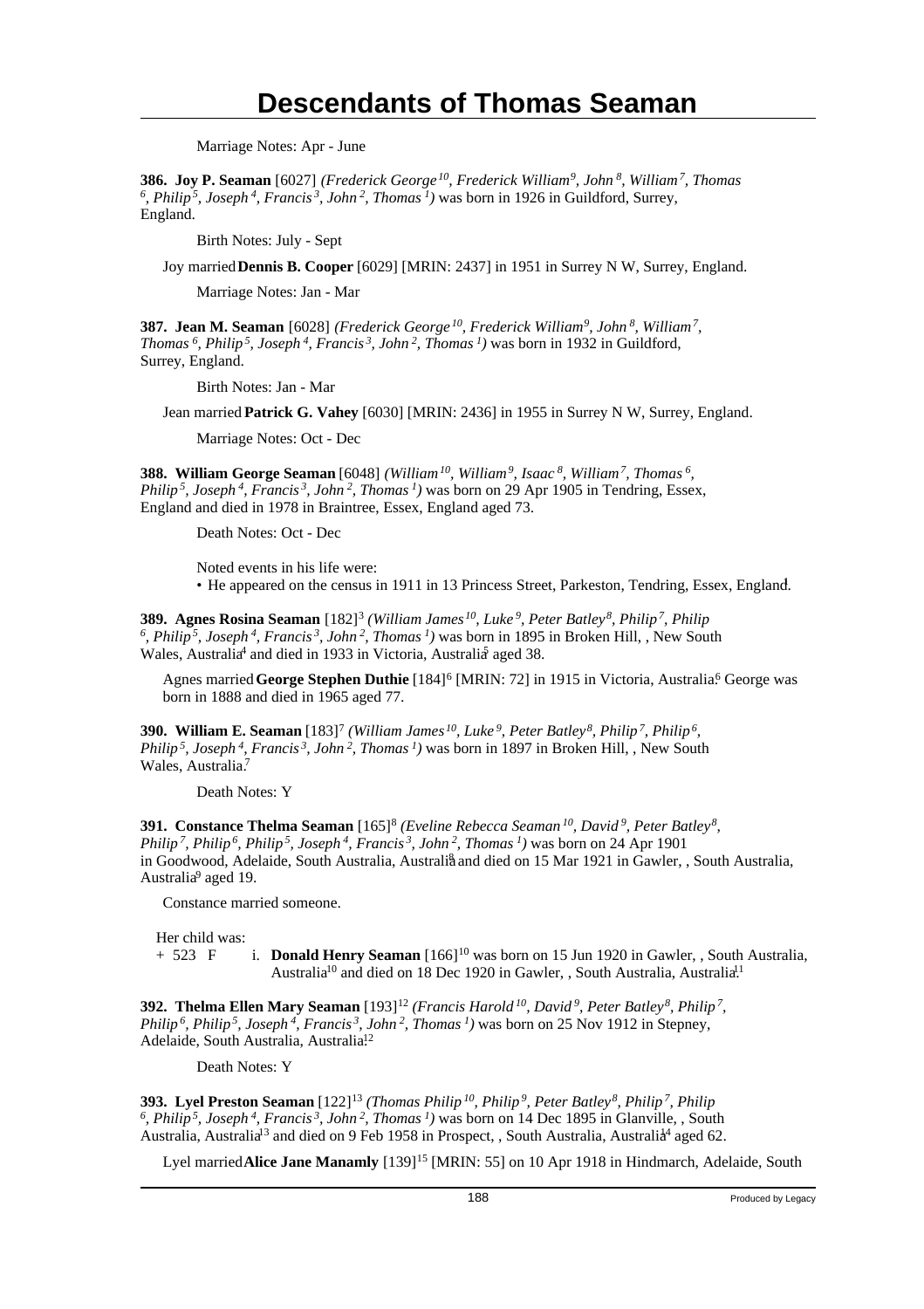Australia, Australia.<sup>15</sup> Alice was born about 1890.<sup>15</sup>

Children from this marriage were:

- + 524 F i. **Alice Mary Seaman** [144]<sup>16</sup> was born on 9 May 1919 in Mile End, Adelaide, South Australia, Australia.<sup>16</sup>
- + 525 F ii. **Mavis Ursula Isobell Seaman** [145]<sup>17</sup> was born on 16 Jul 1922 in Mile End, Adelaide, South Australia, Australia.<sup>17</sup>

**394. Laurence George Seaman** [192]<sup>18</sup> *(Thomas Philip<sup>10</sup>, Philip<sup>9</sup>, Peter Batley<sup>8</sup>, Philip<sup>7</sup> , Philip<sup>6</sup>, Philip<sup>5</sup>, Joseph<sup>4</sup>, Francis<sup>3</sup>, John<sup>2</sup>, Thomas<sup>1</sup>)* was born on 13 Nov 1900 in New Hamburg, , South Australia, Australia<sup>18</sup>

Death Notes: Y

Laurence married Vera Lanoma Totterdell [138]<sup>19</sup> [MRIN: 54] on 27 Dec 1921 in Kings Park, Adelaide, South Australia, Australia.<sup>19</sup> Vera was born about 1902.<sup>19</sup>

**395. Edwin John Seaman** [16]<sup>20</sup> *(Peter Batley<sup>10</sup>, Philip<sup>9</sup>, Peter Batley<sup>8</sup>, Philip<sup>7</sup>, Philip 6 , Philip<sup>5</sup>, Joseph<sup>4</sup>, Francis<sup>3</sup>, John<sup>2</sup>, Thomas<sup>1</sup>)* was born on 9 Aug 1899 in McLaren Vale, McLaren Vale, South Australia, Australia<sup>0</sup> and died on 16 Aug 1899 in McLaren Vale, McLaren Vale, South Australia, Australia<sup>21</sup>

**396. Edna Louise Seaman** [20]<sup>22</sup> (Peter Batley<sup>10</sup>, Philip<sup>9</sup>, Peter Batley<sup>8</sup>, Philip<sup>7</sup>, Philip<sup>6</sup>, *Philip<sup>5</sup>, Joseph<sup>4</sup>, Francis<sup>3</sup>, John<sup>2</sup>, Thomas<sup>1</sup>)* was born on 31 Aug 1900 in McLaren Vale, McLaren Vale, South Australia, Australia<sup>22</sup>

Death Notes: Y

Research Notes: Death not in SA index (to 1972)

Edna married **Ollie Holden Page** [74]<sup>23</sup> [MRIN: 14] on 6 Mar 1926 in McLaren Vale, McLaren Vale, South Australia, Australia<sup>24</sup> Ollie was born on 19 Aug 1903 in Adelaide North, Adelaide, South Australia, Australia<sup>23</sup> and died on 15 Jun 1965 in Oaklands Park, Adelaide, South Australia, Australia<sup>5</sup> aged 61.

Noted events in his life were: • He worked as a Railway Station Master.

**397. Hilda Madge Seaman** [53]<sup>26</sup> *(Peter Batley<sup>10</sup>, Philip<sup>9</sup>, Peter Batley<sup>8</sup>, Philip<sup>7</sup>, Philip 6 , Philip<sup>5</sup>, Joseph<sup>4</sup>, Francis<sup>3</sup>, John<sup>2</sup>, Thomas<sup>1</sup>)* was born on 10 Feb 1902 in McLaren Vale, McLaren Vale, South Australia, Australia<sup>26</sup>

Death Notes: Y

Hilda married **Clifton Thomas Edgecombe Ruth** [76]<sup>27</sup> [MRIN: 23] on 27 May 1933 in McLaren Vale, McLaren Vale, South Australia, Australia<sup>28</sup> Clifton was born on 18 May 1902 in Kenton Valley, , South Australia, Australia<sup>27</sup> and died on 8 Sep 1968 in Reynella, , South Australia, Australia<sup>9</sup> aged 66.

**398. Harold George Seaman** [31]<sup>30</sup> *(Peter Batley<sup>10</sup>, Philip<sup>9</sup>, Peter Batley<sup>8</sup>, Philip<sup>7</sup>, Philip 6 , Philip<sup>5</sup>, Joseph<sup>4</sup>, Francis<sup>3</sup>, John<sup>2</sup>, Thomas<sup>1</sup>)* was born on 23 Jun 1903 in McLaren Vale, McLaren Vale, South Australia, Australia<sup>30</sup> and died on 9 Aug 1971 in Adelaide, , South Australia, Australia<sup>31</sup> aged 68.

General Notes: Married 21 Jun 1930 to Winifred Frances Page

On leaving School, Harold started work for a Mr H.C. Herbert on a vineyard and later with his younger brother Stanley, purchased the 40 acre vineyard and fruit growing property on Tatachilla Rd McLaren Vale , the property was known as "Woodleigh" this was purchased from Mr Herbert. In about 1927 Harold bought Stanley's share of the property value, and after working the property through the depression and World War 2 years this was sold in 1949 to Mr Hugh Pridmore Harold then with his wife and family settled in BlackForest, a suburb of Adelaide and after a short time started work on the production line of Richards Industries, building motor vehicles, Chrysler, Dodge and DeSoto. This work was not of his liking and he was successful inobtaining a position with the SA Department of Agriculture as a Quarantine Officer, based at Port Adelaide. Over the years the family moved to other suburban homes at Westbourne Park and at 14 Paisley Ave, Torrens Park, In 1967 he contracted bowel cancer and retired from work. After major surgery he was unable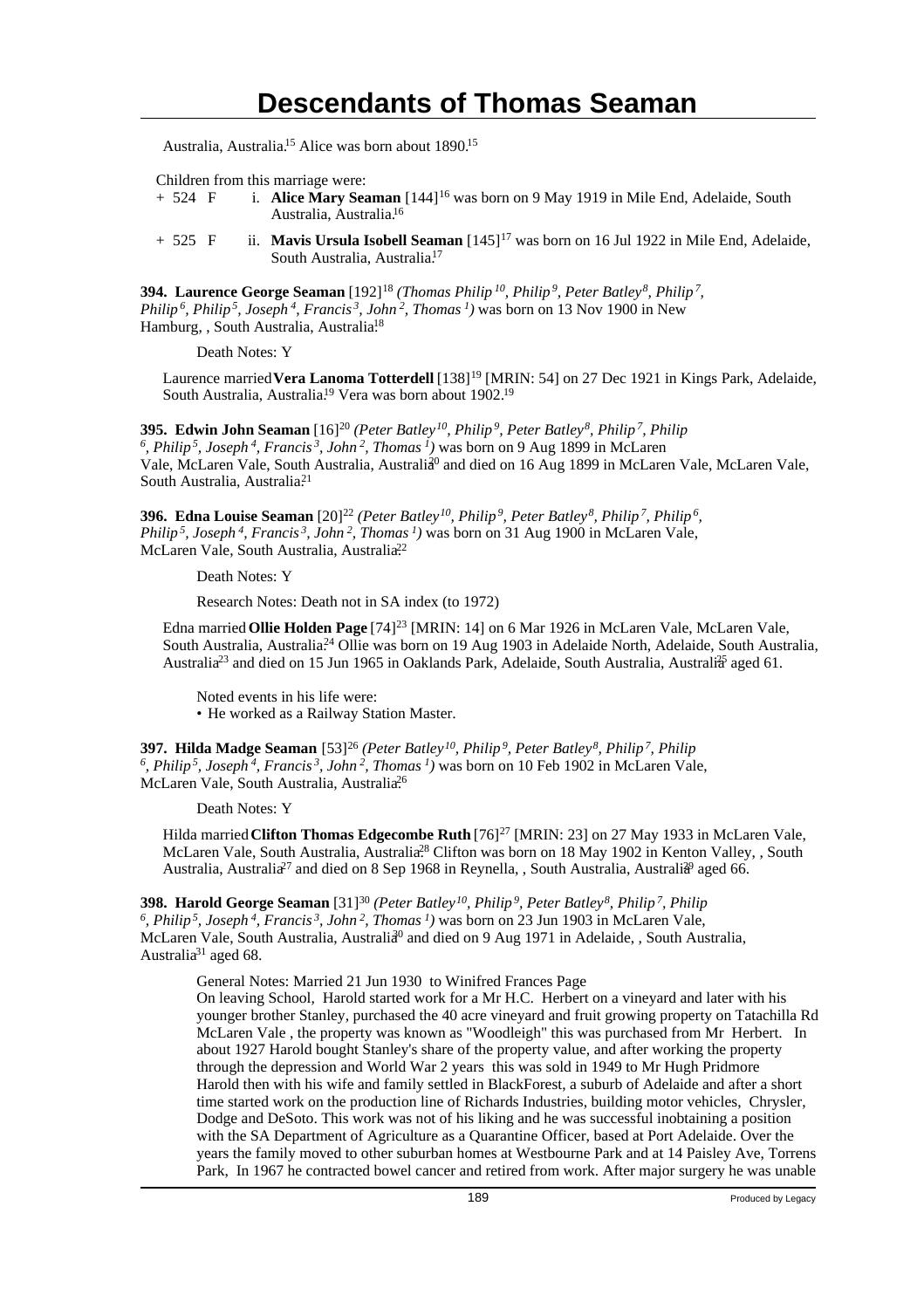to return to work and after another lot of surgery in 1971 he had a stoke and passed away. (in RAH)

Harold married **Winifred Frances Page** [17]<sup>32</sup> [MRIN: 9] on 21 Jun 1930 in Adelaide, , South Australia, Australia.<sup>33</sup> Winifred was born on 18 Feb 1902 in Clare, , South Australia, Australia<sup>2</sup> and died on 28 Feb 1988 in Adelaide, , South Australia, Australia aged 86.

Noted events in their marriage were:

• They resided at Private Residence, Seaman HG, Torrens Park in Torrens Park, Adelaide, South Australia, Australia. (Private Residence, Seaman HG, Torrens Park, 14 Paisley Avenue, Torrens Park, South Australia 5062, Australia.)

Children from this marriage were:

- + 526 M i. **David George Seaman** [18]<sup>34</sup> was born on 6 May 1931 in McLaren Vale, McLaren Vale, South Australia, Australia<sup>34</sup>
- + 527 F ii. **Pauline Seaman** [120] was born on 9 Nov 1933 in Adelaide North, Adelaide, South Australia, Australia and died on 18 Mar 2001 in Blackwood, Adelaide, South Australia, Australia aged 67.
- + 528 F iii. **Helen Mary Seaman** [131] was born on 3 Jul 1935 in Adelaide North, Adelaide, South Australia, Australia.
- + 529 F iv. **Gillian Seaman** [142] was born on 9 Oct 1944 in Adelaide North, Adelaide, South Australia, Australia.

**399. Evelyn Margaret Seaman** [64]<sup>35</sup> *(Peter Batley<sup>10</sup>, Philip<sup>9</sup>, Peter Batley<sup>8</sup>, Philip<sup>7</sup>, Philip 6 , Philip<sup>5</sup>, Joseph<sup>4</sup>, Francis<sup>3</sup>, John<sup>2</sup>, Thomas<sup>1</sup>)* was born on 17 Sep 1904 in McLaren Vale, McLaren Vale, South Australia, Australia<sup>5</sup> and died on 28 Jun 1984 aged 79.

Evelyn married **Alwyn William Burt** [77]<sup>36</sup> [MRIN: 27] on 22 Oct 1927 in McLaren Vale, McLaren Vale, South Australia, Australia.<sup>37</sup> Alwyn was born on 22 Mar 1899 in Younghusband, , South Australia, Australia<sup>36</sup> and died on 16 Oct 1974 in Mannum, Australia aged 75.

**400. Trixie Doreen Seaman** [75]<sup>38</sup> *(Peter Batley<sup>10</sup>, Philip<sup>9</sup>, Peter Batley<sup>8</sup>, Philip<sup>7</sup>, Philip 6 , Philip<sup>5</sup>, Joseph<sup>4</sup>, Francis<sup>3</sup>, John<sup>2</sup>, Thomas<sup>1</sup>)* was born on 12 Feb 1906 in McLaren Vale, McLaren Vale, South Australia, Australia<sup>8</sup> and died on 16 May 1985 aged 79.

Trixie married **Murray Clayson** [78]<sup>39</sup> [MRIN: 78] on 13 Jul 1929 in McLaren Vale, McLaren Vale, South Australia, Australia.<sup>40</sup> Murray was born on 2 Dec 1902 in Magill, Adelaide, South Australia, Australia<sup>39</sup> and died on 15 Dec 1958 in Adelaide, , South Australia, Australia<sup>1</sup> aged 56.

**401. Walter Roy Seaman** [86]<sup>42</sup> (Peter Batley<sup>10</sup>, Philip<sup>9</sup>, Peter Batley<sup>8</sup>, Philip<sup>7</sup>, Philip<sup>6</sup>, *Philip<sup>5</sup>, Joseph<sup>4</sup>, Francis<sup>3</sup>, John<sup>2</sup>, Thomas<sup>1</sup>)* was born on 14 Dec 1907 in McLaren Vale, McLaren Vale, South Australia, Australia<sup>2</sup> and died on 6 Mar 1908 in McLaren Vale, McLaren Vale, South Australia, Australia.<sup>43</sup>

General Notes: Death Cause: Gastroenteritis / Whooping Cough

**402. Stanley Allan Seaman** [97]<sup>44</sup> *(Peter Batley<sup>10</sup>, Philip<sup>9</sup>, Peter Batley<sup>8</sup>, Philip<sup>7</sup>, Philip 6 , Philip<sup>5</sup>, Joseph<sup>4</sup>, Francis<sup>3</sup>, John<sup>2</sup>, Thomas<sup>1</sup>)* was born on 1 Mar 1909 in McLaren Vale, McLaren Vale, South Australia, Australia<sup>44</sup> and died in Jan 1977 aged 67.

General Notes: Occupation: Deisel Electrician

Stanley married **Beryl Lilian Heinjus** [79]<sup>45</sup> [MRIN: 79] on 3 Nov 1934 in Parkside, Adelaide, South Australia, Australia.<sup>46</sup> Beryl was born on 16 Jul 1914 in Gawler, , South Australia, Australia<sup>7</sup> and died on 23 Jan 2000<sup>48</sup> aged 85.

Children from this marriage were:

+ 530 F i. **Valerie Joy Seaman** [180].<sup>49</sup>

+ 531 M ii. **Leslie Seaman** [181].<sup>49</sup>

**403. Myrtle Ellen Seaman** [119]<sup>50</sup> *(James Henry<sup>10</sup>, Philip<sup>9</sup>, Peter Batley<sup>8</sup>, Philip<sup>7</sup>, Philip 6 , Philip 5, Joseph 4, Francis 3, John 2, Thomas 1)* was born on 13 Sep 1905 in McLaren Vale,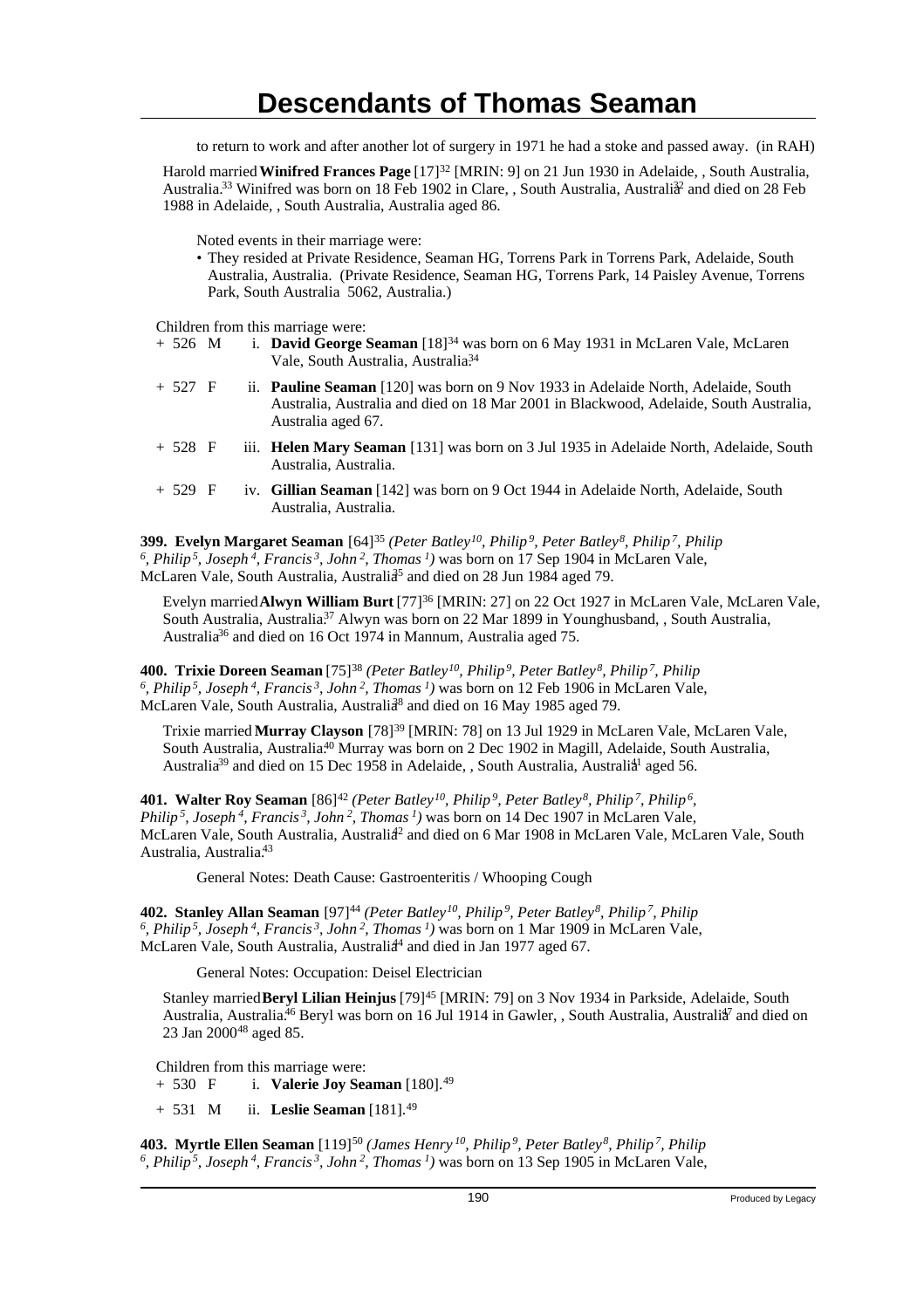McLaren Vale, South Australia, Australia.<sup>50</sup>

Death Notes: Y

**404. Ivy Stella Seaman** [114]<sup>51</sup> *(James Henry<sup>10</sup>, Philip<sup>9</sup>, Peter Batley<sup>8</sup>, Philip<sup>7</sup>, Philip<sup>6</sup> , Philip<sup>5</sup>, Joseph<sup>4</sup>, Francis<sup>3</sup>, John<sup>2</sup>, Thomas<sup>1</sup>)* was born on 5 Jul 1907 in McLaren Vale, McLaren Vale, South Australia, Australia<sup>51</sup> and died on 5 Oct 1956 in Murray Bridge, , South Australia, Australia<sup>52</sup> aged 49.

**405. Eva May Seaman** [115] *(James Henry<sup>10</sup>, Philip<sup>9</sup>, Peter Batley<sup>8</sup>, Philip<sup>7</sup>, Philip<sup>6</sup> , Philip<sup>5</sup>, Joseph<sup>4</sup>, Francis<sup>3</sup>, John<sup>2</sup>, Thomas<sup>1</sup>)* was born on 23 Jan 1910 in McLaren Vale, McLaren Vale, South Australia, Australia<sup>53</sup>

Death Notes: Y

Eva married **Walter George Semmens** [141]<sup>54</sup> [MRIN: 57] on 27 Sep 1930 in McLaren Vale, McLaren Vale, South Australia, Australia.<sup>54</sup> Walter was born about 1894.<sup>54</sup>

**406. Linda Olive Seaman** [116]<sup>55</sup> *(James Henry<sup>10</sup>, Philip<sup>9</sup>, Peter Batley<sup>8</sup>, Philip<sup>7</sup>, Philip 6 , Philip<sup>5</sup>, Joseph<sup>4</sup>, Francis<sup>3</sup>, John<sup>2</sup>, Thomas<sup>1</sup>)* was born on 14 Dec 1911 in Willunga, , South Australia, Australia.<sup>55</sup>

Death Notes: Y

**407. Philip James Seaman** [117]<sup>56</sup> *(James Henry<sup>10</sup>, Philip<sup>9</sup>, Peter Batley<sup>8</sup>, Philip<sup>7</sup> , Philip<sup>6</sup>, Philip<sup>5</sup>, Joseph<sup>4</sup>, Francis<sup>3</sup>, John<sup>2</sup>, Thomas<sup>1</sup>)* was born on 15 May 1914 in McLaren Vale, McLaren Vale, South Australia, Australia<sup>6</sup> died on 14 Jun 2004 aged 90, and was buried in Tumby Bay, , South Australia, Australia.

Philip married **Ella Muriel** [188] [MRIN: 74]. Ella died on 31 Oct 1998 and was buried in Tumby Bay, , South Australia, Australia.

**408. Edwin Frank Seaman** [118]<sup>57</sup> *(James Henry<sup>10</sup>, Philip<sup>9</sup>, Peter Batley<sup>8</sup>, Philip<sup>7</sup>, Philip 6 , Philip<sup>5</sup>, Joseph<sup>4</sup>, Francis<sup>3</sup>, John<sup>2</sup>, Thomas<sup>1</sup>)* was born on 25 Jun 1916 in McLaren Vale, McLaren Vale, South Australia, Australia<sup>57</sup>

Death Notes: Y

**409. Malcom Morgan Seaman** [30] *(Eli Semmens<sup>10</sup>, Philip<sup>9</sup>, Peter Batley<sup>8</sup>, Philip<sup>7</sup>, Philip<sup>6</sup> , Philip<sup>5</sup>, Joseph<sup>4</sup>, Francis<sup>3</sup>, John<sup>2</sup>, Thomas<sup>1</sup>)* was born on 4 Nov 1908 in McLaren Vale, McLaren Vale, South Australia, Australia<sup>58</sup>

Death Notes: Y

Malcom married Bessis Isabell Davis [93]<sup>59</sup> [MRIN: 34] on 12 Jun 1937 in Parkside, Adelaide, South Australia, Australia.<sup>60</sup> Bessis was born on 3 Dec 1909 in Wilmington, , South Australia, Australia<sup>[1</sup>]

**410. Raymond Phillip Seaman** [32]<sup>62</sup> *(Eli Semmens<sup>10</sup>, Philip<sup>9</sup>, Peter Batley<sup>8</sup>, Philip<sup>7</sup>, Philip 6 , Philip<sup>5</sup>, Joseph<sup>4</sup>, Francis<sup>3</sup>, John<sup>2</sup>, Thomas<sup>1</sup>)* was born on 2 Oct 1910 in McLaren Vale, McLaren Vale, South Australia, Australia<sup>2</sup> and died on 30 Mar 1976 aged 65.

Death Notes: Y

Raymond married Iris Lorna Elizabeth Crocker [130]<sup>63</sup> [MRIN: 49] on 9 Jan 1937 in McLaren Vale, McLaren Vale, South Australia, Australia<sup>64</sup> Iris was born on 22 Sep 1916 in Curramulka, , South Australia, Australia<sup>63</sup> and died in Aug 1995 in Adelaide, , South Australia, Australia aged 78.

**411. Gilbert Frederick Seaman** [34]<sup>65</sup> *(Eli Semmens<sup>10</sup>, Philip<sup>9</sup>, Peter Batley<sup>8</sup>, Philip<sup>7</sup>, Philip 6 , Philip<sup>5</sup>, Joseph<sup>4</sup>, Francis<sup>3</sup>, John<sup>2</sup>, Thomas<sup>1</sup>)* was born on 7 Sep 1912 in McLaren Vale, McLaren Vale, South Australia, Australia<sup>65</sup>

Death Notes: Y

Gilbert married Avenal Essie Fong [163]<sup>66</sup> [MRIN: 66] on 18 Apr 1935 in Adelaide East, Adelaide, South Australia, Australia.<sup>67</sup> Avenal was born on 14 Dec 1907 in Adelaide, , South Australia, Australia<sup>66</sup>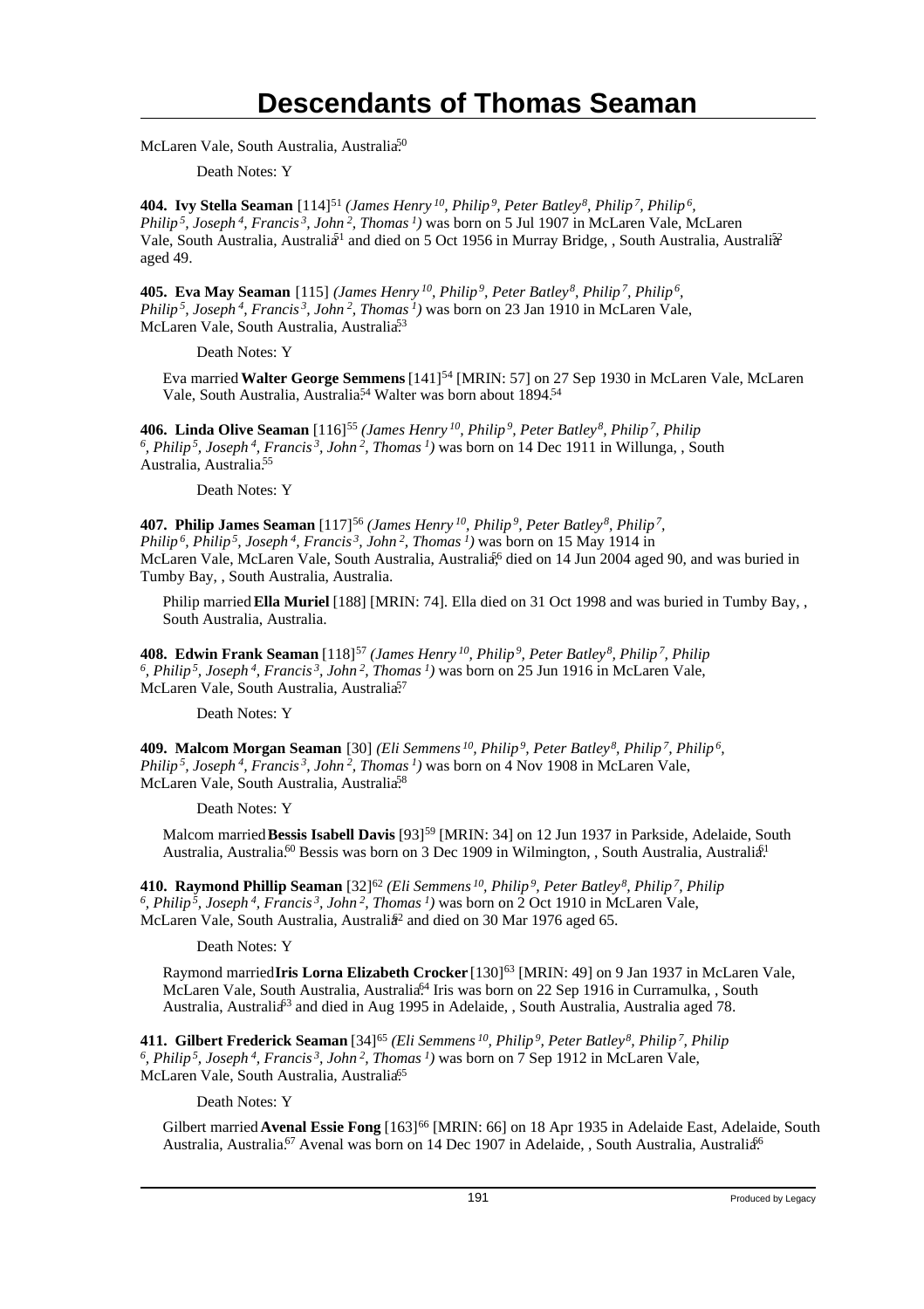**412. Ivan Rex Seaman** [35]<sup>68</sup> *(Eli Semmens<sup>10</sup>, Philip<sup>9</sup>, Peter Batley<sup>8</sup>, Philip<sup>7</sup>, Philip<sup>6</sup> , Philip<sup>5</sup>, Joseph<sup>4</sup>, Francis<sup>3</sup>, John<sup>2</sup>, Thomas<sup>1</sup>)* was born on 26 Oct 1914 in McLaren Vale, McLaren Vale, South Australia, Australia<sup>68</sup>

Death Notes: Y

**413. Eunice Dora Seaman** [36]<sup>69</sup> *(Eli Semmens<sup>10</sup>, Philip<sup>9</sup>, Peter Batley<sup>8</sup>, Philip<sup>7</sup>, Philip<sup>6</sup> , Philip<sup>5</sup>, Joseph<sup>4</sup>, Francis<sup>3</sup>, John<sup>2</sup>, Thomas<sup>1</sup>)* was born on 9 Feb 1916 in McLaren Vale, McLaren Vale, South Australia, Australia<sup>69</sup>

Death Notes: Y

**414. Percy Ross Seaman** [37]<sup>70</sup> *(Eli Semmens<sup>10</sup>, Philip<sup>9</sup>, Peter Batley<sup>8</sup>, Philip<sup>7</sup>, Philip<sup>6</sup> , Philip<sup>5</sup>, Joseph<sup>4</sup>, Francis<sup>3</sup>, John<sup>2</sup>, Thomas<sup>1</sup>)* was born on 24 Mar 1918 in McLaren Vale, McLaren Vale, South Australia, Australia<sup>70</sup>

Death Notes: Y

**415. Keith Seaman** [38]<sup>71</sup> *(Eli Semmens<sup>10</sup>, Philip<sup>9</sup>, Peter Batley<sup>8</sup>, Philip<sup>7</sup>, Philip<sup>6</sup> , Philip<sup>5</sup>, Joseph<sup>4</sup>, Francis<sup>3</sup>, John<sup>2</sup>, Thomas<sup>1</sup>)* was born on 11 Jun 1920 in McLaren Vale, McLaren Vale, South Australia, Australia<sup>71</sup>

**416. Ronald Stephen Seaman** [39]<sup>72</sup> (Eli Semmens<sup>10</sup>, Philip<sup>9</sup>, Peter Batley<sup>8</sup>, Philip<sup>7</sup>, Philip<sup>7</sup>, Philip<sup>5</sup>, Joseph<sup>4</sup>, Francis<sup>3</sup>, John<sup>2</sup>, Thomas<sup>1</sup>) was born on 21 Dec 1923 in McLaren Vale, McLaren Vale, South Australia, Australia<sup>72</sup> died on 2 Feb 1945 in Germany<sup>73</sup> aged 21, and was buried in REICHSWALD FOREST WAR CEMETERY?3

Death Notes: Pilot Officer '417898' Royal Australian Air Force

Burial Notes: REICHSWALD FOREST WAR CEMETERY Joint grave 1. B. 17-18.

SON OF ELI SEMMENS SEAMAN AND ETHEL MAUD SEAMAN, OF MCLAREN VALE, SOUTH AUSTRALIA.

**417. Olive Jean Seaman** [146]<sup>74</sup> *(Cyril James Nixon<sup>10</sup>, Peter<sup>9</sup>, Peter Batley<sup>8</sup>, Philip<sup>7</sup>, Philip 6 , Philip<sup>5</sup>, Joseph<sup>4</sup>, Francis<sup>3</sup>, John<sup>2</sup>, Thomas<sup>1</sup>)* was born on 20 Jun 1912 in Hyde Park, Adelaide, South Australia, Australia<sup>74</sup>

Death Notes: Y

**418. Brenda Minnie Seaman** [147]<sup>75</sup> *(Cyril James Nixon<sup>10</sup>, Peter<sup>9</sup>, Peter Batley<sup>8</sup>, Philip<sup>7</sup> , Philip<sup>6</sup>, Philip<sup>5</sup>, Joseph<sup>4</sup>, Francis<sup>3</sup>, John<sup>2</sup>, Thomas<sup>1</sup>)* was born on 9 Nov 1913 in Hyde Park, Adelaide, South Australia, Australia<sup>75</sup>

Death Notes: Y

**419. Ralph Ellis Seaman** [148]<sup>76</sup> *(Cyril James Nixon<sup>10</sup>, Peter<sup>9</sup>, Peter Batley<sup>8</sup>, Philip<sup>7</sup>, Philip 6 , Philip<sup>5</sup>, Joseph<sup>4</sup>, Francis<sup>3</sup>, John<sup>2</sup>, Thomas<sup>1</sup>)* was born on 13 Jul 1917 in Unley, Adelaide, South Australia, Australia<sup>76</sup>

Death Notes: Y

Ralph married someone.

His child was:

+ 532 F i. **Judy Anne Seaman** [159]<sup>77</sup> was born on 12 Jul 1956 in Glanville, , South Australia, Australia<sup>77</sup> and died on 13 Jul 1956 in Glenelg, Adelaide, South Australia, Australia<sup>7</sup>

**420. Bruce Malvern Seaman** [149]<sup>78</sup> *(Cyril James Nixon<sup>10</sup>, Peter<sup>9</sup>, Peter Batley<sup>8</sup>, Philip<sup>7</sup> , Philip<sup>6</sup>, Philip<sup>5</sup>, Joseph<sup>4</sup>, Francis<sup>3</sup>, John<sup>2</sup>, Thomas<sup>1</sup>)* was born on 7 Aug 1919 in Unley, Adelaide, South Australia, Australia<sup>78</sup>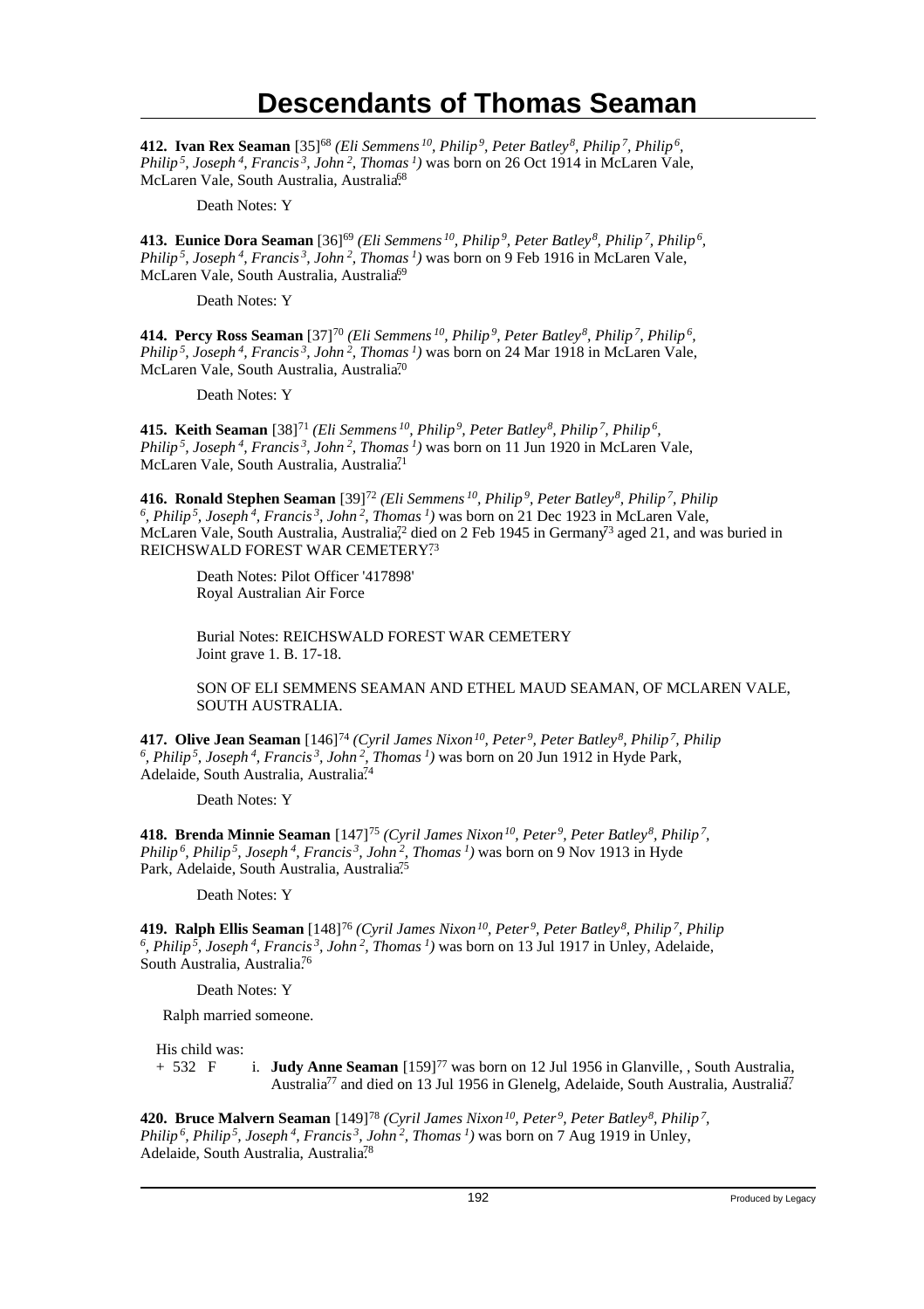**421. Coralie May Seaman** [150]<sup>79</sup> *(Cyril James Nixon<sup>10</sup>, Peter<sup>9</sup>, Peter Batley<sup>8</sup>, Philip<sup>7</sup> , Philip<sup>6</sup>, Philip<sup>5</sup>, Joseph<sup>4</sup>, Francis<sup>3</sup>, John<sup>2</sup>, Thomas<sup>1</sup>)* was born on 20 Jan 1926 in Parkside, Adelaide, South Australia, Australia<sup>79</sup>

**422. Annie Florence Seaman** [156]<sup>80</sup> (Arthur James<sup>10</sup>, Elisha<sup>9</sup>, Peter Batley<sup>8</sup>, Philip<sup>7</sup>, *Philip<sup>6</sup>, Philip<sup>5</sup>, Joseph<sup>4</sup>, Francis<sup>3</sup>, John<sup>2</sup>, Thomas<sup>1</sup>)* was born on 21 Jan 1892 in Adelaide, , South Australia, Australia<sup>80</sup>

Death Notes: Y

Annie married **George Percival Godfrey** [125]<sup>81</sup> [MRIN: 44] on 14 Feb 1912 in Adelaide, , South Australia, Australia.<sup>82</sup> George was born on 8 Aug 1892 in Norwood, Adelaide, South Australia, Australia<sup>81</sup> and died on 5 Jan 1971 in Adelaide, , South Australia, Australi<sup>33</sup> aged 78.

**423. Percy Harold Seaman** [195]<sup>84</sup> *(Ernest George<sup>10</sup>, Elisha<sup>9</sup>, Peter Batley<sup>8</sup>, Philip<sup>7</sup>, Philip 6 , Philip<sup>5</sup>, Joseph<sup>4</sup>, Francis<sup>3</sup>, John<sup>2</sup>, Thomas<sup>1</sup>)* was born on 2 Dec 1903 in Norwood, Adelaide, South Australia, Australia<sup>84</sup> and died on 17 Jan 1963 in Adelaide, , South Australia, Australia<sup>§5</sup> aged 59.

Percy married **Winifred May Bradley** [128]<sup>86</sup> [MRIN: 47] on 12 Mar 1935 in Kensington, Adelaide, South Australia, Australia<sup>87</sup> Winifred was born on 14 Oct 1902 in Parkside, Adelaide, South Australia, Australia.<sup>86</sup>

**424. David Ernest Seaman** [143]<sup>88</sup> *(Ernest George<sup>10</sup>, Elisha<sup>9</sup>, Peter Batley<sup>8</sup>, Philip<sup>7</sup>, Philip 6 , Philip<sup>5</sup>, Joseph<sup>4</sup>, Francis<sup>3</sup>, John<sup>2</sup>, Thomas<sup>1</sup>)* was born on 24 Jul 1906 in Norwood, Adelaide, South Australia, Australia<sup>88</sup>

Death Notes: Y

David married Violet Maud Foweraker [162]<sup>89</sup> [MRIN: 50] on 31 Oct 1931 in Norwood, Adelaide, South Australia, Australia.<sup>90</sup> Violet was born on 9 Feb 1909 in Norwood, Adelaide, South Australia, Australia.<sup>89</sup>

**425. Muriel Daphne Seaman** [168]<sup>91</sup> *(Cecil Frank<sup>10</sup>, Elisha<sup>9</sup>, Peter Batley<sup>8</sup>, Philip<sup>7</sup>, Philip 6 , Philip<sup>5</sup>, Joseph<sup>4</sup>, Francis<sup>3</sup>, John<sup>2</sup>, Thomas<sup>1</sup>)* was born in 1906 in Annandale, , New South Wales, Australia<sup>92</sup> and died in 1971 in Victoria, Australia<sup>93</sup> aged 65.

Muriel married George Earnest Tilling [178]<sup>94</sup> [MRIN: 76] in 1932 in Victoria, Australia<sup>95</sup> George was born in 1905 in Richmond, Melbourne, Victoria, Australia<sup>96</sup>

**426. Alice Zeta Seaman** [174]<sup>97</sup> (Cecil Frank<sup>10</sup>, Elisha<sup>9</sup>, Peter Batley<sup>8</sup>, Philip<sup>7</sup>, Philip<sup>6</sup>, *Philip<sup>5</sup>, Joseph<sup>4</sup>, Francis<sup>3</sup>, John<sup>2</sup>, Thomas<sup>1</sup>)*.

Alice married **Bruce Crawford** [170]<sup>98</sup> [MRIN: 69] in 1939 in Victoria, Australia<sup>99</sup> Bruce was born about 1909<sup>100</sup> and died in 1964 in Victoria, Australia<sup>00</sup> aged about 55.

**427. Lincoln Herbert Seaman** [177]<sup>101</sup> (Cecil Frank<sup>10</sup>, Elisha<sup>9</sup>, Peter Batley<sup>8</sup>, Philip<sup>7</sup>, *Philip<sup>6</sup>, Philip<sup>5</sup>, Joseph<sup>4</sup>, Francis<sup>3</sup>, John<sup>2</sup>, Thomas<sup>1</sup>)* was born in 1908 in Freemantle, , Western Australia, Australia<sup>02</sup> and died in 1967 in Melbourne, , Victoria, Australia<sup>03</sup> aged 59.

Lincoln married **Vera Olive Beatrice Mullis** [179]<sup>104</sup> [MRIN: 67] in 1933 in Victoria, Australia.<sup>104</sup>

**428. Garfield Cecil Seaman** [176]<sup>97</sup> *(Cecil Frank<sup>10</sup>, Elisha<sup>9</sup>, Peter Batley<sup>8</sup>, Philip<sup>7</sup>, Philip 6 , Philip<sup>5</sup>, Joseph<sup>4</sup>, Francis<sup>3</sup>, John<sup>2</sup>, Thomas<sup>1</sup>)*.

Garfield married Eva Victoria Oliver [169]<sup>105</sup> [MRIN: 68] in 1939 in Victoria, Australia.<sup>106</sup> Eva was born in 1916 in Kensington, Melbourne, Victoria, Australia<sup>105</sup> Another name for Eva was Eve Victoria<sup>106</sup>

**429. Mildred Florence Seaman** [160]<sup>107</sup> (Cecil Frank<sup>10</sup>, Elisha<sup>9</sup>, Peter Batley<sup>8</sup>, Philip<sup>7</sup>, *Philip<sup>6</sup>, Philip<sup>5</sup>, Joseph<sup>4</sup>, Francis<sup>3</sup>, John<sup>2</sup>, Thomas<sup>1</sup>)* was born about 1915<sup>107</sup> and died on 1 Jul 1921 in Adelaide, , South Australia, Australia<sup>07</sup> aged about 6.

**430. Cecil Victor Seaman** [152]<sup>108</sup> *(Frederick Albert<sup>10</sup>, Elisha<sup>9</sup>, Peter Batley<sup>8</sup>, Philip<sup>7</sup> , Philip<sup>6</sup>, Philip<sup>5</sup>, Joseph<sup>4</sup>, Francis<sup>3</sup>, John<sup>2</sup>, Thomas<sup>1</sup>)* was born on 1 Mar 1911 in Thebarton, Adelaide, South Australia, Australia<sup>108</sup>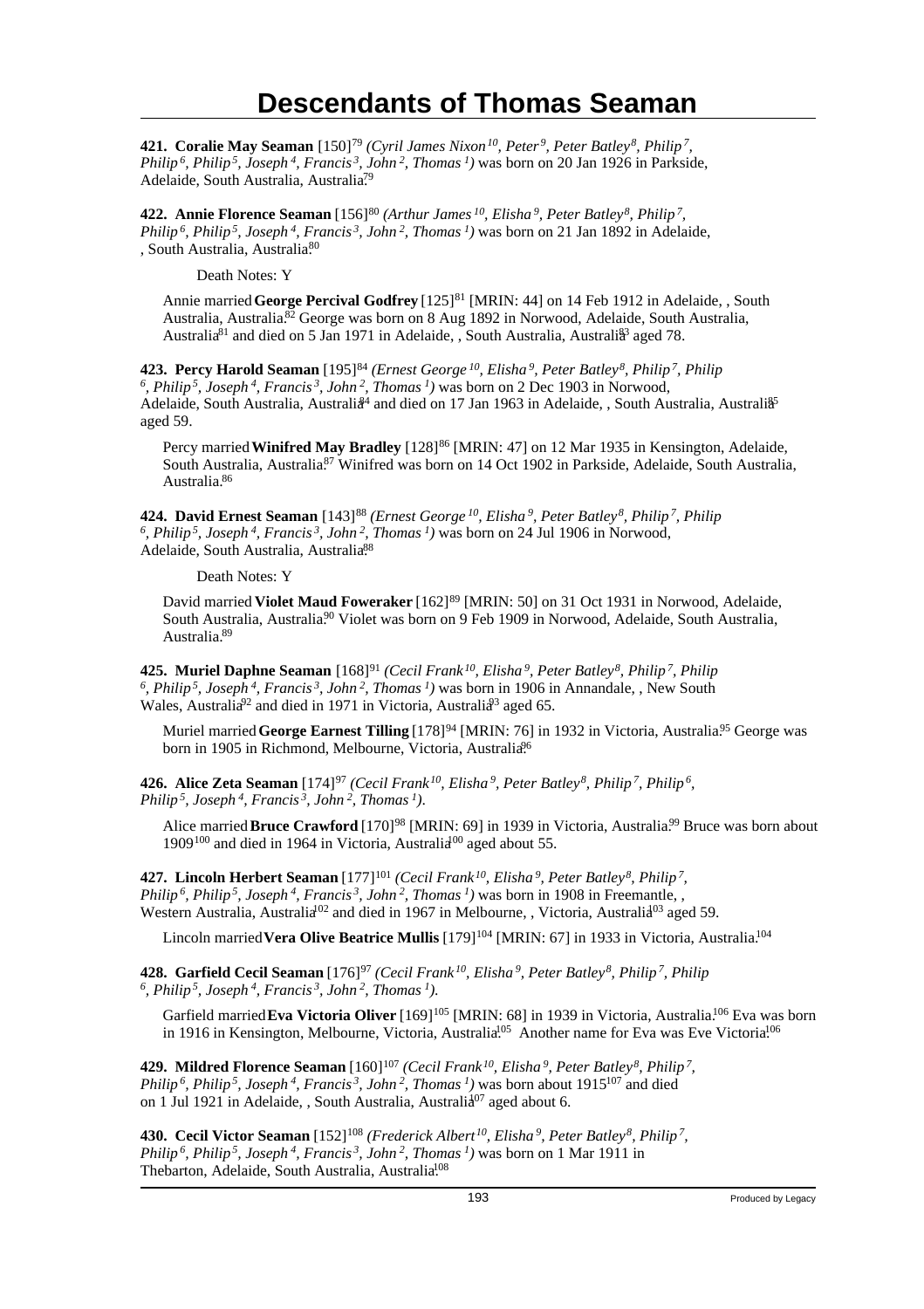Death Notes: Y

**431. Raymond Arthur Seaman** [154]<sup>109</sup> *(Frederick Albert<sup>10</sup>, Elisha<sup>9</sup>, Peter Batley<sup>8</sup>, Philip<sup>7</sup> , Philip<sup>6</sup>, Philip<sup>5</sup>, Joseph<sup>4</sup>, Francis<sup>3</sup>, John<sup>2</sup>, Thomas<sup>1</sup>)* was born on 18 Jun 1913 in Torrensville, Adelaide, South Australia, Australia<sup>109</sup>

Death Notes: Y

Raymond married Linda Hounslow [129]<sup>110</sup> [MRIN: 48] on 10 Aug 1935 in Thebarton, Adelaide, South Australia, Australia.<sup>111</sup> Linda was born on 14 Feb 1910 in Thebarton, Adelaide, South Australia, Australia.<sup>110</sup>

**432. Beryl Eileen Seaman** [155]<sup>112</sup> *(Frederick Albert<sup>10</sup>, Elisha<sup>9</sup>, Peter Batley<sup>8</sup>, Philip<sup>7</sup> , Philip<sup>6</sup>, Philip<sup>5</sup>, Joseph<sup>4</sup>, Francis<sup>3</sup>, John<sup>2</sup>, Thomas<sup>1</sup>)* was born on 22 Sep 1924 in Torrensville, Adelaide, South Australia, Australia<sup>112</sup>

**433. William G. Seaman** [1565] *(William<sup>10</sup>, Elijah<sup>9</sup>, Elisha<sup>8</sup>, Philip<sup>7</sup>, Philip<sup>6</sup>, Philip<sup>5</sup> , Joseph<sup>4</sup>, Francis<sup>3</sup>, John<sup>2</sup>, Thomas<sup>1</sup>)* was born in 1885 in St. Osyth Heath, Essex, England.

Birth Notes: Apr - Jun

Death Notes: Y

Noted events in his life were:

- He appeared on the census in 1891 in 143 Clophs Lane, Thorpe le soken, Essex, England.<sup>13</sup> (Email.)
- He appeared on the census in 1901 in 32 Colchester Road, St Osyth, Essex, England. (32 Colchester Road, St Osyth, Essex - 1901.)
- He worked as an Agricultural Labourer in 1901.

**434. George Elijah Seaman** [1555] *(George<sup>10</sup>, Elijah<sup>9</sup>, Elisha<sup>8</sup>, Philip<sup>7</sup>, Philip<sup>6</sup>, Philip<sup>5</sup> , Joseph<sup>4</sup>, Francis<sup>3</sup>, John<sup>2</sup>, Thomas<sup>1</sup>)* was born in 1892 in Tottenham, Edmonton, Middlesex, England and died in 1962 in Edmonton, London / Middlesex, England aged 70.

Birth Notes: Jan - Mar

Death Notes: Y

Noted events in his life were:

- He appeared on the census in 1901 in 21 Bedford Road, Walthamstow, Essex, England. <sup>2</sup>
- He appeared on the census in 1911 in 35 Tankerton Terrace, Mitcham Road, Croydon, Surrey, England.<sup>1</sup>

**435. Willie Seaman** [1556] *(George<sup>10</sup>, Elijah<sup>9</sup>, Elisha<sup>8</sup>, Philip<sup>7</sup>, Philip<sup>6</sup>, Philip<sup>5</sup> , Joseph<sup>4</sup>, Francis<sup>3</sup>, John<sup>2</sup>, Thomas<sup>1</sup>)* was born in 1893 in Tottenham, Edmonton, Middlesex, England.

Birth Notes: Oct - Dec

Death Notes: Y

Noted events in his life were:

• He appeared on the census in 1901 in 21 Bedford Road, Walthamstow, Essex, England. (21 Bedford Road, Walthamstow, Essex - 1901.)

**436. Charlie David Seaman** [1557] *(George<sup>10</sup>, Elijah<sup>9</sup>, Elisha<sup>8</sup>, Philip<sup>7</sup>, Philip<sup>6</sup>, Philip<sup>5</sup> , Joseph<sup>4</sup>, Francis<sup>3</sup>, John<sup>2</sup>, Thomas<sup>1</sup>)* was born in 1898 in Walthamstow, Middlesex, England.

Birth Notes: Apr - Jun

Death Notes: Y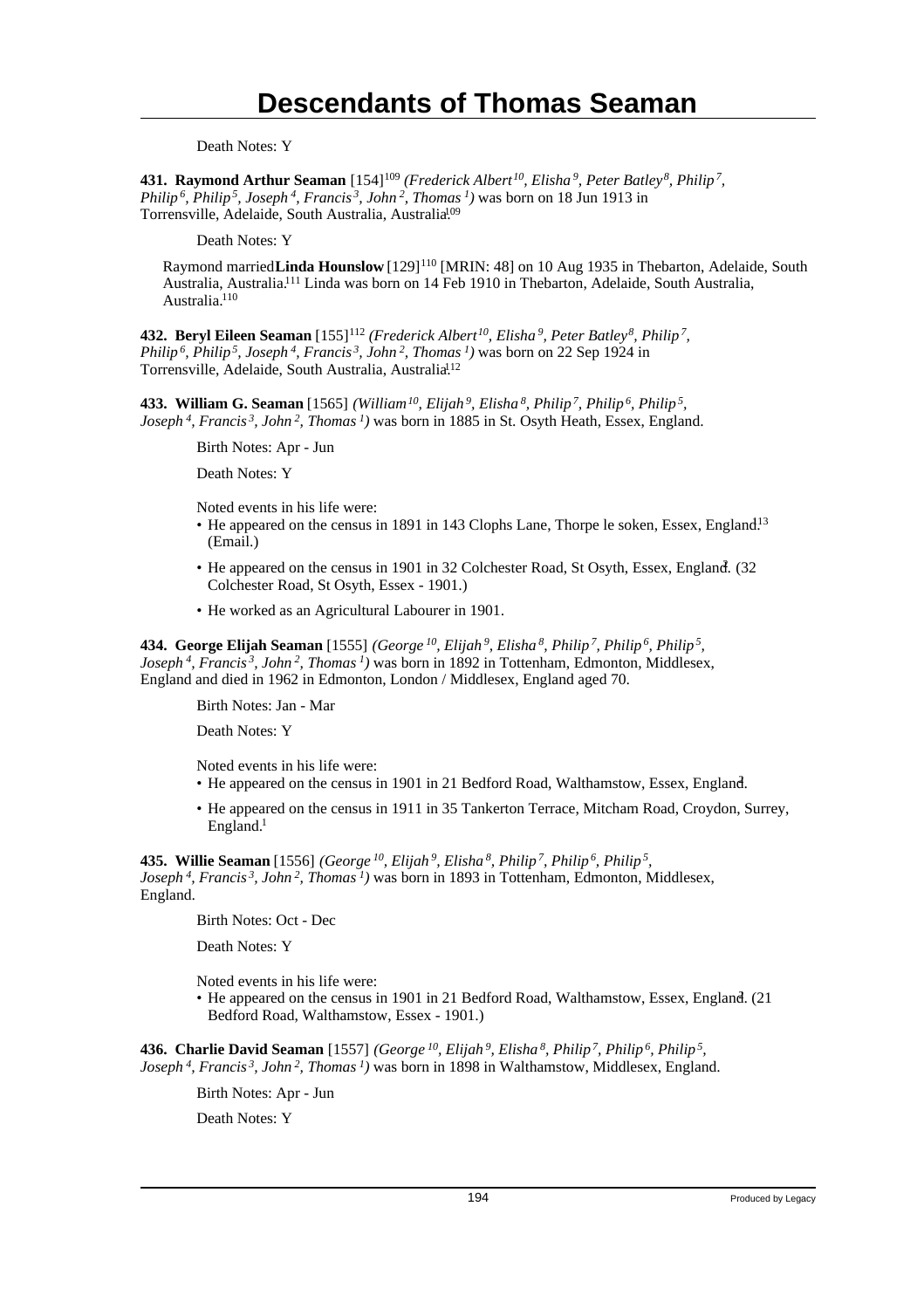Noted events in his life were:

- He appeared on the census in 1901 in 21 Bedford Road, Walthamstow, Essex, England. (21 Bedford Road, Walthamstow, Essex - 1901.)
- He appeared on the census in 1911 in 35 Tankerton Terrace, Mitcham Road, Croydon, Surrey, England.<sup>1</sup> (35 Tankerton Terrace, Mitcham Road, Croydon, Surre.)

**437. Lily Jessie Seaman** [1558] *(George<sup>10</sup>, Elijah<sup>9</sup>, Elisha<sup>8</sup>, Philip<sup>7</sup>, Philip<sup>6</sup>, Philip<sup>5</sup> , Joseph<sup>4</sup>, Francis<sup>3</sup>, John<sup>2</sup>, Thomas<sup>1</sup>)* was born in 1898 in West Ham, Essex, England and died in 1915 in Edmonton, London / Middlesex, England aged 17.

Birth Notes: Apr - Jun

Death Notes: Oct - Dec

Noted events in her life were:

- She appeared on the census in 1901 in 21 Bedford Road, Walthamstow, Essex, England. (21 Bedford Road, Walthamstow, Essex - 1901.)
- She appeared on the census in 1911 in 35 Tankerton Terrace, Mitcham Road, Croydon, Surrey, England.<sup>1</sup> (35 Tankerton Terrace, Mitcham Road, Croydon, Surre.)

#### **438. Charlotte Matilda Seaman** [1560] *(George<sup>10</sup>, Elijah<sup>9</sup>, Elisha<sup>8</sup>, Philip<sup>7</sup>, Philip<sup>6</sup> ,*

*Philip<sup>5</sup>, Joseph<sup>4</sup>, Francis<sup>3</sup>, John<sup>2</sup>, Thomas<sup>1</sup>)* was born on 20 Dec 1900 in Walthamstow, Middlesex, England, was christened on 24 Feb 1901 in St. Mary's, Walthamstow, Essex, England<sup>14</sup> and died in Oct 1993 in Enfield, London, England aged 92.

Noted events in her life were:

- She appeared on the census in 1901 in 21 Bedford Road, Walthamstow, Essex, England. (21 Bedford Road, Walthamstow, Essex - 1901.)
- She appeared on the census in 1911 in 35 Tankerton Terrace, Mitcham Road, Croydon, Surrey, England.<sup>1</sup> (35 Tankerton Terrace, Mitcham Road, Croydon, Surre.)

Charlotte married **Victor Barham** [1616] [MRIN: 440] in 1919 in Edmonton, London / Middlesex, England.

Marriage Notes: Jan - Mar

**439. Harriet Ethel Seaman** [1561] *(George<sup>10</sup>, Elijah<sup>9</sup>, Elisha<sup>8</sup>, Philip<sup>7</sup>, Philip<sup>6</sup>, Philip<sup>5</sup> , Joseph<sup>4</sup>, Francis<sup>3</sup>, John<sup>2</sup>, Thomas<sup>1</sup>)* was born in 1903 in Croydon, Surrey, England.

Birth Notes: Jan - Mar

Death Notes: Y

Noted events in her life were:

• She had a residence. (35 Tankerton Terrace, Mitcham Road, Croydon, Surre.)

**440. Phoebe Jane Maria Seaman** [1562] *(George<sup>10</sup>, Elijah<sup>9</sup>, Elisha<sup>8</sup>, Philip<sup>7</sup>, Philip<sup>6</sup>, Philip 5 , Joseph<sup>4</sup>, Francis<sup>3</sup>, John<sup>2</sup>, Thomas<sup>1</sup>)* was born in 1904 in Croydon, Surrey, England and was christened on 2 Oct 1904 in Croydon, Surrey, England<sup>15</sup>

Birth Notes: Oct - Dec

Death Notes: Y

Noted events in her life were:

• She appeared on the census in 1911 in 35 Tankerton Terrace, Mitcham Road, Croydon, Surrey, England.

Phoebe married **George H. Gibbons** [1566] [MRIN: 442] in 1922 in Edmonton, London / Middlesex, England.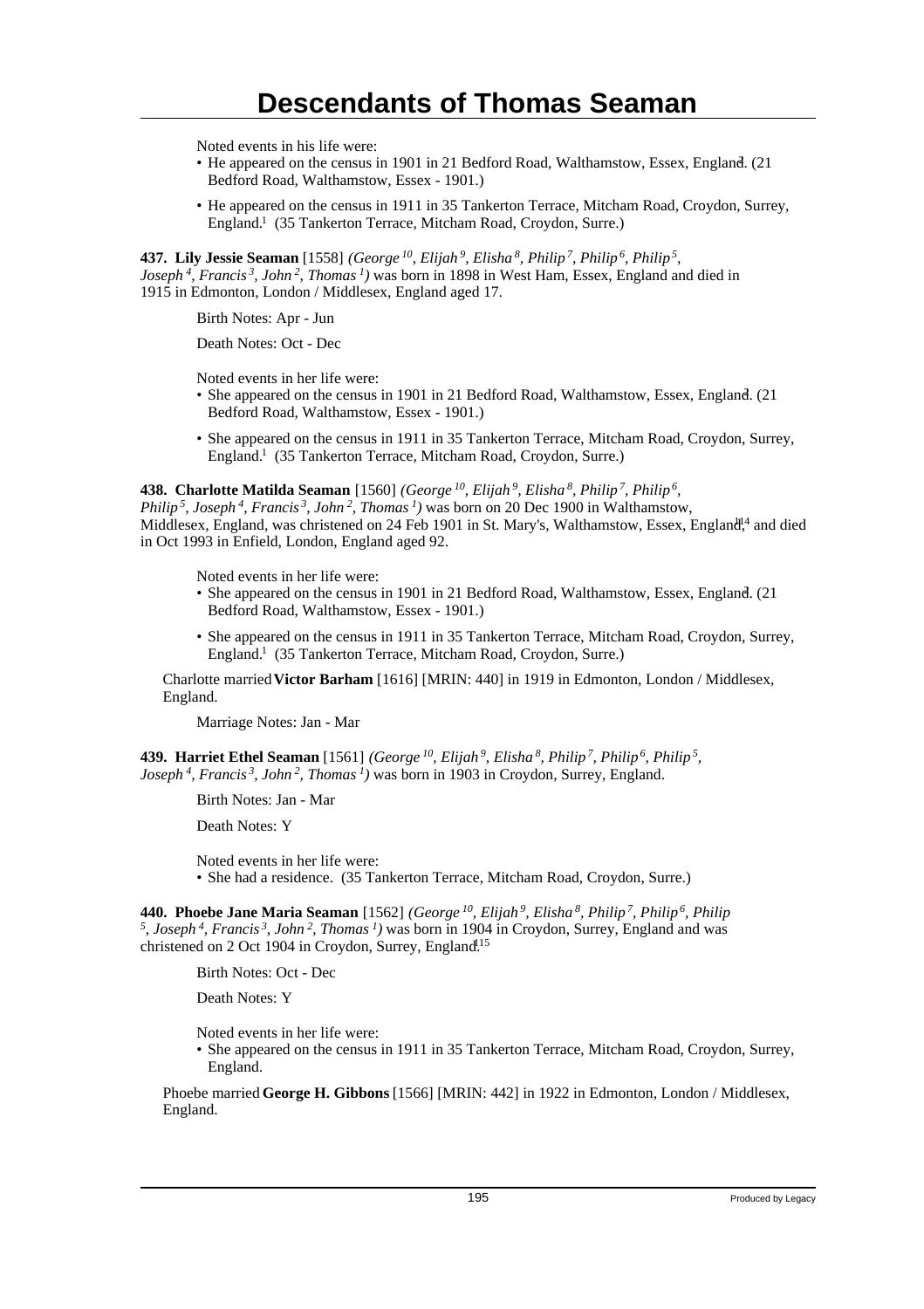Marriage Notes: Oct - Dec

Phoebe next married **Edgar E. E. Bedford** [1581] [MRIN: 441] in 1947 in Edmonton, London / Middlesex, England.

Marriage Notes: July - Sept

**441. John Harold Seaman** [1563] *(George<sup>10</sup>, Elijah<sup>9</sup>, Elisha<sup>8</sup>, Philip<sup>7</sup>, Philip<sup>6</sup>, Philip<sup>5</sup> , Joseph<sup>4</sup>, Francis<sup>3</sup>, John<sup>2</sup>, Thomas<sup>1</sup>)* was born in 1906 in Croydon, Surrey, England and was christened on 6 May 1906 in Croydon, Surrey, England.<sup>16</sup>

Birth Notes: Apr - Jun

Death Notes: Y

Noted events in his life were:

• He appeared on the census in 1911 in 35 Tankerton Terrace, Mitcham Road, Croydon, Surrey, England.<sup>1</sup> (35 Tankerton Terrace, Mitcham Road, Croydon, Surre.)

**442. Martha Gladys Seaman** [1473] *(David<sup>10</sup>, Elijah<sup>9</sup>, Elisha<sup>8</sup>, Philip<sup>7</sup>, Philip<sup>6</sup>, Philip<sup>5</sup> ,*

*Joseph<sup>4</sup>, Francis<sup>3</sup>, John<sup>2</sup>, Thomas<sup>1</sup>)* was born on 21 Aug 1892 in Great Bentley, Tendring, Essex, England,<sup>117</sup> was christened on 7 Dec 1892 in Wesleyan Methodist Church, Tendring, Essex, England<sup>18</sup> died in May 1984 in Wycombe, Buckinghamshire, England aged 91, and was buried in 1984.

Death Notes: Y

Noted events in her life were:

- She appeared on the census in 1901 in 165 Aingers Green, Ardleigh, Tendring, Essex, England.
- She appeared on the census in 1911 in 30 Wellesley Road, Colchester, Essex, England. (30 Wellesley Road, Colchester, Essex - 1911.)
- She worked as a General Domestic Servant in 1911 in Colchester, Tendring, Essex, England.

#### **443. Charles Seaman** [1474] *(David<sup>10</sup>, Elijah<sup>9</sup>, Elisha<sup>8</sup>, Philip<sup>7</sup>, Philip<sup>6</sup>, Philip<sup>5</sup> ,*

*Joseph<sup>4</sup>, Francis<sup>3</sup>, John<sup>2</sup>, Thomas<sup>1</sup>)* was born on 22 Oct 1894 in Great Bentley, Tendring, Essex, England,<sup>117</sup> was christened on 16 Jan 1895 in Wesleyan Methodist Church, Tendring, Essex, England<sup>18</sup> and died in 1927 in Tendring, Essex, England aged 33.

Death Notes: Jan - Mar

Noted events in his life were:

- He appeared on the census in 1901 in 165 Aingers Green, Ardleigh, Tendring, Essex, England.<sup>2</sup> (Email.)
- He appeared on the census in 1911 in Barrack Cottage, St Osyth, Tendring, Essex, England. (165) Aingers Green, Ardleigh, Tendring, Essex - 190.)
- He worked as a Farm Labourer in 1911 in St. Osyth, Tendring, Essex, England.

Charles married **Alice Ellen Watcham** [1490] [MRIN: 400] on 28 Feb 1915 in Tendring, Essex, England. Alice was born in 1895 in Tendring, Essex, England and died in 1961 in Colchester, Tendring, Essex, England aged 66. Other names for Alice were Cresswell and Newham-Watcham.

Children from this marriage were:

- + 533 M i. **Walter E. Seaman** [9576] was born in 1914 in Tendring, Essex, England.
- + 534 M ii. **Richard George Seaman** [1539] was born on 5 May 1915 in Tendring, Essex, England and died in 1977 in Colchester, Tendring, Essex, England aged 62.
- + 535 M iii. **Arthur David Seaman** [1540] was born on 13 Nov 1916 in Tendring, Essex, England and died in Nov 1992 in Colchester, Tendring, Essex, England aged 76.
- + 536 F iv. **Elsie Violet Seaman** [1541] was born on 1 Jan 1918 in Tendring, Essex, England and died in Jun 1986 in Colchester, Tendring, Essex, England aged 68.
- + 537 F v. **Gladys M. Seaman** [1542] was born in 1919 in Tendring, Essex, England.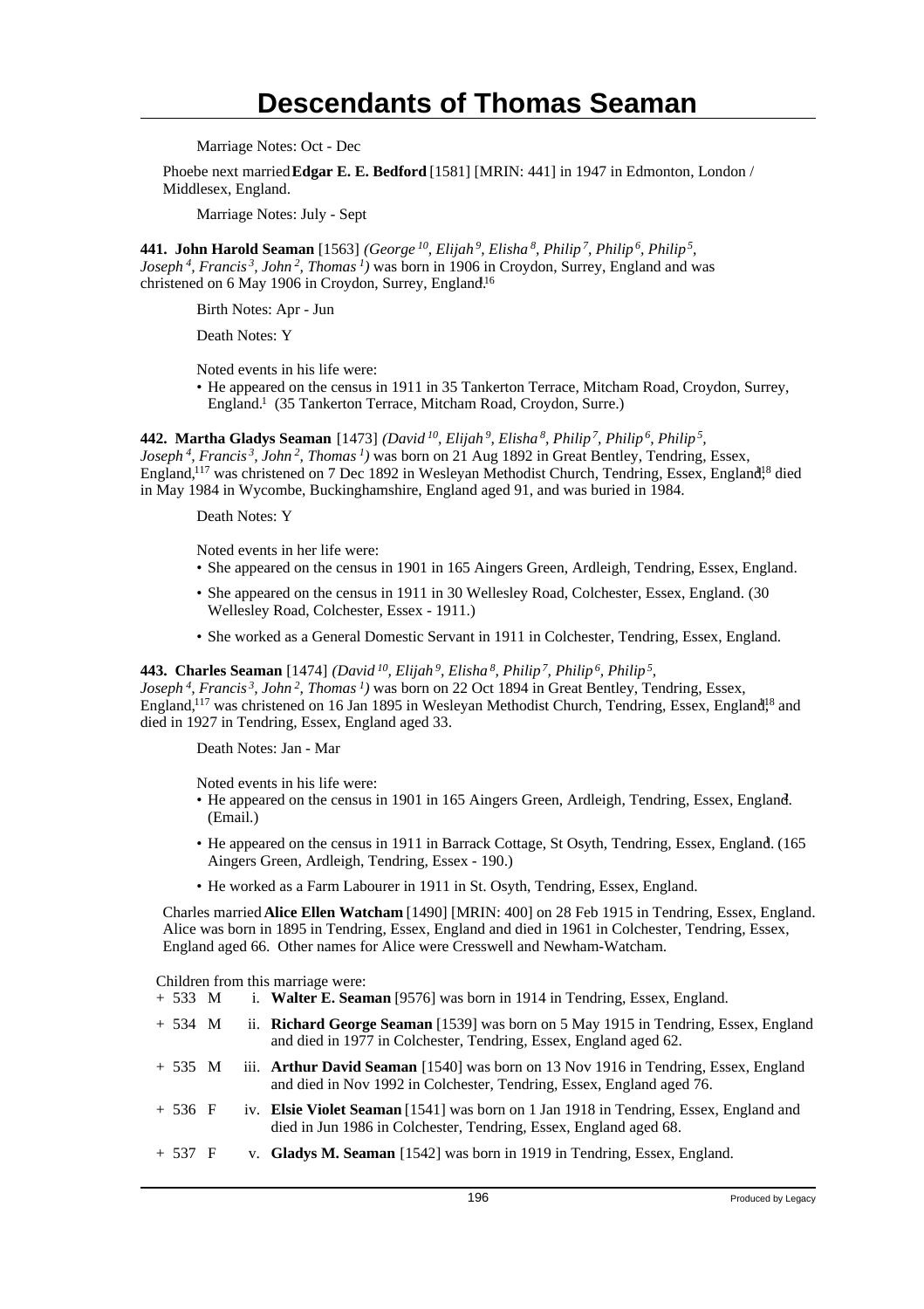|           |  | $+$ 538 M vi. Alfred J. Seaman [1543] was born in 1920 in Tendring, Essex, England and died in<br>1920 in Tendring, Essex, England.                                                    |
|-----------|--|----------------------------------------------------------------------------------------------------------------------------------------------------------------------------------------|
|           |  | + 539 M vii. Leslie William Seaman [1544] was born on 18 Jun 1922 in Tendring, Essex, England<br>and died in Dec 1999 in Derby, Derbyshire, England aged 77.                           |
|           |  | $+$ 540 M viii. Cyril Claude Seaman [1783] was born on 18 Jun 1922 in Great Bentley, Tendring,<br>Essex, England and died in Mar 1990 in Colchester, Tendring, Essex, England aged 67. |
| $+ 541 F$ |  | ix. Doreen Joan Seaman [1545] was born on 31 Jul 1923 in Tendring, Essex, England and<br>died in 1980 in Colchester, Tendring, Essex, England aged 57.                                 |
| $+ 542 M$ |  | x. Ernest James Seaman [1546] was born in 1925 in Tendring, Essex, England and died<br>in Feb 1999 in Colchester, Tendring, Essex, England aged 74.                                    |

**444. Clara Seaman** [1475] *(David<sup>10</sup>, Elijah<sup>9</sup>, Elisha<sup>8</sup>, Philip<sup>7</sup>, Philip<sup>6</sup>, Philip<sup>5</sup>, Joseph 4 , Francis<sup>3</sup>, John<sup>2</sup>, Thomas<sup>1</sup>)* was born on 17 Sep 1896 in Great Bentley, Tendring, Essex, England<sup>118</sup> and was christened on 4 Oct 1896 in Wesleyan Methodist Church, Tendring, Essex, England<sup>18</sup>

Birth Notes: Oct - Dec

Death Notes: Y

Noted events in her life were:

- She appeared on the census in 1901 in 165 Aingers Green, Ardleigh, Tendring, Essex, England. (Email.)
- She appeared on the census in 1911 in South Heath Farm, Great Bentley, Colchester, Tendring, Essex, england.<sup>1</sup> (165 Aingers Green, Ardleigh, Tendring, Essex - 190.)
- She was employed in 1911 in Servant.

Clara married **Charles F Smith** [1489] [MRIN: 401] in 1922 in Tendring, Essex, England.

Marriage Notes: Oct- Dec

**445. Mary Seaman** [1477] *(David<sup>10</sup>, Elijah<sup>9</sup>, Elisha<sup>8</sup>, Philip<sup>7</sup>, Philip<sup>6</sup>, Philip<sup>5</sup>, Joseph*

*4 , Francis<sup>3</sup>, John<sup>2</sup>, Thomas<sup>1</sup>)* was born on 17 Jul 1898 in Great Bentley, Tendring, Essex, England,<sup>117</sup> was christened on 18 Sep 1898 in Wesleyan Methodist Church, Tendring, Essex, England<sup>18</sup> and died in 1981 in Chiltern & Beaconsfield, Buckinghamshire, England aged 83.

Birth Notes: Jul - Sept

Death Notes: Y

Burial Notes: Apr - June

Noted events in her life were:

- She appeared on the census in 1901 in 165 Aingers Green, Ardleigh, Tendring, Essex, England.
- She appeared on the census in 1911 in Barrack Cottage, St Osyth, Tendring, Essex, England. (The Barracks, St Osyth, Essex - 1911.)

Mary married **Samuel. George C. Belsham** [1491] [MRIN: 402] in 1923 in Tendring, Essex, England. Samuel. was born on 1 Feb 1897 and died in 1975 in Chiltern & Beaconsfield, Buckinghamshire, England aged 78.

Marriage Notes: Jul - Sept

**446. Elijah Seaman** [1478] *(David<sup>10</sup>, Elijah<sup>9</sup>, Elisha<sup>8</sup>, Philip<sup>7</sup>, Philip<sup>6</sup>, Philip<sup>5</sup>, Joseph 4 , Francis<sup>3</sup>, John<sup>2</sup>, Thomas<sup>1</sup>)* was born on 13 Dec 1899 in Great Bentley, Tendring, Essex, England,<sup>118</sup> was christened on 18 Feb 1900 in Wesleyan Methodist Church, Tendring, Essex, England<sup>18</sup> and died in 1901 in Tendring, Essex, England aged 2.

Birth Notes: Oct - Dec

Death Notes: July - Sept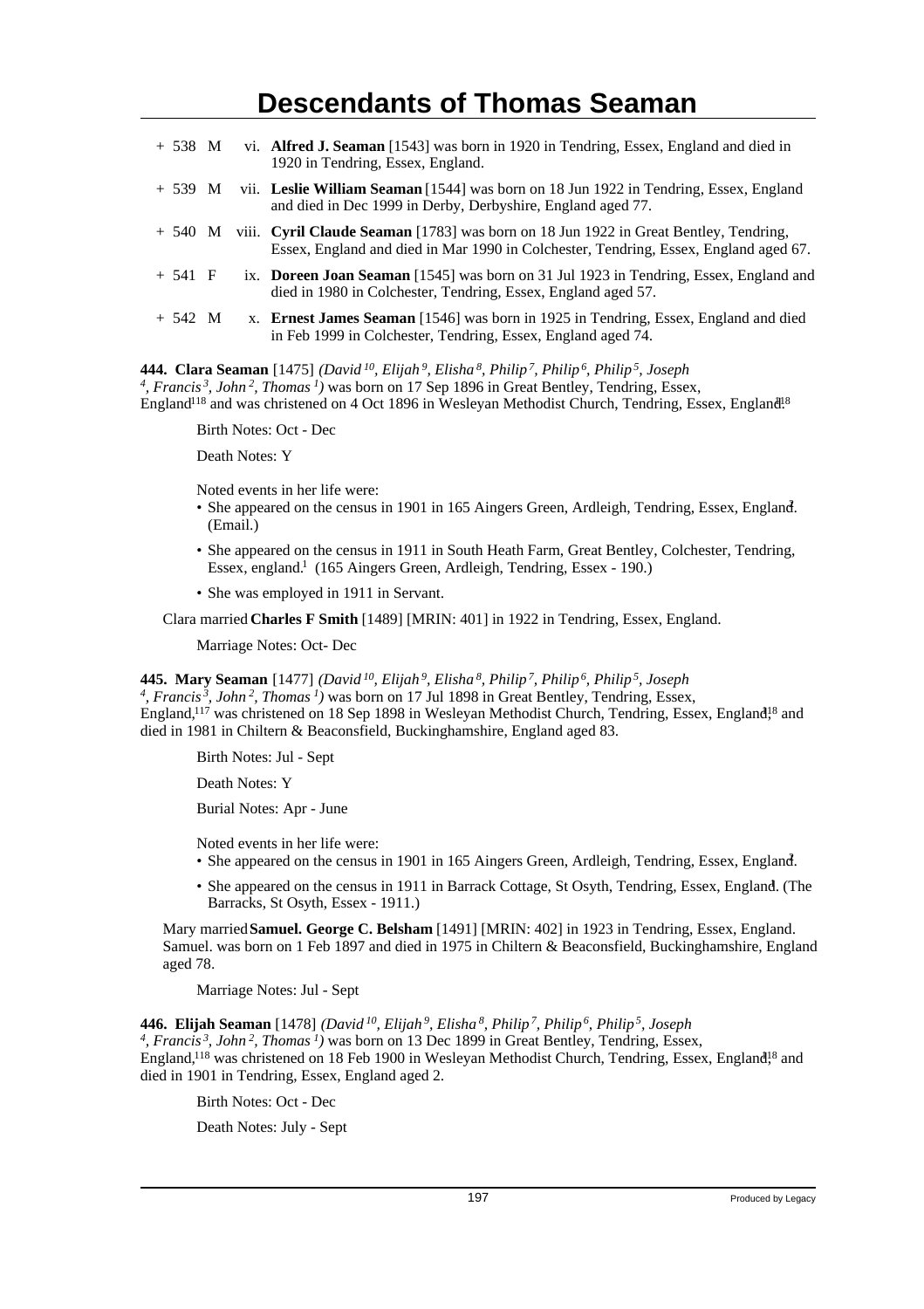Noted events in his life were:

• He appeared on the census in 1901 in 165 Aingers Green, Ardleigh, Tendring, Essex, England. (Email.)

**447. George Seaman** [1479] *(David<sup>10</sup>, Elijah<sup>9</sup>, Elisha<sup>8</sup>, Philip<sup>7</sup>, Philip<sup>6</sup>, Philip<sup>5</sup> , Joseph<sup>4</sup>, Francis<sup>3</sup>, John<sup>2</sup>, Thomas<sup>1</sup>)* was born on 26 Oct 1901 in Great Bentley, Tendring, Essex, England<sup>118</sup> and was christened on 11 Dec 1901 in Wesleyan Methodist Church, Tendring, Essex, England<sup>18</sup>

Birth Notes: Oct - Dec

Death Notes: Y

Noted events in his life were:

• He appeared on the census in 1911 in Barrack Cottage, St Osyth, Tendring, Essex, England. <sup>1</sup>

George married **Hilda Rose Watcham** [1493] [MRIN: 403] in 1927 in Tendring, Essex, England. Hilda was born in 1902 in Tendring, Essex, England and died in 1949 in Colchester, Tendring, Essex, England aged 47.

Marriage Notes: Jan - Mar

Noted events in her life were:

• She appeared on the census in 1911 in Eden Cottage, Great Betley, Ardleigh, Tendring, Essex, England.<sup>1</sup>

Children from this marriage were:<br>+ 543 M i. Wilfred C. Sea

i. **Wilfred C. Seaman** [1550] was born in 1927 in Tendring, Essex, England.

+ 544 F ii. **Eva B Seaman** [1547] was born in 1929 in Tendring, Essex, England.

**448. Ethel Seaman** [1481] *(David<sup>10</sup>, Elijah<sup>9</sup>, Elisha<sup>8</sup>, Philip<sup>7</sup>, Philip<sup>6</sup>, Philip<sup>5</sup>, Joseph 4 , Francis<sup>3</sup>, John<sup>2</sup>, Thomas<sup>1</sup>)* was born on 27 Oct 1904 in Great Bentley, Tendring, Essex, England<sup>118</sup> and was christened on 27 Nov 1904 in Wesleyan Methodist Church, Tendring, Essex, England<sup>18</sup>

Birth Notes: Oct - Dec

Death Notes: Y

Noted events in her life were:

• She appeared on the census in 1911 in Barrack Cottage, St Osyth, Tendring, Essex, England. (The Barracks, St Osyth, Essex - 1911.)

**449. Alice May Seaman** [1482] *(David<sup>10</sup>, Elijah<sup>9</sup>, Elisha<sup>8</sup>, Philip<sup>7</sup>, Philip<sup>6</sup>, Philip<sup>5</sup> , Joseph<sup>4</sup>, Francis<sup>3</sup>, John<sup>2</sup>, Thomas<sup>1</sup>)* was born on 3 Dec 1906 in St Osyth, Tendring, Essex, England,<sup>118</sup> was christened on 10 Apr 1907 in Wesleyan Methodist Church, Tendring, Essex, England<sup>18</sup> and died in Sep 1982 in Ipswich, Suffolk, England aged 75.

Birth Notes: Jan - Mar

Death Notes: Y

Noted events in her life were:

• She appeared on the census in 1911 in Barrack Cottage, St Osyth, Tendring, Essex, England. (The Barracks, St Osyth, Essex - 1911.)

Alice married **Edwin S Maeers** [1492] [MRIN: 404] in 1929 in Tendring, Essex, England.

Marriage Notes: Jan - Mar

**450. William Seaman** [1483] *(David<sup>10</sup>, Elijah<sup>9</sup>, Elisha<sup>8</sup>, Philip<sup>7</sup>, Philip<sup>6</sup>, Philip<sup>5</sup> ,*

*Joseph<sup>4</sup>, Francis<sup>3</sup>, John<sup>2</sup>, Thomas<sup>1</sup>)* was born on 20 May 1908 in St Osyth, Tendring, Essex, England,<sup>118</sup> was christened on 23 Sep 1908 in Wesleyan Methodist Church, Tendring, Essex, England<sup>18</sup> and died in Jan 1987 in Colchester, Tendring, Essex, England aged 78.

Death Notes: Y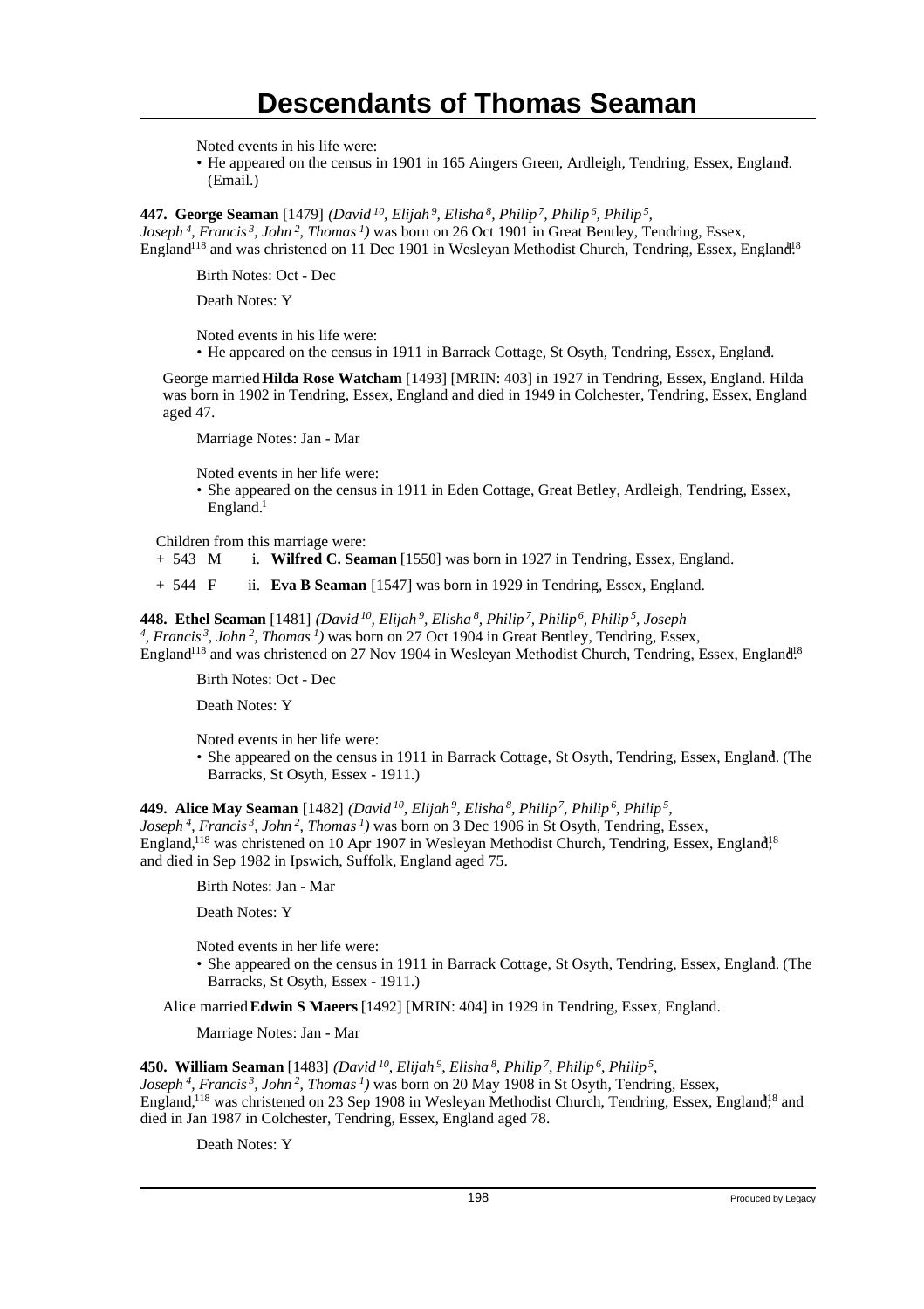Noted events in his life were:

• He appeared on the census in 1911 in Barrack Cottage, St Osyth, Tendring, Essex, England.

**451. Eric Gilbert Seaman** [1855] *(David<sup>10</sup>, Elijah<sup>9</sup>, Elisha<sup>8</sup>, Philip<sup>7</sup>, Philip<sup>6</sup>, Philip<sup>5</sup> , Joseph<sup>4</sup>*, *Francis<sup>3</sup>*, *John<sup>2</sup>*, *Thomas<sup>1</sup>*) was born on 17 Apr 1917 in Tendring, Essex, England<sup>18</sup> and was christened on 22 Jul 1917 in Wesleyan Methodist Church, Tendring, Essex, England<sup>18</sup>

**452. Mary Ann A. Seaman** [1497] *(Robert Potter<sup>10</sup>, Peter<sup>9</sup>, Elisha<sup>8</sup>, Philip<sup>7</sup>, Philip<sup>6</sup>, Philip 5 , Joseph<sup>4</sup>, Francis<sup>3</sup>, John<sup>2</sup>, Thomas<sup>1</sup>)* was born on 5 Nov 1880 in Rickinghall, Hartismere, Suffolk, England and was christened on 9 Jan 1881 in Gislingham, Hartismere, Suffolk, England.

Death Notes: Y

Noted events in her life were:

- She appeared on the census in 1891 in Hall road, Harleston, Norfolk, England.<sup>13</sup>
- She appeared on the census in 1901 in Bridge Farm, Denham, Suffolk, England. (Bridge Farm, Denham, Suffolk - 1901.)

Mary married **William James Finch** [1508] [MRIN: 410] in 1905 in Depwade, Suffolk, England.

Marriage Notes: Oct - Dec

**453. John Seaman** [1498] *(Robert Potter<sup>10</sup>, Peter<sup>9</sup>, Elisha<sup>8</sup>, Philip<sup>7</sup>, Philip<sup>6</sup>, Philip<sup>5</sup> , Joseph<sup>4</sup>, Francis<sup>3</sup>, John<sup>2</sup>, Thomas<sup>1</sup>)* was born about 1883 in Rickinghall, Hartismere, Suffolk, England.

Death Notes: Y

Noted events in his life were:

- He appeared on the census in 1891 in Hall road, Harleston, Norfolk, England.<sup>13</sup>
- He appeared on the census in 1901 in Bridge Farm, Sylesham, Hoxne, Suffolk, England. <sup>2</sup>
- He appeared on the census in 1911 in 507 Bramford Road, Ipswich, Suffolk, England. <sup>1</sup>

John married **Hilda Grace Squirrell** [1559] [MRIN: 644] in 1906 in Ipswich, Suffolk, England. Hilda was born in 1888 in Botesdale, Hartismere, Suffolk, England and died in 1934 in Ipswich, Suffolk, England aged 46.

Marriage Notes: Apr - June

Noted events in her life were:

• She appeared on the census in 1911 in 507 Bramford Road, Ipswich, Suffolk, England. <sup>1</sup>

The child from this marriage was:

+ 545 M i. **Jack Basil Seaman** [1660] was born on 3 Jul 1909 in Newbridge, Ireland and died in 1974 in Ipswich, Suffolk, England aged 65.

**454. Frederick Arthur Seaman** [1499] *(Robert Potter<sup>10</sup>, Peter<sup>9</sup>, Elisha<sup>8</sup>, Philip<sup>7</sup>, Philip<sup>6</sup> , Philip<sup>5</sup>, Joseph<sup>4</sup>, Francis<sup>3</sup>, John<sup>2</sup>, Thomas<sup>1</sup>)* was born in 1885 in Finningham, Hartismere, Suffolk, England and died in 1970 in Bury St.Edmunds, Suffolk, England aged 85.

Birth Notes: Jan - Mar

Death Notes: July - Sept

Noted events in his life were:

- He appeared on the census in 1891 in Hall road, Harleston, Norfolk, England.<sup>13</sup> (Hall road, Harleston - 1891.)
- He appeared on the census in 1901 in Bridge Farm, Denham, Suffolk, England. (Bridge Farm, Denham, Suffolk - 1901.)
- He appeared on the census in 1911 in Sylesham Scole, Hartismere, Suffolk, England. (Sylesham Scole, Hartismere, Suffolk - 1911.)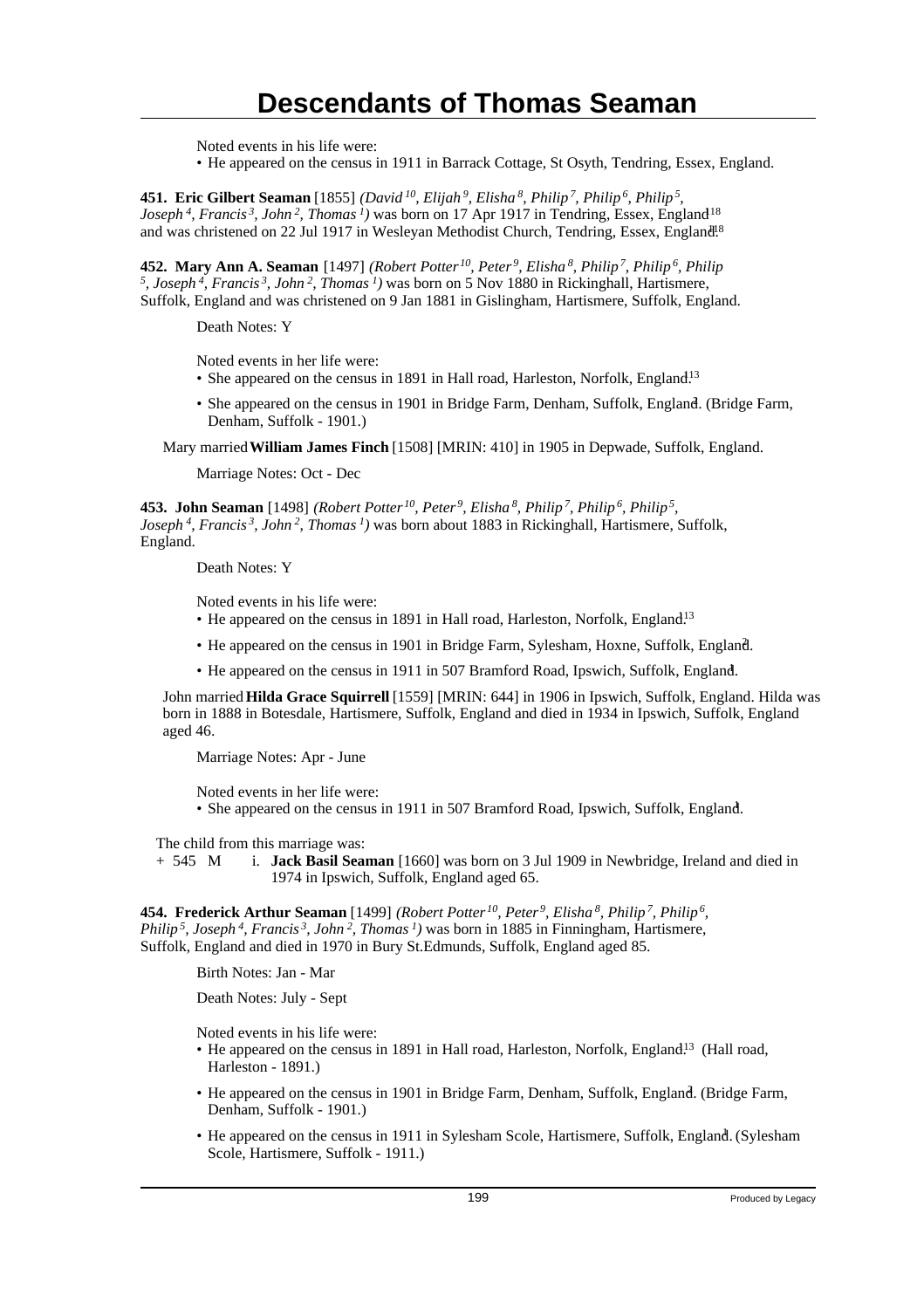Frederick married **Mabel Boulter Bowell** [1509] [MRIN: 411] in 1907 in Depwade, Suffolk, England. Mabel was born on 17 Apr 1885 in Harleston, Depwade, Norfolk, England and died in 1970 in Bury St.Edmunds, Suffolk, England aged 85.

Marriage Notes: Oct - Dec

Noted events in her life were:

• She appeared on the census in 1911 in Sylesham Scole, Hartismere, Suffolk, England.

**455. Lily Elizabeth Seaman** [1500] *(Robert Potter<sup>10</sup>, Peter<sup>9</sup>, Elisha<sup>8</sup>, Philip<sup>7</sup>, Philip<sup>6</sup>, Philip 5 , Joseph<sup>4</sup>, Francis<sup>3</sup>, John<sup>2</sup>, Thomas<sup>1</sup>)* was born in 1886 in Finningham, Hartismere, Suffolk, England and died about 1892 in Depwade, Norfolk, England aged about 6.

Birth Notes: Oct - Dec

Death Notes: July - Sept

Noted events in her life were:

• She appeared on the census in 1891 in Hall road, Harleston, Norfolk, England<sup>13</sup> (Hall road, Harleston - 1891.)

**456. Walter George Seaman** [1503] *(Robert Potter<sup>10</sup>, Peter<sup>9</sup>, Elisha<sup>8</sup>, Philip<sup>7</sup>, Philip<sup>6</sup> , Philip<sup>5</sup>, Joseph<sup>4</sup>, Francis<sup>3</sup>, John<sup>2</sup>, Thomas<sup>1</sup>)* was born in 1887 in Thorpe Abbot, Norfolk, England and died in 1966 in Grimsby, Lincolnshire, England aged 79.

Birth Notes: Jan - Mar

Death Notes: Apr - June

Noted events in his life were:

• He appeared on the census in 1901 in Bridge Farm, Denham, Suffolk, England. (Bridge Farm, Denham, Suffolk - 1901.)

Walter married **Edith Harriet Bidewell** [1511] [MRIN: 414] in 1912 in Depwade, Norfolk, England. Edith was born in 1880 in Depwade, Suffolk, England and died in 1951 in Grimsby, Lincolnshire, England aged 71.

Marriage Notes: Jan - Mar

The child from this marriage was:<br>+ 546  $\overline{F}$  i. Eileen L. Seam i. **Eileen L. Seaman** [2579] was born in 1917 in Grimsby, Lincolnshire, England.

**457. Robert Walter Seaman** [1501] *(Robert Potter<sup>10</sup>, Peter<sup>9</sup>, Elisha<sup>8</sup>, Philip<sup>7</sup>, Philip<sup>6</sup> ,*

*Philip<sup>5</sup>, Joseph<sup>4</sup>, Francis<sup>3</sup>, John<sup>2</sup>, Thomas<sup>1</sup>)* was born in 1888 in Thorpe Abbot, Norfolk, England, died in 1964 in Depwade, Norfolk, England aged 76, and was buried on 23 Mar 1964 in St

Birth Notes: Oct - Dec

Death Notes: Y

Burial Notes: Jan - Mar

Noted events in his life were:

Peter and St Paul Churchyard, Brockdish, Norfolk, England.

- He appeared on the census in 1891 in Hall road, Harleston, Norfolk, England.<sup>13</sup>
- He appeared on the census in 1901 in Bridge Farm, Sylesham, Hoxne, Suffolk, England. <sup>2</sup>
- He appeared on the census in 1911 in Street, Brockdish Scole, Norfolk, England. (Street, Brockdish Scole, Norfolk - 1911.)

Robert married **Ada Malinda Coe** [1510] [MRIN: 412] in 1910 in Depwade, Norfolk, England. Ada was born in 1876 in Tivetshall, Depwade, Norfolk, England and was buried in 1966 in St Peter and St Paul Churchyard, Brockdish, Norfolk, England.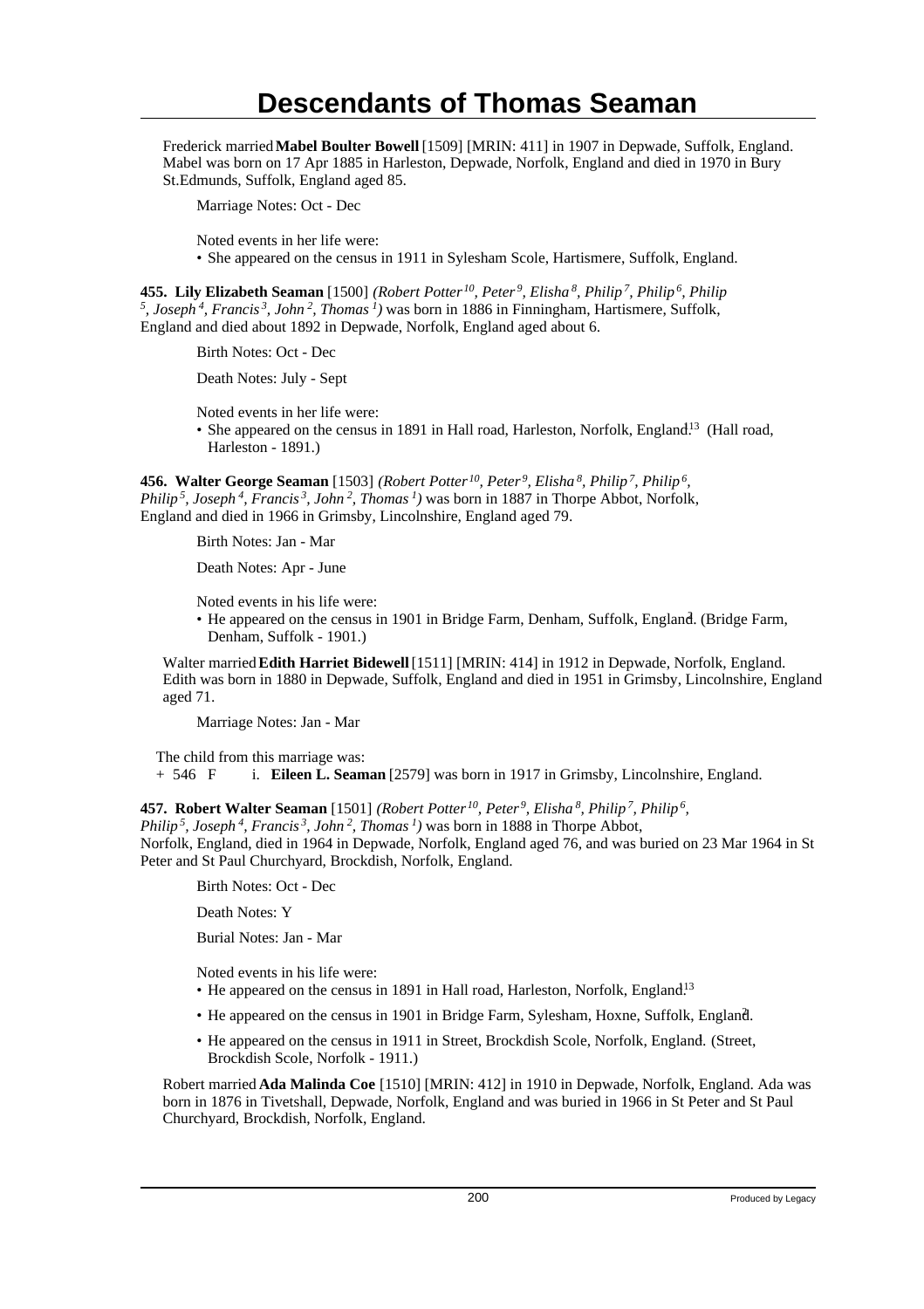Marriage Notes: Jul - Sept

Noted events in her life were:

• She appeared on the census in 1911 in Street, Brockdish Scole, Norfolk, England. (Street, Brockdish Scole, Norfolk - 1911.)

The child from this marriage was:<br>+ 547 M i. **Basil Roland V** 

i. **Basil Roland W. Seaman** [1612] was born on 5 Oct 1910 in Tivetshall, Depwade, Norfolk, England and died in 1980 in Havering, Essex, England aged 70.

**458. David Peter Seaman** [1502] *(Robert Potter<sup>10</sup>, Peter<sup>9</sup>, Elisha<sup>8</sup>, Philip<sup>7</sup>, Philip<sup>6</sup>, Philip 5 , Joseph<sup>4</sup>, Francis<sup>3</sup>, John<sup>2</sup>, Thomas<sup>1</sup>)* was born on 5 Aug 1890 in Thorpe Abbot, Norfolk, England and died in 1973 in Hartismere, Suffolk, England aged 83.

Death Notes: Y

Noted events in his life were:

- He appeared on the census in 1891 in Hall road, Harleston, Norfolk, England<sup>13</sup> (Hall road, Harleston - 1891.)
- He appeared on the census in 1901 in Bridge Farm, Denham, Suffolk, England. (Bridge Farm, Denham, Suffolk - 1901.)
- He appeared on the census in 1911 in Bridge Farm, Brockdish Scole, Hartismere, Suffolk, England. <sup>1</sup> (Bridge Farm, Brockdish Scole, Hartismere, Suffolk,.)

David married **Millicent Gooderham** [1514] [MRIN: 413] in 1921 in Hartismere, Suffolk, England. Millicent was born in 1893 in Mellis, Suffolk, England and died in 1963 in Hartismere, Suffolk, England aged 70.

Marriage Notes: Jan - Mar

Children from this marriage were:

- + 548 F i. **Cecilia J. Seaman** [1515] was born in 1921 in Hartismere, Suffolk, England.
- + 549 M ii. **Desmond Victor Seaman** [1538] was born on 7 Jan 1927 in Hartismere, Suffolk, England and died in Jul 1999 in Waveney, East Suffolk, England aged 72.
- + 550 F iii. **Jean E. Seaman** [1536] was born in 1930 in Hartismere, Suffolk, England.

**459. Daisy Annie Seaman** [1504] *(Robert Potter<sup>10</sup>, Peter<sup>9</sup>, Elisha<sup>8</sup>, Philip<sup>7</sup>, Philip<sup>6</sup>, Philip 5 , Joseph<sup>4</sup>, Francis<sup>3</sup>, John<sup>2</sup>, Thomas<sup>1</sup>)* was born in 1893 in Starston, Depwade, Norfolk, England and was christened on 18 Dec 1893 in St. Margaret, Starston, Norfolk, England.<sup>19</sup>

Birth Notes: Oct - Dec

Death Notes: Y

Noted events in her life were:

- She appeared on the census in 1901 in Bridge Farm, Denham, Suffolk, England. (Bridge Farm, Denham, Suffolk - 1901.)
- She appeared on the census in 1911 in Bridge Farm, Brockdish Scole, Hartismere, Suffolk, England.<sup>1</sup> (Bridge Farm, Brockdish Scole, Hartismere, Suffolk,.)

Daisy married **Bertie Ellis** [1512] [MRIN: 415] in 1922 in Depwade, Suffolk, England.

Marriage Notes: Oct - Dec

**460. George William Seaman** [1505] *(Robert Potter<sup>10</sup>, Peter<sup>9</sup>, Elisha<sup>8</sup>, Philip<sup>7</sup>, Philip 6 , Philip<sup>5</sup>, Joseph<sup>4</sup>, Francis<sup>3</sup>, John<sup>2</sup>, Thomas<sup>1</sup>)* was born on 23 Oct 1895 in Brockdish, Norfolk, England, died on 18 Feb 1971 in Isle of Wight, Hampshire, England aged 75, and was buried on 23 Feb 1971 in Isle of Wight, Hampshire, England.

Birth Notes: Oct - Dec

Death Notes: Jan - Mar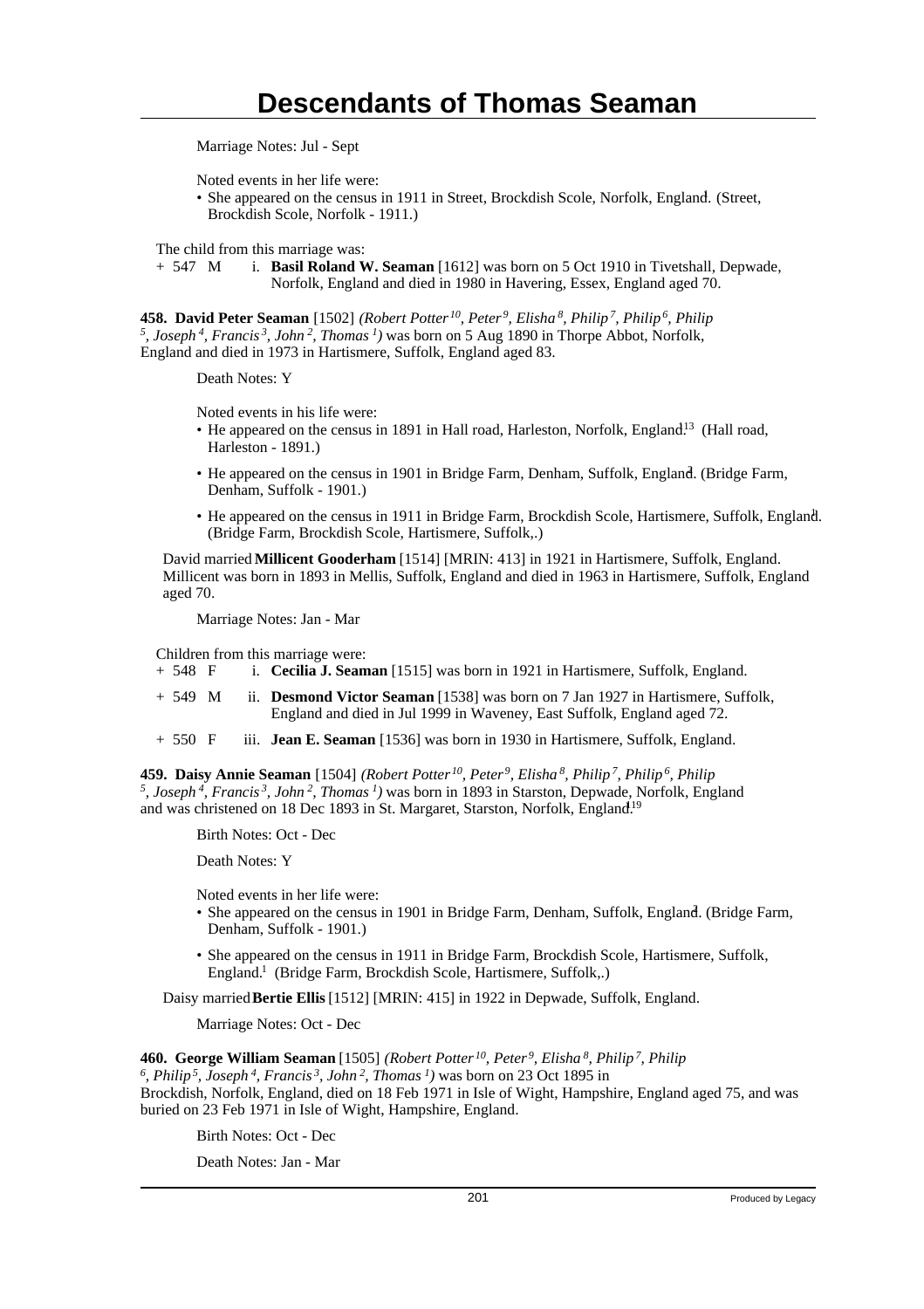Burial Notes: http://www.isle-of-wight-fhs.co.uk/church\_burials/results3\_2.php?id=25243

Noted events in his life were:

- He appeared on the census in 1901 in Bridge Farm, Denham, Suffolk, England. (Bridge Farm, Denham, Suffolk - 1901.)
- He appeared on the census in 1911 in Bridge Farm, Brockdish Scole, Hartismere, Suffolk, England. <sup>1</sup> (Bridge Farm, Brockdish Scole, Hartismere, Suffolk,.)

**461. Hilda May Seaman** [1507] *(Robert Potter<sup>10</sup>, Peter<sup>9</sup>, Elisha<sup>8</sup>, Philip<sup>7</sup>, Philip<sup>6</sup>, Philip 5 , Joseph<sup>4</sup>, Francis<sup>3</sup>, John<sup>2</sup>, Thomas<sup>1</sup>)* was born in 1900 in Brockdish, Norfolk, England.

Birth Notes: July - Sept

Death Notes: Y

Noted events in her life were:

- She appeared on the census in 1901 in Bridge Farm, Denham, Suffolk, England. (Bridge Farm, Denham, Suffolk - 1901.)
- She appeared on the census in 1911 in Bridge Farm, Brockdish Scole, Hartismere, Suffolk, England.<sup>1</sup> (Bridge Farm, Brockdish Scole, Hartismere, Suffolk,.)

Hilda married **James W. Jakeman** [1513] [MRIN: 416] in 1923 in Hartismere, Suffolk, England.

Marriage Notes: Oct - Dec

**462. Ida Seaman** [1610] *(Robert Potter<sup>10</sup>, Peter<sup>9</sup>, Elisha<sup>8</sup>, Philip<sup>7</sup>, Philip<sup>6</sup>, Philip<sup>5</sup> , Joseph<sup>4</sup>, Francis<sup>3</sup>, John<sup>2</sup>, Thomas<sup>1</sup>)* was born in 1904 in Syleham, Suffolk, England.

Death Notes: Y

Noted events in her life were: • She appeared on the census in 1911 in Bridge Farm, Brockdish Scole, Hartismere, Suffolk, England.

**463. Herbert Albert Seaman** [1963] *(Robert Potter<sup>10</sup>, Peter<sup>9</sup>, Elisha<sup>8</sup>, Philip<sup>7</sup>, Philip<sup>6</sup> , Philip<sup>5</sup>, Joseph<sup>4</sup>, Francis<sup>3</sup>, John<sup>2</sup>, Thomas<sup>1</sup>)* was born on 23 Feb 1898 in Brockdish, Norfolk, England and was christened on 2 May 1899 in St. Peter and St. Paul, Brockdish, Norfolk, England.<sup>120</sup> Another name for Herbert was Albert.

**464. Arthur Spencer David Seaman** [1520] *(David Enoch<sup>10</sup>, Peter<sup>9</sup>, Elisha<sup>8</sup>, Philip<sup>7</sup>, Philip<sup>6</sup> , Philip<sup>5</sup>, Joseph<sup>4</sup>, Francis<sup>3</sup>, John<sup>2</sup>, Thomas<sup>1</sup>)* was born in 1892 in Thrandeston, Suffolk, England and died on 1 Jul 1916 in France<sup>21</sup> aged 24.

Birth Notes: Jul - Sept

Death Notes: THIEPVAL MEMORIAL - Commonwealth War Records

Web Link: http://www.cwgc.org/search-for-war-dead/casualty/811869/SEAMAN,%20ARTHUR% 20SPENCER%20DAVID

Noted events in his life were: • He appeared on the census in 1901 in 28 Pug Street, Diss, Norfolk, England.

Arthur married someone in 1920 in Hartismere, Suffolk, England.

Marriage Notes: July - Sept

Arthur married **Gertrude E. Took** [1517] [MRIN: 421] in 1915 in Beverley, Yorkshire, England.

Marriage Notes: Apr - Jun

The child from this marriage was:

+ 551 M i. **Arthur Leslie Seaman** [3089] was born on 17 Jun 1916 in Beverley, Yorkshire, England and died in Nov 1986 in Beverley, Yorkshire, England aged 70.

**465. Peter Frank Seaman** [1523] *(David Enoch<sup>10</sup>, Peter<sup>9</sup>, Elisha<sup>8</sup>, Philip<sup>7</sup>, Philip<sup>6</sup> ,*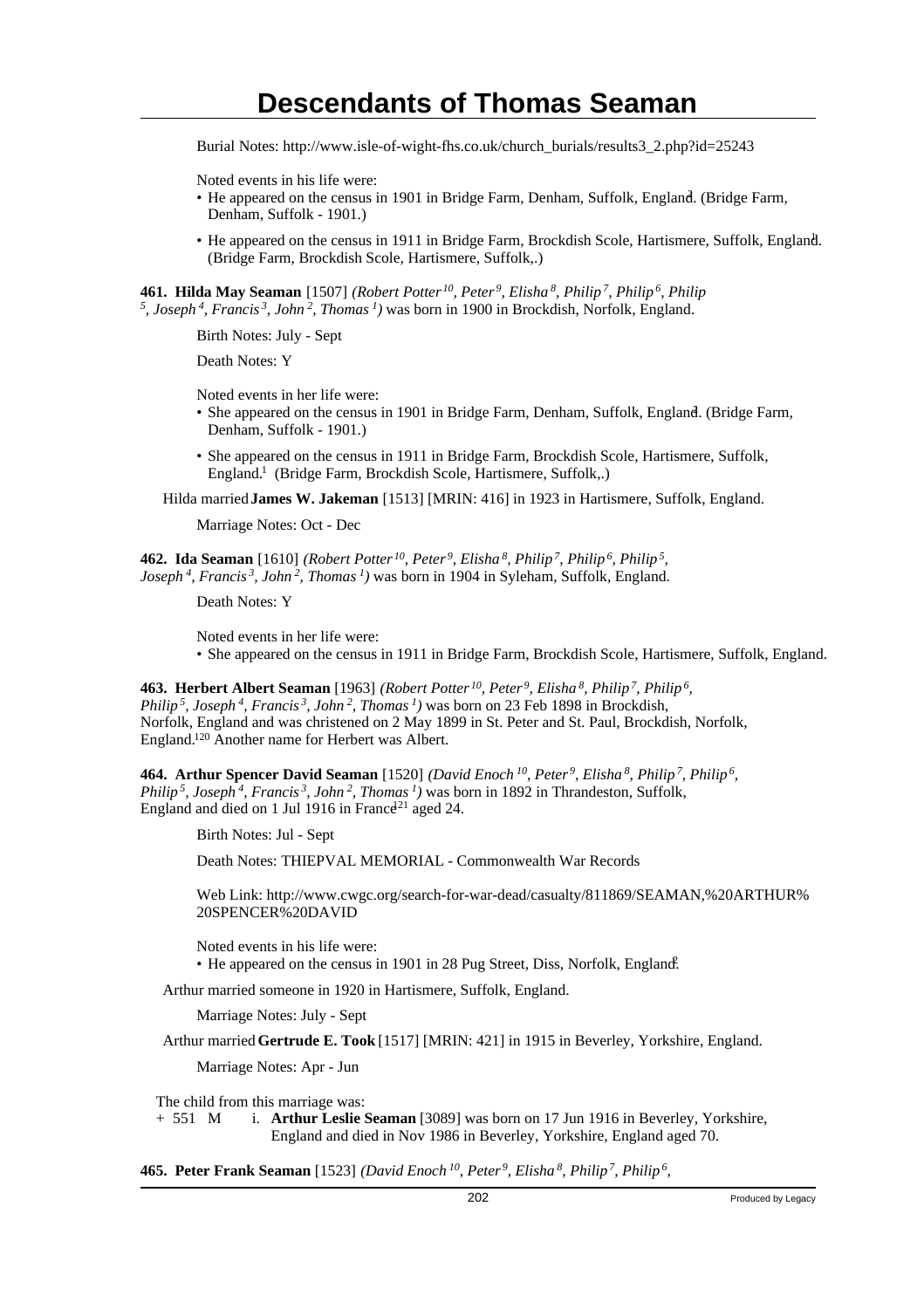*Philip<sup>5</sup>, Joseph<sup>4</sup>, Francis<sup>3</sup>, John<sup>2</sup>, Thomas<sup>1</sup>)* was born in 1894 in Wortham, Suffolk, England, died about 1926 in Depwade, Norfolk, England aged about 32, and was buried on 7 Jan 1926 in Depwade, Norfolk, England.

Birth Notes: Oct - Dec

Death Notes: Y

Noted events in his life were:

- He appeared on the census in 1901 in 28 Pug Street, Diss, Norfolk, England. (28 Pug Street, Diss, Norfolk - 1901.)
- He appeared on the census in 1911 in Shimpling Scole, Depwade, Diss, Norfolk, England. (Shimpling Scole, Depwade, Diss, Norfolk - 1911.)

Peter married **Martha A. Gamester** [1524] [MRIN: 423] in 1919 in Depwade, Norfolk, England. Martha was born in 1897 in Hendon, London, Middlesex, England.

Marriage Notes: Apr - Jun

The child from this marriage was:<br>+ 552  $\overline{F}$  i. Evelyn D. Sear i. **Evelyn D. Seaman** [1525] was born in 1920 in Depwade, Norfolk, England.

**466. Victor Albert Seaman** [1527] *(David Enoch<sup>10</sup>, Peter<sup>9</sup>, Elisha<sup>8</sup>, Philip<sup>7</sup>, Philip<sup>6</sup>, Philip 5 , Joseph<sup>4</sup>, Francis<sup>3</sup>, John<sup>2</sup>, Thomas<sup>1</sup>)* was born in 1896 in Wortham, Suffolk, England and died in 1966 in Depwade, Norfolk, England aged 70.

Birth Notes: Jul - Sept

Death Notes: July - Sept

Noted events in his life were:

- He appeared on the census in 1901 in 28 Pug Street, Diss, Norfolk, England. (28 Pug Street, Diss, Norfolk - 1901.)
- He appeared on the census in 1911 in Shimpling Scole, Depwade, Diss, Norfolk, England. (Shimpling Scole, Depwade, Diss, Norfolk - 1911.)

Victor married **Ida Alice Gamester** [1528] [MRIN: 425] in 1924 in Depwade, Norfolk, England. Ida was born on 8 Dec 1900 in Hendon, London, Middlesex, England and died in 1974 in Norwich Outer, Norfolk, England aged 74.

Marriage Notes: Jan - Mar

Children from this marriage were:

- + 553 M i. **David P. S. Seaman** [1529] was born in 1924 in Depwade, Norfolk, England.
- + 554 F ii. **Lillian A. Seaman** [1530] was born in 1926 in Depwade, Norfolk, England.
- + 555 M iii. **Kenneth Arthur Seaman** [1531] was born on 10 May 1928 in Depwade, Norfolk, England and died on 17 Nov 2005 in Norwich, Norfolk, England aged 77.
- + 556 F iv. **Pauline A. Seaman** [1532] was born in 1933 in Depwade, Suffolk, England.

**467. Lillian May Seaman** [1533] *(David Enoch<sup>10</sup>, Peter<sup>9</sup>, Elisha<sup>8</sup>, Philip<sup>7</sup>, Philip<sup>6</sup>, Philip 5 , Joseph<sup>4</sup>, Francis<sup>3</sup>, John<sup>2</sup>, Thomas<sup>1</sup>)* was born in 1898 in Wortham, Suffolk, England and died in 1964 in Norwich, Norfolk, England aged 66.

Birth Notes: Apr - Jun

Death Notes: Jan - Mar

Noted events in her life were:

- She appeared on the census in 1901 in 28 Pug Street, Diss, Norfolk, England. (28 Pug Street, Diss, Norfolk - 1901.)
- She appeared on the census in 1911 in Shimpling Scole, Depwade, Diss, Norfolk, England. (Shimpling Scole, Depwade, Diss, Norfolk - 1911.)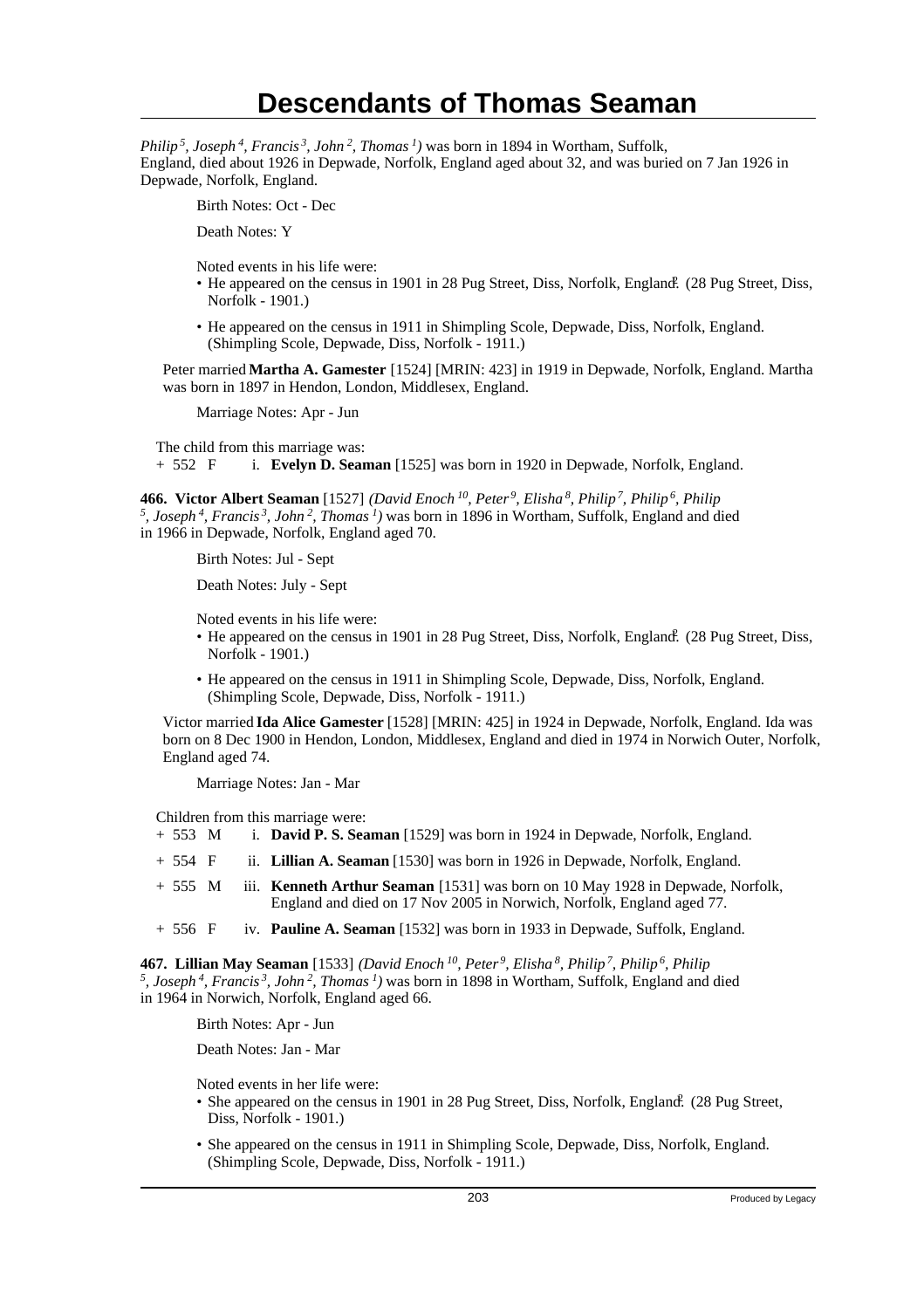Lillian married **Albert Hall** [1534] [MRIN: 429] in 1920 in Depwade, Suffolk, England.

Marriage Notes: Jul - Sept

**468. Robert Seaman** [1535] *(David Enoch<sup>10</sup>, Peter<sup>9</sup>, Elisha<sup>8</sup>, Philip<sup>7</sup>, Philip<sup>6</sup>, Philip<sup>5</sup> , Joseph<sup>4</sup>, Francis<sup>3</sup>, John<sup>2</sup>, Thomas<sup>1</sup>)* was born in 1900 in Shimpling Scole, Depwade, Diss, Norfolk, England and died about 1916 aged about 16.

Birth Notes: Jan - Mar

Death Notes: Possible Army death - 1916

Noted events in his life were:

- He appeared on the census in 1901 in 28 Pug Street, Diss, Norfolk, England. (28 Pug Street, Diss, Norfolk - 1901.)
- He appeared on the census in 1911 in Shimpling Scole, Depwade, Diss, Norfolk, England. (Shimpling Scole, Depwade, Diss, Norfolk - 1911.)

**469. Walter Henry Seaman** [1586] *(David Enoch<sup>10</sup>, Peter<sup>9</sup>, Elisha<sup>8</sup>, Philip<sup>7</sup>, Philip<sup>6</sup>, Philip 5 , Joseph<sup>4</sup>, Francis<sup>3</sup>, John<sup>2</sup>, Thomas<sup>1</sup>)* was born on 18 Oct 1901 in Shimpling Scole, Depwade, Diss, Norfolk, England and died in Jan 1995 in Norwich, Norfolk, England aged 93.

Death Notes: Y

Noted events in his life were:

• He appeared on the census in 1911 in Shimpling Scole, Depwade, Diss, Norfolk, England. (Shimpling Scole, Depwade, Diss, Norfolk - 1911.)

Walter married **Lily Maud Filby** [1594] [MRIN: 450] in 1926 in Depwade, Norfolk, England. Lily was born on 9 Oct 1907 in Depwade, Norfolk, England and died in Oct 2001 in Depwade, Norfolk, England aged 94.

Marriage Notes: Jul - Sept

- Children from this marriage were:<br>+  $557 \text{ F}$  i. **Doris I. Seama** i. **Doris I. Seaman** [1595] was born in 1927 in Depwade, Norfolk, England.
- + 558 F ii. **Vera Seaman** [1597] was born in 1929 in Depwade, Norfolk, England.
- + 559 M iii. **Peter J. Seaman** [1596] was born in 1931 in Depwade, Norfolk, England.
- + 560 M iv. **Victor C. Seaman** [1598] was born in 1933 in Depwade, Norfolk, England.
- + 561 F v. **Shelia Seaman** [1599] was born in 1935 in Depwade, Norfolk, England.
- + 562 F vi. **Margery R. Seaman** [1600] was born in 1937 in Depwade, Norfolk, England.
- + 563 F vii. **Greta Seaman** [1602] was born in 1939 in Depwade, Norfolk, England.
- + 564 M viii. **David W. Seaman** [1603] was born in 1944 in Depwade, Norfolk, England.
- + 565 M ix. **Eric R. Seaman** [1604] was born in 1946 in Depwade, Norfolk, England.

**470. Charles Seaman** [1587] *(David Enoch<sup>10</sup>, Peter<sup>9</sup>, Elisha<sup>8</sup>, Philip<sup>7</sup>, Philip<sup>6</sup>, Philip<sup>5</sup> , Joseph<sup>4</sup>, Francis<sup>3</sup>, John<sup>2</sup>, Thomas<sup>1</sup>)* was born on 7 Jun 1903 in Shimpling Scole, Depwade, Diss, Norfolk, England.

Birth Notes: Jul - Sept

Death Notes: Y

Noted events in his life were:

• He appeared on the census in 1911 in Shimpling Scole, Depwade, Diss, Norfolk, England. (Shimpling Scole, Depwade, Diss, Norfolk - 1911.)

**471. Hugh Valentine Seaman** [1588] *(David Enoch<sup>10</sup>, Peter<sup>9</sup>, Elisha<sup>8</sup>, Philip<sup>7</sup>, Philip<sup>6</sup> , Philip<sup>5</sup>, Joseph<sup>4</sup>, Francis<sup>3</sup>, John<sup>2</sup>, Thomas<sup>1</sup>)* was born on 13 Feb 1905 in Shimpling Scole, Depwade, Diss, Norfolk, England and died in Aug 1990 in Norwich Outer, Norfolk, England aged 85.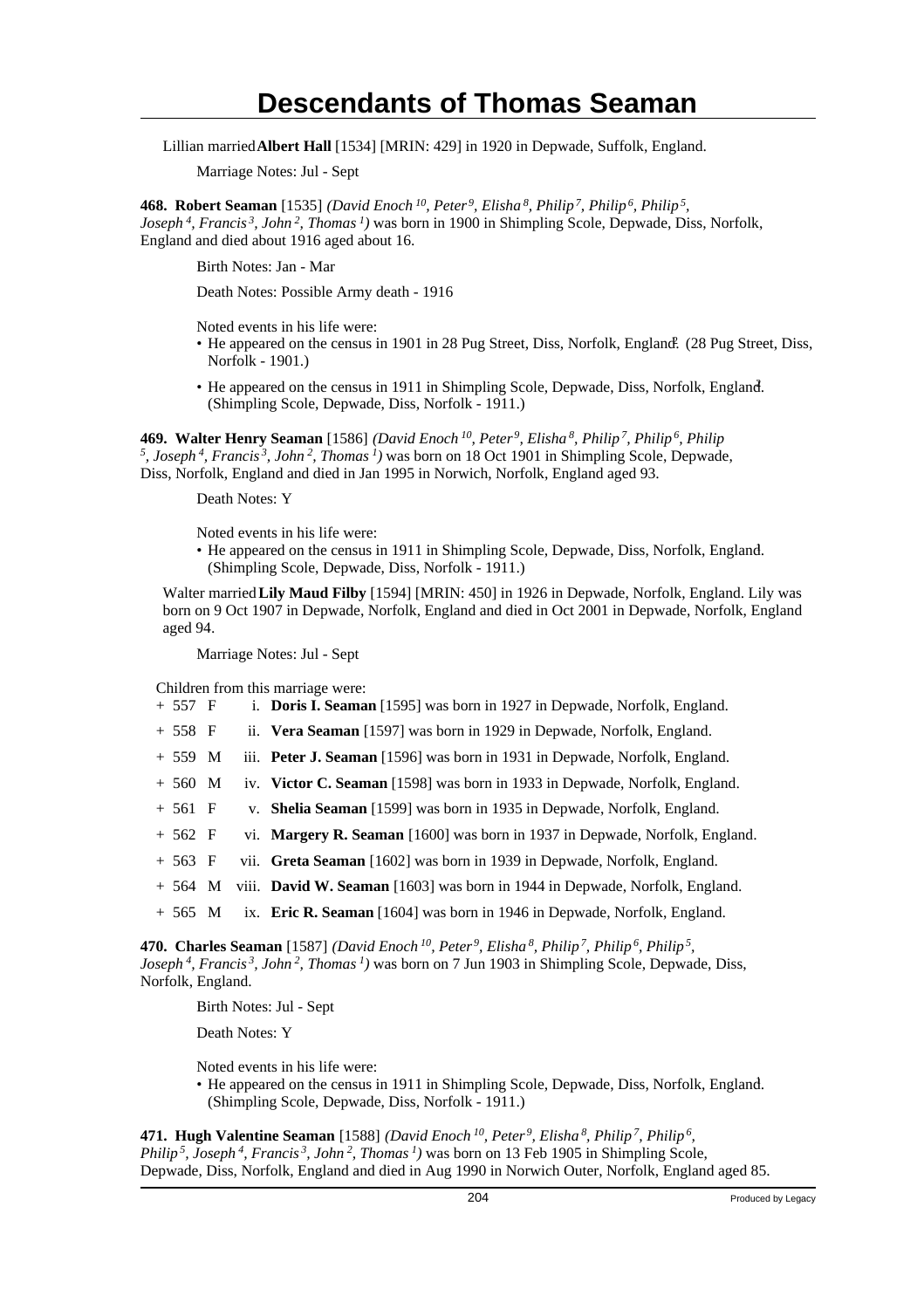Death Notes: Y

Noted events in his life were:

• He appeared on the census in 1911 in Shimpling Scole, Depwade, Diss, Norfolk, England. (Shimpling Scole, Depwade, Diss, Norfolk - 1911.)

Hugh married **Lilah Elizabeth Fowle** [1667] [MRIN: 451] in 1928 in Norwich, Norfolk, England. Lilah was born on 16 Mar 1909 in Norwich, Norfolk, England and died in 1992 in Norwich, Norfolk, England aged 83.

Marriage Notes: Jan - Mar

The child from this marriage was:

+ 566 M i. **Raymond Hugh Seaman** [1669] was born on 5 Jun 1928 in Norwich, Norfolk, England and died in 2004 in Mendip, Someset, England aged 76.

**472. William John Seaman** [1589] *(David Enoch<sup>10</sup>, Peter<sup>9</sup>, Elisha<sup>8</sup>, Philip<sup>7</sup>, Philip<sup>6</sup> ,*

*Philip<sup>5</sup>, Joseph<sup>4</sup>, Francis<sup>3</sup>, John<sup>2</sup>, Thomas<sup>1</sup>)* was born in 1907 in Shimpling Scole, Depwade, Diss, Norfolk, England, died on 6 Sep 1959 in Depwade, Norfolk, England<sup>22</sup> aged 52, and was buried in All Saints Churchyard, Dickleburgh and Rushall, Norfolk, England.<sup>23</sup>

Birth Notes: Apr - Jun

Death Notes: Y

Noted events in his life were:

• He appeared on the census in 1911 in Shimpling Scole, Depwade, Diss, Norfolk, England. (Shimpling Scole, Depwade, Diss, Norfolk - 1911.)

**473. Eric George Seaman** [1591] *(David Enoch<sup>10</sup>, Peter<sup>9</sup>, Elisha<sup>8</sup>, Philip<sup>7</sup>, Philip<sup>6</sup>, Philip 5 , Joseph<sup>4</sup>, Francis<sup>3</sup>, John<sup>2</sup>, Thomas<sup>1</sup>)* was born on 5 Feb 1909 in Shimpling Scole, Depwade, Diss, Norfolk, England and died in Dec 1985 in Depwade, Norfolk, England aged 76.

Death Notes: Y

Noted events in his life were:

• He appeared on the census in 1911 in Shimpling Scole, Depwade, Diss, Norfolk, England. (Shimpling Scole, Depwade, Diss, Norfolk - 1911.)

**474. Dora Frances Seaman** [1592] *(David Enoch<sup>10</sup>, Peter<sup>9</sup>, Elisha<sup>8</sup>, Philip<sup>7</sup>, Philip<sup>6</sup>, Philip 5 , Joseph<sup>4</sup>, Francis<sup>3</sup>, John<sup>2</sup>, Thomas<sup>1</sup>)* was born on 4 Nov 1910 in Shimpling Scole, Depwade, Diss, Norfolk, England and died on 5 Sep 1991 in North Walsham, Smallburgh, Norfolk, England aged 80.

Death Notes: Y

Noted events in her life were:

• She appeared on the census in 1911 in Shimpling Scole, Depwade, Diss, Norfolk, England. (Shimpling Scole, Depwade, Diss, Norfolk - 1911.)

Dora married **Jesse E. Debenham** [1668] [MRIN: 453] in 1937 in Depwade, Norfolk, England. Jesse was born on 16 Sep 1908 and died on 5 Jun 1963 aged 54.

Marriage Notes: Jan - Mar

**475. Wilfred Harry Seaman** [1593] *(David Enoch<sup>10</sup>, Peter<sup>9</sup>, Elisha<sup>8</sup>, Philip<sup>7</sup>, Philip<sup>6</sup>, Philip 5 , Joseph<sup>4</sup>, Francis<sup>3</sup>, John<sup>2</sup>, Thomas<sup>1</sup>)* was born on 13 Mar 1913 in Shimpling Scole, Depwade, Diss, Norfolk, England and died in May 1990 in Depwade, Norfolk, England aged 77.

Death Notes: Y

Wilfred married **Sybil R. Huggins** [1606] [MRIN: 454] in 1951 in Depwade, Norfolk, England. Sybil was born in 1917 in Depwade, Norfolk, England and died in 1968 in Norwich Outer, Norfolk, England aged 51.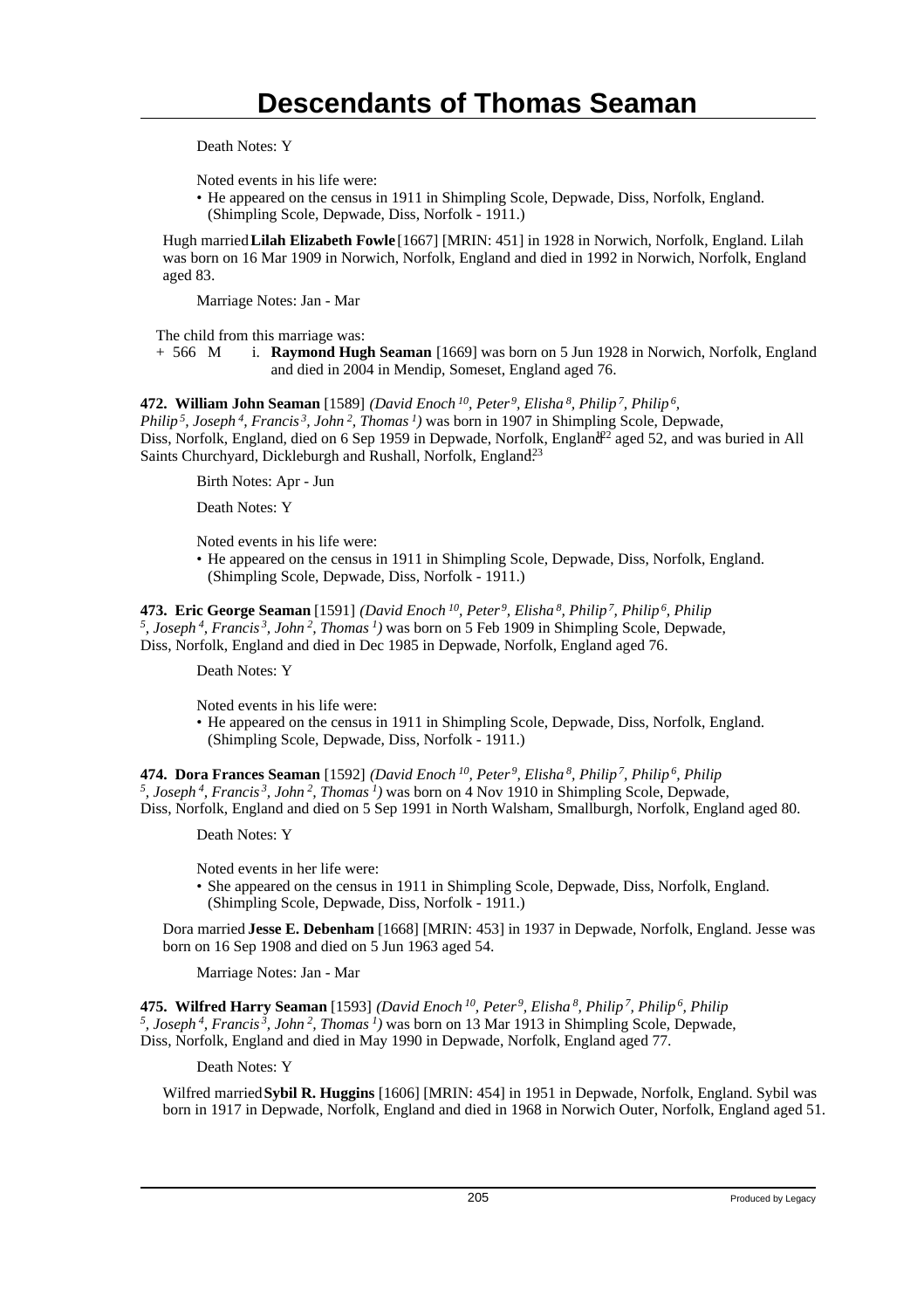Marriage Notes: Jul - Sept

**476. Arthur Walter Seaman** [1519] *(Walter George<sup>10</sup>, Peter<sup>9</sup>, Elisha<sup>8</sup>, Philip<sup>7</sup>, Philip<sup>6</sup> , Philip<sup>5</sup>, Joseph<sup>4</sup>, Francis<sup>3</sup>, John<sup>2</sup>, Thomas<sup>1</sup>)* was born in 1890 in Depwade, Norfolk, England and died in 1892 in Hartismere, Suffolk, England aged 2.

Birth Notes: Oct - Dec

Death Notes: Apr - June

Noted events in his life were:

• He appeared on the census in 1891 in 72 Crown Hill, Gissing, Norfolk, England<sup>24</sup> (72 Crown Hill, Gissing, Norfolk - 1891.)

**477. Arthur George Seaman (Walker)** [2161] *(Frederick<sup>10</sup>, Luke<sup>9</sup>, Elisha<sup>8</sup>, Philip<sup>7</sup>, Philip<sup>6</sup> , Philip<sup>5</sup>, Joseph<sup>4</sup>, Francis<sup>3</sup>, John<sup>2</sup>, Thomas<sup>1</sup>)* was born in 1891 in Scarborough, Yorkshire, England and died in 1947 in Buckrose, Yorkshire, England aged 56.

Birth Notes: Sept - Dec Registered Birth as Arthur G Walker

Death Notes: Y

Noted events in his life were:

• He appeared on the census in 1901 in 2 Grange Cottages, Rudston, Bridlington, Yorkshire, England.<sup>2</sup>

Arthur married **Mary Helen Sharp** [2058] [MRIN: 589], daughter of **William Henry Sharp** [1642] and **Annie Eliza Burt** [1661], on 17 Jul 1922 in Bridlington, Yorkshire, England. Mary was born on 22 Mar 1901 in Bridlington, Yorkshire, England and died in Dec 1984 in Bridlington, Yorkshire, England aged 83.

Marriage Notes: After the death of Arthur G in 1947 Mary Helen married Alfred Newlove in Apr - June 1952. Alfred Newlove was born July - Sept 1901 in Bridlington and has recorded death in Oct - Dec 1963 aged 62 in Bu ckrose district

Noted events in their marriage were:

• They have conflicting marriage information of 1922 and Bridlington, Yorkshire, England. Oct - Dec

#### Children from this marriage were:

| $+ 567$ M |  | i. Arthur George S. (Sharp) Seaman [1311] was born on 16 Jun 1922 in Bridlington,<br>Yorkshire, England and died on 16 Jun 1984 in York, Yorkshire, England aged 62. |
|-----------|--|----------------------------------------------------------------------------------------------------------------------------------------------------------------------|
| $+ 568$ M |  | ii. James William Seaman [1767] was born on 16 Jul 1923 in Bridlington, Yorkshire,<br>England and died on 2 Sep 1999 in Pocklington, Yokshire, England aged 76.      |
| $+ 569$ F |  | iii. Florence Seaman [1580] was born in 1924 in Bridlington, Yorkshire, England and died<br>in 1924 in Bridlington, Yorkshire, England.                              |
| $+ 570 F$ |  | iv. Eva Seaman [1488] was born in 1925 in Bridlington, Yorkshire, England.                                                                                           |
| $+ 571 M$ |  | v. Alfred S. Seaman [1601] was born in 1927 in Driffield, Yorkshire, England and died in<br>1928 in Driffield, Yorkshire, England aged 1.                            |
| $+ 572 M$ |  | vi. Wilfred Seaman [1873] was born in 1928 in Driffield, Yorkshire, England and died<br>about 2008 aged about 80.                                                    |
| $+ 573 M$ |  | vii. Edward Seaman [1611] was born on 10 Jan 1929 in Driffield, Yorkshire, England and<br>died in Aug 1992 in York, Yorkshire, England aged 63.                      |
| $+ 574$ M |  | viii. Charles H. Seaman [1495] was born in 1930 in Pocklington, Yokshire, England.                                                                                   |
| $+ 575 M$ |  | ix. Harry Seaman [1336] was born in 1932 in Pocklington, Yokshire, England and died in<br>Sep 2010 in West Lutton, Yorkshire, England aged 78.                       |
| $+ 576$ M |  | x. Frederick Seaman [1407] was born in 1933 in Pocklington, Yokshire, England.                                                                                       |
| $+ 577 M$ |  | xi. Dennis Seaman [1476] was born on 7 May 1934 in Pocklington, Yokshire, England.                                                                                   |
| $+ 578 M$ |  | xii. Robert Seaman [1456] was born in 1935 in Pocklington, Yokshire, England.                                                                                        |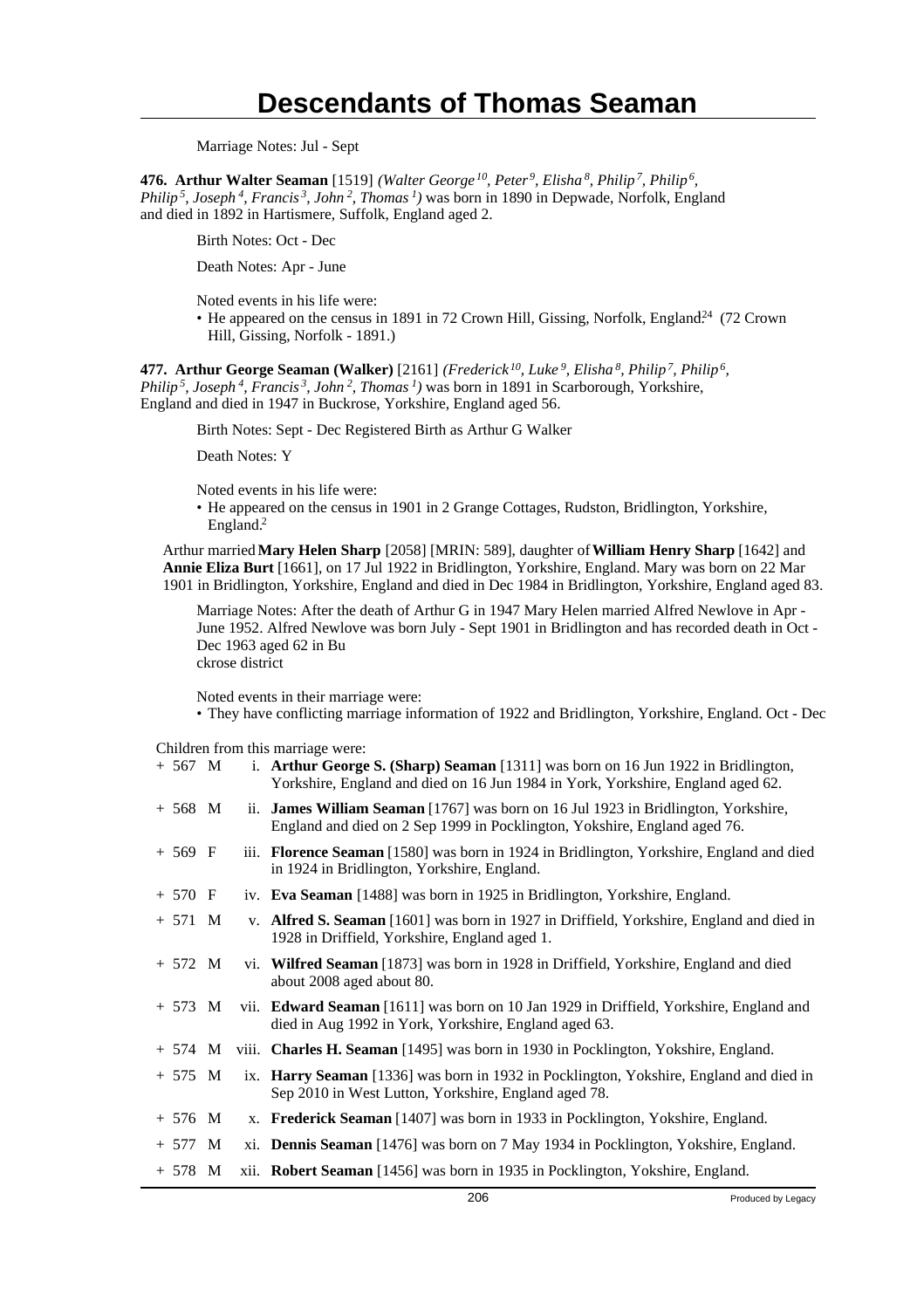- + 579 M xiii. **John T. Seaman** [1467] was born on 4 Aug 1936 in Pocklington, Yokshire, England.
- + 580 F xiv. **Dorothy Seaman** [1486] was born in 1938 in Howden, Yorkshire, England and died in 1938 in Howden, Yorkshire, England.

**478. Flora Seaman (Walker)** [1885] *(Frederick<sup>10</sup>, Luke<sup>9</sup>, Elisha<sup>8</sup>, Philip<sup>7</sup>, Philip<sup>6</sup>, Philip 5 , Joseph<sup>4</sup>, Francis<sup>3</sup>, John<sup>2</sup>, Thomas<sup>1</sup>)* was born in 1892 in Waterloo, Yorkshire, England.

Birth Notes: Jan - Mar

Death Notes: Y

Noted events in her life were:

- She appeared on the census in 1901 in 2 Grange Cottages, Rudston, Bridlington, Yorkshire, England.<sup>2</sup> (2 Grange Cottages, Rudston, Bridlington, Yorks - 1.)
- She appeared on the Recorded in census as Flora Seaman, born Waterloo, Yorkshire census 1901 census.

**479. Eva Seaman** [1874] *(Frederick<sup>10</sup>, Luke<sup>9</sup>, Elisha<sup>8</sup>, Philip<sup>7</sup>, Philip<sup>6</sup>, Philip<sup>5</sup>, Joseph 4 , Francis<sup>3</sup>, John<sup>2</sup>, Thomas<sup>1</sup>)* was born in 1899 in Staxton, Scarborough, Yorkshire, England and died on 8 Apr 1925 in Muston, Scarborough, Yorkshire, England aged 26.

Birth Notes: Jan - Mar

Death Notes: Y

Noted events in her life were:

- She appeared on the census in 1901 in 2 Grange Cottages, Rudston, Bridlington, Yorkshire, England.<sup>2</sup> (2 Grange Cottages, Rudston, Bridlington, Yorks - 1.)
- She appeared on the census in 1911 in Grange Cottages, Rudston, Bridlington, Yorkshire, England. (The Grange Cottages, Rudston, Bridlington, Yorks -.)

Eva married **Enoch Artley** [1454] [MRIN: 389] in Mar 1920 in Bridlington, Yorkshire, England.

**480. Doris M. Seaman** [1780] *(Harry Ernest<sup>10</sup>, Luke<sup>9</sup>, Elisha<sup>8</sup>, Philip<sup>7</sup>, Philip<sup>6</sup>, Philip<sup>5</sup> , Joseph<sup>4</sup>, Francis<sup>3</sup>, John<sup>2</sup>, Thomas<sup>1</sup>)* was born in 1919 in Leeds, Yorkshire, England and died in 1919 in Leeds, Yorkshire, England.

Birth Notes: Jul - Sept

Death Notes: July - Sept

**481. Walter Sydney Seaman** [1631] *(Sidney Morris - (Sydney Maurice)<sup>10</sup>, Luke<sup>9</sup>, Elisha<sup>8</sup> , Philip<sup>7</sup>, Philip<sup>6</sup>, Philip<sup>5</sup>, Joseph<sup>4</sup>, Francis<sup>3</sup>, John<sup>2</sup>, Thomas<sup>1</sup>)* was born on 22 Feb 1906 in Stanwell, Staines, Middlesex, England, was christened on 1 Apr 1906 in St. Mary the Virgin, Stanwell, Middlesex, England,<sup>125</sup> and died in Aug 1985 in Hertford, Hertfordshire, England aged 79.

Birth Notes: Jan - Mar

Death Notes: Y

Noted events in his life were:

• He appeared on the census in 1911 in Wood end, Hayes, Uxbridge, Middlesex, England. <sup>1</sup>

Walter married **Catherine Mary Sinnott** [1686] [MRIN: 468] in 1935 in Hertford, Hertfordshire, England. Catherine was born on 13 Mar 1914 in Hertford, Hertfordshire, England and died in Aug 1991 in Hatfield, Hertfordshire, England aged 77.

Marriage Notes: Jul - Sept

Children from this marriage were:<br>+ 581  $\overline{F}$  i. **Audrey C. Sear** 

- i. **Audrey C. Seaman** [1688] was born in 1945 in Hertford, Hertfordshire, England.
- + 582 F ii. **Gwendoline M. Seaman** [1687] was born on 17 Feb 1938 in Hertford, Hertfordshire, England.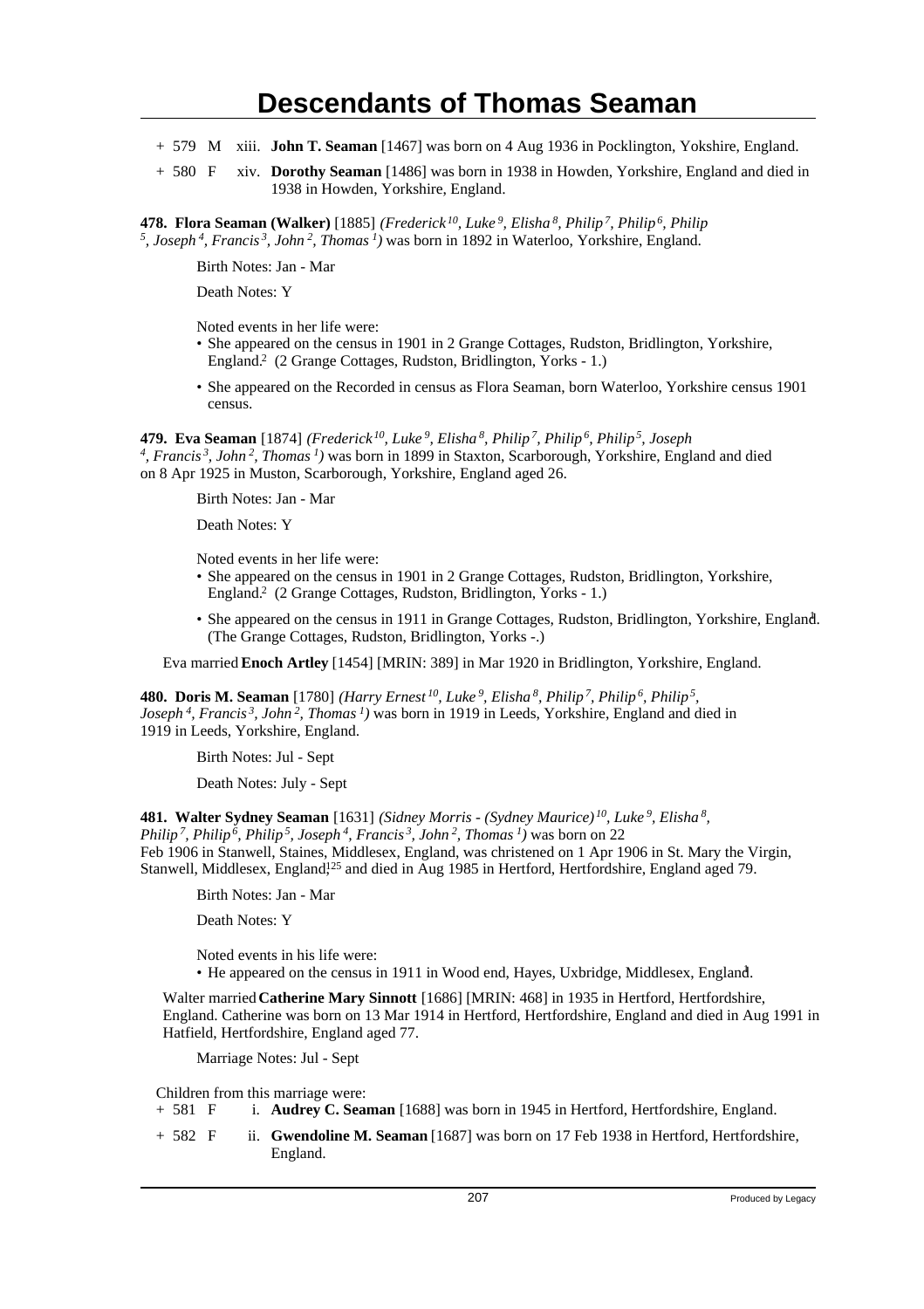**482. Maurice Ivan Seaman** [1632] *(Sidney Morris - (Sydney Maurice)<sup>10</sup>, Luke<sup>9</sup>, Elisha<sup>8</sup> , Philip<sup>7</sup>, Philip<sup>6</sup>, Philip<sup>5</sup>, Joseph<sup>4</sup>, Francis<sup>3</sup>, John<sup>2</sup>, Thomas<sup>1</sup>)* was born on 9 Jun 1908 in Uxbridge, Hayes, Middlesex, England and died on 7 Dec 1978 in Wycombe, Buckinghamshire, England aged 70.

Death Notes: Y

Noted events in his life were:

• He appeared on the census in 1911 in Wood end, Hayes, Uxbridge, Middlesex, England. <sup>1</sup>

Maurice married **Dorothy May Williams** [1633] [MRIN: 469] on 23 Aug 1930 in Wycombe, Buckinghamshire, England. Dorothy was born on 7 Dec 1911 in Wycombe, Buckinghamshire, England and died on 6 Jun 1961 in Amersham, High Wycombe, Buckinghamshire, England aged 49.

Children from this marriage were:

| $+ 583 F$ |    | i. Dorothy Beryl Seaman [1634] was born on 8 Jul 1931 in Wycombe, Buckinghamshire,<br>England and died in Feb 1989 in Wycombe, Buckinghamshire, England aged 57. |
|-----------|----|------------------------------------------------------------------------------------------------------------------------------------------------------------------|
| $+ 584 M$ |    | ii. Sidney Maurice Seaman [1635] was born in 1933 in Wycombe, Buckinghamshire,<br>England.                                                                       |
| $+ 585 M$ |    | iii. <b>Arthur E. Seaman</b> [1636] was born in 1935 in Wycombe, Buckinghamshire, England<br>and died in 1940 in Wycombe, Buckinghamshire, England aged 5.       |
| $+ 586$ M |    | iv. <b>Ronald Frederick Seaman</b> [1637] was born in 1937 in Wycombe, Buckinghamshire,<br>England.                                                              |
| $+ 587 M$ |    | v. <b>John Seaman</b> [1638] was born in 1939 in Wycombe, Buckinghamshire, England and<br>died in 1939 in Wycombe, Buckinghamshire, England.                     |
| $+ 588 M$ |    | vi. Geoffrey Seaman [1639] was born in 1942 in Wycombe, Buckinghamshire, England.                                                                                |
| $+ 589$ F |    | vii. Molly Seaman [1640] was born in 1943 in Wycombe, Buckinghamshire, England.                                                                                  |
| $+ 590 F$ |    | viii. Rita Seaman [1679] was born in 1948 in High Wycombe, Buckinghamshire, England.                                                                             |
| $+591$ M  |    | ix. Philip Seaman [1680] was born in 1950 in Wycombe, Buckinghamshire, England.                                                                                  |
| $+ 592 F$ | Х. | <b>Margaret Doreen Seaman</b> [1666] was born on 15 Mar 1953 in Amersham, High<br>Wycombe, Buckinghamshire, England.                                             |

**483. Ethel Amy Seaman** [1575] *(Arthur Edward<sup>10</sup>, Luke<sup>9</sup>, Elisha<sup>8</sup>, Philip<sup>7</sup>, Philip<sup>6</sup>, Philip 5 , Joseph<sup>4</sup>, Francis<sup>3</sup>, John<sup>2</sup>, Thomas<sup>1</sup>)* was born on 25 Aug 1908 in Shimpling Scole, Depwade, Diss, Norfolk, England and died in Aug 1998 in Waveney, East Suffolk, England aged 90.

Noted events in her life were:

• She appeared on the census in 1911 in Dickleburgh, Depwade, Norfolk, England. (Dickleburgh Scole, Depwade, Norfolk - 1911.)

Ethel married **Chamondley B. Hanner** [1577] [MRIN: 447] in 1934 in Depwade, Norfolk, England.

Marriage Notes: Apr - Jun

**484. Thomas Arthur Seaman** [1574] *(Arthur Edward<sup>10</sup>, Luke<sup>9</sup>, Elisha<sup>8</sup>, Philip<sup>7</sup>, Philip<sup>6</sup> , Philip<sup>5</sup>, Joseph<sup>4</sup>, Francis<sup>3</sup>, John<sup>2</sup>, Thomas<sup>1</sup>)* was born on 7 Oct 1909 in Dickleburgh, Depwade, Norfolk, England and died in Nov 1995 in Wayland, Norfolk, England aged 86.

Birth Notes: Oct - Dec

Death Notes: November

Noted events in his life were: • He appeared on the census in 1911 in Dickleburgh, Depwade, Norfolk, England.

**485. Doris M. Seaman** [1655] *(Arthur Edward<sup>10</sup>, Luke<sup>9</sup>, Elisha<sup>8</sup>, Philip<sup>7</sup>, Philip<sup>6</sup>, Philip 5 , Joseph<sup>4</sup>, Francis<sup>3</sup>, John<sup>2</sup>, Thomas<sup>1</sup>)* was born in 1914 in Depwade, Norfolk, England and died in 1931 in Loddon, Norfolk, England aged 17.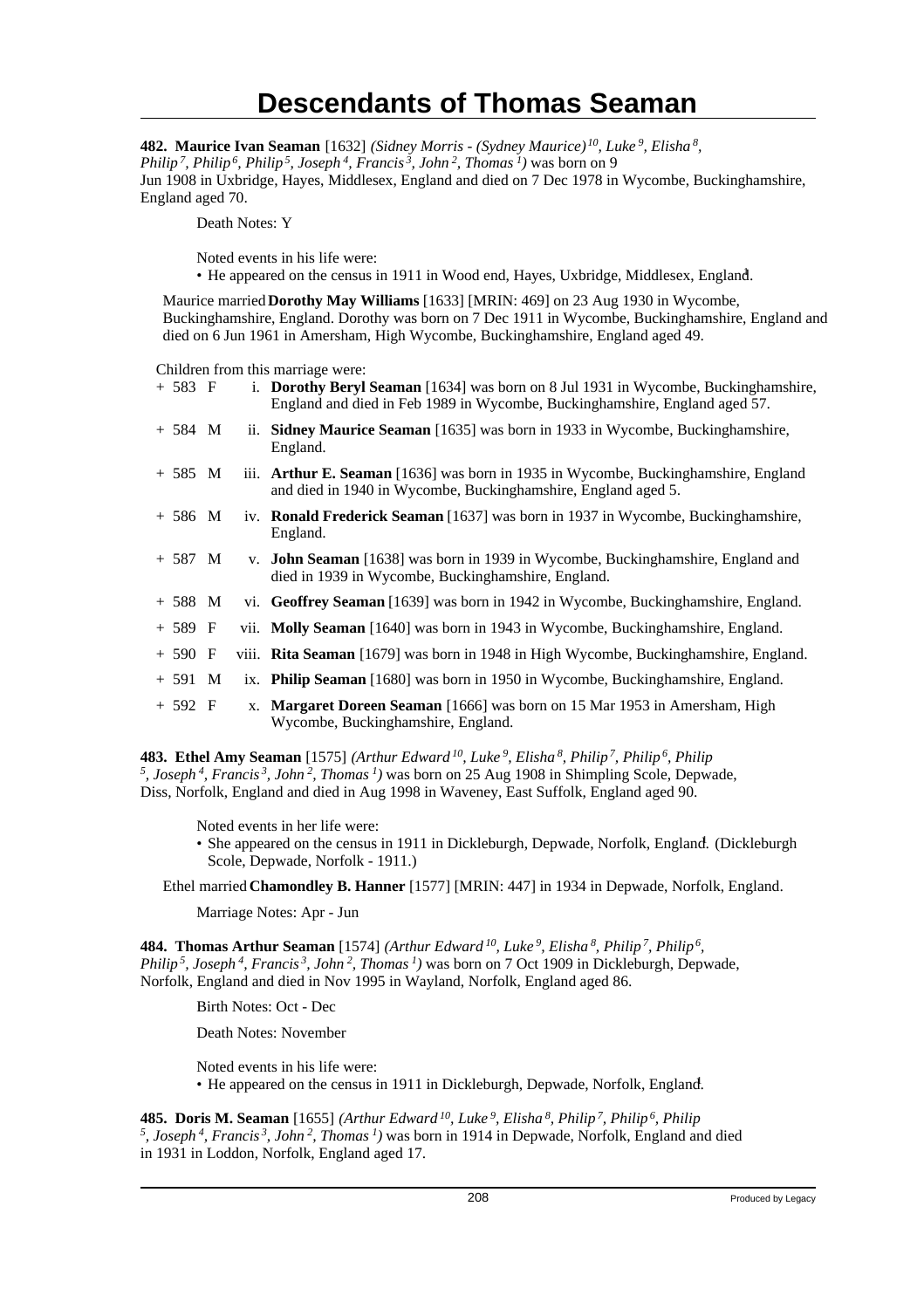Birth Notes: Jan - Mar

Death Notes: July - Sept

**486. Eva E Seaman** [1656] *(Arthur Edward<sup>10</sup>, Luke<sup>9</sup>, Elisha<sup>8</sup>, Philip<sup>7</sup>, Philip<sup>6</sup>, Philip<sup>5</sup> , Joseph<sup>4</sup>, Francis<sup>3</sup>, John<sup>2</sup>, Thomas<sup>1</sup>)* was born in 1919 in Depwade, Norfolk, England and died in 1931 in Loddon, Norfolk, England aged 12.

Birth Notes: Oct - Dec

Death Notes: Y

**487. Elsie M. Seaman** [1657] *(Arthur Edward<sup>10</sup>, Luke<sup>9</sup>, Elisha<sup>8</sup>, Philip<sup>7</sup>, Philip<sup>6</sup>, Philip<sup>5</sup> , Joseph<sup>4</sup>, Francis<sup>3</sup>, John<sup>2</sup>, Thomas<sup>1</sup>)* was born in 1925 in Depwade, Norfolk, England.

Birth Notes: Jan - Mar

Elsie married **John A Reamer** [1658] [MRIN: 477] in 1943 in Depwade, Norfolk, England.

Marriage Notes: Oct - Dec

**488. Ivy Doris Winifred Seaman** [1573] *(Alfred Eric<sup>10</sup>, Luke<sup>9</sup>, Elisha<sup>8</sup>, Philip<sup>7</sup>, Philip<sup>6</sup> , Philip<sup>5</sup>, Joseph<sup>4</sup>, Francis<sup>3</sup>, John<sup>2</sup>, Thomas<sup>1</sup>)* was born on 30 Jan 1920 in Depwade, Norfolk, England,<sup>126</sup> was christened on 4 Apr 1920 in Fritton, Norfolk, England,<sup>26</sup> and died in Aug 1991 in Norwich, Norfolk, England aged 71.

Christening Notes: St. Catherine, Fritton, Norfolk, Enghland

Death Notes: Y

Ivy married **Harry A Oakley** [1576] [MRIN: 445] in 1939 in Depwade, Norfolk, England.

Marriage Notes: Apr - Jun

**489. Reginald Alfred C. Seaman** [1785] *(Alfred Eric<sup>10</sup>, Luke<sup>9</sup>, Elisha<sup>8</sup>, Philip<sup>7</sup>, Philip*

*6 , Philip<sup>5</sup>, Joseph<sup>4</sup>, Francis<sup>3</sup>, John<sup>2</sup>, Thomas<sup>1</sup>)* was born on 14 Mar 1925 in Loddon, Norfolk, England, died in Sep 1984 in Blackburn, Lancashire, England aged 59, and was buried on 21 Sep 1984 in Blackburn, Lancashire, England.<sup>127</sup>

Birth Notes: Apr - Jun

Death Notes: September

Burial Notes: Blackburn with Darwen Borough Council - Pleasington Cemetery (Lancashire)

Reginald married **Elizabeth Rodden** [2043] [MRIN: 519] in 1947 in Blackburn, Lancashire, England.

Marriage Notes: Jul - Sept

Children from this marriage were:

+ 593 F i. **Katherine Seaman** [2042] was born in 1948 in Blackburn, Lancashire, England.

+ 594 F ii. **Elizabeth Seaman** [2041] was born in 1953 in Blackburn, Lancashire, England.

**490. Ellen Sarah Seaman** [11475] *(Eliza Ann Seaman<sup>10</sup>, David<sup>9</sup>, Elisha<sup>8</sup>, Philip<sup>7</sup>, Philip<sup>6</sup> , Philip<sup>5</sup>, Joseph<sup>4</sup>, Francis<sup>3</sup>, John<sup>2</sup>, Thomas<sup>1</sup>)* was born in 1895 in Great Bentley, Tendring, Essex, England.

Birth Notes: Jan - Mar

Noted events in her life were:

- She appeared on the census in 1901 in 2 Edens Cottages, Great Bentley, Essex, England. <sup>2</sup>
- She appeared on the census in 1911 in 21 Hill Cottages, Great Bentley, Colchester, Tendring, Essex, England. $<sup>1</sup>$ </sup>

**491. John Seaman** [11476] *(Eliza Ann Seaman<sup>10</sup>, David<sup>9</sup>, Elisha<sup>8</sup>, Philip<sup>7</sup>, Philip<sup>6</sup>, Philip 5 , Joseph 4, Francis 3, John 2, Thomas 1)* was born about 1902 in Tendring, Essex, England.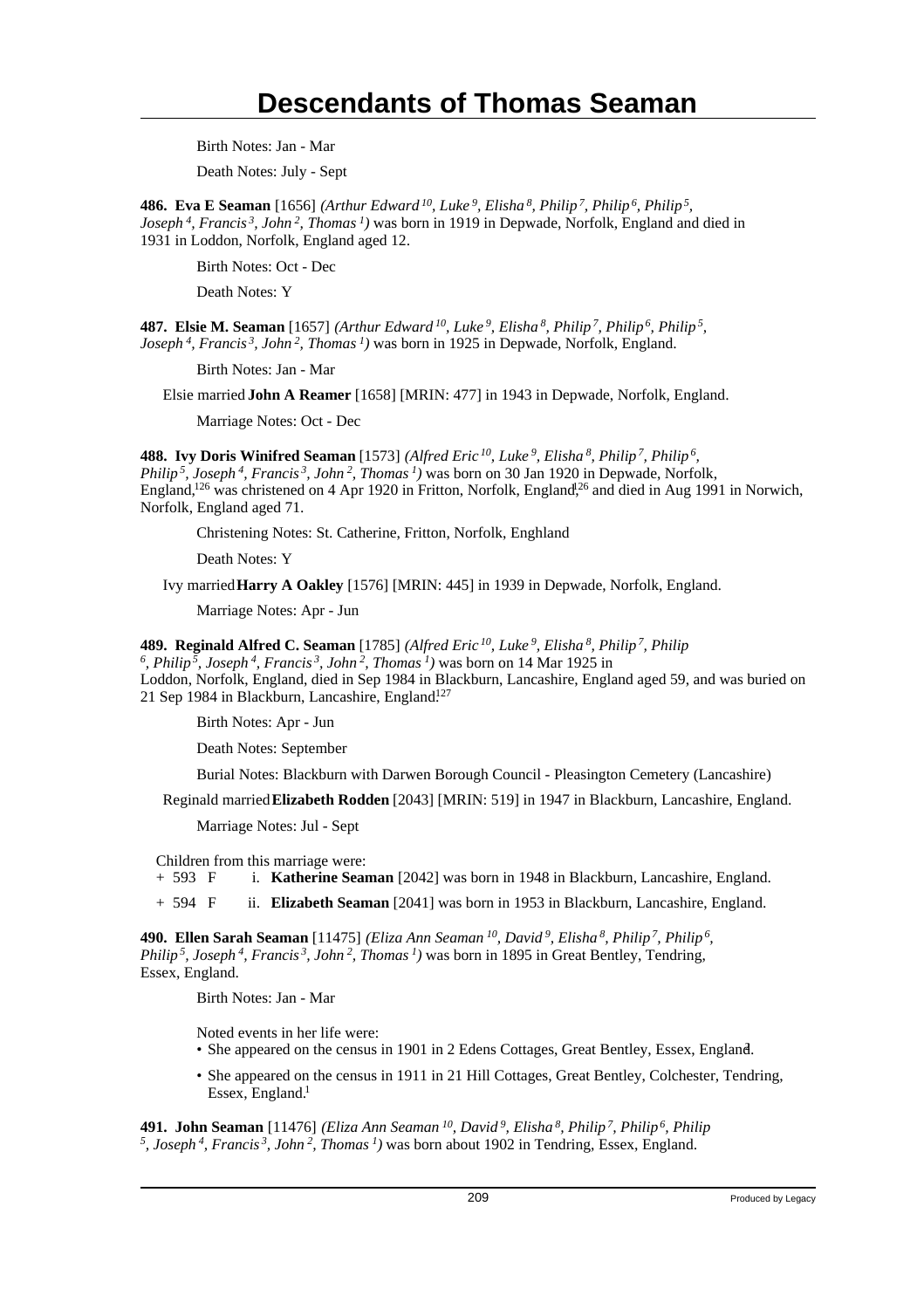Noted events in his life were:

• He appeared on the census in 1911 in 21 Hill Cottages, Great Bentley, Colchester, Tendring, Essex, England.<sup>1</sup>

**492. Elise Seaman** [1781] *(Elisha Francis<sup>10</sup>, David<sup>9</sup>, Elisha<sup>8</sup>, Philip<sup>7</sup>, Philip<sup>6</sup>, Philip<sup>5</sup> , Joseph<sup>4</sup>, Francis<sup>3</sup>, John<sup>2</sup>, Thomas<sup>1</sup>)* was born about 1901 in Stonebridge, Willesden, Middlesex, England.

Death Notes: Y

Noted events in her life were:

• She appeared on the census in 1911 in 17 Laburnum Place, Sittingborne, Kent, England. (17 Laburnum Place, Sittingborne, Kent - 1911.)

**493. Cyril Seaman** [1782] *(Elisha Francis<sup>10</sup>, David<sup>9</sup>, Elisha<sup>8</sup>, Philip<sup>7</sup>, Philip<sup>6</sup>, Philip<sup>5</sup> , Joseph<sup>4</sup>, Francis<sup>3</sup>, John<sup>2</sup>, Thomas<sup>1</sup>)* was born about 1910 in Stanway, Essex, England.

Death Notes: Y

Noted events in his life were:

• He appeared on the census in 1911 in 17 Laburnum Place, Sittingborne, Kent, England. Spelt: Leaman

**494. Francis William A. Seaman** [1469] *(William George<sup>10</sup>, David<sup>9</sup>, Elisha<sup>8</sup>, Philip<sup>7</sup>, Philip<sup>6</sup> , Philip<sup>5</sup>, Joseph<sup>4</sup>, Francis<sup>3</sup>, John<sup>2</sup>, Thomas<sup>1</sup>)* was born on 27 Jan 1918 in Tendring, Essex, England and died in 1970 in Havering, Essex, England aged 52.

Birth Notes: Jan - Mar

Death Notes: Jan - Mar

Francis married **Ivy W. Beecham** [1470] [MRIN: 397] in 1938 in Billericay, Essex, England. Ivy died in 1957 in Romford, Essex, England.

Marriage Notes: Jan - Mar

Children from this marriage were:

+ 595 M i. **William John Seaman** [1471] was born on 11 May 1938 in Chelmsford, Essex, England and died in Mar 1986 in Brentwood, Billericay, Essex, England aged 47.

+ 596 F ii. **Doreen S. Seaman** [2027] was born in 1939 in Chelsford, Essex, England.

**495. David A. Seaman** [1466] *(William George<sup>10</sup>, David<sup>9</sup>, Elisha<sup>8</sup>, Philip<sup>7</sup>, Philip<sup>6</sup>, Philip 5 , Joseph<sup>4</sup>, Francis<sup>3</sup>, John<sup>2</sup>, Thomas<sup>1</sup>)* was born in 1919 in Tendring, Essex, England and died in 1945 in Chelmsford, Essex, England aged 26.

Birth Notes: Apr - June

Death Notes: Jan - Mar

**496. Walter John Seaman** [1468] *(William George<sup>10</sup>, David<sup>9</sup>, Elisha<sup>8</sup>, Philip<sup>7</sup>, Philip<sup>6</sup> , Philip<sup>5</sup>, Joseph<sup>4</sup>, Francis<sup>3</sup>, John<sup>2</sup>, Thomas<sup>1</sup>)* was born on 20 Mar 1920 in Tendring, Essex, England and died in 1974 in Chelmsford, Essex, England aged 54.

Birth Notes: Apr - Jun

Death Notes: Apr - Jun

**497. William George Seaman** [1579] *(William George<sup>10</sup>, David<sup>9</sup>, Elisha<sup>8</sup>, Philip<sup>7</sup>, Philip<sup>6</sup> , Philip<sup>5</sup>, Joseph<sup>4</sup>, Francis<sup>3</sup>, John<sup>2</sup>, Thomas<sup>1</sup>)* was born on 3 Dec 1923 in Tendring, Essex, England and died in 1979 in Brentwood, Billericay, Essex, England aged 56.

Birth Notes: Jan- Mar

Death Notes: Y

**498. Ethel C. Seaman** [1917] *(James<sup>10</sup>, Walter<sup>9</sup>, James<sup>8</sup>, Benjamin<sup>7</sup>, Philip<sup>6</sup>, Philip<sup>5</sup> ,*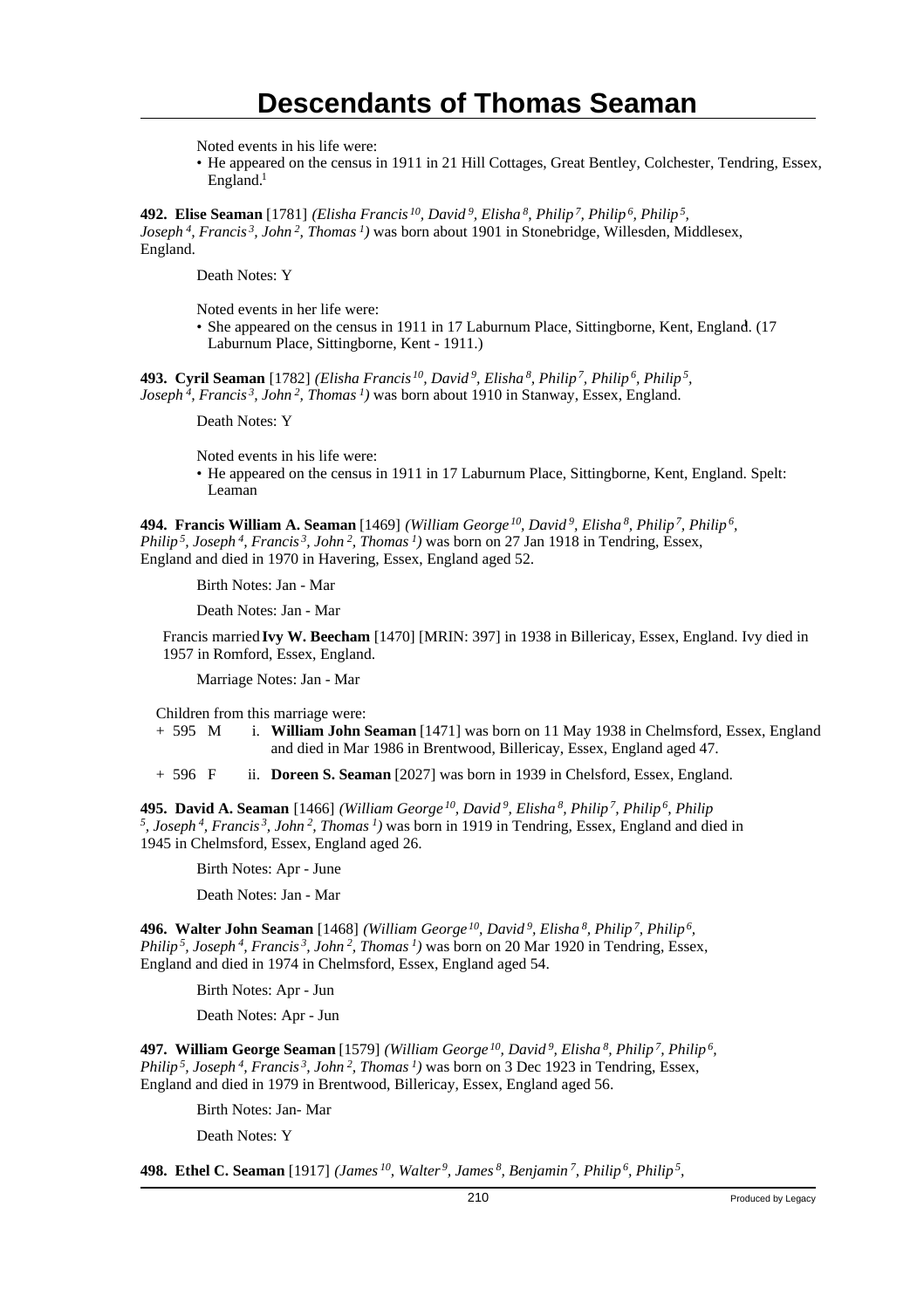*Joseph<sup>4</sup>, Francis<sup>3</sup>, John<sup>2</sup>, Thomas<sup>1</sup>)* was born in 1911 in Ipswich, Suffolk, England.

Birth Notes: Jul - Sept

**499. Bessie Seaman** [1919] *(James<sup>10</sup>, Walter<sup>9</sup>, James<sup>8</sup>, Benjamin<sup>7</sup>, Philip<sup>6</sup>, Philip<sup>5</sup> , Joseph<sup>4</sup>, Francis<sup>3</sup>, John<sup>2</sup>, Thomas<sup>1</sup>)* was born in 1913 in Ipswich, Suffolk, England.

Birth Notes: Apr - Jun

Bessie married **William H. Davenport** [2611] [MRIN: 666] in 1934 in Burton Upon Trent, Staffordshire, England.

Marriage Notes: July - Sept

**500. Edith Seaman** [1920] *(James<sup>10</sup>, Walter<sup>9</sup>, James<sup>8</sup>, Benjamin<sup>7</sup>, Philip<sup>6</sup>, Philip<sup>5</sup> , Joseph<sup>4</sup>, Francis<sup>3</sup>, John<sup>2</sup>, Thomas<sup>1</sup>)* was born in 1914 in Burton Upon Trent, Staffordshire, England and died in 1924 in Burton Upon Trent, Staffordshire, England aged 10.

Birth Notes: Oct - Dec

Death Notes: July - Sept

**501. Gertrude Seaman** [1921] *(James<sup>10</sup>, Walter<sup>9</sup>, James<sup>8</sup>, Benjamin<sup>7</sup>, Philip<sup>6</sup>, Philip<sup>5</sup> , Joseph<sup>4</sup>, Francis<sup>3</sup>, John<sup>2</sup>, Thomas<sup>1</sup>)* was born in 1918 in Burton Upon Trent, Staffordshire, England and died in 1927 in Burton Upon Trent, Staffordshire, England aged 9.

Birth Notes: Apr - Jun

Death Notes: Y

**502. Jessie Seaman** [1922] *(James<sup>10</sup>, Walter<sup>9</sup>, James<sup>8</sup>, Benjamin<sup>7</sup>, Philip<sup>6</sup>, Philip<sup>5</sup> , Joseph<sup>4</sup>, Francis<sup>3</sup>, John<sup>2</sup>, Thomas<sup>1</sup>)* was born in 1920 in Burton Upon Trent, Staffordshire, England.

Birth Notes: Jan - Mar

Jessie married **Frank Watson** [2612] [MRIN: 668] in 1946 in Burton Upon Trent, Staffordshire, England.

Marriage Notes: Oct - Dec

**503. James Seaman** [1923] *(James<sup>10</sup>, Walter<sup>9</sup>, James<sup>8</sup>, Benjamin<sup>7</sup>, Philip<sup>6</sup>, Philip<sup>5</sup> , Joseph<sup>4</sup>, Francis<sup>3</sup>, John<sup>2</sup>, Thomas<sup>1</sup>)* was born in 1922 in Burton Upon Trent, Staffordshire, England.

Birth Notes: Jul - Sept

James married **Shelia M. Taylor** [2613] [MRIN: 669] in 1946 in Burton Upon Trent, Staffordshire, England.

Marriage Notes: Apr - June

**504. Joseph Seaman** [1924] *(James<sup>10</sup>, Walter<sup>9</sup>, James<sup>8</sup>, Benjamin<sup>7</sup>, Philip<sup>6</sup>, Philip<sup>5</sup> , Joseph<sup>4</sup>, Francis<sup>3</sup>, John<sup>2</sup>, Thomas<sup>1</sup>)* was born in 1925 in Burton Upon Trent, Staffordshire, England, died on 12 Jun 1945 in Pakistan<sup>28</sup> aged 20, and was buried in Karachi War Cemetery, Pakistan<sup>28</sup>

Birth Notes: Apr - Jun

Death Notes: Private North Staffordshire Regiment 1st Bn. Pakistan '14842283'

SON OF JAMES AND GERTRUDE M (nee: suter) SEAMAN, OF BURTON-ON-TRENT; HUSBAND OF EVELYN MARY LOTTIE SEAMAN, OF BURTON-ON-TRENT.

Burial Notes: 8. A. 2.

Joseph married **Evelyn Mary Lottie Spalding** [2614] [MRIN: 670] in 1945 in Burton Upon Trent, Staffordshire, England.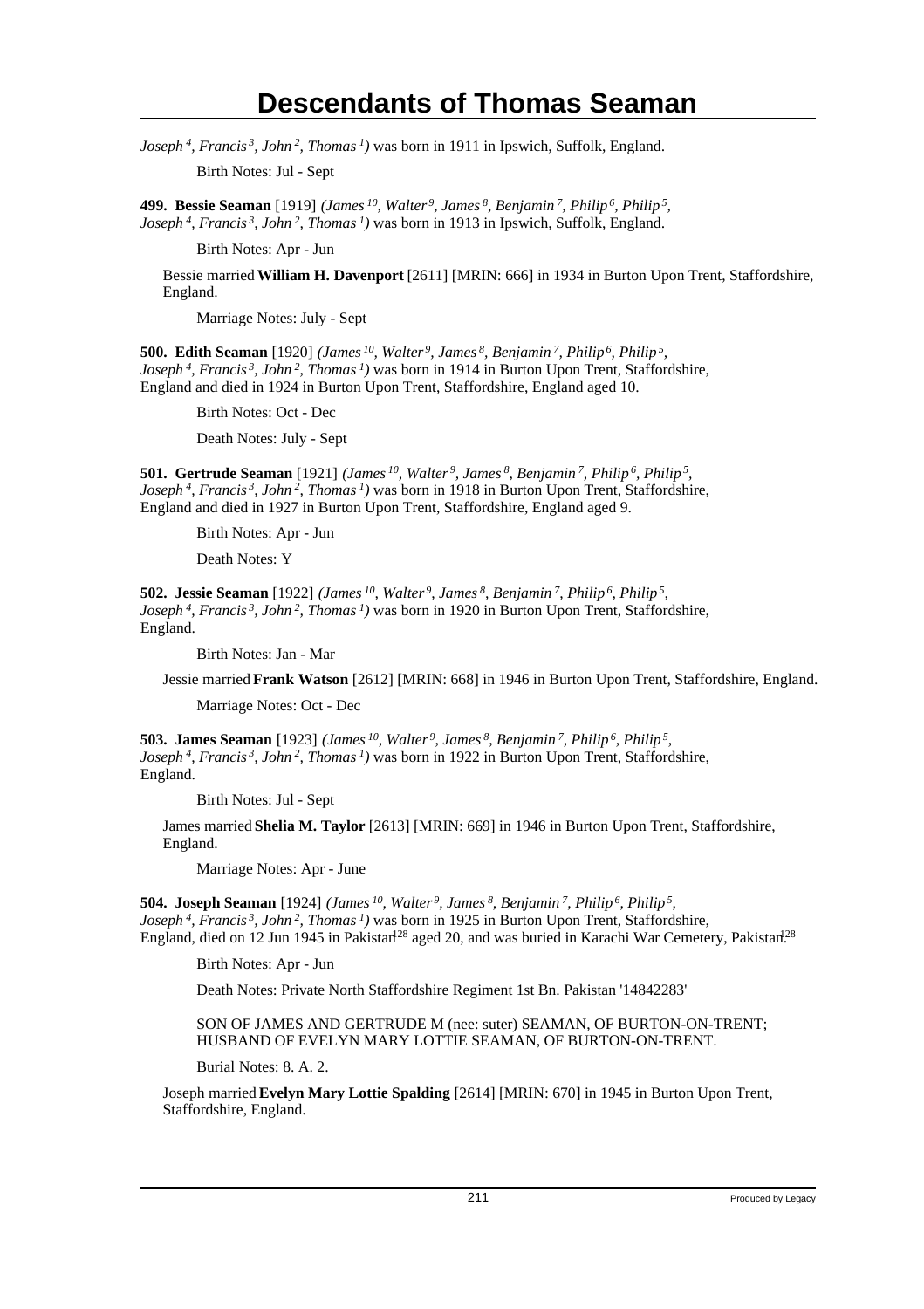Marriage Notes: Jan - Mar

**505. Albert Francis Seaman** [1902] *(Albert James<sup>10</sup>, James<sup>9</sup>, Joseph<sup>8</sup>, Benjamin<sup>7</sup>, Philip*

*6 , Philip<sup>5</sup>, Joseph<sup>4</sup>, Francis<sup>3</sup>, John<sup>2</sup>, Thomas<sup>1</sup>)* was born in 1895 in St. Olave, London, England, died in 1946 in West Ham, Essex, England aged 51, and was buried on 19 Jan 1946 in West Ham Cemetery (Newham), London, England.

Birth Notes: Oct - Dec

Noted events in his life were:

- He appeared on the census in 1901 in 13 Waite Street, Camberwell, London, England.
- He appeared on the census in 1911 in 24 Leonard Road, Forest Gate, West Ham, Essex, England. <sup>1</sup> (24 Leonard Road, Forest Gate, West Ham, Essex - 19.)

Albert married **Emily Agnes Killey** [2598] [MRIN: 660] in 1924 in West Ham, Essex, England. Emily was born on 16 Jul 1896 in West Ham, Essex, England and died in Jul 1990 in E Dereham, Norfolk, England aged 94.

Marriage Notes: Apr - June

The child from this marriage was: + 597 F i. **Vera M. Seaman** [2599] was born in 1929 in West Ham, Essex, England.

#### **506. William Alfred Seaman** [1903]<sup>129</sup> *(Albert James<sup>10</sup>, James<sup>9</sup>, Joseph<sup>8</sup>, Benjamin*

*7 , Philip<sup>6</sup>, Philip<sup>5</sup>, Joseph<sup>4</sup>, Francis<sup>3</sup>, John<sup>2</sup>, Thomas<sup>1</sup>)* was born on 4 Jun 1898 in Camberwell, London, England, died on 26 Mar 1979 in Havering, Essex, England aged 80, and was buried on 2 Apr 1979 in Upminster cemetary (Havering), Havering, Essex, England.

Noted events in his life were:

- He appeared on the census in 1901 in 13 Waite Street, Camberwell, London, England.
- He appeared on the census in 1911 in 24 Leonard Road, Forest Gate, West Ham, Essex, England. <sup>1</sup>

William married **Sylvia Monica Kane** [1318]<sup>130</sup> [MRIN: 564] in 1920 in West Ham, Essex, England. Sylvia was born on 8 Jul 1897 in 177 Crownfield Road, Cann Hall Leyton, Essex, England, died on 2 Dec 1973 in 80 Grenfell Ave, Hornchurch, Essex, England aged 76, and was buried on 7 Dec 1973 in Upminster cemetary (Havering), Havering, Essex, England.

Marriage Notes: July - Sept

Children from this marriage were:

| + 598 F | i. Kathleen Seaman [1317] <sup>131</sup> was born on 23 Dec 1921 in West Ham, Essex, England |
|---------|----------------------------------------------------------------------------------------------|
|         | and died on 12 Feb 2012 in Bath, Somerset, England aged 90.                                  |

- + 599 F ii. **Frances Seaman** [2203]<sup>132</sup> was born on 23 Dec 1921 in Forest Gate, West Ham, London, Essex, England.
- + 600 M iii. **Peter William Seaman** [2202]<sup>133</sup> was born on 11 Jul 1928 in West Ham, Essex, England and died on 3 Sep 1933 in West Ham, Essex, England aged 5.

**507. Sidney Harold Seaman** [1904] *(Albert James<sup>10</sup>, James<sup>9</sup>, Joseph<sup>8</sup>, Benjamin<sup>7</sup> ,*

*Philip<sup>6</sup>, Philip<sup>5</sup>, Joseph<sup>4</sup>, Francis<sup>3</sup>, John<sup>2</sup>, Thomas<sup>1</sup>)* was born in 1900 in

Camberwell, London, England, died in 1946 in Romford, Essex, England aged 46, and was buried on 29 Nov 1946 in Romford Cemetery, Havering, Essex England.

Birth Notes: Jul - Sept

Death Notes: Oct - Dec

Noted events in his life were:

• He appeared on the census in 1901 in 13 Waite Street, Camberwell, London, England<sup>34</sup>

• He appeared on the census in 1911 in 24 Leonard Road, Forest Gate, West Ham, Essex, England. <sup>1</sup>

Sidney married **Hilda Grace Higgs** [2056] [MRIN: 565] in 1922 in West Ham, Essex, England. Hilda was born on 17 Oct 1899 in West Ham, Essex, England, died on 12 Feb 2000 in Southend on Sea, Essex,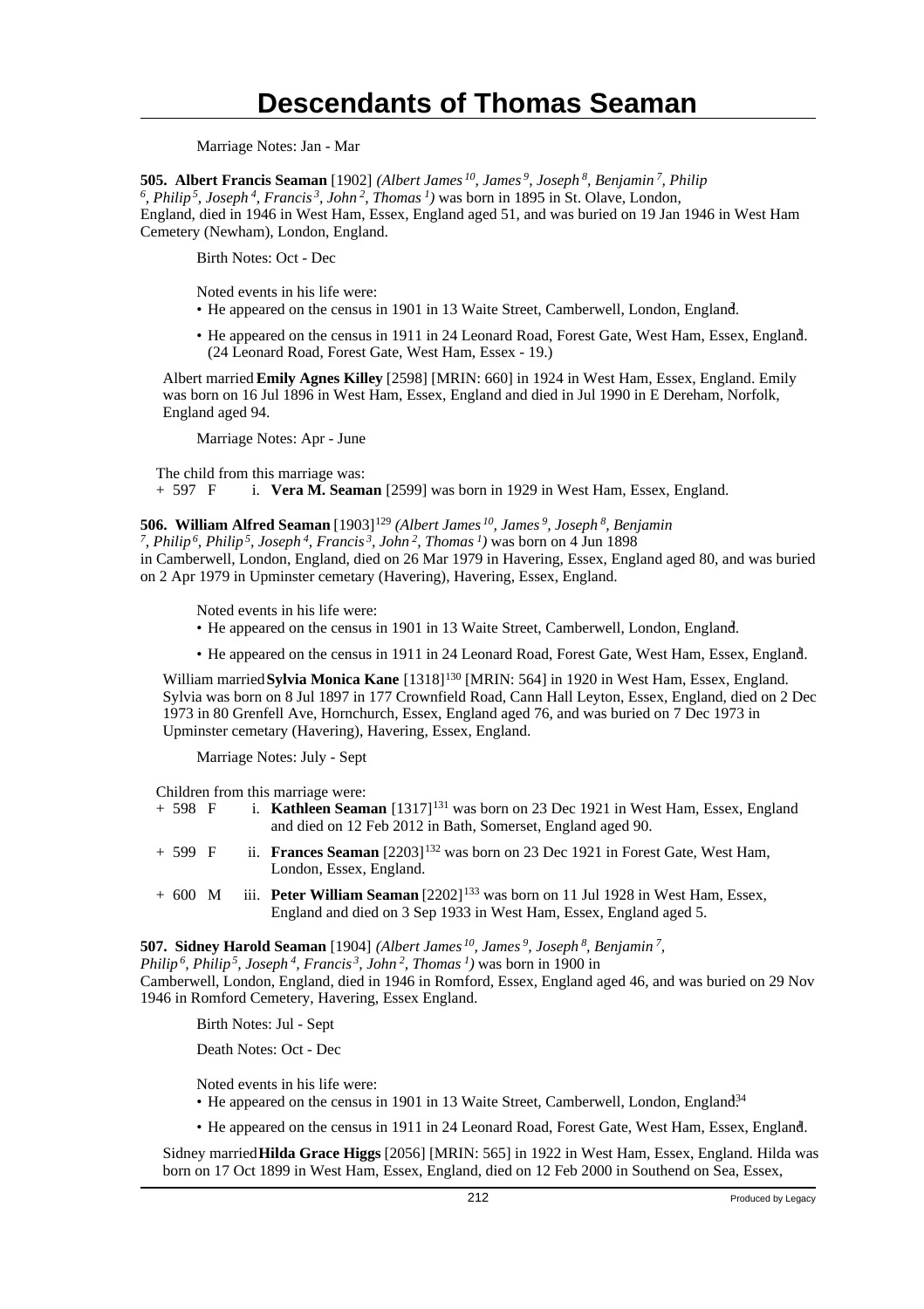England aged 100, and was buried on 6 Mar 2000 in Romford Cemetery, Havering, Essex England.

Marriage Notes: July - Sept

Children from this marriage were:

+ 601 M i. **Colin H. Seaman** [2055] was born in 1923 in West Ham, Essex, England.

+ 602 F ii. **Dorothy E G Seaman** [2054] was born in 1931 in Romford, Essex, England.

**508. Philip Arthur F. Seaman** [9340] *(Phillip Stephen<sup>10</sup>, Phillip<sup>9</sup>, Phillip<sup>8</sup>, Benjamin<sup>7</sup>, Philip 6 , Philip<sup>5</sup>, Joseph<sup>4</sup>, Francis<sup>3</sup>, John<sup>2</sup>, Thomas<sup>1</sup>)* was born on 11 Sep 1909 in Islington, London, England and died in 1979 in North Bucks, Buckinghamshire, England aged 70.

Death Notes: Oct - Dec

Noted events in his life were: • He appeared on the census in 1911 in 87 Offord Road, Barnsbury, Islington, London, England. <sup>1</sup>

Philip married **Selina V. Platten** [9341] [MRIN: 1672] in 1930 in Islington, London, England.

Marriage Notes: July - Sept

Children from this marriage were:

- + 603 F i. **Margaret S. C. Seaman** [9342] was born in 1931 in Islington, London, England.
- + 604 F ii. **Kate P. V. Seaman** [9343] was born in 1933 in St. Pancras, London, England.
- + 605 F iii. **Phyllis P. M. Seaman** [9344] was born in 1935 in Islington, London, England.
- + 606 M iv. **Phillip Colin George Seaman** [9345] was born in 1941 in Surrey Mid Eastern, Surrey, England.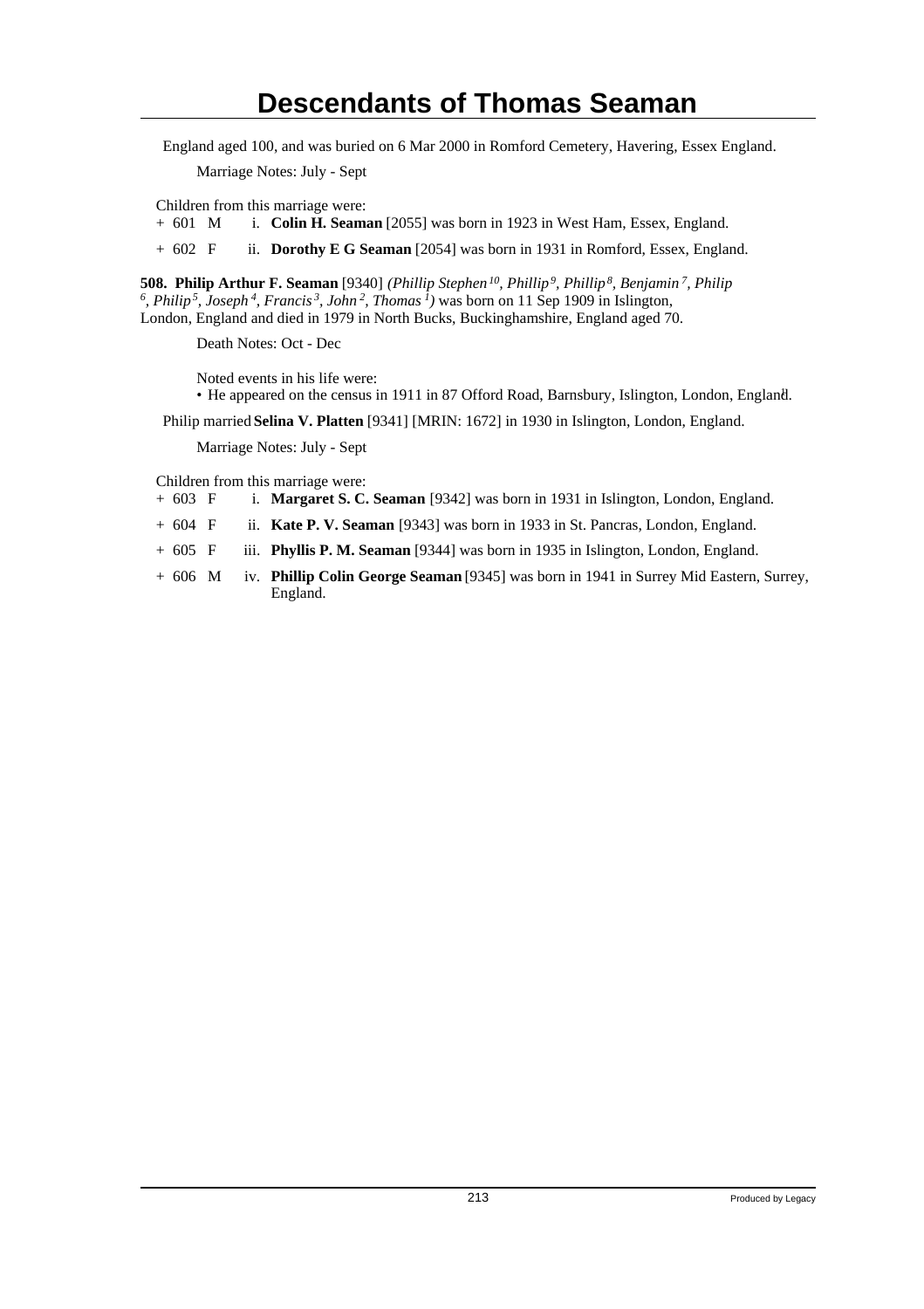#### **Source Citations**

 1. 1911 England Census (Online publication - Original data - Census Returns of England and Wales, 1911. Kew, Surrey, England: The National Archives of the UK (TNA), 1911. Data imaged from the National Archives, London, England.)

 2. 1901 England Census (Online publication - Original data - Census Returns of England and Wales, 1901. Kew, Surrey, England: The National Archives, 1901. Data imaged from the National Archives, London, England.)

 3. New South Wales Principal Registrar, NSW Registry of Births, Deaths and Marriages "Historical Index" (database, NSW Registry of Births 1788-1909 Histocial Index Search , 2005, http://www.bdm.nsw.gov.au), SEAMAN Agnes R b. 1895 at Broken Hill f. William J m. Rosin a J 10304/1895. .... Victoria Registrar General, VIC Registry of Births, Deaths and Marriages "Great War Index 1914-1920" (CD-ROM, Melbourne Australia, 1998), SEAMAN Agnes Rosina m. 1915 DUTHIE Geo Stephen. .... Victoria Registrar General, VIC Registry of Births, Deaths and Marriages "Death Index 1921-1985" (CD-ROM, Melbourne Australia, 1989, Victoria Death Index 1921-1985), DUTHIE Agnes Rosina 39yrs d. 1933 at BALLT f. Seaman Wm 152 85/1933.

 4. New South Wales Principal Registrar, NSW Registry of Births, Deaths and Marriages "Historical Index" (database, NSW Registry of Births 1788-1909 Histocial Index Search , 2005, http://www.bdm.nsw.gov.au), SEAMAN Agnes R b. 1895 at Broken Hill f. William J m. Rosin a J 10304/1895.

 5. Victoria Registrar General, VIC Registry of Births, Deaths and Marriages "Death Index 1921-1985" (CD-ROM, Melbourne Australia, 1989, Victoria Death Index 1921-1985), DUTHIE Agnes Rosina 39yrs d. 1933 at BALLT f. Seaman Wm 152 85/1933.

 6. Victoria Registrar General, VIC Registry of Births, Deaths and Marriages "Great War Index 1914-1920" (CD-ROM, Melbourne Australia, 1998), SEAMAN Agnes Rosina m. 1915 DUTHIE Geo Stephen.

 7. New South Wales Principal Registrar, NSW Registry of Births, Deaths and Marriages "Historical Index" (database, NSW Registry of Births 1788-1909 Histocial Index Search , 2005, http://www.bdm.nsw.gov.au), SEAMAN William E b. 1897 at Broken Hill f. William J m. Ros ina J 10888/1897.

 8. Jan Thomas, South Australian Births Index of Registrations 1842 to 1906 (Adelaide, South Australian Genealogy and Heraldry Society Inc, April 1997), Vol9 page 2702, SEAMAN Constance Thelma b. 24 Apr 1901 f. ( not recorded) m. Eveline Rebecca SEAMAN b676 p353.

 9. A L Cobiac, South Australian Deaths Index of Registrations 1916 to 1972 (Adelaide, South Australian Genealogy and Heraldry Society Inc, September 2006), Vol 9 page 2871, SEAMAN Constance Thelma 19yrs d. 15 Mar 19 21 b444 p468.

 10. Tony Cobiac, South Australian Births Index of Registrations 1907 to 1928 (Adelaide, South Australian Genealogy and Heraldry Society Inc, December 2004), Vol 6 page 1844, SEAMAN Donald Henry b. 15 Jun 1920 f. (no t recorded) m. Constance Thelma SEAMAN b57A p295.

 11. A L Cobiac, South Australian Deaths Index of Registrations 1916 to 1972 (Adelaide, South Australian Genealogy and Heraldry Society Inc, September 2006), Vol 9 page 2871, SEAMAN Donald Henry 6m d. 18 Dec 1920 b44 3 p87.

 12. Tony Cobiac, South Australian Births Index of Registrations 1907 to 1928 (Adelaide, South Australian Genealogy and Heraldry Society Inc, December 2004), Vol 6 page 1844, SEAMAN Thelma Ellen Mary b. 25 Nov 1912 f . Frank Harold m. Mabel NORRIS b899 p110.

 13. Jan Thomas, South Australian Births Index of Registrations 1842 to 1906 (Adelaide, South Australian Genealogy and Heraldry Society Inc, April 1997), Vol 9 page 2702, SEAMAN Lyel Preston b. 14 Dec 1895 f. Thom as Phillip m. Eleanor LEY b576 p232.

 14. A L Cobiac, South Australian Deaths Index of Registrations 1916 to 1972 (Adelaide, South Australian Genealogy and Heraldry Society Inc, September 2006), Vol 9 page 2871, SEAMAN Lyel Preston d. 9 Feb 1958 aged 62y rs b870 p936.

 15. A L Cobiac, South Australian Marriages Index of Registrations 1917 to 1937 (Adelaide, South Australian Genealogy and Heraldry Society Inc, September 2002), Vol 3 page 1101, SEAMAN Lyel Preston 22yrs m. 10 Apr 1918 M ANAMLY Alice Jane 28yrs b275 p169.

 16. Tony Cobiac, South Australian Births Index of Registrations 1907 to 1928 (Adelaide, South Australian Genealogy and Heraldry Society Inc, December 2004), Vol 6 page 1844, SEAMAN Alice Mary b. 9 May 1919 f. Lyel Pr eston m. Alice Jane MANAMLY b36A p388.

 17. Tony Cobiac, South Australian Births Index of Registrations 1907 to 1928 (Adelaide, South Australian Genealogy and Heraldry Society Inc, December 2004), Vol 6 page 1844, SEAMAN Mavis Ursula Isobel b. 16 Jul 192 2 f. Lyel Preston m. Alice Jane MANAMLY b99A p293.

 18. Jan Thomas, South Australian Births Index of Registrations 1842 to 1906 (Adelaide, South Australian Genealogy and Heraldry Society Inc, April 1997), Vol 9 page 2702, SEAMAN Laurence George b. 13 Nov 1900 f. T homas Phillip m. Eleanor LEY b667 p463.

 19. A L Cobiac, South Australian Marriages Index of Registrations 1917 to 1937 (Adelaide, South Australian Genealogy and Heraldry Society Inc, September 2002), Vol 3 page 1101, SEAMAN Laurence George 21yrs m. 27 Dec 192 1 TOTTERDELL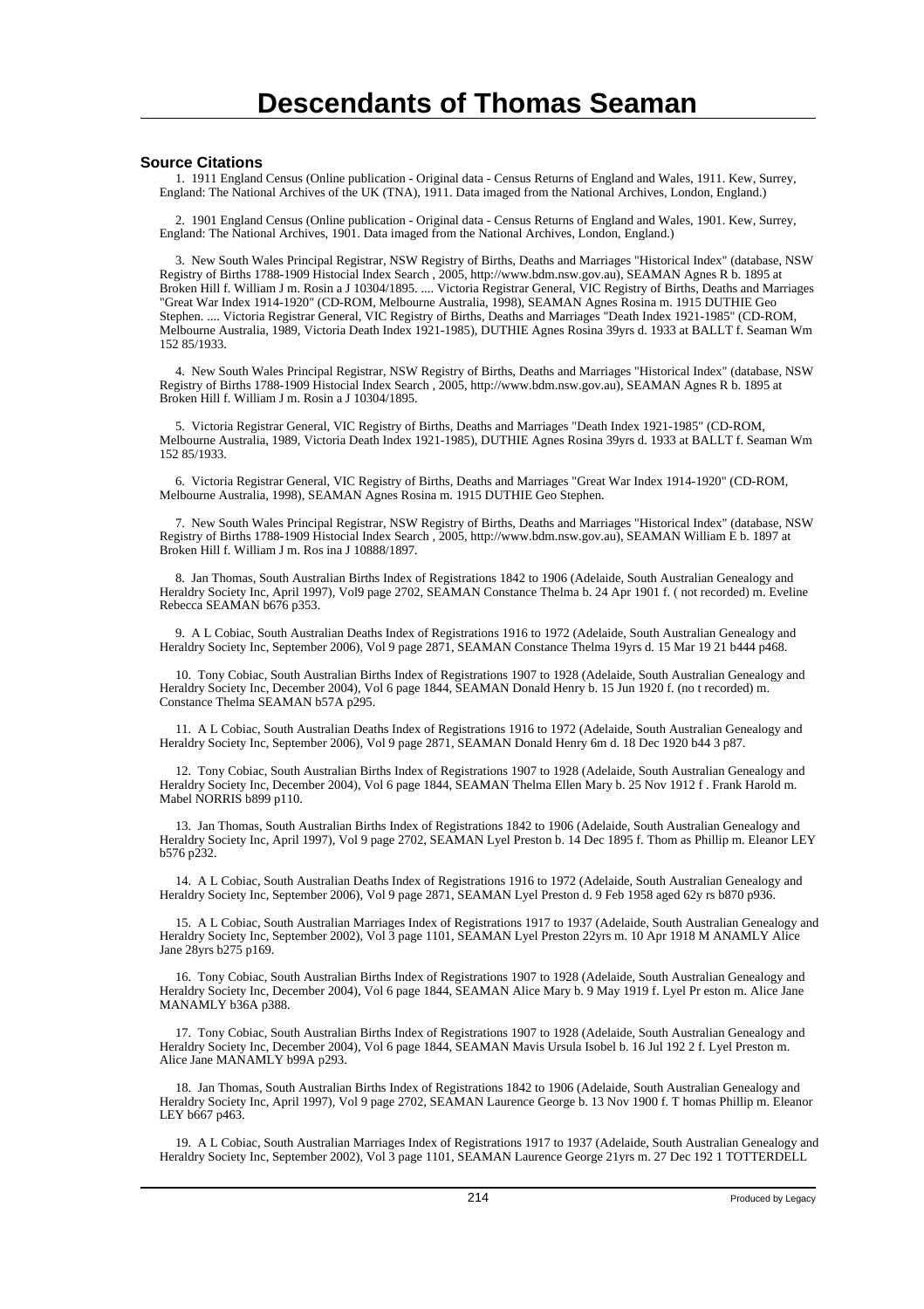Vera Lanoma 19yrs b289 p1029.

 20. Jan Thomas, South Australian Births Index of Registrations 1842 to 1906 (Adelaide, South Australian Genealogy and Heraldry Society Inc, April 1997), Vol 9 page 2702, SEAMAN Edwin John b. 9 Aug 1899 f. Peter B attley SEAMAN m. Minnie Louise MORGAN b643 p309.

 21. A L Cobiac, South Australian Deaths Index of Registrations 1842 to 1915 (Adelaide, South Australian Genealogy and Heraldry Society Inc, April 2000), Vol 4 page 1290, SEAMAN Edwin John d. 16 Aug 1899 aged 1 w rel. Peter Battley SEAMAN (F) b263 p160.

 22. Jan Thomas, South Australian Births Index of Registrations 1842 to 1906 (Adelaide, South Australian Genealogy and Heraldry Society Inc, April 1997), Vol 9 page 2702, SEAMAN Edna Louise b. 31 Aug 1900 f. Pete r Battley SEAMAN m. Minnie Louise MORGAN b664 p390.

 23. A L Cobiac, South Australian Deaths Index of Registrations 1916 to 1972 (Adelaide, South Australian Genealogy and Heraldry Society Inc, September 2006), PAGE Ollie Holden 61yrs d. 15 Jun 1965 b992 p3742. .... A L Cobiac, South Australian Marriages Index of Registrations 1917 to 1937 (Adelaide, South Australian Genealogy and Heraldry Society Inc, September 2002), PAGE Ollie Holden 22 yrs m. 6 Mar 1926 SEAMAN Edna Louise 2 5yrs b306 p709. .... Jan Thomas, South Australian Births Index of Registrations 1842 to 1906 (Adelaide, South Australian Genealogy and Heraldry Society Inc, April 1997), PAGE Ollie Holden b. 19 Aug 1903 f. Stephen Joseph PAGE m . Rose Mary BIGGINS b716 p484.

 24. A L Cobiac, South Australian Marriages Index of Registrations 1917 to 1937 (Adelaide, South Australian Genealogy and Heraldry Society Inc, September 2002), PAGE Ollie Holden 22 yrs m. 6 Mar 1926 SEAMAN Edna Louise 2 5yrs b306 p709.

 25. A L Cobiac, South Australian Deaths Index of Registrations 1916 to 1972 (Adelaide, South Australian Genealogy and Heraldry Society Inc, September 2006), PAGE Ollie Holden 61yrs d. 15 Jun 1965 b992 p3742.

 26. Jan Thomas, South Australian Births Index of Registrations 1842 to 1906 (Adelaide, South Australian Genealogy and Heraldry Society Inc, April 1997), Vol 9 page 2702, SEAMAN Hilda Madge b. 10 Feb 1902 f. Pete r Battley m. Minnie Louise MORGAN b690 p265.

 27. A L Cobiac, South Australian Marriages Index of Registrations 1917 to 1937 (Adelaide, South Australian Genealogy and Heraldry Society Inc, September 2002), RUTH Clifton Thomas Edgecombe 31yrs m. 27 May 1933 SEAMAN H ilda Madge 31yrs b339 p433. .... Jan Thomas, South Australian Births Index of Registrations 1842 to 1906 (Adelaide, South Australian Genealogy and Heraldry Society Inc, April 1997), RUTH Clifton Thomas Edgecombe b. 18 May 1902 f. Thomas RUT H m. Adelaide VERRALL b695 p227.

 28. A L Cobiac, South Australian Marriages Index of Registrations 1917 to 1937 (Adelaide, South Australian Genealogy and Heraldry Society Inc, September 2002), RUTH Clifton Thomas Edgecombe 31yrs m. 27 May 1933 SEAMAN H ilda Madge 31yrs b339 p433.

 29. A L Cobiac, South Australian Deaths Index of Registrations 1916 to 1972 (Adelaide, South Australian Genealogy and Heraldry Society Inc, September 2006), RUTH Clifton Thomas Edgecombe 66yrs d. 8 Sep 1968 b56A p7127.

 30. Jan Thomas, South Australian Births Index of Registrations 1842 to 1906 (Adelaide, South Australian Genealogy and Heraldry Society Inc, April 1997), Vol 9 page 2702, SEAMAN Harold George b. 23 Jun 1903 f. Pet er Buttley SEAMAN m. Minnie Louise MORGAN b714 p129.

 31. A L Cobiac, South Australian Deaths Index of Registrations 1916 to 1972 (Adelaide, South Australian Genealogy and Heraldry Society Inc, September 2006), Vol 9 page 2871, SEAMAN Harold George d. 9 Aug 1971 rel. Wi nifred Frances SEAMAN (W) b134A p5636.

 32. Jan Thomas, South Australian Births Index of Registrations 1842 to 1906 (Adelaide, South Australian Genealogy and Heraldry Society Inc, April 1997), Vol 7 page 2260, PAGE Winifred Frances (F) b. 18 Feb 1902 f . Charles Henry PAGE m. Frances HAYSMAN b690 p345.

 33. A L Cobiac, South Australian Marriages Index of Registrations 1917 to 1937 (Adelaide, South Australian Genealogy and Heraldry Society Inc, September 2002), Vol 3 page 1101, SEAMAN Harold George 26yrs f. Peter Battl ey SEAMAN) m. 21 Jun 1930 PAGE Winifred Frances 28yrs f. Ch arles Henry PAGE b323 p853.

 34. South Asutralia Principal Registrar, Birth Certificate (Office of the Principal Registrar of Births, Deaths and Marriages, Adelaide, 1931/252), SEAMAN David George b. 6 May 1931 f. Harold George m. Winif red Frances PAGE.

 35. Jan Thomas, South Australian Births Index of Registrations 1842 to 1906 (Adelaide, South Australian Genealogy and Heraldry Society Inc, April 1997), Vol 9 page 2702, SEAMAN Evelyn Margaret b. 17 Sep 1904 f. P eter Battley m. Minnie Louise MORGAN b736 p287.

 36. A L Cobiac, South Australian Marriages Index of Registrations 1917 to 1937 (Adelaide, South Australian Genealogy and Heraldry Society Inc, September 2002), BURT Alwyn William 28yrs m. 22 Oct 1927 SEAMAN Evelyn Marga ret 23yrs b313 p262. .... Jan Thomas, South Australian Births Index of Registrations 1842 to 1906 (Adelaide, South Australian Genealogy and Heraldry Society Inc, April 1997), BURT Alwyn William b. 22 mar 1899 f. Alfred James BURT m. E dith Mary HAYTHORPE b637 p254.

 37. A L Cobiac, South Australian Marriages Index of Registrations 1917 to 1937 (Adelaide, South Australian Genealogy and Heraldry Society Inc, September 2002), BURT Alwyn William 28yrs m. 22 Oct 1927 SEAMAN Evelyn Marga ret 23yrs b313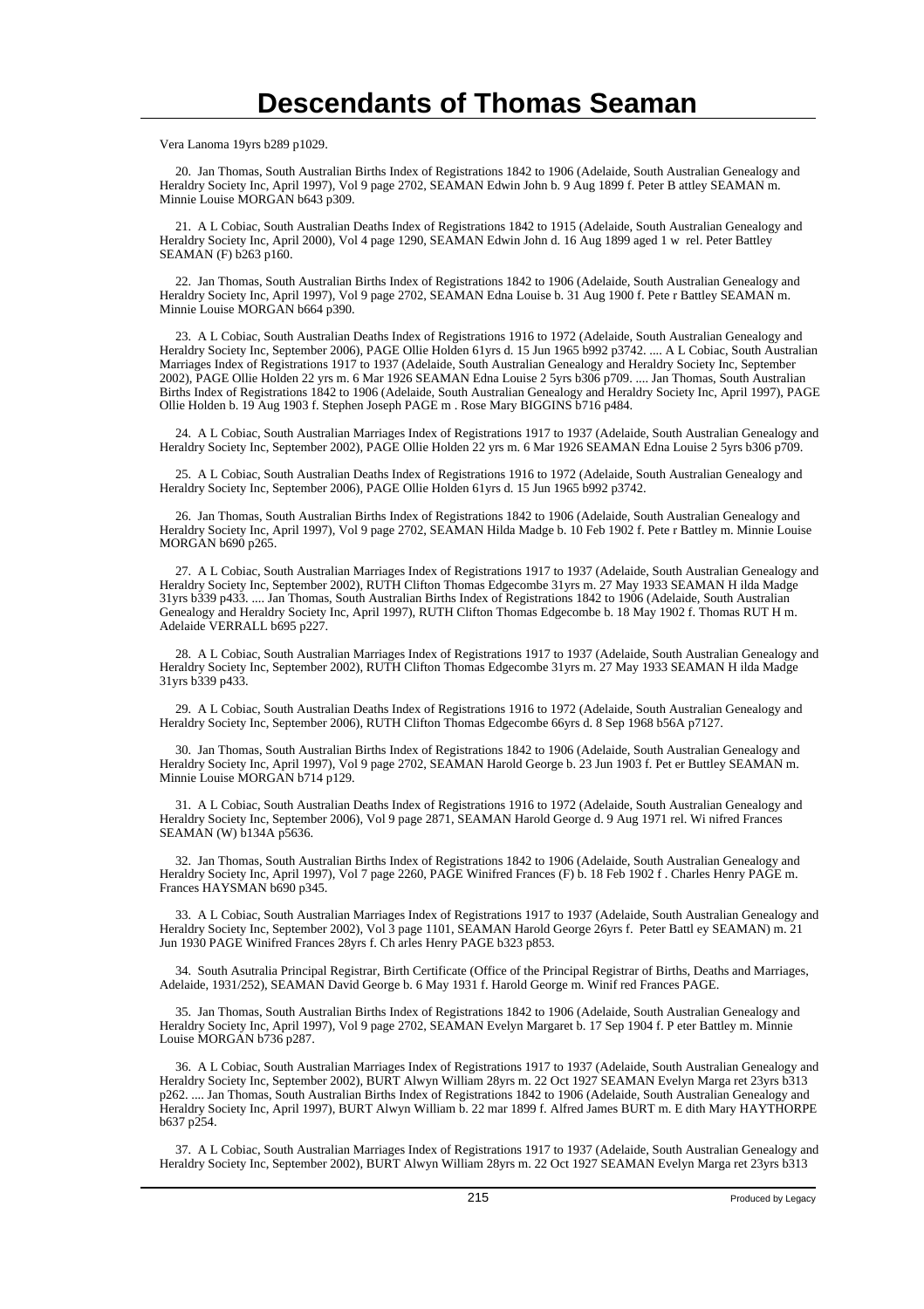p262.

 38. Jan Thomas, South Australian Births Index of Registrations 1842 to 1906 (Adelaide, South Australian Genealogy and Heraldry Society Inc, April 1997), Vol 9 page 2702, SEAMAN Trixie Doreen b. 12 Feb 1906 f. Pet er Battley m. Minnie Louise MORGAN b761 p169.

 39. A L Cobiac, South Australian Marriages Index of Registrations 1917 to 1937 (Adelaide, South Australian Genealogy and Heraldry Society Inc, September 2002), CLAYSON Murray 26yrs f. Thomas m. 13 Jul 1929 SEAMAN Trixi e Doreen 23yrs f. Peter Battley b320 p86. .... Jan Thomas, South Australian Births Index of Registrations 1842 to 1906 (Adelaide, South Australian Genealogy and Heraldry Society Inc, April 1997), CLAYSON Murray (M) b. 2 Dec 1902 f. Thomas m. Grace Ann BRO OKS b705 p4.

 40. A L Cobiac, South Australian Marriages Index of Registrations 1917 to 1937 (Adelaide, South Australian Genealogy and Heraldry Society Inc, September 2002), CLAYSON Murray 26yrs f. Thomas m. 13 Jul 1929 SEAMAN Trixi e Doreen 23yrs f. Peter Battley b320 p86.

 41. A L Cobiac, South Australian Deaths Index of Registrations 1916 to 1972 (Adelaide, South Australian Genealogy and Heraldry Society Inc, September 2006), CLAYSON Murray 56yrs d. 15 Dec 1958 b885 p97.

 42. Tony Cobiac, South Australian Births Index of Registrations 1907 to 1928 (Adelaide, South Australian Genealogy and Heraldry Society Inc, December 2004), Vol 6 page 1844, SEAMAN Walter Roy b. 14 Dec 1907 f. Pete r Battley m. Minnie Louise MORGAN b794 p422.

 43. A L Cobiac, South Australian Deaths Index of Registrations 1842 to 1915 (Adelaide, South Australian Genealogy and Heraldry Society Inc, April 2000), Vol 4 page 1290, SEAMAN Walter Roy 11w d. 6 Mar 1908 b331 p 472.

 44. Tony Cobiac, South Australian Births Index of Registrations 1907 to 1928 (Adelaide, South Australian Genealogy and Heraldry Society Inc, December 2004), Vol 6 page 1844, SEAMAN Stanley Allan b. 1 Mar 1909 f. Pete r Battley m. Minnie Louise MORGAN b818 p192.

 45. A L Cobiac, South Australian Marriages Index of Registrations 1917 to 1937 (Adelaide, South Australian Genealogy and Heraldry Society Inc, September 2002), Vol 3 page 1101, SEAMAN Stanley Allan 25yrs m. 3 Nov 1934 H EINJUS Beryl Lilian 20yrs b352 p3540. .... Tony Cobiac, South Australian Births Index of Registrations 1907 to 1928 (Adelaide, South Australian Genealogy and Heraldry Society Inc, December 2004), HEINJUS Beryl Lilian b. 16 Jul 1914 f. Charles George HEINJ US m. Emma WILLIAMS b940 p465. .... Lorraine Joi Heinjus, Family Tree Maker Online - Heinjus Family (database, 2008, http://familytreemaker.genealogy.com/users/h/e/i/Lorraine-J-Heinjus/index.html), HEINJUS Deryl Lilian b. 16 Jul 1914 d. 23 Jan 200.

 46. A L Cobiac, South Australian Marriages Index of Registrations 1917 to 1937 (Adelaide, South Australian Genealogy and Heraldry Society Inc, September 2002), Vol 3 page 1101, SEAMAN Stanley Allan 25yrs m. 3 Nov 1934 H EINJUS Beryl Lilian 20yrs b352 p3540.

 47. A L Cobiac, South Australian Marriages Index of Registrations 1917 to 1937 (Adelaide, South Australian Genealogy and Heraldry Society Inc, September 2002), Vol 3 page 1101, SEAMAN Stanley Allan 25yrs m. 3 Nov 1934 H EINJUS Beryl Lilian 20yrs b352 p3540. .... Tony Cobiac, South Australian Births Index of Registrations 1907 to 1928 (Adelaide, South Australian Genealogy and Heraldry Society Inc, December 2004), HEINJUS Beryl Lilian b. 16 Jul 1914 f. Charles George HEINJ US m. Emma WILLIAMS b940 p465.

 48. Lorraine Joi Heinjus, Family Tree Maker Online - Heinjus Family (database, 2008, http://familytreemaker.genealogy.com/users/h/e/i/Lorraine-J-Heinjus/index.html), HEINJUS Deryl Lilian b. 16 Jul 1914 d. 23 Jan 200.

 49. Lorraine Joi Heinjus, Family Tree Maker Online - Heinjus Family (database, 2008, http://familytreemaker.genealogy.com/users/h/e/i/Lorraine-J-Heinjus/index.html), Children of Stanley Allen SEAMAN and Beryl Lilian HEINJUS a re Valerie Joy SEAMAN and Leslie SEAMAN.

 50. Jan Thomas, South Australian Births Index of Registrations 1842 to 1906 (Adelaide, South Australian Genealogy and Heraldry Society Inc, April 1997), Vol 9 page 202, SEAMAN Myrtle Ellen b. 13 Sep 1905 f. Jame s Henry m. Bertha Ellen MORGAN b753 p258.

 51. Tony Cobiac, South Australian Births Index of Registrations 1907 to 1928 (Adelaide, South Australian Genealogy and Heraldry Society Inc, December 2004), Vol 6 page 1844, SEAMAN Ivy Stella b. 5 Jul 1907 f. James H enry m. Bertha Ellen MORGAN b786 p379.

 52. A L Cobiac, South Australian Deaths Index of Registrations 1916 to 1972 (Adelaide, South Australian Genealogy and Heraldry Society Inc, September 2006), Vol 9 page 2871, SEAMAN Ivy Stella 49yrs d. 5 Oct 1956 b84 9 p6375.

 53. Tony Cobiac, South Australian Births Index of Registrations 1907 to 1928 (Adelaide, South Australian Genealogy and Heraldry Society Inc, December 2004), Vol 6 page 1844, SEAMAN Eva May b. 23 Jan 1910 f. James Hen ry m. Bertha Ellen MORGAN b836 p332.

 54. A L Cobiac, South Australian Marriages Index of Registrations 1917 to 1937 (Adelaide, South Australian Genealogy and Heraldry Society Inc, September 2002), SEMMENS Walter George 36yrs f. David William Semmens m. 2 7 Sep 1930 SEAMAN Eva May 20yrs f. James Henry Seaman b32 4 p731.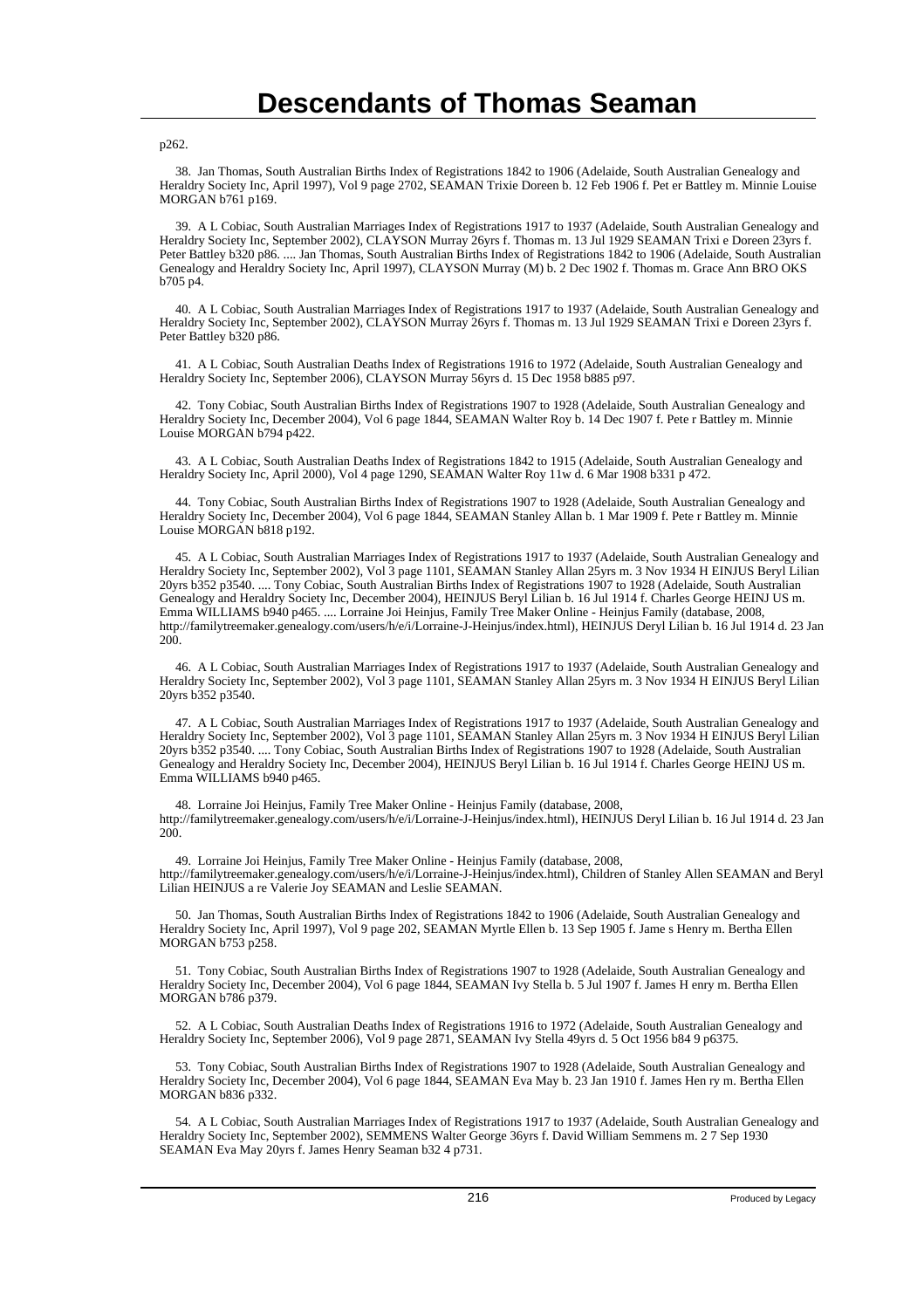55. Tony Cobiac, South Australian Births Index of Registrations 1907 to 1928 (Adelaide, South Australian Genealogy and Heraldry Society Inc, December 2004), Vol 6 page 1844, SEAMAN Linda Olive b. 14 Dec 1911 f. Jame s Henry m. Bertha Ellen MORGAN b876 p386.

 56. Tony Cobiac, South Australian Births Index of Registrations 1907 to 1928 (Adelaide, South Australian Genealogy and Heraldry Society Inc, December 2004), Vol 6 page 1844, SEAMAN Philip James b. 15 May 1914 f. Jam es Henry m. Bertha Ellen MORGAN b938 p474.

 57. Tony Cobiac, South Australian Births Index of Registrations 1907 to 1928 (Adelaide, South Australian Genealogy and Heraldry Society Inc, December 2004), Vol 6 page 1844, SEAMAN Edwin Frank b. 25 Jun 1916 f. Jame s Henry m. Bertha Ellen MORGAN b981 p182.

 58. Tony Cobiac, South Australian Births Index of Registrations 1907 to 1928 (Adelaide, South Australian Genealogy and Heraldry Society Inc, December 2004), Vol 6 page 1844, SEAMAN Malcolm Morgan b. 4 Nov 1908 f. El i m. Ethel Maude MORGAN b812 p80.

 59. Tony Cobiac, South Australian Births Index of Registrations 1907 to 1928 (Adelaide, South Australian Genealogy and Heraldry Society Inc, December 2004), DAVIS Bessie Isabell b. 3 Dec 1909 f. James DAVIS m. Emil y Isabella LIEBICH b834 p34. .... A L Cobiac, South Australian Marriages Index of Registrations 1917 to 1937 (Adelaide, South Australian Genealogy and Heraldry Society Inc, September 2002), Vol 3 page 1101, SEAMAN Malcolm Morgan 28yrs m. 12 Jun 193 7 DAVIS Bessie Isabell 27y b378 p2365.

 60. A L Cobiac, South Australian Marriages Index of Registrations 1917 to 1937 (Adelaide, South Australian Genealogy and Heraldry Society Inc, September 2002), Vol 3 page 1101, SEAMAN Malcolm Morgan 28yrs m. 12 Jun 193 7 DAVIS Bessie Isabell 27y b378 p2365.

 61. Tony Cobiac, South Australian Births Index of Registrations 1907 to 1928 (Adelaide, South Australian Genealogy and Heraldry Society Inc, December 2004), DAVIS Bessie Isabell b. 3 Dec 1909 f. James DAVIS m. Emil y Isabella LIEBICH b834 p34.

 62. Tony Cobiac, South Australian Births Index of Registrations 1907 to 1928 (Adelaide, South Australian Genealogy and Heraldry Society Inc, December 2004), Vol 6 page 1844, SEAMAN Raymond Phillip b. 2 Oct 1910 f. El i Semmens m. Ethel Maude MORGAN b850 p291.

 63. A L Cobiac, South Australian Marriages Index of Registrations 1917 to 1937 (Adelaide, South Australian Genealogy and Heraldry Society Inc, September 2002), Vol 3 page 1101, SEAMAN Raymond Philip 26yrs f. Eli Semmen s m. 9 Jan 1937 CROCKER Iris Lorna Elizabeth 20yrs f. Georg e Ethelbert Lewis b374 p97. .... Tony Cobiac, South Australian Births Index of Registrations 1907 to 1928 (Adelaide, South Australian Genealogy and Heraldry Society Inc, December 2004), CROCKER Iris Lorna Elizabeth b. 22 Sep 1916 f. George Ethel bert Lewis CROCKER m. Pheobe Florence Maria VERRALL b986 p4 24.

 64. A L Cobiac, South Australian Marriages Index of Registrations 1917 to 1937 (Adelaide, South Australian Genealogy and Heraldry Society Inc, September 2002), Vol 3 page 1101, SEAMAN Raymond Philip 26yrs f. Eli Semmen s m. 9 Jan 1937 CROCKER Iris Lorna Elizabeth 20yrs f. Georg e Ethelbert Lewis b374 p97.

 65. Tony Cobiac, South Australian Births Index of Registrations 1907 to 1928 (Adelaide, South Australian Genealogy and Heraldry Society Inc, December 2004), Vol 6 page 1844, SEAMAN Gilbert Frederick b. 7 Sep 1912 f . Eli Semmens m. Ethel Maude MORGAN b895 p46.

 66. A L Cobiac, South Australian Marriages Index of Registrations 1917 to 1937 (Adelaide, South Australian Genealogy and Heraldry Society Inc, September 2002), Vol 3 page 1101, SEAMAN Gilbert Frederick 22yrs f. Eli Semm ens m. 18 Apr 1935 FONG Avenal Essie 27yrs f. Charles b35 6 p1257. .... Tony Cobiac, South Australian Births Index of Registrations 1907 to 1928 (Adelaide, South Australian Genealogy and Heraldry Society Inc, December 2004), FONG Avenal Essie b. 14 Dec 1907 f. Charles FONG m. Margare t Louise GIPP b794 p360.

 67. A L Cobiac, South Australian Marriages Index of Registrations 1917 to 1937 (Adelaide, South Australian Genealogy and Heraldry Society Inc, September 2002), Vol 3 page 1101, SEAMAN Gilbert Frederick 22yrs f. Eli Semm ens m. 18 Apr 1935 FONG Avenal Essie 27yrs f. Charles b35 6 p1257.

 68. Tony Cobiac, South Australian Births Index of Registrations 1907 to 1928 (Adelaide, South Australian Genealogy and Heraldry Society Inc, December 2004), Vol 6 page 1844, SEAMAN Ivan Rex b. 26 Oct 1914 f. Eli Semm ens m. Ethel Maude MORGAN b949 p360.

 69. Tony Cobiac, South Australian Births Index of Registrations 1907 to 1928 (Adelaide, South Australian Genealogy and Heraldry Society Inc, December 2004), Vol 6 page 1844, SEAMAN Eunice Dora b. 9 Feb 1916 f. Eli Se mmens m. Ethel Maude MORGAN b973 p590.

 70. Tony Cobiac, South Australian Births Index of Registrations 1907 to 1928 (Adelaide, South Australian Genealogy and Heraldry Society Inc, December 2004), Vol 6 page 1844, SEAMAN Percy Ross b. 24 Mar 1918 f. Eli Se mmens m. Ethel Maude MORGAN b17A p29.

 71. Tony Cobiac, South Australian Births Index of Registrations 1907 to 1928 (Adelaide, South Australian Genealogy and Heraldry Society Inc, December 2004), Vol 6 page 1844, SEAMAN Keith Douglas b. 11 Jun 1920 f. El i Semmens m. Ethel Maude MORGAN b58A p578.

72. Tony Cobiac, South Australian Births Index of Registrations 1907 to 1928 (Adelaide, South Australian Genealogy and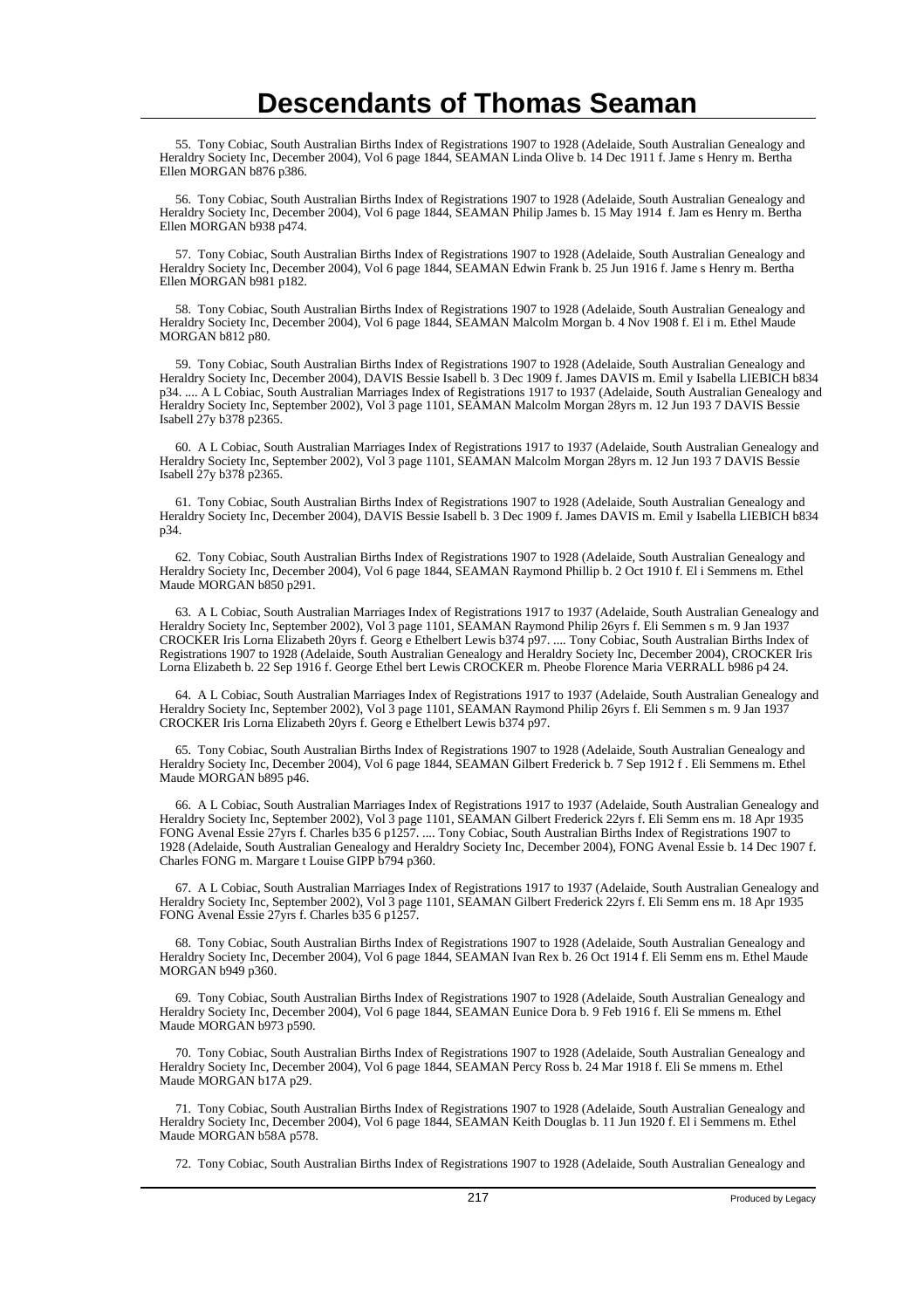Heraldry Society Inc, December 2004), Vol 6 page 1844, SEAMAN Ronald Stephen b. 21 Dec 1923 f. El i Semmens m. Ethel Maude MORGAN b128A p226.

 73. database(www.cwgc.org); http://www.cwgc.org/find-war-dead/casualty/2041784/SEAMAN,%20RONALD% 20STEPHEN

 74. Tony Cobiac, South Australian Births Index of Registrations 1907 to 1928 (Adelaide, South Australian Genealogy and Heraldry Society Inc, December 2004), Vol 6 page 1844, SEAMAN Olive Jean b. 20 Jun 1912 f. Cyri l James Nixon m. Olive Emily GOGLER b889 p289.

 75. Tony Cobiac, South Australian Births Index of Registrations 1907 to 1928 (Adelaide, South Australian Genealogy and Heraldry Society Inc, December 2004), Vol 6 page 1844, SEAMAN Brenda Minnie b. 9 Nov 1913 f. Cyri l James Nixon m. Olive Emily GOGLER b922 p413.

 76. Tony Cobiac, South Australian Births Index of Registrations 1907 to 1928 (Adelaide, South Australian Genealogy and Heraldry Society Inc, December 2004), Vol 6 page 1844, SEAMAN Ralph Ellis b. 13 Jul 1917 f. Cyri l James m. Olive Emily GOGLER b2A p472.

 77. A L Cobiac, South Australian Deaths Index of Registrations 1916 to 1972 (Adelaide, South Australian Genealogy and Heraldry Society Inc, September 2006), Vol 9 page 2871, SEAMAN Judy Anne 1d d. 13 Jul 1956 f. Ralp h Ellis b845 p4046.

 78. Tony Cobiac, South Australian Births Index of Registrations 1907 to 1928 (Adelaide, South Australian Genealogy and Heraldry Society Inc, December 2004), Vol 6 page 1844, SEAMAN Bruce Malvern b. 7 Aug 1919 f. Cyr il James Nixon m. Olive Emily GOGLER b41A p143.

 79. Tony Cobiac, South Australian Births Index of Registrations 1907 to 1928 (Adelaide, South Australian Genealogy and Heraldry Society Inc, December 2004), Vol 6 page 1844, SEAMAN Coralie May b. 20 Jan 1926 f. Cyri l James Nixon m. Olive Emily GOGLER b167A p14.

 80. Jan Thomas, South Australian Births Index of Registrations 1842 to 1906 (Adelaide, South Australian Genealogy and Heraldry Society Inc, April 1997), Vol 6 page 1844, SEAMAN Annie Florence b. 21 Jan 1892 f. Ar thur James m. Ada Adelaide ALLEN b857 p317.

 81. A L Cobiac, South Australian Marriages Index of Registrations 1842 to 1916 (Adelaide, South Australian Genealogy and Heraldry Society Inc, November 2001), GODFREY George Percival 19yrs f. Henry George m. 14 Feb 191 2 SEAMAN Annie Florence 20yrs f. Arthur James b250 p388. .... Jan Thomas, South Australian Births Index of Registrations 1842 to 1906 (Adelaide, South Australian Genealogy and Heraldry Society Inc, April 1997), GODFREY George Percival b. 8 Aug 1892 f. Henry George GODFR EY m. Amelia MUGG b506 p227.

 82. A L Cobiac, South Australian Marriages Index of Registrations 1842 to 1916 (Adelaide, South Australian Genealogy and Heraldry Society Inc, November 2001), GODFREY George Percival 19yrs f. Henry George m. 14 Feb 191 2 SEAMAN Annie Florence 20yrs f. Arthur James b250 p388.

 83. A L Cobiac, South Australian Deaths Index of Registrations 1916 to 1972 (Adelaide, South Australian Genealogy and Heraldry Society Inc, September 2006), GODFREY George Percival 78yrs d. 5 Jan 1971 b112A p91.

 84. Jan Thomas, South Australian Births Index of Registrations 1842 to 1906 (Adelaide, South Australian Genealogy and Heraldry Society Inc, April 1997), Vol 9 page 2702, SEAMAN Percy Harold b. 2 Dec 1903 f. Ernes t George m. Agnes Theresa May RYAN b722 p192.

 85. A L Cobiac, South Australian Deaths Index of Registrations 1916 to 1972 (Adelaide, South Australian Genealogy and Heraldry Society Inc, September 2006), Vol 9 page 2871, SEAMAN Percy Harold 59yrs d. 17 Jan 196 3 b950 p419.

 86. A L Cobiac, South Australian Marriages Index of Registrations 1917 to 1937 (Adelaide, South Australian Genealogy and Heraldry Society Inc, September 2002), Vol 3 page 1101, SEAMAN Percy Harold 31yrs f. Ernest Georg e m. 12 Mar 1935 BRADLEY Winifred May 32yrs f. Herbert Jame s b355 p793. .... Jan Thomas, South Australian Births Index of Registrations 1842 to 1906 (Adelaide, South Australian Genealogy and Heraldry Society Inc, April 1997), BRADLEY Winifred May b. 14 Oct 1902 f. Herbert James BRADLE Y m. Ethel Maud FARMER b703 p231.

 87. A L Cobiac, South Australian Marriages Index of Registrations 1917 to 1937 (Adelaide, South Australian Genealogy and Heraldry Society Inc, September 2002), Vol 3 page 1101, SEAMAN Percy Harold 31yrs f. Ernest Georg e m. 12 Mar 1935 BRADLEY Winifred May 32yrs f. Herbert Jame s b355 p793.

 88. Jan Thomas, South Australian Births Index of Registrations 1842 to 1906 (Adelaide, South Australian Genealogy and Heraldry Society Inc, April 1997), Vol 9 page 2702, SEAMAN David Ernest b. 24 Jul 1906 f. Erne st George m. Agnes Theresa May RYAN b769 p356.

 89. A L Cobiac, South Australian Marriages Index of Registrations 1917 to 1937 (Adelaide, South Australian Genealogy and Heraldry Society Inc, September 2002), Vol 3 page 1101, SEAMAN David Ernest 25yrs f. Ernest Georg e m. 31 Oct 1931 FOWERAKER Violet Maud 22yrs f. Charles Joh n b329 p286. .... Tony Cobiac, South Australian Births Index of Registrations 1907 to 1928 (Adelaide, South Australian Genealogy and Heraldry Society Inc, December 2004), FOWERAKER Violet Maud b. 9 Feb 1909 f. Charles John FOWERAK ER m. Marion LOVELL b817 p303.

 90. A L Cobiac, South Australian Marriages Index of Registrations 1917 to 1937 (Adelaide, South Australian Genealogy and Heraldry Society Inc, September 2002), Vol 3 page 1101, SEAMAN David Ernest 25yrs f. Ernest Georg e m. 31 Oct 1931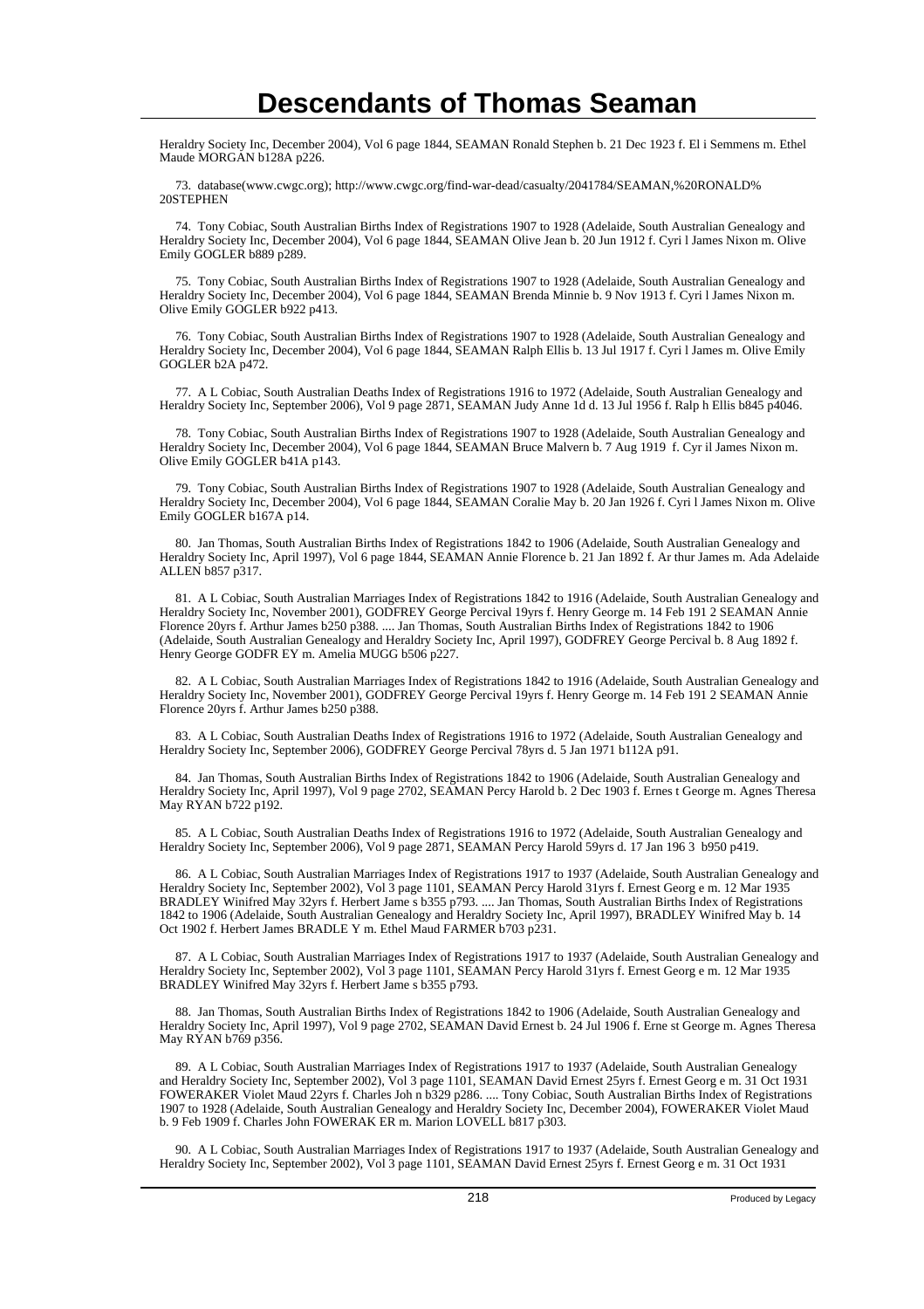FOWERAKER Violet Maud 22yrs f. Charles Joh n b329 p286.

 91. New South Wales Principal Registrar, NSW Registry of Births, Deaths and Marriages "Historical Index" (database, NSW Registry of Births 1788-1909 Histocial Index Search , 2005, http://www.bdm.nsw.gov.au), SEAMAN Murial D b. 1906 f. Cecil F. m. Edith M. at Annandal e 21126/1906. .... Australian Electoral Commission, Australian Electoral Rolls 1931 (1931, Australian Electoral Commission), Victoria, Fawkner District, Toorak Subdistrict p67. .... Victoria Registrar General, VIC Registry of Births, Deaths and Marriages "Death Index 1921-1985" (CD-ROM, Melbourne Australia, 1989, Victoria Death Index 1921-1985), TILLING Muriel Daphne 65yrs d. 1971 f. Seaman Cecil F m. Ed ith Mary SMITH 19287/1971.

 92. New South Wales Principal Registrar, NSW Registry of Births, Deaths and Marriages "Historical Index" (database, NSW Registry of Births 1788-1909 Histocial Index Search , 2005, http://www.bdm.nsw.gov.au), SEAMAN Murial D b. 1906 f. Cecil F. m. Edith M. at Annandal e 21126/1906.

 93. Victoria Registrar General, VIC Registry of Births, Deaths and Marriages "Death Index 1921-1985" (CD-ROM, Melbourne Australia, 1989, Victoria Death Index 1921-1985), TILLING Muriel Daphne 65yrs d. 1971 f. Seaman Cecil F m. Ed ith Mary SMITH 19287/1971.

 94. Victoria Registrar General, VIC Registry of Births, Deaths and Marriages "Marriage Index 1921-1942" (CD-ROM, Melbourne Australia, 1998), SEAMAN Muriel Daphne m. 1932 TILLING Geo Ernt 1326/1932. .... Victoria Registrar General, VIC Registry of Births, Deaths and Marriages "Edwardian Index 1902-1913" (CD-ROM, Melbourne Australia, 1998, Victoria Edwardian Index 1902-1913), TILLING Geo Ernt b. 1905 f. Arth m. Jane Elizth WHEELER a t RICHMOND 21222/1905.

 95. Victoria Registrar General, VIC Registry of Births, Deaths and Marriages "Marriage Index 1921-1942" (CD-ROM, Melbourne Australia, 1998), SEAMAN Muriel Daphne m. 1932 TILLING Geo Ernt 1326/1932.

 96. Victoria Registrar General, VIC Registry of Births, Deaths and Marriages "Edwardian Index 1902-1913" (CD-ROM, Melbourne Australia, 1998, Victoria Edwardian Index 1902-1913), TILLING Geo Ernt b. 1905 f. Arth m. Jane Elizth WHEELER a t RICHMOND 21222/1905.

 97. Australian Electoral Commission, Australian Electoral Rolls 1936 (1936, Australian Electoral Commission), Victoria, Fawkner District, Toorak Subdistrict p79.

 98. Victoria Registrar General, VIC Registry of Births, Deaths and Marriages "Marriage Index 1921-1942" (CD-ROM, Melbourne Australia, 1998), SEAMAN Alice Zeta m. 1939 CRAWFORD Bruce 9043/1939. .... Victoria Registrar General, VIC Registry of Births, Deaths and Marriages "Death Index 1921-1985" (CD-ROM, Melbourne Australia, 1989, Victoria Death Index 1921-1985), CRAWFORD Bruce 55yrs d. 1964 f. William m. May BRETTSCODIN G 19054/1964.

 99. Victoria Registrar General, VIC Registry of Births, Deaths and Marriages "Marriage Index 1921-1942" (CD-ROM, Melbourne Australia, 1998), SEAMAN Alice Zeta m. 1939 CRAWFORD Bruce 9043/1939.

 100. Victoria Registrar General, VIC Registry of Births, Deaths and Marriages "Death Index 1921-1985" (CD-ROM, Melbourne Australia, 1989, Victoria Death Index 1921-1985), CRAWFORD Bruce 55yrs d. 1964 f. William m. May BRETTSCODIN G 19054/1964.

 101. Australian Electoral Commission, Australian Electoral Rolls 1931 (1931, Australian Electoral Commission), Victoria, Fawkner District, Toorak Subdistrict p67. .... Victoria Registrar General, VIC Registry of Births, Deaths and Marriages "Death Index 1921-1985" (CD-ROM, Melbourne Australia, 1989, Victoria Death Index 1921-1985), SEAMAN Lincoln Herbert 59yrs d. 1967 f. Cecil Frank m. Edit h SMITH at MELB 14360/1967. .... Western Australia Registrar General, Western Australia Registry of Births, Deaths and Marriages "Historical Births Index 1841-1932" (database, Western Australia Registry of Births Deaths and Marriages, 2010, http://www.bdm.dotag.wa.gov.au), SEAMAN Lincoln H, b. 1908 f. (not recorded) m. (not recorde d) at Freemantle 5/1908.

 102. Western Australia Registrar General, Western Australia Registry of Births, Deaths and Marriages "Historical Births Index 1841-1932" (database, Western Australia Registry of Births Deaths and Marriages, 2010, http://www.bdm.dotag.wa.gov.au), SEAMAN Lincoln H, b. 1908 f. (not recorded) m. (not recorde d) at Freemantle 5/1908.

 103. Victoria Registrar General, VIC Registry of Births, Deaths and Marriages "Death Index 1921-1985" (CD-ROM, Melbourne Australia, 1989, Victoria Death Index 1921-1985), SEAMAN Lincoln Herbert 59yrs d. 1967 f. Cecil Frank m. Edit h SMITH at MELB 14360/1967.

 104. Victoria Registrar General, VIC Registry of Births, Deaths and Marriages "Marriage Index 1921-1942" (CD-ROM, Melbourne Australia, 1998), SEAMAN Lincoln Herbt m. 1933 MULLIS Vera Olive Beatrice 123 5/1933.

 105. Victoria Registrar General, VIC Registry of Births, Deaths and Marriages "Great War Index 1914-1920" (CD-ROM, Melbourne Australia, 1998), OLIVER Eva Victoria b. 1916 f. Wm Hy m. Flor Amelia PRIDE a t KENSINGTON 13040/1916.

 106. Victoria Registrar General, VIC Registry of Births, Deaths and Marriages "Marriage Index 1921-1942" (CD-ROM, Melbourne Australia, 1998), SEAMAN Garfield Cecil m. 1939 OLIVER Eve Victoria 17031/1939.

 107. A L Cobiac, South Australian Deaths Index of Registrations 1916 to 1972 (Adelaide, South Australian Genealogy and Heraldry Society Inc, September 2006), Vol 9 page 2871, SEAMAN Mildred Florence 6yrs f. Cecil Fran k d. 1 Jul 1921 b447 p166.

 108. Tony Cobiac, South Australian Births Index of Registrations 1907 to 1928 (Adelaide, South Australian Genealogy and Heraldry Society Inc, December 2004), Vol 6 page 1844, SEAMAN Cecil Victor b. 1 Mar 1911 f. Frede rick Albert m. Elizabeth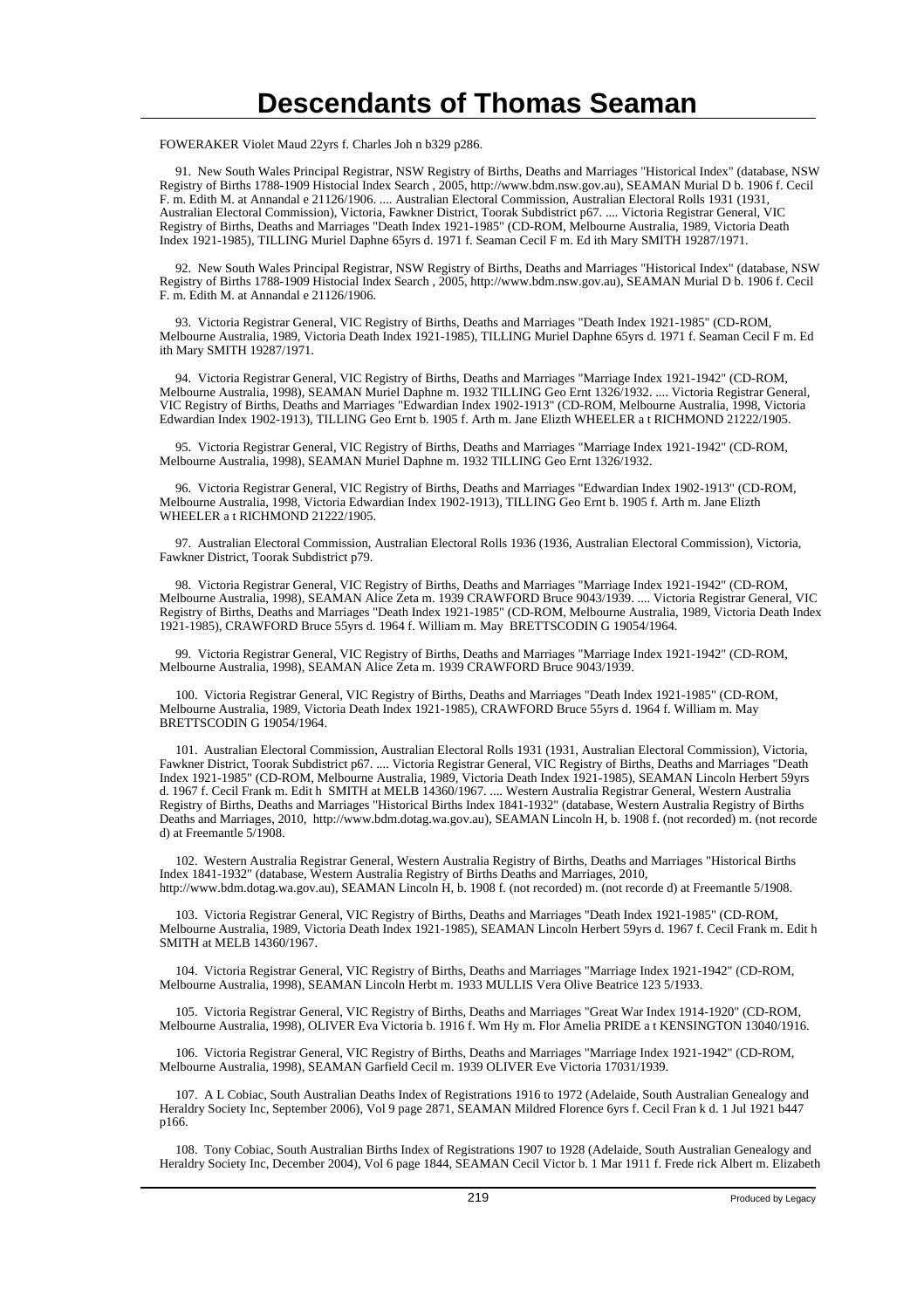ParkerSHUTE b921 p278.

 109. Tony Cobiac, South Australian Births Index of Registrations 1907 to 1928 (Adelaide, South Australian Genealogy and Heraldry Society Inc, December 2004), Vol 6 page 1844, SEAMAN Raymond Arthur b. 18 Jun 1913 f. Fr ederick Albert m. Elizabeth ParkerSHUTE b912 p332.

 110. A L Cobiac, South Australian Marriages Index of Registrations 1917 to 1937 (Adelaide, South Australian Genealogy and Heraldry Society Inc, September 2002), Vol 3 page 1101, SEAMAN Raymond Arthur 22yrs f. Frederick A lfred m. 10 Aug 1935 HOUNSLOW Linda 25yrs f. John b359 p2769. .... Tony Cobiac, South Australian Births Index of Registrations 1907 to 1928 (Adelaide, South Australian Genealogy and Heraldry Society Inc, December 2004), HOUNSLOW Linda b. 14 Feb 1910 f. John HOUNSLOW m. Sarah Lou isa BURFORD b838 p45.

 111. A L Cobiac, South Australian Marriages Index of Registrations 1917 to 1937 (Adelaide, South Australian Genealogy and Heraldry Society Inc, September 2002), Vol 3 page 1101, SEAMAN Raymond Arthur 22yrs f. Frederick A lfred m. 10 Aug 1935 HOUNSLOW Linda 25yrs f. John b359 p2769.

 112. Tony Cobiac, South Australian Births Index of Registrations 1907 to 1928 (Adelaide, South Australian Genealogy and Heraldry Society Inc, December 2004), Vol 6 page 1844, SEAMAN Beryl Eileen b. 22 Sep 1924 f. Fred erick Albert m. Elizabeth ParkerSHUTE b141A p314.

 113. 1891 England Census (Online publication - Original data - Census Returns of England and Wales, 1891. Kew, Surrey, England: The National Archives of the UK (TNA): Public Record Office (PRO), 1891.)

 114. The Church of Jesus Christ of Latter-day Saints, "FamilySearch," database, *FamilySearch* (http://new.familysearch.org); "England, Births and Christenings, 1538-1975," index, FamilySearch (https://familysearch.org/pal:/MM9.1.1/NFL4-WJS : accessed 31 Dec 2012), Charlotte Matilda Seaman, 24 Feb 1901; citing [REFERENCE-ERROR], reference It.6 p80; FHL microfilm 1564136.

 115. The Church of Jesus Christ of Latter-day Saints, "FamilySearch," database, *FamilySearch* (http://new.familysearch.org); "England, Births and Christenings, 1538-1975," index, FamilySearch (https://familysearch.org/pal:/MM9.1.1/NRLC-9RH : accessed 31 Dec 2012), Phoebe Jane Maria Seaman, 02 Oct 1904; citing Croydon, Surrey, England, reference IT-19 P172; FHL microfilm 1278814.

 116. The Church of Jesus Christ of Latter-day Saints, "FamilySearch," database, *FamilySearch* (http://new.familysearch.org); "England, Births and Christenings, 1538-1975," index, FamilySearch (https://familysearch.org/pal:/MM9.1.1/J78P-PH3 : accessed 31 Dec 2012), John Harold Seaman, 06 May 1906; citing Croydon, Surrey, England, reference IT-19 P200; FHL microfilm 1278814.

117. FreeREG, FreeReg File: 17354.

118. FreeREG, FreeReg: 17354.

 119. The Church of Jesus Christ of Latter-day Saints, "FamilySearch," database, *FamilySearch* (http://new.familysearch.org); "England, Births and Christenings, 1538-1975," index, FamilySearch (https://familysearch.org/pal:/MM9.1.1/NJTX-S1M : accessed 12 Dec 2012), Daisy Annie Seaman, 18 Dec 1893; citing Starston, Norfolk, England, reference p 32; FHL microfilm 2262532.

 120. The Church of Jesus Christ of Latter-day Saints, "FamilySearch," database, *FamilySearch* (http://new.familysearch.org); "England, Norfolk Parish Registers, 1538-1900," index and images, FamilySearch (https://familysearch.org/pal:/MM9.1.1/VNNG-9DN : accessed 27 Nov 2012), Herbert Albert Seaman, 1899; citing Norfolk and Norwich Record Office, Norwich, Norfolk, England; FHL microfilm 2147115.

 121. database(www.cwgc.org); Web Link: http://www.cwgc.org/search-for-war-dead/casualty/811869/SEAMAN,% 20ARTHUR%20SPENCER%20DAVID

 122. *William John Seaman*. http://www.findagrave.com/cgi-bin/fg.cgi? page=gr&GSln=seaman&GSbyrel=all&GSdyrel=all&GScntry=5&GSob=n&GSsr=41&GRid=44503481&df=all&

123. database (http://www.findagrave.com).

 124. 1891 England Census (Online publication - Original data - Census Returns of England and Wales, 1891. Kew, Surrey, England: The National Archives of the UK (TNA): Public Record Office (PRO), 1891.), "England and Wales Census, 1891, index, FamilySearch (https://familysearch.org/pal:/MM9.1.1/4WJZ-GW2 : accessed 18 Feb 2013), Arthur Walter Seaman, 1891.

125. FreeREG, FreeReg: 29808.

126. FreeREG, FreeReg: 12511.

127. deceased online(https://www.deceasedonline.com).

128. database(www.cwgc.org); http://www.cwgc.org/search-for-war-dead/casualty/2178527/SEAMAN%20JOSEPH

129. tony seaman, seaman family tree Web Site, William, Albert Seaman, Esq.

130. tony seaman, seaman family tree Web Site, Sylvia, Monica Seaman (born Kane).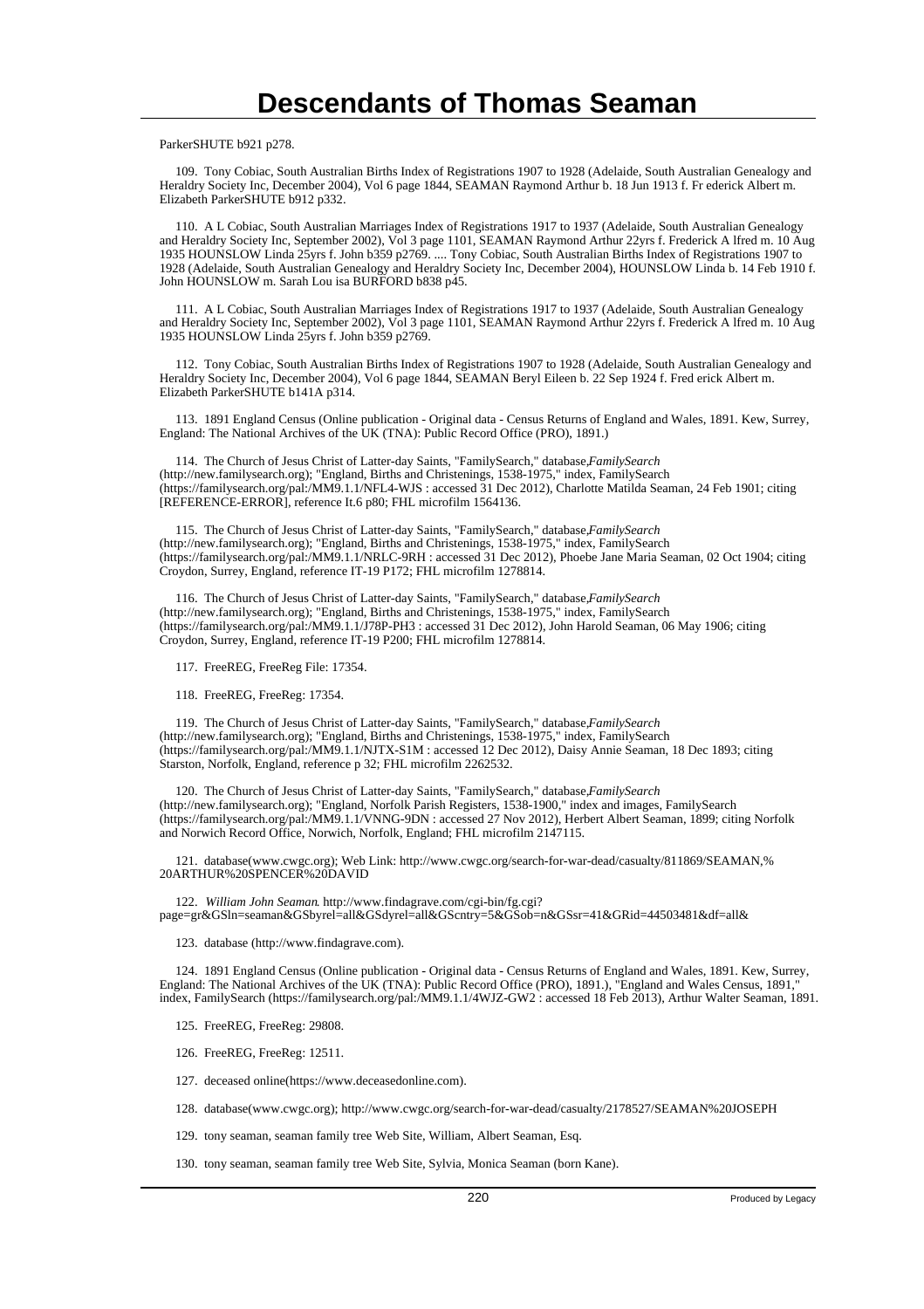- 131. tony seaman, seaman family tree Web Site, Kathleen Ditte (born Seaman).
- 132. tony seaman, seaman family tree Web Site, Francis Rice (born Seaman).
- 133. tony seaman, seaman family tree Web Site, Peter William Seaman.

 134. 1881 England Census (Online publication - Original data - Census Returns of England and Wales, 1881. Kew, Surrey, England: The National Archives of the UK (TNA): Public Record Office (PRO), 1881.) .... 1901 England Census (Online publication - Original data - Census Returns of England and Wales, 1901. Kew, Surrey, England: The National Archives, 1901. Data imaged from the National Archives, London, England.)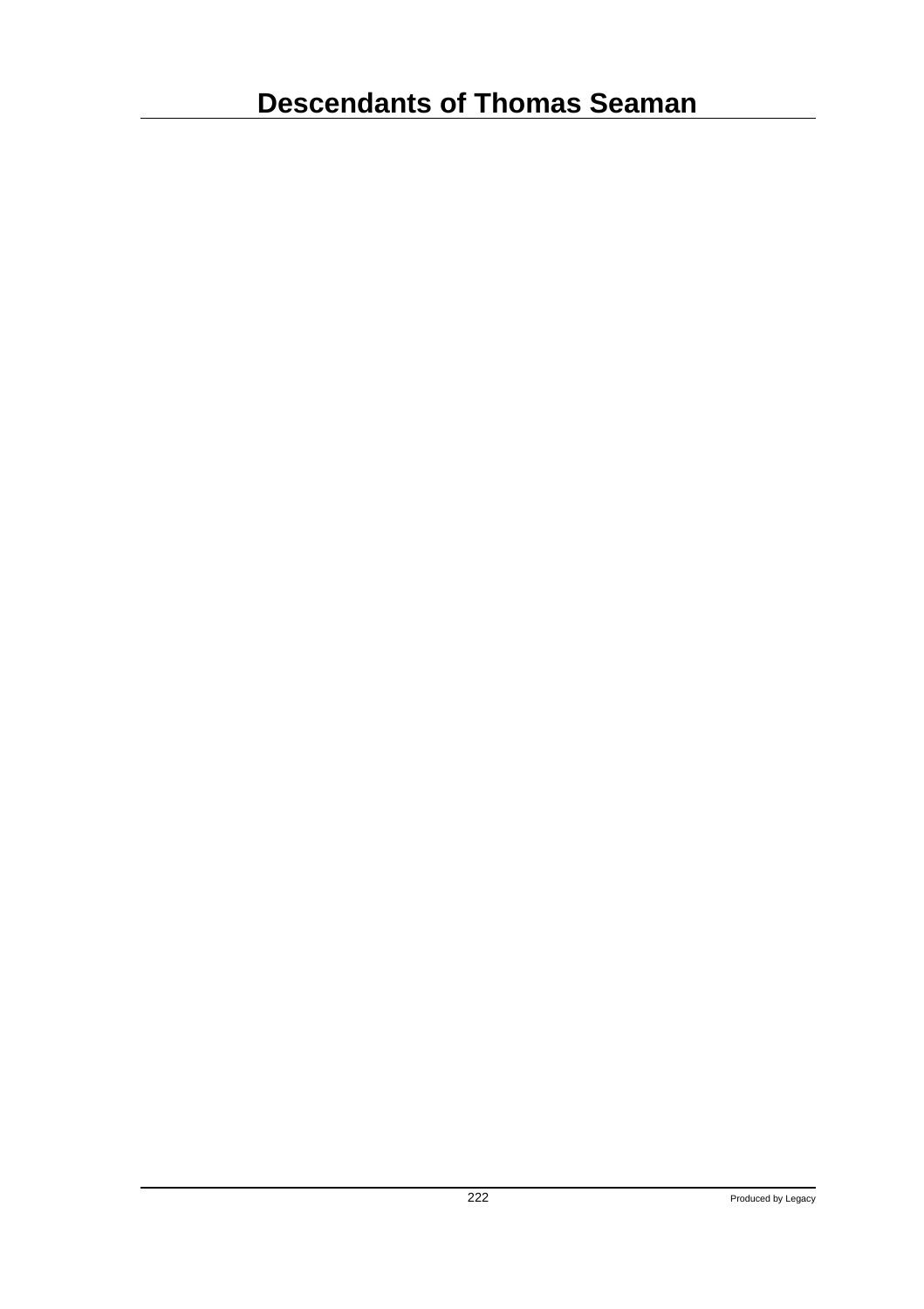#### **12th Generation (9th Great-Grandchildren)**

**509. June S. Seaman** [5887] *(Aubrey R.<sup>11</sup>, Robert<sup>10</sup>, Robert<sup>9</sup>, William<sup>8</sup>, William<sup>7</sup> , Thomas<sup>6</sup>, Philip<sup>5</sup>, Joseph<sup>4</sup>, Francis<sup>3</sup>, John<sup>2</sup>, Thomas<sup>1</sup>)* was born in 1954 in Colchester, Tendring, Essex, England.

Birth Notes: Oct - Dec

June married **Anthony E. Barker** [5890] [MRIN: 2489] in 1975 in Colchester, Tendring, Essex, England.

Marriage Notes: Oct - Dec

**510. Karen J. Seaman** [5888] *(Aubrey R.<sup>11</sup>, Robert<sup>10</sup>, Robert<sup>9</sup>, William<sup>8</sup>, William<sup>7</sup> , Thomas<sup>6</sup>, Philip<sup>5</sup>, Joseph<sup>4</sup>, Francis<sup>3</sup>, John<sup>2</sup>, Thomas<sup>1</sup>)* was born in 1957 in Colchester, Tendring, Essex, England.

Birth Notes: Apr - June

Karen married **William Kemmett** [5891] [MRIN: 2488] in Sep 1987 in Colchester, Tendring, Essex, England.

**511. Michael Robert Seaman** [5889] *(Aubrey R.<sup>11</sup>, Robert<sup>10</sup>, Robert<sup>9</sup>, William<sup>8</sup>, William<sup>7</sup> , Thomas<sup>6</sup>, Philip<sup>5</sup>, Joseph<sup>4</sup>, Francis<sup>3</sup>, John<sup>2</sup>, Thomas<sup>1</sup>)* was born in 1966 in Colchester, Tendring, Essex, England.

Birth Notes: July - Sept

Michael married **Patricia B. M. Baker** [5892] [MRIN: 2487] in Jun 1988 in Colchester, Tendring, Essex, England.

Children from this marriage were:

- + 607 F i. **Rachel Elizabeth V. Seaman** [5893] was born in May 1990 in Colchester, Tendring, Essex, England.
- + 608 F ii. **Lisette Charlotte L. Seaman** [5894] was born in Mar 1994 in Colchester, Tendring, Essex, England.
- + 609 M iii. **Albert Robert P. Seaman** [5895] was born in Jul 1995 in Colchester, Tendring, Essex, England.
- + 610 M iv. **Luke Michael P. Seaman** [5896] was born in Jan 1996 in Havering, Essex, England.
- + 611 M v. **Ryan Jonathan P. Seaman** [5897] was born in Apr 1999 in Havering, Essex, England.
- + 612 F vi. **Faye Louise P. Seaman** [5898] was born in Sep 2002 in Havering, Essex, England.

**512. Sharon L. Seaman** [5875] *(Dennis William<sup>11</sup>, William George<sup>10</sup>, Robert<sup>9</sup>, William<sup>8</sup> , William<sup>7</sup>, Thomas<sup>6</sup>, Philip<sup>5</sup>, Joseph<sup>4</sup>, Francis<sup>3</sup>, John<sup>2</sup>, Thomas<sup>1</sup>)* was born in 1958 in Colchester, Tendring, Essex, England.

Birth Notes: Apr - June

Sharon married **Michael W. Wood** [5877] [MRIN: 2495] in 1978 in Colchester, Tendring, Essex, England.

Marriage Notes: Jan - Mar

**513. Paul K. Seaman** [5876] *(Dennis William<sup>11</sup>, William George<sup>10</sup>, Robert<sup>9</sup>, William<sup>8</sup>, William 7 , Thomas<sup>6</sup>, Philip<sup>5</sup>, Joseph<sup>4</sup>, Francis<sup>3</sup>, John<sup>2</sup>, Thomas<sup>1</sup>)* was born in 1959 in Colchester, Tendring, Essex, England.

Birth Notes: Oct - Dec

**514. Tracy A. Seaman** [5871] *(Alan George<sup>11</sup>, William George<sup>10</sup>, Robert<sup>9</sup>, William<sup>8</sup>, William 7 , Thomas<sup>6</sup>, Philip<sup>5</sup>, Joseph<sup>4</sup>, Francis<sup>3</sup>, John<sup>2</sup>, Thomas<sup>1</sup>)* was born in 1961 in Colchester, Tendring, Essex, England.

Birth Notes: July - Sept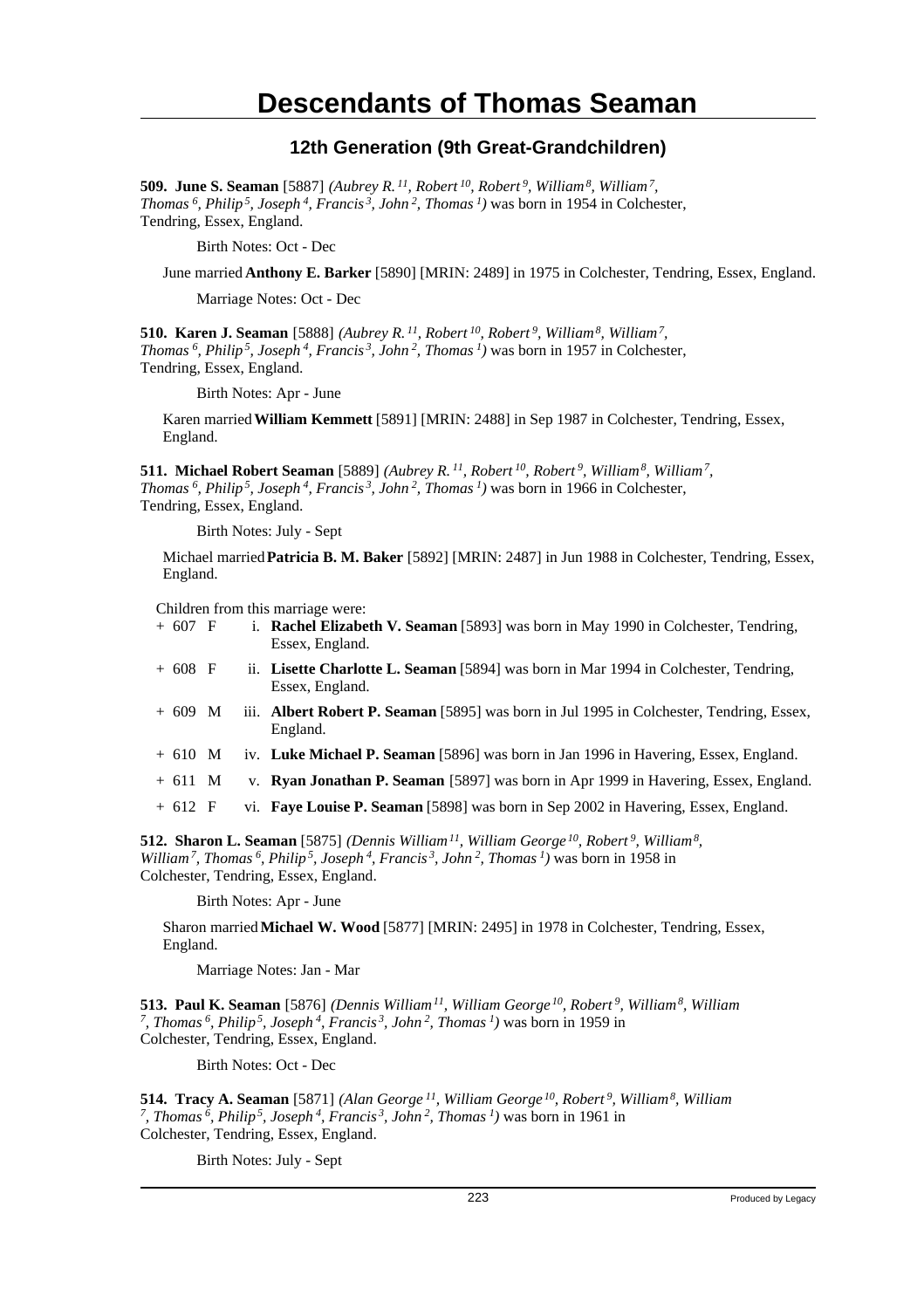Tracy married **Anthony K. Johnson** [5872] [MRIN: 2498] in Aug 1984 in Colchester, Tendring, Essex, England.

**515. Charlotte Rebecca Seaman** [5861] *(James<sup>11</sup>, Alfred James<sup>10</sup>, Robert<sup>9</sup>, William<sup>8</sup>, William 7 , Thomas<sup>6</sup>, Philip<sup>5</sup>, Joseph<sup>4</sup>, Francis<sup>3</sup>, John<sup>2</sup>, Thomas<sup>1</sup>)* was born in 1969 in Colchester, Tendring, Essex, England.

Birth Notes: Apr - June

**516. Daniel Sebastien Seaman** [5862] *(James<sup>11</sup>, Alfred James<sup>10</sup>, Robert<sup>9</sup>, William<sup>8</sup>, William 7 , Thomas<sup>6</sup>, Philip<sup>5</sup>, Joseph<sup>4</sup>, Francis<sup>3</sup>, John<sup>2</sup>, Thomas<sup>1</sup>)* was born in 1971 in Colchester, Tendring, Essex, England.

Birth Notes: Oct - Dec

**517. Benjamin James A. R. Seaman** [5859] *(Andrew R.<sup>11</sup>, Alfred James<sup>10</sup>, Robert<sup>9</sup>, William<sup>8</sup> , William<sup>7</sup>, Thomas<sup>6</sup>, Philip<sup>5</sup>, Joseph<sup>4</sup>, Francis<sup>3</sup>, John<sup>2</sup>, Thomas<sup>1</sup>)* was born in 1974 in Colchester, Tendring, Essex, England.

Birth Notes: Apr - June

**518. Brian A. W. Seaman** [5946] *(Denis Reuben<sup>11</sup>, Walter<sup>10</sup>, Isaac<sup>9</sup>, Robert<sup>8</sup>, William<sup>7</sup> , Thomas<sup>6</sup>, Philip<sup>5</sup>, Joseph<sup>4</sup>, Francis<sup>3</sup>, John<sup>2</sup>, Thomas<sup>1</sup>)* was born in 1942 in Gipping, Hartismere, Suffolk, England.

Birth Notes: Jan - Mar

Brian married **Heather Dawn Candler** [5947] [MRIN: 2472] in 1964 in Gipping, Hartismere, Suffolk, England. Heather was born on 20 Jan 1946 and died in 1975 in Ipswich, Suffolk, England aged 29.

Marriage Notes: July - Sept

The child from this marriage was: + 613 M i. **Mark A. Seaman** [5948] was born in 1965 in Hartismere, Suffolk, England.

Brian next married **Jennifer E. Palmer** [5952] [MRIN: 2470] in 1976 in Ipswich, Suffolk, England.

Marriage Notes: July - Sept

The child from this marriage was: + 614 F i. **Joanne Lisa Seaman** [5953] was born in 1979 in Ipswich, Suffolk, England.

**519. Mary L. Seaman** [6004] *(Edward P.<sup>11</sup>, William Parker<sup>10</sup>, Frederick William<sup>9</sup>, John<sup>8</sup> , William<sup>7</sup>, Thomas<sup>6</sup>, Philip<sup>5</sup>, Joseph<sup>4</sup>, Francis<sup>3</sup>, John<sup>2</sup>, Thomas<sup>1</sup>)* was born in 1953 in Surrey N W, Surrey, England.

Birth Notes: Apr - June

Mary married **Alan J. Browning** [6005] [MRIN: 2447] in 1973 in Surrey N W, Surrey, England.

Marriage Notes: Apr - June

**520. Robert Anthony Seaman** [6017] *(Cyril Albert<sup>11</sup>, Albert Edward<sup>10</sup>, Frederick William<sup>9</sup>, John 8 , William<sup>7</sup>, Thomas<sup>6</sup>, Philip<sup>5</sup>, Joseph<sup>4</sup>, Francis<sup>3</sup>, John<sup>2</sup>, Thomas<sup>1</sup>)* was born on 20 Jul 1949 in Surrey N W, Surrey, England.

**521. Barry James Seaman** [6018] *(Cyril Albert<sup>11</sup>, Albert Edward<sup>10</sup>, Frederick William<sup>9</sup>, John<sup>8</sup> , William<sup>7</sup>, Thomas<sup>6</sup>, Philip<sup>5</sup>, Joseph<sup>4</sup>, Francis<sup>3</sup>, John<sup>2</sup>, Thomas<sup>1</sup>)* was born on 29 Oct 1953 in Surrey N W, Surrey, England.

**522. David Glenvil Seaman** [6019] *(Cyril Albert<sup>11</sup>, Albert Edward<sup>10</sup>, Frederick William<sup>9</sup>, John<sup>8</sup> , William<sup>7</sup>, Thomas<sup>6</sup>, Philip<sup>5</sup>, Joseph<sup>4</sup>, Francis<sup>3</sup>, John<sup>2</sup>, Thomas<sup>1</sup>)* was born on 22 Oct 1956 in Surrey N W, Surrey, England.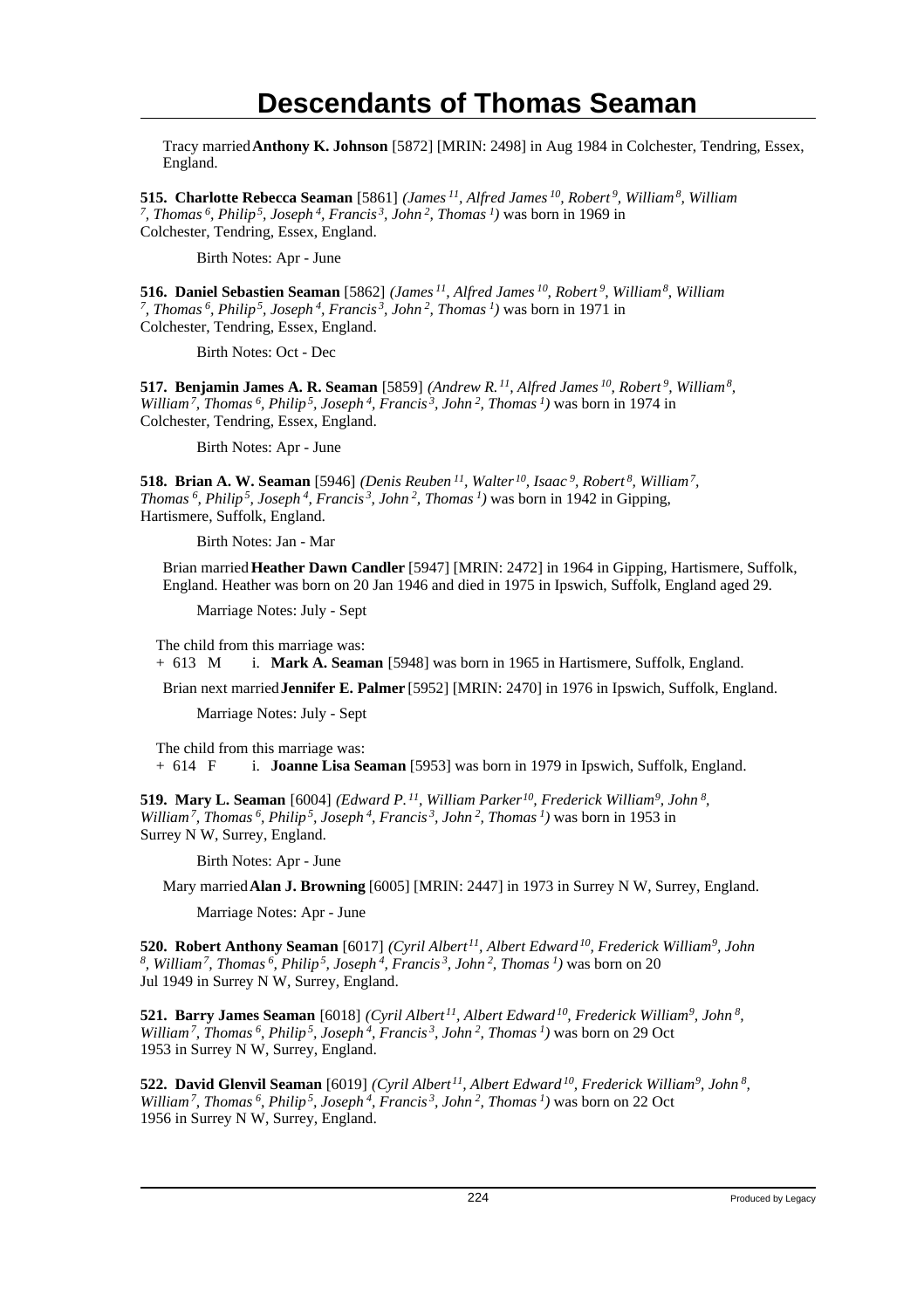Noted events in his life were:

• He was divorced in 1999. From Annette J Wigg

David married **Annette J. Wigg** [6020] [MRIN: 2441] on 26 Aug 1978 in Crawley, West Sussex, England. Annette was born on 8 Mar 1956 in Stafford, Staffordshire, England.

Children from this marriage were:

- + 615 M i. **Neil David Seaman** [6021] was born on 23 Dec 1980 in Crawley, West Sussex, England.
- + 616 F ii. **Gemma Annette Seaman** [6022] was born on 19 Jul 1982 in Haywards Heath, West Sussex, England.
- + 617 M iii. **Paul Ralph Seaman** [6023] was born on 19 Nov 1984 in Haywards Heath, West Sussex, England.

David next married **Janet Hazeldine** [6024] [MRIN: 2440] on 24 Mar 2000. Janet was born on 22 Oct 1952.

**523. Donald Henry Seaman** [166]<sup>1</sup> (Constance Thelma Seaman<sup>11</sup>, Eveline Rebecca Seaman<sup>10</sup>, *David<sup>9</sup>, Peter Batley<sup>8</sup>, Philip<sup>7</sup>, Philip<sup>6</sup>, Philip<sup>5</sup>, Joseph<sup>4</sup>, Francis<sup>3</sup>, John<sup>2</sup>, Thomas*  $<sup>1</sup>$ ) was born on 15 Jun 1920 in Gawler, , South Australia, Australia and died on 18 Dec 1920 in Gawler, , South</sup> Australia, Australia.<sup>2</sup>

**524. Alice Mary Seaman** [144]<sup>3</sup> (Lyel Preston<sup>11</sup>, Thomas Philip<sup>10</sup>, Philip<sup>9</sup>, Peter Batley<sup>8</sup>, *Philip<sup>7</sup>, Philip<sup>6</sup>, Philip<sup>5</sup>, Joseph<sup>4</sup>, Francis<sup>3</sup>, John<sup>2</sup>, Thomas<sup>1</sup>)* was born on 9 May 1919 in Mile End, Adelaide, South Australia, Australia<sup>3</sup>.

**525. Mavis Ursula Isobell Seaman** [145]<sup>4</sup>  *(Lyel Preston<sup>11</sup>, Thomas Philip<sup>10</sup>, Philip<sup>9</sup>, Peter Batley<sup>8</sup>, Philip<sup>7</sup>, Philip<sup>6</sup>, Philip<sup>5</sup>, Joseph<sup>4</sup>, Francis<sup>3</sup>, John<sup>2</sup>, Thomas<sup>1</sup>)* was born on 16 Jul 1922 in Mile End, Adelaide, South Australia, Australia.<sup>4</sup>

Death Notes: Y

**526. David George Seaman** [18]<sup>5</sup> (Harold George<sup>11</sup>, Peter Batley<sup>10</sup>, Philip<sup>9</sup>, Peter Batley<sup>8</sup>, *Philip<sup>7</sup>, Philip<sup>6</sup>, Philip<sup>5</sup>, Joseph<sup>4</sup>, Francis<sup>3</sup>, John<sup>2</sup>, Thomas<sup>1</sup>)* was born on 6 May 1931 in McLaren Vale, McLaren Vale, South Australia, Australia.

General Notes: After marriage lived at Yorketown SA. Port Wakefield SA. Bl yth SA, Woodside SA. Victor Harbor SA. David's education was at the McLaren Vale primary and Unley High Schools. On leaving School he started work in the Post Office at Victor Harbor as aJunior Postal Officer, Other positions held in the Postal Department were at McLaren Vale, Kalangadoo, Penola,Naracoorte,Cowell and Yorketown. It was while posted to Yorketown that he and Norma were married and Jennifer Anne was born. A career change saw him leave the Postal Department for a position with the District Council of Port Wakefield as District Clerk and Overseer, Ian Wesley was born whilst living at Port Wakefield, and in 1960 they moved to a similar position at the District Council of Blyth. In 1975 David was appoiinted as Chief Executive Officer of the District Council of Onkaparinga at Woodside, a position he held until retirement in 1996. In May 1968 they sold up at Woodside and moved to retirement lifestyle at Victor Harbor.

David married Norma Rae Mashford [153]<sup>6</sup> [MRIN: 43] on 9 May 1953 in Newstead, Adelaide, South Australia, Australia<sup>7</sup> Norma was born on 10 Aug 1929 in Maylands, , South Australia, Australia.

Noted events in their marriage were:

- They resided at Residence 19 Elizabeth St, in Woodside, , South Australia, Australia. (Private Residence, Seaman DG, Woodside, 19 Elizabeth St, Woodside, South Australia 5244, Australia.)
- They resided at Residence 25 Swain St on 1 Jun 1998 in Victor Harbor, South Australia, Australia. They moved into this house after David retired.
- They resided at Retirement 36 Lakeside Cresent on 30 Apr 2001 in Encounter Bay, Victor Harbor, South Australia, Australia. (Private Residence, Seaman DG, Encounter Bay, 36 Lakeside Cresent, Encounter Bay, Victor Harbor, South Australia 5211, Australia.)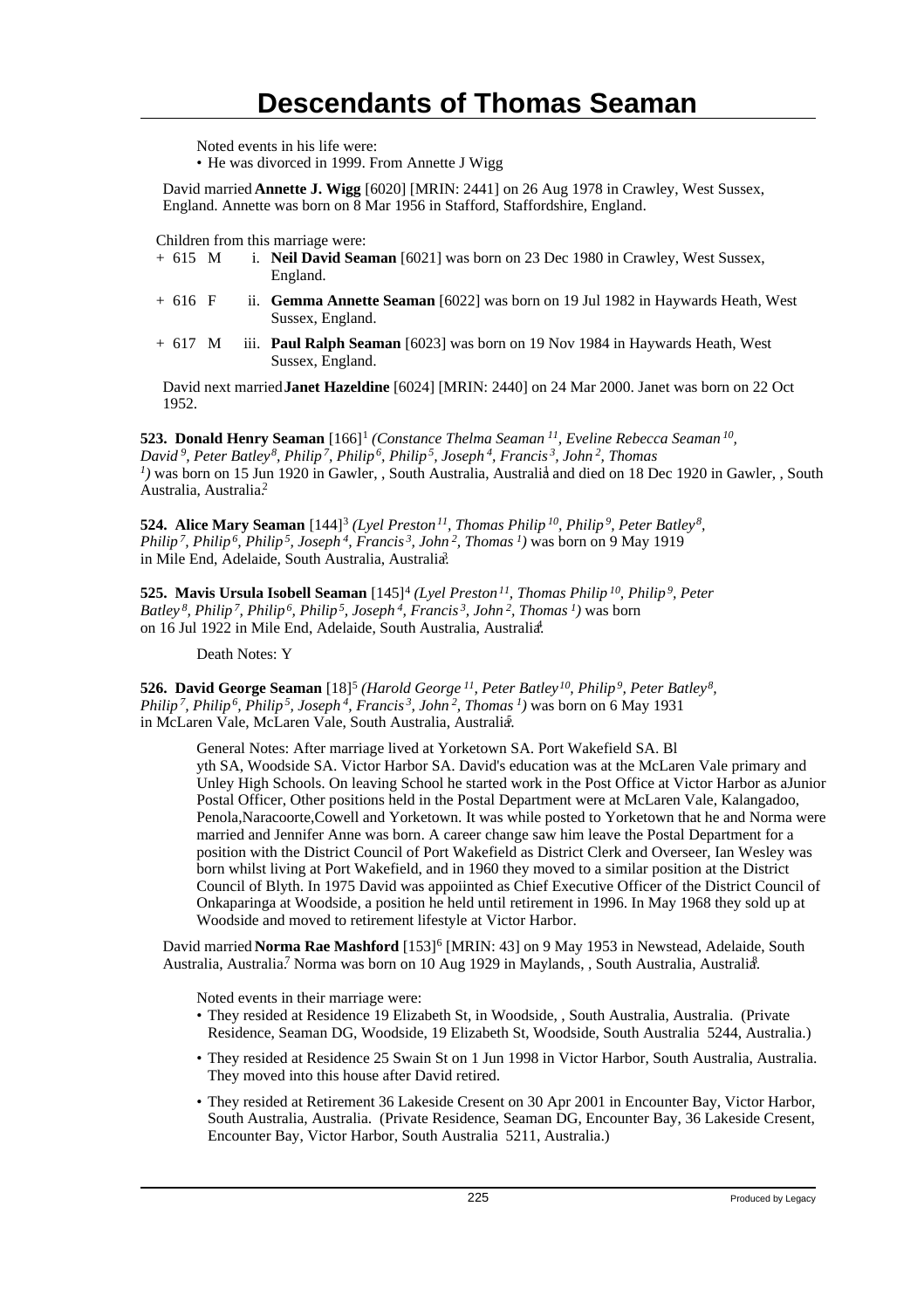Children from this marriage were:

+ 618 F i. **Jennifer Anne Seaman** [164].<sup>9</sup>

+ 619 M ii. **Ian Wesley Seaman** [22].<sup>10</sup>

**527. Pauline Seaman** [120] *(Harold George<sup>11</sup>, Peter Batley<sup>10</sup>, Philip<sup>9</sup>, Peter Batley<sup>8</sup> , Philip<sup>7</sup>, Philip<sup>6</sup>, Philip<sup>5</sup>, Joseph<sup>4</sup>, Francis<sup>3</sup>, John<sup>2</sup>, Thomas<sup>1</sup>)* was born on 9 Nov 1933 in Adelaide North, Adelaide, South Australia, Australia and died on 18 Mar 2001 in Blackwood, Adelaide, South Australia, Australia aged 67.

General Notes: Never married. Looked after her mother. Died of cancer

**528. Helen Mary Seaman** [131] *(Harold George<sup>11</sup>, Peter Batley<sup>10</sup>, Philip<sup>9</sup>, Peter Batley<sup>8</sup> , Philip<sup>7</sup>, Philip<sup>6</sup>, Philip<sup>5</sup>, Joseph<sup>4</sup>, Francis<sup>3</sup>, John<sup>2</sup>, Thomas<sup>1</sup>)* was born on 3 Jul 1935 in Adelaide North, Adelaide, South Australia, Australia.

General Notes: Born 1:30am, weigh 7lb 3 oz Married by Rev Allan Finsley

Helen married **Raymond Frederick George** [33] [MRIN: 10] on 24 Sep 1960 in Lower Mitcham, Adelaide, South Australia, Australia. Raymond was born on 3 Aug 1931 in Kings Park, Adelaide, South Australia, Australia.

Children from this marriage were:

| $+620 \text{ F}$ |  | i. Elizabeth Ruth George [45].   |
|------------------|--|----------------------------------|
| $+621 \text{ F}$ |  | ii. Christine Helen George [55]. |
| $+622 \text{ F}$ |  | iii. Keren Marie George [56].    |

**529. Gillian Seaman** [142] *(Harold George<sup>11</sup>, Peter Batley<sup>10</sup>, Philip<sup>9</sup>, Peter Batley<sup>8</sup>, Philip<sup>7</sup> , Philip<sup>6</sup>, Philip<sup>5</sup>, Joseph<sup>4</sup>, Francis<sup>3</sup>, John<sup>2</sup>, Thomas<sup>1</sup>)* was born on 9 Oct 1944 in Adelaide North, Adelaide, South Australia, Australia.

General Notes: Teacher

Gillian married **Roger Gilbert Dyer** [57] [MRIN: 11] on 14 Jan 1967 in Lower Mitcham, Adelaide, South Australia, Australia.

Noted events in their marriage were:

• They resided at Preivate Residence, Dyer RG & G, Hawthorn in Hackney, Adelaide, South Australia, Australia. (Preivate Residence, Dyer RG & G, Hawthorn, 17 King Edward Avenue, Hawthorn, South Australia 5062, Australia.)

Children from this marriage were:

- + 623 M i. **Timothy Mark Dyer** [59].
- + 624 F ii. **Sarah Elizabeth Dyer** [60].
- + 625 M iii. **Jonothan Luke Dyer** [62].

**530. Valerie Joy Seaman** [180]<sup>11</sup> (Stanley Allan<sup>11</sup>, Peter Batley<sup>10</sup>, Philip<sup>9</sup>, Peter Batley<sup>8</sup>, *Philip<sup>7</sup>, Philip<sup>6</sup>, Philip<sup>5</sup>, Joseph<sup>4</sup>, Francis<sup>3</sup>, John<sup>2</sup>, Thomas<sup>1</sup>)*.

**531. Leslie Seaman** [181]<sup>11</sup> *(Stanley Allan<sup>11</sup>, Peter Batley<sup>10</sup>, Philip<sup>9</sup>, Peter Batley<sup>8</sup>, Philip 7 , Philip<sup>6</sup>, Philip<sup>5</sup>, Joseph<sup>4</sup>, Francis<sup>3</sup>, John<sup>2</sup>, Thomas<sup>1</sup>)*.

**532. Judy Anne Seaman** [159]<sup>12</sup> *(Ralph Ellis<sup>11</sup>, Cyril James Nixon<sup>10</sup>, Peter<sup>9</sup>, Peter Batley<sup>8</sup> , Philip<sup>7</sup>, Philip<sup>6</sup>, Philip<sup>5</sup>, Joseph<sup>4</sup>, Francis<sup>3</sup>, John<sup>2</sup>, Thomas<sup>1</sup>)* was born on 12 Jul 1956 in Glanville, , South Australia, Australia<sup>2</sup> and died on 13 Jul 1956 in Glenelg, Adelaide, South Australia, Australia.<sup>12</sup>

**533. Walter E. Seaman** [9576] *(Charles<sup>11</sup>, David<sup>10</sup>, Elijah<sup>9</sup>, Elisha<sup>8</sup>, Philip<sup>7</sup>, Philip<sup>6</sup> , Philip 5, Joseph 4, Francis 3, John 2, Thomas 1)* was born in 1914 in Tendring, Essex, England.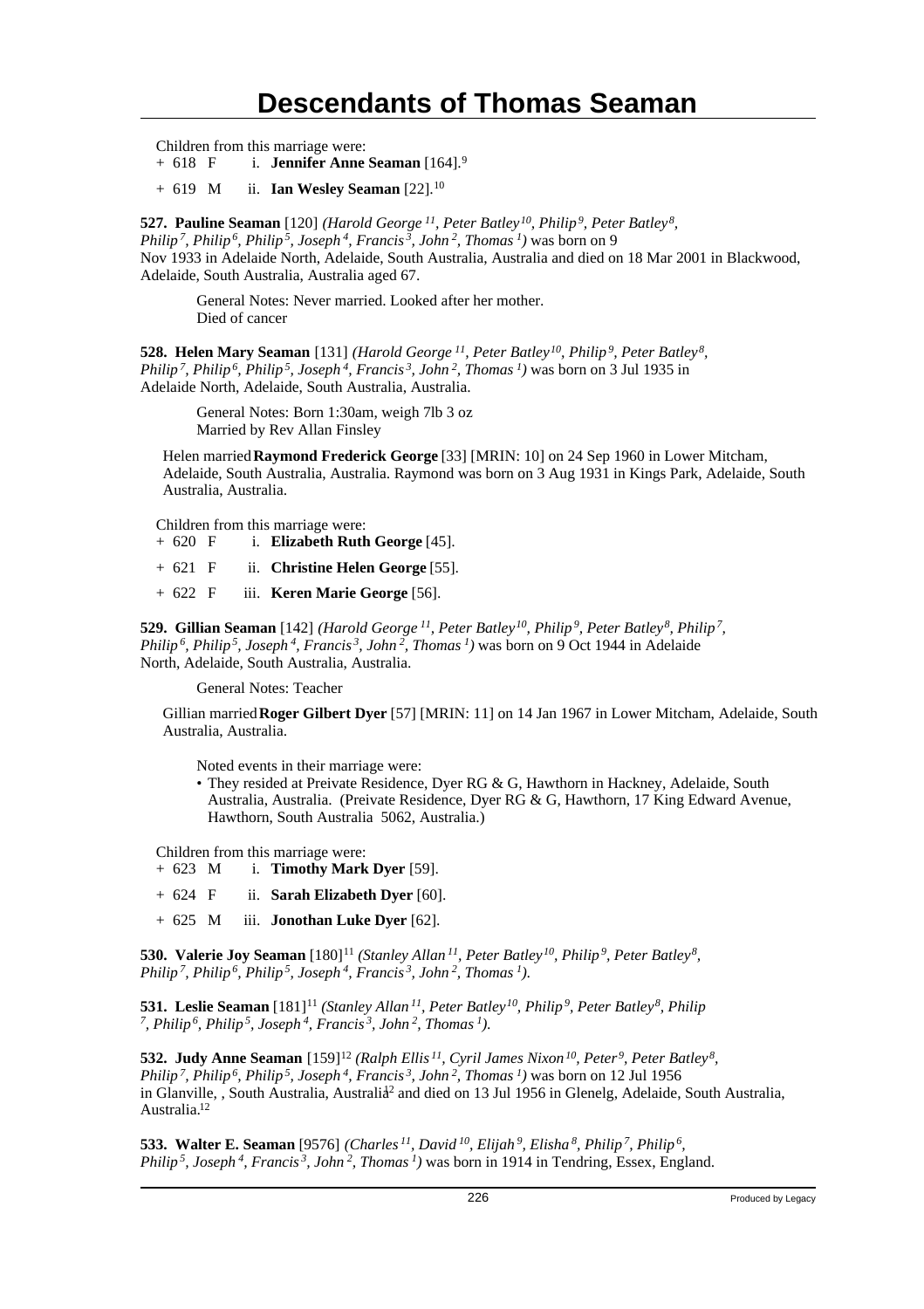Birth Notes: Jan - Mar

**534. Richard George Seaman** [1539] *(Charles<sup>11</sup>, David<sup>10</sup>, Elijah<sup>9</sup>, Elisha<sup>8</sup>, Philip<sup>7</sup>, Philip 6 , Philip<sup>5</sup>, Joseph<sup>4</sup>, Francis<sup>3</sup>, John<sup>2</sup>, Thomas<sup>1</sup>)* was born on 5 May 1915 in Tendring, Essex, England and died in 1977 in Colchester, Tendring, Essex, England aged 62.

Death Notes: Y

Richard married **Eva Walker** [1568] [MRIN: 431] in Jan 1942 in Wandsworth, Surrey, England. Eva was born on 31 Mar 1909 and died on 21 Jan 1975 in Colchester, Tendring, Essex, England aged 65.

Richard next married **Iris Doreen W. Butcher** [2584] [MRIN: 653] in 1976 in Colchester, Tendring, Essex, England. Iris was born on 29 May 1920 and died in Jan 1999 in Colchester, Tendring, Essex, England aged 78. Another name for Iris was Iris D W. Addy.

Marriage Notes: Jan - Mar

**535. Arthur David Seaman** [1540] *(Charles<sup>11</sup>, David<sup>10</sup>, Elijah<sup>9</sup>, Elisha<sup>8</sup>, Philip<sup>7</sup>, Philip<sup>6</sup> , Philip<sup>5</sup>, Joseph<sup>4</sup>, Francis<sup>3</sup>, John<sup>2</sup>, Thomas<sup>1</sup>)* was born on 13 Nov 1916 in Tendring, Essex, England and died in Nov 1992 in Colchester, Tendring, Essex, England aged 76.

Death Notes: Y

Arthur married **Bertha I. Moutell** [2581] [MRIN: 650] in 1953 in Colchester, Tendring, Essex, England. Bertha was born in 1918 in Tendring, Essex, England.

**536. Elsie Violet Seaman** [1541] *(Charles<sup>11</sup>, David<sup>10</sup>, Elijah<sup>9</sup>, Elisha<sup>8</sup>, Philip<sup>7</sup>, Philip<sup>6</sup> , Philip<sup>5</sup>, Joseph<sup>4</sup>, Francis<sup>3</sup>, John<sup>2</sup>, Thomas<sup>1</sup>)* was born on 1 Jan 1918 in Tendring, Essex, England and died in Jun 1986 in Colchester, Tendring, Essex, England aged 68.

Death Notes: Y

Elsie married **Harold C. Chapman** [1615] [MRIN: 432] in 1938 in Tendring, Essex, England.

Marriage Notes: Apr - Jun

**537. Gladys M. Seaman** [1542] *(Charles<sup>11</sup>, David<sup>10</sup>, Elijah<sup>9</sup>, Elisha<sup>8</sup>, Philip<sup>7</sup>, Philip<sup>6</sup> , Philip<sup>5</sup>, Joseph<sup>4</sup>, Francis<sup>3</sup>, John<sup>2</sup>, Thomas<sup>1</sup>)* was born in 1919 in Tendring, Essex, England.

Birth Notes: Oct - Dec

Gladys married **James Dodd** [1614] [MRIN: 433] in 1945 in Fakenham, Walsingham, Docking, Norfolk, England.

Marriage Notes: Jul - Sept

**538. Alfred J. Seaman** [1543] *(Charles<sup>11</sup>, David<sup>10</sup>, Elijah<sup>9</sup>, Elisha<sup>8</sup>, Philip<sup>7</sup>, Philip<sup>6</sup> , Philip<sup>5</sup>, Joseph<sup>4</sup>, Francis<sup>3</sup>, John<sup>2</sup>, Thomas<sup>1</sup>)* was born in 1920 in Tendring, Essex, England and died in 1920 in Tendring, Essex, England.

Birth Notes: Oct - Dec

Death Notes: Oct - Dec

**539. Leslie William Seaman** [1544] *(Charles<sup>11</sup>, David<sup>10</sup>, Elijah<sup>9</sup>, Elisha<sup>8</sup>, Philip<sup>7</sup>, Philip 6 , Philip<sup>5</sup>, Joseph<sup>4</sup>, Francis<sup>3</sup>, John<sup>2</sup>, Thomas<sup>1</sup>)* was born on 18 Jun 1922 in Tendring, Essex, England and died in Dec 1999 in Derby, Derbyshire, England aged 77.

Birth Notes: Jul - Sept

Death Notes: Y

Leslie married **Eirene Mary Harrison** [1784] [MRIN: 434] in 1945 in Derby, Derbyshire, England. Eirene was born on 26 Jul 1924 in Derby, Derbyshire, England and died in May 1987 in Derby, Derbyshire, England aged 62.

Marriage Notes: Jul - Sept

**540. Cyril Claude Seaman** [1783] *(Charles<sup>11</sup>, David<sup>10</sup>, Elijah<sup>9</sup>, Elisha<sup>8</sup>, Philip<sup>7</sup>, Philip<sup>6</sup> ,*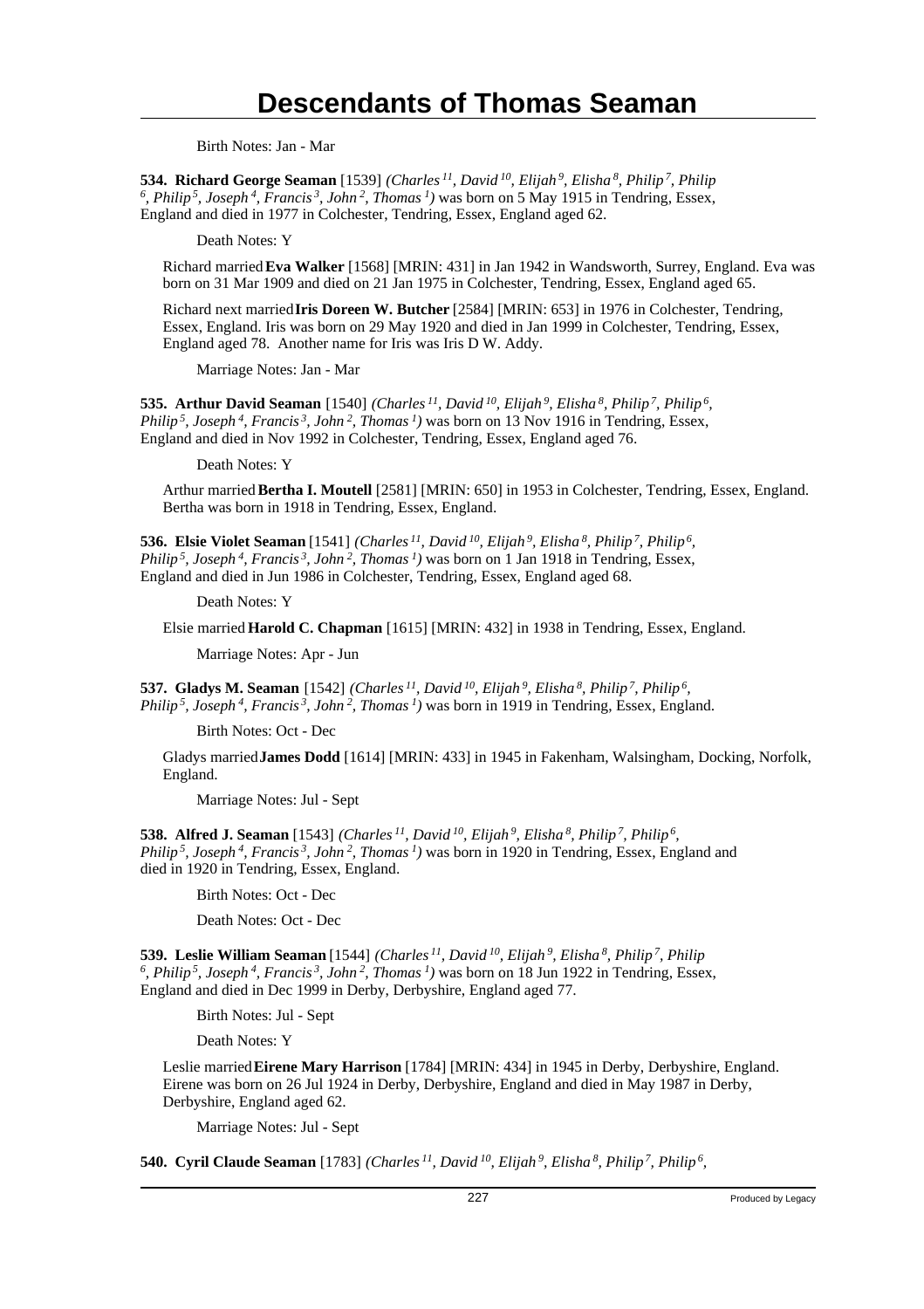*Philip<sup>5</sup>, Joseph<sup>4</sup>, Francis<sup>3</sup>, John<sup>2</sup>, Thomas<sup>1</sup>)* was born on 18 Jun 1922 in Great Bentley, Tendring, Essex, England and died in Mar 1990 in Colchester, Tendring, Essex, England aged 67.

Birth Notes: Jul - Sept

**541. Doreen Joan Seaman** [1545] *(Charles<sup>11</sup>, David<sup>10</sup>, Elijah<sup>9</sup>, Elisha<sup>8</sup>, Philip<sup>7</sup>, Philip<sup>6</sup> , Philip<sup>5</sup>, Joseph<sup>4</sup>, Francis<sup>3</sup>, John<sup>2</sup>, Thomas<sup>1</sup>)* was born on 31 Jul 1923 in Tendring, Essex, England and died in 1980 in Colchester, Tendring, Essex, England aged 57.

Birth Notes: Jul - Sep

Death Notes: Apr - June

Doreen married **Frederick E. Baker** [2582] [MRIN: 651] in 1943 in Colchester, Tendring, Essex, England.

Marriage Notes: Apr - June

**542. Ernest James Seaman** [1546] *(Charles<sup>11</sup>, David<sup>10</sup>, Elijah<sup>9</sup>, Elisha<sup>8</sup>, Philip<sup>7</sup>, Philip<sup>6</sup> , Philip<sup>5</sup>, Joseph<sup>4</sup>, Francis<sup>3</sup>, John<sup>2</sup>, Thomas<sup>1</sup>)* was born in 1925 in Tendring, Essex, England and died in Feb 1999 in Colchester, Tendring, Essex, England aged 74.

Birth Notes: Jan- Mar

Death Notes: Jan - Mar

Ernest married **Vera J. Smith** [1654] [MRIN: 435] in 1948 in Colchester, Tendring, Essex, England.

Marriage Notes: Oct - Dec

**543. Wilfred C. Seaman** [1550] *(George<sup>11</sup>, David<sup>10</sup>, Elijah<sup>9</sup>, Elisha<sup>8</sup>, Philip<sup>7</sup>, Philip<sup>6</sup> , Philip<sup>5</sup>, Joseph<sup>4</sup>, Francis<sup>3</sup>, John<sup>2</sup>, Thomas<sup>1</sup>)* was born in 1927 in Tendring, Essex, England.

Birth Notes: Oct - Dec

**544. Eva B Seaman** [1547] *(George<sup>11</sup>, David<sup>10</sup>, Elijah<sup>9</sup>, Elisha<sup>8</sup>, Philip<sup>7</sup>, Philip<sup>6</sup> , Philip<sup>5</sup>, Joseph<sup>4</sup>, Francis<sup>3</sup>, John<sup>2</sup>, Thomas<sup>1</sup>)* was born in 1929 in Tendring, Essex, England.

Birth Notes: Oct - Dec

Death Notes: Y

Eva married **Kenneth John Piper** [1617] [MRIN: 446] on 16 Dec 1950 in Colchester, Tendring, Essex, England.

**545. Jack Basil Seaman** [1660] *(John<sup>11</sup>, Robert Potter<sup>10</sup>, Peter<sup>9</sup>, Elisha<sup>8</sup>, Philip<sup>7</sup>, Philip 6 , Philip<sup>5</sup>, Joseph<sup>4</sup>, Francis<sup>3</sup>, John<sup>2</sup>, Thomas<sup>1</sup>)* was born on 3 Jul 1909 in Newbridge, Ireland and died in 1974 in Ipswich, Suffolk, England aged 65.

Death Notes: Jan - Mar

Noted events in his life were: • He appeared on the census in 1911 in 507 Bramford Road, Ipswich, Suffolk, England<sup>3</sup>

Jack married **Ellen Elizabeth Ruffell** [1958] [MRIN: 645] in 1932 in Ipswich, Suffolk, England. Ellen was born on 11 May 1912 in Cosford, Suffolk, England and died in 2005 in Bury St.Edmunds, Suffolk, England aged 93.

Marriage Notes: July - Sept

The child from this marriage was:

+ 626 M i. **Derek John Seaman** [1959] was born on 15 Jul 1936 in Ipswich, Suffolk, England and died in 1979 in Bury St.Edmunds, Suffolk, England aged 43.

**546. Eileen L. Seaman** [2579] *(Walter George<sup>11</sup>, Robert Potter<sup>10</sup>, Peter<sup>9</sup>, Elisha<sup>8</sup>, Philip<sup>7</sup> , Philip<sup>6</sup>, Philip<sup>5</sup>, Joseph<sup>4</sup>, Francis<sup>3</sup>, John<sup>2</sup>, Thomas<sup>1</sup>)* was born in 1917 in Grimsby, Lincolnshire, England.

Birth Notes: Apr - June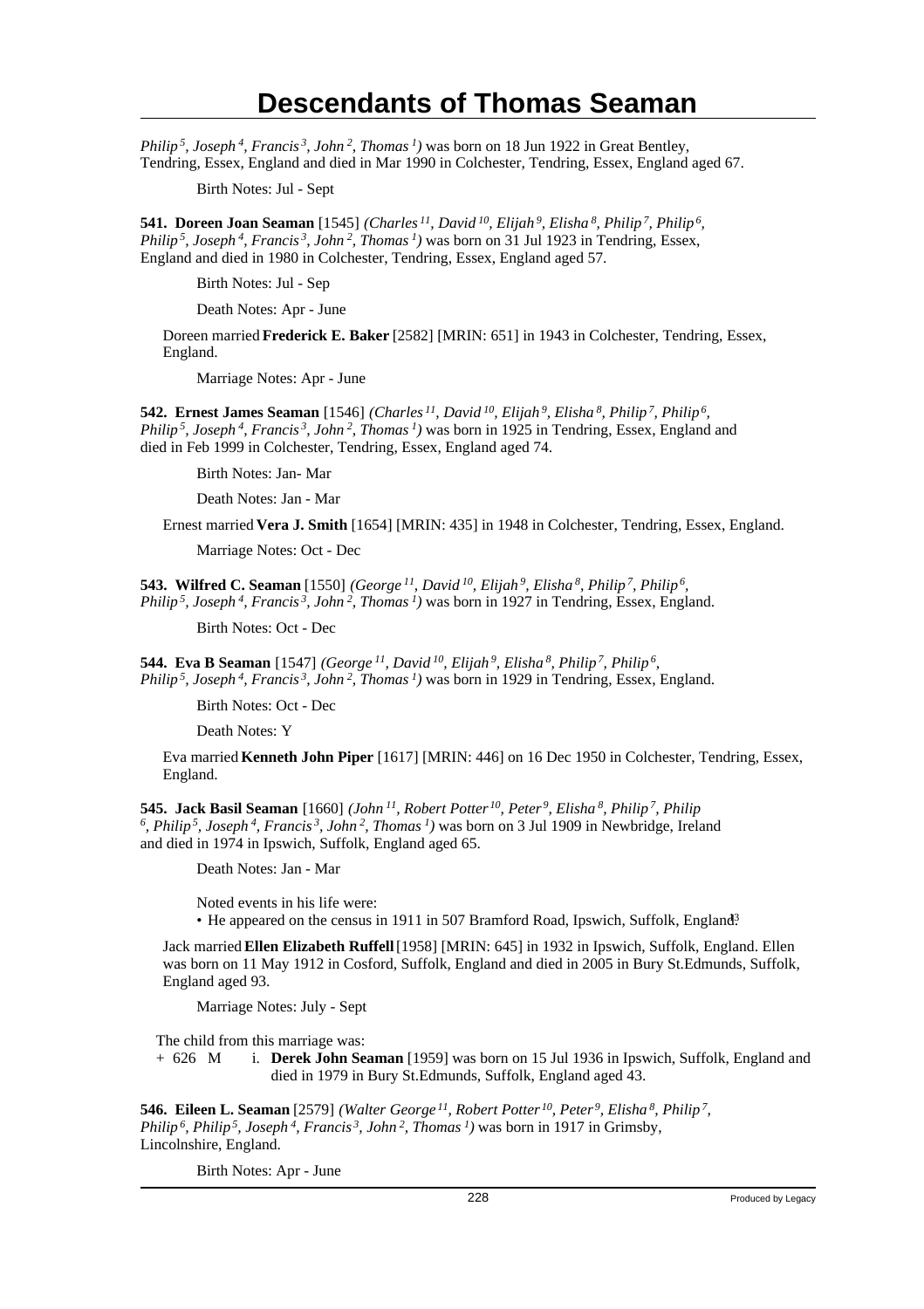Eileen married **Jack M. Welton** [2580] [MRIN: 384] in 1941 in Cleethorpes, Lincolnshire, England.

Marriage Notes: Apr - June

**547. Basil Roland W. Seaman** [1612] *(Robert Walter<sup>11</sup>, Robert Potter<sup>10</sup>, Peter<sup>9</sup>, Elisha<sup>8</sup>, Philip 7 , Philip<sup>6</sup>, Philip<sup>5</sup>, Joseph<sup>4</sup>, Francis<sup>3</sup>, John<sup>2</sup>, Thomas<sup>1</sup>)* was born on 5 Oct 1910 in Tivetshall, Depwade, Norfolk, England and died in 1980 in Havering, Essex, England aged 70.

Birth Notes: Oct - Dec

Death Notes: July - Sept

Noted events in his life were:

• He appeared on the census in 1911 in Street, Brockdish Scole, Norfolk, England.<sup>3</sup> (Street, Brockdish Scole, Norfolk - 1911.)

**548. Cecilia J. Seaman** [1515] *(David Peter<sup>11</sup>, Robert Potter<sup>10</sup>, Peter<sup>9</sup>, Elisha<sup>8</sup>, Philip<sup>7</sup> , Philip<sup>6</sup>, Philip<sup>5</sup>, Joseph<sup>4</sup>, Francis<sup>3</sup>, John<sup>2</sup>, Thomas<sup>1</sup>)* was born in 1921 in Hartismere, Suffolk, England.

Birth Notes: Jul - Sept

Death Notes: Y

Cecilia married **Henry J. Coombs** [1605] [MRIN: 417] in 1945 in Hartismere, Suffolk, England.

Marriage Notes: Oct - Dec

**549. Desmond Victor Seaman** [1538] *(David Peter<sup>11</sup>, Robert Potter<sup>10</sup>, Peter<sup>9</sup>, Elisha<sup>8</sup>, Philip 7 , Philip<sup>6</sup>, Philip<sup>5</sup>, Joseph<sup>4</sup>, Francis<sup>3</sup>, John<sup>2</sup>, Thomas<sup>1</sup>)* was born on 7 Jan 1927 in Hartismere, Suffolk, England and died in Jul 1999 in Waveney, East Suffolk, England aged 72.

Birth Notes: Jan - Mar

Death Notes: Y

**550. Jean E. Seaman** [1536] *(David Peter<sup>11</sup>, Robert Potter<sup>10</sup>, Peter<sup>9</sup>, Elisha<sup>8</sup>, Philip<sup>7</sup> , Philip<sup>6</sup>, Philip<sup>5</sup>, Joseph<sup>4</sup>, Francis<sup>3</sup>, John<sup>2</sup>, Thomas<sup>1</sup>)* was born in 1930 in Hartismere, Suffolk, England.

Birth Notes: Apr -Jun

Death Notes: Y

**551. Arthur Leslie Seaman** [3089] *(Arthur Spencer David<sup>11</sup>, David Enoch<sup>10</sup>, Peter<sup>9</sup>, Elisha<sup>8</sup> , Philip<sup>7</sup>, Philip<sup>6</sup>, Philip<sup>5</sup>, Joseph<sup>4</sup>, Francis<sup>3</sup>, John<sup>2</sup>, Thomas<sup>1</sup>)* was born on 17 Jun 1916 in Beverley, Yorkshire, England and died in Nov 1986 in Beverley, Yorkshire, England aged 70.

Birth Notes: Apr - June

**552. Evelyn D. Seaman** [1525] *(Peter Frank<sup>11</sup>, David Enoch<sup>10</sup>, Peter<sup>9</sup>, Elisha<sup>8</sup>, Philip<sup>7</sup> , Philip<sup>6</sup>, Philip<sup>5</sup>, Joseph<sup>4</sup>, Francis<sup>3</sup>, John<sup>2</sup>, Thomas<sup>1</sup>)* was born in 1920 in Depwade, Norfolk, England.

Birth Notes: Apr - Jun

Death Notes: Y

Evelyn married **Leonard R. P. Hewett** [1300] [MRIN: 383] in 1940 in Norwich Outer, Norfolk, England.

Marriage Notes: Apr - June

**553. David P. S. Seaman** [1529] *(Victor Albert<sup>11</sup>, David Enoch<sup>10</sup>, Peter<sup>9</sup>, Elisha<sup>8</sup>, Philip<sup>7</sup> , Philip<sup>6</sup>, Philip<sup>5</sup>, Joseph<sup>4</sup>, Francis<sup>3</sup>, John<sup>2</sup>, Thomas<sup>1</sup>)* was born in 1924 in Depwade, Norfolk, England.

Birth Notes: Oct - Dec

David married **Peggy D. F. Fletcher** [1570] [MRIN: 426] in 1946 in Surrey, England.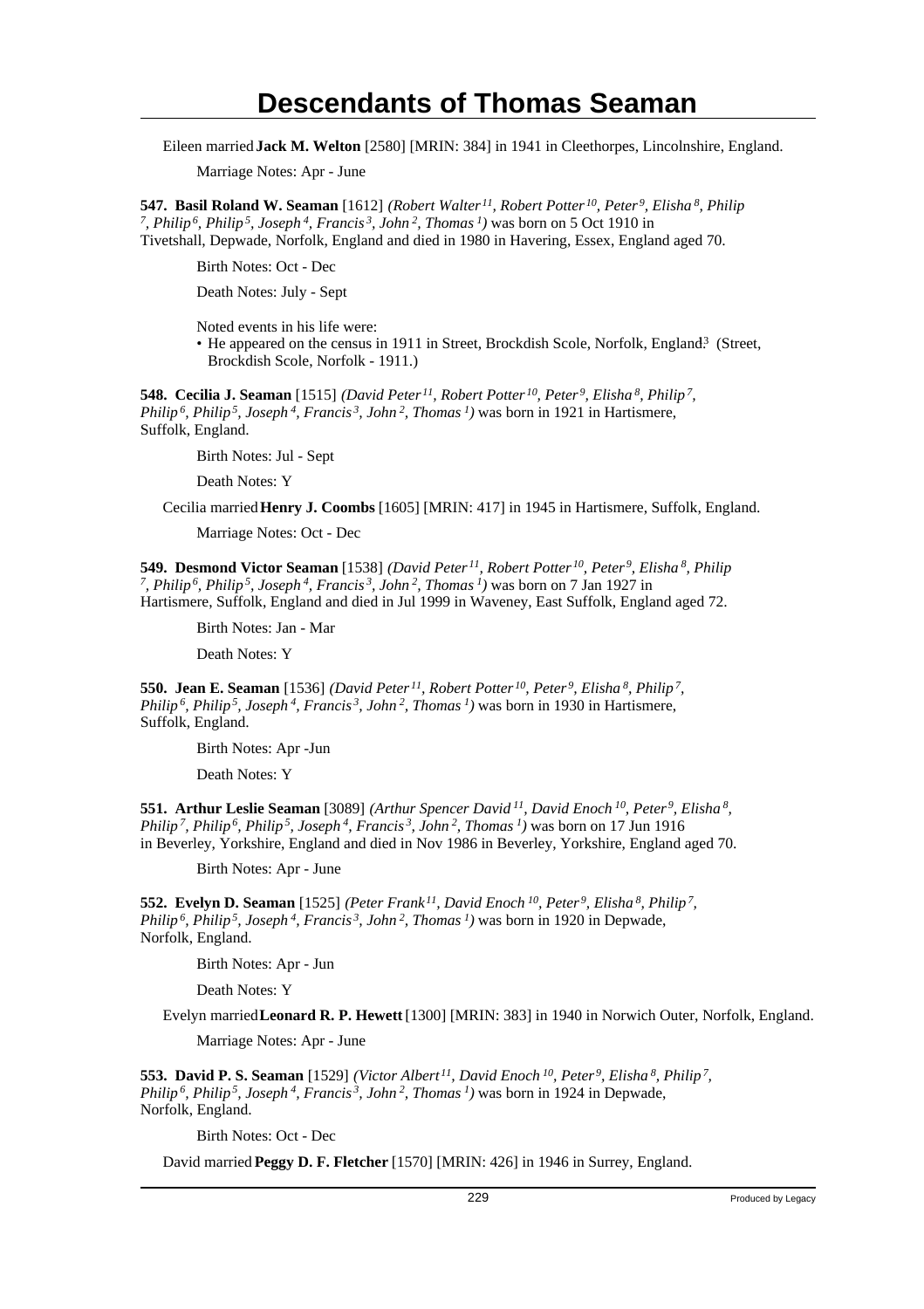Marriage Notes: Jul - Sept

Children from this marriage were:

+ 627 M i. **Anthony D. Seaman** [1571] was born in 1948 in Norwich, Norfolk, England, died in 1966 in Norwich, Norfolk, England aged 18, and was buried in 1966 in Norwich, Norfolk, England.

+ 628 M ii. **Paul A. Seaman** [1572] was born in 1950 in Norwich, Norfolk, England.

**554. Lillian A. Seaman** [1530] *(Victor Albert<sup>11</sup>, David Enoch<sup>10</sup>, Peter<sup>9</sup>, Elisha<sup>8</sup>, Philip<sup>7</sup> , Philip<sup>6</sup>, Philip<sup>5</sup>, Joseph<sup>4</sup>, Francis<sup>3</sup>, John<sup>2</sup>, Thomas<sup>1</sup>)* was born in 1926 in Depwade, Norfolk, England.

Birth Notes: Apr - Jun

Lillian married **George W. Pearce** [1608] [MRIN: 427] in 1948 in Depwade, Norfolk, England.

Marriage Notes: Jul - Sept

**555. Kenneth Arthur Seaman** [1531] *(Victor Albert<sup>11</sup>, David Enoch<sup>10</sup>, Peter<sup>9</sup>, Elisha<sup>8</sup>, Philip 7 , Philip<sup>6</sup>, Philip<sup>5</sup>, Joseph<sup>4</sup>, Francis<sup>3</sup>, John<sup>2</sup>, Thomas<sup>1</sup>)* was born on 10 May 1928 in Depwade, Norfolk, England and died on 17 Nov 2005 in Norwich, Norfolk, England aged 77.

Kenneth married **Christine M. Pearce** [2029] [MRIN: 428] in 1956 in Depwade, Norfolk, England.

Marriage Notes: Jan - Mar

**556. Pauline A. Seaman** [1532] *(Victor Albert<sup>11</sup>, David Enoch<sup>10</sup>, Peter<sup>9</sup>, Elisha<sup>8</sup>, Philip<sup>7</sup> , Philip<sup>6</sup>, Philip<sup>5</sup>, Joseph<sup>4</sup>, Francis<sup>3</sup>, John<sup>2</sup>, Thomas<sup>1</sup>)* was born in 1933 in Depwade, Suffolk, England.

Birth Notes: Jan - Mar

**557. Doris I. Seaman** [1595] *(Walter Henry<sup>11</sup>, David Enoch<sup>10</sup>, Peter<sup>9</sup>, Elisha<sup>8</sup>, Philip<sup>7</sup> , Philip<sup>6</sup>, Philip<sup>5</sup>, Joseph<sup>4</sup>, Francis<sup>3</sup>, John<sup>2</sup>, Thomas<sup>1</sup>)* was born in 1927 in Depwade, Norfolk, England.

Birth Notes: Jan - Mar

Death Notes: Y

Doris married **Reginald J. Venton** [1607] [MRIN: 455] in 1948 in Depwade, Norfolk, England.

Marriage Notes: Jan - Mar

**558. Vera Seaman** [1597] *(Walter Henry<sup>11</sup>, David Enoch<sup>10</sup>, Peter<sup>9</sup>, Elisha<sup>8</sup>, Philip<sup>7</sup>, Philip 6 , Philip<sup>5</sup>, Joseph<sup>4</sup>, Francis<sup>3</sup>, John<sup>2</sup>, Thomas<sup>1</sup>)* was born in 1929 in Depwade, Norfolk, England.

Birth Notes: Jul - Sept

Death Notes: Y

**559. Peter J. Seaman** [1596] *(Walter Henry<sup>11</sup>, David Enoch<sup>10</sup>, Peter<sup>9</sup>, Elisha<sup>8</sup>, Philip<sup>7</sup> , Philip<sup>6</sup>, Philip<sup>5</sup>, Joseph<sup>4</sup>, Francis<sup>3</sup>, John<sup>2</sup>, Thomas<sup>1</sup>)* was born in 1931 in Depwade, Norfolk, England.

Birth Notes: Jul - Sept

Death Notes: Y

Peter married **Phyllis Joan West** [12288] [MRIN: 4469] in 1964 in Depwade, Norfolk, England. Phyllis was born on 26 Jan 1934 in Depwade, Norfolk, England and died in May 2004 in Norwich, Norfolk, England aged 70.

Marriage Notes: Jan - Mar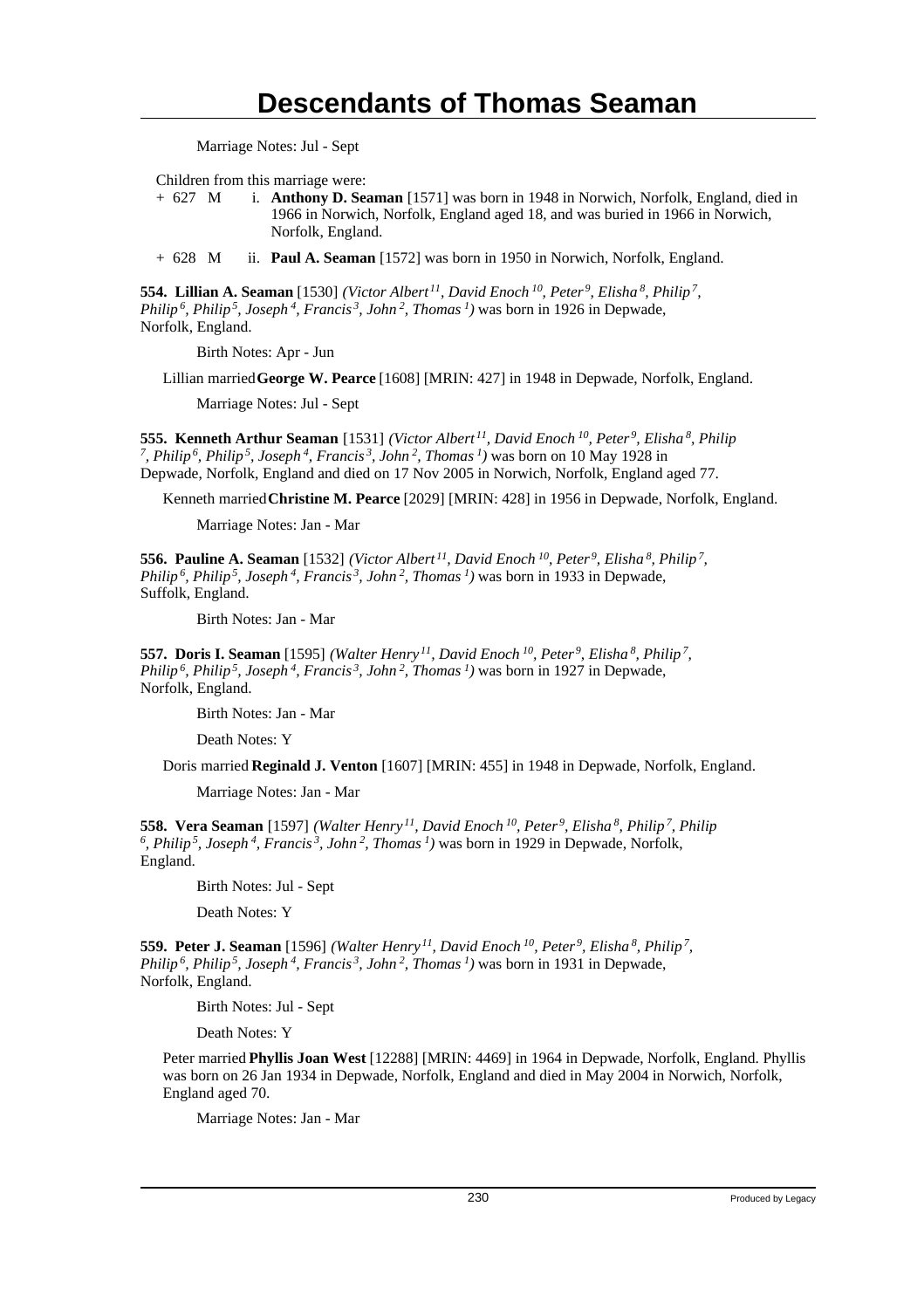**560. Victor C. Seaman** [1598] *(Walter Henry<sup>11</sup>, David Enoch<sup>10</sup>, Peter<sup>9</sup>, Elisha<sup>8</sup>, Philip<sup>7</sup> , Philip<sup>6</sup>, Philip<sup>5</sup>, Joseph<sup>4</sup>, Francis<sup>3</sup>, John<sup>2</sup>, Thomas<sup>1</sup>)* was born in 1933 in Depwade, Norfolk, England.

Birth Notes: Jul - Sept

Death Notes: Y

Victor married **Ann Dade** [2033] [MRIN: 456] in 1973 in Depwade, Norfolk, England.

Marriage Notes: Oct - Dec

Children from this marriage were:

+ 629 M i. **Nicholas Paul Seaman** [2032] was born in 1975 in Norwich, Norfolk, England.

+ 630 M ii. **Richard Peter Seaman** [2031] was born in 1977 in Norwich, Norfolk, England.

+ 631 M iii. **Andrew James Seaman** [2030] was born in 1979 in Norwich, Norfolk, England.

**561. Shelia Seaman** [1599] *(Walter Henry<sup>11</sup>, David Enoch<sup>10</sup>, Peter<sup>9</sup>, Elisha<sup>8</sup>, Philip<sup>7</sup> , Philip<sup>6</sup>, Philip<sup>5</sup>, Joseph<sup>4</sup>, Francis<sup>3</sup>, John<sup>2</sup>, Thomas<sup>1</sup>)* was born in 1935 in Depwade, Norfolk, England.

Birth Notes: Jan - Mar

Death Notes: Y

Shelia married **Maurice A Hines** [2034] [MRIN: 457] in 1960 in Depwade, Norfolk, England.

Marriage Notes: July - Sept

**562. Margery R. Seaman** [1600] *(Walter Henry<sup>11</sup>, David Enoch<sup>10</sup>, Peter<sup>9</sup>, Elisha<sup>8</sup>, Philip<sup>7</sup> , Philip<sup>6</sup>, Philip<sup>5</sup>, Joseph<sup>4</sup>, Francis<sup>3</sup>, John<sup>2</sup>, Thomas<sup>1</sup>)* was born in 1937 in Depwade, Norfolk, England.

Birth Notes: Oct - Dec

Death Notes: Y

**563. Greta Seaman** [1602] *(Walter Henry<sup>11</sup>, David Enoch<sup>10</sup>, Peter<sup>9</sup>, Elisha<sup>8</sup>, Philip<sup>7</sup> , Philip<sup>6</sup>, Philip<sup>5</sup>, Joseph<sup>4</sup>, Francis<sup>3</sup>, John<sup>2</sup>, Thomas<sup>1</sup>)* was born in 1939 in Depwade, Norfolk, England.

Birth Notes: Apr - June

Death Notes: Y

Greta married **Michael C Flaxmer** [2035] [MRIN: 458] in 1963 in Depwade, Norfolk, England.

Marriage Notes: Jul - Oct

**564. David W. Seaman** [1603] *(Walter Henry<sup>11</sup>, David Enoch<sup>10</sup>, Peter<sup>9</sup>, Elisha<sup>8</sup>, Philip<sup>7</sup> , Philip<sup>6</sup>, Philip<sup>5</sup>, Joseph<sup>4</sup>, Francis<sup>3</sup>, John<sup>2</sup>, Thomas<sup>1</sup>)* was born in 1944 in Depwade, Norfolk, England.

Birth Notes: Oct - Dec

Death Notes: Y

**565. Eric R. Seaman** [1604] *(Walter Henry<sup>11</sup>, David Enoch<sup>10</sup>, Peter<sup>9</sup>, Elisha<sup>8</sup>, Philip<sup>7</sup> , Philip<sup>6</sup>, Philip<sup>5</sup>, Joseph<sup>4</sup>, Francis<sup>3</sup>, John<sup>2</sup>, Thomas<sup>1</sup>)* was born in 1946 in Depwade, Norfolk, England.

Birth Notes: Jul - Sept

Eric married **Linda M Huxtable** [2040] [MRIN: 459] in 1967 in Depwade, Norfolk, England.

Marriage Notes: Oct - Dec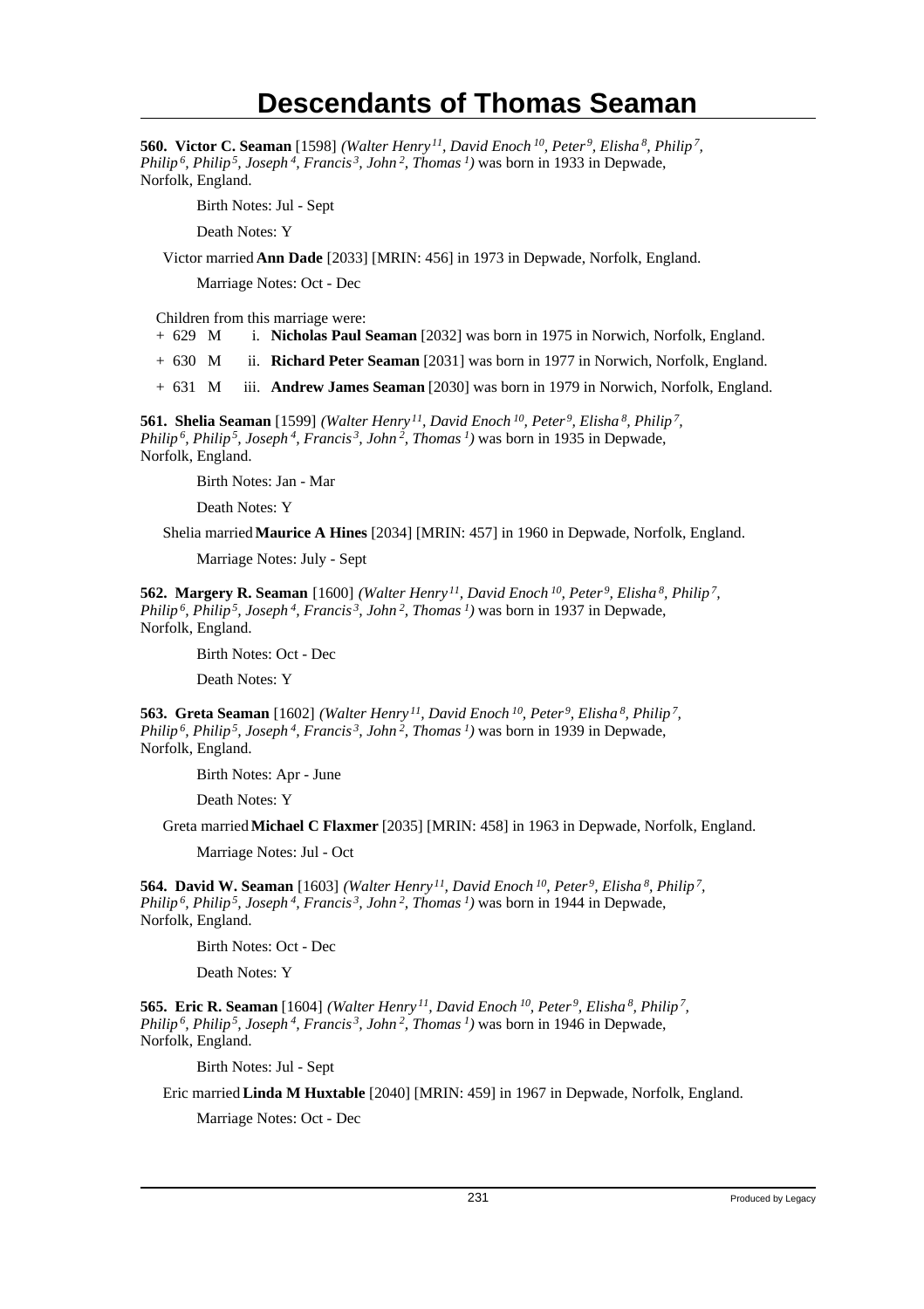Children from this marriage were:

- + 632 F i. **Sharon Leander Seaman** [2039] was born in 1968 in Hartismere, Suffolk, England.
- + 633 M ii. **Matthew Eric Seaman** [2038] was born in 1969 in Norwich, Norfolk, England.
- + 634 M iii. **Leon Joseph Seaman** [2036] was born in 1975 in Hartismere, Suffolk, England.

**566. Raymond Hugh Seaman** [1669] *(Hugh Valentine<sup>11</sup>, David Enoch<sup>10</sup>, Peter<sup>9</sup>, Elisha<sup>8</sup> , Philip<sup>7</sup>, Philip<sup>6</sup>, Philip<sup>5</sup>, Joseph<sup>4</sup>, Francis<sup>3</sup>, John<sup>2</sup>, Thomas<sup>1</sup>)* was born on 5 Jun 1928 in Norwich, Norfolk, England and died in 2004 in Mendip, Someset, England aged 76.

Death Notes: November

Raymond married **Barbara A. Young** [1927] [MRIN: 483] in 1949 in Plymouth, Devon, England.

Marriage Notes: Jan - Mar

**567. Arthur George S. (Sharp) Seaman** [1311] *(Arthur George<sup>11</sup>, Frederick<sup>10</sup>, Luke<sup>9</sup>, Elisha<sup>8</sup> , Philip<sup>7</sup>, Philip<sup>6</sup>, Philip<sup>5</sup>, Joseph<sup>4</sup>, Francis<sup>3</sup>, John<sup>2</sup>, Thomas<sup>1</sup>)* was born on 16 Jun 1922 in Bridlington, Yorkshire, England and died on 16 Jun 1984 in York, Yorkshire, England aged 62.

Birth Notes: Registered birth as Arthur G S Sharp

Arthur married **Dora Sykes** [1624] [MRIN: 464] in 1947 in Howden, Yorkshire, England.

Marriage Notes: Oct - Dec

Children from this marriage were:

- + 635 F i. **Peggy Seaman** [1714] was born on 18 Mar 1946 in Howden, Yorkshire, England.
- + 636 F ii. **Andrea Seaman** [1671] was born in 1949 in Howden, Yorkshire, England.
- + 637 F iii. **Georgina Seaman** [1670] was born in 1952 in Howden, Yorkshire, England.
- + 638 F iv. **Valerie Seaman** [1676] was born on 15 Feb 1957 in Howden, Yorkshire, England.
- + 639 M v. **Christopher G. Seaman** [1673] was born on 4 Dec 1963 in Howden, Yorkshire, England.

**568. James William Seaman** [1767] *(Arthur George<sup>11</sup>, Frederick<sup>10</sup>, Luke<sup>9</sup>, Elisha<sup>8</sup>, Philip<sup>7</sup> , Philip<sup>6</sup>, Philip<sup>5</sup>, Joseph<sup>4</sup>, Francis<sup>3</sup>, John<sup>2</sup>, Thomas<sup>1</sup>)* was born on 16 Jul 1923 in Bridlington, Yorkshire, England and died on 2 Sep 1999 in Pocklington, Yokshire, England aged 76.

Death Notes: Y

James married **Sheila Oldfield** [1590] [MRIN: 452], daughter of **Albert Edward Oldfield** [1928] and **Ida Bickerdike** [1930], in 1946 in Howden, Yorkshire, England. Sheila was born on 19 Jun 1928 in Great Ouseburn, Yorkshire, England and died in Sep 1986 in Leeds, Yorkshire, England aged 58.

Marriage Notes: Oct - Dec

Children from this marriage were:

+ 640 M i. **Robert Seaman** [6] was born on 3 Jan 1947 in Buckrose, Yorkshire, England.

+ 641 F ii. **Lillian Seaman** [1537] was born on 17 Aug 1948 in Buckrose, Yorkshire, England.

**569. Florence Seaman** [1580] *(Arthur George<sup>11</sup>, Frederick<sup>10</sup>, Luke<sup>9</sup>, Elisha<sup>8</sup>, Philip<sup>7</sup> , Philip<sup>6</sup>, Philip<sup>5</sup>, Joseph<sup>4</sup>, Francis<sup>3</sup>, John<sup>2</sup>, Thomas<sup>1</sup>)* was born in 1924 in Bridlington, Yorkshire, England and died in 1924 in Bridlington, Yorkshire, England.

Birth Notes: Apr - June

Death Notes: Apr - June

**570. Eva Seaman** [1488] *(Arthur George<sup>11</sup>, Frederick<sup>10</sup>, Luke<sup>9</sup>, Elisha<sup>8</sup>, Philip<sup>7</sup>, Philip<sup>6</sup> , Philip<sup>5</sup>, Joseph<sup>4</sup>, Francis<sup>3</sup>, John<sup>2</sup>, Thomas<sup>1</sup>)* was born in 1925 in Bridlington, Yorkshire, England.

Birth Notes: Apr - June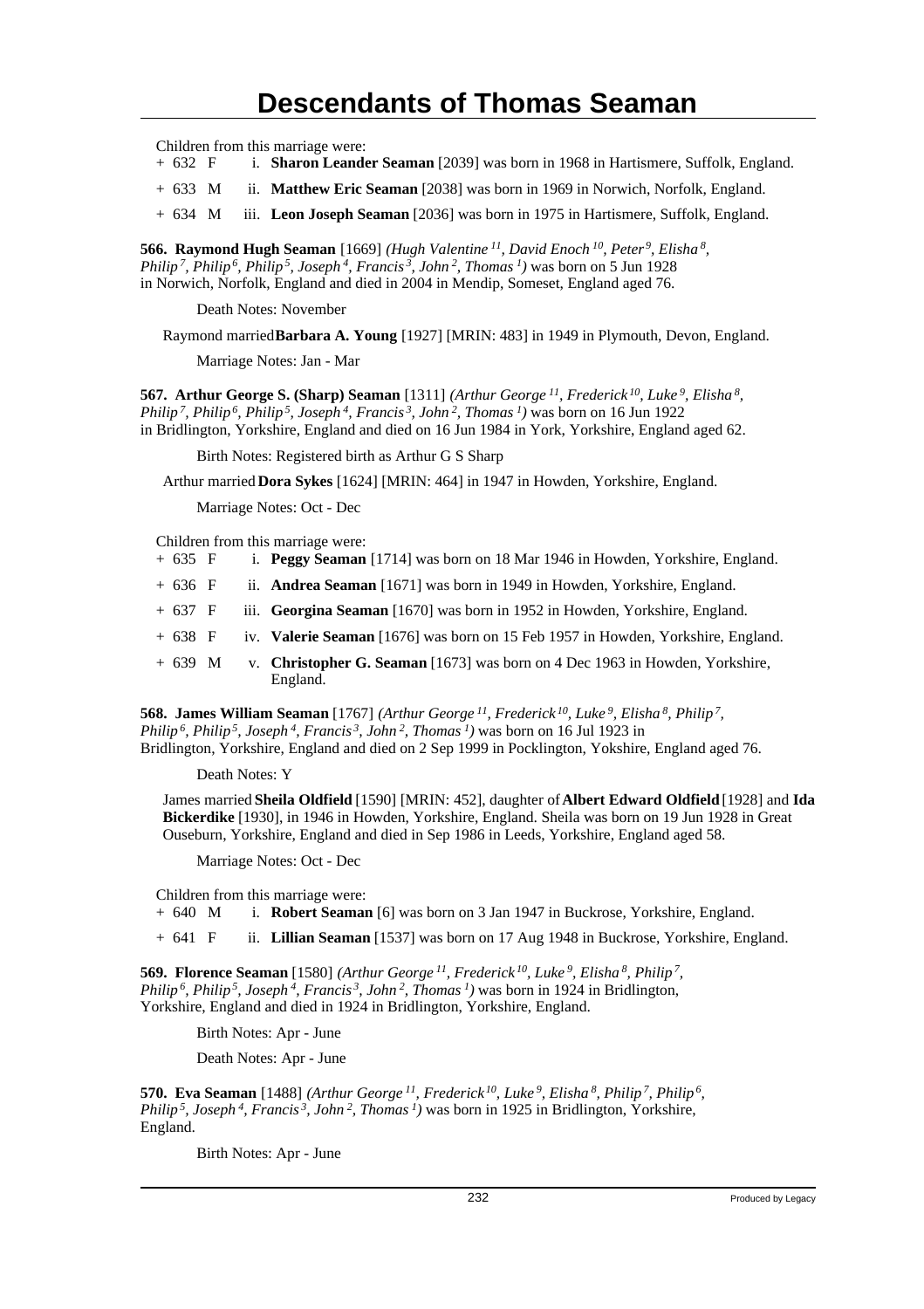Eva married **James McConochie** [1713] [MRIN: 406]. James was born on 2 Nov 1923.

**571. Alfred S. Seaman** [1601] *(Arthur George<sup>11</sup>, Frederick<sup>10</sup>, Luke<sup>9</sup>, Elisha<sup>8</sup>, Philip<sup>7</sup> , Philip<sup>6</sup>, Philip<sup>5</sup>, Joseph<sup>4</sup>, Francis<sup>3</sup>, John<sup>2</sup>, Thomas<sup>1</sup>)* was born in 1927 in Driffield, Yorkshire, England and died in 1928 in Driffield, Yorkshire, England aged 1.

Birth Notes: Jan - Mar

Death Notes: Jan - Mar

**572. Wilfred Seaman** [1873] *(Arthur George<sup>11</sup>, Frederick<sup>10</sup>, Luke<sup>9</sup>, Elisha<sup>8</sup>, Philip<sup>7</sup>, Philip 6 , Philip<sup>5</sup>, Joseph<sup>4</sup>, Francis<sup>3</sup>, John<sup>2</sup>, Thomas<sup>1</sup>)* was born in 1928 in Driffield, Yorkshire, England and died about 2008 aged about 80.

Birth Notes: Jan - Mar

Death Notes: SEAMAN Wilf Jessie and Tony would like to thank all relatives, friends and neighbours for their cards and kind messages of sympathy following the sad loss of Wilf. Also thanks to Paul and Julie of J.G.Fielder and Son for caring funeral arrangements and Jessie would also like to make a personal thankyou to the passers by who tried to revive Wilf before the ambulance arrived.

Published in the Yorkshire Regional Newspaper Ltd on 11th January 2008 (Distributed in Scarborough)

Wilfred married **Jessie Hara** [1619] [MRIN: 462] in 1954 in Buckrose, Yorkshire, England. Jessie was born in 1934 in Driffield, Yorkshire, England.

Marriage Notes: July - Sept

The child from this marriage was: + 642 M i. **Anthony M. Seaman** [1662] was born in 1954 in Buckrose, Yorkshire, England.

**573. Edward Seaman** [1611] *(Arthur George<sup>11</sup>, Frederick<sup>10</sup>, Luke<sup>9</sup>, Elisha<sup>8</sup>, Philip<sup>7</sup>, Philip 6 , Philip<sup>5</sup>, Joseph<sup>4</sup>, Francis<sup>3</sup>, John<sup>2</sup>, Thomas<sup>1</sup>)* was born on 10 Jan 1929 in Driffield, Yorkshire, England and died in Aug 1992 in York, Yorkshire, England aged 63.

Death Notes: Y

Edward married **Mary Sykes** [1620] [MRIN: 461] in 1952 in Howden, Yorkshire, England. Mary was born on 4 Oct 1933 in Pocklington, Yokshire, England.

Marriage Notes: Oct - Dec

The child from this marriage was: + 643 M i. **Peter Seaman** [1659] was born in 1953 in Buckrose, Yorkshire, England.

**574. Charles H. Seaman** [1495] *(Arthur George<sup>11</sup>, Frederick<sup>10</sup>, Luke<sup>9</sup>, Elisha<sup>8</sup>, Philip<sup>7</sup> , Philip<sup>6</sup>, Philip<sup>5</sup>, Joseph<sup>4</sup>, Francis<sup>3</sup>, John<sup>2</sup>, Thomas<sup>1</sup>)* was born in 1930 in Pocklington, Yokshire, England.

Birth Notes: Jul - Sept

Charles married **Hilary Hardcastle** [1623] [MRIN: 408]. Hilary was born on 28 Mar 1944 in Buckrose, Yorkshire, England.

Children from this marriage were:

+ 644 M i. **Paul Seaman** [1719] was born on 29 Oct 1964 in Buckrose, Yorkshire, England.

+ 645 M ii. **Richard Seaman** [1718] was born on 16 Jan 1968 in Buckrose, Yorkshire, England.

**575. Harry Seaman** [1336] *(Arthur George<sup>11</sup>, Frederick<sup>10</sup>, Luke<sup>9</sup>, Elisha<sup>8</sup>, Philip<sup>7</sup>, Philip 6 , Philip<sup>5</sup>, Joseph<sup>4</sup>, Francis<sup>3</sup>, John<sup>2</sup>, Thomas<sup>1</sup>)* was born in 1932 in Pocklington, Yokshire, England and died in Sep 2010 in West Lutton, Yorkshire, England aged 78.

Birth Notes: Jan - Mar

Harry married **Lorna J. Tindale** [1621] [MRIN: 463] in 1959 in Howden, Yorkshire, England.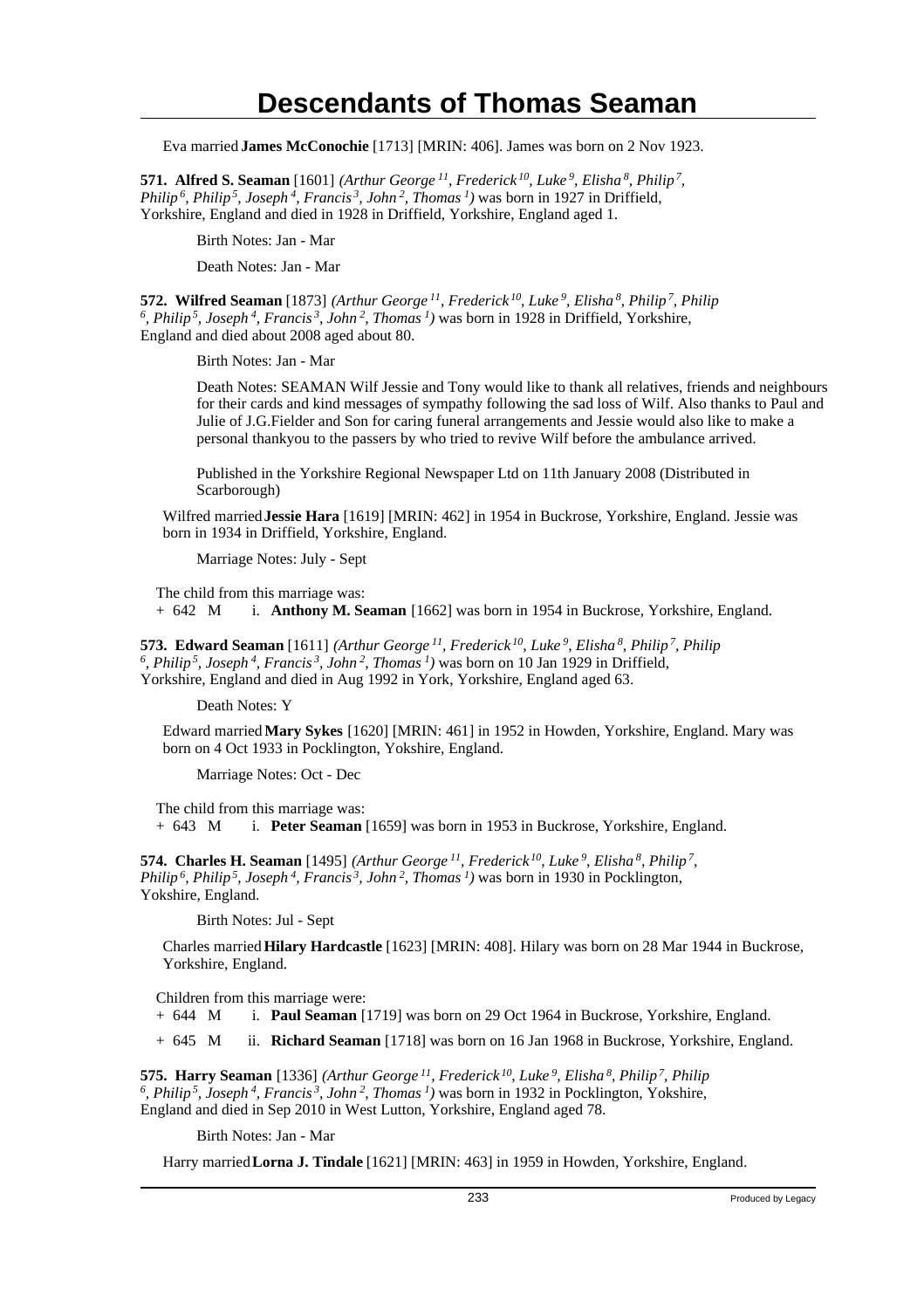Marriage Notes: July - Sept

Children from this marriage were:

+ 646 M i. **Stephen R. Seaman** [1625] was born on 28 May 1960 in Buckrose, Yorkshire, England.

+ 647 F ii. **Carol M. Seaman** [1626] was born on 10 May 1962 in Buckrose, Yorkshire, England.

**576. Frederick Seaman** [1407] *(Arthur George<sup>11</sup>, Frederick<sup>10</sup>, Luke<sup>9</sup>, Elisha<sup>8</sup>, Philip<sup>7</sup> , Philip<sup>6</sup>, Philip<sup>5</sup>, Joseph<sup>4</sup>, Francis<sup>3</sup>, John<sup>2</sup>, Thomas<sup>1</sup>)* was born in 1933 in Pocklington, Yokshire, England.

Birth Notes: Apr - Jun

Frederick married **Shirley Elizabeth Greenley** [1622] [MRIN: 385] in 1963 in Buckrose, Yorkshire, England. Shirley was born on 2 Oct 1937 in Buckrose, Yorkshire, England and died in 1989 in York, Yorkshire, England aged 52.

Marriage Notes: Oct - Dec

Children from this marriage were:

+ 648 F i. **Patricia A. Seaman** [1627] was born in 1965 in Buckrose, Yorkshire, England.

+ 649 F ii. **Sharon Elizabeth Seaman** [1628] was born in 1969 in Buckrose, Yorkshire, England.

**577. Dennis Seaman** [1476] *(Arthur George<sup>11</sup>, Frederick<sup>10</sup>, Luke<sup>9</sup>, Elisha<sup>8</sup>, Philip<sup>7</sup>, Philip 6 , Philip<sup>5</sup>, Joseph<sup>4</sup>, Francis<sup>3</sup>, John<sup>2</sup>, Thomas<sup>1</sup>)* was born on 7 May 1934 in Pocklington, Yokshire, England.

Dennis married **Mary Ellis** [1455] [MRIN: 390] in 1960 in Richmond, Yorkshire, England. Mary was born on 19 Oct 1941 in Buckrose, Yorkshire, England.

Marriage Notes: Apr - June

Children from this marriage were:

+ 650 F i. **Suzanne R. Seaman** [1674] was born in 1961 in Buckrose, Yorkshire, England.

+ 651 M ii. **Andrew D. Seaman** [1663] was born in 1963 in Howden, Yorkshire, England.

+ 652 F iii. **Jannette Seaman** [1664] was born in 1966 in Buckrose, Yorkshire, England.

**578. Robert Seaman** [1456] *(Arthur George<sup>11</sup>, Frederick<sup>10</sup>, Luke<sup>9</sup>, Elisha<sup>8</sup>, Philip<sup>7</sup>, Philip 6 , Philip<sup>5</sup>, Joseph<sup>4</sup>, Francis<sup>3</sup>, John<sup>2</sup>, Thomas<sup>1</sup>)* was born in 1935 in Pocklington, Yokshire, England.

Birth Notes: Apr - June

**579. John T. Seaman** [1467] *(Arthur George<sup>11</sup>, Frederick<sup>10</sup>, Luke<sup>9</sup>, Elisha<sup>8</sup>, Philip<sup>7</sup>, Philip 6 , Philip<sup>5</sup>, Joseph<sup>4</sup>, Francis<sup>3</sup>, John<sup>2</sup>, Thomas<sup>1</sup>)* was born on 4 Aug 1936 in Pocklington, Yokshire, England.

Birth Notes: Jul - Sept

**580. Dorothy Seaman** [1486] *(Arthur George<sup>11</sup>, Frederick<sup>10</sup>, Luke<sup>9</sup>, Elisha<sup>8</sup>, Philip<sup>7</sup> , Philip<sup>6</sup>, Philip<sup>5</sup>, Joseph<sup>4</sup>, Francis<sup>3</sup>, John<sup>2</sup>, Thomas<sup>1</sup>)* was born in 1938 in Howden, Yorkshire, England and died in 1938 in Howden, Yorkshire, England.

Birth Notes: Jan - Mar

Death Notes: Jan - Mar

**581. Audrey C. Seaman** [1688] *(Walter Sydney<sup>11</sup>, Sidney Morris - (Sydney Maurice)<sup>10</sup>, Luke<sup>9</sup> , Elisha*<sup>8</sup>, Philip<sup>7</sup>, Philip<sup>6</sup>, Philip<sup>5</sup>, Joseph<sup>4</sup>, Francis<sup>3</sup>, John<sup>2</sup>, Thomas<sup>1</sup>) was born in 1945 in Hertford, Hertfordshire, England.

Birth Notes: Apr - June

Audrey married **William T. Turner** [2081] [MRIN: 492] in 1966 in Hertford, Hertfordshire, England.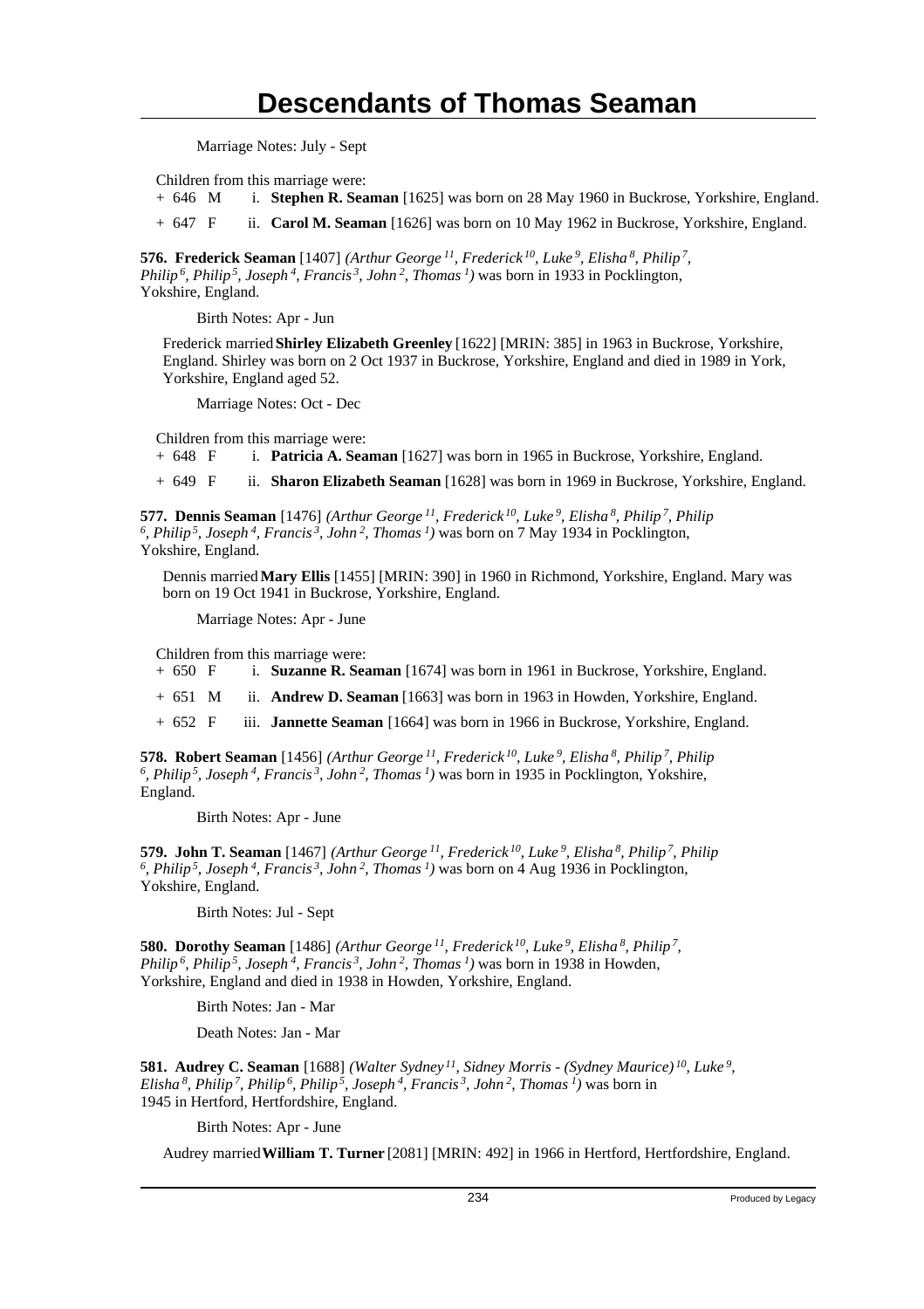Marriage Notes: Apr - Jun

**582. Gwendoline M. Seaman** [1687] *(Walter Sydney<sup>11</sup>, Sidney Morris - (Sydney Maurice)<sup>10</sup>, Luke<sup>9</sup> , Elisha<sup>8</sup>, Philip<sup>7</sup>, Philip<sup>6</sup>, Philip<sup>5</sup>, Joseph<sup>4</sup>, Francis<sup>3</sup>, John<sup>2</sup>, Thomas<sup>1</sup>)* was born on 17 Feb 1938 in Hertford, Hertfordshire, England.

Gwendoline married **George T. Presland** [2082] [MRIN: 491] in 1958 in Hertford, Hertfordshire, England.

Marriage Notes: Jul - Sept

**583. Dorothy Beryl Seaman** [1634] *(Maurice Ivan<sup>11</sup>, Sidney Morris - (Sydney Maurice)<sup>10</sup>, Luke 9 , Elisha<sup>8</sup>, Philip<sup>7</sup>, Philip<sup>6</sup>, Philip<sup>5</sup>, Joseph<sup>4</sup>, Francis<sup>3</sup>, John<sup>2</sup>, Thomas<sup>1</sup>)* was born on 8 Jul 1931 in Wycombe, Buckinghamshire, England and died in Feb 1989 in Wycombe, Buckinghamshire, England aged 57.

Death Notes: Y

Dorothy married **Dennis R. Massingham** [1641] [MRIN: 470] in 1949 in Wycombe, Buckinghamshire, England.

Marriage Notes: Jan - Mar

**584. Sidney Maurice Seaman** [1635] *(Maurice Ivan<sup>11</sup>, Sidney Morris - (Sydney Maurice)<sup>10</sup>, Luke<sup>9</sup> , Elisha<sup>8</sup>, Philip<sup>7</sup>, Philip<sup>6</sup>, Philip<sup>5</sup>, Joseph<sup>4</sup>, Francis<sup>3</sup>, John<sup>2</sup>, Thomas<sup>1</sup>)* was born in 1933 in Wycombe, Buckinghamshire, England.

Birth Notes: Jan - Mar

Sidney married **Alice Winifred North** [1643] [MRIN: 471] in 1959 in Wycombe, Buckinghamshire, England. Alice was born on 24 Dec 1910 and died in Jan 1991 in Wycombe, Buckinghamshire, England aged 80.

Marriage Notes: Jan - Mar

**585. Arthur E. Seaman** [1636] *(Maurice Ivan<sup>11</sup>, Sidney Morris - (Sydney Maurice)<sup>10</sup>, Luke<sup>9</sup> , Elisha<sup>8</sup>, Philip<sup>7</sup>, Philip<sup>6</sup>, Philip<sup>5</sup>, Joseph<sup>4</sup>, Francis<sup>3</sup>, John<sup>2</sup>, Thomas<sup>1</sup>)* was born in 1935 in Wycombe, Buckinghamshire, England and died in 1940 in Wycombe, Buckinghamshire, England aged 5.

Birth Notes: Jan - Mar

Death Notes: July - Sept

**586. Ronald Frederick Seaman** [1637] *(Maurice Ivan<sup>11</sup>, Sidney Morris - (Sydney Maurice)<sup>10</sup>, Luke<sup>9</sup> , Elisha<sup>8</sup>, Philip<sup>7</sup>, Philip<sup>6</sup>, Philip<sup>5</sup>, Joseph<sup>4</sup>, Francis<sup>3</sup>, John<sup>2</sup>, Thomas<sup>1</sup>)* was born in 1937 in Wycombe, Buckinghamshire, England.

Birth Notes: Jul - Sept

Ronald married **Mary Dowdy** [1965] [MRIN: 472]. Mary was born in 1947 in Buckinghamshire, England.

Children from this marriage were:

- + 653 F i. **Sharon May Seaman** [1964] was born on 19 Jul 1967 in Amersham, High Wycombe, Buckinghamshire, England and died in Nov 1992 in Wycombe, Buckinghamshire, England aged 25.
- + 654 M ii. **Stephen Walter Seaman** [1448] was born in 1969 in High Wycombe, Buckinghamshire, England.

**587. John Seaman** [1638] *(Maurice Ivan<sup>11</sup>, Sidney Morris - (Sydney Maurice)<sup>10</sup>, Luke<sup>9</sup>, Elisha 8 , Philip<sup>7</sup>, Philip<sup>6</sup>, Philip<sup>5</sup>, Joseph<sup>4</sup>, Francis<sup>3</sup>, John<sup>2</sup>, Thomas<sup>1</sup>)* was born in 1939 in Wycombe, Buckinghamshire, England and died in 1939 in Wycombe, Buckinghamshire, England.

Birth Notes: Jan - Mar

Death Notes: Jan - Mar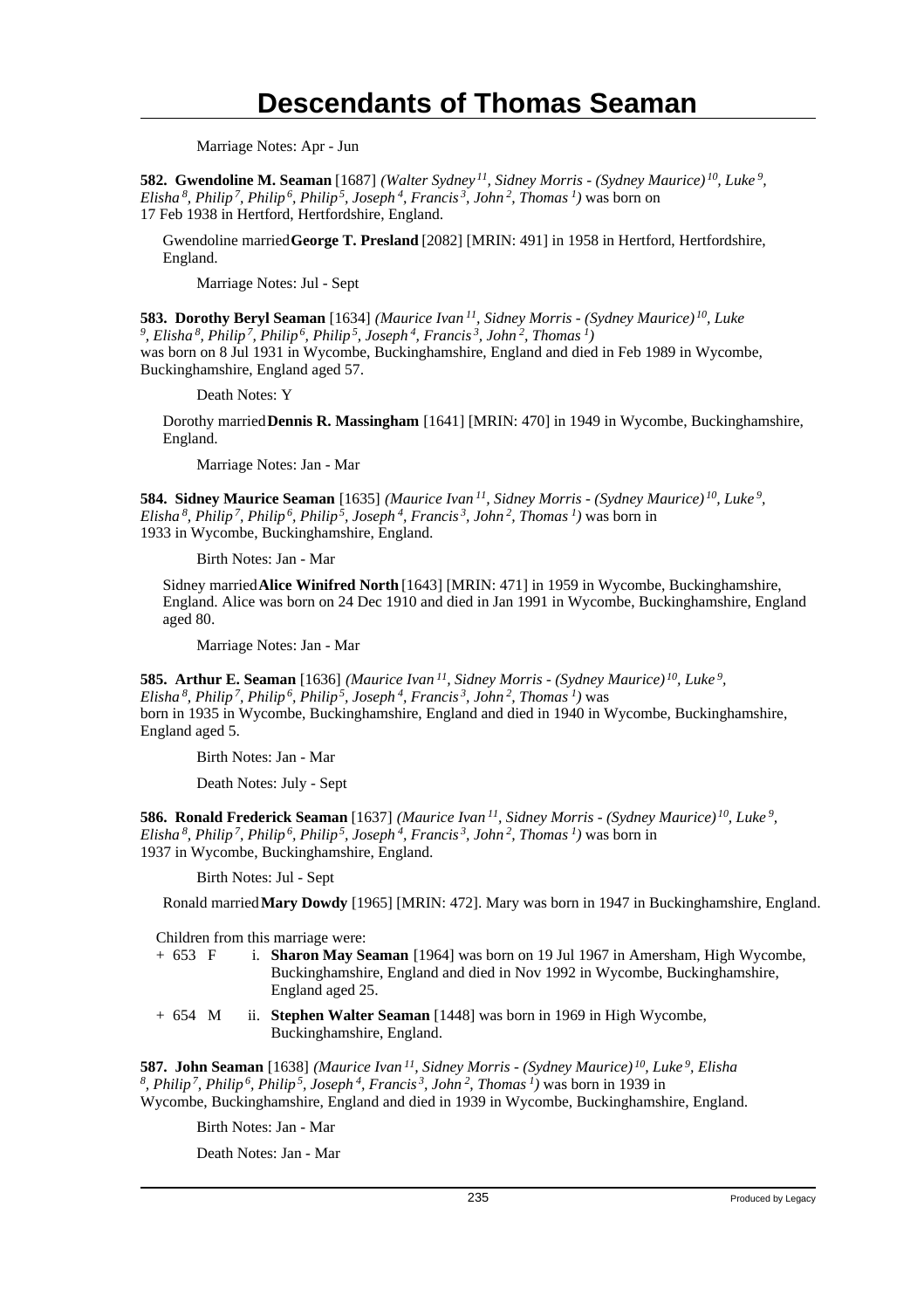**588. Geoffrey Seaman** [1639] *(Maurice Ivan<sup>11</sup>, Sidney Morris - (Sydney Maurice)<sup>10</sup>, Luke<sup>9</sup> , Elisha<sup>8</sup>, Philip<sup>7</sup>, Philip<sup>6</sup>, Philip<sup>5</sup>, Joseph<sup>4</sup>, Francis<sup>3</sup>, John<sup>2</sup>, Thomas<sup>1</sup>)* was born in 1942 in Wycombe, Buckinghamshire, England.

Birth Notes: Jan - Mar

Geoffrey married **Beryl E. Cox** [1651] [MRIN: 473] in 1964 in Wycombe, Buckinghamshire, England. Beryl was born in 1943 in Wycombe, Buckinghamshire, England.

Marriage Notes: Jul - Sept

**589. Molly Seaman** [1640] *(Maurice Ivan<sup>11</sup>, Sidney Morris - (Sydney Maurice)<sup>10</sup>, Luke<sup>9</sup>, Elisha 8 , Philip<sup>7</sup>, Philip<sup>6</sup>, Philip<sup>5</sup>, Joseph<sup>4</sup>, Francis<sup>3</sup>, John<sup>2</sup>, Thomas<sup>1</sup>)* was born in 1943 in Wycombe, Buckinghamshire, England.

Birth Notes: Jul - Sept

Molly married **Harold N Butler** [1652] [MRIN: 474] in 1960 in Wycombe, Buckinghamshire, England.

Marriage Notes: Jul - Sept

**590. Rita Seaman** [1679] *(Maurice Ivan<sup>11</sup>, Sidney Morris - (Sydney Maurice)<sup>10</sup>, Luke<sup>9</sup>, Elisha<sup>8</sup> , Philip<sup>7</sup>, Philip<sup>6</sup>, Philip<sup>5</sup>, Joseph<sup>4</sup>, Francis<sup>3</sup>, John<sup>2</sup>, Thomas<sup>1</sup>)* was born in 1948 in High Wycombe, Buckinghamshire, England.

Birth Notes: Apr - June

Rita married **Kenneth T. Stone** [2134] [MRIN: 489] in 1978 in Wycombe, Buckinghamshire, England. Kenneth was born in 1940 in High Wycombe, Buckinghamshire, England and died on 24 Jan 2010 in High Wycombe, Buckinghamshire, England aged 70.

Marriage Notes: July - Sept

**591. Philip Seaman** [1680] (Maurice Ivan <sup>11</sup>, Sidney Morris - (Sydney Maurice) <sup>10</sup>, Luke <sup>9</sup>, Elisha<br><sup>8</sup>, Philip <sup>7</sup>, Philip <sup>6</sup>, Philip <sup>5</sup>, Joseph <sup>4</sup>, Francis <sup>3</sup>, John <sup>2</sup>, Thomas <sup>1</sup>) was born in 1950 in Wycombe, Buckinghamshire, England.

Birth Notes: Apr- June

Philip married **Verona A. Stallwood** [2133] [MRIN: 490] in 1973 in Wycombe, Buckinghamshire, England. Verona was born in 1947 in Macclesfield, Cheshire, England.

Marriage Notes: Jan - Mar

Children from this marriage were:

- + 655 M i. **Paul Seaman** [2587] was born in 1979 in Wycombe, Buckinghamshire, England.
- + 656 M ii. **Daniel Seaman** [2588] was born in 1981 in Wycombe, Buckinghamshire, England.
- + 657 F iii. **Dawn Hazel Seaman** [2589] was born in 1989 in Wycombe, Buckinghamshire, England.

**592. Margaret Doreen Seaman** [1666] *(Maurice Ivan<sup>11</sup>, Sidney Morris - (Sydney Maurice)<sup>10</sup>, Luke 9 , Elisha<sup>8</sup>, Philip<sup>7</sup>, Philip<sup>6</sup>, Philip<sup>5</sup>, Joseph<sup>4</sup>, Francis<sup>3</sup>, John<sup>2</sup>, Thomas<sup>1</sup>)* was born on 15 Mar 1953 in Amersham, High Wycombe, Buckinghamshire, England.

Margaret married **Paul Albert Shaves** [1971]<sup>14</sup> [MRIN: 481] in 1988 in Bletchley Milton Keynes, Buckinghamshire, England. Paul was born on 8 Aug 1939 in Bethnal Green, London, Middlesex, England.

Marriage Notes: August

The child from this marriage was:

+ 658 F i. **Sarah Jane Seaman** [1969]<sup>15</sup> was born on 3 Sep 1969 in Eton, High Wycombe, Buckinghamshire, England.

Margaret next married **Ramsey Farquhar** [1970] [MRIN: 482] in 1978 in Lane end, High Wycome, Buckinghamshire, England. Ramsey was born in 1948.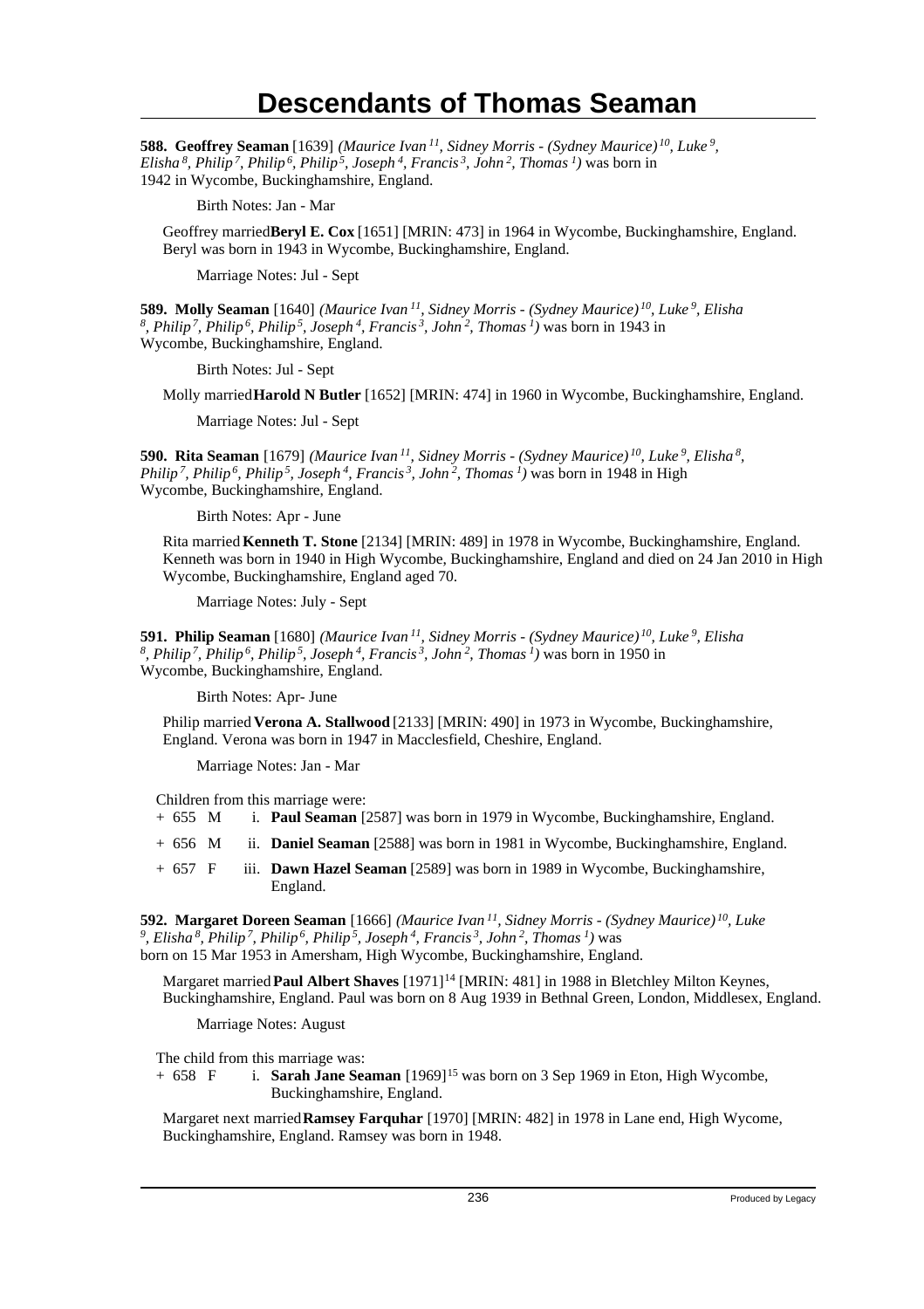Marriage Notes: Oct - Dec

The child from this marriage was: + 659 M i. **David Farquhar** [1968] was born on 29 Jan 1979.

**593. Katherine Seaman** [2042] *(Reginald Alfred C.<sup>11</sup>, Alfred Eric<sup>10</sup>, Luke<sup>9</sup>, Elisha<sup>8</sup>, Philip<sup>7</sup> , Philip<sup>6</sup>, Philip<sup>5</sup>, Joseph<sup>4</sup>, Francis<sup>3</sup>, John<sup>2</sup>, Thomas<sup>1</sup>)* was born in 1948 in Blackburn, Lancashire, England.

Birth Notes: Jul - Sept

**594. Elizabeth Seaman** [2041] *(Reginald Alfred C.<sup>11</sup>, Alfred Eric<sup>10</sup>, Luke<sup>9</sup>, Elisha<sup>8</sup>, Philip<sup>7</sup> , Philip<sup>6</sup>, Philip<sup>5</sup>, Joseph<sup>4</sup>, Francis<sup>3</sup>, John<sup>2</sup>, Thomas<sup>1</sup>)* was born in 1953 in Blackburn, Lancashire, England.

Birth Notes: Apr - June

**595. William John Seaman** [1471] *(Francis William A.<sup>11</sup>, William George<sup>10</sup>, David<sup>9</sup>, Elisha 8 , Philip<sup>7</sup>, Philip<sup>6</sup>, Philip<sup>5</sup>, Joseph<sup>4</sup>, Francis<sup>3</sup>, John<sup>2</sup>, Thomas<sup>1</sup>)* was born on 11 May 1938 in Chelmsford, Essex, England and died in Mar 1986 in Brentwood, Billericay, Essex, England aged 47.

Death Notes: Y

William married **Margaret R. Hillier** [2080] [MRIN: 398] in 1967 in Brentwood, Billericay, Essex, England.

Marriage Notes: Apr - June

**596. Doreen S. Seaman** [2027] *(Francis William A.<sup>11</sup>, William George<sup>10</sup>, David<sup>9</sup>, Elisha<sup>8</sup> , Philip<sup>7</sup>, Philip<sup>6</sup>, Philip<sup>5</sup>, Joseph<sup>4</sup>, Francis<sup>3</sup>, John<sup>2</sup>, Thomas<sup>1</sup>)* was born in 1939 in Chelsford, Essex, England.

Birth Notes: Oct - Dec

Death Notes: Y

Doreen married **Leslie J. Lee** [1549] [MRIN: 643] in 1960 in Brentwood, Billericay, Essex, England.

Marriage Notes: Apr - June

**597. Vera M. Seaman** [2599] *(Albert Francis<sup>11</sup>, Albert James<sup>10</sup>, James<sup>9</sup>, Joseph<sup>8</sup>, Benjamin 7 , Philip<sup>6</sup>, Philip<sup>5</sup>, Joseph<sup>4</sup>, Francis<sup>3</sup>, John<sup>2</sup>, Thomas<sup>1</sup>)* was born in 1929 in West Ham, Essex, England.

Birth Notes: July - Sept

**598. Kathleen Seaman** [1317]<sup>16</sup> *(William Alfred<sup>11</sup>, Albert James<sup>10</sup>, James<sup>9</sup>, Joseph<sup>8</sup> , Benjamin<sup>7</sup>, Philip<sup>6</sup>, Philip<sup>5</sup>, Joseph<sup>4</sup>, Francis<sup>3</sup>, John<sup>2</sup>, Thomas<sup>1</sup>)* was born on 23 Dec 1921 in West Ham, Essex, England and died on 12 Feb 2012 in Bath, Somerset, England aged 90.

Birth Notes: Jan - Mar

Kathleen married **Edmund Walter Ditte** [2201] [MRIN: 3152] in 1943 in Bath, Somerset, England.

Marriage Notes: Apr - June

**599. Frances Seaman** [2203]<sup>17</sup> *(William Alfred<sup>11</sup>, Albert James<sup>10</sup>, James<sup>9</sup>, Joseph<sup>8</sup> , Benjamin<sup>7</sup>, Philip<sup>6</sup>, Philip<sup>5</sup>, Joseph<sup>4</sup>, Francis<sup>3</sup>, John<sup>2</sup>, Thomas<sup>1</sup>)* was born on 23 Dec 1921 in Forest Gate, West Ham, London, Essex, England.

Frances married **Bernard J Rice** [2200]<sup>18</sup> [MRIN: 3151] in 1955 in Romford, Essex, England.

Marriage Notes: Oct - Dec

**600. Peter William Seaman** [2202]<sup>19</sup> *(William Alfred<sup>11</sup>, Albert James<sup>10</sup>, James<sup>9</sup>, Joseph<sup>8</sup> , Benjamin<sup>7</sup>, Philip<sup>6</sup>, Philip<sup>5</sup>, Joseph<sup>4</sup>, Francis<sup>3</sup>, John<sup>2</sup>, Thomas<sup>1</sup>)* was born on 11 Jul 1928 in West Ham, Essex, England and died on 3 Sep 1933 in West Ham, Essex, England aged 5.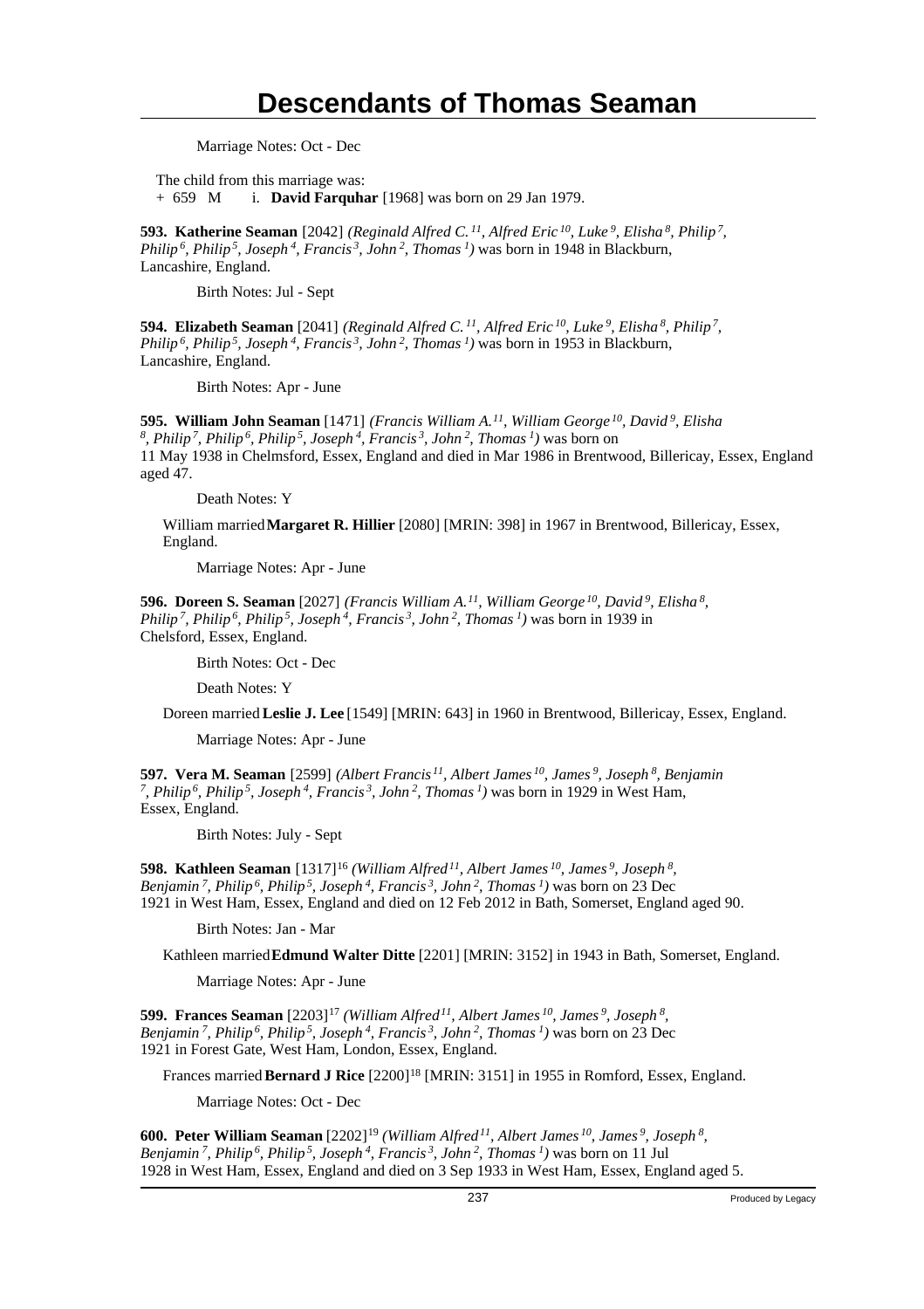Death Notes: Y

**601. Colin H. Seaman** [2055] *(Sidney Harold<sup>11</sup>, Albert James<sup>10</sup>, James<sup>9</sup>, Joseph<sup>8</sup>, Benjamin 7 , Philip<sup>6</sup>, Philip<sup>5</sup>, Joseph<sup>4</sup>, Francis<sup>3</sup>, John<sup>2</sup>, Thomas<sup>1</sup>)* was born in 1923 in West Ham, Essex, England.

Birth Notes: Oct - Dec

Colin married **Doreen Joan White** [2052] [MRIN: 620] in 1945 in Ilford, Essex, England. Doreen was born on 8 Apr 1924 and died in Jul 1997 in Havering, Essex, England aged 73.

Marriage Notes: Jan - Mar

**602. Dorothy E G Seaman** [2054] *(Sidney Harold<sup>11</sup>, Albert James<sup>10</sup>, James<sup>9</sup>, Joseph<sup>8</sup> , Benjamin<sup>7</sup>, Philip<sup>6</sup>, Philip<sup>5</sup>, Joseph<sup>4</sup>, Francis<sup>3</sup>, John<sup>2</sup>, Thomas<sup>1</sup>)* was born in 1931 in Romford, Essex, England.

Birth Notes: Jan - Mar

Dorothy married **Lionel E. Marshall** [2053] [MRIN: 621] in 1951 in Romford, Essex, England.

Marriage Notes: July - Sept

**603. Margaret S. C. Seaman** [9342] *(Philip Arthur F.<sup>11</sup>, Phillip Stephen<sup>10</sup>, Phillip<sup>9</sup>, Phillip<sup>8</sup> , Benjamin<sup>7</sup>, Philip<sup>6</sup>, Philip<sup>5</sup>, Joseph<sup>4</sup>, Francis<sup>3</sup>, John<sup>2</sup>, Thomas<sup>1</sup>)* was born in 1931 in Islington, London, England.

Birth Notes: July - Sept

Margaret married **William A. F. Popham** [9352] [MRIN: 1677] in 1952 in Essex S W, Essex, England.

Marriage Notes: Oct - Dec

**604. Kate P. V. Seaman** [9343] *(Philip Arthur F.<sup>11</sup>, Phillip Stephen<sup>10</sup>, Phillip<sup>9</sup>, Phillip<sup>8</sup> , Benjamin<sup>7</sup>, Philip<sup>6</sup>, Philip<sup>5</sup>, Joseph<sup>4</sup>, Francis<sup>3</sup>, John<sup>2</sup>, Thomas<sup>1</sup>)* was born in 1933 in St. Pancras, London, England.

Birth Notes: Apr - June

Kate married **John McBratney** [9351] [MRIN: 1676] in 1951-1955 in Munster, Germany.

Marriage Notes: Army Marriage

**605. Phyllis P. M. Seaman** [9344] *(Philip Arthur F.<sup>11</sup>, Phillip Stephen<sup>10</sup>, Phillip<sup>9</sup>, Phillip<sup>8</sup> , Benjamin<sup>7</sup>, Philip<sup>6</sup>, Philip<sup>5</sup>, Joseph<sup>4</sup>, Francis<sup>3</sup>, John<sup>2</sup>, Thomas<sup>1</sup>)* was born in 1935 in Islington, London, England.

Birth Notes: Apr - June

Phyllis married **Kenneth C. Eggett** [9350] [MRIN: 1675] in 1954 in Hendon, London, Middlesex, England.

Marriage Notes: Oct - Dec

**606. Phillip Colin George Seaman** [9345] *(Philip Arthur F.<sup>11</sup>, Phillip Stephen<sup>10</sup>, Phillip<sup>9</sup>, Phillip<sup>8</sup> , Benjamin<sup>7</sup>, Philip<sup>6</sup>, Philip<sup>5</sup>, Joseph<sup>4</sup>, Francis<sup>3</sup>, John<sup>2</sup>, Thomas<sup>1</sup>)* was born in 1941 in Surrey Mid Eastern, Surrey, England.

Birth Notes: Jan - Mar

Phillip married **Jean Wright** [9346] [MRIN: 1673] in 1961 in Hendon, London, Middlesex, England. Jean was born about 1944.

Marriage Notes: July - Sept

Children from this marriage were:<br>+  $660 \quad F$  i. **Beverly A. Sear** 

i. **Beverly A. Seaman** [9347] was born in 1962 in Hendon, London, Middlesex, England.

+ 661 M ii. **Martin Phillip Seaman** [9348] was born in 1967 in Hendon, London, Middlesex, England.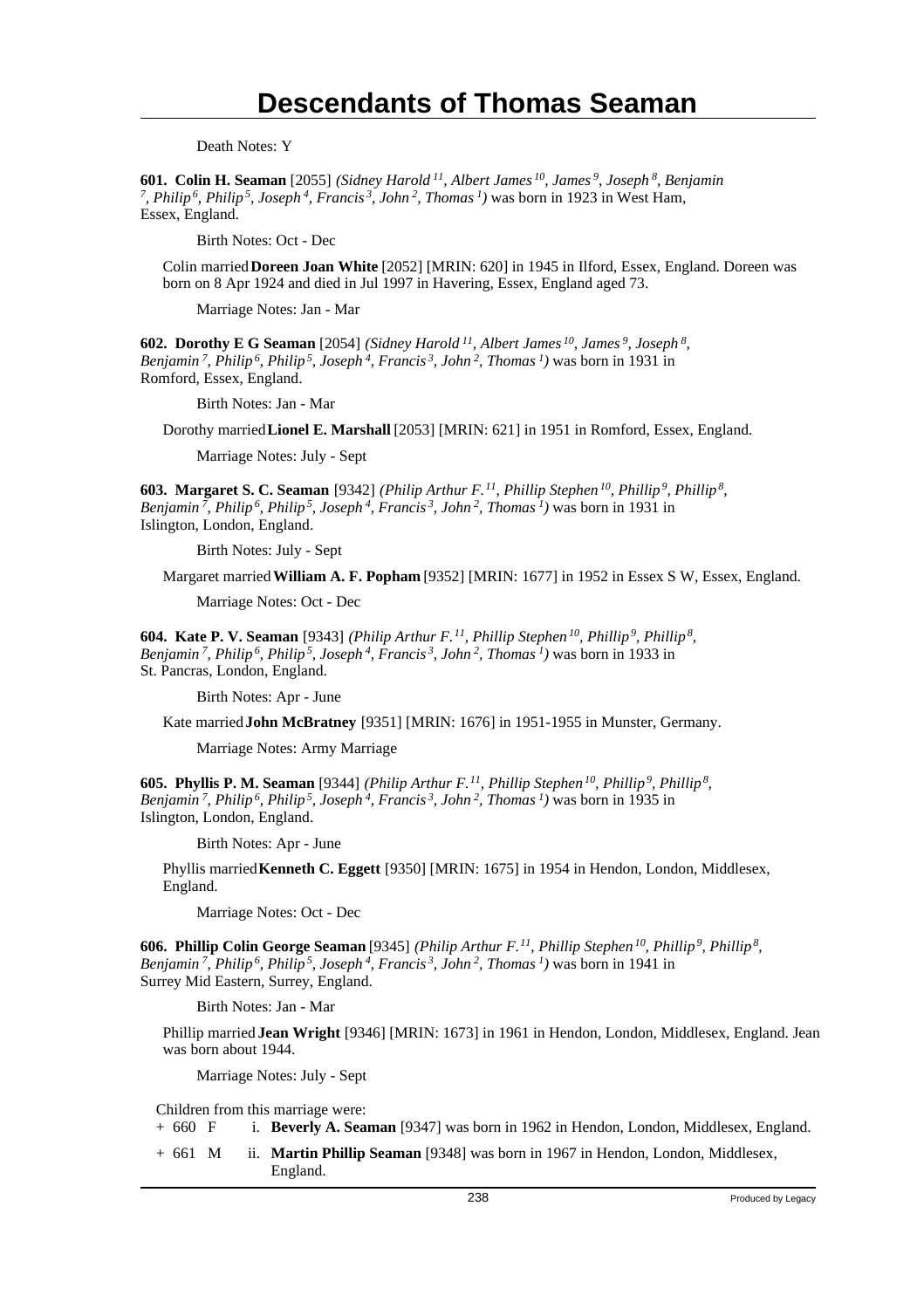#### **Source Citations**

 1. Tony Cobiac, South Australian Births Index of Registrations 1907 to 1928 (Adelaide, South Australian Genealogy and Heraldry Society Inc, December 2004), Vol 6 page 1844, SEAMAN Donald Henry b. 15 Jun 1920 f. (no t recorded) m. Constance Thelma SEAMAN b57A p295.

 2. A L Cobiac, South Australian Deaths Index of Registrations 1916 to 1972 (Adelaide, South Australian Genealogy and Heraldry Society Inc, September 2006), Vol 9 page 2871, SEAMAN Donald Henry 6m d. 18 Dec 1920 b44 3 p87.

 3. Tony Cobiac, South Australian Births Index of Registrations 1907 to 1928 (Adelaide, South Australian Genealogy and Heraldry Society Inc, December 2004), Vol 6 page 1844, SEAMAN Alice Mary b. 9 May 1919 f. Lyel Pr eston m. Alice Jane MANAMLY b36A p388.

 4. Tony Cobiac, South Australian Births Index of Registrations 1907 to 1928 (Adelaide, South Australian Genealogy and Heraldry Society Inc, December 2004), Vol 6 page 1844, SEAMAN Mavis Ursula Isobel b. 16 Jul 192 2 f. Lyel Preston m. Alice Jane MANAMLY b99A p293.

 5. South Asutralia Principal Registrar, Birth Certificate (Office of the Principal Registrar of Births, Deaths and Marriages, Adelaide, 1931/252), SEAMAN David George b. 6 May 1931 f. Harold George m. Winif red Frances PAGE.

 6. South Asutralia Principal Registrar, Marriage Certificate (Office of the Principal Registrar of Births, Deaths and Marriages, Adelaide, 1953/2479), David George DEAMAN 22yrs m. 9 May 1953 Norma Rae MASHFOR D 23yrs. .... South Australia Principal Register, Birth Certificate (Norwood, Register of Births Deaths and Marriages, 1929/99), MASHFORD Norma Rae b. 10 Aug 1929 at Rowan Provate Hospita l Magill Road Maylands f. Stanley Garfield MASHFORD 31yrs ( b. Broken Hill) m. Elsie Muriel CROWHURST 30yrs (b.Kensingt on) 1929/99.

 7. South Asutralia Principal Registrar, Marriage Certificate (Office of the Principal Registrar of Births, Deaths and Marriages, Adelaide, 1953/2479), David George DEAMAN 22yrs m. 9 May 1953 Norma Rae MASHFOR D 23yrs.

 8. South Australia Principal Register, Birth Certificate (Norwood, Register of Births Deaths and Marriages, 1929/99), MASHFORD Norma Rae b. 10 Aug 1929 at Rowan Provate Hospita l Magill Road Maylands f. Stanley Garfield MASHFORD 31yrs ( b. Broken Hill) m. Elsie Muriel CROWHURST 30yrs (b.Kensingt on) 1929/99.

 9. South Australia Principal Register, Birth Certificate (Yorktown, Register of Births Deaths and Marriages, 1954/2847), Jennifer Anne SEAMAN b. 23 Feb 1954 f. David George m. Norm a Rae MASHFORD.

 10. South Australia Principal Register, Birth Certificate (Balaklava, Register of Births Deaths and Marriages, 1958/10220), SEAMAN Ian Wesley b. 4 Jul 1958 at District Soldier's Memor ial Hospital Balaklava f. David George SEAMAN 27yrs m. Norm a Rae MASHFORD 28yrs.

 11. Lorraine Joi Heinjus, Family Tree Maker Online - Heinjus Family (database, 2008, http://familytreemaker.genealogy.com/users/h/e/i/Lorraine-J-Heinjus/index.html), Children of Stanley Allen SEAMAN and Beryl Lilian HEINJUS a re Valerie Joy SEAMAN and Leslie SEAMAN.

 12. A L Cobiac, South Australian Deaths Index of Registrations 1916 to 1972 (Adelaide, South Australian Genealogy and Heraldry Society Inc, September 2006), Vol 9 page 2871, SEAMAN Judy Anne 1d d. 13 Jul 1956 f. Ralp h Ellis b845 p4046.

 13. 1911 England Census (Online publication - Original data - Census Returns of England and Wales, 1911. Kew, Surrey, England: The National Archives of the UK (TNA), 1911. Data imaged from the National Archives, London, England.)

- 14. margaretSHAVES Web Site, PAUL ALBERT SHAVES.
- 15. seaman Web Site, SARAH JANE BOWEN (born SEAMAN).

16. tony seaman, seaman family tree Web Site, Kathleen Ditte (born Seaman).

- 17. tony seaman, seaman family tree Web Site, Francis Rice (born Seaman).
- 18. tony seaman, seaman family tree Web Site, Barney Rice.
- 19. tony seaman, seaman family tree Web Site, Peter William Seaman.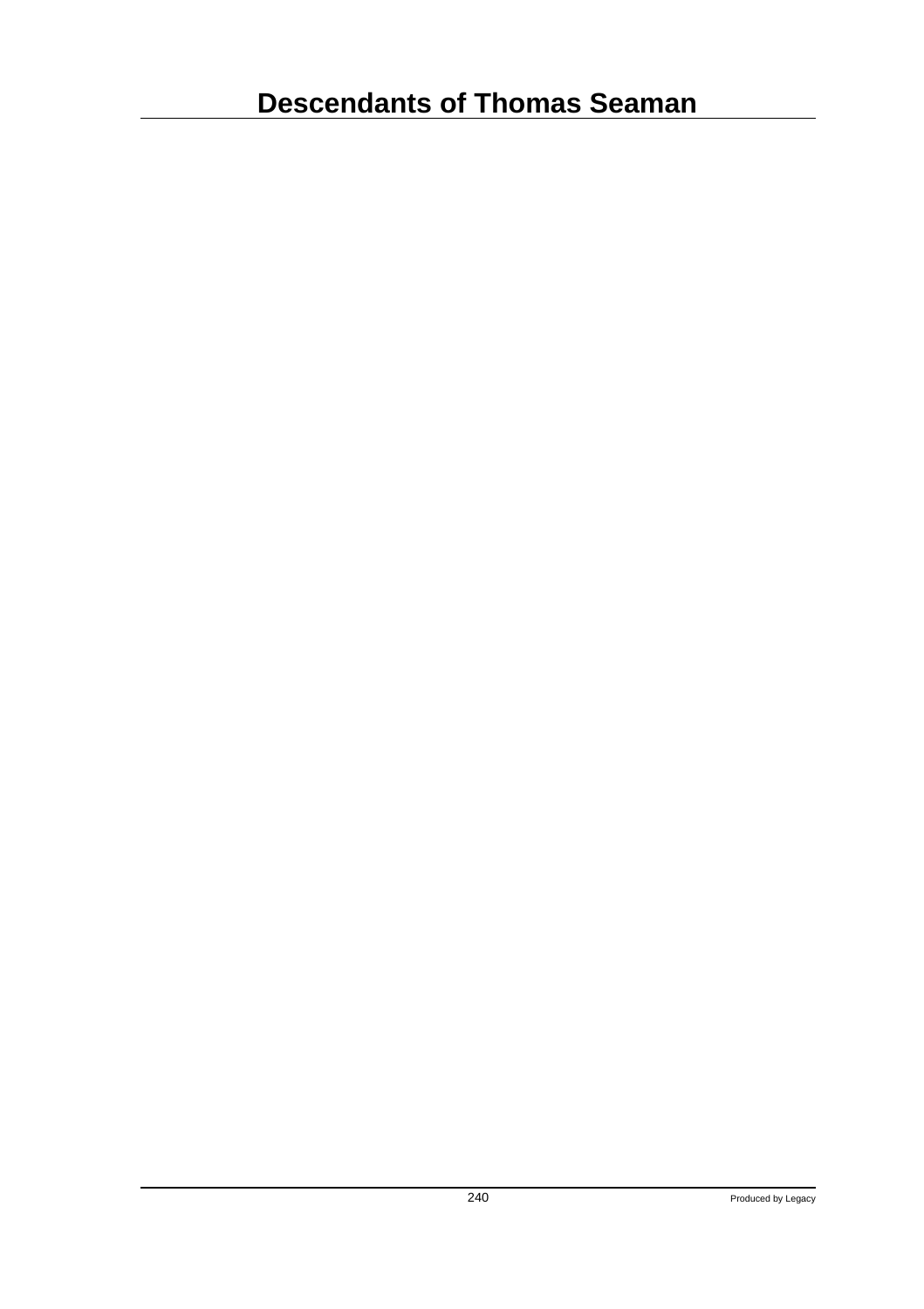#### **13th Generation (10th Great-Grandchildren)**

**607. Rachel Elizabeth V. Seaman** [5893] *(Michael Robert<sup>12</sup>, Aubrey R.<sup>11</sup>, Robert<sup>10</sup>, Robert<sup>9</sup> , William<sup>8</sup>, William<sup>7</sup>, Thomas<sup>6</sup>, Philip<sup>5</sup>, Joseph<sup>4</sup>, Francis<sup>3</sup>, John<sup>2</sup>, Thomas<sup>1</sup>)* was born in May 1990 in Colchester, Tendring, Essex, England.

**608. Lisette Charlotte L. Seaman** [5894] *(Michael Robert<sup>12</sup>, Aubrey R.<sup>11</sup>, Robert<sup>10</sup>, Robert<sup>9</sup> , William<sup>8</sup>, William<sup>7</sup>, Thomas<sup>6</sup>, Philip<sup>5</sup>, Joseph<sup>4</sup>, Francis<sup>3</sup>, John<sup>2</sup>, Thomas<sup>1</sup>)* was born in Mar 1994 in Colchester, Tendring, Essex, England.

**609. Albert Robert P. Seaman** [5895] *(Michael Robert<sup>12</sup>, Aubrey R.<sup>11</sup>, Robert<sup>10</sup>, Robert<sup>9</sup> , William<sup>8</sup>, William<sup>7</sup>, Thomas<sup>6</sup>, Philip<sup>5</sup>, Joseph<sup>4</sup>, Francis<sup>3</sup>, John<sup>2</sup>, Thomas<sup>1</sup>)* was born in Jul 1995 in Colchester, Tendring, Essex, England.

**610. Luke Michael P. Seaman** [5896] *(Michael Robert<sup>12</sup>, Aubrey R.<sup>11</sup>, Robert<sup>10</sup>, Robert<sup>9</sup> , William<sup>8</sup>, William<sup>7</sup>, Thomas<sup>6</sup>, Philip<sup>5</sup>, Joseph<sup>4</sup>, Francis<sup>3</sup>, John<sup>2</sup>, Thomas<sup>1</sup>)* was born in Jan 1996 in Havering, Essex, England.

**611. Ryan Jonathan P. Seaman** [5897] *(Michael Robert<sup>12</sup>, Aubrey R.<sup>11</sup>, Robert<sup>10</sup>, Robert<sup>9</sup> , William<sup>8</sup>, William<sup>7</sup>, Thomas<sup>6</sup>, Philip<sup>5</sup>, Joseph<sup>4</sup>, Francis<sup>3</sup>, John<sup>2</sup>, Thomas<sup>1</sup>)* was born in Apr 1999 in Havering, Essex, England.

**612. Faye Louise P. Seaman** [5898] *(Michael Robert<sup>12</sup>, Aubrey R.<sup>11</sup>, Robert<sup>10</sup>, Robert<sup>9</sup> , William<sup>8</sup>, William<sup>7</sup>, Thomas<sup>6</sup>, Philip<sup>5</sup>, Joseph<sup>4</sup>, Francis<sup>3</sup>, John<sup>2</sup>, Thomas<sup>1</sup>)* was born in Sep 2002 in Havering, Essex, England.

**613. Mark A. Seaman** [5948] *(Brian A. W.<sup>12</sup>, Denis Reuben<sup>11</sup>, Walter<sup>10</sup>, Isaac<sup>9</sup>, Robert<sup>8</sup> , William<sup>7</sup>, Thomas<sup>6</sup>, Philip<sup>5</sup>, Joseph<sup>4</sup>, Francis<sup>3</sup>, John<sup>2</sup>, Thomas<sup>1</sup>)* was born in 1965 in Hartismere, Suffolk, England.

Birth Notes: Apr - June

Mark married **Larissa M. Luff** [5949] [MRIN: 2471] in Nov 1993 in Gipping, Hartismere, Suffolk, England.

Children from this marriage were:<br>+  $662$  M i. **Christopher N** 

i. **Christopher Nathaniel Seaman** [5950] was born in Jan 1989 in Ipswich, Suffolk, England.

+ 663 F ii. **Hannah Dawn Seaman** [5951] was born in Mar 1990 in Ipswich, Suffolk, England.

**614. Joanne Lisa Seaman** [5953] *(Brian A. W.<sup>12</sup>, Denis Reuben<sup>11</sup>, Walter<sup>10</sup>, Isaac<sup>9</sup>, Robert 8 , William<sup>7</sup>, Thomas<sup>6</sup>, Philip<sup>5</sup>, Joseph<sup>4</sup>, Francis<sup>3</sup>, John<sup>2</sup>, Thomas<sup>1</sup>)* was born in 1979 in Ipswich, Suffolk, England.

Birth Notes: Apr - June

**615. Neil David Seaman** [6021] *(David Glenvil<sup>12</sup>, Cyril Albert<sup>11</sup>, Albert Edward<sup>10</sup>, Frederick William<sup>9</sup>, John<sup>8</sup>, William<sup>7</sup>, Thomas<sup>6</sup>, Philip<sup>5</sup>, Joseph<sup>4</sup>, Francis<sup>3</sup>, John<sup>2</sup>, Thomas 1 )* was born on 23 Dec 1980 in Crawley, West Sussex, England.

**616. Gemma Annette Seaman** [6022] *(David Glenvil<sup>12</sup>, Cyril Albert<sup>11</sup>, Albert Edward<sup>10</sup>, Frederick William<sup>9</sup>, John<sup>8</sup>, William<sup>7</sup>, Thomas<sup>6</sup>, Philip<sup>5</sup>, Joseph<sup>4</sup>, Francis<sup>3</sup>, John<sup>2</sup>, Thomas 1 )* was born on 19 Jul 1982 in Haywards Heath, West Sussex, England.

**617. Paul Ralph Seaman** [6023] *(David Glenvil<sup>12</sup>, Cyril Albert<sup>11</sup>, Albert Edward<sup>10</sup>, Frederick William<sup>9</sup>, John<sup>8</sup>, William<sup>7</sup>, Thomas<sup>6</sup>, Philip<sup>5</sup>, Joseph<sup>4</sup>, Francis<sup>3</sup>, John<sup>2</sup>, Thomas 1 )* was born on 19 Nov 1984 in Haywards Heath, West Sussex, England.

**618. Jennifer Anne Seaman** [164]<sup>1</sup>  *(David George<sup>12</sup>, Harold George<sup>11</sup>, Peter Batley<sup>10</sup>, Philip 9 , Peter Batley 8, Philip 7, Philip 6, Philip 5, Joseph 4, Francis 3, John 2, Thomas 1)*.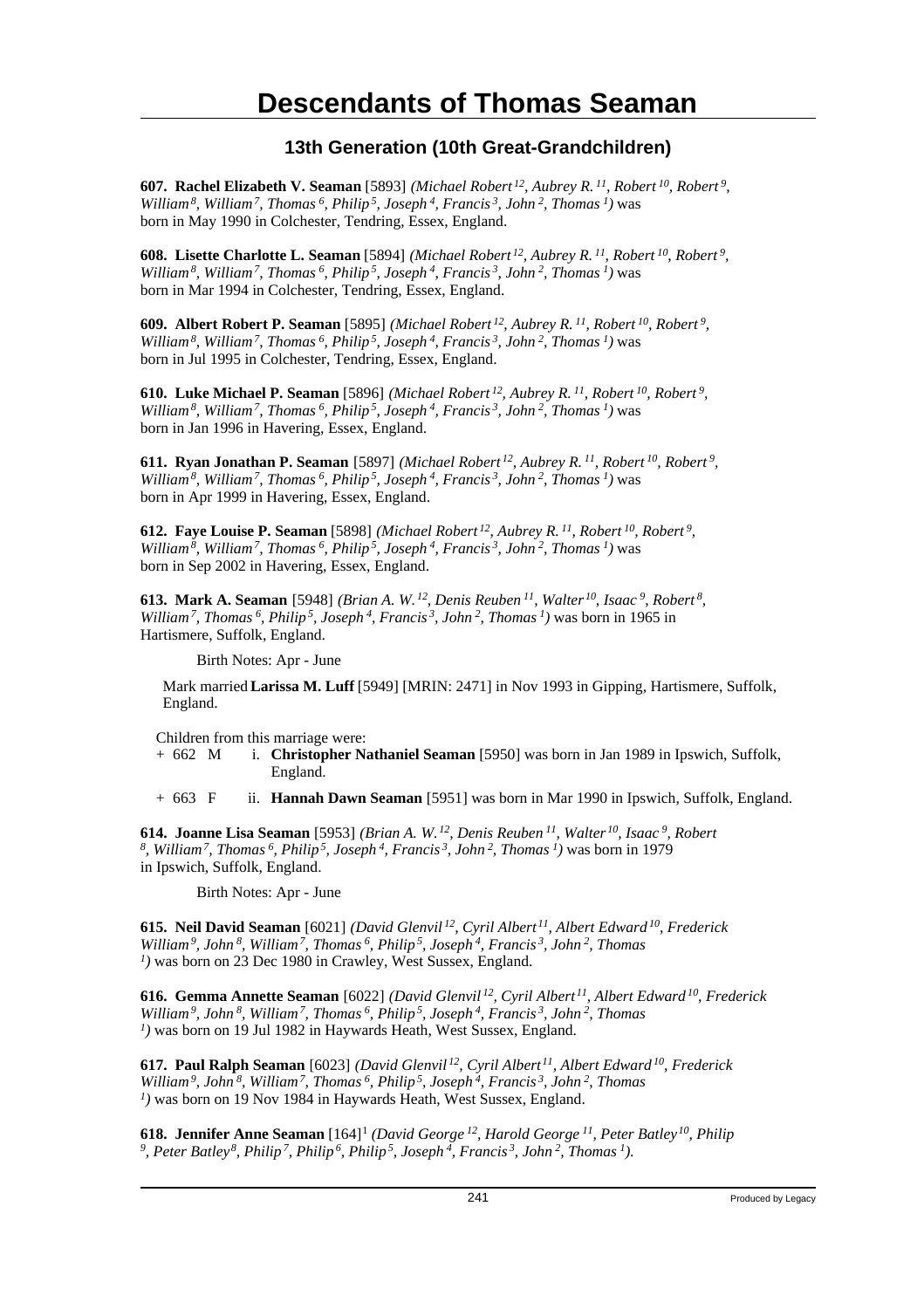Jennifer married **Ross Carter** [63] [MRIN: 12] on 18 Dec 1976 in Gumeracha, , South Australia, Australia.<sup>2</sup>

**619. Ian Wesley Seaman** [22]<sup>3</sup> (David George<sup>12</sup>, Harold George<sup>11</sup>, Peter Batley<sup>10</sup>, Philip<sup>9</sup>, *Peter Batley<sup>8</sup>, Philip<sup>7</sup>, Philip<sup>6</sup>, Philip<sup>5</sup>, Joseph<sup>4</sup>, Francis<sup>3</sup>, John<sup>2</sup>, Thomas<sup>1</sup>)*.

General Notes: After Marriage lived at Lobethal SA, Port MacDonnell SA, St Arnaud Vic, Stawell Vic.

Ian married **Heather Ann Cornwall** [65]<sup>4</sup> [MRIN: 16] on 24 Nov 1979 in Bellevue Heights, Adelaide, South Australia, Australia<sup>5</sup>

Marriage Notes: Married at The Baptist Church, Bellevue Heights.

**620. Elizabeth Ruth George** [45] *(Helen Mary Seaman<sup>12</sup>, Harold George<sup>11</sup>, Peter Batley<sup>10</sup>, Philip 9 , Peter Batley<sup>8</sup>, Philip<sup>7</sup>, Philip<sup>6</sup>, Philip<sup>5</sup>, Joseph<sup>4</sup>, Francis<sup>3</sup>, John<sup>2</sup>, Thomas<sup>1</sup>)*.

Elizabeth married **Garry Philip Connor** [66] [MRIN: 20] on 16 Jan 1999 in Parkside, Adelaide, South Australia, Australia.

**621. Christine Helen George** [55] *(Helen Mary Seaman<sup>12</sup>, Harold George<sup>11</sup>, Peter Batley<sup>10</sup>, Philip 9 , Peter Batley<sup>8</sup>, Philip<sup>7</sup>, Philip<sup>6</sup>, Philip<sup>5</sup>, Joseph<sup>4</sup>, Francis<sup>3</sup>, John<sup>2</sup>, Thomas<sup>1</sup>)*.

Christine married **Robert Glenn Rolton** [67] [MRIN: 32] on 12 Jul 1986 in Aldgate, , South Australia, Australia.

**622. Keren Marie George** [56] *(Helen Mary Seaman<sup>12</sup>, Harold George<sup>11</sup>, Peter Batley<sup>10</sup>, Philip 9 , Peter Batley<sup>8</sup>, Philip<sup>7</sup>, Philip<sup>6</sup>, Philip<sup>5</sup>, Joseph<sup>4</sup>, Francis<sup>3</sup>, John<sup>2</sup>, Thomas<sup>1</sup>)*.

Keren married **Andrew Marher** [42] [MRIN: 36] on 12 Oct 1991 in Aldgate, , South Australia, Australia.

**623. Timothy Mark Dyer** [59] *(Gillian Seaman<sup>12</sup>, Harold George<sup>11</sup>, Peter Batley<sup>10</sup>, Philip<sup>9</sup>, Peter Batley<sup>8</sup>, Philip<sup>7</sup>, Philip<sup>6</sup>, Philip<sup>5</sup>, Joseph<sup>4</sup>, Francis<sup>3</sup>, John<sup>2</sup>, Thomas<sup>1</sup>)*.

General Notes: Married 25 Jan 1992

Timothy married **Sonya Louise Lush** [68] [MRIN: 24] on 25 Jan 1992 in Lower Mitcham, Adelaide, South Australia, Australia.

**624. Sarah Elizabeth Dyer** [60] *(Gillian Seaman<sup>12</sup>, Harold George<sup>11</sup>, Peter Batley<sup>10</sup>, Philip<sup>9</sup> , Peter Batley<sup>8</sup>, Philip<sup>7</sup>, Philip<sup>6</sup>, Philip<sup>5</sup>, Joseph<sup>4</sup>, Francis<sup>3</sup>, John<sup>2</sup>, Thomas<sup>1</sup>)*.

General Notes: Married 10 Apr 1993

Sarah married **Owen Andrew Ames** [71] [MRIN: 25].

**625. Jonothan Luke Dyer** [62] *(Gillian Seaman<sup>12</sup>, Harold George<sup>11</sup>, Peter Batley<sup>10</sup>, Philip<sup>9</sup> , Peter Batley<sup>8</sup>, Philip<sup>7</sup>, Philip<sup>6</sup>, Philip<sup>5</sup>, Joseph<sup>4</sup>, Francis<sup>3</sup>, John<sup>2</sup>, Thomas<sup>1</sup>)*.

General Notes: Frm 2000 School Teacher

Jonothan married **Susan Elizabeth Gould** [69] [MRIN: 26] on 9 Dec 1995 in Lower Mitcham, Adelaide, South Australia, Australia.

**626. Derek John Seaman** [1959] *(Jack Basil<sup>12</sup>, John<sup>11</sup>, Robert Potter<sup>10</sup>, Peter<sup>9</sup>, Elisha<sup>8</sup> , Philip<sup>7</sup>, Philip<sup>6</sup>, Philip<sup>5</sup>, Joseph<sup>4</sup>, Francis<sup>3</sup>, John<sup>2</sup>, Thomas<sup>1</sup>)* was born on 15 Jul 1936 in Ipswich, Suffolk, England and died in 1979 in Bury St.Edmunds, Suffolk, England aged 43.

Derek married **Shirley C. Last** [1960] [MRIN: 646] in 1959 in Ipswich, Suffolk, England.

Children from this marriage were:

+ 664 F i. **Lisa B. Seaman** [1961] was born in 1965 in Ipswich, Suffolk, England.

+ 665 M ii. **Robert John Seaman** [1962] was born in 1968 in Ipswich, Suffolk, England.

**627. Anthony D. Seaman** [1571] *(David P. S.<sup>12</sup>, Victor Albert<sup>11</sup>, David Enoch<sup>10</sup>, Peter 9 , Elisha 8, Philip 7, Philip 6, Philip 5, Joseph 4, Francis 3, John 2, Thomas 1)*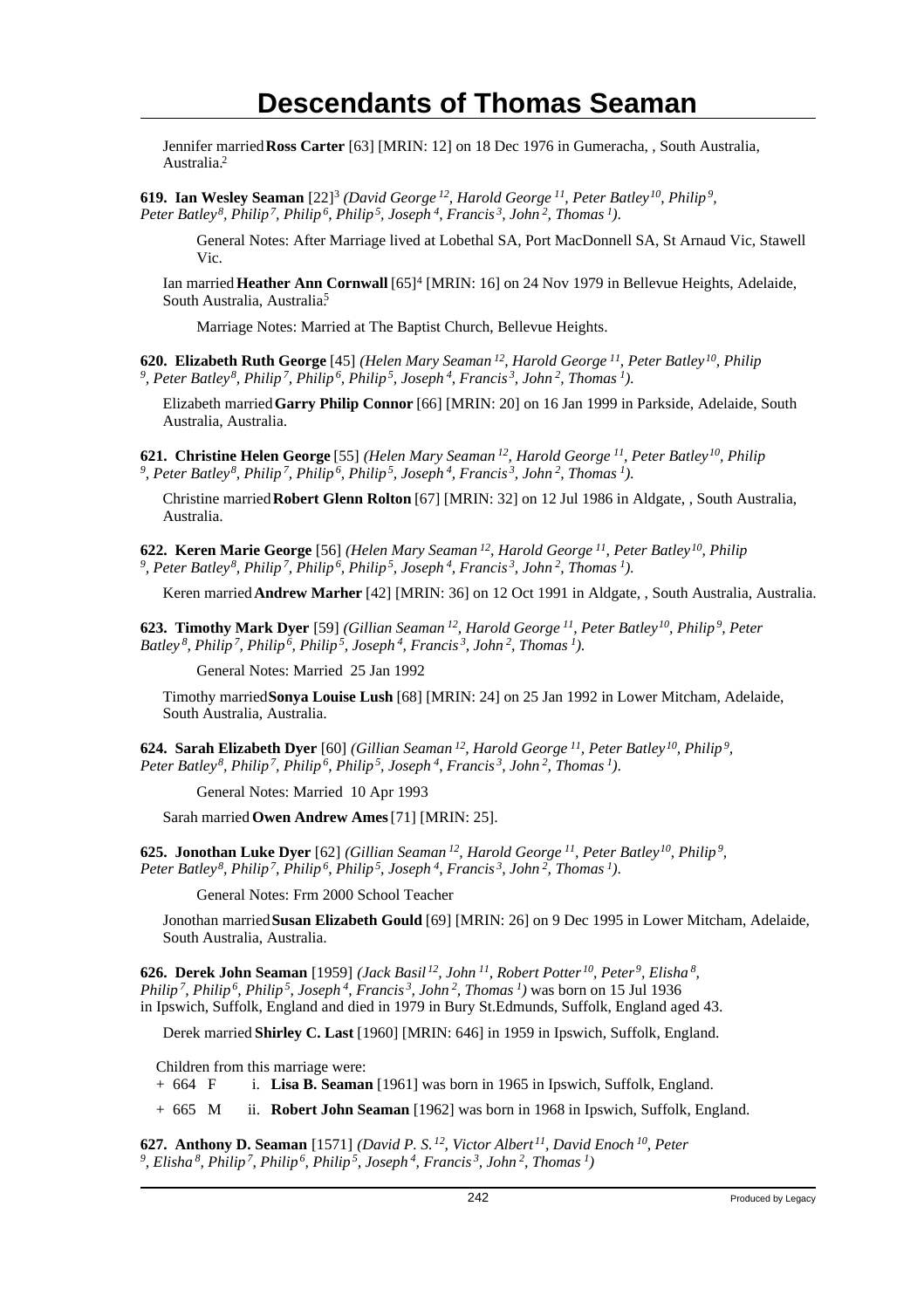was born in 1948 in Norwich, Norfolk, England, died in 1966 in Norwich, Norfolk, England aged 18, and was buried in 1966 in Norwich, Norfolk, England.

Birth Notes: Apr - June

Death Notes: Oct - Dec

Burial Notes: Oct - Dec

**628. Paul A. Seaman** [1572] *(David P. S.<sup>12</sup>, Victor Albert<sup>11</sup>, David Enoch<sup>10</sup>, Peter<sup>9</sup>, Elisha 8 , Philip<sup>7</sup>, Philip<sup>6</sup>, Philip<sup>5</sup>, Joseph<sup>4</sup>, Francis<sup>3</sup>, John<sup>2</sup>, Thomas<sup>1</sup>)* was born in 1950 in Norwich, Norfolk, England.

Birth Notes: Oct - Dec

**629. Nicholas Paul Seaman** [2032] *(Victor C.<sup>12</sup>, Walter Henry<sup>11</sup>, David Enoch<sup>10</sup>, Peter<sup>9</sup> , Elisha<sup>8</sup>, Philip<sup>7</sup>, Philip<sup>6</sup>, Philip<sup>5</sup>, Joseph<sup>4</sup>, Francis<sup>3</sup>, John<sup>2</sup>, Thomas<sup>1</sup>)* was born in 1975 in Norwich, Norfolk, England.

Birth Notes: Jan - Mar

**630. Richard Peter Seaman** [2031] *(Victor C.<sup>12</sup>, Walter Henry<sup>11</sup>, David Enoch<sup>10</sup>, Peter<sup>9</sup> , Elisha<sup>8</sup>, Philip<sup>7</sup>, Philip<sup>6</sup>, Philip<sup>5</sup>, Joseph<sup>4</sup>, Francis<sup>3</sup>, John<sup>2</sup>, Thomas<sup>1</sup>)* was born in 1977 in Norwich, Norfolk, England.

Birth Notes: Jan - Mar

**631. Andrew James Seaman** [2030] *(Victor C.<sup>12</sup>, Walter Henry<sup>11</sup>, David Enoch<sup>10</sup>, Peter<sup>9</sup> , Elisha<sup>8</sup>, Philip<sup>7</sup>, Philip<sup>6</sup>, Philip<sup>5</sup>, Joseph<sup>4</sup>, Francis<sup>3</sup>, John<sup>2</sup>, Thomas<sup>1</sup>)* was born in 1979 in Norwich, Norfolk, England.

Birth Notes: July - Sept

**632. Sharon Leander Seaman** [2039] *(Eric R.<sup>12</sup>, Walter Henry<sup>11</sup>, David Enoch<sup>10</sup>, Peter<sup>9</sup> , Elisha<sup>8</sup>, Philip<sup>7</sup>, Philip<sup>6</sup>, Philip<sup>5</sup>, Joseph<sup>4</sup>, Francis<sup>3</sup>, John<sup>2</sup>, Thomas<sup>1</sup>)* was born in 1968 in Hartismere, Suffolk, England.

Birth Notes: Apr - June

**633. Matthew Eric Seaman** [2038] *(Eric R.<sup>12</sup>, Walter Henry<sup>11</sup>, David Enoch<sup>10</sup>, Peter<sup>9</sup>, Elisha 8 , Philip<sup>7</sup>, Philip<sup>6</sup>, Philip<sup>5</sup>, Joseph<sup>4</sup>, Francis<sup>3</sup>, John<sup>2</sup>, Thomas<sup>1</sup>)* was born in 1969 in Norwich, Norfolk, England.

Birth Notes: Apr - June

**634. Leon Joseph Seaman** [2036] *(Eric R.<sup>12</sup>, Walter Henry<sup>11</sup>, David Enoch<sup>10</sup>, Peter<sup>9</sup>, Elisha 8 , Philip<sup>7</sup>, Philip<sup>6</sup>, Philip<sup>5</sup>, Joseph<sup>4</sup>, Francis<sup>3</sup>, John<sup>2</sup>, Thomas<sup>1</sup>)* was born in 1975 in Hartismere, Suffolk, England.

Birth Notes: July - Sept

**635. Peggy Seaman** [1714] *(Arthur George S. (Sharp)<sup>12</sup>, Arthur George<sup>11</sup>, Frederick<sup>10</sup>, Luke<sup>9</sup> , Elisha<sup>8</sup>, Philip<sup>7</sup>, Philip<sup>6</sup>, Philip<sup>5</sup>, Joseph<sup>4</sup>, Francis<sup>3</sup>, John<sup>2</sup>, Thomas<sup>1</sup>)* was born on 18 Mar 1946 in Howden, Yorkshire, England.

Birth Notes: Mother Maiden Name 'Sykes'

Peggy married **Clifford H. Hall** [1715] [MRIN: 504] in 1965 in Howden, Yorkshire, England. Clifford was born on 13 Aug 1942 in Buckrose, Yorkshire, England.

Marriage Notes: April - June

**636. Andrea Seaman** [1671] *(Arthur George S. (Sharp)<sup>12</sup>, Arthur George<sup>11</sup>, Frederick<sup>10</sup>, Luke<sup>9</sup> , Elisha<sup>8</sup>, Philip<sup>7</sup>, Philip<sup>6</sup>, Philip<sup>5</sup>, Joseph<sup>4</sup>, Francis<sup>3</sup>, John<sup>2</sup>, Thomas<sup>1</sup>)* was born in 1949 in Howden, Yorkshire, England.

Birth Notes: Oct - Dec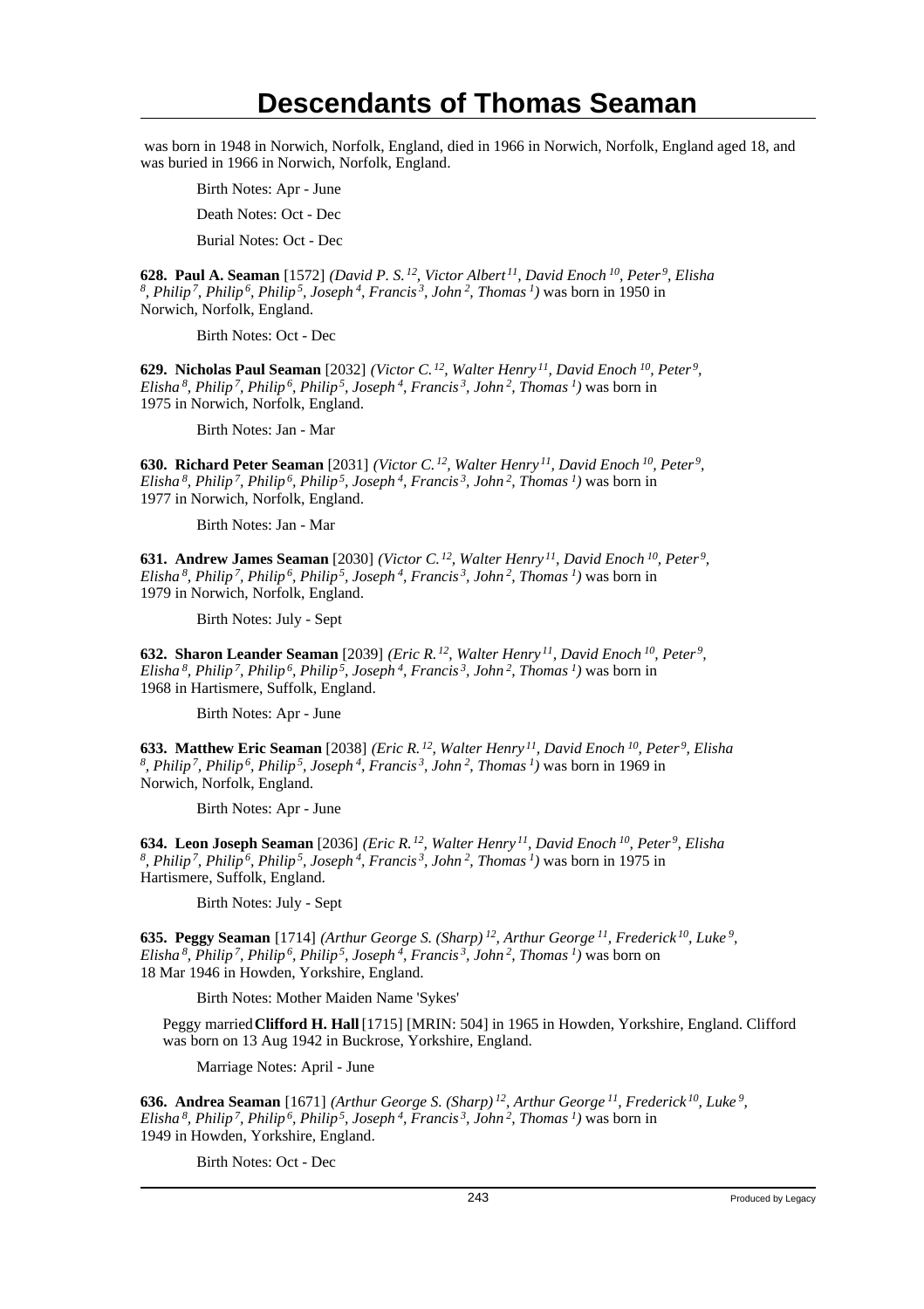Andrea married **Roy S. Hopkins** [1684] [MRIN: 485] in 1970 in Howden, Yorkshire, England. Roy was born on 1 Jan 1947 in Howden, Yorkshire, England.

Marriage Notes: Oct - Dec

**637. Georgina Seaman** [1670] *(Arthur George S. (Sharp)<sup>12</sup>, Arthur George<sup>11</sup>, Frederick<sup>10</sup>, Luke 9 , Elisha<sup>8</sup>, Philip<sup>7</sup>, Philip<sup>6</sup>, Philip<sup>5</sup>, Joseph<sup>4</sup>, Francis<sup>3</sup>, John<sup>2</sup>, Thomas<sup>1</sup>)* was born in 1952 in Howden, Yorkshire, England.

Birth Notes: Oct - Dec

Georgina married **Anthony (Tony) Brown** [1685] [MRIN: 484] in 1972 in Howden, Yorkshire, England. Anthony was born on 7 Jan 1952.

Marriage Notes: Jan - Mar

**638. Valerie Seaman** [1676] *(Arthur George S. (Sharp)<sup>12</sup>, Arthur George<sup>11</sup>, Frederick<sup>10</sup>, Luke<sup>9</sup> , Elisha<sup>8</sup>, Philip<sup>7</sup>, Philip<sup>6</sup>, Philip<sup>5</sup>, Joseph<sup>4</sup>, Francis<sup>3</sup>, John<sup>2</sup>, Thomas<sup>1</sup>)* was born on 15 Feb 1957 in Howden, Yorkshire, England.

Birth Notes: Jan - Mar

Valerie married **Donald K. Seymour** [1717] [MRIN: 487] in 1974 in Howden, Yorkshire, England.

Marriage Notes: Jan - Mar

**639. Christopher G. Seaman** [1673] *(Arthur George S. (Sharp)<sup>12</sup>, Arthur George<sup>11</sup>, Frederick<sup>10</sup> , Luke<sup>9</sup>, Elisha<sup>8</sup>, Philip<sup>7</sup>, Philip<sup>6</sup>, Philip<sup>5</sup>, Joseph<sup>4</sup>, Francis<sup>3</sup>, John<sup>2</sup>, Thomas<sup>1</sup>)* was born on 4 Dec 1963 in Howden, Yorkshire, England.

**640. Robert Seaman** [6] *(James William<sup>12</sup>, Arthur George<sup>11</sup>, Frederick<sup>10</sup>, Luke<sup>9</sup>, Elisha<sup>8</sup> , Philip<sup>7</sup>, Philip<sup>6</sup>, Philip<sup>5</sup>, Joseph<sup>4</sup>, Francis<sup>3</sup>, John<sup>2</sup>, Thomas<sup>1</sup>)* was born on 3 Jan 1947 in Buckrose, Yorkshire, England.

Robert married **June Mary Day** [7] [MRIN: 4], daughter of **Norman Day** [1727] and **Irene Muriel Etherington** [1716], in Oct-Dec 1969 in Howden, Yorkshire, England. June was born on 21 Jun 1952 in Fulford, York, Yorkshire, England, died on 22 Jan 1985 in Leeds, Yorkshire, England aged 32, and was buried on 29 Jan 1985 in Howden, Yorkshire, England.

Marriage Notes: Oct - Dec

The child from this marriage was:

+ 666 M i. **Phillip Seaman** [1404] was born on 13 Dec 1970 in Fulford, York, Yorkshire, England.

Robert next married **Bernadette Flint** [8] [MRIN: 3] in Aug 1986 in Harrow, Middlesex, England. The marriage ended in divorce. Bernadette was born on 21 Jun 1949.

The child from this marriage was:

+ 667 M i. **James Robert Seaman** [9] was born in May 1987 in Reading, Berkshire, England.

Robert next married **Margaret Ann Day** [10] [MRIN: 5] in Dec 1993 in Surrey, England. The marriage ended in divorce. They had no children.

Robert next married **Luz Marina Cruz Ortis** [11] [MRIN: 6] on 16 Jul 2012 in Aldershot, Hampshire, England. They had no children.

**641. Lillian Seaman** [1537] *(James William<sup>12</sup>, Arthur George<sup>11</sup>, Frederick<sup>10</sup>, Luke<sup>9</sup>, Elisha<sup>8</sup> , Philip<sup>7</sup>, Philip<sup>6</sup>, Philip<sup>5</sup>, Joseph<sup>4</sup>, Francis<sup>3</sup>, John<sup>2</sup>, Thomas<sup>1</sup>)* was born on 17 Aug 1948 in Buckrose, Yorkshire, England.

Lillian married **Raymond Southcoat** [1618] [MRIN: 430] on 12 Jun 1971 in Howden, Yorkshire, England. Raymond was born on 28 Oct 1944 in Howden, Yorkshire, England.

**642. Anthony M. Seaman** [1662] *(Wilfred<sup>12</sup>, Arthur George<sup>11</sup>, Frederick<sup>10</sup>, Luke<sup>9</sup>, Elisha<sup>8</sup> , Philip<sup>7</sup>, Philip<sup>6</sup>, Philip<sup>5</sup>, Joseph<sup>4</sup>, Francis<sup>3</sup>, John<sup>2</sup>, Thomas<sup>1</sup>)* was born in 1954 in Buckrose, Yorkshire, England.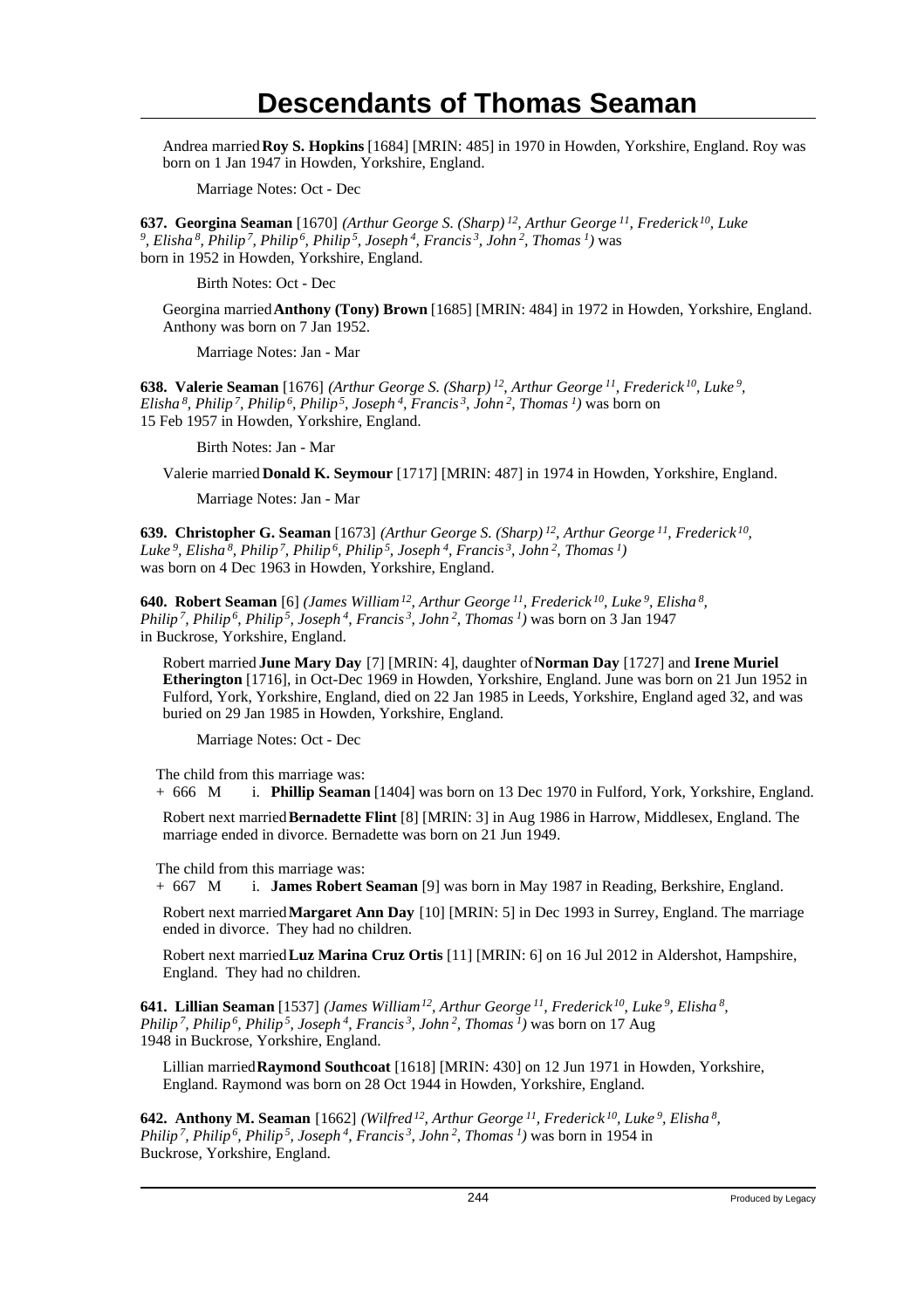Birth Notes: Oct - Dec

**643. Peter Seaman** [1659] *(Edward<sup>12</sup>, Arthur George<sup>11</sup>, Frederick<sup>10</sup>, Luke<sup>9</sup>, Elisha<sup>8</sup> , Philip<sup>7</sup>, Philip<sup>6</sup>, Philip<sup>5</sup>, Joseph<sup>4</sup>, Francis<sup>3</sup>, John<sup>2</sup>, Thomas<sup>1</sup>)* was born in 1953 in Buckrose, Yorkshire, England.

Birth Notes: Jan - Mar

**644. Paul Seaman** [1719] *(Charles H.<sup>12</sup>, Arthur George<sup>11</sup>, Frederick<sup>10</sup>, Luke<sup>9</sup>, Elisha<sup>8</sup> , Philip<sup>7</sup>, Philip<sup>6</sup>, Philip<sup>5</sup>, Joseph<sup>4</sup>, Francis<sup>3</sup>, John<sup>2</sup>, Thomas<sup>1</sup>)* was born on 29 Oct 1964 in Buckrose, Yorkshire, England.

**645. Richard Seaman** [1718] *(Charles H.<sup>12</sup>, Arthur George<sup>11</sup>, Frederick<sup>10</sup>, Luke<sup>9</sup>, Elisha<sup>8</sup> , Philip<sup>7</sup>, Philip<sup>6</sup>, Philip<sup>5</sup>, Joseph<sup>4</sup>, Francis<sup>3</sup>, John<sup>2</sup>, Thomas<sup>1</sup>)* was born on 16 Jan 1968 in Buckrose, Yorkshire, England.

Richard married **Andrea D. McClure** [2590] [MRIN: 656] in May 1990 in Pocklington, Yorkshire, England.

Children from this marriage were:

+ 668 F i. **Danica Sophie Seaman** [2591] was born in Jun 1992 in Beverley, Yorkshire, England.

+ 669 F ii. **Chloe Lauren Seaman** [2592] was born in Aug 1995 in Beverley, Yorkshire, England.

**646. Stephen R. Seaman** [1625] *(Harry<sup>12</sup>, Arthur George<sup>11</sup>, Frederick<sup>10</sup>, Luke<sup>9</sup>, Elisha<sup>8</sup> , Philip<sup>7</sup>, Philip<sup>6</sup>, Philip<sup>5</sup>, Joseph<sup>4</sup>, Francis<sup>3</sup>, John<sup>2</sup>, Thomas<sup>1</sup>)* was born on 28 May 1960 in Buckrose, Yorkshire, England.

**647. Carol M. Seaman** [1626] *(Harry<sup>12</sup>, Arthur George<sup>11</sup>, Frederick<sup>10</sup>, Luke<sup>9</sup>, Elisha<sup>8</sup> , Philip<sup>7</sup>, Philip<sup>6</sup>, Philip<sup>5</sup>, Joseph<sup>4</sup>, Francis<sup>3</sup>, John<sup>2</sup>, Thomas<sup>1</sup>)* was born on 10 May 1962 in Buckrose, Yorkshire, England.

Carol married **Stephen Albinger** [1720] [MRIN: 465] in 1983 in Bridlington, Yorkshire, England. Stephen was born on 19 Jan 1960.

Marriage Notes: Apr - June

**648. Patricia A. Seaman** [1627] *(Frederick<sup>12</sup>, Arthur George<sup>11</sup>, Frederick<sup>10</sup>, Luke<sup>9</sup>, Elisha<sup>8</sup> , Philip<sup>7</sup>, Philip<sup>6</sup>, Philip<sup>5</sup>, Joseph<sup>4</sup>, Francis<sup>3</sup>, John<sup>2</sup>, Thomas<sup>1</sup>)* was born in 1965 in Buckrose, Yorkshire, England.

Birth Notes: Apr - June

**649. Sharon Elizabeth Seaman** [1628] *(Frederick<sup>12</sup>, Arthur George<sup>11</sup>, Frederick<sup>10</sup>, Luke<sup>9</sup> , Elisha<sup>8</sup>, Philip<sup>7</sup>, Philip<sup>6</sup>, Philip<sup>5</sup>, Joseph<sup>4</sup>, Francis<sup>3</sup>, John<sup>2</sup>, Thomas<sup>1</sup>)* was born in 1969 in Buckrose, Yorkshire, England.

Birth Notes: Apr - June

Sharon married **John T. Calladine** [1629] [MRIN: 466] in 2002 in Bridlington, Yorkshire, England.

Marriage Notes: Feb

**650. Suzanne R. Seaman** [1674] *(Dennis<sup>12</sup>, Arthur George<sup>11</sup>, Frederick<sup>10</sup>, Luke<sup>9</sup>, Elisha<sup>8</sup> , Philip<sup>7</sup>, Philip<sup>6</sup>, Philip<sup>5</sup>, Joseph<sup>4</sup>, Francis<sup>3</sup>, John<sup>2</sup>, Thomas<sup>1</sup>)* was born in 1961 in Buckrose, Yorkshire, England. Another name for Suzanne is Suzane R.

Birth Notes: Apr - Jun

Suzanne married **Robin P. Wilson** [1675] [MRIN: 486] on 12 Jul 1986 in Bridlington, Yorkshire, England. Robin was born on 20 Mar 1962 in Huddersfield, Yorkshire, England.

**651. Andrew D. Seaman** [1663] *(Dennis<sup>12</sup>, Arthur George<sup>11</sup>, Frederick<sup>10</sup>, Luke<sup>9</sup>, Elisha<sup>8</sup> , Philip<sup>7</sup>, Philip<sup>6</sup>, Philip<sup>5</sup>, Joseph<sup>4</sup>, Francis<sup>3</sup>, John<sup>2</sup>, Thomas<sup>1</sup>)* was born in 1963 in Howden, Yorkshire, England.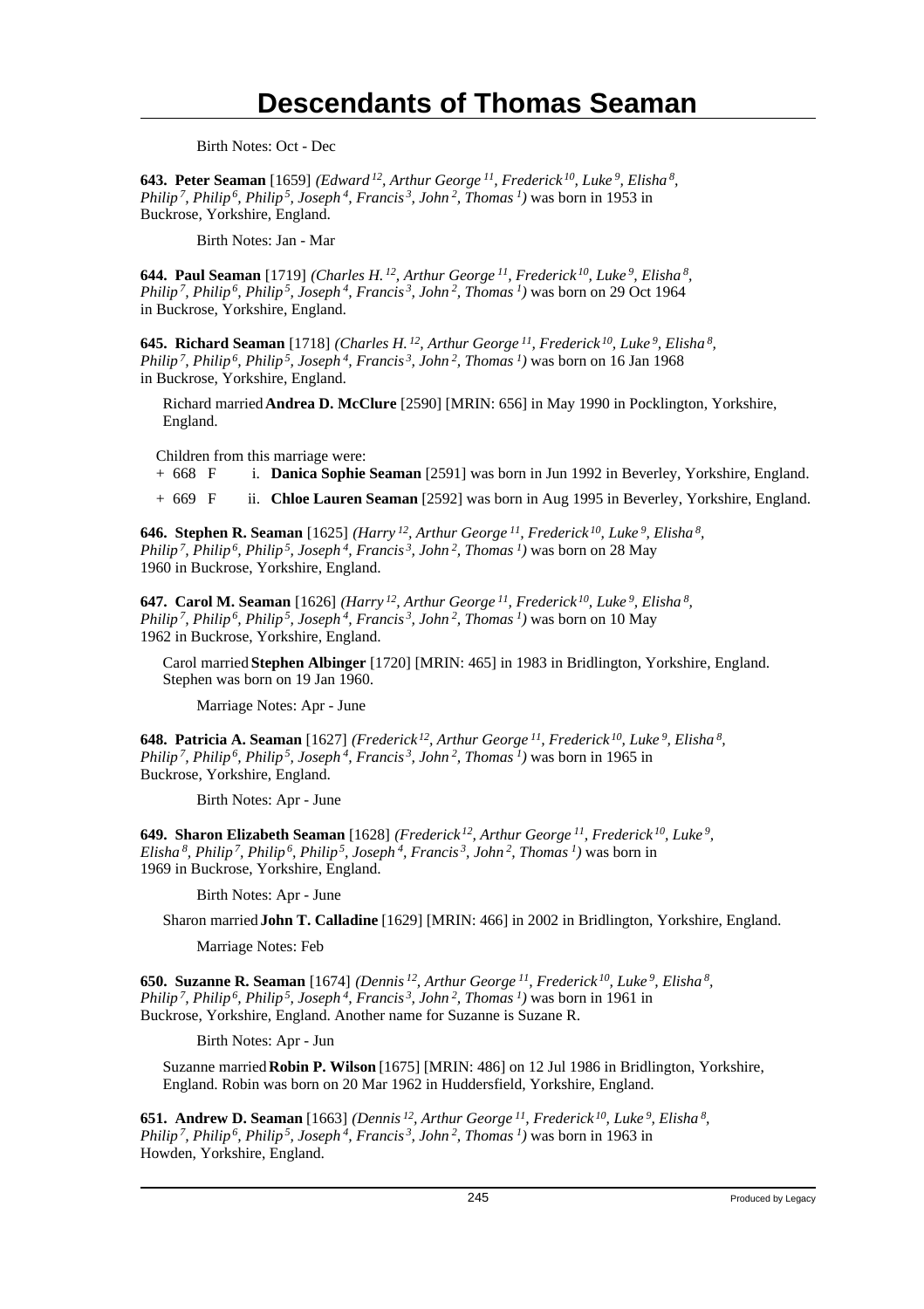Birth Notes: July - Sept

Andrew married **Katriona Marie Holding** [1677] [MRIN: 479] in 1989 in Wakefield, Yorkshire, England. Katriona was born in 1971 in Lwr Agbrigg, Yorkshire, England.

Marriage Notes: Oct

Children from this marriage were:<br>+  $670$  M i. **David James S** 

i. David James Seaman [1682] was born in Mar 1990 in Wakefield, Yorkshire, England.

+ 671 M ii. **Adrian Paul Seaman** [1681] was born in May 1996 in Wakefield, Yorkshire, England.

**652. Jannette Seaman** [1664] *(Dennis<sup>12</sup>, Arthur George<sup>11</sup>, Frederick<sup>10</sup>, Luke<sup>9</sup>, Elisha<sup>8</sup> , Philip<sup>7</sup>, Philip<sup>6</sup>, Philip<sup>5</sup>, Joseph<sup>4</sup>, Francis<sup>3</sup>, John<sup>2</sup>, Thomas<sup>1</sup>)* was born in 1966 in Buckrose, Yorkshire, England.

Birth Notes: Jan - Mar

Jannette married **Kelvin J. C. Boddy** [1665] [MRIN: 480] in Jun 1999 in Bridlington, Yorkshire, England.

Marriage Notes: June

**653. Sharon May Seaman** [1964] *(Ronald Frederick<sup>12</sup>, Maurice Ivan<sup>11</sup>, Sidney Morris - (Sydney Maurice)<sup>10</sup>, Luke<sup>9</sup>, Elisha<sup>8</sup>, Philip<sup>7</sup>, Philip<sup>6</sup>, Philip<sup>5</sup>, Joseph<sup>4</sup>, Francis<sup>3</sup>, John 2 , Thomas<sup>1</sup>)* was born on 19 Jul 1967 in Amersham, High Wycombe, Buckinghamshire, England and died in Nov 1992 in Wycombe, Buckinghamshire, England aged 25.

Birth Notes: July - Oct

**654. Stephen Walter Seaman** [1448] *(Ronald Frederick<sup>12</sup>, Maurice Ivan<sup>11</sup>, Sidney Morris - (Sydney Maurice)<sup>10</sup>, Luke<sup>9</sup>, Elisha<sup>8</sup>, Philip<sup>7</sup>, Philip<sup>6</sup>, Philip<sup>5</sup>, Joseph<sup>4</sup>, Francis<sup>3</sup>, John<sup>2</sup> , Thomas<sup>1</sup>)* was born in 1969 in High Wycombe, Buckinghamshire, England.

Birth Notes: Oct - Dec

Stephen married **Wendy E. Neville** [2586] [MRIN: 655] in May 1993 in Wycombe, Buckinghamshire, England.

**655. Paul Seaman** [2587] *(Philip<sup>12</sup>, Maurice Ivan<sup>11</sup>, Sidney Morris - (Sydney Maurice)<sup>10</sup>, Luke 9 , Elisha<sup>8</sup>, Philip<sup>7</sup>, Philip<sup>6</sup>, Philip<sup>5</sup>, Joseph<sup>4</sup>, Francis<sup>3</sup>, John<sup>2</sup>, Thomas<sup>1</sup>)* was born in 1979 in Wycombe, Buckinghamshire, England.

Birth Notes: Apr - June

**656. Daniel Seaman** [2588] *(Philip<sup>12</sup>, Maurice Ivan<sup>11</sup>, Sidney Morris - (Sydney Maurice)<sup>10</sup>, Luke 9 , Elisha<sup>8</sup>, Philip<sup>7</sup>, Philip<sup>6</sup>, Philip<sup>5</sup>, Joseph<sup>4</sup>, Francis<sup>3</sup>, John<sup>2</sup>, Thomas<sup>1</sup>)* was born in 1981 in Wycombe, Buckinghamshire, England.

Birth Notes: July - Sept

**657. Dawn Hazel Seaman** [2589] *(Philip<sup>12</sup>, Maurice Ivan<sup>11</sup>, Sidney Morris - (Sydney Maurice)<sup>10</sup> , Luke<sup>9</sup>, Elisha<sup>8</sup>, Philip<sup>7</sup>, Philip<sup>6</sup>, Philip<sup>5</sup>, Joseph<sup>4</sup>, Francis<sup>3</sup>, John<sup>2</sup>, Thomas<sup>1</sup>)* was born in 1989 in Wycombe, Buckinghamshire, England.

Birth Notes: April

**658. Sarah Jane Seaman** [1969]<sup>6</sup> (Margaret Doreen Seaman<sup>12</sup>, Maurice Ivan<sup>11</sup>, Sidney Morris -*(Sydney Maurice)<sup>10</sup>, Luke<sup>9</sup>, Elisha<sup>8</sup>, Philip<sup>7</sup>, Philip<sup>6</sup>, Philip<sup>5</sup>, Joseph<sup>4</sup>, Francis<sup>3</sup> , John<sup>2</sup>, Thomas<sup>1</sup>)* was born on 3 Sep 1969 in Eton, High Wycombe, Buckinghamshire, England. Another name for Sarah is Shaves.

Sarah married **Paul Smith** [1967] [MRIN: 634] in Oct 1985 in Milton Keynes, Buckinghamshire, England.

**659. David Farquhar** [1968] *(Margaret Doreen Seaman<sup>12</sup>, Maurice Ivan<sup>11</sup>, Sidney Morris - (Sydney Maurice)<sup>10</sup>, Luke<sup>9</sup>, Elisha<sup>8</sup>, Philip<sup>7</sup>, Philip<sup>6</sup>, Philip<sup>5</sup>, Joseph<sup>4</sup>, Francis<sup>3</sup>, John<sup>2</sup> , Thomas 1)* was born on 29 Jan 1979.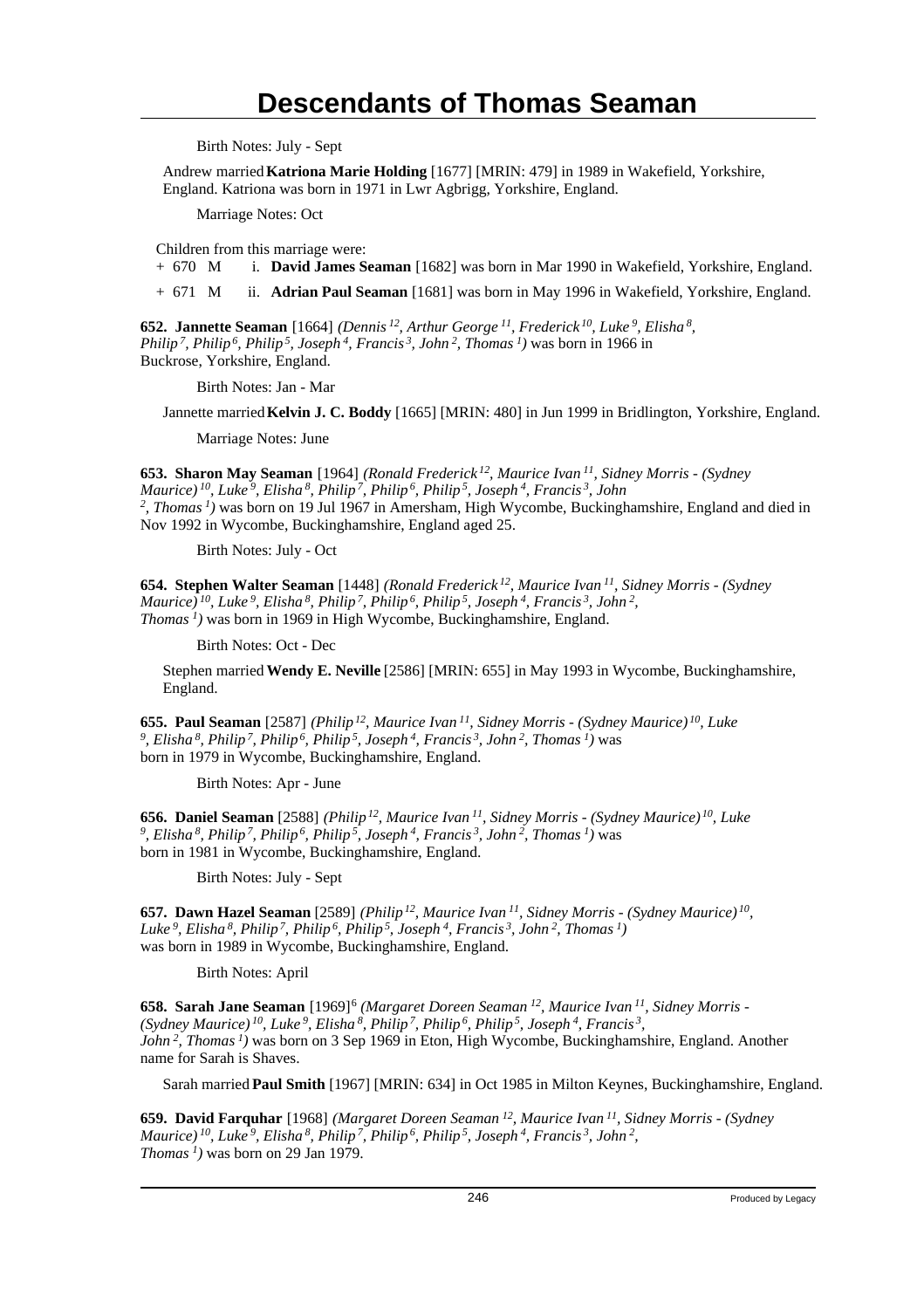**660. Beverly A. Seaman** [9347] *(Phillip Colin George<sup>12</sup>, Philip Arthur F.<sup>11</sup>, Phillip Stephen<sup>10</sup> , Phillip<sup>9</sup>, Phillip<sup>8</sup>, Benjamin<sup>7</sup>, Philip<sup>6</sup>, Philip<sup>5</sup>, Joseph<sup>4</sup>, Francis<sup>3</sup>, John<sup>2</sup>, Thomas 1 )* was born in 1962 in Hendon, London, Middlesex, England.

Birth Notes: Oct - Dec

Beverly married **Tony J. Kayser** [9349] [MRIN: 1674] in 1980 in Hendon, London, Middlesex, England.

Marriage Notes: Oct - Dec

**661. Martin Phillip Seaman** [9348] *(Phillip Colin George<sup>12</sup>, Philip Arthur F.<sup>11</sup>, Phillip Stephen<sup>10</sup> , Phillip<sup>9</sup>, Phillip<sup>8</sup>, Benjamin<sup>7</sup>, Philip<sup>6</sup>, Philip<sup>5</sup>, Joseph<sup>4</sup>, Francis<sup>3</sup>, John<sup>2</sup>, Thomas 1 )* was born in 1967 in Hendon, London, Middlesex, England.

Birth Notes: July - Sept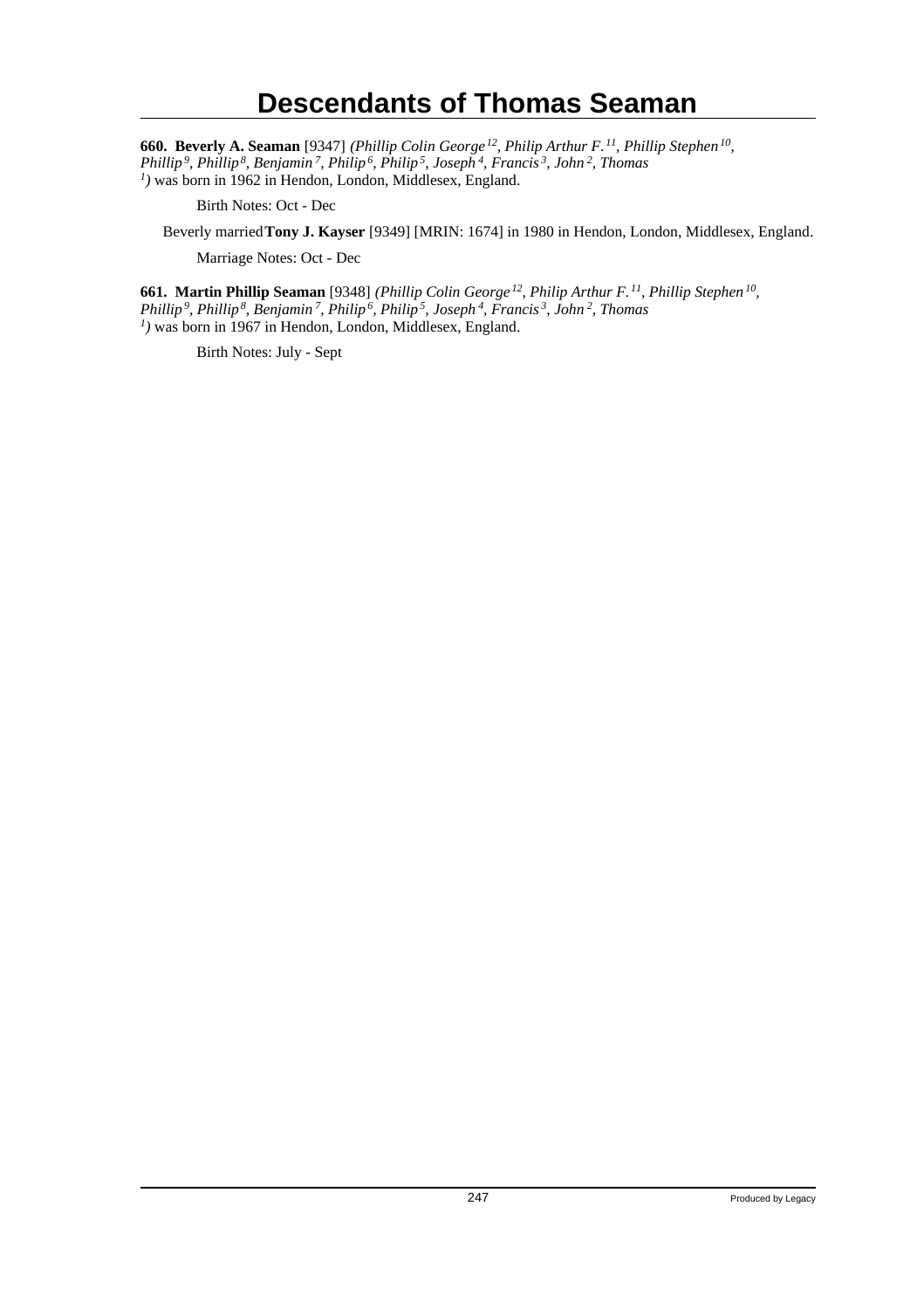#### **Source Citations**

 1. South Australia Principal Register, Birth Certificate (Yorktown, Register of Births Deaths and Marriages, 1954/2847), Jennifer Anne SEAMAN b. 23 Feb 1954 f. David George m. Norm a Rae MASHFORD.

 2. South Asutralia Principal Registrar, Marriage Certificate (Office of the Principal Registrar of Births, Deaths and Marriages, Gumeracha 1976), Ross CARTER m. 18 Dec 1976 Jennifer Anne CARTER.

 3. South Australia Principal Register, Birth Certificate (Balaklava, Register of Births Deaths and Marriages, 1958/10220), SEAMAN Ian Wesley b. 4 Jul 1958 at District Soldier's Memor ial Hospital Balaklava f. David George SEAMAN 27yrs m. Norm a Rae MASHFORD 28yrs.

4. South Australia Principal Register, Birth Certificate (Adelaide, Register of Births Deaths and Marriages, 1959/12274).

 5. South Asutralia Principal Registrar, Marriage Certificate (Office of the Principal Registrar of Births, Deaths and Marriages, Bellevue Heights 1979), SEAMAN Ian Wesley m. 24 Nov 1979 CORNWALL Heather Ann at Th e Baptist Church, Bellevue Heights.

6. seaman Web Site, SARAH JANE BOWEN (born SEAMAN).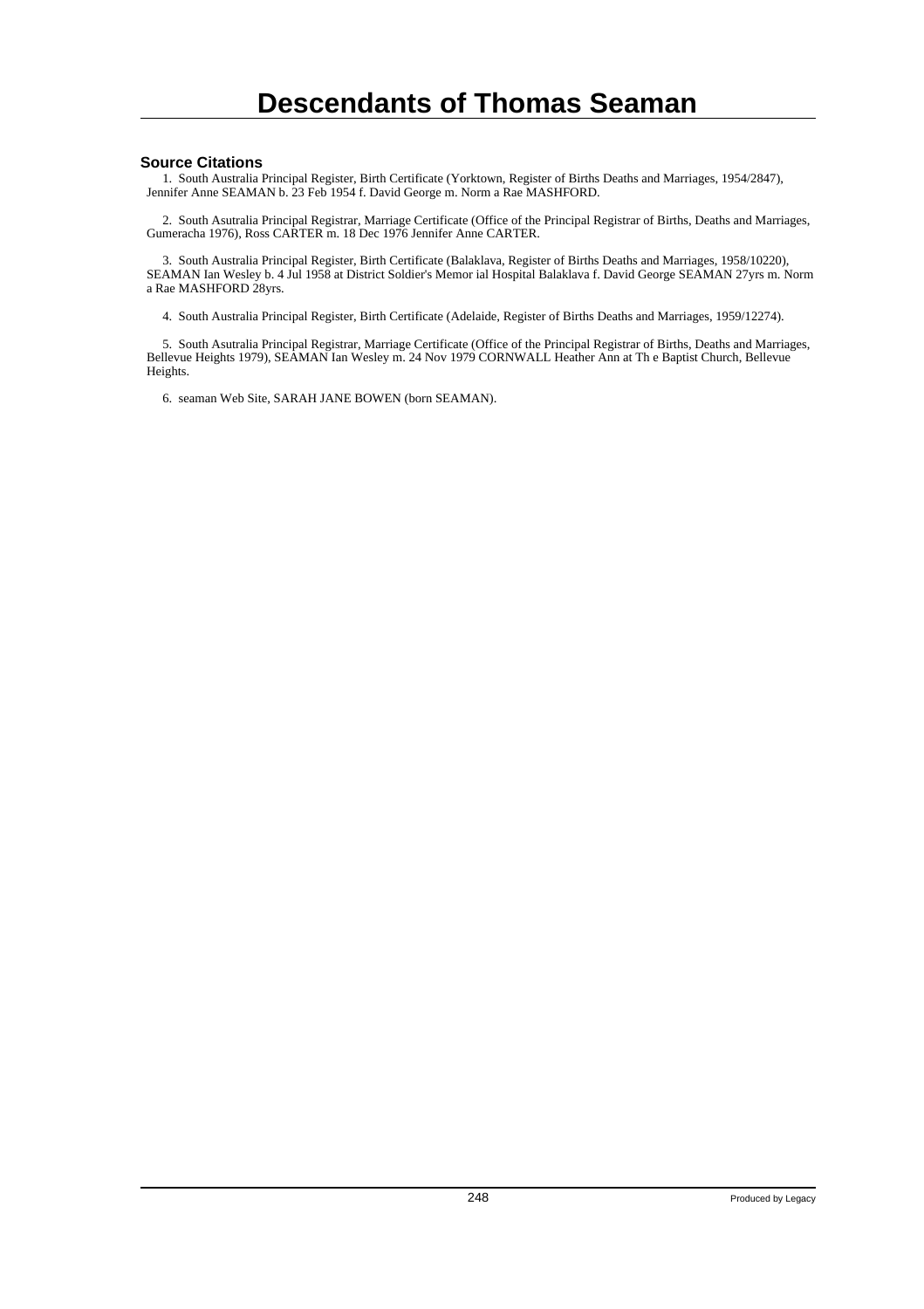### **Descendants of Thomas Seaman**

#### **14th Generation (11th Great-Grandchildren)**

**662. Christopher Nathaniel Seaman** [5950] *(Mark A.<sup>13</sup>, Brian A. W.<sup>12</sup>, Denis Reuben<sup>11</sup>, Walter <sup>10</sup>, Isaac<sup>9</sup>, Robert<sup>8</sup>, William<sup>7</sup>, Thomas<sup>6</sup>, Philip<sup>5</sup>, Joseph<sup>4</sup>, Francis<sup>3</sup>, John<sup>2</sup> , Thomas<sup>1</sup>)* was born in Jan 1989 in Ipswich, Suffolk, England.

**663. Hannah Dawn Seaman** [5951] *(Mark A.<sup>13</sup>, Brian A. W.<sup>12</sup>, Denis Reuben<sup>11</sup>, Walter<sup>10</sup> , Isaac<sup>9</sup>, Robert<sup>8</sup>, William<sup>7</sup>, Thomas<sup>6</sup>, Philip<sup>5</sup>, Joseph<sup>4</sup>, Francis<sup>3</sup>, John<sup>2</sup>, Thomas 1 )* was born in Mar 1990 in Ipswich, Suffolk, England.

**664. Lisa B. Seaman** [1961] *(Derek John<sup>13</sup>, Jack Basil<sup>12</sup>, John<sup>11</sup>, Robert Potter<sup>10</sup>, Peter<sup>9</sup> , Elisha<sup>8</sup>, Philip<sup>7</sup>, Philip<sup>6</sup>, Philip<sup>5</sup>, Joseph<sup>4</sup>, Francis<sup>3</sup>, John<sup>2</sup>, Thomas<sup>1</sup>)* was born in 1965 in Ipswich, Suffolk, England.

Birth Notes: Oct - Dec

**665. Robert John Seaman** [1962] *(Derek John<sup>13</sup>, Jack Basil<sup>12</sup>, John<sup>11</sup>, Robert Potter<sup>10</sup>, Peter 9 , Elisha<sup>8</sup>, Philip<sup>7</sup>, Philip<sup>6</sup>, Philip<sup>5</sup>, Joseph<sup>4</sup>, Francis<sup>3</sup>, John<sup>2</sup>, Thomas<sup>1</sup>)* was born in 1968 in Ipswich, Suffolk, England.

**666. Phillip Seaman** [1404] *(Robert<sup>13</sup>, James William<sup>12</sup>, Arthur George<sup>11</sup>, Frederick<sup>10</sup>, Luke 9 , Elisha<sup>8</sup>, Philip<sup>7</sup>, Philip<sup>6</sup>, Philip<sup>5</sup>, Joseph<sup>4</sup>, Francis<sup>3</sup>, John<sup>2</sup>, Thomas<sup>1</sup>)* was born on 13 Dec 1970 in Fulford, York, Yorkshire, England.

Phillip married **Anna Marie Watts** [4] [MRIN: 2] on 12 Jun 1989 in Aldershot, Hampshire, England. The marriage ended in divorce in 1993. Anna was born on 11 Sep 1969 in Aldershot, Hampshire, England.

Children from this marriage were:<br>+  $672$  F i. Claire Louise S

i. **Claire Louise Seaman** [3] was born on 30 Nov 1989 in Hanover, Niedersachsen, Germany.

+ 673 F ii. **Jenna Louise Seaman** [5] was born on 26 May 1992 in Aldershot, Hampshire, England.

Phillip next married Ginette Wilsden [2]<sup>1</sup> [MRIN: 1] on 21 Jun 2012 in York Registry Office, York, Yorkshire, England. Ginette was born on 29 May 1972 in Guildford, Surrey, England. They had no children.

**667. James Robert Seaman** [9] *(Robert<sup>13</sup>, James William<sup>12</sup>, Arthur George<sup>11</sup>, Frederick<sup>10</sup> , Luke<sup>9</sup>, Elisha<sup>8</sup>, Philip<sup>7</sup>, Philip<sup>6</sup>, Philip<sup>5</sup>, Joseph<sup>4</sup>, Francis<sup>3</sup>, John<sup>2</sup>, Thomas<sup>1</sup>)* was born in May 1987 in Reading, Berkshire, England.

James had a relationship with **Amie Dell** [2008] [MRIN: 436]. This couple did not marry.

Noted events in their marriage were: • MYHERITAGE:REL\_PARTNERS:

• MYHERITAGE:REL\_PARTNERS:

**668. Danica Sophie Seaman** [2591] *(Richard<sup>13</sup>, Charles H.<sup>12</sup>, Arthur George<sup>11</sup>, Frederick<sup>10</sup> , Luke<sup>9</sup>, Elisha<sup>8</sup>, Philip<sup>7</sup>, Philip<sup>6</sup>, Philip<sup>5</sup>, Joseph<sup>4</sup>, Francis<sup>3</sup>, John<sup>2</sup>, Thomas<sup>1</sup>)* was born in Jun 1992 in Beverley, Yorkshire, England.

**669. Chloe Lauren Seaman** [2592] *(Richard<sup>13</sup>, Charles H.<sup>12</sup>, Arthur George<sup>11</sup>, Frederick<sup>10</sup> , Luke<sup>9</sup>, Elisha<sup>8</sup>, Philip<sup>7</sup>, Philip<sup>6</sup>, Philip<sup>5</sup>, Joseph<sup>4</sup>, Francis<sup>3</sup>, John<sup>2</sup>, Thomas<sup>1</sup>)* was born in Aug 1995 in Beverley, Yorkshire, England.

**670. David James Seaman** [1682] *(Andrew D.<sup>13</sup>, Dennis<sup>12</sup>, Arthur George<sup>11</sup>, Frederick<sup>10</sup> , Luke<sup>9</sup>, Elisha<sup>8</sup>, Philip<sup>7</sup>, Philip<sup>6</sup>, Philip<sup>5</sup>, Joseph<sup>4</sup>, Francis<sup>3</sup>, John<sup>2</sup>, Thomas<sup>1</sup>)* was born in Mar 1990 in Wakefield, Yorkshire, England.

**671. Adrian Paul Seaman** [1681] *(Andrew D.<sup>13</sup>, Dennis<sup>12</sup>, Arthur George<sup>11</sup>, Frederick<sup>10</sup> , Luke<sup>9</sup>, Elisha<sup>8</sup>, Philip<sup>7</sup>, Philip<sup>6</sup>, Philip<sup>5</sup>, Joseph<sup>4</sup>, Francis<sup>3</sup>, John<sup>2</sup>, Thomas<sup>1</sup>)* was born in May 1996 in Wakefield, Yorkshire, England.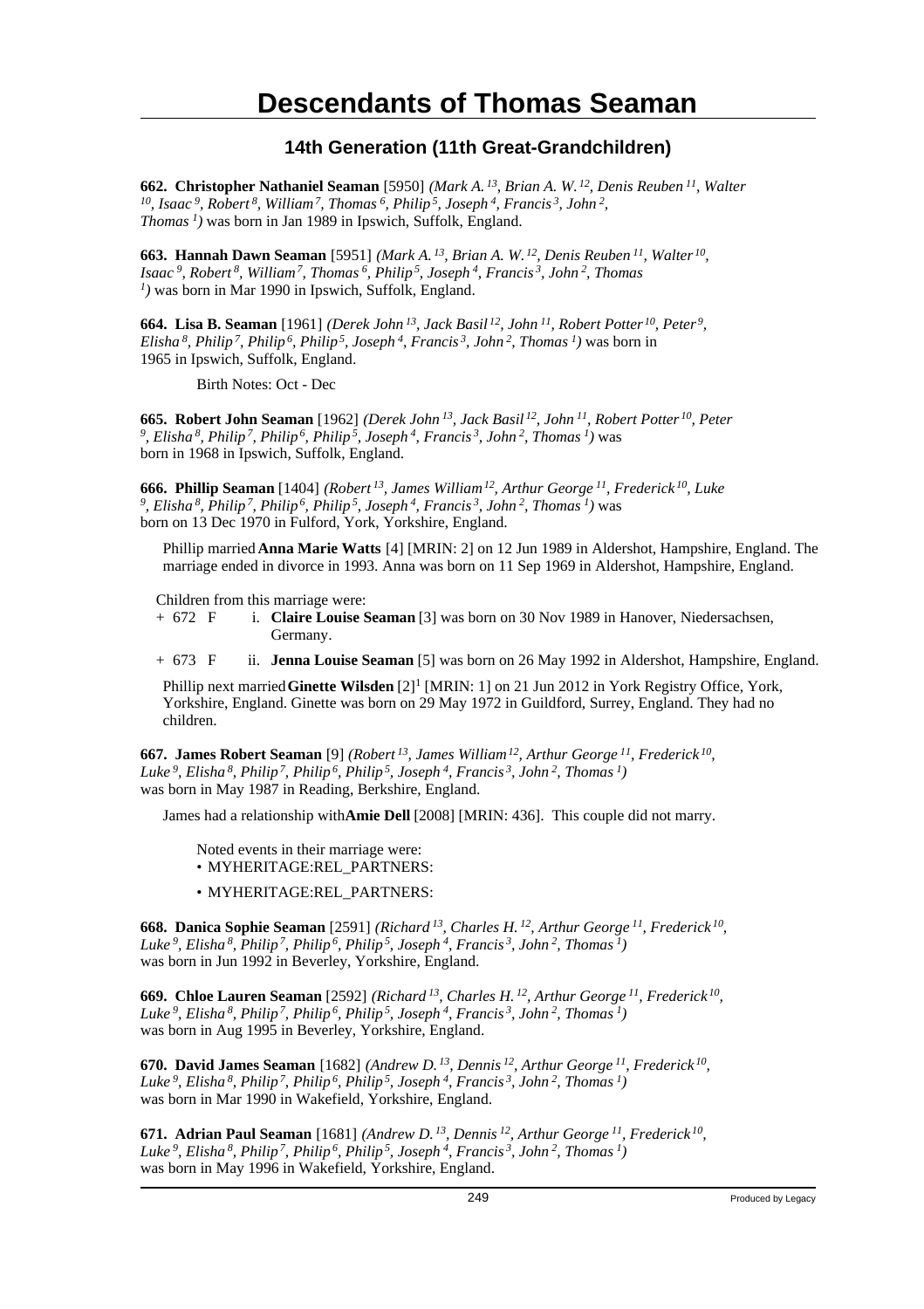# **Descendants of Thomas Seaman**

Birth Notes: May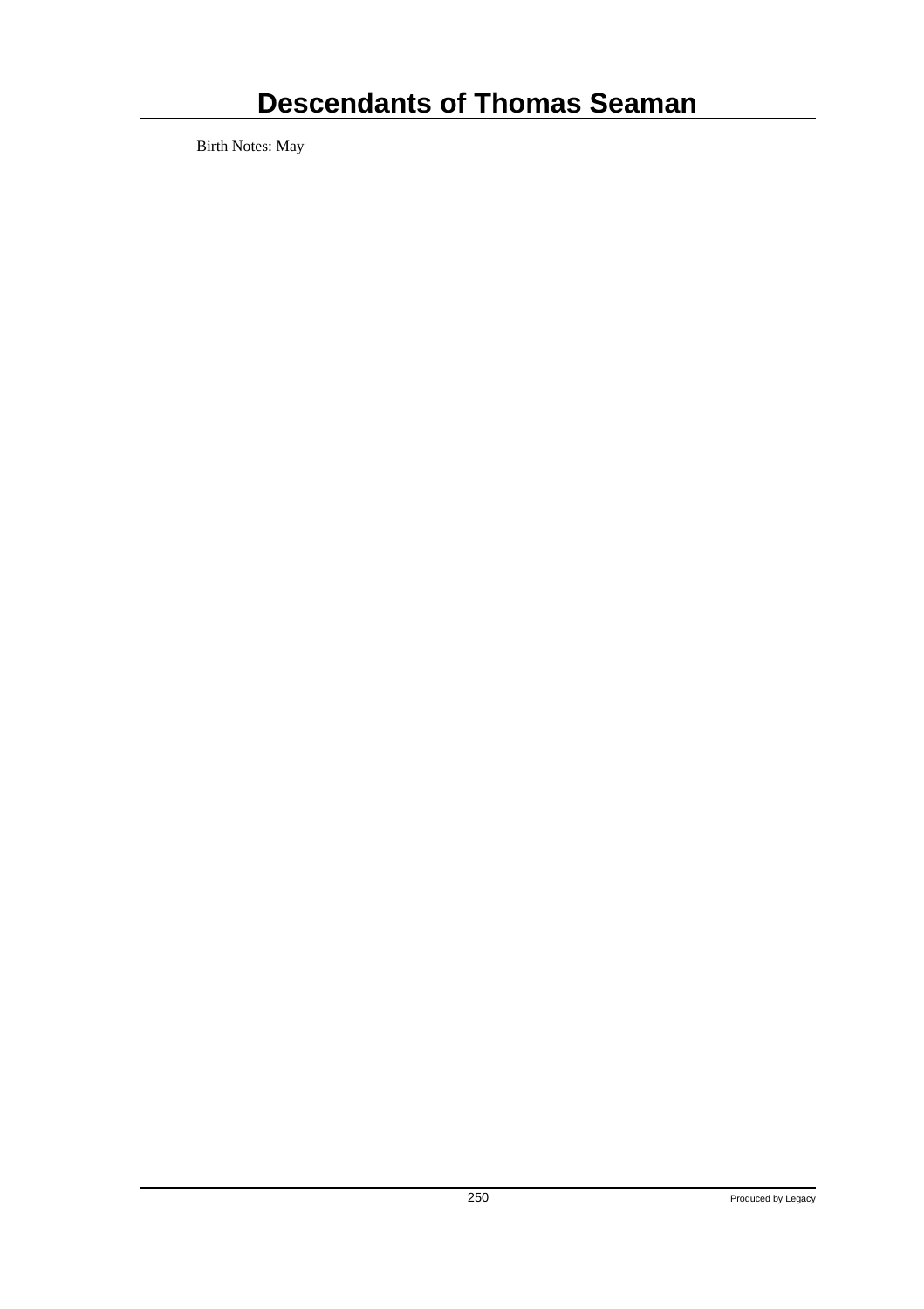#### **Source Citations**

1. Chilcott/Stroud Web Site, Ginette Wilsden.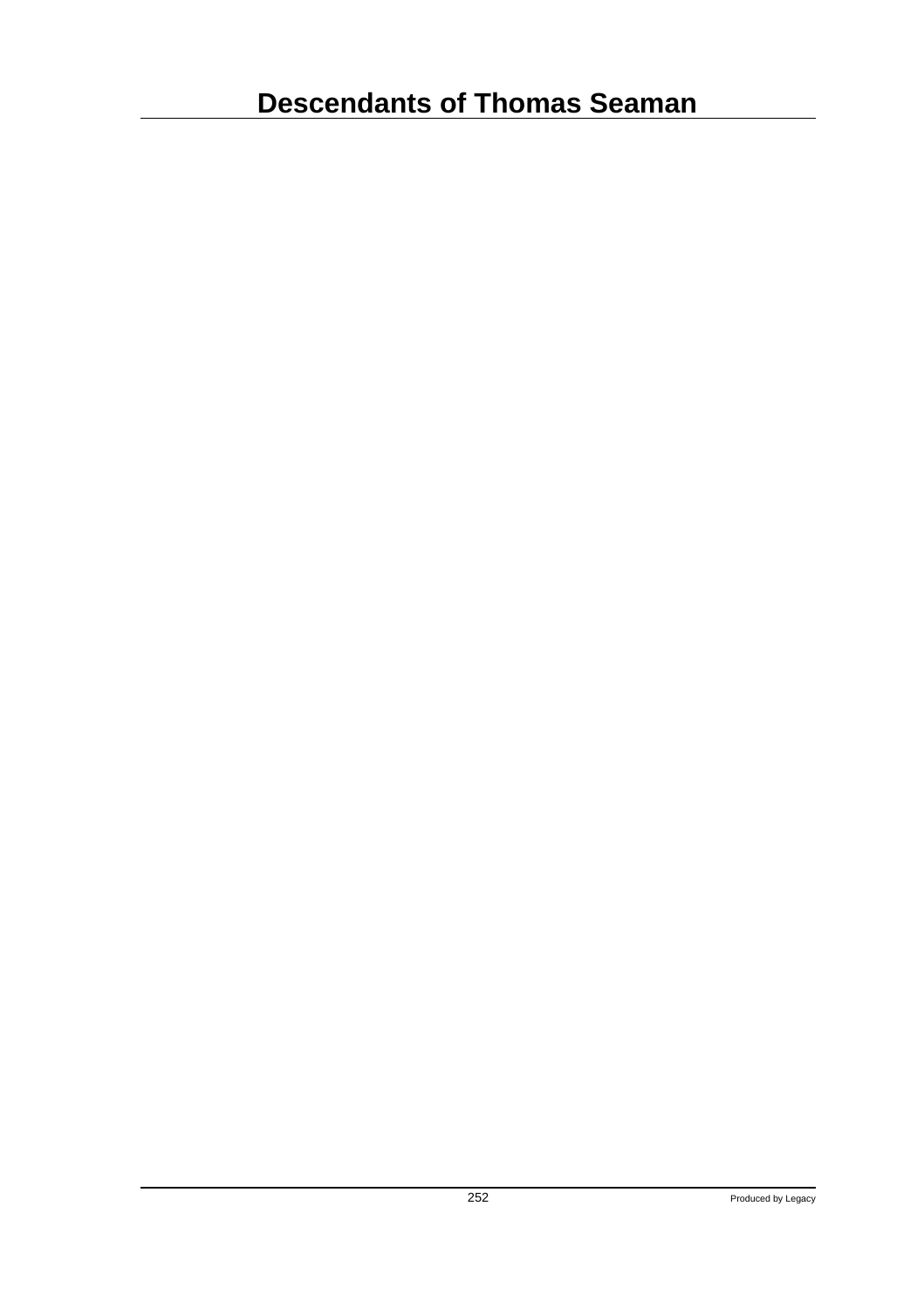## **Descendants of Thomas Seaman**

#### **15th Generation (12th Great-Grandchildren)**

**672. Claire Louise Seaman** [3] *(Phillip<sup>14</sup>, Robert<sup>13</sup>, James William<sup>12</sup>, Arthur George<sup>11</sup> , Frederick<sup>10</sup>, Luke<sup>9</sup>, Elisha<sup>8</sup>, Philip<sup>7</sup>, Philip<sup>6</sup>, Philip<sup>5</sup>, Joseph<sup>4</sup>, Francis<sup>3</sup>, John<sup>2</sup> , Thomas<sup>1</sup>)* was born on 30 Nov 1989 in Hanover, Niedersachsen, Germany.

Birth Notes: B.A.O.R Birth

Noted events in her life were:

• Birth Notes: 30 Nov 1989. Born B.A.O.R (British Army Of the Rhine) British Military Hospital, Hanover, Germany

**673. Jenna Louise Seaman** [5] *(Phillip<sup>14</sup>, Robert<sup>13</sup>, James William<sup>12</sup>, Arthur George<sup>11</sup> , Frederick<sup>10</sup>, Luke<sup>9</sup>, Elisha<sup>8</sup>, Philip<sup>7</sup>, Philip<sup>6</sup>, Philip<sup>5</sup>, Joseph<sup>4</sup>, Francis<sup>3</sup>, John<sup>2</sup> , Thomas<sup>1</sup>)* was born on 26 May 1992 in Aldershot, Hampshire, England.

Jenna had a relationship with **Ryan Redditt** [2006] [MRIN: 424]. This couple did not marry.

Their child was:

+ 674 M i. **Craig Redditt** [2007] was born on 4 May 2009 in Hampshire, England.

Jenna next had a relationship with **Charlie Jones** [13876] [MRIN: 5036]. This couple did not marry.

Their child was:

+ 675 M i. **Joey Frederick Jones** [10204] was born on 18 Jul 2014 in Hampshire, England.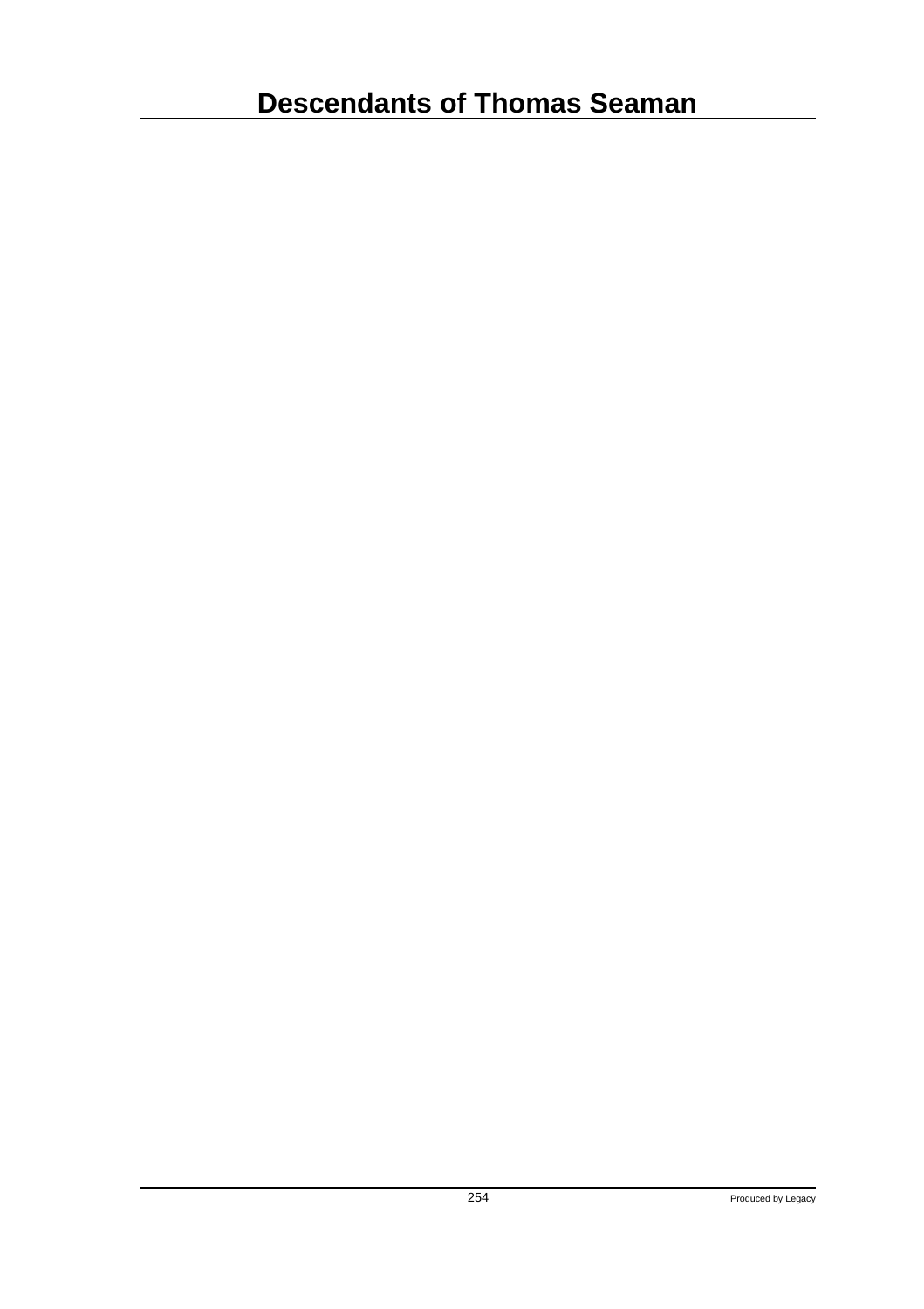## **Descendants of Thomas Seaman**

#### **16th Generation (13th Great-Grandchildren)**

**674. Craig Redditt** [2007] *(Jenna Louise Seaman<sup>15</sup>, Phillip<sup>14</sup>, Robert<sup>13</sup>, James William<sup>12</sup> , Arthur George<sup>11</sup>, Frederick<sup>10</sup>, Luke<sup>9</sup>, Elisha<sup>8</sup>, Philip<sup>7</sup>, Philip<sup>6</sup>, Philip<sup>5</sup>, Joseph<sup>4</sup> , Francis<sup>3</sup>, John<sup>2</sup>, Thomas<sup>1</sup>)* was born on 4 May 2009 in Hampshire, England.

**675. Joey Frederick Jones** [10204] *(Jenna Louise Seaman<sup>15</sup>, Phillip<sup>14</sup>, Robert<sup>13</sup>, James William* <sup>12</sup>, Arthur George <sup>11</sup>, Frederick <sup>10</sup>, Luke <sup>9</sup>, Elisha <sup>8</sup>, Philip <sup>7</sup>, Philip <sup>6</sup>, Philip <sup>5</sup>, Joseph <sup>4</sup>, Francis <sup>3</sup>, John <sup>2</sup>, Thomas <sup>1</sup>) was born on 18 Jul 2014 in Hampshire, England.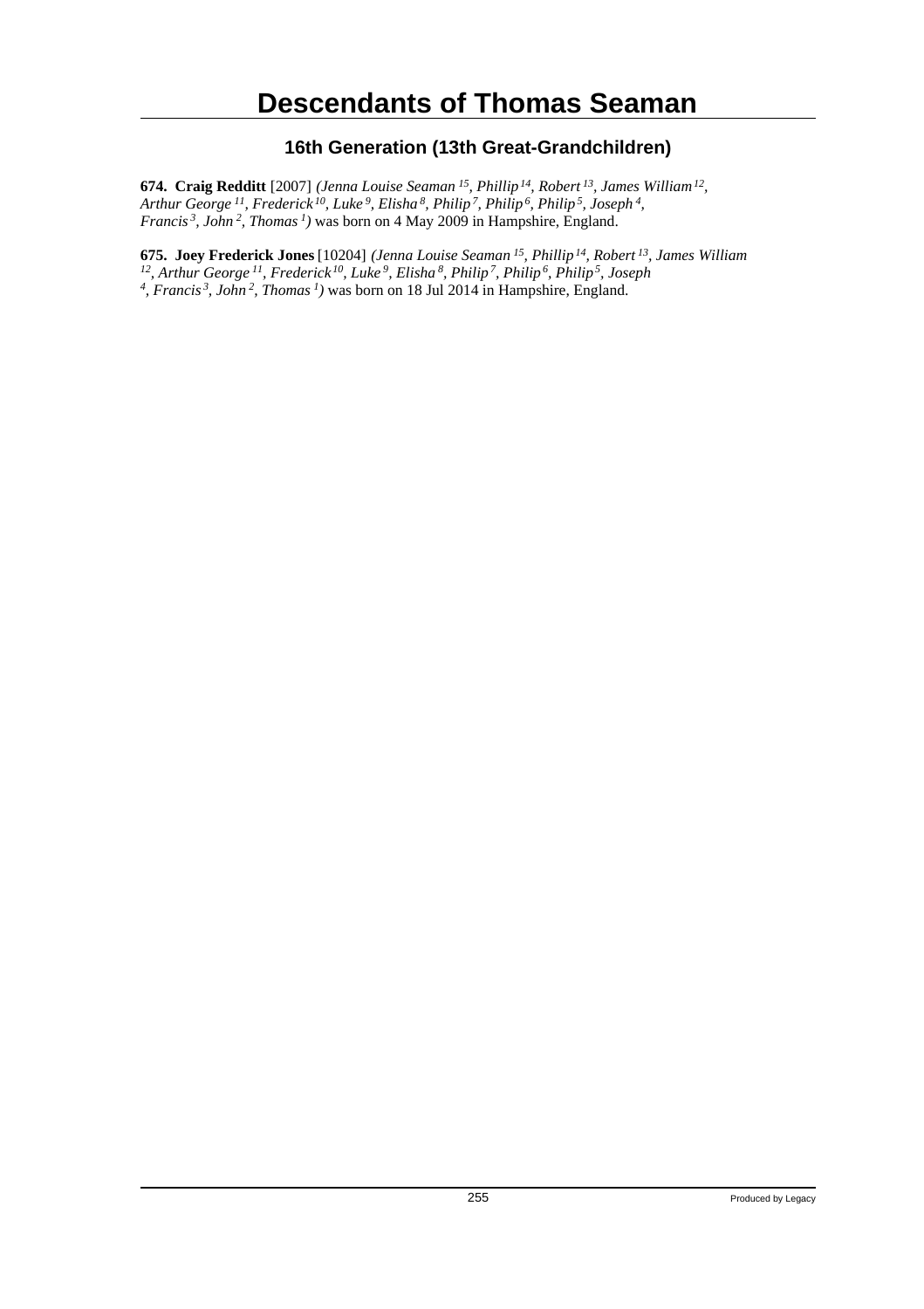**(No surname)** Cecily (Cecilia) [1323], 1 David Hills [2617], 48 Doretee, Dorethy, or Dorothy [1341], 6 Ella Muriel [188], 191 Ethel [61], 136 Lucy [2610], 99 Lydia [1759], 9 Mary [1712], 13 Susan [1995], 10 **ABBOTT** Charles Ernest [5965], 126 **ADAMS** Charlotte [1865], 50 **ALBINGER** Stephen [1720], 245 **ALDRIDGE** Ella E. (Eller Eliza) [6041], 81 John N. S. [5928], 185 **ALEXANDER** Rebecca [5968], 41 **ALLEN** Ada Adelaide [196], 137 **AMES** Owen Andrew [71], 242 **ARTHUR** James Thomas [5843], 73 **ARTLEY** Enoch [1454], 207 **ATKINS** Frederick [1653], 150 **AVENELL** Ernest Thomas [5854], 126 **AVEY (TBC)** Mary [1742], 21 **BAILEY** John F. [5878], 182 **BAKER** Frederick E. [2582], 228 Frederick J. [5962], 183 George [1723], 32 Helen [5956], 127 Patricia B. M. [5892], 223 **BANHAM** Charlotte [1304], 88 **BARHAM** Victor [1616], 195 **BARKER** Anthony E. [5890], 223 Mary [10850], 38 **BARR** Agnes [94], 82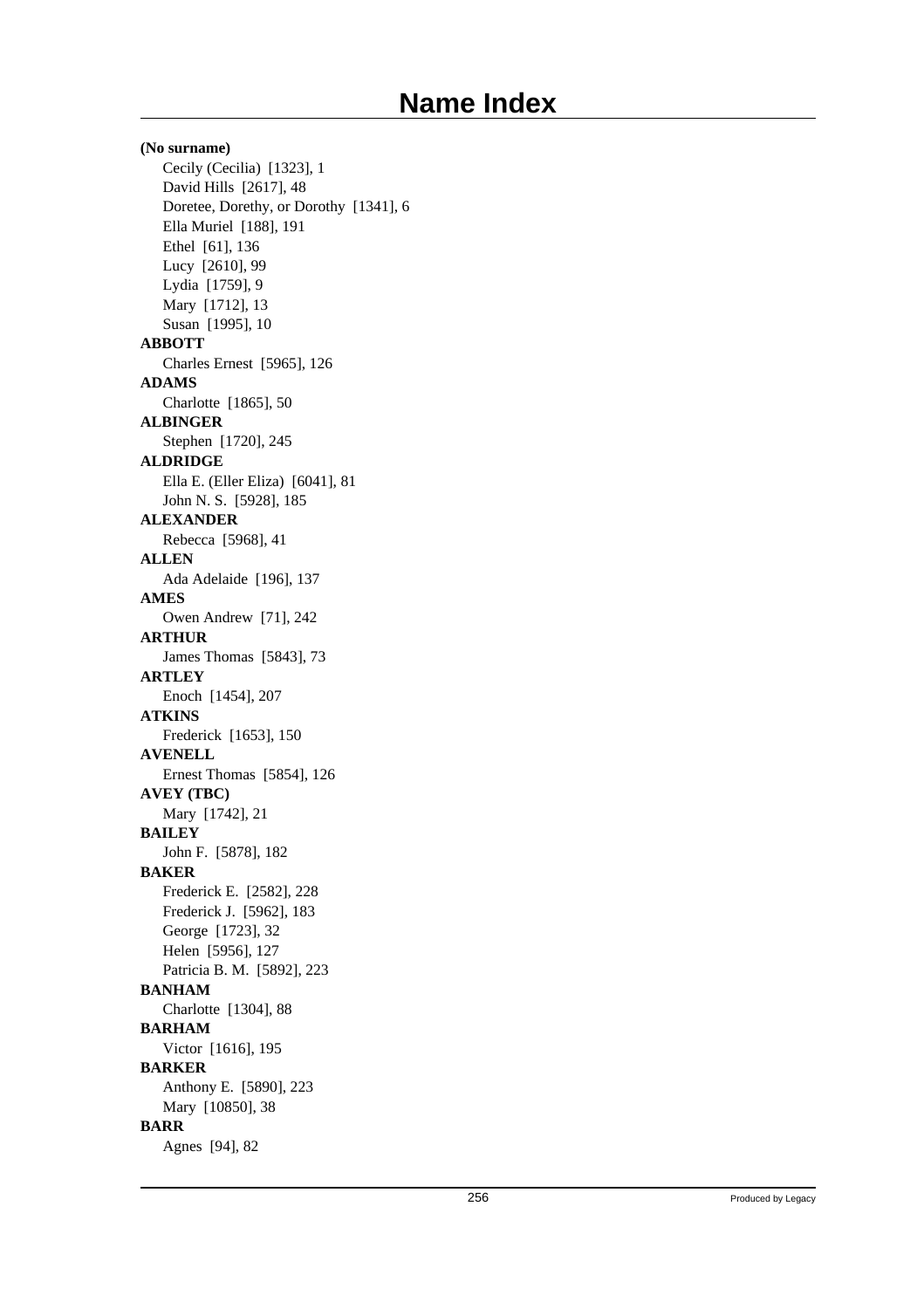**BATLEY** Dinah [1691], 29 **BAULEY (BANLEY)** Ann [6031], 43 **BEALES** Florence Kate [5954], 184 Mary [6066], 37 **BEDFORD** Edgar E. E. [1581], 196 **BEECHAM** Ivy W. [1470], 210 **BELSHAM** Samuel. George C. [1491], 197 **BENHAM** Lucy [1772], 53 **BICKERDIKE** Ida [1930], 232 **BIDEWELL** Edith Harriet [1511], 200 **BLAKE** William [5985], 76 **BLOOMFIELD** Susannah [6059], 27 **BODDY** Kelvin J. C. [1665], 246 **BORLEY** Sarah [6043], 44 **BOWELL** Mabel Boulter [1509], 200 **BRADLEY** Cyril A. R. [6085], 181 Winifred May [128], 193 **BROWN** Anthony (Tony) [1685], 244 Matilda [1315], 93 **BROWNING** Alan J. [6005], 224 **BULLEN** Ada Elizabeth Turner [5923], 129 **BURROWS** Rosa Ellen [6097], 71 **BURT** Alwyn William [77], 190 Annie Eliza [1661], 206 **BUTCHER** Iris Doreen W. [2584], 227 **BUTLER** Ellen Theresa [1339], 150 Harold N [1652], 236 **CALLADINE** John T. [1629], 245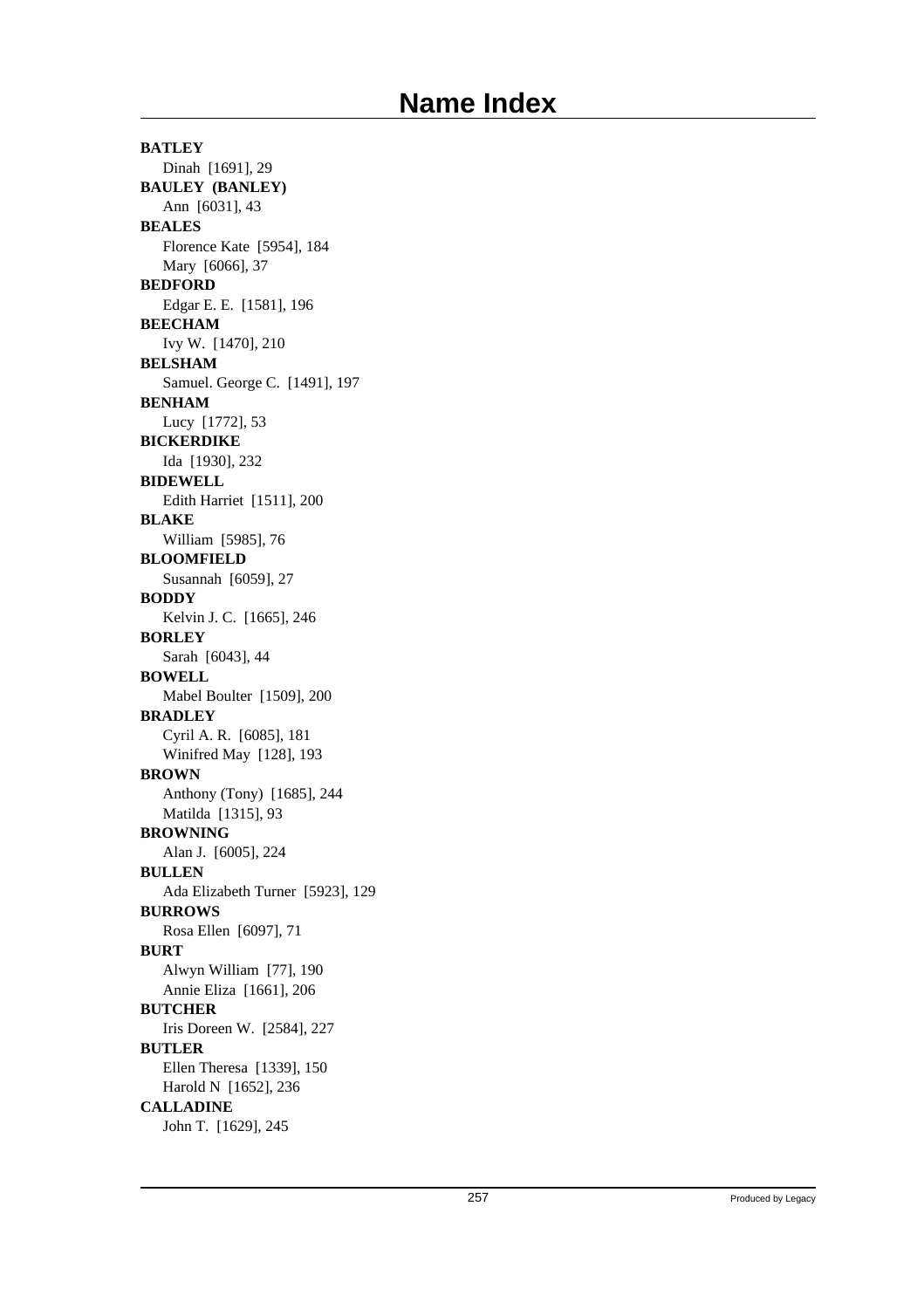**CANDLER** Heather Dawn [5947], 224 **CARPENTER** Jane [9331], 102 **CARRIE** Alexander Marshall [124], 134 **CARTER** Nathanial [1991], 14 Ross [63], 242 **CASSELLS** Mary Ann [1458], 93 **CATCHPOLE** Kate Susannah Alice [1553], 151 Sophia [2190], 45 **CAWSTON** Frances [1721], 48 **CHAPLIN** Herbert [5908], 76 **CHAPMAN** Harold C. [1615], 227 **CHAPPELL** Alfred [9353], 163 **CLARK** George [1567], 142 **CLARKE** Shelia B. [5874], 182 **CLAYSON** Murray [78], 190 **COATES** Hannah Sarah [2025], 161 **COBB** Hettie ( Harriet) Maud [1630], 150 **COE** Ada Malinda [1510], 200 **COLEBY** Flo [5929], 128 **CONNOR** Garry Philip [66], 242 **COOKE (TBC)** Charles [1734], 22 **COOMBS** Henry J. [1605], 229 **COOPER** Dennis B. [6029], 188 Diane G. [5870], 182 George A. [6002], 186 Olive R. [6003], 187 **COPPING** Harriet [1888], 50 **CORNWALL** Heather Ann [65], 242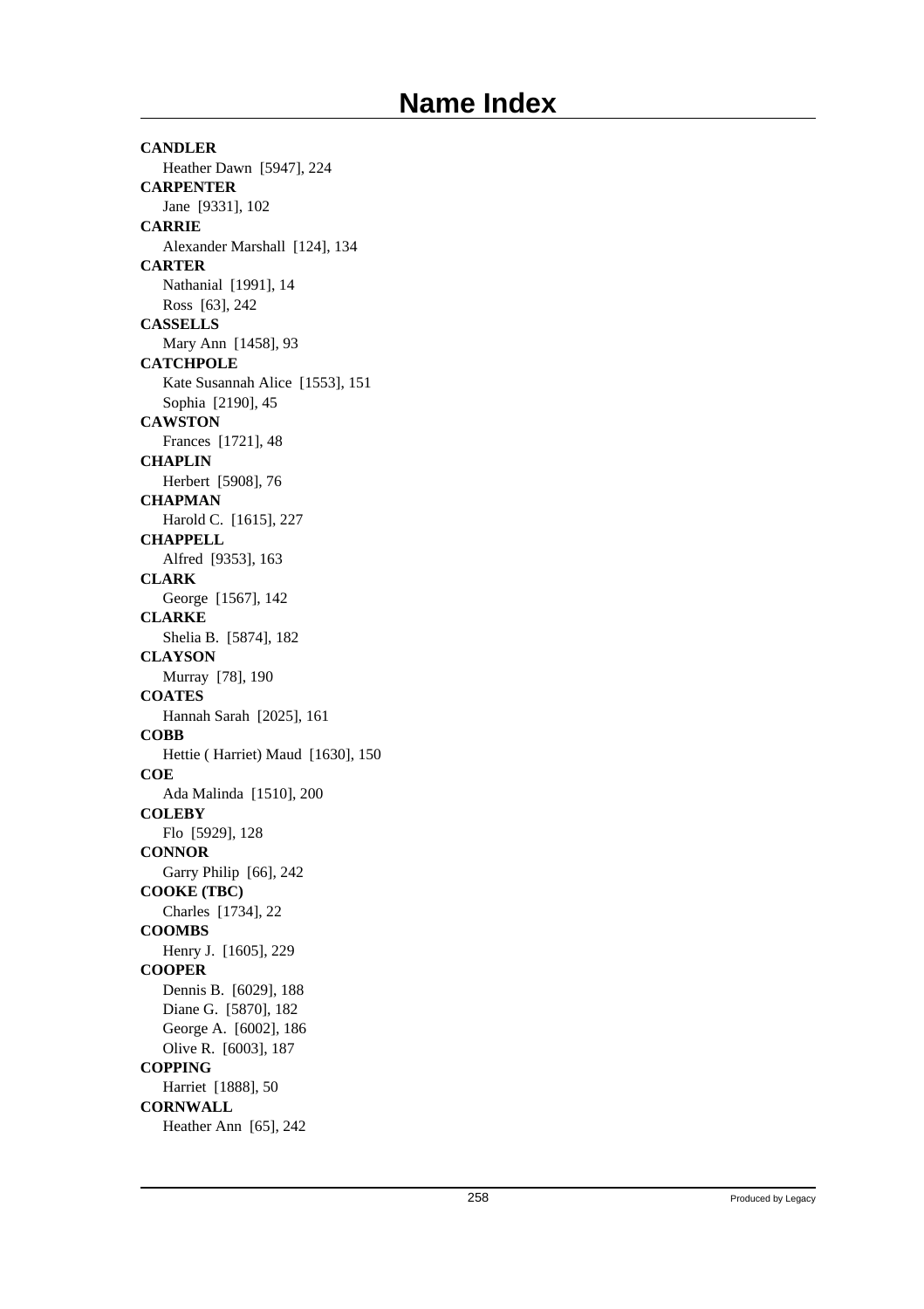**COX** Beryl E. [1651], 236 **CRAWFORD** Bruce [170], 193 **CROCKER** Iris Lorna Elizabeth [130], 191 **CRUZ ORTIS** Luz Marina [11], 244 **CUDBARD** Hannah [41], 44 **CULLUM** Eliza [1464], 146 **DABBS** John Frank [5984], 76 **DADE** Ann [2033], 231 **DAVENPORT** William H. [2611], 211 **DAVEY** Sarah Ann [1906], 101 **DAVIS** Bessis Isabell [93], 191 **DAY** Alice M. [5879], 124 June Mary [7], 244 Margaret Ann [10], 244 Norman [1727], 244 **DEARING** Clifford Walter [2083], 162 **DEBENHAM** Jesse E. [1668], 205 **DELL** Amie [2008], 249 **DITTE** Edmund Walter [2201], 237 **DOCKERILL** Thomas [1445], 90 **DODD** James [1614], 227 **DOWDY** Mary [1965], 235 **DRURY** Ada Ellen [1778], 149 **DUNNINGHAM** Constance Irene [5935], 185 **DUTHIE** George Stephen [184], 188 **DYER** Jonothan Luke [62], 226, 242 Roger Gilbert [57], 226 Sarah Elizabeth [60], 226, 242 Timothy Mark [59], 226, 242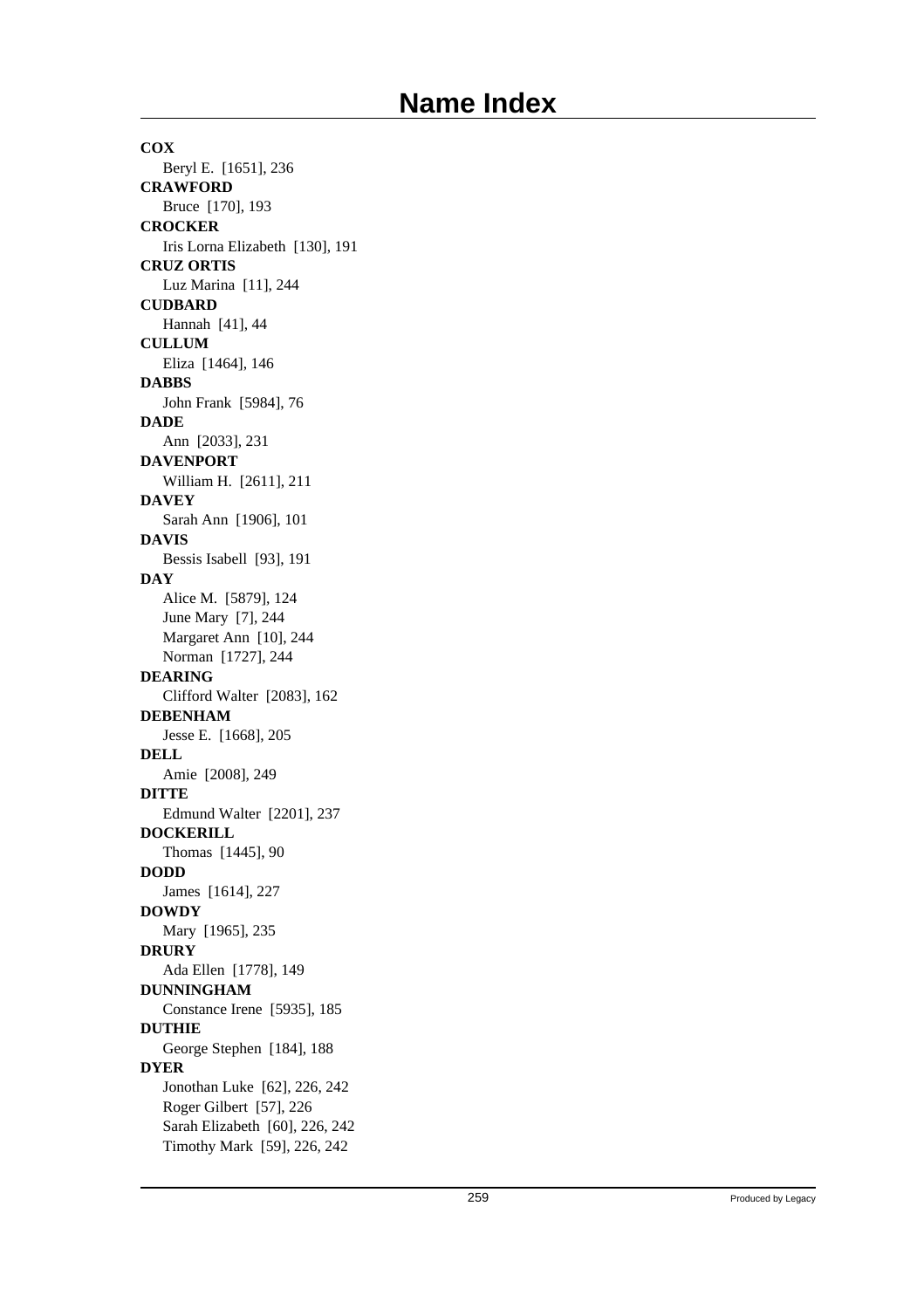**EGGETT** Kenneth C. [9350], 238 **ELLIOTT** Martha [1918], 91 **ELLIS** Bertie [1512], 201 James [50], 85 Mary [1455], 234 **ENGLISH** Jason [2593], 22 Mary [1700], 22 **ETHERINGTON** Irene Muriel [1716], 244 **FARQUHAR** David [1968], 237, 246 Ramsey [1970], 236 **FELTHOUSE** Ann (Annie) [9327], 104 **FILBY** Lily Maud [1594], 204 **FINCH** William James [1508], 199 **FISK** Ann Maria Angelina [1494], 144 **FLAXMER** Michael C [2035], 231 **FLETCHER** Peggy D. F. [1570], 229 **FLINT** Bernadette [8], 244 **FLORY** Mary [1728], 31 **FOLKARD** Ernest J [1516], 152 **FONG** Avenal Essie [163], 191 **FORD** Gladys Eliza [6026], 131 **FOWERAKER** Violet Maud [162], 193 **FOWLE** Lilah Elizabeth [1667], 205 **FRANCIS** Alice Maria [6080], 123 **FRY** Esther [5986], 77 **GALE** Ralph [19], 135 **GAMESTER** Ida Alice [1528], 203 Martha A. [1524], 203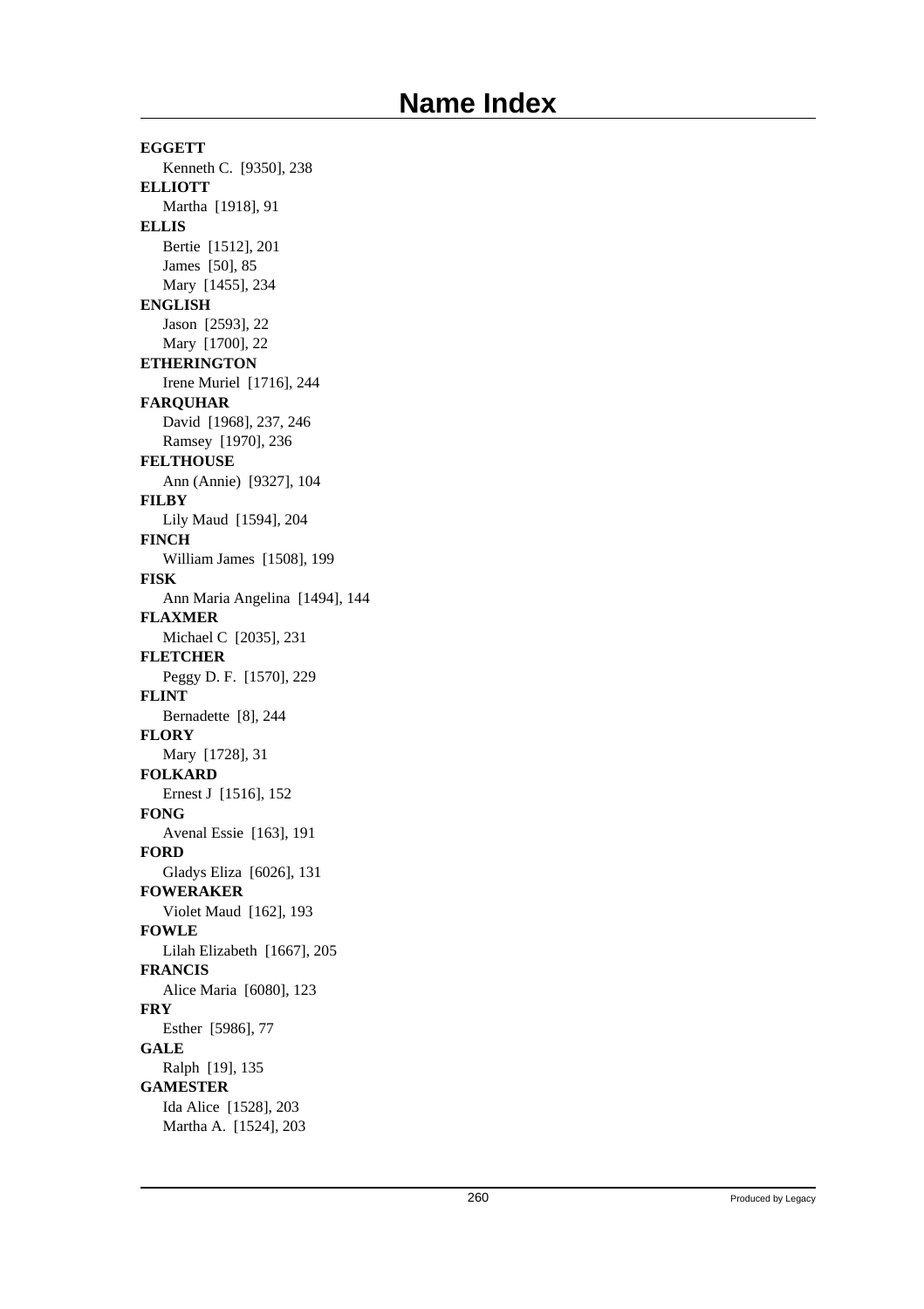**GEORGE** Christine Helen [55], 226, 242 Elizabeth Ruth [45], 226, 242 Keren Marie [56], 226, 242 Raymond Frederick [33], 226 **GIBBONS** George H. [1566], 195 **GIBBS** Florence E. [5955], 184 **GLEN** Mary Francis [82], 83 **GODFREY** George Percival [125], 193 **GOGLER** Olive Emily [133], 136 **GOODERHAM** Millicent [1514], 201 **GOODWYN** Elizabeth [5966], 126 **GOODY** Irene M. [5999], 186 **GOULD** Susan Elizabeth [69], 242 **GRAY** Sidney Charles [1548], 153 **GREENLEY** Shirley Elizabeth [1622], 234 **HALL** Albert [1534], 204 Clifford H. [1715], 243 **HAMMOND** Anthonine [5825], 28 **HANNER** Chamondley B. [1577], 208 **HARA** Jessie [1619], 233 **HARDCASTLE** Hilary [1623], 233 **HARDING** Annie [6006], 130 Charles [2028], 158 **HARRISON** Eirene Mary [1784], 227 **HARRISS** Grace Marjorie E. [5863], 125 **HARTLEY** Sarah Hannah [89], 86 **HARVEY** Harriet [6079], 69 John [1689], 149 Oscar [1578], 152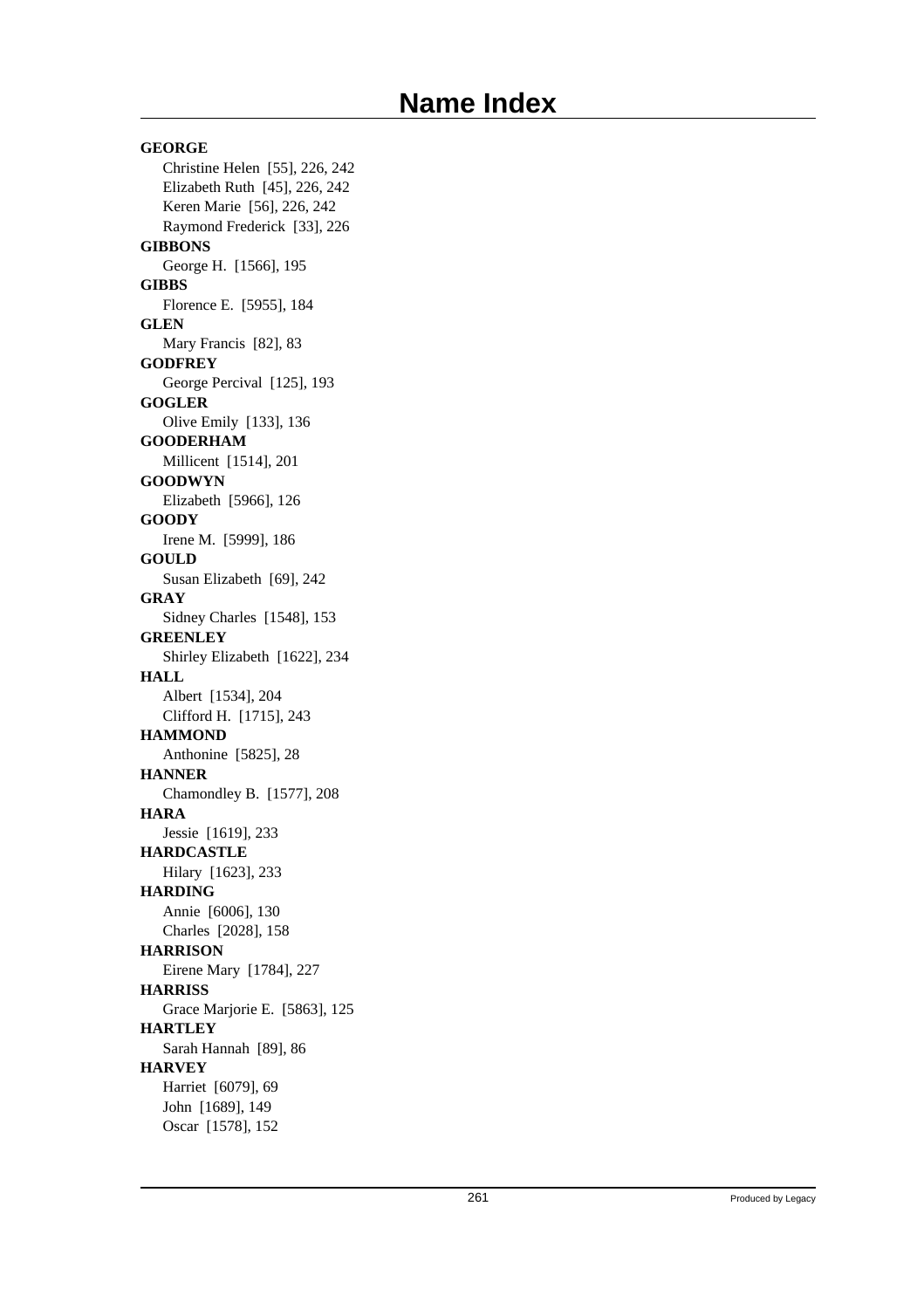**HAYWARD** John Edward [6040], 80 **HAZELDINE** Janet [6024], 225 **HEAD** Sophia Elizabeth [1313], 89 **HECKER** Robert B. [171], 133 **HEINJUS** Beryl Lilian [79], 190 **HERBERT** Kate [1472], 142 **HEWETT** Leonard R. P. [1300], 229 **HIGGS** Hilda Grace [2056], 212 **HILLIER** Margaret R. [2080], 237 **HINDS** Reginald J. [6001], 186 **HINES** Maurice A [2034], 231 **HINSBY** Ann [6089], 67 **HOLDAWAY** Harriet [1895], 99 **HOLDING** Katriona Marie [1677], 246 **HOLLAND** Alice Jane [5845], 72 **HOLMES** Edna [5855], 125 **HOLT** Ada Mary [1585], 147 **HOOK** John Thomas [134], 138 **HOPKINS** Roy S. [1684], 244 **HORNBY** George [5842], 73 **HOUNSLOW** Linda [129], 194 **HOUSMAN** Elizabeth [1896], 148 **HOUSTON** Robert [1583], 94 **HOWES** Susannah [1905], 100 **HOWIE** Margaret [9317], 48 **HUBBARD (TBC)** George [1725], 30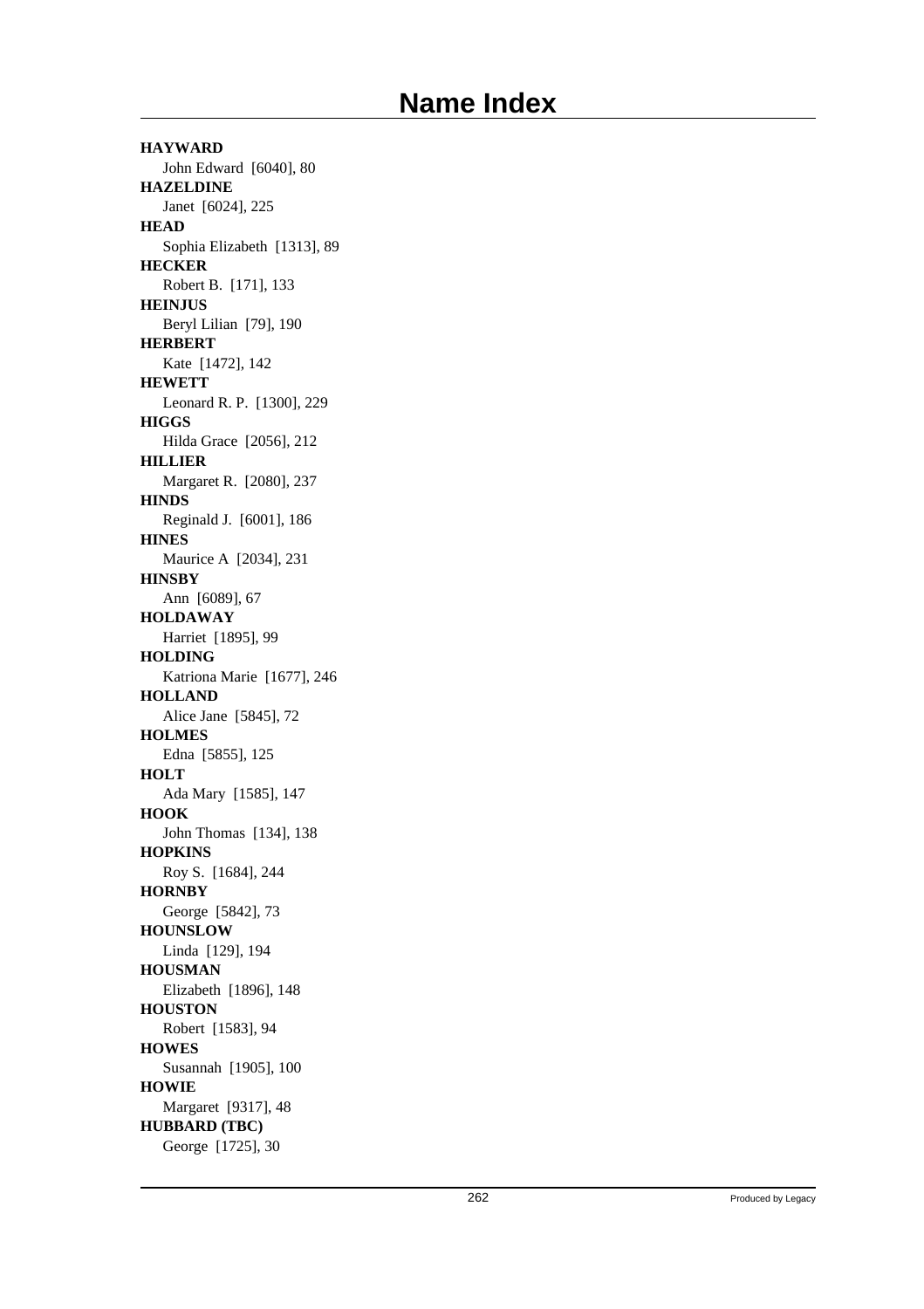**HUDSON** Frances (Fanny) [1940], 46 John [2044], 18 **HUGGINS** Sybil R. [1606], 205 **HULKES** Reginald [5927], 186 **HUNT** Betty Ann [5920], 129 Edwin Heather [135], 138 **HUXTABLE** Linda M [2040], 231 **INGRAM** William Wilkins [23], 135 **JACKAMAN** Elizabeth Anna [1564], 140 **JAKEMAN** James W. [1513], 202 **JAMES** Henry Carne [136], 139 **JESSUP** Audrey Gladys [137], 137 Robert James [1457], 155 William [90], 83 **JOHNSON** Anthony K. [5872], 224 **JONES** Charlie [13876], 253 Joey Frederick [10204], 253, 255 **KANE** Sylvia Monica [1318], 212 **KAYSER** Tony J. [9349], 247 **KEEN** Thomasin [13], 9 **KEMMETT** William [5891], 223 **KERBY** William [5885], 181 **KILLEY** Emily Agnes [2598], 212 **KIRBY** Allick George [6039], 79 **LAMBERT** Mary Ann [1518], 147 **LARWOOD** Annie [6100], 71 **LAST** Shirley C. [1960], 242 **LAUGHLIN** Walter [6042], 80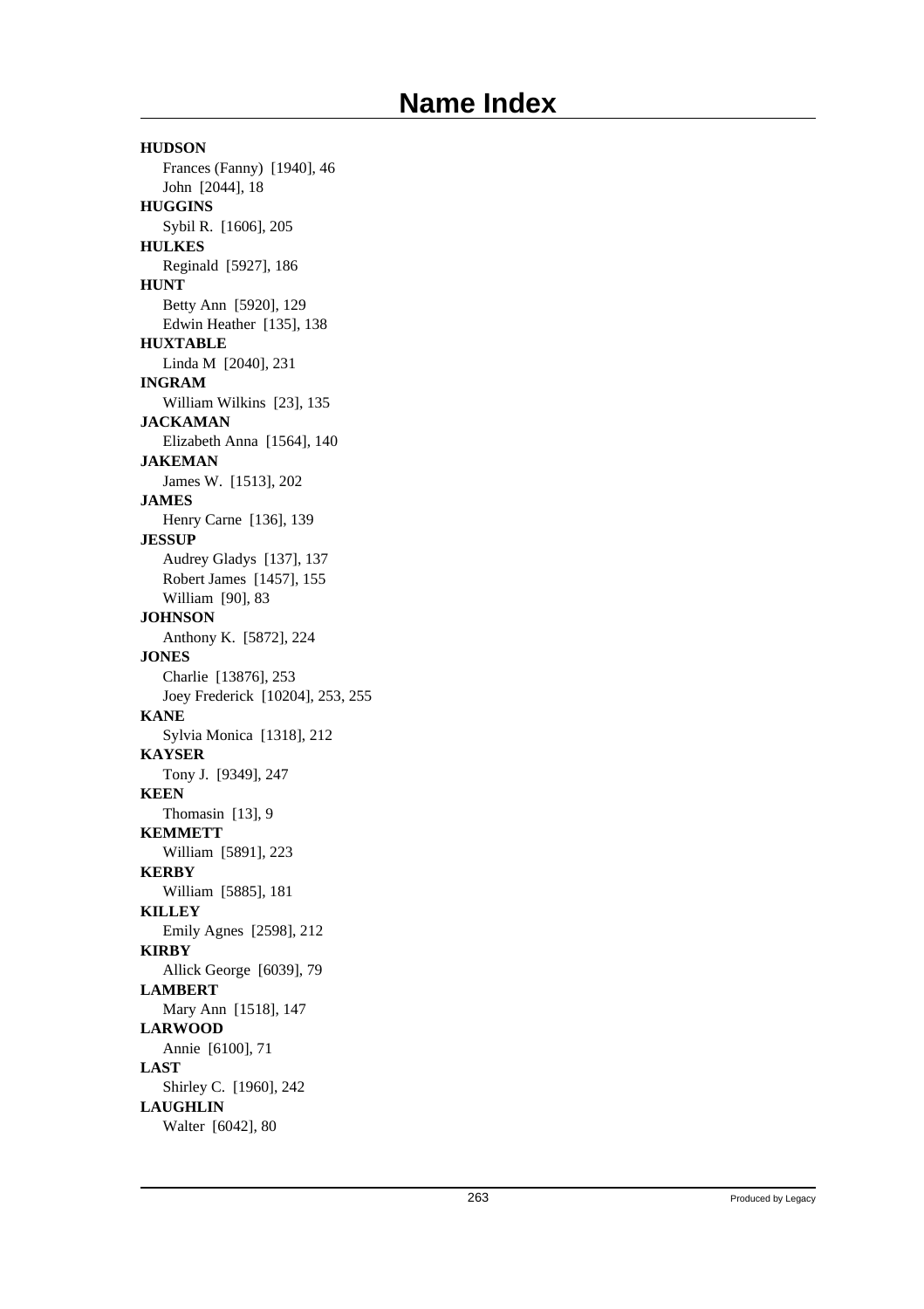**LEE** Leslie J. [1549], 237 **LEWIS** William James [5844], 73 **LEY** Eleanor [121], 134 **LING** James [9316], 100 **LOCK** Alfred Dibbins [1584], 154 **LORD** Stephen K. [5869], 182 **LUFF** Larissa M. [5949], 241 **LUSH** Sonya Louise [68], 242 **MAEERS** Edwin S [1492], 198 **MANAMLY** Alice Jane [139], 188 **MANN** Leslie O. [5884], 181 **MARHER** Andrew [42], 242 **MARSHALL** Lionel E. [2053], 238 **MARTIN** Maud Esther [1485], 153 **MASHFORD** Norma Rae [153], 225 **MASSINGHAM** Dennis R. [1641], 235 **MCBRATNEY** John [9351], 238 **MCCLURE** Andrea D. [2590], 245 **MCCONOCHIE** James [1713], 233 **MEDDICK** Gladys C. [5886], 181 **MILES** Eileen [6016], 187 **MOORE** Frederick Edwin [10852], 70 **MORGAN** Bertha Ellen [72], 135 Ethel Maud [29], 135 Minnie Louise [70], 134 **MOSS** Maria [5899], 40 **MOUTELL** Bertha I. [2581], 227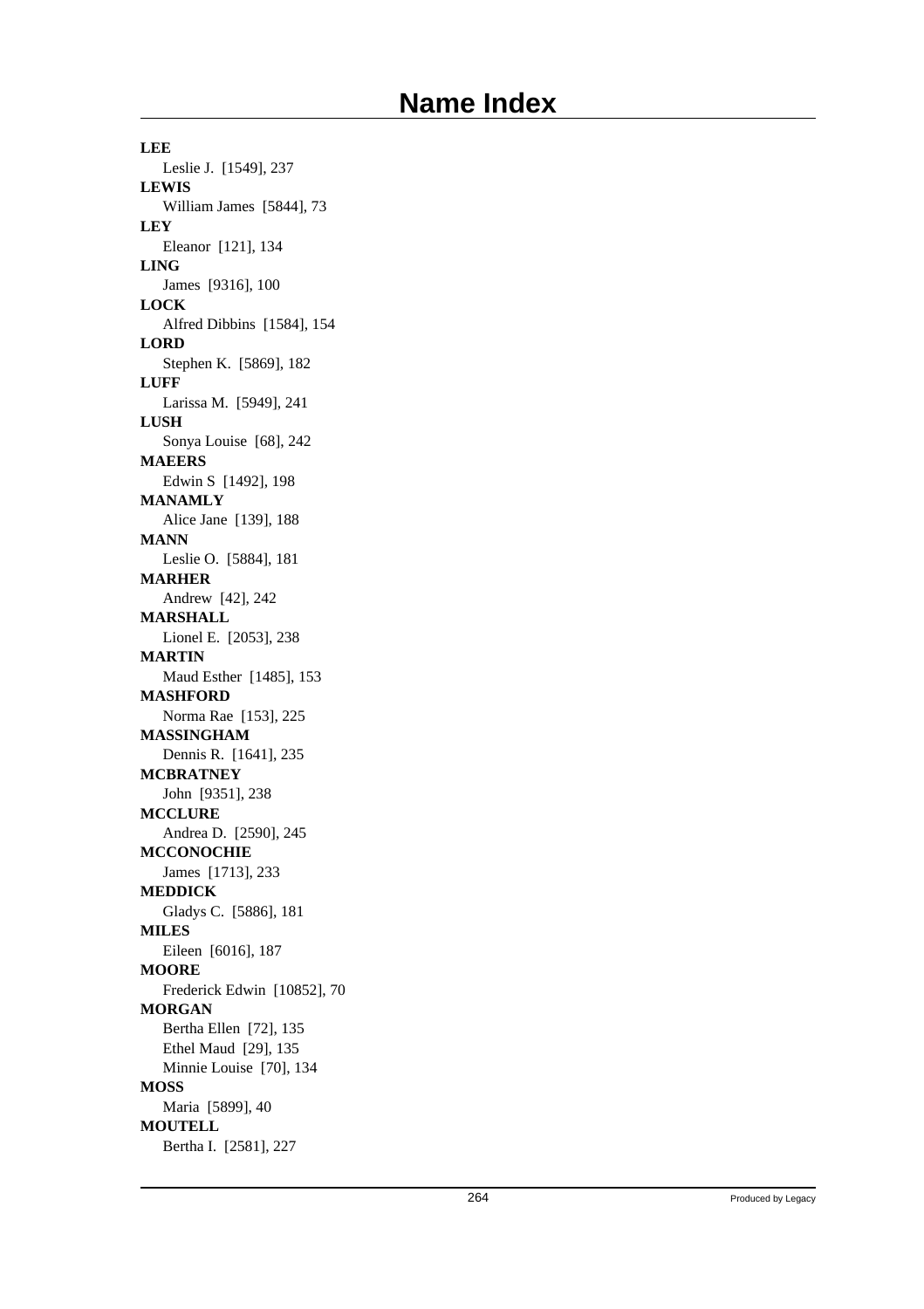**MUGRIDGE** Harold [6000], 186 **MULLIS** Vera Olive Beatrice [179], 193 **NAPIER** Elizabeth A. [6015], 187 **NEVARD** Emma [1875], 98 **NEVILLE** Wendy E. [2586], 246 **NORRIS** Mabel [92], 133 **NORTH** Alice Winifred [1643], 235 **NUNN** Judith [1736], 21 **OAKLEY** Harry A [1576], 209 **O'KEEFE** Alphonsus Patrick [173], 137 **OLDFIELD** Albert Edward [1928], 232 Sheila [1590], 232 **OLIVER** Eva Victoria [169], 193 **PADDICK** Florence Ella [187], 139 **PAGE** Ollie Holden [74], 189 Winifred Frances [17], 190 **PALLANT** William James [1453], 90 **PALMER** Arthur Alfred [1569], 145 Jennifer E. [5952], 224 **PARKER** Lucy [6064], 39 **PEARCE** Christine M. [2029], 230 George W. [1608], 230 **PEARSON** Edith May [5930], 129 **PENNINGTON** Henry Crowther [91], 133 **PIPER** Kenneth John [1617], 228 **PLATTEN** Selina V. [9341], 213 **POLLEY** Miriam [5970], 42 **POPHAM** William A. F. [9352], 238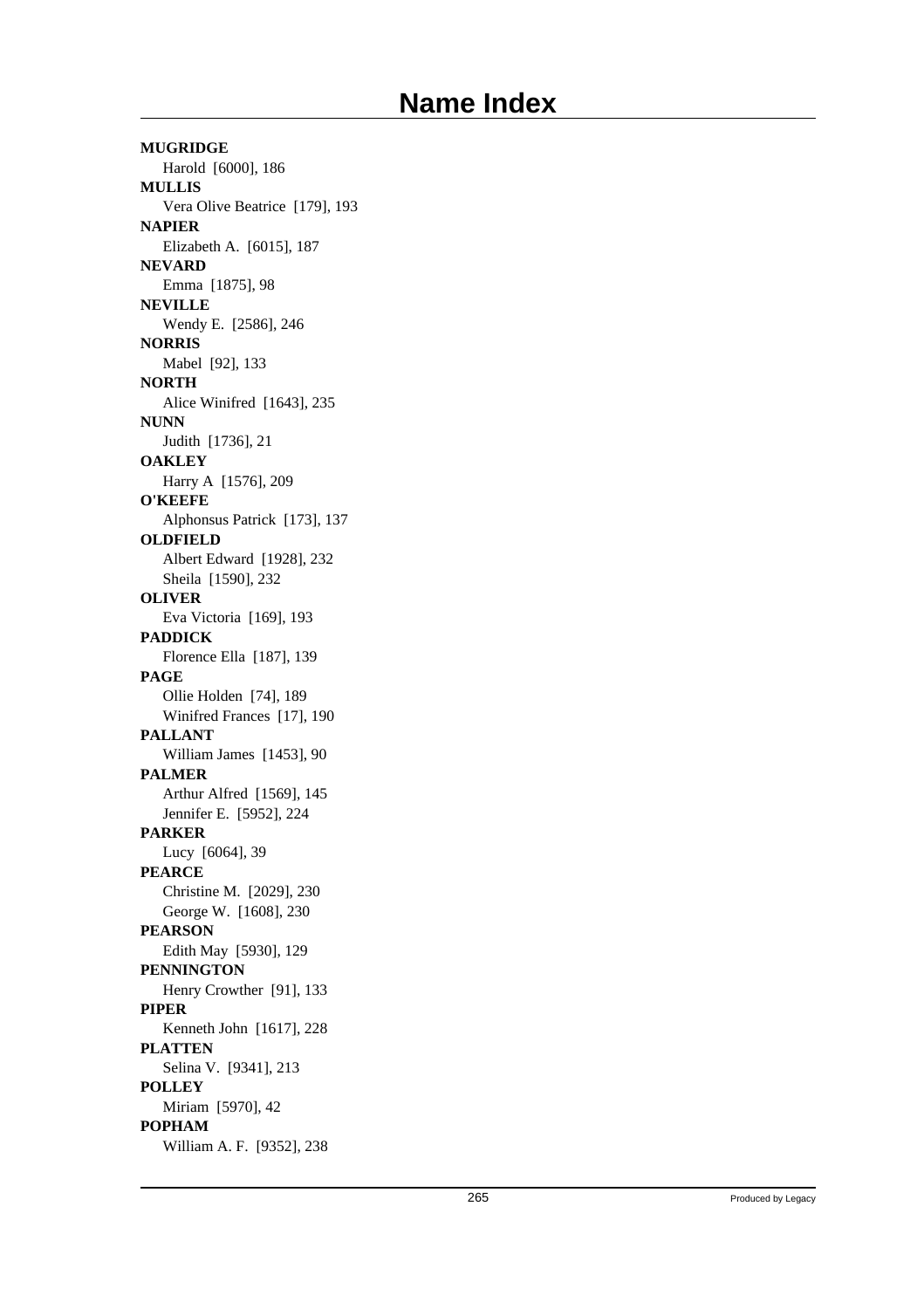**POTTER** Amy Elizabeth [1484], 151 Harold [5964], 183 **PRESLAND** George T. [2082], 235 **RAINBIRD** Frances [6065], 38 **RAINEBERD** Richard [1332], 5 **RAMSEY** Arthur John Sheldrake [1926], 156 **RANSOME** James M. [6084], 181 **READ** George William [9338], 164 **REAMER** John A [1658], 209 **REDDITT** Craig [2007], 253, 255 Ryan [2006], 253 **REED** Coral L. [5860], 182 **RICE** Bernard J [2200], 237 **RICHES** Lucy [1696], 30 **RODDEN** Elizabeth [2043], 209 **ROGERS** Lewis [6086], 69 **ROLTON** Robert Glenn [67], 242 **ROOK** Frances [1901], 159 **ROSE** Aaron [1776], 53 **ROSIER** Martha [5909], 74 **ROW** Rosina Jane [161], 132 **RUFFELL** Ellen Elizabeth [1958], 228 **RUTH** Clifton Thomas Edgecombe [76], 189 **RYAN** Agnes Theresa May [194], 137 **SAGE** Maud Lily [6047], 132 **SAWYER** Daniel [1871], 95 **SEAMAN** (No Given Name) [1752], 13, 17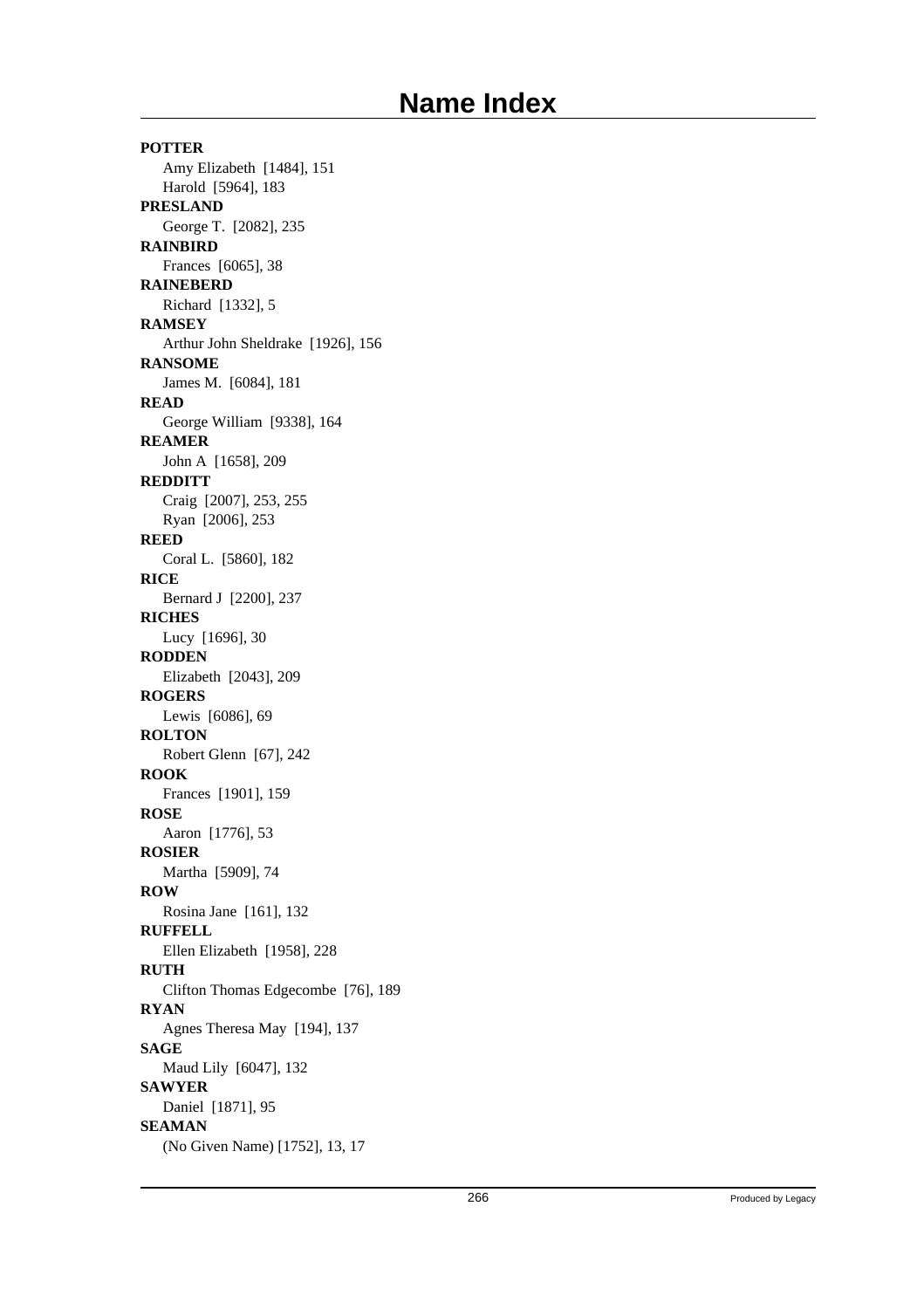Ada [5978], 42, 78 Ada Emma [1899], 99, 159 Ada R. [5924], 129, 185 Adrian Paul [1681], 246, 249 Agnes Eliza [9333], 102, 162 Agnes Jane [189], 82, 132 Agnes Rosina [182], 132, 188 Alan George [5867], 125, 182 Albert Edward [5990], 78, 131 Albert Francis [1902], 159, 212 Albert James [1897], 99, 158 Albert Robert P. [5895], 223, 241 Alfred [6076], 69, 123 Alfred Eric [1340], 92, 151 Alfred Frederick [1908], 101, 160 Alfred J. [1543], 197, 227 Alfred Jack [5921], 130, 186 Alfred James [5850], 72, 125 Alfred S. [1601], 206, 233 Alice [1744], 21, 27 Alice [5904], 41, 75 Alice Mary [144], 189, 225 Alice Maud [110], 87, 138 Alice May [1482], 143, 198 Alice Whiting [1746], 21, 27 Alice Zeta [174], 138, 193 Alwen Thomas [85], 83, 133 Andrea [1671], 232, 243 Andrew D. [1663], 234, 245 Andrew James [2030], 231, 243 Andrew Peter [84], 83, 133 Andrew R. [5857], 125, 183 Ann [1707], 22, 30 Ann [1731], 17, 23 Ann [6038], 43, 79 Ann Frances [1314], 94, 155 Ann Maria [5911], 74, 126 Anna [5973], 42, 76 Anne [1973], 5, 9 Annie [6094], 39, 71 Annie Florence [156], 137, 193 Anthonina [6034], 43, 80 Anthony D. [1571], 230, 242 Anthony M. [1662], 233, 244 Arthur [1487], 93, 155 Arthur [5981], 42, 78 Arthur [5983], 42, 78 Arthur [6037], 43, 80 Arthur Albert [5912], 74, 126 Arthur David [1540], 196, 227 Arthur E. [1636], 208, 235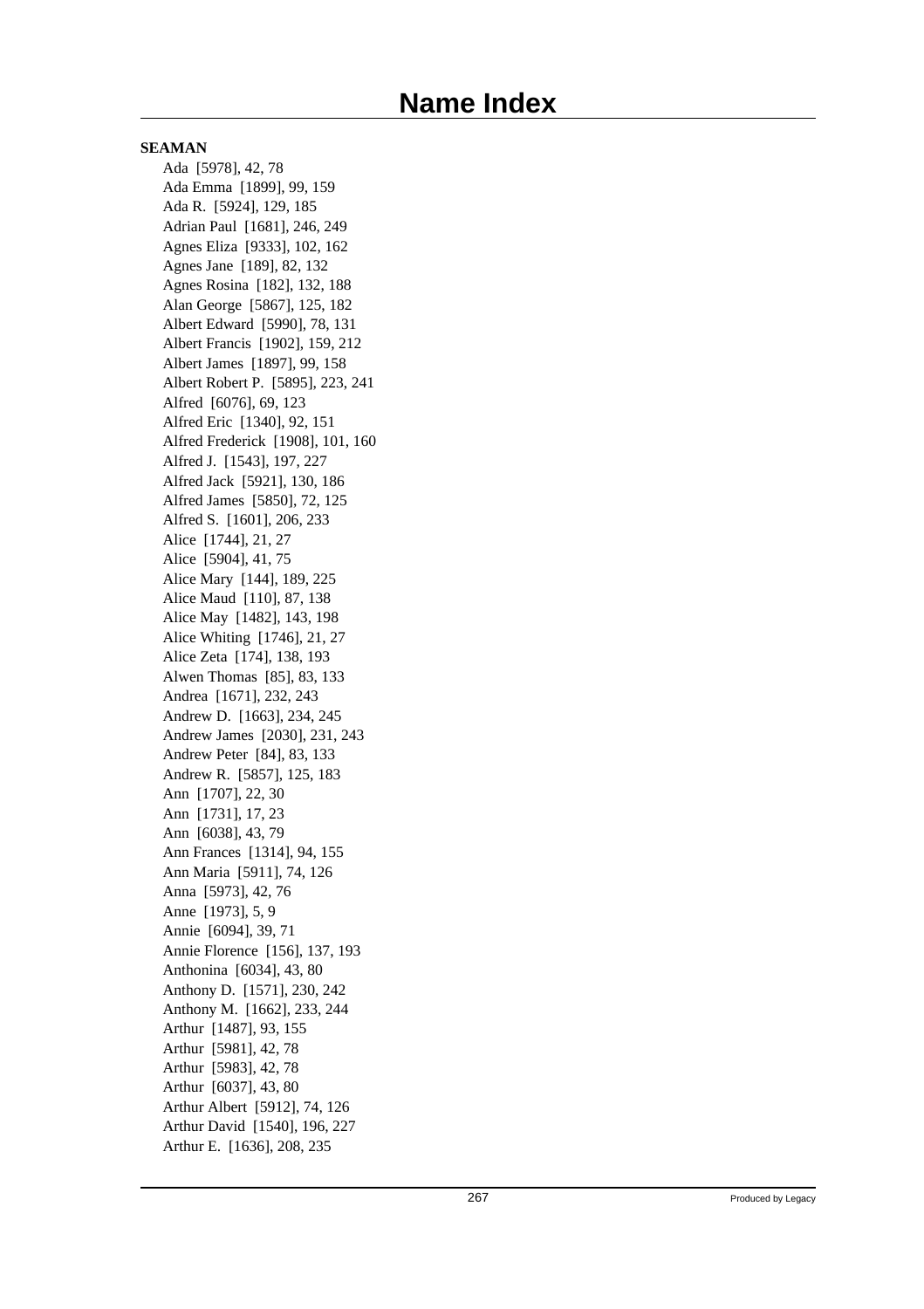Arthur Edward [1335], 92, 150 Arthur George S. (Sharp) [1311], 206, 232 Arthur Isaac [5960], 127, 183 Arthur James [104], 86, 137 Arthur Leslie [3089], 202, 229 Arthur Spencer David [1520], 146, 202 Arthur Walter [1519], 147, 206 Aubrey R. [5880], 124, 181 Audrey C. [1688], 207, 234 Barbara N. [6007], 130, 187 Barry James [6018], 187, 224 Basil Roland W. [1612], 201, 229 Beatrice Jane [105], 86, 137 Benjamin [1710], 23, 31 Benjamin [1769], 31, 51 Benjamin [7538], 50, 97 Benjamin [7539], 51, 98 Benjamin James A. R. [5859], 183, 224 Bertie [5918], 75, 129 Beryl [5996], 130, 186 Beryl E. [5882], 124, 181 Beryl Eileen [155], 140, 194 Bessie [1919], 157, 211 Beverly A. [9347], 238, 247 Brenda Minnie [147], 136, 192 Brian A. W. [5946], 184, 224 Bruce Malvern [149], 137, 192 Carol M. [1626], 234, 245 Caroline [2160], 47, 90 Cecil Frank [107], 86, 138 Cecil Victor [152], 140, 193 Cecilia J. [1515], 201, 229 Charles [1302], 88, 143 Charles [1474], 143, 196 Charles [1587], 146, 204 Charles H. [1495], 206, 233 Charlie (Charles) [1884], 97, 157 Charlie David [1557], 141, 194 Charlotte [1462], 93, 154 Charlotte [1708], 22, 30 Charlotte Matilda [1560], 142, 195 Charlotte Rebecca [5861], 183, 224 Chloe Lauren [2592], 245, 249 Christina Jane [158], 85, 136 Christopher G. [1673], 232, 244 Christopher Nathaniel [5950], 241, 249 Claire Louise [3], 249, 253 Clara [1475], 143, 197 Clara [5974], 42, 77 Clarence [109], 87, 138 Colin H. [2055], 213, 238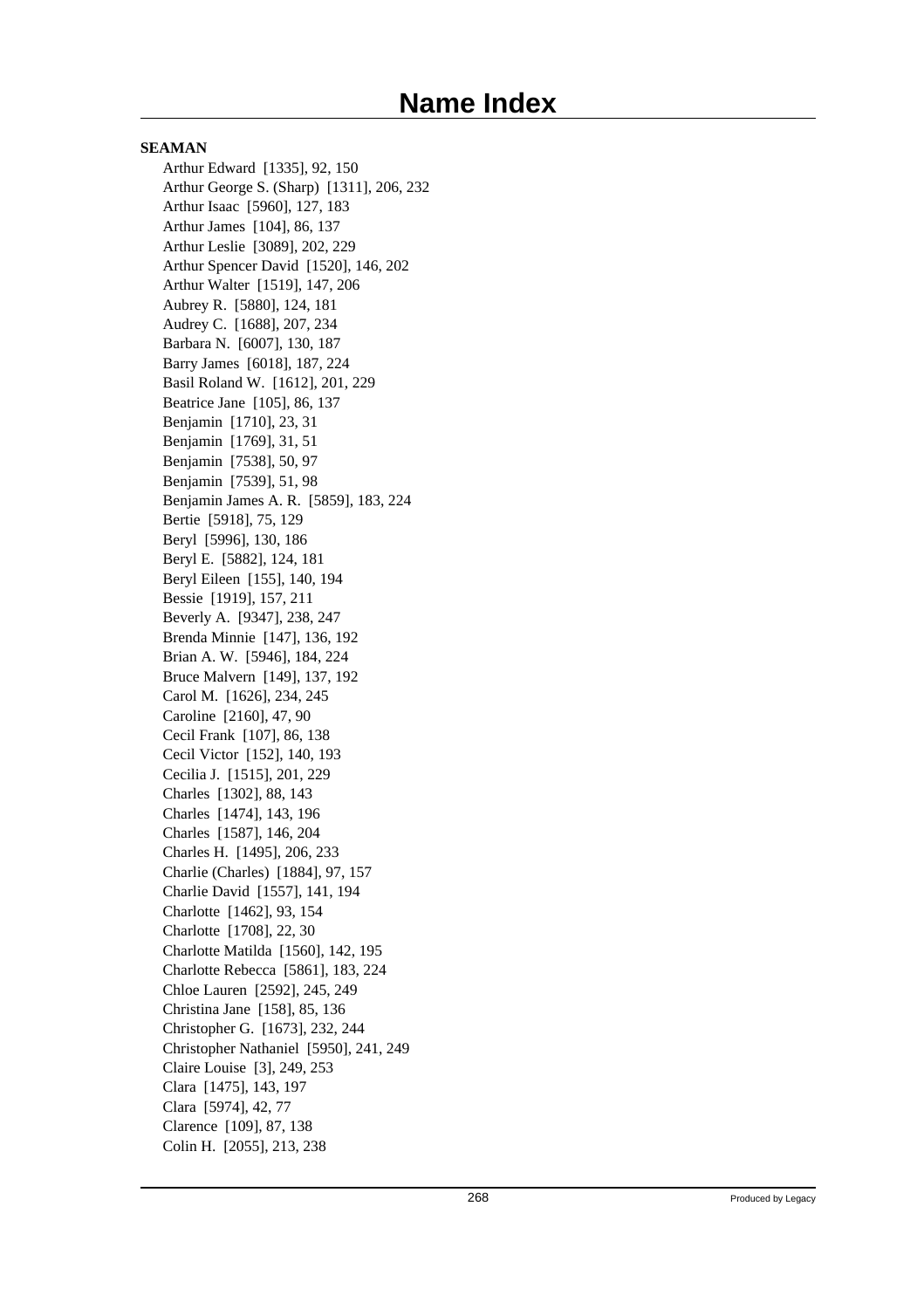Constance Thelma [165], 133, 188 Coralie May [150], 137, 193 Cyril [1782], 153, 210 Cyril Albert [6013], 131, 187 Cyril Claude [1783], 197, 227 Cyril James Nixon [101], 86, 136 Daisy [5991], 78, 131 Daisy Annie [1504], 145, 201 Danica Sophie [2591], 245, 249 Daniel [2588], 236, 246 Daniel Sebastien [5862], 183, 224 David [10849], 28, 38 David [1301], 88, 142 David [1867], 51, 97 David [2138], 47, 92 David [2609], 50, 95 David [48], 45, 83 David A. [1466], 154, 210 David Enoch [1308], 89, 145 David Ernest [143], 137, 193 David George [18], 190, 225 David Glenvil [6019], 187, 224 David James [1682], 246, 249 David P. S. [1529], 203, 229 David Peter [1502], 144, 201 David W. [1603], 204, 231 Dawn Hazel [2589], 236, 246 Deborah [6056], 22, 28 Denis Reuben [5944], 128, 184 Dennis [1476], 206, 234 Dennis William [5865], 125, 182 Derek John [1959], 228, 242 Desmond Victor [1538], 201, 229 Dinah [1692], 29, 46 Dinah [1770], 32, 53 Dinah [2172], 47, 90 Dinah [9321], 52, 103 Dinah (Diana) Caroline [1306], 89, 147 Donald Henry [166], 188, 225 Dora Frances [1592], 146, 205 Doreen Joan [1545], 197, 228 Doreen S. [2027], 210, 237 Dorethy [1321], 6, 10 Doris Emily [5959], 127, 183 Doris I. [1595], 204, 230 Doris M. [1655], 151, 208 Doris M. [1780], 149, 207 Doris M. [6099], 71, 123 Dorothy [1486], 207, 234 Dorothy Beryl [1634], 208, 235 Dorothy Deborah [1916], 102, 162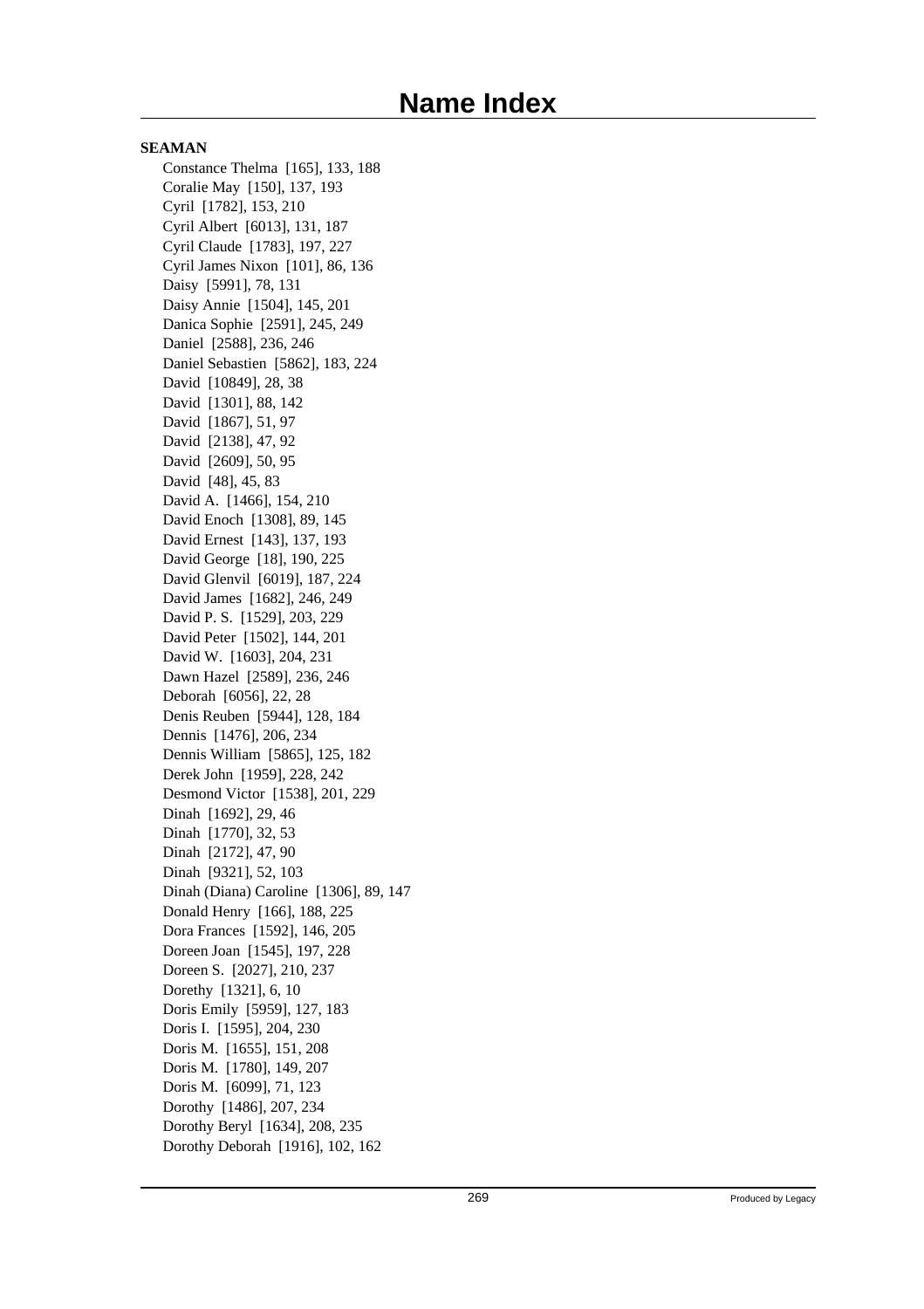**SEAMAN** Dorothy E G [2054], 213, 238 Druscilla [21], 84, 135 Edith [111], 87, 139 Edith [1880], 96, 156 Edith [1920], 157, 211 Edith Ester [27], 85, 135 Edith Maud [5852], 72, 126 Edmund John [99], 82, 132 Edna Louise [20], 134, 189 Edward [1334], 2, 6 Edward [1611], 206, 233 Edward [1761], 10, 13 Edward [1980], 6, 9 Edward P. [5998], 130, 187 Edwin Frank [118], 135, 191 Edwin John [16], 134, 189 Effie Elizabeth [1966], 92, 152 Eileen L. [2579], 200, 228 Eleanor Harriet [6082], 123, 181 Eli Semmens [28], 85, 135 Elijah [13444], 88, 140 Elijah [13642], 88, 140 Elijah [13643], 88, 140 Elijah [1478], 143, 197 Elijah [1869], 50, 97 Elijah [1951], 47, 87 Elijah [2191], 29, 45 Elijah [9319], 48, 94 Elijah George William Courtney [2189], 45, 87 Elise [1781], 153, 210 Elisha [1929], 29, 46 Elisha [54], 45, 86 Elisha Francis [1460], 93, 153 Eliza [46], 45, 82 Eliza [9323], 52, 103 Eliza Ann [1459], 93, 153 Eliza Ellen [175], 84, 134 Elizabeth [1408], 2, 5 Elizabeth [1711], 23, 32 Elizabeth [1730], 17, 23 Elizabeth [1748], 14, 18 Elizabeth [1857], 31, 49 Elizabeth [1911], 101, 161 Elizabeth [2041], 209, 237 Elizabeth [5835], 40, 72 Elizabeth [5971], 42, 76 Elizabeth [6057], 22, 28 Elizabeth [6058], 22, 28 Elizabeth Harriet [2607], 98, 157 Elizabeth Jane [5849], 72, 125 Elizabeth Lydia [1307], 89, 145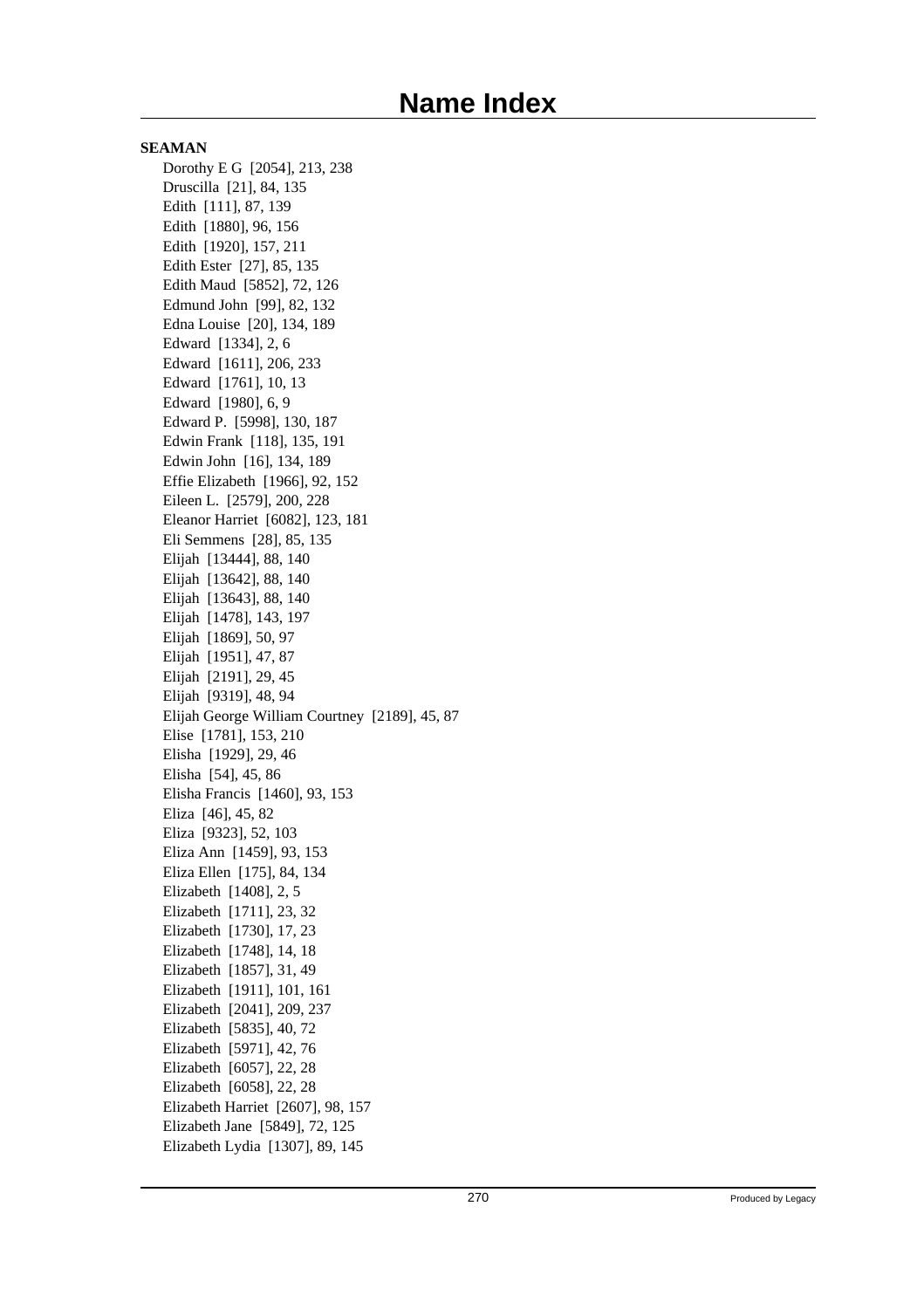**SEAMAN** Elizabeth Mary [95], 82, 132 Ellen [1452], 88, 141 Ellen [5976], 42, 77 Ellen [6032], 43, 79 Ellen [6073], 37, 68 Ellen Eva [190], 82, 133 Ellen Sarah [11475], 153, 209 Elsie M. [1657], 151, 209 Elsie May [1915], 102, 162 Elsie Violet [1541], 196, 227 Elyzabeth [1972], 5, 9 Emily [2603], 98, 158 Emily [5916], 75, 128 Emily Jane [1450], 88, 142 Emily Jane [1461], 93, 153 Emily Jane [5900], 41, 74 Emma [1773], 53, 104 Emma [49], 45, 85 Emma Ann Beatrice [9336], 103, 164 Emma Martha [186], 84, 135 Enoch [2078], 47, 93 Eric Albert [5926], 129, 186 Eric George [1591], 146, 205 Eric Gilbert [1855], 143, 199 Eric R. [1604], 204, 231 Ernest George [106], 86, 137 Ernest James [1546], 197, 228 Ethel [1481], 143, 198 Ethel [6078], 69, 123 Ethel Amy [1575], 151, 208 Ethel C. [1917], 157, 210 Ethel Jane [1913], 102, 161 Ethel Maud [58], 83, 133 Eunice Dora [36], 136, 192 Eva [1488], 206, 232 Eva [1874], 148, 207 Eva B [1547], 198, 228 Eva E [1656], 151, 209 Eva May [115], 135, 191 Eveline Rebecca [87], 83, 133 Evelyn D. [1525], 203, 229 Evelyn Margaret [64], 134, 190 Fanny Ann [2605], 51, 100 Faye Louise P. [5898], 223, 241 Flora Ellen [98], 82, 132 Florence [1580], 206, 232 Florence [5837], 40, 73 Florence [5988], 78, 130 Florence Annie [9329], 104, 164 Florence Maud [1319], 91, 149 Frances [2203], 212, 237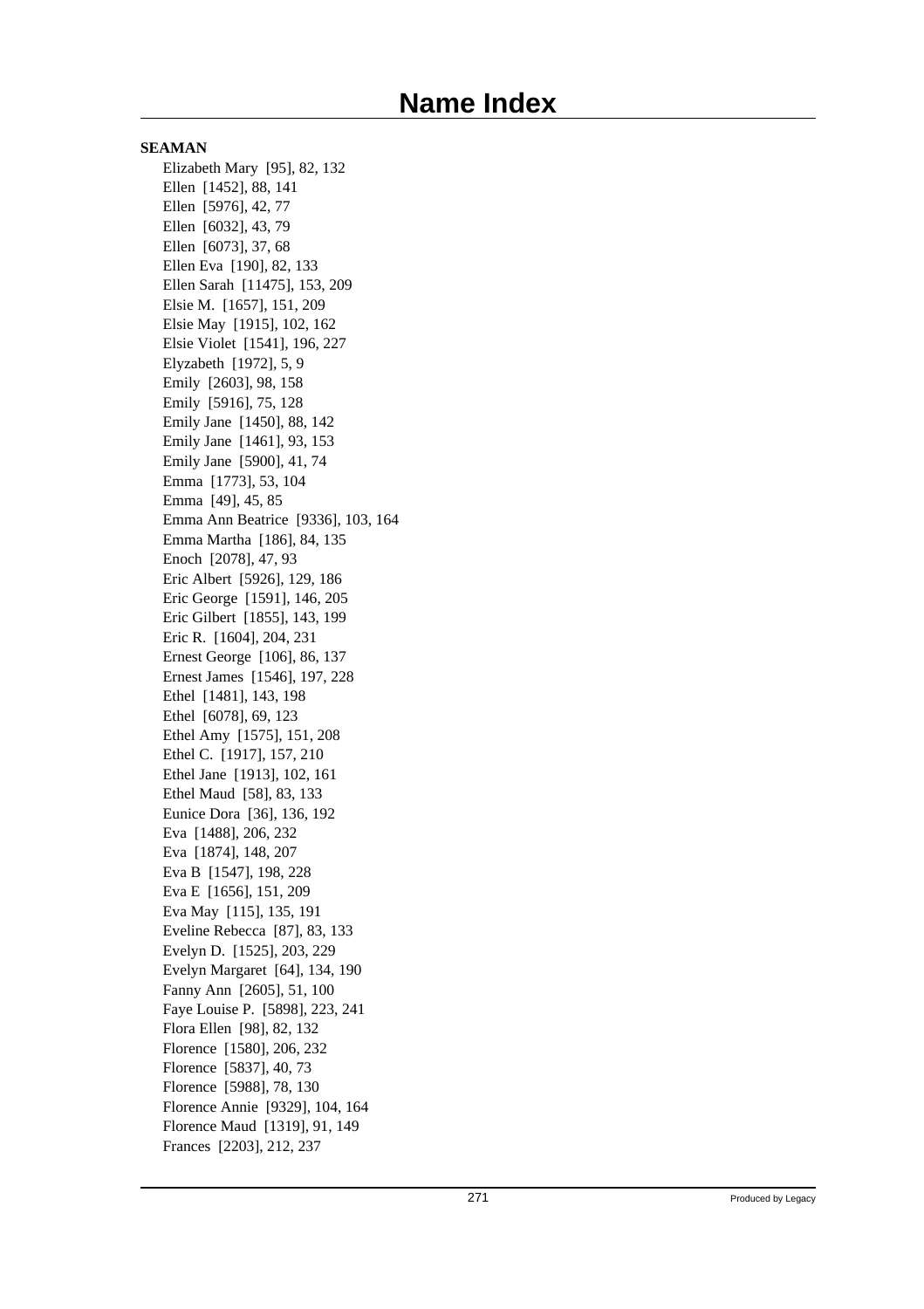Frances [5906], 41, 75 Frances Mary [10851], 38, 69 Francis [1739], 17, 21 Francis [1743], 21, 27 Francis [1757], 6, 9 Francis [1766], 9, 13 Francis Harold [88], 83, 133 Francis William A. [1469], 154, 210 Frank Henry [5919], 75, 129 Fred [6061], 38, 70 Frederick [1407], 206, 234 Frederick [1852], 91, 148 Frederick [1877], 98, 158 Frederick [6071], 37, 68 Frederick Albert [113], 87, 139 Frederick Arthur [1499], 144, 199 Frederick Ernest [1912], 101, 161 Frederick George [5992], 78, 131 Frederick Holland [5851], 72, 125 Frederick John [5994], 130, 186 Frederick Peter [6092], 39, 70 Frederick William [5977], 42, 77 Garfield Cecil [176], 138, 193 Gemma Annette [6022], 225, 241 Geoffrey [1639], 208, 236 George [1451], 88, 141 George [1479], 143, 198 George [1894], 51, 102 George [5829], 29, 41 George [5836], 40, 73 George [5972], 42, 76 George [6035], 43, 80 George [6060], 28, 37 George [6067], 37, 67 George [6069], 37, 67 George Arthur [5980], 42, 78 George Elijah [1555], 141, 194 George Walter [6077], 69, 123 George William [1505], 145, 201 George William [1909], 101, 160 George William [5915], 75, 128 Georgeanna (Georgiana) [6090], 38, 70 Georgina [1670], 232, 244 Georgina (Georgiana) [5839], 40, 73 Gertrude [1921], 157, 211 Gilbert Frederick [34], 136, 191 Gillian [142], 190, 226 Gladys [5997], 130, 186 Gladys Flossie [5931], 129, 185 Gladys M. [1542], 196, 227 Greta [1602], 204, 231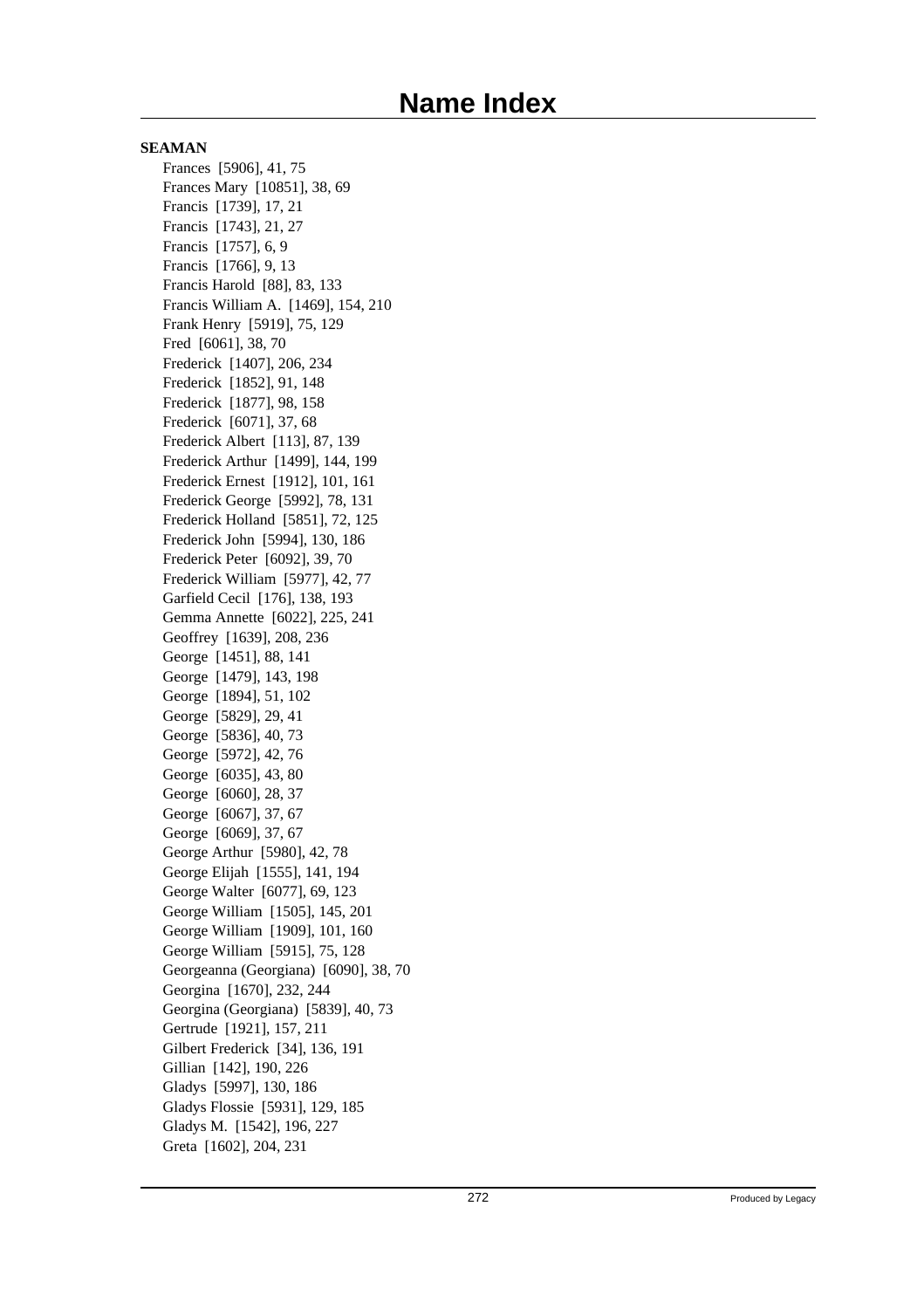**SEAMAN** Gwendoline M. [1687], 207, 235 Hannah [1861], 31, 49 Hannah [1992], 10, 14 Hannah Dawn [5951], 241, 249 Hannah Elizabeth [157], 84, 133 Harold George [31], 134, 189 Harriet [6070], 37, 67 Harriet Ethel [1561], 142, 195 Harriot [1338], 30, 48 Harry [1336], 206, 233 Harry [6093], 39, 71 Harry Ernest [1551], 91, 149 Hazel P. [6010], 131, 187 Heather C. D. [5883], 124, 182 Helen [5958], 127, 183 Helen Mary [131], 190, 226 Henry John [1910], 101, 161 Henry William [9335], 103, 163 Herbert [5979], 42, 78 Herbert Albert [1963], 145, 202 Herbert Peter [100], 86, 136 Hilda Larwood [6101], 72, 124 Hilda Madge [53], 134, 189 Hilda May [1507], 145, 202 Hugh Valentine [1588], 146, 204 Ian Wesley [22], 226, 242 Ida [1610], 145, 202 Isaac [5832], 29, 43 Isaac [5901], 41, 74 Isaac [5910], 74, 126 Ivan Rex [35], 136, 192 Ivy Doris Winifred [1573], 152, 209 Ivy J. [5925], 129, 186 Ivy Stella [114], 135, 191 Jack [6008], 130, 187 Jack Basil [1660], 199, 228 James [1729], 17, 23 James [1864], 31, 49 James [1870], 50, 97 James [1883], 97, 157 James [1889], 51, 98 James [1923], 157, 211 James [1993], 10, 14 James [5856], 125, 182 James [5913], 74, 127 James Henry [26], 84, 135 James Robert [9], 244, 249 James William [1767], 206, 232 Jane Ann [9332], 102, 162 Jannette [1664], 234, 246 Jean E. [1536], 201, 229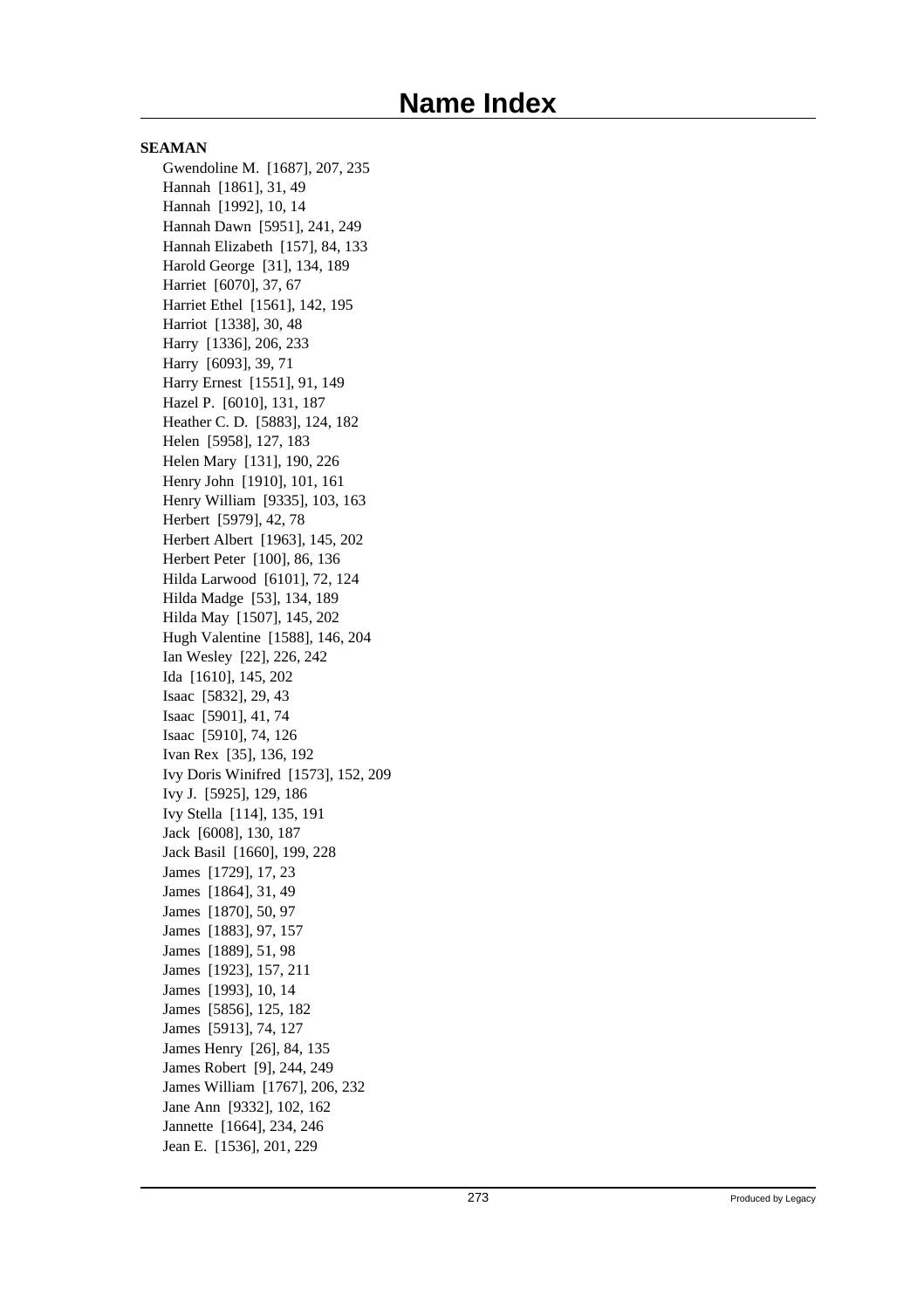Jean M. [6028], 131, 188 Jenna Louise [5], 249, 253 Jennifer Anne [164], 225, 241 Jessie [1922], 157, 211 Jessie E. [6083], 123, 181 Joan B. [5866], 125, 182 Joan E. [6009], 131, 187 Joanne Lisa [5953], 224, 241 John [11476], 153, 209 John [1312], 89, 147 John [1320], 6, 10 John [1498], 144, 199 John [1638], 208, 235 John [1750], 13, 17 John [1764], 9, 13 John [1765], 9, 13 John [1856], 31, 49 John [1975], 6, 9 John [1979], 2, 5 John [5830], 29, 42 John [5989], 78, 130 John [6055], 22, 27 John [6068], 37, 67 John [6095], 39, 71 John George [1892], 51, 101 John Harold [1563], 142, 196 John T. [1467], 207, 234 Joseph [1703], 10, 13 Joseph [1709], 22, 30 Joseph [1751], 13, 17 Joseph [1863], 31, 49 Joseph [1879], 96, 155 Joseph [1886], 31, 50 Joseph [1890], 51, 99 Joseph [1924], 157, 211 Joseph [2051], 50, 96 Joseph [2608], 98, 157 Joseph [2616], 17, 23 Joseph [5831], 29, 43 Joseph [6036], 43, 80 Joseph Philip [9328], 104, 164 Joy P. [6027], 131, 188 Judith [5828], 29, 41 Judith (Emma) [5902], 41, 75 Judy Anne [159], 192, 226 June S. [5887], 181, 223 Karen J. [5888], 181, 223 Kate P. V. [9343], 213, 238 Katherine [2042], 209, 237 Kathleen [1317], 212, 237 Keith [38], 136, 192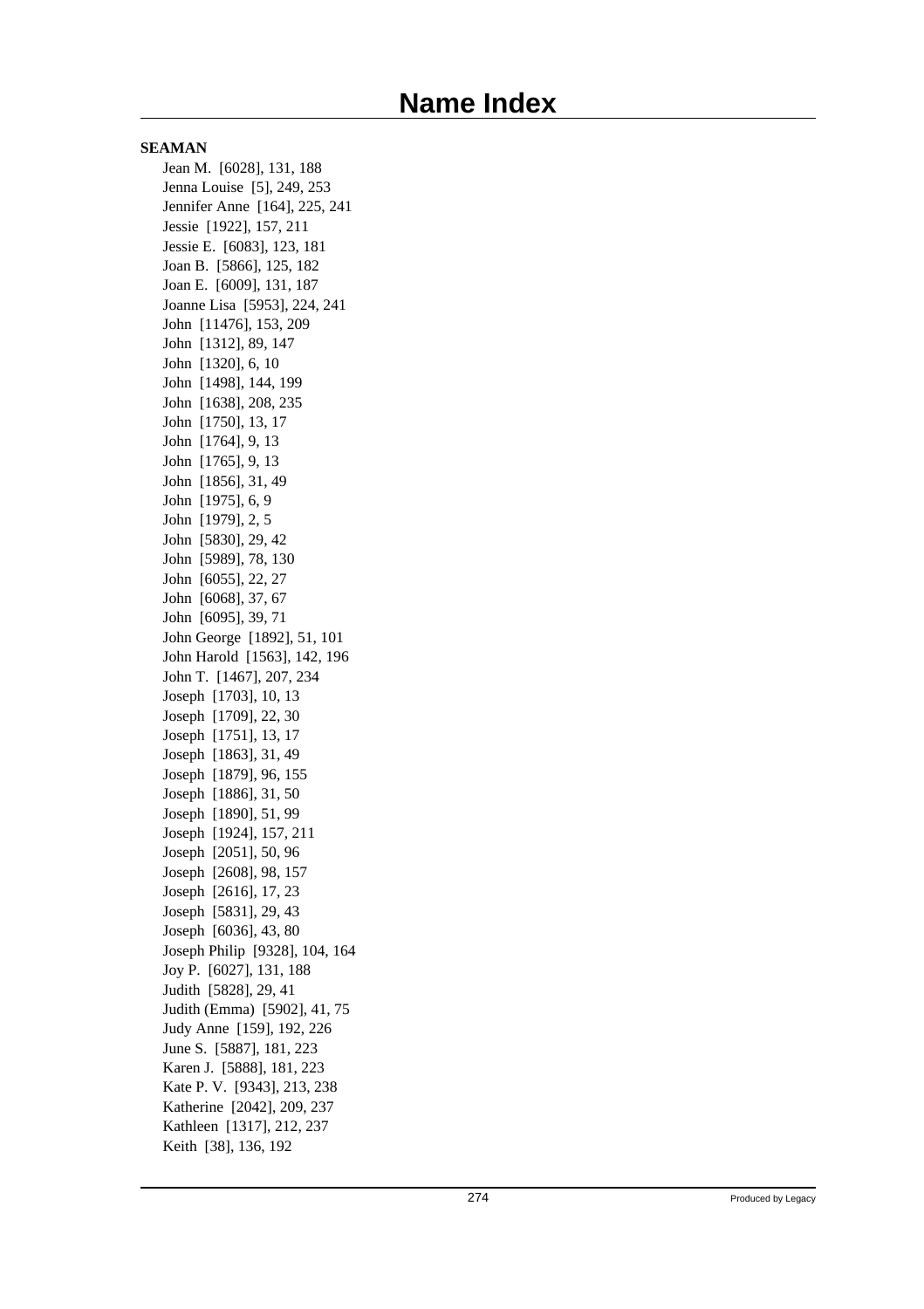**SEAMAN** Kenneth Arthur [1531], 203, 230 Laura [5975], 42, 77 Laurence George [192], 134, 189 Laurence Roy [103], 86, 137 Leon Joseph [2036], 232, 243 Leonora D. [5940], 128, 185 Leslie [181], 190, 226 Leslie George [5943], 128, 184 Leslie William [1544], 197, 227 Lillian [1537], 232, 244 Lillian A. [1530], 203, 230 Lillian May [1533], 146, 203 Lillie Pearl [24], 85, 136 Lily Elizabeth [1500], 144, 200 Lily Jessie [1558], 141, 195 Lincoln Herbert [177], 138, 193 Linda Olive [116], 135, 191 Lisa B. [1961], 242, 249 Lisette Charlotte L. [5894], 223, 241 Lucy [1693], 30, 47 Lucy Arabella R. [6081], 123, 181 Luke [1697], 30, 48 Luke [1907], 47, 91 Luke [43], 45, 82 Luke Michael P. [5896], 223, 241 Lydia [1754], 13, 18 Lydia [1756], 10, 13 Lydia [1760], 10, 14 Lydia [1866], 50, 95 Lyel Preston [122], 134, 188 Mabel [108], 86, 138 Mabel Fanny [1976], 92, 152 Malcom Morgan [30], 136, 191 Margaret Doreen [1666], 208, 236 Margaret Kate [1996], 92, 152 Margaret S. C. [9342], 213, 238 Margery (Marjorie) V. [5864], 125, 182 Margery R. [1600], 204, 231 Maria [1860], 31, 49 Marjorie [5961], 127, 184 Mark A. [5948], 224, 241 Martha Elizabeth Kate [5957], 127, 183 Martha Ellen [1496], 91, 148 Martha Gladys [1473], 143, 196 Martin Phillip [9348], 238, 247 Mary [1477], 143, 197 Mary [1704], 22, 30 Mary [1733], 17, 22 Mary [1749], 13, 18 Mary [1753], 14, 18 Mary [1859], 31, 48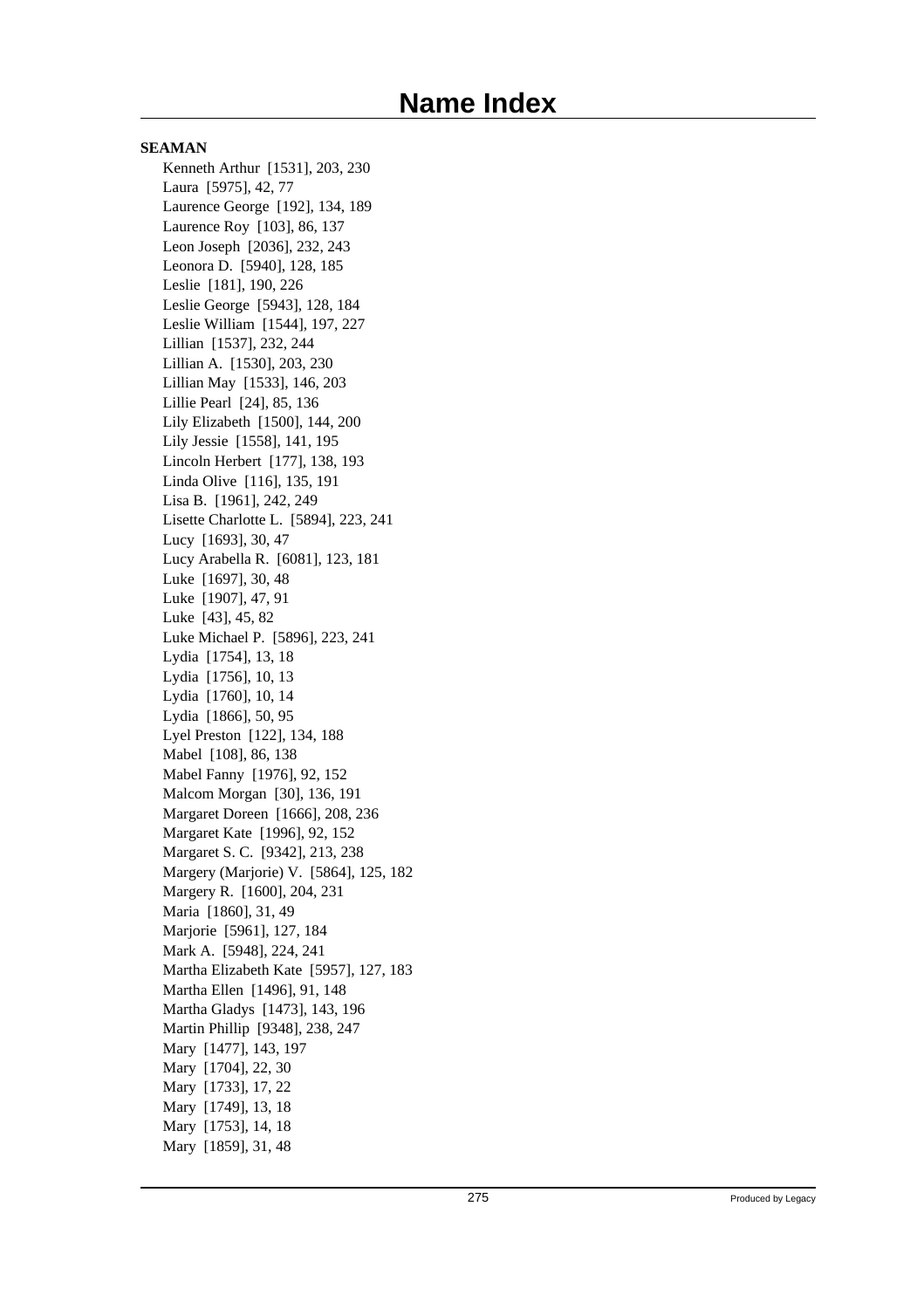Mary [1974], 6, 9 Mary [6053], 22, 27 Mary [9322], 52, 103 Mary Ann [1893], 51, 102 Mary Ann [47], 45, 83 Mary Ann [5903], 41, 75 Mary Ann [6072], 37, 68 Mary Ann A. [1497], 144, 199 Mary Jane [83], 83, 133 Mary L. [6004], 187, 224 Matthew Eric [2038], 232, 243 Maurice Ivan [1632], 150, 208 Mavis Ursula Isobell [145], 189, 225 Michael Robert [5889], 181, 223 Mildred Florence [160], 138, 193 Minnie Hilda [102], 86, 137 Minnie Maria [1316], 91, 149 Molly [1640], 208, 236 Muriel Daphne [168], 138, 193 Muriel L. [5881], 124, 181 Myrtle Ellen [119], 135, 190 Neil David [6021], 225, 241 Nelly (Nellie) [6091], 39, 70 Nicholas Paul [2032], 231, 243 Octavious [5917], 75, 128 Olive Jean [146], 136, 192 Orlando Whistecraft [9354], 103, 163 Patricia A. [1627], 234, 245 Patrick Arthur [6014], 131, 187 Paul [1719], 233, 245 Paul [2587], 236, 246 Paul A. [1572], 230, 243 Paul K. [5876], 182, 223 Paul Ralph [6023], 225, 241 Pauline [120], 190, 226 Pauline A. [1532], 203, 230 Peggy [1714], 232, 243 Percy Harold [195], 137, 193 Percy Ross [37], 136, 192 Peter [1659], 233, 245 Peter [1771], 32, 52 Peter [1891], 51, 100 Peter [2183], 47, 88 Peter [52], 45, 85 Peter [6062], 28, 38 Peter Batley [40], 29, 44 Peter Batley [80], 84, 134 Peter Frank [1523], 146, 202 Peter J. [1596], 204, 230 Peter William [2202], 212, 237 Philip [1680], 208, 236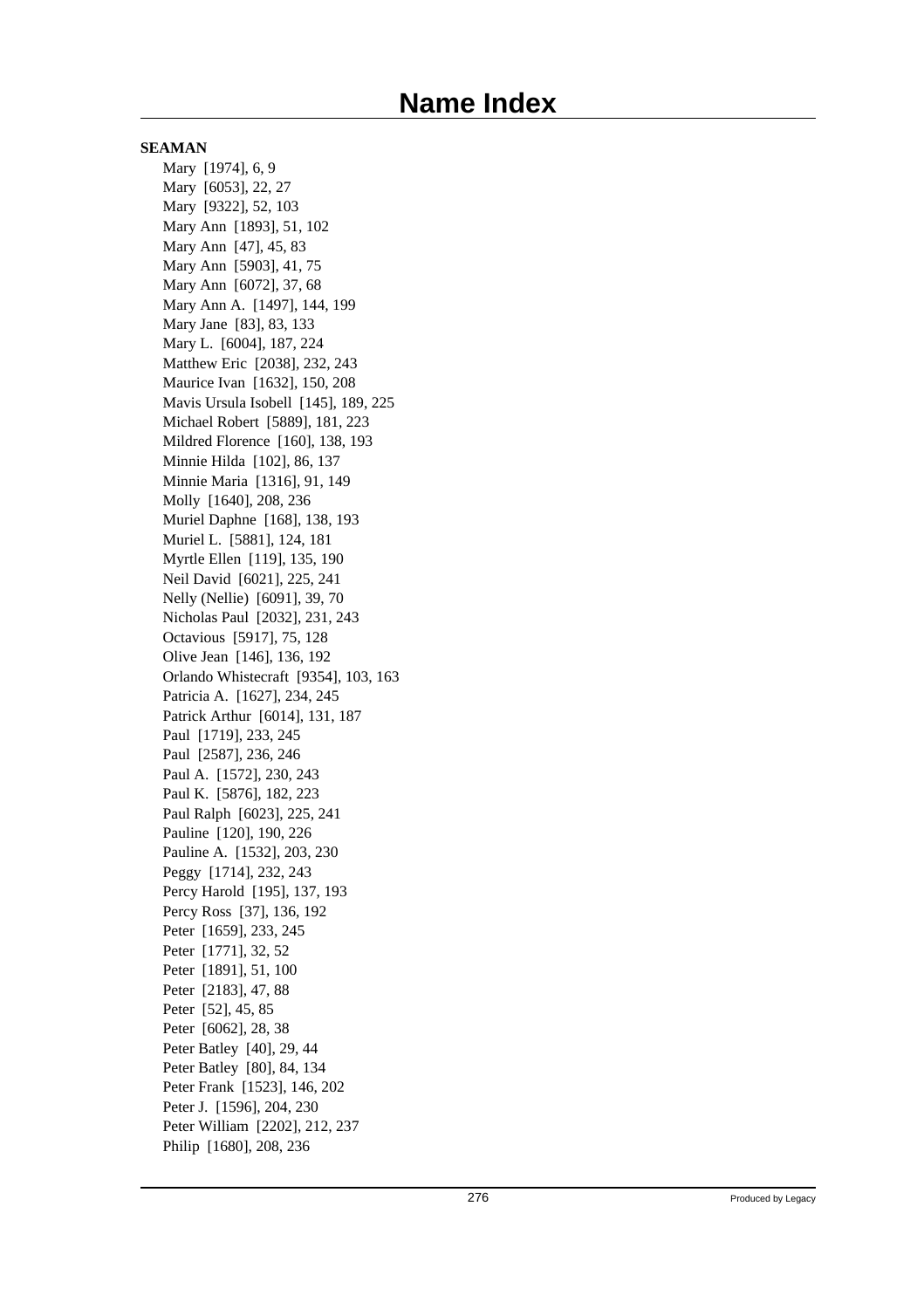Philip [1690], 22, 29 Philip [1695], 30, 47 Philip [1699], 17, 22 Philip [1701], 13, 17 Philip [2149], 47, 90 Philip [73], 45, 83 Philip Arthur F. [9340], 163, 213 Philip D. [5922], 130, 186 Philip James [117], 135, 191 Phillip [1404], 244, 249 Phillip [1774], 53, 104 Phillip [2084], 32, 52 Phillip [6050], 21, 27 Phillip [9320], 52, 102 Phillip Cawston [1933], 48, 94 Phillip Colin George [9345], 213, 238 Phillip Stephen [9334], 102, 163 Phoebe Jane Maria [1562], 142, 195 Phyllis P. M. [9344], 213, 238 Phyllis S. [5933], 129, 185 Rachel [1309], 89, 145 Rachel [1582], 48, 94 Rachel [44], 45, 82 Rachel (Racheal) [1698], 30, 48 Rachel Ann(e) [2604], 51, 100 Rachel Elizabeth V. [5893], 223, 241 Ralph Ellis [148], 136, 192 Raymond Arthur [154], 140, 194 Raymond Hugh [1669], 205, 232 Raymond Phillip [32], 136, 191 Rebecca [51], 45, 85 Reginald Alfred C. [1785], 152, 209 Richard [1718], 233, 245 Richard George [1539], 196, 227 Richard J. [6102], 72, 124 Richard Peter [2031], 231, 243 Rita [1679], 208, 236 Robert [1456], 206, 234 Robert [1535], 146, 204 Robert [1706], 22, 30 Robert [1737], 17, 21 Robert [1745], 21, 27 Robert [1747], 14, 18 Robert [5827], 29, 40 Robert [5834], 40, 72 Robert [5847], 72, 124 Robert [6], 232, 244 Robert Anthony [6017], 187, 224 Robert George [5905], 41, 75 Robert John [1962], 242, 249 Robert Potter [1305], 89, 144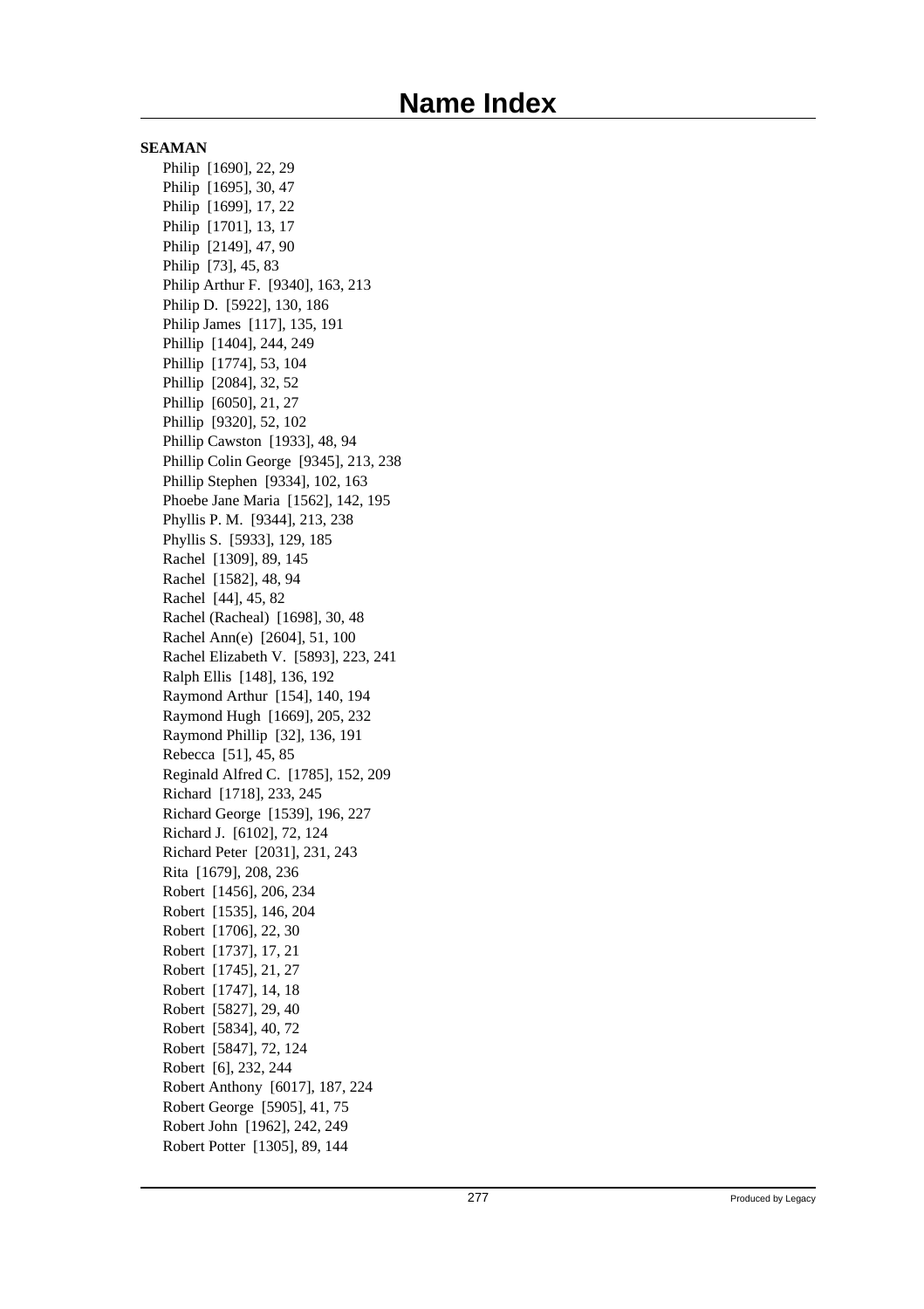**SEAMAN** Robert Walter [1501], 144, 200 Ronald Frederick [1637], 208, 235 Ronald Stephen [39], 136, 192 Rosa [1900], 99, 160 Rose [1876], 98, 158 Ruby Rebecca [123], 85, 136 Russell [5932], 129, 185 Ryan Jonathan P. [5897], 223, 241 Samuel [1738], 17, 21 Samuel [6051], 21, 27 Sandra G. [5868], 125, 182 Sarah [1740], 17, 21 Sarah [1858], 31, 49 Sarah [1994], 10, 14 Sarah [6033], 43, 79 Sarah [6054], 22, 27 Sarah Beatrice [5907], 41, 75 Sarah Jane [1969], 236, 246 Sharon Elizabeth [1628], 234, 245 Sharon L. [5875], 182, 223 Sharon Leander [2039], 231, 243 Sharon May [1964], 235, 246 Shelia [1599], 204, 231 Sidney [1882], 97, 156 Sidney Frederick [6098], 71, 123 Sidney Harold [1904], 159, 212 Sidney Maurice [1635], 208, 235 Sidney Morris - (Sydney Maurice) [1330], 92, 150 Simon [1775], 53, 104 Sophia [2128], 47, 87 Sophia [7537], 50, 95 Stanley Allan [97], 134, 190 Stephen Benjamin P. [9337], 103, 163 Stephen R. [1625], 234, 245 Stephen Walter [1448], 235, 246 Susan [1755], 13, 17 Susan [1981], 10, 14 Susanna (Susannah) [5838], 40, 73 Susannah [6063], 28, 39 Suzanne R. [1674], 234, 245 Thelma Ellen Mary [193], 133, 188 Thomas [1333], 2, 6 Thomas [1342], 1 Thomas [1735], 17, 21 Thomas [1762], 9, 13 Thomas [1763], 9, 13 Thomas [1977], 6, 9 Thomas [6052], 21, 27 Thomas Arthur [1574], 151, 208 Thomas Philip [25], 84, 134 Tracy A. [5871], 182, 223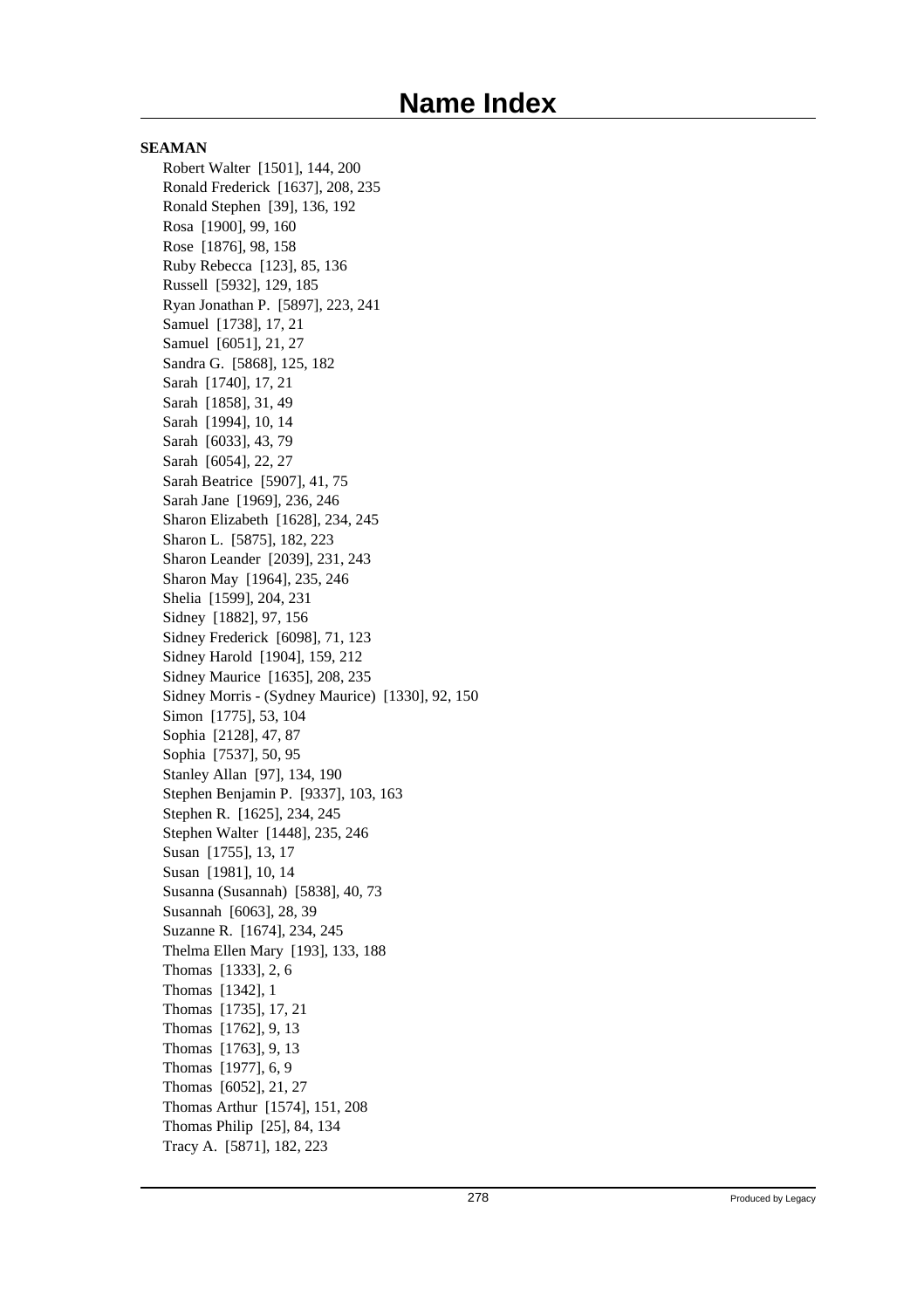**SEAMAN** Trixie Doreen [75], 134, 190 Valerie [1676], 232, 244 Valerie Joy [180], 190, 226 Vera [1597], 204, 230 Vera M. [2599], 212, 237 Victor Albert [1527], 146, 203 Victor C. [1598], 204, 231 Violet Alice [5846], 72, 124 Walter [1868], 50, 96 Walter [1881], 96, 156 Walter [5914], 74, 127 Walter [6074], 38, 69 Walter Batley [112], 87, 139 Walter E. [9576], 196, 226 Walter Ernest W. [5942], 128, 184 Walter George [1310], 89, 147 Walter George [1503], 144, 200 Walter Henry [1586], 146, 204 Walter John [1468], 154, 210 Walter Roy [86], 134, 190 Walter Sydney [1631], 150, 207 Wilfred [1873], 206, 233 Wilfred C. [1550], 198, 228 Wilfred Harry [1593], 146, 205 William [1303], 88, 140 William [1329], 6, 10 William [1483], 143, 198 William [1724], 40, 73 William [1914], 102, 162 William [5824], 22, 28 William [5826], 28, 39 William [6044], 44, 81 William [6046], 81, 131 William [9324], 52, 103 William Alfred [1903], 159, 212 William Arthur [2606], 98, 158 William Arthur R. [5939], 128, 185 William E. [183], 132, 188 William G. [1565], 141, 194 William George [1463], 93, 154 William George [1579], 154, 210 William George [5848], 72, 124 William George [6048], 132, 188 William James [96], 82, 132 William John [1471], 210, 237 William John [1589], 146, 205 William Joseph [1898], 99, 159 William Parker [5987], 77, 130 Willie [1556], 141, 194 Winifred Louisa [5995], 130, 186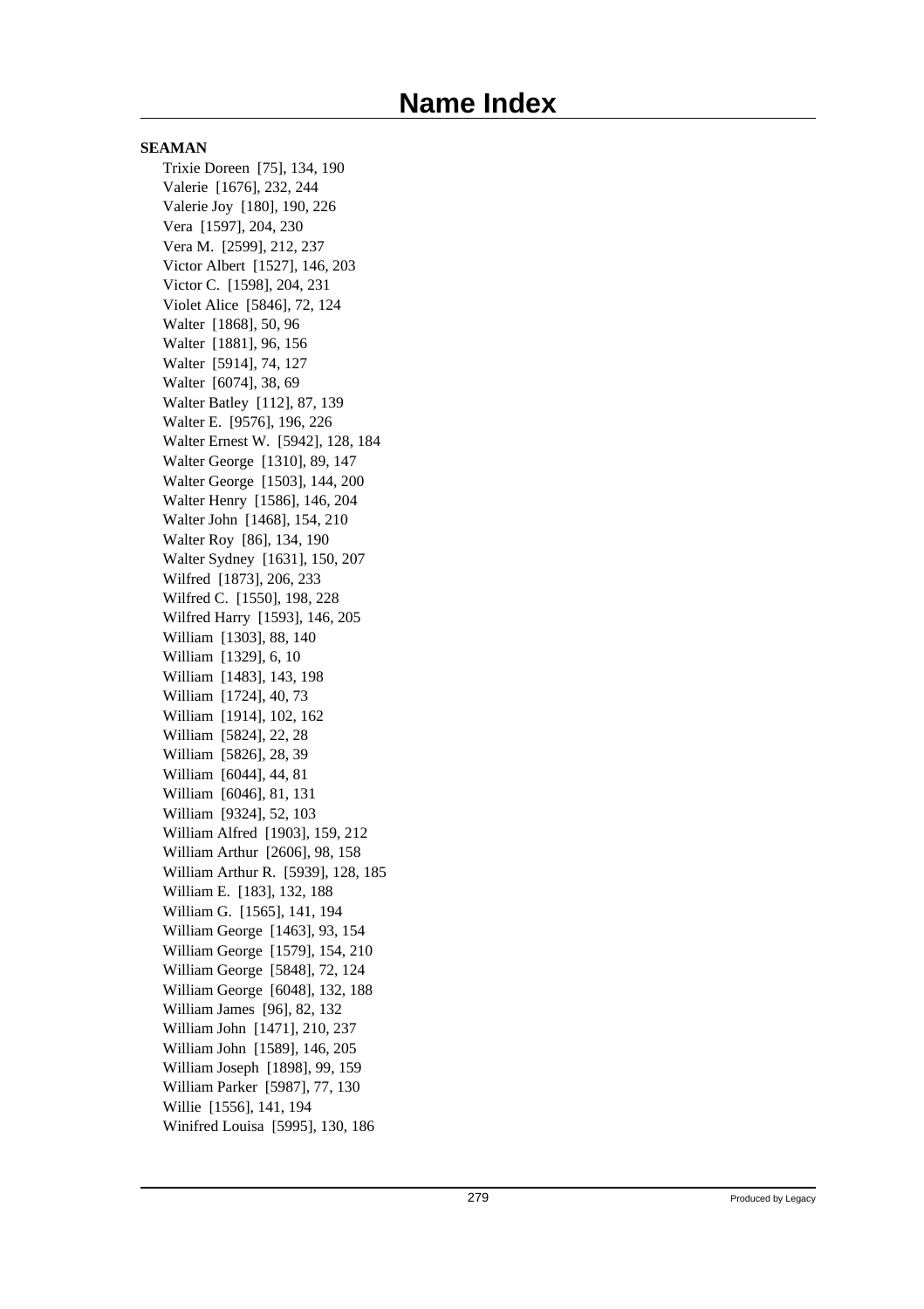**SEAMAN (WALKER)** Arthur George [2161], 148, 206 Flora [1885], 148, 207 **SEMMENS** Elizabeth Anne [81], 84 Francis [126], 85 Margaret [191], 86 Walter George [141], 191 **SEYMOUR** Donald K. [1717], 244 **SHARP** Mary Helen [2058], 206 William Henry [1642], 206 **SHAVES** Paul Albert [1971], 236 **SHIMMON** John [5967], 41 **SHUTE** Elizabeth Parker [151], 139 **SIMNETT** Florence Ellen [9330], 164 **SINNOTT** Catherine Mary [1686], 207 **SMITH** Charles F [1489], 197 Edith Mary [167], 138 John [1609], 148 Kate Euphemia [9339], 163 Paul [1967], 246 Vera J. [1654], 228 **SOUTHCOAT** Raymond [1618], 244 **SPALDING** Evelyn Mary Lottie [2614], 211 **SPINKS** Caroline [1878], 96 **SQUIRRELL** Hilda Grace [1559], 199 **STACEY** Winifred Alice [6012], 131 **STALLWOOD** Verona A. [2133], 236 **STANNARD** Henry E. [5936], 185 **STEEL** George [6088], 68 **STEGGLES** William [4807], 39 **STEPHENSON** Charnock [1702], 17 **STONE** Kenneth T. [2134], 236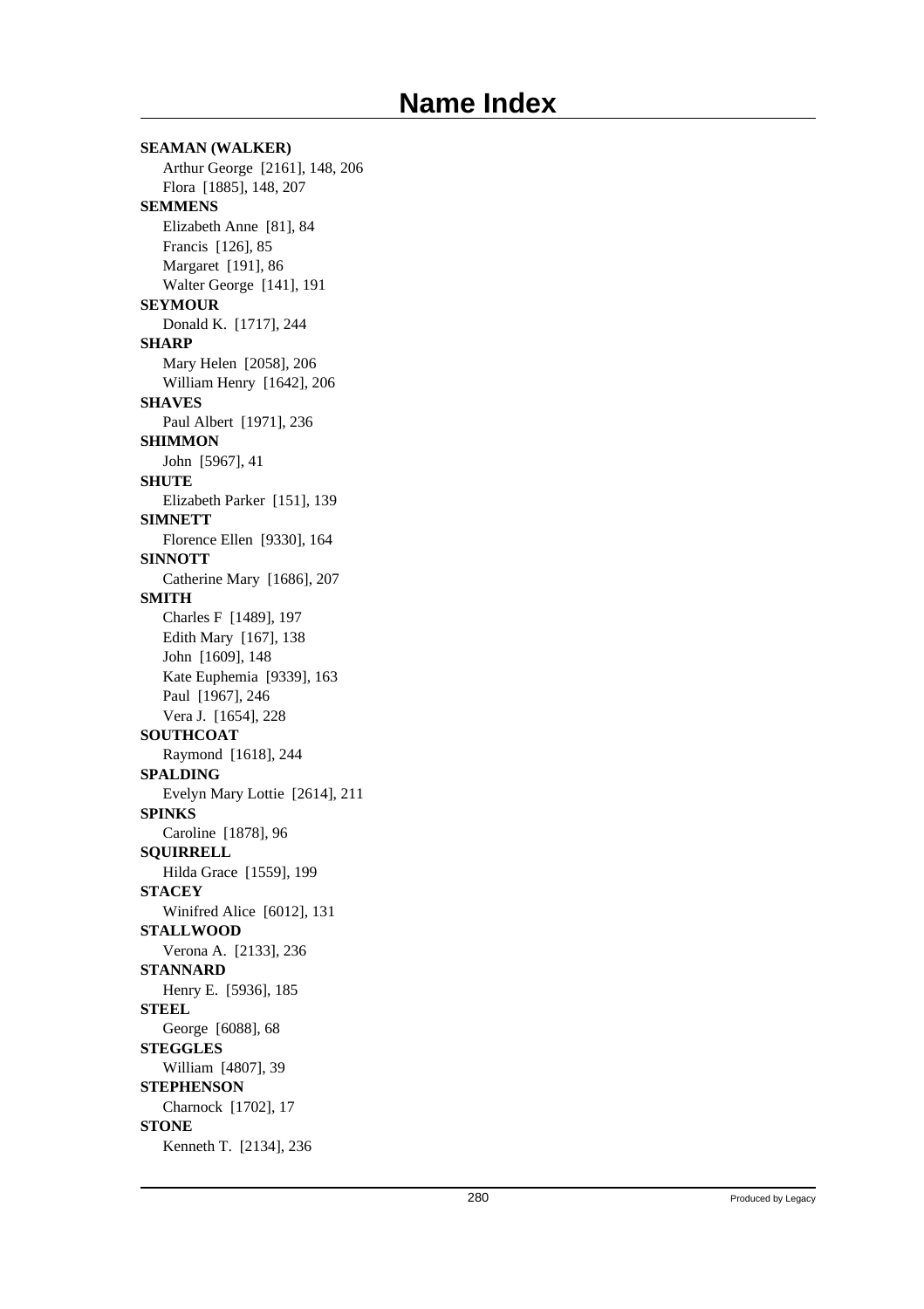**STORY** Charles [127], 82 **SUTER** Gertrude Mary [1887], 157 **SUTTON** John George [172], 132 **SYKES** Dora [1624], 232 Mary [1620], 233 Phoebe [5982], 79 **SYRETT** Thomas [1552], 87 **TAYLOR** Mary [1777], 51 Matilda Maria [1554], 141 Rachel [1726], 30 Shelia M. [2613], 211 **TILLING** George Earnest [178], 193 **TINDALE** Lorna J. [1621], 233 **TOMKIN** William E. [6011], 187 **TOOK** Gertrude E. [1517], 202 **TOTTERDELL** Vera Lanoma [138], 189 **TOY** Norman V. [5873], 182 **TRICKER** Eliza [1337], 52 Eliza Jane [5941], 127 **TURNER** Edith Florence E. [5963], 184 Elizabeth [1872], 97 William [9325], 103 William T. [2081], 234 **TURVEY** Emma [2037], 91 **VAHEY** Patrick G. [6030], 188 **VENESS** Albert Richard [2597], 160 **VENTON** Reginald J. [1607], 230 **VINCENT** Gillian [1331], 7 **WALES** Thomas Albert [6087], 68 **WALKER** Eva [1568], 227 Jonathan [1678], 148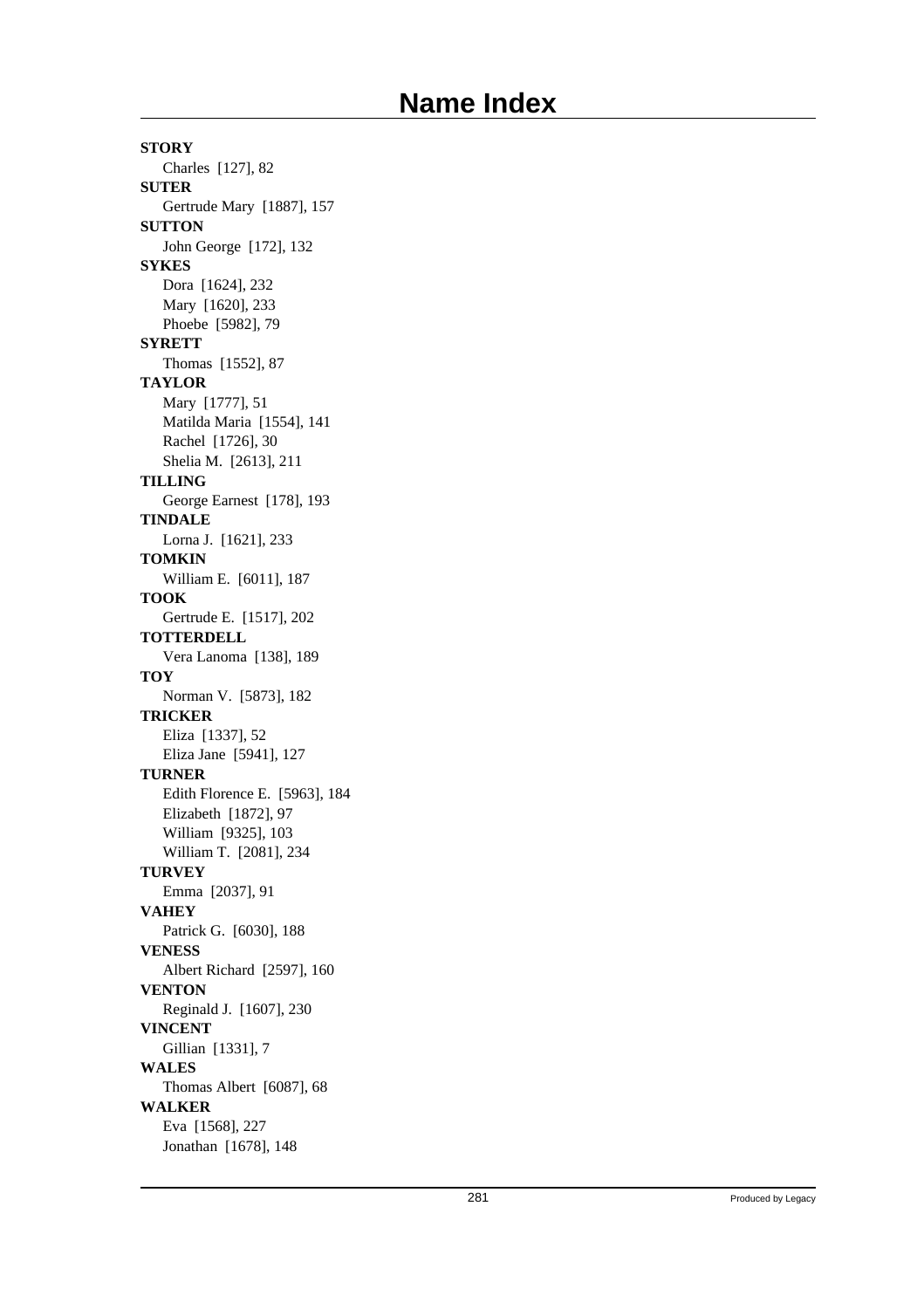**WALKER** Sarah Housman [1862], 148 **WALTER** Susan A. [5858], 183 **WARD** Mary [2188], 46 **WARDE** Ann [1978], 5 **WATCHAM** Alice Ellen [1490], 196 Hilda Rose [1493], 198 **WATSON** Frank [2612], 211 **WATTS** Anna Marie [4], 249 **WEBB** Mary Ann Elizabeth Louisa [5993], 130 **WELTON** Jack M. [2580], 229 **WEST** Phyllis Joan [12288], 230 **WHITE** Doreen Joan [2052], 238 **WHITEHEAD** William [1732], 23 **WHITNALL** Catherine Jane [5937], 128 Kathleen Roseball [5938], 128, 185 **WHITTING** Elizabeth [1741], 21 **WIGG** Annette J. [6020], 225 **WIGZELL** William Ernest [185], 135 **WILDEN** Rosina [2601], 160 **WILDING** Annie (Anna) Maria [6045], 81 Mahala [5833], 39 **WILKINS** Herbert W. [6103], 124 **WILLIAMS** Dorothy May [1633], 208 Henry Philip [6096], 70 Mabel Barbara [132], 136 **WILSDEN** Ginette [2], 249 **WILSMORE** Henry [140], 133 **WILSON** Clarence R. [6025], 131 Robin P. [1675], 245